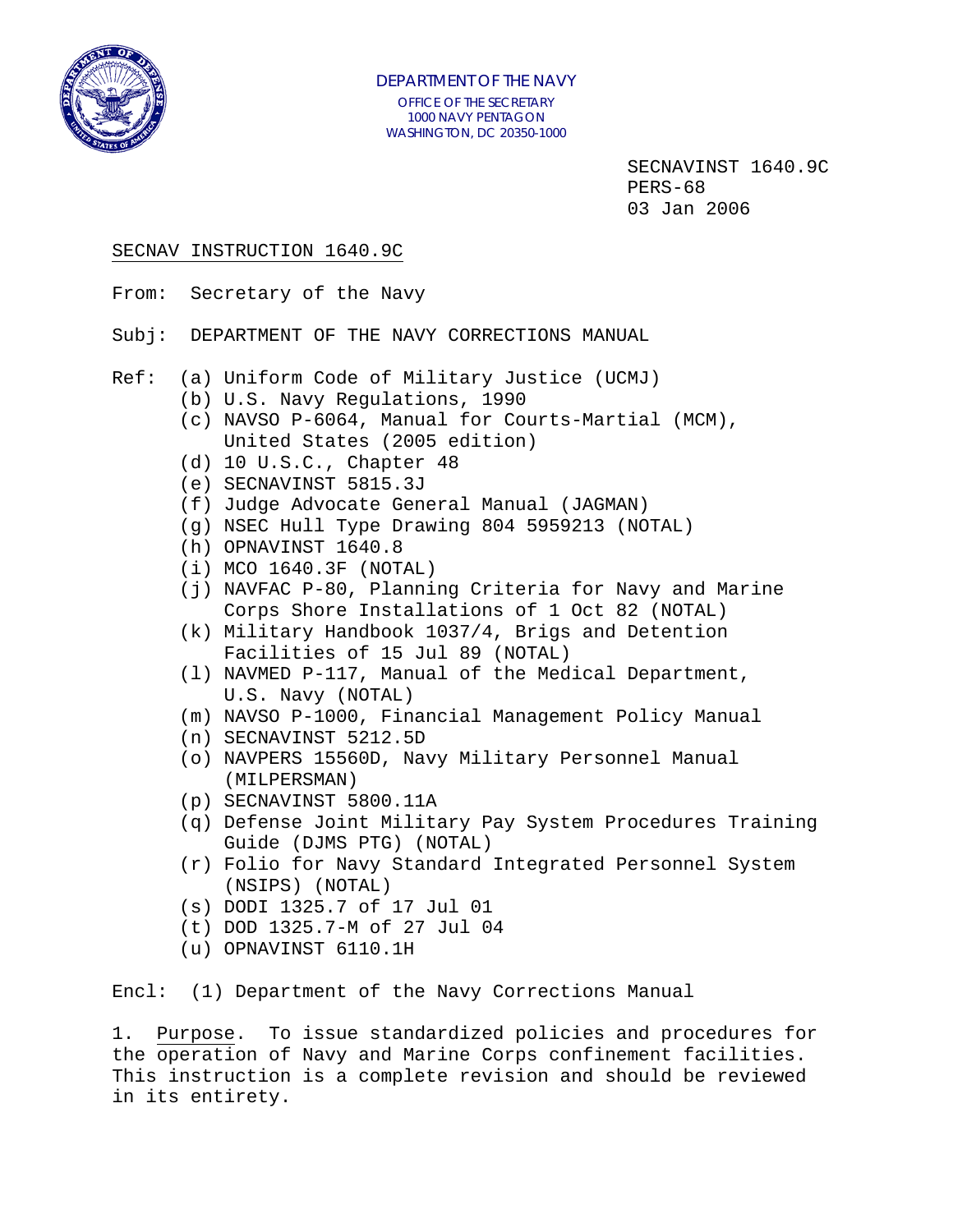2. Cancellation. SECNAVINST 1640.9B and SECNAVINST 1640.7D.

3. Discussion. Provisions of enclosure (1) apply to Navy and Marine Corps confinement facilities (ashore and afloat) and detention facilities. References (a) through (u) are applicable. Supplemental instructions may be issued as necessary for operation of each confinement and detention facility.

4. Action. Each addressee is responsible for administration of Department of the Navy (DON) corrections program per this manual. Recommended changes should be forwarded via the chain of command to Assistant Secretary of the Navy (Manpower and Reserve Affairs) (ASN (M&RA)).

5. Forms and Reports

 a. Requisition and availability of forms is provided in appendix A.

 b. Reporting requirement (BUPERS 1640-1) contained in article 8110 of this manual is required, unless Correctional Management Information System (CORMIS) is used.

 c. All other reports are exempt from reports control by SECNAVINST 5214.2B.

> William A. Navas, Jr. Assistant Secretary of the Navy (Manpower & Reserve Affairs)

Distribution: Electronic only via Navy Directives Website http://neds.daps.dla.mil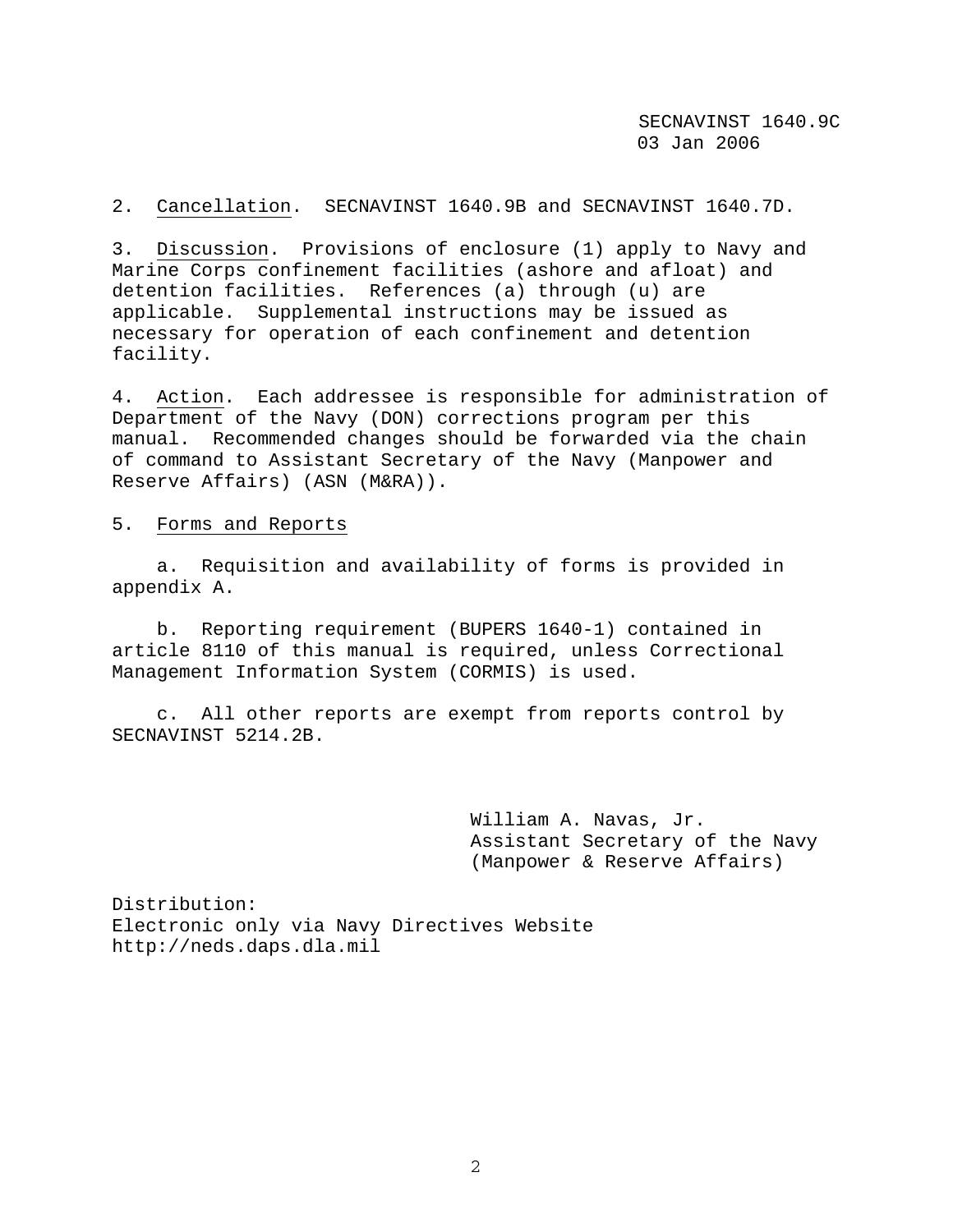#### LOCATOR CROSS-REFERENCE SHEET

Subj: DEPARTMENT OF THE NAVY CORRECTIONS MANUAL

See:

 (Recipient enter information as to where this instruction is maintained.)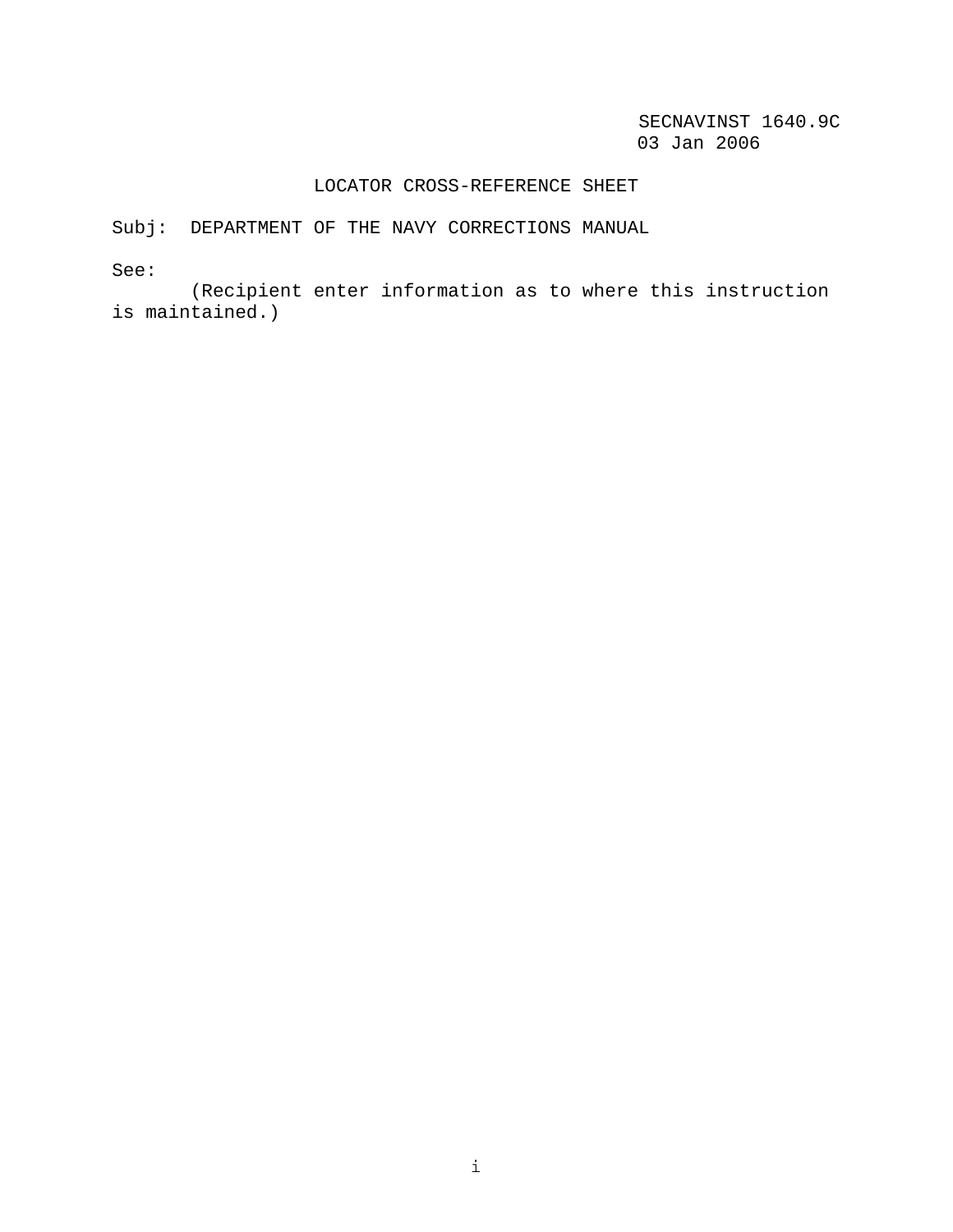#### **MAJOR REVISIONS**

#### CHAPTER 1. AUTHORITY AND GENERAL POLICY

 a. Article 1104. To the greatest extent possible, national accreditation standards issued by the American Correctional Association (ACA) shall be followed in determining corrections policies and administering confinement facilities and functions.

 b. Article 1201.1b. While Department of Defense (DOD) forms depict the term "inmate," that term shall only be used in that context within this manual. The term "inmate" shall not be used in any other form within naval corrections.

 c. Articles 1201.5b(3), 1201.5c(5), and 1201.5d(3). Cycle of Echelon 2/3 commands' on-site inspections changed from at least annual to periodic.

 d. Article 1201.4. Revised to incorporate SECNAV Instruction 1640.7D.

#### CHAPTER 2. PHYSICAL PLANTS AND MAJOR EQUIPMENT

 a. Article 2101.3a. Pretrial confinement facility now classified as a "confinement facility" vice "detention facility".

 b. Article 2101.5a. Agreements concerning post-trial confinement of other service prisoners shall be coordinated through Navy Personnel Command (NAVPERSCOM) (PERS-68) or Commandant of the Marine Corps (CMC) Physical Security Division, Law Enforcement Branch, Corrections Section (PSL).

 c. Article 2103.5. Future construction and renovation of shore facilities shall incorporate ACA Standards to the largest extent possible.

 d. Article 2201.3b. Alterations to a ship's brigs require approval of the type commander, Echelon 2/3 command, and NAVPERSCOM (PERS-68).

 e. Article 2205.3. Use of concertina/razor wire to lace fences is authorized where blade length is equal or less than 1 1/2 inches. Use of concertina/razor wire to lace fences where

ii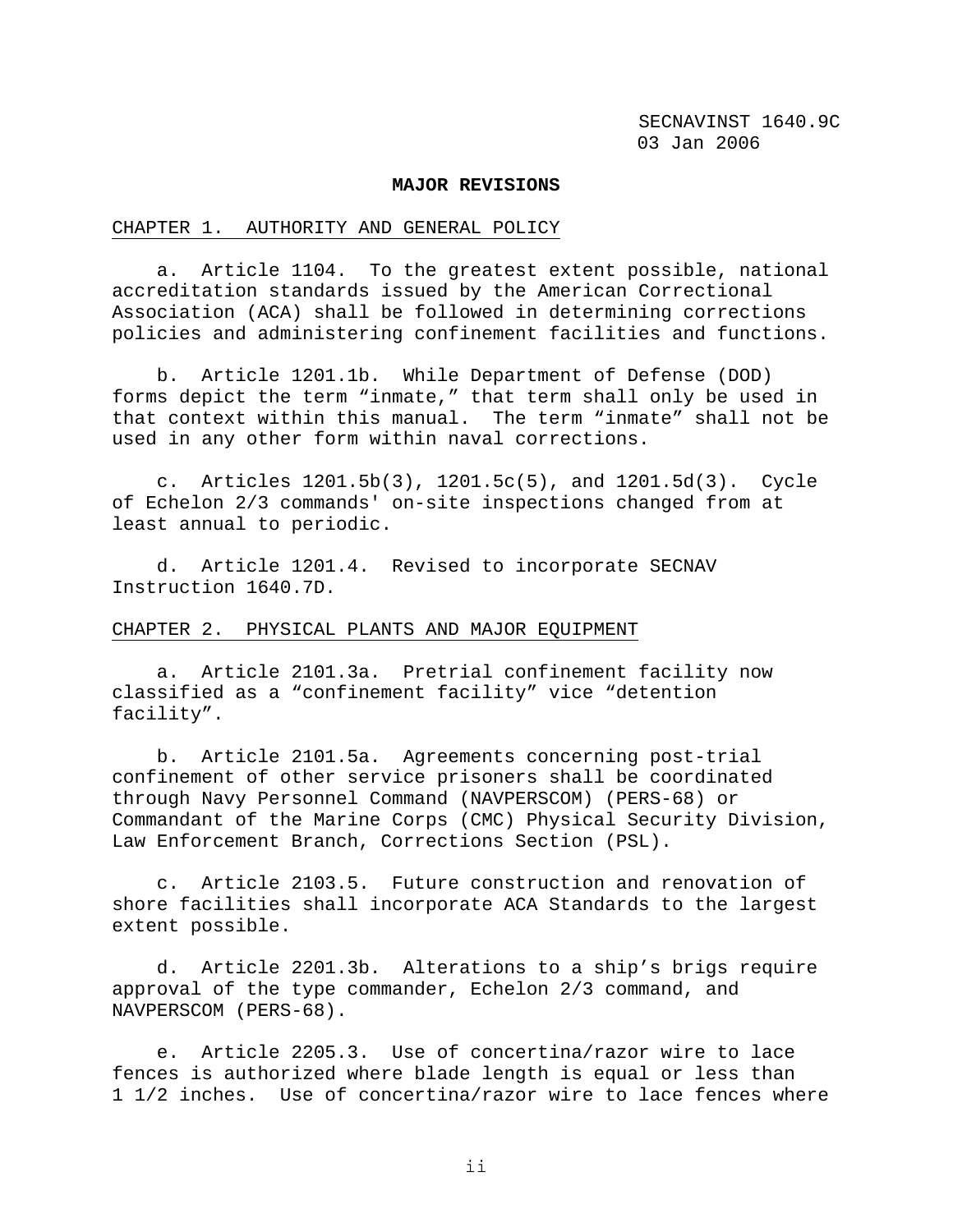blade length exceeds 1 1/2 inches is authorized only with prior approval of NAVPERSCOM (PERS-68) or CMC (PSL Corrections).

 f. Article 2205.10. Areas within immediate proximity and surrounding the facility shall be posted as restricted areas. Additionally, warnings shall be posted that photography and video/digital recording is prohibited.

 g. Article 2206.4a(2). Privacy and acoustical separation shall be provided for legal and official visits, and command visits when requested.

 h. Article 2209.1d(1). At a minimum, power generators shall be inspected weekly and load tested quarterly. Appropriate documentation shall be maintained by the facility. Such load testing shall be conducted only by authorized installation personnel.

 i. Article 2302. Inspections required for inclusion into the brig log consolidated and recording requirements modified.

#### CHAPTER 3. STAFF

 a. Article 3102.3. Supervisory positions extended to recognize executive officer (XO), officer in charge (OIC), and chief petty officer in charge (CPOIC).

 b. Article 3201.2. Organizational structure modified to place billets of chaplain, medical/dental officer, and staff specialists at operational level vice command level.

 c. Article 3201.2d. Billets of funds and valuables custodian/assistant and collection agent as authorized custodians clarified.

 d. Article 3202.3f. Program evaluator replaces program developer/monitor with expanded duties and responsibilities.

 e. Article 3202.5a. Security supervisor's duties and responsibilities merged with operations officer.

 f. Article 3204. Combined duties and collateral tasks deleted in favor of BRIG O discretion.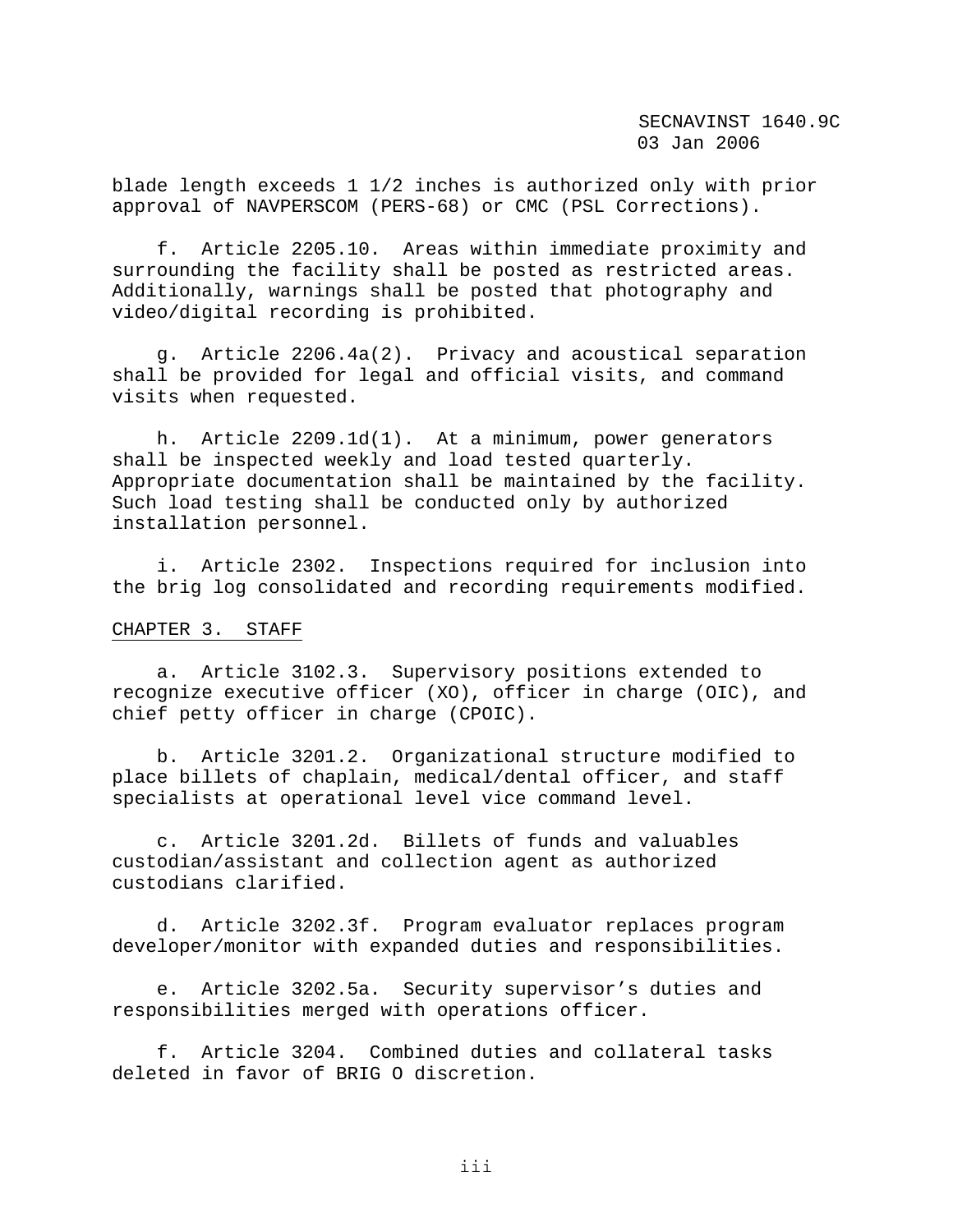g. Article 3401. Requirement for annual review of post orders by BRIG O established.

 h. Article 3503. In-service training requirements for staff and support personnel updated.

#### CHAPTER 4. CONTROL, SECURITY, EMERGENCIES

 a. Throughout. Use of DD Forms enclosed in reference (s) directed over the use of forms previously in use.

 b. Article 4201.1 Objective based classification system as required per reference (s), or CORMIS electronic equivalent directed for use in all confinement facilities.

 c. Article 4201.2c and 4201.2d. Working party escort to prisoner ratios defined to distinguish brig staff and unit escort requirements.

 d. Article 4201.2e. Eligibility guidelines for installation custody prisoners changed to not more than 12 months vice 6 months from minimum release date.

 e. Article 4202.4. Additional factor of length or potential length of sentence shall be considered in assessing higher custody classifications.

 f. Article 4202.8. Use of Adult Inmate Management System (AIMS) in Marine Corps confinement facilities is at discretion of the commanding officer (CO).

 g. Article 4307.4. Use of non-lethals may be authorized by the CO, or higher authority. Where authorized, CO shall publish policy governing training requirements and application.

 h. Article 4309.5. The statement "Restraints will not normally be used in the transportation of prisoners on station…" deleted to be more consistent with article 4201.

i. Article 4403. Use of non-lethals added.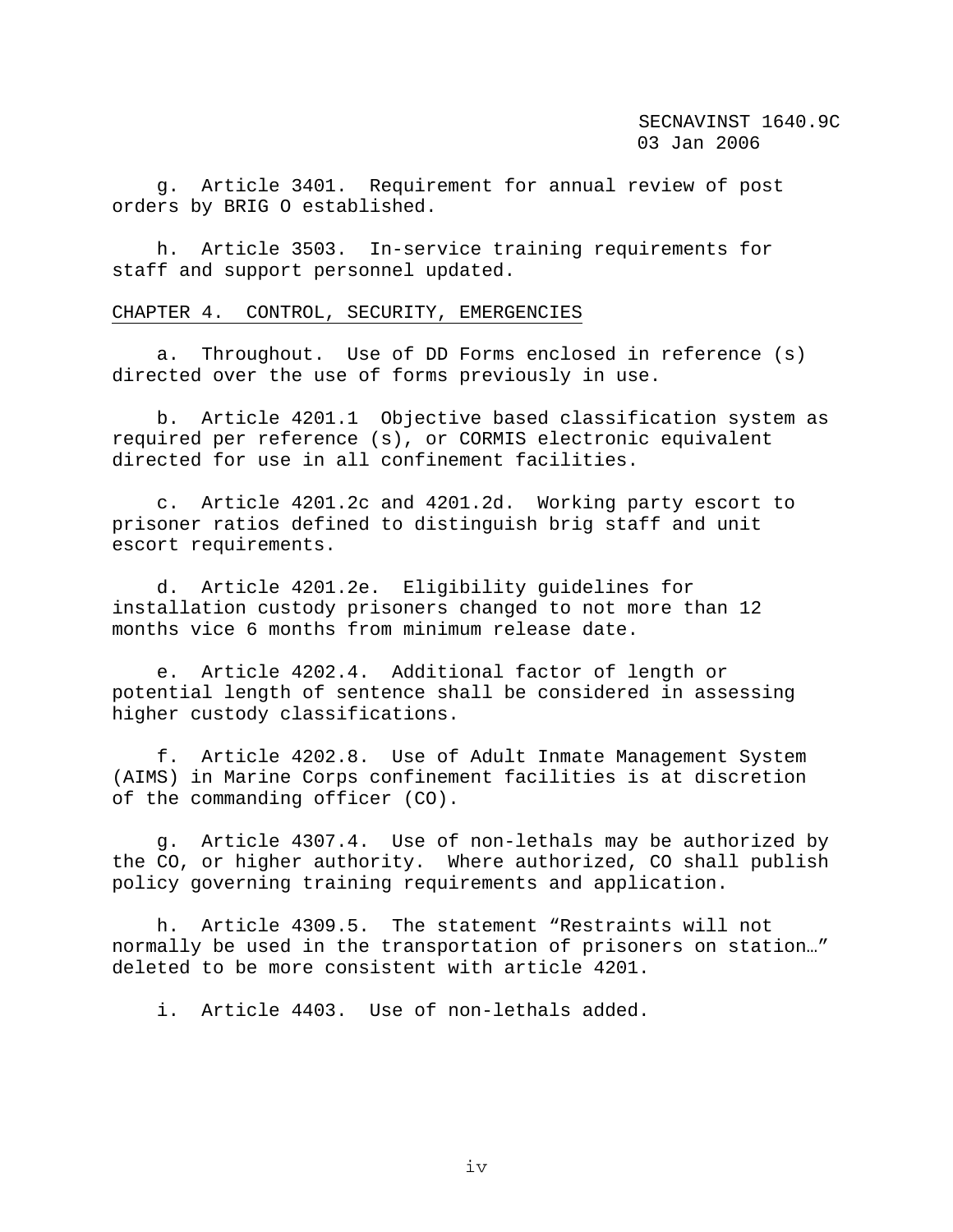#### CHAPTER 5. DISCIPLINE

 a. Article 5101.2c. Authority provided for CO/OIC to delegate, in writing, to the next subordinate officer (XO, assistant BRIG O, or equivalent) authority to impose all authorized administrative disciplinary measures except forfeiture of good conduct time (GCT)/Earned Time (ET), disciplinary segregation, and special diet.

 b. Article 5102.3a. Deleted authorization for staff subordinate to CO/OIC to withhold privileges from an individual prisoner.

 c. Article 5103. New. Confinement Facility Offenses with Associated Categories and Authorized Administrative Disciplinary and Management Actions.

d. Article 5104. New. Confinement Facility Offenses.

 e. Article 5105.2. Suspension of any administrative disciplinary measures for a probationary period shall not exceed 6 months.

 f. Article 5201.2. Pretrial prisoners in Navy confinement facilities (both officers and enlisted) shall not wear metal rank insignia while confined in the facility except for courts-martial appearances; they shall be authorized to wear their cloth grade insignia on their working uniform if their working uniform allows for such. Post-trial prisoners shall not wear rank insignia while confined in a naval confinement facility.

#### CHAPTER 6. CORRECTIONAL PROGRAMMING

 a. Article 6103.1. Established minimum levels of programs per DODI 1325.7 of 17 Jul 01, reference (s).

 b. Article 6314.1e. Policy regarding the type/content of movies and television programs provided.

#### CHAPTER 7. CONFINEMENT, RELEASE, TRANSFER

 a. Article 7103.2b. Policy regarding co-mingling and movement of officer prisoners provided.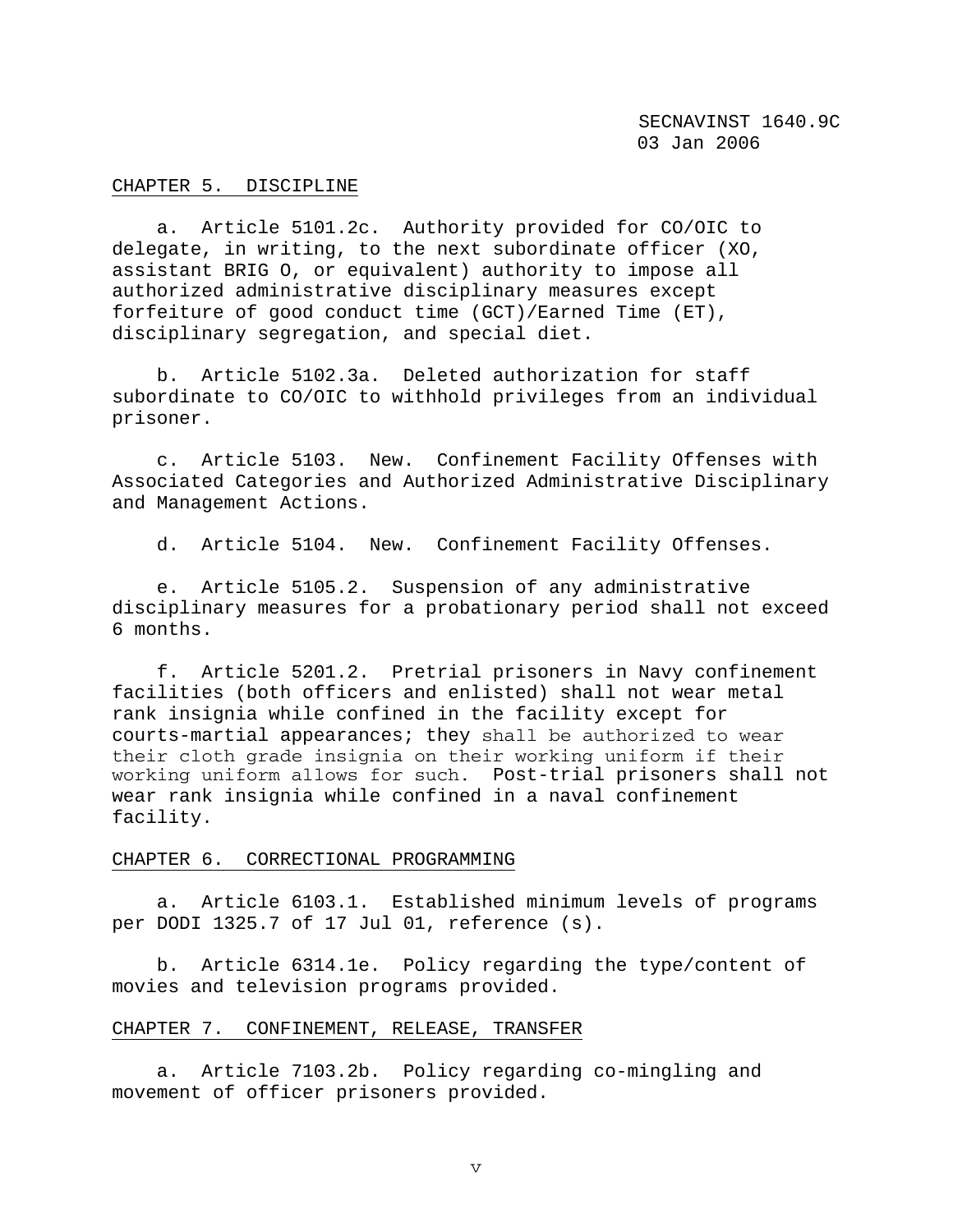b. Article 7103.2g. Policy for administering discharged military prisoners provided.

 c. Article 7302.1e. For hospitalized Medium Custody In (MDI) detainees, the confinement facility commander shall provide or coordinate parent command escort responsibilities. Confinement facility commander shall provide escorts for all maximum custody prisoners (pretrial/post-trial) per NAVMEDCOMINST 6320.11.

 d. Article 7304.3h. Confinement facilities shall ensure appropriate Victim/Witness Assistance Program (VWAP) notifications are accomplished, per article 8307 of this manual and reference (p) upon release.

 e. Article 7304.3i. DD 2791-1, The Prisoner's Acknowledgment of Sex Offender Registration Requirements, and DD 2791, Notice of Release of Military Offender Convicted of Sex Offense are completed as required upon release.

#### CHAPTER 8. ADMINISTRATIVE MATTERS

 a. Article 8103.2. A VWAP file shall be maintained separately by the appointed VWAP Coordinator on all applicable prisoners, per DOD 1030.1 and reference (p).

 b. Article 8103.3. A sexual offender registry file shall be maintained separately by the appointed staff member on all prisoners convicted of covered offenses, as per reference (s).

 c. Article 8104. Where confinement facilities and Correctional Custody Units (CCUs) are co-located, consolidated brig logs are authorized.

 d. Article 8104.2. Removed the requirement for a prisoner to sign the medical log acknowledging receipt of medication; medication issued shall be properly documented on NAVMED 6550/8, Medication Administration Record.

 e. Article 8104.3. At a minimum, verification of identity presented shall include visitor's name, photograph, and date of birth.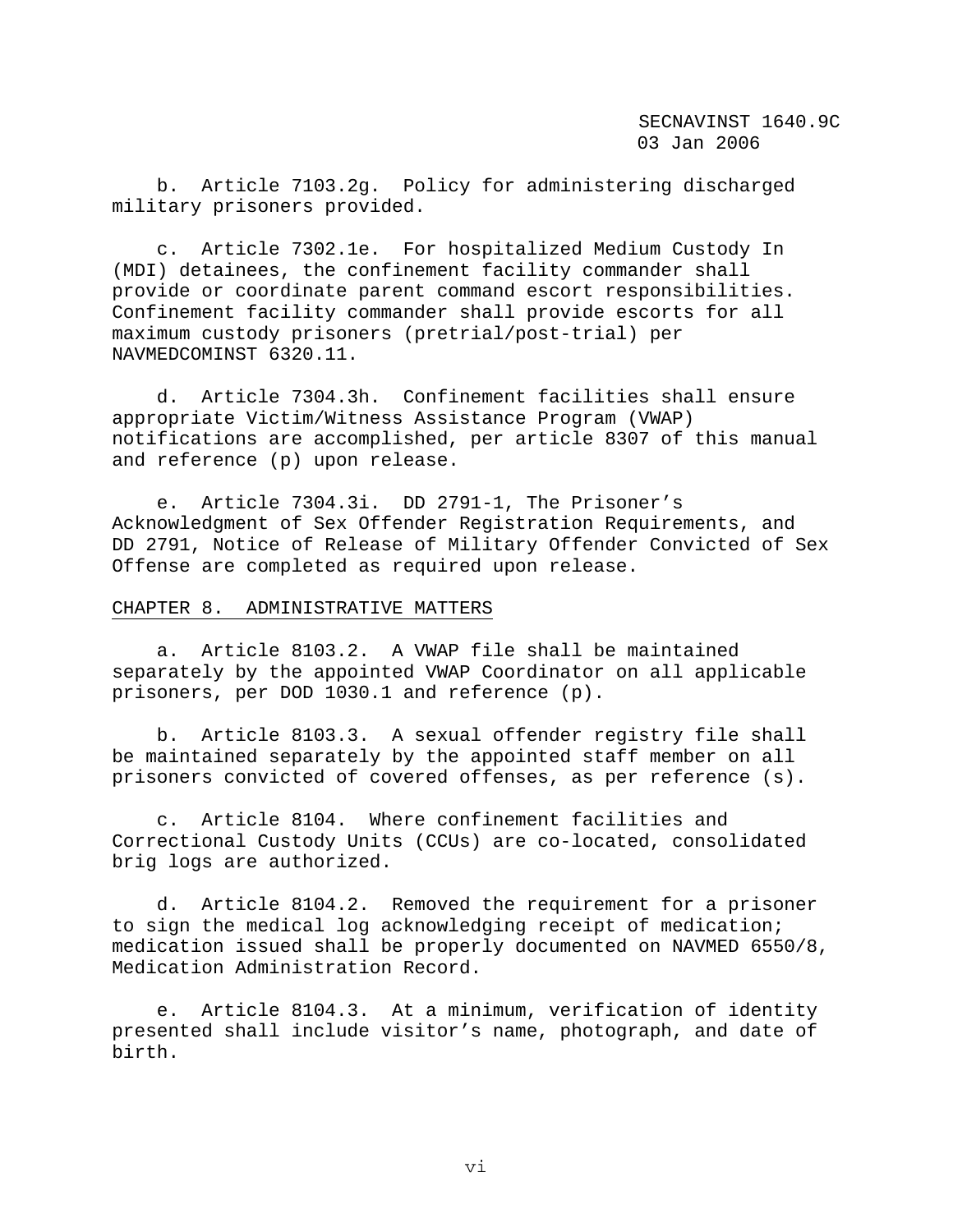f. Article 8106. Prisoner identification badge requirements revised to depict abbreviated SSN, branch of service, and discharge status. Electronic badges authorized.

 g. Article 8111. VWAP files shall not be forwarded to the Federal Records Center (FRC). VWAP files shall be separately maintained by the confinement facility and destroyed 2 years from date of release.

 h. Article 8209.2. Minimum gratuitous issue for health and comfort items increased from \$10 to \$20; maximum gratuitous issue identified as \$40, per DOD 7000.14-R of Feb 96, article 120213 of DOD Financial Management Regulation, volume 10, chapter 12.

 i. Article 8301. Correspondence policy and procedures revised in its entirety.

(1) List of privileged correspondents expanded.

 (2) Procedures established for monitoring incoming and outgoing correspondence.

(3) Causes for rejection clarified and expanded.

 (4) Prisoner permitted an opportunity to review rejected material for purposes of filing an appeal.

(5) Appeal process established for rejected material.

 (6) Authority for CO/OIC/CPOIC to restrict prisoner correspondence established.

 (7) A prisoner may be permitted to correspond with a prisoner confined in any other penal or correctional facility, subject to limitations.

 j. Article 8301.11. Newspapers, periodicals, and other mailed matter.

(1) Definitions provided.

 (2) Establishment of a literary review board to review publications to determine if an incoming publication is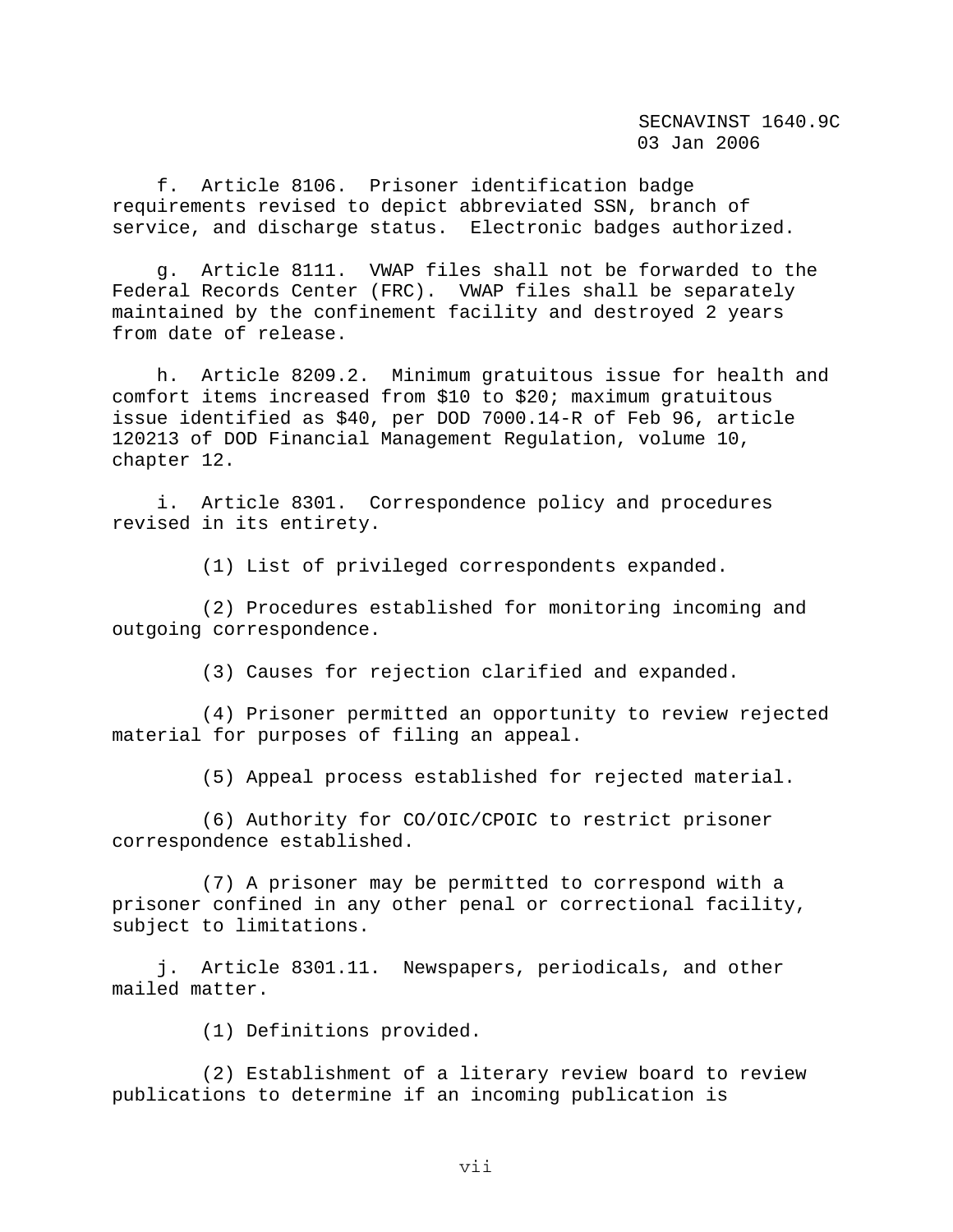detrimental to the security, discipline, or good order of the confinement facility, or if the publication might facilitate criminal activity.

(3) Causes for rejection identified.

(4) Appeal process established for rejected material.

 k. Article 8301.13b. The CO/OIC/CPOIC may deny visitation for cause (e.g., civilian or military protective orders, legitimate rehabilitative interests, and the good order, discipline, and security of the facility).

 l. Article 8308. Sexual Offender Registration Program requirements identified.

 m. Article 8304. The requirement for confinement facilities to submit fingerprints to the Federal Bureau of Investigations (FBI) is deleted. Confinement facilities shall, however, continue to collect and maintain fingerprints on all pretrial and post-trial prisoners upon arrival for inclusion into the prisoners' records via use of the FBI Fingerprint Card (FD-249).

#### CHAPTER 9. SENTENCE COMPUTATION

 a. Article 9101.1 (Policy). Sentences to confinement adjudged on or after 27 July 2004 shall be computed per the procedures provided in reference (t). This may be done through automated means, but when manually computing a sentence, the expiration tables within reference (t) and DD 2710-1, Prisoner Sentence Computation, shall be used.

 b. Article 9102 (Definitions). Definitions updated throughout to coincide with DOD policy.

 c. Article 9201. Per DOD policy, GCT, ET, and special acts abatement (SAA) are revised and implemented within naval confinement facilities.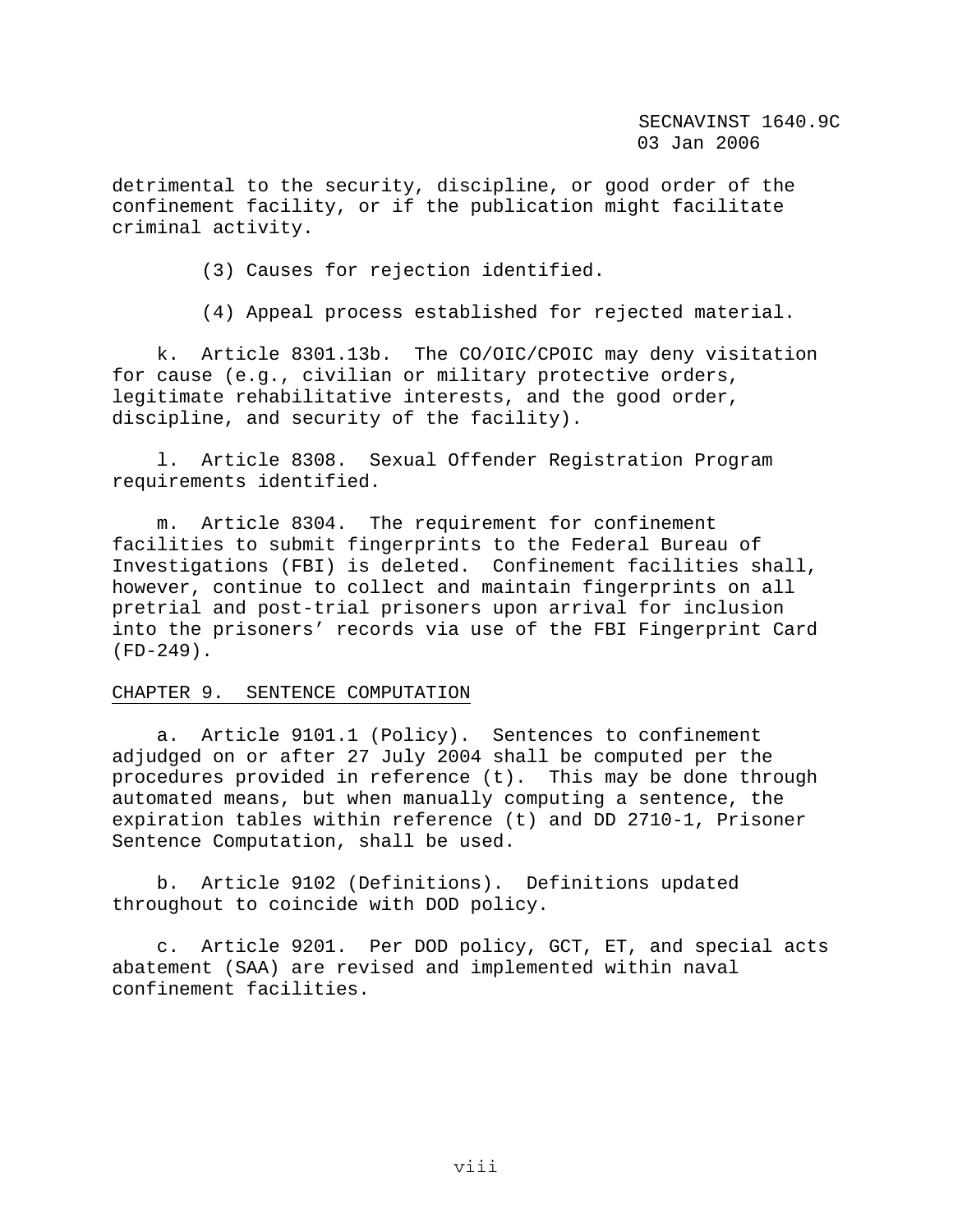#### CHAPTER 10. MISCELLANEOUS SERVICES

 a. Article 10104. Procedures for management of prisoners with Human Immunodeficiency Virus (HIV)/Acquired Immune Deficiency Syndrome (AIDS) are expanded.

 b. Article 10201.2. Procedures for management of prisoners on hunger/drinking strikes are expanded.

 c. Article 10203. Training and qualification requirements for military barbers (staff and prisoners) clarified.

CHAPTER 11. SHIPS' BRIGS. Article 11103.3. Conflicting assignments shall be avoided. Security force personnel may be assigned confinement facility duty provided no other law enforcement-related duties are also assigned.

CHAPTER 12. DETENTION FACILITIES. Article 12502.2b. Where exigent circumstances require detention of individuals prior to medical evaluation, the examination shall be accomplished in a period not to exceed 4 hours.

CHAPTER 13. CORRECTIONAL CUSTODY. Added as a new chapter. This chapter replaces SECNAVINST 1640.7D and revision of OPNAVINST 1640.7A is being written with specific guidance.

APPENDIX. Add NAVMED 6550/8, Medical Administration Form, S/N 0105-LF-216-5581.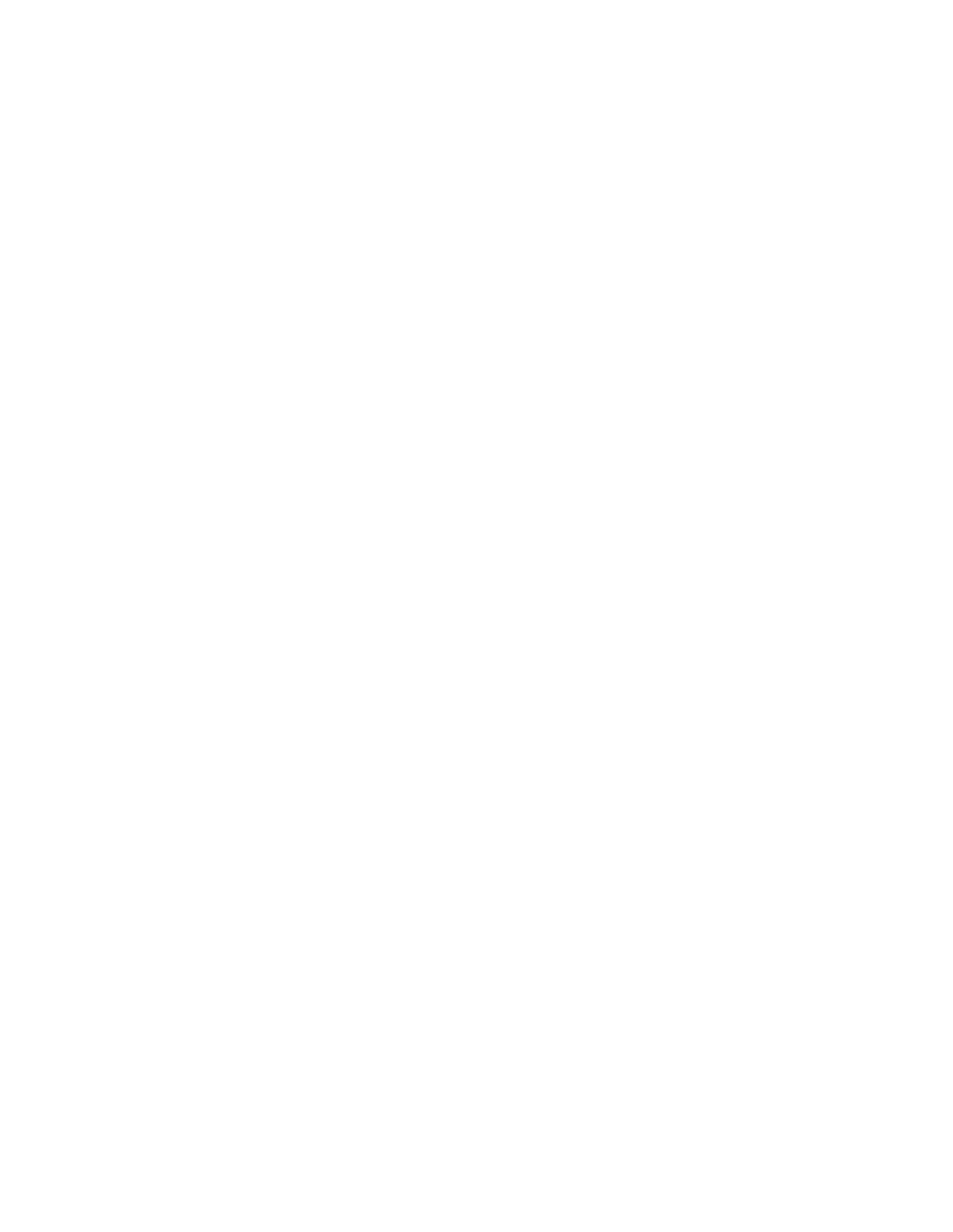# **DEPARTMENT OF THE NAVY**

# **CORRECTIONS MANUAL**

Enclosure (1)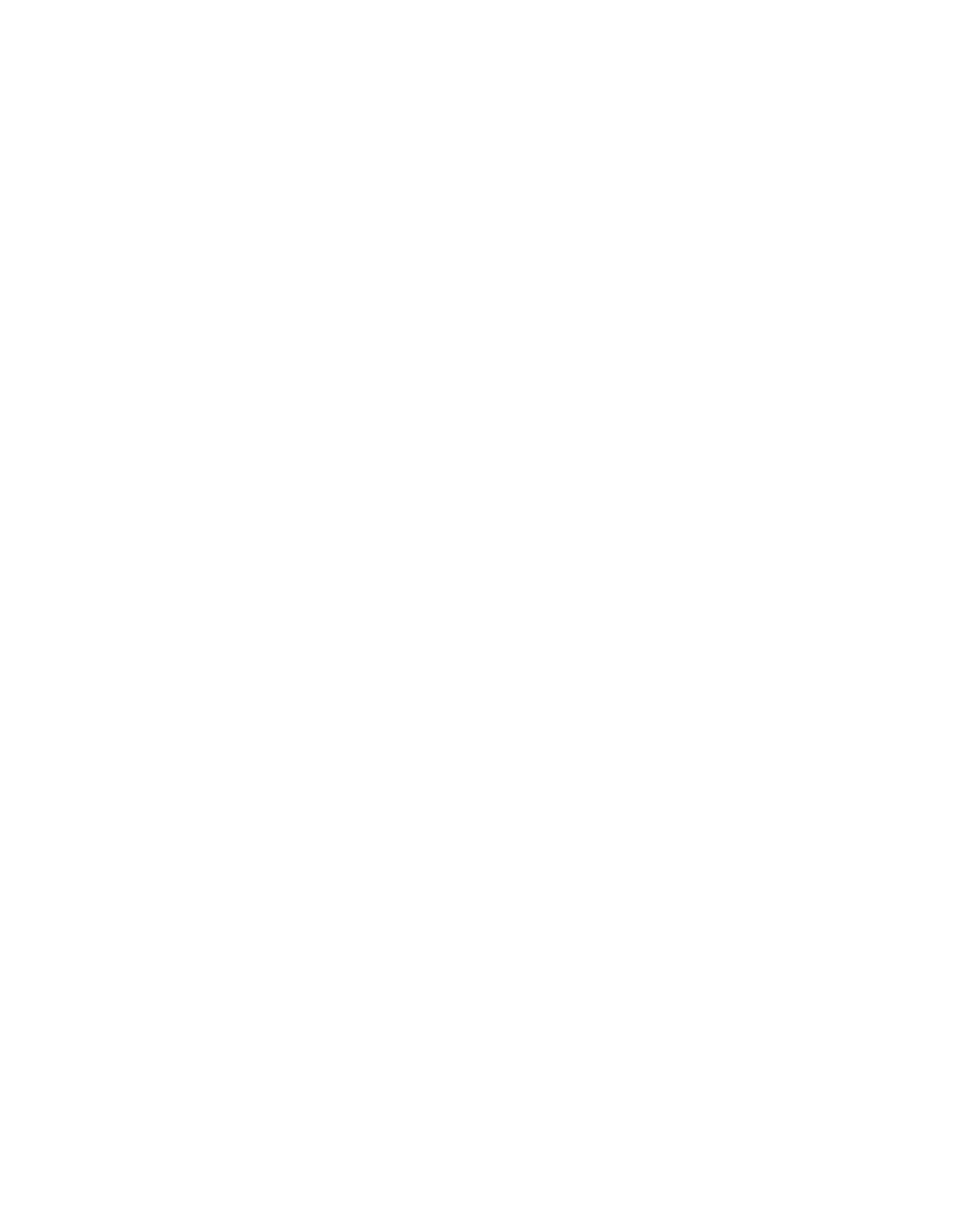#### **TABLE OF CONTENTS**

|                 |                                                                                          | PAGE                            |
|-----------------|------------------------------------------------------------------------------------------|---------------------------------|
|                 | Locator Cross-Reference Sheet                                                            | i                               |
| Major Revisions |                                                                                          | ii                              |
|                 | CHAPTER 1. AUTHORITY AND GENERAL POLICY                                                  |                                 |
|                 | SECTION 1. AUTHORITY                                                                     |                                 |
|                 | 1101. United States Code (U.S.C.)<br>1102. Department of Defense Directive               | $1 - 1$                         |
|                 | (DODD) 1325.4<br>1103. United States Navy Regulations                                    | $1 - 1$<br>$1 - 2$              |
|                 | 1104. Accreditation                                                                      | $1 - 2$                         |
|                 | SECTION 2. GENERAL POLICY                                                                |                                 |
|                 | 1201. SECNAV Policy<br>1202. Correctional Philosophy                                     | $1 - 2$<br>$1 - 7$              |
|                 | SECTION 3. APPLICABILITY AND EXCEPTIONS                                                  |                                 |
|                 | 1301. Applicability<br>1302. Exceptions                                                  | $1 - 8$<br>$1 - 8$              |
|                 | CHAPTER 2. PHYSICAL PLANTS AND MAJOR EQUIPMENT                                           |                                 |
|                 | SECTION 1. CLASSIFICATIONS - PHYSICAL PLANTS                                             |                                 |
| 2102.           | 2101. Functional Types Classification<br>Space Configuration Classification              | $2 - 1$<br>$2 - 5$              |
|                 | 2103. Functional Adequacy Classification - New<br>and Existing Facilities                | $2 - 6$                         |
| 2104.           | Rated Capacity                                                                           | $2 - 8$                         |
|                 | SECTION 2. CONSTRUCTION AND ALTERATION CRITERIA - NEW AND<br>EXISTING FACILITIES         |                                 |
| 2201.           | Designation and Authority to Use<br>2202. Planning Factors<br>2203. Technical Assistance | $2 - 9$<br>$2 - 10$<br>$2 - 11$ |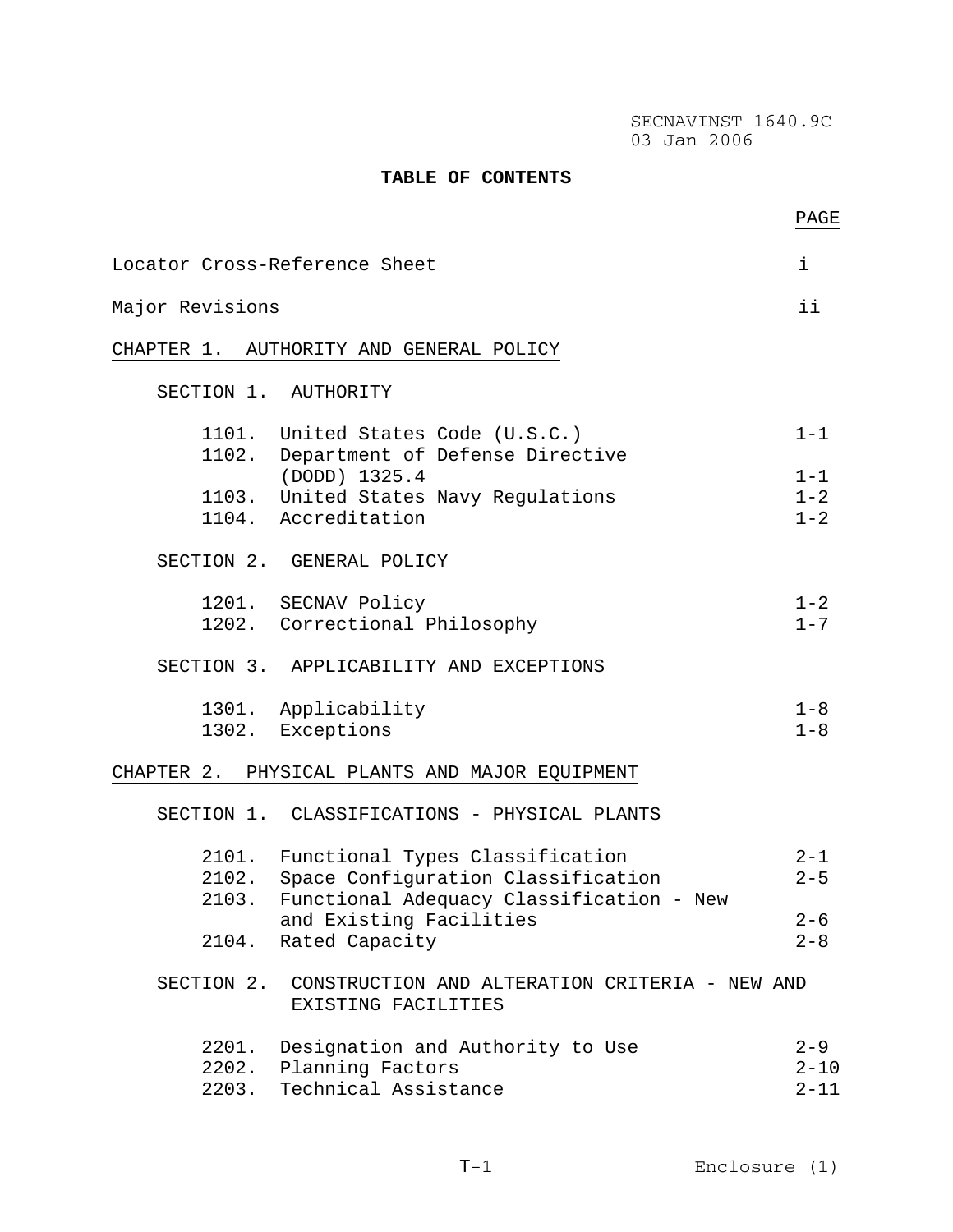| 2204.            | Berthing Area                                          | $2 - 12$ |
|------------------|--------------------------------------------------------|----------|
|                  | 2205. Security Areas                                   | $2 - 15$ |
|                  | 2206. Program Areas                                    | $2 - 20$ |
|                  | 2207. Storage Areas                                    | $2 - 22$ |
|                  | 2208. Support Areas                                    | $2 - 23$ |
|                  | 2209. Miscellaneous Areas                              | $2 - 25$ |
|                  | SECTION 3. MAINTENANCE - PHYSICAL PLANT                |          |
|                  | 2301. Public Works/Maintenance Department              |          |
|                  | Support                                                | $2 - 31$ |
|                  | 2302. Inspections                                      | $2 - 32$ |
|                  | 2303. Safety Program                                   | $2 - 32$ |
|                  | 2304. Sanitation                                       | $2 - 33$ |
|                  |                                                        |          |
| CHAPTER 3. STAFF |                                                        |          |
|                  | SECTION 1. STAFF CRITERIA                              |          |
|                  | 3101. Policy                                           | $3 - 1$  |
|                  | 3102. Selection Criteria                               | $3 - 1$  |
|                  | 3103. Assignment Criteria                              | $3 - 4$  |
|                  | 3104. Performance Criteria                             | $3 - 6$  |
|                  | 3105. Performance Evaluation Criteria                  | $3 - 6$  |
|                  | 3106. Unsuitability                                    | $3 - 7$  |
|                  |                                                        |          |
|                  | SECTION 2. STAFF UTILIZATION                           |          |
|                  | 3201. Organization of Functions and Tasks              | $3 - 7$  |
|                  | 3202. Billet Titles and Functions                      | $3 - 10$ |
|                  | 3203. Watch Bill Construction                          | $3 - 15$ |
|                  | 3204. Combined Duties                                  | $3 - 16$ |
|                  | 3205. Conflicting Assignments                          | $3 - 16$ |
|                  | SECTION 3. MANNING LEVELS AND DUAL STAFF RELATIONSHIPS |          |
| 3301.            | Manpower Authorizations - Navy                         | $3 - 16$ |
| 3302.            | Tables of Organization (T/O) - Marine Corps            | $3 - 17$ |
|                  | SECTION 4. SPECIAL DIRECTIVES FOR CORRECTIONAL STAFF   |          |
|                  | 3401. Post Orders                                      | $3 - 17$ |
|                  | 3402. General Rules of Conduct for Staff               | $3 - 17$ |
|                  |                                                        |          |
|                  | 3403. Fraternization                                   | $3 - 18$ |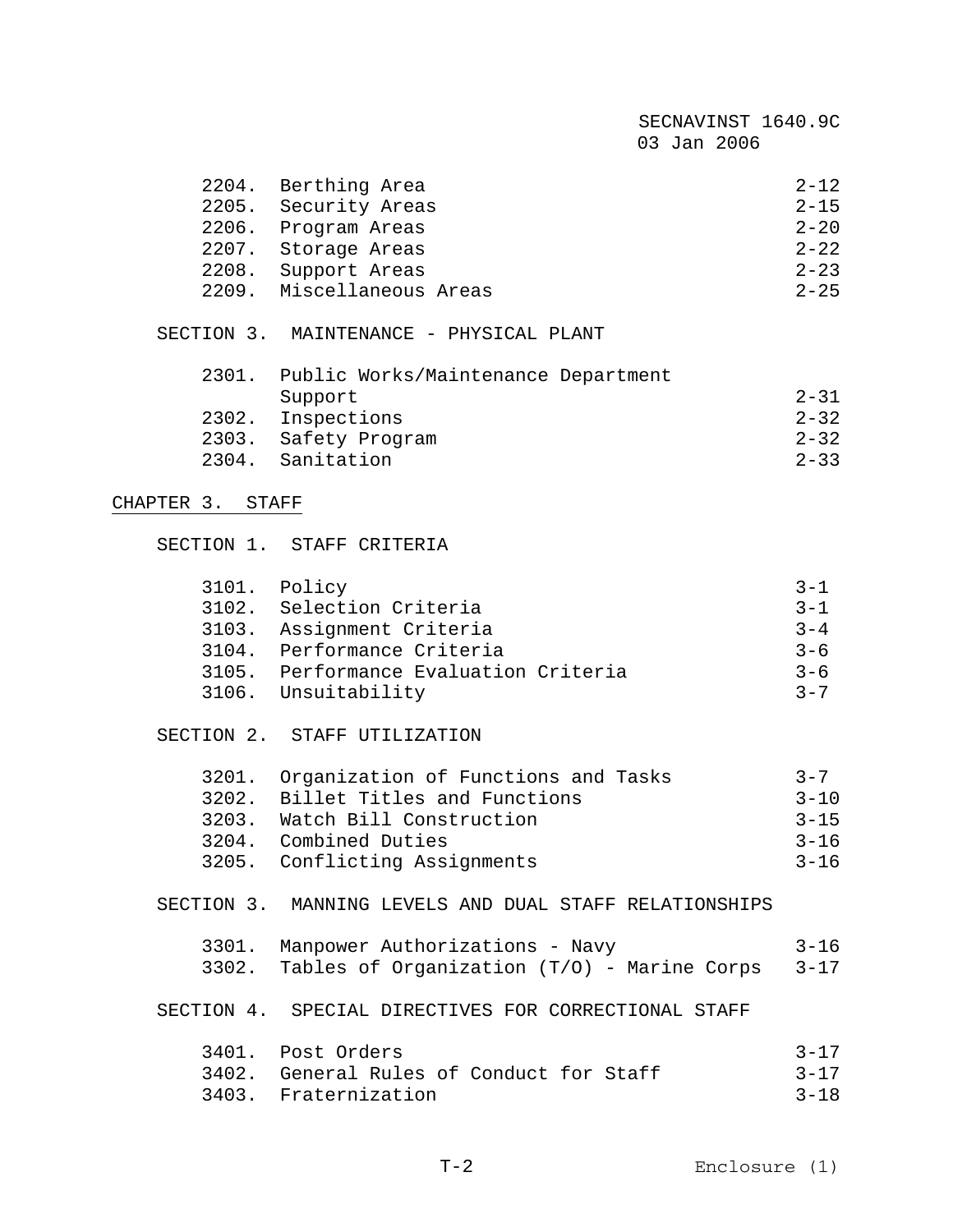## SECNAVINST 1640.9C 03 Jan 2006 3404. Harassment/Sexual Harassment 3-18 3405. Physical Abuse/Maltreatment Charge 3-19 3406. Urinalysis Testing 3406. Urinalysis Testing SECTION 5. STAFF TRAINING 3501. Initial Training 3-19 3502. Pre-Service Training 3-19 3503. In-Service Training 3-20 3504. Inter-Service Training 3-21 3505. Professional Development<br>3506. Staff Library 3-22 3506. Staff Library CHAPTER 4. CONTROL, SECURITY, EMERGENCIES SECTION 1. PRISONER ACCOUNTABILITY SYSTEM 4101. Control Center Function 4-1<br>4102. Control Center Accountability Systems 4-1 4102. Control Center Accountability Systems 4103. Counts 4-3 4104. Prisoner Movement<br>4105. Sally Port Operations 4-6 4105. Sally Port Operations SECTION 2. PRISONER CUSTODY CLASSIFICATION 4201. Purpose and Definitions  $4-6$  4202. Classification Criteria 4-10 4203. Evaluation of Prisoners 4-12 4204. Classification and Assignment (C&A) Board 4-13

SECTION 3. SECURITY SYSTEMS

| 4301. | Responsibilities for Security          | $4 - 17$ |
|-------|----------------------------------------|----------|
| 4302. | Contraband and Searches                | $4 - 18$ |
| 4303. | Key Control                            | $4 - 20$ |
| 4304. | Tool Control                           | $4 - 21$ |
| 4305. | Vehicle and Equipment Control          | $4 - 22$ |
| 4306. | Volatile/Poisonous/Hazardous Substance |          |
|       | Control                                | $4 - 22$ |
| 4307. | Weapons                                | $4 - 23$ |
| 4308. | Tear Gas (Chemical Agents)             | $4 - 24$ |
| 4309. | Instruments of Restraint               | $4 - 27$ |

 4205. Special Quarters 4-13 4206. Berthing 4-16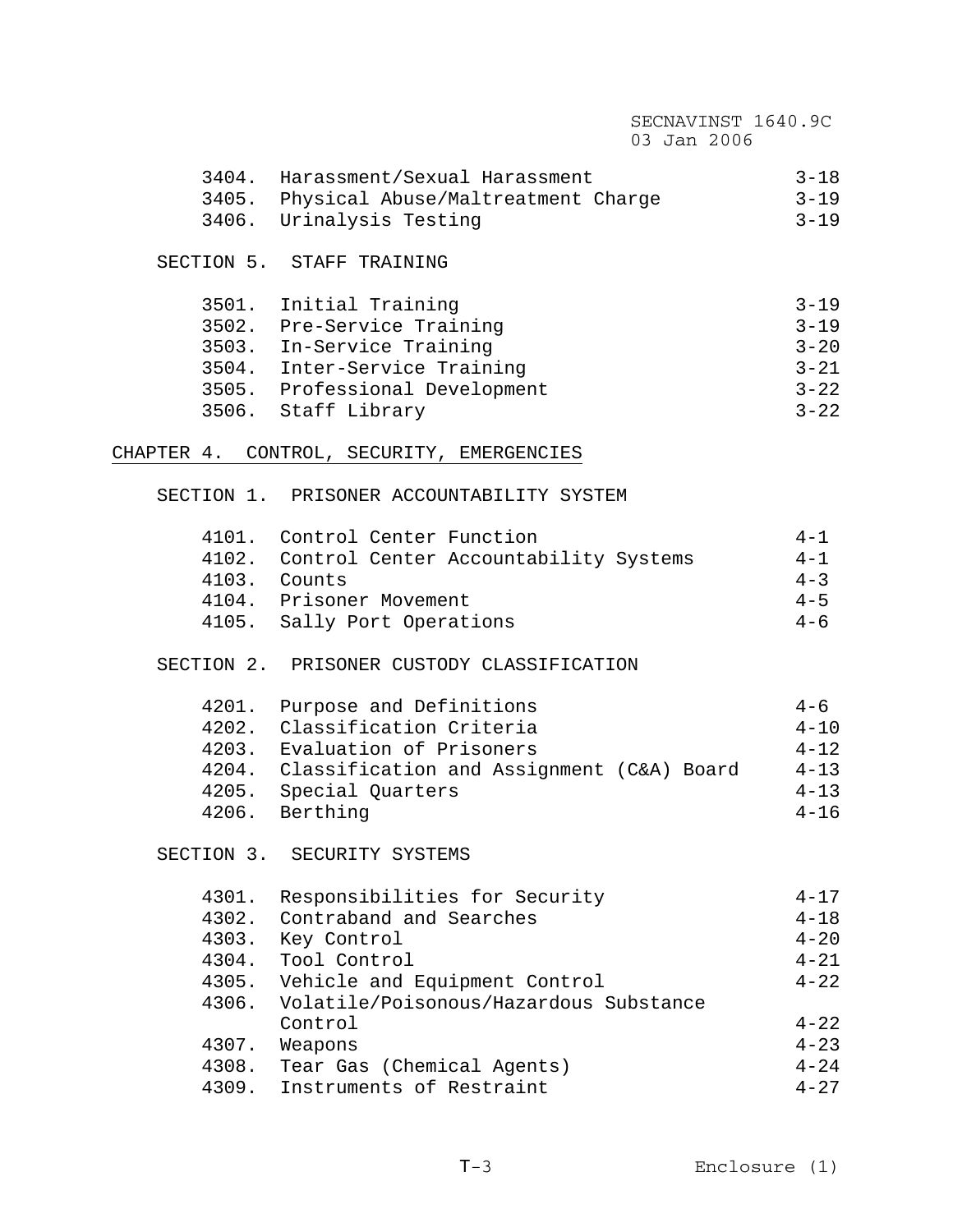#### SECTION 4. DISTURBANCES AND EMERGENCIES

|       | 4401. Prevention of Disturbances | $4 - 28$ |
|-------|----------------------------------|----------|
|       | 4402. Controlling Disturbances   | $4 - 29$ |
|       | 4403. Priorities of Force        | $4 - 29$ |
|       | 4404. Deadly Force               | $4 - 30$ |
|       | 4405. Fire Bill                  | $4 - 31$ |
|       | 4406. Natural Disaster Bill      | $4 - 32$ |
|       | 4407. Escape Bill                | $4 - 33$ |
|       | 4408. Riot Control Bill          | $4 - 35$ |
| 4409. | Hostages                         | $4 - 38$ |

#### CHAPTER 5. DISCIPLINE

#### SECTION 1. ADMINISTRATIVE DISCIPLINARY MEASURES

|             | 5101. Prisoner Discipline                          | $5 - 1$  |
|-------------|----------------------------------------------------|----------|
|             | 5102. Authorized Disciplinary Process, Procedures, |          |
|             | and Actions                                        | $5 - 6$  |
|             | 5103. Confinement Facility Offenses with           |          |
|             | Associated Categories and Authorized               |          |
|             | Administrative Disciplinary and                    |          |
|             | Management Actions                                 | $5 - 13$ |
|             | 5104. Confinement Facility Offenses                | $5 - 20$ |
|             | 5105. Authorized Disciplinary Actions              | $5 - 27$ |
|             | 5106. Administration                               | $5 - 30$ |
|             | 5107. Training                                     | $5 - 31$ |
| 5108. Forms |                                                    | $5 - 31$ |
|             |                                                    |          |
|             | SECTION 2. GENERAL REQUIREMENTS                    |          |
| 5201.       | Personal Appearance                                | $5 - 31$ |
|             | 5202. Grooming Standards                           | $5 - 32$ |

#### CHAPTER 6. CORRECTIONAL PROGRAMMING

SECTION 1. PROGRAMMING POLICIES

| 6101. Goals of Correctional Programs | 6-1 |  |  |  |
|--------------------------------------|-----|--|--|--|
|--------------------------------------|-----|--|--|--|

 6102. Legal Implications of Programming 6-1 6103. Minimum Acceptable Program Requirements 6-2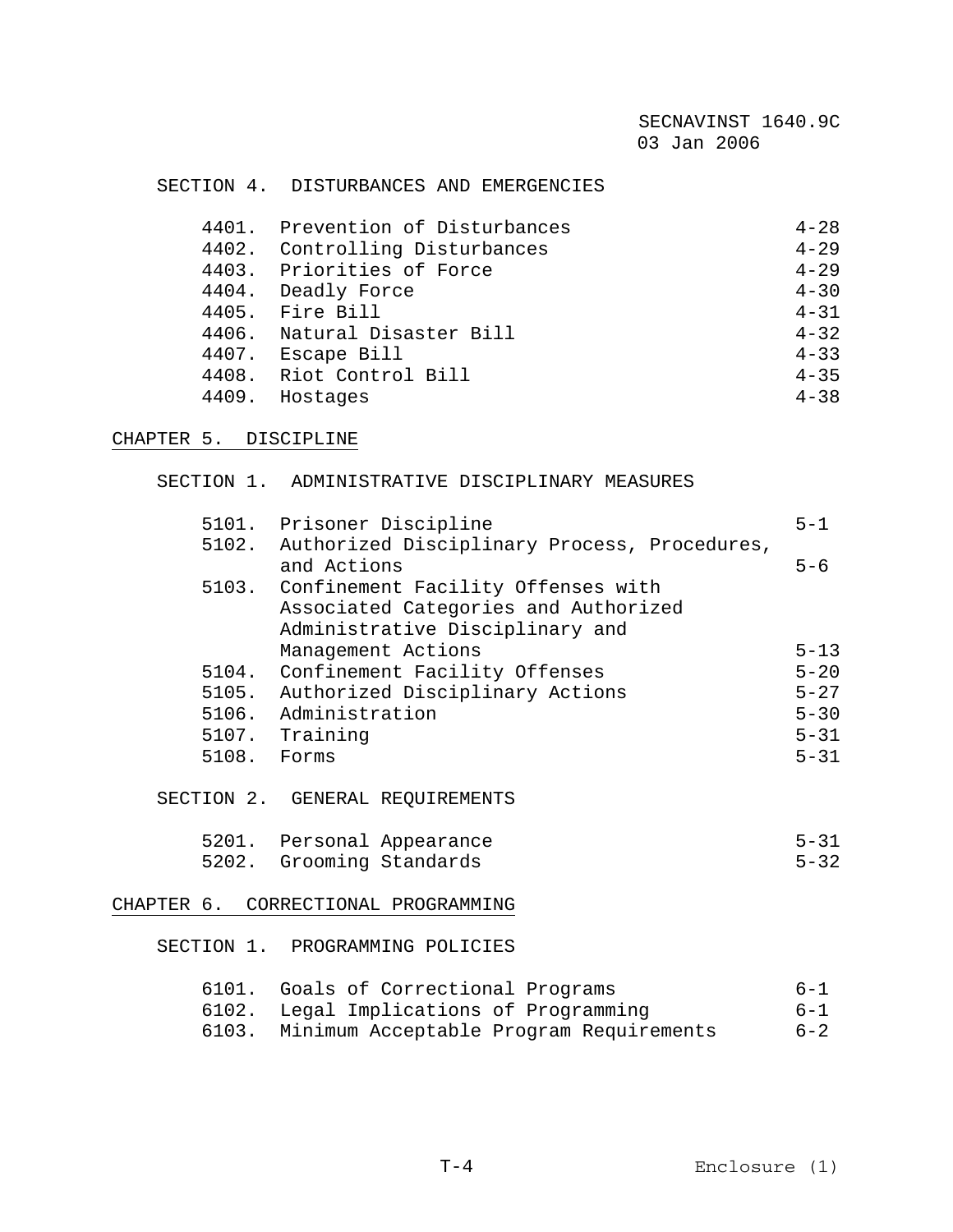|       |                                                | SECNAVINST 1640.9C<br>03 Jan 2006 |          |
|-------|------------------------------------------------|-----------------------------------|----------|
|       | SECTION 2. RECEPTION PROGRAM                   |                                   |          |
|       | 6201. Basic Elements                           |                                   | $6 - 3$  |
|       | 6202. Initial Classification                   |                                   | $6 - 4$  |
|       | SECTION 3. PROGRAMS                            |                                   |          |
|       | 6301. Definition and Policy                    |                                   | $6 - 5$  |
|       | 6302. Program Scheduling                       |                                   | $6 - 5$  |
|       | 6303. Function of the Classification and       |                                   |          |
|       | Assignment (C&A) Board                         |                                   | $6 - 6$  |
| 6304. | Disposition Board                              |                                   | $6 - 7$  |
|       | 6305. Counselor/Program Developer/Case Manager |                                   |          |
|       | Role in Correctional Programming               |                                   | $6 - 9$  |
|       | 6306. Progress Evaluation                      |                                   | $6 - 9$  |
|       | 6307. Individual Counseling                    |                                   | $6 - 9$  |
|       | 6308. Group Counseling/Therapy                 |                                   | $6 - 10$ |
|       | 6309. Work Programs                            |                                   | $6 - 11$ |
|       | 6310. Academic Education Program               |                                   | $6 - 12$ |
|       | 6311. Restoration Program                      |                                   | $6 - 12$ |
|       | 6312. Incentive Program                        |                                   | $6 - 12$ |
|       | 6313. Life Skills                              |                                   | $6 - 14$ |
|       | 6314. Recreation                               |                                   | $6 - 15$ |
|       | 6315. Physical Training                        |                                   | $6 - 16$ |
|       | 6316. Religious Program                        |                                   | $6 - 19$ |
|       | 6317. Testing and Evaluation Program           |                                   | $6 - 20$ |
|       | 6318. Work Release Program                     |                                   | $6 - 20$ |
|       | 6319. Study Release Program                    |                                   | $6 - 20$ |
|       | 6320. Utilization of Local Resources           |                                   | $6 - 20$ |
|       | 6321. General Military Training (GMT)          |                                   | $6 - 20$ |
|       | SECTION 4. PRE-RELEASE                         |                                   |          |
|       | 6401. Pre-Release Phase                        |                                   | $6 - 20$ |
|       | 6402. Daily Training Program                   |                                   | $6 - 21$ |
|       | CHAPTER 7. CONFINEMENT, RELEASE, TRANSFER      |                                   |          |
|       | SECTION 1. CONFINEMENT REGULATIONS             |                                   |          |
|       | 7101. Purpose of Confinement                   |                                   | $7 - 1$  |
|       | 7102. Definition and Constraints               |                                   | $7 - 1$  |
|       | 7103. Categories of Prisoners                  |                                   | $7 - 3$  |
|       |                                                |                                   |          |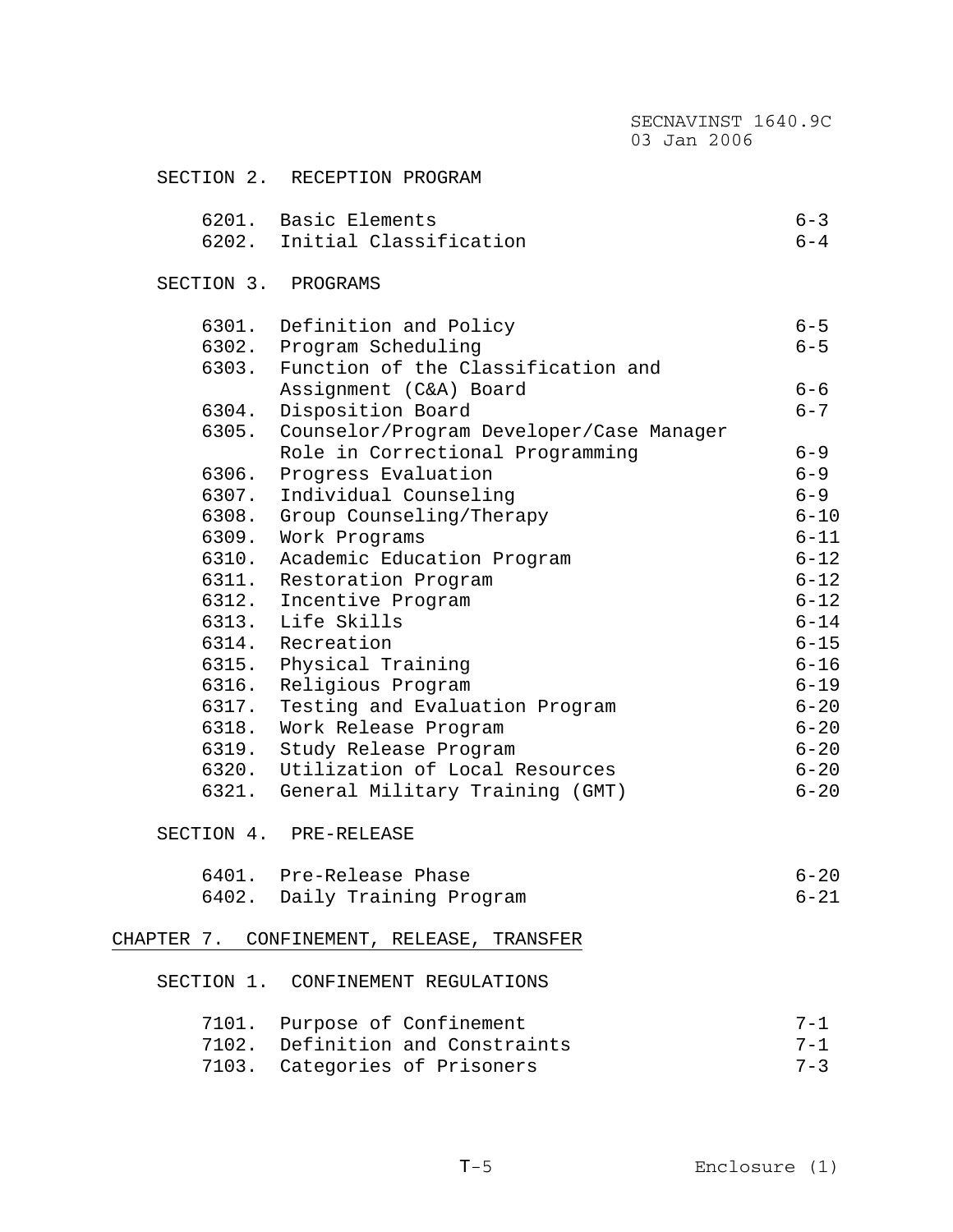|                    |                                                      | SECNAVINST 1640.9C<br>03 Jan 2006 |          |
|--------------------|------------------------------------------------------|-----------------------------------|----------|
|                    | 7104. Designation of Initial Place of<br>Confinement |                                   | $7 - 12$ |
|                    | 7105. Use of Naval Confinement Facilities by         |                                   |          |
|                    | Civilian Jurisdictions                               |                                   | $7 - 15$ |
|                    | SECTION 2. CONFINEMENT PROCEDURES                    |                                   |          |
|                    | 7201. Authority to Order Pretrial Confinement        |                                   | $7 - 16$ |
|                    | 7202. Pretrial Confinement                           |                                   | $7 - 18$ |
|                    | 7203. Confinement Order                              |                                   | $7 - 19$ |
|                    | 7204. Records                                        |                                   | $7 - 19$ |
|                    | 7205. Medical Examination/Initial Examination        |                                   | $7 - 19$ |
|                    | 7206. Logistical Support by Confining Command        |                                   | $7 - 22$ |
|                    | 7207. Initial Review                                 |                                   | $7 - 22$ |
|                    | 7208. Command Visits                                 |                                   | $7 - 22$ |
| SECTION 3. RELEASE |                                                      |                                   |          |
|                    | 7301. Temporary Absence (TA)                         |                                   | $7 - 23$ |
|                    | 7302. Hospitalization                                |                                   | $7 - 24$ |
|                    | 7303. Emergency Leave                                |                                   | $7 - 25$ |
|                    | 7304. Release From Confinement                       |                                   | $7 - 26$ |
|                    | SECTION 4. TRANSFER AND TRANSPORTATION OF PRISONERS  |                                   |          |
|                    | 7401. Transfer Regulations                           |                                   | $7 - 30$ |
|                    | 7402. Coordination with Receiving Command            |                                   | $7 - 31$ |
|                    | 7403. Transfer from Parent Command                   |                                   | $7 - 32$ |
| 7404.              | Means of Travel                                      |                                   | $7 - 32$ |
| 7405.              | Escorts                                              |                                   | $7 - 38$ |
|                    | 7406. Escort Training                                |                                   | $7 - 41$ |
|                    | 7407. Transfer of Long-Term Prisoners                |                                   | $7 - 42$ |
|                    | 7408. Transfer of Prisoner Records, Funds and        |                                   |          |
|                    | Valuables, and Personal Property                     |                                   | $7 - 46$ |
|                    | CHAPTER 8. ADMINISTRATIVE MATTERS                    |                                   |          |
|                    | SECTION 1. RECORDS AND REPORTS                       |                                   |          |
| 8101.              | General                                              |                                   | $8 - 1$  |

|            | 8102. Privacy                    | $8 - 1$ |
|------------|----------------------------------|---------|
|            | 8103. Prisoner Files and Records | $8 - 2$ |
| 8104. Logs |                                  | $8 - 4$ |
|            | 8105. Confinement Order          | $R - 6$ |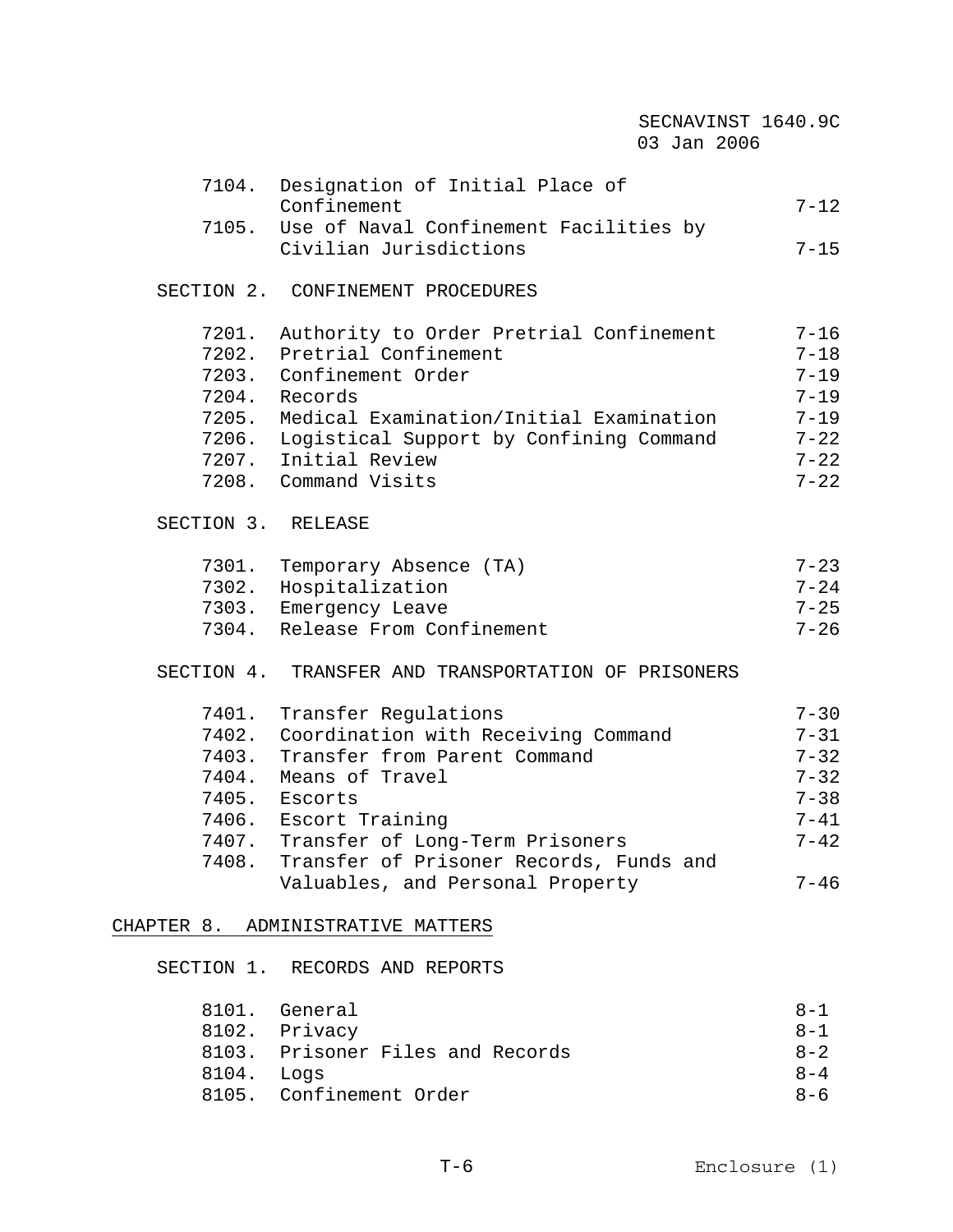|       | SECNAVINST 1640.9C<br>03 Jan 2006                           |          |
|-------|-------------------------------------------------------------|----------|
|       |                                                             |          |
|       | 8106. Prisoner Identification Badge                         | $8 - 8$  |
| 8107. | Daily Change Sheet                                          | $8 - 10$ |
|       | 8108. Computer Printouts                                    | $8 - 10$ |
|       | 8109. Corrections Management Information System<br>(CORMIS) | $8 - 11$ |
| 8110. | NAVPERS 1640/11, Monthly Report of<br>Prisoners             | $8 - 11$ |
| 8111. | Disposition of Confinement Records and<br>Reports           | $8 - 11$ |
| 8112. | Incident Reports                                            | $8 - 13$ |
|       | 8113. Transfer of Records                                   | $8 - 14$ |
|       | 8114. Daily Report of Prisoners Received and                |          |
|       | Released                                                    | $8 - 14$ |
|       | 8115. Prisoner Status Report                                | $8 - 14$ |
|       |                                                             |          |
|       | SECTION 2. PERSONAL PROPERTY                                |          |
|       | 8201. Valuables and Other Personal Property                 | $8 - 14$ |
|       | 8202. Custodial Personnel                                   | $8 - 15$ |
| 8203. | Accounting - Funds and Valuables                            | $8 - 15$ |
| 8204. | Personal Property Accounting                                | $8 - 16$ |
| 8205. | Expenditure of Personal Funds                               | $8 - 16$ |
| 8206. | Expenditures for Clothing                                   | $8 - 17$ |
| 8207. | Expenditures for Health and Comfort Items                   | $8 - 18$ |
| 8208. | Expenditures for Services                                   | $8 - 18$ |
| 8209. | Limits on Expenditures                                      | $8 - 18$ |
| 8210. | Expenditures for Unknown Pay Status and                     |          |
|       | Absentees                                                   | $8 - 19$ |
| 8211. | Approved Health and Comfort Items                           | $8 - 20$ |
|       | 8212. Expenditure Exceptions                                | $8 - 21$ |
|       | 8213. Clothing                                              | $8 - 21$ |
|       | SECTION 3. MISCELLANEOUS ADMINISTRATIVE SUBJECTS            |          |
|       |                                                             |          |
| 8301. | Correspondence and Visiting                                 | $8 - 23$ |
| 8302. | Prisoner Communication Council                              | $8 - 42$ |
|       | 8303. Public Information                                    | $8 - 42$ |
| 8304. | Fingerprints                                                | $8 - 42$ |
| 8305. | Standard Operating Procedures (SOP)                         | $8 - 42$ |
| 8306. | Tobacco Prevention                                          | $8 - 43$ |
|       | 8307. Victim and Witness Assistance Program (VWAP)          | $8 - 43$ |
|       | 8308. Sexual Offender Registration Program                  | $8 - 43$ |
|       |                                                             |          |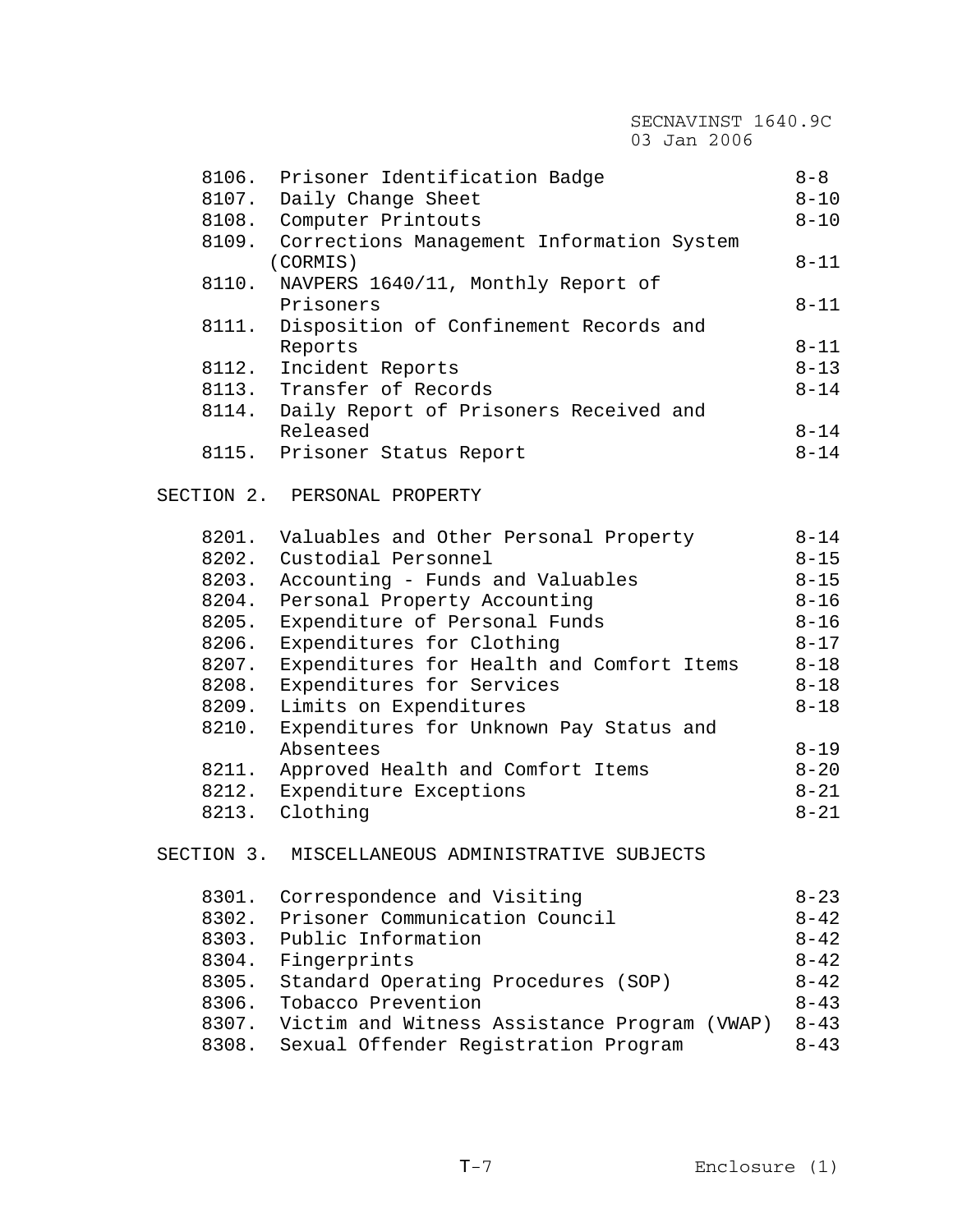|                                      | SECNAVINST 1640.9C<br>03 Jan 2006                                                                                   |                                              |
|--------------------------------------|---------------------------------------------------------------------------------------------------------------------|----------------------------------------------|
|                                      | CHAPTER 9. SENTENCE COMPUTATION                                                                                     |                                              |
|                                      | SECTION 1. POLICY AND DEFINITIONS                                                                                   |                                              |
|                                      | 9101. Policy<br>9102. Definitions                                                                                   | $9 - 1$<br>$9 - 1$                           |
|                                      | SECTION 2. GOOD CONDUCT TIME (GCT), EARNED TIME (ET),<br>AND SPECIAL ACTS ABATEMENT (SAA)                           |                                              |
|                                      | 9201. Policy                                                                                                        | $9 - 4$                                      |
|                                      | SECTION 3. PRISONER ACKNOWLEDGEMENT OF CONDITIONAL<br>AWARD OF ABATEMENTS                                           |                                              |
|                                      | 9301. Prisoner Acknowledgement of Conditional<br>Award of Abatements                                                | $9 - 14$                                     |
|                                      | SECTION 4. Forfeiture and Restoration of Abatements                                                                 |                                              |
|                                      | 9401. Forfeiture and Restoration of Abatements                                                                      | $9 - 15$                                     |
| SECTION 5. Training                  |                                                                                                                     |                                              |
|                                      | 9501. Training                                                                                                      | $9 - 16$                                     |
|                                      | SECTION 6. Victim Witness Assistance Program                                                                        |                                              |
|                                      | 9601. Victim Witness Assistance Program                                                                             | $9 - 16$                                     |
|                                      | CHAPTER 10. MISCELLANEOUS SERVICES                                                                                  |                                              |
| SECTION 1.                           | MEDICAL SERVICES                                                                                                    |                                              |
| 10101.<br>10102.<br>10103.<br>10104. | Medical Officer<br>Medication<br>Paramedical Personnel<br>Human Immunodeficiency Virus (HIV)/                       | $10 - 1$<br>$10 - 1$<br>$10 - 1$             |
| 10105.<br>10106.<br>10107.           | Acquired Immune Deficiency Syndrome (AIDS)<br>Health/Dental Records<br>Mental Health Evaluations<br>Blood Donations | $10 - 2$<br>$10 - 3$<br>$10 - 4$<br>$10 - 4$ |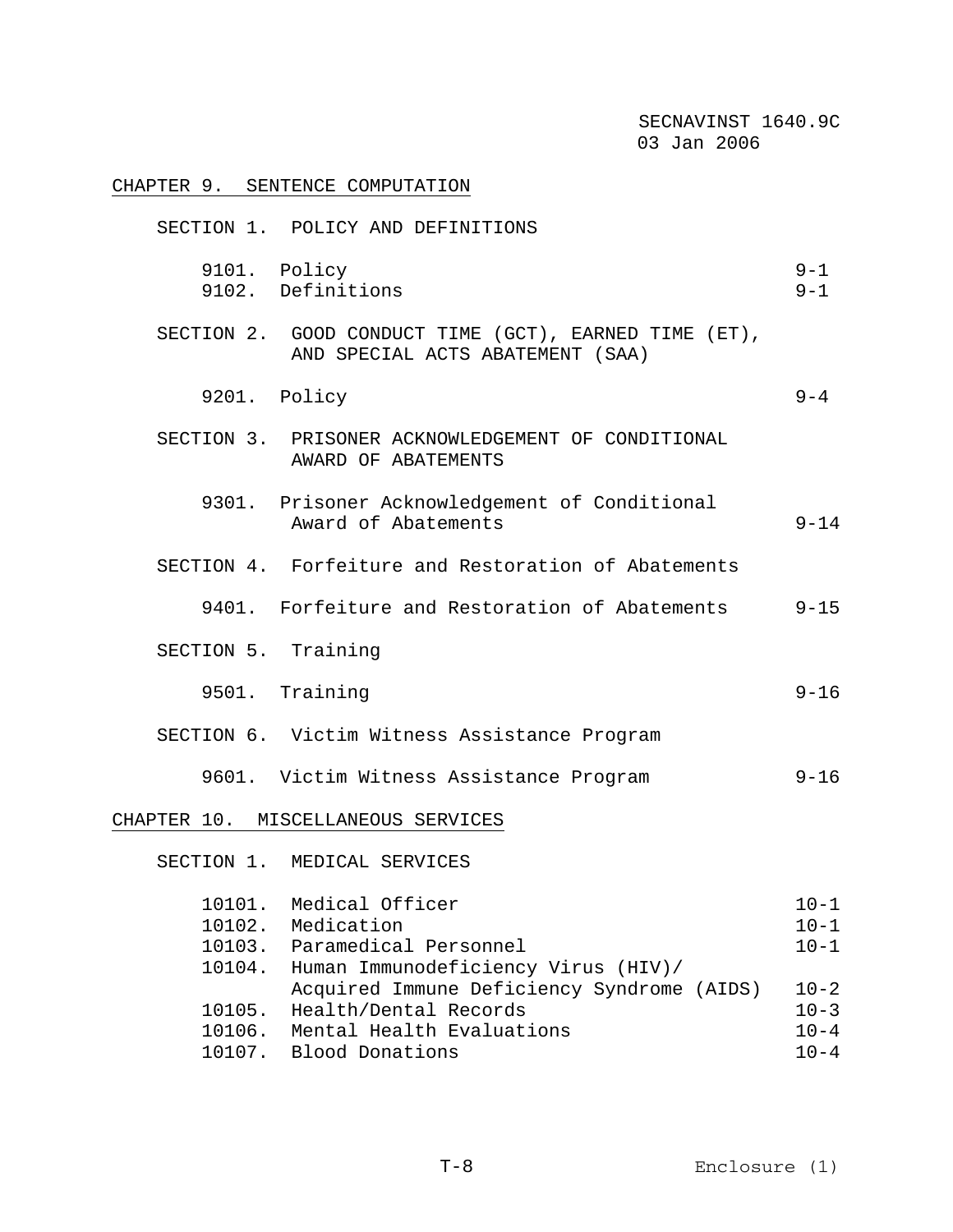| SECTION 2. | SUPPORT SERVICES |
|------------|------------------|
|------------|------------------|

| 10201. Mess Deck Operations   | $10 - 4$  |
|-------------------------------|-----------|
| 10202. Laundry Operations     | $10 - 9$  |
| 10203. Barber Shop Operations | $10 - 10$ |
| 10204. Library Services       | $10 - 10$ |

### CHAPTER 11. SHIPS' BRIGS

| SECTION 1. POLICIES |                               |          |
|---------------------|-------------------------------|----------|
|                     |                               |          |
|                     | 11101. Limitations            | $11 - 1$ |
|                     | 11102. Physical Plant         | $11 - 1$ |
| 11103.              | Staff                         | $11 - 1$ |
| 11104.              | Emergency Bills               | $11 - 2$ |
| 11105.              | Programs                      | $11 - 2$ |
|                     | 11106. Records and Reports    | $11 - 2$ |
|                     | 11107. Administrative Matters | $11 - 2$ |
|                     |                               |          |
| SECTION             | CONFINEMENT POLICIES          |          |

| 11201. Confinement of Males/Females         | $11 - 3$ |
|---------------------------------------------|----------|
| 11202. Use of Ship's Brigs while in Port    | $11 - 3$ |
| 11203. Detention of Prisoners of War (POW), |          |
| Civilian Internees (CI), and other Detained |          |
| Persons (DET), Aboard Naval Vessels         | $11 - 3$ |

#### CHAPTER 12. DETENTION FACILITIES

| SECTION 1. POLICIES |                           |          |
|---------------------|---------------------------|----------|
|                     | 12101. Limitations        | $12 - 1$ |
|                     | SECTION 2. PHYSICAL PLANT |          |
|                     | 12201. Requirements       | $12 - 3$ |
| SECTION 3. STAFF    |                           |          |
|                     | 12301. Training           | $12 - 5$ |
| SECTION 4. PROGRAMS |                           |          |
|                     |                           |          |

12401. Showers and Exercise 12-6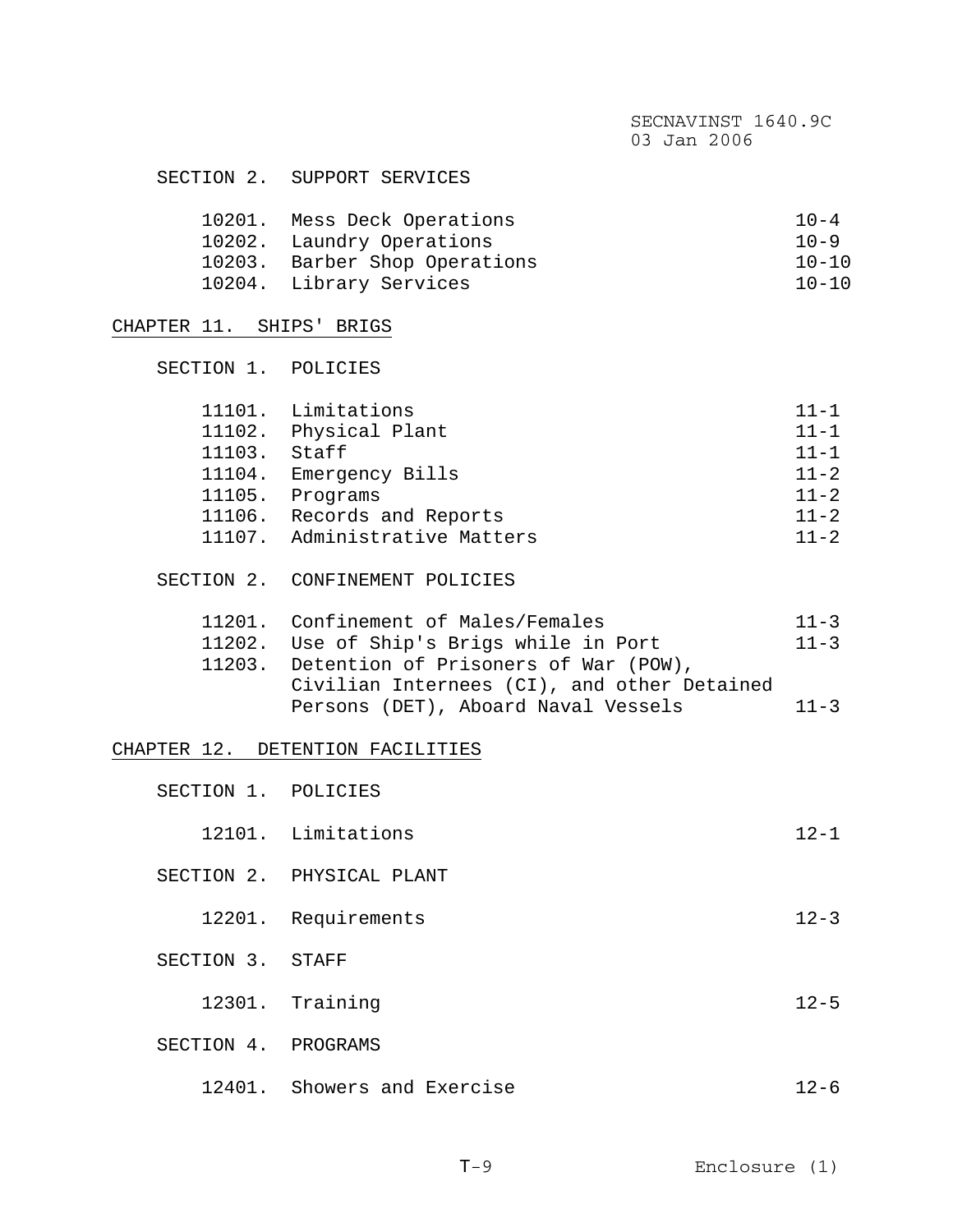#### SECTION 5. ADMINISTRATION AND OPERATIONS

|        | 12501. Administration         | $12 - 8$  |
|--------|-------------------------------|-----------|
|        | 12502. Operations             | $12 - 7$  |
|        | 12503. Inspections            | $12 - 10$ |
| 12504. | Waivers                       | $12 - 11$ |
|        | 12505. Field Expedient Spaces | $12 - 12$ |

### CHAPTER 13. CORRECTIONAL CUSTODY

| 13101.        | Administration of Correctional |          |
|---------------|--------------------------------|----------|
|               | Custody Units                  | $13 - 1$ |
| 13102. Policy |                                | $13 - 1$ |
| 13103. Action |                                | $13 - 2$ |
|               |                                |          |

## APPENDIX A. FORMS A-1

| APPENDIX B. | NAVY PA SYSTEMS OF RECORDS NOTICE NO1640-1 |  |
|-------------|--------------------------------------------|--|
|             | INDIVIDUAL CORRECTIONAL RECORDS            |  |

INDEX I-1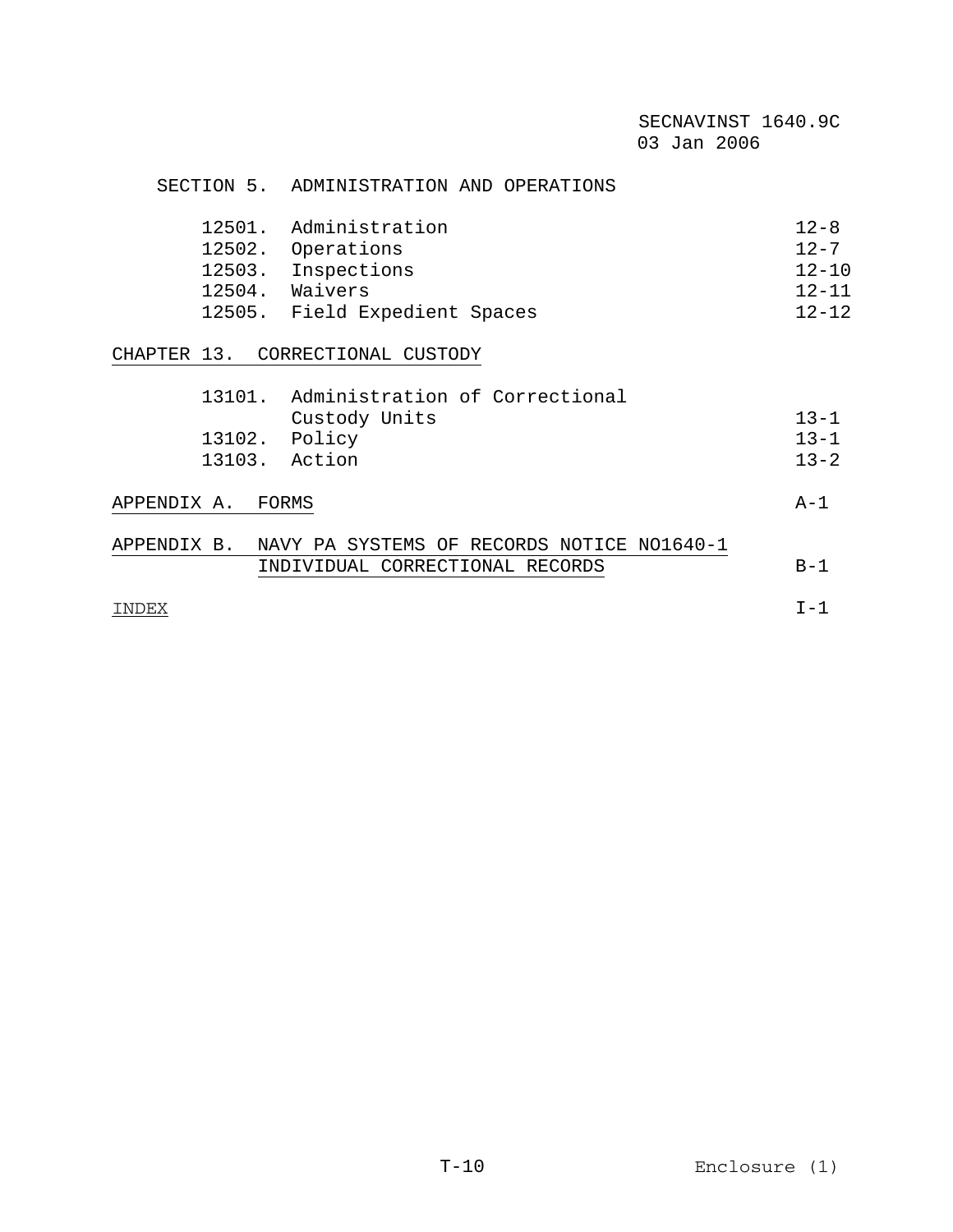#### **CHAPTER 1 AUTHORITY AND GENERAL POLICY**

SECTION 1. AUTHORITY

1101. UNITED STATES CODE (U.S.C.). Basic authority to establish and operate correctional facilities, reference (d), states

1. The Secretaries concerned may provide for the establishment of such military correctional facilities as are necessary for the confinement of offenders against chapter 47 of this title.

2. The Secretary concerned shall:

 a. Designate an officer for each armed force under his jurisdiction to administer military correctional facilities established under this chapter.

 b. Provide for the education, training, rehabilitation, and welfare of offenders confined in a military correctional facility of his department.

 c. Provide for the organization and equipping of offenders selected for training with a view to their honorable restoration to duty or possible reenlistment.

3. There shall be an officer in command of each major military correctional facility. Under regulations to be prescribed by the Secretary concerned, the officer in command shall have custody and control of offenders confined within the facility which he commands, and shall usefully employ those offenders as he considers best for their health and reformation, with a view to their restoration to duty, enlistment for future service, or return to civilian life as useful citizens.

4. There may be made or repaired at each military correctional facility such supplies for the armed forces or other agencies of the United States as can properly and economically be made or repaired at such facilities.

1102. DEPARTMENT OF DEFENSE DIRECTIVE (DODD) 1325.4. Paragraph 5.3 of DODD 1325.4 of 17 August 2001 implements provisions of reference (d) and provides policy and responsibilities to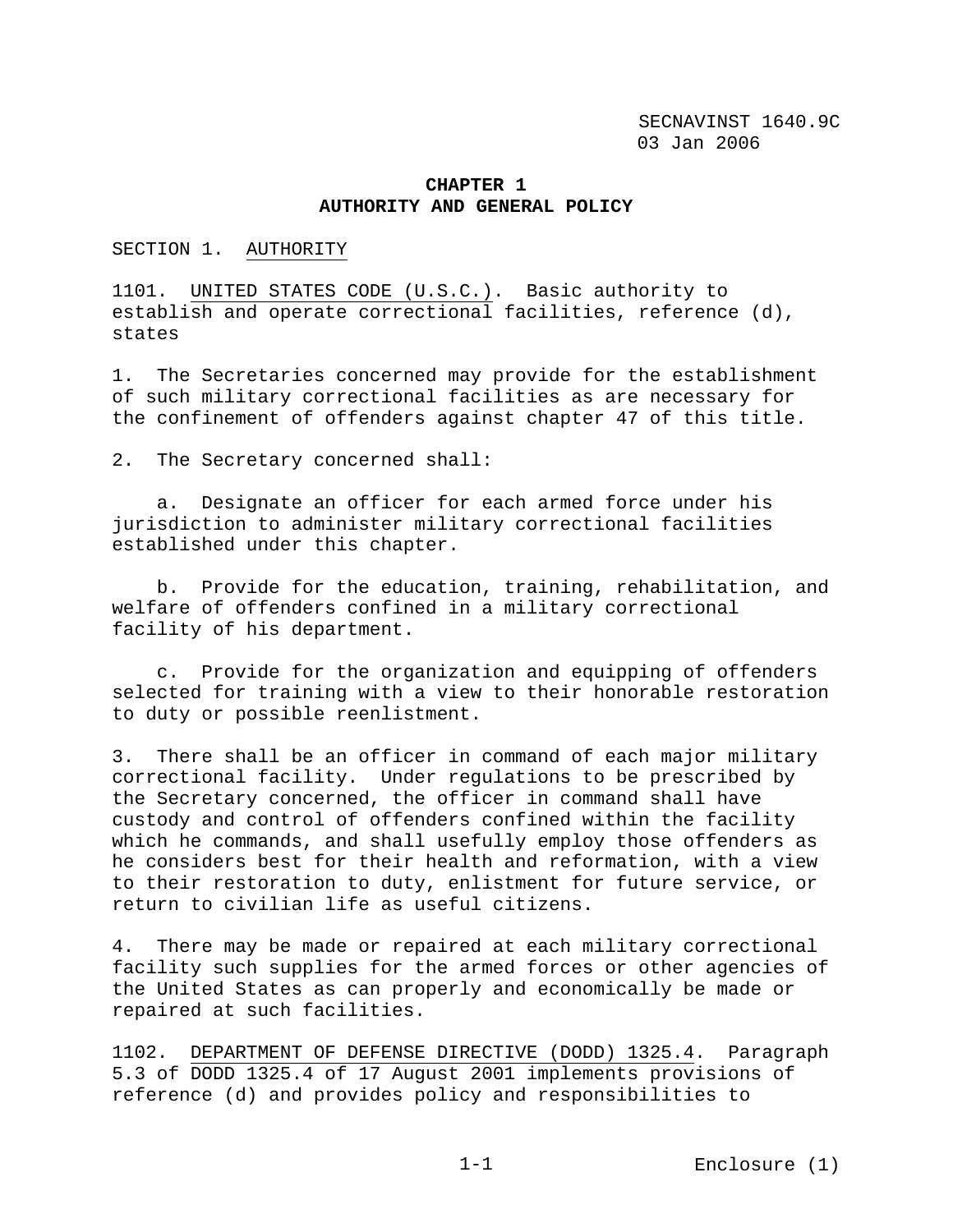Secretaries of the Military Departments for administration and operation of military corrections programs and facilities under their cognizance.

#### 1103. UNITED STATES NAVY REGULATIONS. Article 1105 of reference (b) sets the following parameters:

1. Prisoners shall be confined only in confinement facilities or other facilities designated as naval places of confinement by the Secretary of the Navy (SECNAV). However, in cases of necessity, the senior officer present may authorize temporary confinement in spaces which provide sufficient security features, safety for both the prisoner and guard personnel, and adequate living conditions.

2. Intoxicated persons or persons under the influence of marijuana, narcotics or other controlled substances shall not be confined in any place or manner that may be dangerous to them in their condition.

1104. ACCREDITATION. To the greatest extent possible, national accreditation standards issued by American Correctional Association (ACA) shall be followed in determining corrections policies and administering confinement facilities and functions for shore confinement facilities.

#### SECTION 2. GENERAL POLICY

1201. SECNAV POLICY

#### 1. General

 a. Discipline is to be administered on a corrective rather than a punitive basis, and naval confinement facilities are to be administered on a uniform basis. It is desirable for persons under sentence of courts-martial or other military tribunals to be accorded uniform treatment in furtherance of equality within the Department of the Navy (DON) and in justice to the individuals concerned.

 b. While DOD forms depict the term "inmate," that term shall only be used in that context within this manual. The term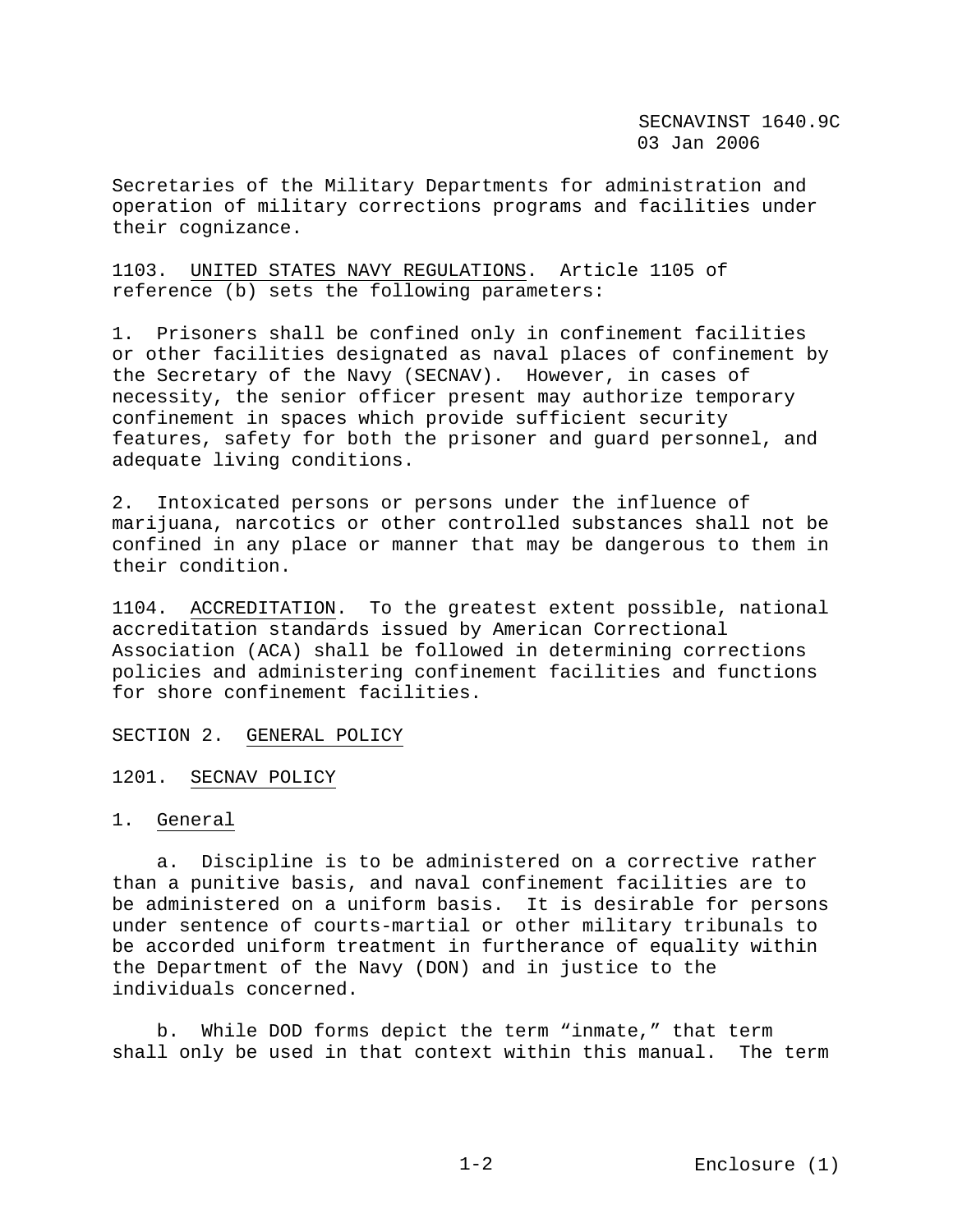"inmate" shall not be used in any other form within naval corrections.

 c. The term "prisoner," as used hereafter in this manual, refers to any detained or confined person in naval confinement, unless otherwise specifically noted.

2. Corrections Manual. This manual is the primary policy statement of SECNAV applicable to confinement and correction of naval offenders. Treatment of persons in naval confinement shall be uniform and per the provisions of reference (a). Major purpose of all awarded confinement is correction of members confined. Confined naval personnel retain all of rights and responsibilities of other service personnel in a duty status except those which are expressly, or by implication, taken away under provisions of reference (a) and such regulations as may be issued by competent authority. Local instructions, directives, and standard operating procedures (SOPs) may supplement, but not supplant, policies and procedures set forth in this manual.

3. Parole of Sentenced Prisoners. SECNAV is authorized by section 952 of reference (d) to provide a system of parole for offenders who are confined in military confinement facilities and who were at the time of commission of their offenses subject to their authority. Policy and procedures for naval clemency and parole systems are provided in reference (e).

4. Correctional Custody. This manual is also the primary policy statement of SECNAV applicable to the administration of correctional custody. Policy and procedures for administering correctional custody within the naval service are set forth in chapter 13 of this manual. Local instructions, directives, and standard operating procedures (SOPs) may supplement, but not supplant, policies and procedures set forth in this manual.

5. Delegation of Authority. Navy Personnel Command (NAVPERSCOM) (PERS-68) and Commandant of the Marine Corps (CMC) (PSL Corrections) are designated to administer confinement facilities and correctional custody units per this manual, Navy Regulations, DOD Directives and Instructions, and 10 U.S.C.

 a. NAVPERSCOM (PERS-68) shall exercise primary and final responsibility for developing and issuing corrections and correctional custody policy and procedures within the naval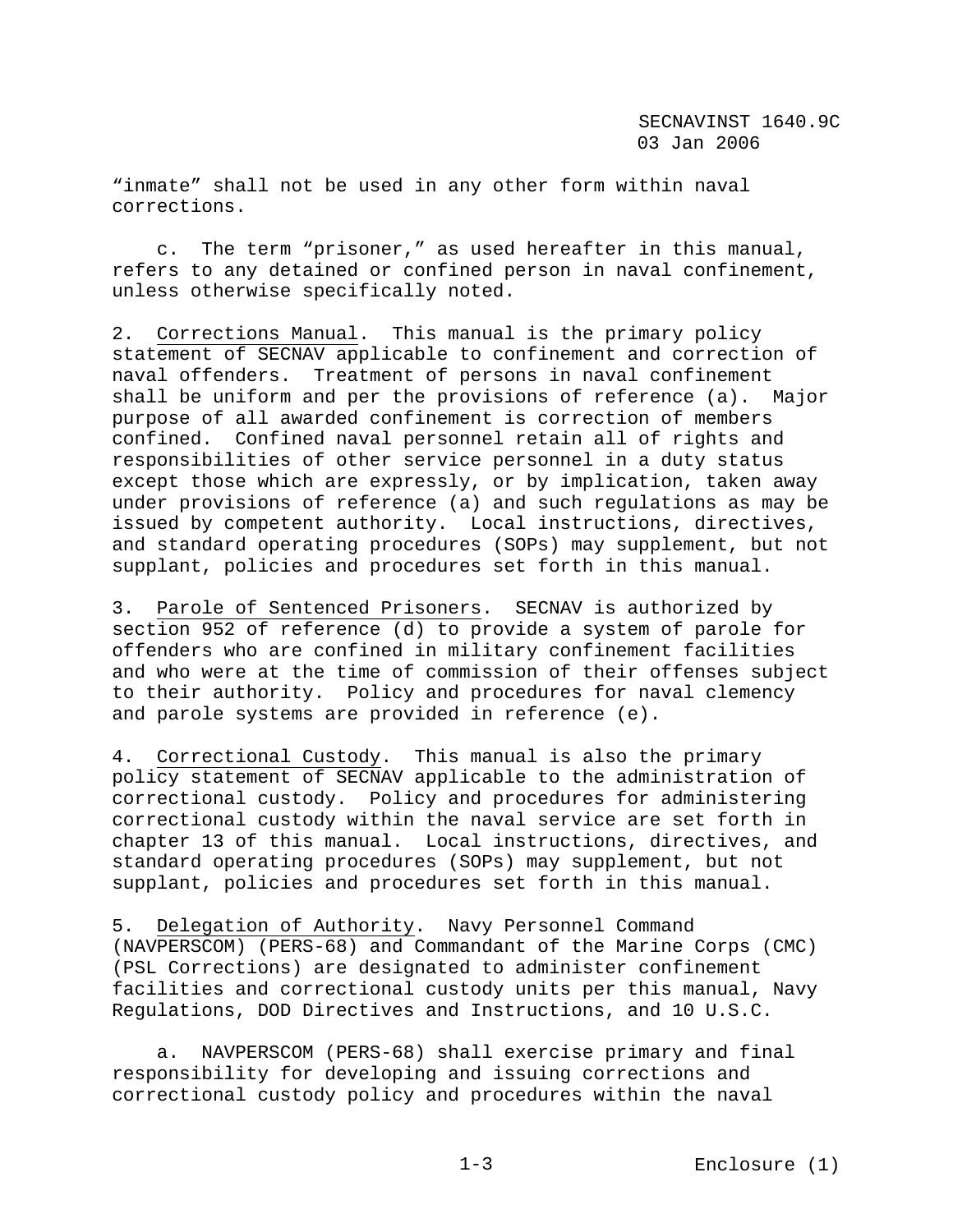service in all matters not endemic to the United States Marine Corps, and is responsible for the operation of Naval Consolidated Brigs.

 b. NAVPERSCOM (PERS-68) is responsible for inspection of Echelon 2/3 commands' corrections and correctional custody programs and facilities in order to evaluate performance, and to provide guidance on all corrections and correctional custody matters. Responsibilities shall include, but not be limited to the following:

(1) Maintaining cognizance over this manual.

 (2) Maintaining cognizance over related or supplemental instructions and coordinating content of instructions issued by other naval activities which impact upon confinement.

 (3) Preparing standardized inspection formats for Echelon 2/3 command inspections. Conducting periodic inspections (approximately 18 months) of confinement facilities to ensure this manual is implemented and actions are taken to correct deficiencies.

 (4) Conducting on-site visits and providing technical assistance to all Navy commands operating naval confinement facilities and correctional custody units.

 (5) Providing Echelon 2/3 commands assistance and training in connection with operation of confinement facilities and appropriate direction as needed.

 (6) Evaluating functional adequacy of Navy confinement facilities and correctional custody units (CCUs); reviewing planned alterations and new construction projects; and making appropriate recommendations for action by SECNAV to designate authorized places of naval confinement.

 (7) Developing and managing a system governing transfer of Navy prisoners between military confinement facilities. Acting as the final authority for designating the place of confinement within Navy correctional facilities for all prisoners. Developing inter-service support agreements with other services for confinement of Navy prisoners. Developing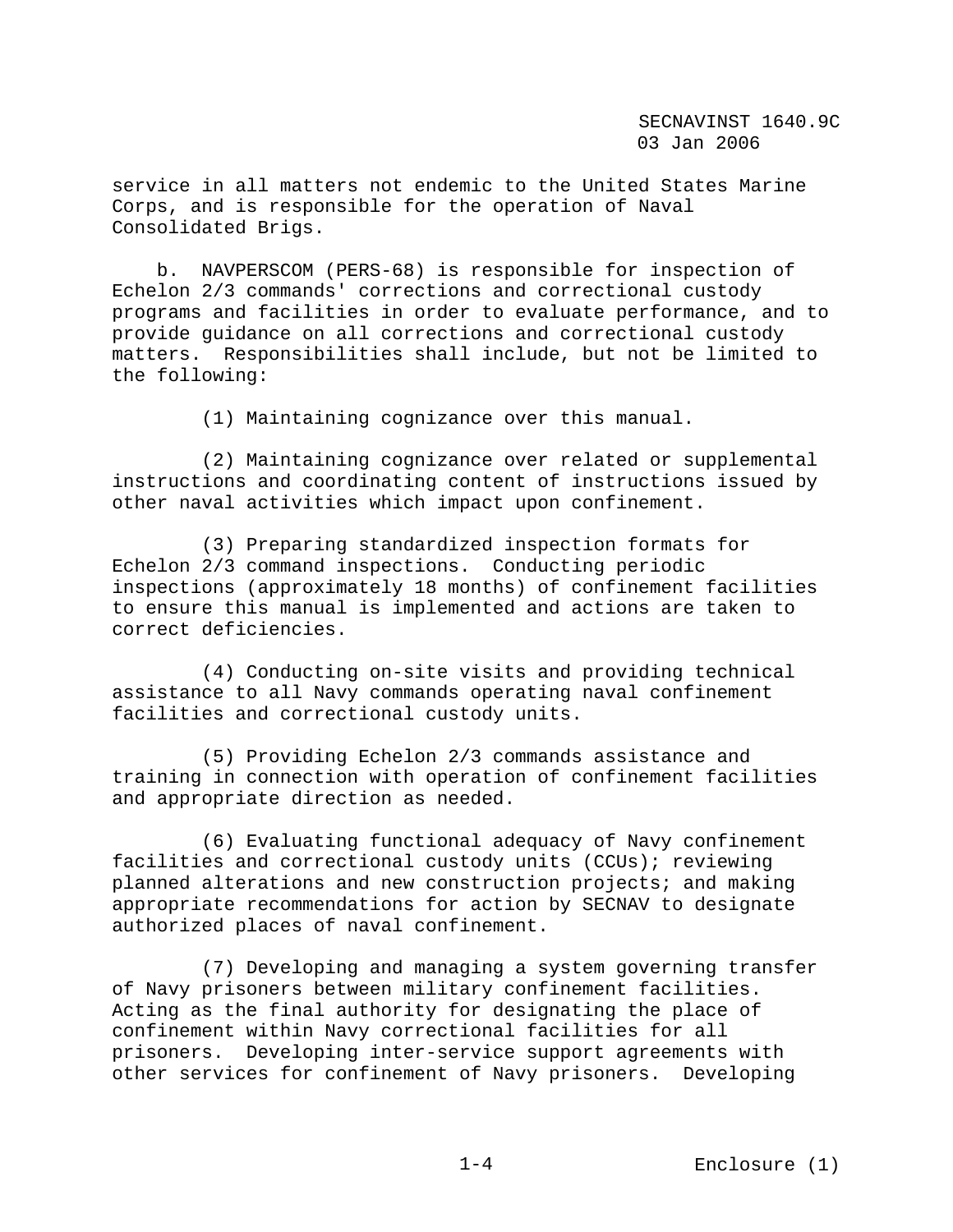procedures to effect transfer of Navy prisoners to civilian confinement facilities and approving all such transfers.

 (8) Establishing and maintaining a system to evaluate and provide statistical confinement and correctional custody data and an evaluation of corrections and correctional custody program(s) and management, and disseminating the information developed.

 (9) Developing, evaluating, and monitoring correctional and correctional custody training programs for corrections personnel and prisoners.

 (10) Providing technical assistance when requested in all areas of confinement and correctional custody to CMC (PSL Corrections).

 (11) Acting as primary agent for SECNAV in all confinement matters relative to DOD and inter-agency activities.

(l2) Representing Navy on DOD Corrections Council.

 c. CMC (PSL Corrections) shall support NAVPERSCOM (PERS-68) in developing and issuing corrections and correctional custody policy and procedures, and control operations of all Marine Corps confinement facilities and CCUs. This responsibility shall include but is not limited to the following:

 (1) Developing and staffing appropriate changes to this manual and related Marine Corps directives.

 (2) Developing and coordinating a system governing transfer and transport of Marine Corps prisoners among DOD and Federal confinement facilities.

 (3) Establishing, maintaining, and providing Marine Corps statistical corrections and correctional custody data, and shall provide for an evaluation of corrections and correctional custody program(s) and management and disseminating the information developed.

 (4) Serving as Marine Corps' point of contact for all corrections matters. Maintain liaison with Federal and State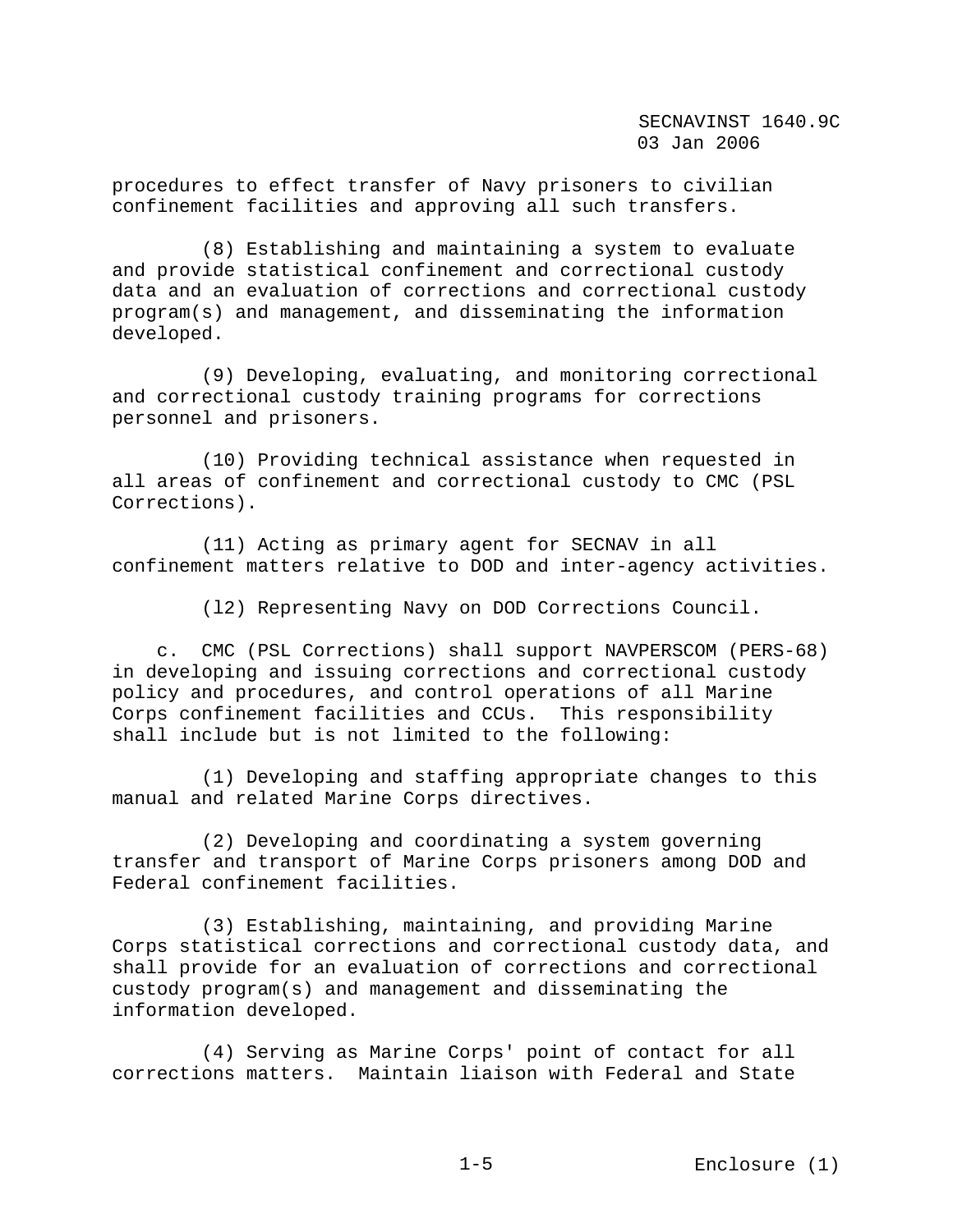corrections agencies, as well as other military services in regard to Marine Corps prisoners.

 (5) Conducting triennial, or as deemed necessary, onsite inspections of Marine Corps confinement facilities and CCUs. Assign rated capacities and functional adequacy classifications.

 (6) Representing Marine Corps on DOD Corrections Council.

 (7) Serving as occupational field sponsor for corrections field.

 d. Navy Echelon 2/3 commands with operational control over confinement facilities and commanding generals of Marine Corps installations, through the chain of command, are directly responsible for operations of confinement facilities within their claimancy/installation. Involvement of the chain of command in the operation of confinement facilities is essential. This responsibility shall include the following:

 (1) Maintaining cognizance of confinement facilities under their command and ensuring their compliance with this manual and all other applicable directives.

 (2) Maintaining cognizance over locally published supplemental instructions concerning corrections policy and procedures.

 (3) Ensuring periodic on-site inspections of confinement facilities and CCUs per inspection formats provided by NAVPERSCOM (PERS-68) or CMC (PSL Corrections). Persons conducting inspections must be qualified corrections specialists. A copy of all such inspection reports shall be forwarded to NAVPERSCOM (PERS-68) or CMC (PSL Corrections).

 (4) Ensuring confinement facilities and CCUs conform to functional adequacy standards as issued by NAVPERSCOM (PERS-68) or CMC (PSL Corrections). When not possible to meet functional adequacy standards due to facility configuration/construction, or due to funding constraints, submit a waiver request or a military construction project for renovation or replacement of the facility.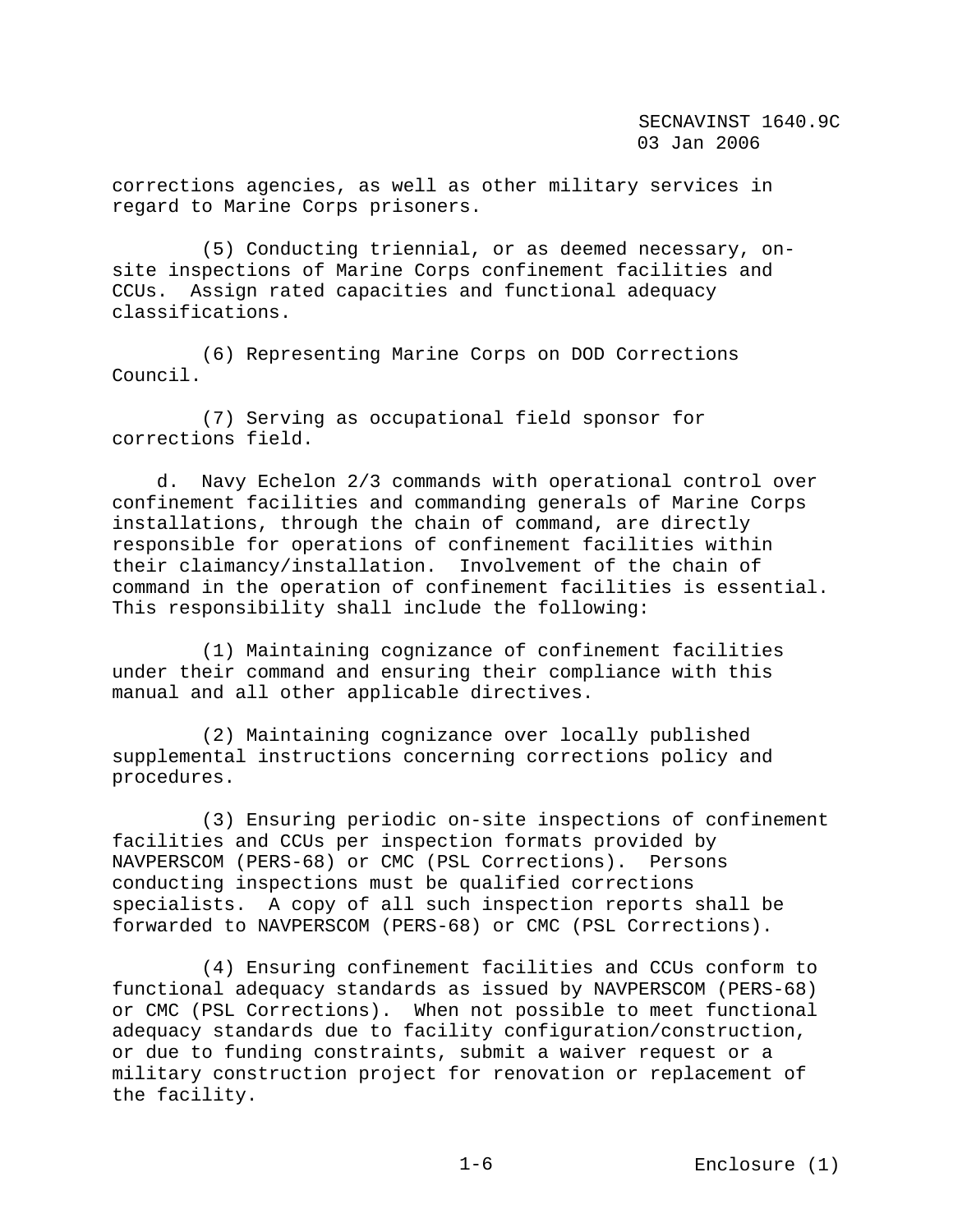(5) Planning and designing for construction/alteration of confinement facilities and CCUs shall be submitted to NAVPERSCOM (PERS-68) or CMC (PSL Corrections) for approval.

 (6) Ensuring staffing for confinement facilities within their claimancies is per manpower requirements of each service.

#### 1202. CORRECTIONAL PHILOSOPHY

1. Philosophy of naval corrections is based on recognition of the fact that, whether it be confinement or in some other form, punishment alone is seldom corrective. Confinement is punishment because it denies members their liberty and separates them from their families, friends, and most normal activities. It means loss of status and disapproval of the individual offender by the military society. Confinement sharply limits the prisoners' privileges, freedom of action, and opportunities for personal satisfaction. More significantly, it also lowers their self-respect.

2. Members are sentenced to confinement as punishment; they are not confined for punishment by any member of the staff of a confinement facility except as provided for by law and regulation. Hazing, harassment, unauthorized exercises, unnecessary restrictions or deprivations, and demeaning treatment serve no useful purpose and are prohibited. The friction they cause creates tension between staff and prisoners and leads to acts of aggression, retaliation, and serious individual or mass disturbances. Prisoners forced to comply with unreasonable, unnecessary, and unmilitary routines lose respect for the authority which imposes them.

3. Length of time a person spends in confinement does not automatically bring a change in the individual's life; however, the staff members' intelligent and professional performance of their correctional duties can provide the environment in which prisoners can more readily see and incorporate responsibility into their own lives.

4. This manual sets forth procedures which ensure fair, impartial, and humane treatment of prisoners in compliance with law, regulation, and naval policy. It provides for a correctional program which includes counseling and a systematic evaluation of prisoners which is a prerequisite for intelligent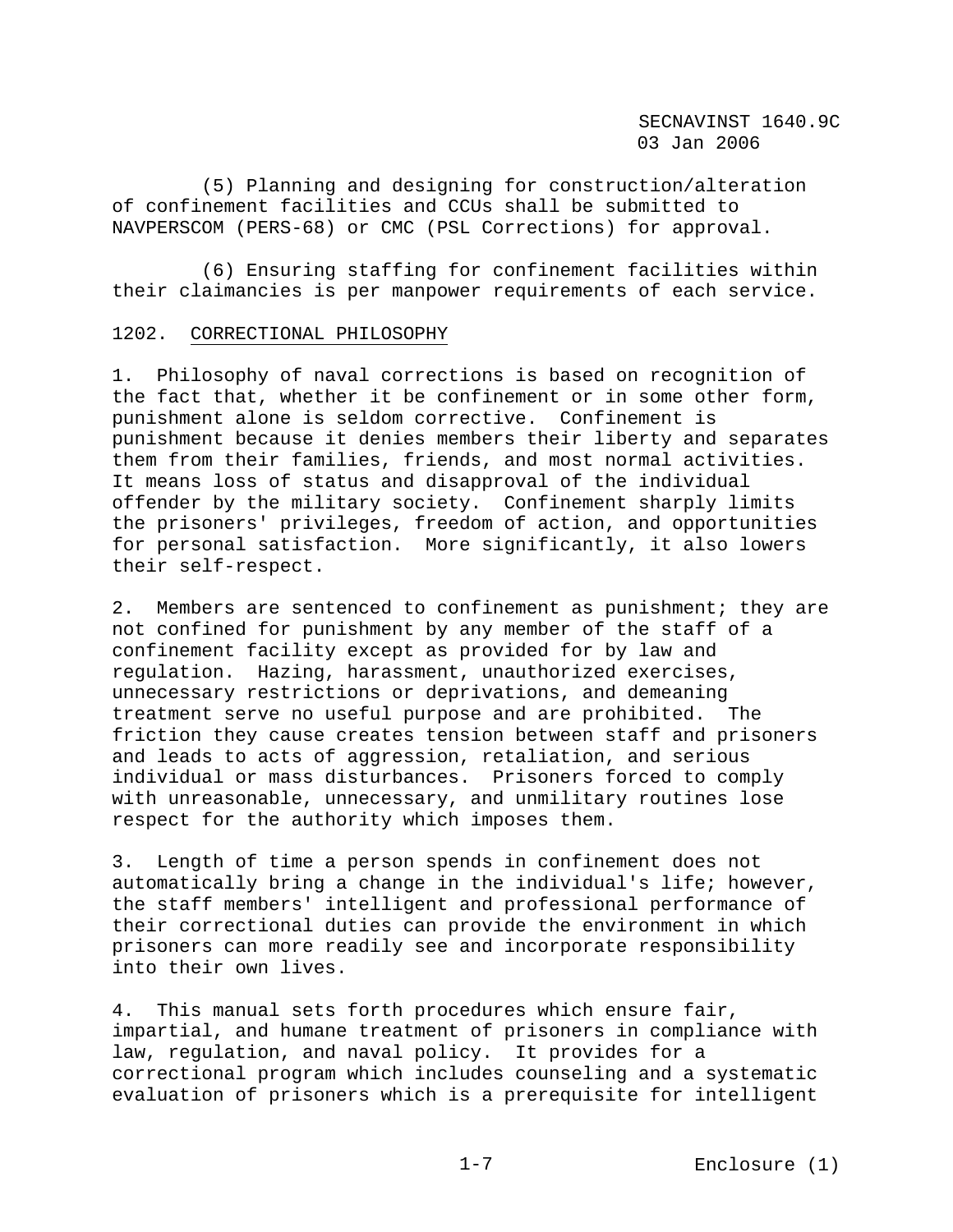decisions on custody, work, training, clemency, and disposition. The program includes work, military and physical training (PT), an opportunity for self improvement, recreation, and religious participation. The goal is to restore the maximum number of prisoners to duty at the earliest time, better prepared to perform useful, offense-free service, and thus salvage the individual member and, in part, the money and effort spent in recruitment, training, and discipline. Absent restoration, prisoners shall be prepared to return to productive, offense-free civilian life as part of naval service's obligation to the greater community-at-large.

#### SECTION 3. APPLICABILITY AND EXCEPTIONS

#### 1301. APPLICABILITY

1. This manual is the basic directive of SECNAV governing naval corrections and takes precedence in all matters thereto.

2. NAVPERSCOM (PERS-68) and CMC (PSL Corrections) shall issue instructions and procedures to ensure uniform application of this manual within their service.

3. COs may issue local instructions to implement these procedures. Copies of local instructions shall be provided to Echelon 2/3 commands and NAVPERSCOM (PERS-68) or CMC (PSL Corrections).

4. Departmental bureaus and offices exercising primary command or support over a field activity having an approved confinement facility shall include the task of operating that facility in the tasks and mission of the appropriate echelon within the command structure to which the facility belongs. Staff personnel provided by other military services shall be under operational control of the organization tasked with command of the confinement facility, unless otherwise stipulated by interservice support agreements.

#### 1302. EXCEPTIONS

1. Exceptions to the provisions of this manual shall be forwarded, via the chain of command, to NAVPERSCOM (PERS-68) or CMC (PSL Corrections), as appropriate. Such waiver requests shall provide justification and, where applicable, indicate any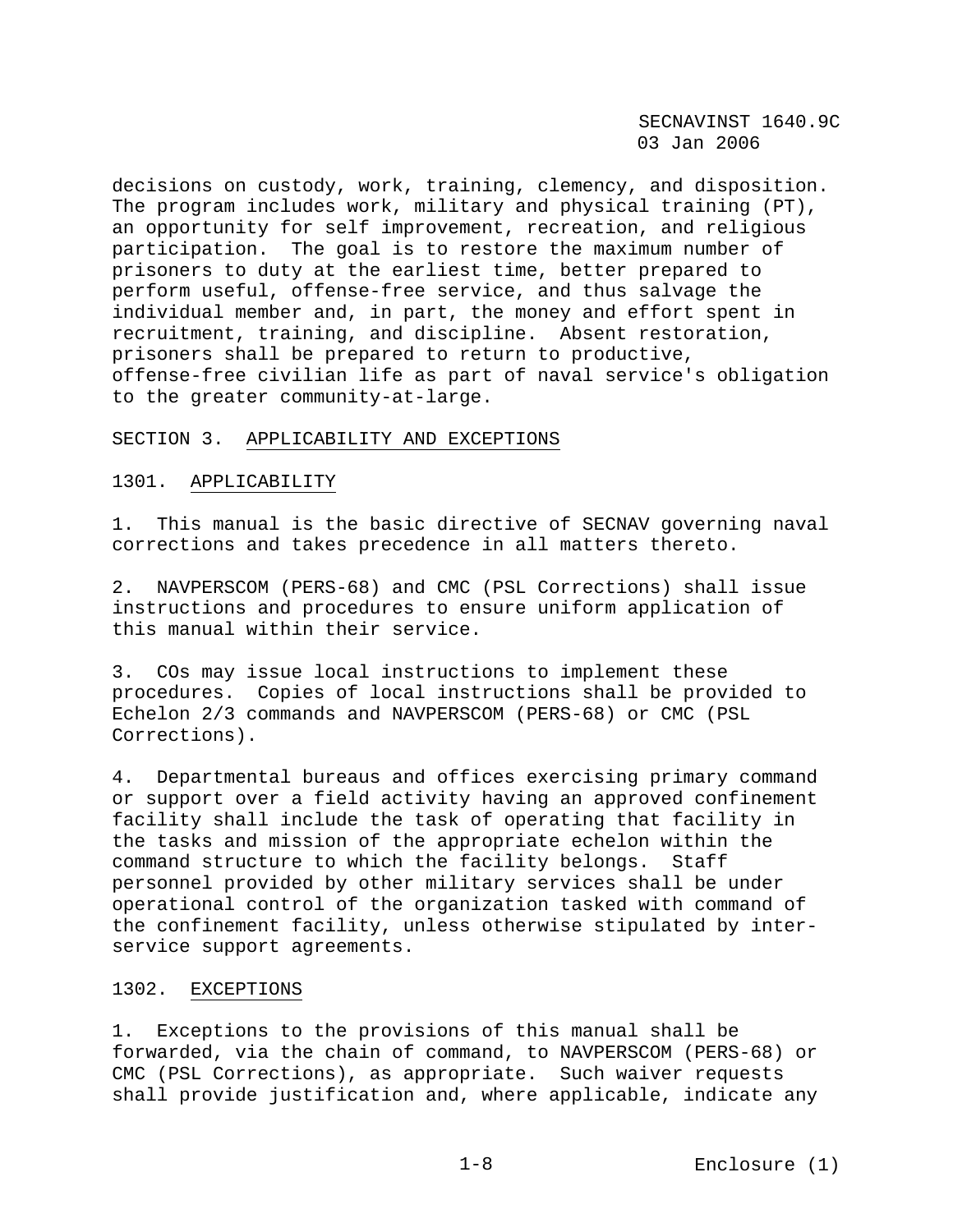measures considered necessary to compensate for the waived requirement(s).

2. Permanent waivers shall not be granted for fire, life, or safety issues; however, a temporary waiver may be granted for a maximum of 18 months under the same procedures as above. If waivers are requested for fire, life, or safety issues, such requests shall be coordinated with the installation fire and safety departments. If approved after further coordination with cognizant headquarters level fire or safety agencies, NAVPERSCOM (PERS-68) or CMC (PSL Corrections) shall provide or approve any operational guidance required to reduce possibilities of injury or loss of life.

3. Requests for extensions of waivers involving fire, life, or safety issues shall be forwarded to Assistant Secretary of the Navy (Manpower and Reserve Affairs) (ASN (M&RA)) with endorsement of each echelon, and shall provide justification for the extension, to include circumstances preventing resolution of the discrepancy during the waiver period. If waivers are not approved, spaces affected shall be closed and not operated until discrepancies are eliminated. Echelon 2/3 commands shall determine when the discrepancy has been resolved and shall notify all concerned.

4. Older facilities are not expected to immediately be in compliance with new requirements, except for fire, life, and safety issues. Needed waivers for physical plant features not easily renovated shall be continuously monitored by Echelon 2/3 commands, and reviewed during on-site inspections. Inspection reports shall comment on waiver status.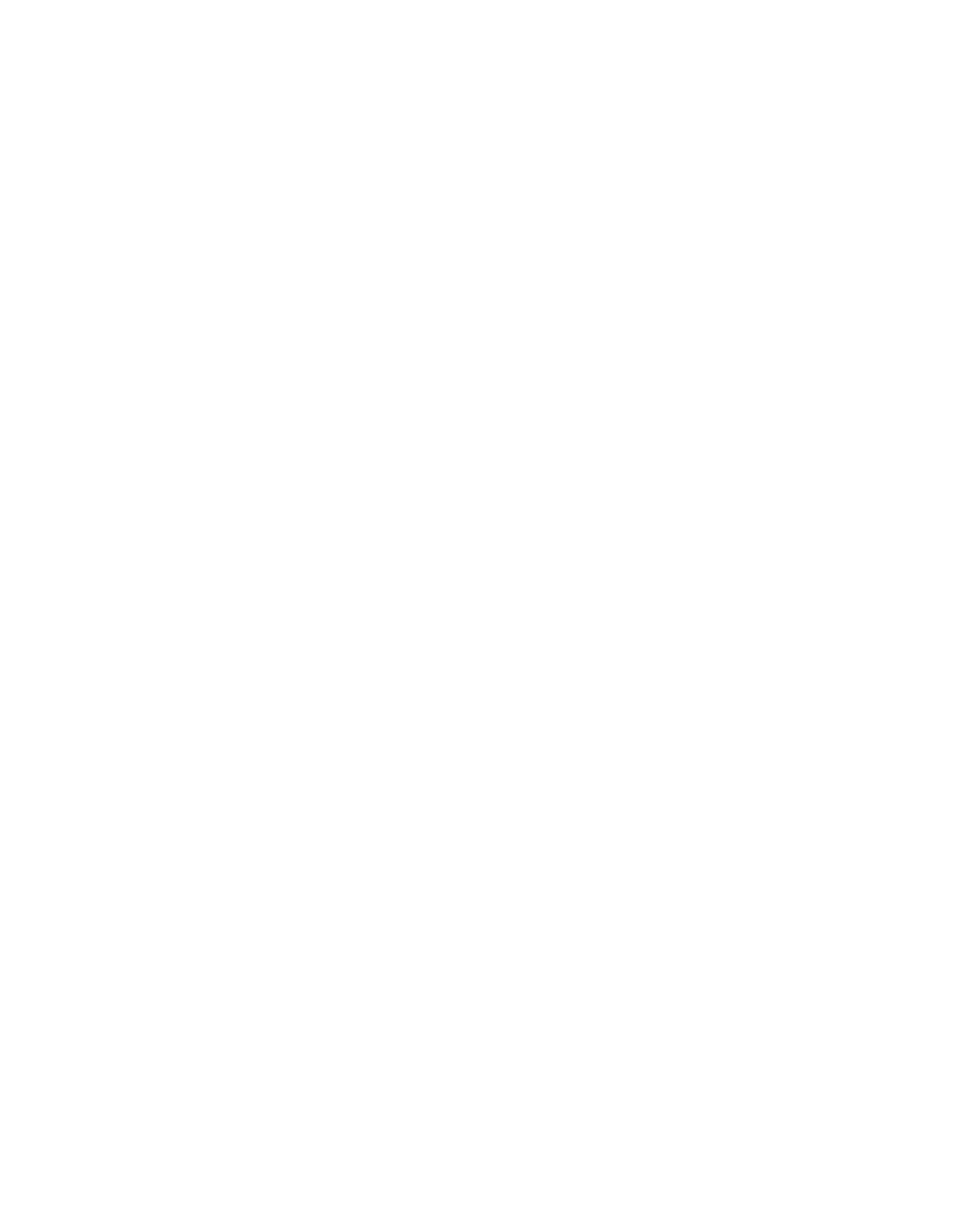#### **CHAPTER 2 PHYSICAL PLANTS AND MAJOR EQUIPMENT**

#### SECTION 1. CLASSIFICATIONS - PHYSICAL PLANTS

#### 2101. FUNCTIONAL TYPES CLASSIFICATION

1. Shore Confinement Facility. A shore confinement facility is a place of confinement established as an activity or at a local command of the shore establishment, and designated by the Secretary of the Navy (SECNAV) as a naval place of confinement. Shore brigs are further classified as follows:

 a. Pretrial Confinement Facility. Pretrial Confinement Facilities may be established in areas where: a confinement facility is not readily accessible; there is a need for pretrial and very short-term post-trial confinement; average number of detainees/prisoners does not justify more than 20 confinement spaces; and the full range of correctional programs provided by confinement facilities is not required. Navy Personnel Command (NAVPERSCOM) (PERS-68) or Commandant of the Marine Corps (CMC) (PSL Corrections) shall establish programs and staffing guidance separately. These facilities, when designated by SECNAV as a naval place of confinement, may be used for extended pretrial confinement and, as a matter of necessity in some cases, post-trial confinement up to 30 days.

 b. Waterfront Brig/Level I Confinement Facility. Waterfront Brigs/Level I Confinement Facilities are located on operating Navy or Marine Corps installations to service local needs and normally contain a correctional custody unit (CCU) and a short-term confinement facility that houses pretrial detainees, prisoners who will return to duty, or prisoners who are being discharged after serving short sentences, usually less than a year. Programs emphasize military discipline, training, work, and skills needed to succeed in the military environment.

 c. Consolidated Brig/Level II Confinement Facility. Consolidated Brigs/Level II Confinement Facilities provide confinement and rehabilitation opportunities for prisoners who will be discharged or transferred to the United States Disciplinary Barracks (USDB) or to Federal prisons if their offenses and sentences, after the appellate process, allow such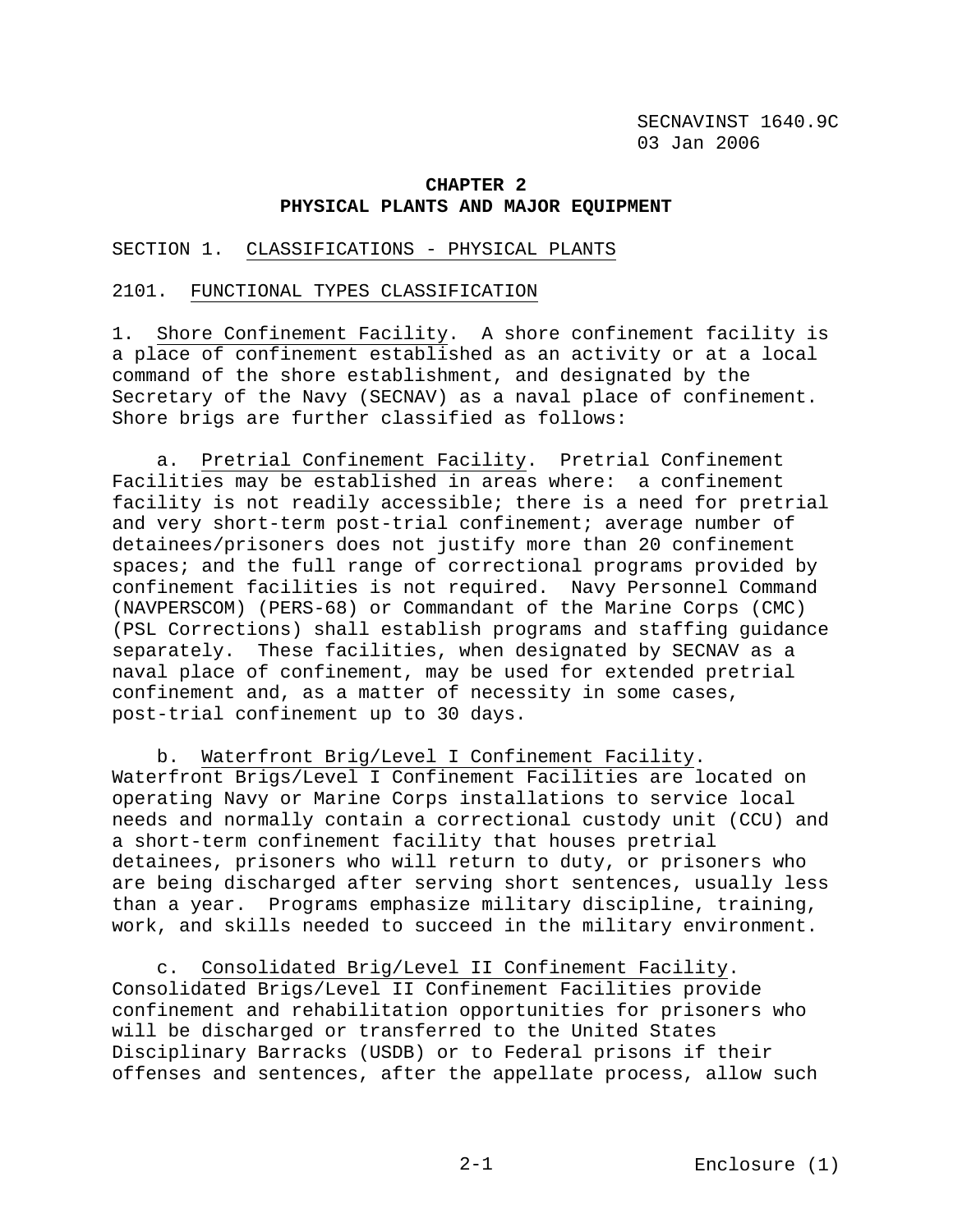a transfer. Department of Defense (DOD) guidance, reference (s), directs the maximum sentence length for a Level II Facility. Consolidated Brigs/Level II Confinement Facilities may provide local pretrial confinement, if economically warranted. Where economies and efficiencies are present, and through coordination with the DOD Corrections Council, NAVPERSCOM (PERS-68) or CMC (PSL Corrections) may designate facility classifications as appropriate.

2. Ship's Brig. Prior to being operated as an authorized naval place of confinement, a ship's brig, included in the original construction or added during an authorized conversion, shall be inspected as required by article 2201.3 of this instruction and certified if it meets criteria therein, by the Echelon 2/3 command. Structural standards for ships' brigs are set by reference (g). A ship's brig is authorized for confinement of personnel attached to, or embarked in, a ship, and may be used for periods of confinement of up to 30 days. See article 7104.3. Persons with a sentence by court-martial of 31 days or more confinement or who are awarded a punitive discharge and confinement time as part of a court-martial sentence shall be delivered to a shore confinement facility for confinement. Pretrial confinement onboard a vessel at sea may continue only until the individual can be transferred to a confinement facility ashore. Such transfer shall be accomplished at the earliest opportunity permitted by the operational requirements and mission of the vessel. Ships' brigs shall be operated with applicable provisions of chapter 11 of this manual. Reference (h) provides specific requirements for afloat (ships') brigs.

3. Detention Facility. Personnel may be detained in a detention space or a holding cell. NAVPERSCOM (PERS-68) or CMC (PSL Corrections) shall be notified in writing, via the chain of command, when a detention space or a holding cell has been established or disestablished.

 a. Detention Space. A detention space, while not a designated place of confinement, is any cell, room, or other berthing space of the shore establishment, used for short-term detention defined to mean not more than 8 hours.

 b. Holding Cells. Holding cells, while normally not designated places of confinement, are used for short-term detention, defined to mean no more than 24 hours during the work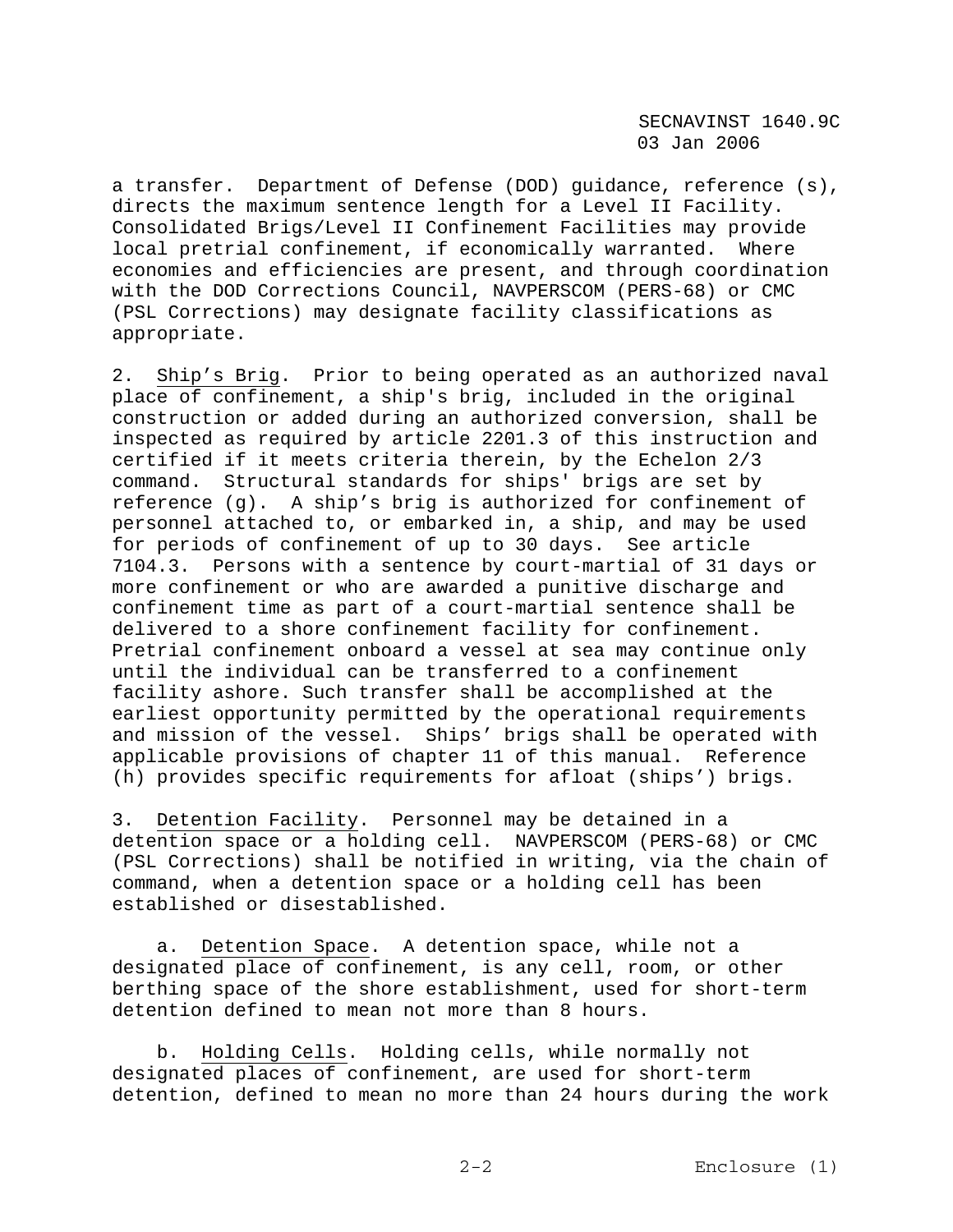week and not more than 72 hours over a weekend; and not more than an additional 24 hours over an official holiday weekend. This limitation may be extended on a case-by-case basis for up to 30 days by NAVPERSCOM (PERS-68) or CMC (PSL Corrections).

 c. Status of Forces Agreement (SOFA). Personnel being held for foreign court jurisdiction at remote overseas activities may also be confined in approved detention facilities for periods specified by the SOFA.

 d. Exceptions. Exceptions to these limitations must be approved in advance by NAVPERSCOM (PERS-68) or CMC (PSL Corrections) per article 1302. While provisions of this manual are generally applicable, specific instructions for detention facility operations shall be issued by NAVPERSCOM (PERS-68) and CMC (PSL Corrections). See chapter 12 of this manual.

4. Correctional Custody. Spaces used for non-judicial punishment (NJP) of correctional custody shall be governed by the provisions of this manual. Any command desiring to establish or disestablish a CCU shall comply with appropriate Navy and Marine Corps directives.

# 5. Confinement Facilities of Other Military Services

 a. Where economy and more efficient military administration shall result and where determined to be feasible and practicable, Secretary of Defense (SECDEF) has authorized and directed the joint use of military confinement facilities of the military services. Agreements concerning post-trial confinement of other service prisoners shall be coordinated through NAVPERSCOM (PERS-68) or CMC (PSL Corrections). Such agreements shall provide for appropriate personnel and health and comfort support from the other service to the installation operating the facility. DODI 4000.19 of 9 August 1995 provides policy and procedures for interservice, inter-departmental, and inter-agency support agreements.

 b. Following provisions shall govern confinement of prisoners confined under these agreements:

 (1) Prisoners are subject to rules and regulations governing the facility in which they are confined, and are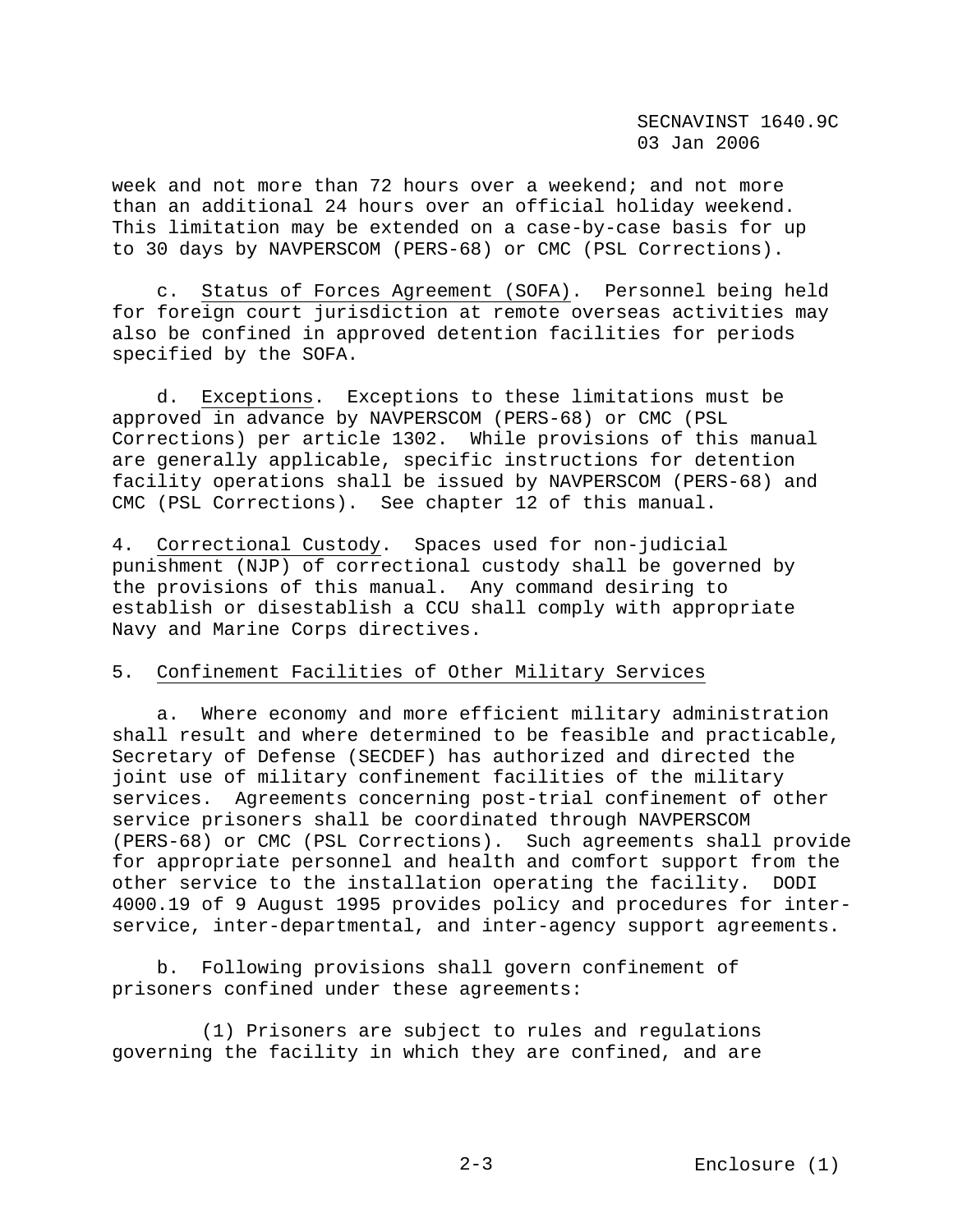treated as other prisoners confined there in a similar status, except as otherwise provided.

 (2) Mitigation, remission, or suspension of sentence, and transfer of any prisoners confined shall be the responsibility of the appropriate command of the prisoner's branch of service.

 (3) Direct communication is authorized between or among appropriate commanders in effecting inter-service confinement.

 (4) Shall any prisoner be unsuitable for confinement in the facility designated, the CO of the confinement facility shall notify the appropriate commander of the prisoner's branch of service who shall, as soon as practicable, resume custody of the prisoner.

6. Civilian Confinement Facilities. Local detention and correctional facilities operated by civilian agencies shall not be used to confine naval service court-martial prisoners unless per article 7104.4 of this manual. All expenses shall be paid by the command of the member confined and shall be paid at the rate approved by the U.S. Marshal's Service. For Marine Corps prisoners all expenses shall be forwarded to CMC (PSL Corrections) for payment, per reference (i).

### 7. Foreign Confinement Facilities

 a. Where no United States military confinement or detention facility is available, foreign confinement facilities may be used for pretrial confinement of naval personnel who are charged with serious offenses under reference (a). Such confinement must preclude immediate association of U.S. servicemembers with foreign nationals. A serious offense includes all offenses under reference (a) for which a year or more of confinement is authorized.

 b. Prior to using such a facility, the senior officer present must approve it based upon adequacy of its security features, its ability to ensure safety of prisoners, and adequacy of its living conditions.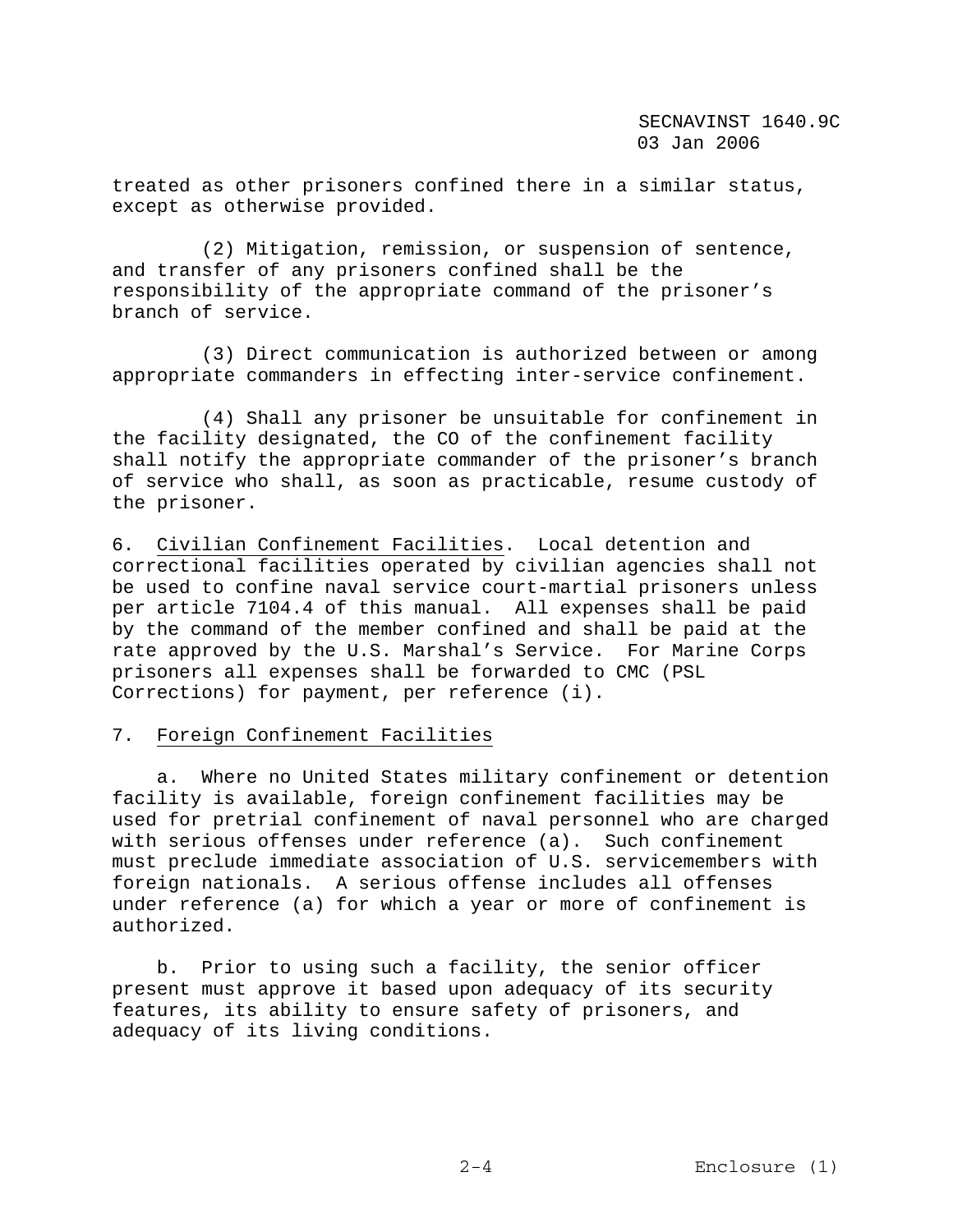c. Each such case of pretrial confinement shall be reported by message to NAVPERSCOM (PERS-68) or CMC (PSL Corrections) as appropriate, furnishing the following information:

- (1) Rate or grade.
- (2) Offense alleged.
- (3) Date confined.
- (4) Place confined.
- (5) Command ordering confinement.
- (6) Senior officer approving use of facility.

 d. Follow this message with a phone call reporting individual's name, social security number, and any other pertinent information.

 e. All expenses shall be paid by the command of the member confined.

 f. If post-trial confinement is ordered, prisoners shall be transferred from foreign confinement facilities to appropriate U.S. military confinement facility as expeditiously as possible.

8. Hereafter, the term "confinement facility" refers to shore confinement facilities (i.e., Pretrial Confinement Facility (PCF), Level I, II and III), unless specifically noted. The term "detention facility" refers to detention spaces and holding cells, unless specifically noted.

### 2102. SPACE CONFIGURATION CLASSIFICATION

1. Cells/Secure Rooms. These are separate spaces for confining one person. Two or more persons shall not be confined in a cell/secure room designed for single occupancy, except in an emergency. Spaces designated for multiple occupancy must have prior approval of NAVPERSCOM (PERS-68) or CMC (PSL Corrections). Padded cells, dark cells, and cells which do not permit visual observation are prohibited.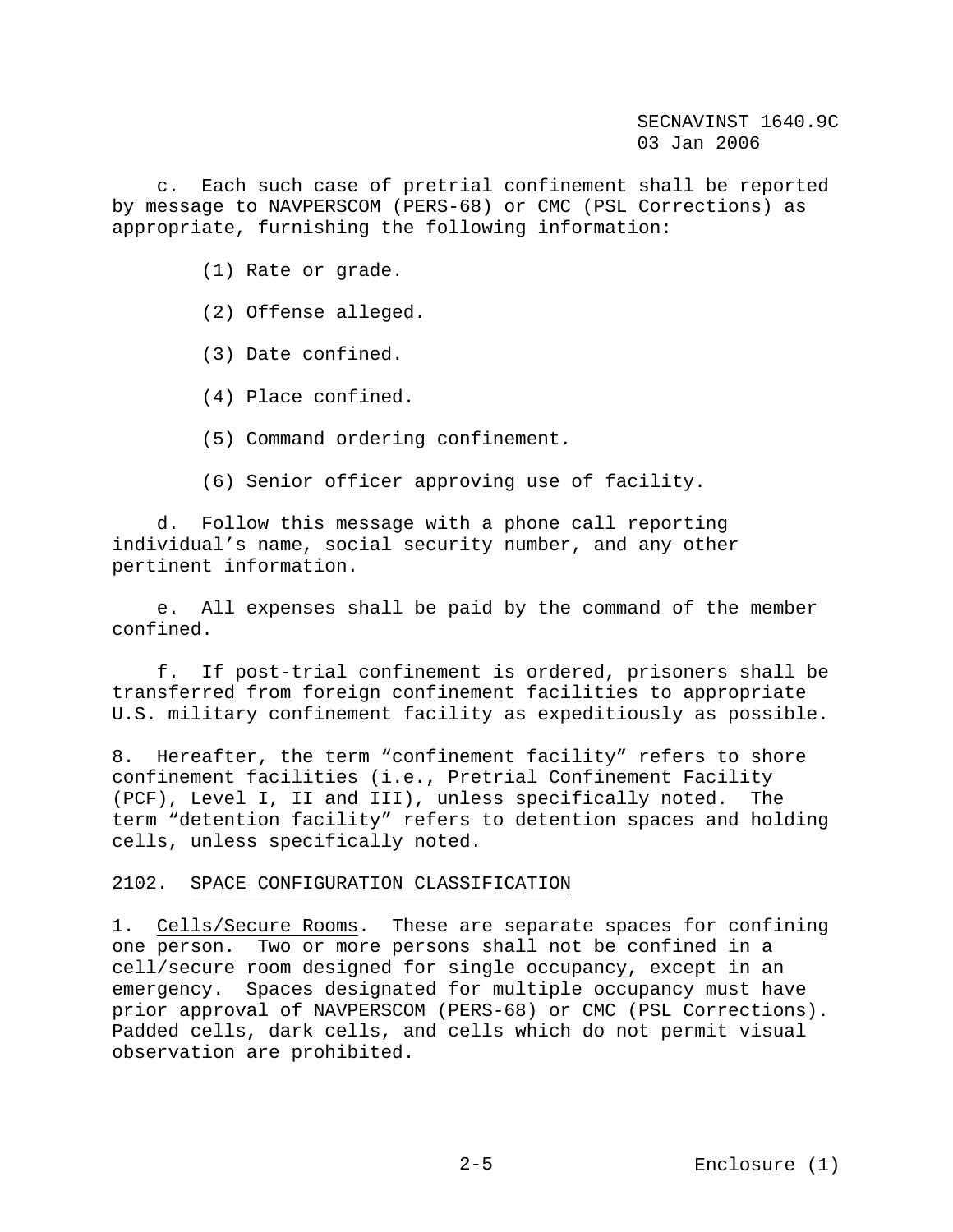2. Dormitories. This type of berthing space may be either of open bay or cubicle type. Dormitories normally house groups of up to 40 prisoners.

3. Disciplinary Segregation Unit. Disciplinary segregation unit consists of single occupancy cell(s), isolated from the remainder of prisoner living quarters, used for segregating those prisoners awarded disciplinary segregation under provisions of article 5105.3e. Single occupancy of disciplinary segregation cells is mandatory.

4. Special Quarters. Special Quarters is a group of cells/secure rooms used to house those prisoners who have serious adjustment problems, create anxiety or disruption among other prisoners in the general population, or who need protection from other prisoners. Special quarters is a preventive management tool which shall not be used as punishment, except as allowed under article 5105.3. Programs, movements, and privileges shall be limited only to the minimum degree necessary for maintenance of good order. See article 4205 for further amplification. Habitability and space requirements are identical with other cells.

5. Installation Custody Quarters. Installation custody quarters require minimal security equipment and may be a normal berthing space located inside or outside the security perimeter of the confinement facility. In Navy waterfront brigs, CCUs may be used to berth personnel awarded installation custody status.

# 2103. FUNCTIONAL ADEQUACY CLASSIFICATION - NEW AND EXISTING FACILITIES

1. Reference (d) provides authority for SECNAV to designate authorized naval places of confinement. To accomplish this requirement, to provide a correctional classification of each facility's functional adequacy, and to require correction of serious inadequacies, classifications shall be assigned to each operating facility by NAVPERSCOM (PERS-68) or CMC (PSL Corrections). Dates for correction of discrepancies shall be established by inspectors in conformance with service guidelines.

2. Following physical plant conditions shall be considered in determining functional adequacy classifications: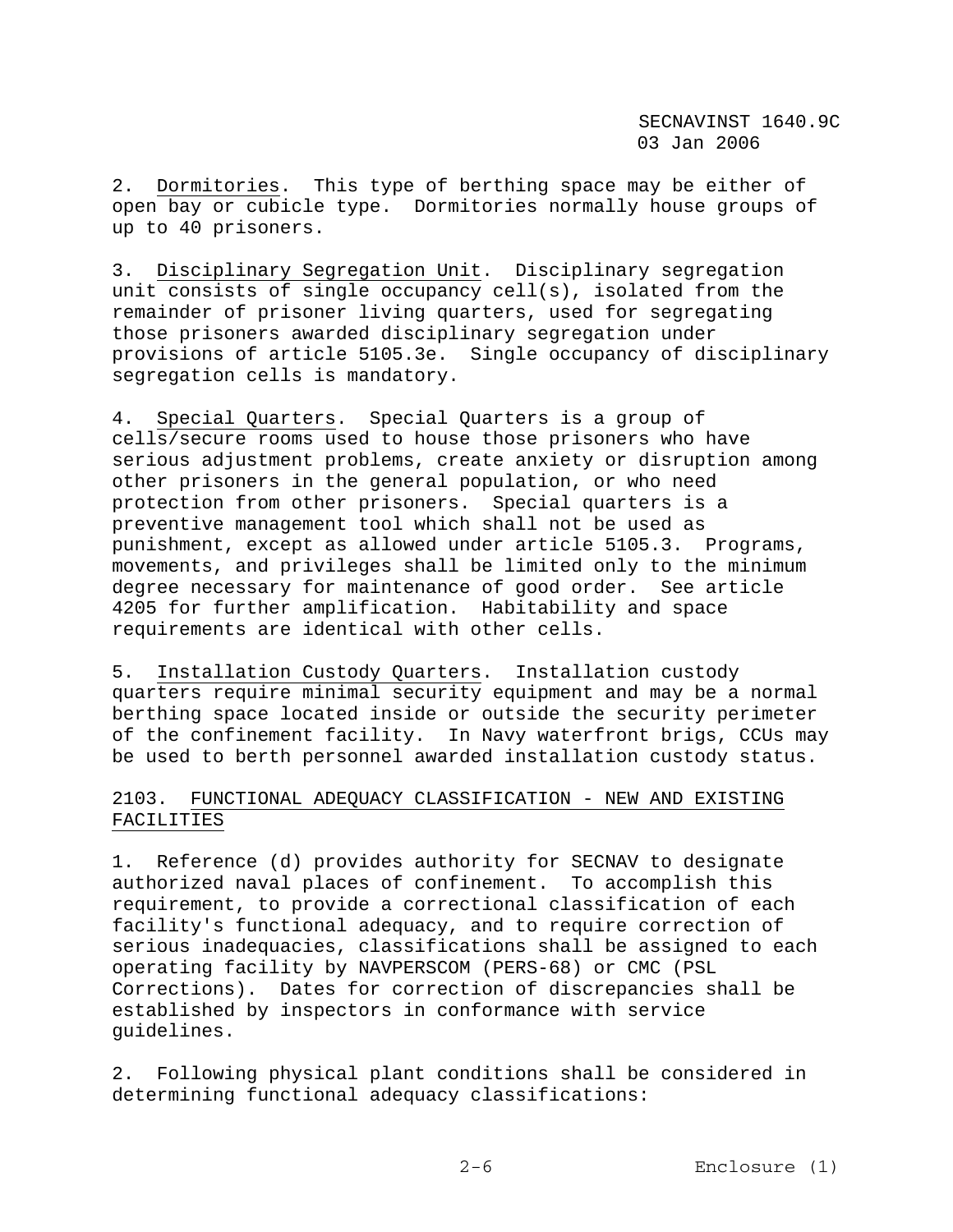SECNAVINST 1640.9C 03 Jan 2006

 a. Conditions affecting safety and health of staff and prisoners, space utilization including berthing capacity, structure, and utility systems.

 b. Condition and effectiveness of security features and equipment.

 c. Configuration as it affects separation of categories of prisoners and conserves staff required to supervise the operation.

d. Adequacy of program and administrative support spaces.

3. Classification assigned to each facility is approximately equivalent to the general construction standards of Naval Facilities Engineering Command Base Representative (NAVFACENGCOM BASEREP) ratings, but takes into account other prisoner specific security requirements in determining the following classification:

 a. C1/ALPHA - Facility has fully met all demands placed upon it in a mission category through the reporting period. Operation of the confinement facility is not hindered by any inadequacies which may exist.

 b. C2/BRAVO - Facility has substantially met all demands of the mission category through the reporting period with only minor deficiencies. Inadequacies exist but do not seriously hinder operations. These inadequacies shall be corrected when practicable.

 c. C3/CHARLIE - Facility has only marginally met the mission category throughout the reporting period, but with major deficiencies. Serious inadequacies exist which hinder the operation and must be corrected. This is a naval place of confinement authorized for use as a matter of expediency because no other facility is available.

 d. C4/DELTA - Facility has not met vital demands of the mission category. Serious inadequacies exist which preclude successful support of the confinement mission. This is a naval place of confinement authorized for use only as a necessity because no other facility is available and it must be replaced or undergo major renovations, as soon as possible. Echelon 2/3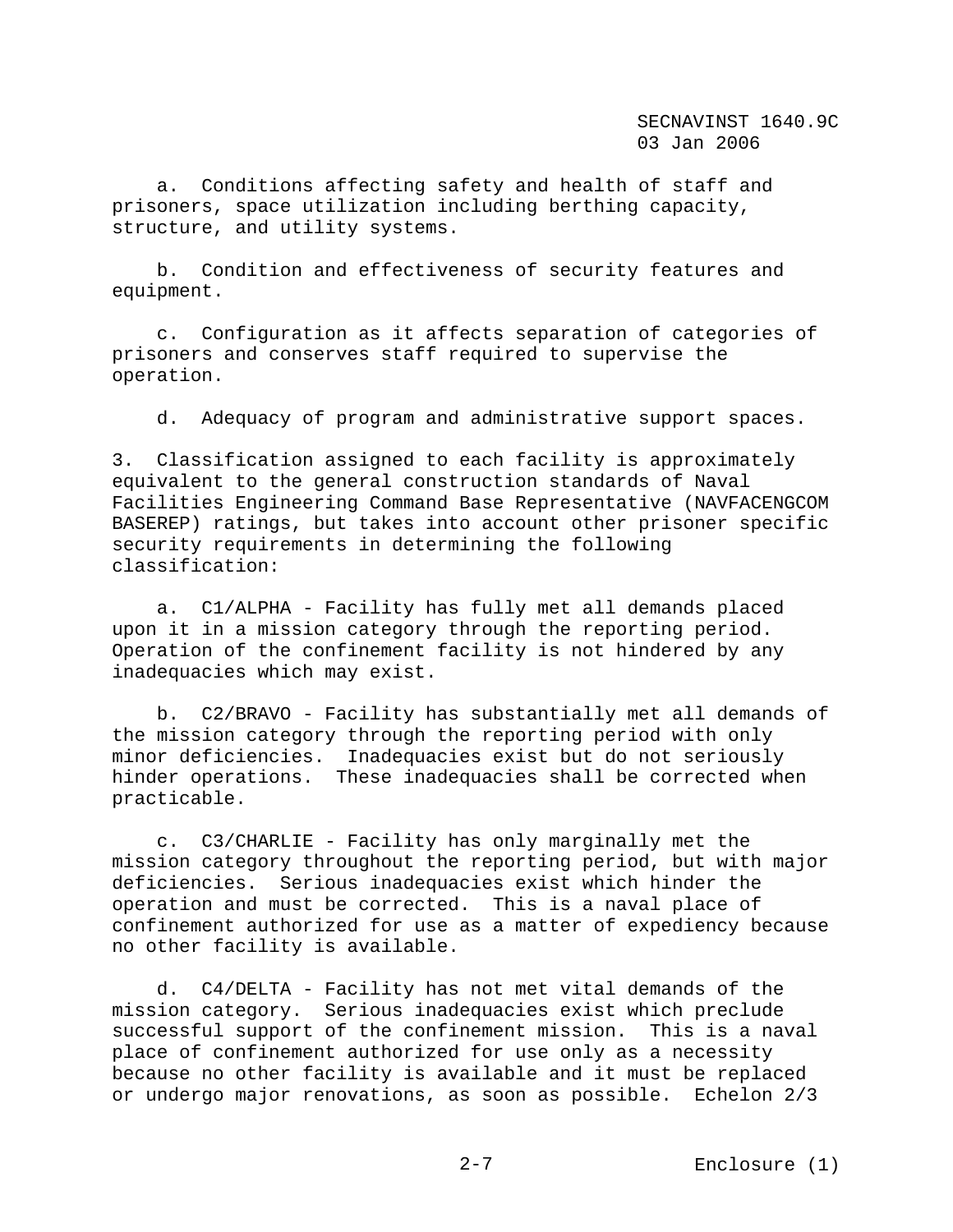commands must pay particular attention to the continued existence of facilities classified in this category.

4. Functional adequacy classifications for confinement facilities shall be issued at least triennially by NAVPERSCOM (PERS-68) or CMC (PSL Corrections) following on-site inspections by corrections specialists.

5. Future construction and renovation to designated naval places of confinement shall meet physical construction requirements of this manual, references (j) and (k), and all other pertinent regulations for such facilities. To the largest extent possible, American Correctional Association (ACA) Standards shall also be considered. Future construction and renovation of ships' brigs shall meet standards prescribed by reference (g). Any request for an exception to these regulations shall be addressed to NAVPERSCOM (PERS-68) or CMC (PSL Corrections), as appropriate.

### 2104. RATED CAPACITY

1. Rated capacity of a confinement facility shall be determined by on-site application of berthing spaces criteria imposed by local considerations, special needs, manning, and references (j), (k), and (l). Rated capacities for confinement facilities, by gender where applicable, shall be determined by NAVPERSCOM (PERS-68) or CMC (PSL Corrections) following on-site inspections by corrections specialists. These shall be reviewed and, if needed, adjusted at least every 3 years by on-site reviews conducted by corrections specialists from NAVPERSCOM (PERS-68) or CMC (PSL Corrections), as appropriate. Rated capacities may be temporarily adjusted to meet current needs by NAVPERSCOM (PERS-68) or CMC (PSL Corrections).

2. Confinement facilities are not designed, equipped, or staffed to handle significant overloads without creating problems that have potentially serious consequences. Type Commander (TYCOM), Echelon 2/3 command, and NAVPERSCOM (PERS-68) or CMC (PSL Corrections) shall be notified whenever facility's rated capacity is expected to be exceeded by more than 10 percent. Notification shall be made by the most expeditious means and shall request permission to transfer a sufficient number of post-trial prisoners to reduce loading to within rated capacity. Due to increased use of confinement facilities by all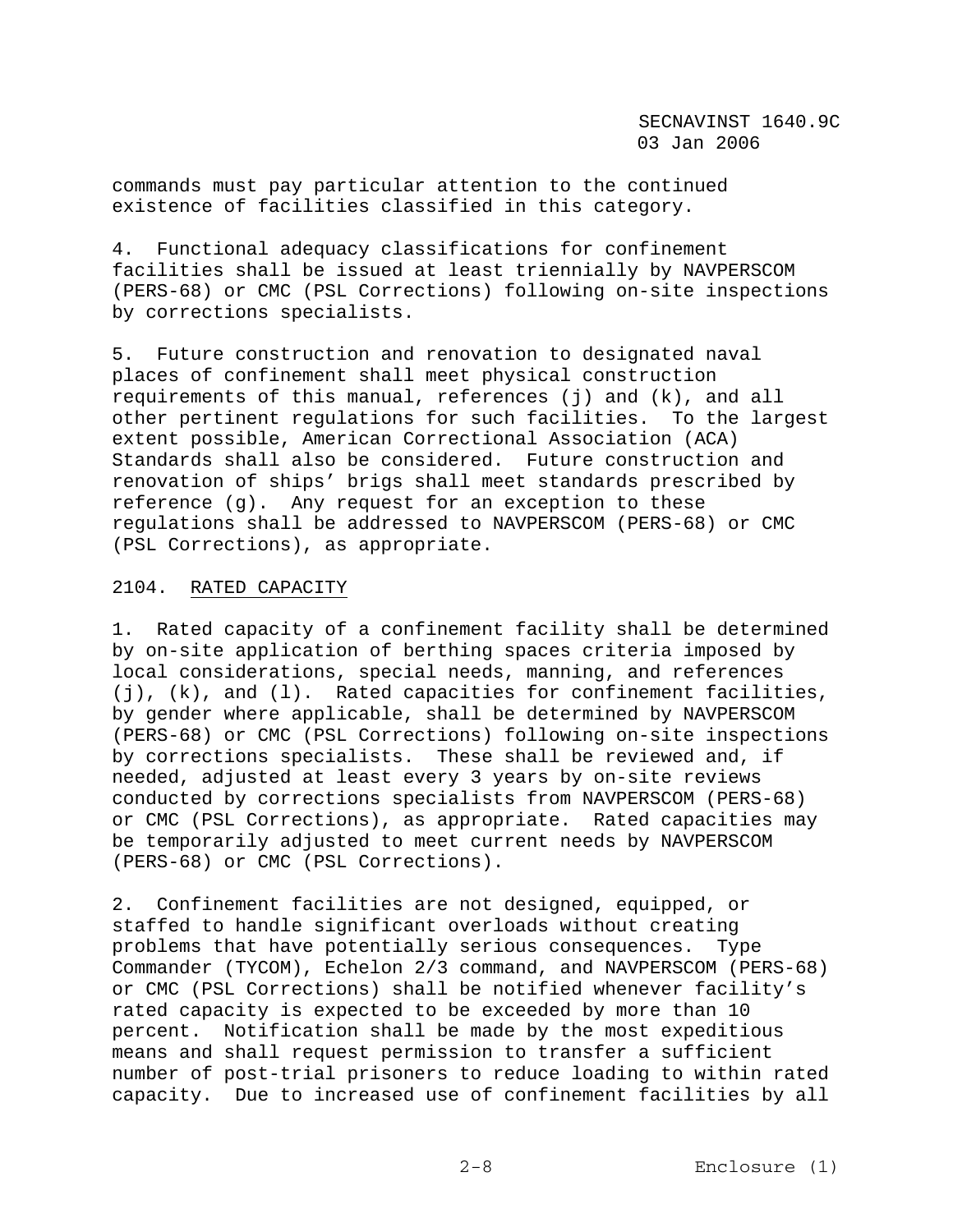DOD services, the facility shall not exceed its rated capacity by more than 10 percent without prior notice to NAVPERSCOM (PERS-68) or CMC (PSL Corrections). Telephone requests shall be followed by official message, letter, or E-Mail, and identify numbers of other service personnel confined.

# SECTION 2. CONSTRUCTION AND ALTERATION CRITERIA - NEW AND EXISTING FACILITIES

### 2201. DESIGNATION AND AUTHORITY TO USE

1. Requests for Designations. Requests for designation of an ashore facility as an authorized naval place of confinement shall be submitted via the chain of command to SECNAV. Such requests shall include full justification, copies of floor plans, site plans, and a description of the space utilization and security and safety equipment to be used. Approval shall be based on demonstrated need and ability to meet criteria for functional adequacy defined in article 2103 and Commander, Naval Facilities Engineering Command (COMNAVFACENGCOM) publications. Designation of ships' brigs is inherent in original construction or authorized conversion of ships (article 2101.2).

2. Requests for Closure. A request for permanent closure of an ashore or afloat facility shall be submitted via the chain of command to NAVPERSCOM (PERS-68) or CMC (PSL Corrections), as appropriate. All requests shall include full justification for closure, tentative date for ceasing operation, and contain endorsements from all echelons of the chain of command. If closing the facility is approved, the CO operating the facility shall transmit the actual closing date by message to NAVPERSCOM (PERS-68) or CMC (PSL Corrections) as appropriate. Decommissioning of a ship shall not prompt a request for permanent closure of a ship's brig to NAVPERSCOM (PERS-68) and effective date of closure will be the date of decommissioning.

# 3. Construction and Alteration Approval

 a. Guidance for development of facility requirements and submission procedures for construction projects are contained in NAVFACINST 11010.45. Advance approval of proposed construction/alteration projects shall be obtained from NAVPERSCOM (PERS-68) or CMC (PSL Corrections).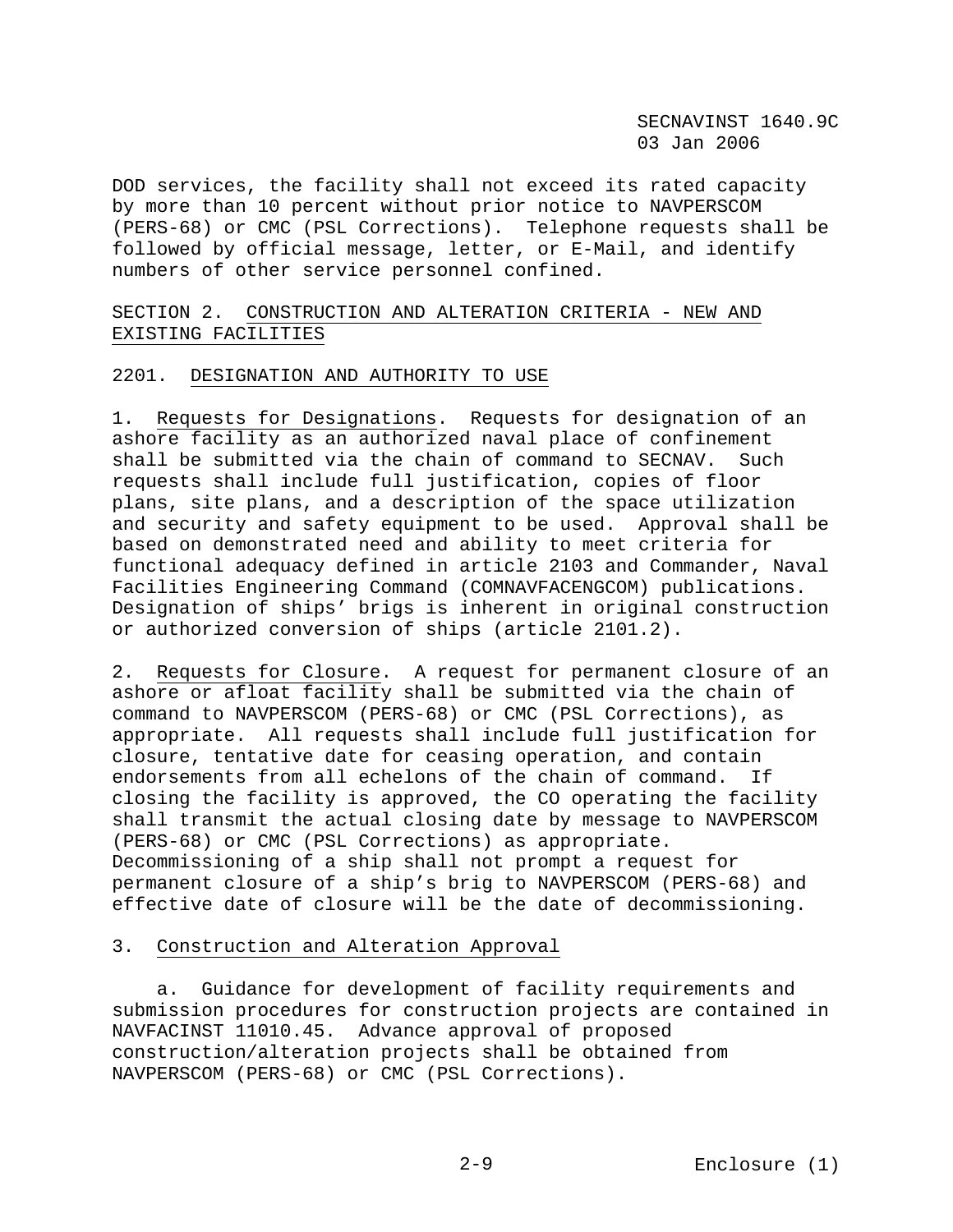b. New construction or overhaul/alteration of ships' brig spaces shall be per General Specifications for Ships of the United States Navy. Alterations to a ship's brigs require approval of the TYCOM, Echelon 2/3 command, and NAVPERSCOM (PERS-68).

# 2202. PLANNING FACTORS

1. Responsibility for Planning. All planning and design for construction/alteration of shore confinement facilities require the initial and continuing close involvement and final approval of COMNAVFACENGCOM and NAVPERSCOM (PERS-68) or CMC (PSL Corrections), as applicable. A confinement facility is an integral part of the command which operates it. Determination as to whether a given command needs, or does not need, a confinement facility must rest with that command and the Echelon 2/3 command. Plans to establish, construct, or alter existing confinement facilities must be initiated at local command level through normal military construction chain of command and sent via NAVPERSCOM (PERS-68) or CMC (PSL Corrections), for review and approval. Each command operating a confinement facility shall initiate appropriate action to correct inadequacies.

2. General Planning Information. Reference (j) provides general planning information for confinement facilities. The procedures contained in NAVFACINST 11010.45 shall be followed.

3. Specific Planning Information. When developing plans for new construction or major renovation, utilize references (j) and (k) for shore brigs and reference (g) for afloat brigs. Following factors shall be included in the planning process:

 a. Capacity. Required prisoner capacity of all shore facilities is calculated at .003 of the total military populations in the area to be served. This figure may be adjusted by NAVPERSCOM (PERS-68) or CMC (PSL Corrections) to compensate for surge factors and other local variations.

# b. Site and Size

 (1) A shore facility shall be sited where it shall be free from adjacent safety hazards because the facility has an extended evacuation time. Among other factors to be considered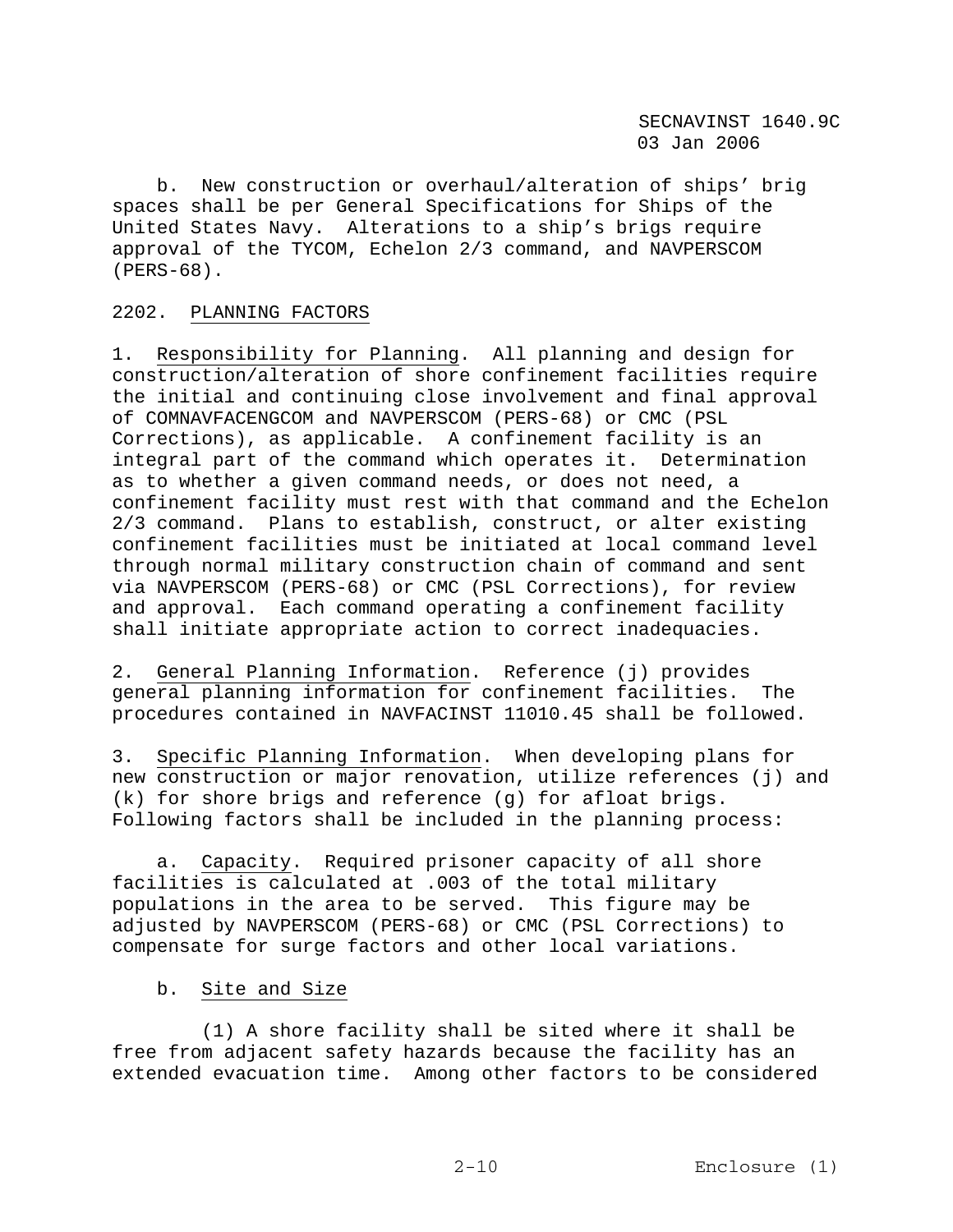SECNAVINST 1640.9C 03 Jan 2006

are distance from ammunition or fuel storage facilities, base or station armories, and close proximity to aircraft runways.

 (2) Size of the site and its location in relation to other activity facilities shall be agreed upon by the using activity, COMNAVFACENGCOM, and NAVPERSCOM (PERS-68) or CMC (PSL Corrections). Site shall be determined to be habitable and in conformity with sanitation requirements by COMNAVFACENGCOM.

### c. Design

 (1) Degree of security required shall reflect type of prisoners the command routinely confines. Although some facilities need maximum security spaces, not every confinement facility needs to be constructed with maximum security features. Current advancements in prison design and equipment shall be considered in order to reduce construction costs.

 (2) Shore facilities shall be designed so future expansion may be accommodated without impairing the efficient and secure working plan of the building.

 d. Alteration. In addition to the criteria already set forth, any alteration, modernization, or renovation of an existing shore facility shall meet the following additional requirements:

 (1) Proposed change conforms to criteria set forth in this manual and pertinent COMNAVFACENGCOM regulations.

 (2) Unaltered portions of the facility would not be adversely affected in areas of security, safety, comfort, or operational efficiency by the changes.

 (3) Costs incurred would not exceed projected costs for a new facility of comparable size.

 e. Female Population. Providing for female prisoner population shall be considered when evaluating facility requirements.

2203. TECHNICAL ASSISTANCE. Due to infrequency of local opportunities to design a confinement facility, and in order to make use of current advancements in prison construction,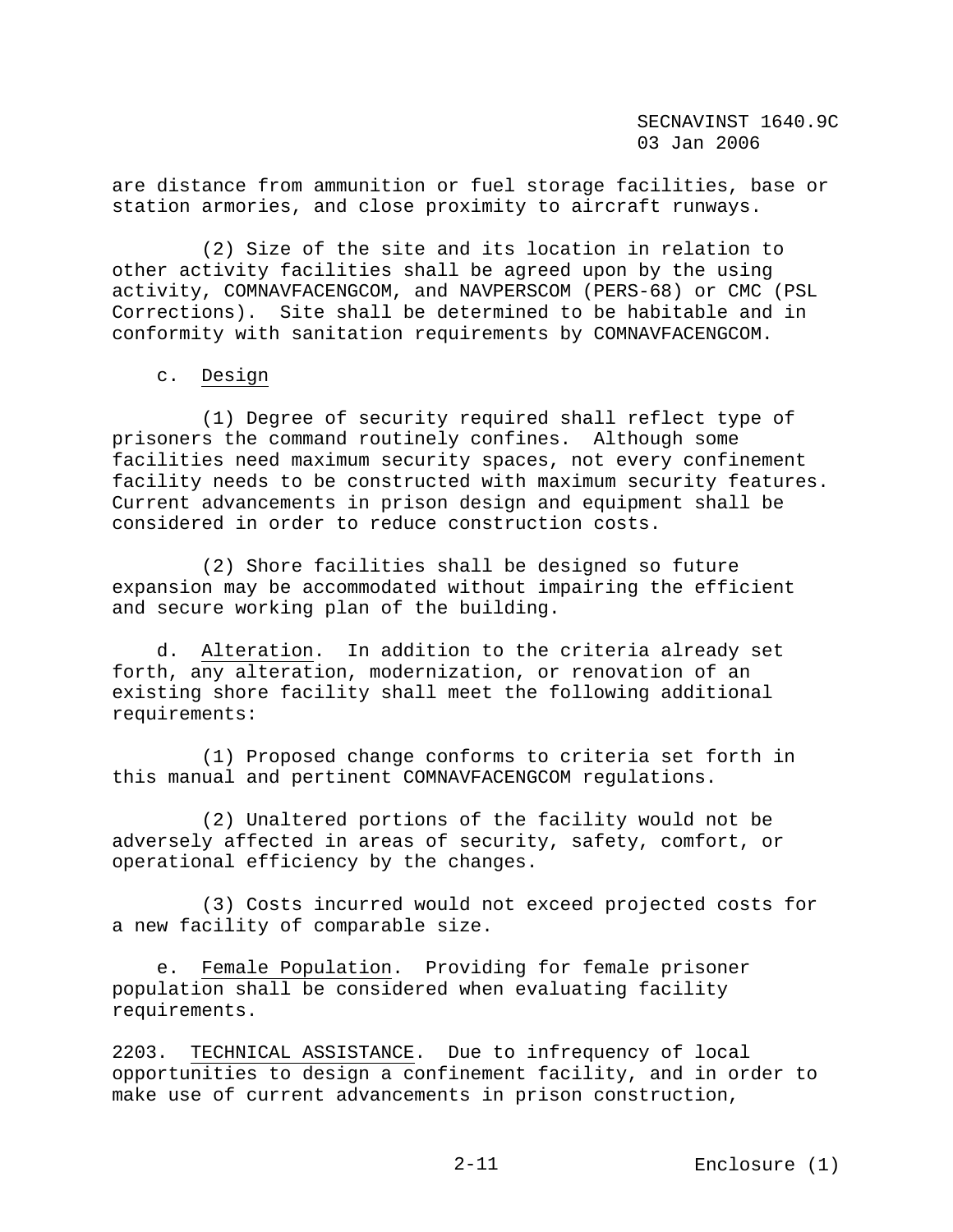corrections specialists from NAVPERSCOM (PERS-68) or CMC (PSL Corrections) shall be involved at all stages of planning, design, and construction process. In addition to reducing the amount of research necessary, using these specialists shall ensure acceptability of the project proposal when reviewed for functional adequacy.

### 2204. BERTHING AREA

### 1. Cells/Secure Rooms

### a. Space Requirements

 (1) Disciplinary segregation cells shall not be counted against total capacity and shall not normally exceed 5 percent of the confinement facility's capacity. Cell size shall measure at least 6 feet wide, by 8 feet long, by 8 feet high. For new construction or renovation comply with paragraph 2103.5 of this manual. Cells/secure rooms shall be constructed for single occupancy. Construction or use of cells/secure rooms for multiple occupancy requires approval of NAVPERSCOM (PERS-68) or CMC (PSL Corrections).

 (2) In small confinement facilities or facilities where a separate control point exists for housing units, cells/secure rooms shall be located as close as possible to the control center.

# b. Construction Requirements

 (1) Walls, ceilings, and floors shall be constructed of hardened materials sufficiently secure to prevent escape of prisoners.

 (2) Entrances shall be of security material, design, and construction, including view ports and security locks.

 (3) Follow construction criteria for cells per reference (k).

### c. Equipment Requirements

 (1) Furniture. All cells/secure rooms in shore confinement facilities will normally be equipped with a chair,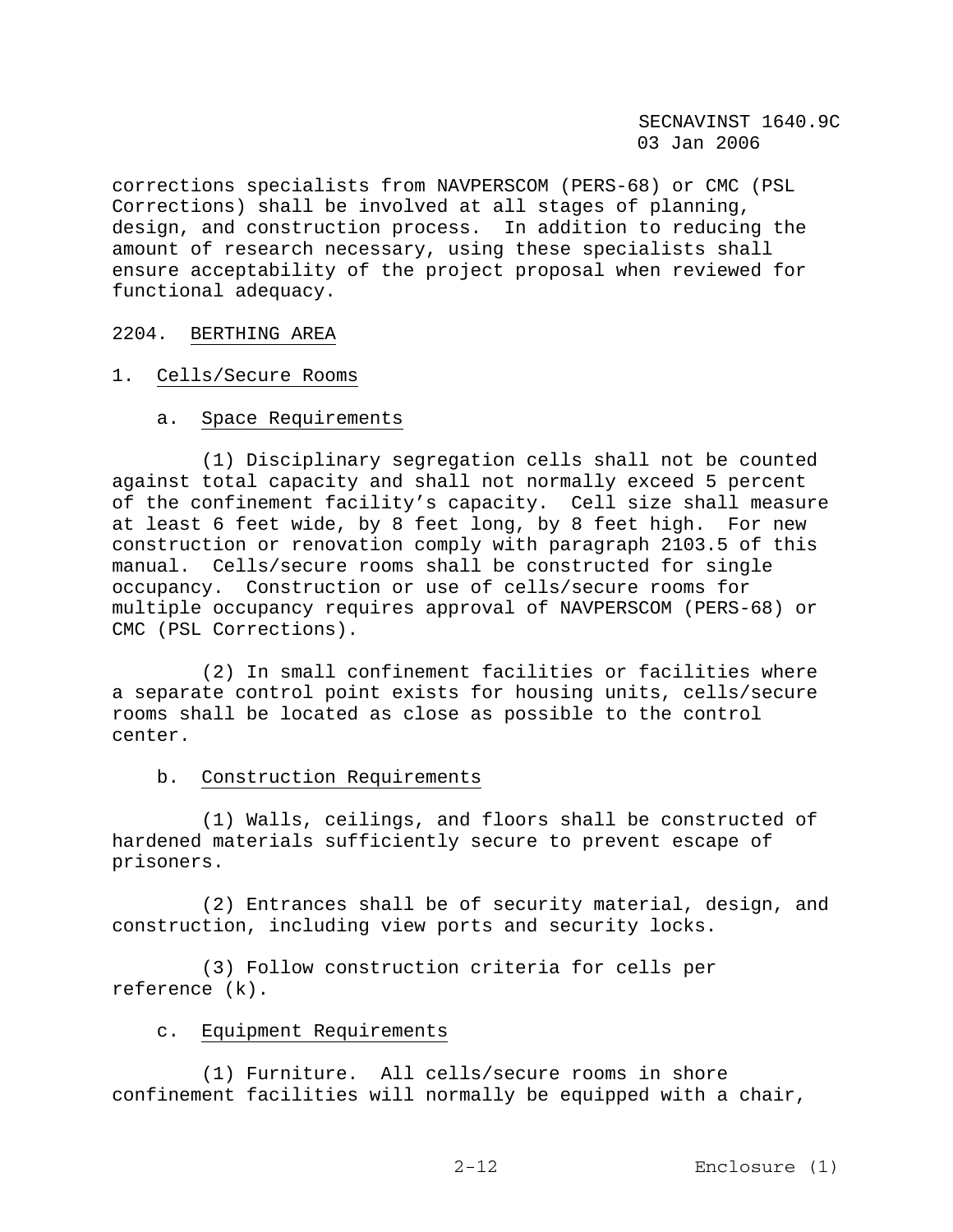locker, a 30" X 78" (minimum dimensions) security type bunk (permanently mounted in segregation cells), mattress, pillow, sheets, blankets, and pillow case for each prisoner. Furniture may be removed from cells only if the prisoner's conduct warrants it and then only upon specific order of the CO or designee.

# (2) Gang Release

 (a) Five Cells/Secure Rooms or Fewer. Gang release systems are not required for five or fewer cells/secure rooms that are contiguous. All manual locks securing such cells/rooms shall be keyed to a single key to permit the supervising staff member to release all occupants in a minimum amount of time in event of a fire or other emergency. This shall be a different key from that which operates the exterior entry to the cell/secure room areas.

 (b) Six Cells/Secure Rooms or More. Gang release systems (manual or electric w/manual back-up) are required to be operational on all groups of six or more contiguous cells/secure rooms to permit the supervising staff member to simultaneously release all cell/secure room doors in event of a fire or other emergency. Each individual gang release device shall not operate more than 15 cells. All electronic locks shall have remote release capability.

 (c) Padded Cells. Cells/secure rooms shall not be padded.

 (d) Plumbing. Insofar as possible, each cell/secure room shall have internal plumbing providing both hot and cold water. A metal combination (jail type) plumbing fixture which contains a commode, lavatory, and bubbler is required for disciplinary segregation cells. Showers shall be adjacent to the berthing area, per reference (k). Shower heads shall be flush-mounted security type.

# d. Habitability Requirements

 (1) Lighting. Each cell/secure room shall be provided with an individual security light fixture with candlepower equivalent to current berthing space criteria but not less than 20 foot candlepower (fc) 30 inches above the finished floor.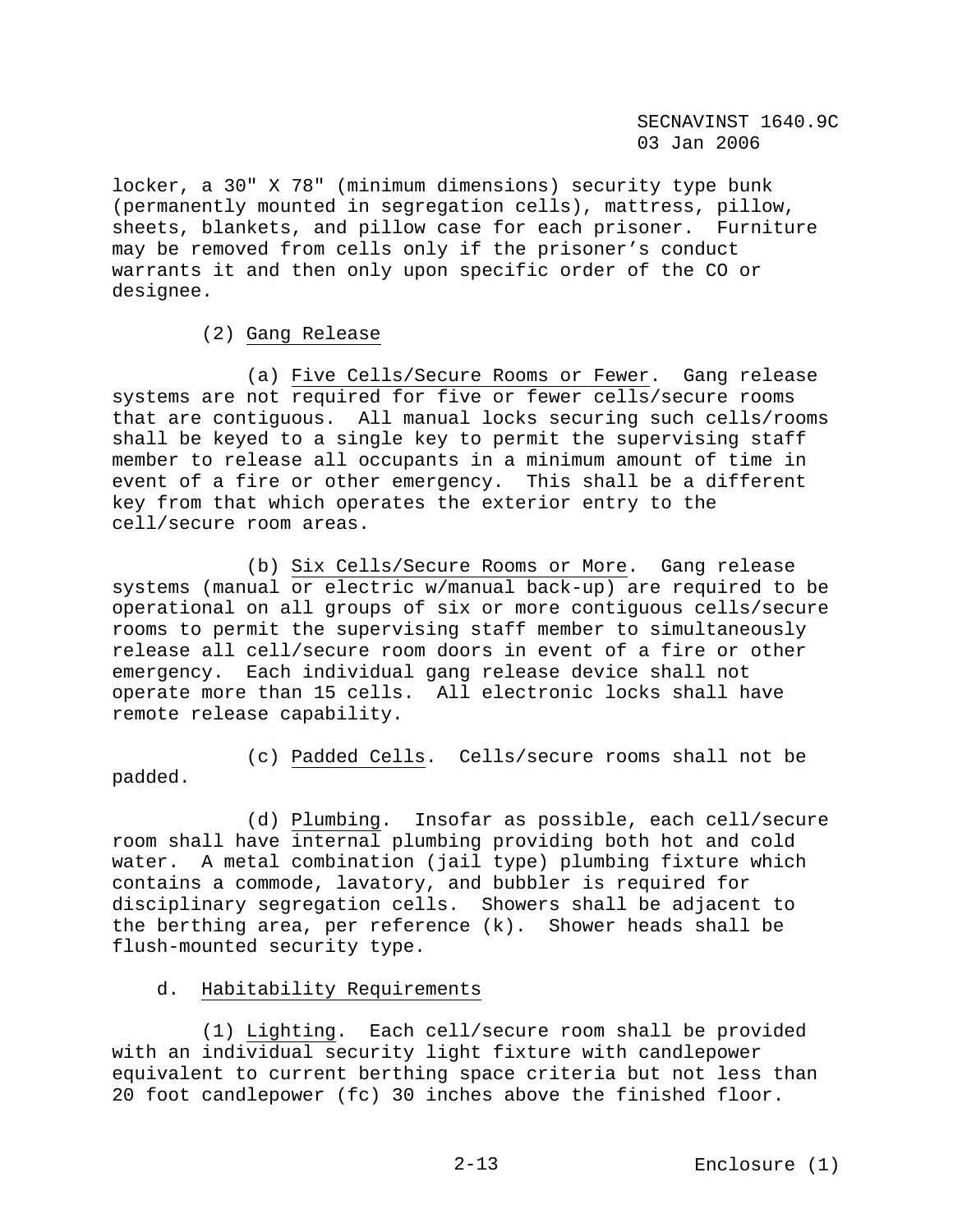These spaces shall be painted light colors. Windows shall be arranged to provide maximum natural light. Also see article 2209.1, Lighting, and article 2209.4, Windows.

 (2) Temperature/Ventilation. Temperature and ventilation in cells/secure rooms shall be maintained per reference (k). Ventilation shall not fall below 10 cubic feet per minute per prisoner.

(3) Excessive noise shall be avoided.

### 2. Dormitories

 a. Space Requirements. Each dormitory shall normally not exceed a rated capacity of 40 prisoners and shall provide 72 square feet per prisoner, exclusive of head facilities. In small confinement facilities or facilities where a separate control point exists for housing units, dormitories shall be located further from the control center than cells/secure rooms.

### b. Construction Requirements

 (1) Walls, ceilings, and floors shall be constructed of secure materials which are noncombustible and fire resistant.

 (2) Dormitory entrances and fire doors shall be of security material, design, and construction, with view port and security locks, and, if hinged, swing outward.

# c. Equipment Requirements

 (1) Furniture. Each dormitory berthing space shall provide each prisoner with a locker and a security type bunk which shall normally be secured to the floor. A mattress, pillow, sheets, blankets, and a pillow case shall be provided for each prisoner. Bunks shall not be double decked if they interfere with visual supervision.

 (2) Plumbing. Each dormitory shall have its own water cooler, heads, and washing and shower facilities adjacent to the berthing area. Interior panels or partitions, if provided for privacy, shall not obstruct security. Plumbing facilities shall be provided per reference (k).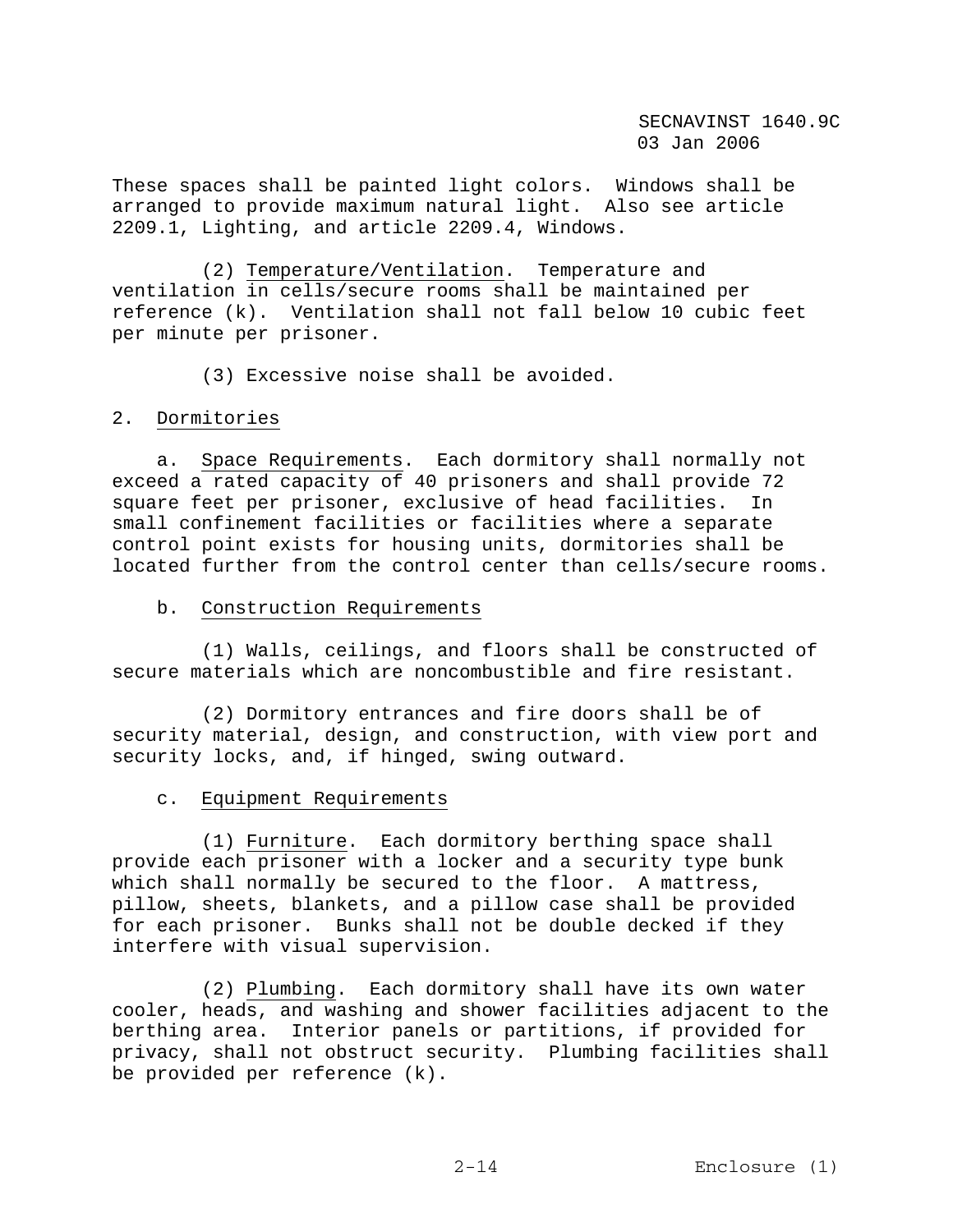# d. Habitability Requirements

 (1) Lights. Dormitories shall be provided with sufficient lighting fixtures to provide illumination per current standards but not less than 20 fc 30 inches from the finished floor. Fire and security night lights shall not be any brighter than the minimum needed for visual control and supervision. Windows shall be arranged to provide maximum natural light.

 (2) Temperature/Ventilation. Dormitory temperature and ventilation shall be maintained per Bachelor Enlisted Quarters (BEQ) requirements. Air movement in dorms shall not be less than 15 cubic feet per minute.

(3) Noise. Excessive noise shall be avoided.

 (4) Tests. Lighting, temperature, and ventilation test results shall be maintained on file for 3 years. Tests shall be conducted biennially.

### 2205. SECURITY AREAS

1. Control Center

 a. Space Requirements. Control center shall be located within the facility's inner security perimeter and shall be large enough to contain required equipment listed below and to provide reasonable working conditions for control center personnel.

 b. Construction. Control center shall be constructed so assigned staff may operate controls and communication devices and do necessary administrative work at a location which provides a clear view of the main corridor, entrance to the facility, and, when possible, entrance to the prisoner berthing area(s). It shall have only one entrance which is located outside of the security area it controls. Control center shall not be combined with any other office or administrative space. Construction shall be sufficiently secure to prevent entrance of any personnel to whom control center staff denies admission. Riot conditions shall be considered as an integral part of planning, designing, and constructing a control center. See also article 4101.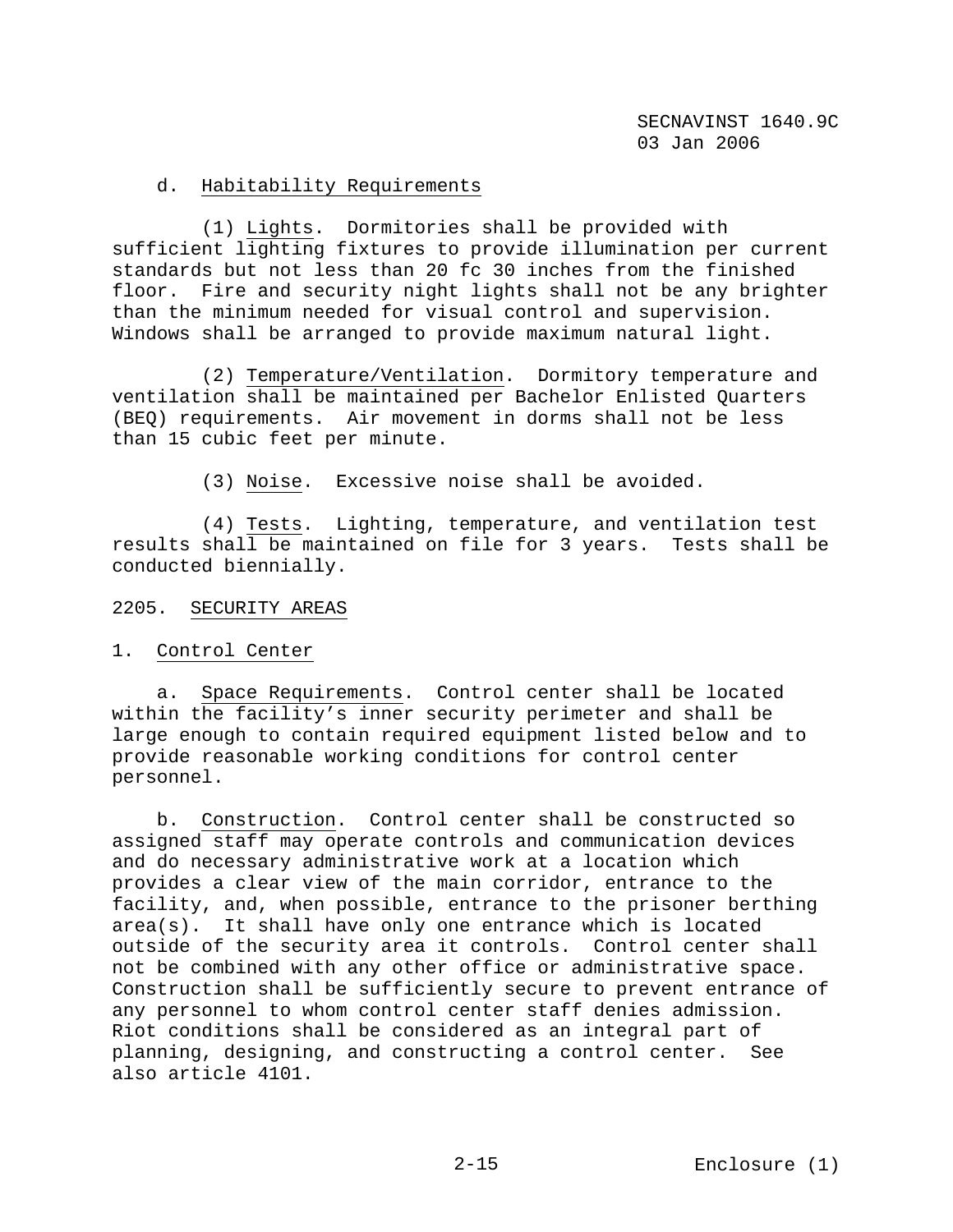# c. Equipment

 (1) Security. Control center shall be equipped to control movement of all traffic through the inner security perimeter. It shall contain controls and monitoring units for all communication and alarm devices within the facility.

 (2) Storage. Control center shall be equipped to store keys, security equipment, life support systems, prisoner movement and accountability records, and dangerous tools when deemed appropriate.

 (3) Plumbing. Control center shall provide access to head facilities and drinking water for use by assigned staff without being required to leave the control room.

2. Sally Ports. Points of ingress and egress to and from the main building of the facility shall be controlled by a sally port gate with two independently keyed or electrically controlled interlocking grilles or gates with manual override. Points of ingress and egress through the perimeter fence shall be controlled by sally port gates and monitored by remote control cameras from the control center.

# 3. Fences

 a. Perimeter. Where perimeter fence constitutes the security perimeter of the facility, it shall be at least 12 feet high and designed to prevent prisoners from escaping over or under it. Use of double perimeter fencing is authorized only with prior approval of NAVPERSCOM (PERS-68) or CMC (PSL Corrections). If approved for double fencing, outer fence shall be spaced to prevent inner fence from leaning on the outer fence if knocked down.

 b. Interior. Additional fences may be constructed within the security perimeter if needed to enclose or separate certain areas. Fences may be laced with concertina/razor wire, as outlined below in article 2205.3c, in locations where the fence connects with another fence or building.

 c. Concertina/razor wire. Use of concertina/razor wire to lace fences is authorized where blade length is equal or less than 1 1/2 inches. Use of concertina/razor wire to lace fences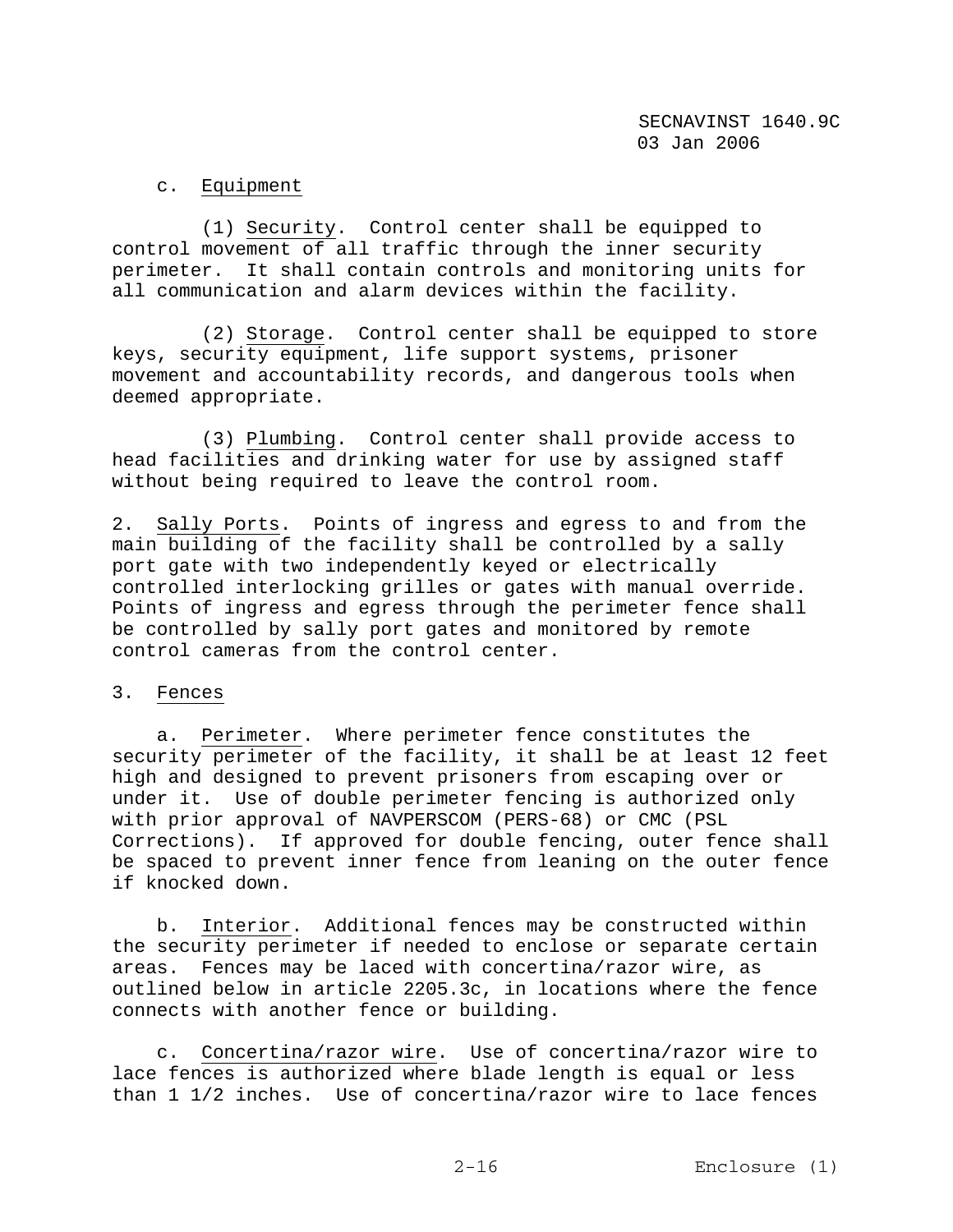SECNAVINST 1640.9C 03 Jan 2006

where blade length exceeds 1 1/2 inches is authorized only with prior approval of NAVPERSCOM (PERS-68) or CMC (PSL Corrections).

4. Gates. Openings through the perimeter fence shall be constructed of the same material as the fence and shall not exceed 14 feet in width per single gate. Single and double gates (both permitted for vehicle entrances) shall be secured with an electric or manual prison lock. Such gates shall be the sliding type on a positive top and bottom track and controlled by gate sentry or control center staff. Perimeter gates, when part of the facility's security perimeter, shall normally be limited to one front entrance and one rear service entrance, both secured with a sally port large enough to enclose anticipated traffic. Additional gates may be needed to meet fire, life, and safety requirements. Division fences shall have sufficient gates to handle normal traffic and shall be equipped with a positive position latch secured by a heavy duty padlock. Division gates may be monitored by closed circuit television.

#### 5. Guard Towers

 a. Permanent Towers. Where applicable, permanent guard towers shall provide continuous security for the compound perimeter and shall be equipped with drinking water, adequate ventilation, and a heating unit, as well as components of the staff communications systems used within the facility.

 b. Temporary Towers. Where applicable, temporary guard towers shall provide perimeter security for short periods of time in a particular area and shall be equipped with heating and adequate ventilation. Permanently installed plumbing or communication devices are not required.

 c. Construction. All towers shall be constructed with the floor not less than 16 feet above ground. They shall be installed at strategic locations at least 5 feet outside the perimeter fence. Each permanent and temporary tower shall be equipped with an adjustable searchlight operable from inside the tower. All windows shall be operable with one hand. Access to towers shall be by a single swinging security door with a manual deadbolt type lock. Tinted glass is preferred for all windows in the permanent towers.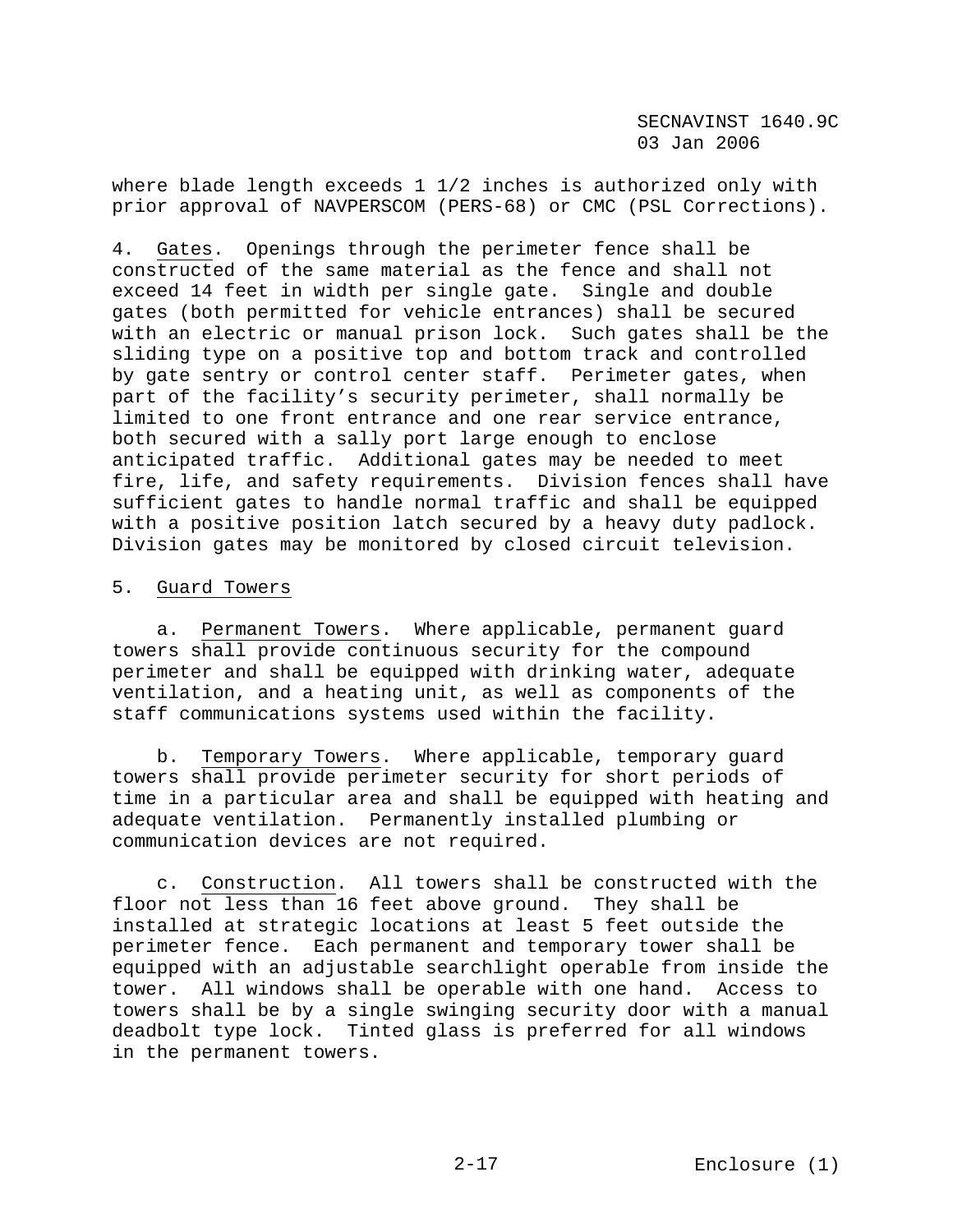6. Patrol Roads. A roadway (paved or unpaved) suitable for both vehicle and foot traffic may be constructed outside the perimeter fence and not closer than 5 feet from the fence to the inside edge of such road. This roadway shall be restricted to use by facility staff in the performance of their duties unless it is a regularly used sidewalk along a public street.

7. Gate Houses. If gate houses are used, they shall be located at the side of a sally port with access only from within the sally port. Windows shall be the same as prescribed for prisoner quarters. Gate houses shall be furnished with both internal telephone and inter-communication connected with the control center.

8. Communications Equipment (Emergency) Criteria. All equipment installed in confinement facilities shall be of the kind, type, and specifications required by applicable regulations, except as specified here. These exceptions are necessitated by security and control factors peculiar to confinement. Internal communications, duress alarms, and a direct means of voice to fire and security departments constitute minimum requirements for communication systems. Other options may be added, if needed.

### a. Internal Communications and Alarms

 (1) Internal communication systems (telephone, radio, or two-way intercom unit) shall be installed at each post and housing unit to permit staff members to communicate on post and conduct normal business.

 (2) A duress alarm is required for isolated posts of the facility. Facilities with a rated capacity of 50 or more prisoners shall be equipped with a duress alarm system which pinpoints troubled areas until switched off in the control center.

 b. External Communications and Alarm. A sufficient number of outside telephone trunk lines shall be installed in facilities to permit efficient conduct of business and to alert other station offices in event of escape, fire, disorder, or other emergencies. Such outside telephones shall be restricted from prisoner access except as provided for in article 8301.20. Alarms shall be installed as required for life safety, such as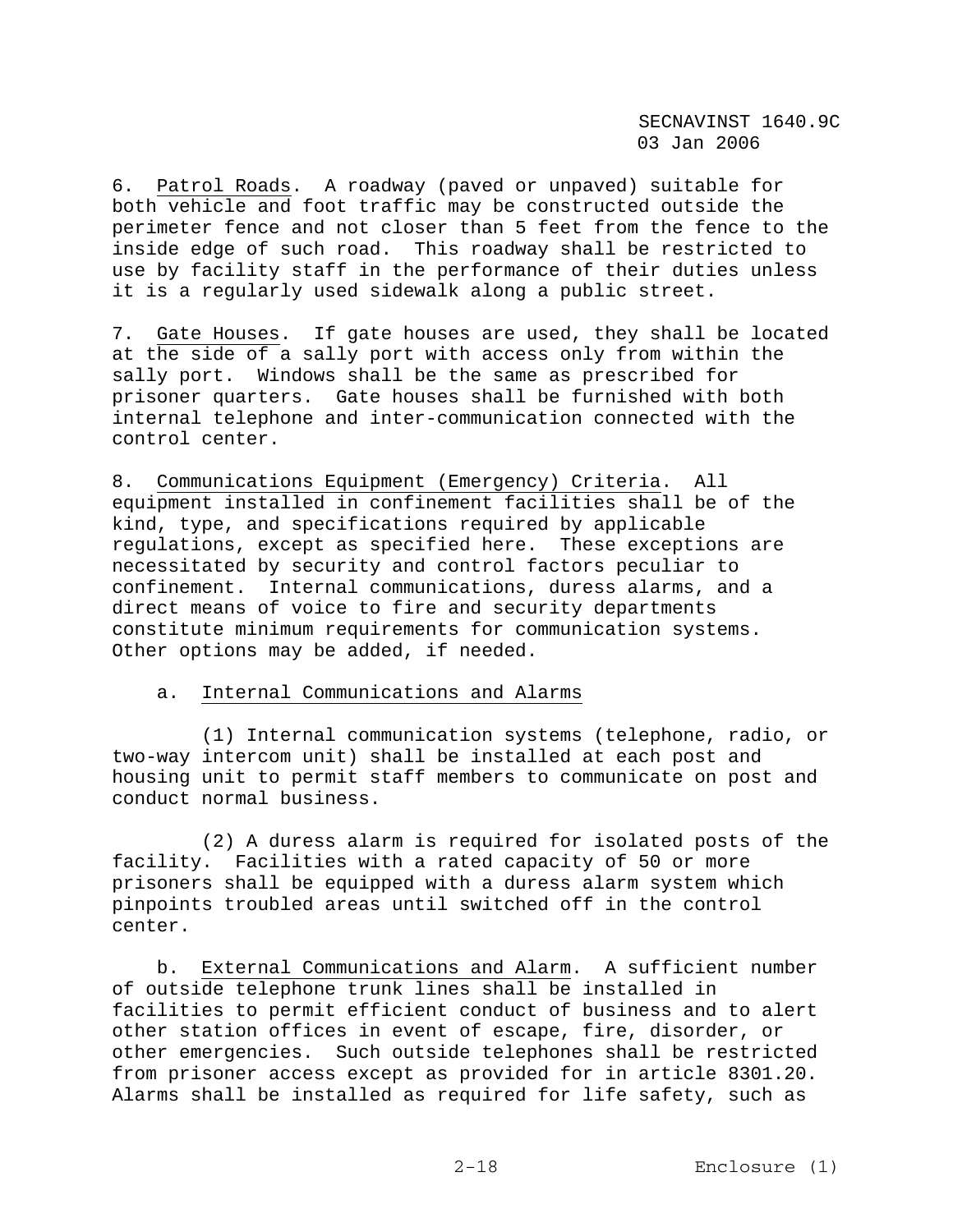fire or other emergencies. There shall be a direct means of communication (telephone, radio, intercom, or alarm) between the facility's control center and installation's security, provost marshal, base police, or master-at-arms dispatcher's office, destructive weather operations center, and fire department dispatchers.

 c. Monitoring. All the alarm devices in the facility shall be controlled and monitored from within the control center.

### 9. Fire Construction/Equipment

 a. Emergency Exits. Emergency doors, with view ports, shall be provided, in addition to regular point of ingress and egress, in such locations as to permit prisoners to be evacuated from housing units in the event the regular entrance is inaccessible. These doors also provide an alternate entrance for staff members if the regular entrance is barricaded during a disturbance. Emergency doors must be hinged to swing outward to preclude barricading from the inside. If exterior fire exit stairs are provided in two-story buildings, they shall be open type, allowing visual control of fire exit doors. Locks on fire doors shall be electrically controlled from the control center and have a manual back-up capability. It is essential that a weekly testing of emergency doors be included in the security inspections described in article 2302.

### b. Fire Equipment

 (1) Fire Extinguishers. Kind and number of fire extinguishers and overhead sprinkler systems shall be prescribed by the fire department. Fire department shall conduct regular (at least quarterly) on-site fire drills and checks of equipment. It is essential that extinguishers, especially chemical extinguishers, be controlled when required in areas to which prisoners have access. Air/water extinguishers are preferable for prisoner access areas when fire codes shall permit, but these must be checked frequently to ensure they are operable and readily accessible. Soda/acid extinguishers shall not be used unless required by the fire department. If at all possible, fire extinguishers shall not be placed within reach of prisoners when in their living quarters.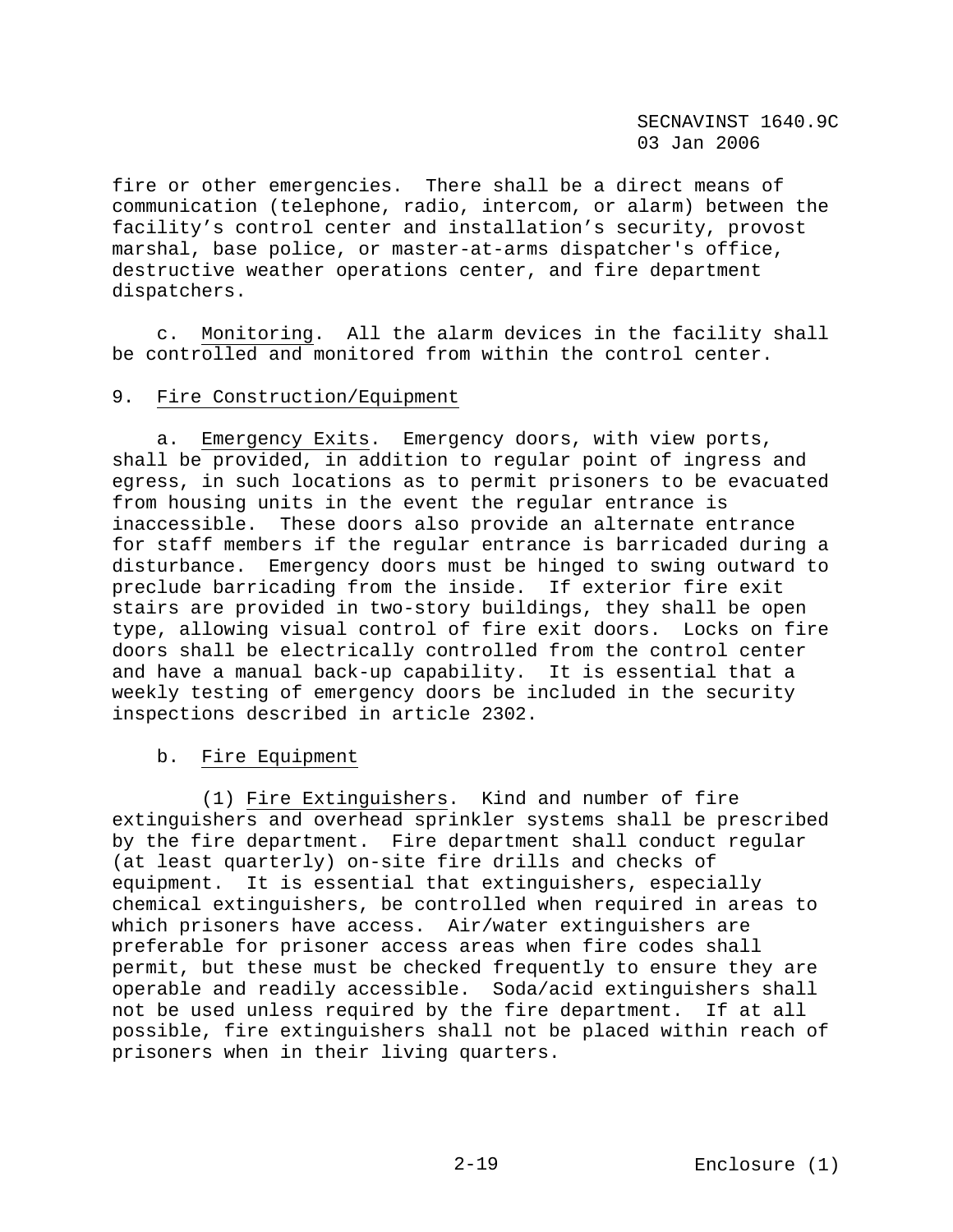(2) Fire Hydrants and Hoses. Access by prisoners to fire hydrants located within the security perimeter of the facility must be strictly controlled. Fire hose connections and hoses (fire stations) within the facility require strict control. Fire hoses, nozzles and valves, insofar as possible, shall be installed in areas where prisoners do not have easy access. Nozzles shall be small enough to pass freely between any grille work in the area they service. Sprinkler systems installed in prisoner living quarters shall have the control valve restricted to staff access.

 (3) Other Fire Equipment. When such equipment is inside the security perimeter, it shall be under constant supervision of qualified staff members to ensure material such as ladders, hoses, axes, bolt cutters, etc., are not stolen or misused.

10. Restricted Areas. General areas (i.e., roadways, parking lots, etc.) within the immediate proximity and surrounding the facility shall be posted as restricted areas. Additionally, warnings shall be posted that photography and video/digital recording is prohibited.

2206. PROGRAM AREAS. Whenever feasible, multi-purpose rooms shall be constructed to supply program spaces, e.g., classrooms, visiting, or messing. In addition, multi-purpose rooms shall be built adjacent to each berthing area to support program spaces. Refer to reference (k) for various program areas.

1. Classrooms. Classroom(s) shall be located within the facility, preferably within the same building as prisoner living quarters (grouped together where more than one classroom is justified). Windows shall be security type. Doors shall be security type with view ports, equipped with institutional locks and designed to swing outward to prevent blockage, unless code regulations require otherwise.

2. Shops. Workshops and industry shops shall meet the criteria specified in NAVFAC DM-28, Maintenance Facilities. In addition, following security items are set forth:

 a. Functional types of shops shall be separated by at least an interior wall from each other and from prisoner spaces. Industrial shops shall be located near laundry and mechanical rooms and, in larger facilities, adjacent to vocational shops.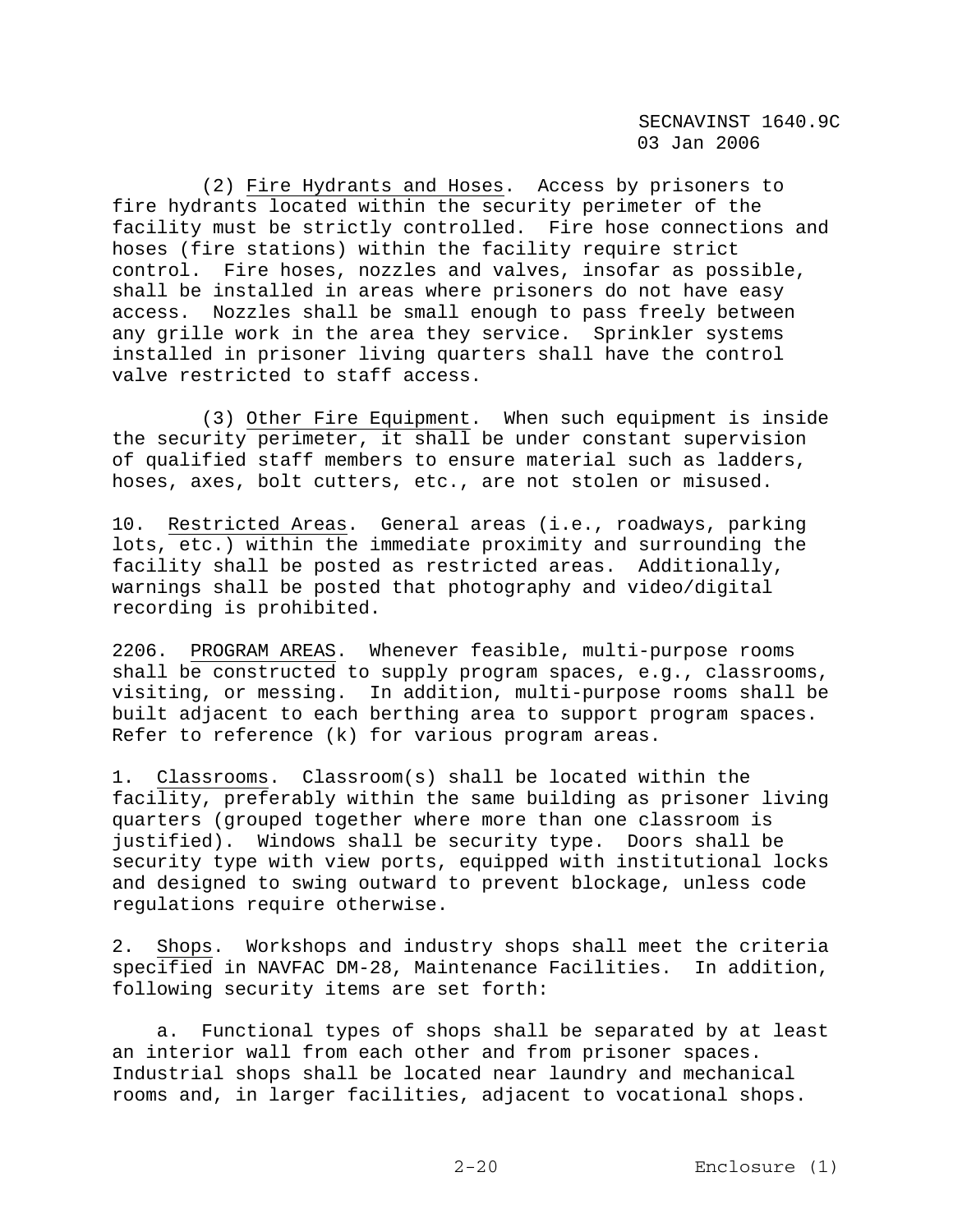These shops shall be located off the service entrance loading platform.

 b. Walls, ceiling, and floors shall be constructed of non-combustible materials. Windows shall be security type. Entrances and fire doors shall be security type with view ports and a manual deadlock or electro-mechanical lock and hinged to swing outward. Doors for interior walls shall contain a view port and be equipped with an institutional lock.

 c. Where such equipment is kept in a facility, a secure and lockable tool crib equipped with shadow boards, ladder racks, and garden tool storage racks shall be provided.

3. Chapel. Space shall be provided for religious activities. This space may be designed for multiple use.

#### 4. Visiting

 a. Space. There shall be an area for personal and command visits and another for legal visits and official visits where privacy is an issue. Size and number of these rooms shall allow adequate space to accommodate projected needs of the facility.

 (1) Personal and command visits. These spaces shall be contiguous to the general visiting area.

 (2) Legal visits and official visits. Private interview rooms for legal and official visits where privacy is an issue shall be constructed in such a way as to ensure such visitors have acoustical privacy in conducting their business. A view port shall be provided. Whenever feasible, private facilities and access to a telephone shall be provided for reviewing officer hearings, defense counsel, and where requested, command visits. These facilities shall be furnished with only two seats, a writing desk or table, and a light fixture. Windows shall be security type. These rooms shall be equipped with a security door complete with view port. Two-way intercoms or other listening equipment shall not be installed in this area.

 b. Furnishings. Visiting room furnishings shall be informal and casual to create a relaxed atmosphere. Use of outside areas with appropriate furniture is encouraged. Prisoners requiring special handling may be required to visit in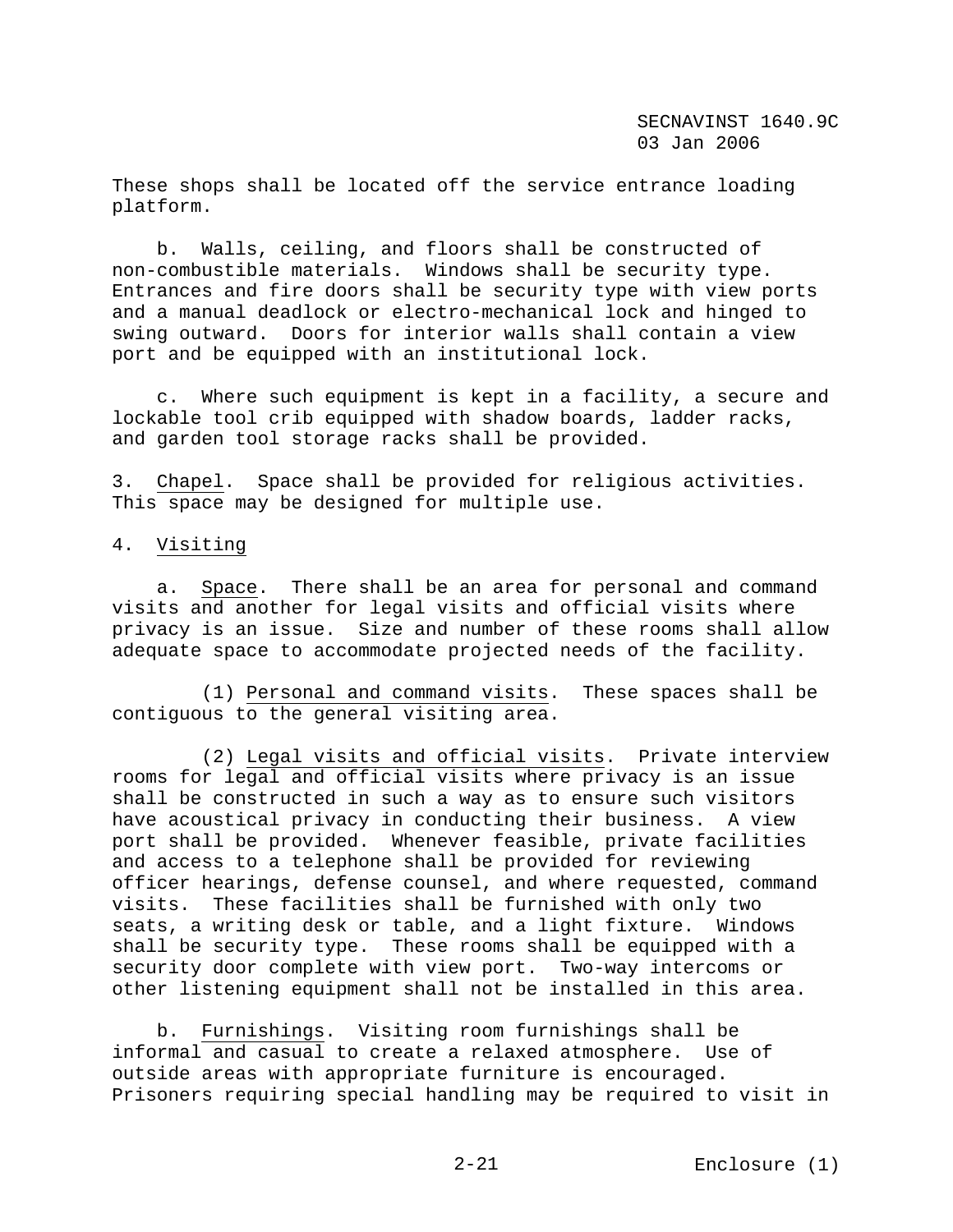non-contact visitation booths. Bus station-type lockers shall be available for visitors to store their purses, packages, or other materials not authorized within the visiting area. When possible, visitors shall have access to a pay phone and vending machines for use in conjunction with visits.

 c. Security Features. Windows shall be of security type. Entrances shall have swinging grille or security doors (with view port) equipped with combination snap and deadlock prison locks or an electro-mechanical operation controlled by the control center.

### 5. Recreation/Drill

 a. Indoor. Adequate day room recreation space shall be provided either at a centrally located area or at each housing unit. This area shall be equipped with tables, chairs, and appropriate recreation equipment.

 b. Outdoor. All facilities shall provide or have access to outdoor recreational spaces for PT, military drill, or recreational sports. A recreation field shall utilize as much of the outdoor area as possible within the perimeter fence. A drill field separate from the recreation field may be authorized where space or program needs dictate. In both cases, there shall be no trees, bushes, or structures within these areas.

2207. STORAGE AREAS. Refer to reference (k) for all storage areas.

1. Property/General Storage. General storage rooms and a prisoner property room shall be provided in addition to a room for storage of cleaning supplies. These areas shall be secured, and where practicable, provided with a heat sensitive automatic sprinkler system and adequate ventilation to prevent mildew in wet climates.

2. Volatile Liquid Storage. Space shall be provided for storage of all volatile liquids in an area approved per local safety regulations. Any liquid or aerosol required to be labeled "Flammable" or "Combustible" under Federal Hazardous Substances Labeling Act must be stored and used according to label recommendations and in a way that does not endanger life or property. See article 4306.5 and 6.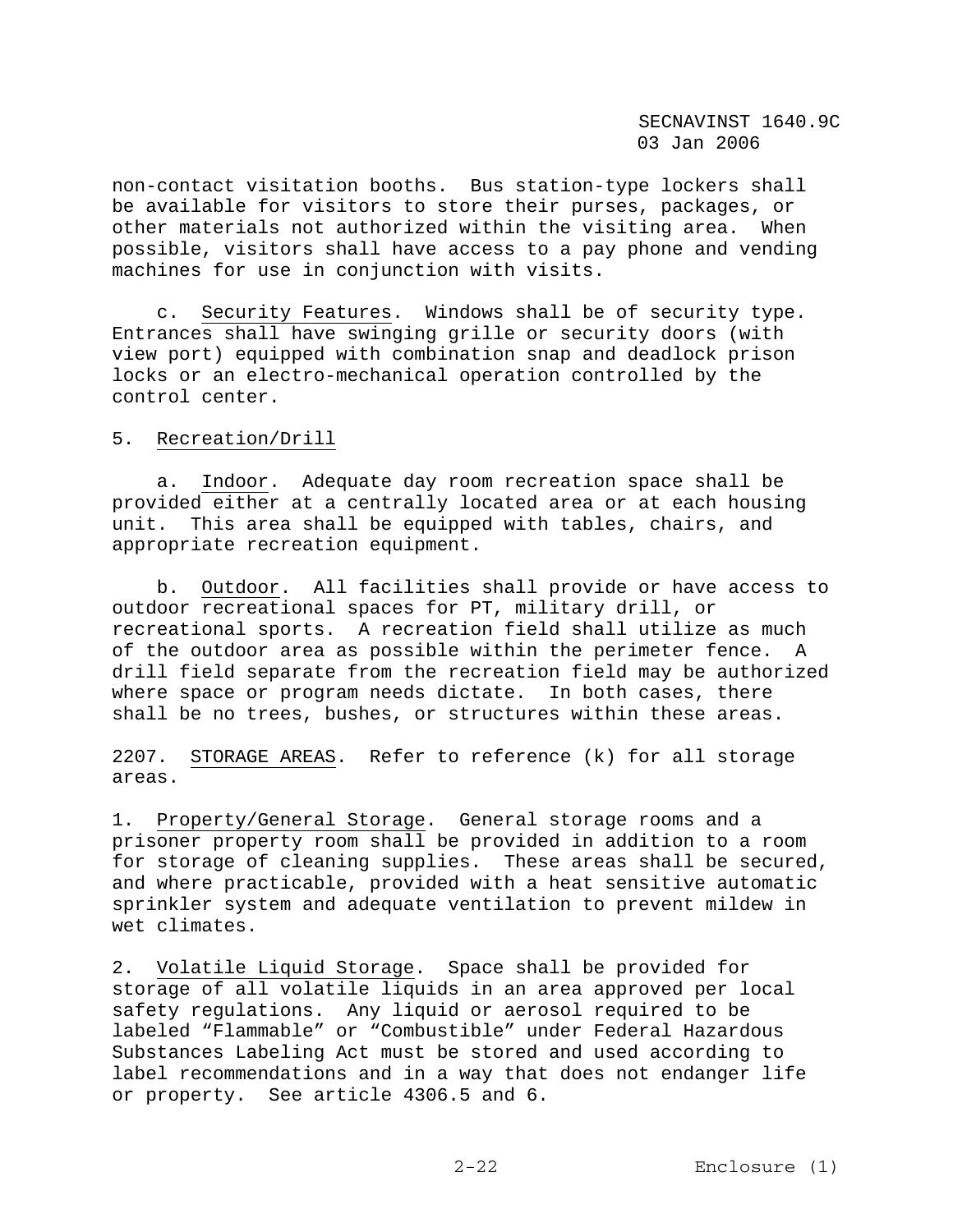3. Vehicle Storage. Storage buildings for powered, self-propelled vehicles shall be outside the perimeter fence. Garages shall be located near the rear sally port and accessible to the service road.

4. Armory/Firearms Vault. Firearms, chemical agents, and related security items shall be stored in a secure but readily accessible location outside of the security perimeter. In smaller facilities, base or station armory or security office shall serve as a storage place for firearms, chemical agents, and related security items. If necessary (because suitable storage is not provided by the station), a secure vault or lockable steel lockers for firearm storage shall be installed outside the security perimeter of the facility.

2208. SUPPORT AREAS. Refer to reference (k) for all support areas.

#### 1. Administrative Offices

 a. Offices outside the security perimeter shall include one each for the CO/OIC, BRIG O, administrative officer, mail supervisor, and one larger for administrative clerks and records. Security features are required only for areas where drugs, mail, prisoner records, and valuables are stored.

 b. Offices inside the security perimeter shall include one each for operations officer, programs officer, counselor(s), training and work supervisors, and if these billets are assigned, chaplain, medical officer, and mental health provider/officer.

2. Mess. Facilities with a capacity of 60 or fewer prisoners shall utilize the most economical method of feeding prisoners, taking into consideration the local messing resources available.

 a. Mess Hall. If messing facilities are supplied by the facility, general mess requirements as specified by NAVFAC DM-36, Troop Housing (NOTAL) shall be met. In addition, following security measures are required:

 (1) Doorways shall be limited to each end of the room, one set for prisoner traffic and the other leading to galley area.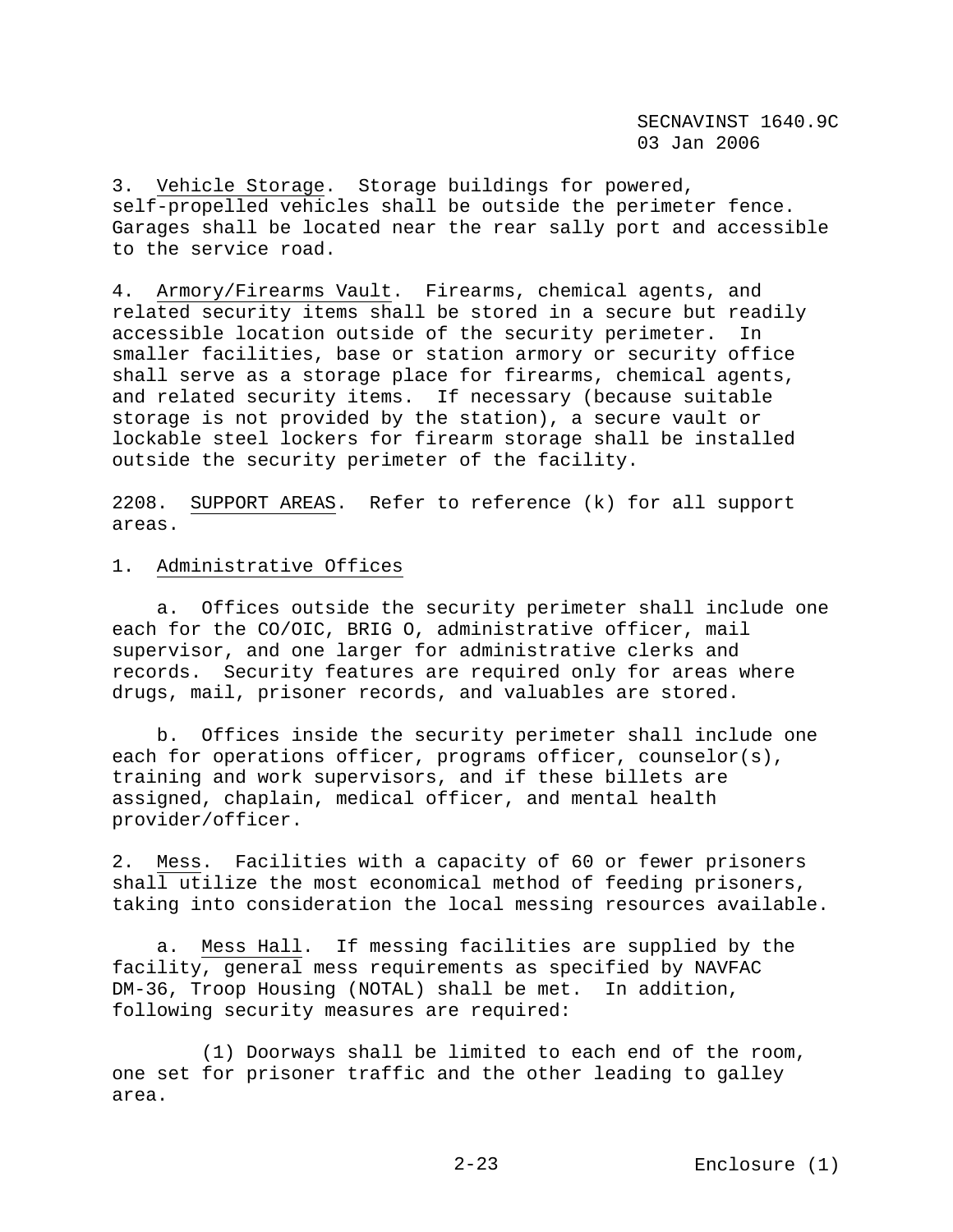(2) All doors shall be secured with a combination snap and deadbolt prison lock.

(3) Windows shall be security type.

 b. Galley and Scullery. If a galley and a scullery are required within the facility, they shall be constructed and equipped per criteria specified by NAVFAC DM-36. In addition following security measures are required:

 (1) All coolers, refrigerators, and storage rooms shall be equipped with cylinder door locks or hasps secured with padlocks.

 (2) An integral, secure, lockable shadow board storage for knives, cleavers, blades, and tools shall be permanently installed in the office area.

 (3) Service door used for delivery of supplies and removal of garbage shall have a sally port arrangement.

3. Medical/Dental. Medical/dental space shall be provided per local command needs. Size of these spaces shall be in proportion to rated capacity of the facility. At a minimum, medical space shall be furnished with an examination table, instrument cabinet, writing desk, and adequate examination lighting. A small safe shall be installed in the medical space for storage of narcotics and other prescription-type medicines. In addition to its own locking device, the safe shall be installed in a lockable closet or cabinet which is permanently attached to the floor or wall.

4. Receiving and Release Unit. Space for a receiving and release unit shall be located within the security perimeter. This unit shall have sufficient storage space to store a supply of health and comfort items, issue clothing, and authorized gear. Unit shall have one administrative office and a search room. In larger units there shall also be a holding cell with head facilities and drinking water and a receiving and release room with shower and lavatory facilities.

5. Elevators. There shall be no elevators in a facility unless the facility is more than two stories high. Where elevators or other lift devices are used, they shall be operated only by key.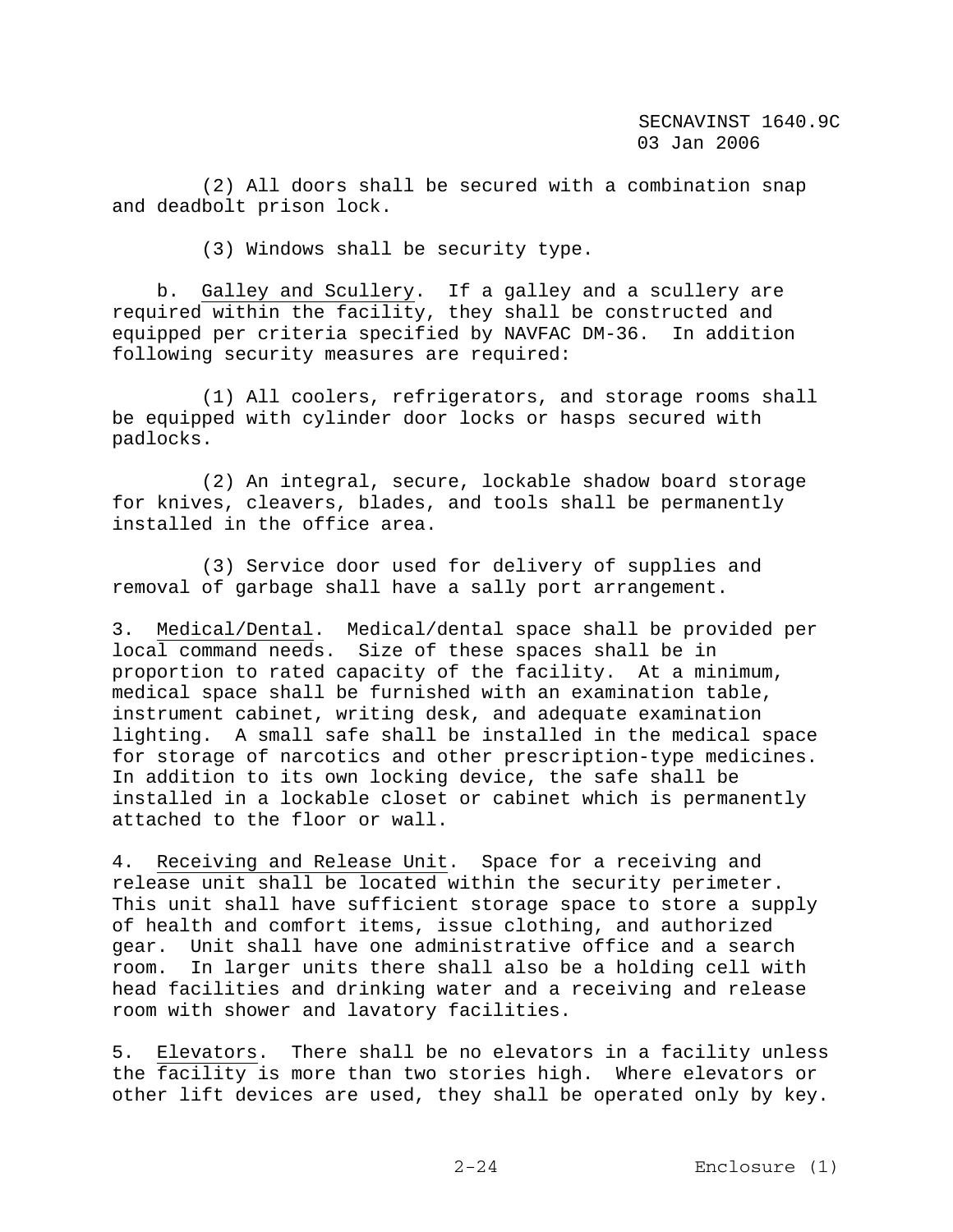# 6. Laundry

 a. Prisoner Laundry. Space shall normally be provided within the security perimeter for prisoner laundry. Size of the laundry, equipment, and storage areas shall be proportionate to the volume of work performed. Windows shall be security type. Doors shall be security type with view port and equipped with institutional locks and hinged to swing outward. Lockable storage space shall be provided for cleaning supplies (e.g., soaps, detergents, bleaches) and for completed work storage prior to delivery.

 b. Commercial Laundry. If work is done for other organizations on the base or station, laundry space shall be designed per pertinent COMNAVFACENGCOM criteria for larger laundry operations.

2209. MISCELLANEOUS AREAS. Refer to reference (k).

### 1. Lighting

 a. General Rule. Adequate lighting shall be provided in all areas of the facility in order to ensure security and elimination of dark spaces. Permanent posts shall be provided with additional illumination when necessary for accomplishment of assigned functions, e.g., searches, administrative tasks.

 b. Berthing Areas. Night lights shall be provided in all berthing areas, and shall not be any brighter than the absolute minimum needed for visual control and supervision. Staff members shall carry flashlights for use when additional light is needed between taps and reveille.

 c. Compound Lighting. Perimeter fence shall be lighted with outdoor fixtures mounted on poles installed outside perimeter fences, out of the reach of prisoners, and of sufficient height to illuminate the designated area. If it is deemed more practical, instead of poles, the area may be lighted with fixtures mounted on the exterior of the building and spaced as specified for light poles. These lights shall be installed to light each corner of the compound and remainder of the perimeter. All wiring to these lights shall be either buried underground, built into building structures, or protected by metal conduit. Compound lights shall be positioned to eliminate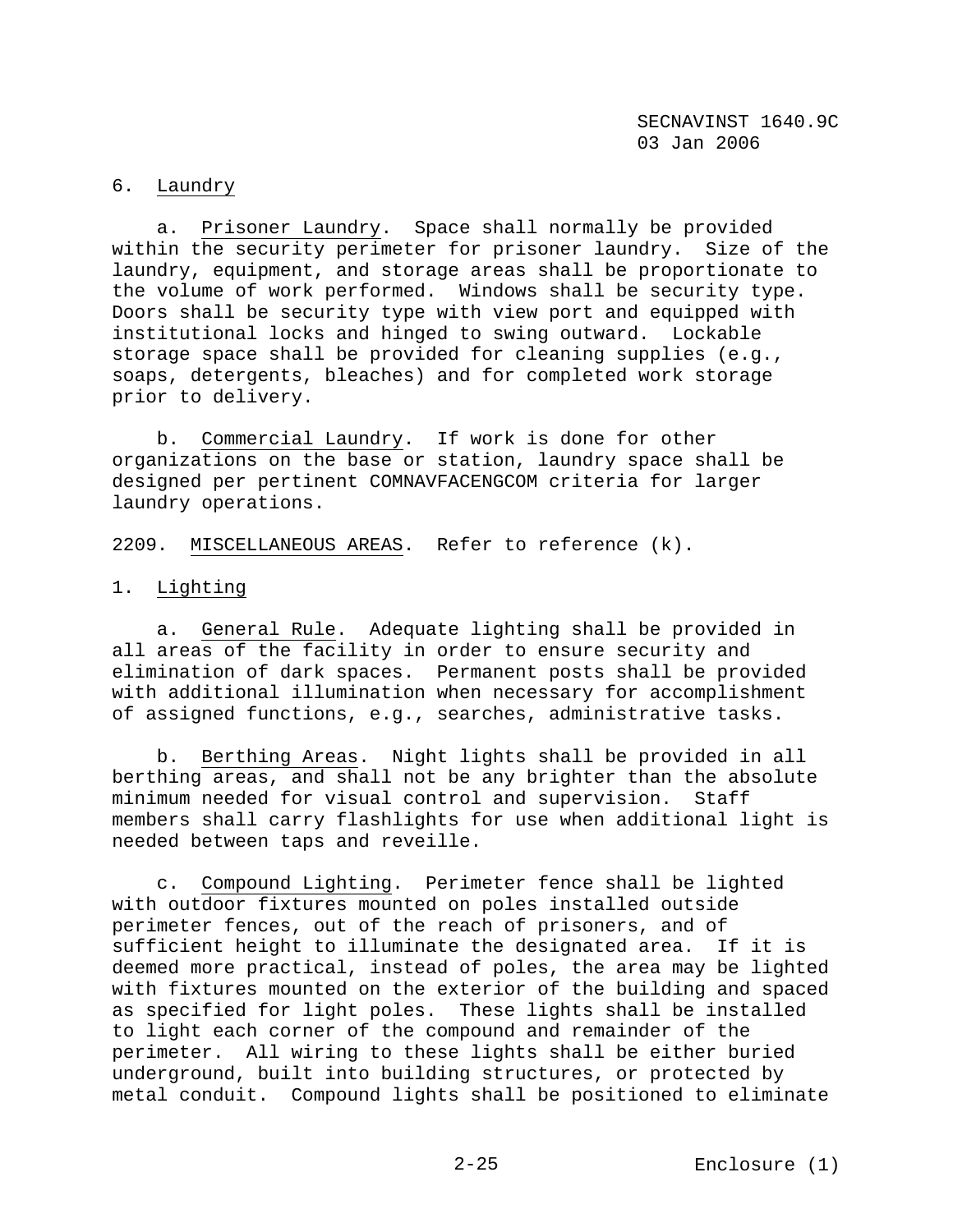dark areas in doorways, walkways, and between buildings but not to interfere with prisoners sleeping within living quarters.

### d. Emergency Lighting Equipment

 (1) Emergency Generator. Each facility shall have service of an emergency diesel/gas generator, with automatic transfer switch, capable of maintaining minimal lighting in prisoner living quarters and of operating perimeter lighting, electrical locks, security devices, and alarms. At a minimum, power generators shall be inspected weekly and load tested quarterly. Appropriate documentation shall be maintained by the facility to record all testing and maintenance. Such load testing shall be conducted only by authorized installation personnel.

 (2) Constant Charge Battery. In addition to the emergency generator prescribed above, each facility shall have constant-charge, battery operated emergency lights placed in prisoner living quarters at strategic places in passageways and administrative spaces.

# e. Lighting Fixtures

 (1) Lighting fixtures in dorms, cells/secure rooms shall be security fixture type.

 (2) All electric wall plates in prisoner housing areas shall be rigid nylon and mounted with spanner or security screws.

# 2. Electrical Systems

 a. Electric outlets or switches shall not be installed in any segregation cell/secure room. Dormitory switches shall be installed outside the dormitory area.

 b. Electric lines shall be in metal conduits with fixtures individually and collectively switched. These switches shall be located behind locked panels controlled by staff.

 c. Electrical power substations shall be located outside the security perimeter. When located within the security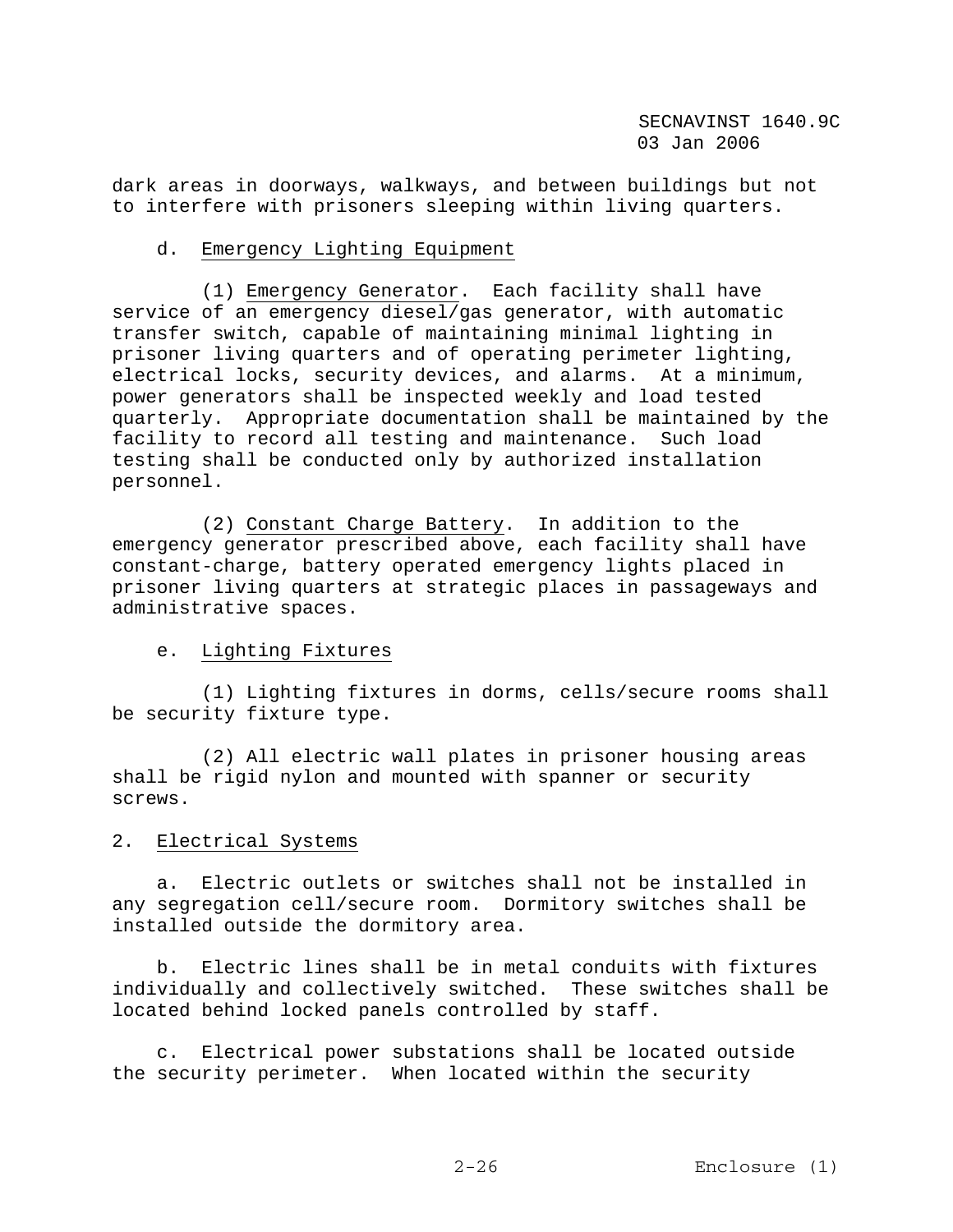perimeter, adequate security devices shall be in place to control prisoner access.

### 3. Temperature and Ventilation

 a. Policy. Temperature and ventilation in all areas of the facility shall be maintained per prescribed requirements of reference (k). Temperatures shall be appropriate to the summer and winter comfort zones. For temperature and ventilation in all prisoner berthing areas see article 2204.1d(2) and 2d(2). Control centers shall be well ventilated and shall be air-conditioned.

 b. Fixtures. Heat and ventilation fixtures in prisoner berthing areas shall be security type and fastened with security screws.

### c. Heat and Ventilation Systems

 (1) Source (power plant) of heat, hot water, and steam shall be located outside the security perimeter of the facility. If circumstances require the power plant to be located within the security perimeter, it shall be constructed as a maximum security building and the main electrical and water supply cutoff controls shall be located in this building.

 (2) All ductwork, pipes, and conduits within the security perimeter shall be buried underground, contained in locked tunnels and spaces, or concealed within structural walls, ceilings, or floors. These conduits and tunnels shall have hardened grille partitions or appropriate locations to preclude their use as an escape route.

# 4. Windows

 a. Windows in exterior walls of buildings within the security perimeter shall be security type.

 b. Buildings housing prisoners shall be constructed with above ground windows. Windows in cell blocks and dormitories shall be arranged to provide maximum natural light and natural ventilation commensurate with safety and security requirements.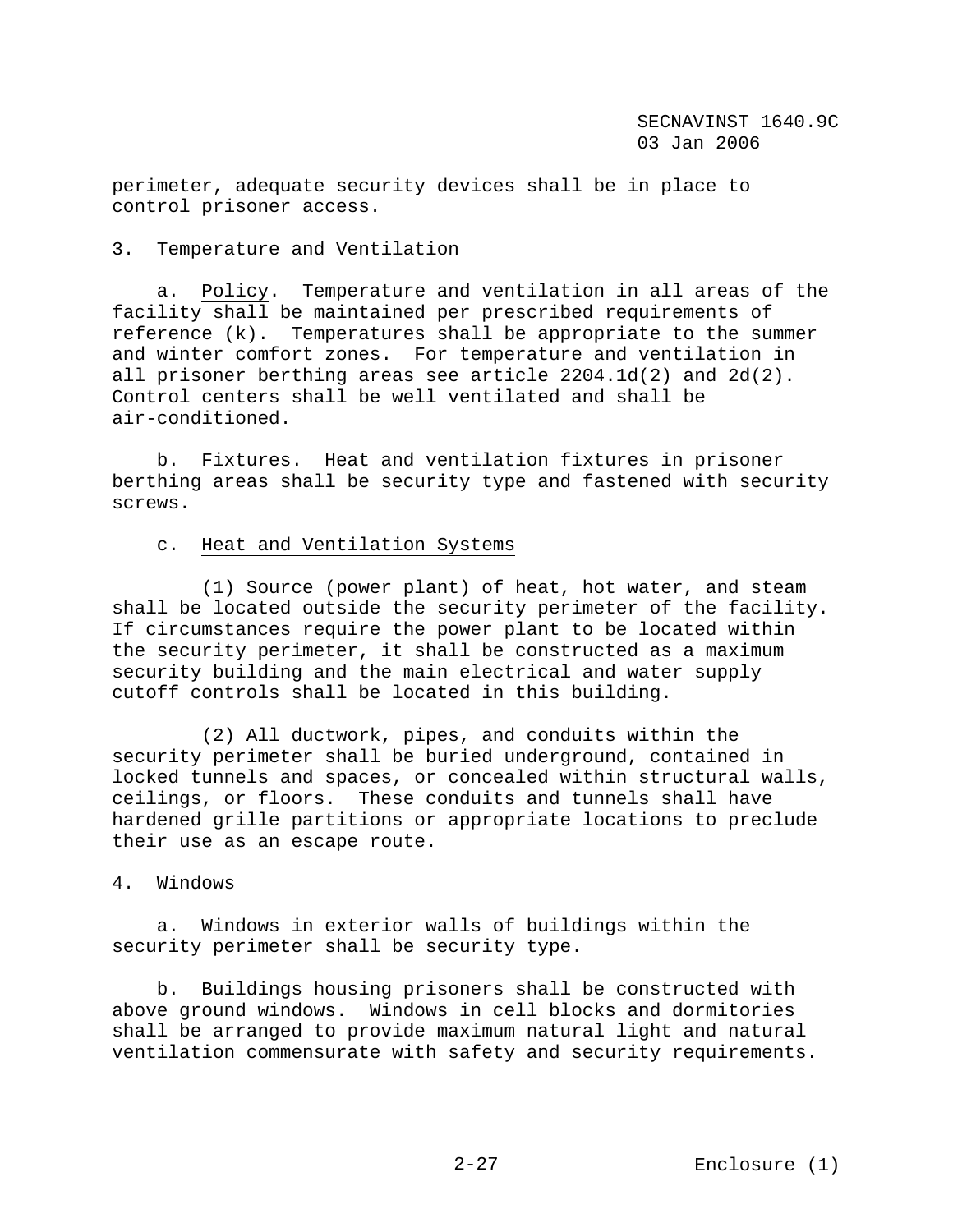# 5. Plumbing

 a. Facilities. Plumbing facilities shall be accessible to each living area, including cells/secure rooms, without the need for unlocking any door. Water cutoff control valve shall be located outside the reach of the prisoners.

### b. Fixtures

 (1) Each cell, with exception of "bare" cells, shall, preferably, be equipped with a combination drinking fountain, lavatory, and commode. Disciplinary cells shall use the metal jail security type.

(2) Showers in segregation area shall be security types.

 (3) Faucets, valves, mixing valves, shower heads, etc. shall be heavy duty type designed for institutional use. Commodes shall be floor-mounted only. Lavatories shall be flush mounted in counters or the metal jail security type. Shower heads shall be non-adjustable, flush mounted security type.

 (4) Operating valves for commodes, lavatories, urinals, and showers shall be of the push button type or non-removable. All floor drains shall be secured with spanner or security screws.

 (5) Central toilet facilities shall provide one electric water cooler; one lavatory for each six prisoners; one commode for each seven prisoners; one shower for each 10 prisoners; and one urinal for each 10 prisoners.

c. Water and Sewage System

 (1) All cutoff valves for water and sewage systems shall be installed behind lockable doors or panels accessible only to staff members.

 (2) No water, steam, or drain mains shall be exposed in quarters or working buildings within the security perimeter to which prisoners have regular access.

6. Utilities Control. All major utilities shall be secured to prevent prisoners from gaining control of these units. Controls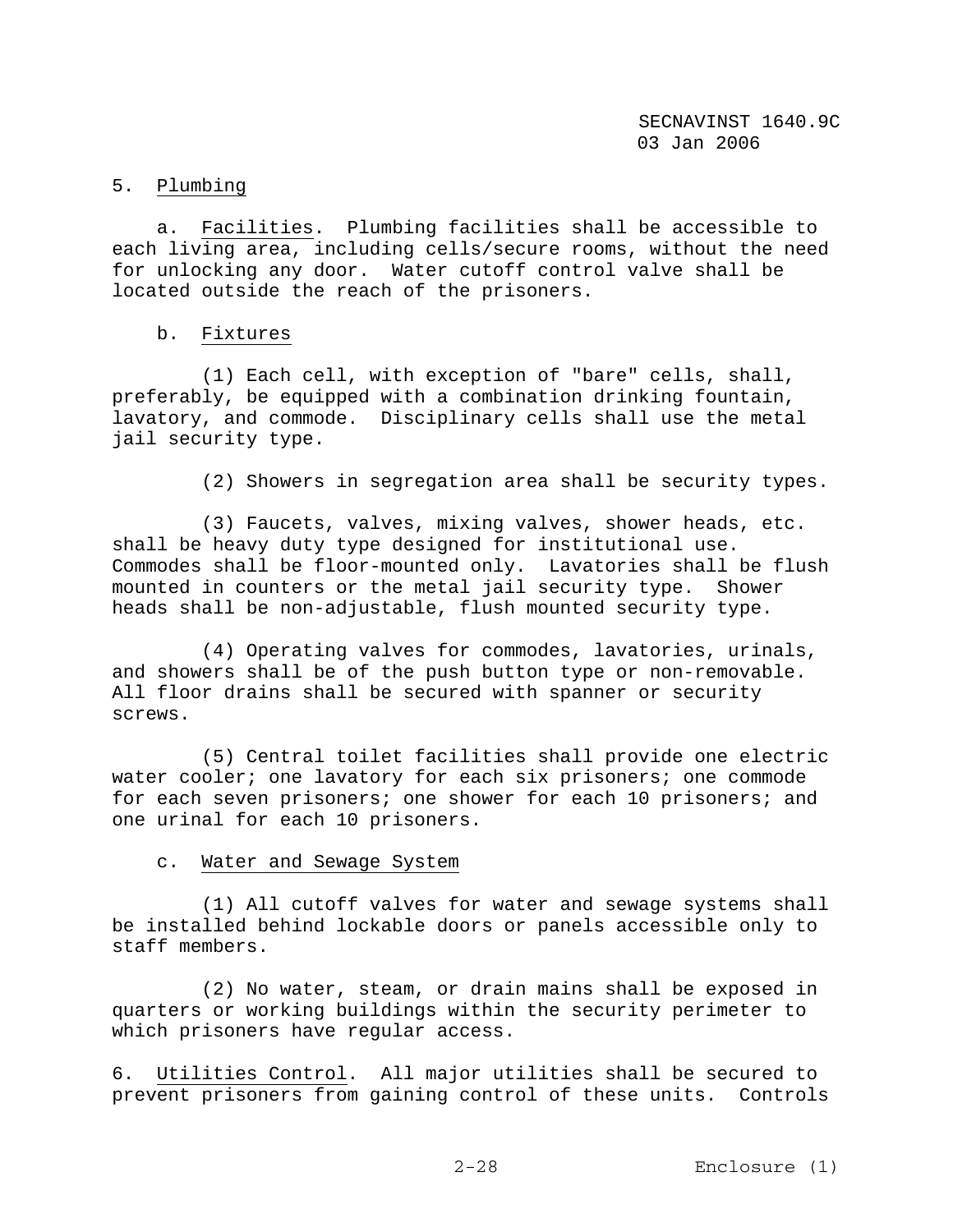SECNAVINST 1640.9C 03 Jan 2006

such as main water and steam valves, electric fuse box controls, heat and ventilation system controls shall be secured with ready access limited to staff members. Each facility shall have a blueprint identifying locations of all utility controls. It shall be accessible to staff members only. Orientation of utility control location and their operation shall be included in pre-service/in-service training and annually thereafter for key personnel.

#### 7. Passageways

 a. Passageway dimensions shall be in proportion to the amount of traffic anticipated.

 b. No passageways designed for prisoner or personnel traffic shall contain exposed utility pipes, conduit, or ductwork.

 c. All interior doors leading from passageways shall be of the security type equipped with view port, combination snap, and deadbolt prisoner locks and hinged to swing outward. Where extra security is needed, a grille door shall be installed to form a safety vestibule (sally port) entrance.

#### 8. Stairwells

 a. Interior stairwells shall not contain windows, doors, or compartments other than doors to the floors which they service. These doors shall be of the security type equipped with view ports.

 b. Interior stairwells shall be well lighted and have sufficient fixtures to preclude any area being in total darkness if a single fixture fails.

 c. Interior stairwell dimensions shall be in proportion to the area or passageway they service and shall be designed so as not to form a traffic bottleneck.

 d. Exterior stairwells shall conform to interior stair requirements except the stair tower is an open type and shall have minimum visual obstruction of exit doors, landings, and stairs.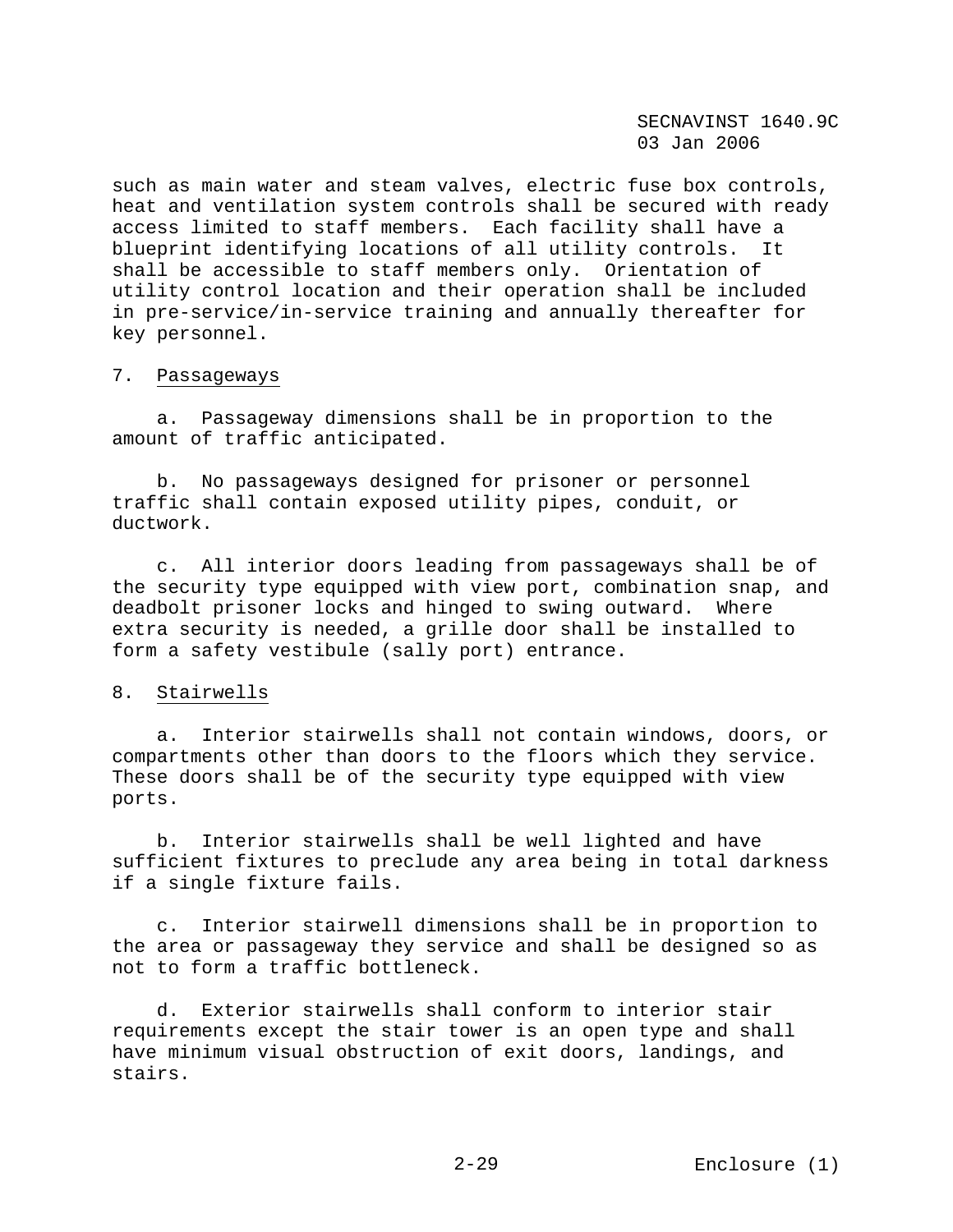# 9. Signs

 a. Signs shall be of uniform color, size, and configuration except where safety and fire codes dictate to the contrary. Signs shall be kept to a minimum.

 b. All signs shall either be painted on roadways and curbs or attached flush with buildings or fences or pole-mounted outside the security perimeter. Those mounted on fences shall not interfere with vision of sentries in the surveillance of their post.

 c. All labeling required within prisoner berthing areas shall be stenciled. Label plates shall not be used.

### 10. Lockers

 a. Prisoners shall be provided a safe place, such as a locker, in which to keep their clothing, health and comfort supplies, and other authorized personal effects.

 b. Every locker shall be secured by a prison-type combination lock, operable by a key, to facilitate inspection at any time by a member of the staff. Locks shall be provided for prisoners by the facility. Master keys are to be kept in a safe place and available only to authorized personnel for use by them personally or by their direction. Any lock which has been altered so it may no longer be opened by the master key shall be removed from the locker and replaced with a properly functioning lock.

 c. Except in cells used for disciplinary segregation, prisoners' lockers shall be in their quarters rather than in an area not readily accessible to them.

### 11. Optional Security Equipment

 a. Perimeter Electric, Electronic, or Mechanical Devices. These serve to identify the point at which a trespass occurs. Such devices may be used but shall not perform any function other than to trigger alarms.

 b. Closed-circuit Television. These monitor strategic areas internal and external of the facility. These are best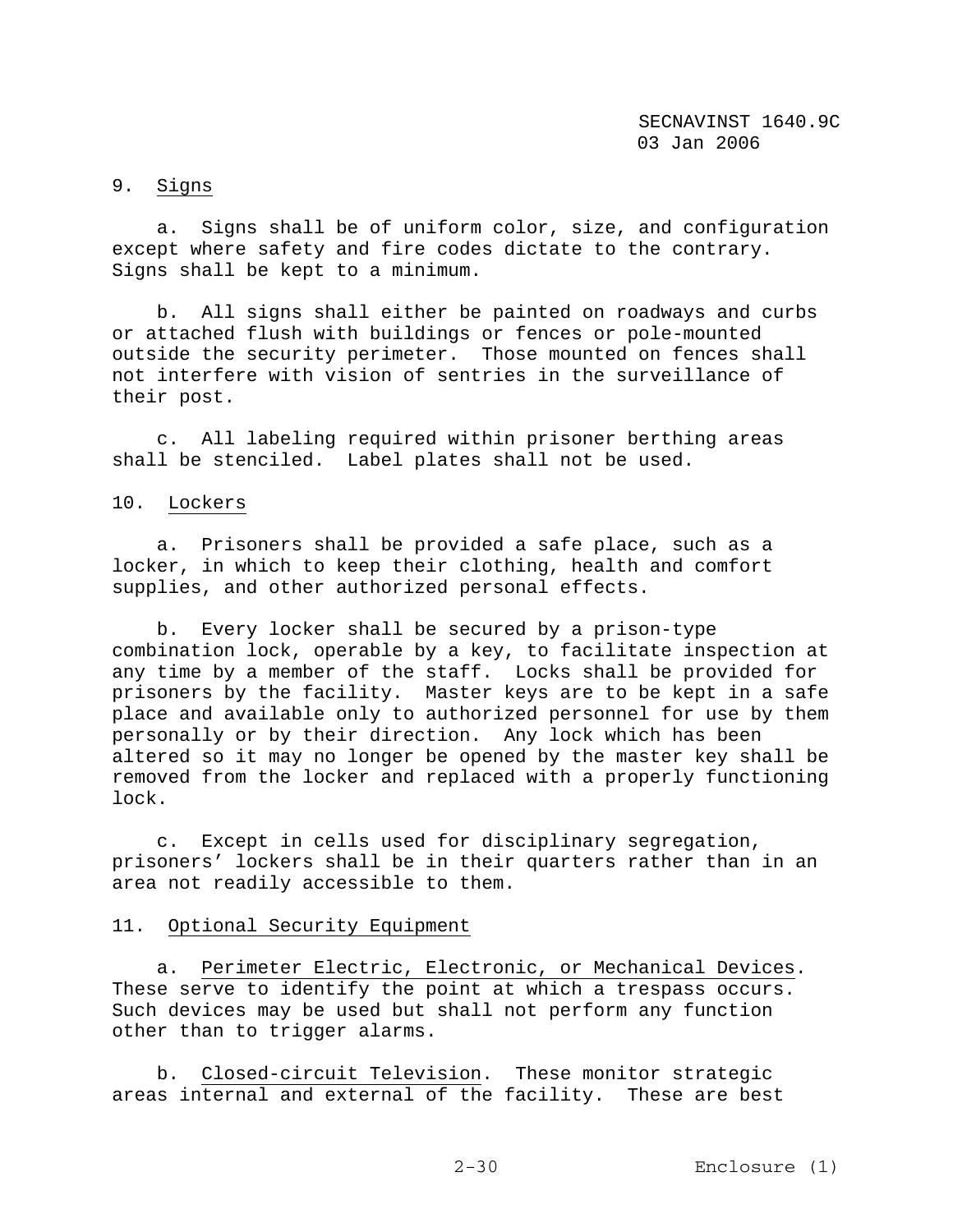SECNAVINST 1640.9C 03 Jan 2006

utilized for observing persons desiring to enter the facility, especially if there is no staff member on duty at the entrance after duty hours, and the entrance is not in easy view of the control center. Closed-circuit television shall not be used to replace staff members for observing and monitoring cell blocks, dormitories, or segregation areas. Television equipment is expensive and difficult to maintain and monitor. A thorough study as to such equipment's effectiveness, practicality, and degree of user friendliness shall be made before any such unit is ordered.

 c. Electronic devices may be used in screening for contraband.

#### 12. Grounds and Ceilings

 a. Grounds. Grounds within the facility perimeter fence shall normally be several times the size of the building.

 b. Ceilings. Areas where prisoners have routine access shall not have suspended or false ceilings less than 12 feet from the nearest access level. Exceptions may be allowed in areas outside prisoner berthing spaces.

13. Construction Materials. Non-combustible, fire-resistant materials shall be used in all construction/alteration.

SECTION 3. MAINTENANCE - PHYSICAL PLANT

#### 2301. PUBLIC WORKS/MAINTENANCE DEPARTMENT SUPPORT

1. Normal Maintenance. Public works/maintenance officer shall furnish the facility materials required to accomplish self-help maintenance functions. When persons from outside the facility are used, they shall be informed of security requirements and required to cooperate with their assigned escort in all security matters.

2. Security Equipment Maintenance. Damaged security doors, gates, locks, alarms, lighting, and keys are examples of the kinds of equipment which shall receive immediate attention by the public works/maintenance department to prevent security, health, and safety hazards. Facility staff shall not attempt to repair this kind of equipment except to install temporary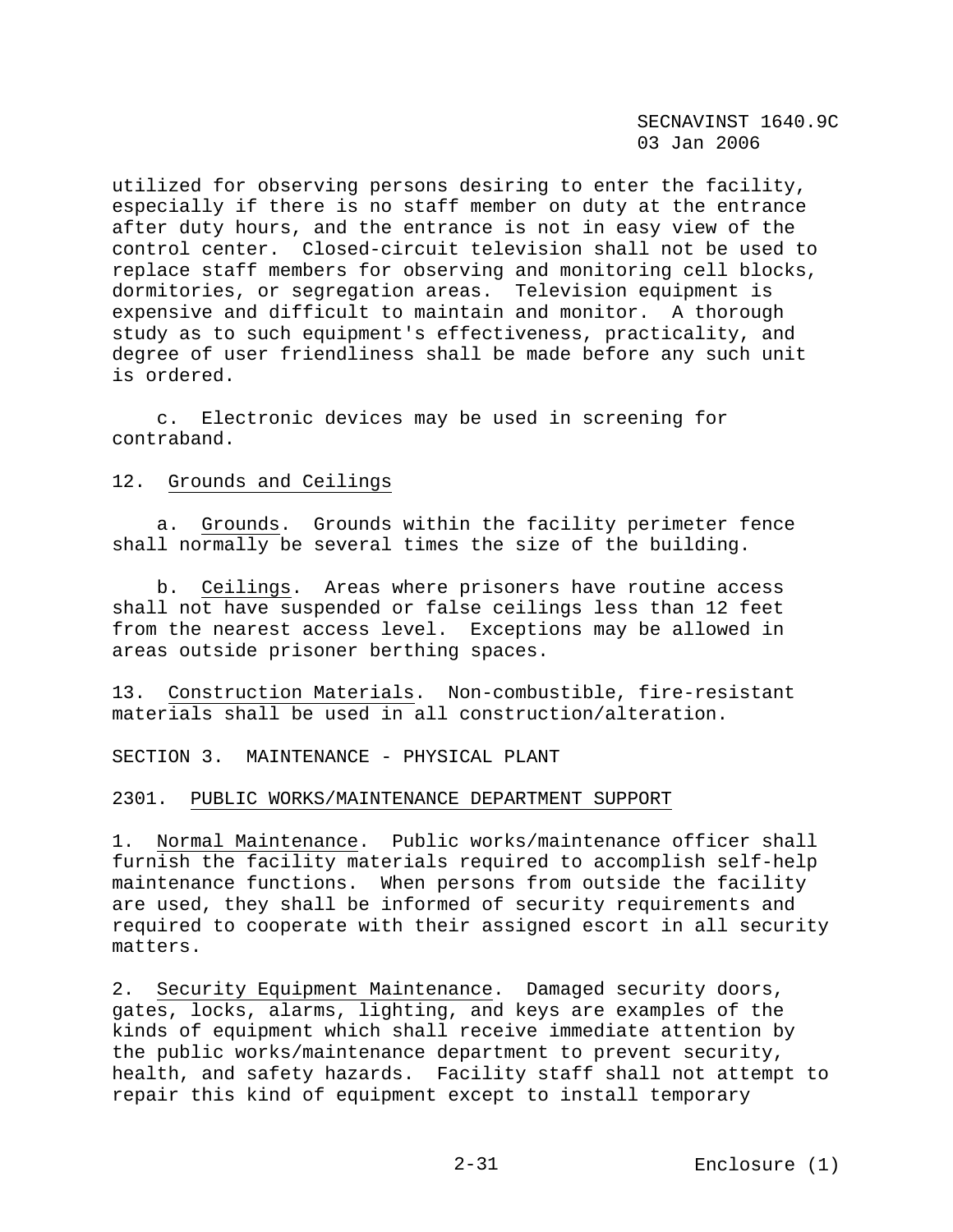barriers to reduce the chance of escape or prevent danger to the staff or prisoners.

3. Equipment defects or physical plant deficiencies which present a danger to personnel shall be repaired on an emergency basis and special precautions shall be exercised until necessary repairs are effected.

### 2302. INSPECTIONS

1. Frequent observations and post checks by facility staff as they go about daily duties shall be made of all locks, bars, windows, doors, and other security equipment to ensure they have not been tampered with and are operating satisfactorily. Staff shall also check for faulty electrical equipment, exposed wires, and other safety hazards. All personnel must be trained to observe and report any unusual conditions, defective security equipment, or violation of security procedures. Written reports of discrepancies shall be provided to designated facility staff.

2. Conduct of all required inspections shall be recorded in the brig log. Included shall be the time, name of the inspector, summary of results, and any immediate action taken. A complete record of all inspections shall be maintained, and may be maintained separately from the brig log.

3. Daily and weekly inspections shall be conducted per articles 2303.1 and 2304.

4. A formal weekly inspection or test, as appropriate, shall be made of all security, emergency, and fire fighting equipment to ensure proper operation.

5. Fire department shall conduct regular (at least quarterly) on-site fire drills and checks of equipment. Article 2205.9b applies.

6. Other inspections include headquarters level, Echelon 2/3 commands, inspector general, ACA, etc.

### 2303. SAFETY PROGRAM

1. General. CO shall ensure a safety program is effectively carried out for staff and prisoners. Accident prevention and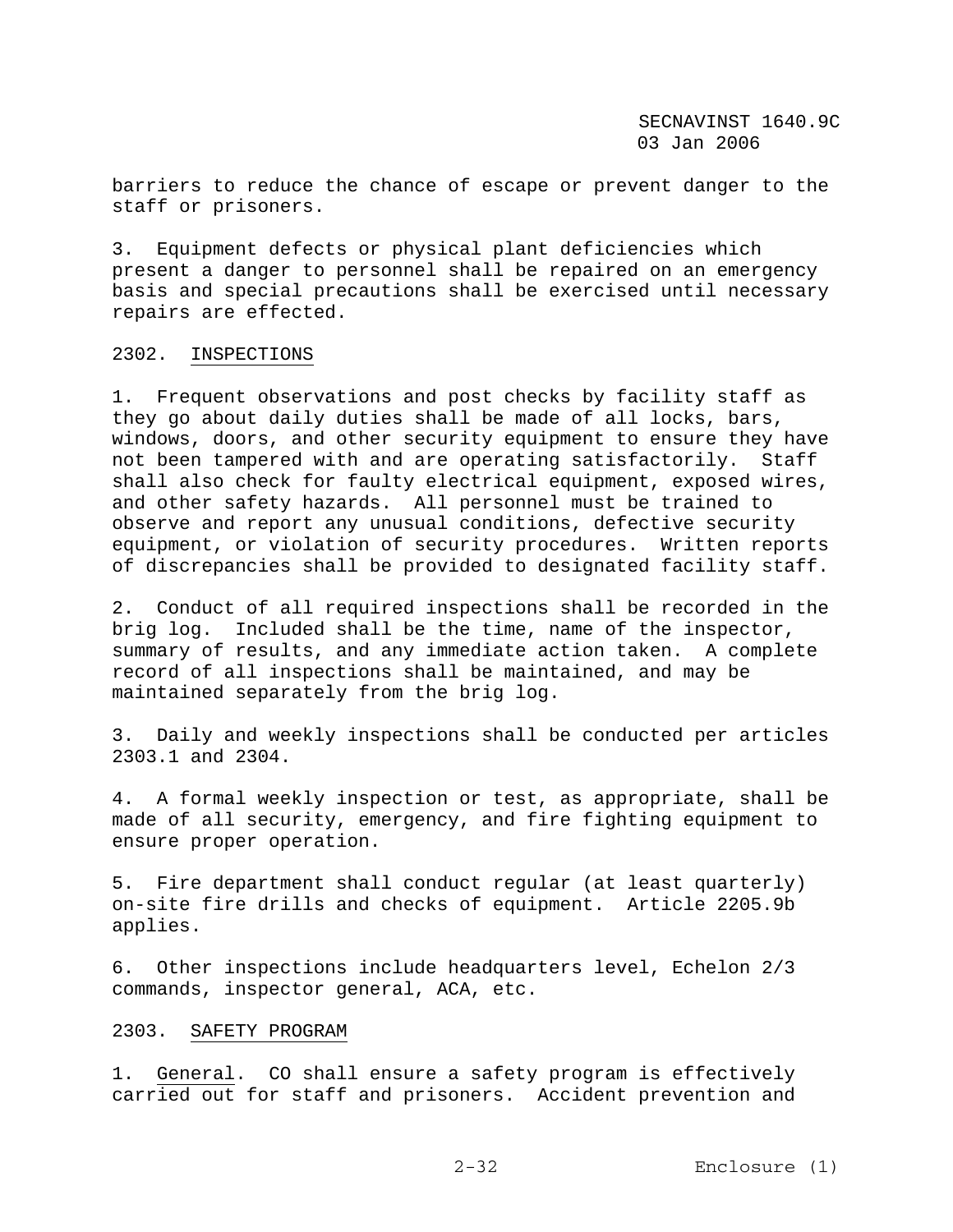SECNAVINST 1640.9C 03 Jan 2006

elimination of safety hazards require continuous efforts by staff members and cannot be successful without their cooperation. Any type of faulty equipment must be eliminated. Prisoners must be instructed in the proper use of tools and be required to observe all safety precautions. A formal weekly safety inspection shall be made in conjunction with other inspections, such as that for sanitation, with immediate steps taken to correct deficiencies. Machinery shall have safety regulations posted at each machine. Wearing of appropriate safety equipment (e.g., hard hats, and goggles) is mandatory.

2. Standards. Facilities shall comply with Naval Occupational Safety and Health standards (NAVOSH), fire, life, and safety requirements, and with those requirements prescribed by Chief of Naval Operations (CNO), CMC, and other appropriate authorities.

2304. SANITATION. A high standard of sanitation shall be maintained at all times. Prisoners must be informed of their responsibilities and instructed in carrying out the daily routine necessary in keeping the facility clean and neat. A daily inspection by staff, and a weekly inspection by a medical department representative must be made to ensure that cleaning and maintenance procedures are being carried out and that a vermin eradication program, if required, has been implemented. A copy of the weekly inspection shall be retained in the facility records.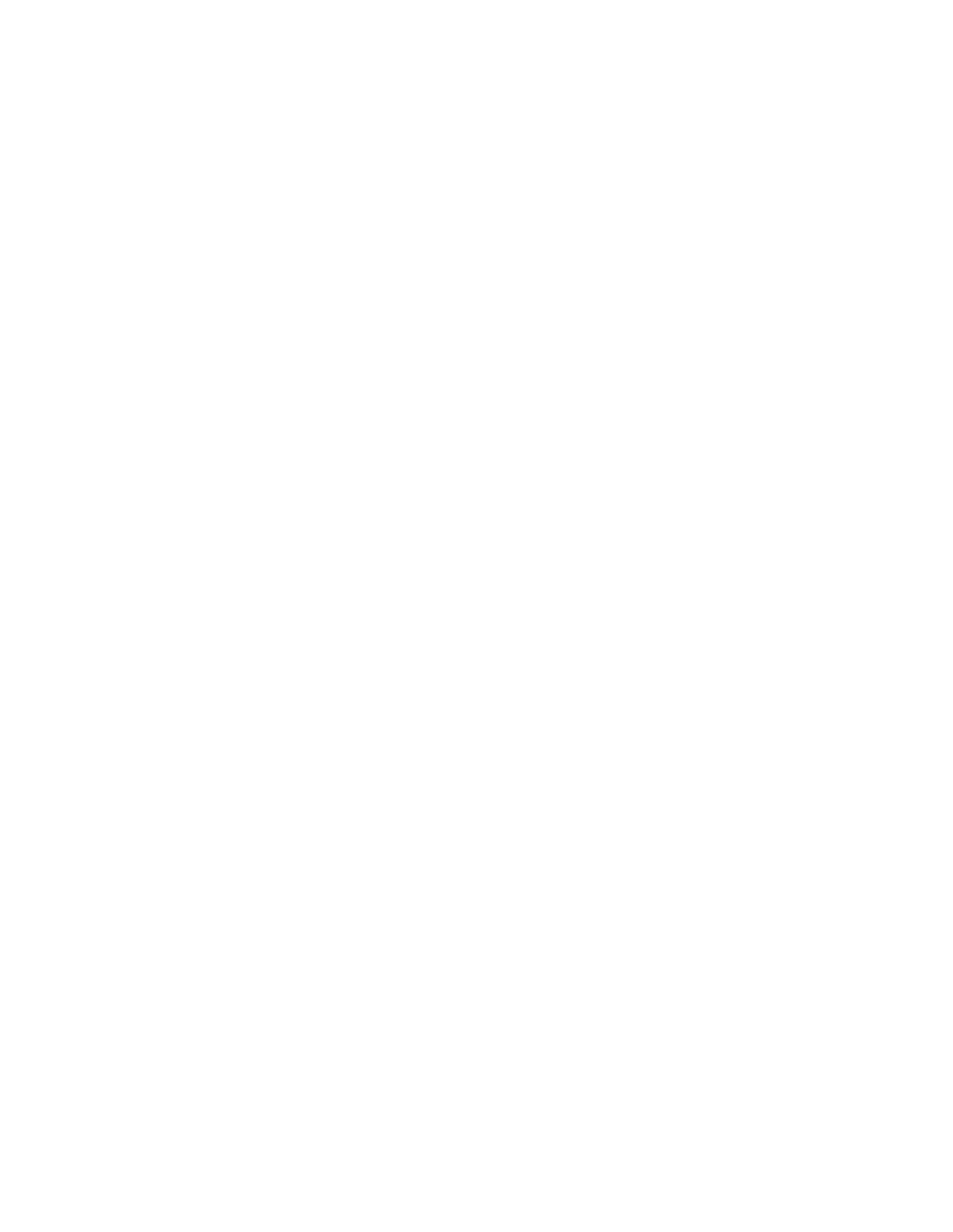# **CHAPTER 3 STAFF**

### SECTION 1. STAFF CRITERIA

3101. POLICY. Specialized nature of duty in a confinement facility requires that personnel assigned be selected per standard criteria and specifically trained in control, management, and correction of prisoners. Personnel assigned to confinement facilities shall be assigned a specific Navy Enlisted Classification (NEC) or Military Occupational Specialty (MOS), upon successful completion of formal corrections school or per procedures of their service. Civilians may be hired to augment military staff and shall be trained per requirements established by Navy Personnel Command (NAVPERSCOM) (PERS-68) or Commandant of the Marine Corps (CMC) (PSL Corrections).

### 3102. SELECTION CRITERIA

1. General. Personnel (military or civilian) selected for duty in confinement facilities must, unless specifically excepted by NAVPERSCOM (PERS-68) or CMC (PSL Corrections), meet and maintain the following general criteria. Personnel shall be mature and emotionally stable. Members who have a history of neuro-psychiatric disorder or excessive use or dependence upon alcohol shall not be assigned to confinement facility duty. There must be no documented in-service drug use. Members shall demonstrate leadership qualities and aptitude for working with people. Military personnel shall have no record of a civil court conviction, except for misdemeanor traffic violations. Civilian personnel convicted of a felony are ineligible for employment in a confinement facility (5 U.S.C., chapter 73). Personnel shall not be assigned to confinement facility duty who have an obvious disfigurement or other physical or speech impediment which might lead to contempt or ridicule by prisoners or undermine control of prisoners. Persons under investigation or being considered for administrative separation shall not be assigned to confinement facility duty.

### a. Navy personnel shall:

 (1) Have completed at least 24-months active duty following completion of recruit training.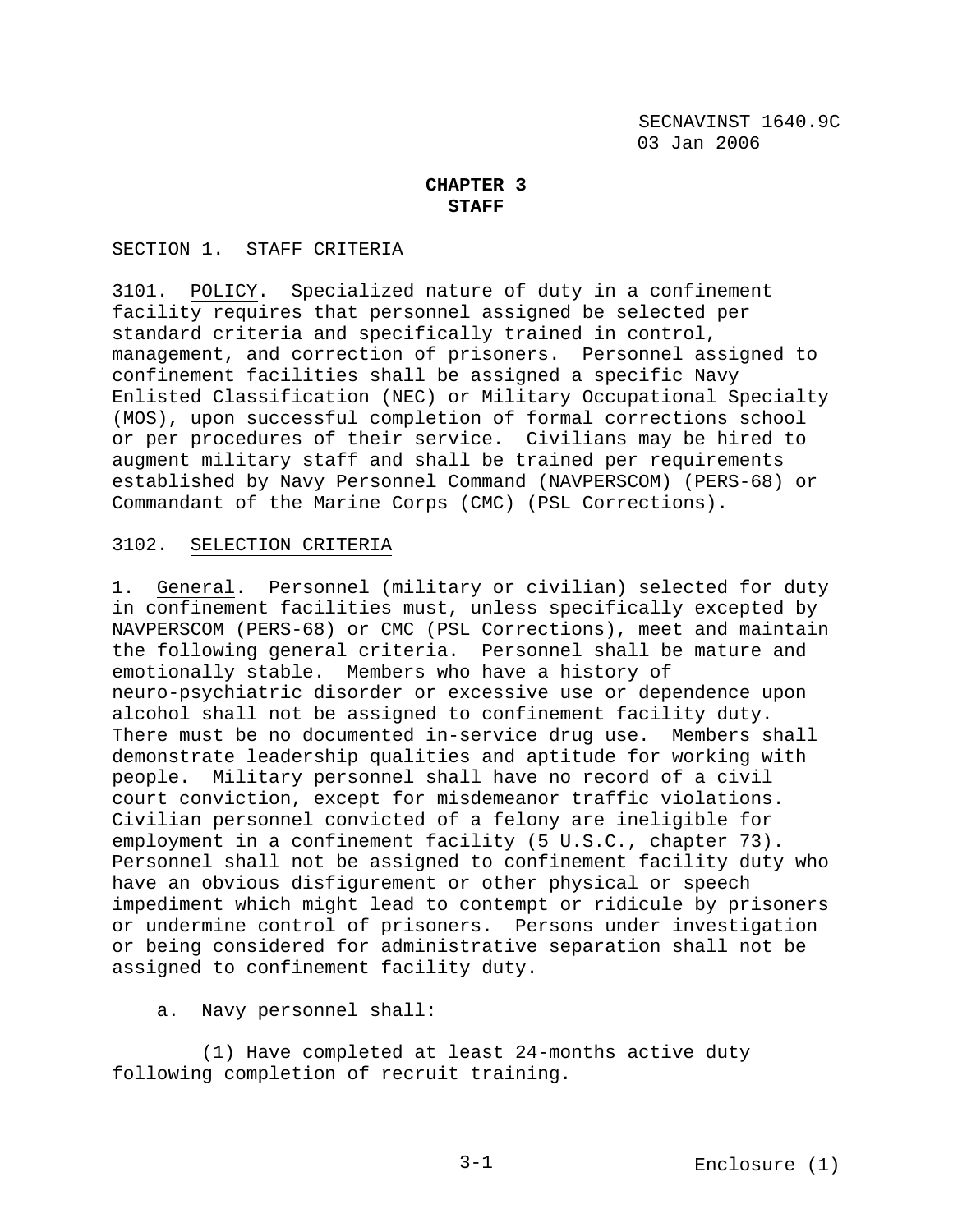(2) Be in paygrade E-4 or above.

 (3) Have no record of conviction by court-martial or non-judicial punishment during past 36 months, and shall maintain a clear record during tour of confinement facility duty.

 (4) Have body fat within standards per OPNAVINST 6110.1G.

 (5) Have a Navy General Classification Test (GCT) score of least 45, or Word Knowledge (WK) score of at least 45.

 (6) Possess a high school diploma or a high school equivalency certificate.

 (7) Have no mark below 3.0 for Navy members E-7 through E-9 on NAVPERS 1610/2 or 3.6 on NAVPERS 1616/24 in any trait and must reflect a steady or improving trend for the past 36 months.

 (8) Have no mark below 3.0 for Navy members E-4 through E-6 on NAVPERS 1616/26 or 3.6 on NAVPERS 1616/24 for the past 36 months. Recommendation for waiver of eligibility criteria shall be considered on a case-by-case basis when the overall evaluation trend is improving and the filling of a high-priority confinement facility billet dictates.

b. Marine Corps personnel shall:

 (1) Have a General Technical (GT) score of 100 or above (MOS 5831).

(2) Be at least 19 years of age (MOS 5831).

 (3) Have no record of conviction by courts-martial or non-judicial punishment (NJP) involving drugs or moral turpitude during current enlistment (all MOSs).

 (4) Have successfully completed formal corrections school training unless accepted into the MOS through the lateral move program.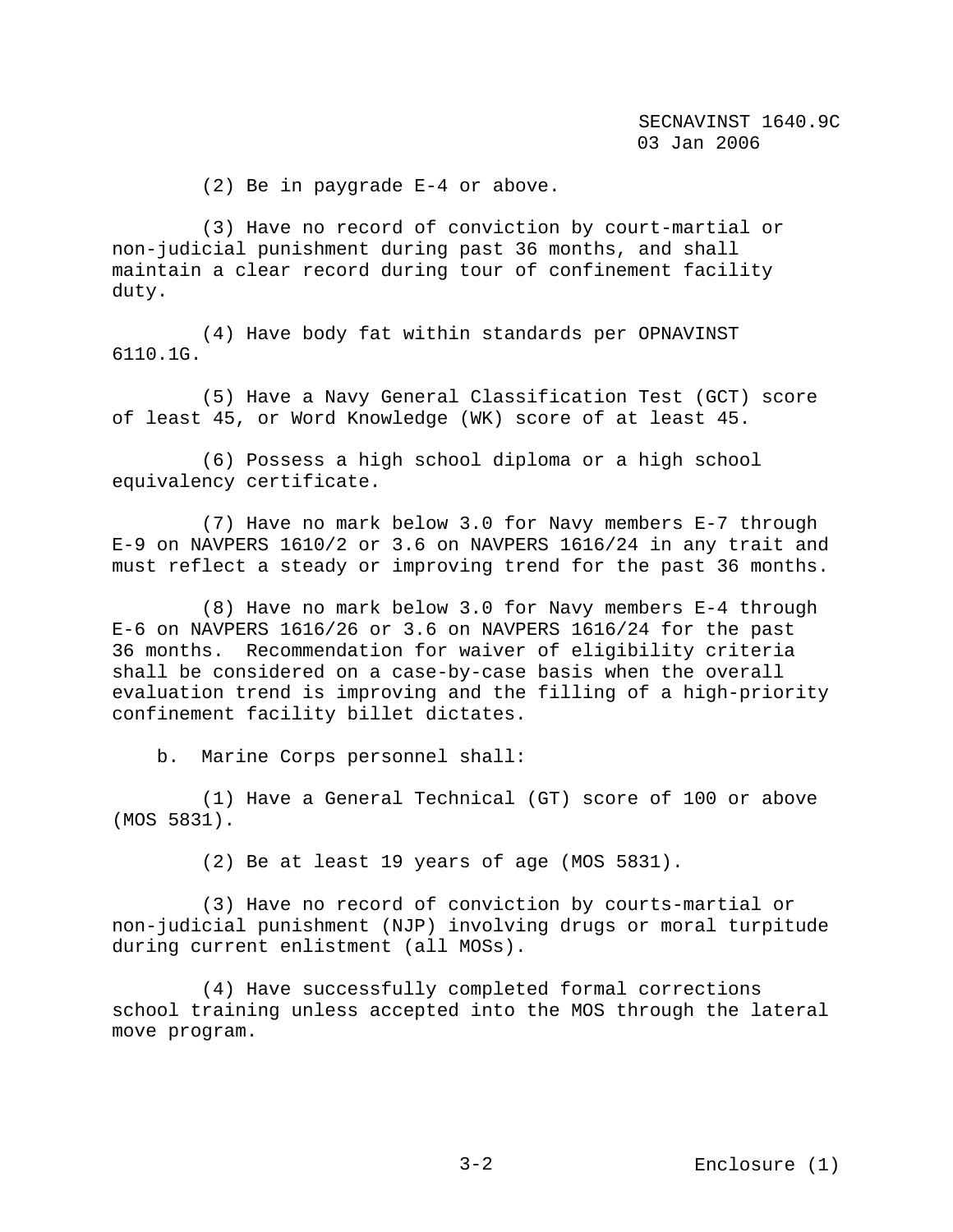2. Correctional Counselor. In addition to the general selection criteria described above, correctional counselors shall meet the following criteria:

 a. Personnel shall be in paygrade E-5 or above and possess a strong desire to perform correctional counselor duties.

 b. Personnel shall possess a high school diploma or equivalent. Exceptions must be approved by NAVPERSCOM (PERS-68) or CMC (PSL Corrections). Selected personnel shall be academically oriented and completed college or high school courses in human relations or related social sciences.

 c. Personnel shall possess an ability to communicate effectively both orally and in writing.

 d. Personnel shall display interest in providing guidance and emotional support to others.

 e. Personnel shall have successfully completed the specialized training designed for correctional counselors.

 f. Personnel assigned to shore facilities shall have completed a minimum of 6 months corrections duty.

3. Supervisory Positions. Personnel assigned to key positions, i.e., commanding officer (CO), executive officer (XO), officer in charge (OIC), BRIG O, assistant BRIG O, brig supervisor, chief petty officer in charge (CPOIC), or brig duty officer (BDO) (Navy)/duty brig supervisor (Marines), shall have served a minimum of 2 years of active duty, or have attained a level of qualification by reason of civilian experience or academic background to warrant such an assignment. These personnel shall complete the appropriate enroute formal training and local preservice orientation program before being assigned operational responsibility if it is their initial assignment to a confinement facility. Personnel reassigned to another confinement facility without a break in experience must participate in an abbreviated program designed to orient them to that particular facility. BRIG Os shall not assume their position in Navy facilities until completion of training required by NAVPERSCOM (PERS-68). Term "brig duty officer" and "command duty officer" is synonymous as used in this instruction accounting for differences with Navy confinement facilities.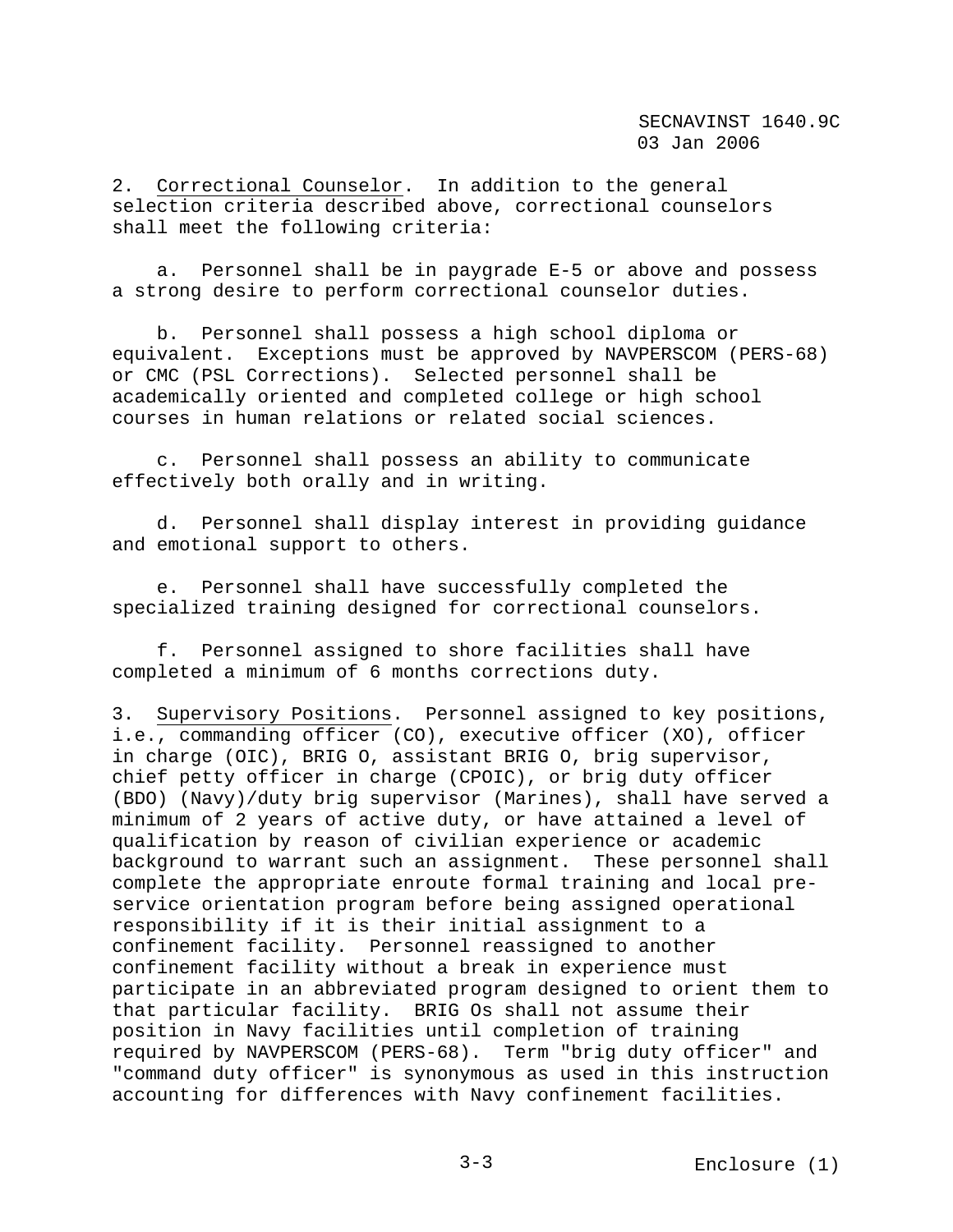4. Opposite Sex. When specifically approved by NAVPERSCOM (PERS-68) or CMC (PSL Corrections), servicemembers may be assigned to facilities authorized for prisoners of the opposite sex; however, they shall not be assigned duties which require supervision of prisoners of the opposite sex at times when nudity routinely occurs.

5. Personnel from Other Military Services. In locations where naval shore confinement facilities regularly confine members of Air Force, Army, and Coast Guard, inter-service support agreements may be established and include a requirement for the using military service to provide staff augmentation. In such cases, the operating service shall establish the number and kind of billets prescribed in articles 3301 or 3302. Such billets shall be filled with personnel from other military services who meet the criteria specified above. Such personnel shall complete all training required in this manual and the CO may consider previous equivalent training as appropriate to fulfilling initial or basic correctional training requirements.

6. Civilians. Civilians may be employed in selected positions in shore confinement facilities only when specifically approved by NAVPERSCOM (PERS-68) or CMC (PSL Corrections).

### 3103. ASSIGNMENT CRITERIA

1. Personnel shall be assigned to confinement facilities for normal tours of duty. Transient personnel shall not be assigned to duty at a confinement facility, unless authorized in each case by NAVPERSCOM (PERS-68) or CMC (PSL Corrections).

2. Personnel ordered to duty in a confinement facility shall receive specialized training and shall not be utilized by the parent command for other command functions. Confinement facility personnel shall not be assigned to watch bills (except at the confinement facility) or to collateral assignments that involve law enforcement functions, to include afloat brigs, or any other duties that shall conflict with the ability to immediately respond to a crisis at the confinement facility. Command personnel who possess Navy Enlisted Classification Code (NEC) 9575 may be assigned collateral duties at the confinement facility in cases of necessity and with approval of the CO/OIC/CPOIC.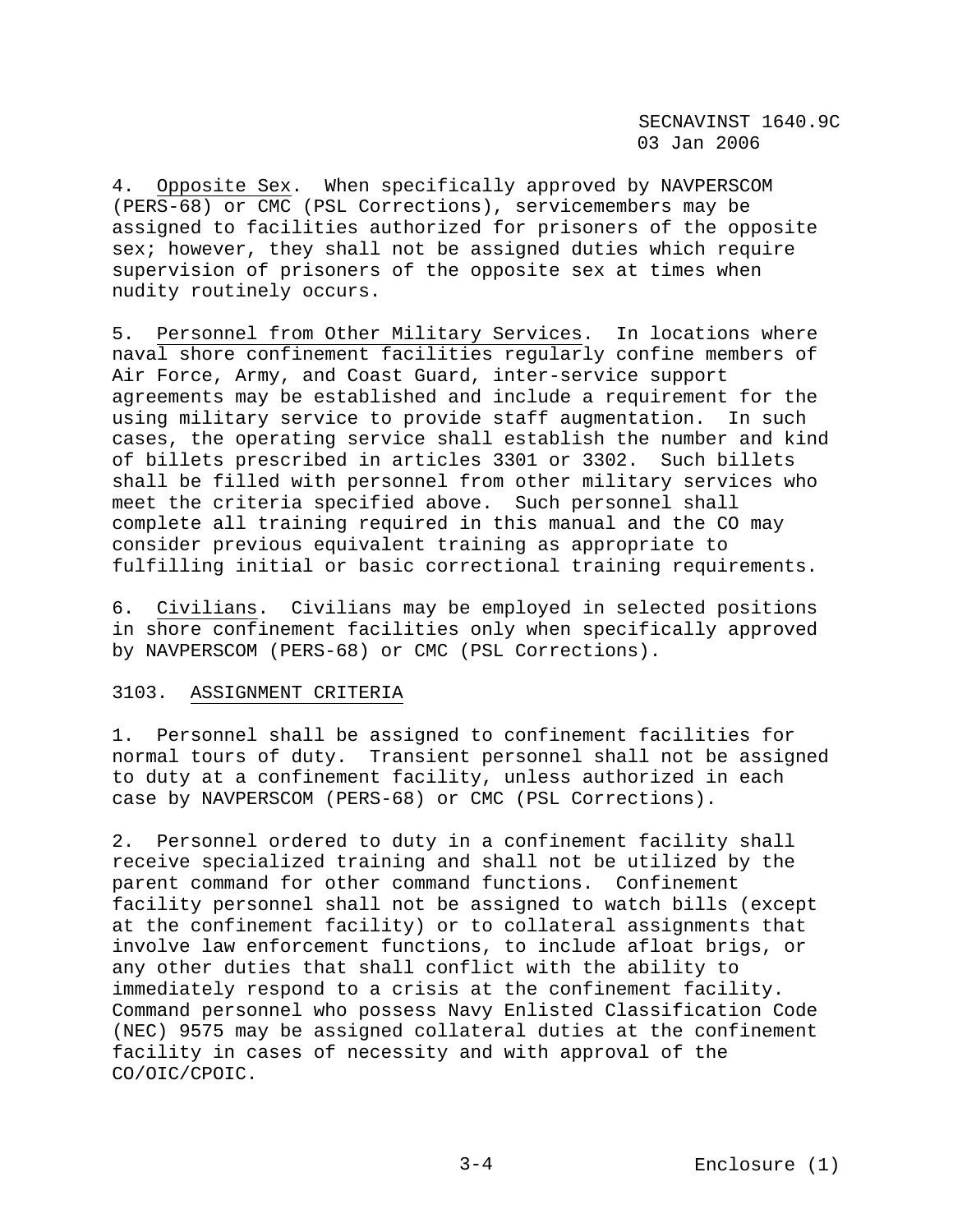3. Insofar as possible, Marine Corps personnel with MOS 5831 or 5804 shall be assigned to billets at the confinement facility within the Marine Corps command to which assigned. Substitution of non-5831/5804 (augmented) personnel in confinement billets, when a sufficient number of qualified 5831/5804 personnel are assigned to that command, is not authorized unless specifically approved in each case by CMC (PSL Corrections).

4. Navy staff shall possess NEC 9516 or 9575 prior to assignment to duties at a confinement facility. Substitution of staff without NEC 9516 or 9575 is not authorized unless specifically approved in each case by NAVPERSCOM (PERS-68). Personnel shall be closely screened per criteria of article 3102 for suitability for correctional duty.

5. Navy personnel detailed to afloat brigs shall meet selection criteria as specified in article 3102, and shall possess the required NEC and training. Additional personnel from ship's company assigned to the confinement facility must complete the 2-week Afloat Brig Staff Orientation Course and shall receive pre-service training, as required in article 3502, from permanently assigned staff. In those cases where other services, including Marines, embarked utilize the confinement facility, they may be tasked to provide trained and qualified staff members in proportion to the number of that military service confined. These staff members must meet the same qualifications as required for Navy confinement facility staff. Management of the confinement facility shall be by Navy staff only. Reference (h) applies.

6. Civilian personnel shall have, as a condition of employment, the completion of required training courses appropriate to their position. At a minimum, the following pertains:

 a. All personnel who have routine contact with prisoners shall complete pre-service, in-service, escort training and for Navy confinement facilities, Corrections Specialist Course (Course Number A-831-0001). This includes any person in a 20-year law enforcement officer retirement system.

 b. Full or partial waivers may be granted based on type/length of corrections or related experience. Waiver requests for highly experienced personnel shall be forwarded to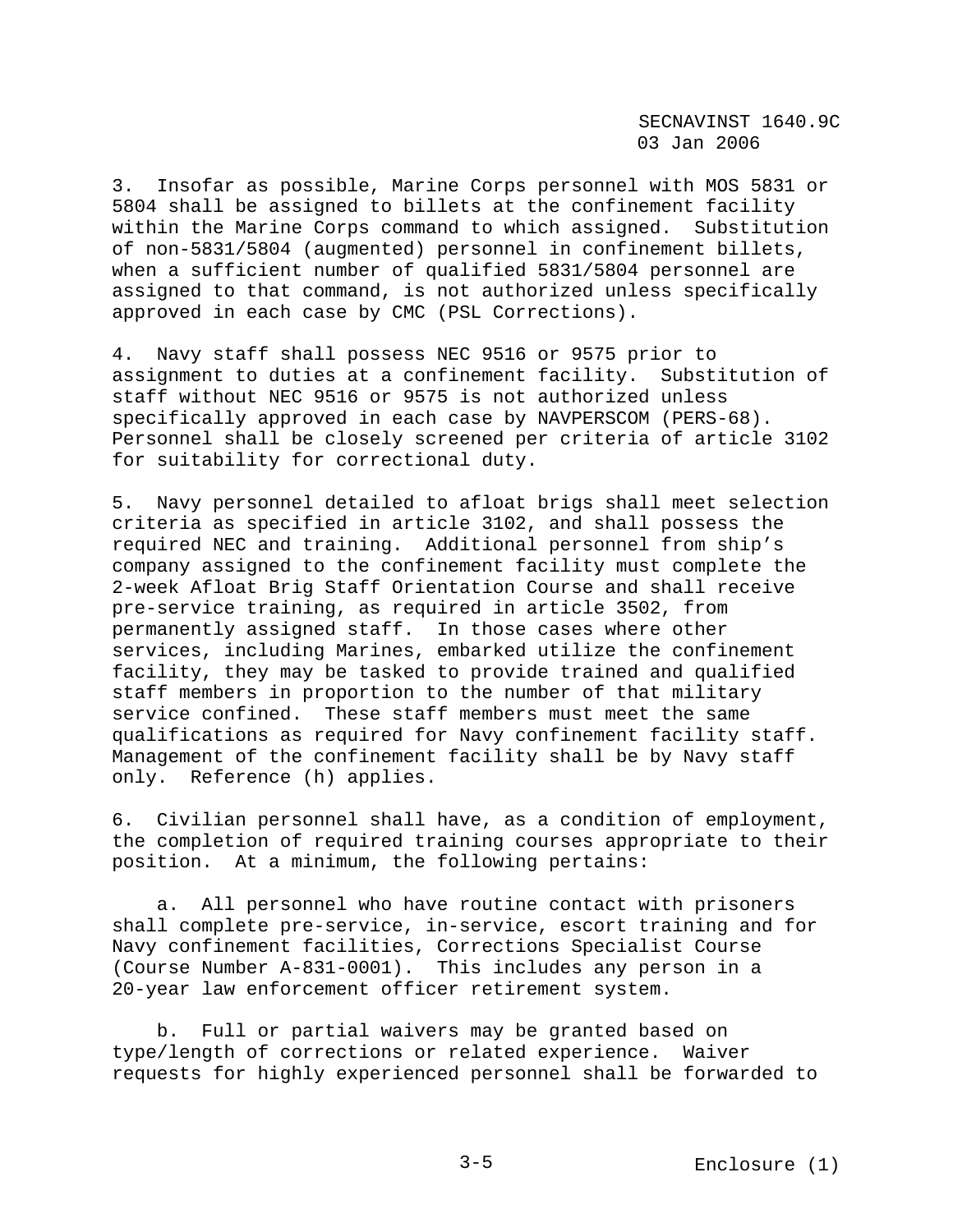NAVPERSCOM (PERS-68) or CMC (PSL Corrections) via the chain of command.

 c. Personnel required to complete any training shall attend training within 6-9 months of entry on duty. Failure to complete required training shall result in disqualification for the position.

### 3104. PERFORMANCE CRITERIA

1. General. Confinement work is unique. Assignment of good leaders, even though they possess other technical skills and abilities, is encouraged.

### 2. Awarding the Correction NEC/MOS

 a. Navy Personnel. Personnel who are assigned to confinement facility duties shall complete formal training enroute and be assigned NEC 9575. Correctional counselors shall, in addition, complete the appropriate counselor's course (Course Number A-831-0002) and be assigned NEC 9516. Personnel nominated to be correctional counselors at shore confinement facilities shall be selected from the confinement facility staff after having served a minimum of 6 months at the confinement facility. Exceptions to policy shall be submitted with justification via the chain of command to NAVPERSCOM (PERS-68).

 b. Marine Corps Personnel. Personnel who successfully complete the basic corrections course directed by CMC, and those who meet the experience requirements contained in Marine Corps Order P1200.7Y, shall be awarded MOS 5831. Personnel in paygrade E-5 or above who have successfully completed a formal correctional counselor course may be assigned secondary MOS 5832.

### 3105. PERFORMANCE EVALUATION CRITERIA

1. Staff members must be continually evaluated to determine their effectiveness. Close observation, combined with training and progressively more responsible job assignments, is essential.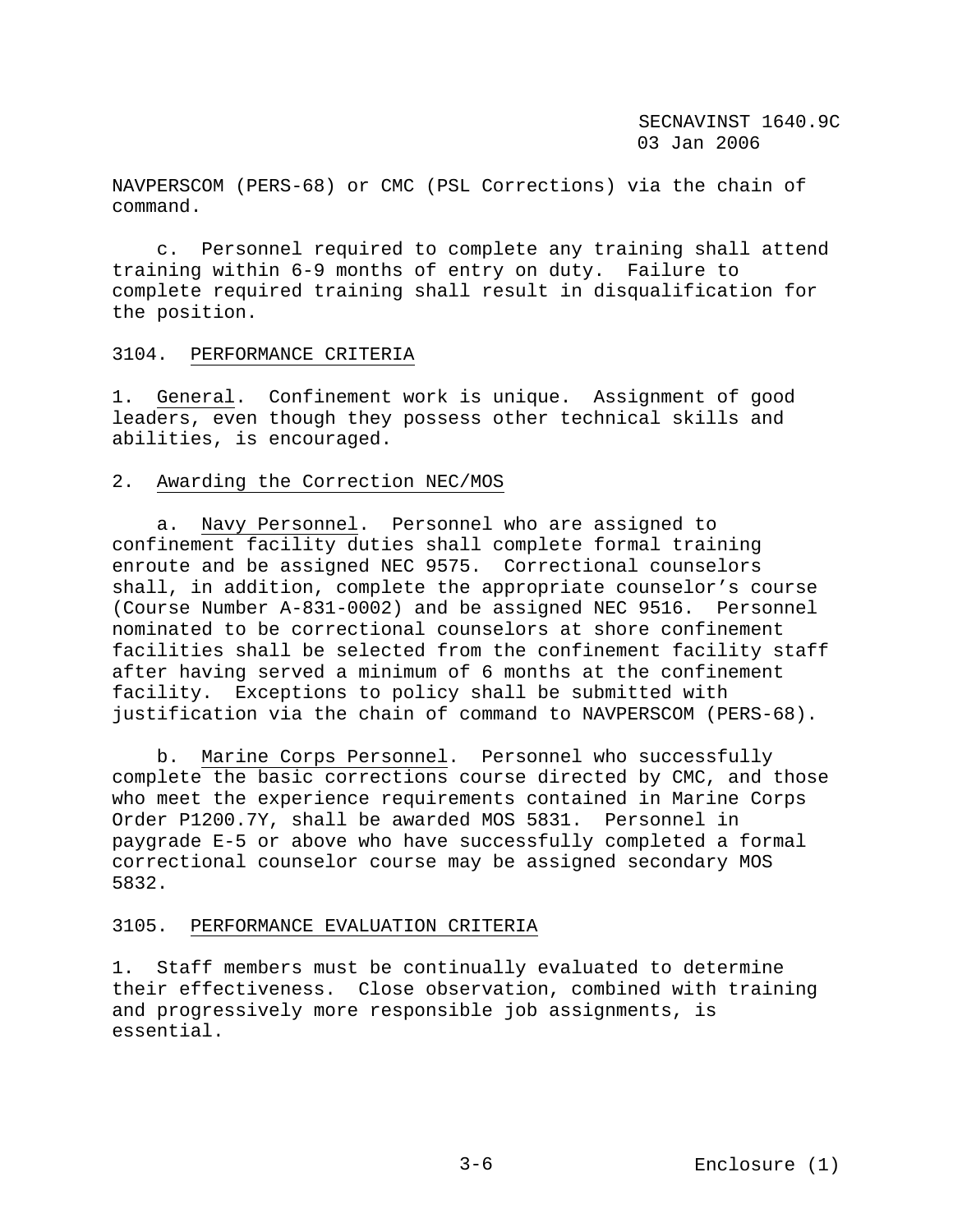2. When confinement facilities are manned and operated by a single military service, military service procedures for assessing job performance shall be used.

3. When personnel from one military service are assigned to duty in a confinement facility operated by another military service, the following shall apply:

 a. Individual's performance of confinement duties shall be the primary determinant of the individual's proficiency. Initial evaluation of the member's ability to carry out these functions shall be made by the BRIG O, as defined in article 3201.2.

 b. Input from member's command for collateral duties and service requirements may be used as additional information. This procedure is not intended to conflict with regulations prescribing procedures for performance evaluations, but to define relative importance of various inputs on evaluations of personnel assigned to confinement facilities.

### 3106. UNSUITABILITY

1. Personnel who demonstrate a lack of maturity or ability to adjust to confinement duties after an adequate period of training and guidance may be disqualified from assignment to confinement facility duty. Recommendations for disqualification shall be submitted with appropriate justification to NAVPERSCOM (PERS-68) or CMC, Manpower Management Enlisted Assignments (MMEA), via CMC (POS-40), for approval. Upon approval, member shall be reassigned to another activity.

2. Such reassignments shall be made without prejudice unless such tendencies are a result of misconduct. Staff members removed from a confinement assignment for misconduct or for unsuitability, or as appropriate, upon their own approved request, shall have their NEC or MOS immediately removed to preclude any future assignment to a confinement billet.

## SECTION 2. STAFF UTILIZATION

3201. ORGANIZATION OF FUNCTIONS AND TASKS. Personnel serve in one of the two following echelons: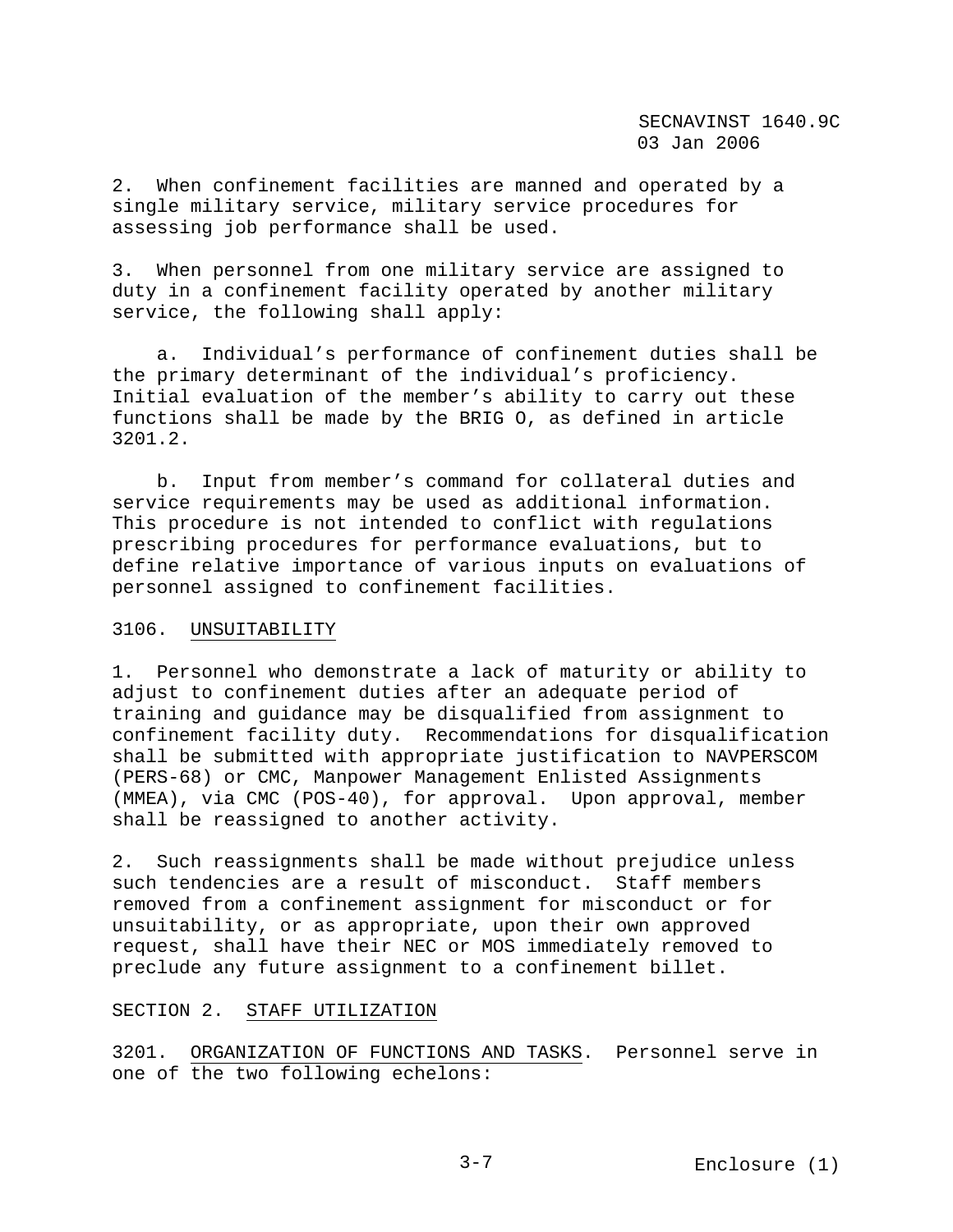1. Command Level. CO has overall responsibility for operation of the confinement facility. As used in this manual the term "CO" refers to one of the following:

 a. Navy. If a confinement facility is established as an activity, the term "CO" refers to the CO of that activity. If the confinement facility is not established as an activity, the term "CO" refers to the CO of the shore installation where the confinement facility is located, or the CO of the ship wherein the confinement facility is located.

 b. Marine Corps. For Marine Corps confinement facilities, the term "CO" refers to the officer who is appointed in writing by the installation commander where the confinement facility is located, as CO of the brig.

2. Operational Level. The following functions are at the operating level:

 a. BRIG O. The "BRIG O" as used in this manual refers to the officer or senior enlisted member assigned the responsibility for the day-to-day operation of the confinement facility.

 (1) Navy. The term "BRIG O" for the Navy refers to COs, OICs, CPOICs, and other officers as are assigned to a BRIG O billet. CO/OICs are ordered into the BRIG O billet as CO/OIC by NAVPERSCOM. CPOICs shall be appointed in writing to a BRIG O billet by CO of the activity where the confinement facility is located. Afloat BRIG Os or CPOICs shall be appointed in writing by CO of the ship where the confinement facility is located. BRIG Os of confinement facilities that are part of the activity where the confinement facility is located do not have independent special court-martial authority but, if needed, must request it through the chain of command from SECNAV. A BRIG O who is CO of a confinement facility that has been established as a separate activity has full authority of a CO as set forth in U.S. Navy Regulations.

 (2) Marine Corps. BRIG Os shall be appointed in writing by CO of the confinement facility and shall be directly responsible to them for all matters concerned with operation of the confinement facility. Appointing letter shall delineate the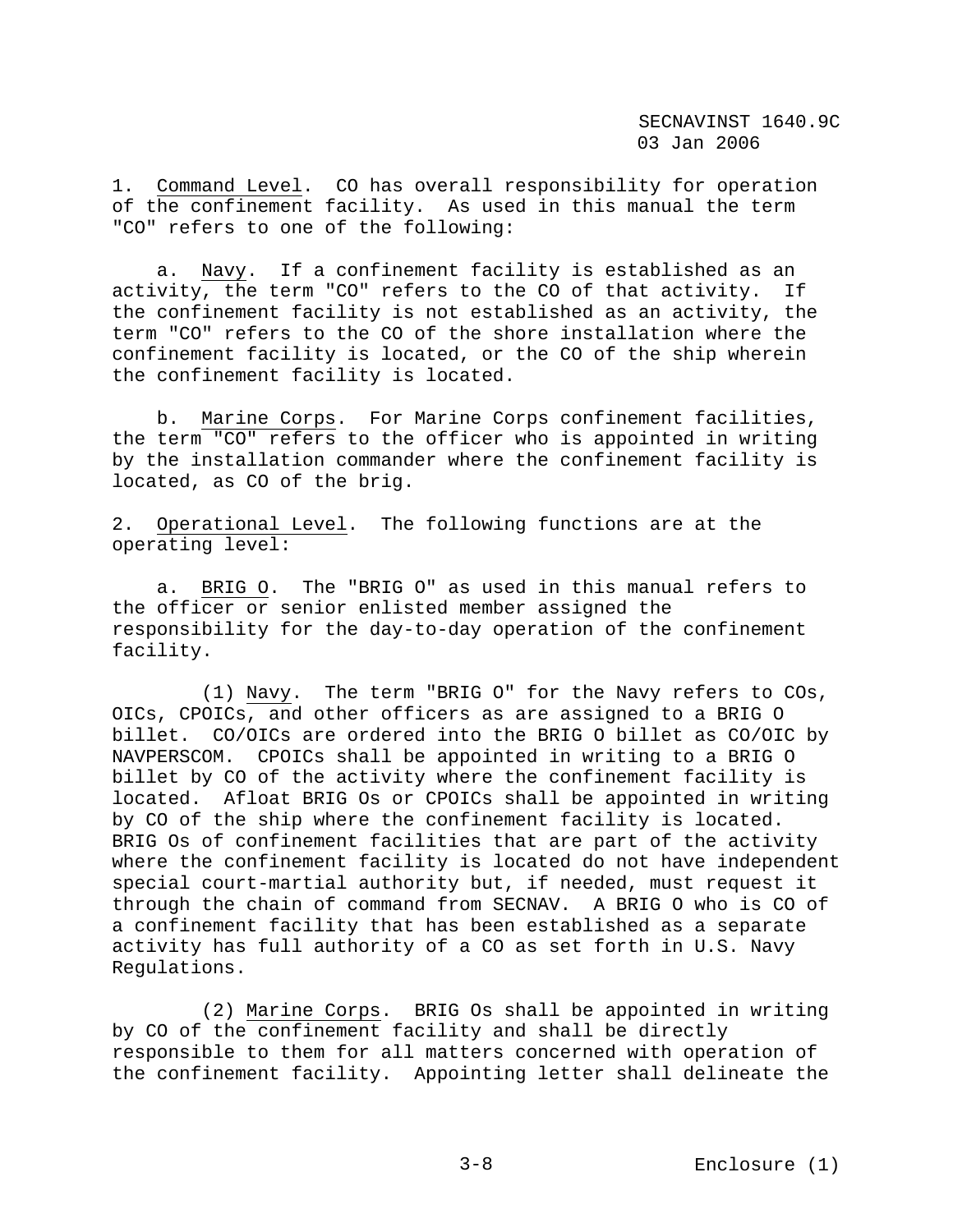extent of delegation of administrative disciplinary authority, not to exceed that indicated in article 5101 of this manual.

 b. Assistant BRIG O (Navy). A person with correctional security and programs experience shall be assigned as assistant BRIG O. This position will normally be filled by a civilian and, as such, shall have no Uniform Code of Military Justice (UCMJ) disciplinary authority over the staff or prisoners.

 c. Brig Supervisor (Marines). Brig supervisor is normally the senior enlisted corrections member assigned to the confinement facility and is responsible to the BRIG O for the daily operation of the confinement facility. This person makes recommendations to the BRIG O regarding training, assignment, and performance evaluation of all enlisted members of the confinement facility staff. They make on-site inspections of all areas of the confinement facility.

 d. Chaplain. A chaplain, when not assigned full time to the confinement facility staff, shall be assigned in writing by CO of the activity for the Navy, and the command chaplain for the Marine Corps, to administer the religious program.

 e. Medical/Dental. Medical/dental officers, when not assigned full time to the confinement facility staff, shall be assigned in writing by CO of the medical/dental activity providing service to the confinement facility to care for the health and medical/dental needs of the prisoners and sanitary conditions of the facility.

 f. Staff Specialists. In addition to the chaplain and medical personnel described above, there are other staff specialists who can be utilized very effectively by enlisting their assistance in training, developing, advising, and monitoring confinement staff activities in all areas of operations and programming. Such use is encouraged.

 g. Funds and Valuables Custodian/Assistant and Collection Agents. CO/OIC shall appoint in writing persons to collect and safeguard prisoners' personal funds and valuables.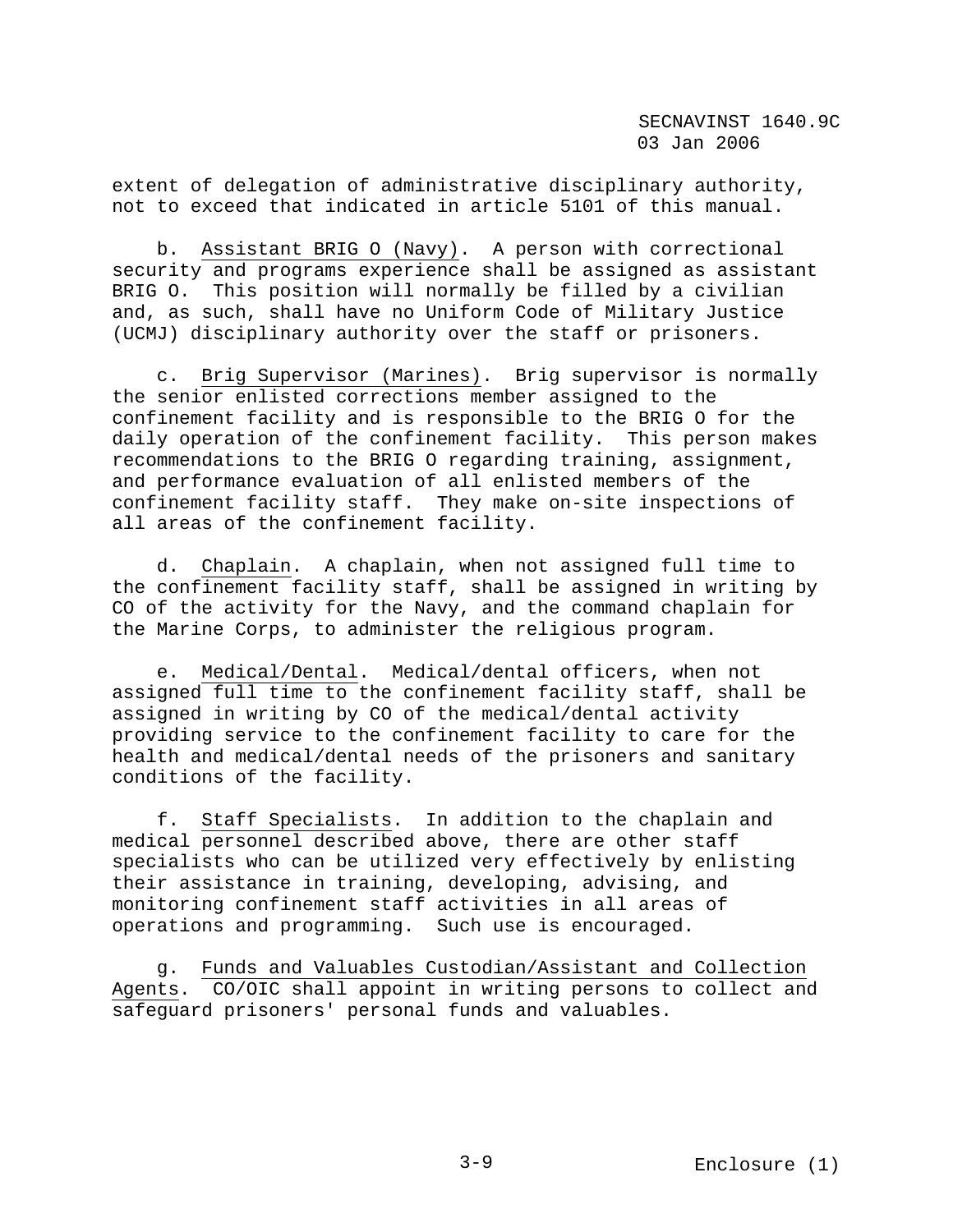(1) A funds and valuables custodian/assistant shall be designated in writing per reference (m), article 041511 and shall be provided with adequate safekeeping facilities.

 (2) Collection agents (authorized custodians) shall be designated in writing per reference (m), article 041512 to receive prisoners' funds and valuables and shall be provided with adequate safekeeping facilities for temporary storage of receipts.

 h. Mail Supervisor. CO/OIC shall appoint in writing a staff member as an authorized custodian to process prisoner mail and to record and receipt for money and valuables received in prisoner mail.

3202. BILLET TITLES AND FUNCTIONS. Following billet titles shall be used in preparing manpower authorizations and tables of organizations established for Marine Corps confinement facilities and Navy waterfront brigs/CCUs. Some titles vary at consolidated brigs due to unique specialization of billets. Those billet titles are separately approved by NAVPERSCOM (PERS-68).

1. BRIG O. BRIG O is responsible for the humane care, custody, discipline, safety, welfare, and correctional treatment of personnel in confinement facilities; operation of the confinement facility per the requirements of this manual and other applicable instructions; encouraging command-level participation and provide liaison to staff specialists who support and provide guidance for the corrections program; and training and supervision of all staff members assigned to the confinement facility.

2. Assistant BRIG O (Navy). Assistant BRIG Os perform such duties as assigned by the BRIG O and acts, within judicial constraints, for this person in their absence. Assistant BRIG Os are responsible for the organization, performance of duty, good order and discipline of the entire command and supervise security, programs, administrative support, and training.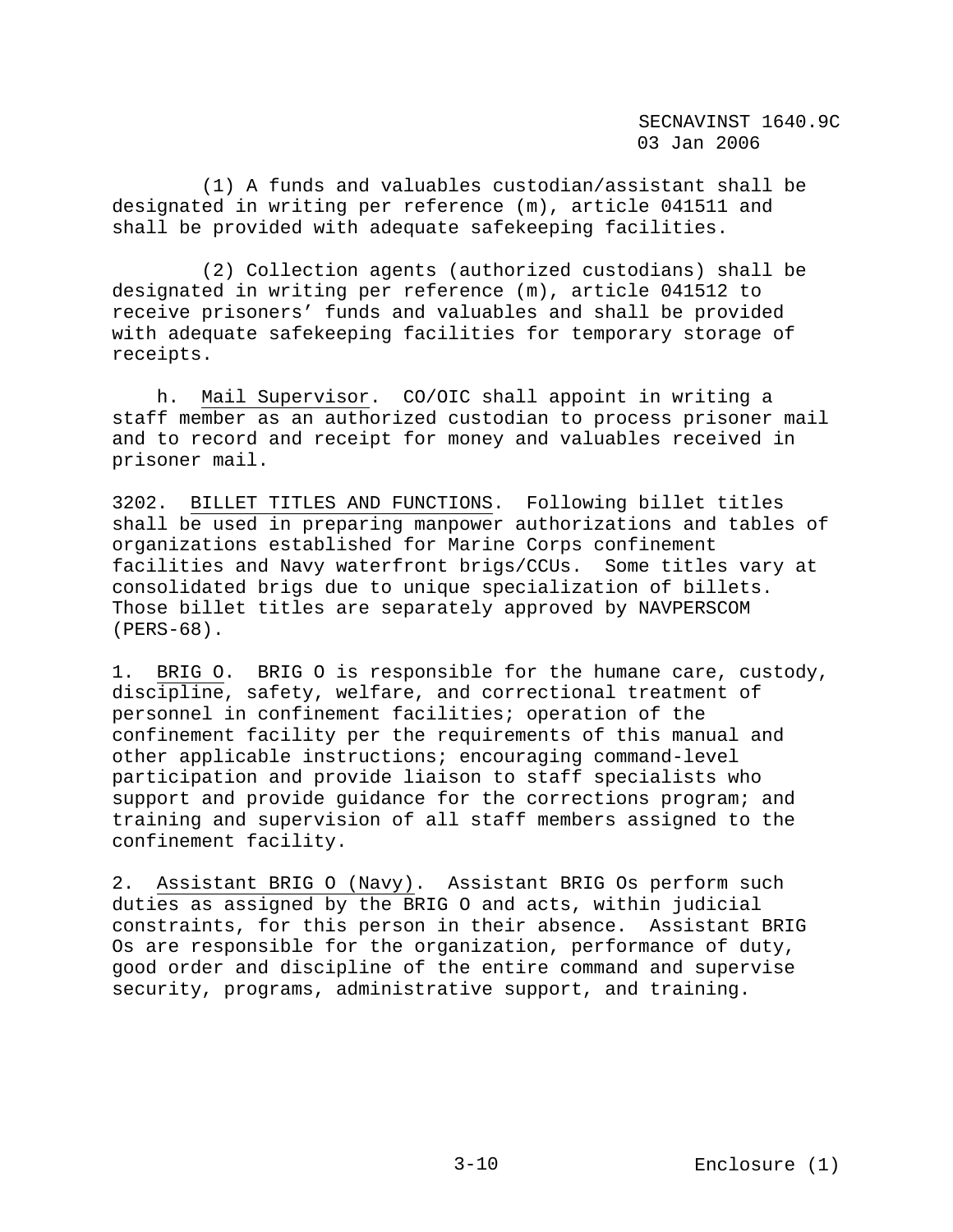# 3. Programs

 a. Programs Officer. Programs officer is responsible for areas concerning rehabilitation, retraining, and restoration. In facilities not having a programs officer, the assistant BRIG O is responsible for these functions.

 b. Correctional Counselor. Correctional counselor provides direct and indirect, individual and group counseling to no more than 40 prisoners and assists in their program development, performance, and evaluations. Where this person is a para-professional, problems requiring professional attention shall be referred, through the chain of command, to a professional with the required competency.

 c. Training Supervisor. Training supervisor is responsible for scheduling and providing staff and escort training, military and PT, and maintenance of staff training records. In smaller confinement facilities, this person may conduct prisoner reception, military and PT, and maintain prisoner training records.

 d. Work Supervisor. Work supervisor is responsible for planning and coordinating of work projects and working parties employing prisoners. Major functions include maintaining liaison with area coordinators, installation commanders, and immediate superiors in command in identification and assignment of productive work projects suitable for prisoners; ensuring work parties are supervised by trained and qualified escorts; monitoring work parties on or away from the confinement facility; providing maintenance and general sanitation of confinement facilities and grounds; and coordinating employment of installation custody and minimum custody prisoners on individual assignments to other commands. This position will normally be filled by a civilian in Navy confinement facilities.

Project Supervisor. Project supervisors are responsible for special type work or programs (e.g., laundry, carpentry, auto mechanics, welding, electrical, maintenance, etc.), and are required to be qualified in technical and safety requirements of the project they are assigned to supervise.

 f. Case Manager/Counselor. Case managers/counselors assist prisoners in developing programs that assist in meeting personal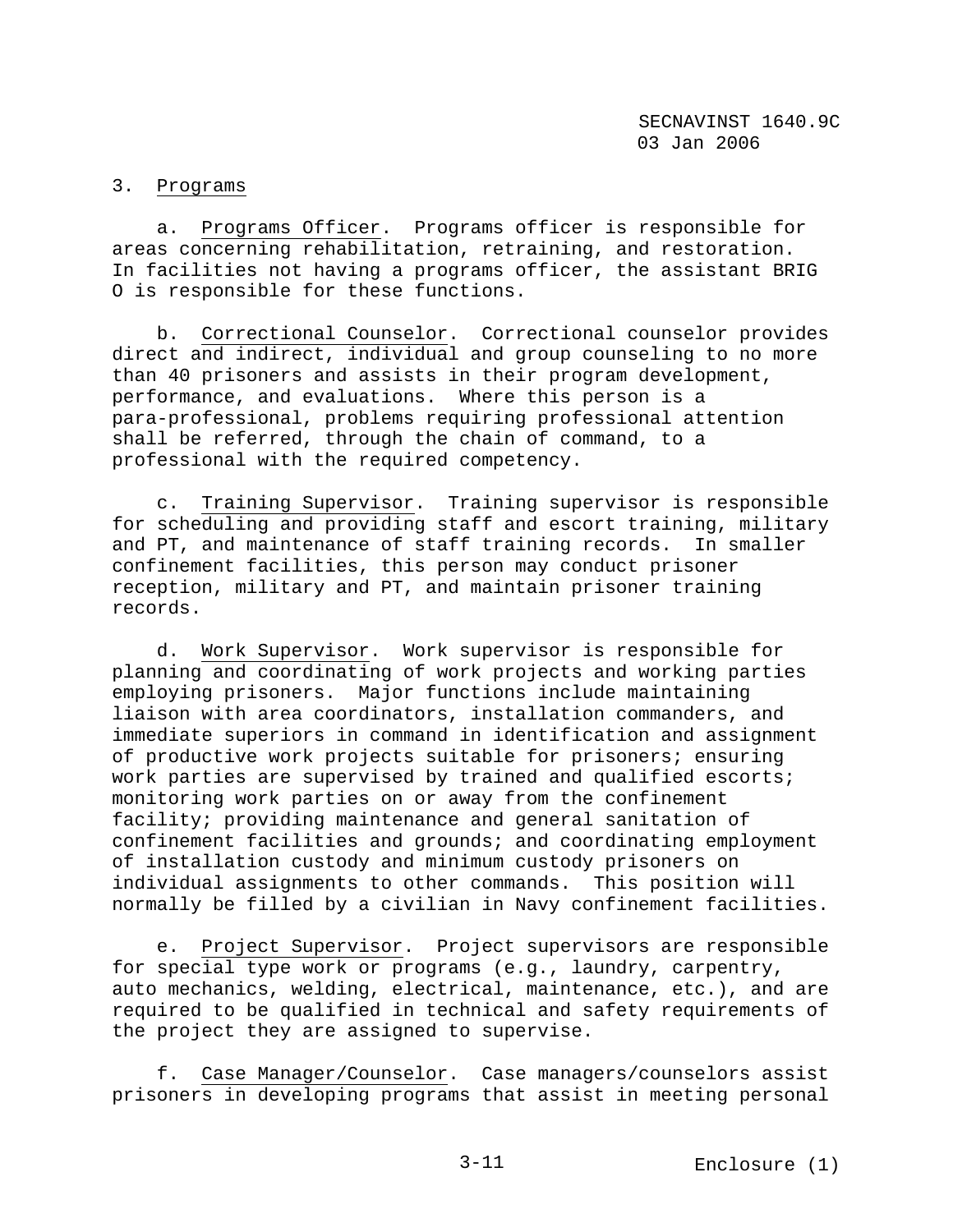retraining needs. They shall meet with prisoners at least weekly to ensure prisoners are carrying out their program plans.

 g. Victim Witness Coordinator. Victim witness coordinators shall be appointed in writing by the CO/OIC. Duties include acting as a liaison with crime victims and witnesses and notifying crime victims and witnesses of prisoner release-related activities. This billet is typically assigned as an additional duty to a mature individual who shall be sensitive to the needs of crime victims and witnesses.

 h. Program Evaluator. Where applicable, program evaluator coordinates adherence to standards associated with varying agencies and organizations, to include inspections by Inspector Generals, installation fire and safety departments, hazardous materials/waste agencies, medical personnel, environmental agencies, food service personnel, ACA, and other outside agencies.

4. Administration

 a. Administrative Officer. Administrative officer is responsible for administrative and prisoner records, facility correspondence, statistical data, reports, and prisoner sentence computation.

 b. Receiving and Release Supervisor. Receiving and release supervisor is responsible for processing prisoner intake and release, relevant records and supplies, including health and comfort (H&C) items, prisoner personal property, clothing issue, and storage.

 c. Supply Officer/Supervisor. Supply officer/supervisor is responsible for receipt, issue, and inventory of facility operations supplies.

 d. Mail Supervisor. Mail supervisor is responsible for receipting, logging, inspecting, distributing, and posting of prisoner mail, and for receipting and accounting for prisoner funds and valuables received through the mail. In no instance shall prisoners inspect or handle mail.

 e. Administration Clerk. Administration clerk performs clerical duties.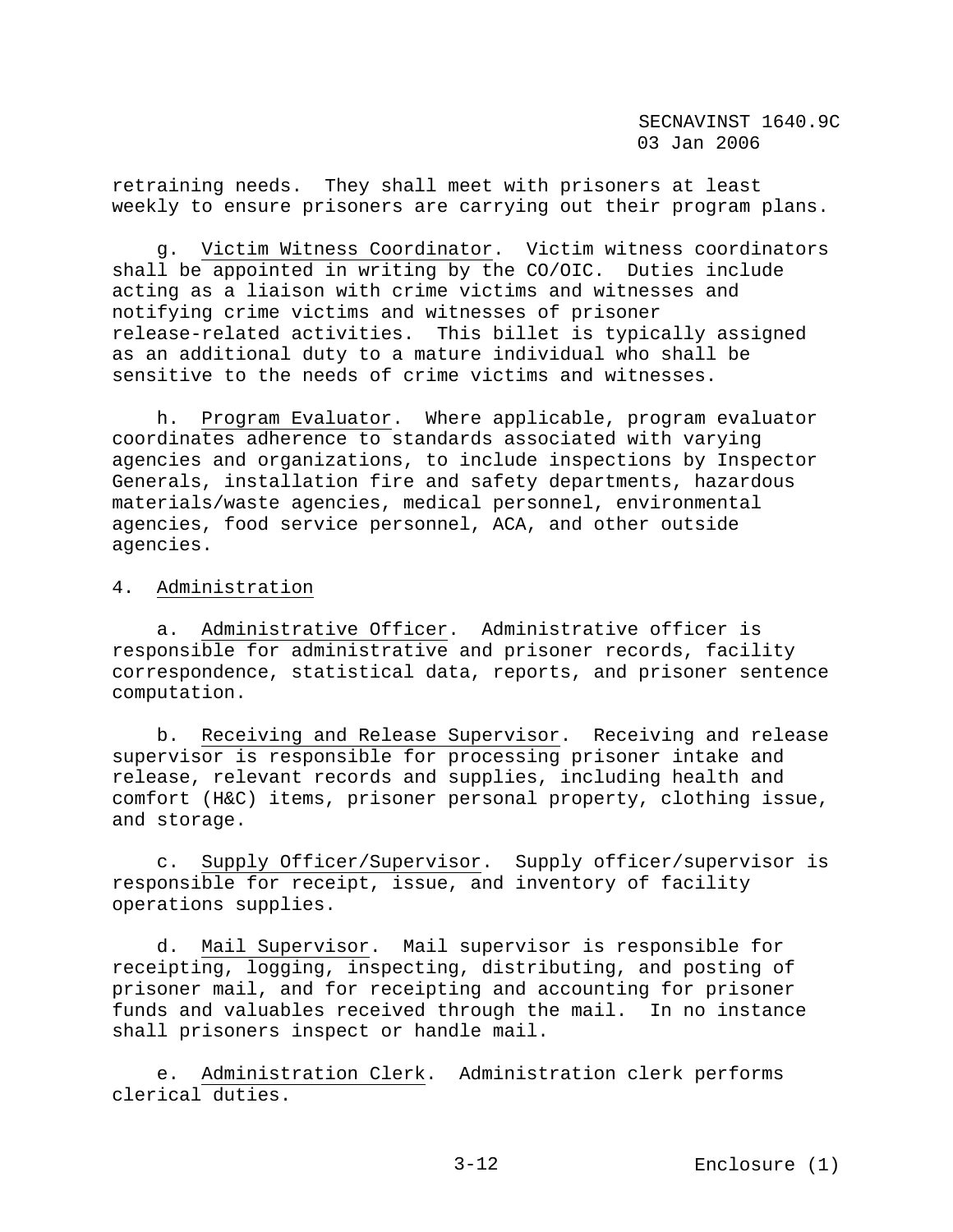f. Funds and Valuables Custodian/Assistant. Funds and valuables custodian/assistant shall collect, receipt for, and ensure safekeeping of prisoner personal funds and valuables.

5. Security. All staff are responsible for security of the confinement facility and safety of prisoners and other personnel. The following shall ensure security, safety and welfare measures, and programmed activities are carried out per regulations and directives. Some posts must be manned 24 hours, 7 days per week.

 a. Operations Officer. Operations officer is responsible in the areas of security, control, accountability, emergency planning and response, control of prisoner movement, maintenance of security and related equipment, perimeter patrol, and supervision of group activities.

 b. Brig Duty Officer (Navy)/Duty Brig Supervisor (Marines). Brig duty officer/duty brig supervisor is responsible for supervising the security force, maintaining good order and discipline, carrying out plan-of-the-day, and ensuring the health, welfare, and safety of staff members and prisoners. When the BRIG O is absent, the next senior staff member available is in charge of the general operation of the confinement facility watch during normal business hours; after normal business hours, the brig duty officer/duty brig supervisor is in charge.

 c. Control Center Supervisor. Control center supervisor is responsible to the brig duty officer/duty brig supervisor for maintaining the prisoner accountability and security system. This position is the hub of the communications system and coordinates information and activities concerning prisoners and prisoner movements. They are responsible for storage, issue, and inventory of security equipment such as keys, instruments of restraint, etc. Personnel selected for this post shall be carefully screened by the BRIG O due to responsibilities and high demands associated with these duties.

 d. Quarters Supervisor. Quarters supervisor is responsible to the brig duty officer/duty brig supervisor for maintenance of good order and discipline, sanitation, and accountability and welfare of prisoners in an assigned berthing area or special quarters. Each separate berthing area (dormitory or special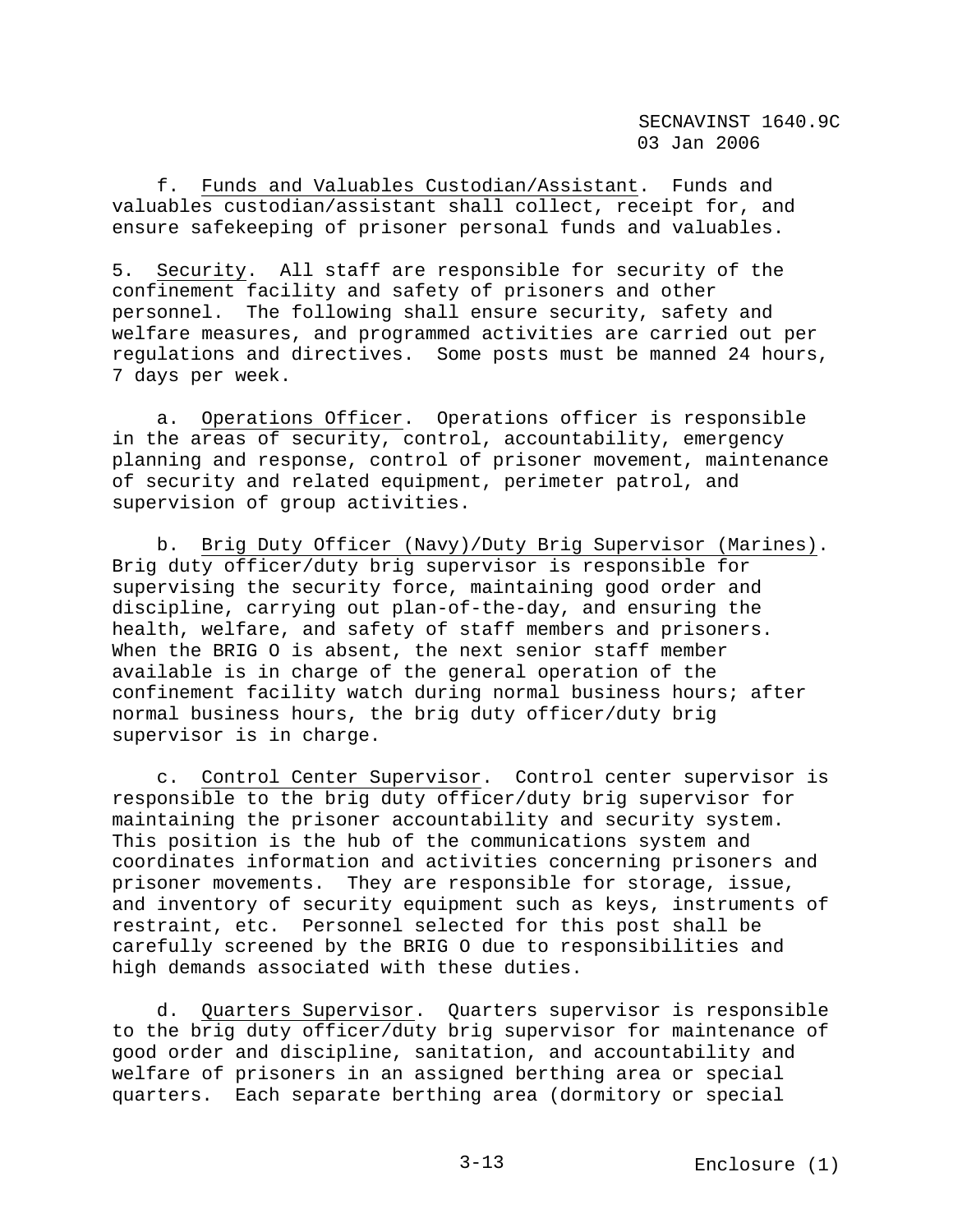quarters) shall be supervised. In the case of very small (10 capacity or under) or minimum custody quarters, one quarters supervisor may be assigned to supervise up to four separate quarters so long as they are adjacent to each other. In case of larger quarters (more than 40 capacity) or unusually configured spaces, it may be necessary to assign more than one quarters supervisor. Medium/minimum custody quarters shall be closed during the day and prisoners shall be out on work details (unless work centers are established in the day room spaces of the berthing areas). It shall not be necessary to keep a quarters supervisor on duty in a medium/minimum berthing area to supervise only a few prisoners who are not going out to work. Therefore, prisoners who are held-in for whatever reason shall be supervised in a secured area adjacent and visible to a 24-hour post. Quarters supervisors shall supervise prisoners on work details when prisoners leave the housing area.

 e. Prisoner Escort. Prisoner escort(s) shall be used for transporting prisoners to and from locations outside the confinement facility. Escorts may be provided by the using command personnel when properly trained and qualified and identified by a confinement facility-issued escort identification card.

6. Special. When the size of the facility and volume of prisoner turnover warrant, qualified personnel for functions shown below may be assigned on a full-time basis. For smaller facilities, such assignments shall be on a collateral-duty basis with provisions made to ensure sufficient time is made available to adequately carry out their duties. All personnel shall receive local training in security regulations, prohibited practices, and emergency procedures.

 a. Chaplain. Chaplain administers the religious program and is responsible for coordination of worship services, consultation on religious issues, and facilitation of the visitation program for chaplains from units with personnel confined in the confinement facility.

 b. Medical Officer. Medical officer is responsible for health and medical care of prisoners and sanitary conditions of the facility.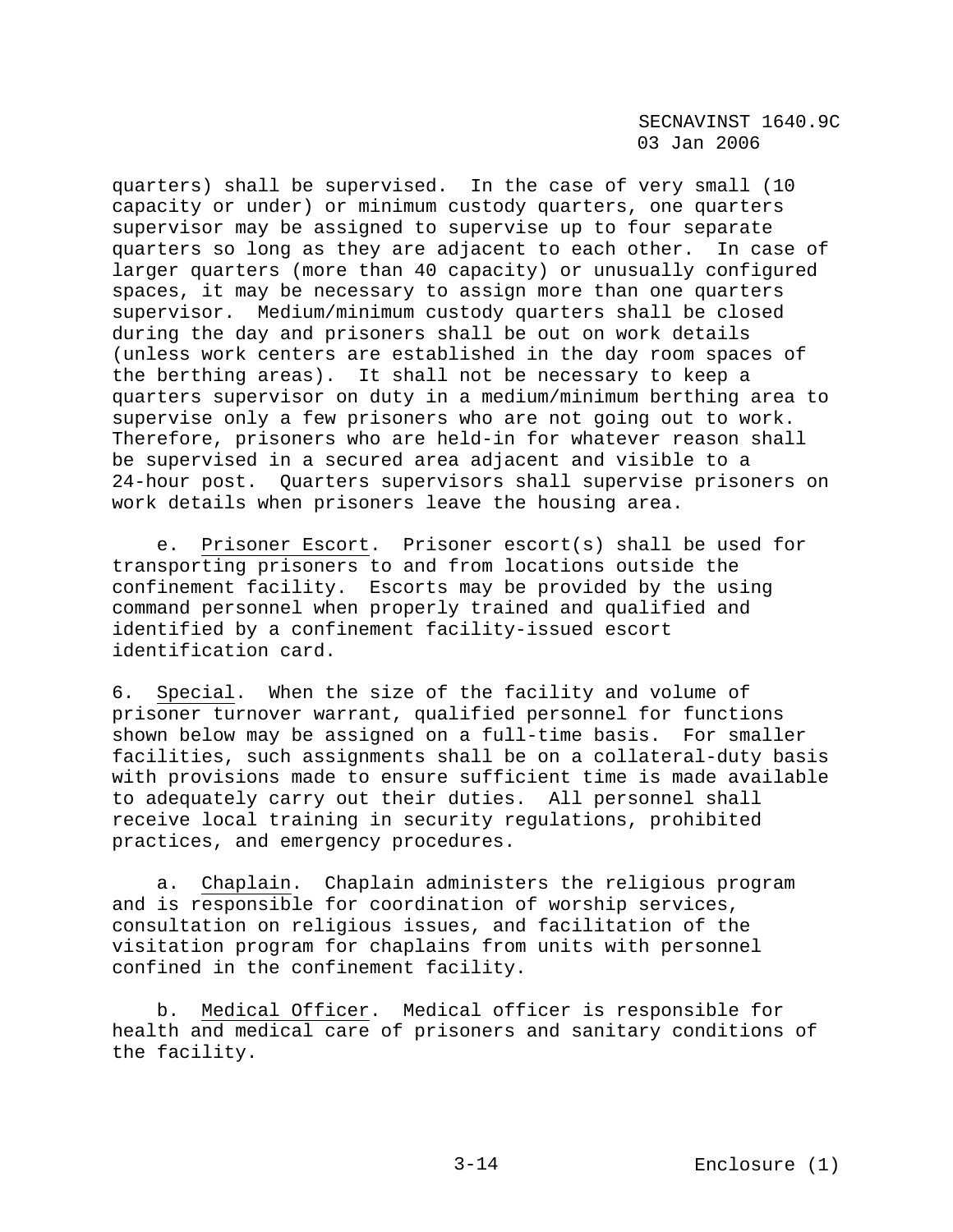c. Hospital Corpsman. Hospital corpsman assists and is responsible to the assigned medical officer for the health care program for prisoners including emergency medical first aid and dispensation of all controlled medicines and drugs prescribed for prisoners. At discretion of the assigned medical officer, the hospital corpsman may conduct daily sick call and visit prisoners in segregation.

 d. Mess Supervisor. Mess supervisor shall ensure quality and quantity of food served to prisoners are identical with that served in the enlisted mess for the general command population; that sanitation, preparation, handling, and service of food meet established criteria; and preparation and serving of special diets, bread and water meals and diminished rations (if imposed upon a person attached or embarked in a vessel) conform to requirements of this manual and reference (c). This person, when not assigned full time to the confinement facility staff, shall be assigned in writing by the CO/OIC.

# e. Specialized Billets

 (1) It may be necessary to assign personnel to a confinement facility who would normally perform similar tasks in another activity, such as disbursing or military personnel record keeping. When such personnel are assigned to a confinement facility, they shall complete all local training required of other confinement facility staff.

 (2) When mission of a confinement facility requires specialized programs, additional billets to accomplish the confinement facility's mission may be added. Civilians with the required expertise may be hired on a full-time or part-time basis. Such personnel, depending upon their professional background and previous corrections experience, shall complete the training required by NAVPERSCOM (PERS-68) or CMC (PSL Corrections).

 (3) All specialized confinement facility staff shall have the same responsibilities for security and prisoner welfare as do other confinement facility staff.

3203. WATCH BILL CONSTRUCTION. Security assignments shall be rotated as to both post and hours of duty to provide cross training and to broaden the staff's perspective of the total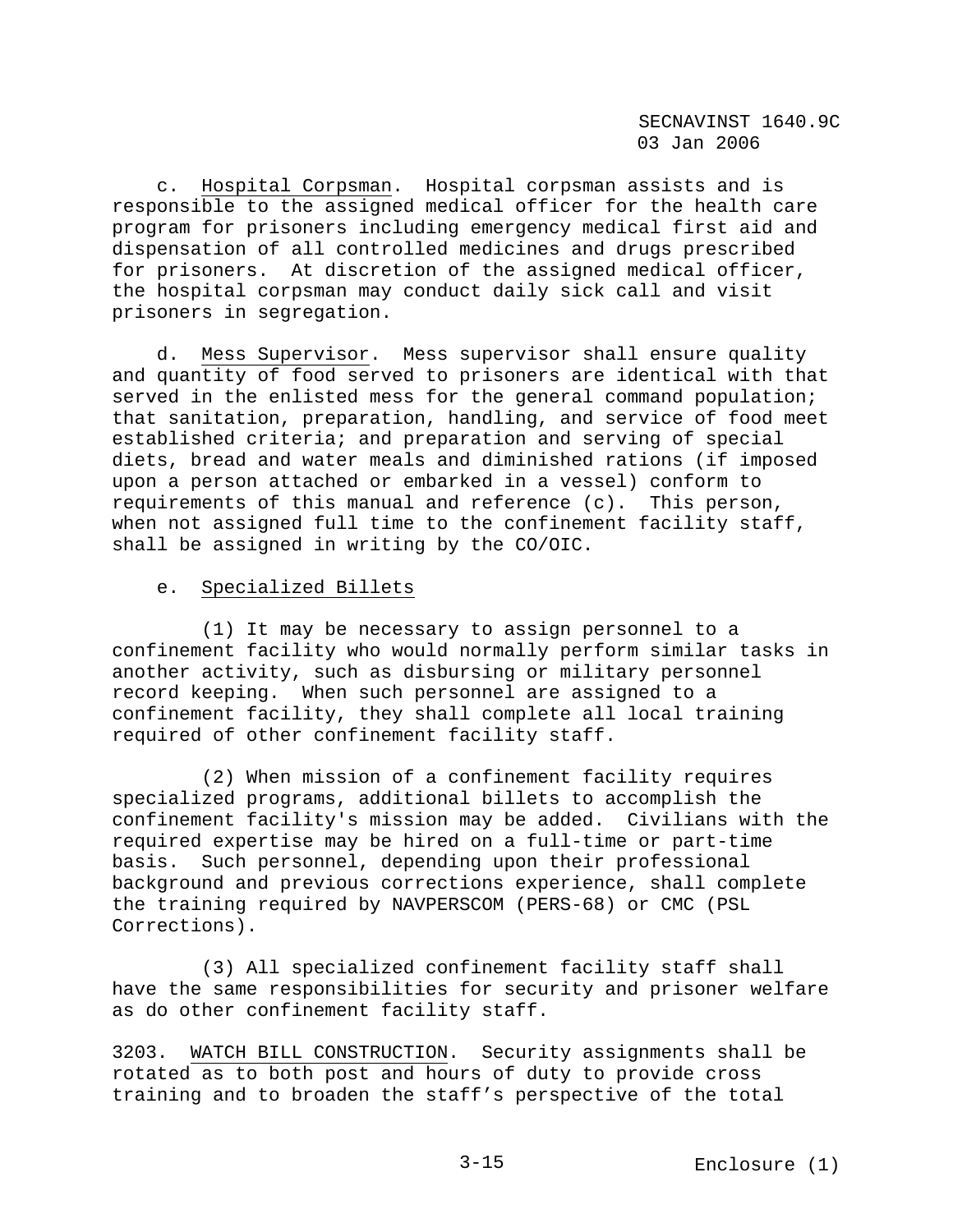confinement function. Frequency of such reassignments is a matter of discretion with the BRIG O, but experience has shown that assignment periods of less than 3-6 months are ineffective.

3204. COMBINED DUTIES. In small facilities it may be both necessary and expedient to assign two or more billet functions to one staff member. To preclude inappropriate grouping of such collateral tasks and to enhance the transferability of learned job skills from one confinement facility to another, the CO/OIC shall review grouped tasks.

## 3205. CONFLICTING ASSIGNMENTS

1. Officers. Officers assigned to shore and afloat confinement facilities are on 24-hour call to respond to emergencies within the facility and shall be exempted from assignment to watch bills and duties such as officer of the day, duty officer, security officer, etc. Duty officers are frequently called upon to arrest, restrain, or confine personnel in the performance of their duty. While exigencies of the service may require personnel to perform a share of collateral duties not related to criminal justice, COs shall avoid assigning such collateral duties as legal services officer, discipline officer, security officer, shore patrol officer, or any other assignment which is involved in the investigation, apprehension, or prosecution of military personnel under provisions of the UCMJ.

2. Enlisted Personnel. Personnel on rotating shifts or 24-hour immediate recall for emergency and riot control shall be exempted from local watch bills.

## SECTION 3. MANNING LEVELS AND DUAL STAFF RELATIONSHIPS

3301. MANPOWER AUTHORIZATIONS - NAVY. Navy manpower authorizations for confinement facilities shall be established and changed using procedures provided in OPNAVINST 1000.16J. Waterfront brig/CCUs shall be under separate unit identification codes (UICs) to provide for screening and training of personnel assigned to correctional duties. Only those billet titles provided in article 3202 shall be used on manpower authorizations.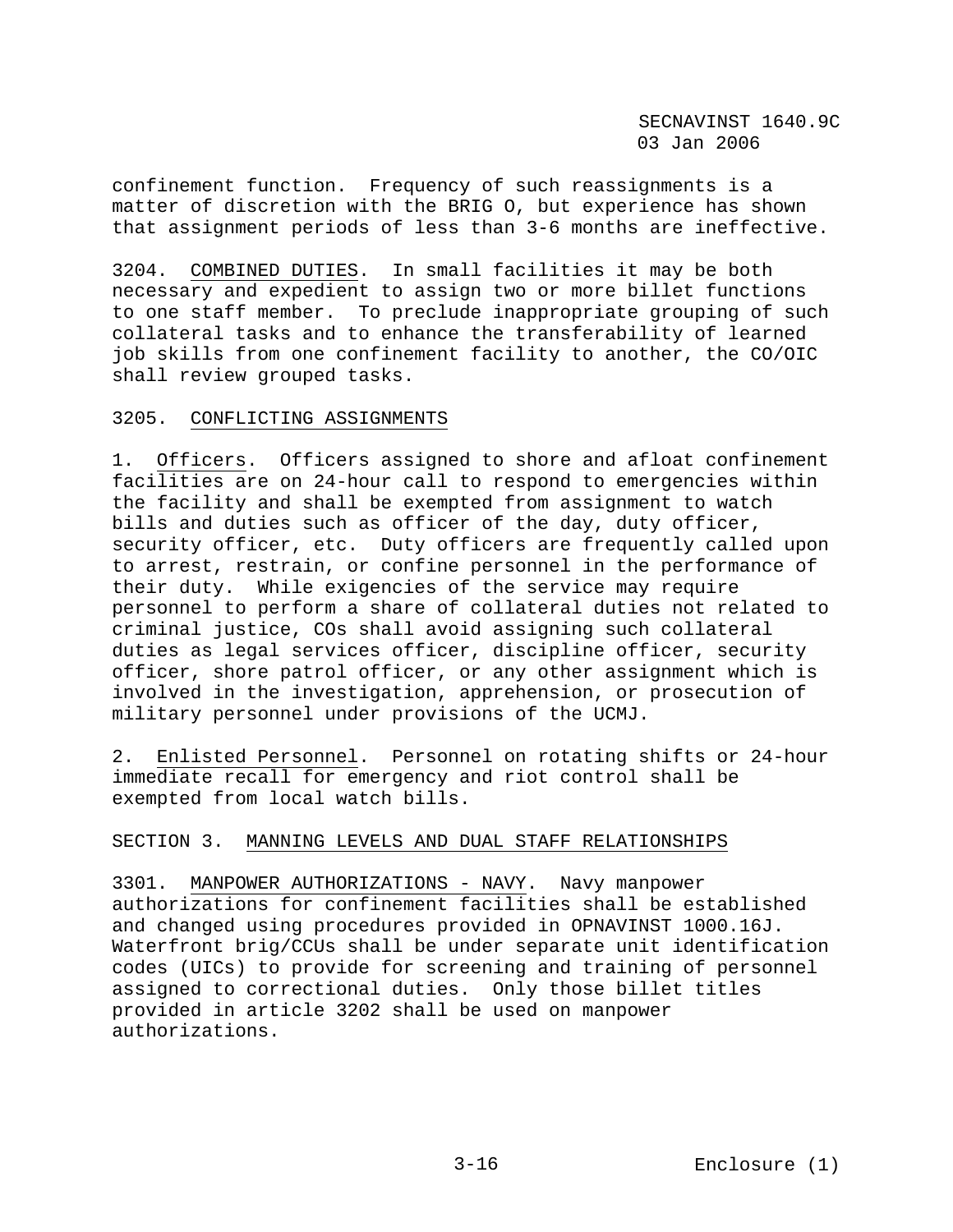3302. TABLES OF ORGANIZATION (T/O) - MARINE CORPS. Marine Corps T/O's for confinement facilities shall carry such billets as a separate reporting unit code not integrated with any other element of the organization. Requests to establish or revise T/O's shall be routed through CMC (PSL Corrections).

### SECTION 4. SPECIAL DIRECTIVES FOR CORRECTIONAL STAFF

3401. POST ORDERS. BRIG Os shall ensure there are up-to-date written instructions for each post which shall be reviewed annually. These post orders shall contain a clear, concise statement of the purpose, schedule, supervisory functions, security requirements, post equipment, and any other special features of the post. Staff members shall know and be able to perform functions required in the post orders prior to assumption of that post.

## 3402. GENERAL RULES OF CONDUCT FOR STAFF

1. Generally, acting in conformance with requirements of the UCMJ and observance of constitutional rights of individuals is sufficient to establish proper staff/prisoner relationships; however, there are some aspects of staff behavior that merit special emphasis such as:

 a. Physical and verbal abuse, hazing, use of unnecessary force, and any form of corporal punishment by a staff member are prohibited.

 b. Striking or laying hands upon prisoners is prohibited except in self-defense, to prevent serious injury to other persons, to prevent serious damage to property, to effect an authorized search, or to quell a disturbance. In such cases, the amount of force used shall be the minimum amount necessary to bring the situation under control.

 c. Each confinement facility staff member, regardless of duty assignment, is responsible for maintaining security of the facility and the safe custody of the prisoners.

 d. Each confinement facility staff member is prohibited from buying, selling, trading, or giving any item or service, or accepting favors or personal services to or from prisoners, and prohibited from permitting others to conduct such activities.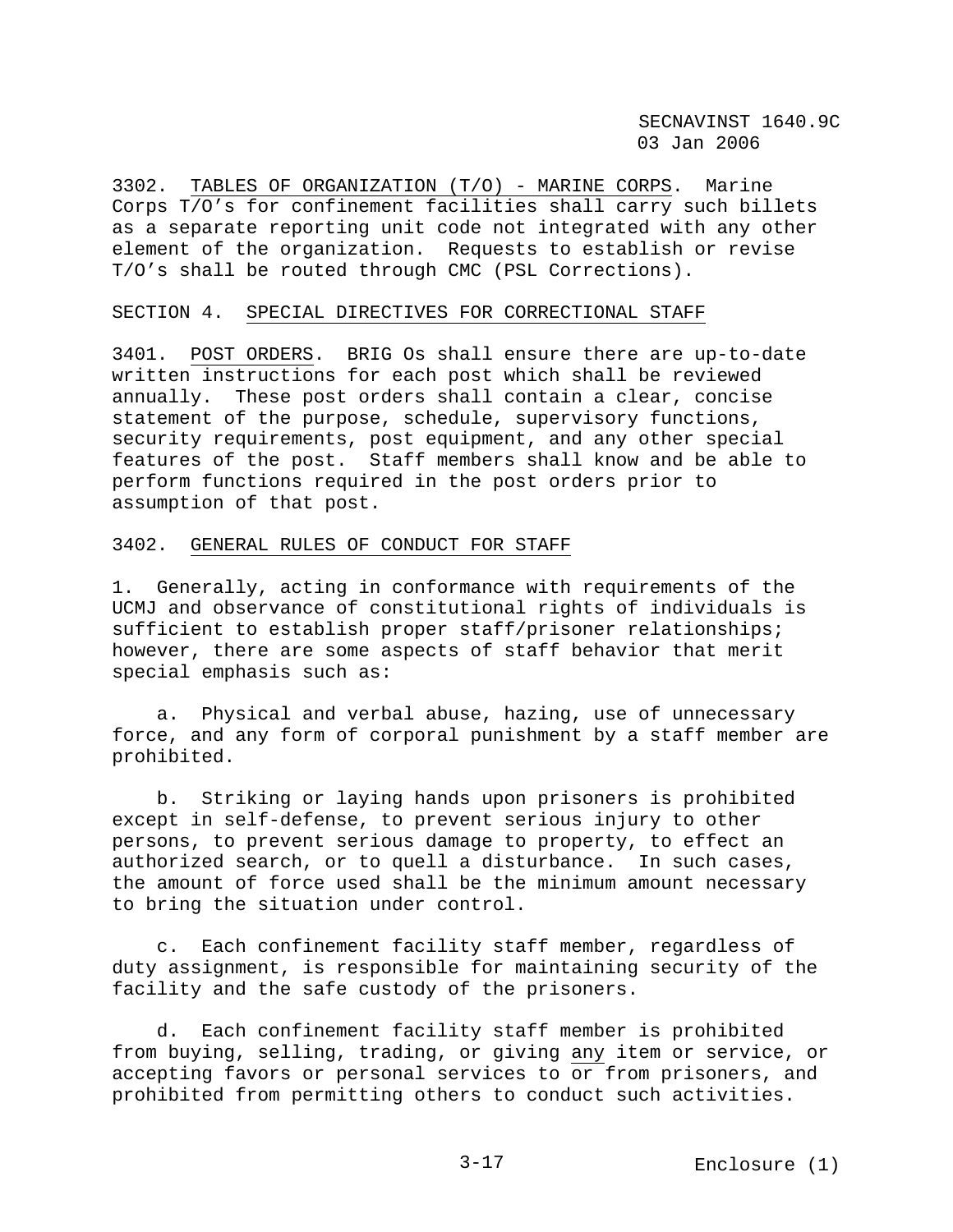e. Each confinement facility staff member is prohibited from extending privileges, favored assignments, or information to individual prisoners which are not similarly available to all prisoners.

 f. Staff personnel shall not use their official position to establish or maintain social contacts or relationships with prisoners, former prisoners, or their families or friends.

 g. Each confinement facility staff member shall not release information on individual prisoners without authorization of the BRIG O.

 h. Each confinement facility staff member shall set high personal standards of appearance and military bearing.

 i. Each confinement facility staff member is prohibited from using profane, demeaning, indecent, or insulting language toward or in the presence of prisoners.

 j. Each confinement facility staff member shall maintain a professional and firm manner toward prisoners at all times.

3403. FRATERNIZATION. Staff members are prohibited from fraternizing with prisoners. This restriction shall not prohibit all contact, such as simple conversation between prisoners and staff members. Confinement facility staff members are expected to treat prisoners humanely and as members of the military service in a subordinate position within the organization.

#### 3404. HARASSMENT/SEXUAL HARASSMENT

1. Per SECNAVINST 5300.26C, personal dignity of all individuals shall be observed. Any act or work which demeans, degrades, humiliates, or serves only to embarrass an individual is prohibited. Actions which are not specifically authorized by confinement facility policy and which would likely have the effect of humiliating or embarrassing prisoners or otherwise demeaning them shall be avoided. Sexual harassment is prohibited. This behavior interferes with an individual's performance and creates an intimidating, hostile, and offensive environment. Sexual harassment denies respect and dignity to the individual and is contrary to the mission of the confinement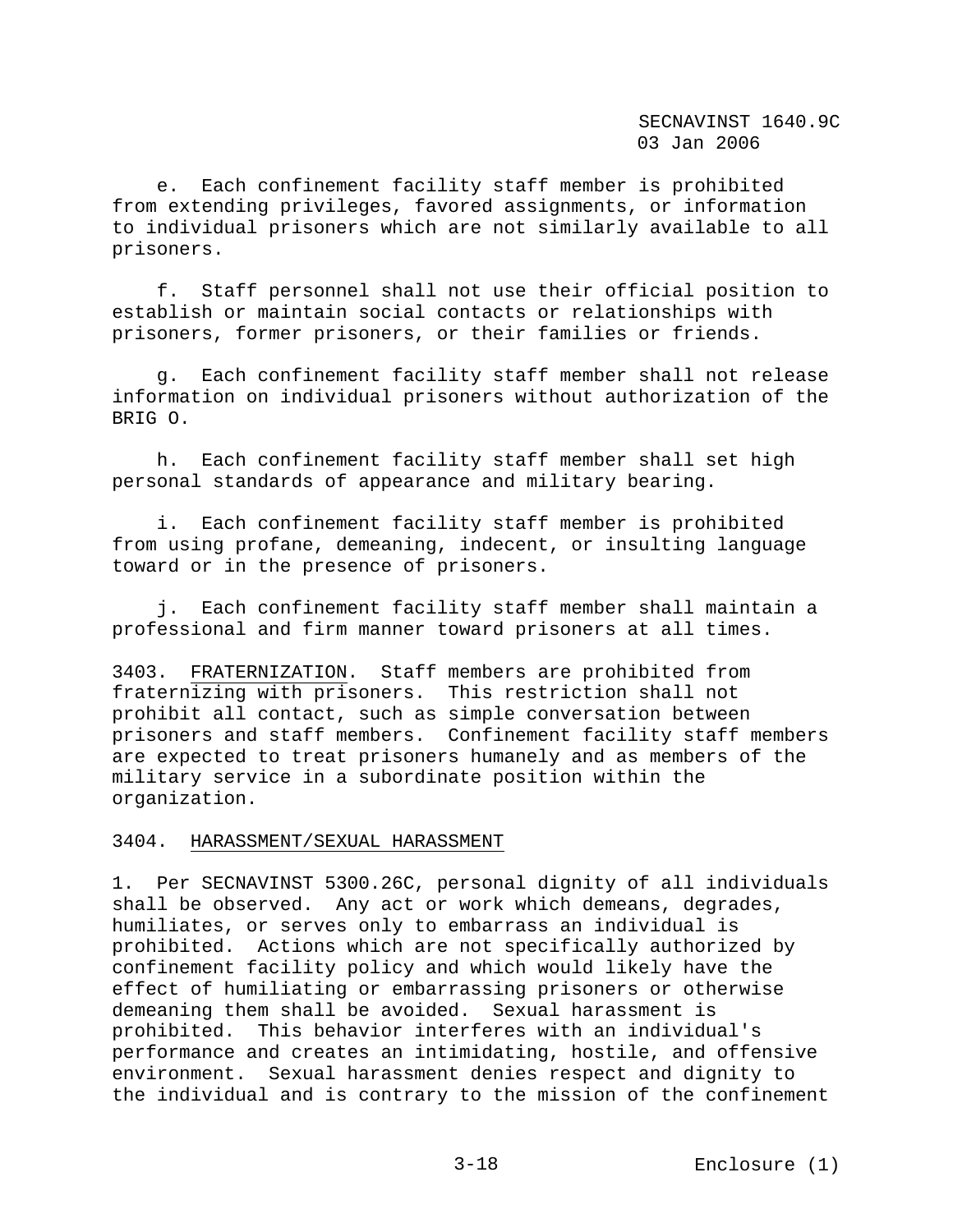facility. Confinement facilities shall strictly follow and enforce SECNAV's policy in both letter and spirit.

3405. PHYSICAL ABUSE/MALTREATMENT CHARGE. CO of the activity shall immediately review known circumstances and determine whether or not the duty assignment of the member charged shall be altered pending resolution of the charge. If the CO finds probable cause the allegation is true, the accused shall be reassigned to other duties not involving contact with prisoners. See article 3106 of this manual for possible removal from confinement facility duty.

3406. URINALYSIS TESTING. Policy for urinalysis testing in confinement facilities for staff and prisoners shall be implemented as provided in OPNAVINST 5350.4C, MCO 5300.12, or applicable civilian personnel regulations.

#### SECTION 5. STAFF TRAINING

3501. INITIAL TRAINING. All personnel assigned to corrections duty shall receive formal training as specified by NAVPERSCOM (PERS-68) or CMC (Training and Education Command) (TECOM), as appropriate.

3502. PRE-SERVICE TRAINING. After successful completion of formal correctional training, all personnel shall undergo pre-service training which is conducted at the confinement facility and precedes assumption of duties. All personnel assigned duties within the confinement facility shall attend pre-service training classes regardless of billet assignment or specialty code. It shall be sufficiently broad in scope to give a thorough understanding of policies, programs, and procedures to be followed in all phases of the operation. It shall be designed so that a successful participant could, with specialized training, fill any appropriate staff billet. Pre-service training shall consist of at least three subject matter areas: general orientation to correctional practices and the facility; general supervised on-the-job practice in all areas of the operation; and specific orientation to the particular assignment. Training shall be constructed so that experienced confinement personnel transferring into the facility attend only the portion designed to orient the participant with the peculiarities of that particular facility. Staff shall complete the Job Qualification Requirements (JQR) that outline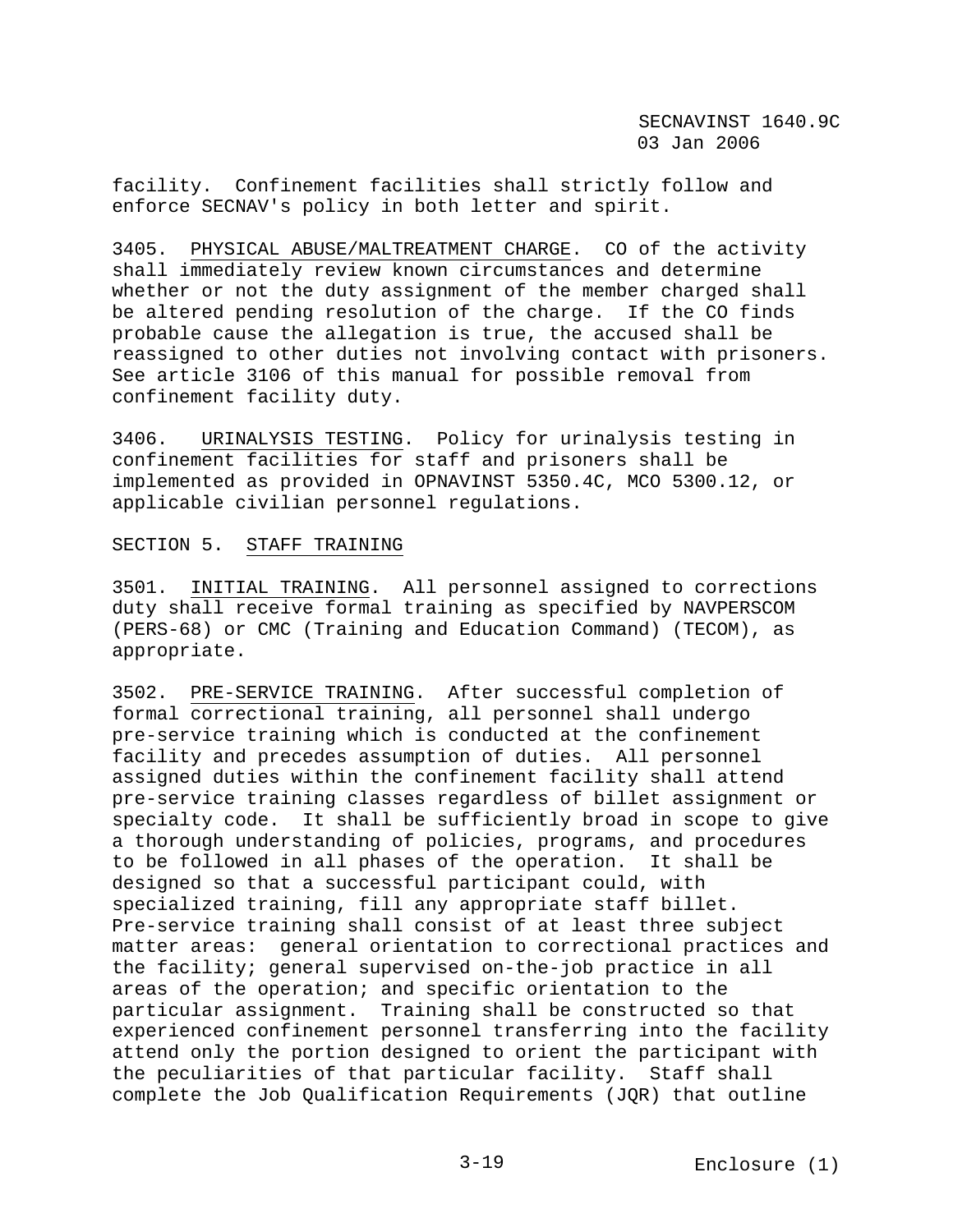specific post requirements and responsibilities of a corrections specialist prior to unsupervised assumption of duties. All pre-service training shall be documented in such a manner as to permit verification of attendees, specific curriculum completed, and date and length of training.

# 3503. IN-SERVICE TRAINING

1. In-service training is designed to keep all staff members abreast of changes in policy and operations and to maintain and improve proficiency in confinement skills. Each confinement facility shall conduct regularly scheduled in-service training so that a complete cycle of subject matter is completed within 1 year. All staff and support personnel with regular or daily contact with prisoners, regardless of billet assignment, shall be required to attend this training and demonstrate proficiency in the subject matter. In-service training shall be a minimum of 40 hours per fiscal year and, at a minimum, shall include the following subjects:

 a. Goals/philosophy of the corrections program, official policies, programs, and procedures for the treatment of prisoners.

 b. Reception/release process, physical examination, health and comfort issue, clothing issue, personal property, completing forms, and reception lecture content, stress management, and administrative procedures.

 c. Searches, seizures, shakedowns, contraband, and use of force/restraints.

 d. Programs, legal status, and custody classification, counseling, work, education, training, return to duty or discharge, and boards.

 e. Supervision of prisoners, staff attitudes, pitfalls of harassment, intra-staff relationships, staff and prisoner relationships, recreation, mail and visiting procedures, and count procedures.

 f. Problem and special handling prisoners, including the assaultive prisoner, suicide risk, homosexual, blood-borne/airborne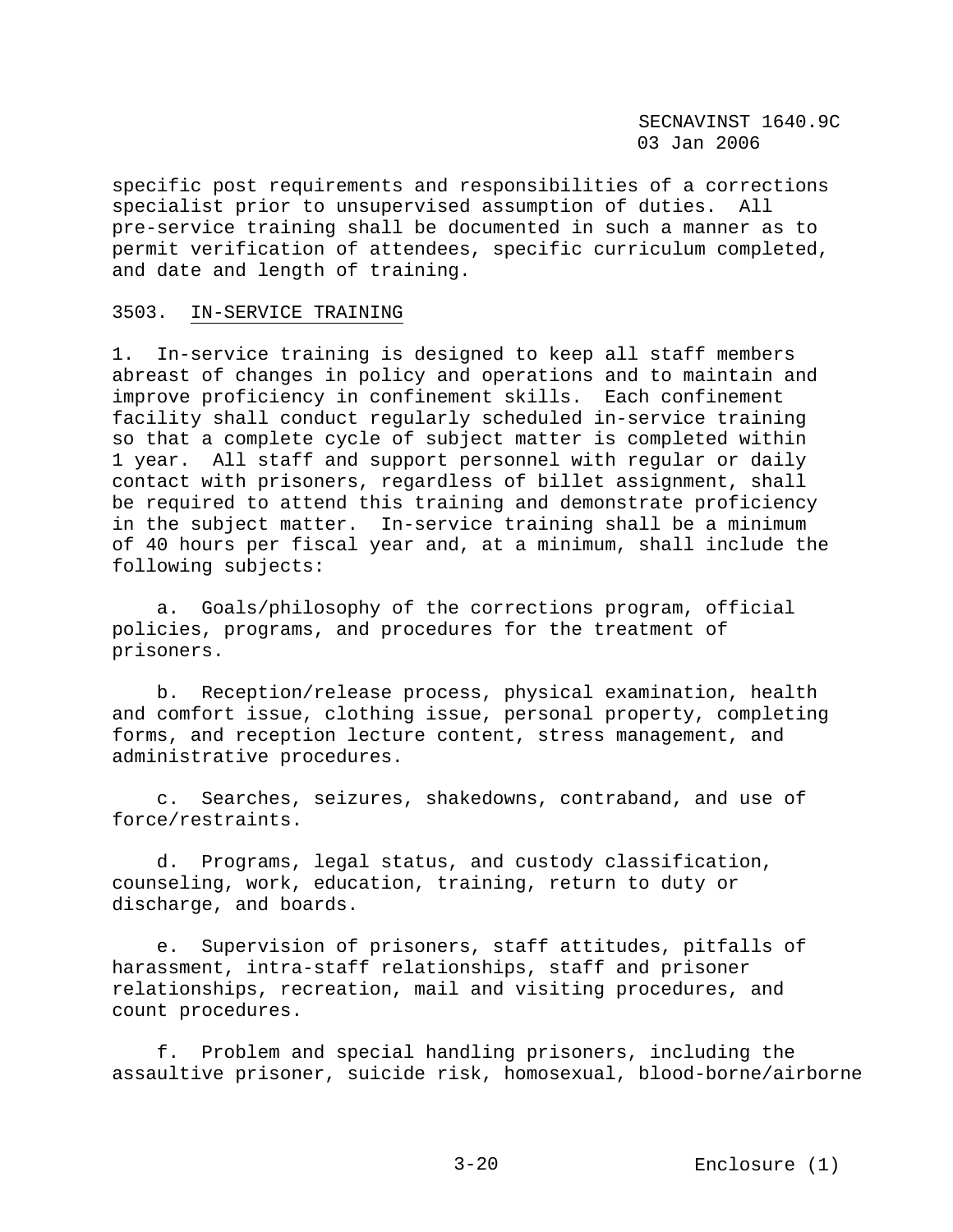pathogens, drug user/supplier, borderline intelligent, and the pre-psychotic, among others.

 g. Inspection of physical plant, bars, windows, doors, mess and recreation areas, fire safety apparatus, lighting, fences, and building exteriors; control of keys, weapons, chemical agents, medications, and tools.

 h. Emergency bills; restraining methods and instruments; emergency equipment; and hostage survival.

 i. Confinement facility rules for prisoners; disciplinary and other reports; who may authorize disciplinary measures; and authority and duties of the brig supervisor, section leader, control center supervisor, security supervisor, quarters supervisor, and other staff.

 j. Qualification in appropriate firearms and chemical agents.

- k. First aid and CPR.
- l. Escort training and transfer procedures.
- m. Victim Witness Assistance Program.
- n. Hazardous material/hazardous waste procedures.
- o. Unarmed self-defense.

2. All in-service training shall be documented like pre-service training (see article 3502).

#### 3504. INTER-SERVICE TRAINING

1. When available, appropriate correctional training may be obtained from another military service. When members of other military services are assigned to naval confinement facilities, they shall fully participate in the prescribed confinement training program for that facility. Other services shall be permitted to send their personnel to training conducted at confinement facilities, as circumstances permit. This training will also be documented.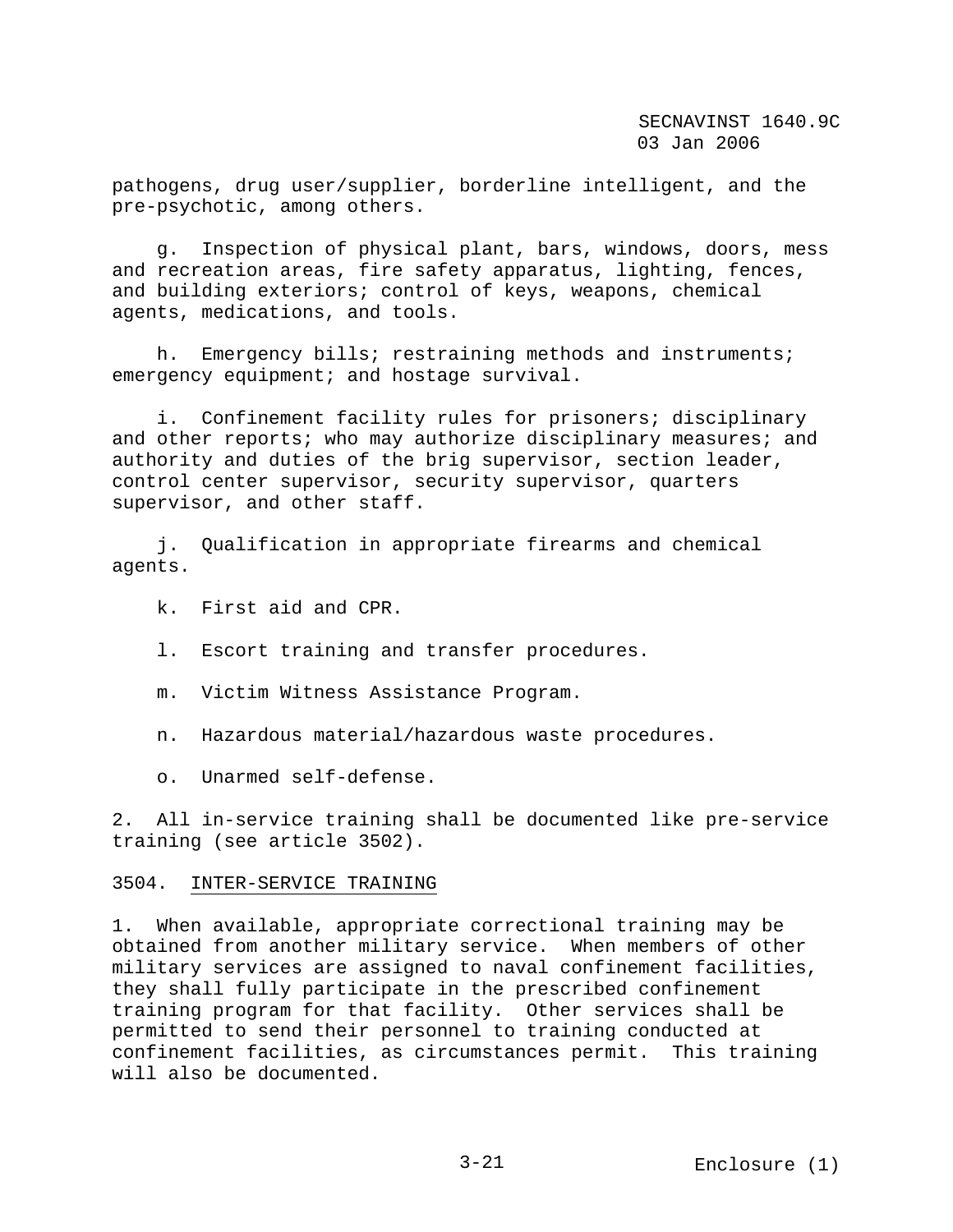2. Ashore brig staff shall provide training and other support to personnel operating afloat brigs when feasible and requested.

3505. PROFESSIONAL DEVELOPMENT. It is desirable that confinement facility staff members have access to college-level training, meetings, seminars, an annual workshop provided by NAVPERSCOM (PERS-68) or CMC (PSL Corrections), and staff training programs of professional correctional agencies. Department of Justice, Federal Bureau of Prisons, National Institute of Corrections, American Correctional Association, American Jail Association, and many State and local correctional agencies often make training and consultant resources available if approached.

3506. STAFF LIBRARY. An important aspect of professional development of staff members is the ready access to current literature in the field. This access is best accomplished by establishing a staff library under the purview of the training supervisor. Books, professional journals, and multi-media materials may be purchased by the confinement facility and supplemented by the installation or regional library.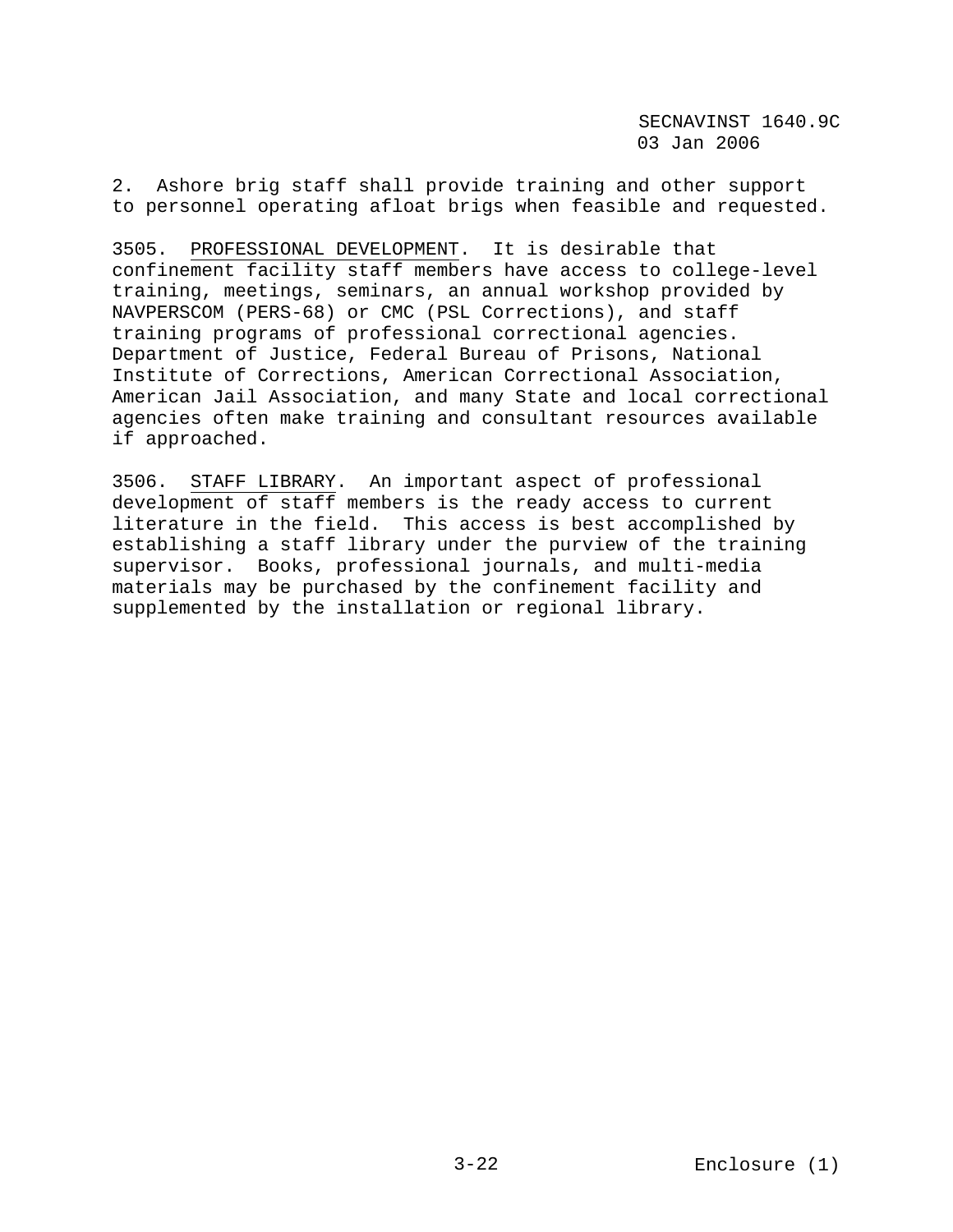# **CHAPTER 4 CONTROL, SECURITY, EMERGENCIES**

### SECTION 1. PRISONER ACCOUNTABILITY SYSTEM

#### 4101. CONTROL CENTER FUNCTION

1. Control center is the focal point for all confinement facility security and control operations and is the impenetrable nerve center of the confinement facility. It is here that all prisoner movements are directed, controlled, and accounted for; that all keys are controlled and accounted for; where the entry and exit of all prisoners, staff, and visitors are controlled; and where emergency equipment is stored. Main communications terminals, both regular and emergency, are located in the control center. Outside telephone switchboards shall not be operated from the control center during normal daytime working hours. Master count records are maintained in the control center and the reports of daily counts are prepared and verified there.

2. Control center shall be manned at all times and its security integrity maintained. Access to control center shall be limited to authorized personnel. Prisoners shall not be allowed access to control center under any circumstances. Security features of control center shall be sufficient to prevent unauthorized persons from entering forcibly. Control center shall have windows which are glazed with security glass as specified in reference (k) and security openings, through which keys, badges, papers, etc., can be issued and received.

3. Control center shall be constructed and ventilated so in the event chemical agents are used within the facility, they shall not be inducted into the control center.

# 4102. CONTROL CENTER ACCOUNTABILITY SYSTEMS

1. Certain basic information must be maintained and controlled to ensure adequate accountability of prisoners at all times. This system shall be controlled by and maintained in the control center. Extent of this system shall be tailored to meet local needs. Small control centers may combine elements as desired. Many of these required forms and reports can be generated by the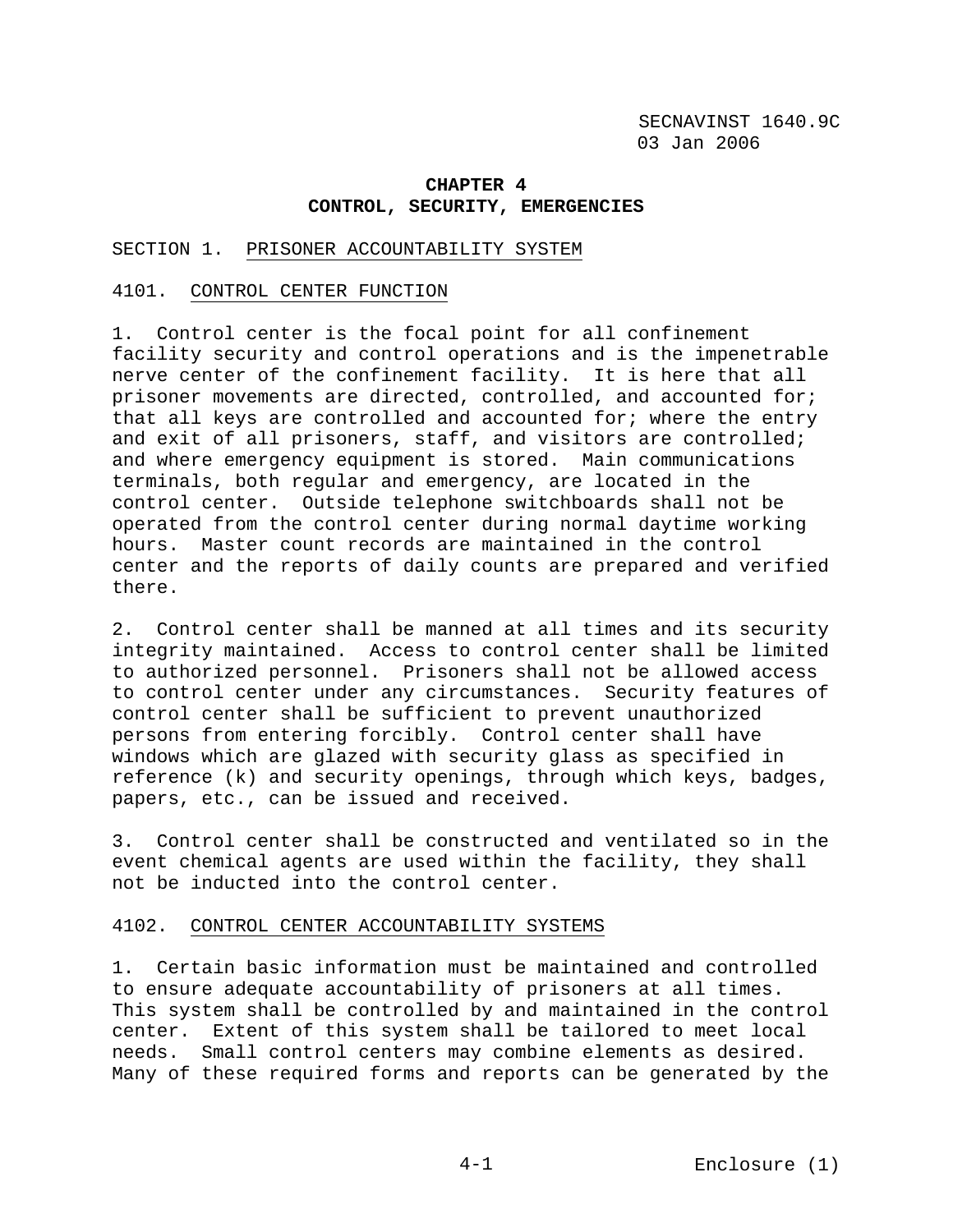Correctional Management Information System (CORMIS). Elements of this system are

 a. DD 2707, Confinement Order. Confinement orders shall be delivered to the control center by the receiving and release supervisor immediately upon receipt of new prisoners. Control center supervisor shall make necessary adjustments to the control center count records and forward the confinement order to the administrative supervisor by the next workday for inclusion in the prisoner's file.

 b. Prisoner Identification Badge. Control center's copy of prisoner identification badge shall be maintained in alphabetical order in a visible or readily visible file in the control center. New badges shall be added only when new confinement orders are received and those on file shall be removed from the master file only upon receipt of an executed DD 2718, Inmate Release Order. At this time, both shall be forwarded to the administrative supervisor for inclusion in the prisoner's file. Such badges shall conform to article 8106.

 c. Berthing Assignment Record. This record shall follow the berthing configuration of the facility and shall show which prisoner is assigned to each occupied dormitory or cell berth.

 d. Work Assignment Record. This record is established to accommodate local work assignments for quick verification of work detail and location of the prisoner.

 e. Out Count Record. This record shall be maintained in the control center only if there are prisoners outside the facility on temporary absence. Control center shall maintain a DD 2708, Receipt for Inmate or Detained Person, for each prisoner on temporary absence. Normal format is a wall chart which provides time of the count and an appropriate number of spaces under each authorized out-count location (i.e., hospital, Naval Legal Service Office (NLSO), Transient Personnel Unit (TPU), etc.) and constructed so as to allow prisoners' names to be written in and erased repeatedly without damaging the form (i.e., grease pencil on an acetate cover). Form shall also indicate berthing space which shall be vacant when a prisoner is counted out of quarters.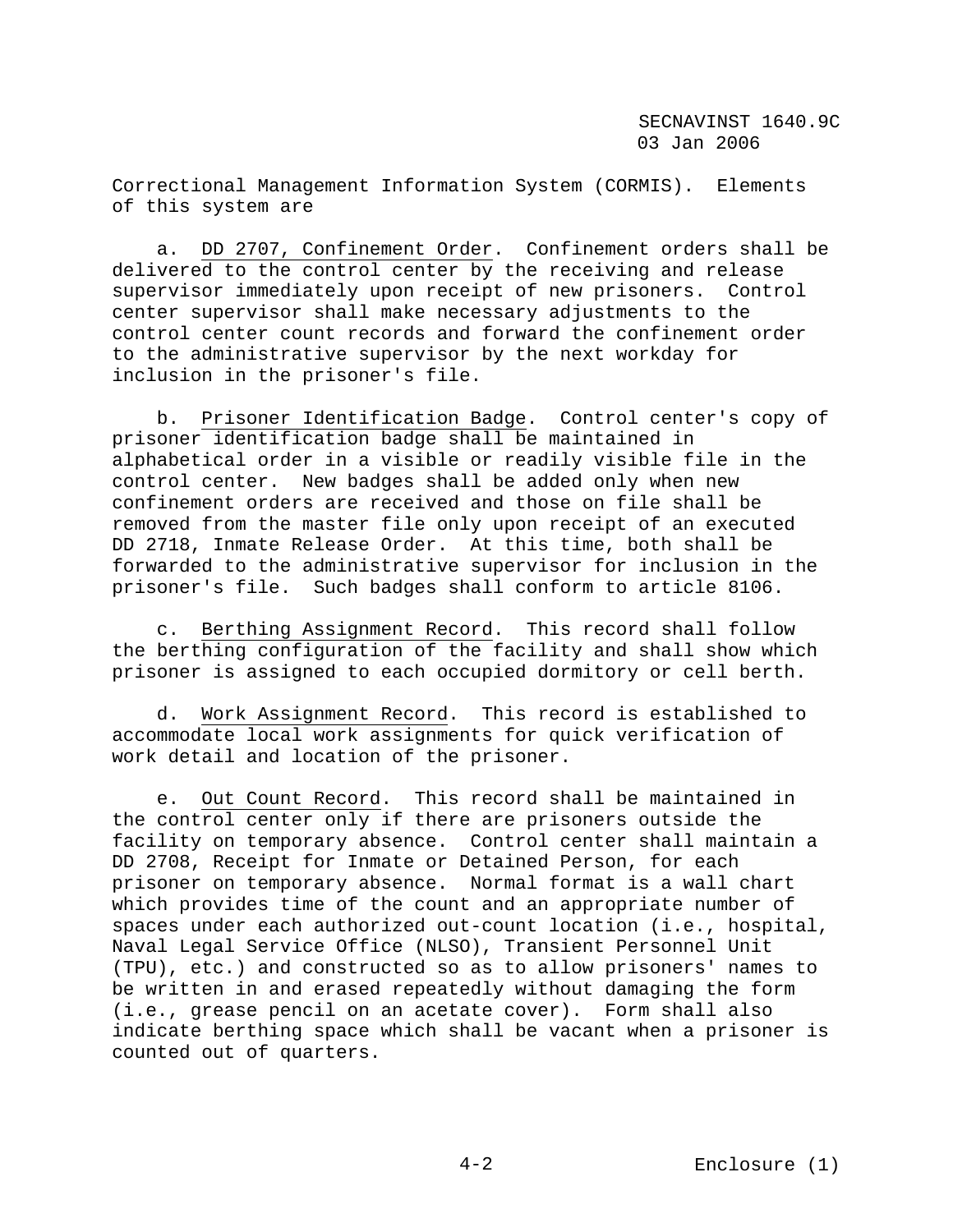f. Daily Change Sheet. A listing of all authorized status, custody, program, billeting, and work assignment changes shall be prepared daily. This sheet shall be authenticated by signature of the CO/OIC/CPOIC or designee, and distributed to all posts. All housing moves, except emergencies, shall be accomplished in conjunction with the daily change sheet.

 g. Daily Appointment Sheet. Each work day, a daily appointment sheet shall be prepared by the administrative supervisor listing all authorized appointments for the following workday (i.e., medical appointments, legal appointments, military personnel appointments, chaplain interviews, etc.). This sheet shall be authenticated by signature of the CO/OIC/CPOIC or designee, marked "For Official Use Only" and distributed to all posts. This sheet shall group appointments by time sequence and each entry shall show the prisoner's name, social security number, and destination. A column shall be provided for explanatory remarks. Where applicable, CORMIS may be used.

 h. DD 2718, Inmate's Release Order. Release orders shall be verified and maintained in the control center until the release is effected. Release order shall then be forwarded to administrative supervisor for inclusion in the prisoner's file. Administrative supervisor shall ensure information is properly reflected on the daily change sheet when known in advance. At the actual time of release, obtain the receipt signature on the release order, and deliver the completed form to the control center for the necessary record changes.

 i. Brig Log. Brig log is the historical record of prisoner transactions and other significant events. It shall be maintained in the control center and reviewed (and countersigned) by the brig duty officer/duty brig supervisor at the conclusion of each watch. A running count shall be included in this log.

## 4103. COUNTS

1. A minimum of three scheduled prisoner counts shall be made daily (reveille, end of workday, and taps). More frequent counts may be required depending on prisoner population and physical characteristics of the facility; however, frequency of the counts shall not unduly interfere with normal workday activity. In addition to scheduled counts, work supervisors and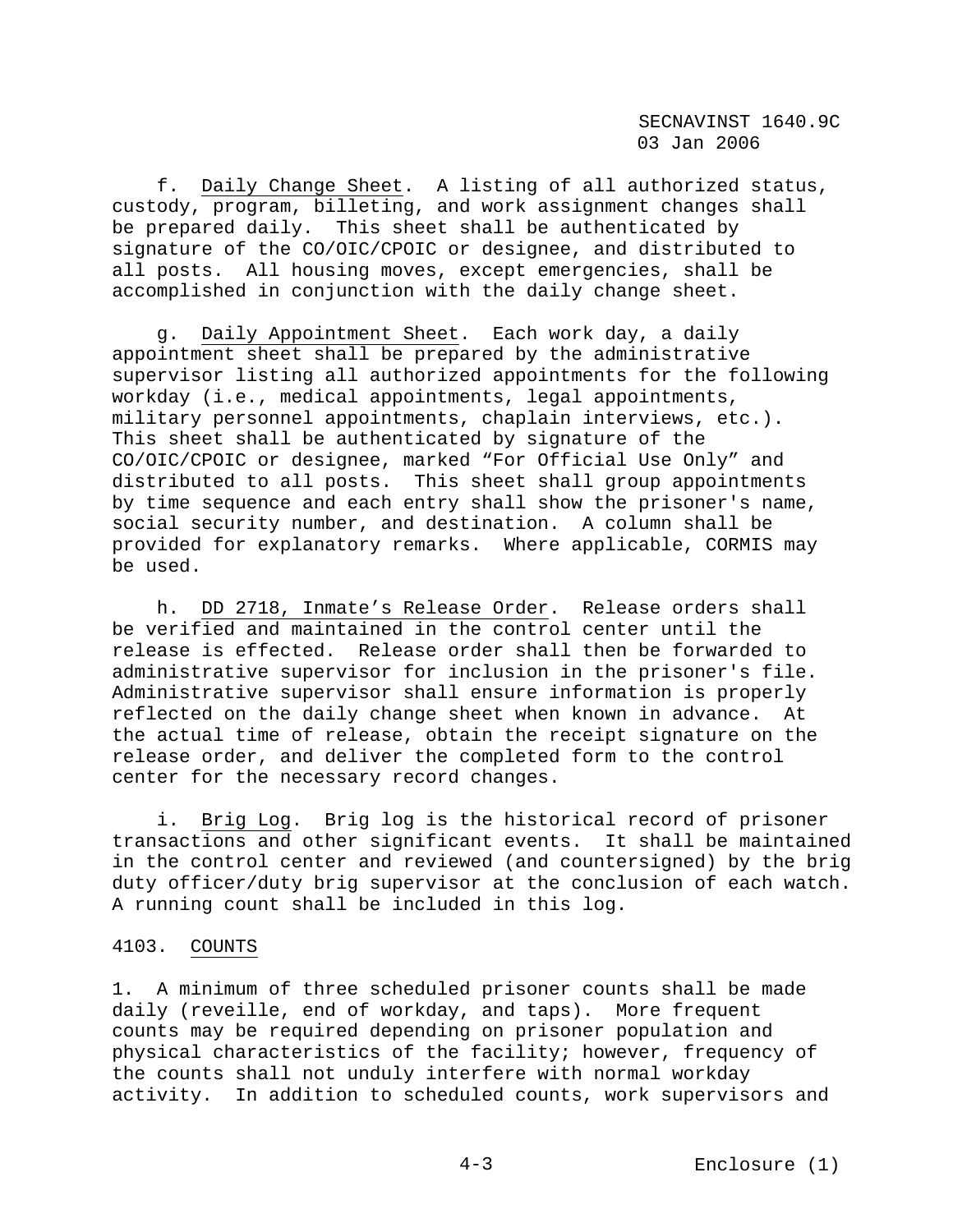quarters supervisors shall be required to make irregular but frequent checks of all prisoners under their supervision. There must be periodic bed checks of all prisoners during the night; however, prisoners shall not be awakened for this purpose. Routine counts shall be scheduled at times which shall not interfere with work, training, sleep, or recreation schedules. Results and times of all scheduled counts and other counts directed by local policy shall be entered in the brig log.

2. To ensure an accurate and well-organized count the following procedures shall be incorporated:

 a. A 5-minute warning shall be announced to alert supervisors to halt prisoner movement.

 b. All external gates shall be secured during the count and shall not be opened until the count is cleared.

 c. When count is sounded, the staff shall ensure there is no prisoner movement until the count is certified correct and the count is secured by the control center. To ensure uniformity of procedures, prisoners shall be assembled as follows:

 (1) In Special Quarters/Cells. Prisoners shall stand at attention in their cell facing the door with the door shut and locked.

 (2) In Dormitories. Prisoners shall stand at attention at the aisle end of their berth. Two staff members shall conduct the count; one staff member shall observe all prisoners while the other makes the count. This is to ensure no prisoner movements/substitutions are made resulting in double counting. Only exceptions to standing at attention during count shall be those prisoners who have a medical restriction and are in quarters and those few prisoners who may be assigned to night work and the count occurs during their normal period for sleep.

 (3) Outside of Quarters. Those prisoners outside of their quarters shall be assembled in a military formation and required to stand at attention while they are being counted.

 d. As soon as supervisors have an accurate count, it shall be reported to the control center supervisor.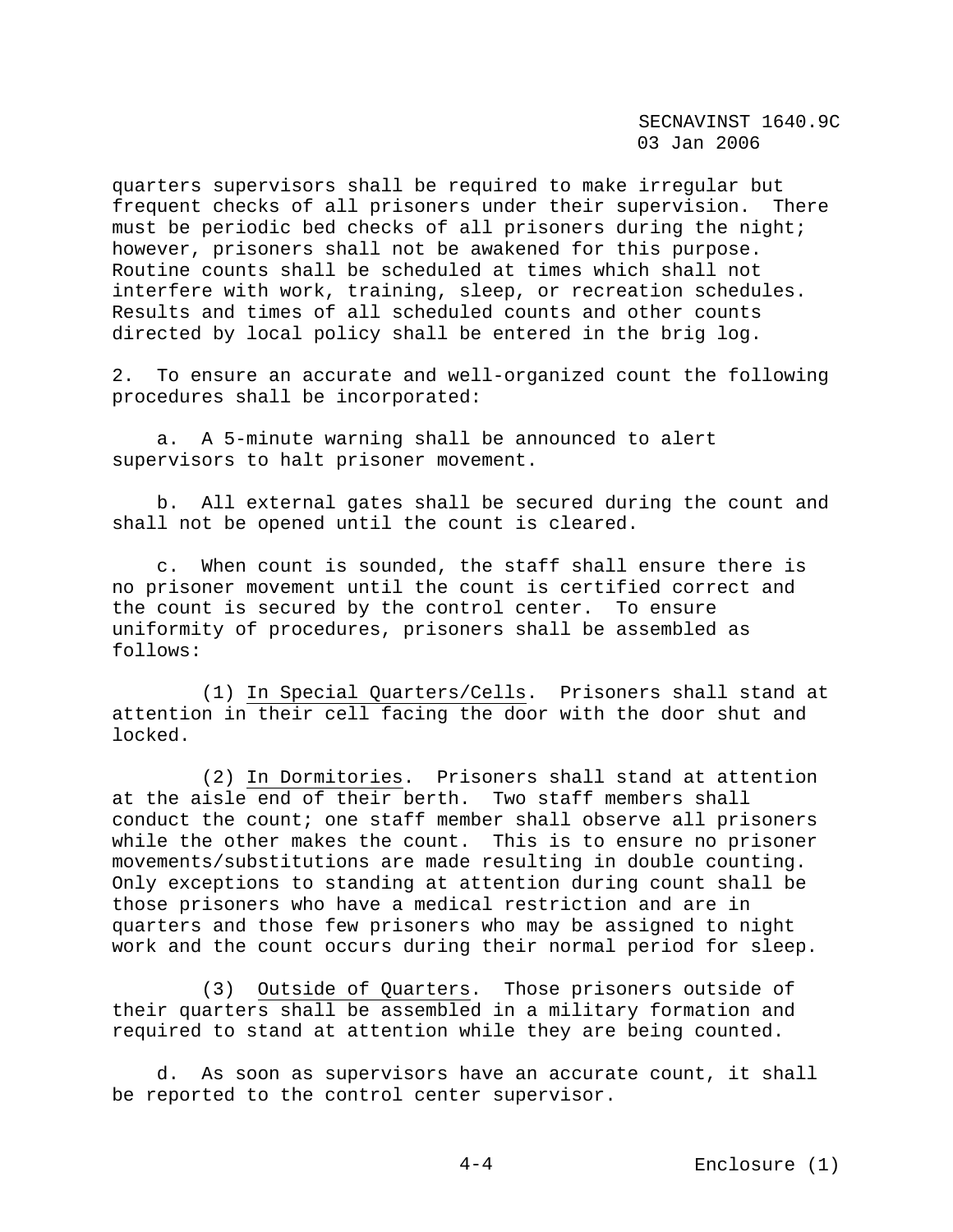e. Control center supervisor shall total the number of prisoners signed out of the facility with the number of prisoners reported by supervisors and verify the total count.

 f. In the event of a miscount, the count shall be repeated as stated above. A second miscount shall cause the control center supervisor to call for a picture count from each supervisor conducting the count using the prisoner identification badge. In the event the picture count finds a prisoner(s) missing, the escape provisions required to be established by article 4407.3 shall be initiated.

 g. Supervisors shall personally count prisoners under their control and shall not allow any prisoner to assist them.

 h. Emergency counts shall be conducted whenever deemed necessary.

#### 4104. PRISONER MOVEMENT

1. Activities and movements of prisoners must be controlled. Movements must be orderly, punctual, and well supervised. Military formations and procedures are excellent control measures and shall be utilized whenever feasible.

2. Utilization of prisoner passes shall be stressed in large facilities to facilitate the control of prisoner movements within the facility. Prisoner passes shall be used for special purposes which require prisoners to leave their regular details. Strict control of prisoner pass system must be maintained. All members of the staff, staff specialists, and prisoners must be instructed in the operation of the pass system in order for it to operate correctly and efficiently.

3. In lieu of an Armed Forces Identification Card, installation custody prisoners shall carry a DD 512, Installation Parolee/Minimum Custody Agreement, describing their status and limits of movement. Refer to article 8106.2c for applicable SSN provisions.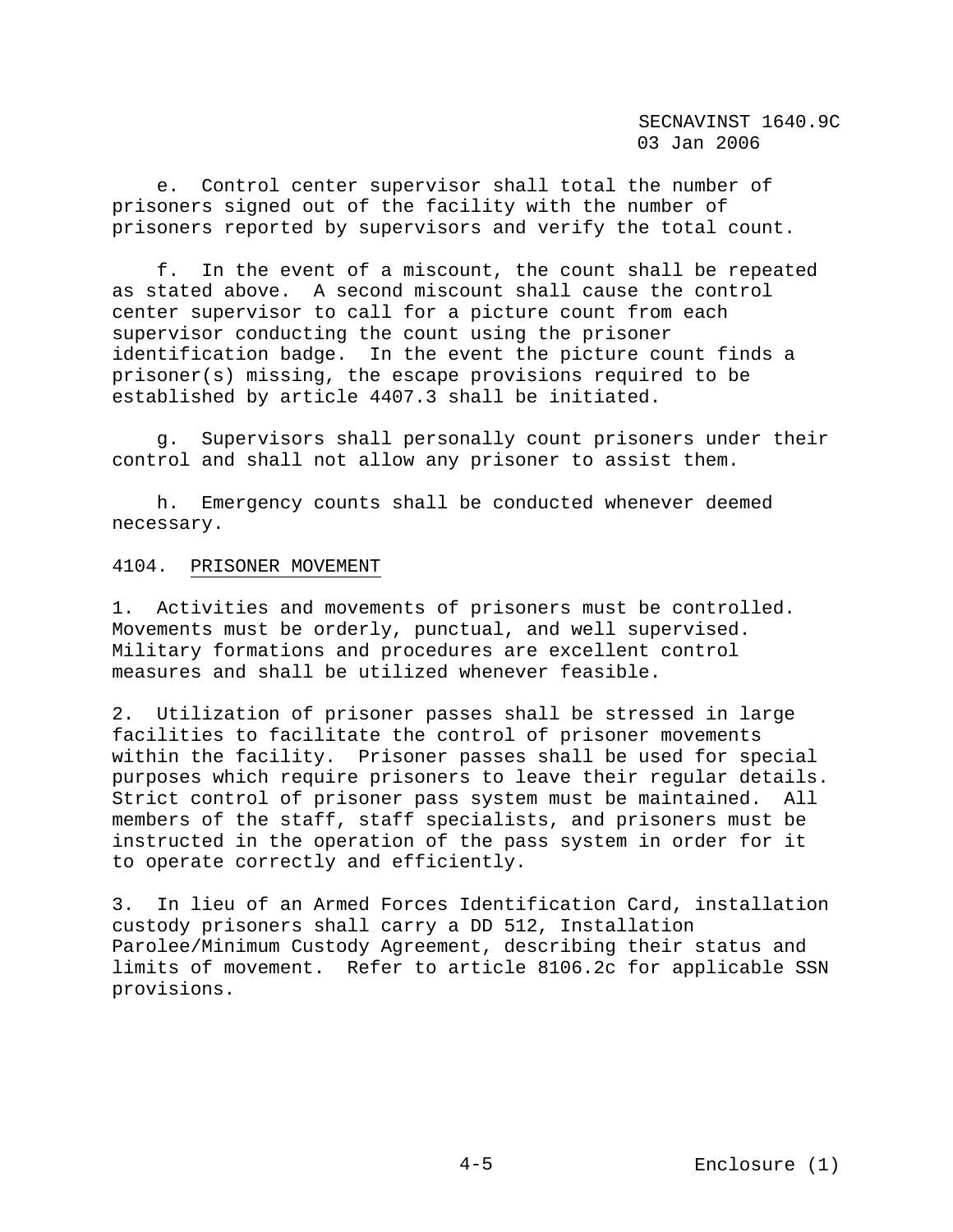# 4105. SALLY PORT OPERATIONS

1. A sally port is basic to the secure operation of any confinement facility. Used properly, it affords security and control over entry to and exit from the confinement facility.

2. Following procedures shall be followed in sally port operations:

 a. Whether gate or door locks are keyed manually or operated electrically, provisions shall be made to prevent both from being inadvertently opened at the same time.

 b. If sally port doors or gates are electrically operated, the controls shall be located inside the control center or within a secure post which has an unobstructed view of the sally port.

 c. If the sally port is used primarily for vehicles, it shall be constructed so the largest vehicle entering can be contained within it with both gates closed. Ensure that any prisoners accompanying a vehicle have been properly logged out of the confinement facility by the control center supervisor. All vehicles entering a sally port shall be searched.

 d. Other staff members may assist the security supervisor in searching prisoners and vehicles, but the ultimate responsibility for ensuring that no contraband or unauthorized prisoners pass through the sally port rests with the security supervisor.

#### SECTION 2. PRISONER CUSTODY CLASSIFICATION

#### 4201. PURPOSE AND DEFINITIONS

1. Purpose. Purpose of custody classification is to establish the degree of supervision needed for control of individual prisoners. Custody classification provide guidance for supervision of prisoners and permit establishment of security measures consistent with requirements of the individual. Among prisoners there are wide variations in personality and mentality. Where there is fair and impartial treatment, prisoners generally present no serious disciplinary problems. There are some prisoners, however, who are deliberately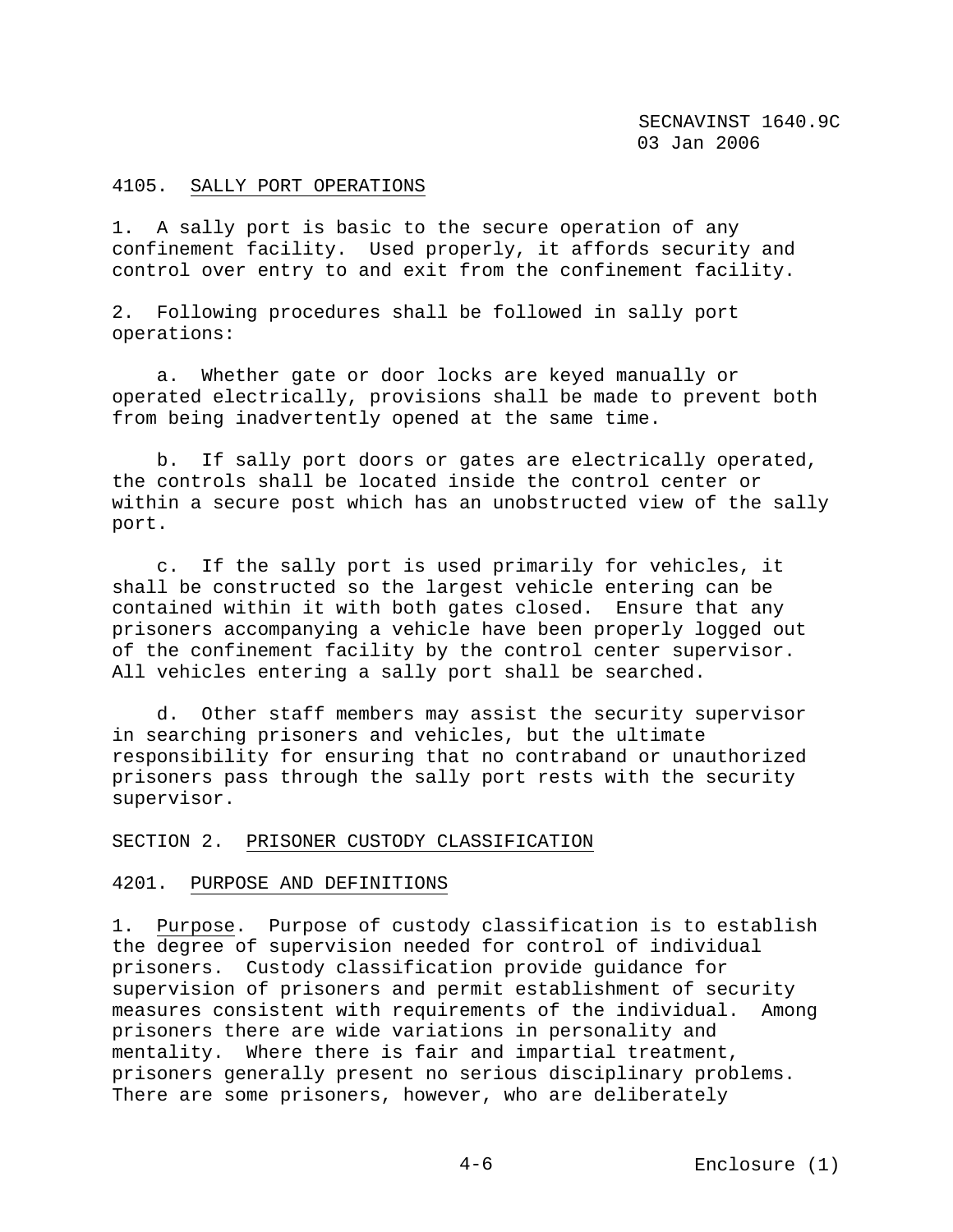uncooperative. Some have personality difficulties which make them chronic sources of trouble, such as the highly aggressive person or those acutely depressed. Efforts must be made to identify all special cases, and control measures instituted to ensure the safe and orderly administration of the confinement facility. An objective custody classification process which addresses the characteristics of the prisoners shall be used per reference (t); the Correctional Management Information System (CORMIS) electronic equivalent is also authorized.

2. Classification Definitions. Every prisoner shall be assigned one of the following custody classifications:

 a. Maximum Custody (MAX). Prisoners requiring special custodial supervision because of the high probability of escape, are potentially dangerous or violent, and whose escape would cause concern of a threat to life, property, or national security. Ordinarily, only a small percentage of prisoners shall be classified as MAX.

 (1) Supervision must be immediate and continuous. A DD 509, Inspection Record of Prisoner in Segregation, shall be posted by the cell door and appropriate entries made at least every 15 minutes.

 (2) They shall not be assigned to work details outside the cell.

(3) They shall be assigned to the most secure quarters.

 (4) Two or more staff members shall be present when MAX prisoners are out of their cells.

 (5) MAX prisoners shall wear restraints at all times when outside the maximum-security area and be escorted by at least two escorts (confinement facility staff or certified escorts, per article 7406).

 (6) On a case-by-case basis, the CO/OIC/CPOIC may authorize additional restraint for movement of specific MAX prisoners. A military judge may direct that restraints be removed from a person in the courtroom if, in this judge's opinion, such restraint is not necessary. In all cases, the limitations of article 1102 of reference (b) shall be observed.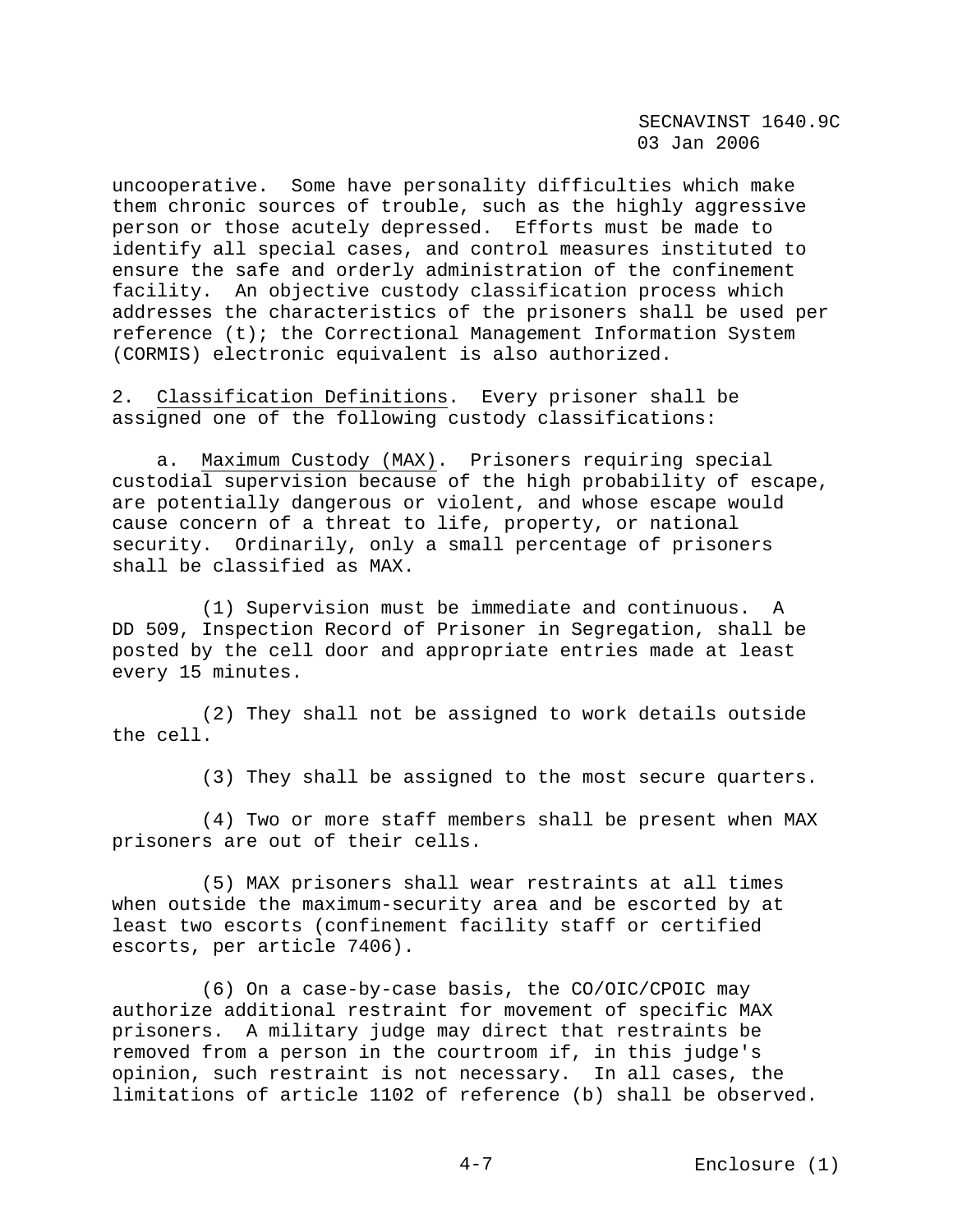b. Medium Custody In (MDI). Prisoners who present security risks not warranting MAX. They are not regarded as dangerous or violent.

 (1) Supervision shall be continuous within the security perimeter and immediate and continuous when outside the security perimeter.

 (2) They shall not be assigned to work outside the security perimeter.

 (3) They shall wear restraints outside the security perimeter unless the CO/OIC/CPOIC directs otherwise.

 (4) They shall be escorted by at least two confinement facility staff or certified escorts, per article 7406, unless the CO/OIC/CPOIC directs only one escort is required.

(5) They may be assigned dormitory quarters.

 c. Medium Custody Out (MDO). Prisoners who present security risks not warranting MDI.

 (1) Supervision shall be immediate and continuous when outside the security perimeter of the confinement facility.

 (2) They may be assigned to any regular work inside or outside the facility.

 (3) They shall require at least one escort when outside the security perimeter. Working party and other escort ratios shall be determined by the CO/OIC/CPOIC when escorted by confinement facility staff; escort ratios for unit escorts shall be no less than one escort per five MDOs.

 d. Minimum Custody (MIN). Prisoners who present security risks not warranting the above classifications.

 (1) Custodial supervision may be occasional or periodic; a system of checks is usually sufficient.

(2) They are usually assigned work outside the facility.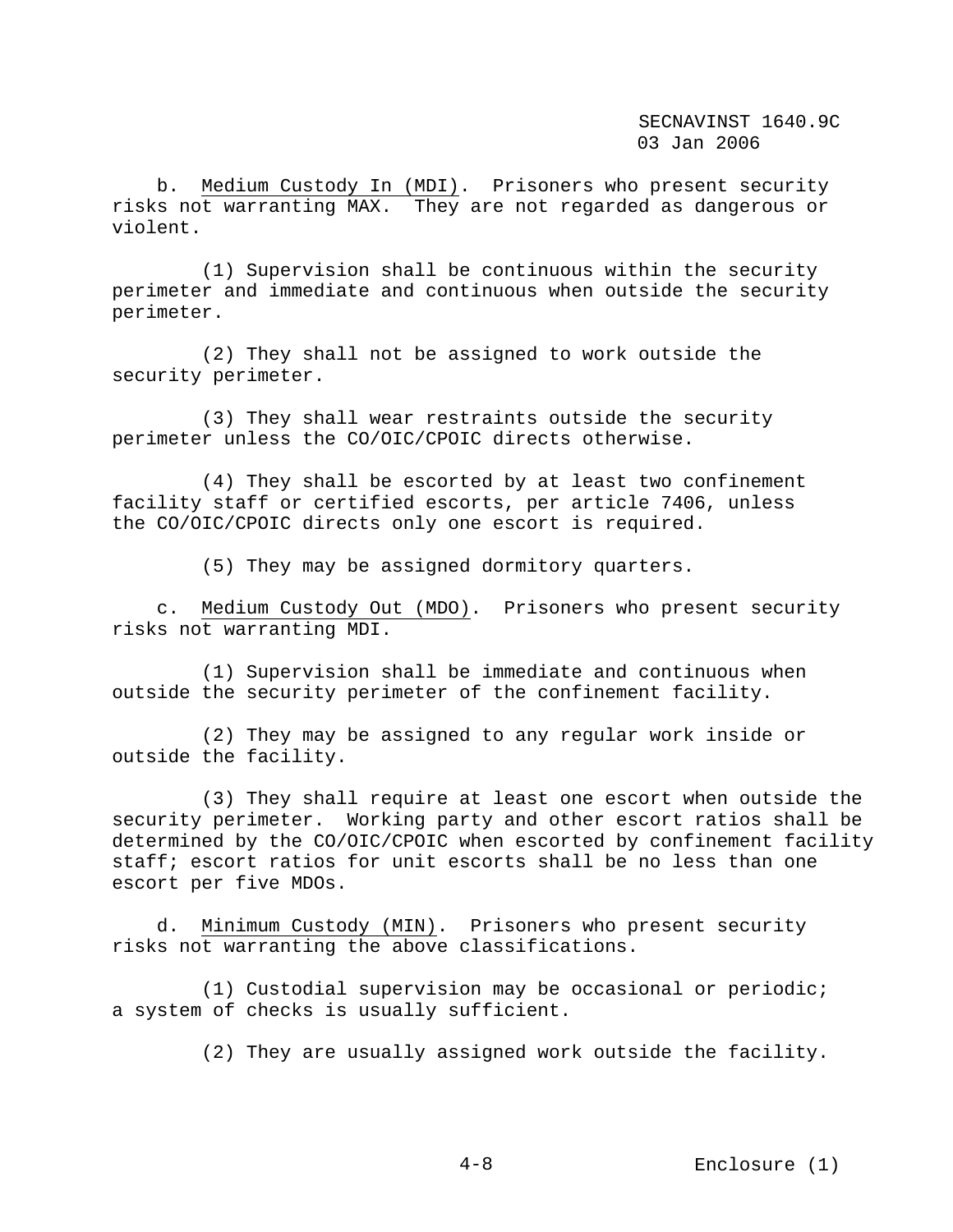(3) They shall require at least one escort when outside the security perimeter. Working party and other escort ratios shall be determined by the CO/OIC/CPOIC when escorted by confinement facility staff; escort ratios for unit escorts shall be no less than one escort per 10 MINs.

 e. Installation Custody (IC). Certain post-trial prisoners who require only limited custodial supervision. They may work and move about much the same as individuals in normal duty status. Following guidelines apply to placing persons in installation custody:

 (1) Have completed at least one half of the confinement adjudged, or the convening authority has taken action, whichever occurs first.

 (2) Are not more than 12 months from minimum release date.

 (3) Have not previously been removed from this custody grade for cause.

 (4) May be berthed inside or outside the security perimeter of the confinement facility. Additional authorized privileges, such as attending the installation theater, library, sports events, and similar activities may be authorized by the activity (Navy) or installation commander.

 (5) Person's uniform outside a Navy confinement facility shall not identify the individual as a prisoner. Prisoners confined in Marine Corps confinement facilities shall wear the standardized prisoner uniform per MCO 1640.5B.

 (6) All IC's must sign a DD 512 and carry it with them at all times outside the facility. A locally prepared agreement, listing the limitations on movement outside the facility, shall be agreed to and signed by IC prisoners and countersigned by the CO/OIC/CPOIC or designee. DD 512 shall be turned in and checked out from the control center supervisor as required. Assignments shall depend on ability to handle responsibility and, whenever possible, be commensurate to individual's training, skill, needs of the service, and potential training value to the prisoner. Maximum use of installation custody status is encouraged.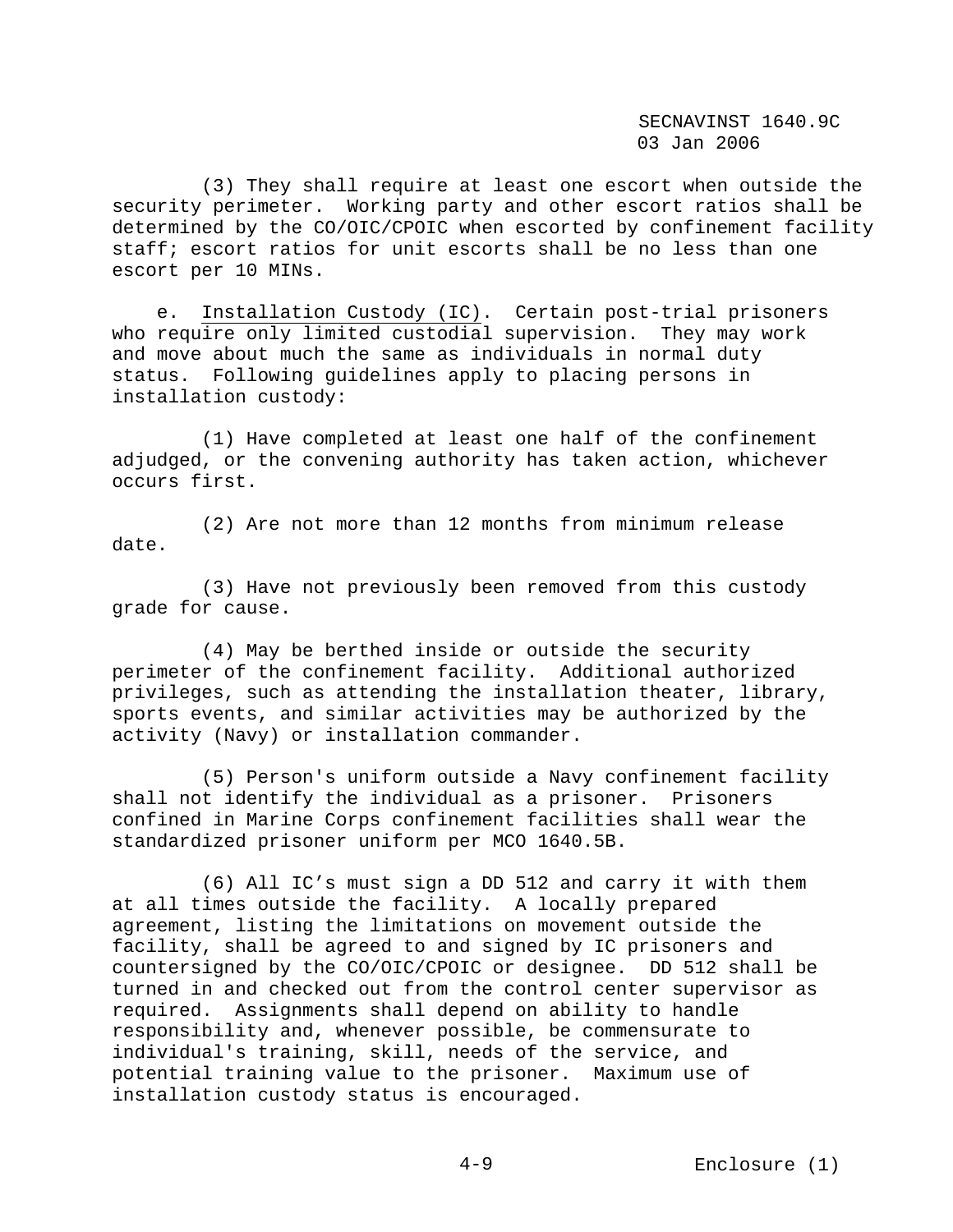# 4202. CLASSIFICATION CRITERIA

1. A custody classification shall be based on amount of supervision and restraint each prisoner requires.

2. All new prisoners, except those specifically deemed to be serious management problems (MAX), shall be assigned a MDI custody classification during the reception phase. Detainees shall not be assigned a MDO, MIN or IC custody classification.

3. Ultra-conservative custody classification results in a waste of prisoner and staff manpower. A large number of MAX and MDI prisoners reduce the number of staff available for supervision of the kinds of productive work available to lesser custody classifications (IC, MIN, MDO). Classification system must follow established, but flexible, procedures.

4. Prisoners in lesser custody classifications (IC, MIN) shall have the opportunity for additional privileges, as opposed to incentives, simply because of the requirement for reduced supervision and increased mobility. A prisoner in any custody classification may be granted extra incentives, within security constraints, for above average performance. Incentives must be earned and are not automatic with a custody classification. Prisoners shall be placed in the lowest custody classification as soon as possible. Thus, it is not appropriate to "promote" prisoners through custody classifications in sequence.

5. Following are factors, though not all inclusive, to be considered in assessing higher custody classifications (MAX or MDI):

- a. Assaultive behavior.
- b. Disruptive behavior.
- c. Serious drug abuse.

 d. Serious civil/military criminal record (convicted or alleged).

e. Low tolerance of frustration.

f. Intensive acting out or dislike of the military.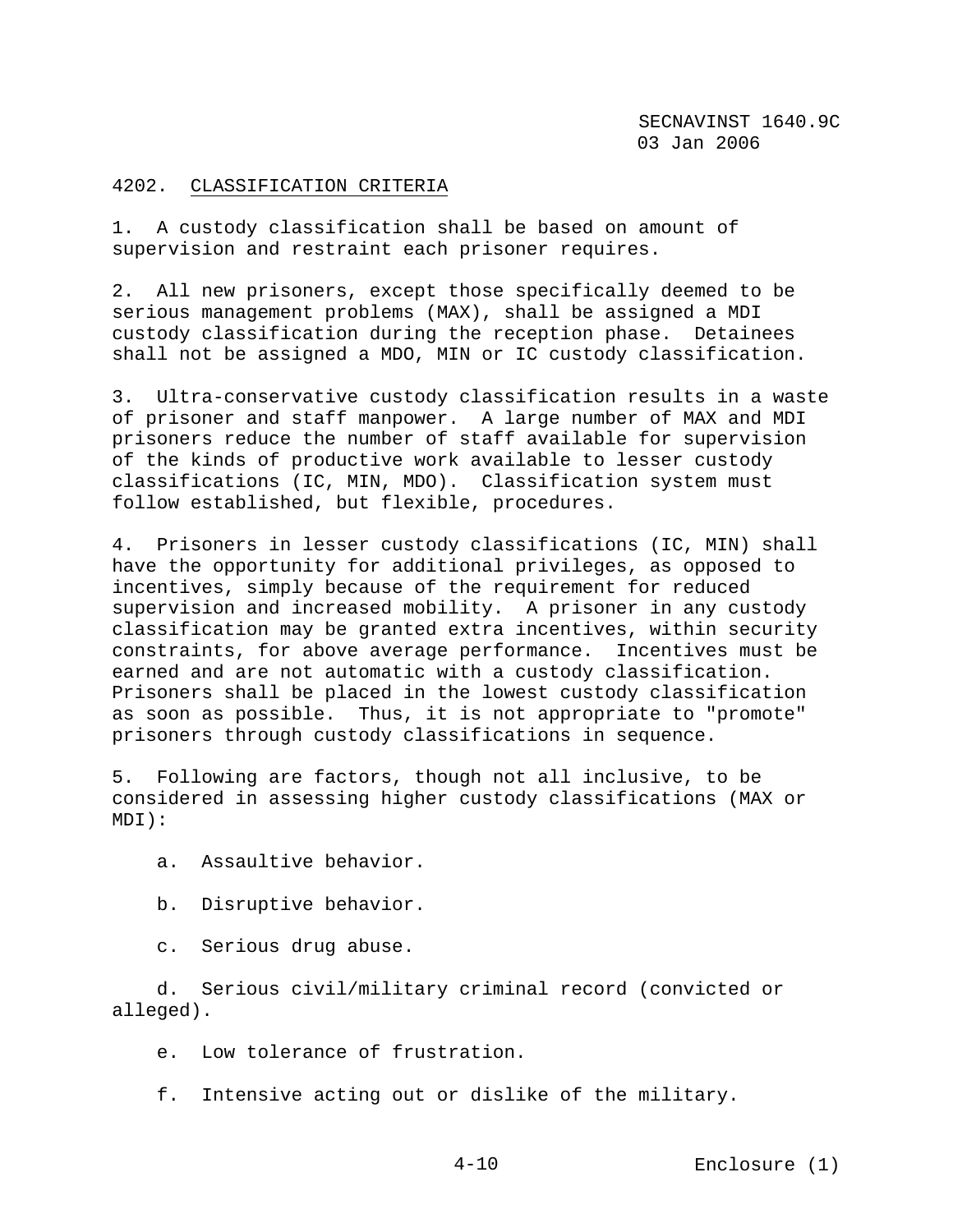g. History of previous escape(s).

h. Pending civil charges/detainer filed.

 i. Serving a sentence which the individual considers to be unjust or severe.

j. Poor home conditions or family relationships.

 k. A mental evaluation indicating serious neurosis or psychosis.

 l. Indication of unwillingness to accept responsibility for personal actions past and present.

m. Demonstrated pattern of poor judgment.

n. Length, or potential length, of sentence.

6. Following are factors that indicate lower custody classifications (MDO, MIN, or IC).

a. Clear military record, aside from present offense.

b. Close family ties; good home conditions.

c. The offense(s) charged is not serious.

 d. Apparently stable mental condition (responsible for own actions).

e. Indications the individual wishes to return to duty.

 f. Comparatively short sentence to confinement; however, length of sentence shall not be an overriding factor.

g. Behavior during a previous confinement.

 h. Completion of, or active participation in, treatment programs or groups.

7. It must be understood the factors mentioned above are only indicators, not ironclad rules; therefore, the CO/OIC/CPOIC shall consider objective based overrides where applicable. An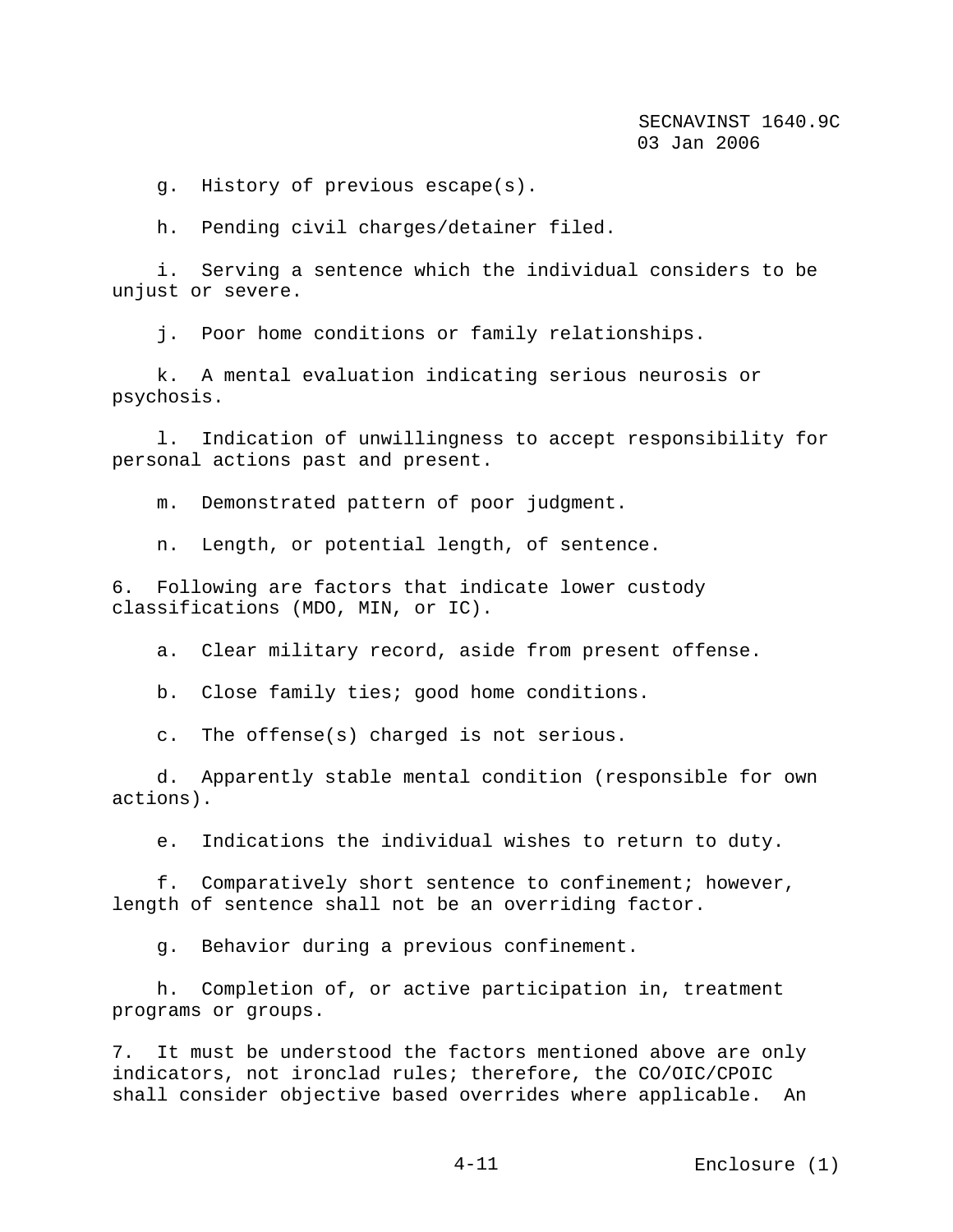evaluation of all phases of the prisoner's performance shall be made prior to each custody change. By following the criteria and concepts outlined above, the CO/OIC/CPOIC shall be able to make more efficient use of staff and provide an atmosphere in which restoration efforts shall be more effective.

8. Adult Internal Management System (AIMS). An AIMS classification shall be determined for each prisoner confined in Navy confinement facilities. This is a five-level classification of prisoners based on aggressiveness of personality and methods of problem management used by an individual. AIMS is never used for custody or incentive determination, but is very useful for housing and programming prisoners together in order to maximize their opportunities to succeed and to utilize programs offered. Use of AIMS in each confinement facility is required; each classification and assignment board or unit board shall consider a prisoner's AIMS classification in assignment of berthing, program, and work. AIMS is used in Marine Corps confinement facilities at discretion of the CO.

#### 4203. EVALUATION OF PRISONERS

1. An evaluation program as issued by NAVPERSCOM (PERS-68) shall be implemented in all Navy confinement facilities and correctional custody units. Factual information concerning prisoners, such as home and community background, education, service adjustment, attitudes, offense and circumstances, sentence, and any other pertinent information shall be assembled early in their confinement. Through observation and evaluation reports, staff contacts, and recommendations/actions of higher authorities, histories of prisoners can be developed for use in determining their response to the corrections program. This in turn shall indicate possible program changes.

2. Receiving and release supervisor shall ensure that a DD 2710, Inmate Background Summary, is completed on each prisoner as part of the admission process. It shall be reviewed by the brig duty officer/duty brig supervisor and forwarded to the correctional counseling staff.

3. All members supervising prisoners shall be responsible for evaluating prisoners in their charge and shall submit periodic written reports on their performance. This must be done on a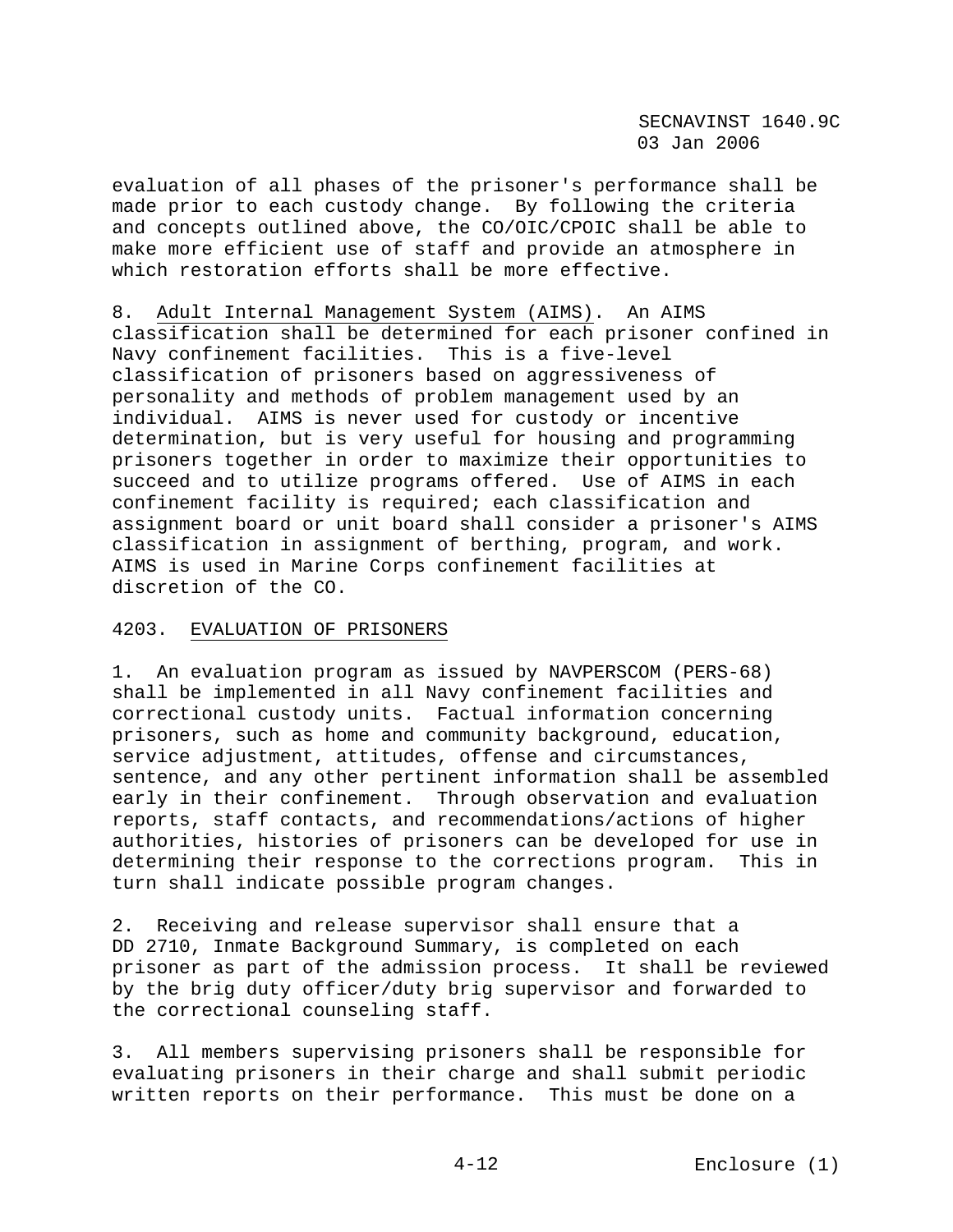scheduled basis, preferably weekly, to show levels of performance on a continuing basis. The evaluation shall be submitted on a DD 2712, Inmate Work and Training Evaluation.

 a. Each report shall describe prisoner's attitude, work performance, overall performance, ability to get along with others, problems known to the supervisor, and any recommended custody or program changes.

 b. Supplementary reports shall be submitted when a prisoner demonstrates behavior which is out of the ordinary, either good or bad.

4. A "treatment file" shall be developed for each prisoner to maintain all pertinent treatment and counseling related information. This file shall be made available to staff members on a "need-to-know" basis. It shall be made available for official reviews of adjustment to confinement and for board usage.

5. Each staff member has responsibility for passing information concerning prisoners to the proper authority in the confinement facility. What seems to be a bit of trivial information may prove to be significant when coupled with other information on hand. Behavior and attitude of the prisoner in the berthing area, at work, in recreation, and in a classroom shall provide a good overall indicator of problem areas and adjustment progress. Continuous staff evaluation of each prisoner cannot be overemphasized.

4204. CLASSIFICATION AND ASSIGNMENT (C&A) BOARD. The C&A board shall establish an individual prisoner's custody classification using objective classification/reclassification procedures. When the C&A board determines custody classifications, it shall be composed of the BRIG O or designated representative, one senior staff member from security and one from programs, and any other members appointed by the BRIG O. See article 6303 of this manual for program functions of the C&A board.

# 4205. SPECIAL QUARTERS

1. Policy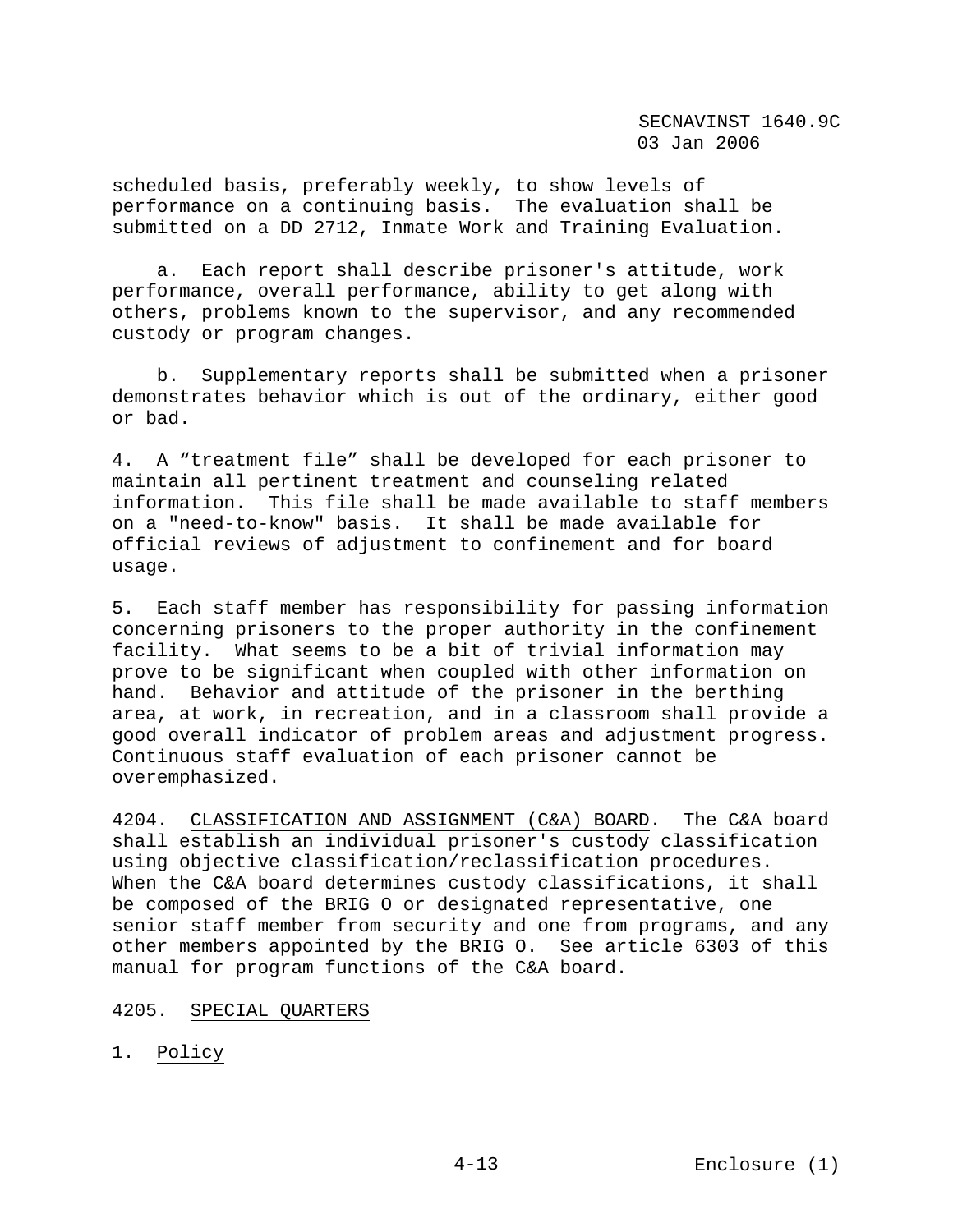a. Some prisoners require additional supervision and attention due to personality disorders, behavior abnormalities, risk of suicide or violence, or other character traits. If required to preserve order, the BRIG Os or, in their absence, the brig duty officers/duty brig supervisors may authorize special quarters for such prisoners for purposes of control, prevention of injury to themselves or others, and the orderly and safe administration of the confinement facility. A hearing to determine the need for continued administrative segregation of the prisoner shall be conducted. This hearing may be by board action or by a member of the confinement facility appointed in writing by the BRIG O, and a written recommendation to the BRIG O will be provided within 72 hours of the prisoner's entry into segregation.

 b. Special quarters is a group of cells used to house prisoners who have serious adjustment problems or certain medical issues, are highly temperamental or emotional, anti-social, some medical cases, or who cannot get along with other prisoners, or are persistent custodial problems. Special quarters are not a punitive measure and shall not be used as such. Prisoners must be made aware of the reason they are berthed in special quarters. Prisoners are assigned to special quarters by the BRIG O and shall not have normal privileges restricted unless privileges must be withheld for reasons of security or prisoner safety (e.g., suicide risks or aggressive, assaultive or predatory prisoners). For each period of 30 days a prisoner is retained in special quarters, the C&A board shall review and provide a recommendation to the BRIG O, who shall determine and certify the requirement for continuation in special quarters.

 c. Disciplinary segregation is provided for in article 5105.3e.

 d. Prisoners who have threatened suicide or have made a suicide gesture but are found fit for confinement may be placed within special quarters under continuous observation while in the category of suicide risk. CO/OIC/CPOIC may direct removal of prisoner's clothing when deemed necessary. Prisoner must be under observation of a supervisor of the same sex. Closed circuit television may be installed at a limited number of cells for observation, although cross gender monitoring is not authorized.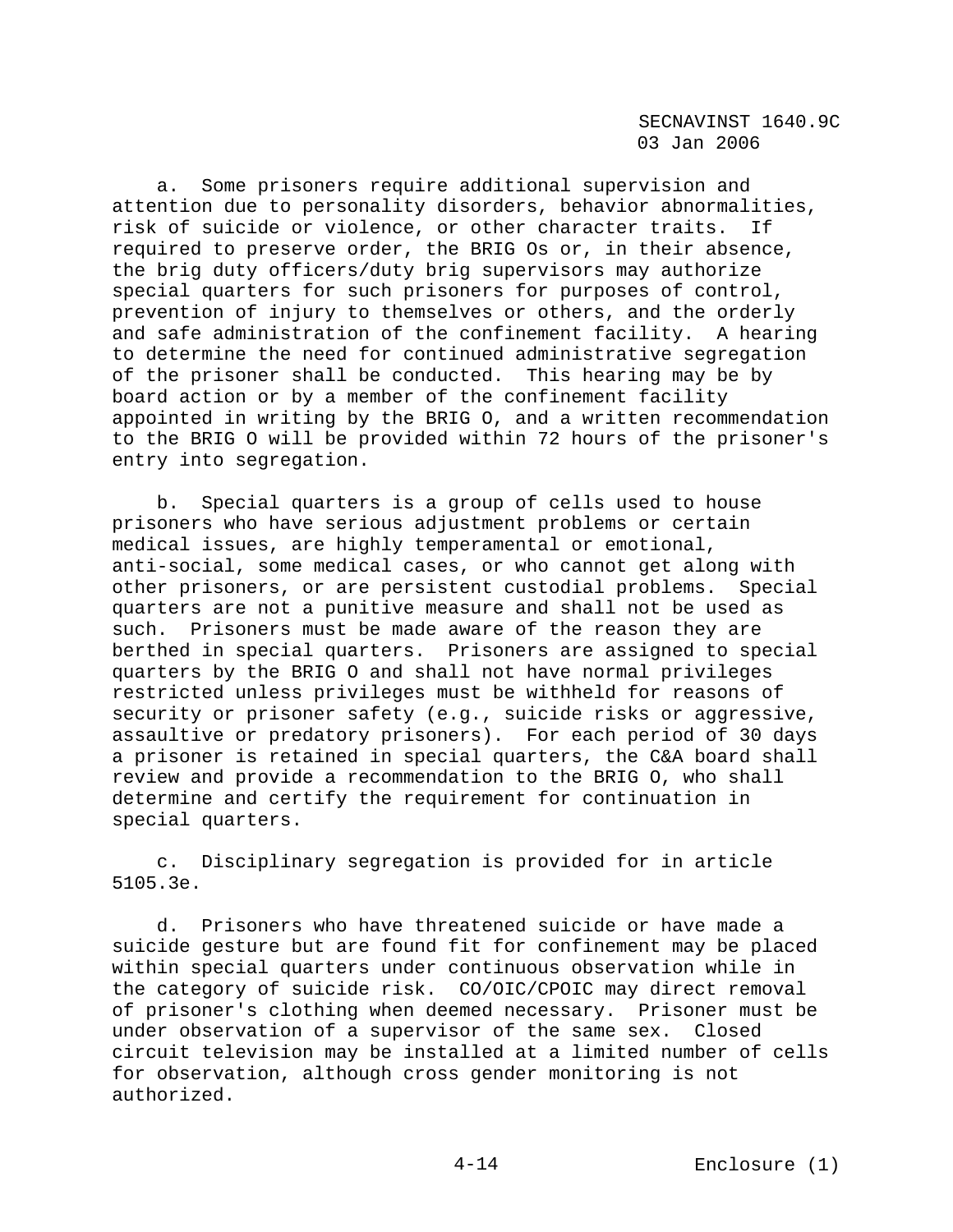2. Procedures. All prisoners in special quarters shall be under continual supervision. Special precautions shall be taken in equipping, inspecting, and supervising their quarters to prevent escapes, self-injury, and other serious incidents. They shall be sighted at least once every 15 minutes by a staff member and shall be visited daily by a member of the medical department and the BRIG O. In addition, it is highly desirable that prisoners in special quarters be visited daily by a chaplain. Each sighting of and visit to any segregated prisoner shall be officially recorded and include date, time, name of visitor, and any appropriate remarks. DD 509, Inspection Record of Prisoner in Segregation, shall be used to record visits.

3. Behavior and Custody Problems. On rare occasions it may be necessary to confine violent prisoners in cells without furnishings to prevent them from injuring themselves or others. Such a measure shall be used only upon specific direction of the BRIG O. A segregated prisoner shall be released to regular quarters as soon as the need for special segregation is past.

4. Homosexuals. Persons who are suspected, accused, or convicted of homosexual acts shall not automatically be segregated or berthed in cells. Confinement in a cell may be appropriate when the prisoner has been involved in acts that may jeopardize the prisoner's safety or the safety of others. Homosexuals shall not be restricted from normal privileges and supervised activities available to other prisoners in the same custody classification if their conduct in confinement is not sexually aggressive and otherwise satisfactory.

# 5. Suicide Risks

 a. Prisoners with a history of suicide attempts or who are considered to be suicidal shall be immediately referred to the medical department/clinical services/mental health department for further evaluation and appropriate action, which may include hospitalization. NAVMEDCOMINST 6320.11 provides guidelines in those cases involving emergencies, specialized treatment or evaluation, or psychiatric treatment that can not be deferred.

 b. Prisoners who have threatened suicide or have made a suicidal gesture, but are found fit for confinement, may be placed in the category of "suicide risk" for observation. They shall be placed in special quarters under continuous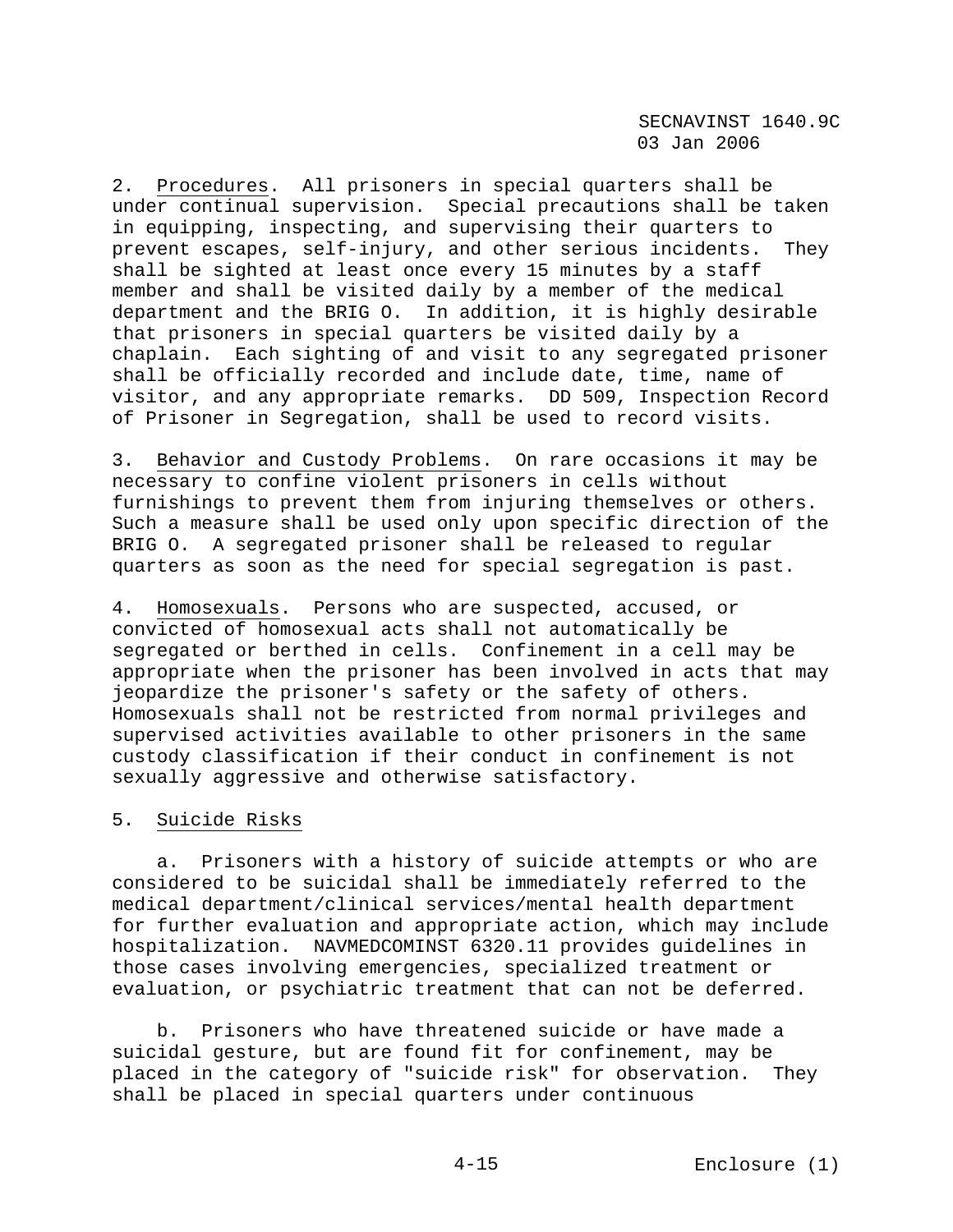observation. CO/OIC/CPOIC may direct removal of the prisoner's clothing when deemed necessary. Prisoner must be under observation of a supervisor of the same sex. Closed circuit television may be installed at a limited number of cells for observation. Use of this equipment would be in addition to the requirement above.

 c. Such prisoners shall be berthed in special quarters and physically checked every 5 minutes. Such checks shall be annotated on an operational report, or other locally generated form, and shall accompany the prisoner's DD 509. They shall not be permitted to retain implements with which they could harm themselves.

 d. When prisoners are no longer considered to be suicide risks by a medical officer, they shall be returned to appropriate quarters.

6. Human Immunodeficiency Virus (HIV)/Acquired Immune Deficiency Syndrome (AIDS). See article 10104.

### 4206. BERTHING

1. Where facilities permit, newly admitted prisoners shall be housed separately from the general population until indoctrination in prisoner regulations and other administrative details of reception are completed. During this period of orientation, prisoners shall be objectively evaluated and a custody classification assigned prior to transfer to the general population.

2. Although preferred, there is no requirement that prisoners of different legal status (detained or sentenced) be berthed separately. Separation of prisoners shall be by custody or AIMS classification (see article 4202.8). Optimum situation would permit housing different custody classification prisoners in different and separate areas. In many confinement facilities, practicality dictates commingling of prisoners in the same quarters; however, every effort shall be made to maintain separate berthing where possible. Where optimum conditions do not exist, prisoners in medium and minimum custody classifications may be housed together.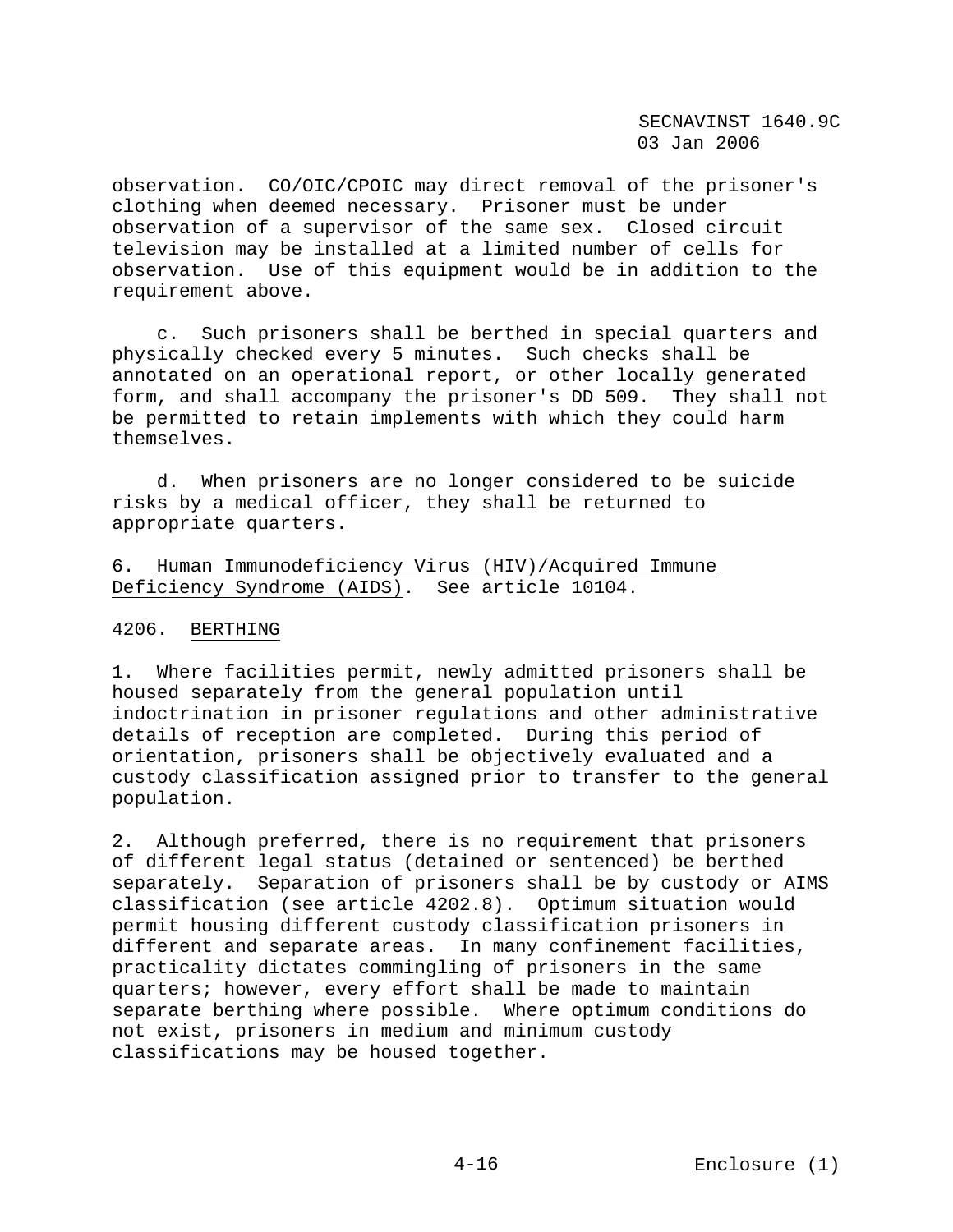3. Maximum custody and segregated (administrative/disciplinary) prisoners shall be berthed in special quarters or apart from the general population.

### SECTION 3. SECURITY SYSTEMS

### 4301. RESPONSIBILITIES FOR SECURITY

1. Primary purpose of a confinement facility is custody and control of prisoners. Control of prisoners is effected by impartial enforcement of reasonable rules and regulations which are necessary for the safe and orderly operation of the facility. Custody and control measures shall be adequate to maintain good order and discipline, and to protect staff and prisoners.

2. An effective system of security, custody, and control shall be established in each facility. Every staff member must be aware that custody and security do not stand alone but are interdependent with all other portions of the operation. Each staff member is responsible, regardless of duty assignment.

3. Fixed posts shall be maintained to ensure that all traffic is permitted to enter or leave only upon suitable identification and inspection. Use of armed sentries within the perimeter is not authorized. When perimeter sentries are necessary, sentries outside the compound of a shore confinement facility shall be located to ensure an unobstructed view.

4. Security measures inside the confinement facility are the day-to-day control and supervision procedures designed to facilitate the movements of prisoners, to assure control of their whereabouts, to guard against violation of rules, and to promote discipline and good order. Posts must be established at key points such as in quarters and at entrances to work and recreation areas to afford control and supervision. Provisions must also be made for supervision during meals and other activities.

5. Existence of programs or activities such as work, organized recreation, and self-improvement combine to create sound custodial measures. Security cannot be assured if it is based on procedures operated wholly against the will of the prisoners. When prisoners spend long hours in idleness and feel harassed by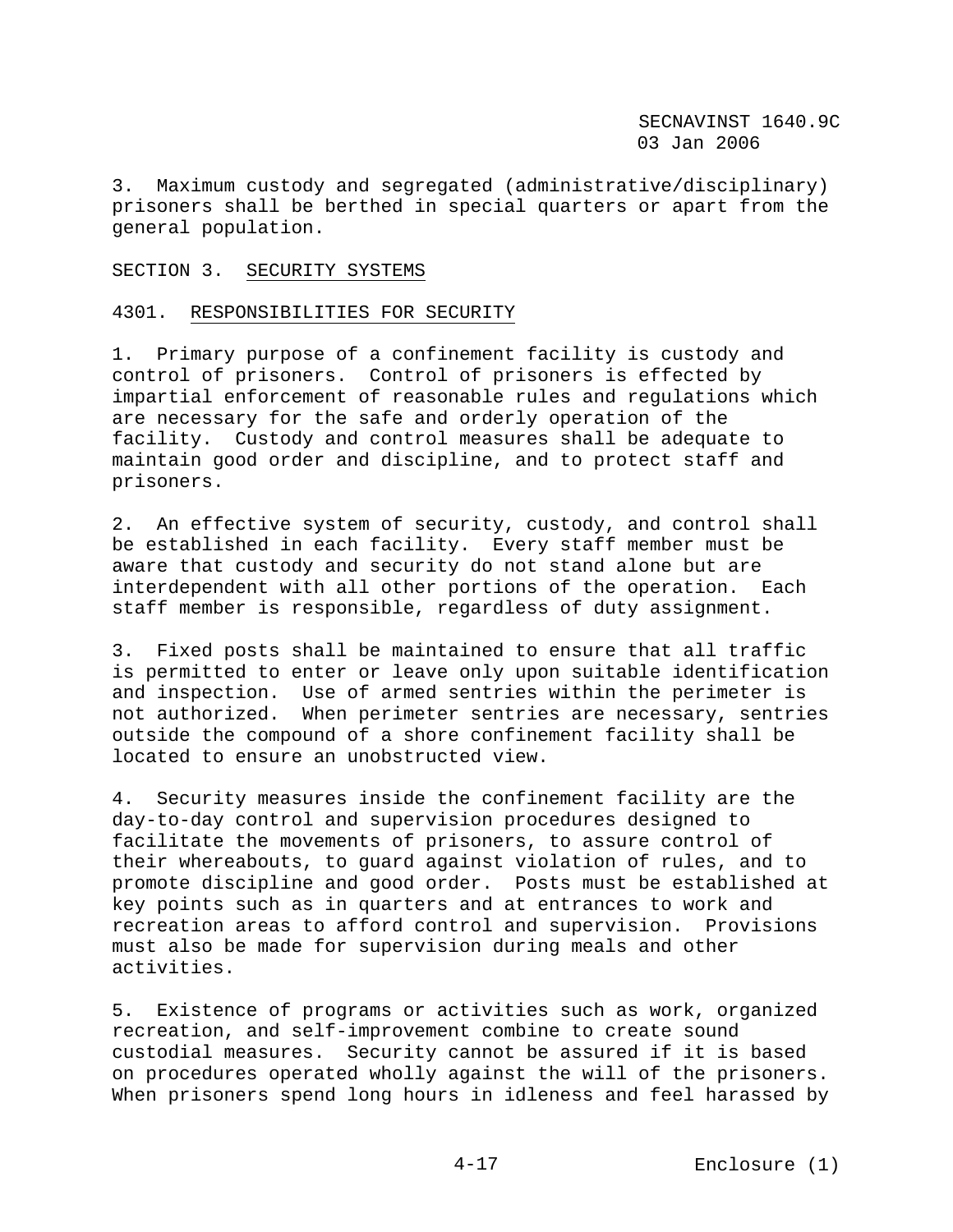unnecessary restrictions and procedures, hostility is created and the desire to escape or resist become dominant forces.

6. Persons not assigned to duty at the confinement facility shall not be allowed to enter the area except on official business or as authorized visitors. Staff members shall only interact with prisoners while in an official duty capacity. Authorized visitors shall be required to wear a visitor's badge on the front of their outside garment, above the waist.

#### 4302. CONTRABAND AND SEARCHES

#### 1. Contraband

 a. Contraband is any article not authorized to be in possession of prisoners or any item authorized for a prisoner's use that has been modified for a use other than that originally intended. Local regulations shall specify what items are allowed and under what conditions. Items which threaten the security and safety of the confinement facility, or the possession of which are illegal, are always contraband.

 b. Contraband items can be controlled through close supervision and frequent searches. Unscheduled searches of prisoners, cells, visiting rooms, recreation areas, library, heads, galley, mess halls, work areas, vehicles, deliveries, and shipments are essential. Personal property and items of clothing that accompany new prisoners must also be closely searched to prevent the introduction of contraband.

 c. When contraband is discovered, a written report must be made listing the items and covering precisely the circumstances of discovery. The contraband items along with the report shall be submitted to appropriate staff per local policy. It is essential that a strict chain of custody be maintained of any evidence which may be used in disciplinary action. OPNAV 5527/22, Evidence/Property Custody Receipt, shall be used.

2. Searches. Prisoners shall be instructed their persons, quarters, and work areas are subject to search at any time while confined. Searches shall be conducted in a professional manner. Policies of article 3404 are applicable. There are two types of searches: of a person and of an area. These searches are described below and shall be used as the situation requires.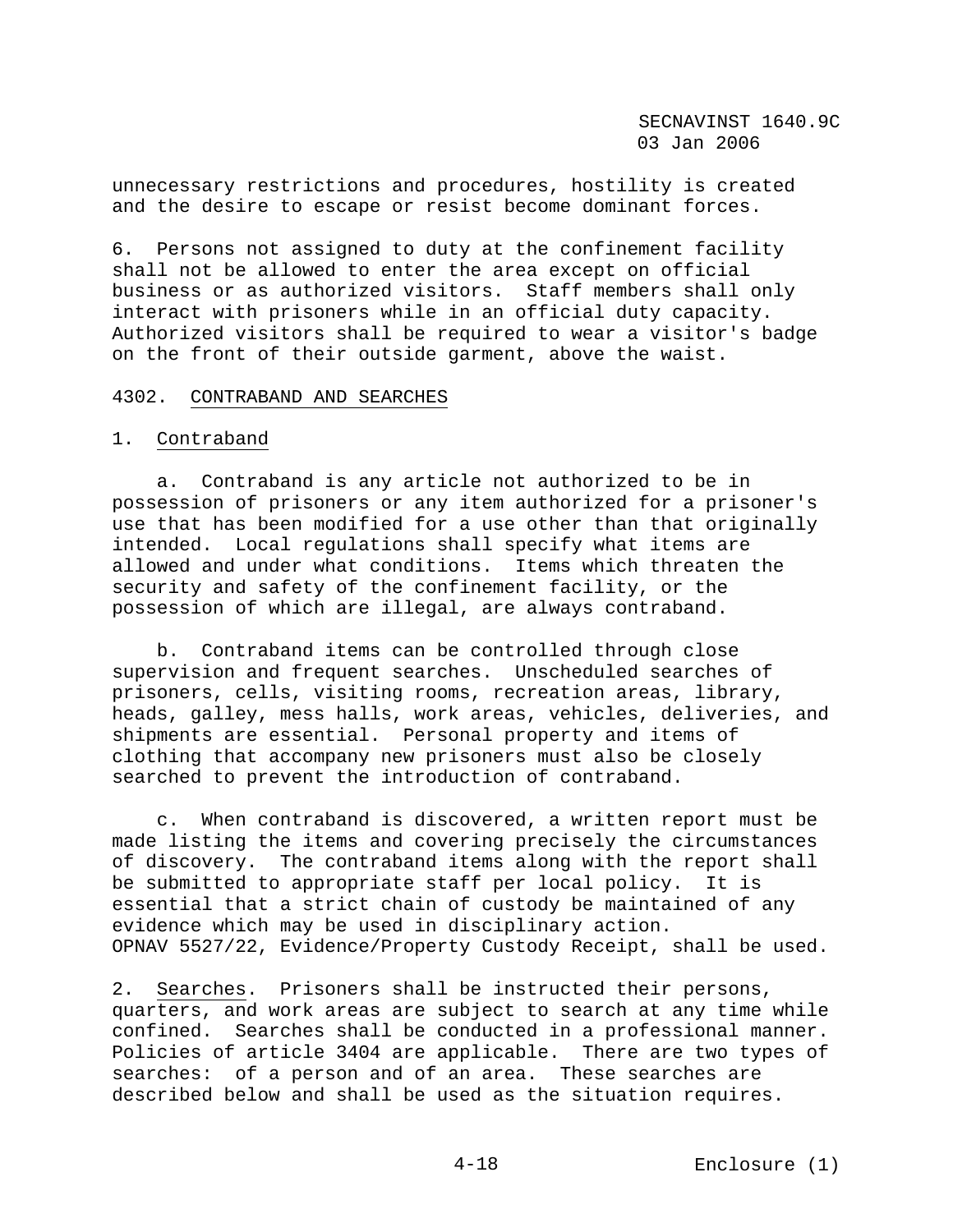a. Search of the Person. Searches shall be conducted by staff members of the same sex as the prisoner, absent extreme emergency.

 (1) Frisk Search. The prisoner's body, clothing, and possessions shall be searched by the staff member. Requirements for prisoners to assume exaggerated positions are not necessary. Unnecessary force is prohibited. A quick, careless search is useless. Random frisk searches usually prove adequate in controlling contraband. Care must be taken not to establish a predictable pattern in conducting these searches.

 (2) Strip Search. Strip search shall be used in admitting new prisoners, when transferring prisoners, or whenever suspicion of a crime or violation of reference (a) attaches to a prisoner. BRIG O shall determine how often strip searches are to be conducted following visits, in those situations where the prisoner has been outside the security perimeter, and special cases when deemed necessary. In situations where all prisoners are not strip searched, and no specific incident exists, random selection shall be used. Random selection requires an objective method; staff choice on-the-spot is not an acceptable method. Complete search shall be made in privacy, and the searcher shall have another staff member present as a witness. In these searches the prisoners shall remove their shoes and all clothing. Clothing, personal effects, and body shall be carefully searched.

 (3) Body Cavity Search. Internal examination of body orifices, when required, shall be made only by authorized medical personnel. This requirement does not preclude visual examination by staff members.

 b. Area Search. All areas shall be subjected to a thorough search from time-to-time on an unscheduled basis. Visiting areas shall be searched by staff before and after all visits, and prior to any further access by prisoners. In conducting such searches, a definite plan shall be followed. Prisoners shall not be present during the search nor be permitted to see how it is conducted. If prisoners are occupying the area to be searched, they shall be escorted out of the area, each being frisk searched upon leaving. All authorized articles shall be handled carefully and replaced when the search is completed.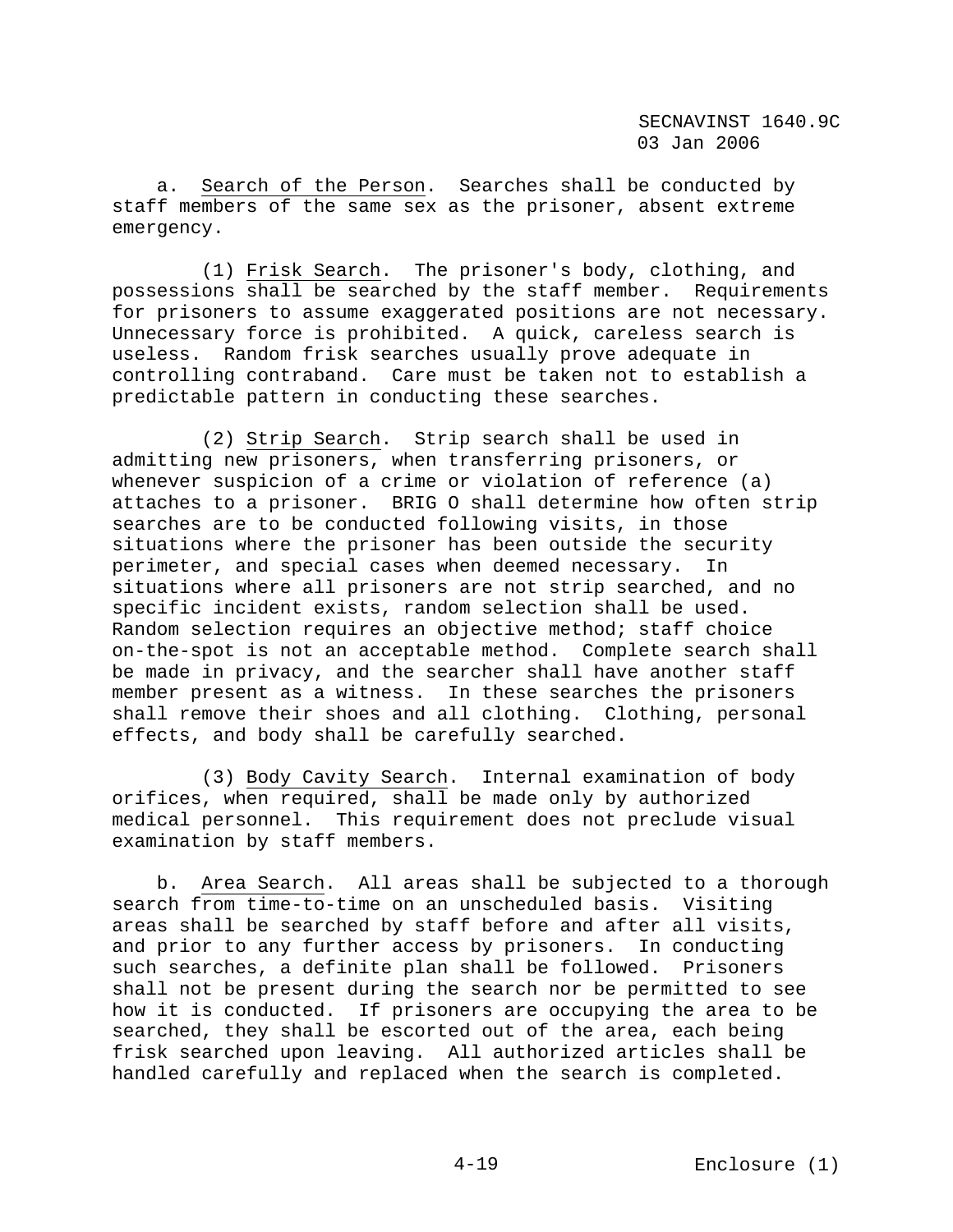Care shall be exercised to avoid any undue disturbance of prisoners' effects.

# 4303. KEY CONTROL

1. Control of keys is a major element of security. A key control system shall include routine (at least monthly) inspections to ensure the authorized number of keys are available and will operate the locks. The system shall identify each key or ring of keys and give its location at all times. No key's marking shall indicate its function. Locks and keys (including spare keys) for fire escapes and emergency doors must be checked frequently to ensure their operation. Only authorized staff members shall have confinement facility keys in their possession and then only during the performance of duties requiring the use of those keys. Keys shall not be taken from the facility. A duplicate set shall be held in reserve for use in emergencies and shall be rotated regularly with duty keys to ensure all keys function properly. A third set of duplicate keys shall be maintained outside the confinement facility and at a secure location providing 24-hour availability. All sets of keys shall be rotated regularly (at least every 3 to 6 months) to ensure they function properly.

2. Keys shall be located in the control center and, except when in use, shall be stowed in a cabinet or locker that shall be secure at all times. Stowage shall be such that keys may be readily selected in case of emergencies. Key control system must be rigidly enforced. Control center shall have an accurate key book showing the number of each key, trade name of lock and its location, and number and location of keys for that lock. Each key or ring of keys shall have its own hook on the key panel board. Staff members authorized to draw keys shall use a metal tag system for each key drawn and be required to return the key after use. All keys must be accounted for at all times.

3. A sentry within a locked area shall have only the keys to a locked sub-area (such as keys to cells within a cellblock.) 4. A system for the control of confinement facility staff members' and visitors' personal keys shall be implemented.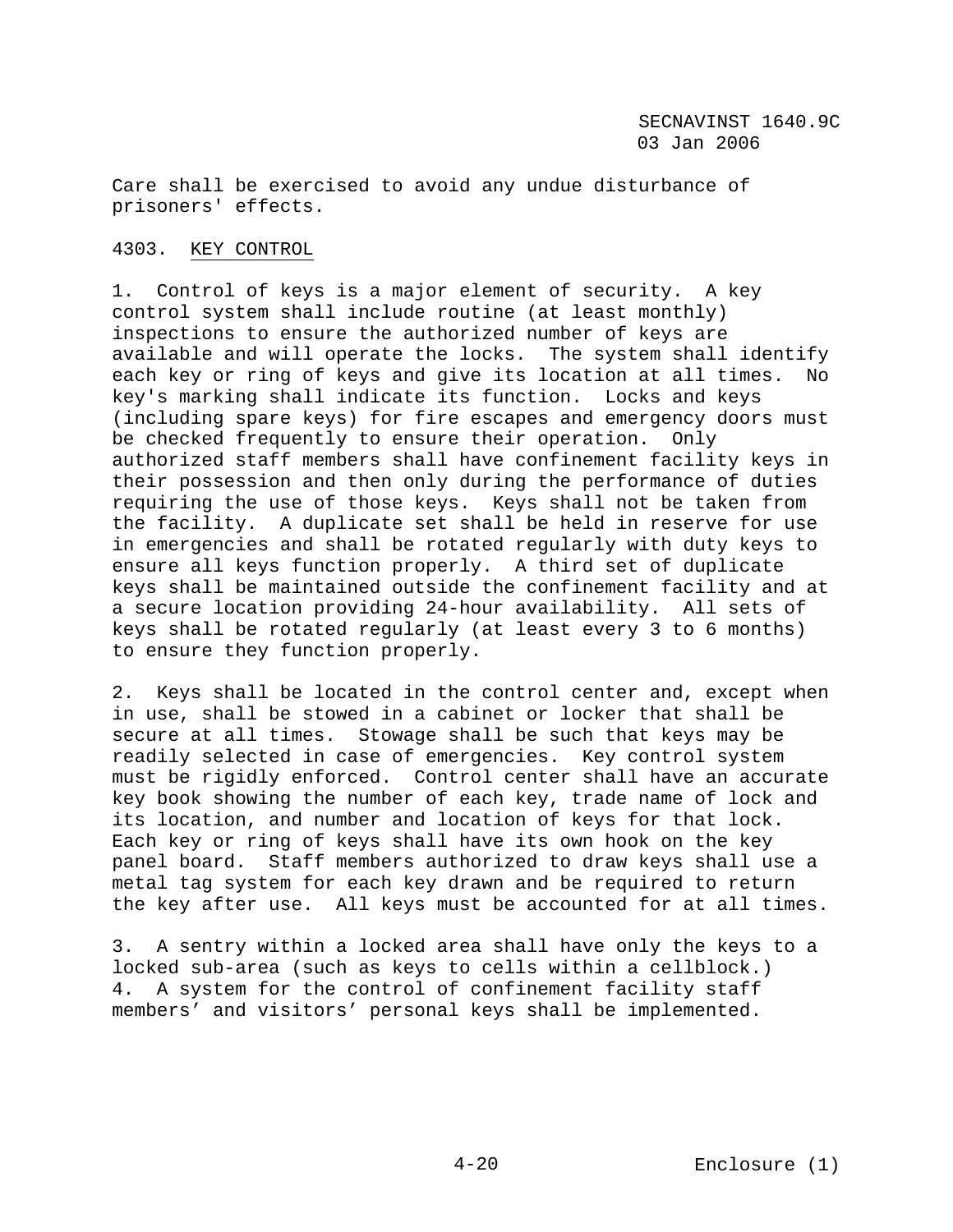### 4304. TOOL CONTROL

1. Tool control is essential to the security of the confinement facility. Small tools as well as large shall be marked/tagged for identification and closely controlled. Each staff member must report violations of the tool control plan. Ladders, rope, and other equipment that can be used for escape purposes or for weapons shall be included in the tool control plan.

2. Required Procedures

 a. Keep tools to a minimum and maintain an accurate up-to-date inventory of all tools.

 b. Utilize a shadow board with outlines for tools/maintain tool cribs.

c. Regularly verify presence of tools.

 d. Check out tools so accountability for each tool can be determined at all times.

 e. Frequently verify location of tools, and ensure hazardous tools such as files, hacksaws, welding torches, and pipe cutters are used only under supervision.

 f. Tools allocated to various departments shall be distinctly marked for ready identification and to determine which department has responsibility for them.

 g. Kitchen knives, meat saws, cleavers, ice picks, and barber tools shall be included in tool control. Where medical facilities exist, surgical knives and hypodermic needles shall be included.

 h. Hazardous tools such as hacksaw blades, files and tips for cutting torches, and welding equipment shall be stored under lock and key.

i. Missing or lost tools must be reported immediately.

 j. Broken, damaged, or worn tools must be turned in to the responsible supervisor for disposal. All pieces of a broken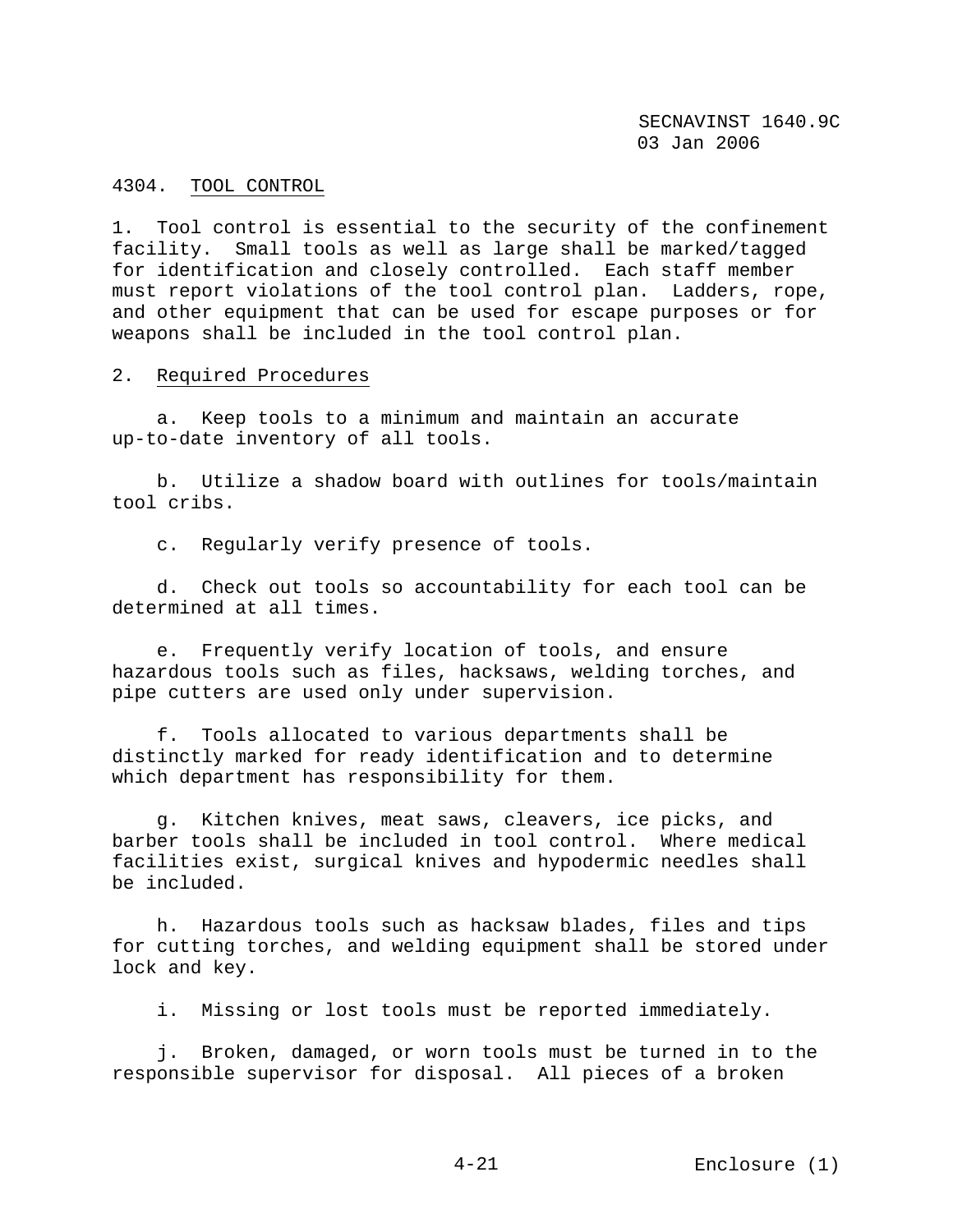hacksaw blade, file, or similar tool must be properly accounted for and disposed of.

 k. A record of all tools shall be maintained and monitored, tracking each item from the time it enters the facility until the date it is removed from the facility.

### 4305. VEHICLE AND EQUIPMENT CONTROL

1. Authorization for entry of any vehicle into the facility compound is contingent upon consent to search. All vehicles entering or leaving the facility shall be carefully searched. Unattended parking in the compound shall not be permitted. A staff member shall remain with the vehicle the entire time it is in the facility unless the compound is clear of all prisoners. Containers entering the compound shall be searched unless they were banded or sealed at a point of shipment and have not since been opened. At discretion of the BRIG O, local conditions may not require search of every container; however, frequent spot checks of incoming containers shall be made instead. Inspections must be thorough. Laundry, trash, and other containers large enough to conceal a person shall be searched before leaving the compound unless they were filled under the continuous supervision of a staff member and the supervision maintained until their removal.

2. Vehicles parked in the staff/visitors parking area shall be locked.

4306. VOLATILE/POISONOUS/HAZARDOUS SUBSTANCE CONTROL. Supplies, which may be dangerous, shall be secured per applicable Navy/Marine Corps policy and Occupational Safety and Health Administration standards.

1. Medical Supplies. Everything containing a narcotic, alcohol, or poison requires special handling and accounting to provide adequate protection against carelessness, theft, and misappropriation. These supplies shall be controlled per rules set forth in the Manual of the Medical Department. When such supplies are needed for use, they shall be withdrawn only by medical personnel.

2. Flavoring Extracts and Food. When the facility operates its own galley, close supervision by the personnel in charge must be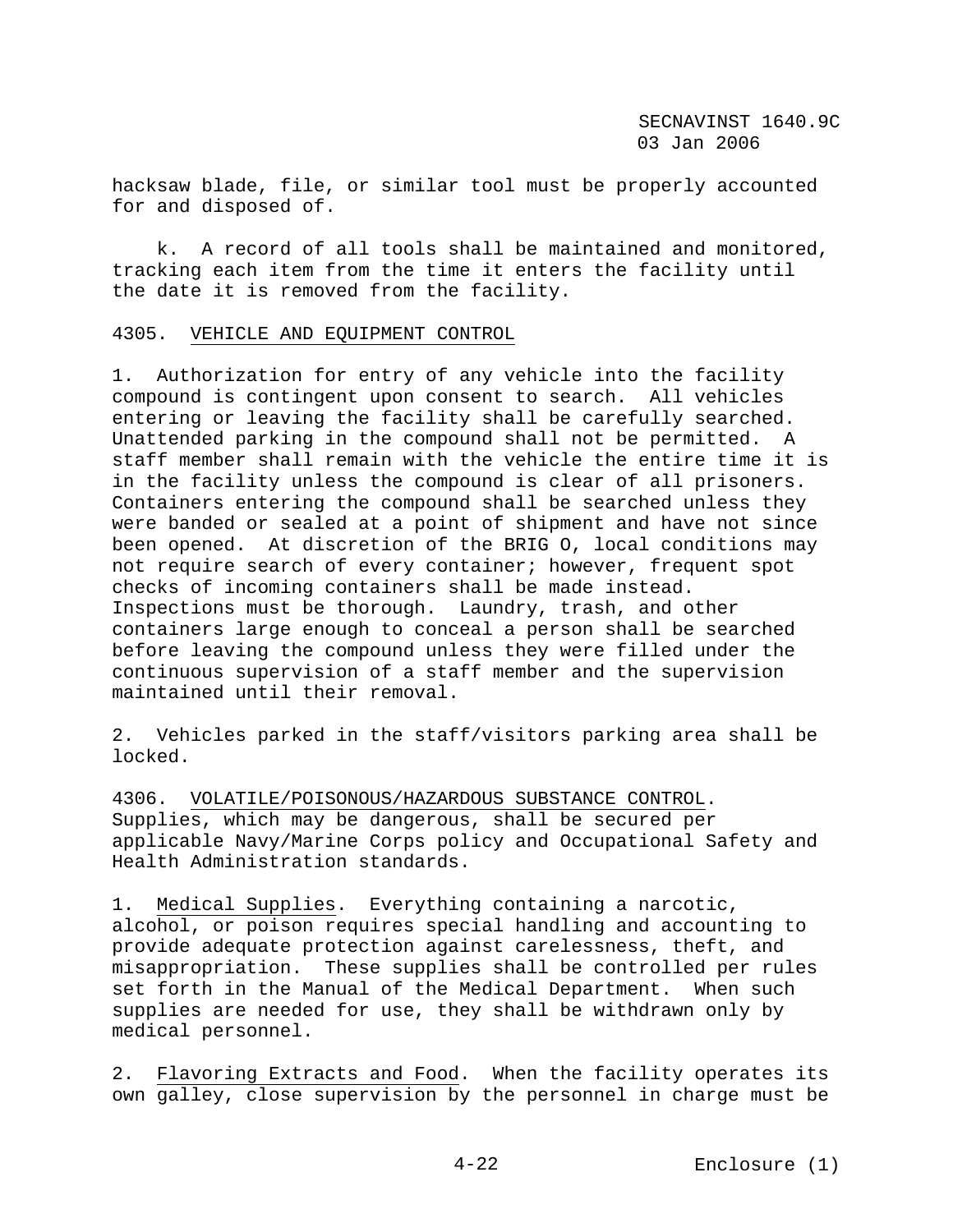maintained to prevent theft of material for making alcoholic beverages.

3. Poisons. Various compounds such as pest and rodent control powders and liquids, toilet bowl cleaner, soaps and detergents, and disinfectants are dangerous and must be controlled. These items shall be locked in a safe storage cabinet, dispensed in quantities required for immediate use, and issued for use only by staff.

4. Strong Irritants. Cleaning supplies, insecticides, and similar agents, which contain strong irritants that may cause blindness or death, must be closely controlled. These items shall be stored in a centralized location, properly issued, and returned by staff.

5. Paints, Varnishes, Thinners, Glues, and Antifreeze. Prisoners have been known to sniff or drink mixtures containing harmful compounds which resulted in serious injury or death. The utmost care shall be taken by staff to see that items of this kind are kept under lock, and only the amount necessary for the work on hand is issued. Mixing of paints or varnishes requiring the use of commercial thinners or alcohol shall be carried out under the immediate supervision of a staff member. Bulk storage of these items shall be in a storage area approved per local safety regulations. Shops where these items are used shall be closely supervised when in use and secured at all other times.

6. Gasoline, Kerosene, and Diesel Fuel. Highly volatile items such as these shall not be stored within the security perimeter of a confinement facility. Such items shall only be brought into the facility when necessary and then only in the amounts needed for the work on hand.

### 4307. WEAPONS

1. Restrictions. Firearms, ammunition, non-lethal, or chemical riot control equipment shall be allowed inside the security perimeter of the facility only when specifically authorized by the CO, or higher authority, and then only to prevent or stop a riot or general disturbance. The officer authorizing such use shall ordinarily be physically present during the period of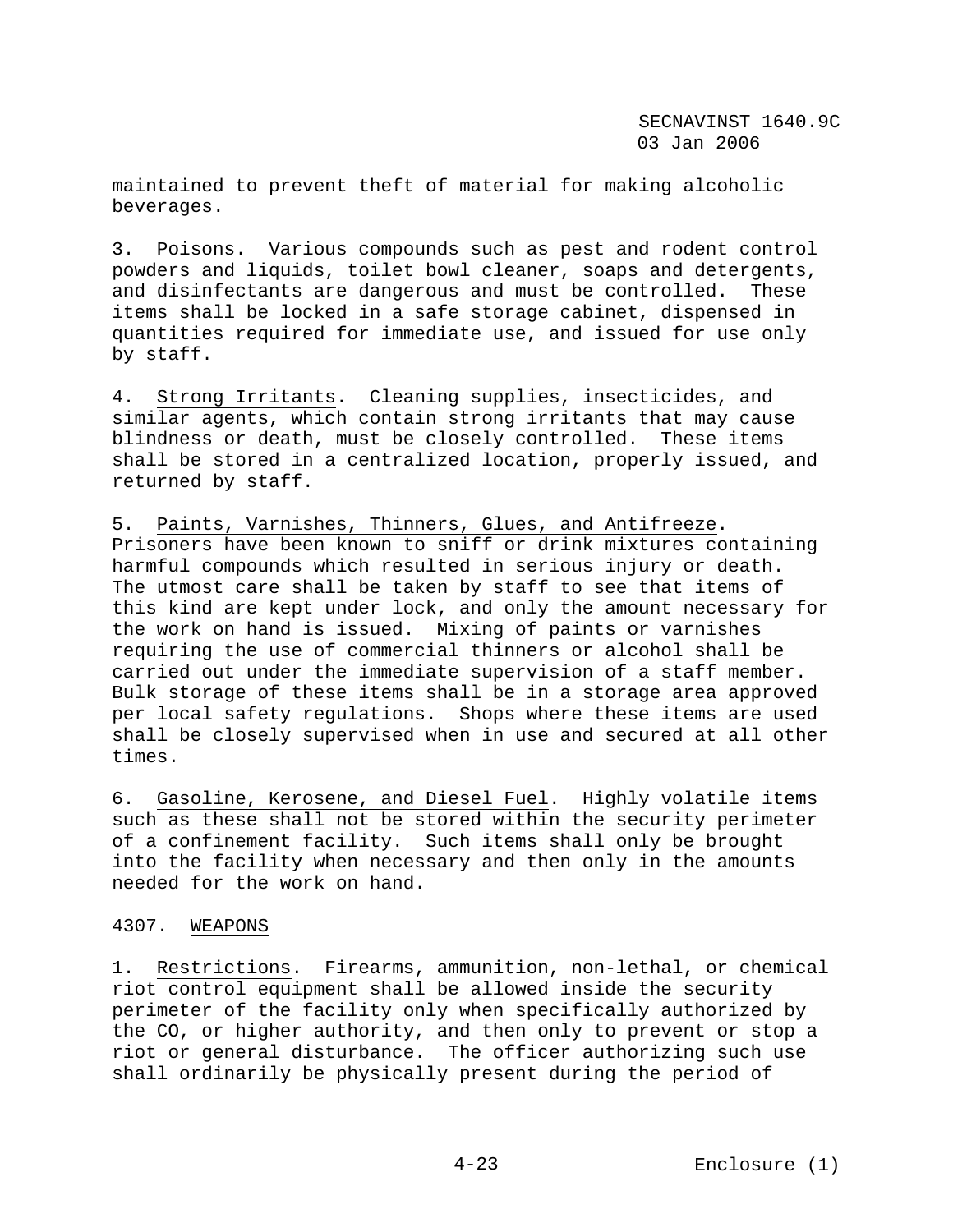authorized use. The CO shall ensure proper training of staff prior to employment of any weapons within the facility.

2. Firearms. Use of firearms shall be authorized by the CO, or higher authority, only as a last resort. Firearms shall be used only to prevent serious injury, loss of life, or to protect personnel (staff or prisoners) who are held as hostages. Persons shall not be fired upon to prevent their escape unless in their efforts to escape, they harm or threaten to harm others seriously, or in any other way endanger the lives of others. Orders to halt shall be given first. Warning shots shall not be fired. Firearms shall be used only by personnel qualified in their use.

3. Batons. Batons, riot batons, and Monadnock PR-24 Batons are considered deadly weapons. The CO may authorize their use only when the degree of force that can be applied by hand is inadequate to quell violence or control unruly prisoners. When authorized, minimum force necessary to control the situation shall be applied. Specific training and annual certification is required for personnel carrying the Monadnock PR-24 Baton.

4. Non-Lethal. Use of non-lethals may be authorized by the CO or higher authority. Due to the array of applications available and unique scenarios appropriate for their use, pre-selection of such weapons is required. The CO shall publish policy governing training requirements and application.

5. Arms Locker. An arms locker shall be provided outside the security perimeter for the storage of weapons carried by personnel who visit the facility. An arms clearing trap shall be provided outside the security perimeter to safely clear all weapons prior to storage in the arms locker.

#### 4308. TEAR GAS (CHEMICAL AGENTS)

1. Chemical riot control equipment may be used only upon order of the CO, or higher authority, and only by a person trained in its use. A trained riot force of the activity (Navy) or installation shall be utilized. Oleoresin Capsicum (OC) and Ortho-Chlorobenzylidene Malonitrile (CS gas) may be used in all confinement facilities with the exception of overseas facilities where OC or CS gas is prohibited by the Status of Forces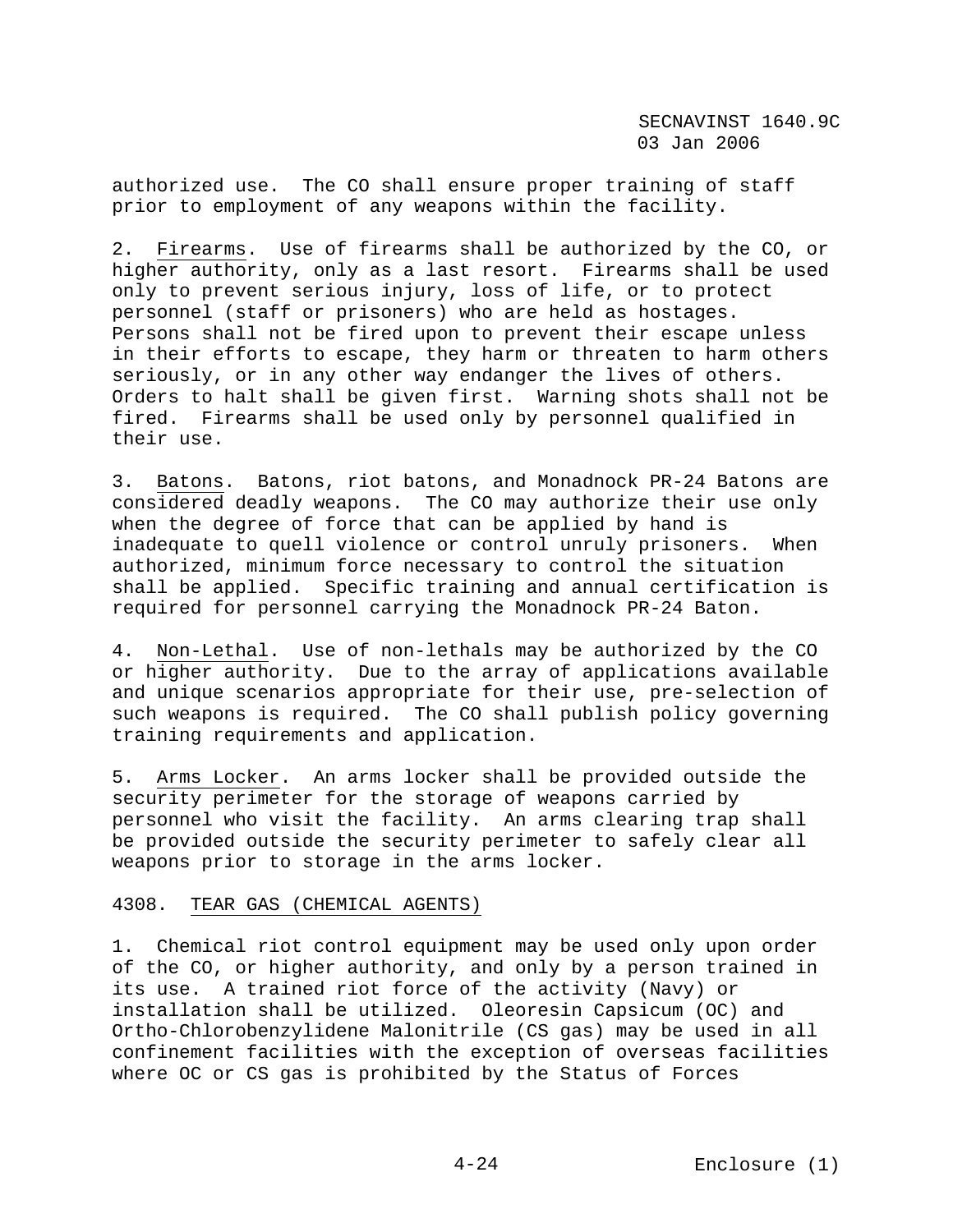Agreement with the host nation. Additional restrictions and responsibilities are provided below.

a. OC spray

 (1) Ensure only trained personnel are allowed to use OC spray.

 (2) Exposure to OC spray may cause respiratory failure in susceptible individuals. Ensure confinement facility staff are appropriately trained in basic life support procedures before using OC spray.

 (3) Use only OC spray that is free of potential or known carcinogens.

 (4) Maintain a record on the use of OC spray during disturbance control, training, or accidental release to monitor the number of individuals exposed and any attributed adverse outcomes.

 b. CS gas may be used when there is a large number of rioters so situated that their removal would be hazardous to other prisoners or staff personnel. Only the CO, or higher authority, shall authorize use of gas, and only CS gas shall be authorized. Normally, grenade type canisters shall be used.

 (1) Sufficient gas shall be used at the first attempt to quickly break up all resistance. Minimum effective amount and maximum amount that can be safely used in any given area shall be computed in advance and be maintained as part of the riot control bill.

 (2) Provisions for equipment and personnel must be made for a follow-up action. Gas will break the resistance, but prisoners may have to be forcibly removed. A follow-up squad equipped with gas masks shall be ready to enter the affected area.

 (3) Gas shall be permitted to develop fully but not to dissipate before sending in the follow-up squad.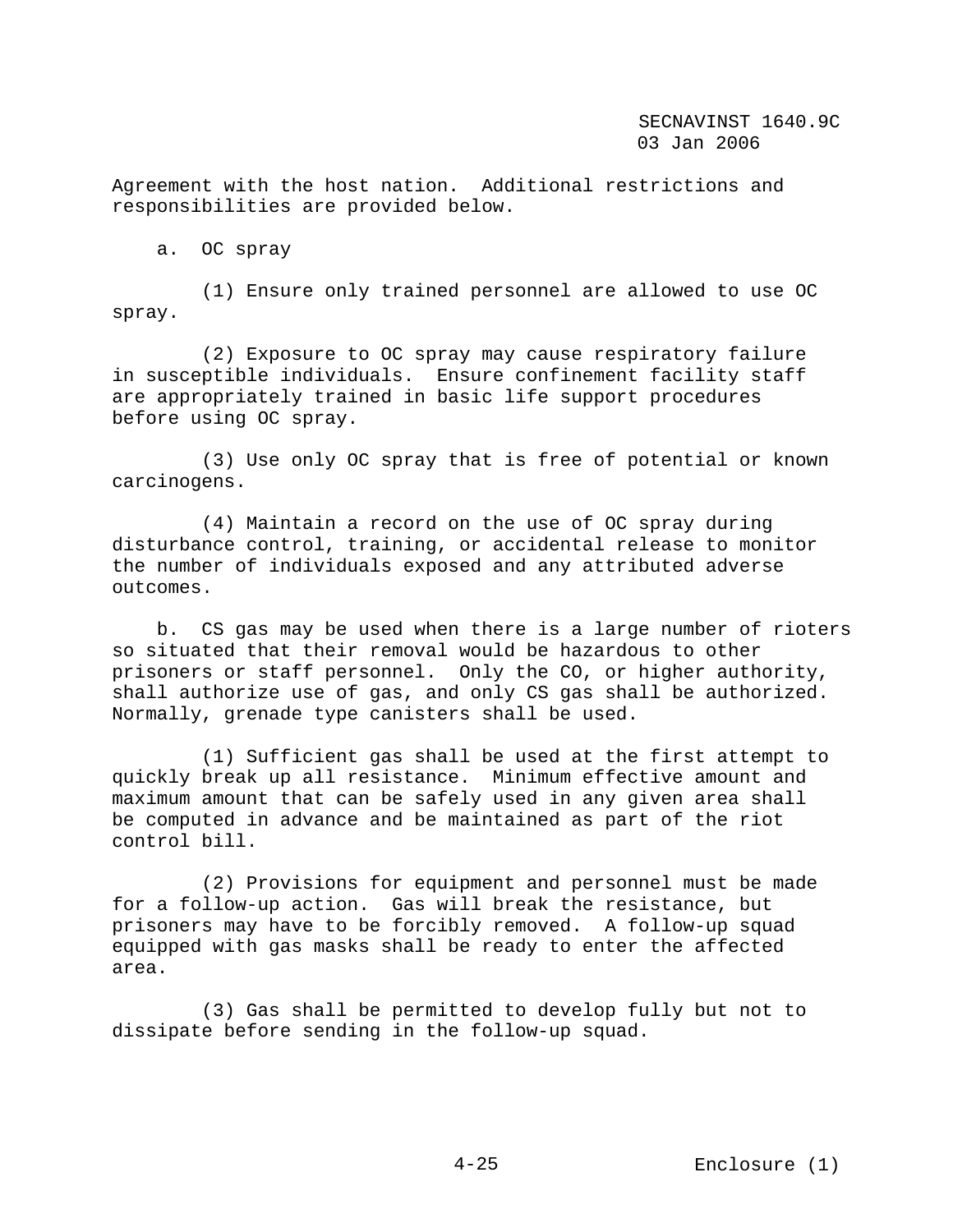(4) A single gas shell or grenade can sometimes be used to break up a large group and make it easier to split off small portions. When this tactic is used, the group will quickly regroup unless the follow-up is properly timed.

 c. Aerosol Tear Gas Streamers. COs operating confinement facilities may establish procedures for the control and use of aerosol tear gas subject to the following restrictions:

 (1) Storage of aerosol tear gas shall meet the same requirement as other weapons, except that a minimum supply may be stored within the control center.

 (2) Aerosol tear gas streamers shall not be carried by confinement facility staff members unless immediate use is anticipated. Personnel shall be trained and receive certification/re-certification for tear gas streamer use.

 (3) Under the following conditions a CO may authorize the BRIG O to use aerosol tear gas streamers. In all cases where immediate use is dictated by emergency circumstances, each instance shall be immediately reported to the CO and documented.

 (a) To intervene in violent, life-endangering, self-destructive behavior when other means of subduing the prisoner could result in serious risk of grievous bodily injury to staff or to the prisoner.

 (b) To disarm or move a resisting prisoner into a more secure cell when use of streamer will aid in overcoming life-threatening actions of the prisoner.

 (c) As an adjunct to riot control weapons when a significant number of prisoners are engaged in concerted violence.

 (4) Aerosol tear gas shall never be used indiscriminately. It shall not be used in anticipation of violence or in response to verbal threats of violence or resistance. Prolonged discharge directly into the eyes or face at closer than 2 feet is prohibited.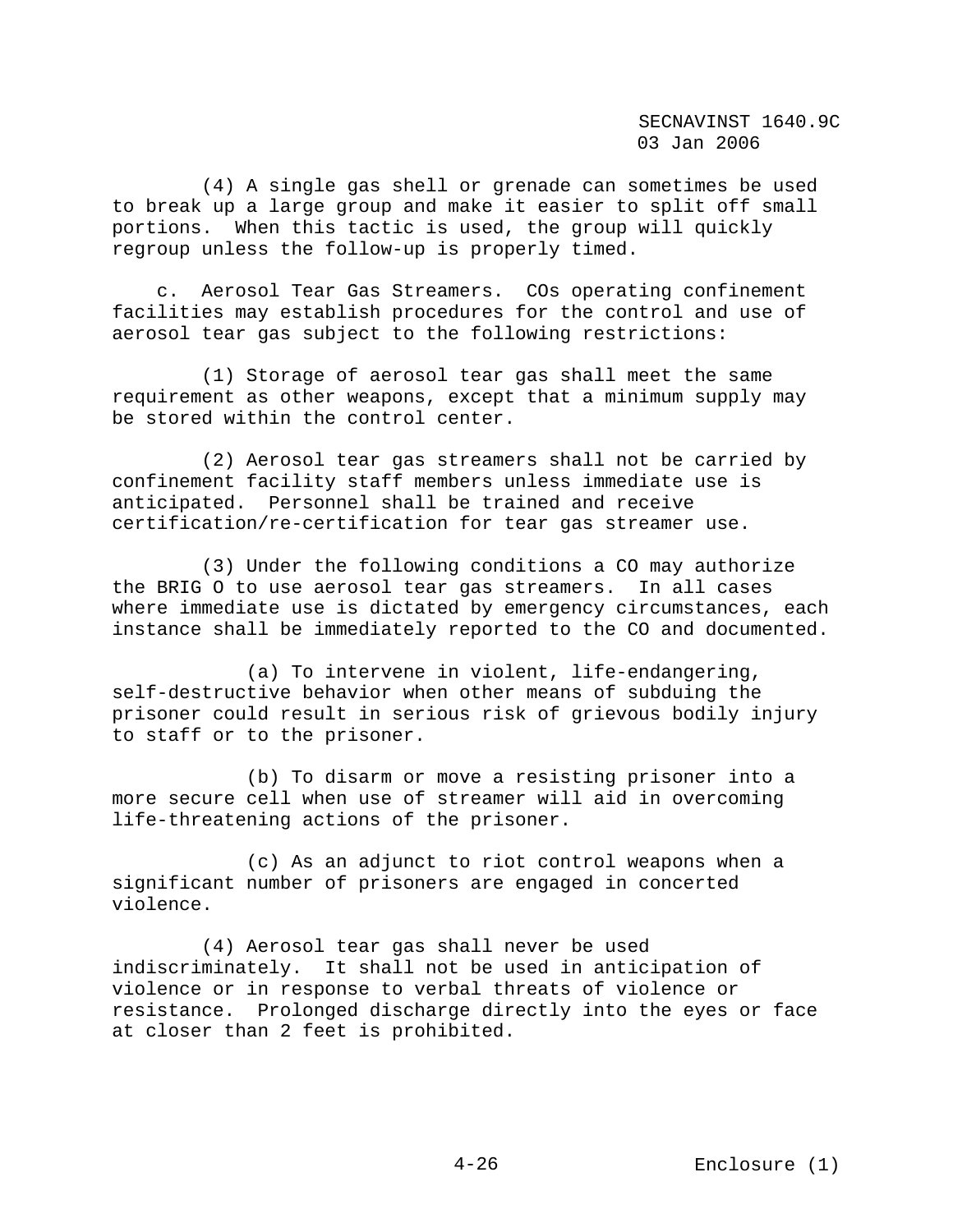(5) Commands or units maintaining an inventory of aerosol tear gas shall establish procedures to account for all dispensers.

 (6) Commanders who maintain an aerosol tear gas inventory shall establish procedures whereby

 (a) all personnel exposed to aerosol tear gas shall receive decontamination treatment as soon as possible after exposure, but in no event shall the delay exceed 45 minutes. This treatment shall include as a minimum copious irrigation of the eyes with cold water, and a medical department examination for evaluation and appropriate referral for those individuals heavily exposed to tear gas, and replacement clothing for individuals whose clothing is contaminated.

 (b) decontamination of the confinement facility shall be accomplished following the use of tear gas.

2. Whenever a chemical agent is used, a detailed description of the circumstances attending its use shall be reported per article 8112. If injury or an adverse public reaction shall occur, an interim telephonic report shall be made immediately to NAVPERSCOM (PERS-68) or CMC (PSL Corrections) with follow-up reports as soon as additional information becomes known.

#### 4309. INSTRUMENTS OF RESTRAINT

1. Instruments of restraint of any type shall not be used as punishment. See article 1102 of reference (b).

2. As a precaution against incidents created by dangerous, violent, or escape-minded prisoners, handcuffs, transportation belts, and leg irons may be utilized. Use of restraints during movement of prisoners shall be as outlined in article 4201 of this manual. The CO and a medical officer must authorize use of straitjackets.

3. Instruments of restraint are not normally authorized to be used within the security perimeter of the confinement facility except when preparing to move a MAX prisoner outside the segregation unit, when regaining control during a disorder, or when a prisoner is violent and self-destructive. Normally, the senior military staff member on duty at the confinement facility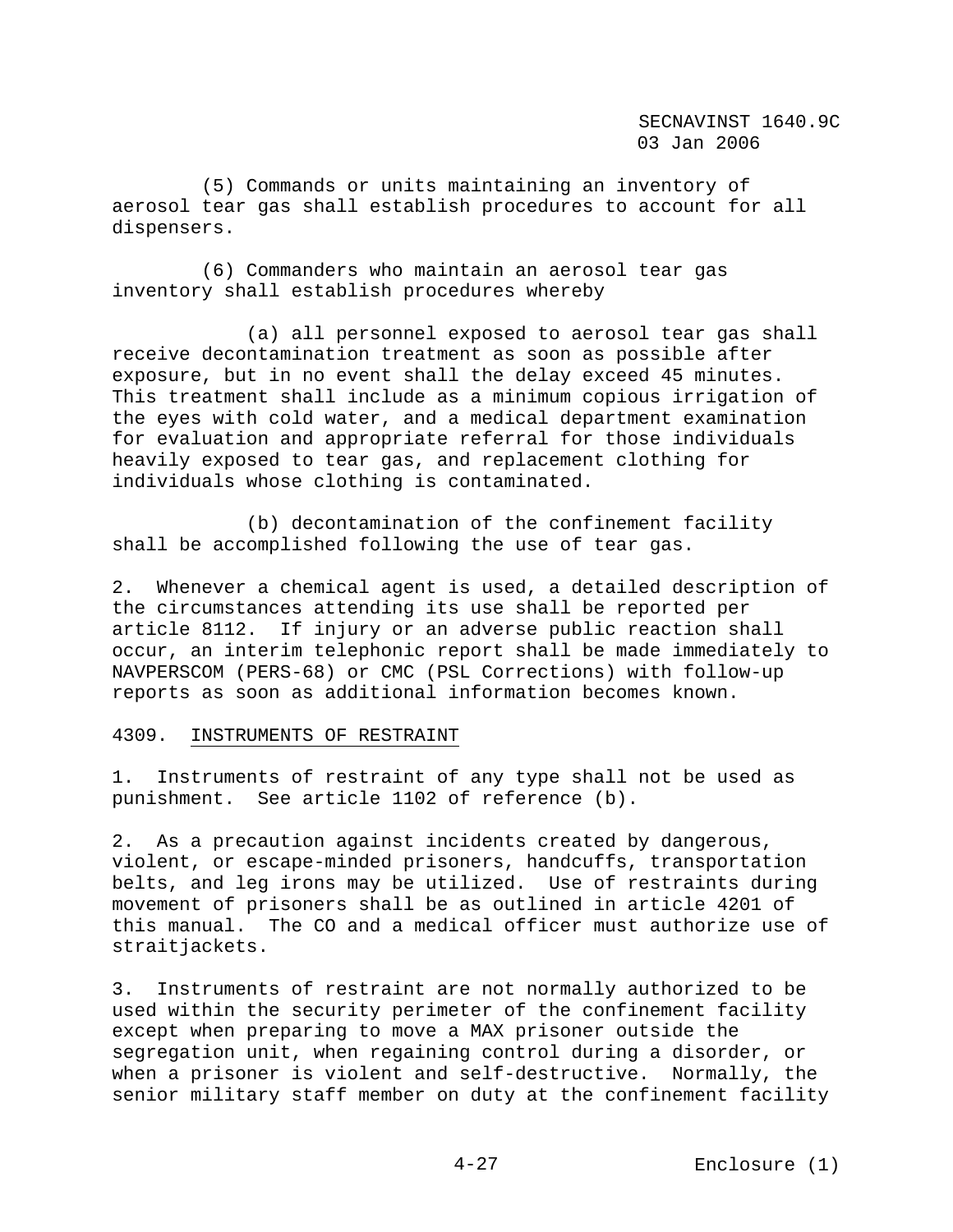is the only one authorized to order the use of restraints in these situations. If restraints are used as a result of a disorder or on a violent prisoner, the CO shall be notified immediately. The CO or designee shall make an immediate on-site visit to observe the use of restraints is appropriate and shall report that use to their immediate superior in command. An incident report shall be submitted as directed in article 8112 of this manual if the situation warrants it. In any case the senior staff member on duty at the confinement facility shall ensure that restraints are removed as soon as possible.

4. Chains (irons, single or double) affixing a prisoner to a wall or other apparatus or other restraining devices not mentioned above are prohibited.

5. Care shall be taken not to unnecessarily display restrained prisoners to the public during transportation.

SECTION 4. DISTURBANCES AND EMERGENCIES

#### 4401. PREVENTION OF DISTURBANCES

1. There are remote and immediate causes for all disturbances. Trouble may be indicated when prisoners become restless and flare up easily or when they avoid contact with staff members. Excessive numbers of disciplinary reports, requests for work or housing changes, and suicide attempts are indications of potential trouble and shall be investigated to eliminate incidents that could result in a riot. A well-trained staff shall be able to observe and detect tensions and unrest among prisoners and must report them promptly.

2. Frequent causes of disturbances are mistreatment, untrained staff, failure to separate problem prisoners, and improperly prepared or served food.

3. When an incident or disturbance occurs, staff members shall identify individual prisoners involved and report their actions. Immediate identification and isolation of leaders may prevent development of a major disturbance. Staff members shall be indoctrinated in the exercise of patience in the control of troublesome groups. Unnecessary use of force or arbitrary actions may precipitate a disturbance.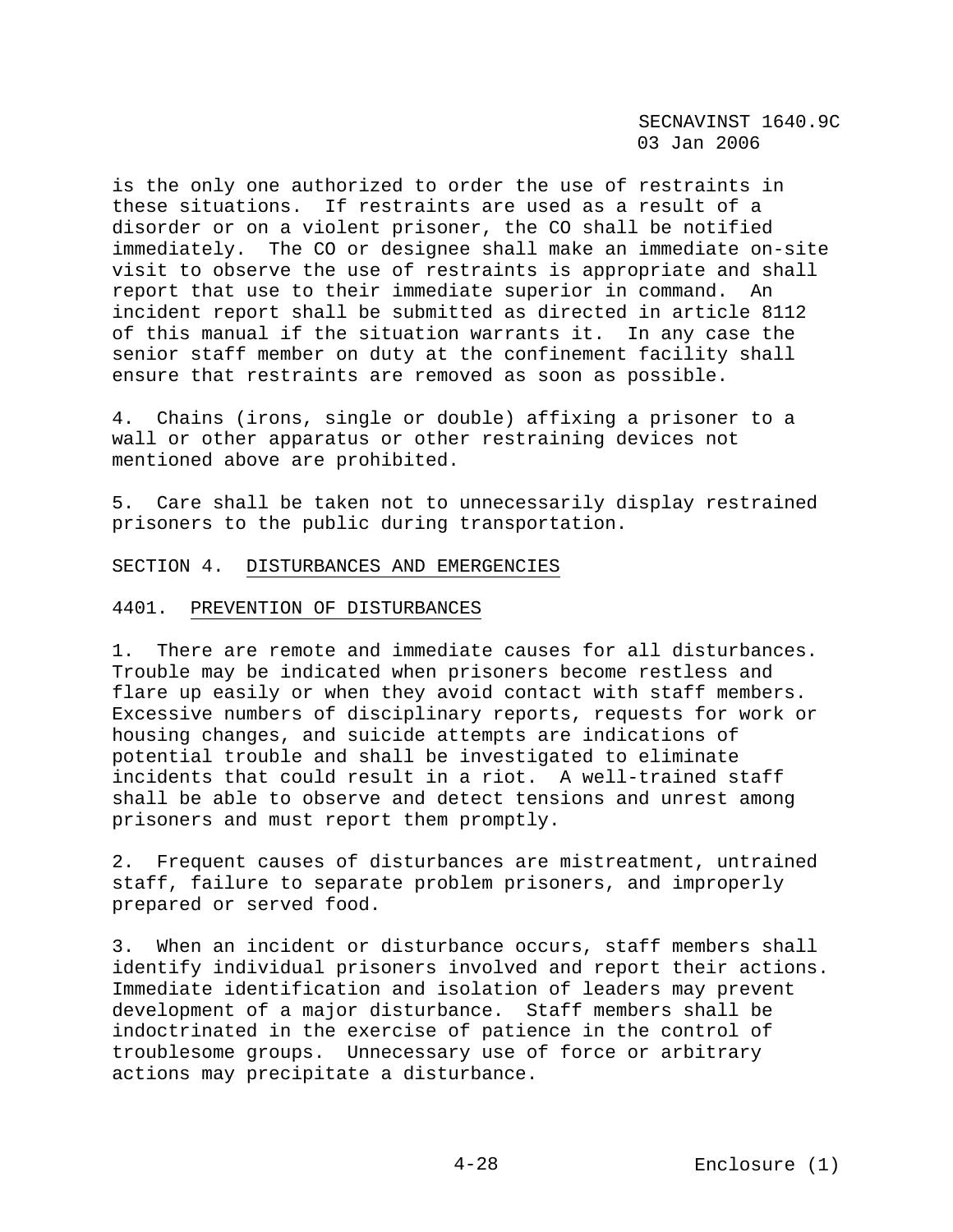4. Serious incidents/alleged incidents that could result in embarrassment to the naval service or focus public attention on the confinement facility in question shall be reported to NAVPERSCOM (PERS-68) or CMC (PSL Corrections) per article 8112 of this manual.

# 4402. CONTROLLING DISTURBANCES

1. Staff personnel shall avoid use of force where the assigned responsibilities can be effectively discharged without its use. If security cannot be accomplished without the use of force, personnel shall use the minimum amount of force necessary to control the situation.

2. When deciding a course of action, consideration shall be given to general public safety, safety and welfare of hostages (if any), prevention of loss of life or injury to other personnel, prisoner welfare, and protection of property.

4403. PRIORITIES OF FORCE. When use of force is necessary, it shall be exercised according to priorities of force and limited to the minimum degree necessary under the particular circumstances. All instances requiring the use of force shall be fully documented. Use of firepower is justified only under conditions of extreme necessity and as a last resort, and when all lesser means have failed, or cannot be reasonably employed. Examples of such circumstances are stated in article 4404. The application of any or all of the priorities of force listed or the application of a higher numbered priority without first employing a lower numbered one, will depend on and be consistent with the situation encountered during any particular disorder. Priorities of force and who may order them are as follows:

| Priority of Force |  |  |  |  |
|-------------------|--|--|--|--|
|-------------------|--|--|--|--|

Who May Order  $(i)$  (billet)

|               | Navy                                                                     | Marine Corps                                                        |  |
|---------------|--------------------------------------------------------------------------|---------------------------------------------------------------------|--|
| An order      | any staff member                                                         | any staff member                                                    |  |
| Show of force | BRIG O<br>(see 3201.2a(1))<br>command duty officer/<br>brig duty officer | BRIG O<br>(see 3201.2a(2))<br>duty brig supervisor<br>(see 3202.5b) |  |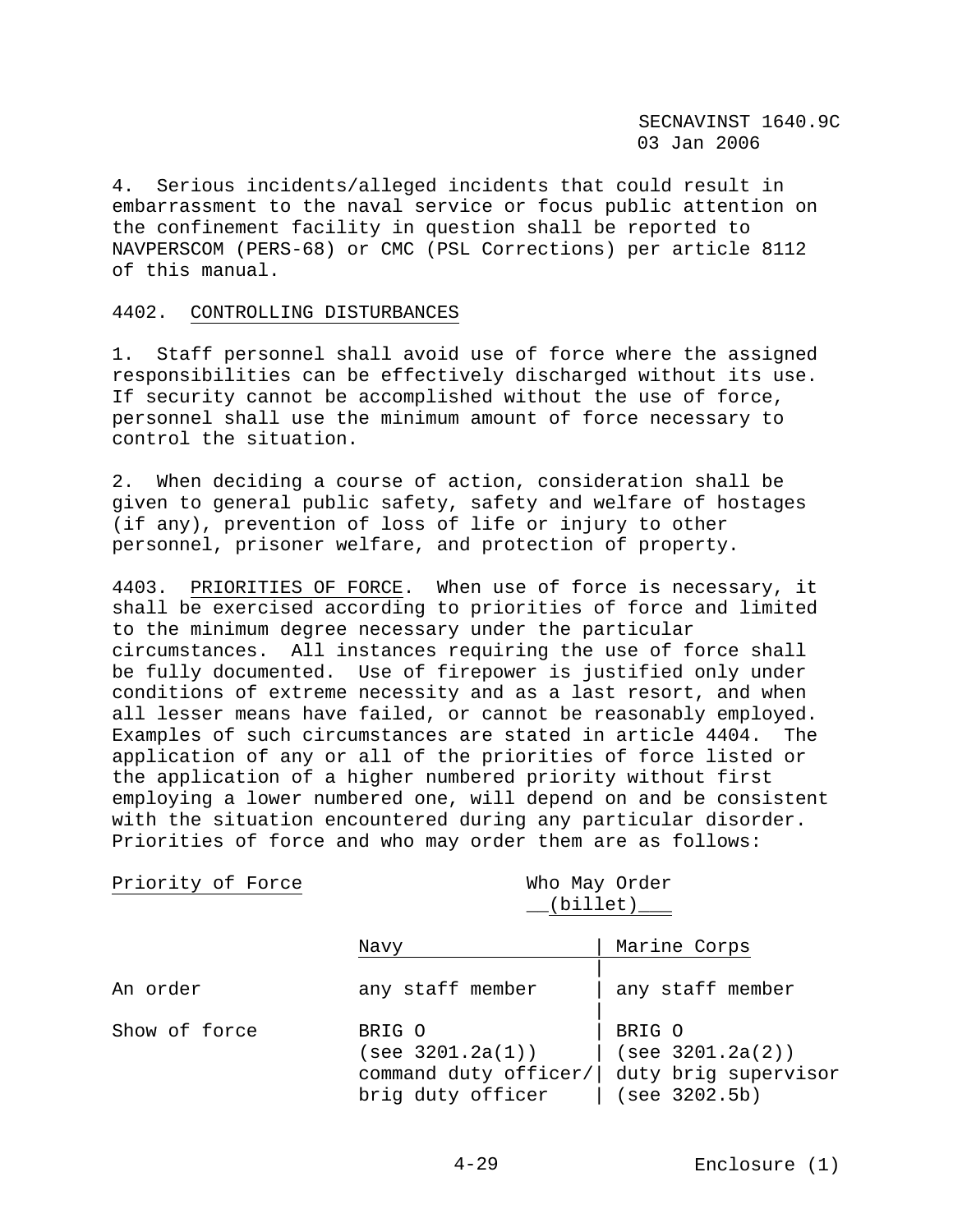|                                                     |                                                                                                                                                                 | SECNAVINST 1640.9C<br>03 Jan 2006                                                                                                         |
|-----------------------------------------------------|-----------------------------------------------------------------------------------------------------------------------------------------------------------------|-------------------------------------------------------------------------------------------------------------------------------------------|
|                                                     | (see 3202.5b)<br>staff member in<br>self-defense                                                                                                                | staff member in<br>self-defense                                                                                                           |
| Use of physical<br>force                            | BRIG O or<br>authorized<br>representative<br>(see 3201.2a(1))<br>command duty officer/<br>brig duty officer<br>(see 3202.5b)<br>staff member in<br>self-defense | BRIG O or<br>authorized<br>representative<br>(see 3201.2a(1))<br>duty brig supervisor<br>(see 3202.5b)<br>staff member in<br>self-defense |
| Less than lethal<br>munitions                       | commanding officer<br>(see 3201.1a)                                                                                                                             | commanding officer<br>(see 3201.1b)                                                                                                       |
| Use of high pressure<br>water/or chemical<br>agents | commanding officer<br>(see 3201.1a)                                                                                                                             | commanding officer<br>(see 3201.1b)                                                                                                       |
| Use of batons                                       | commanding officer<br>(see 3201.1a)                                                                                                                             | commanding officer<br>(see 3201.1b)                                                                                                       |
| Fire by selected<br>marksmen or full<br>firepower   | commanding officer<br>(see 3201.1a)                                                                                                                             | commanding officer<br>(see 3201.1b)                                                                                                       |

4404. DEADLY FORCE

1. Deadly force is defined as that force which is used with the purpose of causing, or which a person knows or shall know would create, a substantial risk of causing death or serious bodily harm.

2. Following are examples of extreme situations where use of deadly force may be directed:

 a. To protect citizens, staff personnel, or hostages when a reasonable belief exists that they are in imminent danger of death or serious bodily harm.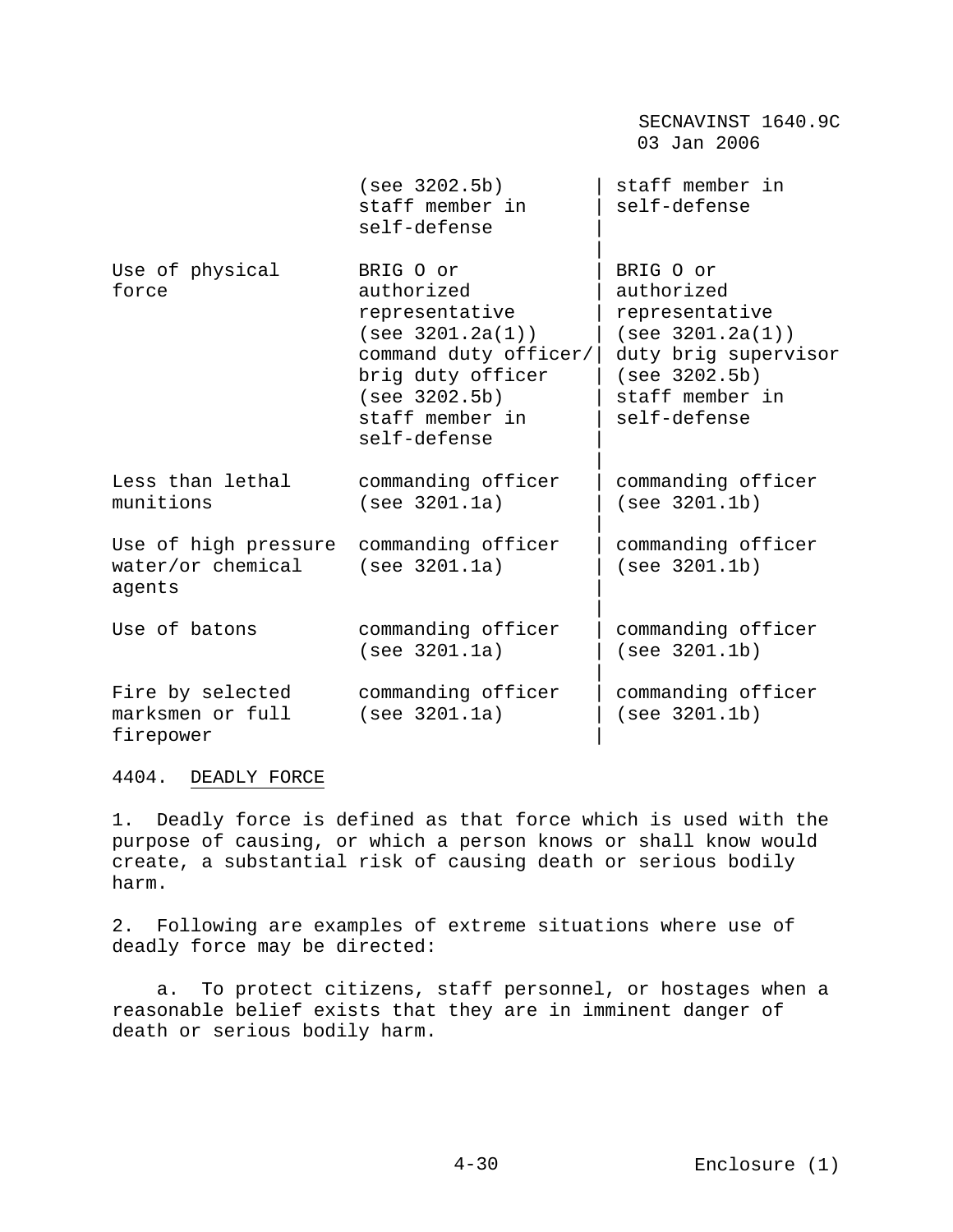b. To prevent the commission of a serious offense involving violence and the threatened death or serious bodily harm to another prisoner.

3. CO will insure that all elements of intent, capability, and opportunity are in place prior to application of deadly force.

 a. Intent. Threat or will of a person to cause injury to another.

 b. Capability. A means to carry out the threat; i.e., a weapon of some sort.

 c. Opportunity. Space in which a subject is in to complete the threat. Subjects with knives can not injure individuals 50 yards away; however, if they had pistols the situation changes.

#### 4405. FIRE BILL

### 1. Fire Protection Requirements

 a. Firefighting equipment must be provided in accessible locations and kept in working order. Fire extinguishing devices using any chemical harmful to personnel shall not be available to prisoners or located in prisoner areas.

 b. Regular fire drills are required and shall be coordinated with command firefighting personnel.

 c. Emergency Breathing Devices (EBDs) shall be maintained in the control center for use by selected staff in case of fire or smoke in areas where prisoners or staff will need assistance. In large confinement facilities, additional EBDs shall be maintained at control posts close to prison berthing areas.

2. Fire bill shall provide for the following:

 a. Security and prompt evacuation of all personnel to a pre-selected control point.

 b. Availability of efficient firefighting equipment at all times.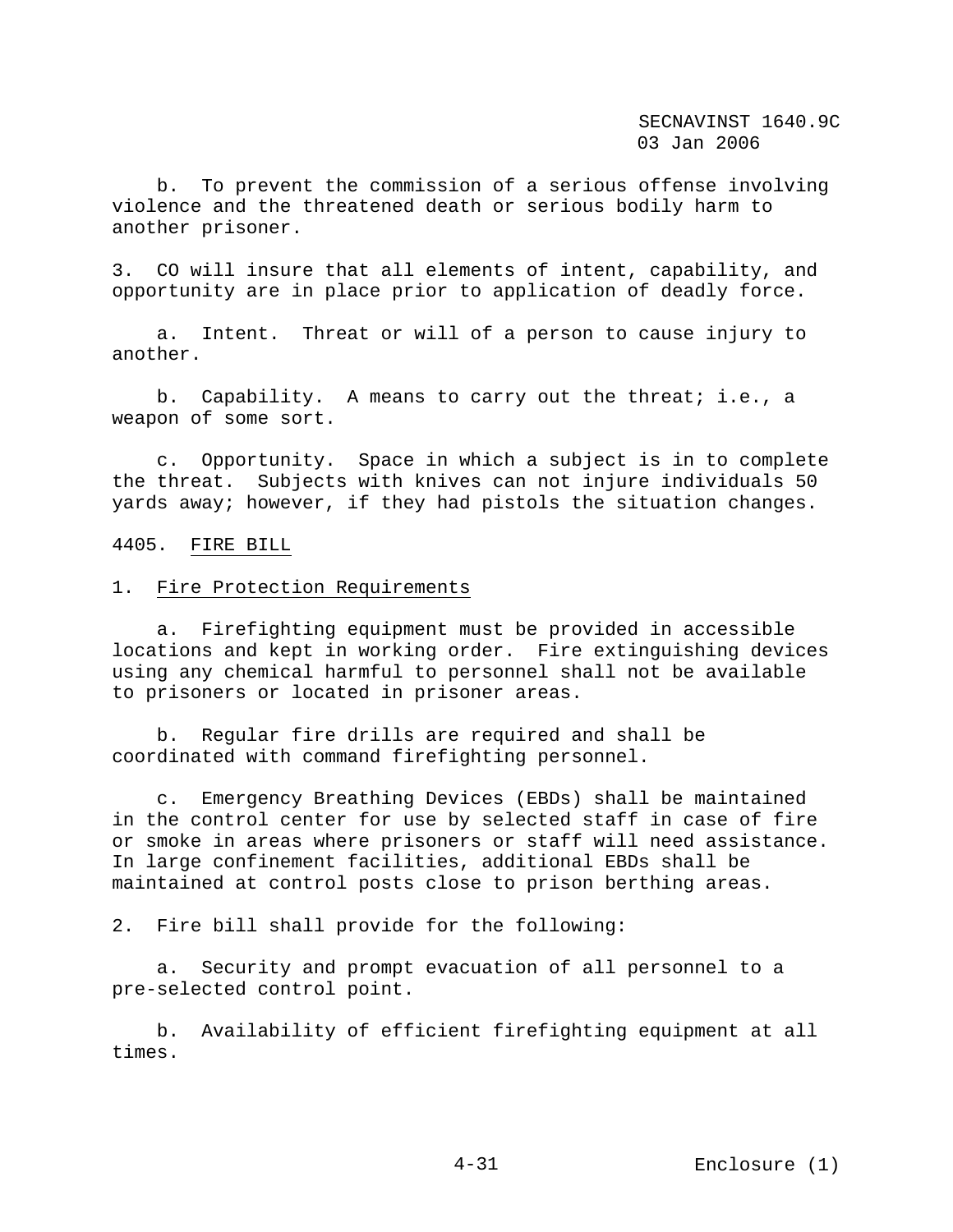c. Modern portable fire extinguisher in close proximity to all housing units and at strategic locations in other areas.

 d. Keys to emergency exits, properly controlled and distinctly marked.

e. Availability of portable floodlight equipment.

 f. Training of staff and prisoners in prevention and reporting of fires.

 g. Prominent posting of fire bill including layout of primary and alternate evacuation routes for information of staff and prisoners.

 h. Fire drills to be conducted at least monthly and recorded in the brig log.

 i. All fire bills shall be coordinated with and approved by the installation fire department.

j. Detailed plan of building(s) for fire department only.

4406. NATURAL DISASTER BILL

1. If a shore confinement facility is not secure enough to withstand natural disasters, prisoners and staff shall be evacuated prior to the final alert stage or condition.

2. Disaster bill shall include the following:

 a. A secure area/structure shall be predetermined for the security and prompt evacuation of all personnel.

 b. Evacuation routes shall be carefully predetermined for security and prompt evacuation of all personnel to take into account natural and man-made barriers.

 c. Emergency food, water, first-aid supplies, and communications shall accompany personnel if not already pre-positioned at the evacuation site.

 d. If time permits, basic prisoner records shall accompany personnel to the evacuation site.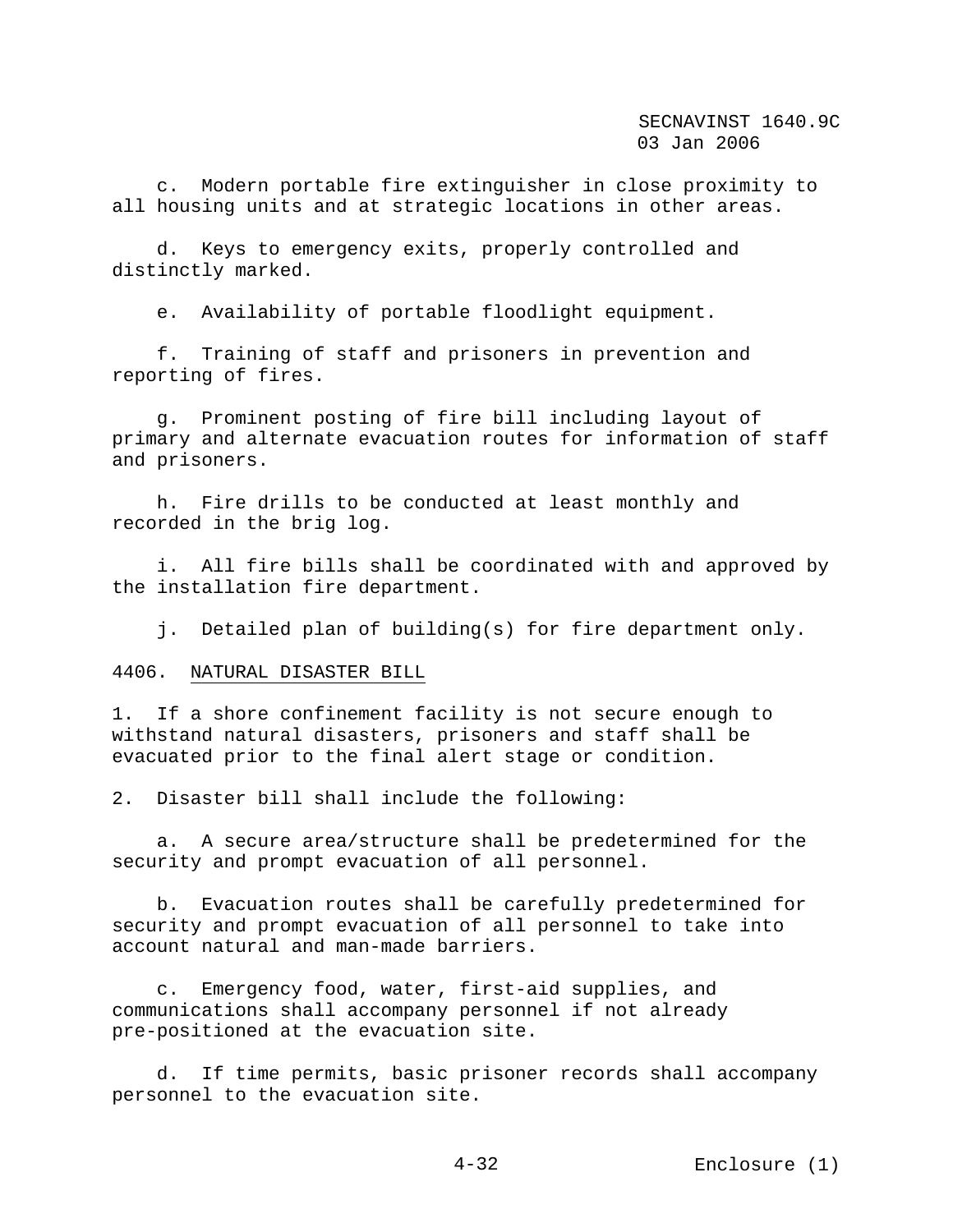e. Confinement facility shall be secured once evacuation is complete.

 f. Medical assistance shall be provided for injured personnel.

 g. Procedures to account for all personnel and a plan to effect the orderly return to the confinement facility.

 h. Working parties shall be formed as necessary to repair damage and clear debris.

# 4407. ESCAPE BILL

1. All precautions shall be taken to prevent escape of prisoners; however, the escape of a prisoner is not detrimental to the reputation of a command or the staff when reasonable precautions have been exercised. Reasonable precautions include proper custody classification of prisoners, adequate instruction and supervision of staff, alertness of all staff members, a system of security inspections, and promulgation of an adequate escape bill.

2. All members of the staff and prisoner escorts from other activities or units shall be familiar with procedures to be followed in the case of an escape or attempted escape. In the event of an escape, or attempted escape, action as outlined below shall be taken.

 a. Attempted Escape from a Confinement Facility. If a prisoner attempts to escape, take action in the following order:

 (1) Command the prisoner to "halt" and repeat the command one time, if necessary.

 (2) If unsuccessful through the use of the command "halt," prevent the escape by physical pursuit and restraint as may be necessary under the circumstances.

 (3) An escape, whether successful or abortive, will tend to cause unrest and could lead to a disturbance. Care must be taken to ensure a proper count is conducted and the daily routine is resumed as soon as possible.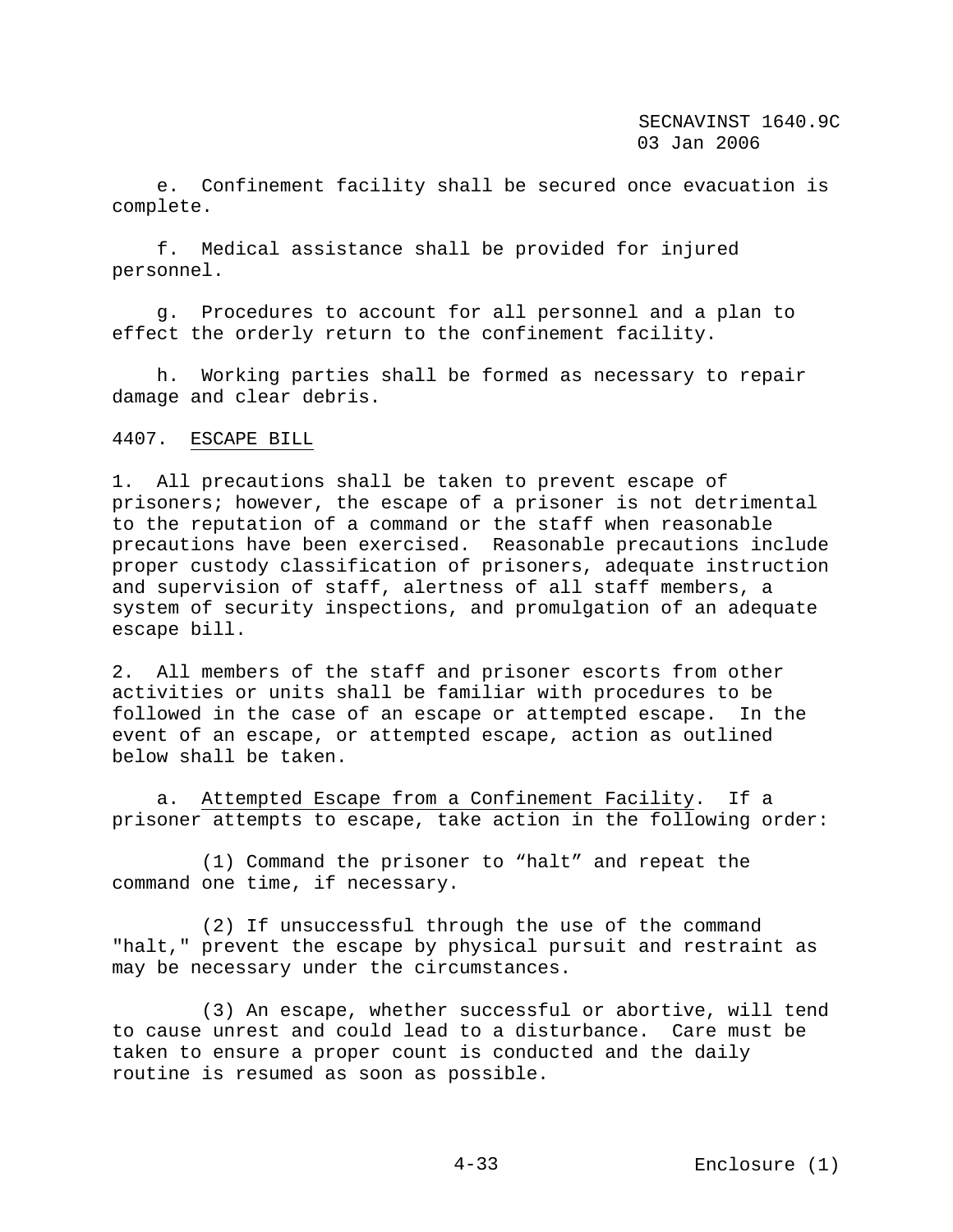(4) If the prisoner is injured when captured, request medical assistance immediately.

 b. Attempted Escape from an Escort. If a prisoner tries to escape from an escort outside the confinement facility or if the person refuses to obey an order to remain with the detail, the escort shall attempt to restrain the prisoner with any effective means at hand, provided it can be done without jeopardizing control over the remaining prisoners in the detail. If the prisoner successfully escapes, the escort shall march remaining prisoners to the nearest means of communication, report the incident to the confinement facility, and request instructions.

3. Escape bill shall provide for the following:

 a. Procedures for reporting absence of a prisoner and sounding the alarm without loss of time.

 b. Maintenance of an up-to-date list of all staff members with addresses and telephone numbers so they can be recalled when needed (Emergency Recall Bill). This shall be tested periodically to verify accuracy of recall numbers and response time of staff members.

 c. A listing of escape posts to be manned while the search is in progress. These may be divided into groups which provide for coverage according to areas and known circumstances.

 d. Post instructions shall be provided for each staff member assigned to a post. Instructions shall include post number, location of nearest law enforcement agency, and any other information that will assist staff members when they arrive on the post. Portable two-way radios shall be issued each staff member assigned to an outlying post.

 e. Provisions for notification of military and civil law enforcement agencies in the area when an escape has occurred and their notification upon apprehension. Deserter Information Point shall be notified immediately via telephone with a message to follow the next working day, and a DD 553, Deserter/Absentee Wanted by the Armed Forces, shall be completed and forwarded to the Deserter Information Point by the most expeditious means. The below points of contact are provided.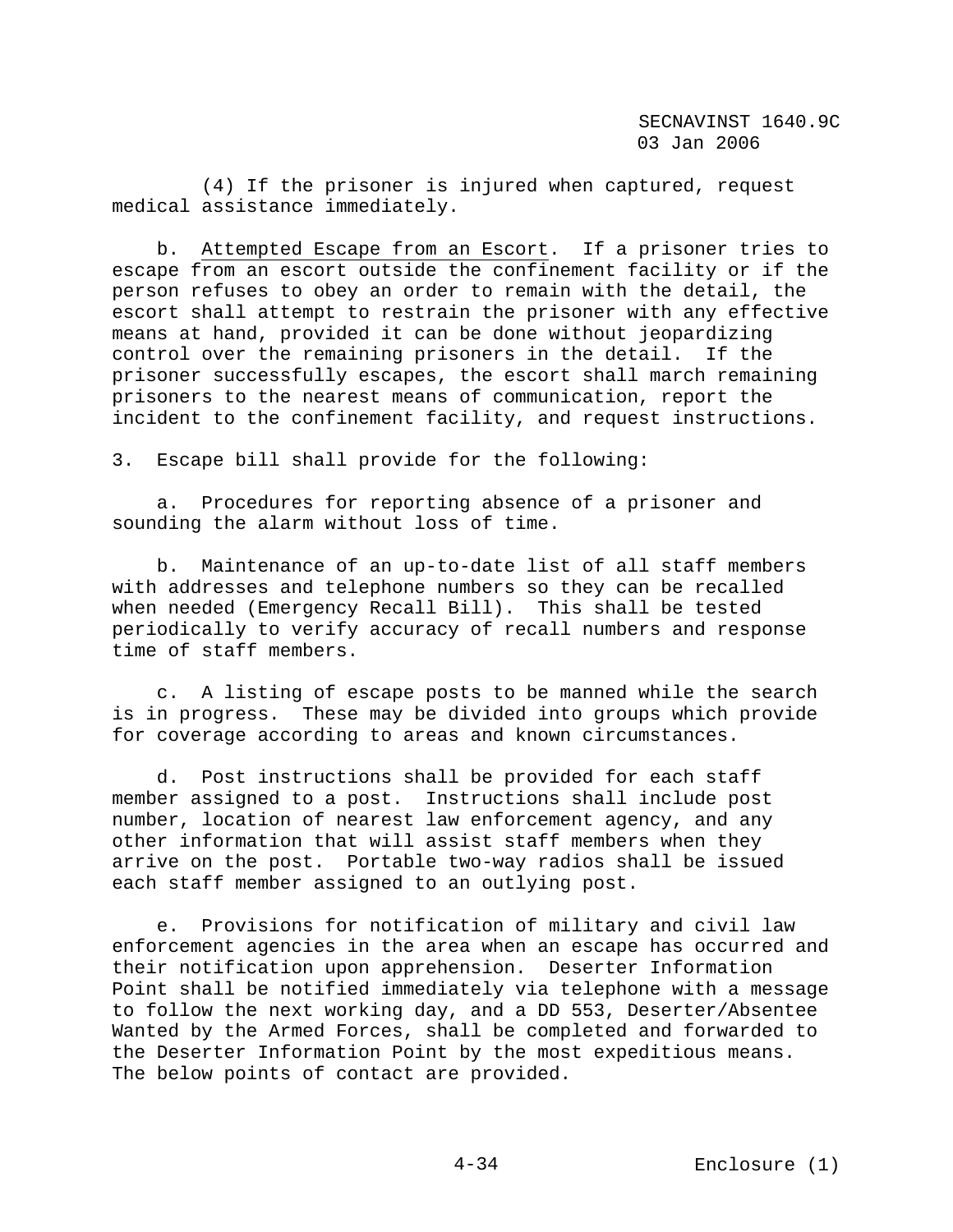(1) Navy: Toll free (800) 423-7633.

(2) USMC: commercial (703) 614-3248, 3376/DSN 224.

(3) Army: commercial (317) 510-3711, 3712/DSN 699.

(4) USAF: commercial (210) 565-3727/DSN 665.

 f. Special instructions for staff members who will remain on posts in housing units, galley, or other vital areas.

 g. Provisions for picking up personnel assigned to outlying posts, and for turn-in of equipment.

 h. Provisions that the escape plan not disrupt unrelated activities of the installation or station.

 i. Provisions for training of staff members in placing the escape bill into effect.

 j. Provisions for security of the bill. The bill must not be known to prisoners.

 k. Provisions for securing and preserving any evidence of, or related to, the escape.

4408. RIOT CONTROL BILL

1. Personnel assigned to riot control response units shall be properly equipped and trained in local riot control measures.

2. Each team must be given specific instructions in the course(s) of action to be followed, and teams shall enter the trouble area simultaneously from as many entrances as are available.

3. An estimate of the situation must be made before committing personnel to a condition that could result in a hostage-taking situation. Reinforcements shall be called as necessary to handle the situation and they shall be assembled as soon as they arrive. This delay can be used to plan the operation and determine immediate objectives. Outer perimeter must be secured.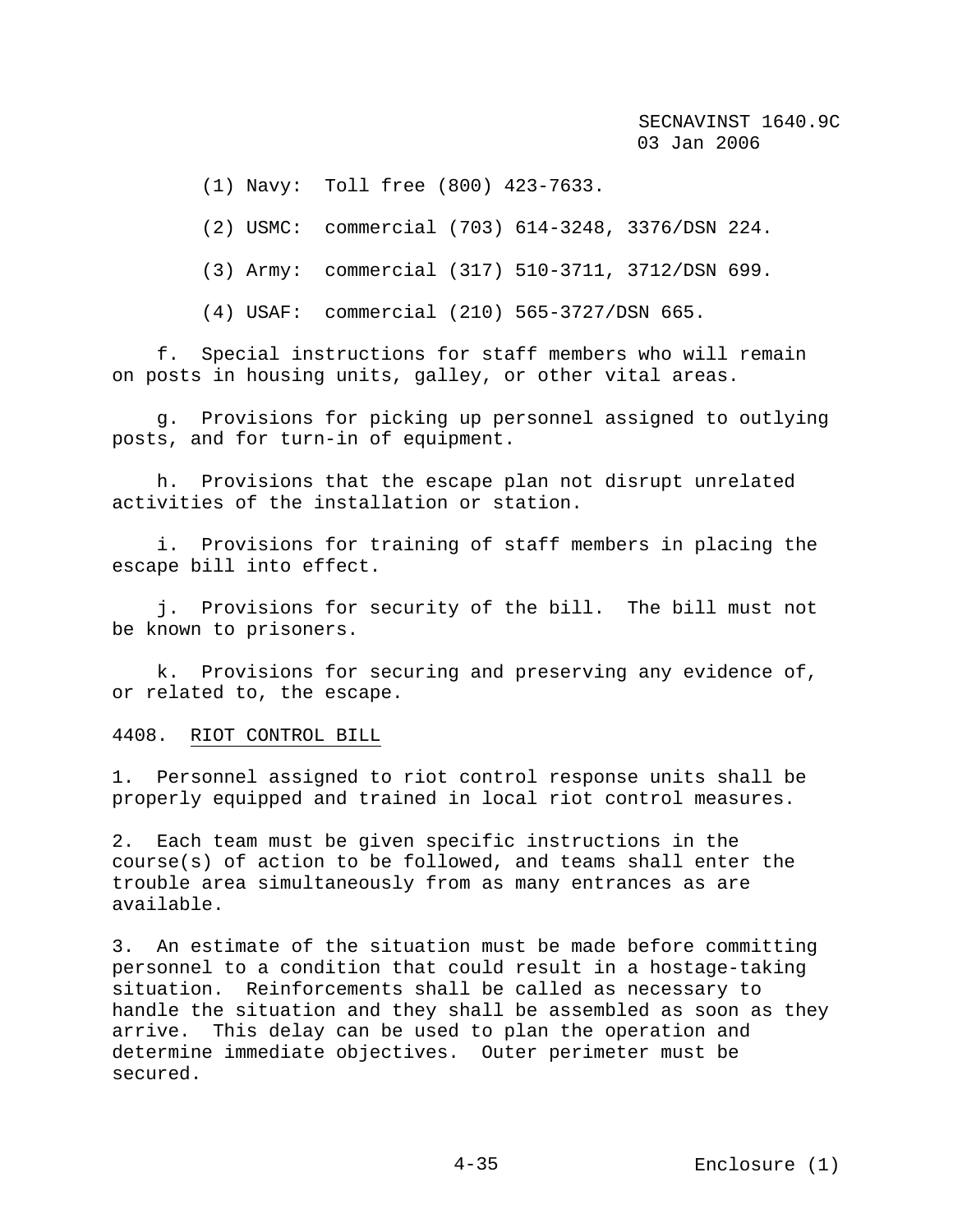4. Chemical agents may be used as directed by article 4308.

5. Prior arrangements shall be made for appropriate emergency response unit, not assigned to the confinement facility, to secure the outside perimeter of the facility to prevent escape during the period of time spent in forming and briefing the facility riot squad. Practice drills shall be held on a periodic basis. Kind and amount of force used shall be directed by the situation. A standby reaction force shall be employed as required.

6. Riot control bill shall provide for the following:

a. Sounding the alarm.

 b. Basic procedures for dealing with riots in the mess hall, recreation area, auditorium, or any place where large numbers of prisoners normally gather.

 c. Instructions for identifying, separating, and housing ringleaders.

 d. Provisions for notifying the CO, security, fire and public works departments, and staff members (Emergency Recall Bill) who may be needed in controlling the riot.

 e. Training of all staff members in the control of riots, riot equipment, and familiarization with the riot and disorder bill.

 f. Safety measures for staff and prisoners who are not participants.

g. Provisions for the protection of property.

 h. A system of inspection and checks to ensure proper functioning and availability of emergency doors and equipment, e.g., gas masks, keys, weapons, ammunition, etc.

 i. Taking immediate steps to close the security perimeter to any avenue of escape or breaching.

j. Procedures for localizing the disturbance.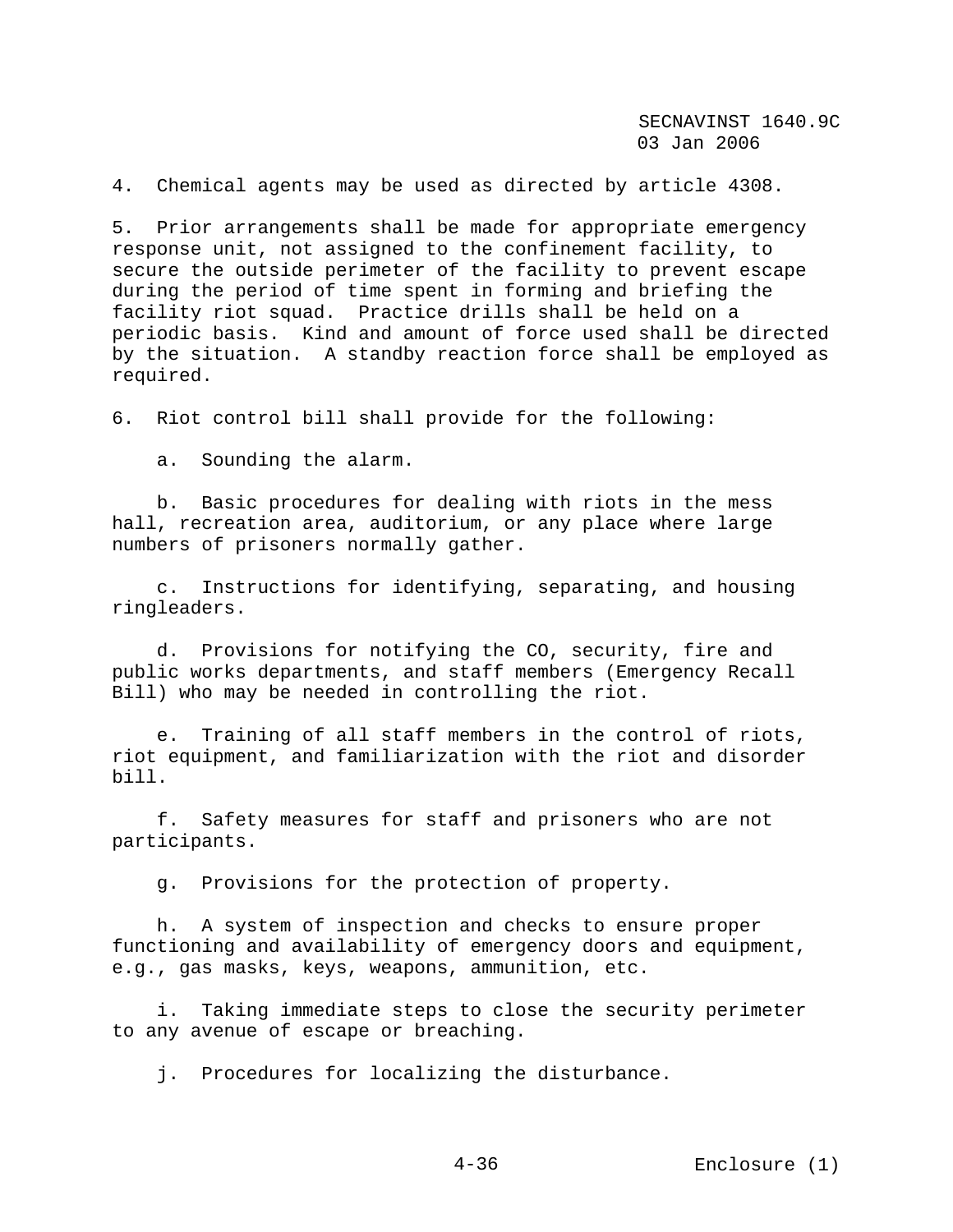k. Procedures to be followed in the event of a hostage-taking situation. See article 4409.

 l. Procedures for permitting withdrawal from the affected area by prisoners not wishing to participate.

 m. Provisions made for securing communications facilities, heat, water, and main electrical controls.

 n. Cause of the disturbance shall be ascertained if possible. Rioters may be conferred with, but no promises shall be made regarding any demands other than they will have a fair hearing. Use of a formally trained negotiator shall be provided for in the Emergency Bill, but senior decision-making personnel shall not become directly involved in negotiations with prisoners. Formally trained confinement facility staff shall incorporate negotiation techniques and procedures within the hostage bill.

 o. Personnel shall be instructed to closely observe actions of the prisoners in order to provide future evidence concerning the agitators and ringleaders.

 p. Use of cameras is encouraged during disturbances as they normally serve as a deterrent, as well as providing graphic evidence in the case of future disciplinary hearings. A bull horn, movie camera, and tape recorder are practical equipment to have available for disturbances.

q. Detailed plan of building(s) (blueprint/videotape).

 r. Contents of the riot control bill shall not be revealed to any prisoner.

7. Post-Riot Procedures. Following steps shall be taken as soon as the disturbance is under control to ensure no one has escaped and physical plant of the facility is secure.

 a. Confine all participants of the riot and assign sufficient supervision to prevent a recurrence of the disturbance.

b. Account for all prisoners.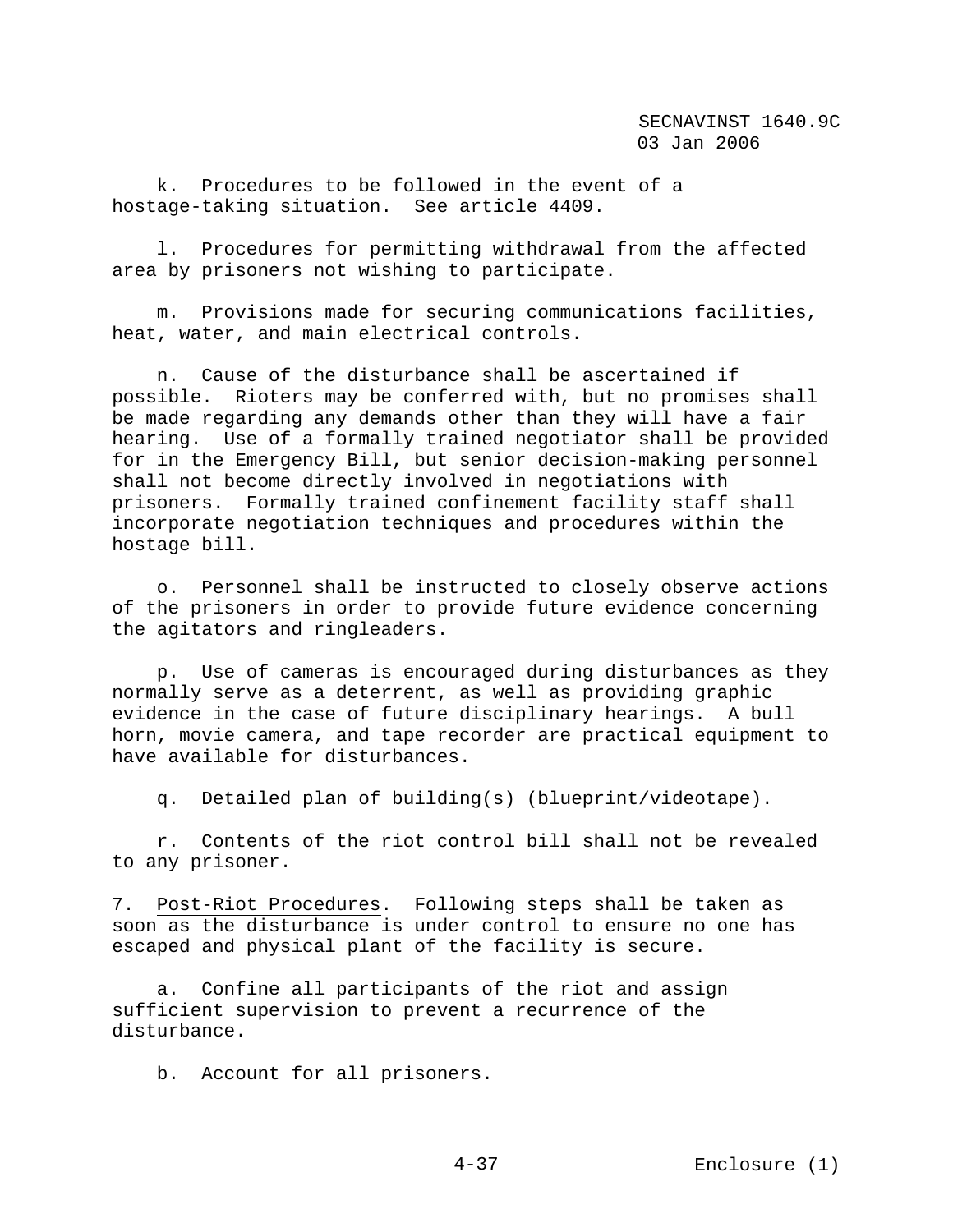c. Provide extra supervisory personnel in all quarters and mess hall until it is certain the disorder is completely subdued.

d. Confine all leaders and agitators in special quarters.

 e. Curtail all work and recreation activities, if necessary, and rearrange dining schedules so it is possible to provide adequate supervision for small groups of prisoners.

f. Conduct a thorough investigation of the incident.

 g. Photograph all damaged areas and destruction before making repairs.

 h. Arrange for repair of damage to the confinement facility's physical security.

i. Debrief staff personnel.

4409. HOSTAGES. Although the taking of hostages during a disturbance or an escape attempt is not a usual practice of military offenders, it is a very real threat and contingency plans must be issued. Proper indoctrination of all staff members and specialized training of hostage reaction teams is imperative. It is SECNAV policy if a disturbance occurs in a confinement facility, necessary force shall be used to subdue the disturbance. All orders received from an individual under duress or being held hostage shall be referred to the next senior (non-hostage) in the chain of command before being acted upon. Until a response is received, failure to comply with an order given under duress is excusable.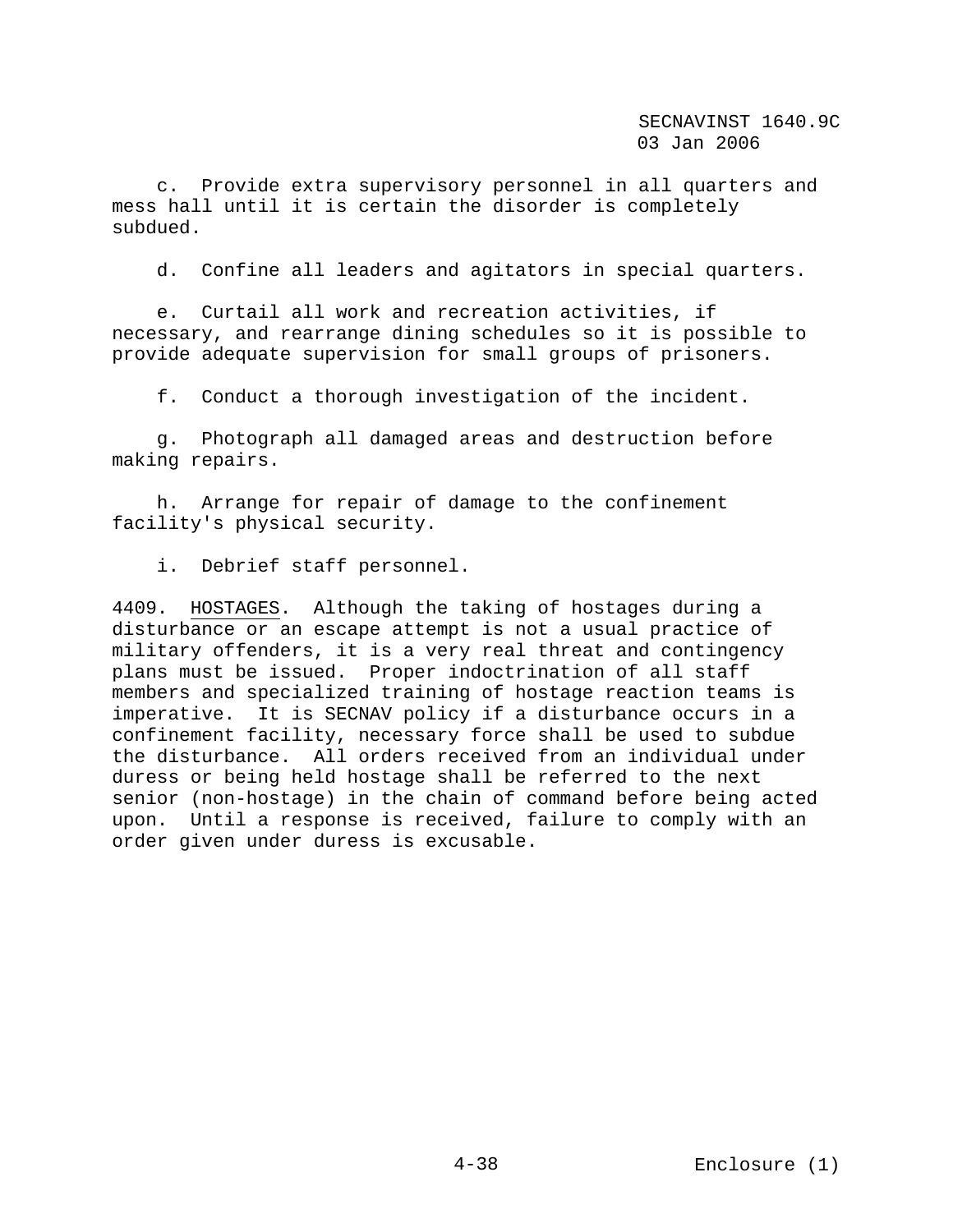# **CHAPTER 5 DISCIPLINE**

# SECTION 1. ADMINISTRATIVE DISCIPLINARY MEASURES

# 5101. PRISONER DISCIPLINE

1. Uniform administrative disciplinary process, procedures, and authorized disciplinary and management actions within the naval corrections program shall be established consistent with the provisions of this manual. The term "disciplinary actions" is synonymous with authorized administrative disciplinary and management actions, and also referred to as "punishment".

# 2. Background

 a. NAVPERSCOM (PERS-68) and CMC (PSL Corrections) have been proponents in advocating uniform administrative disciplinary process, procedures, and disciplinary and management actions, hereafter referred to as the "discipline program", within the Department of Defense (DOD) corrections system. The discipline program, modeled from a similar program administered at the United States Disciplinary Barracks, Ft. Leavenworth, KS has been staffed through the Military Services and is anticipated to be included in future changes to reference (s).

 b. Notable changes to the discipline program include standardized: discipline-related terms, definitions of confinement facility offenses, scope of disciplinary actions (e.g., minor and major), and definitions and offense categories with associated administrative disciplinary and management actions.

 c. The confinement facility commanding officer (CO)/officer in charge (OIC) may delegate, in writing, to a ranking officer (executive officer (XO), assistant officer in charge (AOIC), BRIG O authority to impose all authorized disciplinary actions except for forfeiture of good conduct time (GCT)/earned time (ET), special acts abatement (SAA), disciplinary segregation (DS), and disciplinary segregation special diet (DSSD). Hereafter, the term "abatement" refers to GCT, ET, and SAA.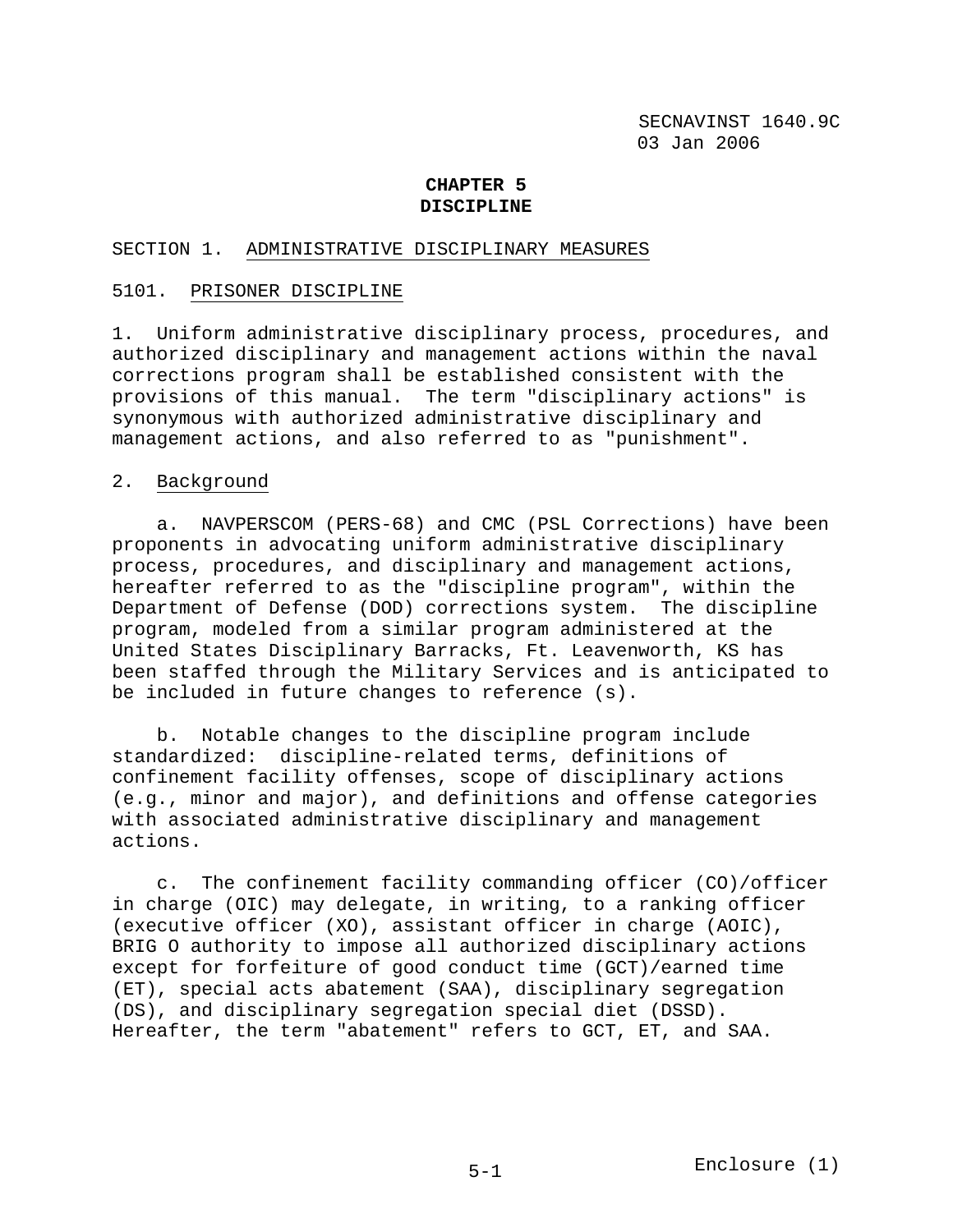# 3. Definitions

 a. Administrative Segregation (ADSEG). Involuntary or voluntary separation, for specific cause, of select prisoners from the general prisoner population and authorized movement of a prisoner to special quarters (SQ) by the COs/OICs or, in their absence, the brig duty officer (BDO)/duty brig supervisor (DBS) for purposes of control, preserving order, prevention of injury to themselves or others, and for the orderly and safe administration of the confinement facility.

 b. Disciplinary Segregation (DS). The directed placement of prisoners in special quarters (SQ) in order to separate them from the general population of the confinement facility as a result of disciplinary and adjustment (D&A) Board process and specifically authorized by the CO/OIC.

 c. Incentives. Tangible and intangible opportunities, beyond the scope of privileges, available within the confinement facility's corrections program to encourage and motivate positive prisoner attitude, behavior, and accomplishment. Incentives recognize both individual and group attainment. The ultimate goals are to build self-discipline and self-reliance in the individual/group and improve the functioning of the brig. Incentives are not associated with authorized disciplinary actions but may be applicable or affected as a related management action as implemented within confinement facility policy and procedures.

 d. Legitimate Penological Interest. A bona fide concern for essential correctional operations that may require curtailment a prisoner's rights.

 e. Major Disciplinary Actions (Major Punishments). Authorized disciplinary actions as a result of D&A Board process and specifically authorized by the CO/OIC to include: forfeiture of GCT, ET, or SAA; DS; disciplinary segregation with special diet (DSSD); and associated management actions (e.g., vacation of suspension of outstanding major punishments).

 f. Management Actions. Authorized actions as a result of disciplinary and adjustment D&A Board process and specifically authorized by the CO/OIC or designee to include: detail change (job and or ET work level); change in continuous employment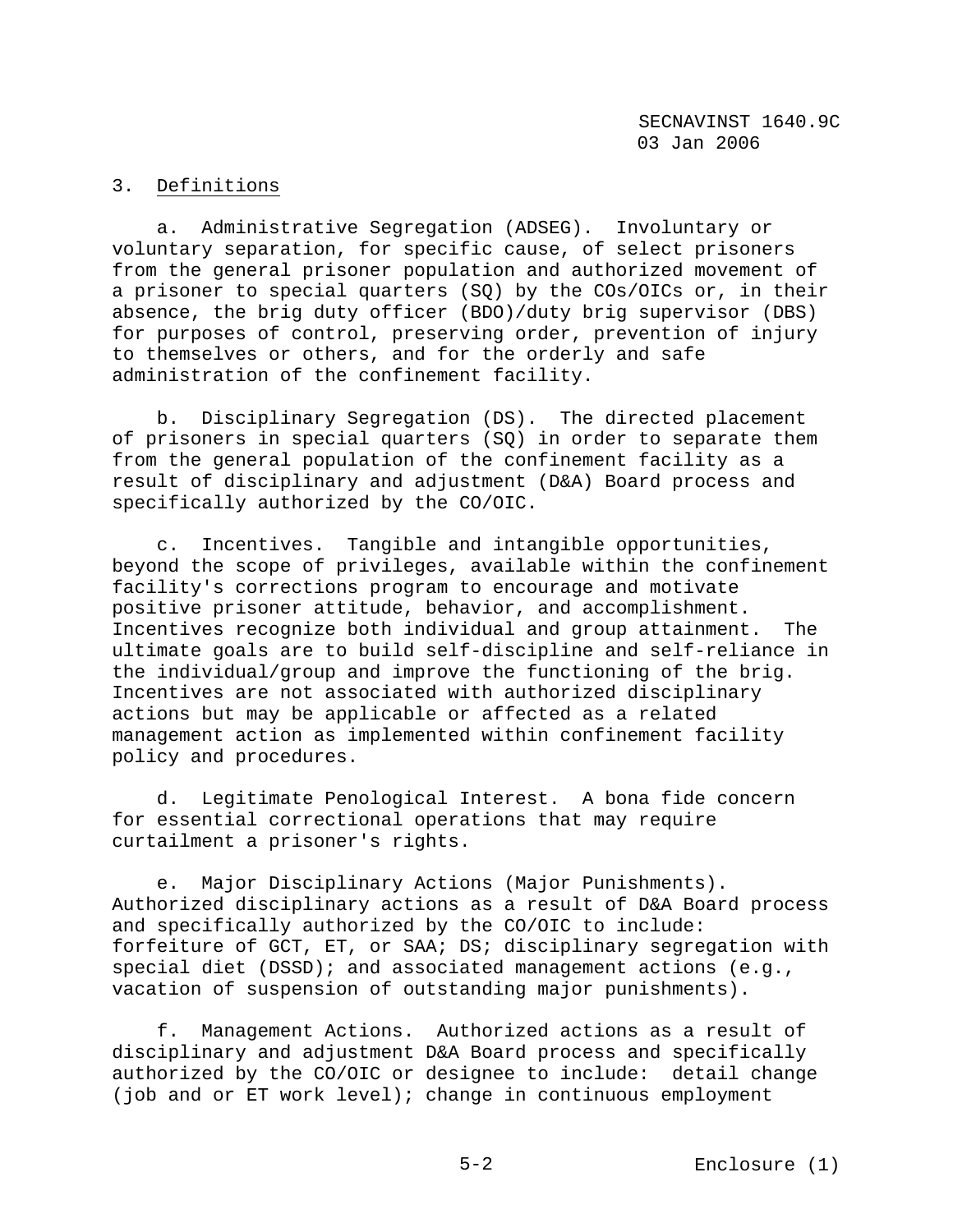date; berthing change; suspension or vacation of an imposed disciplinary action; incentive level change; and custody reduction.

 g. Minor Disciplinary Actions (Minor Punishments). Authorized disciplinary actions as a result of D&A Board process and specifically authorized by the CO/OIC or designee to include: administrative reprimand or warning; loss of privileges; extra duty; and associated management actions (e.g., vacation of suspension of outstanding minor punishments).

 h. Privileges. Any service that is not, by law or policy, considered to be an essential service. Privileges are benefits afforded to prisoners over and above minimum statutory requirements. Privileges in corrections serve as a practical method of reducing prisoner tensions and motivating or controlling prisoner behavior. Privileges can be removed from a prisoner as punishment for a rule violation, but only after a due process hearing (e.g., D&A Board). Privileges often include, but are not limited to: commissary (H&C) visits; visits; phone calls; television; radio; movies; recreation; special events; and special visits. Privileges are distinctly separate from incentives and identified as such, in writing, to staff and prisoners.

 i. Rights. An essential service that must be provided to a prisoner. Prisoner rights are established in the United States Constitution and defined by Department of Defense (DOD), Secretary of the Navy (SECNAV), and other naval operating instructions. Rights are not removed from a prisoner as a punishment for a rules violation, but may be restricted, however, when there is a legitimate penological interest, such as security or safety. Rights in confinement include, but are not limited to: minimum standard of living; freedom from discrimination on the basis of race, religion, creed, national origin, or sex; limited rights to practice speech and religion; prohibition of cruel and unusual punishment; duty to protect; due process in their right to administrative appeals; meals; health care; correspondence or other access to corresponding or consulting with counsel; and due process hearing for disciplinary actions.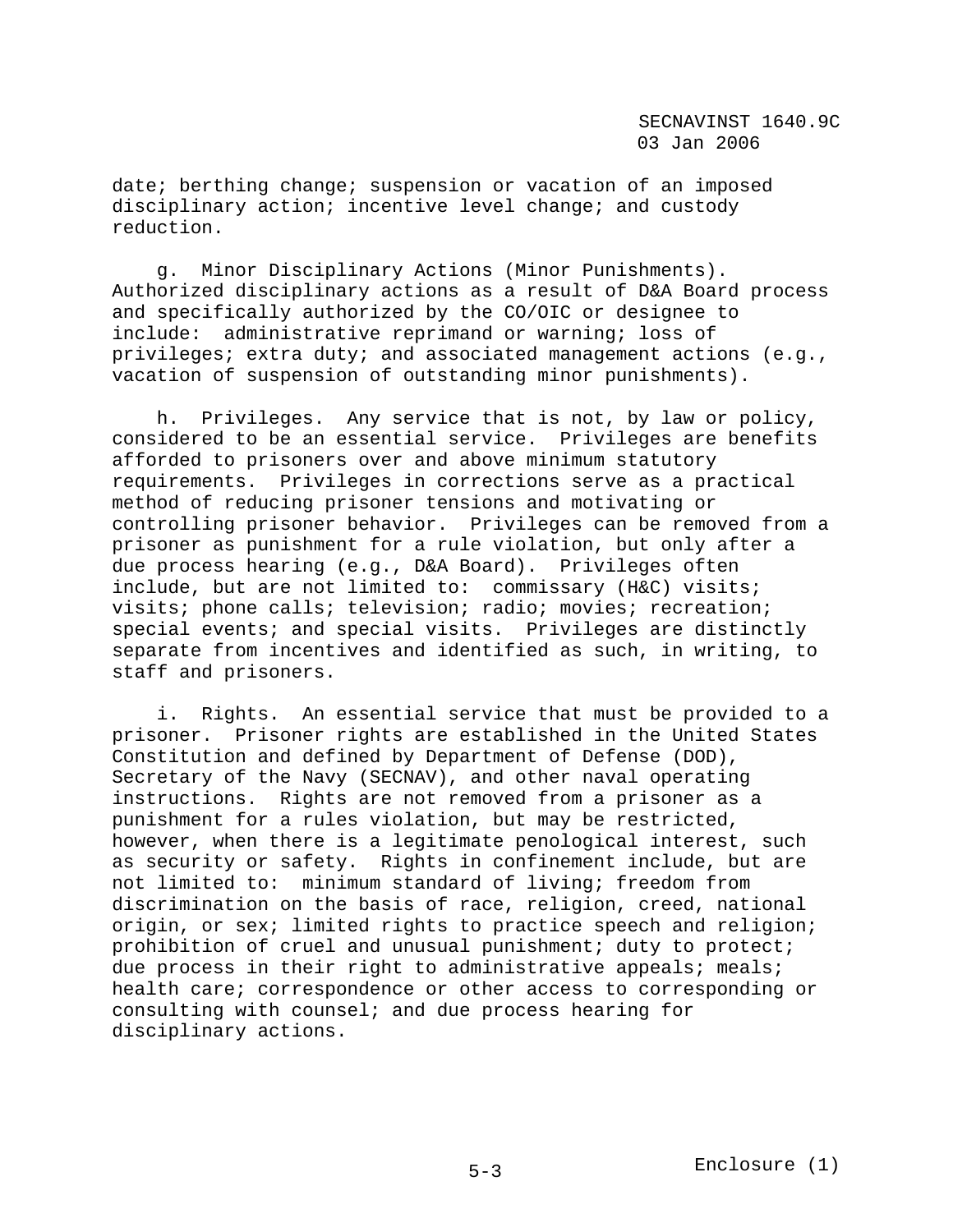# 4. Discipline

 a. Discipline, not harshness, is the heart of the correctional process. Nowhere is it more important than in military confinement facilities, since persons returning to duty after confinement can serve satisfactorily only if they are able to conduct themselves in a disciplined manner. Most prisoners in naval confinement facilities are young and are in confinement due to their lack of self-discipline.

 b. Discipline can be learned only in a disciplined environment. Confinement facilities must at all times provide such an environment, which is enhanced by requiring a high standard of staff discipline. If every member of the staff meets high personal standards of discipline and if staff morale is high, prisoners shall observe this and most will respond positively. The objective is to instill discipline by teaching and demonstrating the value of self-discipline and self-reliance.

 c. Rules for prisoners shall reflect the Department of Navy (DON) policies and shall cover essential elements of the confinement facility's correctional program and daily routine.

 d. New prisoners shall be given a copy of the facility's rules governing prisoner conduct, to be retained by them until their release.

 e. Instructions concerning various prisoner routines and responsibilities shall be thoroughly explained in the reception phase. It must be realized that newly arrived prisoners are in unfamiliar surroundings. They must be informed of limitations placed on their activities as well as opportunities available to them for self-improvement.

 f. Daily routine and schedules of special activities shall be prominently displayed in places readily accessible to prisoners.

g. Basically, three rules are required of prisoners.

 (1) "Do not escape, attempt to escape, or aid another to escape."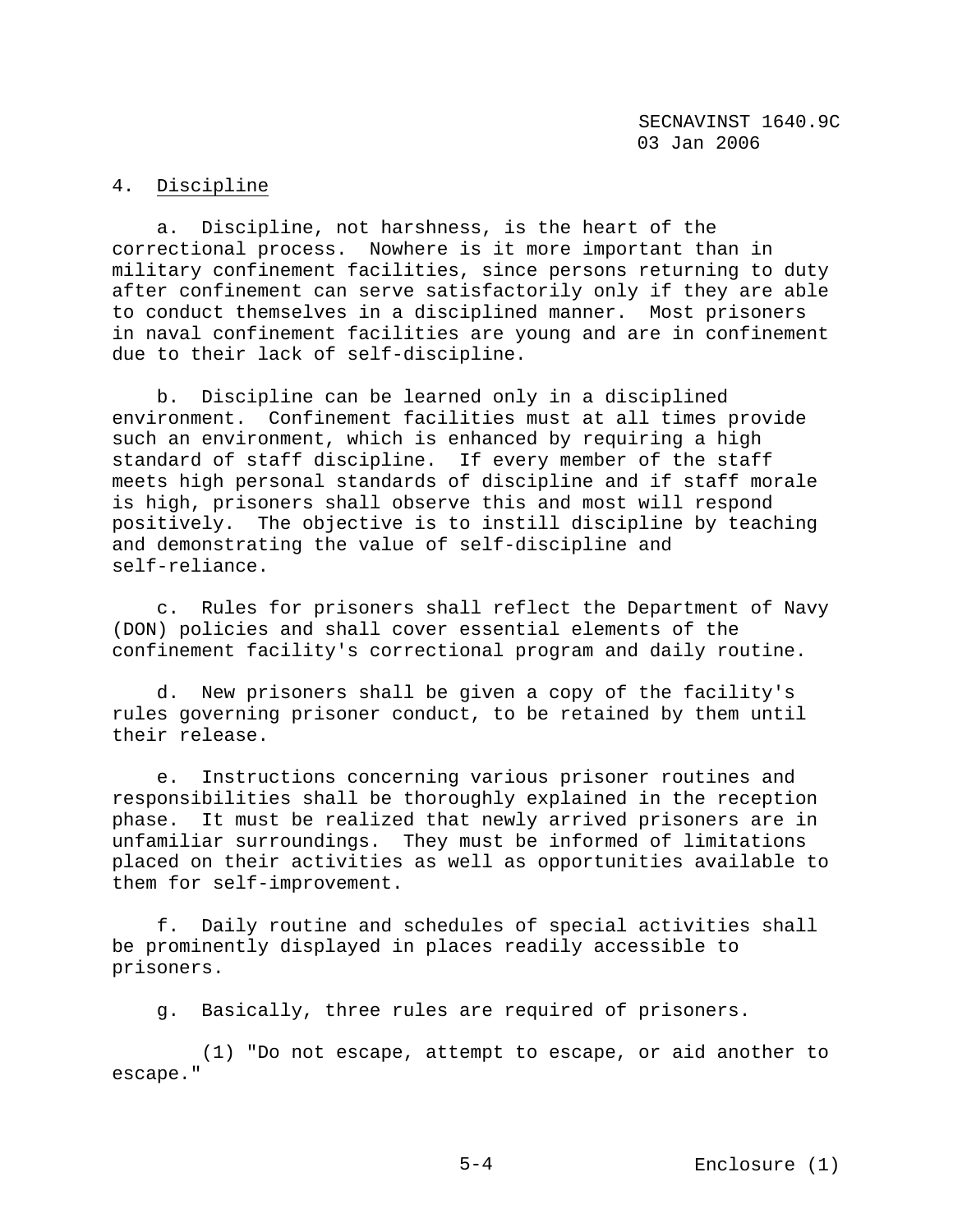(2) "Do not have contraband in your possession."

(3) "Do not engage in disruptive behavior."

 h. Each prisoner is expected to comply with the confinement facility rules and regulations and each shall be informed that any attempt to circumvent the rules and regulations shall be punishable as a breach of discipline.

 i. Prisoners are subject to reference (a), regardless of discharge status.

 j. Personnel in confinement shall observe military courtesies per service customs and traditions as appropriate. They shall not be required to observe or practice military courtesies or other requirements that are unorthodox and not standard military practices. Following are examples of prohibited requirements:

 (1) Requiring prisoners to salute or address enlisted personnel as "sir" or "ma'am" or to refer to themselves by a number or nickname, vice their name.

 (2) Requiring all prisoners to begin or end all statements to enlisted personnel with "sir" or "ma'am".

 (3) Requiring prisoners to face bulkheads at close range in the passage of staff members.

(4) Requiring prisoners to request permission to speak.

 (5) Prisoners shall be required to perform only that PT prescribed in the daily routine/plan of the day. Use of PT or close order drill, as punishment, as a means of motivational training, or by any other reason, is prohibited. Discharged military prisoners will be allowed the opportunity, but are not required, to participate in organized PT. When participating, they will follow the same protocols required of non-discharged prisoners. Discharged prisoners who elect not to participate will remain in their cells/rooms during the evolution.

 k. Military courtesies and discipline shall be taught and required in a confinement facility as they are practiced in a regular military unit or aboard a ship or station. Unless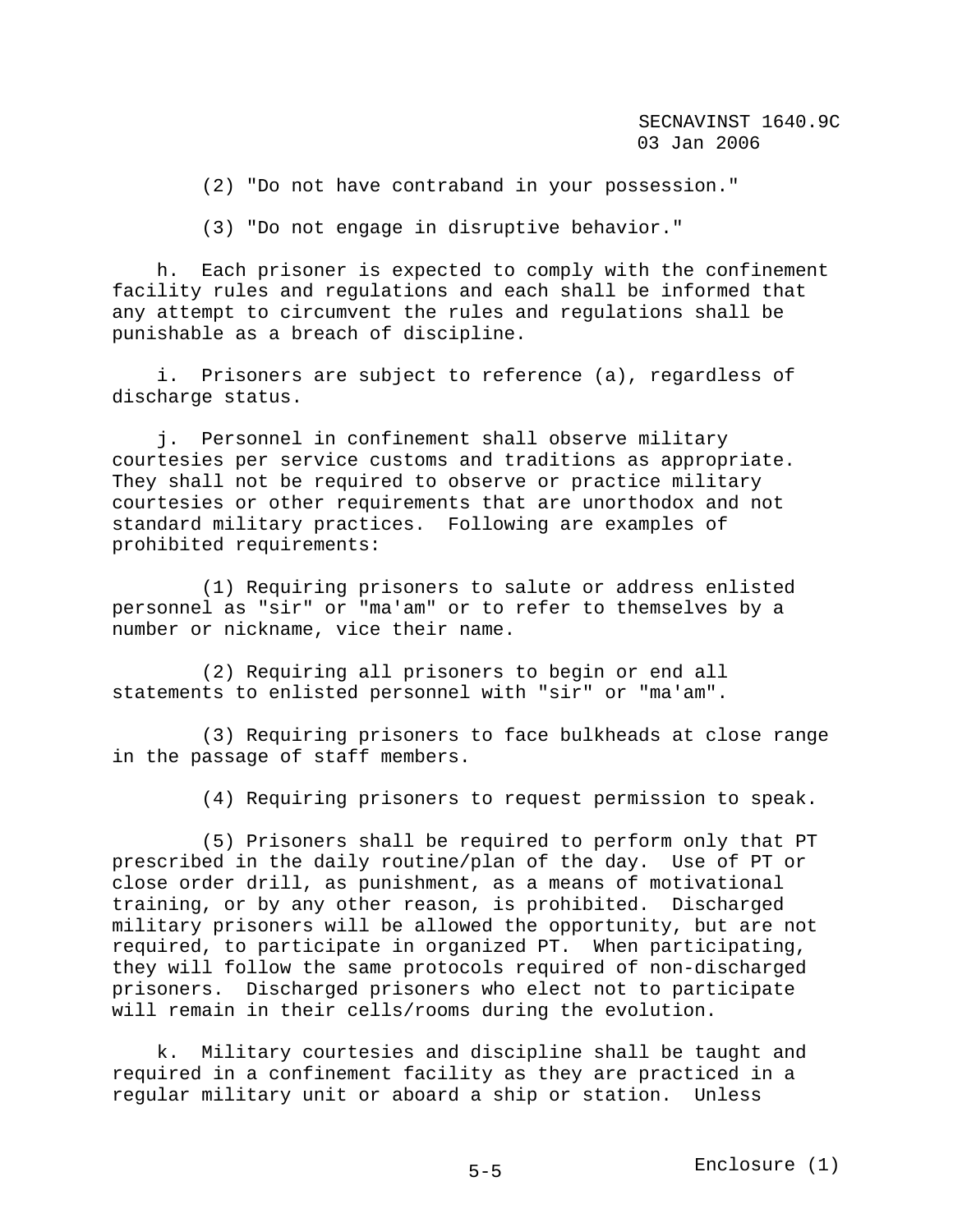specifically authorized by the CO, OIC, or chief petty officer in charge (CPOIC), and prescribed in the plan of the day, extra military instruction (EMI) shall not be directed.

l. Gambling among prisoners is specifically prohibited.

#### 5102. AUTHORIZED DISCIPLINARY PROCESS, PROCEDURES, AND ACTIONS

1. Authority. COs/OICs and others as specified herein may impose disciplinary actions on prisoners after due process (D&A Board). Disciplinary actions are administrative in nature and do not preclude trial by courts-martial or action under reference (a), article 15.

#### 2. Punishable Conduct

 a. While confined at military confinement facilities, all prisoners are subject to disciplinary action for violations of reference (a), relevant Federal laws, and confinement facility rules and regulations, even after discharge from the Military Service. Jurisdiction over a prisoner continues even after departing the confinement facility (e.g., parole, supervised release, or excess leave), as long as the member remains under the administrative control of the armed services. Misconduct is dealt with through trial by courts-martial, violations brought before a D&A Board, and other management or administrative actions.

 b. Rules of a confinement facility must be enforced in a just and impartial manner. Violations must never be ignored or condoned, and staff members shall deal with minor violations on the spot. Normally, calling prisoners aside and explaining why their behavior is unacceptable will suffice. Excessive use of DD 2714s, Inmate Disciplinary Report (DR), reduces their effectiveness.

 c. Mass or group punishment for an offense by an individual is strictly prohibited.

 d. DRs shall be reserved for serious offenses, or to interrupt a pattern of unacceptable behavior, such as a series of minor infractions in a short period of time as documented on DD 2713, Inmate Observation Report (OR).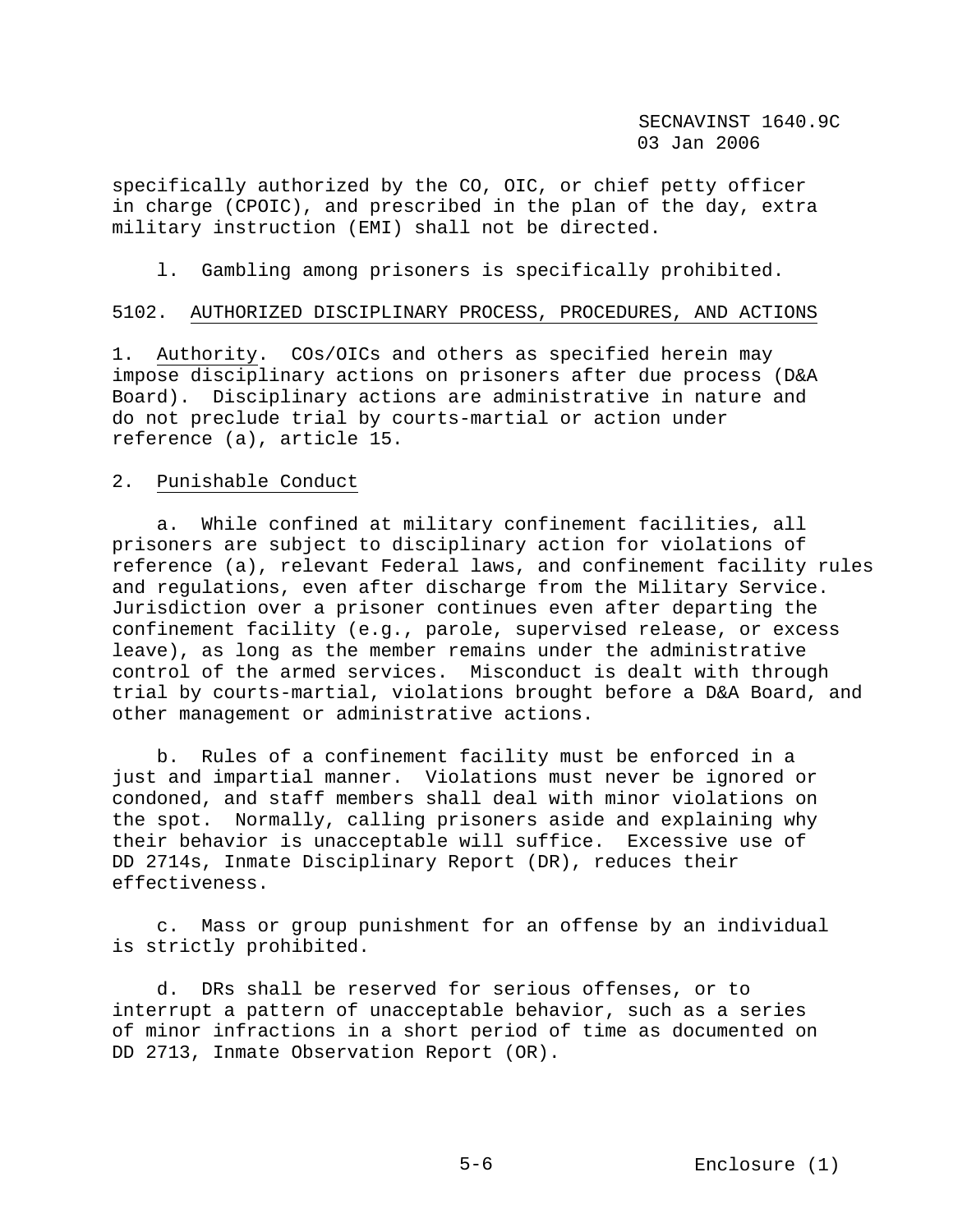e. ORs placed in prisoners' files provide an excellent means of evaluating their performance; however, no inference shall be drawn that every minor incident must be put in writing.

3. Initial Procedures. The following procedures shall be followed when a prisoner allegedly commits an infraction of regulations and a verbal correction/OR is not considered appropriate:

 a. When a staff member reports an offense, the prisoner shall be immediately informed of the nature of the alleged rules violation. DR, shall be used in reporting offenses. Contraband or other evidence substantiating the charge is to be submitted with the DR. DRs, once submitted by the staff member to the CDO/DBS, shall not be dismissed except by the XO/AOIC/BRIG O after their review of the report and informal investigation. The brig CDO/DBS shall initially review the DR for clarity, completion, and, where necessary, take interim action to ensure safety, and good order and discipline within the confinement facility. A due process hearing to determine the need for continued administrative segregation of the prisoner shall be conducted by a neutral member of the brig staff, appointed by the CO/OIC, to review and make recommendations to the CO/OIC within 72 hours of the prisoner's entry into segregation.

 b. In all cases where a DR is submitted, an informal investigation into the facts and circumstances of the alleged violation shall be made by a staff member uninvolved in the incident. Prisoners who are on report may make a statement in their own behalf, after they have been warned against self-incrimination in compliance with reference (a), article 31, and informed of their rights to consult with counsel. After having their rights explained, prisoners may sign a waiver of their rights and request a hearing by D&A Board without consulting counsel, obtaining personal representative, or calling witnesses.

 c. The DR and investigation shall be forwarded to the XO/AOIC/BRIG O for review. In cases where the XO/AOIC/BRIG O directs a hearing by the D&A Board, written notice of the alleged violations shall be given to prisoners at least 24 hours in advance of the hearing. At Naval Consolidated Brigs (NAVCONBRIG) the XO shall refer the disciplinary case to either a command-level or departmental-level board, as appropriate.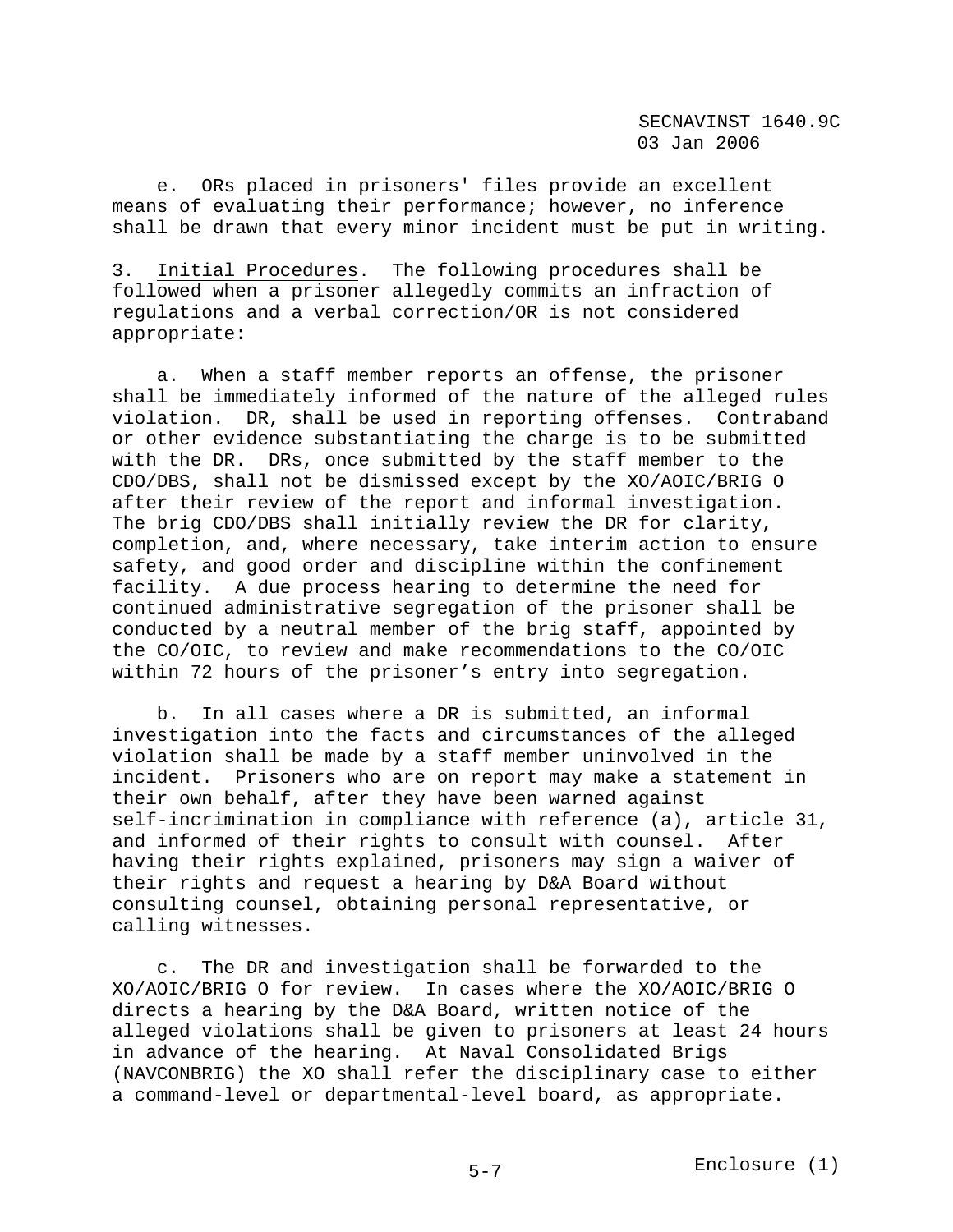# 4. D&A Board

 a. A D&A Board shall be appointed at each confinement facility and shall be composed of at least three members without direct personal interest in a given incident. The staff member next in authority to the CO/OIC shall chair the D&A Board. Civilian and enlisted staff personnel may serve as board members when designated by the CO/OIC. A recorder shall also be assigned. At NAVCONBRIGs, two D&A Boards may be established: a departmental-level board, chaired by a department head or equivalent, empowered to hear minor disciplinary action cases; and a command-level board, chaired by the technical director, empowered to hear major disciplinary action cases. The D&A Board shall forward all recommendations to the XO prior to imposition. If the departmental-level D&A Board recommends any major punishments, the case shall be referred to the command-level D&A Board. In review of the DR, the CO/OIC (to include XO at NAVCONBRIGs for minor punishments) is not limited by, or bound to, the recommendations of the board. They may reduce or reverse the D&A Board findings and decrease recommended disciplinary actions as appropriate. Only the CO can increase the punishment recommended. A copy of the finalized DR action shall be provided to the prisoner.

 b. A D&A Board will be convened for the purpose of evaluating all facts and circumstances surrounding alleged prisoner misconduct, infractions, violations of confinement facility rules, and violations of reference (a). In addition to the DR, the D&A Board shall make a written record of the evidence presented at the hearing and state the reasons for recommending disciplinary action, if applicable. In making its recommendations, the D&A Board must give full consideration to the causes for the adverse behavior, the setting and the circumstances in which it occurred, the individual's accountability, the correctional treatment goals, and the existence of any impacting mental, emotional issues. The board should recommend disciplinary measures only to regulate and control the prisoner's behavior as necessary within acceptable limits. Disciplinary measures are never to be recommended capriciously or in the nature of revenge or retaliation. Each case is considered individually and on its own merits, based on a thorough and impartial evaluation of all relevant facts and circumstances.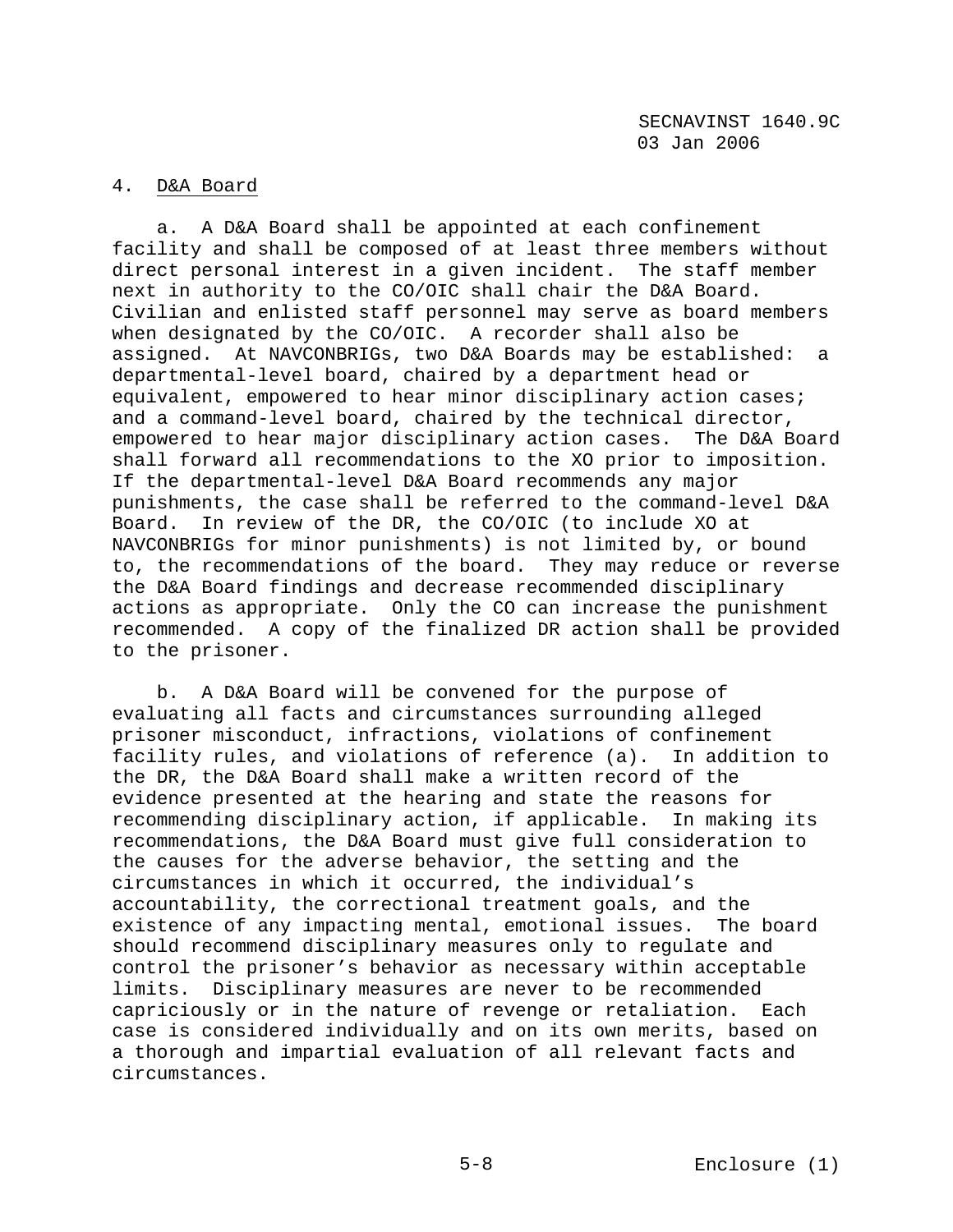# 5. General D&A Board Procedures

 a. When a prisoner is having difficulty responding to the charges, or comprehending the English language, or when the complexity of the issues require special assistance, a request may be made to the D&A Board Chairperson to have a staff member act as an interpreter, spokesperson, or assistance on the explanation of the issues for the prisoner. There is no right to a specific staff member to assist the prisoner.

 b. Witnesses. At the time the prisoners are notified of their anticipated D&A Board appearance date, the prisoners must provide their final list of merit witnesses. Merit witnesses are those members the prisoners want to appear at their Board, and are the only witnesses the D&A Board staff will notify to be present for the hearing. When prisoners receive written notice, or at any time thereafter, up to 24-hours in advance of the hearing, the prisoners may request to review the evidence and statements.

 c. Formal reply to charges. After rights advisement against self-incrimination, and the reading of the alleged violation(s), the Board Chairperson will ask if the prisoners understand each charge. All questions are resolved before continuing. The prisoners must either

- (1) plead GUILTY to any or all violations.
- (2) plead NOT GUILTY to any or all violations.

 (3) enter a NO PLEA to any or all violations. No Plea is neither a "guilty" or "not guilty" plea, but allows prisoners to explain the circumstances surrounding the infraction, and allows the Board to determine the guilt or innocence of the prisoner. NOTE: If the prisoner fails to enter a plea to a charge, the Board Chairperson directs the recorder to enter a plea of "NO PLEA."

 d. Board Findings. Once all relevant and available evidence has been presented, the Board reconvenes in a closed session to consider all facts, reasonable inferences/deductions and conclusions. The Board may enter one of the following findings per charge: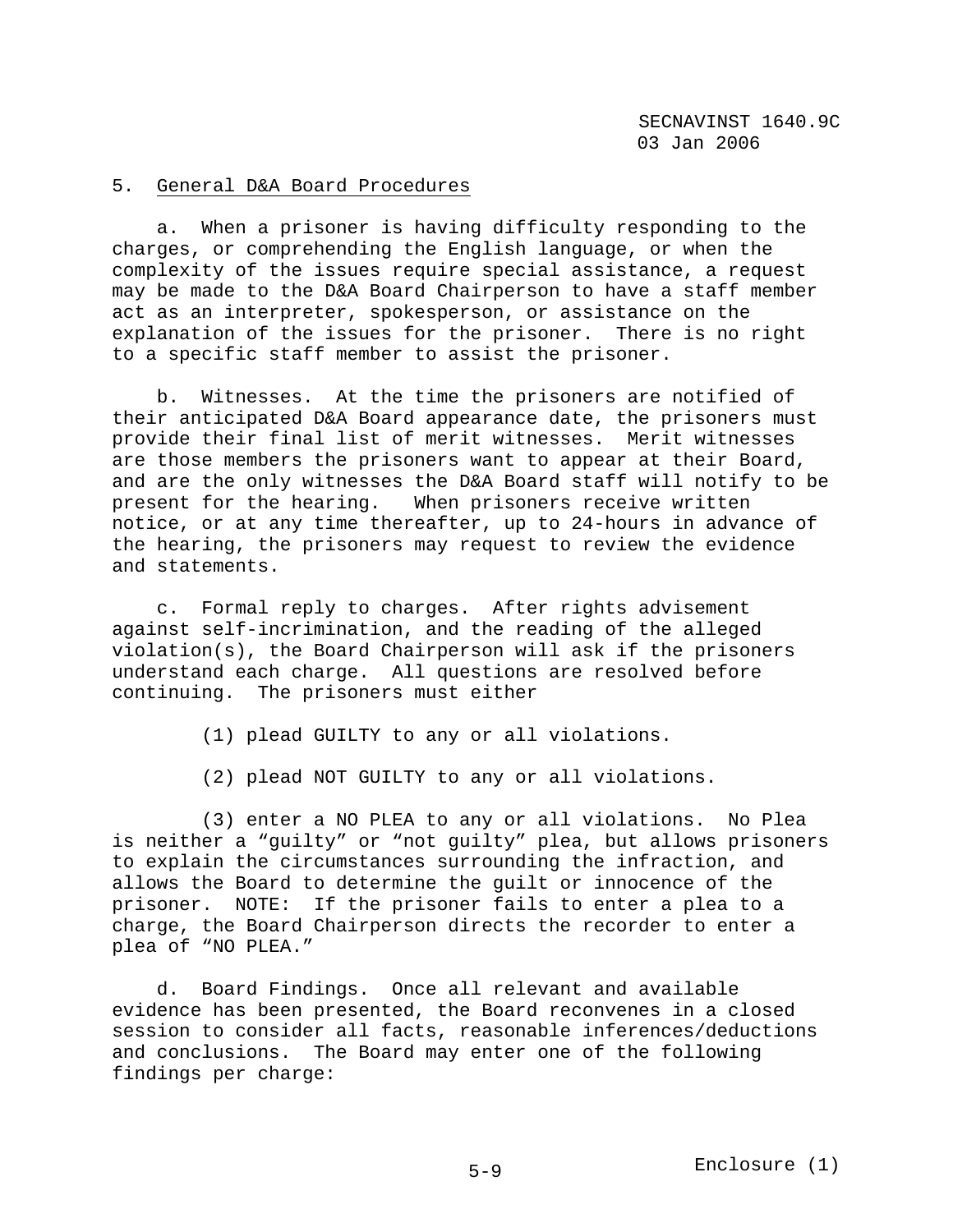(1) GUILTY – A majority (two to one) of the Board members must be convinced the prisoner committed the charged violation, or a lesser-included offense of the charged violation. A guilty determination is based on a "preponderance of evidence"; i.e., there is more evidence to indicate the prisoner is guilty rather than not guilty.

 (2) ACQUITTED – If the Board members cannot obtain a majority (two to one) of votes to convict on any specific charge, the finding will be entered as "Acquitted."

 (3) DISMISSED – Is entered when the Board unanimously finds the charge is not a violation, or the charge is multiplicious (charges describe the same misconduct) with other violations for which the prisoner was found "Guilty."

 (4) In the case of a "Guilty" finding, violations may be considered individually or together in determining the Board's recommendations. The Board considers, but is not bound to recommend, credit for time spent in Administrative Segregation Pending Investigation (ASPI).

 e. Prisoners shall be allowed to call witnesses for the presentation of relevant testimony and to present documentary evidence in their defense, unless good order or security of the confinement facility would be adversely affected. Where good order or security of the confinement facility would be adversely affected, the identity of witnesses shall not be revealed to the prisoner. All denials will be fully documented.

 f. In all cases the prisoners shall be allowed to appear and make statements in their defense and to be present during all open sessions of the hearings.

 g. There is no right to the appearance of counsel during the hearing. This is not a criminal trial; it is an administrative proceeding. Its purpose is to determine whether an offense was committed and to provide authorized disciplinary or management actions, if appropriate. Such actions are primarily corrective in nature and designed to address misconduct in a non-judicial forum. In actions where the prisoner is illiterate or where unusually complex issues exist, it is recommended that a knowledgeable staff member be assigned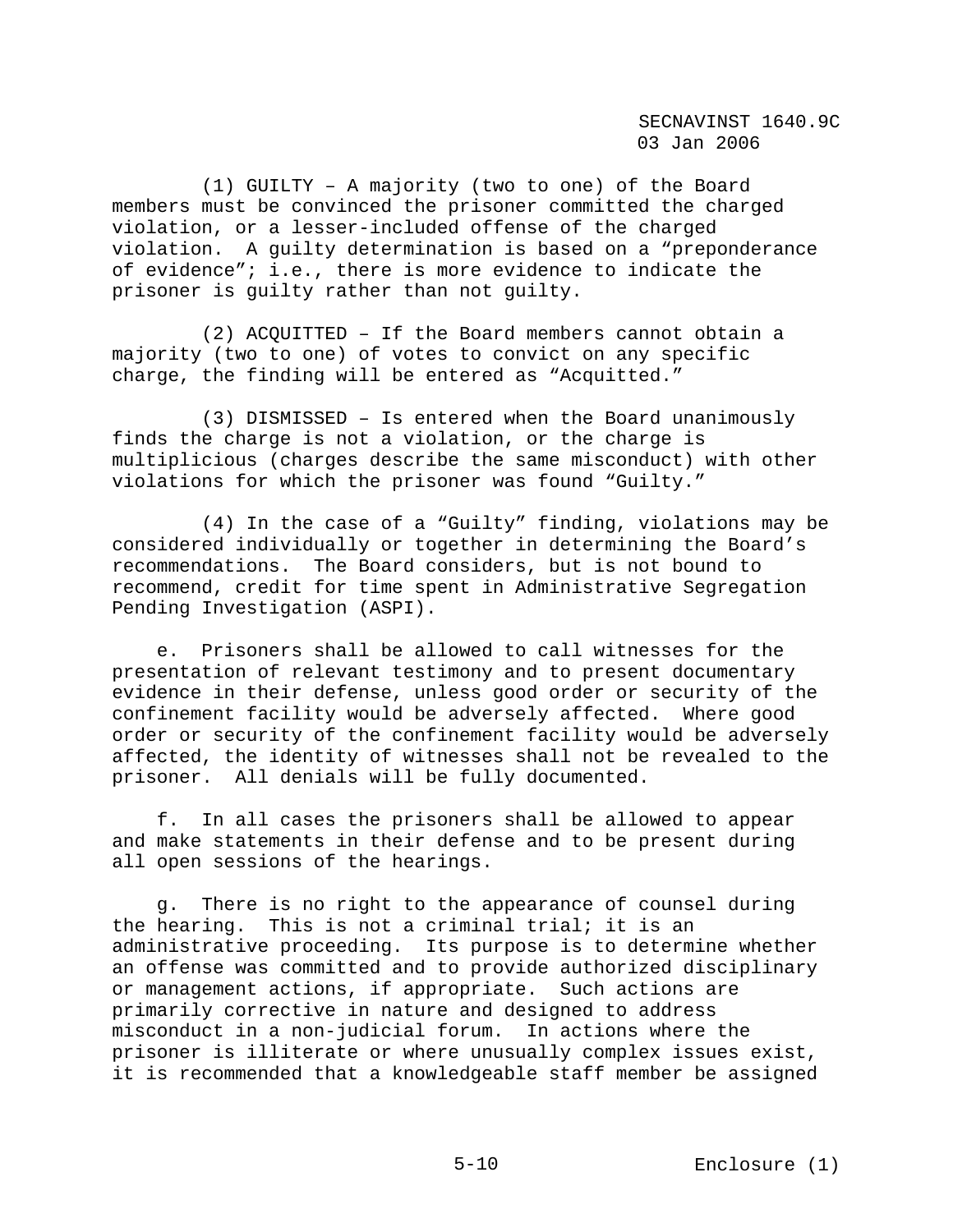to explain the issues and procedures and provide guidance as necessary.

6. Legal Procedures. When appearance before a D&A Board is required, the prisoner suspected of the offense shall receive written notice stating the following:

a. Violation(s) charged.

 b. The prisoners have the right to a minimum of 24-hours notice of the charges prior to the D&A Board convening. (If prisoners are scheduled for release from confinement before the expiration of the 24-hour period, they may be required to appear before the D&A Board prior to expiration of the 24-hour notification period.)

 c. The right to consult with an attorney, by not necessarily a specific attorney, before the convening of the Board. There is no right of representation by an attorney during the board proceedings.

 d. The right to present relevant evidence at the hearing, both in defense and in extenuation and mitigation. A prisoner also has the right to request the presence of accusers and merit witnesses, as well as present questions to accusers and witnesses through the Chairperson of the Board.

 e. The right to be present for all open sessions of the D&A Board hearing, unless the respondent declines to appear or is removed for misconduct. Any absence will be noted in the summarized record and supported by appropriate documentation to establish the circumstances of declination or removal for cause.

 f. Prisoners charged with a confinement facility violation may seek legal counsel. Legal counsel is limited to assisting the prisoners prior to representing themselves at the D&A Board, since legal counsel is not authorized at a D&A Board. Legal defense services can assist prisoners in preparing a request to review the evidence and statements prior to the D&A Board. Prisoners may request a delay in the hearing by submitting a written request to the D&A Board Chairperson. Reasons for the request must be fully explained and warranted before being granted.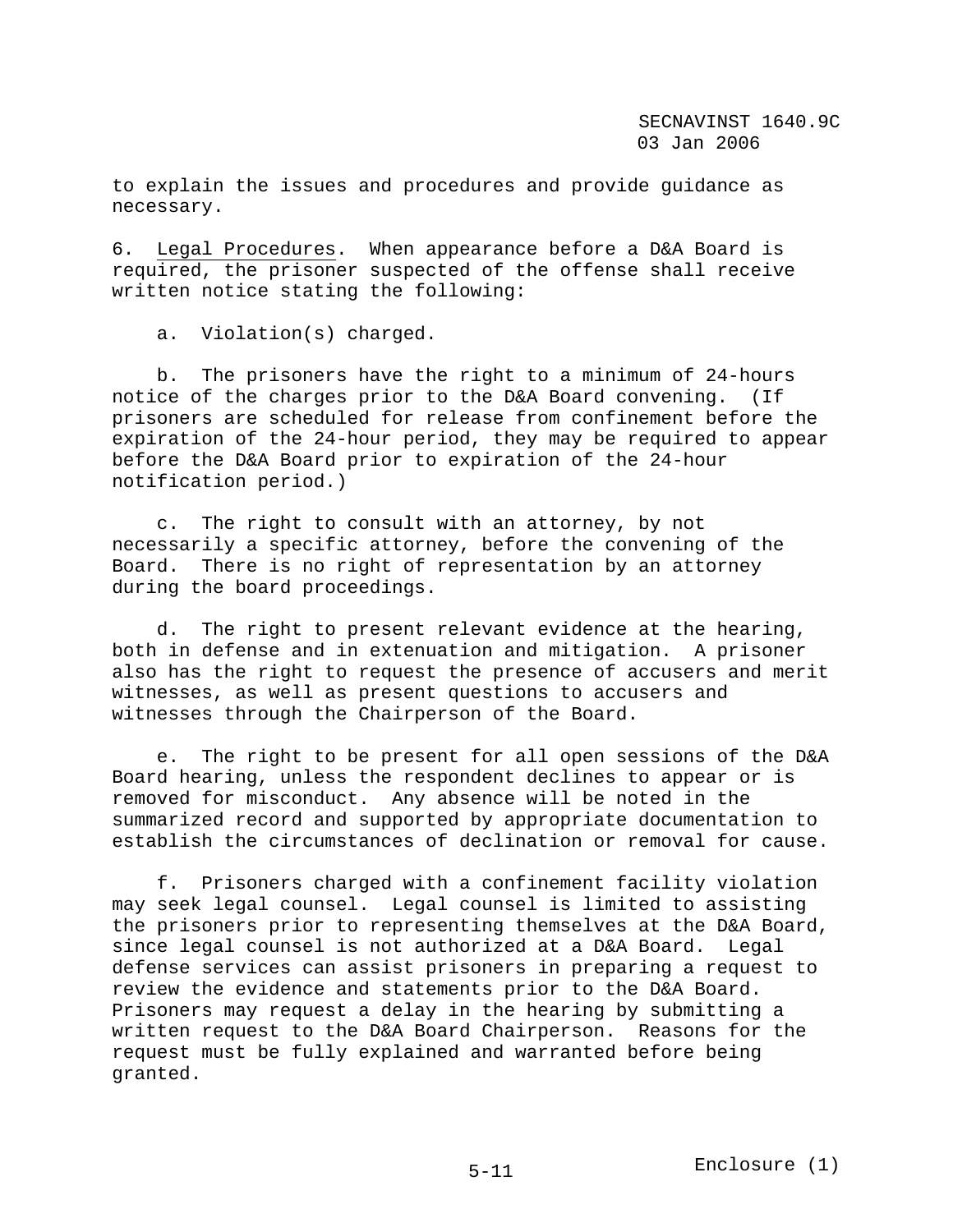g. Disposition of adverse reports is accomplished by taking any of the following actions:

(1) Filing the DR without action.

 (2) Filing the DR as an unfavorable Incident/OR in the prisoner record.

 (3) A hearing under reference (a), article 72 to vacate a previously suspended court-martial sentence.

(4) Referral to a D&A Board.

(5) Recommendation for non-judicial punishment.

(6) Recommendation for trial by court-martial.

#### 7. Appeals

 a. Imposed disciplinary or management actions may be appealed to the CO/OIC. D&A Board cases not resulting in disciplinary or management action as listed above are final and not subject to appeal.

 b. Appeals must be submitted within 3 working days of acknowledgement of receipt of the action. When circumstances prevent a prisoner from presenting the appeal during this period, the prisoner may submit a request for delay within the initial appeal period, with a statement describing the circumstances that necessitate the delay. The CO/OIC shall review the request and grant delays where warranted, however, a delay is not automatic.

 c. An appeal must have substantive merit, or it is returned without further action. Appeals must be based upon showing that findings of the Board were in error, the hearing did not comply with applicable requirements, or the corrective actions were too severe.

 d. Approved D&A Board recommendations are ordered into immediate execution without regard to appeal action. All actions shall be concurrent.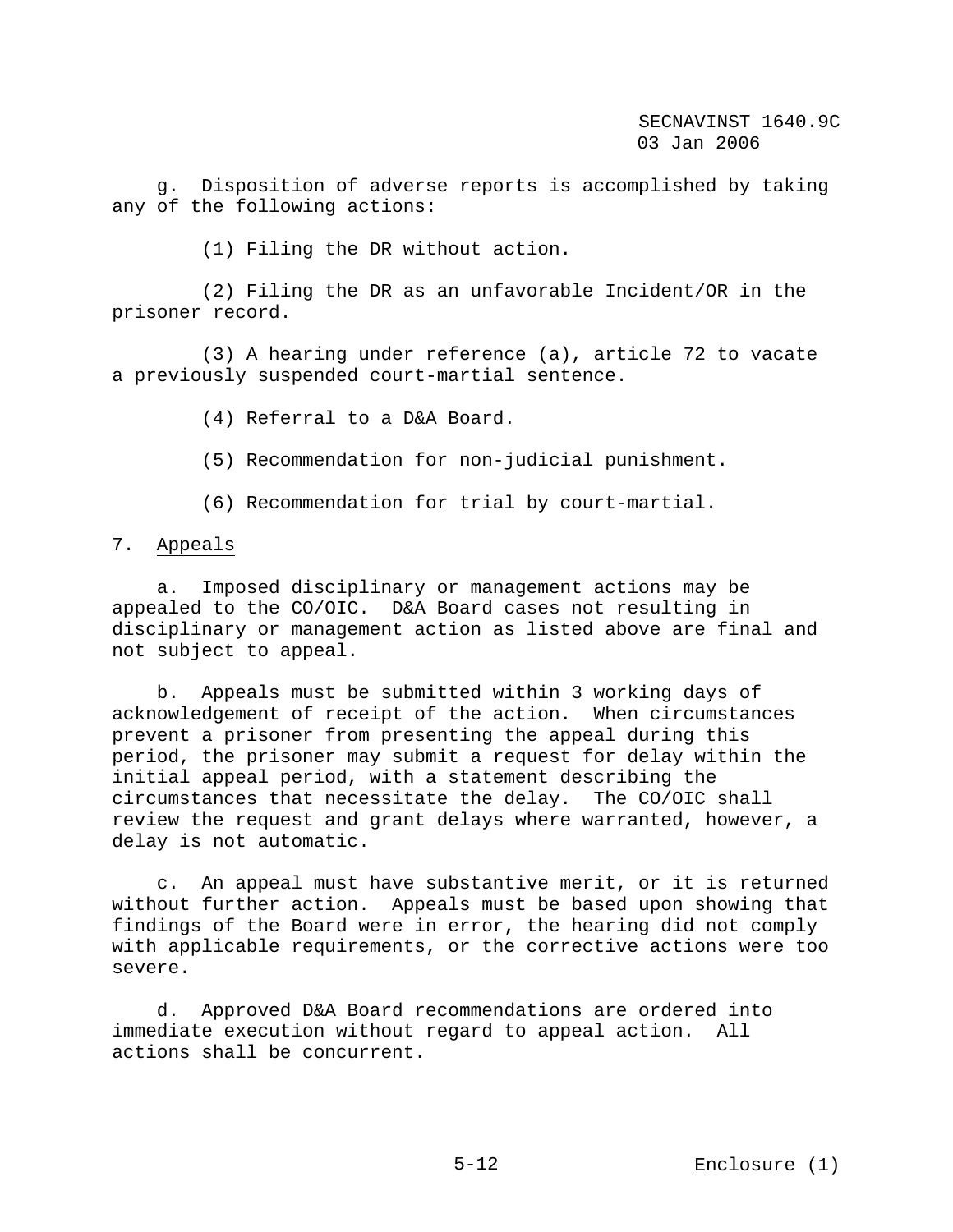e. Prisoners are provided written notification of appeal results, normally within 30 days of the date received by the CO/OIC.

 f. Prisoners may appeal finalized actions to the CO's/OIC's Immediate Superior In Charge (ISSC).

### 8. Category of Offenses and Punishment

 a. Violations are divided into five categories. Each category has maximum allowable disciplinary and management actions. These actions shall not be exceeded, unless one of the following conditions are met:

 (1) D&A Board members believe the maximum level should be exceeded due to unusual circumstances. The D&A Board Chairperson shall justify in writing to the CO/OIC the reasons for recommending actions that exceed the category level.

 (2) D&A Board may recommend actions not to exceed the next higher range of punishment of the latest offense if the prisoner has two or more guilty findings (during separate board proceedings) within a 90-day period.

 b. The maximum recommended disciplinary and management actions for each category of offense are contained within article 5103. A definition of each offense is contained within article 5104.

# 5103. CONFINEMENT FACILITY OFFENSES WITH ASSOCIATED CATEGORIES AND AUTHORIZED ADMINISTRATIVE DISCIPLINARY AND MANAGEMENT ACTIONS

- 1. Category I
	- a. Offenses
		- (1) Aiding another (of Cat I offenses).
		- (2) Attempt (of Cat I offenses).
		- (3) Being unsanitary or untidy.
		- (4) Communications tampering.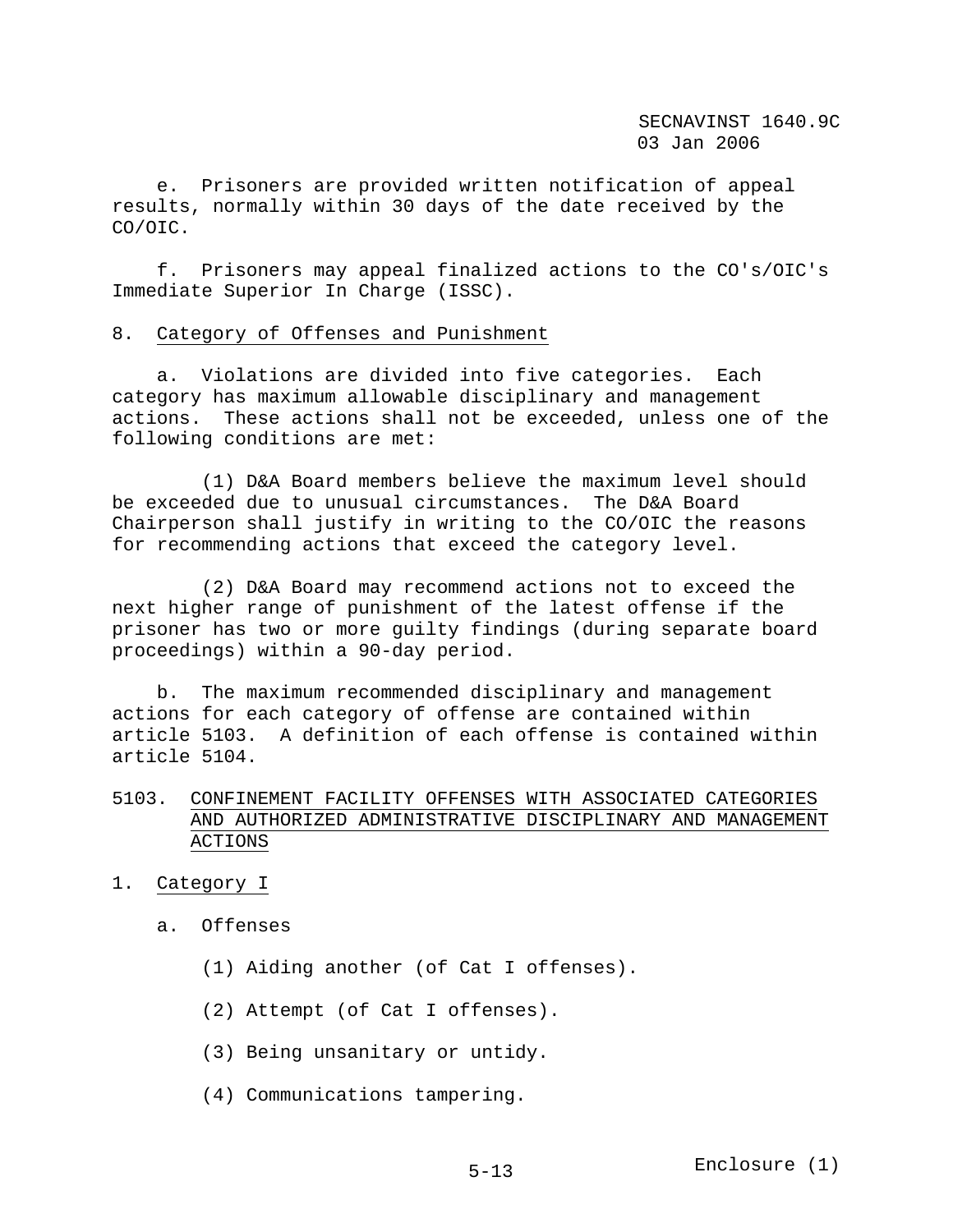(5) Loitering.

(6) Running.

- b. Disciplinary Actions
	- (1) Reprimand.
	- (2) Forfeiture of 30 days recreation privileges.

 (3) 14 days extra duty (not to exceed (NTE) 2 hours per day).

- (4) Forfeiture of 14 days GCT.
- (5) Vacation of any previously suspended actions.
- (6) DS (15 days maximum).
- c. Management Actions
	- (1) Suspension of any above actions NTE 180 days.
	- (2) Detail/housing unit change.

 (3) Other recommendations considering extenuating circumstances and the violation

- 2. Category II
	- a. Offenses
		- (1) Aiding another (of Cat II offenses).
		- (2) Attempt (of Cat II offenses).
		- (3) Cell alteration.
		- (4) False statement.
		- (5) Malingering.
		- (6) Medicine misuse.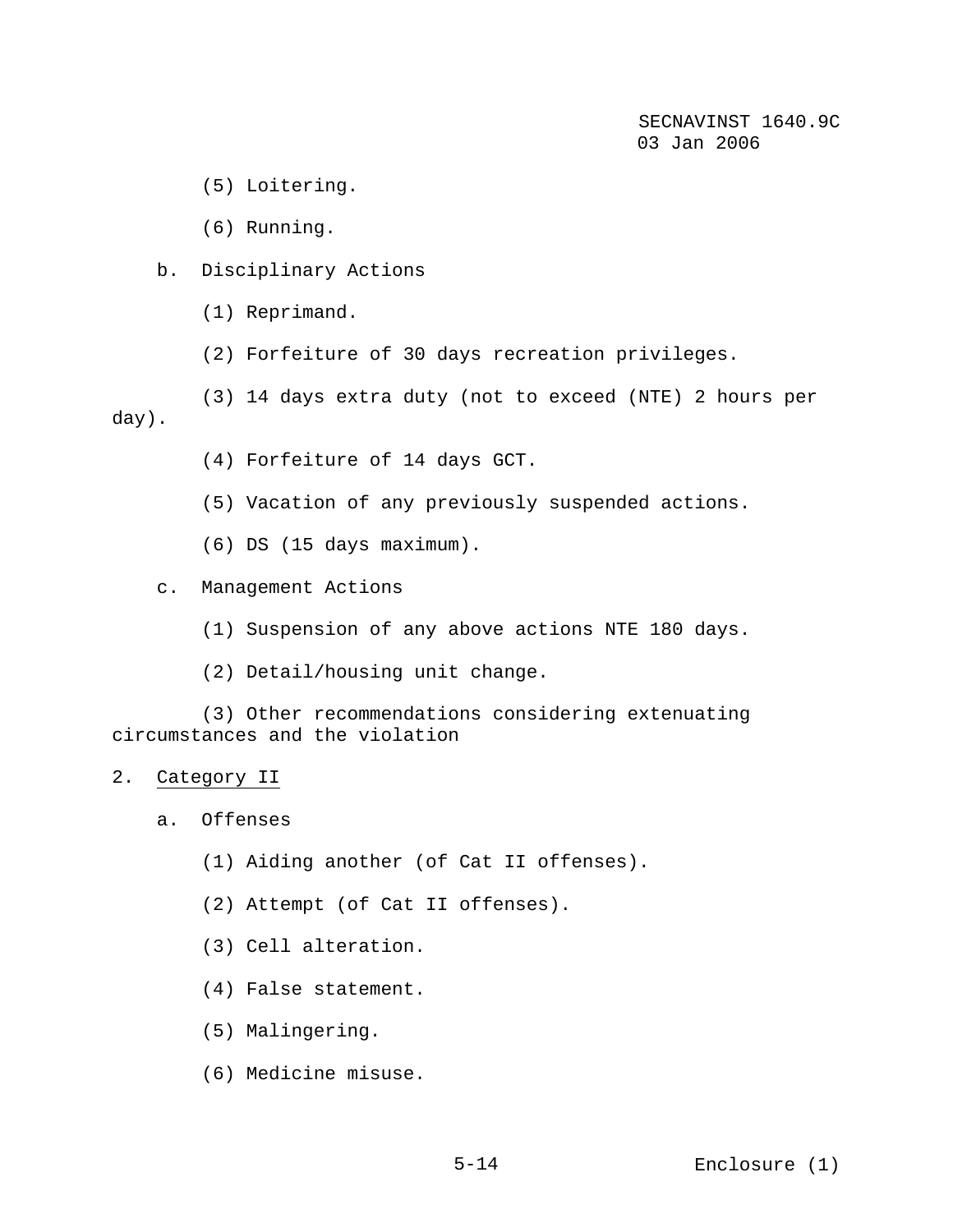(7) Rations misuse – personal.

(8) Rules violation.

(9) Staff harassment.

(10) Suffering loss of property.

(11) Unauthorized ordering.

## b. Disciplinary actions

- (1) Reprimand.
- (2) Forfeiture of 45 days recreation privileges.

(3) 14 days extra duty (NTE 2 hours per day).

(4) Forfeiture of 30 days GCT.

(5) DS (30 days maximum).

 (6) Forfeiture of H&Cs NTE 25 percent of monthly allotment.

c. Management actions

(1) Suspension of any above actions NTE 180 days.

(2) Detail/housing unit change.

 (3) Reduction in custody level, no lower than Medium Custody In (MDI).

 (4) Other recommendation considering extenuating circumstances and the violation.

### 3. Category III

a. Offenses

(1) Academic misconduct.

(2) Aiding another (of Cat III offense).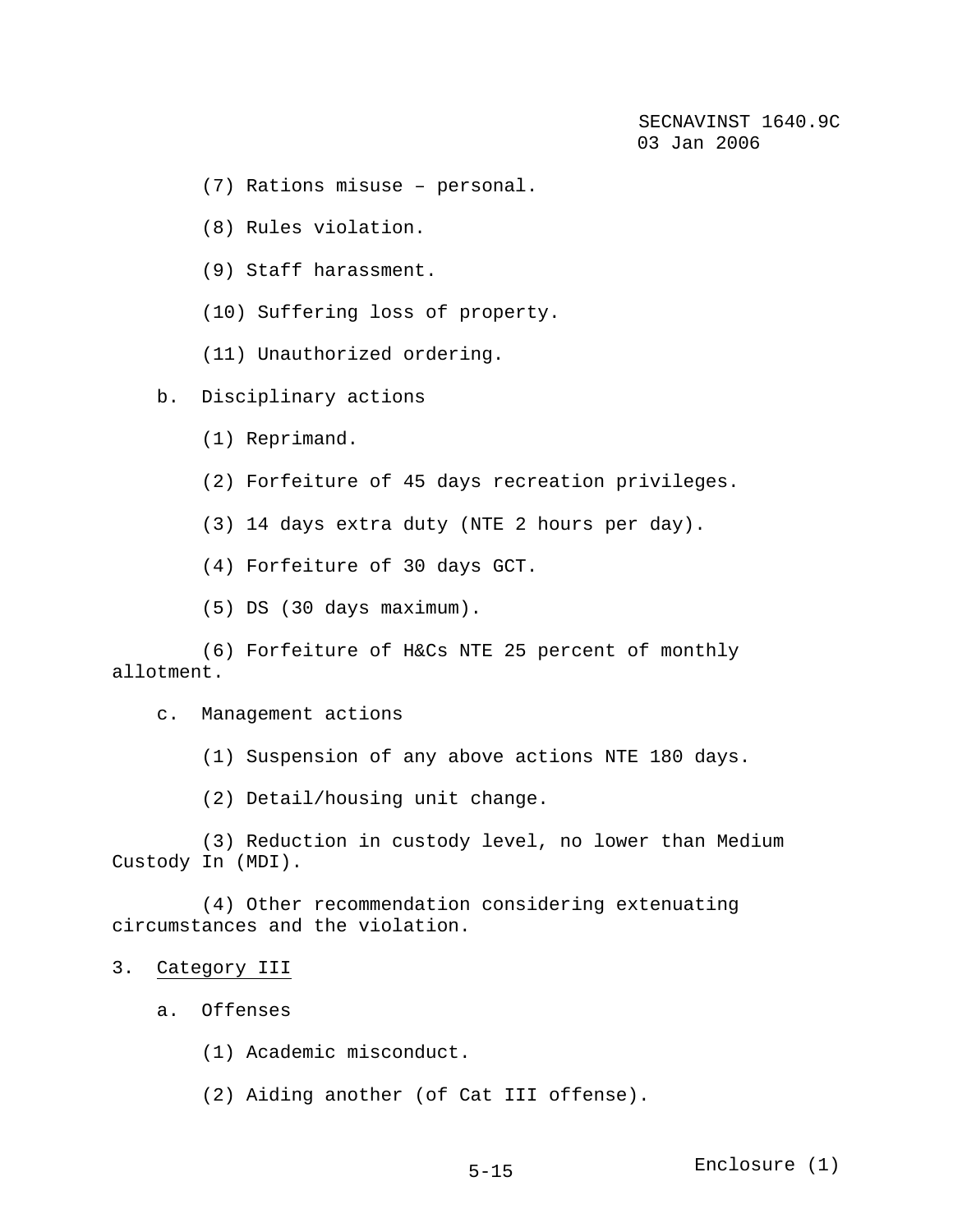- (3) Assault (threatening).
- (4) Attempt (of Cat III offense).
- (5) Breach of peace.
- (6) Contact between male and female prisoners.
- (7) Conduct which threatens.
- (8) Disobedience.
- (9) Disorderly conduct.
- (10) Gambling.
- (11) Indecent exposure.
- (12) Larceny.
- (13) Mutilation.
- (14) Non-support of dependents.
- (15) Prohibited property.
- (16) Provoking words or gestures.
- (17) Rations misuse confinement facility.
- (18) Trafficking.

 (19) Unauthorized contact with staff members, former staff members, or former prisoners.

 (20) Unauthorized use of mail or telephone, unauthorized writing.

- b. Disciplinary actions
	- (1) Reprimand.
	- (2) Forfeiture of 60 days recreation privileges.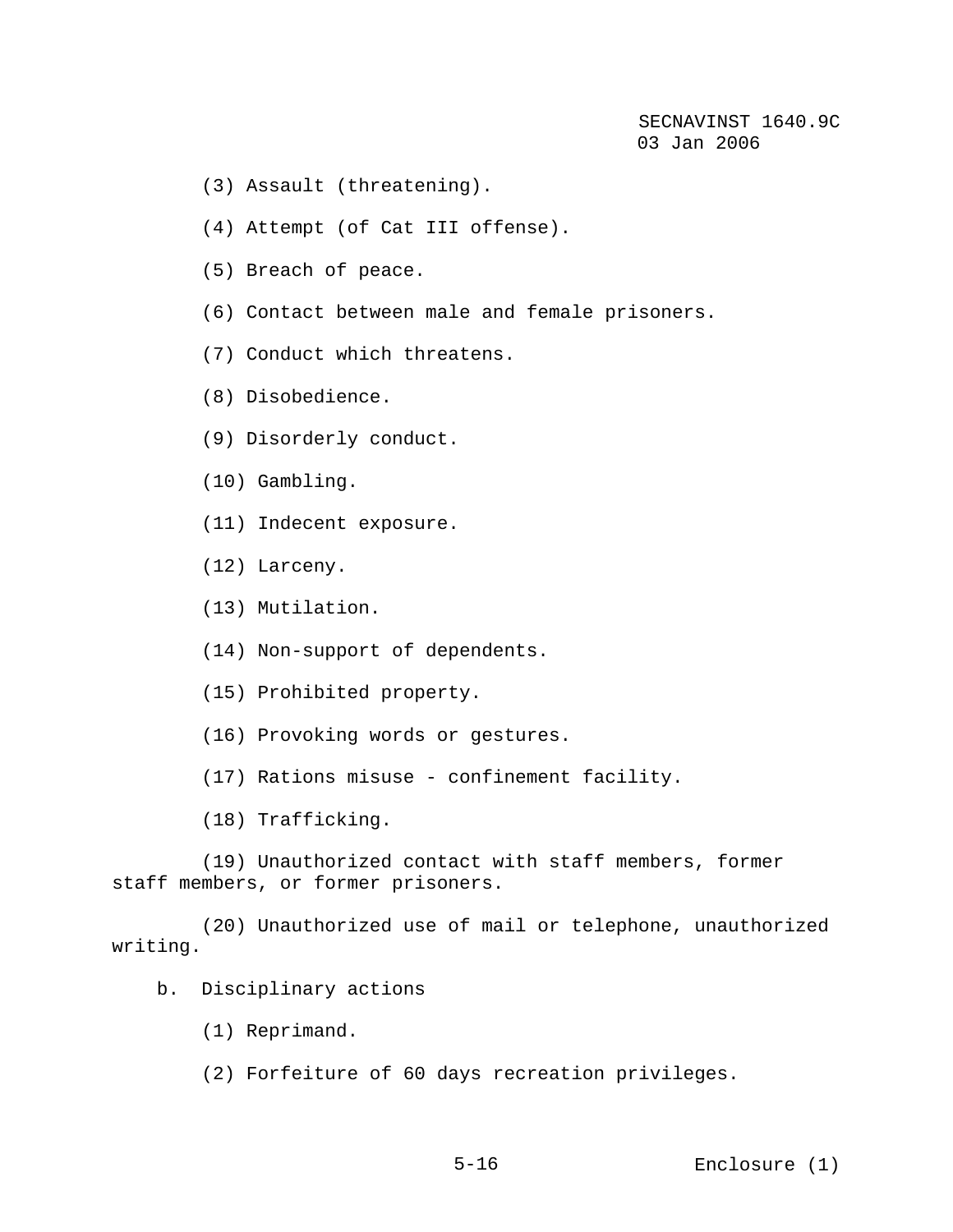(3) DS (NTE 30 days).

(4) 14 days extra duty (NTE 2 hours per day).

(5) Forfeiture of 90 days GCT/ET Abatement.

 (6) Forfeiture of H&Cs NTE 25 percent of monthly allotment.

- c. Management actions
	- (1) Suspension of any above actions NTE 180 days.
	- (2) Detail/housing unit change.
	- (3) Reduction in custody/level to MAX custody.

 (4) Other recommendations considering extenuating circumstances and the violation.

### 4. Category IV

- a. Offenses
	- (1) Aiding another (of Cat IV offenses).
	- (2) Assault.
	- (3) Assault consummated by battery.
	- (4) Attempt (of Cat IV offenses).
	- (5) Bribery/solicitation.
	- (6) Communicating a threat.
	- (7) Counterfeiting.
	- (8) Damaging or destroying property.
	- (9) Disrespect.
	- (10) Extortion.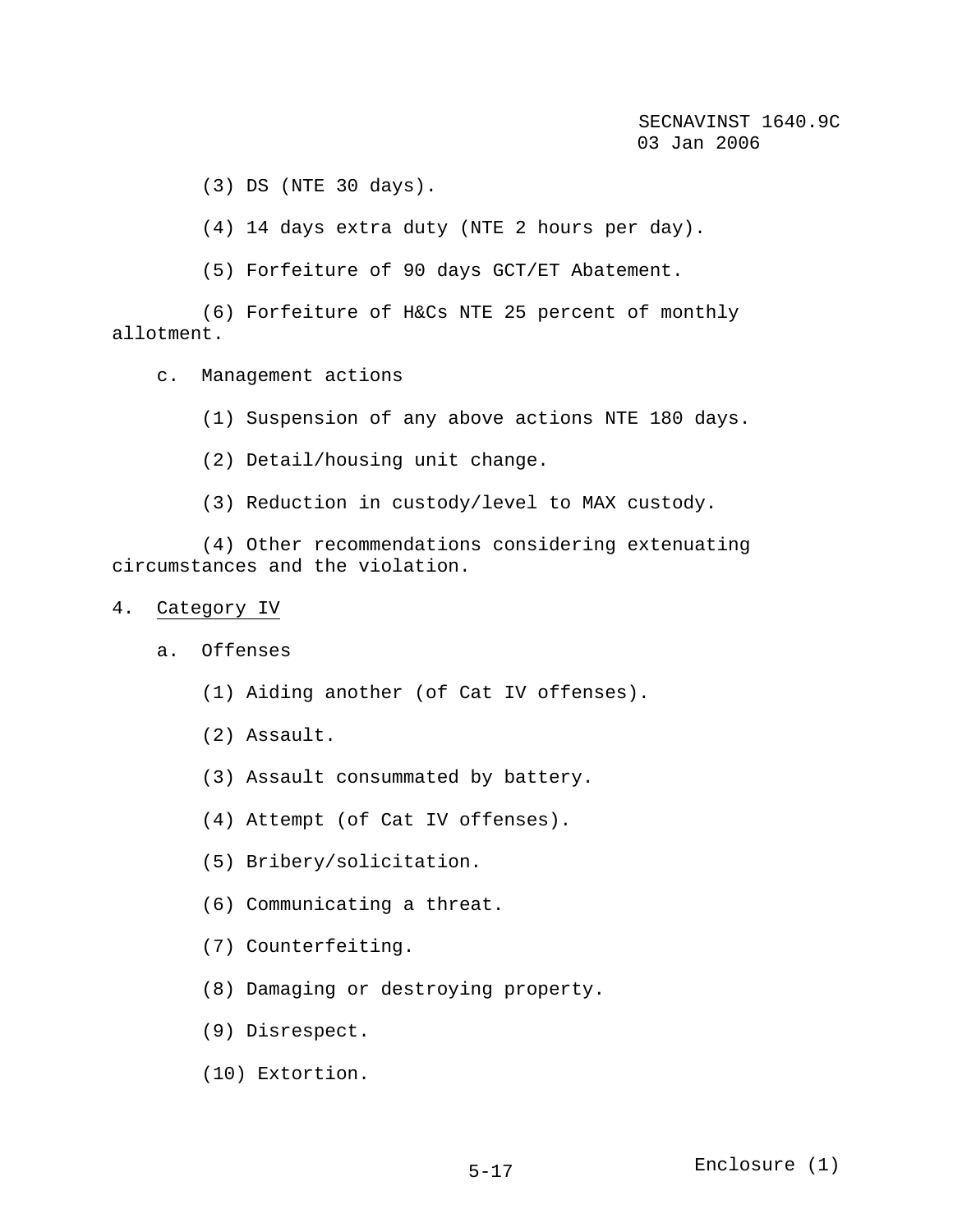(11) Funds manipulation (unauthorized transferring or receiving of funds).

- (12) Interfering with count.
- (13) Larceny.
- (14) Lock tampering.
- (15) Out of place.
- (16) Possession of stolen property.
- (17) Profiteering/racketeering.

 (18) Rules violation (includes the terms of trusty or MIN pledges or work release).

- (19) Sexual misconduct.
- (20) Violation of reference (a).
- b. Disciplinary actions
	- (1) Reprimand.
	- (2) Forfeiture of 60 days recreation privileges.
	- (3) 14 days extra duty (NTE 2 hours per day).

 (4) DS (indefinite, normally NTE 60 days in any one period).

(5) Forfeiture of all GCT/abatements.

 (6) Forfeiture of H&Cs NTE 25 percent of monthly allotment.

- c. Management actions
	- (1) Suspension of any above actions NTE 180 days.
	- (2) Detail/housing unit change.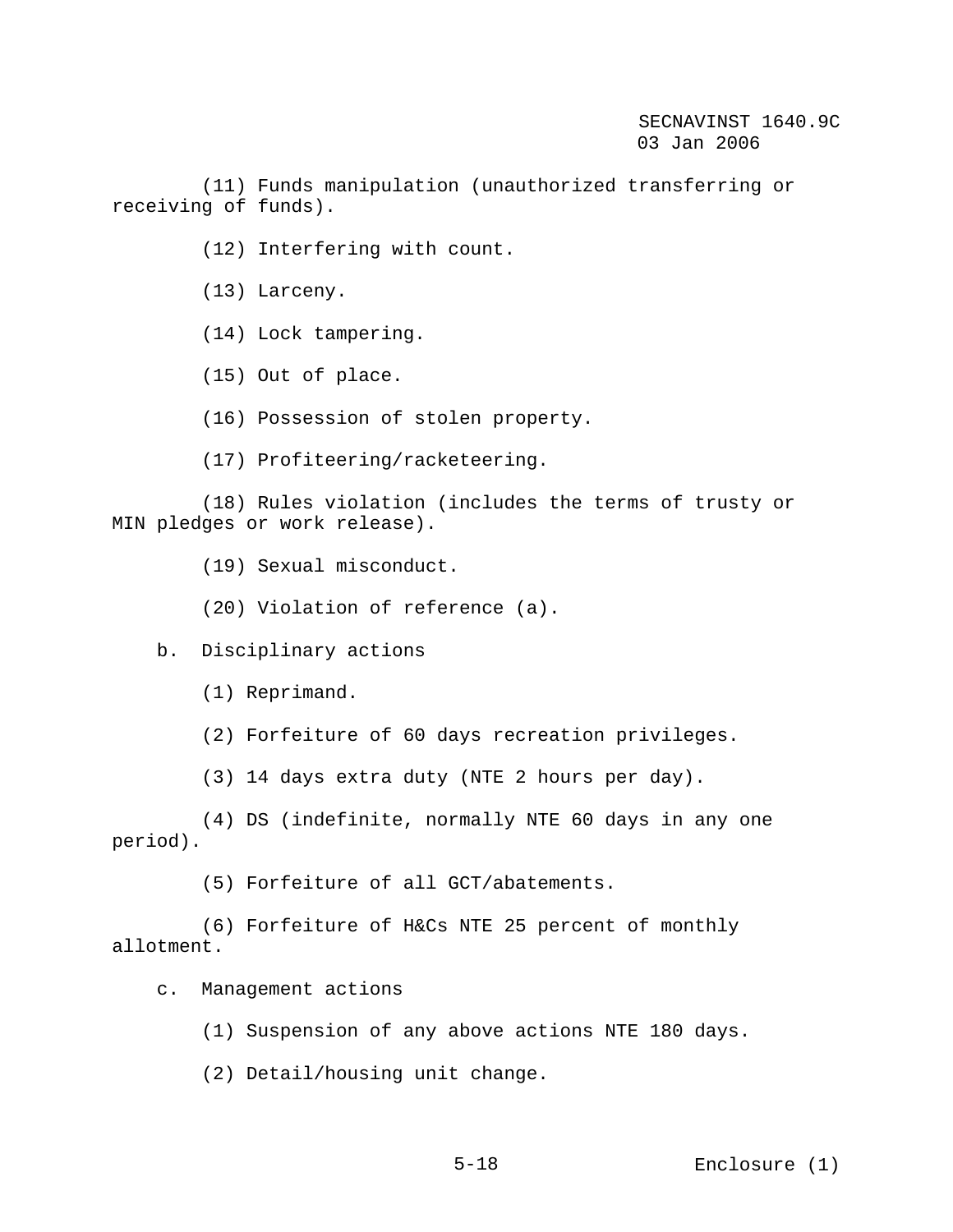(3) Reduction in custody level to Max custody.

 (4) Other recommendations considering extenuating circumstances and the violation.

- 5. Category V
	- a. Offenses
		- (1) Aiding another (of Cat V offenses).
		- (2) Arson.
		- (3) Assault (on a staff member).
		- (4) Assault consummated by battery (on a staff member).
		- (5) Attempt (of Cat V offenses).
		- (6) Disrespect (to a commissioned officer).
		- (7) Escape.
		- (8) Intoxicants.
		- (9) Possession, introduction, or use of a weapon.
		- (10) Resisting force cell moves.
		- (11) Violation of reference (a).
	- b. Disciplinary actions
		- (1) Reprimand.
		- (2) Forfeiture of 60 days recreation privileges.
		- (3) 14 days extra duty (NTE 2 hours per day).

 (4) DS (indefinite, normally NTE 60 days in any one period).

(5) Forfeiture of all GCT/abatements.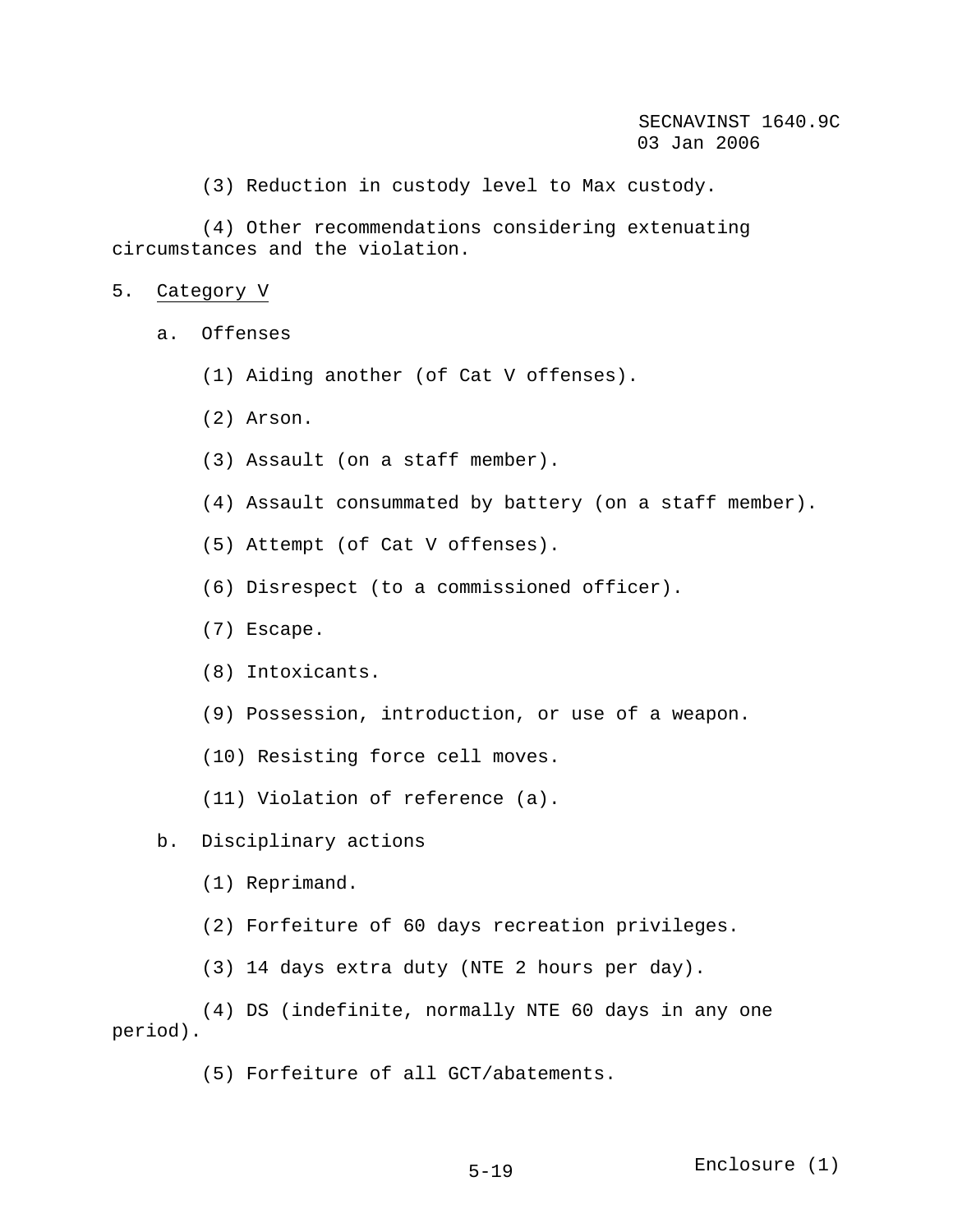(6) Forfeiture of H&Cs NTE 25 percent of monthly allotment.

c. Management actions

(1) Suspension of any above actions NTE 180 days.

(2) Detail/housing unit change.

(3) Reduction in custody/level to Max custody.

 (4) Other recommendations considering extenuating circumstances and the violation.

5104. CONFINEMENT FACILITY OFFENSES. The laws, rules, and regulations applicable to confinement are too numerous to quote in their entirety. Copies of appropriate Service instructions/regulations, references (a) and (c), and other regulatory guidance applicable to confinement may be made available to prisoners. The below list describes some of the offenses. This is not a complete list of offenses for which prisoners may be disciplined. Reference (a) also applies to all military prisoners housed in confinement facilities.

1. Academic Misconduct (Category III offense). Missing class through design or misconduct, cheating or assisting another to cheat on any academic or vocational training examination, disrupting an academic or vocational training session.

2. Aiding Another (Category I, II, III, IV, or V offenses). Conspiring with, soliciting, or aiding another to commit or attempt any prohibited act, to include failing to report a prohibited act. The level of offense will be the same as the prohibited act.

3. Arson (Category V offense). Igniting any item, which could cause personal injury or damage to any property.

4. Assault (Category III, IV, and V offenses). To attempt or offer to do bodily harm to another with unlawful force or violence, with apparent ability to do so. Category IV offense, if with a weapon or consummated by battery. Category V offense, if against a staff member or commissioned officers.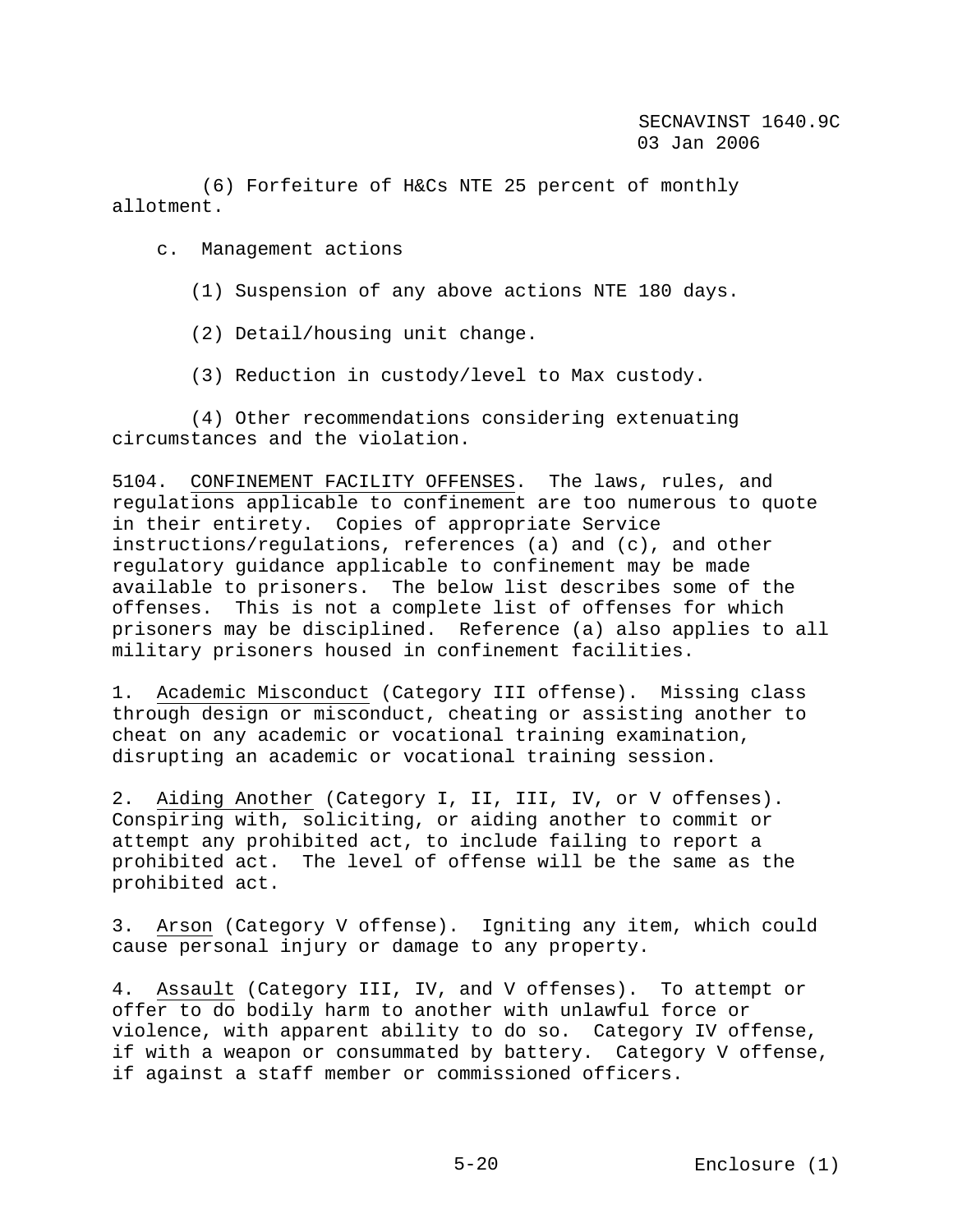5. Assault Consummated by Battery (Category IV or V Offense). To intentionally and without consent, strike, touch, or apply force to the person of another, either directly or indirectly, resulting in either bodily harm or an offensive touching of any form.

6. Attempt (Category I, II, III, IV, or V offenses). Any attempt to do a prohibited act, including any steps of preparation necessary to accomplish the prohibited act.

7. Being Unsanitary or Untidy (Category I offense). Failing to keep one's person, clothing, or living area sanitary and per prescribed standards. This offense includes littering of common use areas, etc.

8. Breach of Peace (Category III offense). Use of rough (offensive), loud, profane, boisterous language or action, which disturbs or threatens the peace and good order of the confinement facility.

9. Bribery/Solicitation (Category IV offense). Asking, offering, rendering, accepting or receiving anything of value, this includes personal services, with intent to influence another to make a decision or commit an act that is prejudicial to the good order and discipline. This offense also includes bribing or soliciting civilian and military personnel while in the performance of their official duties.

10. Cell Alteration (Category II offense). Making unauthorized changes to living quarters such as, but not limited to, moving furniture, painting or marking walls, hanging items to block the view into the living area, or affixing shading devices to lights.

11. Communicating a Threat (Category IV offense). Communicating verbally, in writing, or by physical gestures, a message intended to, or which may reasonably be expected to intimidate or threaten another, either directly or indirectly. This includes conditional threats or intimidation.

12. Communications Tampering (Category I offense). Tampering with any part of a radio jack, headset, television, telephone, etc.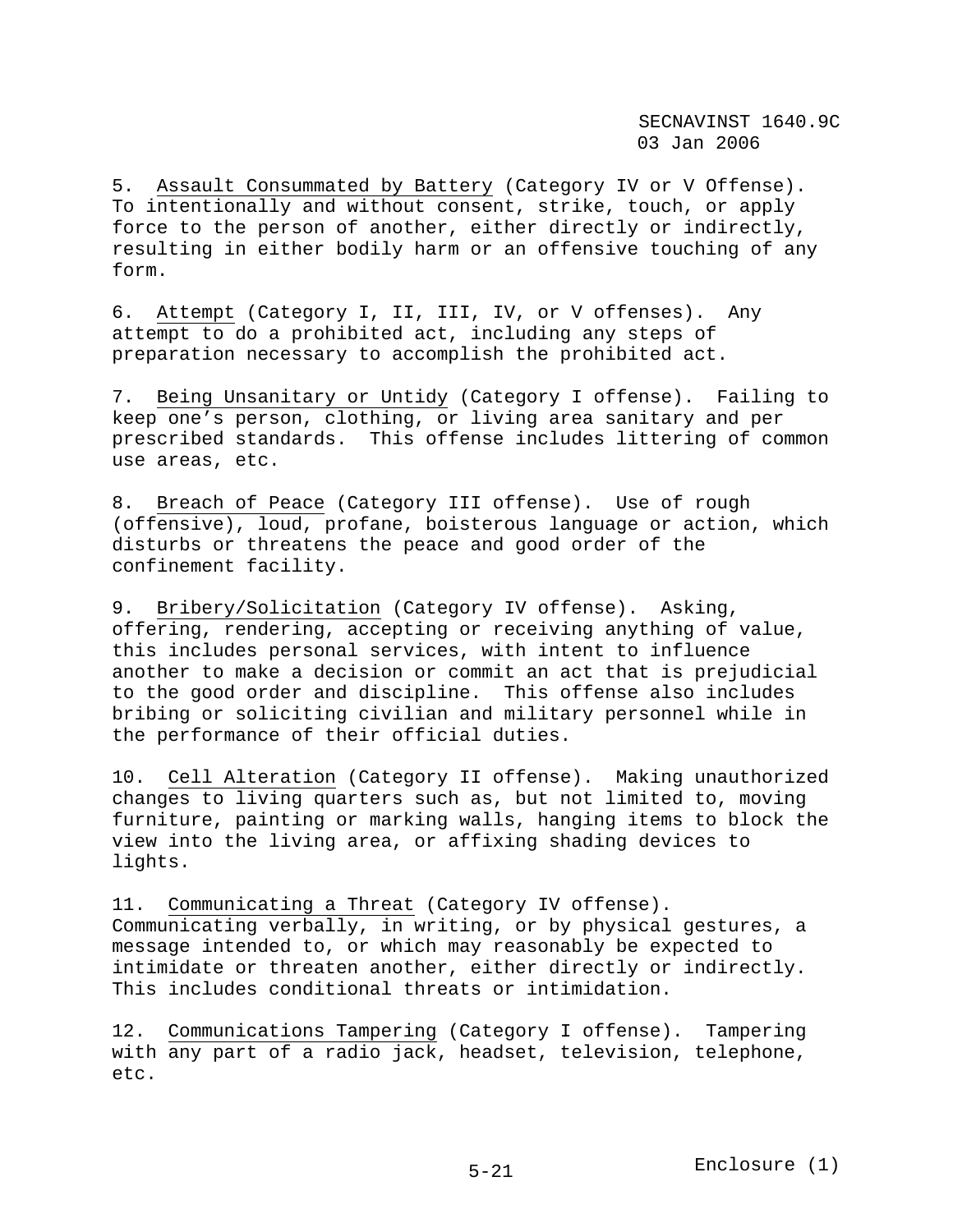13. Conduct Which Threatens (Category III offense). Any conduct which interferes with the orderly running, safety, good order and discipline, or security of the confinement facility.

14. Contact Between Male and Female Prisoners (Category III offense). Any physical contact between male and female prisoners is prohibited, except within the scope of duties. Verbal communication between male and female prisoners is prohibited except, as necessary on a detail, or at official confinement facility programs. Written correspondence is covered in the unauthorized writing rule. Female and male prisoners will not socialize during fellowship times at religious services or gatherings.

15. Counterfeiting (Category IV offense). Knowingly making, submitting, reproducing, or altering any signature, writing, document, article, or identification, money, security, or official paper without proper authority.

16. Damaging or Destroying Property (Category IV offense). Defacing, altering, or destroying property belonging to the government, or belonging to an individual. Anything issued to a prisoner is government property (e.g., confinement facility operating instruction, identification badges, cell furnishings, clothing, and all equipment). This offense also includes marking, defacing, or destroying any posted instructions/orders.

17. Disobedience (Category III offense). Disobeying an order given by civilian or military personnel in the performance of their duties, to include failure to comply with any order in a timely manner.

18. Disorderly Conduct (Category III offense). Conduct of such a nature as to affect the peace and quiet of individuals, or who may thereby be disturbed or provoked to resentment. This charge could encompass all participants in a fight, regardless of who started the fight, or against individuals who engage in disruptive conduct, such as trashing the confinement facility (e.g., throwing things on the floors, or flooding the facility by any means).

19. Disrespect (Category IV and V offenses). Being disrespectful in language or actions toward or about any member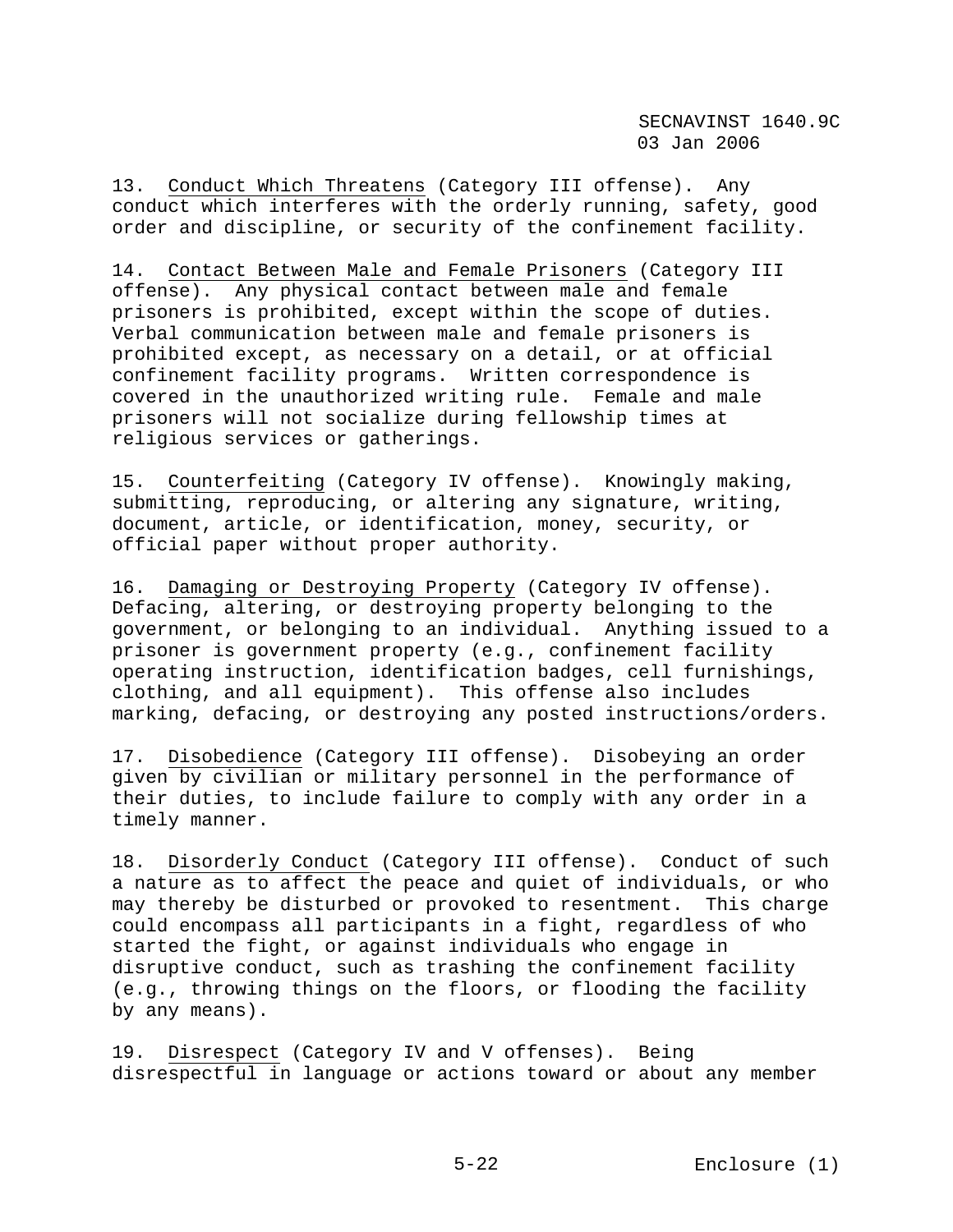of the military service confinement staff or commissioned officers, or other person of authority.

20. Escape (Category V offense). Leaving custodial control, including departing the confinement facility or detail under escort, or job site without proper authority.

21. Extortion (Category IV offense). Demanding or receiving anything of value, to include personal services from another, by threatening to harm or exposure to authorities, etc.

22. False Statement (Category II offense). Lying to a staff member about an official matter, either verbally or in writing. Signing or printing the name of another on any official document without authority of confinement staff. Any prisoner who, with intent to deceive, signs any false record, return, order, regulation, or other official document, knowing it to be false, or makes any other false official statement knowing it to be false, is guilty of this offense.

23. Funds Manipulation (Category IV offense). Directly or indirectly transferring money or negotiable instruments, including, but not limited to, checks and money orders to another, except as specifically authorized. Receiving money or negotiable instruments from a person or persons is identified as a prohibited source for funds.

24. Gambling (Category III offense). Participating in games of chance for anything of value, to include personal services. Use of authorized recreational equipment for games of chance, or operating of any gambling pool. Possession of gambling paraphernalia.

25. Indecent Exposure (Category III offense). Intentionally exhibiting one's sexual organs, bare buttocks, or in the case of a female, bare breast, to another or to public view.

26. Interfering with Count (Category IV offense). Delaying or interfering with count. Prisoners will have 3 minutes to move to their cells or areas when lockdown is ordered. They will position themselves so they are readily visible to the staff member conducting count. Cell lights will remain on during count (except during normal sleeping hours).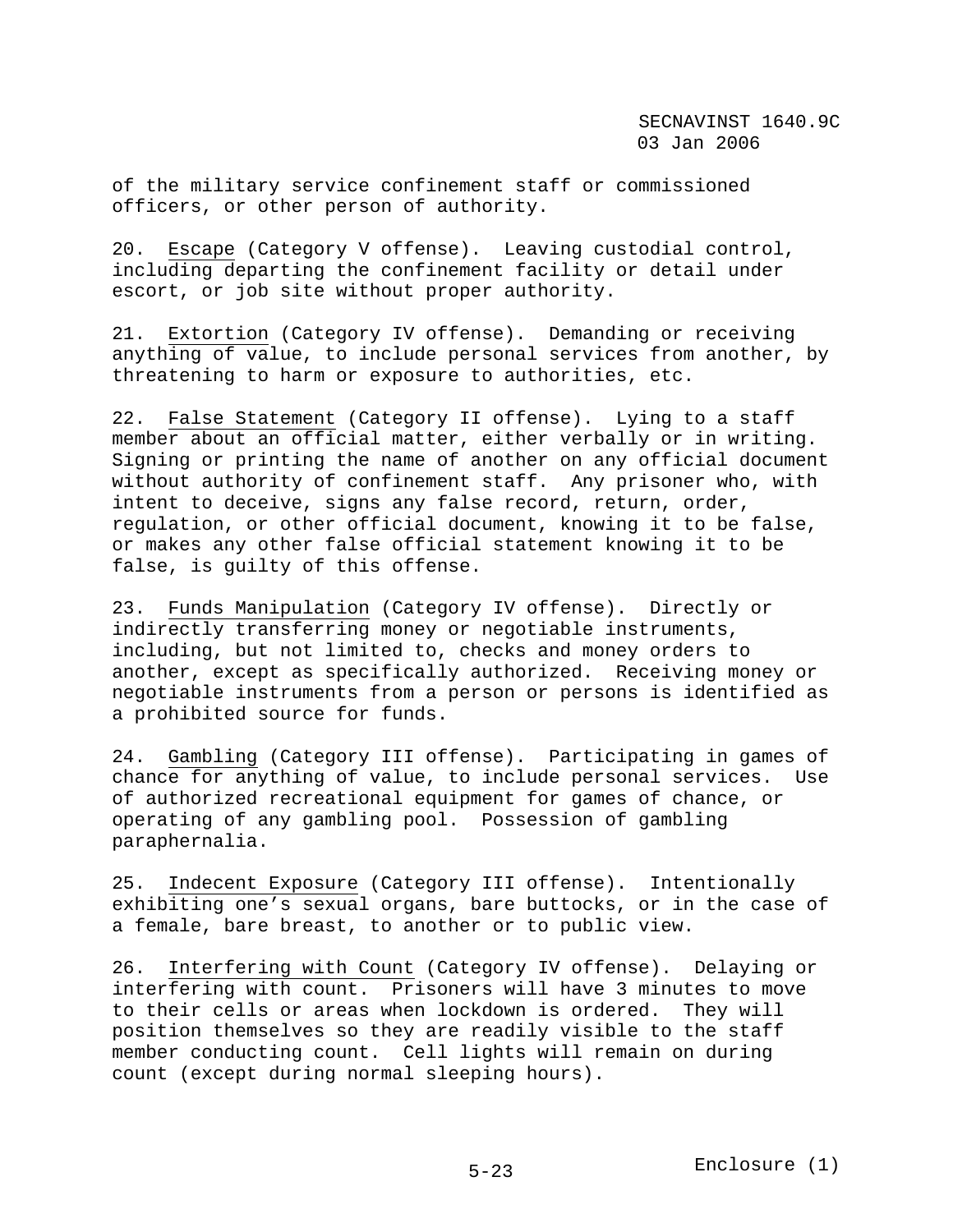27. Intoxicants (Category V offense). Possession, introduction, manufacture, or use of any narcotic, narcotic paraphernalia, drug, or intoxicant not prescribed by the medical staff.

28. Larceny (Category III or IV offense). The taking of any property (Category III – Personal or Category IV – Government owned) without authority.

29. Lock Tampering (Category IV offense). Tampering with locking devices or other security equipment, to include obstructing doors to prevent them from locking.

30. Loitering (Category I offense). Lingering, moving slowly, stopping, or pausing in any area during individual or mass movement. Taking more than the prescribed time to consume a meal.

31. Malingering (Category II offense). Self-inflicted injury, or faking an injury or sickness (includes abuse of sick call), for purposes of avoiding any responsibility, requirement, or an order.

32. Medicine Misuse (Category II offense). Use, possession, or storage of medicine, except as authorized by the confinement medical staff. Failure to take medication as prescribed by confinement medical staff.

33. Mutilation (Category III offense). Tattooing, piercing, marking, or maiming any part of the body or another person's body.

34. Out of Place (Category IV offense). If prisoners are not at their designated detail, housing unit, scheduled appointment, religious activity, recreational activity, or dining area, and are not on pass or under escort, they are out of place. Simply stated, if prisoners are not where they are supposed to be, they are out of place. This includes prisoners who deviate from the most direct authorized route from one authorized location to another.

35. Possession, Introduction, or Use of a Weapon (Category V offense). Construction, introduction, possession, or the use of weapons is expressly forbidden. Weapons include, but are not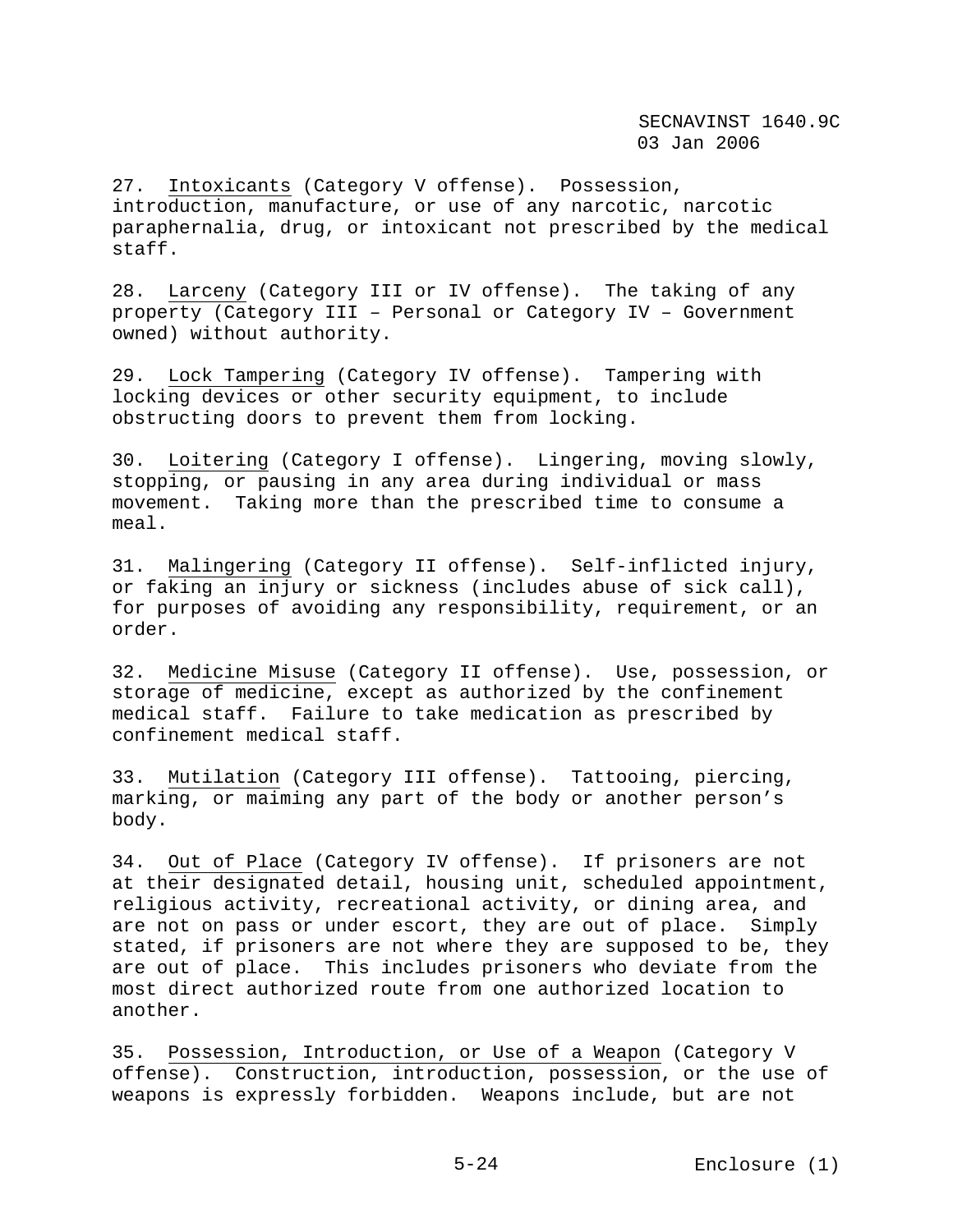limited to: guns, knives, clubs, brass knuckles, saps, blackjacks, and hard object(s) in a sock or similar container, or any item modified so it could be used as a weapon (e.g., modifying a disposable razor to expose the cutting edge, or placing a bar of soap in a sock).

36. Possession of Stolen Property (Category IV offense). Having on one's person or in one's living area property belonging to another or the government, which has been stolen. While actual knowledge that the property was stolen is required, such knowledge may be inferred and proved by circumstantial evidence.

37. Profiteering/Racketeering (Category IV offense). The loaning, buying, selling, transferring, receiving, lending of property, or anything of value for profit or increased return.

38. Prohibited Property (Category III offense). Anything not specifically authorized by proper authority to be in a prisoner's possession is prohibited. Prisoners must obtain and keep written permission from the BRIG O, or authorized representative, to possess any item not authorized by this instruction. Any item not specifically authorized and found in a prisoner's possession while outside the housing unit will be considered prohibited property. Possession of property obtained from trash receptacles, or that which was discarded in any other way by other prisoners or staff is prohibited.

39. Provoking Words or Gestures (Category III offense). Verbal or written communications or physical gestures that may anger, irritate, or incite another to induce a breach of peace under the circumstances.

40. Rations Misuse – Confinement Facility (Category III offense). Use of any ration in any manner for which it was not intended, such as throwing a ration item, using rations to make intoxicants, using rations in other illegal acts, wasting rations, or adding foreign substances to rations.

41. Rations Misuse – Personal (Category II offense). Use of any H&C items or other personal rations for other than their intended purpose.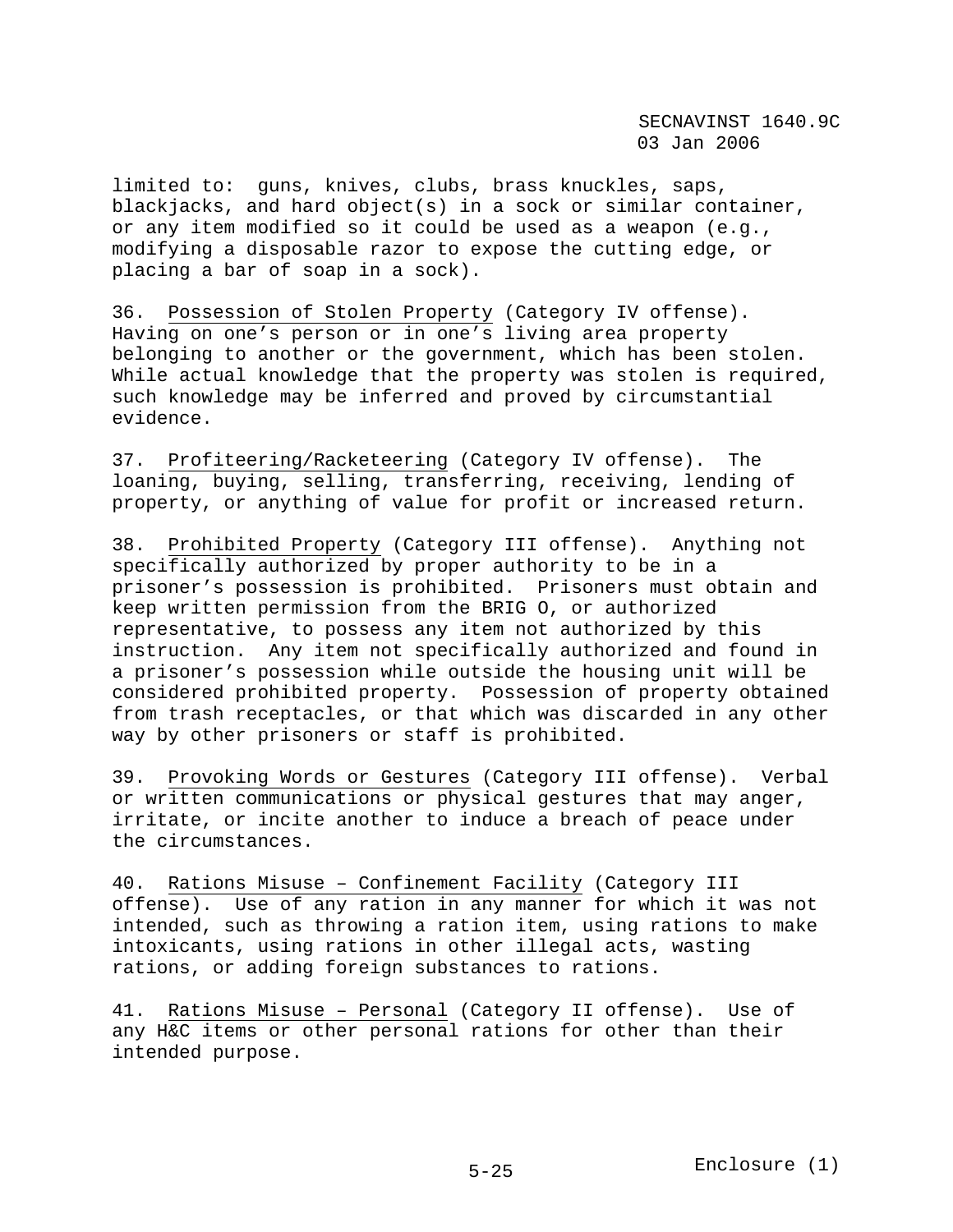42. Resisting Forced Cell Moves (Category V offense). Any action taken to impede, resist, or interfere with the actions of forced cell move teams, including, but not limited to, trying to keep the cell door closed, throwing objects at the teams, attempting to grab team members while in the performance of their duties, etc.

43. Rules Violation (Categories II and IV offenses). Violation of any posted or published confinement facility rule. This includes, but is not limited to, the rules or instructions posted in housing units, details, and other offices/work areas, limitations imposed by recreation restriction, quarters and medical profiles, the terms of MIN or trusty pledges, visitation rules, and requirements not otherwise specified as institutional offenses.

44. Running (Category I offense). Running anywhere inside the confinement facility is prohibited, except as appropriate when engaged in authorized recreational activities, or as part of the confinement-training program.

45. Sexual Misconduct (Category IV offense) Soliciting, threatening, or engaging in sexual or lewd conduct with another.

46. Staff Harassment (Category II offense). Any comment, conversation, question, or other communication (verbal or non-verbal expressions) intended to or which may reasonably be expected to anger, irritate, or demean a staff member. Such communications will be considered staff harassment, when directed to a staff member or to another, and overheard or observed by a staff member.

47. Suffering Loss of Property (Category II offense). Loss of property due to carelessness, to include loss of property due to unsecured lockers within the living areas, whether or not the prisoner is present.

48. Trafficking (Category III offense). Selling, buying, trading, giving, receiving, or lending any item within the confinement facility is prohibited except as specifically authorized by the proper authority.

49. Unauthorized Ordering (Category II offense). Purchasing or ordering goods or services that are not authorized, or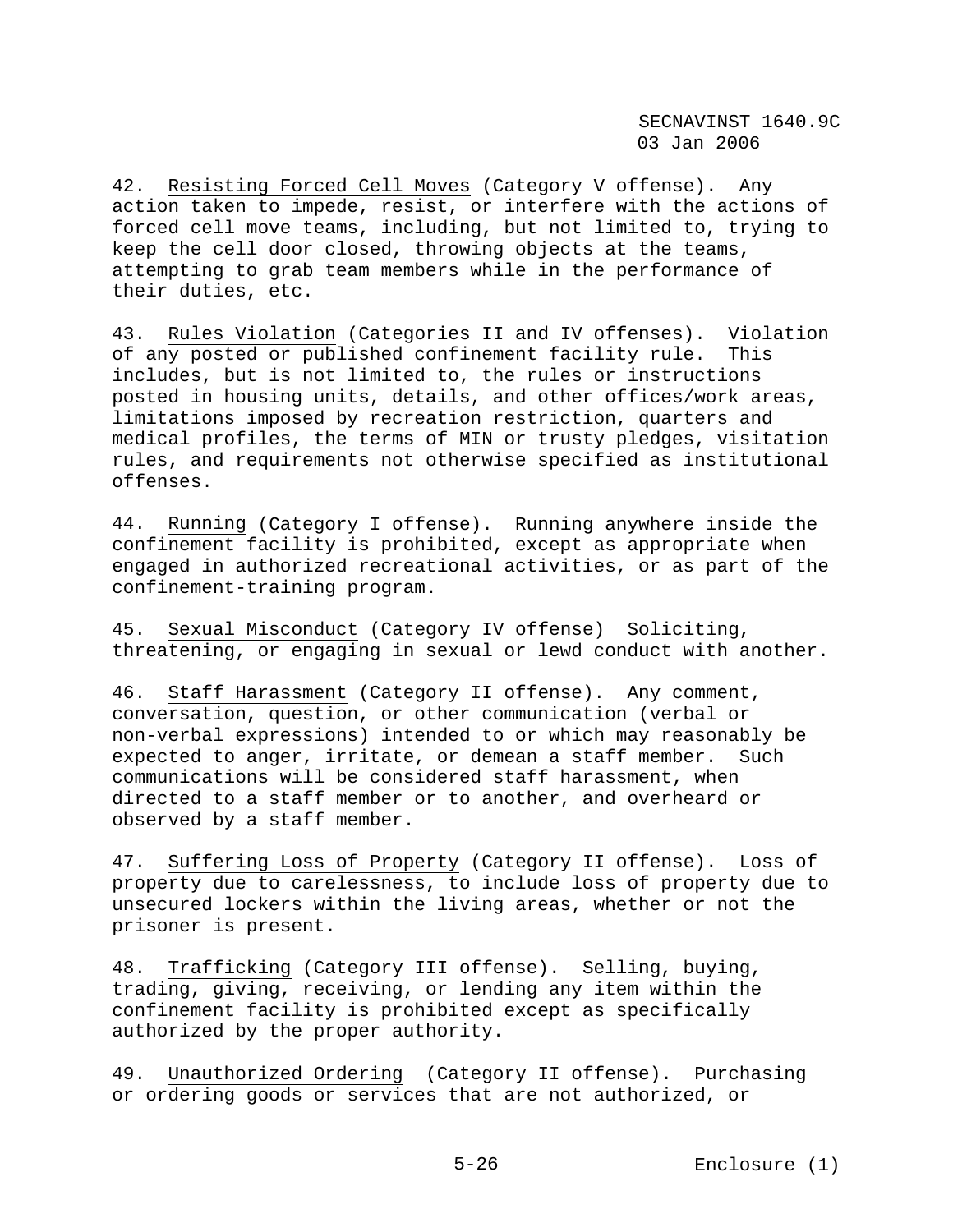purchasing or ordering goods or services in a manner that is prohibited.

50. Unauthorized Contact with Staff Members, Former Staff Members, or Former Prisoners (Category III offense). Any contact or communications by a prisoner with confinement staff members, other than during the normal course of duty performance, or during a confinement facility sponsored activity, is prohibited. Prisoners are also prohibited from communicating with, or having contact with prisoners confined in other institutions, former prisoners, or former staff members, except as authorized in advance through a request by the prisoner concerned to the BRIG O.

51. Unauthorized Use of Mail or Telephone (Category III offense). Using the mail or telephone for unauthorized purposes as specified by law, regulation, or confinement facility rules.

52. Unauthorized Writing (Category III offense). Writing, distributing, or possessing any written motto, creed, saying, or drawing within the prisoner population, whose content is designed to or could disrupt the confinement facility by encouraging strikes, riots, fights, racial or religious hatred, or other prohibited acts. Written correspondence between prisoners is also prohibited, to include correspondence with former prisoners and prisoners in other institutions (civilian or military). Correspondence with staff or former staffs, except as authorized by the BRIG O, is prohibited.

53. Violation of reference (a) (Category IV and V offenses). Violation of any punitive articles of reference (a), regardless of whether the misconduct violates a confinement facility rule. Category V if the violation meets the specifications for any Category V offense.

## 5105. AUTHORIZED DISCIPLINARY ACTIONS

1. If appropriate, prisoners may be recommended to their parent CO for punishment under reference (a), article 15, or trial by courts-martial.

2. CO/OIC (NAVCONBRIG XO in cases of minor punishments) may impose any of the applicable disciplinary and management actions per article 5105.3 upon any person, including members of other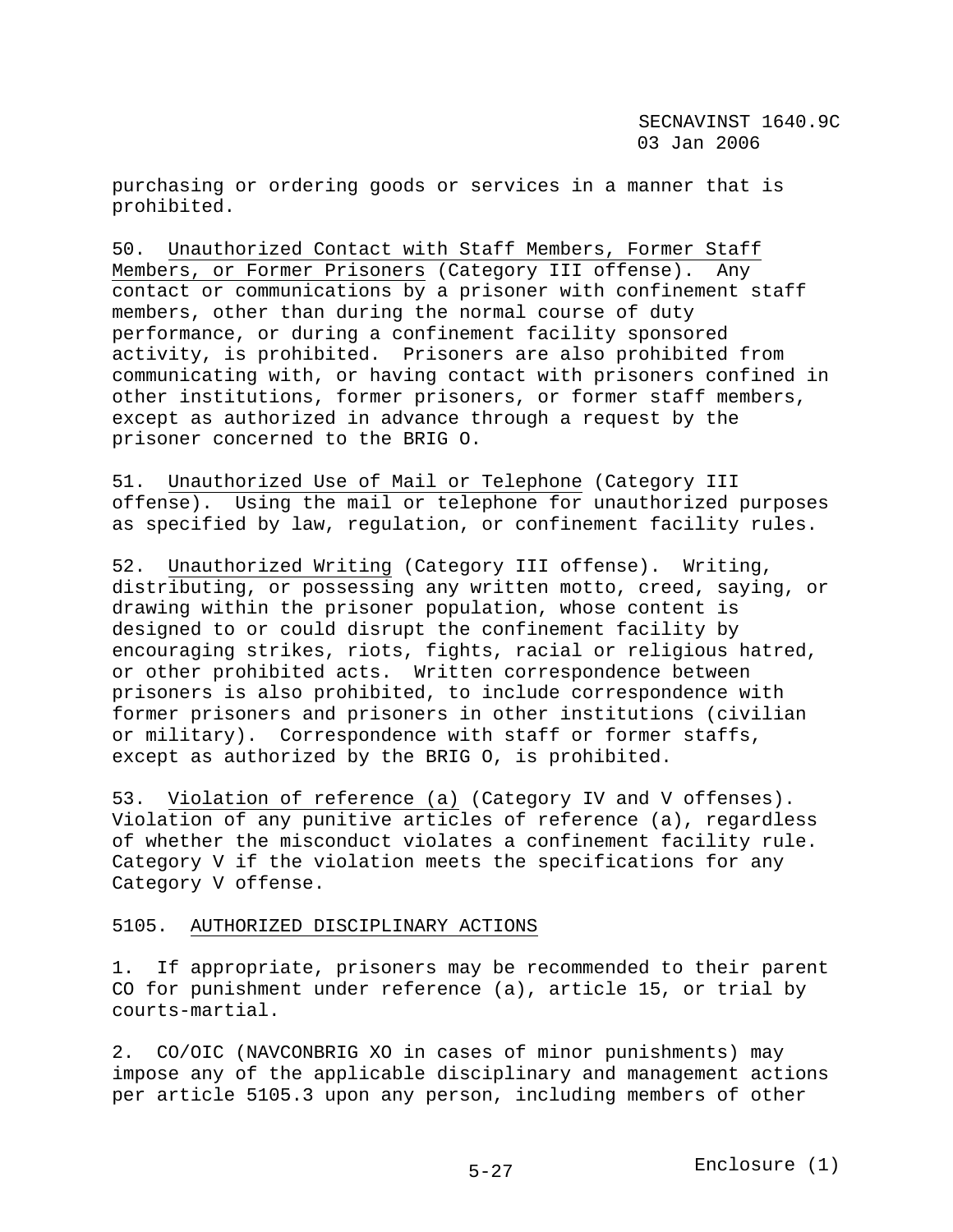military services, confined in the facility. Suspension of any disciplinary actions for a probationary period, not to exceed 6 months, is authorized.

3. One or more of the following disciplinary actions may be imposed on a prisoner for misconduct:

a. Administrative reprimand or warning.

 b. Full or partial loss of privileges. The privileges subject to DA are those established to encourage good conduct.

 c. Extra duty. Extra duty shall not conflict with regular meals, regular sleeping hours, regular visiting hours, attendance at scheduled religious services, or interviews with authorized persons (e.g., chaplain, medical officer, legal counsel, etc.). Extra duty shall be limited to 2 hours per day for a maximum of 14 consecutive days and shall consist of constructive and useful work. Extra duty shall not be served on Sundays and holidays, although they count in the computation of the period for which such punishment is imposed.

 d. Forfeiture of GCT/ET/SAA. Any or all of the prisoner's GCT/ET/SAA, to include that GCT administratively credited for pretrial confinement, may be forfeited. All GCT and abatement allowances earned up to the date of violation may be forfeited. Except for time forfeited for parole violations, COs/OICs of the confinement facility may subsequently restore GCT/ET/SAA forfeited by themselves or another CO/OIC. Forfeiture resulting from escape also shall not be restored.

 e. Disciplinary Segregation (DS). DS shall be imposed in those cases considered serious from the institutional standpoint, but which may not be initially referred for action under reference (a), article 15, or courts-martial. Prisoners serving DS shall remain in their assigned cells except as noted below. Assignment to DS does not automatically warrant a reduction to maximum custody.

 (1) DS shall be served in a single occupancy cell, where the prisoner cannot communicate with unauthorized personnel, and most privileges (specifically identified) shall be denied. Prisoners shall remain in their cells at all times except as specified below or when specifically authorized by competent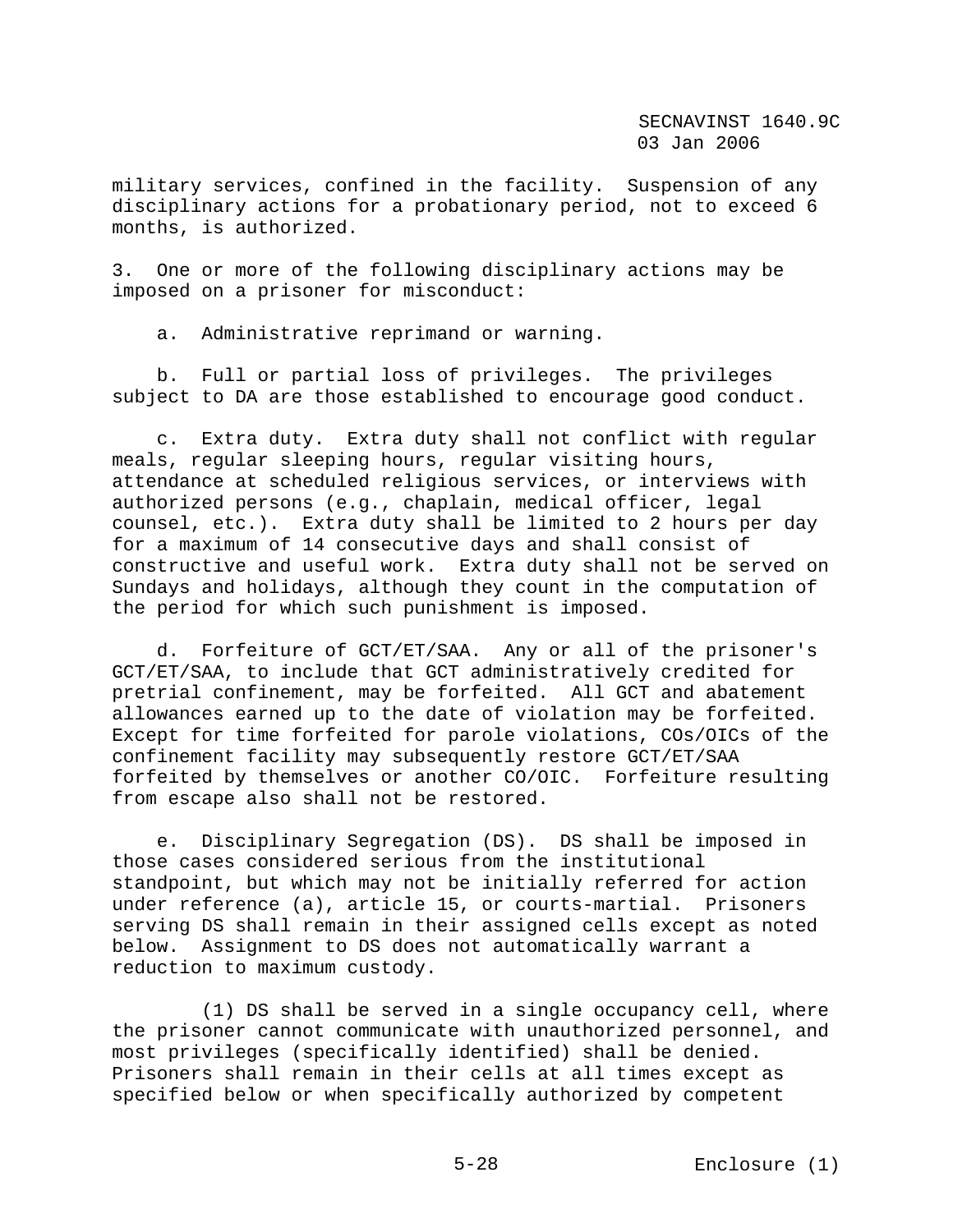authority. They shall not be taken out of the cells to attend religious services. Assistance in the observance of denominational requirements, when available, shall be provided in the cells when appropriate. Prisoners in DS shall not participate in recreational activities, but may be entitled to a sunshine call if conduct warrants.

 (2) CO/OIC is authorized to impose a special diet in conjunction with DS. DSSD shall only be imposed when expected to create a positive effect and shall not be used as a routine adjunct to DS. Certification by the medical officer prior to imposing DSSD is required to document that this additional measure shall not adversely affect the prisoner's health. This documentation shall be filed in the prisoner's file. The mess officer shall document the amount of calories for each meal and special diets shall consist of three meals daily to provide not less than 2,100 calories daily. All items of the regular daily ration shall be included except sweets and desserts. Normal standards of preparation and service of food shall be maintained. Water shall be the only drink. DSSD may not exceed 15 days. Termination of DS automatically terminates special diet.

 (3) Prisoners in DS shall be permitted to receive mail and write letters, and at the discretion of the CO/OIC/CPOIC, to receive personal visitors. Official visits shall be permitted at the confinement facility. Under no circumstances shall a prisoner in DS be precluded from corresponding or consulting with counsel and corresponding with the privileged correspondents.

(4) Meals shall be served in the cells.

 (5) A 1-hour exercise period and a 5 to 10 minute shower privilege shall be granted daily when the prisoner's behavior is satisfactory. At a minimum, prisoners shall be allowed to shower every other day.

 (6) DS shall not exceed the limits authorized per article 5103 and shall be terminated as soon as the prisoner demonstrates that segregation has served its purpose. However, the CO/OIC shall, at a minimum, review all prisoners in a DS status each 15 days. Duration of confinement in DS shall be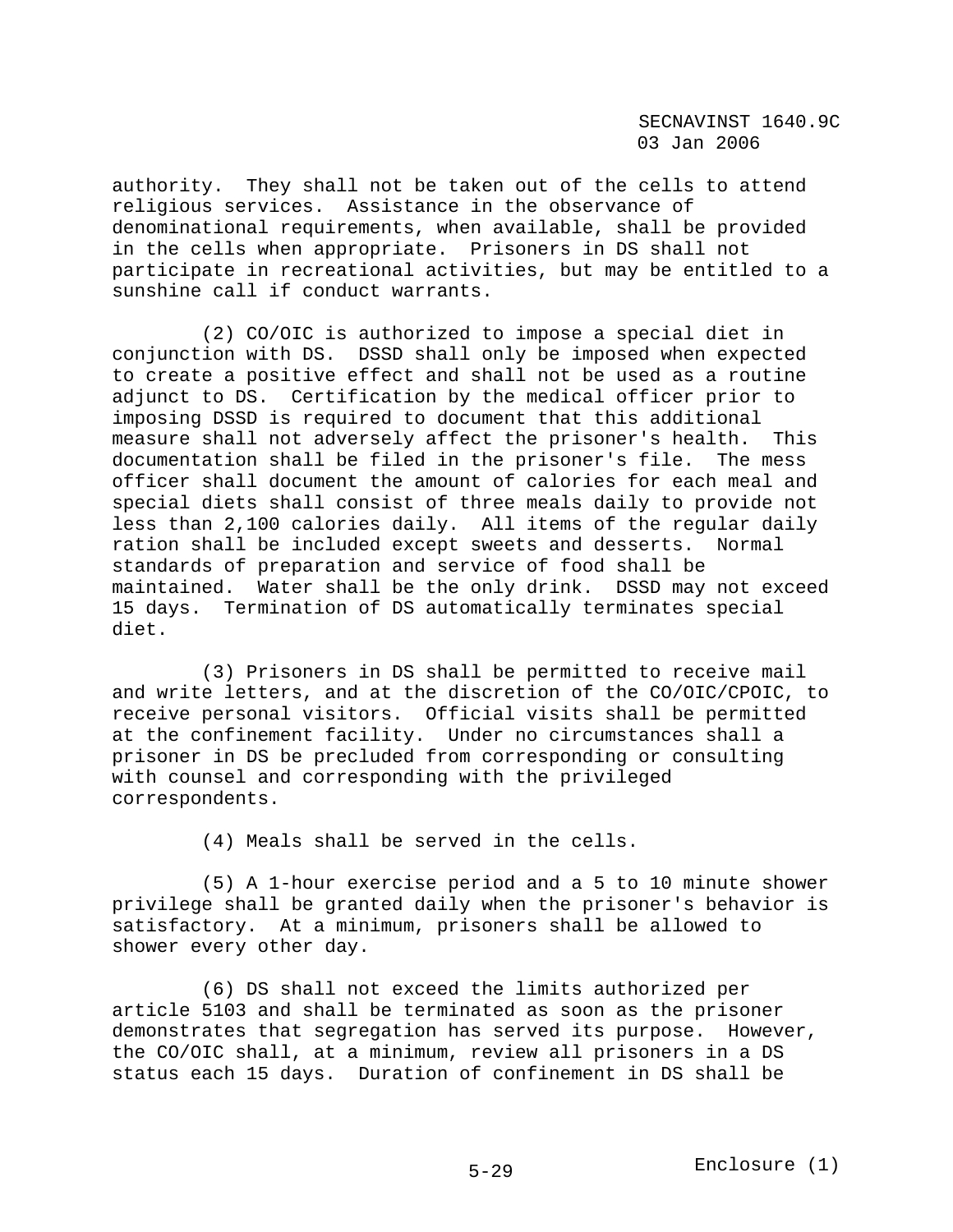determined by, and take into account, any improvement in the prisoner's conduct and attitude.

 (7) CO/OIC or designee, and a member of the medical staff shall visit each prisoner in DS daily, log such visits, and recommend a change in status to the CO/OIC when it is considered segregation has served its purpose

 (8) A DD 509, Inspection Record of Prisoner In Segregation, shall be maintained adjacent to each prisoner's cell in DS.

 (9) Prisoners released from DS shall normally be placed in MDI.

 e. Preceding disciplinary actions are specific as to those a prisoner may receive and by whom they may be administered. Adding to or making adjustments of legally administered punishment is prohibited.

## 5106. ADMINISTRATION

## 1. Prisoner Record

 a. Copies of all investigations and D&A Board proceedings, unless dismissed, shall become a part of the prisoner's file. The prisoner's conduct record shall show dismissals with no details.

 b. CO/OIC/CPOIC shall maintain a record of all disciplinary actions for each prisoner. To the largest extent possible, such record shall be populated within the CORMIS or its automated equivalent.

## 2. Disciplinary Log

 a. A disciplinary log shall be maintained to record each DR and the action taken by the CO/OIC or XO as applicable. If approved in advance by NAVPERSCOM (PERS-68), an automated log is authorized.

 b. The log shall contain chronological entries showing the date of the offense, date of the D&A board, the prisoner's name, social security number, a brief statement of the offense, the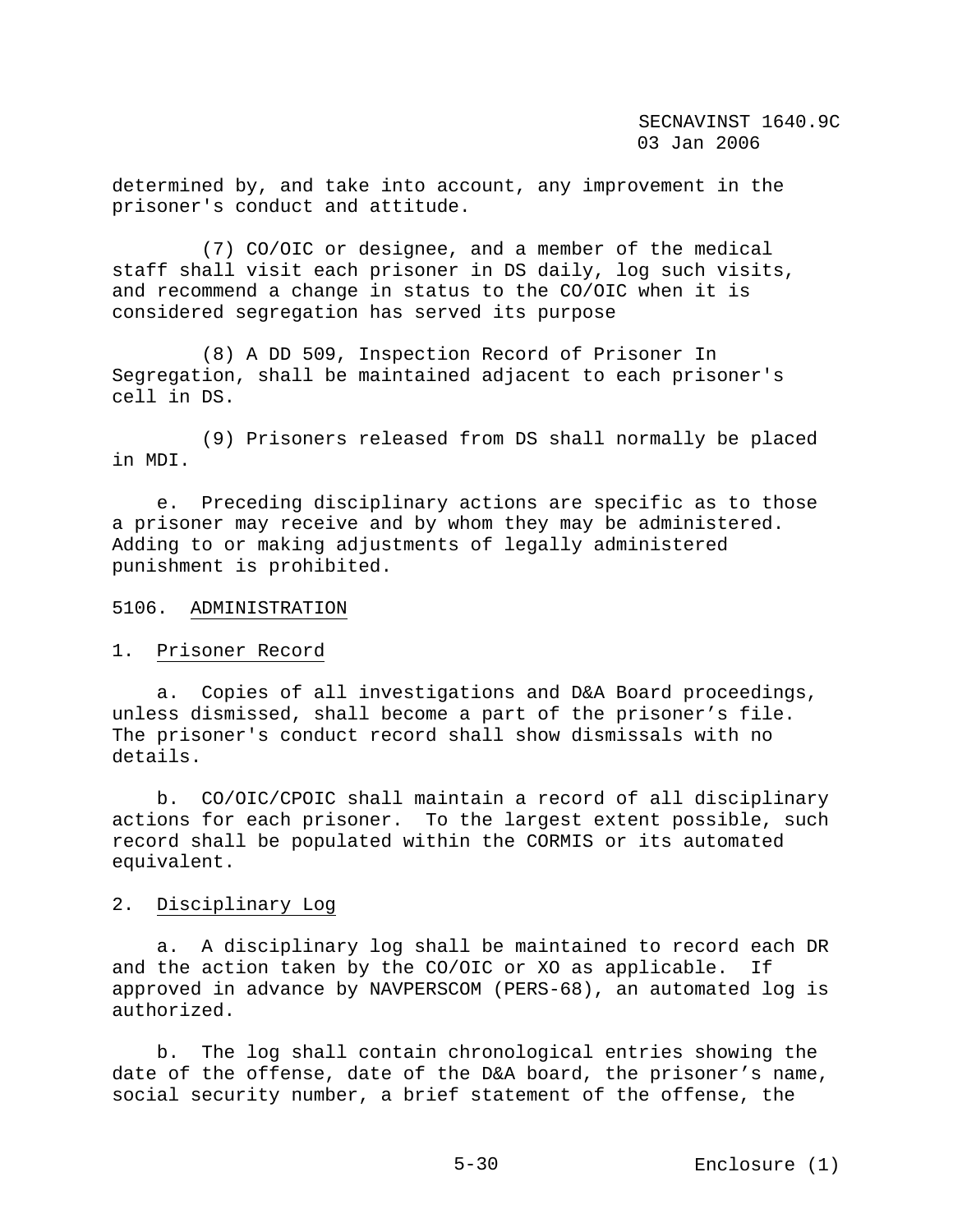name of the person making the report, and the punishment imposed.

 c. Each entry shall be signed or authenticated by the officer authorized to impose the punishment. The disciplinary log shall be submitted weekly to the CO/OIC for review and signature or authentication.

 d. All logs maintained by the facility shall be bound ledgers with consecutively pre-printed numbered pages.

 e. The disciplinary log shall be retained for 2 years from the date of the last entry and then destroyed.

5107. TRAINING. CO/OIC/CPOIC shall ensure all staff and prisoners are fully aware of the discipline program.

1. Instructions concerning the elements of GCT, discipline program, as well as prisoner responsibilities, shall be thoroughly explained in the reception phase.

2. Orientation of the discipline program shall be included in pre-service/in-service training and annually thereafter for all staff personnel.

5108. FORMS. DD 2714, Inmate Disciplinary Report; and DD 2713, Inmate Observation Report are available at http://www.dtic.mil/whs/directives/infomgt/forms/formsprogram.htm.

## SECTION 2. GENERAL REQUIREMENTS

#### 5201. PERSONAL APPEARANCE

1. Prisoners shall be clean, neat, well-groomed, and afforded the opportunity shower daily, unless conduct warrants otherwise. Article 5105.3e(5) of this manual applies.

2. Except for a facility badge, prisoners shall wear their service uniforms in the manner prescribed or, when directed service wide, wear authorized prisoner uniforms. Pretrial prisoners in Navy confinement facilities (both officers and enlisted) shall not wear metal rank insignia while confined in the facility except for courts-martial appearances; they shall be authorized to wear their cloth grade insignia on their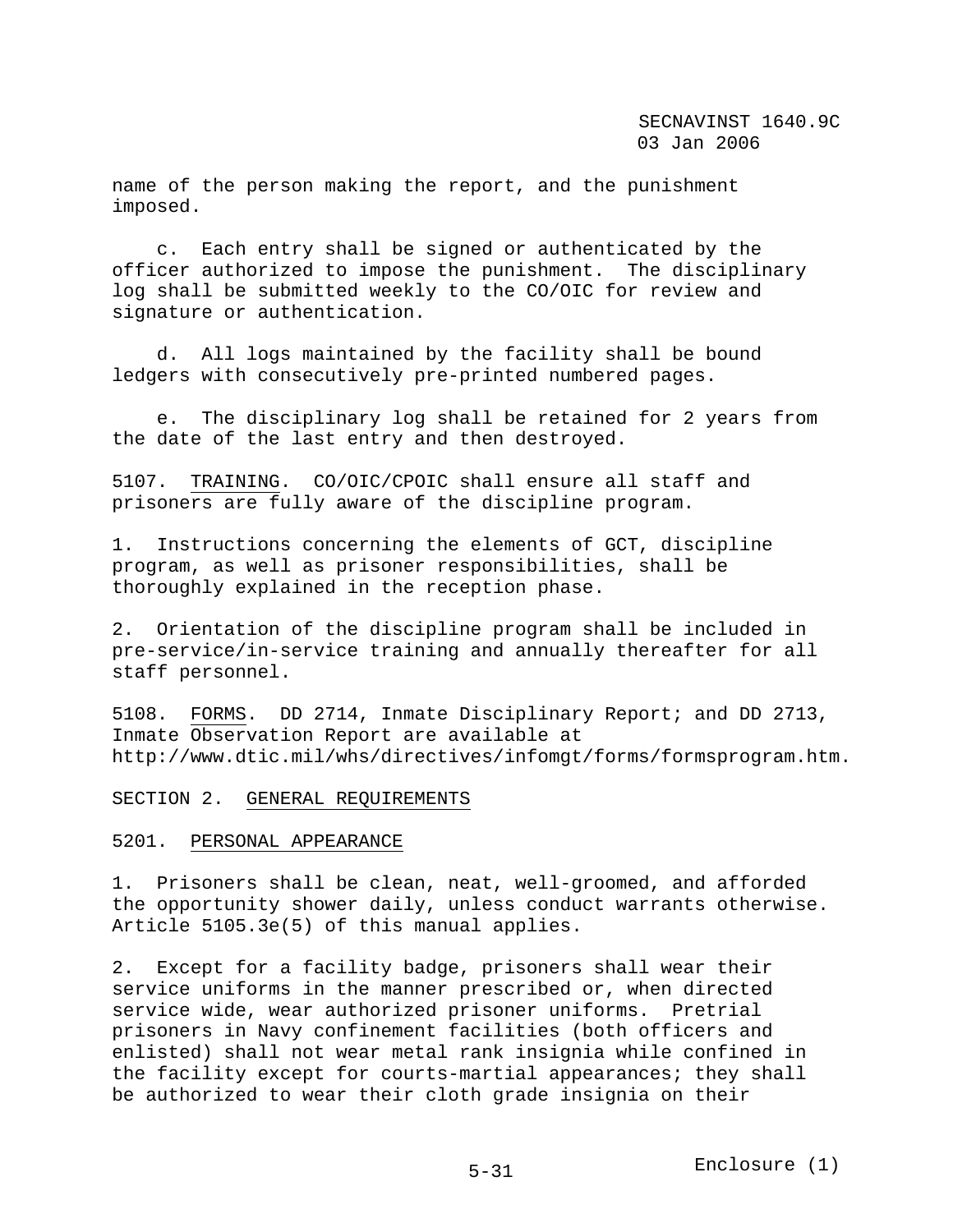working uniform if their working uniform allows for such. Post-trial prisoners shall not wear rank insignia while confined in a naval confinement facility.

5202. Grooming Standards. Prisoners confined in military correctional facilities shall be subject to the rules and regulations, to include standardized uniform, grooming and hygiene standards, of the facility, regardless of the service affiliation or the prisoner. Pretrial prisoners shall wear their hair per current grooming regulations of the prisoner's service. Haircuts shall not be administered for the purpose of harassment or humiliation, but only to ensure a uniform, military appearance. Facial hair is not authorized for post-trial prisoners or correctional custody awardees. Policies regarding grooming standards for post-trial and discharged prisoners shall be published separately by NAVPERSCOM (PERS-68) and CMC (PSL Corrections).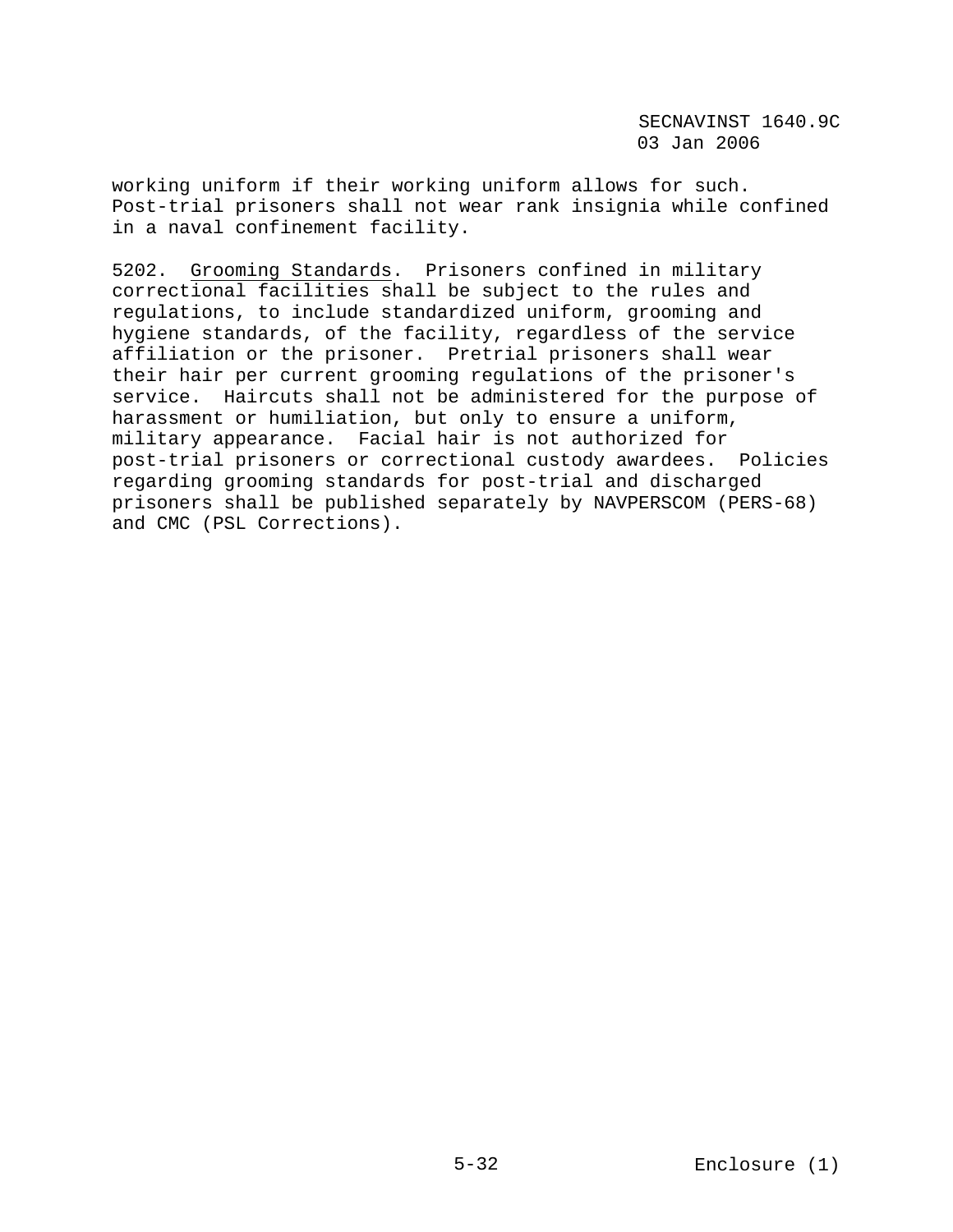# **CHAPTER 6 CORRECTIONAL PROGRAMMING**

#### SECTION 1. PROGRAMMING POLICIES

6101. GOALS OF THE CORRECTIONAL PROGRAMS. Goals of naval correctional programs are

1. to restore maximum number of prisoners to active duty at the earliest possible time for offense-free service.

2. to provide prisoners returning to civilian life with whatever resources are available to make a successful reentry.

3. ideally to emulate a well run military environment with staff personnel fulfilling leadership roles and acting as positive influences. A traditional form of military management divides a large operation into subunits or sections and gives the unit leader authority to carry out certain assigned functions. This management style, involving all confinement facility staff, is highly recommended to facilitate meeting program goals.

#### 6102. LEGAL IMPLICATIONS OF PROGRAMMING

1. Prisoners shall not be coerced into revealing information about their personal lives, which may be needed for classification, counseling, or programming.

2. Individual's rights as stated in 5 U.S.C., section 552a are to be protected. A Privacy Act (PA) Statement shall be provided to new prisoners as they enter the reception phase and are asked to provide personal information. The form will be filed in their prisoner record. Reference (n) will be followed and information maintained on prisoners shall conform with requirements set forth in PA Systems Notice NO1640-1 (appendix  $B)$ .

3. A prisoner shall attend all programs which are part of the daily routine/plan of the day. The restoration program is mandatory for all personnel returning to duty, and the pre-release program is mandatory for personnel returning to civilian life.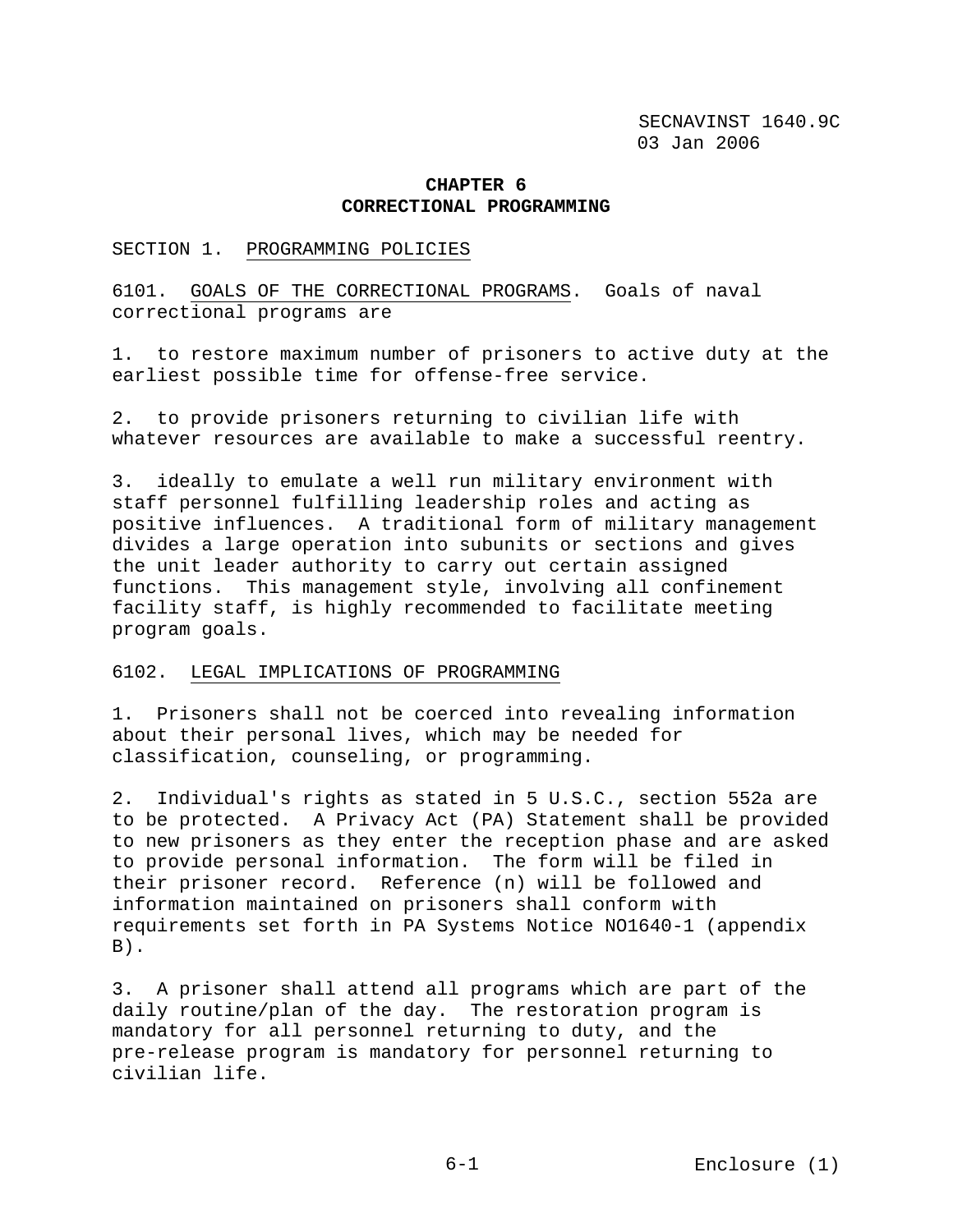### 6103. MINIMUM ACCEPTABLE PROGRAM REQUIREMENTS

1. Per reference (s) , following minimum levels of programs are established:

 a. All confinement facilities (core programs). PT; recreation; individual counseling; group counseling; work; incentive; life skills; and religious.

 b. Level I. Core programs plus, academic education; drug and alcohol education; and crisis intervention.

 c. Level II and III. Core and Level I programs plus, victim impact; stress and anger management; sex offender/violent offender treatment program access; vocational; functional skills testing; remedial education; and high school level education classes or GED.

2. Commands operating confinement facilities shall establish and conduct, or maintain the capacity for conducting, the minimum acceptable programs for the level of their facility. Commands are encouraged to exceed these requirements to the maximum practical extent of the resources available or which can be made available from the surrounding military or civilian communities. NAVPERSCOM (PERS-68) and CMC (PSL Corrections) specify other required programs in separately issued confinement facility and correctional custody instructions. In addition, NAVPERSCOM (PERS-68) or CMC (PSL Corrections) shall establish a system to evaluate corrections programs. Evaluation shall provide management information to ensure efficiency and effectiveness of the corrections process.

3. NAVPERSCOM (PERS-68) and CMC (PSL Corrections) shall monitor the existence and performance of these programs and, at least every 3 years, assign program adequacy classifications following on-site review and technical assistance visits. Program adequacy classifications are as follows:

 a. Class 1. All required programs are in effect and additional mission-oriented programs are available.

b. Class 2. Required programs are in effect.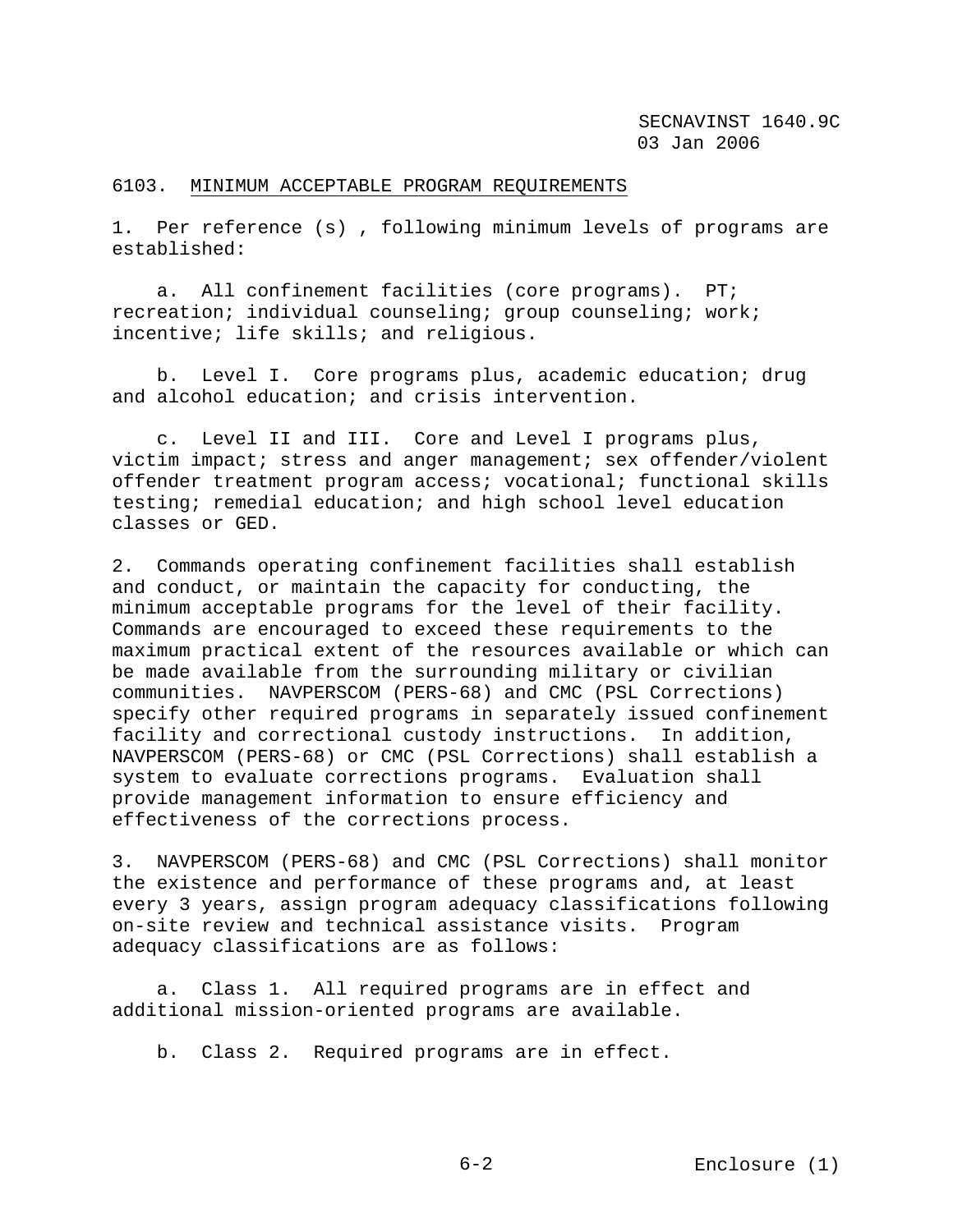c. Class 3. Required programs are not in effect. Corrective action is required.

## SECTION 2. RECEPTION PROGRAM

## 6201. BASIC ELEMENTS

1. All confinement facilities shall conduct a reception program. At a minimum, the program shall cover subjects in paragraph 4 below. The spirit in which it is carried out can determine prisoners' reaction to the overall program. Feelings of hostility and resentment can be replaced by respect for authority if it is administered in a fair but firm manner. The process includes immediate action on new prisoners' problems identified through prompt preparation of, and action upon, DD 2710, Inmate Background Summary.

2. The reception program includes admission processing, orientation, and initial screening for custody, work, and program participation. Interviews by key staff members shall be accomplished during this phase. Some processing can be accomplished in a group situation. Prisoners are most impressionable when first confined and are apt to be emotionally upset and worried. Attitude they adopt depends largely on the attitude of staff. Prisoners shall be told exactly what is expected of them and the privileges they may earn including factual information about their status. Program shall include interviews with staff members, initial evaluation and custody classification, and instruction in local regulations. During reception, new prisoners shall be quartered apart from the general population to the greatest extent practicable.

3. During reception, detainees shall be given their article 31(b) rights prior to any attempt to identify what caused the detainee to allegedly offend. Prisoners (post-trial) do not require such rights. Efforts shall be made to identify what caused prisoners to offend, the programs available to help them solve their own problems, and the local resources available. Any information provided in counseling sessions by prisoners must be on a purely voluntary basis. Detainees may be assigned to any program that will assist them in adjusting to being incarcerated.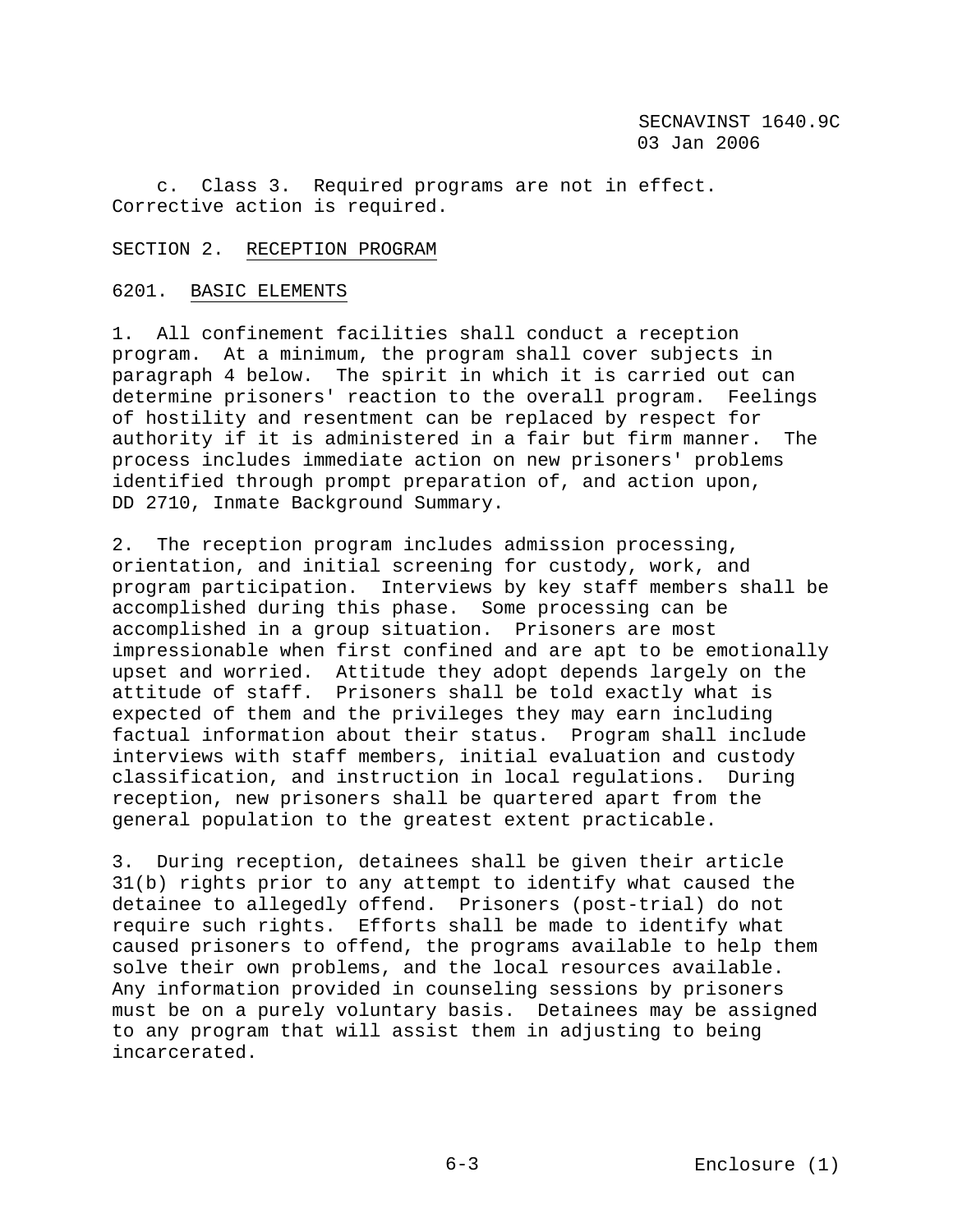4. Following are required topics for indoctrination:

 Purpose of correctional program Chain of command/organization Inspections Work and training opportunities Military courtesy and conduct Contraband Escape and attempted escape Interviews and requests Explanation of sentence and transfer requirements Red Cross assistance Emergency leave and telephone calls Clemency and parole opportunities Mail and visiting Custody classification, including incentives Daily routine Fire and disaster bills Education opportunities Religious program and worship services Authorized purchases Function of various boards Medical and dental services AIDS information Rules & regulations Restoration program Mental health and self-help programs

5. Military and motivational training shall be started during this phase, to include military courtesies, moral guidance, personal adjustment, and citizenship training.

6. Completion of reception will be documented in the prisoner file per local policy.

6202. INITIAL CLASSIFICATION

1. An initial custody classification of MDI will be assigned except when MAX is required due to special circumstances. Naval confinement facilities shall also be guided by the objective classification program.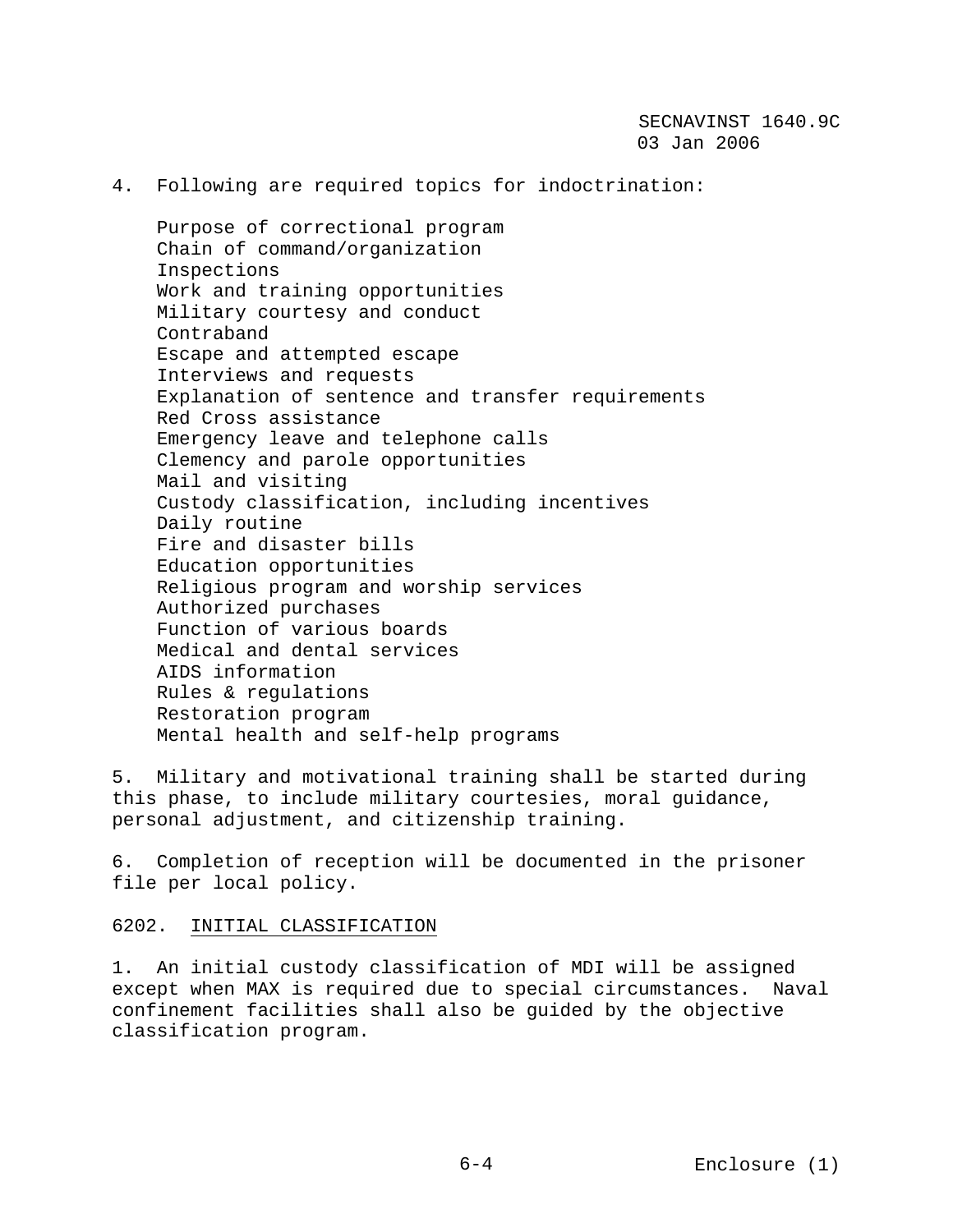2. Upon completion of the reception process, the BRIG O may assign an interim custody classification pending the next meeting of the C&A Board.

3. In Navy confinement facilities, initial processing shall include assessment of all prisoners using AIMS (see article 4202.7).

SECTION 3. PROGRAMS

### 6301. DEFINITION AND POLICY

1. Definition. Confinement facility program is the aggregate of all resources used to encourage constructive change in the prisoners.

2. Policy. It is DON policy that confinement facilities provide a climate conducive to positive change, with programs tailored to the needs of prisoners and the service, and a system which recognizes and rewards acceptable behavior while disciplining unacceptable behavior. Confinement facility program recognizes the critical role of the staff members as role models of successful behavior.

#### 6302. PROGRAM SCHEDULING

1. To the greatest extent practicable, specialized programs shall occur after prisoners' working hours. Working hours of counselors and program staff, both military and civilian, will coincide with this schedule.

2. Availability of resources may dictate that a few special programs be conducted during the normal workday, but such scheduling shall be kept to a minimum in order not to reduce the required work hours.

3. A program plan shall be developed based on needs of prisoners and resources available at the facility to provide maximum benefit to the service.

4. Scheduling shall be designed to reflect a 40-hour prisoner work week. Specialized programs, as designated by NAVPERSCOM (PERS-68) or CMC (PSL Corrections), may be substituted for work hours.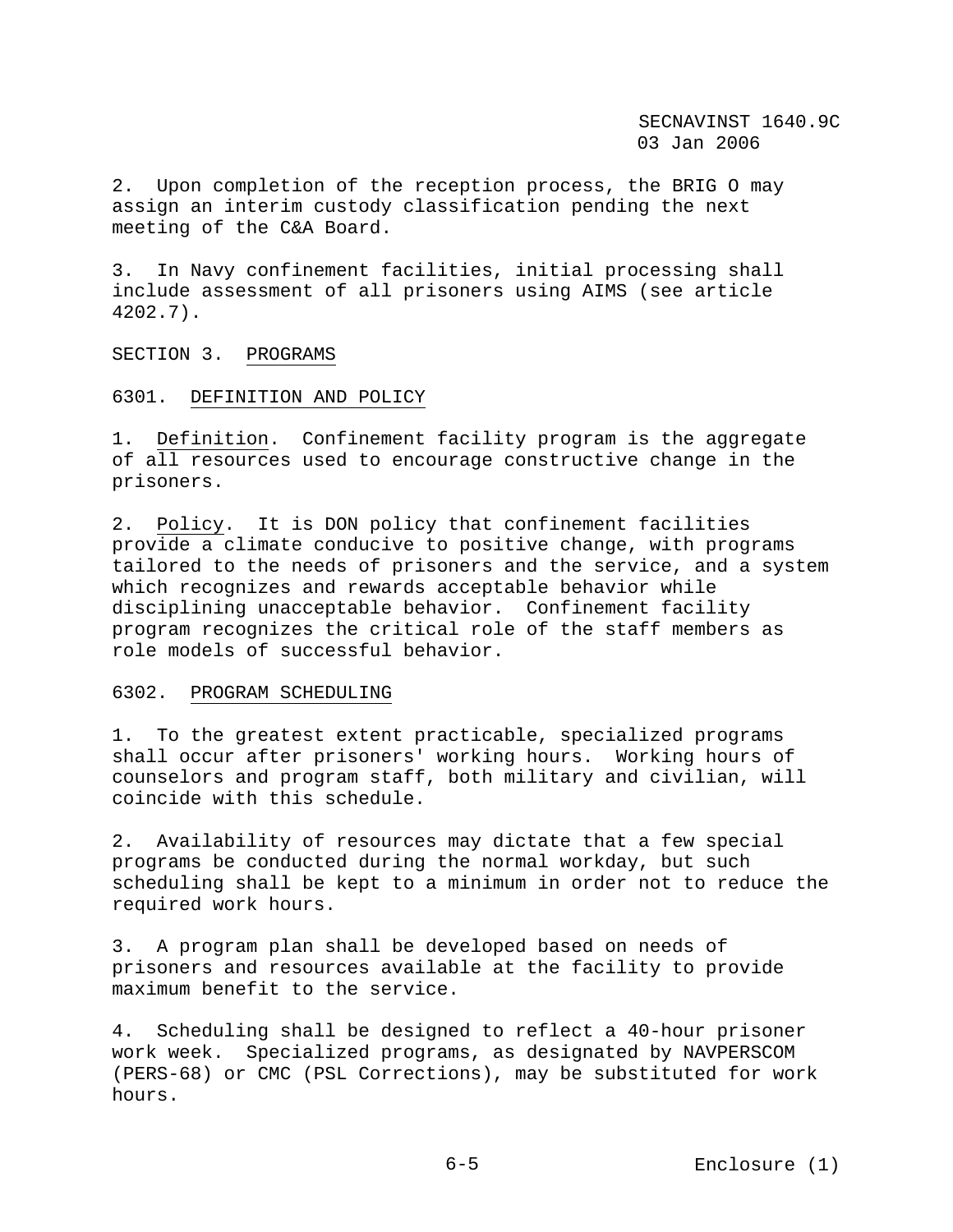## 6303. FUNCTION OF THE CLASSIFICATION AND ASSIGNMENT (C&A) BOARD

1. A C&A board shall be established at each confinement facility and shall be responsible for establishing the individual prisoner's program upon completion of orientation. Board is concerned with custody, work assignment, special training, and other phases of corrections. Board shall insure each prisoner, working with a counselor or case manager, has begun to develop specific goals of both a short and long-term nature. This board shall be composed, at a minimum, of the next senior staff member to the CO/OIC, BRIG O, CPOIC, or designated representative, one senior staff member from security, one from programs, and any other members appointed by the CO/OIC. At consolidated brigs, a mental health specialist and chaplain shall be assigned. In larger confinement facilities, C&A board may be established at the unit level where the prisoner is berthed.

2. Where practicable, and not assigned to the facility staff, representatives from outside the confinement facility, including staff specialists, such as a psychologist or chaplain, may be appointed to the board. Board shall meet at least weekly, or more often if necessary, to review prisoner program plans and determine whether changes in programs, custody, etc., are appropriate. Prisoners may appear before this board to discuss their program or changes thereto if considered necessary. Board's recommendations shall be recorded and signed by the CO/OIC, BRIG O, or CPOIC as approving officer. When circumstances indicate necessity for immediate action, the CO/OIC, BRIG O, or CPOIC may make changes in custody, classification, etc., without board action. Changes shall be a part of the agenda of the next C&A board meeting.

3. When prisoners complete the orientation phase, the C&A board shall make an initial determination of whether restoration is applicable. Where restoration is appropriate, prisoners shall be assigned to a restoration program and entered into activities to enhance their value to the service.

4. Prisoners initially considered not to have a potential for further service shall be assigned to a program to prepare them for civilian life.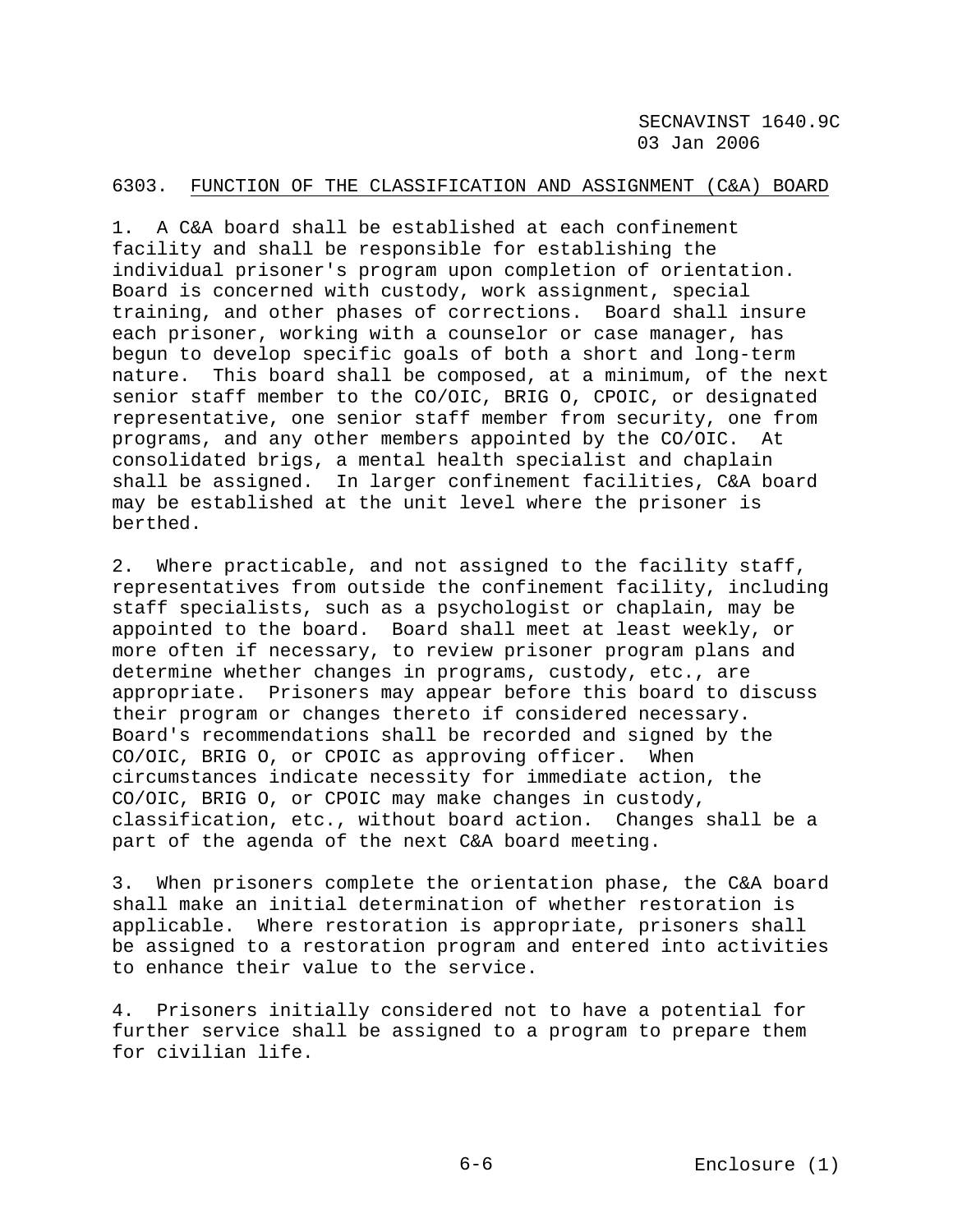5. Prisoners may be changed from one program to another as the situation dictates.

6. Although the C&A board does not directly order a prisoner into a specific correctional program, except for short periods of orientation or for motivational purposes, it does authorize assignment to a program based on needs of the service, prisoner's desires, and counselor's recommendation. All individual program changes shall be approved by the board and appropriate notations made in the prisoner's file.

### 6304. DISPOSITION BOARD

1. Duties. Disposition board evaluates prisoner progress and makes recommendations for restoration, clemency, parole, separation, or other action deemed necessary. Primary concern shall be whether or not further confinement will benefit the service and the prisoner. If not, the board shall recommend the prisoner's return to duty or discharge. In the case of Navy prisoners confined in Navy confinement facilities, if the recommendation is for return to duty, the servicemember's CO will assure that a service record entry is made to this effect, warning the individual any future disciplinary involvement will result in administrative separation processing. Each parole applicant is entitled to a personal hearing before the board per article 508d of reference (e). In cases other than parole hearings, the decision to allow an appearance by a prisoner lies within the sole discretion of the board. Prisoners need not appear unless it is considered to be of value to the prisoners or the board, or to afford the prisoners the opportunity to defend them against unfavorable information. Board may also recommend changes in custody, program, work assignment, or training. Reviews shall be scheduled in a timely manner so administrative separation processing, if required, will be completed while the individual is in confinement. Board recommendations will be provided using DD 2715-1, Disposition Board Recommendation.

2. Membership. Formal appointments shall be established for membership of the board and it's meeting times. At a minimum, the disposition board shall be composed of a member from Transient Personnel Unit (TPU) (Navy), a mental health specialist where available, and an officer or senior enlisted member from the confinement facility (Navy). Disposition board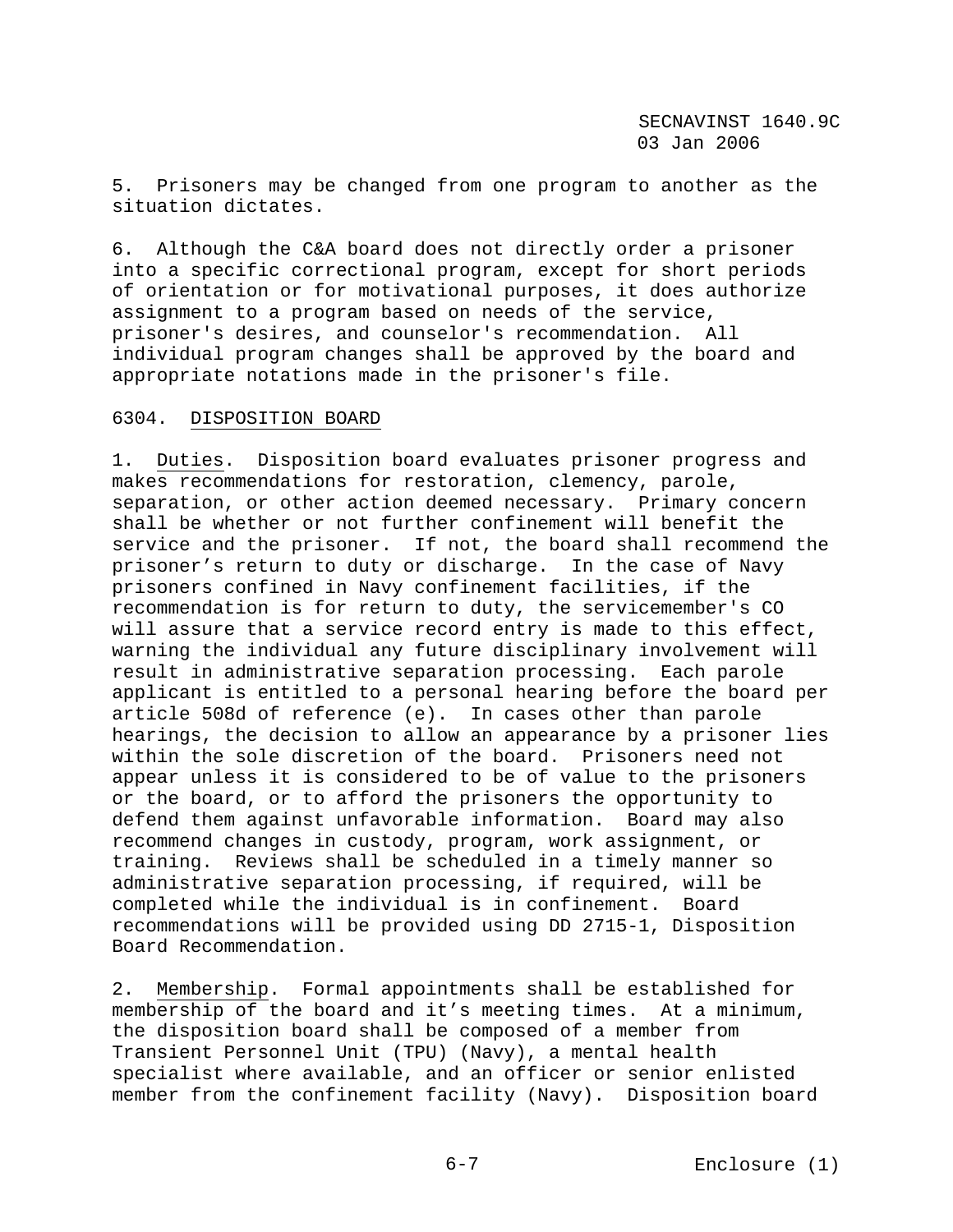may also be composed of senior officers, senior enlisted, senior civilians, and any other members directed by the CO/OIC. A minimum of three members must be present at each meeting. Board recorder will be assigned or appointed by the facility CO/OIC. Presiding member shall be as directed by the CO/OIC. CO/OIC shall indicate in writing concurrence or non-concurrence with board's recommendation.

## 3. Clemency and Parole Recommendations

 a. Clemency and parole recommendations will be forwarded to the appropriate military service Clemency and Parole Board per the appropriate military service clemency and parole regulations.

 b. Clemency requests for U.S. Coast Guard (USCG) prisoners. There is no automatic clemency review for USCG prisoners. Upon completion of all legal reviews, Commandant will request a DD 2715/2715-1/2/3, Clemency and Parole Submission and a recommendation from the Naval Clemency and Parole Board (NCPB). NCPB shall contact the confinement facility for a progress report. The facility shall only conduct a review for a USCG prisoner for clemency consideration when there has been a positive initiative by the unit or the counselor to recommend clemency. Forward board recommendations to the Commandant USCG via the NCPB. Prisoner shall be told this is a non-binding report. Any time USCG prisoners desire to initiate a clemency request, they shall be referred to USCG Appellate Counsel for advice and coordination at (202) 267-0272.

 c. When a parole recommendation is based on limited observation, the board shall indicate this in the progress report. Prisoners who have difficulty preparing a viable parole plan in less than 6 months may either submit an inadequate parole plan at the 6-month point or delay submission until they have a satisfactory parole plan. This is the prisoner's option and any delay shall not be extended so as to deny NCPB adequate time to hear the case prior to release or release planning.

4. Progress Report Submission. Progress reports will be submitted per the military services' current clemency and parole regulations. For Navy/Marine Corps and USCG, refer to reference (e); for Army, AR-15-130; and for Air Force, AFI-31-205.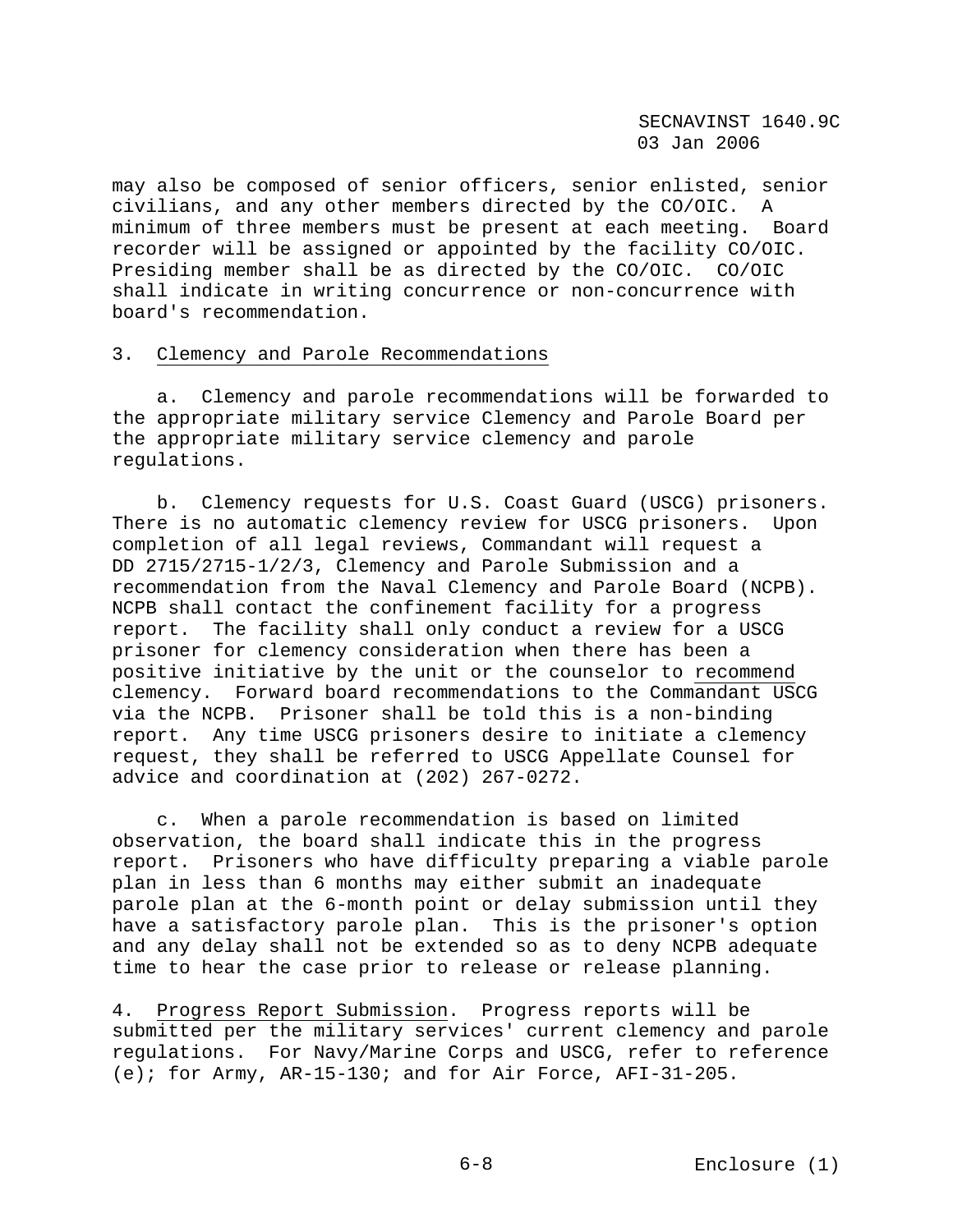# 6305. COUNSELOR/PROGRAM DEVELOPER/CASE MANAGER ROLE IN CORRECTIONAL PROGRAMMING

1. Counselors/program developers/case managers shall be aware of locally available programs and their potential for correction of a given individual. Counselors/case managers shall discuss these with prisoners and recommend a program schedule tailored to the individual's immediate and long-range needs, goals, and plans.

2. Counselors, through the use of individual counseling sessions and feedback provided by other personnel shall monitor a prisoner's progress. This information will be used to make recommendations to appropriate boards in the housing unit or confinement facility. Larger confinement facilities shall assign a staff member full time to monitor prisoner's program progress.

6306. PROGRESS EVALUATION. A prisoner's progress can be measured effectively by reporting procedures required by this manual. Counselors/case managers shall combine feedback from the academic instructor, chaplain, work supervisor, and others to present a total evaluation to the C&A or disposition board as appropriate.

# 6307. INDIVIDUAL COUNSELING

1. Prisoners shall be assigned a counselor and case manager at Navy consolidated brigs. This shall be a trained senior enlisted person or trained civilian upon whom they can rely for assistance and personal guidance.

2. Individual counseling commences with the initial interview, which must be conducted the first working day after entering confinement, continues through the pre-release interview, and shall occur at least weekly for 20-60 minutes for Level I prisoners and biweekly for Level II prisoners, depending on the prisoner's problems and needs. All counseling shall be documented on DD 2719, Continuation Sheet or in CORMIS.

3. CO/OIC, BRIG O, or CPOIC shall involve quarters supervisors in guidance functions. With training in directive-type and reality-styled counseling techniques, these staff members could assume primary responsibility for the day-to-day guidance of a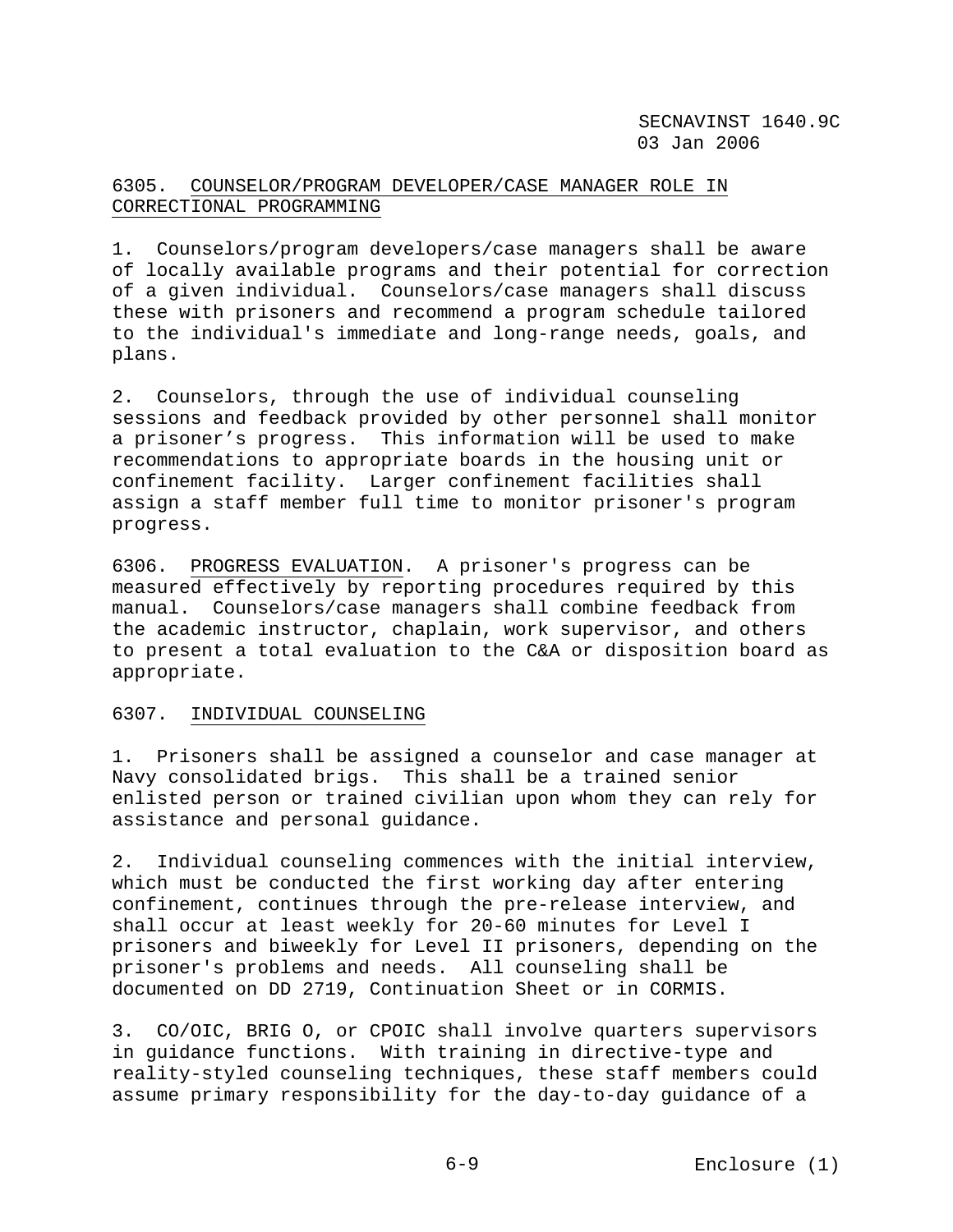small number of prisoners and for handling routine problems of all personnel. Correctional counselors would still have overall counseling responsibilities for prisoners assigned to them, but could concentrate on in-depth counseling of personality problems and group counseling. This can be done with a unit management approach to operating the confinement facility.

4. At a minimum, following documentation will be used to record results of individual counseling and will be filed in the prisoner's record.

a. DD 2710, Inmate Background Summary.

b. DD 2715-2, Inmate Summary Data.

c. DD 2719, Continuation Sheet.

5. In naval confinement facilities, each staff member providing counseling will maintain an individual log listing every individual and group counseling contact and indicating length/location/type of counseling and key topic title. These logs will be used by the CO/OIC, BRIG O, CPOIC, and programs officer, and during inspections for quality assurance and assessment purposes.

## 6308. GROUP COUNSELING/THERAPY

1. Groups are divided into two distinct types: formal therapy groups under the direction of a professional, and group counseling sessions conducted by the correctional counselors or qualified volunteers. Groups allow individual prisoners to interact with their peers in a guided manner and thereby learn coping skills. Formal curriculum shall be utilized to facilitate offense-related groups, e.g., "Crossroads" or National Institute of Corrections "Thinking for a Change."

2. Groups shall meet weekly for a specified period of time, usually 1-2 hours. Constant turnover experienced by most facilities requires constant screening of new arrivals to ensure group size maintains a workable level and all who can benefit from group counseling have the opportunity to participate. Individuals who would be counterproductive in groups (e.g.,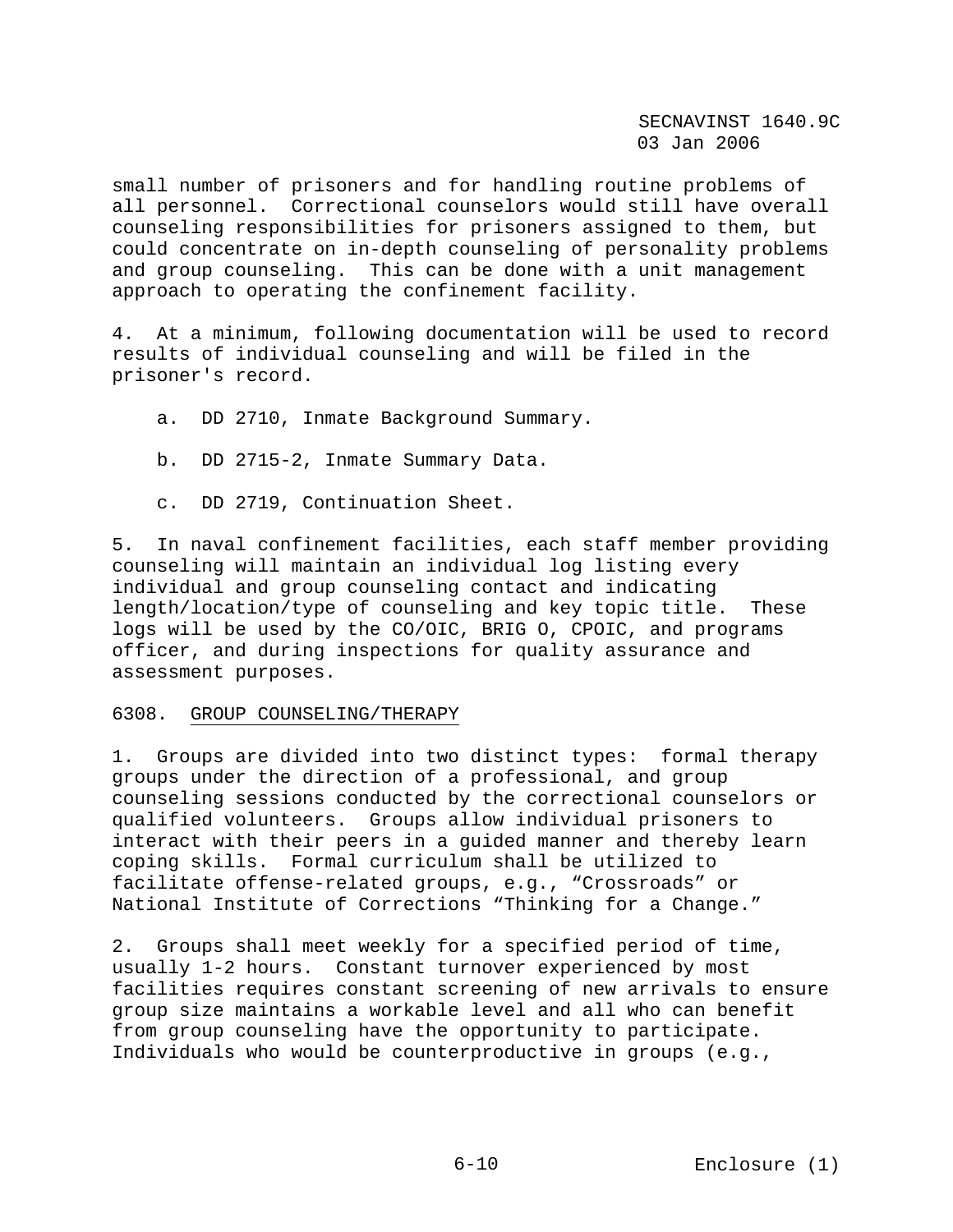overly aggressive or fearful) shall not be placed in groups unless special preparation and membership is provided.

3. Proper training in-group counseling techniques shall be a part of the formal in-service training of each counselor/discussion leader.

4. Group counseling sessions will be documented and results of group counseling shall be recorded on DD 2719, Continuation Sheet, and placed in the prisoner's file.

6309. WORK PROGRAMS

1. In order to increase productive utilization of prisoner labor, local commanders will ensure productive work is made available ashore and on-board ship. Those units desiring prisoner working parties will submit their requests to the confinement facility; work supervisors will ensure work to be performed is worthwhile and constructive. Confinement facility may require the requesting unit provide trained escorts and transportation to and from the work sites. Confinement facility shall provide training for escorts. Discretion must be exercised in assigning prisoners to many types of jobs, and appropriate supervision must be provided. Suitable work for prisoners includes maintenance and repair of the facility, salvage, conservation of government property, services provided for nearby government organizations, and manufacturing of articles for government use.

2. Following work assignments are prohibited:

 a. Duties that place one prisoner in authority over another prisoner, except for training, and then only when directly supervised by a staff member.

 b. Duties that are for exclusive benefit of a private individual or private organization, including individual staff members of the confinement facility (i.e., non-official business).

 c. Work that is inherently dangerous or hazardous to the prisoner, except in emergency situations.

 d. Assignments that require handling of, or access to, drugs, narcotics, intoxicants, uncrated explosives or weapons,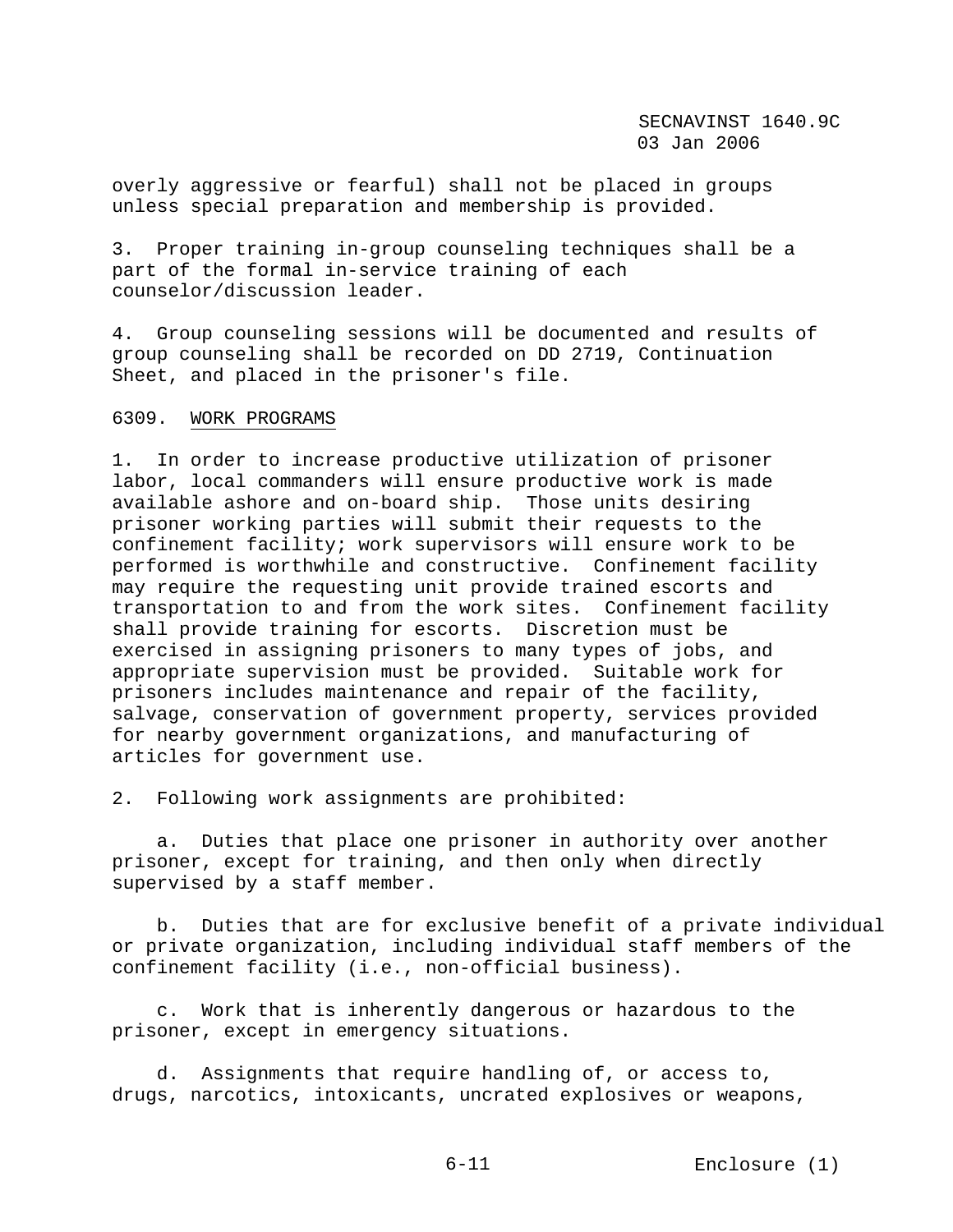money, security equipment, classified material, keys or personnel (staff or prisoner) records or files.

 e. Prisoners shall not be required to observe duty hours or training schedules devised as punitive measures, except as provided for under administrative punishments.

3. Employment of Pretrial Detainees. It is necessary to recognize the difference in status of detainees (see article 7103.1a). Since the corrections program is rehabilitative and corrective in nature rather than punitive, detainees may be assigned to participate in program activities with prisoners under the following circumstances:

 a. Classroom instruction and other training activities, not designated as punitive.

 b. Various police, fatigue, and work details which may be assigned to duty personnel in the maintenance and operation of the command, and which are not designated as punitive.

 c. Except as provided for above, detainees must work separately from prisoners.

4. Employment of Different Custody Classification Prisoners. Prisoners may be mingled on a given assignment, regardless of custody classification. If assignment is outside the facility, supervision shall be furnished as required for the highest custody classification represented (normally MDO).

6310. ACADEMIC EDUCATION PROGRAM. An academic education program will be made available to all prisoners in confinement facilities that routinely hold prisoners in excess of 3 months.

6311. RESTORATION PROGRAM. All confinement facilities shall establish a restoration program, organized and equipped, to provide selected offenders training, with a view toward their honorable restoration to duty or possible reenlistment. NAVPERSCOM (PERS-68) and CMC (PSL Corrections) shall publish implementing policy by separate instruction.

6312. INCENTIVE PROGRAM. A system of incentives shall be provided to encourage positive behavior. Incentives shall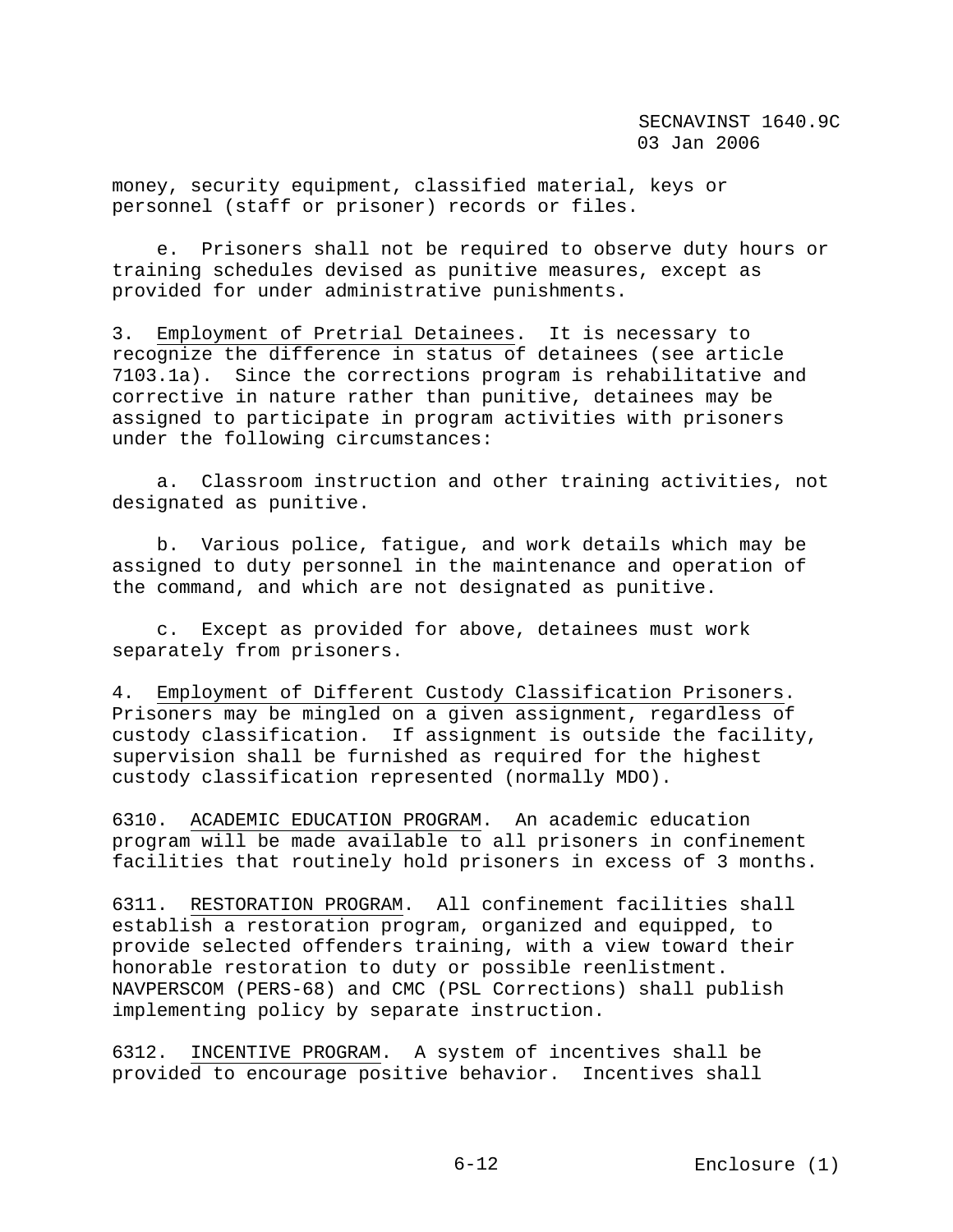recognize both group and individual attainment. Awarding of incentives for prisoners shall be accomplished on a stringent and selective basis. Ultimate goals are to build self-discipline in the individual, reward positive behavior, and improve functioning of the confinement facility.

1. Incentive awards will be firmly grounded in the philosophy that prisoners will clearly earn every incentive they receive above the minimum requirements of this instruction. Absence of an incentive program is preferable to a poorly or loosely run program. Incentives will be awarded based on measurable performance and may change on a weekly basis. Incentives will not be tied to a custody classification. Incentives are expected to be earned with effort and lost quickly due to poor performance or behavior.

2. Incentives will not be awarded absent a basic level or satisfactory performance on assigned work details and inspections, as well as offense-free behavior. Groups may also be evaluated on such items as the number of group observation reports, and group incentives may be based on competition or on achieving a pre-set standard, as local needs dictate.

3. Incentives may be earned, on an individual basis, for such areas as:

 a. Outstanding performance at a personnel or property inspection.

b. On-going superior performance on job assignment(s).

c. Performance of work beyond that required.

 d. Individual attainment, e.g. completion of rate study, correspondence course.

 e. Compliance with, and active participation in, prisoner's individual program plan.

4. Group incentives may be earned for such areas as:

a. Superior quarters performance on inspections.

b. Highest average of individual inspection scores.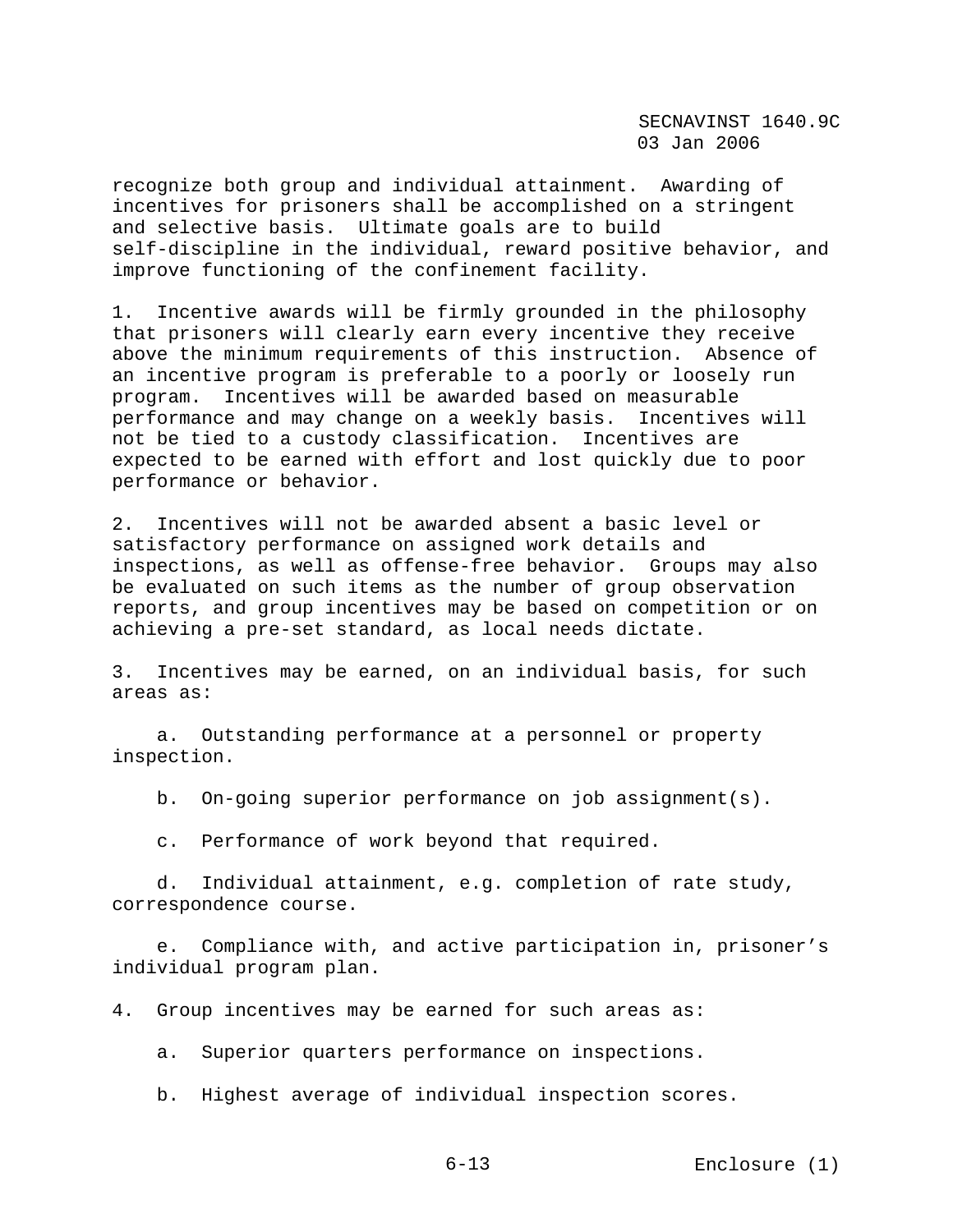c. Smallest group total of negative observation reports for group members, etc.

5. Where local policy authorizes, authority to suspend incentives for a prisoner for a period not to exceed one watch of that supervisor may be delegated to a quarters supervisor. Each instance will be documented and forwarded to CO/OIC, BRIG O, or CPOIC, and in the case of consolidated brigs, the department head, no later than the next normal workday. Loss of incentive(s) for other than one watch rotation will be determined by the C&A board, Unit board (Navy), or D&A board.

6. Examples of incentives include the following:

 a. Extra recreational television/movie on weekends for a group.

b. Extra telephone calls.

c. Longer visiting (beyond required minimum).

 d. Choice of cell/room/space within custody or housing unit assignment.

e. Preferred line assignment for meal serving order.

 f. Personal battery-operated radios (earphones normally must be used).

g. Extra recreation time.

7. Incentives will not include job assignments or custody changes.

#### 6313. LIFE SKILLS

1. Main goals of this program are to teach coping skills that will enable prisoners to function within military or civilian society. Program will include, but not be limited to, the following:

a. Interpersonal communications.

b. Problem solving.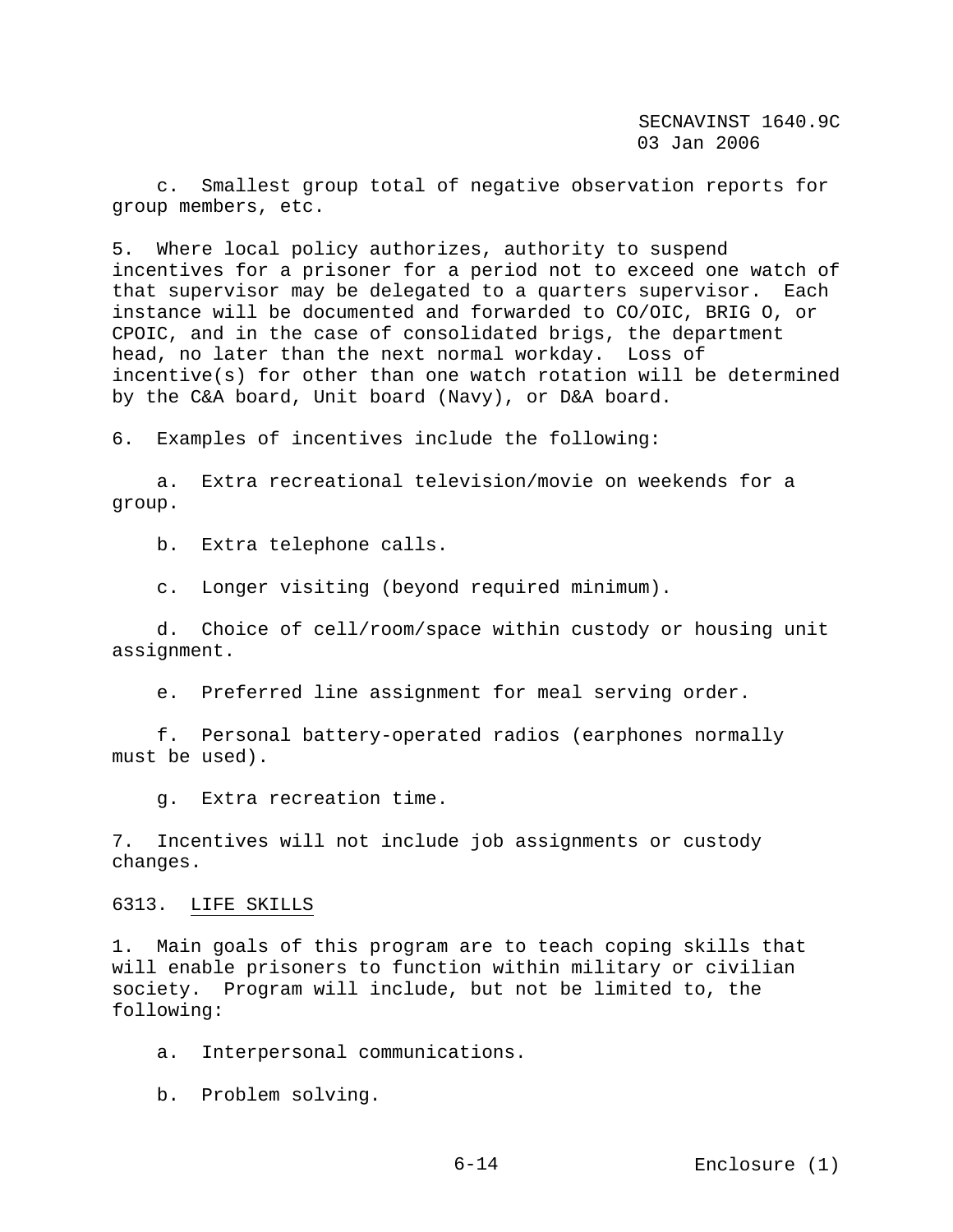c. Citizenship in the home, community, and nation, e.g., required news coverage on evening television.

d. Use of available resources.

- e. Decision-making.
- f. Positive use of free time.

# 6314. RECREATION

1. Prisoners shall have access to basic physical and non-physical recreational activities, although passive recreation will be kept to a minimum where alternatives exist. A recreation program including both individual and group activities will be provided based upon command resources. Extra recreational activities may be part of the incentives program. Recreation may include the following:

 a. Organized athletics, i.e., baseball, basketball, etc. Contact sports are authorized, and must be properly supervised.

 b. Minimal access to television and radio; additional access may be earned through positive behavior.

- c. Recreational library usage.
- d. Weight lifting equipment and instruction.
- e. Movies

 (1) The type/content of movies shall conform to statutory limitations and the limitations of this policy. Brig COs/OICs/CPOICs shall designate an individual or board, such as the literary review board, to select and approve videotaped movies to be shown to prisoners consistent with the policy guidelines contained herein. All copyright and licensing agreements must be strictly enforced.

 (2) X-rated movies shall not be shown to prisoners. Movies rated R or NC-17 may only be shown to prisoners if they have been edited for general public viewing, such as those shown on network television stations. However, not all edited movies may be appropriate for brigs and caution must be used in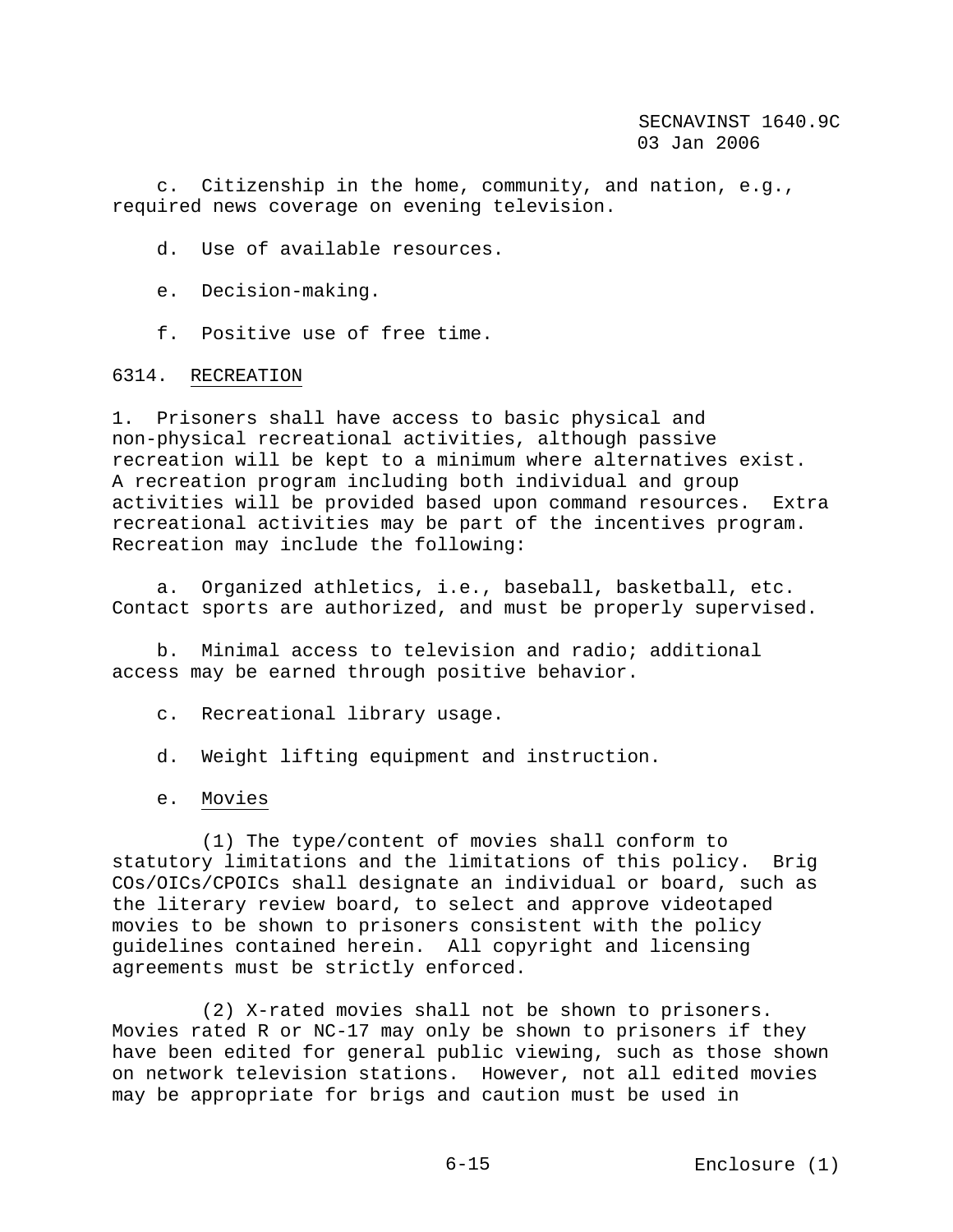approving such movies. Foreign language films or other movies that are not rated may be shown if they do not include profanity, graphic violence, or nudity.

 (3) Television reception of other than network channels shall be available to prisoners only if movies rated X, R, or NC-17 can be blocked out either electronically or by staff.

6315. PT

1. A PT program will be developed in conformance with service standards. Command facilities may be utilized. PT shall be conducted on a daily basis and shall be led, by example, with a staff member or members. Enclosures (4) and (5) to reference (u) contain the recommended basic conditioning and warm up exercise program recommended for Navy personnel. Below program is intended for Navy confinement facilities only; Marine Corps confinement facilities shall implement a locally developed program consistent with Marine Corps standards.

2. This regimen is intended to eliminate those exercises which involve simultaneous bending and twisting at the waist since such exercises have been determined to cause back injury. Any exercises included in reference (u) may be used in any confinement facility/CCU exercise program. Exercises noted here are intended to provide a reasonable range of appropriate PT that waterfront brig/CCU's can accomplish during an average PT period.

3. Time limits cited are guidelines and not absolute. Age, physical condition, and motivation of prisoners, detainees and awardees as well as facility's training schedule shall be the deciding factor as to how long physical fitness training shall be performed.

4. Following physical fitness program is recommended for prisoners and awardees in Navy confinement facilities and CCUs:

a. Specific limitations

 (1) A PT exercise period shall be limited to 40-45 minutes, including instruction. Type of exercises recommended herein shall be performed in both the manner and sequence presented. This sequence has been designed to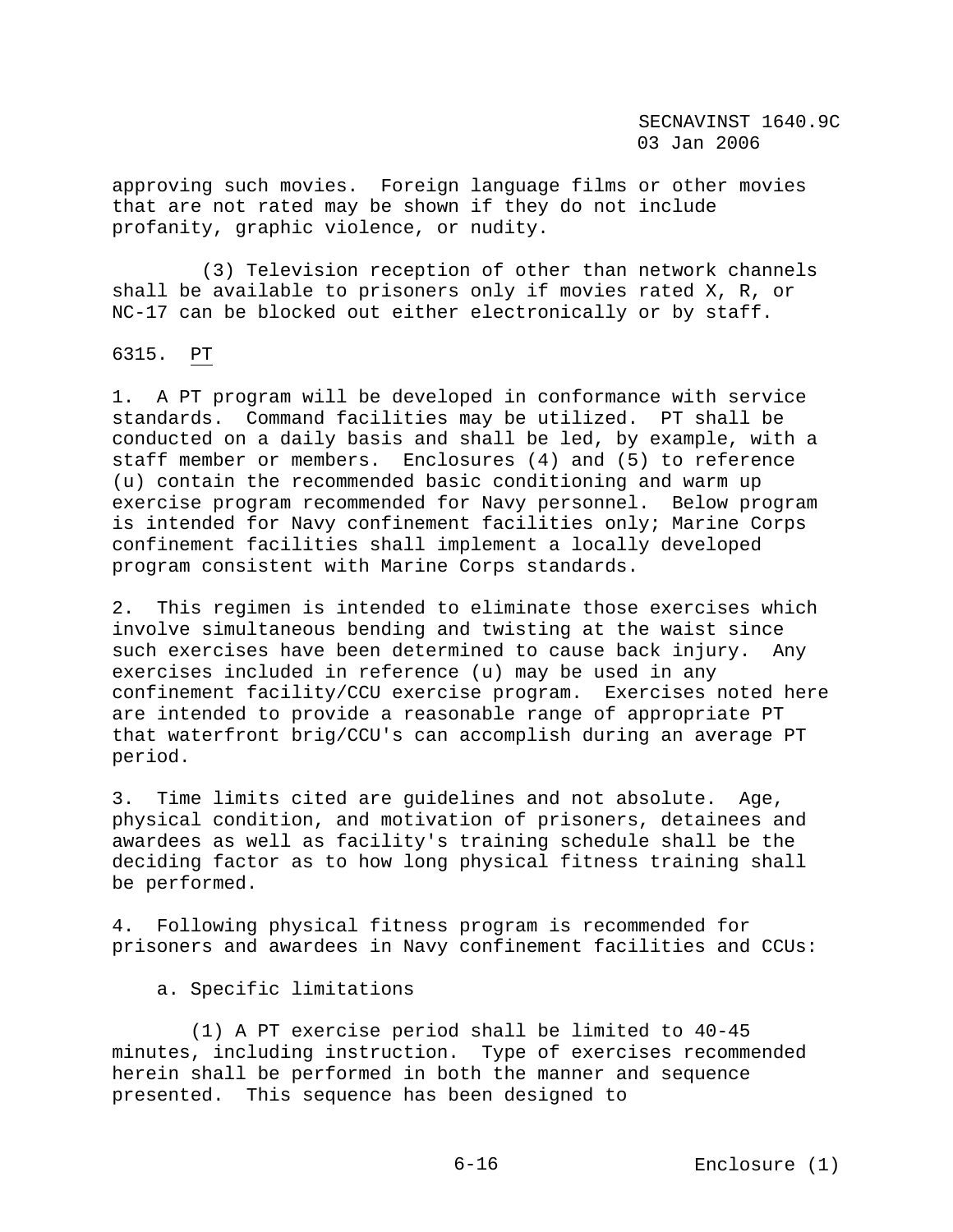(a) ensure a proper warm-up in individuals who may not be in top physical condition.

(b) ensure proper working of each major muscle group.

NOTE: Deviation from the recommended sequence of exercises is permitted when due consideration has been given to the degree of warm-up and the level of proficiency of participants.

 (2) Prior to commencing an intensive PT period, each participant will be given an opportunity for a drink of water and a head call.

(3) PT will not:

 (a) Be required of individuals with valid medical restrictions.

 (b) Be carried to the point of illness or physical exhaustion.

 (c) Be performed within 15 minutes prior to a meal or 1 hour following a meal.

 (d) Be performed under circumstance which will bring undue embarrassment to a participant or as a means of harassment or punishment.

(e) Be performed in extreme heat or cold.

 (f) Be performed on unsafe surfaces (mud, snow, non-skid surfaces, etc.) or under any other unsafe conditions.

b. A PT period will consist of the following:

 (1) A warm-up period consisting of stretching exercises contained in enclosures (4) and (5) to reference (u), and a period containing the exercises listed below. Warm-up exercises shall concentrate on those muscles which will be worked by the exercises and shall produce a steady strain with no bouncing or other forcing of muscle groups.

 (2) Following exercises are listed with target repetition numbers. Many people will be able to achieve or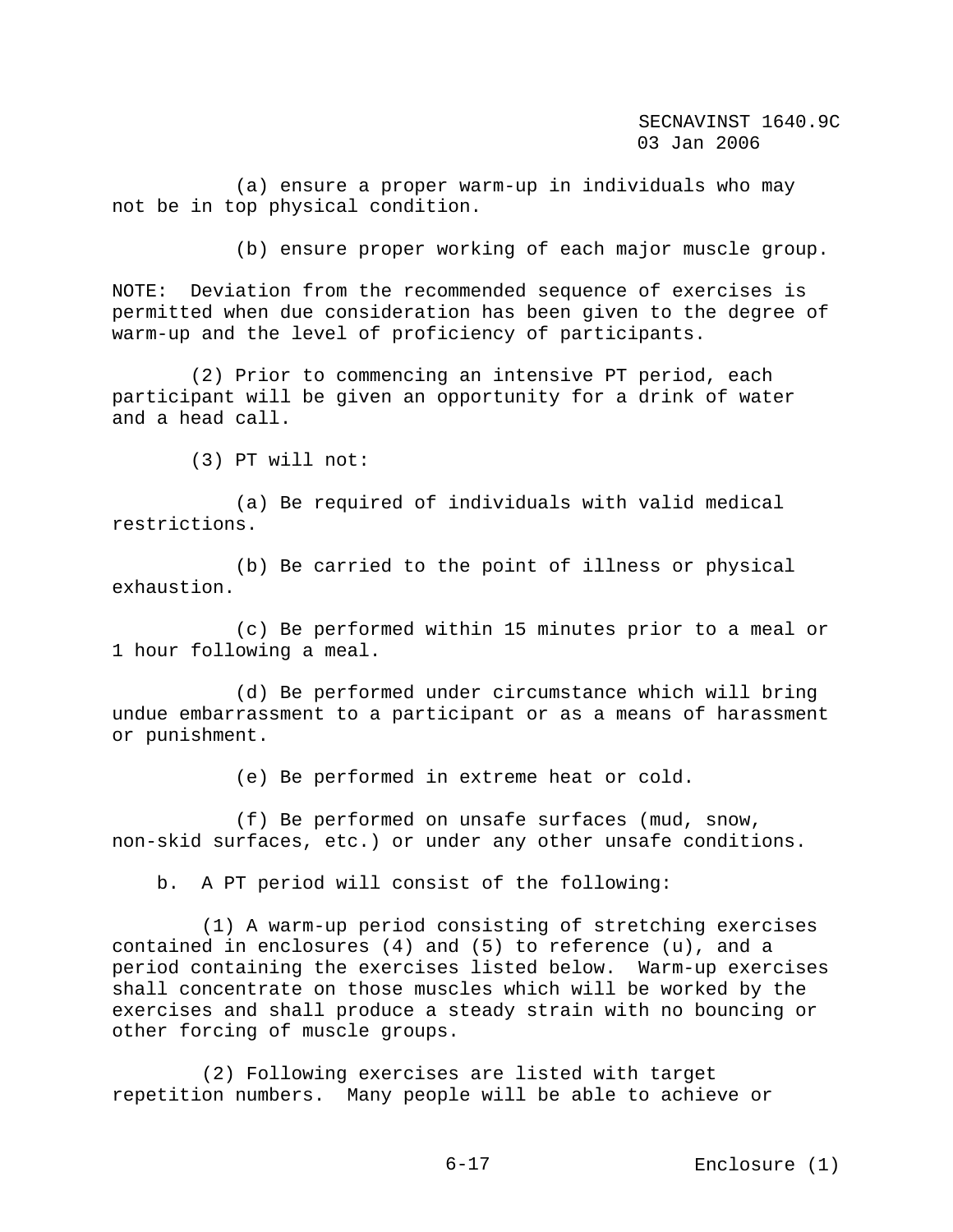exceed these numbers, some will not. The important factor is that participants do their best.

| Trunk Twists<br>$(side-to-side)$ | 25                             |  |
|----------------------------------|--------------------------------|--|
| Trunk Bender<br>(fore and aft)   | 25                             |  |
| Toe Touches<br>(sitting)         | 25                             |  |
| Trunk Side Stretches             | 20                             |  |
| Arm Circles                      | 1 minute each (forward & back) |  |
| Jumping Jacks                    | 75                             |  |
| Run in Place                     | 3 minutes                      |  |
| Sit-ups                          | 40 (males)<br>33 (Females)     |  |
| Push-ups                         | 19 (males)<br>11 (females)     |  |
| Run in Place<br>0r               | 20 minutes                     |  |
| Run                              | 1.5 miles                      |  |

 c. There shall be reasonable breaks of a minute or two whenever the exercise leader determines it necessary. During this period, water shall be made available. After all exercises have been completed, 10 minutes shall be allowed for cooling down. During this period, stretching exercises as outlined in enclosure (5) of reference (u) shall be performed.

 d. PT shall be performed on a daily basis and will always be led, by example, with a staff member. A second staff member shall be present to work with individuals needing assistance with technique, to watch for signs of distress, and to help in delivering the program.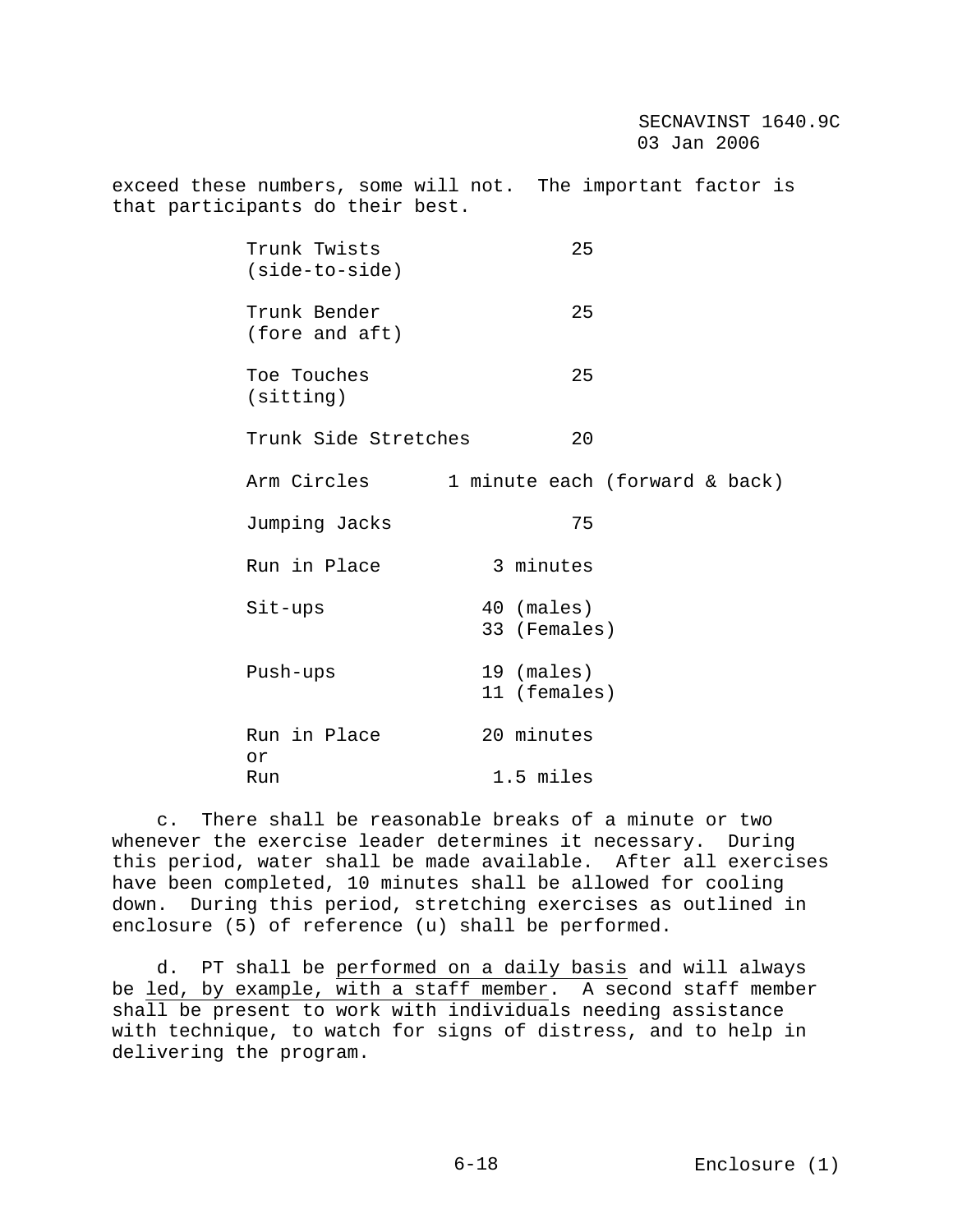e. Safety remains the primary consideration in any Navy PT program. During periods of high temperature/high humidity, slowing or curtailment of physical activity must be given due consideration.

# 6316. RELIGIOUS PROGRAM

1. Chaplain. Chaplain will direct the religious program, and provide for worship services, religious education, and pastoral care that accommodates the doctrinal or traditional observances of the religious faith practiced by individual members consistent with health, safety, and the overriding need for good order and discipline. Under the direction of the chaplain, prisoners and community resources may be used in the religious program. Command/unit chaplains shall be encouraged to visit prisoners from their organizations and to participate in the facility's religious program. The pastoral relationships established will be of special benefit when prisoners are restored to duty. Appointed chaplain will coordinate the visitation program of unit chaplains and their participation in the facility's religious program. A close working relationship between the confinement facility staff and the chaplain shall be developed.

# 2. Religious Practices

 a. Prisoners will be neither coerced into nor rewarded for the practice of religion. Questions regarding religious practices shall be referred to chaplains for their recommendations. After consultation with the chaplain and a staff judge advocate, the BRIG O shall approve such religious practice requests unless the following two-part test is met:

 (1) A requested religious practice interferes with the security or good order of the confinement facility, or with some other compelling governmental interest.

 (2) Restrictions or denial of the prisoner's practice of religion is the least restrictive means available to ensure the achievement of such compelling governmental interest.

 b. Requests for special religious practices or privileges will be presented on a DD 510, Request for Interview. Response to the request will be recorded on the chit indicating date and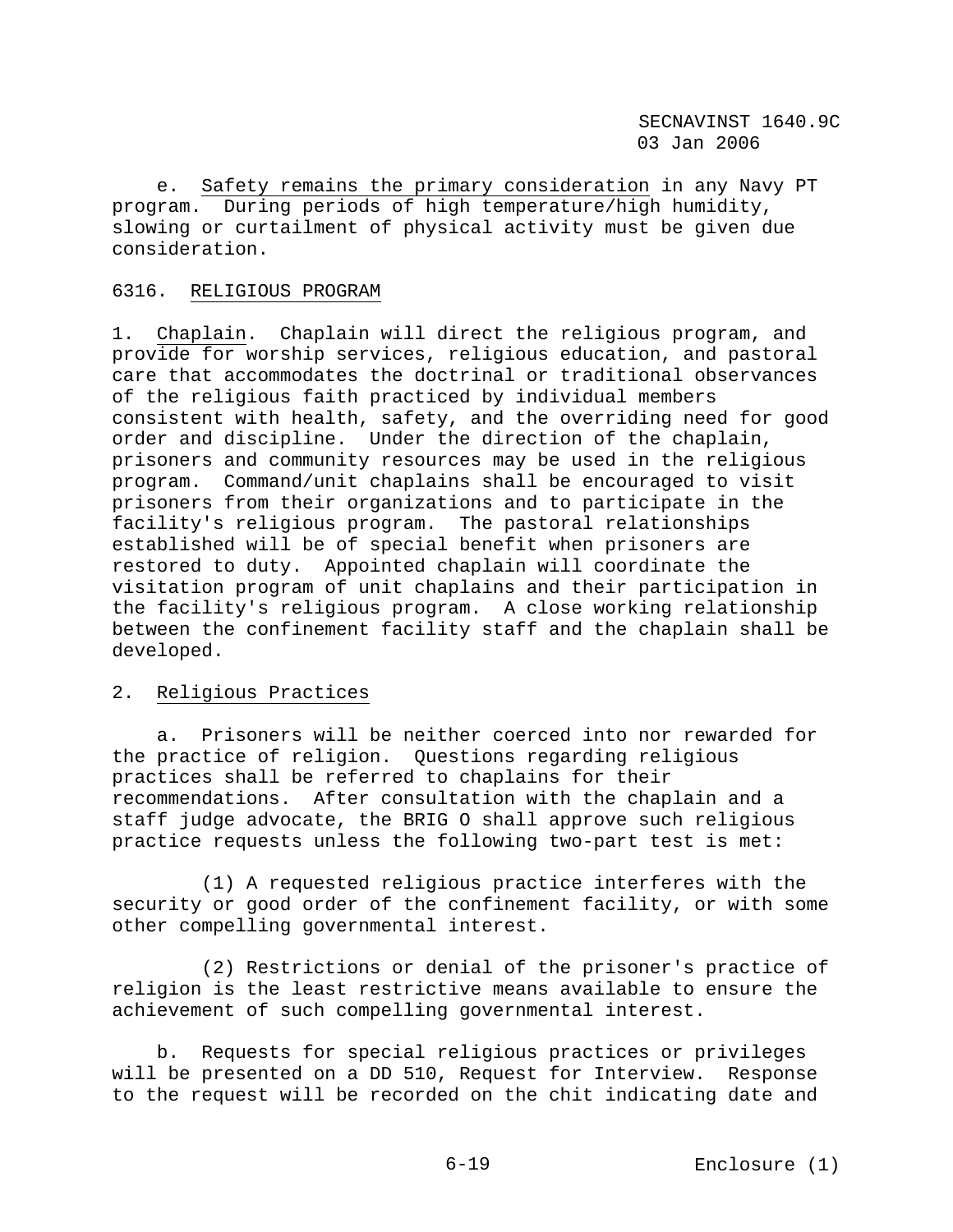time, and if denied by the CO/OIC, the reason. A copy of the chit will be placed in the individual prisoner's file.

## 6317. TESTING AND EVALUATION PROGRAM

1. Testing and evaluation of prisoners depends largely on size and capability of the facility and legal status of the prisoners. Some areas of testing are indicated below and shall be used as applicable to the individual facility and service.

- a. General Education Diploma (GED) testing.
- b. Physical fitness testing.
- c. Occupational preference testing.
- d. Military requirements.
- e. Battle Skills (USMC).

6318. WORK RELEASE PROGRAM. This program requires special authorization by NAVPERSCOM (PERS-68) or CMC (PSL Corrections).

6319. STUDY RELEASE PROGRAM. This program requires special authorization by NAVPERSCOM (PERS-68) or CMC (PSL Corrections).

6320. UTILIZATION OF LOCAL RESOURCES. Mutually supportive arrangements with the local military and civilian communities shall be established and maintained. A well rounded corrections program will use qualified local resources when the need arises. Volunteers may be used to conduct some programs or to assist staff members in conducting them.

6321. GENERAL MILITARY TRAINING (GMT). In addition to a specialized counseling program tailored to the needs of personnel returning to duty, a GMT subjects program shall be provided per service requirements for personnel returning to duty.

## SECTION 4. PRE-RELEASE

6401. PRE-RELEASE PHASE. Planning for prisoners' release begins upon reception and continues throughout confinement. At the time a prisoner is to be released from the confinement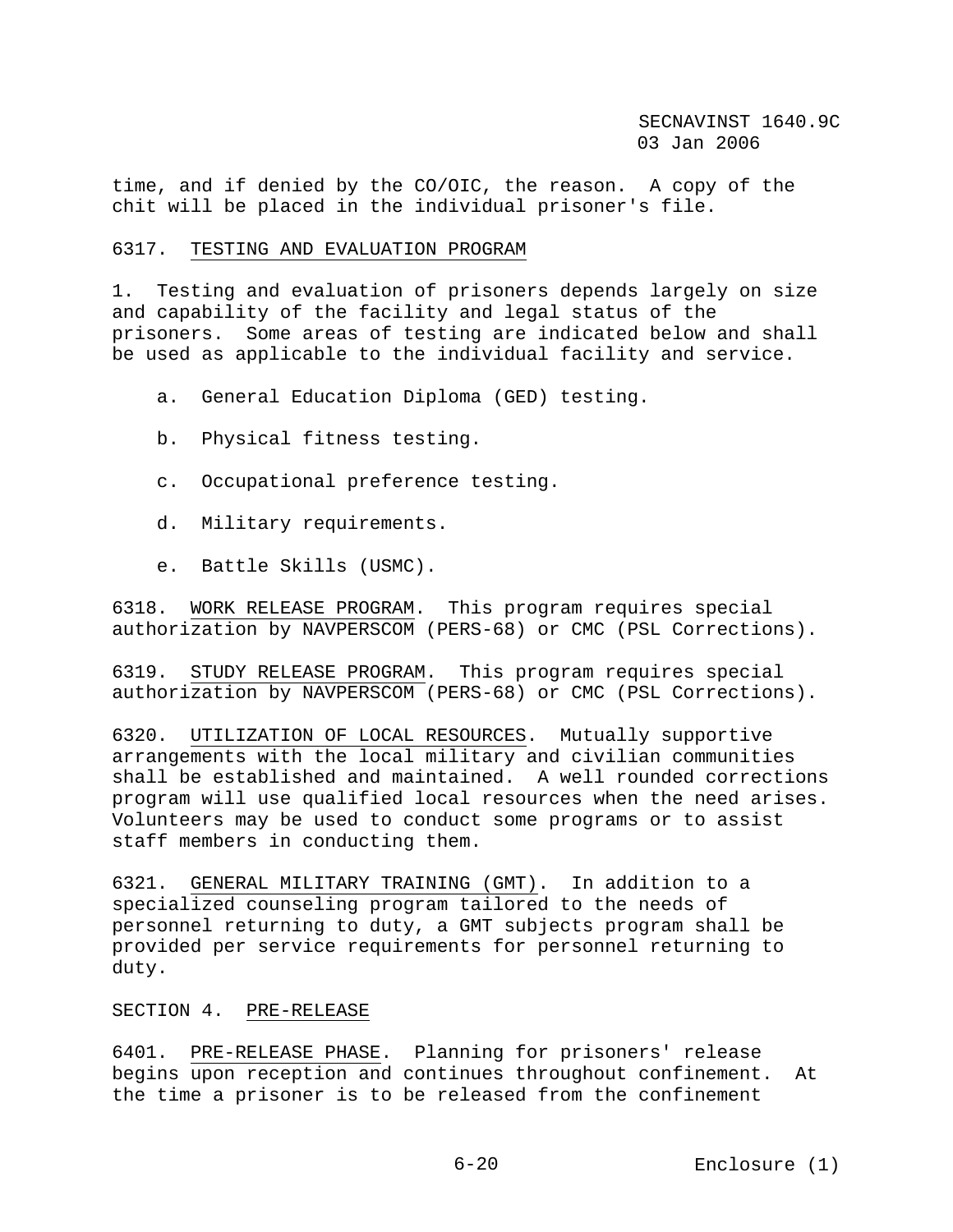facility, few problems or questions shall remain. The pre-release phase is an opportunity to prepare the prisoner for final release to the command or community. Final details for release, e.g., transportation, uniform, gear, finances, and orders shall be explained and coordinated during this phase. The emphasis of this phase will vary according to whether or not a prisoner is being restored to duty.

6402. DAILY TRAINING PROGRAM. In Navy confinement facilities, a daily training schedule will be provided on a 4-week cycle in other than consolidated brigs. While it is preferred that entry be at the beginning of a week, a prisoner may commence training at any point in the cycle. Program shall be presented by the training supervisor or correctional counselor with the assistance of the quarters supervisor. Prisoners confined for more than 4 weeks will participate in a second cycle of the training regimen. Prisoners confined for more than 8 weeks will be assigned to other training or work projects after completion of 8 weeks of training. Prisoners who will be returning to duty and those who are scheduled for discharge will be trained in separate groups. Pretrial personnel will be trained separately or with return to duty personnel. If practical, training shall be conducted in small groups of 10-15 prisoners.

1. Individual local schedules may vary from this cycle with approval of the Echelon 2/3 command with documentation forwarded to NAVPERSCOM (PERS-68).

2. In naval consolidated brigs, significant effort is to be placed into pre-release programs within the units/departments. Pre-release coordinators are integral to unit/department decisions and planning with individual prisoners and will be involved totally with pre-release planning and goals for all prisoners.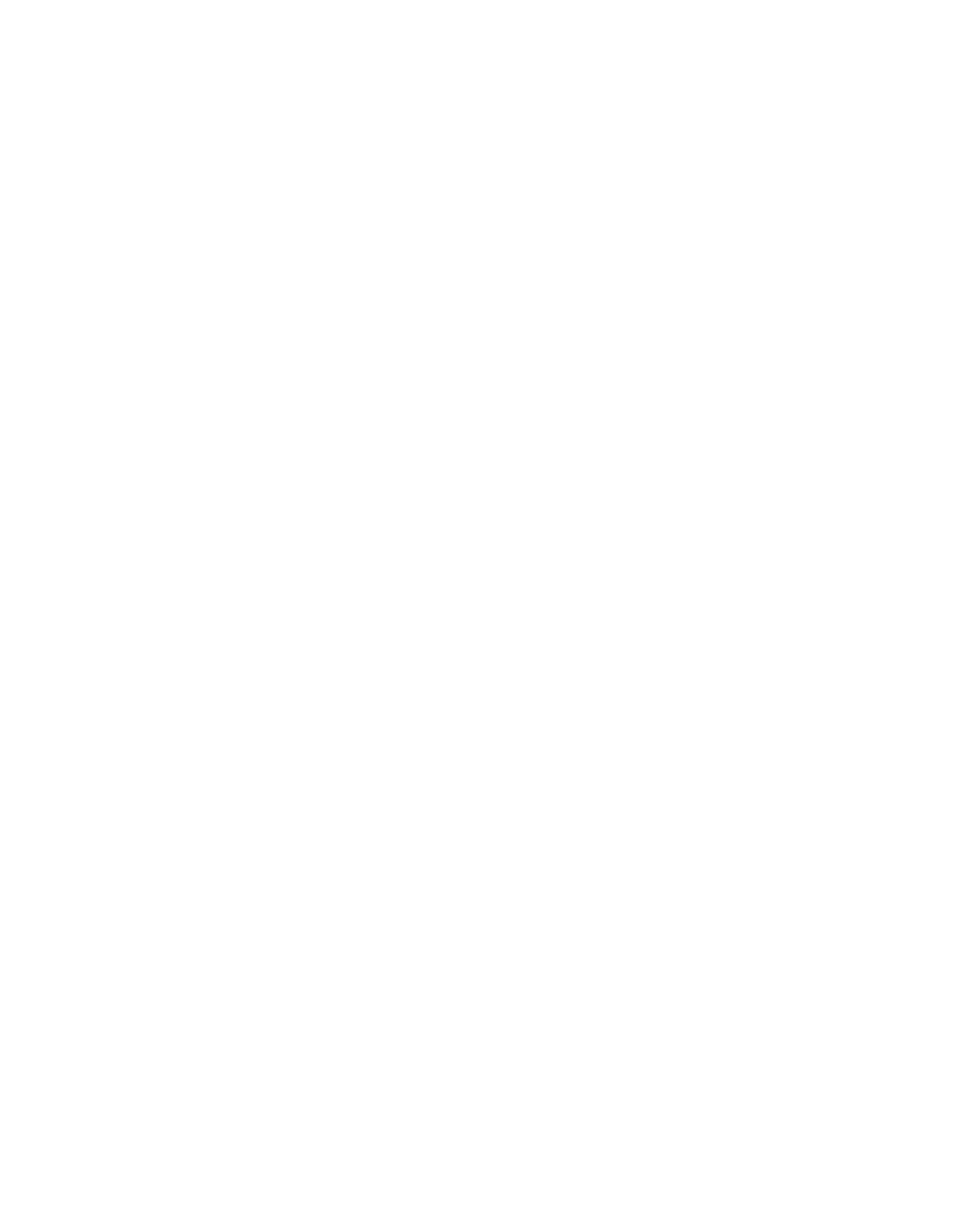## **CHAPTER 7 CONFINEMENT, RELEASE, TRANSFER**

### SECTION 1. CONFINEMENT REGULATIONS

7101. PURPOSE OF CONFINEMENT. An individual is sentenced to confinement as punishment, for rehabilitation, and as a deterrent to other individuals. Sentence to confinement expresses the retribution demanded by society that the individual offended and removes offenders from society for a specified period. Confinement period shall be oriented towards rehabilitation of the prisoner.

## 7102. DEFINITION AND CONSTRAINTS

1. Definition. Confinement is the physical restraint of a person (section 809(a) of reference (a)).

 a. Pretrial. Confinement may be imposed before trial per article 7102.2a of this manual.

 b. Detention. A servicemember may be detained pending initial disposition of a case. Detention may be used when there is probable cause to believe an offense has been committed by the member, and circumstances indicate temporary confinement is needed for public safety or well being of the servicemember. See article 2101.3 for length of time a member may be retained in detention.

 c. Post-trial. Confinement may be imposed after trial as a result of a court-martial, or to confine a probationer prior to vacation of a suspended sentence which includes confinement (R.C.M. 1109 of reference (c)).

 d. Bread and Water (B&W)/Diminished Rations (DIMRATS). Confinement on B&W/DIMRATS may be imposed as punishment upon personnel in paygrade E-3 or below, attached to or embarked in a vessel.

2. Constraints. Authority to confine persons as provided for in article 7201 is modified or constrained by the following parameters: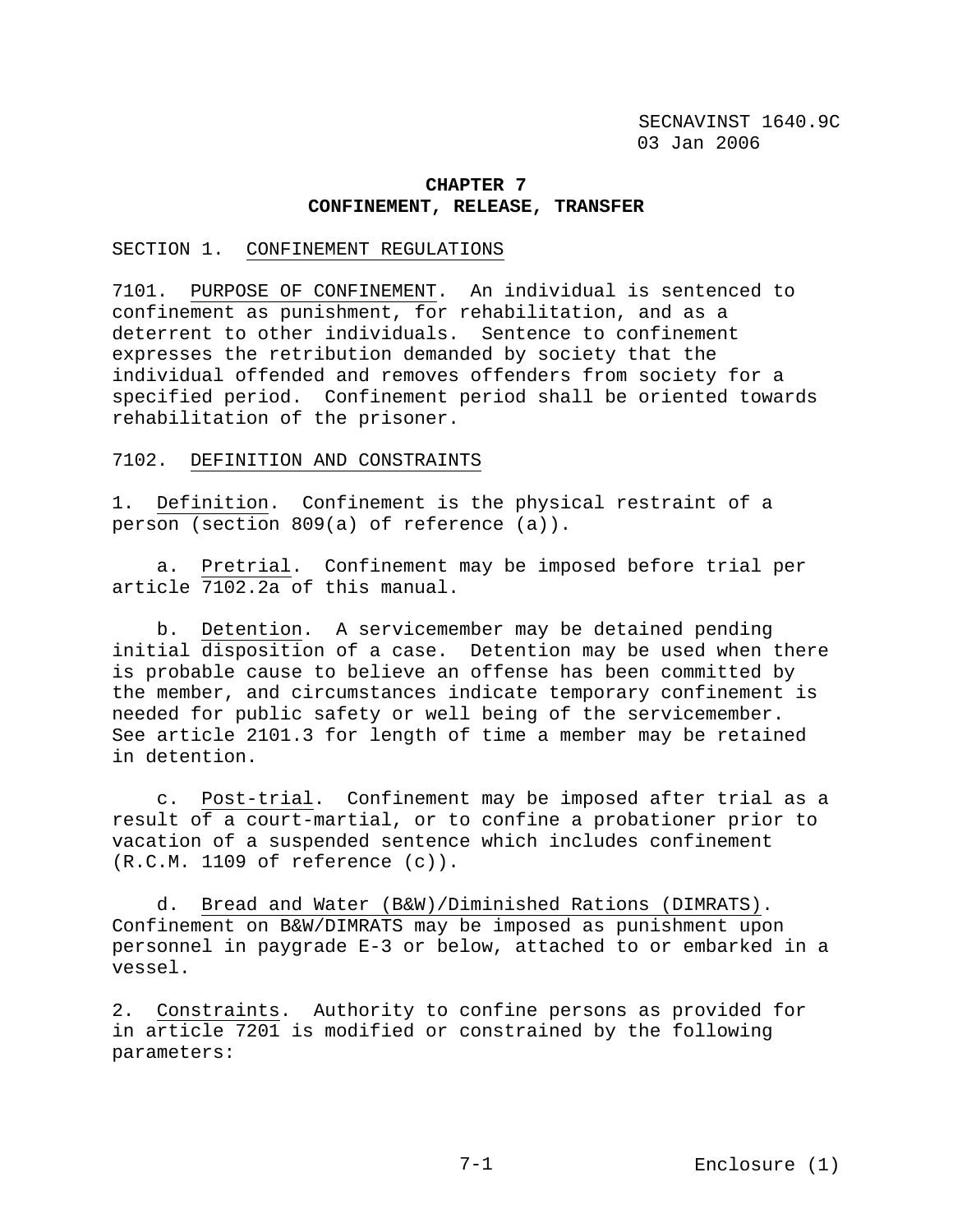a. Pretrial Confinement. Pretrial confinement may be imposed before trial per reference (c),.R.C.M. 305.

 b. Initial Reviewing Officer Notification. BRIG Os shall notify the Initial Reviewing Officer and local Naval Legal Service Office/Legal Service Support Section within 24 hours of pretrial confinement of personnel.

 c. Detention. Temporary confinement under the circumstances described in article 7102.1b shall be only for the purposes specified. Once the reason for detention is no longer applicable, the individual will be placed in pretrial confinement or released, even though maximum time permitted for detention has not expired.

 d. Probationers may be confined prior to vacation of a suspended sentence which includes confinement and when there is probable cause or reasonable ground to believe the servicemember has committed acts in violation of the conditions of the suspension.

 e. Administrative Discharge. A person shall not be placed in confinement based solely on impending administrative discharge proceedings.

 f. Special Categories. Officers will be confined per provisions of article 7103.2b.

 g. Other Prisoners. No member of the armed forces may be placed in confinement in close contact with enemy prisoners, or foreign nationals who are not members of the United States Armed Forces, except as specified in article 7104.6.

 h. Acceptance of Prisoner. No member of the confinement facility staff shall refuse to receive or keep any prisoners committed to their charge by a commissioned officer of the armed forces, when the committing officer furnishes a statement, signed by them, of the offense charged against the prisoner (reference  $(a)$ , article  $11(a)$ ) and appropriate medical personnel have certified in writing on DD 2707, Confinement Order, the person is physically fit for confinement (see article 7205). "Safekeeping" and "protective custody" are not legal reasons for confinement.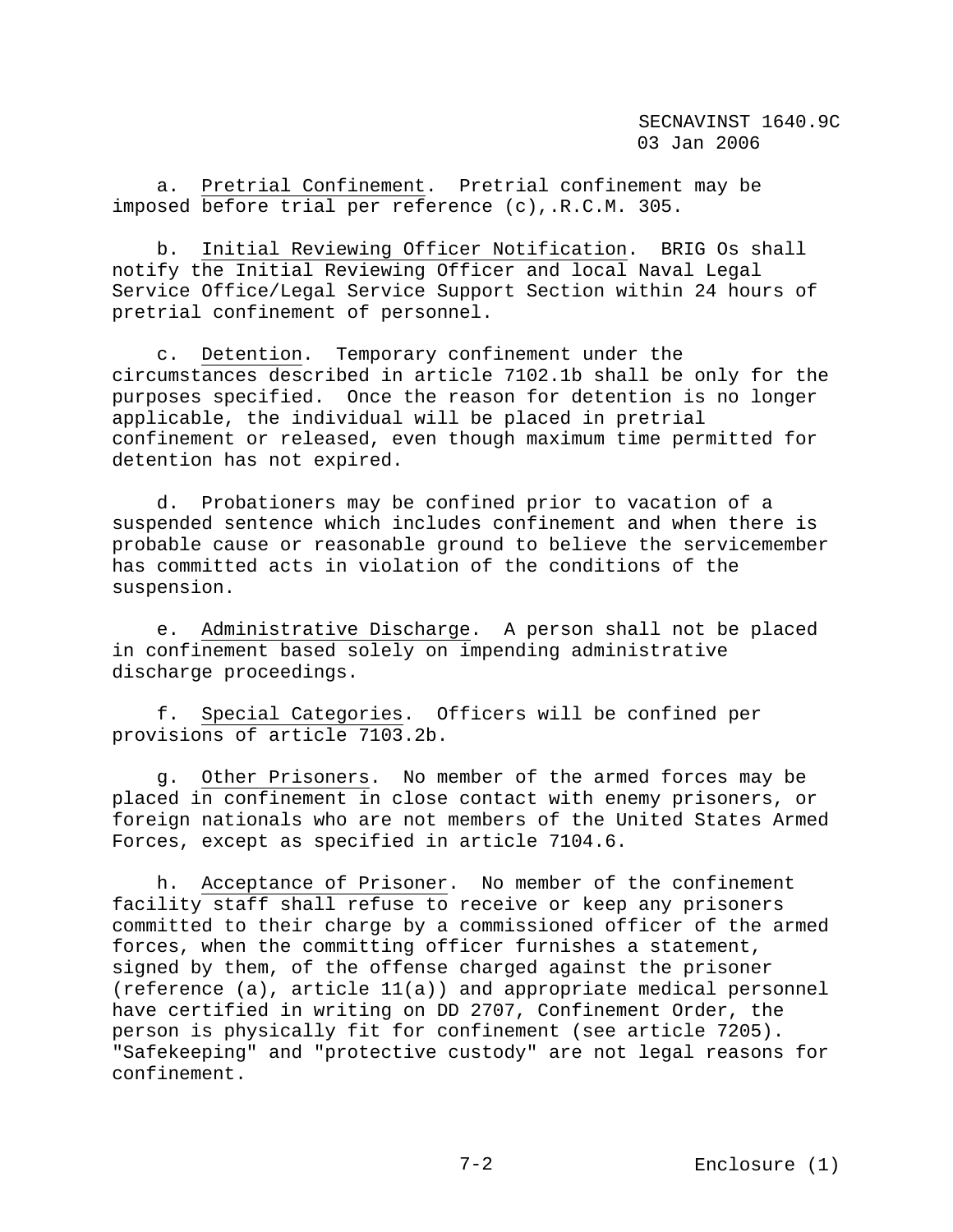i. Punishments. Per reference (a), article 13, no persons, while being held for trial may be subjected to punishment or penalty other than arrest or confinement, nor shall the arrest or confinement imposed upon them be any more rigorous than the circumstances require. Individuals, however, may be subject to minor punishment during such a period for infractions of discipline. Administrative disciplinary measures provided for under this statute are defined in chapter 5 of this manual.

# j. Parole Violator

 (1) By Suspension. Suspension of parole interrupts the sentence, unless the parolee is re-confined. A parolee who is not confined during a suspension of parole is not entitled to confinement credit for the period of suspension; however, NCPB may authorize full or partial credit retroactively when it either revokes parole or rescinds the suspension and reinstates parole.

 (2) By Revocation. NCPB may revoke parole if parolee's behavior warrants return to confinement and the necessary due process rights are afforded to the parolee during the revocation process. In appropriate circumstances and upon request of the parolee, NCPB may defer executing the revocation for a period of time normally not exceeding 1 year. If, during the period of this deferment, parolee commits any further violations of a condition of parole, NCPB may cancel the deferment, execute revocation, and re-confine parolee upon notice to the parolee and without further proceedings. Parolees who have not been re-confined pending parole revocation proceedings will, within 24 hours of receiving notification of the revocation of their parole from their U.S. Probation Officer, return to confinement as directed.

# 7103. CATEGORIES OF PRISONERS

# 1. Legal Status Categories

 a. Detainees. A detainee is a person who has been legally ordered into confinement and is awaiting trial or rehearing, or is being held for questioning pursuant to an order by competent authority. This includes those persons who are pending vacation of a suspended sentence which includes confinement. There is a clear requirement for differentiation in programs, primarily in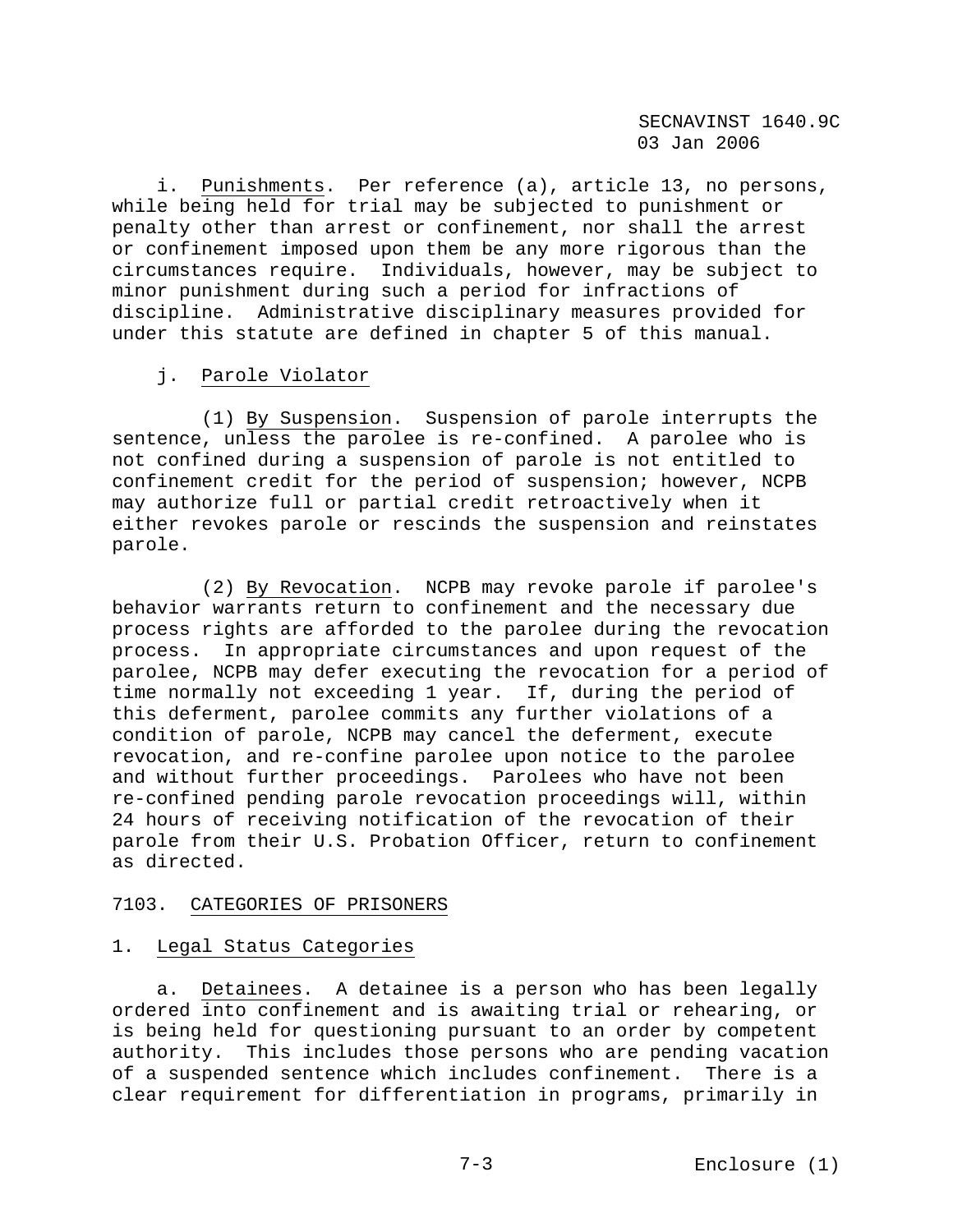work areas, for sentenced and un-sentenced prisoners (United States v. Nelson, 18 U.S.C.M.A. 177, 39 C.M.R. 177 (1969); reference (a), article 13; and R.C.M. 304(f) of reference  $(c)$ ). Detained personnel in a confinement facility shall be referred to as detainees.

 b. Transient Prisoners. A prisoner held in confinement pending disposition instructions from another command, awaiting transportation to a designated confinement facility, or return to parent unit.

 c. Prisoners. Persons adjudicated by courts-martial or military tribunal/military commission and ordered into confinement are prisoners whether or not the sentence has been ordered into execution.

### 2. Special Categories

#### a. B&W or DIMRATS for Prisoners

 (1) These punishments are authorized by reference (a), article 15, and may be imposed only upon an enlisted person in pay grade E-3 or below who is attached to or embarked in a vessel. Confinement on B&W, or DIMRATS, shall not be imposed for more than 3 consecutive days.

 (2) Rations furnished a person undergoing confinement on B&W shall consist solely of bread and water. The amount of bread and water shall not be restricted and will be served three times daily at the normal time of meals.

 (3) A person undergoing confinement on DIMRATS will receive three meals daily which will contain no meat, poultry, fish, eggs, butter, milk, sweeteners, desserts, and table condiments, and only one-half rations of all other items of the regular menu. Normal standards of preparation and service of food will be maintained. Water will be the only drink.

 (4) Neither B&W nor DIMRATS may be imposed as disciplinary measures unless the medical officer pre-certifies in writing that a deterioration of the prisoner's health is not anticipated as a result of such action.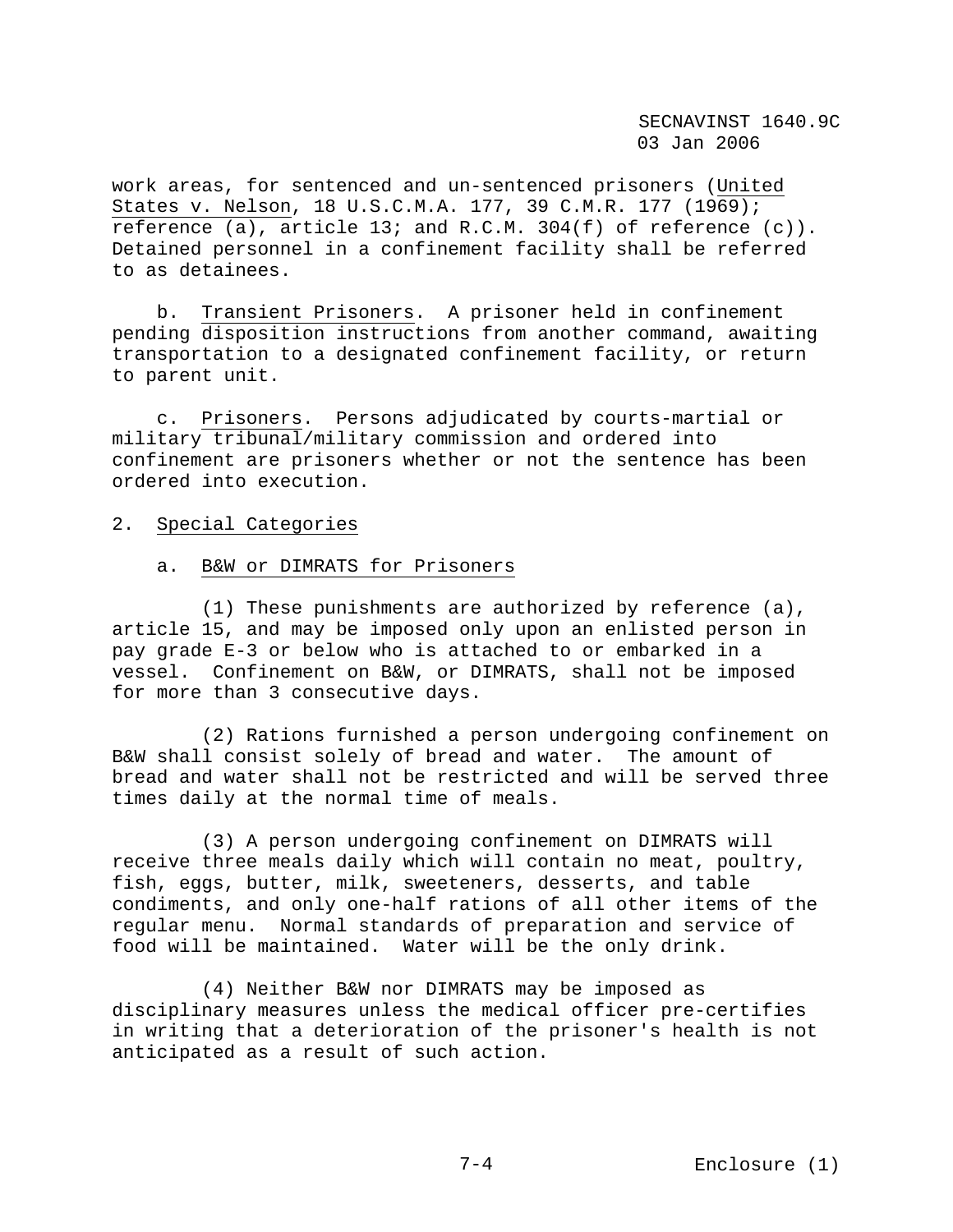(5) Prisoners serving sentences of B&W or DIMRATS will be confined in a cell and will be bound by the procedures set forth for disciplinary segregation cells. They will not be removed for work or physical exercise.

 (6) A pre-confinement medical examination shall be obtained before B&W/DIMRATS punishment is carried out, regardless of whether punishment is a new admission, a continuation of confinement, or a readmission of a person previously released from confinement. Good conduct time is not credited for B&W/DIMRATS punishment.

# b. Officer Prisoners

 (1) Officer prisoners include warrant officers, commissioned officers, cadets, midshipmen, and officer candidates. Preferably, officers shall be placed in arrest in quarters or another suitable place apart from the confinement facility. Where local confinement facilities are inadequate, a request for designation of a place of confinement shall be forwarded to NAVPERSCOM (PERS-68) or CMC (PSL Corrections). A report of all officer confinements shall be submitted immediately to NAVPERSCOM (PERS-68) or CMC (PSL Corrections). In all cases, a telephone report shall be paralleled by an electronic report. The telephone report and electronic report, submitted via E-Mail, shall contain the officer's name, social security number, command, summary of offenses (alleged or convicted), and a point of contact for additional information (Note: Make the document For Official Use Only, Privacy Act Sensitive). For Navy officers, the report shall be sent not only to NAVPERSCOM (PERS-68), but also to NAVPERSCOM (PERS-6834). If report is by message, in the case of pretrial confinement of officers, only the fact an officer of a certain pay grade (e.g., O3/O4) has been confined and a summary of the offenses alleged shall be reported by message.

 (2) Officer prisoners, both pretrial and post-trial, will be treated the same as enlisted prisoners with the following exceptions:

 (a) Officer prisoners will be berthed separately from enlisted prisoners. Pretrial officers will be berthed separately from post-trial officers.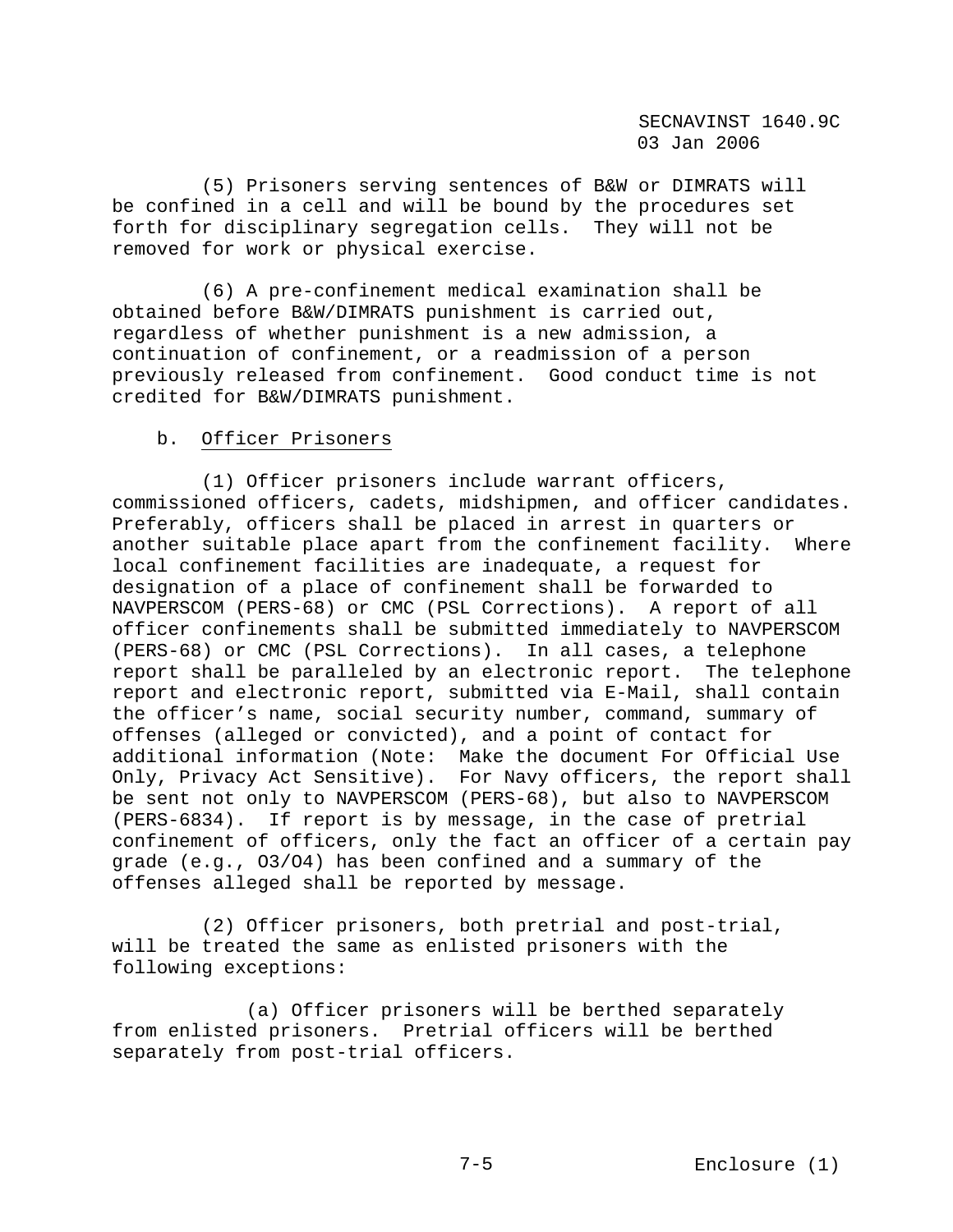(b) Single occupancy cell berthing constitutes appropriate billeting separation. Where multiple berthing exists (i.e., dorm), separation can be accomplished by segregation of spaces within the same berthing area.

 (c) Officers shall utilize confinement facility support services areas (e.g., mess decks, library, small stores, etc.) without regard to separation from enlisted prisoners.

 (d) Officers shall participate in those phases of the correctional orientation or treatment program determined by the CO/OIC/CPOIC to be necessary to assure their control, custody, employment, training, health, and welfare. When participation is deemed appropriate, integration of officer prisoners with enlisted prisoners is authorized.

 (e) Officer prisoners will not exercise any command or supervisory authority over other prisoners or confinement facility staff while confined.

 (f) Officer prisoners will comply with rules and regulations of the confinement facility to the same extent as any other detainee or prisoner. They will follow orders of all staff members, regardless of grade.

 (g) Disciplinary measures allowed are the same; a D&A Board recommendation is required.

 (h) Officer prisoners are not rendered a salute, not addressed by their grade, and, in order to prevent injury to the officer or others, they do not wear ribbons or collar devices at any time except for attendance at court-martial or official functions. All Navy pretrial officers shall wear their cloth grade insignia on their working uniform if their working uniform allows for such. Post-trial prisoners shall not wear grade insignia, or other accoutrements, on their working uniform.

 (i) When transferring pretrial officers from one confinement facility to another, the senior escort will be an officer of equal or higher grade, or as designed by NAVPERSCOM (PERS-68) or CMC (PSL Corrections). Post-trial officers may be escorted by qualified enlisted escorts of any grade.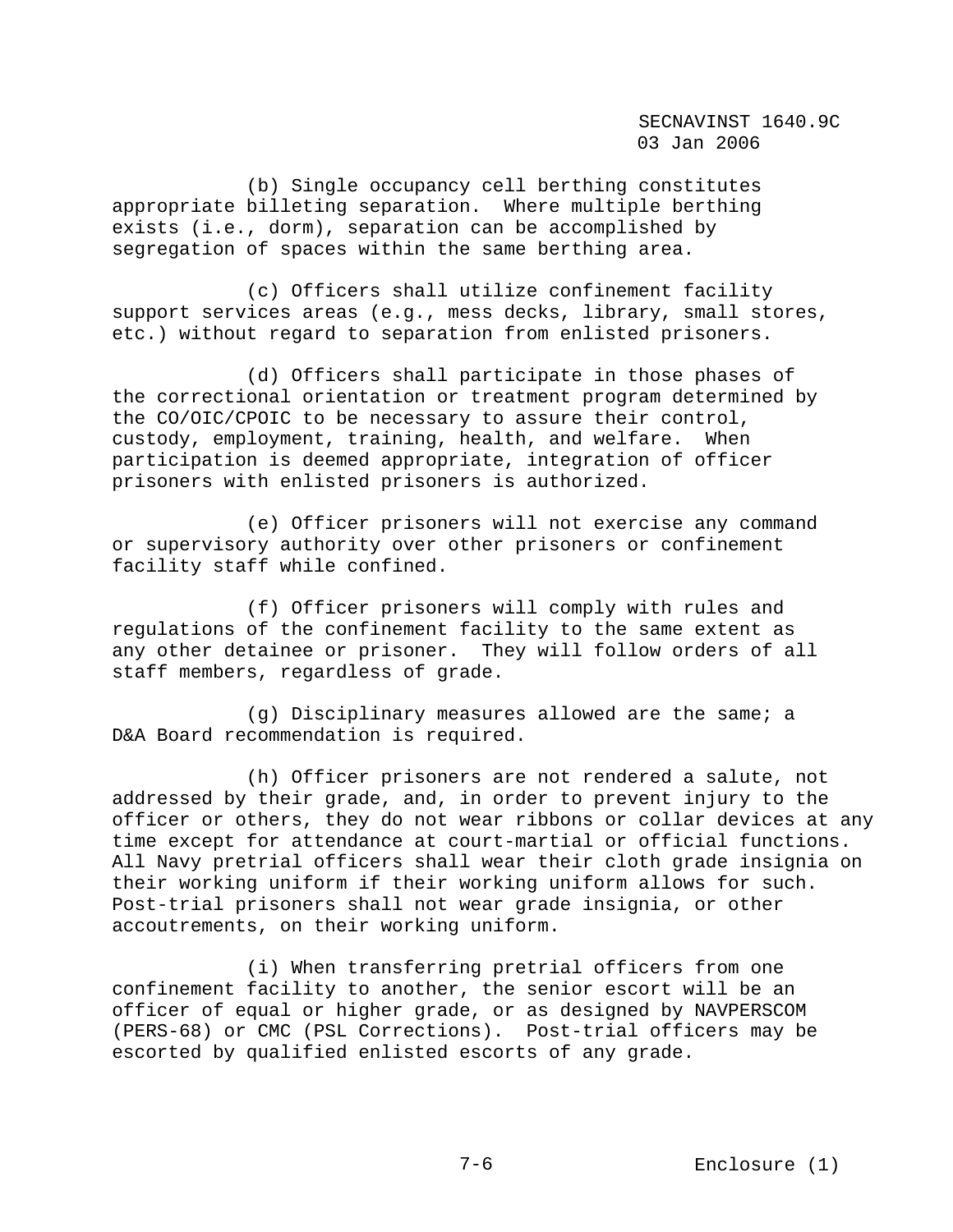(j) Pretrial and post-trial officers shall be escorted by qualified escorts of any grade when involved in the normal movements carried on by the confinement facility (e.g., sick call, legal matters, work parties, etc.).

 (3) When a sentence to dismissal has been executed, the dismissed officer prisoner will continue to be confined with, and otherwise handled as, an enlisted prisoner.

 c. Female Detainees/Prisoners. Confinement facilities will not be used to confine female servicemembers unless specifically approved and certified by NAVPERSCOM (PERS-68) or CMC (PSL Corrections). This approval will be granted only if the criteria listed in (1) through (4) below are satisfied. Rules and regulations regarding apprehension, arrest, restriction, detention, and confinement shall apply equally to members of both sexes. All female detainees and prisoners are to be incarcerated in military confinement facilities unless a waiver of this policy is approved by a second echelon commander in the Navy or Marine Corps. Waivers shall be requested on a case-by-case basis for detainees and short-term prisoners (not to exceed 30 days) who, upon approval, may be confined in an appropriate civilian institution (usually a Federal metropolitan correctional center or jail under contract to the U.S. Marshals Service). Pending decision by the approving authority of a waiver request, such individuals may nevertheless be confined in an appropriate civilian facility for up to 72 hours. Confinement or detention of female servicemembers in naval facilities may be effected when:

 (1) There are no servicemembers of the opposite sex confined in the same space at the same time.

 (2) Ashore confinement facilities ensure total visual and acoustic berthing separation of males and females confined if simultaneous confinement of male and female servicemembers is authorized. Afloat confinement facilities shall provide visual separation to ensure adequate privacy during use of the toilet, showering, changing clothes, and similar periods of nudity. This will be accomplished by use of privacy screens/partitions for each head area/facility, shower, etc.

 (3) Trained and qualified female staff members are utilized.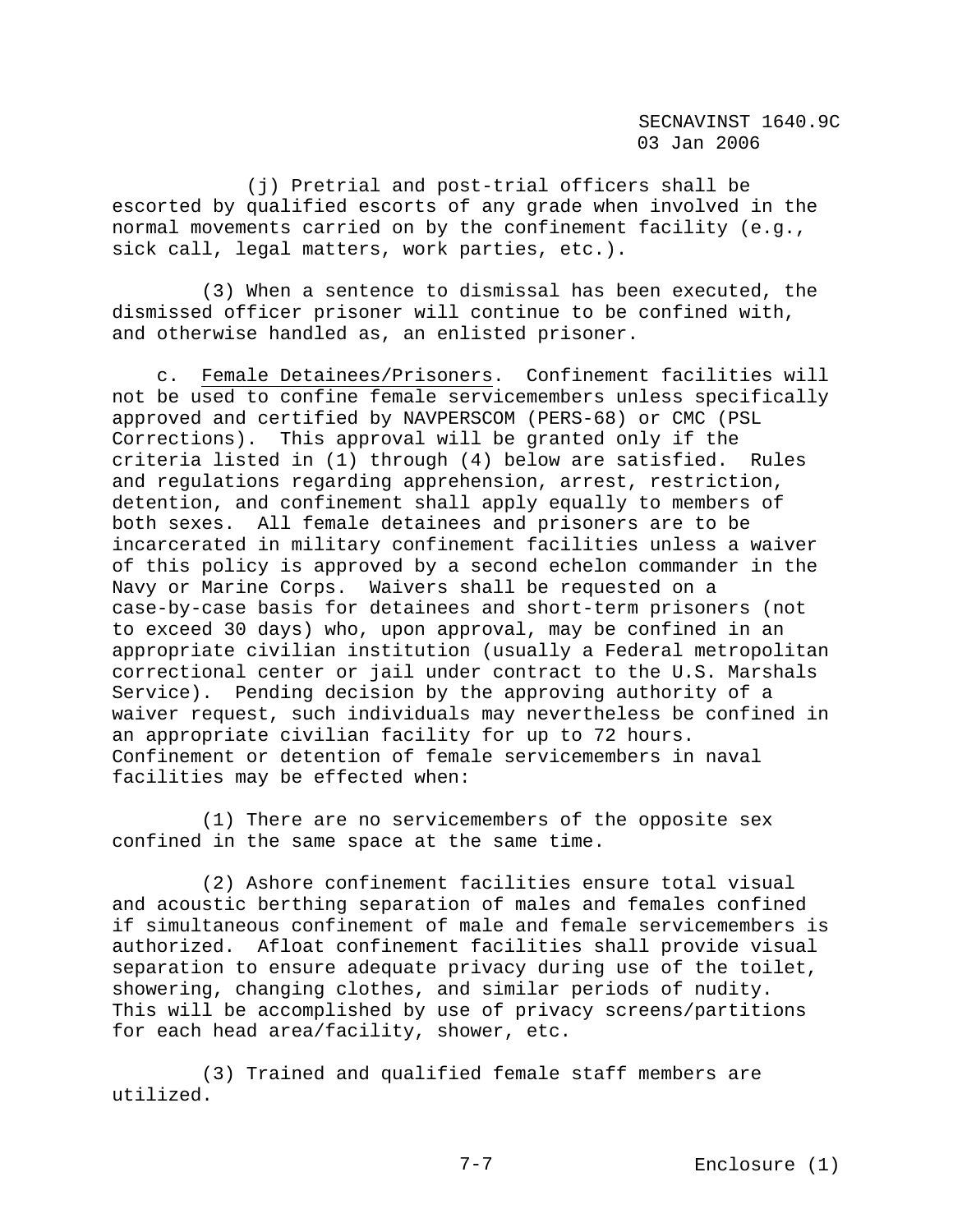(4) Confinement criteria as directed by this manual are met.

## d. Pregnant Prisoners

 (1) Care and management of pregnant prisoners is governed by SECNAVINST 1000.10, OPNAVINST 6000.1B, and MCO 5000.12D. Pregnancy does not preclude confinement in naval confinement facilities as long as appropriate prenatal care is provided and there is a medical treatment facility nearby which can provide for labor, delivery, and management of obstetric emergencies.

 (2) Options available in dealing with pregnant prisoners include the following:

 (a) If pregnancy of a prisoner presents special or unique situations, it shall be noted the prisoner may request deferment of the sentence to confinement per  $R.C.M. 1101(c)$  of reference (c).

 (b) Clemency may be authorized per reference (e), article 6304.3 of this manual, and sections 0158 and 0159 of the Judge Advocate General's (JAG) Manual. Under article 6304 of this manual, clemency in the form of sentence reduction would normally be recommended by the confinement facility only when it is felt further confinement would not benefit the prisoner and the naval service.

 (3) A prisoner considering elective abortion will be permitted to discuss the matter with a medical officer or nurse practitioner and, if desired, with a chaplain or other counselor. Other than offering services of a counselor, medical officer, or a chaplain, confinement facility personnel will not attempt to influence the prisoner's desires regarding abortion. If a prisoner desires to seek an abortion, she must consult the medical officer for additional guidance. Confinement facility assistance will be limited to providing necessary transportation and security for visits to the facility where the abortion is performed and follow-up care is provided.

 (4) Arrangements for placement of any child born while the mother is in custody must be made as soon as possible after the pregnancy is known. If possible, arrangements shall be made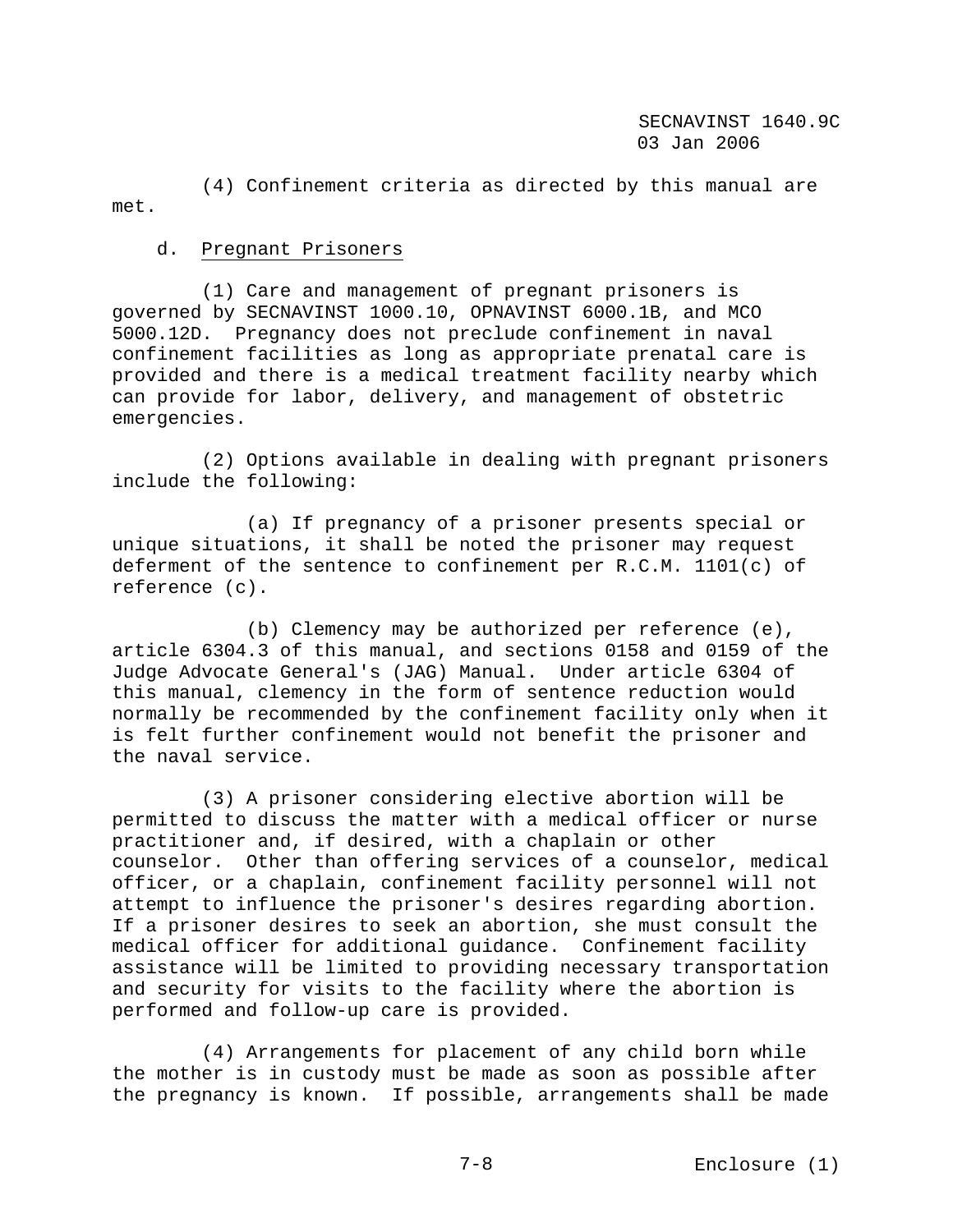prior to the 7th month of pregnancy. It is the responsibility of the expecting mother to decide what care arrangements will be made for her child. Alternatives include placing the child with relatives, in a foster home, or for adoption. The confinement facility will assist the mother in making arrangements with the NLSO/Fleet and Family Support Center (FFSC). Infants must be moved to the location of placement directly from the hospital. The granting of leave for a prisoner to take her child for placement may be considered; however, if not granted, the person designated to provide temporary care shall come to the hospital to receive the child. All expenses involved in the placement of the child will be borne by the individual.

 (5) Following either abortion or delivery, a period of reduced activity is normal. Reduced activities will be determined by the examining medical officer.

 e. Other Than U.S. Military Facilities. A report of all naval prisoners placed in pretrial confinement or serving a court-martial sentence in other than U.S. military facilities will be marked "For Official Use Only" and submitted to NAVPERSCOM (PERS-68) or CMC (PSL Corrections), as appropriate, in the following format:

- (1) Name (post-trial only).
- (2) Rate or grade.
- (3) SSN (post-trial only).
- (4) Gender.
- (5) Command ordering confinement.

 (6) Offense(s) charged or convicted (include specification(s)).

- (7) Date confined.
- (8) Where confined.
- (9) Sentence (include discharge, if any).
- (10) Anticipated release date from confinement or from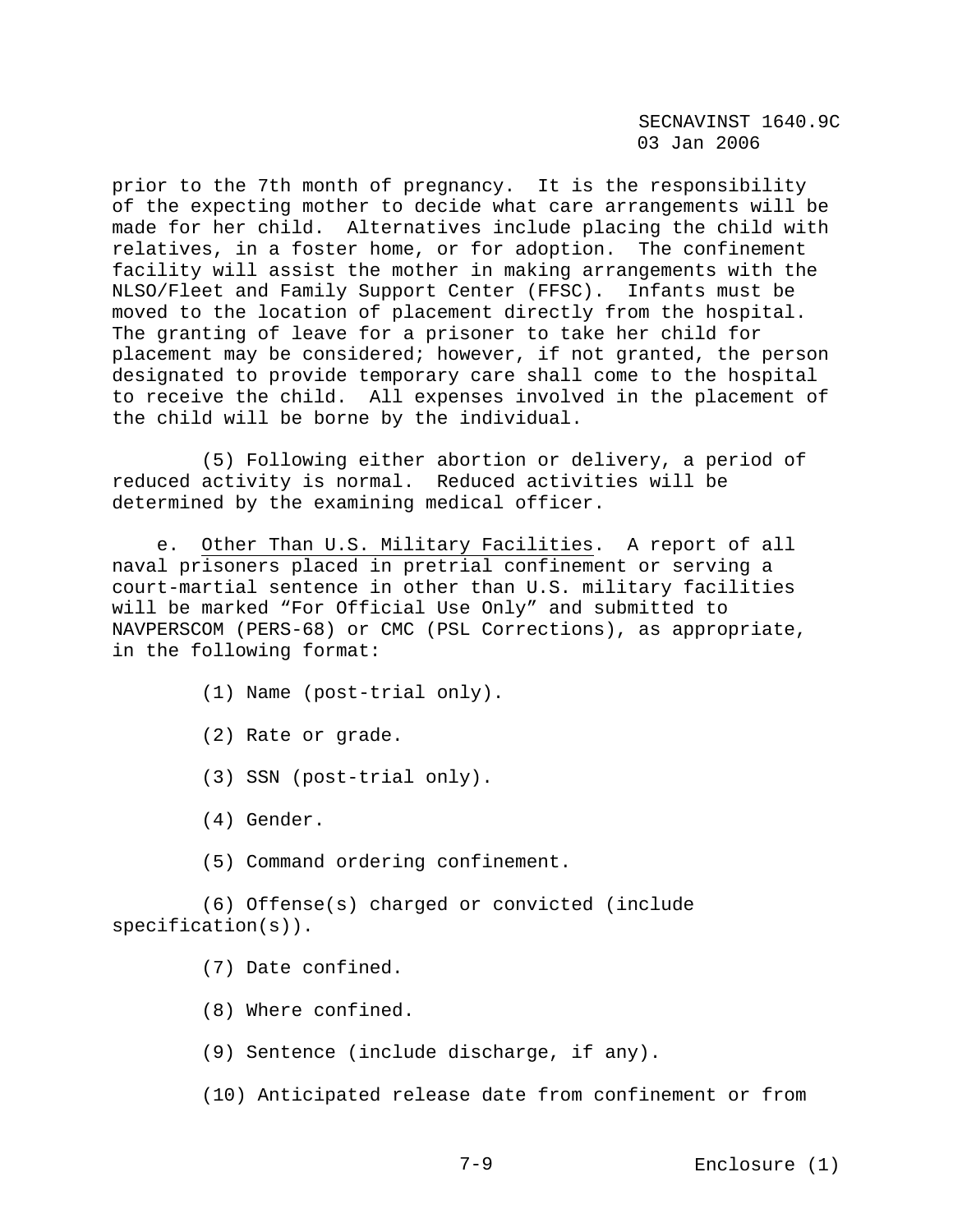military control (including administrative discharge, if appropriate).

(11) Point of contact and telephone number.

(12) Remarks.

 f. Civilian Prisoners/Detainees. Civilians (not to include discharged military prisoners) confined under provisions of reference (a) or under an order issued by a military tribunal/military commission are subject to the same rules and regulations, and will be accorded the same treatment as military prisoners. Civilian prisoners/detainees shall not be required to wear any military uniform or engage in any military or PT or acts of protocol other than normal civility. They must observe the regulations governing behavior and security control of prisoners. Participation in rehabilitative programs is permitted. Civilian prisoners/detainees may be assigned appropriate work and may draw health and comfort items if they are without funds or income. A report of the circumstances of all civilian confinement will be immediately submitted to NAVPERSCOM (PERS-68) OR CMC (PSL Corrections). Name and SSN of pretrial detainees will be omitted and reported via telephone.

## g. Discharged Military Prisoners

 (1) Treatment. Discharged military prisoners confined under provisions of reference (a):

 (a) Shall be afforded the same treatment as non-discharged military prisoners.

 (b) Shall observe the rules and regulations governing behavior and security control of prisoners.

 (c) Shall be allowed to participate in rehabilitative programs.

(d) Shall be assigned appropriate work.

 (e) Shall draw a gratuitous issue of health and comfort items.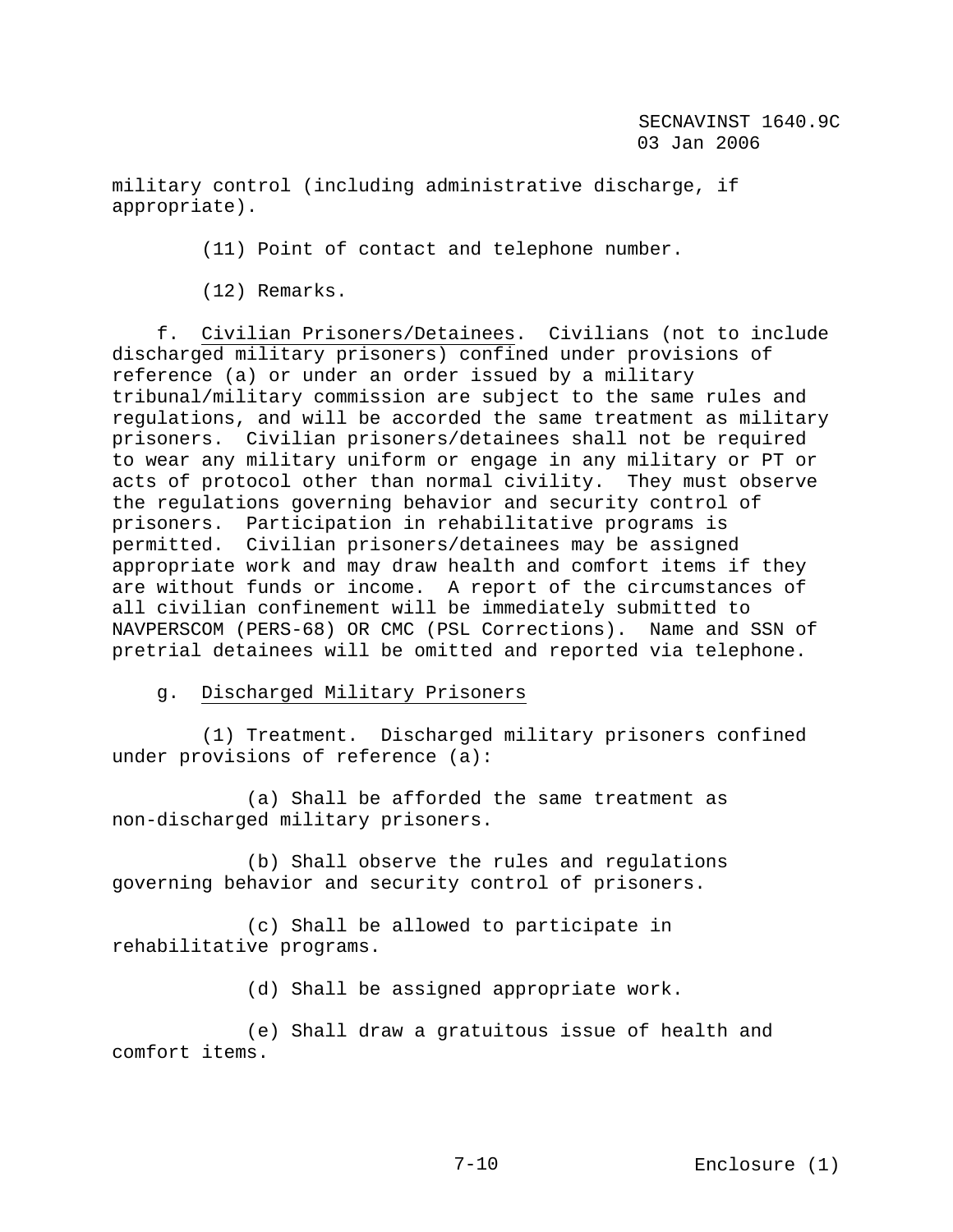(2) Uniform. Uniform worn shall be as prescribed by NAVPERSCOM (PERS-68) or CMC (PSL Corrections).

 (3) Military Training. Discharged military prisoners shall not take part in return to duty programs. Goal of the correctional program with respect to discharged prisoners is to prepare them for return to offense-free civilian life as part of the greater community-at-large. Participation in formation movements is expected and required, but providing discharged prisoners with military training in close order drill is not authorized.

 (4) Physical Training (PT). Discharged military prisoners will be allowed the opportunity, but are not required, to participate in organized PT. When participating, they will follow the same protocols required of non-discharged prisoners. Discharged prisoners who elect not to participate will remain in their cells/rooms during the evolution, or separated from the activity.

 (5) Inspections. Discharged military prisoners will participate in all personnel and property inspections to the same degree as non-discharged prisoners.

 (6) Incentive Program. Discharged military prisoners may participate in the facility's incentive program the same as non-discharged prisoners.

 (7) Courtesy. Courtesy standards shall continue to be followed in the same manner as non-discharged prisoners confined in the same facility.

 (8) Personal Hygiene and Appearance. Standards shall continue to be followed in the same manner as non-discharged prisoners confined in the same facility. Grooming standards shall conform to regulations of the service from which discharged, or as directed by NAVPERSCOM (PERS-68) or CMC (PSL Corrections).

 h. Confinement Under Status of Forces Agreement (SOFA). U.S. military personnel in overseas areas may be confined in confinement facilities if being investigated for, or charged with, offenses against the laws of the host country, and SOFA with the host country requires the United States ensures the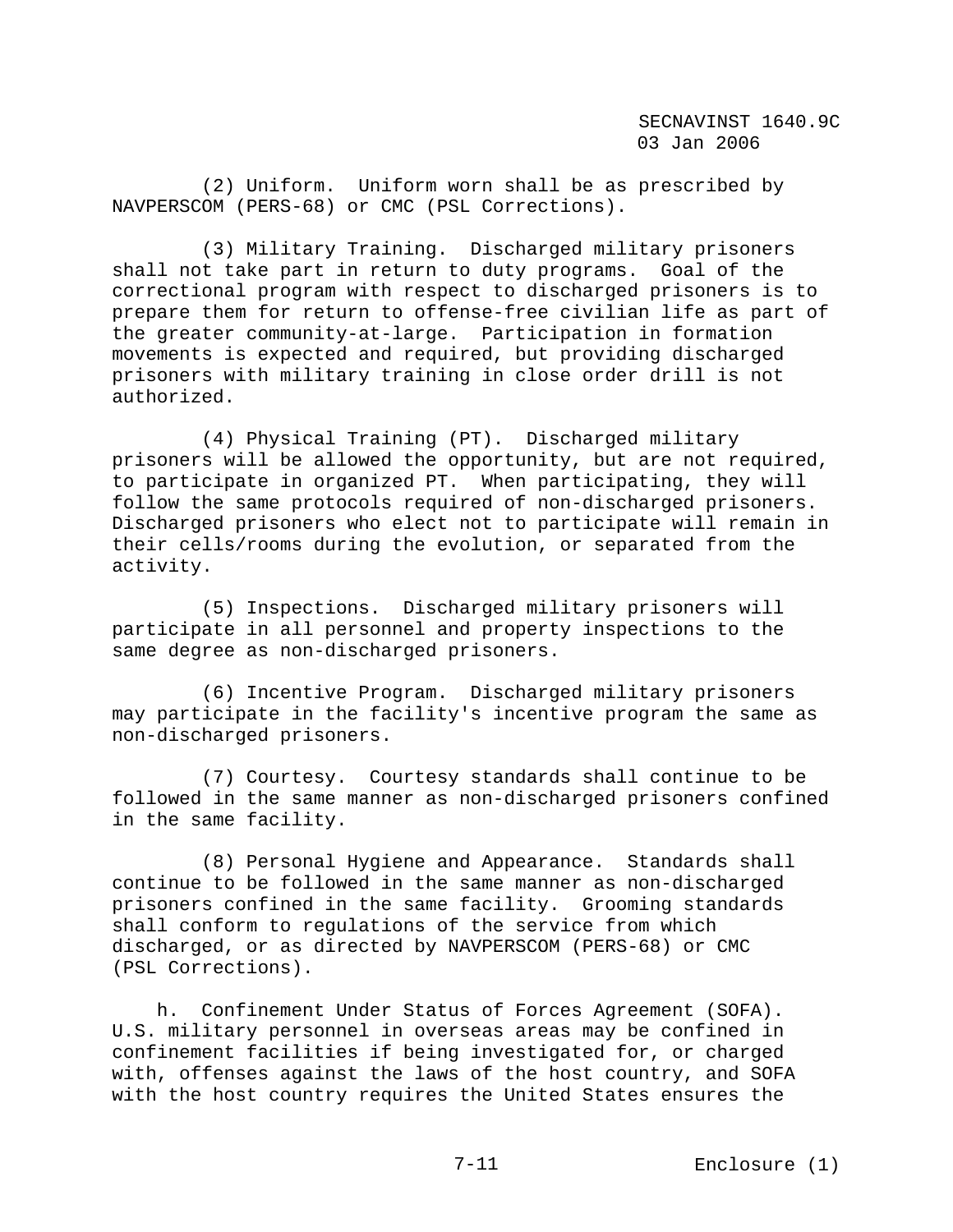presence of the offender at the trial. DD 2707, Confinement Order, shall show in the remarks section: "Confined to ensure presence at the court per the SOFA agreement between the United States and (Host Country)."

 i. Foreign Military Personnel. Confinement of foreign military personnel in naval confinement facilities is normally precluded by 22 U.S.C., section 706 unless the President makes a declaration that the confinement of members of a given friendly force is necessary for the maintenance of discipline. Requests for such authorization will be forwarded to NAVPERSCOM (PERS-68) or CMC (PSL Corrections) who will coordinate with the International Law Division, Office of Judge Advocate General, and Under Secretary of Defense for Personnel and Readiness (Program Integration).

## 7104. DESIGNATION OF INITIAL PLACE OF CONFINEMENT

1. Criteria. When the convening authority orders a sentence of confinement at hard labor into execution, that action will designate an initial place of confinement per criteria of this chapter and on the basis of time remaining to be served on the approved sentence, without credit for good conduct time. Designation shall be made per the type and length of sentence rendered. NAVPERSCOM (PERS-68) or CMC (PSL Corrections), as appropriate, will issue specific instructions for designation of places of confinement. In the management of corrections programs, subsequent designation of place of confinement shall be directed by NAVPERSCOM (PERS-68) or CMC (PSL Corrections).

 a. Convening authorities and station COs operating confinement facilities may request re-designation from the Echelon 2/3 command of the place of confinement for an individual when any of the following conditions prevail:

 (1) Prisoner has previously escaped or attempted escape from the facility, and adequate security to prevent repetition does not exist at that command.

 (2) Prisoner has been involved in a serious disorder or act of violence.

 (3) Prisoners behavior are such that they constitute a serious custodial problem, or seriously disrupts the confinement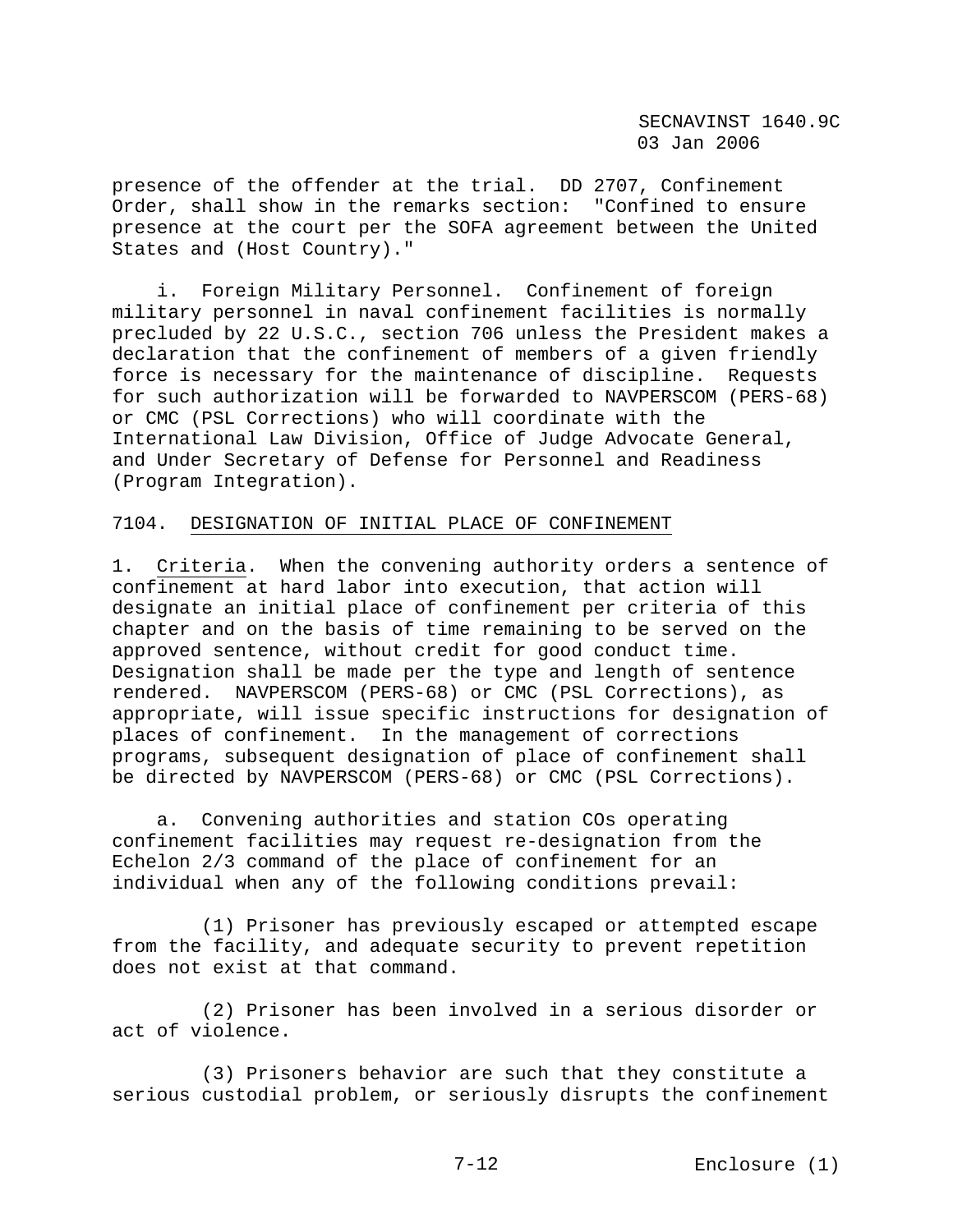facility program or operation, and the confinement facility does not have adequate segregation capabilities.

 (4) Prisoner is a relative or close friend of any facility staff member.

(5) Prisoner is a former staff member of the facility.

 (6) Length of confinement, gender, programs availability, and DOD confinement level designation does not conform to mission needs.

(7) Existing inter-service support agreements.

 b. Convening authority shall consider the above factors when designating a place of confinement. Transfers for the above reasons shall be submitted for action by NAVPERSCOM (PERS-68) or CMC (PSL Corrections). Prior coordination with the convening authorities shall occur if the request for transfer is prior to their actions.

2. Pretrial. Prisoners in pretrial status shall be confined in the nearest or most convenient military confinement facility.

3. Ships. Shipboard brigs may be designated as place of confinement for Navy and Marine Corps personnel with sentences to confinement of 30 days or less. When these prisoners are confined ashore, and have 30 days or less to serve at the time their ship deploys for extended operations, their command shall arrange to have them transferred from the confinement facility and returned to their ship prior to or during its deployment.

4. Use of Civilian Confinement Facilities

 a. If no military confinement facilities are reasonably available, civilian confinement facilities may be utilized. See reference (c), R.C.M. 1113. The report required in such case is described in article 7103.2e of this manual.

 b. Facilities shall normally be the same used by the U.S. Marshals Service for housing Federal prisoners of the same legal status, age, and gender. (Usually a Federal metropolitan correctional center or jail under contract to the U.S. Marshals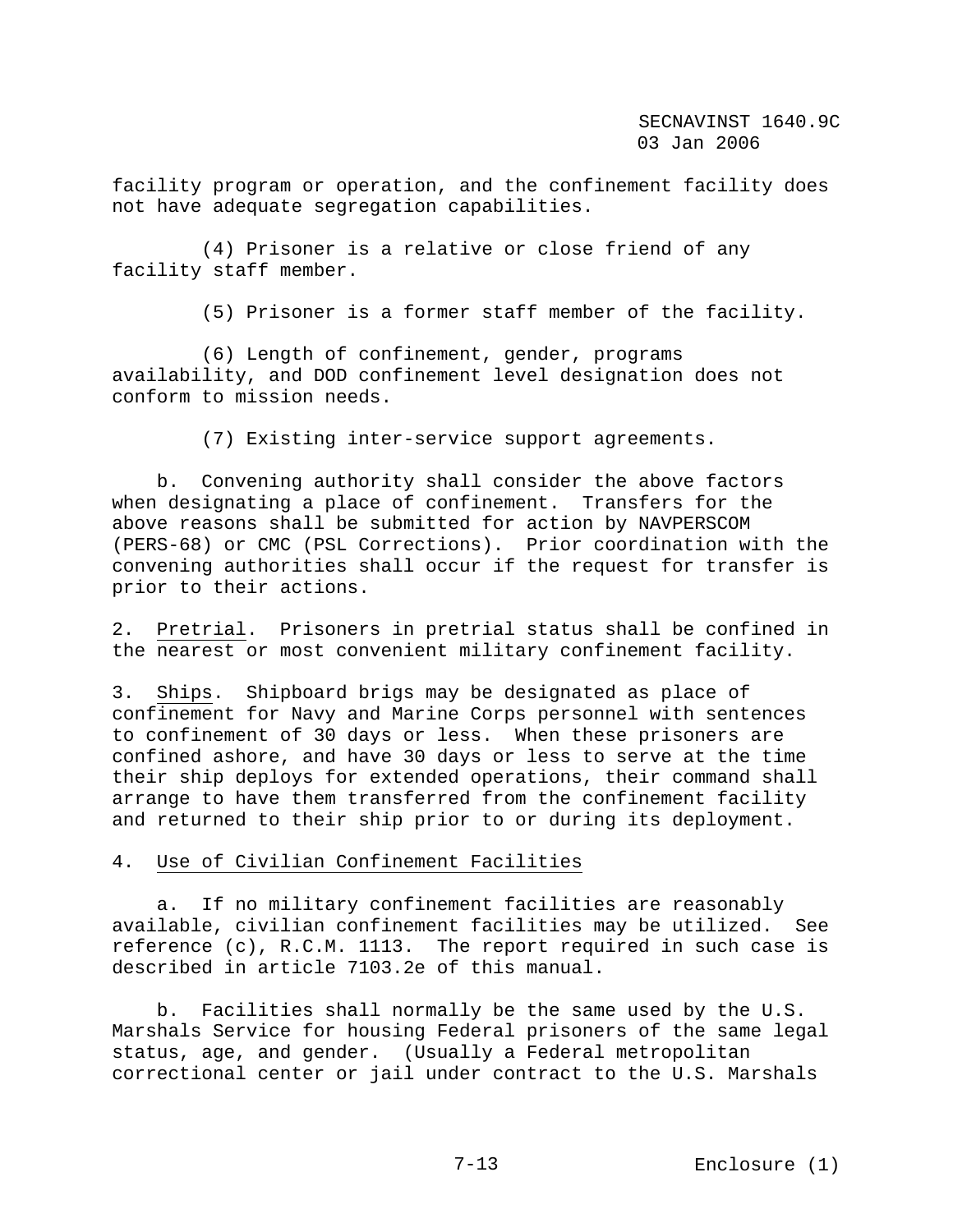Service.) COs may request the name and location of such facilities by contacting the nearest U.S. Marshals office.

 c. For Navy personnel, all costs associated with such confinements shall be borne by the confining command. For Marine Corps personnel, forward all requests for payment to CMC (PSL Corrections) per reference (i). Subsistence costs for military personnel confined in civilian facilities will be no more than those paid for civilian Federal prisoners. Information on these costs can be obtained from the cognizant U.S. Marshals office.

 d. Prior to confining military personnel in a civilian facility, the following procedures must be observed:

 (1) A determination of the individual's fitness for confinement shall be made prior to such confinement. See article 7205.

 (2) Determine types and quantities of personal effects and clothing the institution permits. Ensure they accompany the individual upon confinement and are re-supplied as necessary.

 (3) Ensure Initial Review Officer hearings are conducted and coordinate necessary legal services. Command visits will be accomplished at least once weekly, per article 7208 of this manual. Command visits may be extended to one every other week with interim telephonic contact for commands more than 50 miles from the place of confinement.

# 5. Use of Other Military Confinement Facilities

 a. Joint usage of military confinement facilities will be conducted per current DOD directives for consolidation of military confinement facilities.

 b. If naval personnel are to be confined in the confinement facilities of another service, they will first be processed per section 2 of this chapter.

 c. Prior to any command entering into an agreement with another service for joint usage of a confinement facility, a copy of any proposed draft agreement shall be forwarded to NAVPERSCOM (PERS-68) or CMC (PSL Corrections) for review and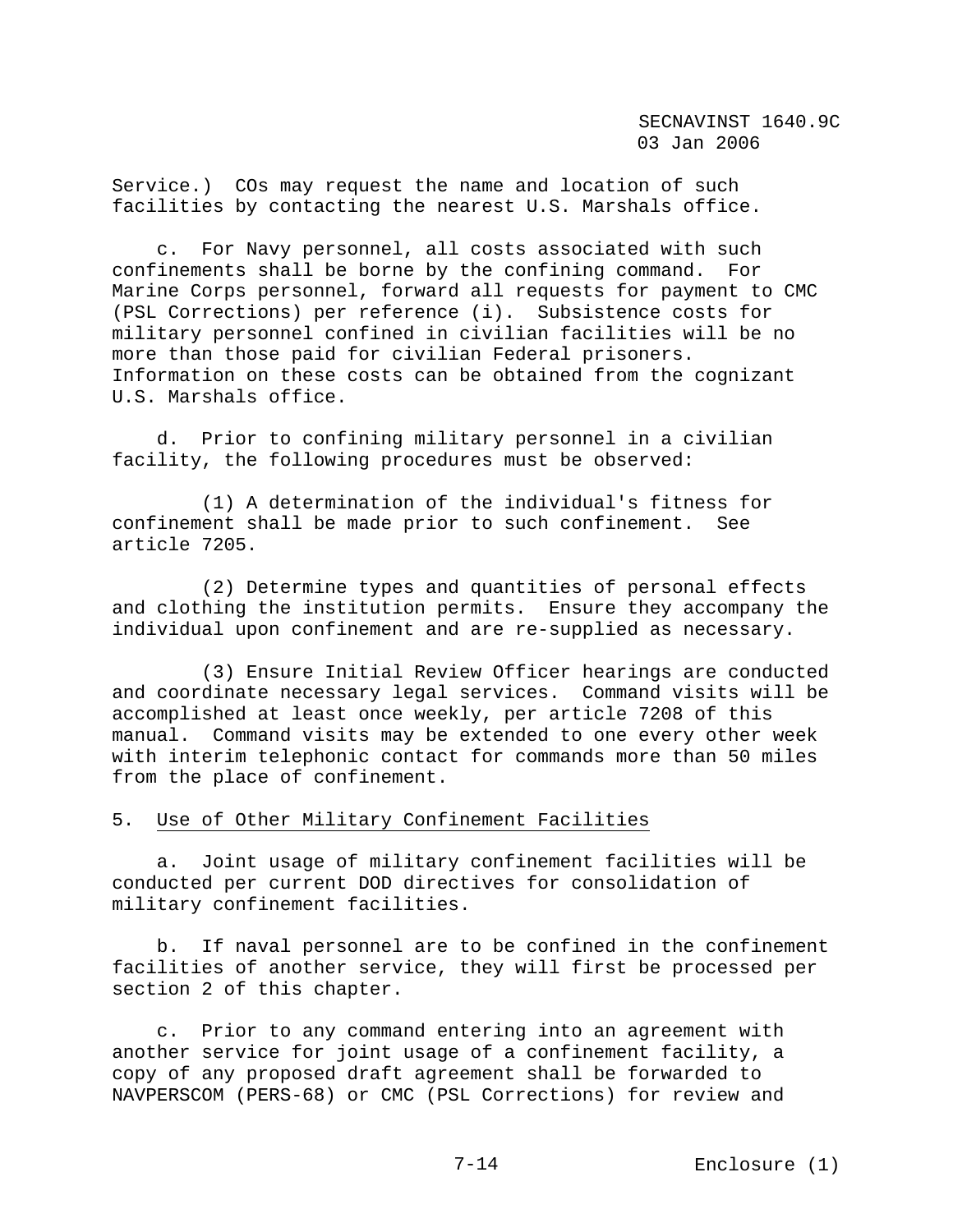comment prior to finalization of the agreement. This is to ensure conformance to DOD guidelines on confinement agreements and memoranda of understanding.

### 6. Foreign Civilian Confinement Facilities

 a. Pretrial. Where no military confinement or detention facility is available, foreign civilian confinement facilities may be used for pretrial confinement of naval personnel who are charged with serious offenses against reference (a). Following conditions shall be met:

 (1) Senior officer present must approve such facilities based upon adequacy of security features, safety of prisoners, and adequate living conditions.

 (2) In each case where a foreign confinement facility is used, a message report will be made per article 7103.2e of this manual.

 b. Post-trial. When post-trial confinement is ordered, prisoners shall be immediately transferred to an appropriate U.S. military confinement facility.

# 7105. USE OF NAVAL CONFINEMENT FACILITIES BY CIVILIAN JURISDICTIONS

1. Policy. It is DOD policy not to confine civilian personnel, not subject to reference (a), in naval confinement facilities. Only Secretary of Defense (SECDEF) or designee may grant exceptions.

2. Procedure. Requests by Federal, State, or local law enforcement agencies to use a naval confinement facility to confine a civilian shall be made in writing by the originating agency at least 7 days before the desired date of detention. Such requests will be staffed through the second echelon commander of the facility and NAVPERSCOM (PERS-68) or CMC (PSL Corrections), who will coordinate with ASN (M&RA), Personnel and Readiness (P&R). When time does not allow forwarding of written communication, such requests may be processed through the above specified chain of command by facsimile. Telephone requests will be considered only in emergencies.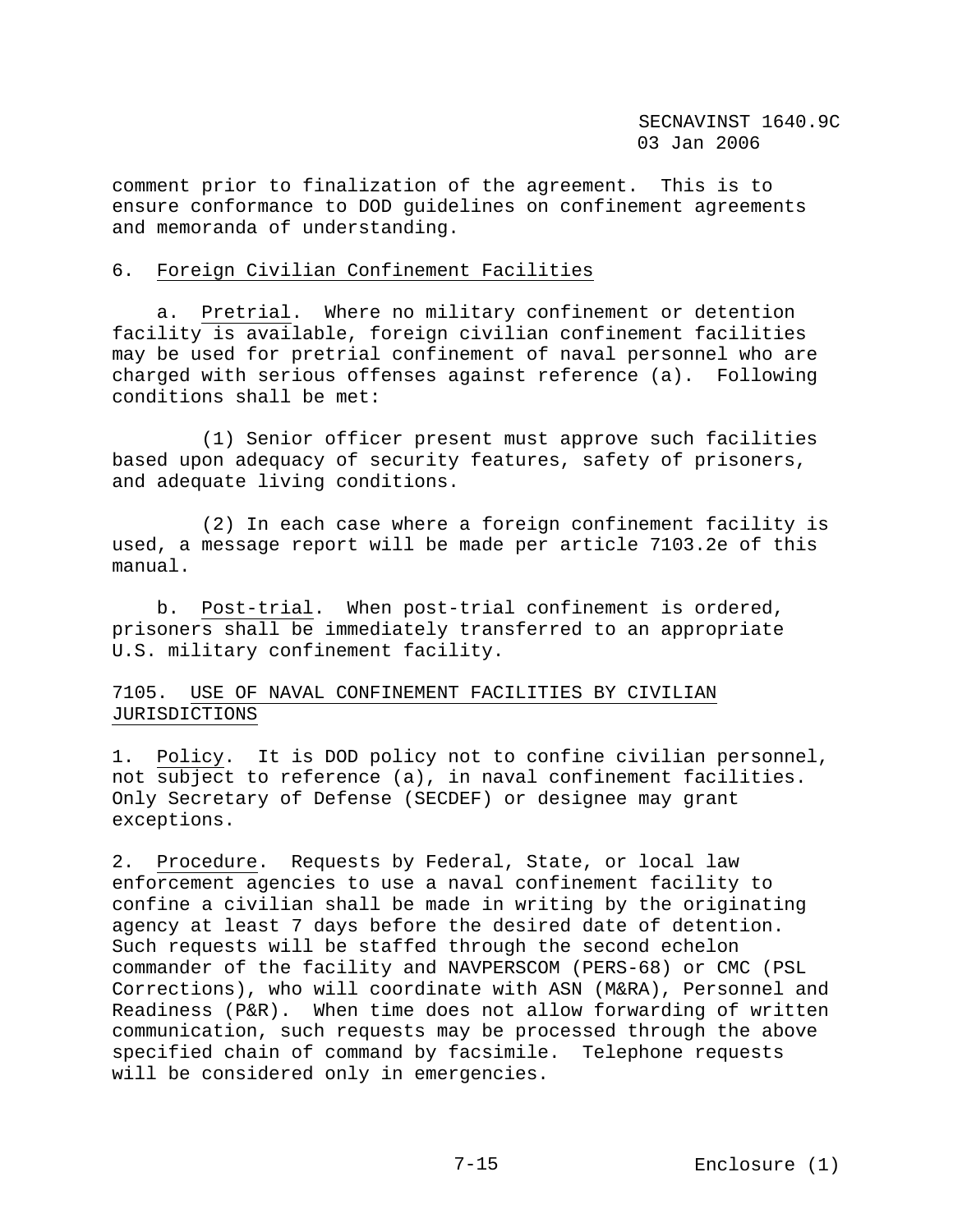3. Guidelines. When such requests are approved by proper authority, the following guidelines apply:

 a. Military personnel shall not provide supervisory or security measures such as cell supervisors or escort duties for such prisoners. Civilian prisoners shall remain under authority and control of non-DOD civilian law enforcement agents at all times.

 b. Civilian escorts shall secure their weapons at the weapons locker or other secure space.

 c. Prisoner shall be confined in an area having a minimum of traffic, and where there will be no contact with military prisoners.

 d. If perimeter or exterior security measures are required, they will be provided by the using agency, subject to authorization of the CO.

 e. If there is an attempt to breach security, and if it becomes imperative for personnel guarding the prisoner to have weapons to protect the prisoner's life, weapons will be returned and they may be taken into the cell block. If this situation arises, NAVPERSCOM (PERS-68) or CMC (PSL Corrections) shall be notified immediately by the most expeditious means.

4. Support. The following are authorized support on a reimbursable basis, insofar as possible:

a. Cell/housing space.

b. Food for staff and prisoners.

 c. Medical care on an emergency basis until appropriate transfer can be arranged.

## SECTION 2. CONFINEMENT PROCEDURES

## 7201. AUTHORITY TO ORDER PRETRIAL CONFINEMENT

1. Officers/Midshipmen/Cadets/Civilians. Commissioned officers, warrant officers, midshipmen/cadets, or civilians may be ordered into arrest or confinement only by a CO exercising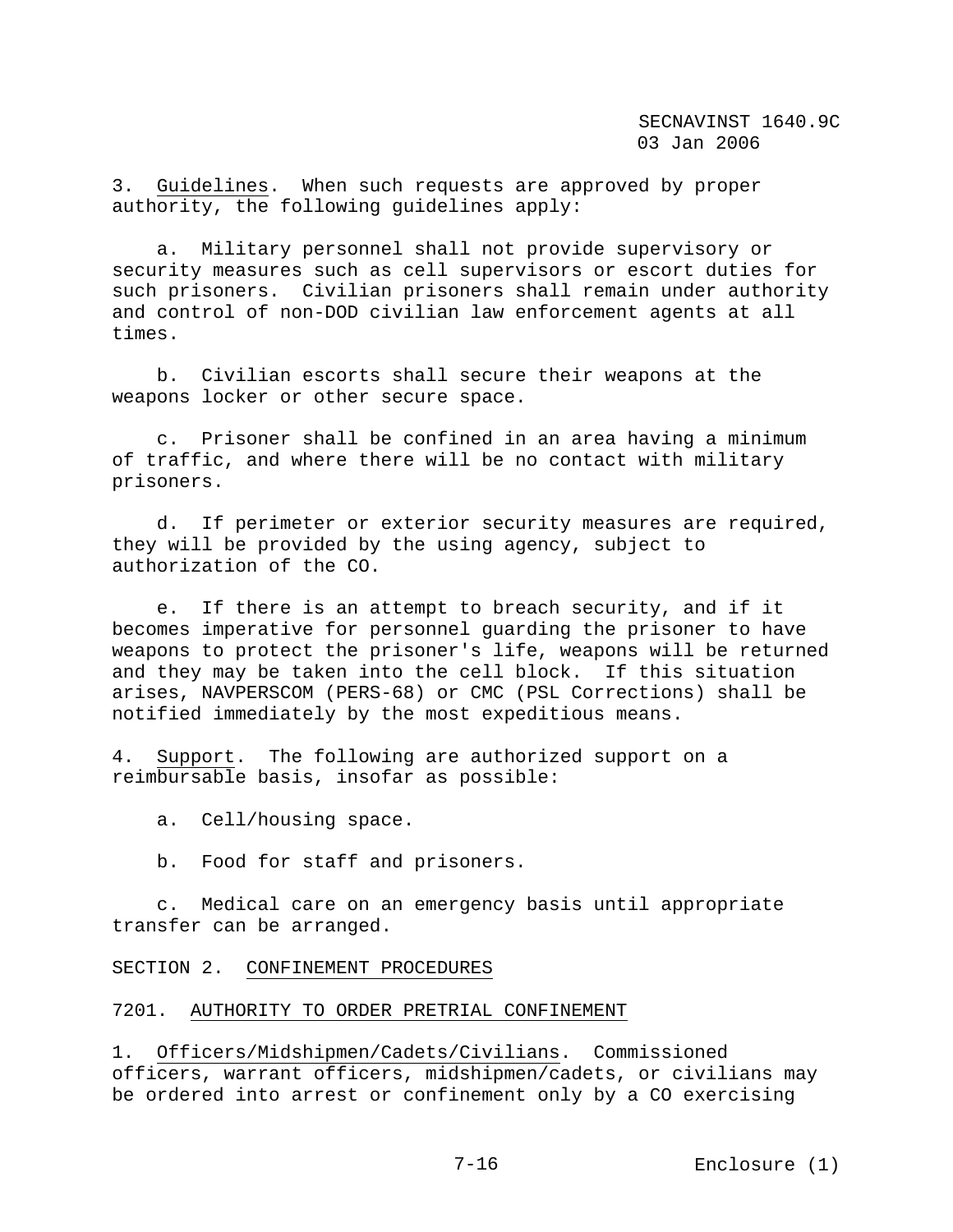command authority over them. This authority may not be delegated (R.C.M. 304(b) of reference (c)). Orders to confine may be written or oral and delivered in person or by another commissioned officer. Civilians may only be restrained under these rules when they are subject to trial by court-martial.

2. Enlisted Personnel. An enlisted person of the naval service may be ordered into arrest or confinement by an order, written or oral, of any commissioned officer and delivered in person or through any other person subject to reference (a). COs may authorize warrant officers, petty officers, or noncommissioned officers to order enlisted persons of their command, or subject to their authority, into arrest or confinement (R.C.M. 304(b) of reference (c)). This authority will not normally be delegated to grades below the grade of E-6.

3. Other Armed Services. Members of other armed services may be ordered into arrest or confinement by members of the naval service, as limited above, provided contact is made with the offender's CO by the most expeditious means requesting confirmation of the status of the member and the disposition to be made in the case. NAVPERSCOM (PERS-68) or CMC (PSL Corrections) will be notified.

4. Civilians. Civilians confined under provisions of reference (a) may be confined only under conditions described in article 7103 of this manual. Confining civilians being detained for, or convicted of, offenses against civilian criminal codes is generally precluded by 18 U.S.C., section 1385, but exceptions are possible under conditions and procedure prescribed in article 7105 of this manual.

5. Status of Forces Agreement. Naval service personnel may be held in confinement facilities pending action by a foreign civil court under the conditions prescribed in 7103.2h.

6. Foreign military personnel may be confined in naval confinement facilities only under the conditions prescribed in article 7103.2i of this manual.

## 7202. PRETRIAL CONFINEMENT

1. Notification and Action by the Commander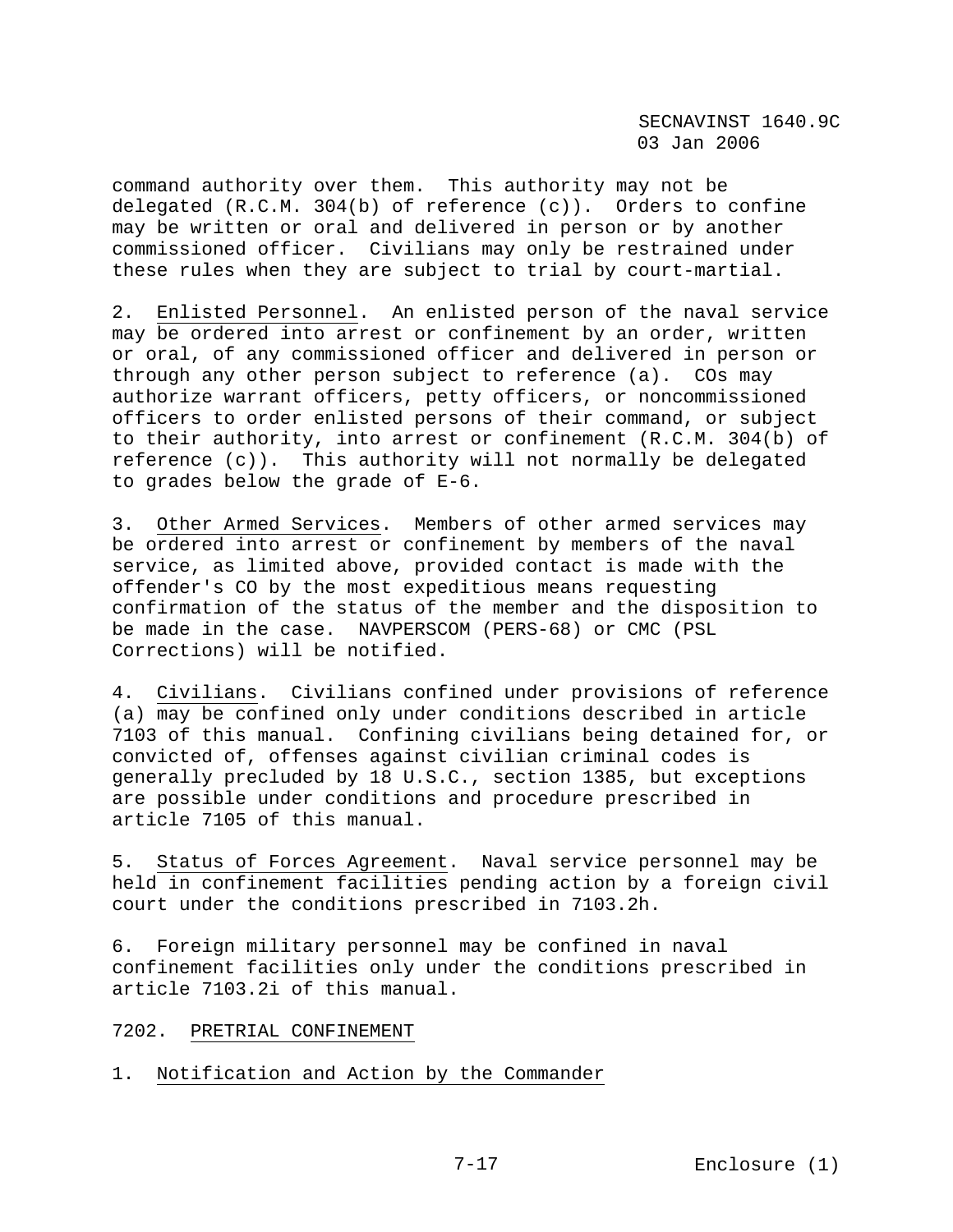a. Unless the commander of the prisoner ordered the pretrial confinement, the commissioned, warrant, noncommissioned or petty officer to whose charge the prisoner was committed shall, within 24 hours after that commitment, provide a report to the commander including the name of the prisoner, the offenses charged, and the name of the person who ordered or authorized confinement.

 b. This report may be made by any means. Ordinarily, the immediate commander of the prisoner shall be notified. In unusual cases, any commander to whose authority the prisoner is subject may be notified.

2. Advice to the accused shall consist of the following:

 a. Nature of the offenses for which held (article of reference (a) and a brief explanation).

 b. Right to remain silent and a warning that any statement they make can be used against them in disciplinary proceedings.

c. Right to counsel.

 d. Procedures by which pretrial confinement will be reviewed.

3. Notification and acknowledgment of the requirements contained in articles 7202.2.a, b, c, and d of this manual will be accomplished and shall be signed by the person being placed in pretrial detention and the staff member explaining the above provisions. This notification and acknowledgment shall then be made a permanent part of the detainees' brig record. Notification will be completed at the time of confinement.

4. Inform Parent Command. If the person is confined by other than that person's CO (e.g., a straggler returned to the ship's homeport when the ship is deployed), the confinement facility shall have a standard message format prepared for informing the person's parent command of pretrial confinement.

7203. CONFINEMENT ORDER. A properly completed DD 2707 with details of offense(s) and medical certification of fitness for confinement must accompany the offender to the confinement facility at the time of confinement, except in an emergency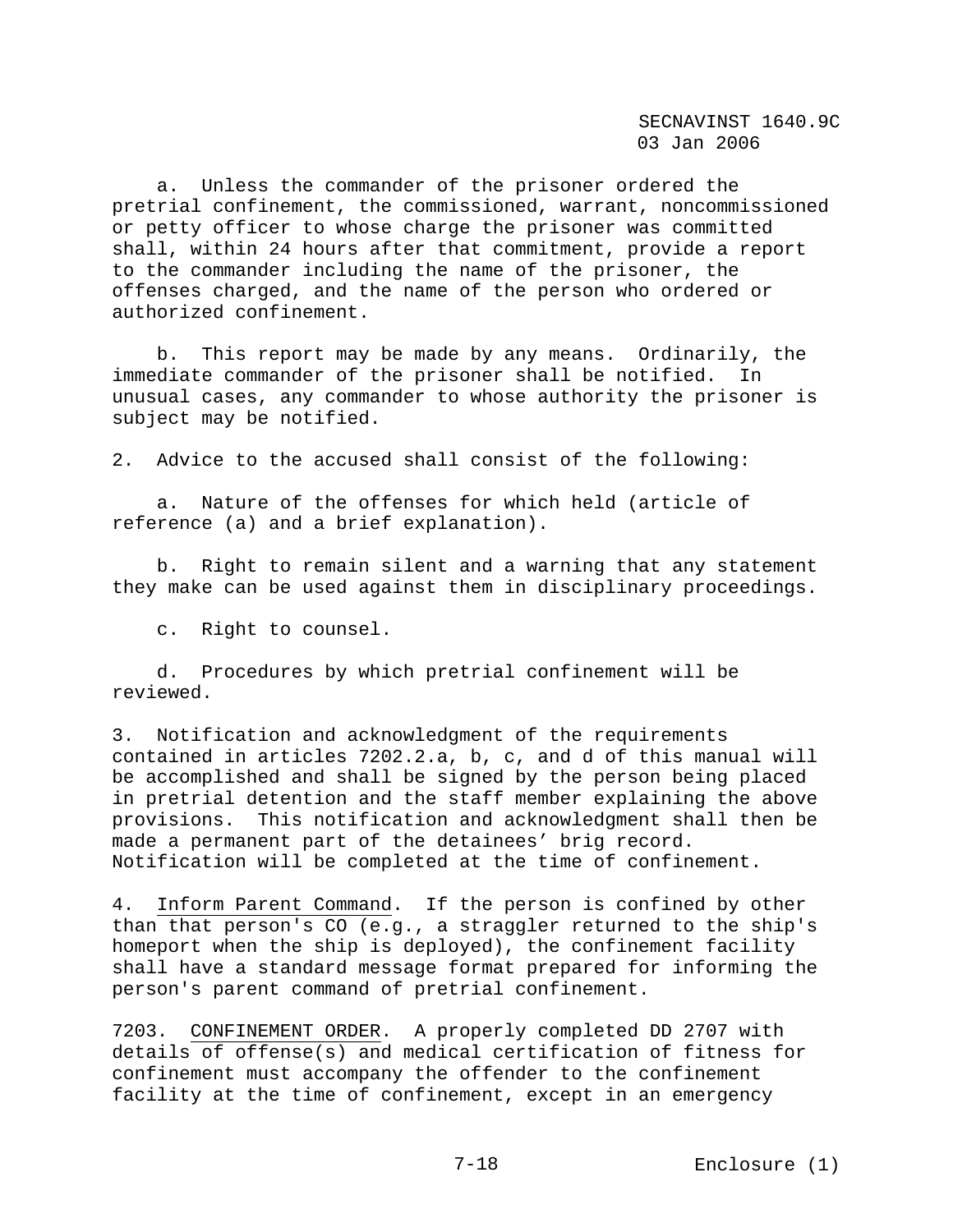where oral confinement is properly directed. Details on proper completion of the confinement order may be found in article 8105 of this manual. If the confinement results from a sentence adjudged by a court-martial, the confinement order will be accompanied by a report of results of trial signed by the summary court-martial officer, or by the trial counsel of the special or general court-martial imposing the punishment, and a completed DD 2704, Victim/Witness Certification and Election Concerning Inmate Status.

## 7204. RECORDS

1. Following individual records shall accompany all offenders at the time of confinement:

- a. Health record.
- b. Dental record.

 c. Reports of results of trial of personnel serving sentences of confinement, including pretrial agreements where applicable.

2. Service records shall be transferred per reference (o) (Navy) or reference (i) (Marine Corps), except in cases of non-judicial punishment directing confinement to B&W or DIMRATS.

#### 7205. MEDICAL EXAMINATION/INITIAL EXAMINATION

1. Initial Examination. Before acceptance of persons for confinement, they shall be examined, or screened, by qualified medical personnel to determine fitness for confinement to identify any medical problems, and to provide recommendations to the confinement facility regarding appropriate medical care. Member's medical record, when available, shall be provided to the examining medical personnel at the time of the pre-confinement medical examination.

 a. Medical officers, nurse practitioners, and physician assistants can perform confinement physical examinations.

 b. Physical limitations to full duty performance shall be so specified in writing by the examiner. Examining official shall note on the original confinement order the presence of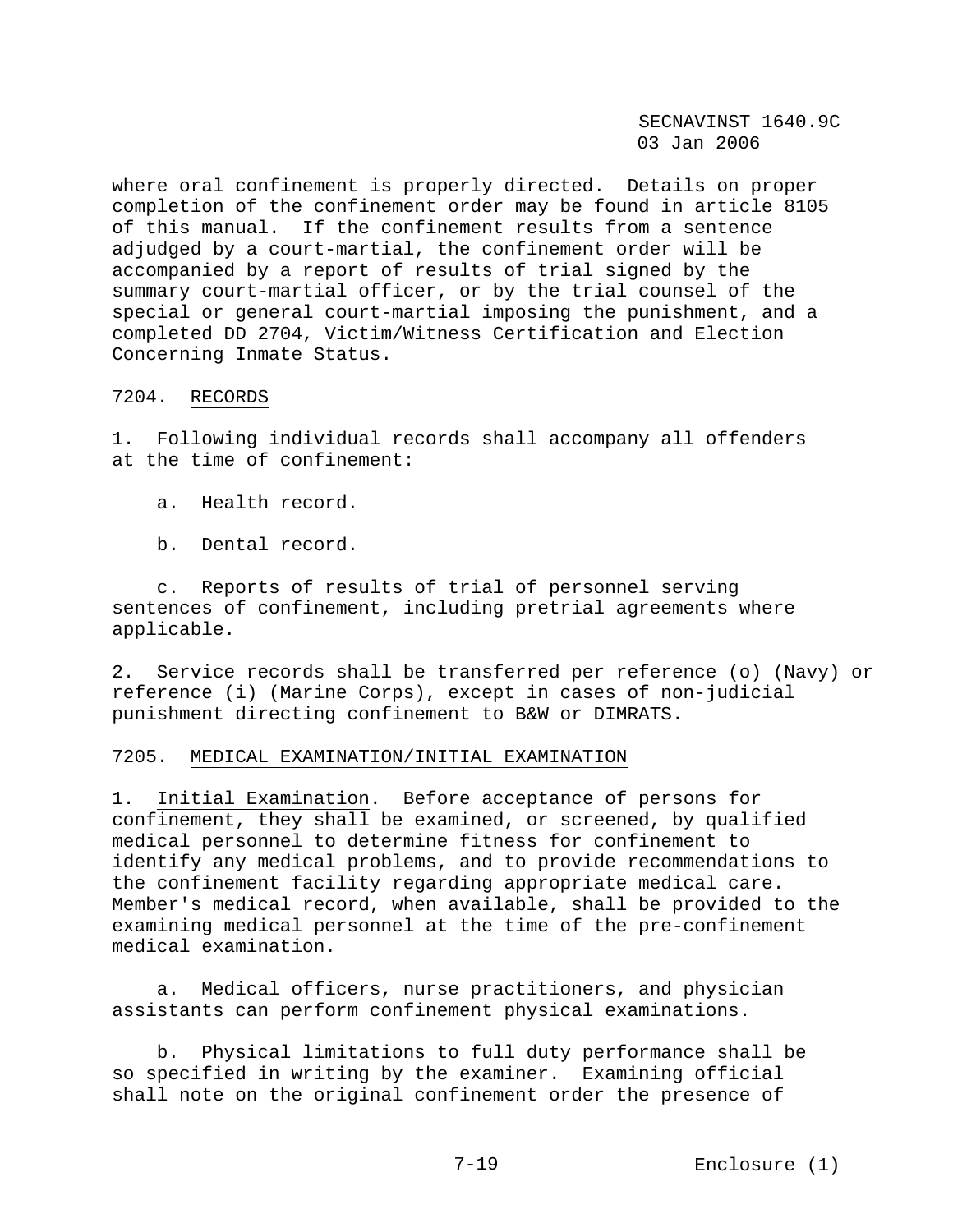cuts, bruises, or unusual marks. Females will be given a pregnancy test and results noted on the confinement order. Persons ordered into confinement displaying irrational or inappropriate behavior which is symptomatic of mental disturbance or effects of hallucinatory substances, shall be referred to a physician who will determine the requirement for hospitalization. Provisions of NAVMEDCOMINST 6520.1A will be followed when dealing with prisoners with suspected suicidal ideations or behavior. Also refer to article 4205.5 of this manual.

 c. When a qualified medical examiner is not available (e.g. after regular working hours) medical screening for confinement may be performed by a hospital corpsman. Brig medical officer or other medical officer designated to supervise medical services for the confinement facility shall designate such hospital corpsmen qualified to perform this interim medical screening. In all cases, the prisoner shall be examined by a qualified medical examiner within 24 hours of confinement.

 d. In the absence of the medical record at the time of initial confinement or transfer, the medical officer will evaluate and document the need to continue medications the prisoners report they are currently taking.

2. B&W/DIMRATS. A sentence to confinement on B&W/DIMRATS may be executed only if a medical officer examines the prisoner and certifies in writing that service of such sentence will not, in the medical officer's opinion, produce serious injury to the health of the member. Prisoner shall be examined at a military treatment facility whenever possible. When examined at the place of confinement, medical examiner will be provided an appropriate space and facilities to conduct a competent physical examination.

3. Re-certification. Re-certification of fitness for confinement is not required except for cause. Any interruption of confinement for periods over 24 hours will necessitate a new physical examination. Examinations may be requested for shorter periods when circumstances indicate. Prisoners transferred between confinement facilities will not require a new medical examination unless unusual circumstances exist. Any prisoner returning from emergency leave, regardless of length of leave,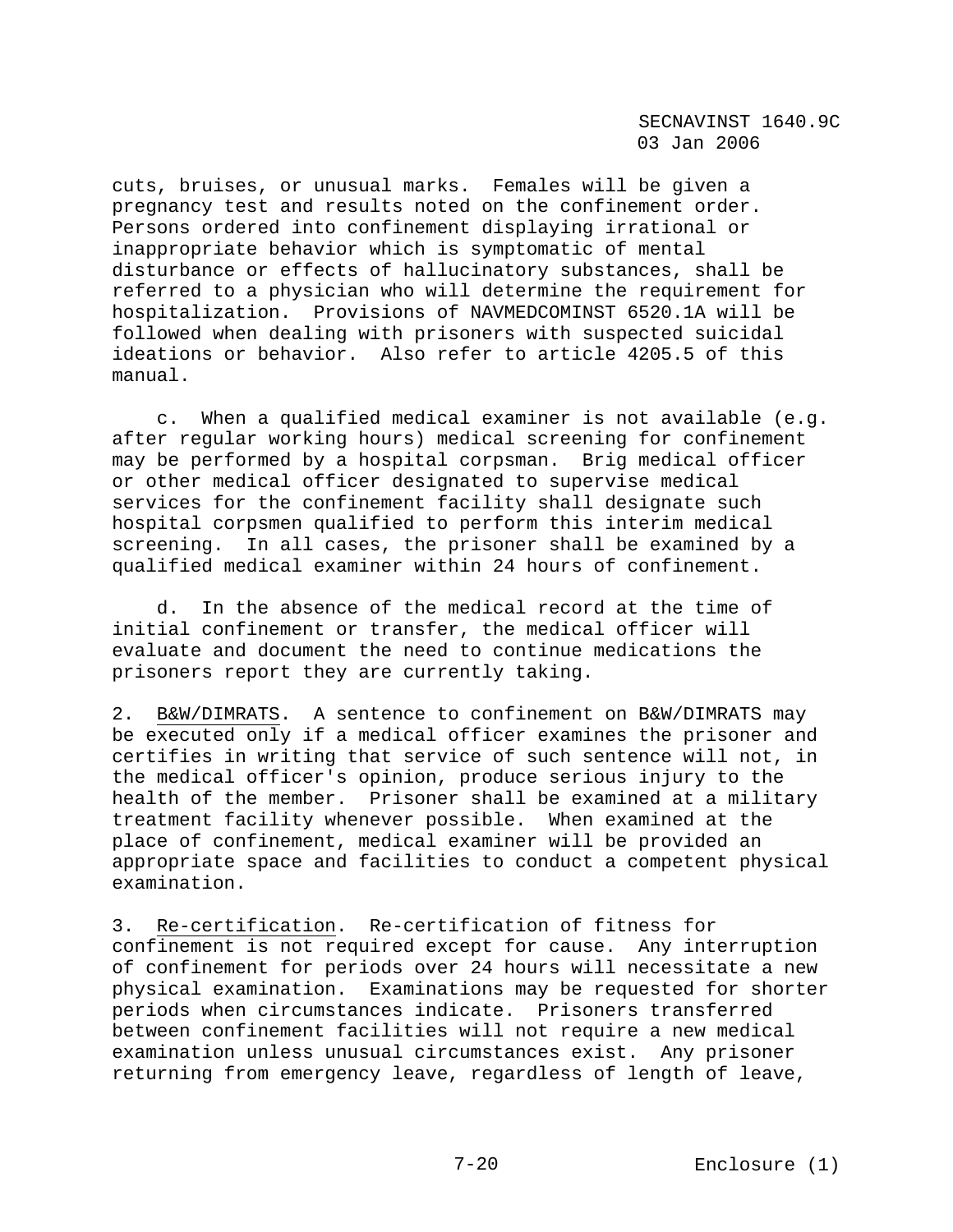shall have a re-certification of fitness for confinement at the time of confinement.

4. Refusal to Take Confinement Physical. If a prisoner refuses to allow authorized medical personnel to perform the initial or re-certification physical examination, following applies:

 a. Individual shall be directly ordered to undergo the examination.

 b. If the order is refused, it is acceptable for medical personnel to make a determination regarding fitness for confinement from medical records, audible information, and what they are able to observe. Individual's refusal and determination of fitness via observation and records shall be noted on the confinement order.

 c. If medical personnel cannot make the determination of fitness, individual will be accepted into confinement and rescheduled for physical exam when the medical officer deems appropriate.

 (1) A notation will be made on the confinement order that the individual refused the confinement physical and a physical will be rescheduled when the medical officer deems appropriate.

 (2) A notation, similar to article 7205.1(b) of this manual, will also be made stating the reason why a determination could not be made.

 (3) Prisoners will be retained in medical segregation or administrative segregation, as appropriate, pending determination of fitness for confinement.

 (4) Prisoners will not be allowed into the general population without a completed and proper medical examination, (e.g., not an examination based on records review and observation only, etc.).

 (5) Prisoners will be quarantined in a medical facility if so ordered by the medical officer.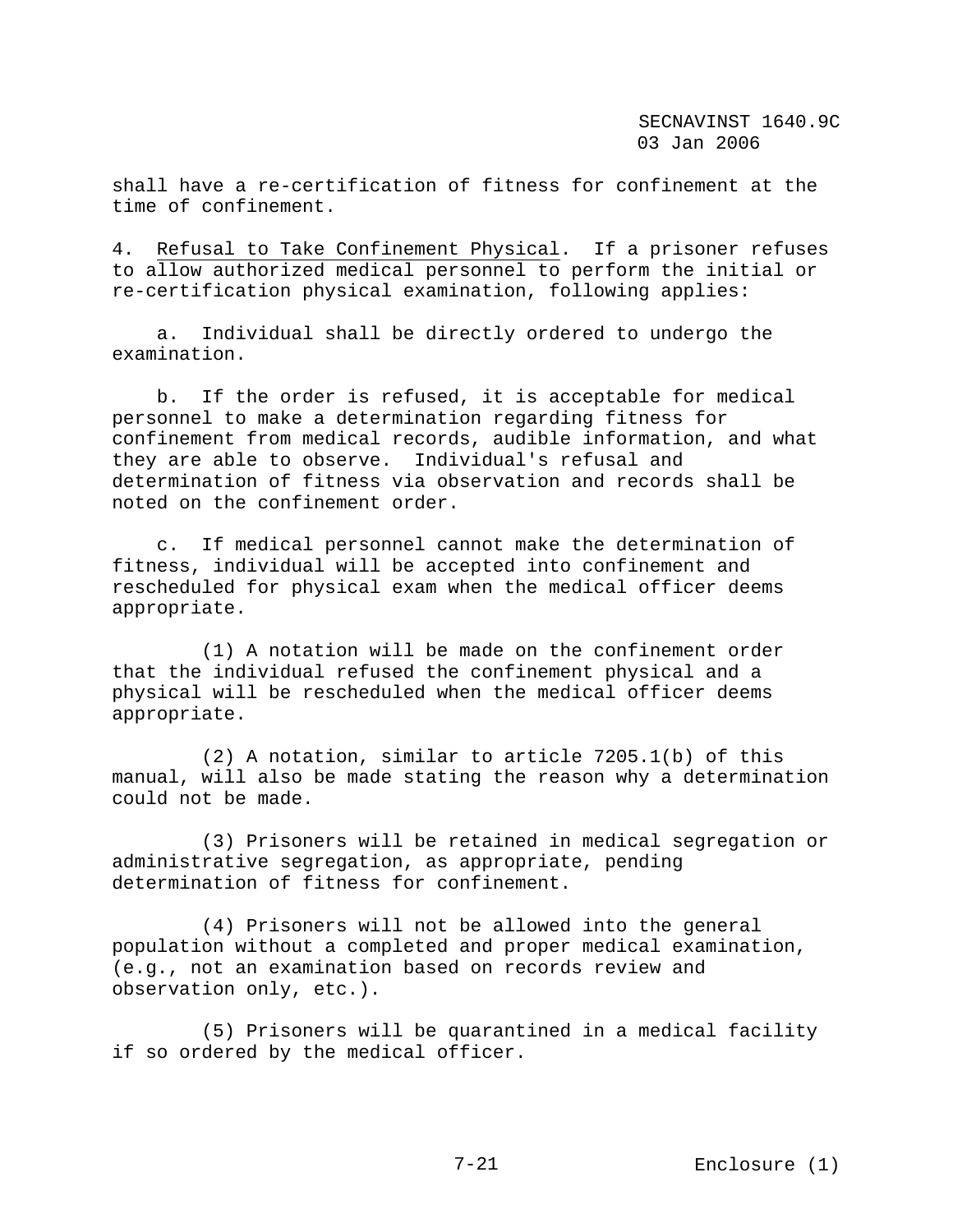d. Prisoners may be charged under reference (a) for failing to obey a lawful order by the medical officer.

#### 7206. LOGISTICAL SUPPORT BY CONFINING COMMAND

1. Uniforms shall accompany the prisoner at the time of confinement, and shall be provided per articles 8206 and 8213 of this manual.

2. Health and comfort supplies sufficient to last for the period of confinement, or up to 1 month, will accompany the prisoner to the confinement facility and shall be provided by the command ordering confinement. See articles 8207 and 8211 of this manual for details.

#### 7207. INITIAL REVIEW

1. Directive. Determination of the need for continuation of pretrial confinement will be per reference (c), R.C.M. 305(h)(2). Unless the prisoner's commander was the officer who ordered the pretrial confinement under reference (c), R.C.M. 305(d) of the prisoner's commander must complete review of the pretrial confinement under reference (c), R.C.M. 305(h).

2. Local Support. Initial reviews shall normally be conducted at the confinement facility. BRIG Os will provide timely notification to the Initial Review Officer (IRO) within 24 hours of initial confinement. An area shall be provided at the confinement facility for holding such reviews. Every effort shall be made to provide an atmosphere appropriate for a review per reference (c), R.C.M. 305(i).

#### 7208. COMMAND VISITS

1. Required. Although prisoners are involved in the program established within the confinement facility, there is a need to provide continuing contact, during confinement, between the prisoners and a representative from the parent command.

2. Purpose. Prisoners who will return to their parent command continue to be the responsibility of that command. Command visits are designed to retain identity with the parent command and to reinforce to prisoners that this remains their primary chain of command.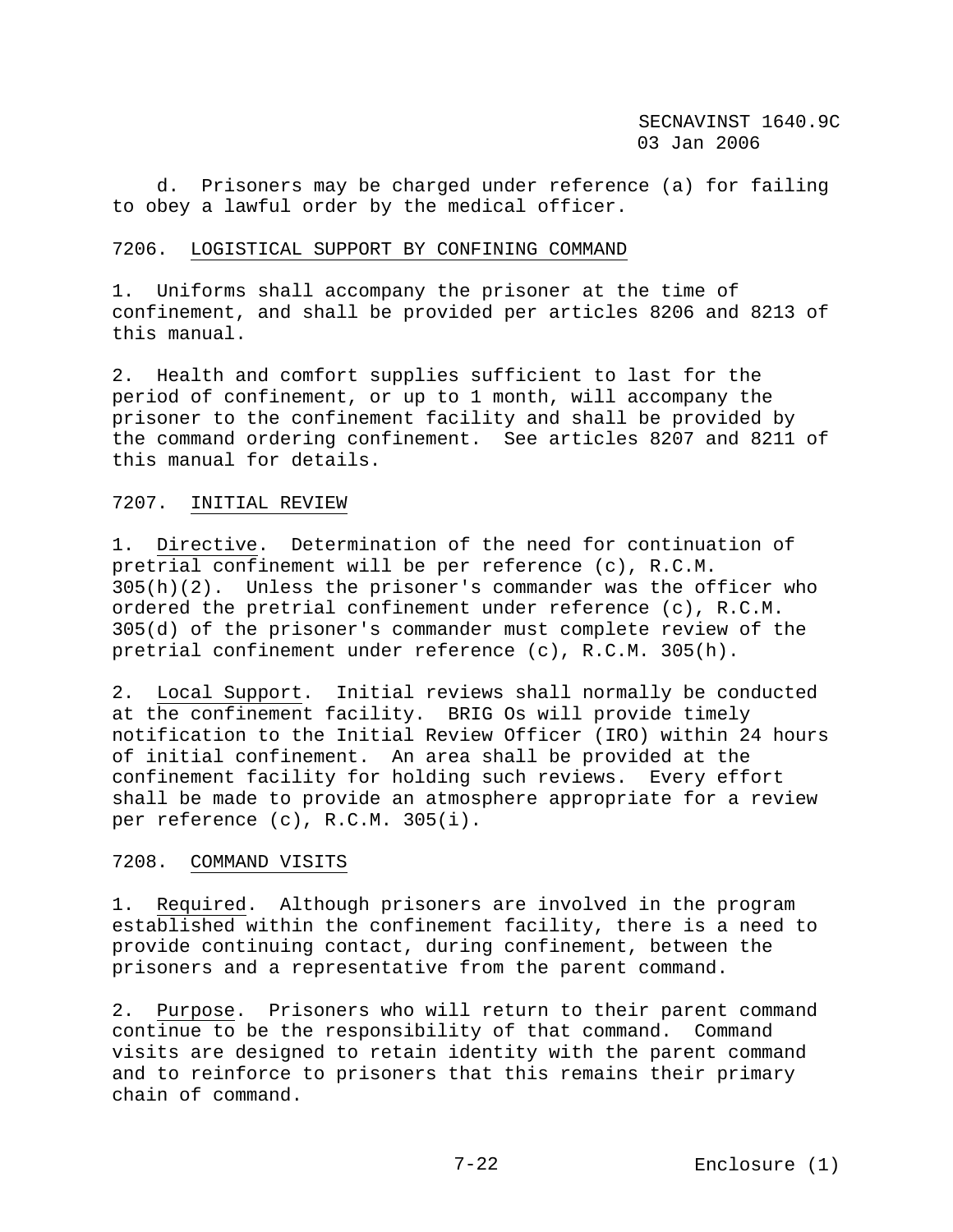3. Procedures. COs shall establish procedures for visiting at least weekly each detainee and each prisoner who will return to the parent command. This visit shall be made by a representative of the parent command (staff non-commissioned officer, first class petty officer or E-6 or higher with the authority to act in the CO's behalf). When the offender's command is on extended deployment, the Immediate Superior In Command (ISIC) shall provide command visits. It is improper to delegate command visit functions unless the confining command is at sea, or is a remotely situated activity. For remotely situated commands (i.e., over a 200 mile radius), Echelon 2 commanders, shall designate command visit intervals, but shall insure at least weekly telephone interviews with confined command members or their correctional counselors. Chaplains will not serve as the CO's representative to visit prisoners. Chaplain's role in the rehabilitative process, including the visiting of prisoners, has a value distinct from that of being command representative. Documentation of each command visit shall be made a part of the prisoner's permanent record.

4. Notification. Command visits require prior coordination with the confinement facility. For prisoners who may return to duty, if the parent command provides a trained escort(s), certified by the confinement facility, prisoners may be returned to their command for these visits.

SECTION 3. RELEASE

# 7301. TEMPORARY ABSENCE (TA)

1. Authorization. TA of prisoners from confinement facilities for investigations, trial, work, and other proper purposes is authorized under custodial procedures when approved by the BRIG O. Neither a prisoner release order nor a confinement order is required for TA. DD 2708, Receipt for Inmate or Detained Person, is required when a member from another command takes or accepts the prisoner outside the security perimeter for any reason. When the TA is for purposes of trial, and the trial has concluded during such TA, a report of results of trial, signed by the trial counsel of the special or general court-martial, or the summary court-martial officer before which trial was held, shall be required by the confinement facility upon subsequent return of the prisoner.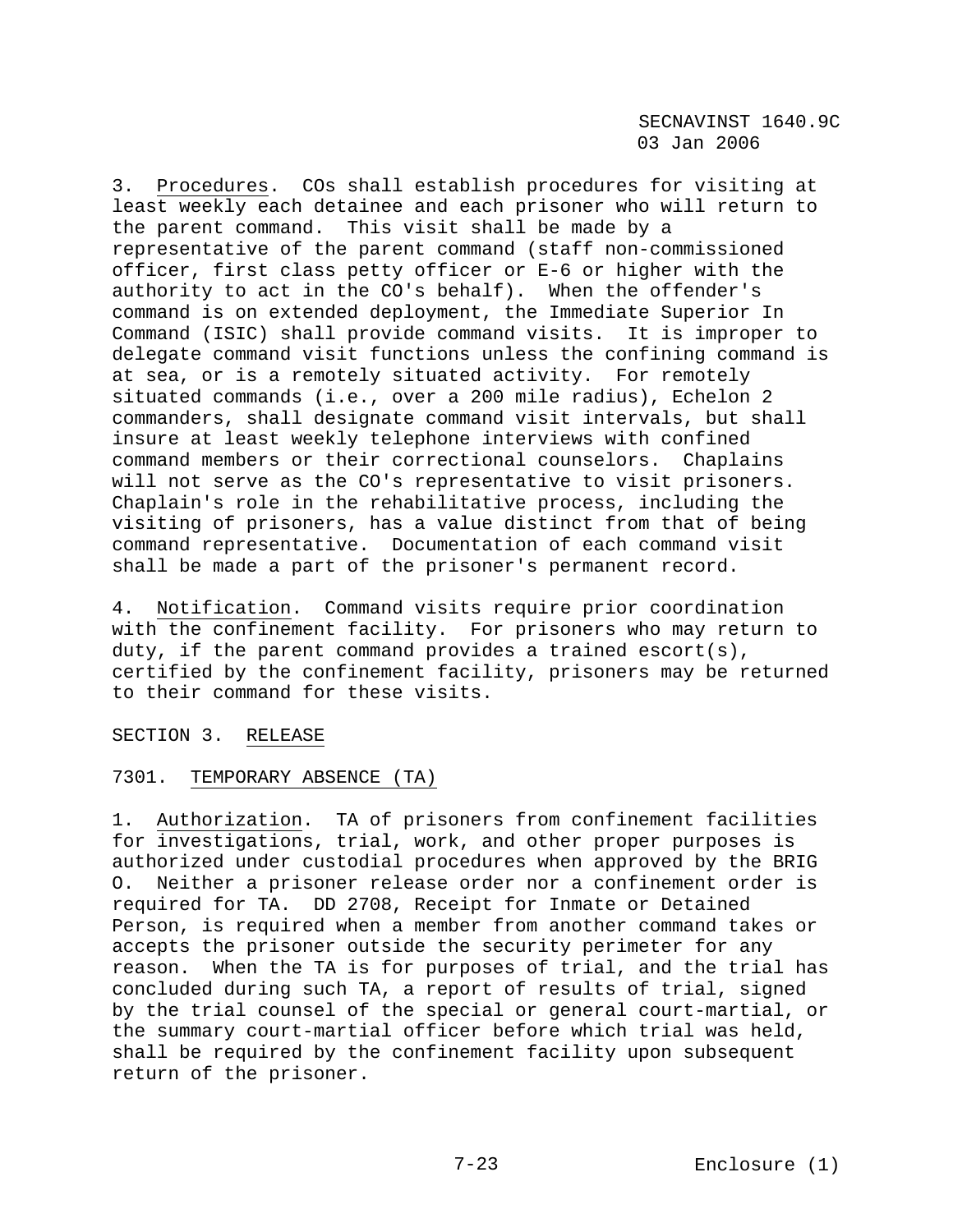2. Procedures. To ease administrative procedures, limit TA's to normal working hours. Time of return of the prisoner to the confinement facility shall not extend past normal recall for work parties. If, however, it is necessary to detain the prisoner outside the confinement facility past that time, the prisoner's escort shall call the confinement facility's control center no later than 15 minutes prior to recall and request an extension, citing the reason(s) for delay. Overnight absences are necessary in some outlying areas and are acceptable, providing the BRIG O has been notified beforehand and a completed DD 2708 noting the overnight authorization is on file at the control center. When a prisoner is absent overnight, the BRIG O shall determine if a physical reexamination is required. If 24 hours has not elapsed, the confinement facility is responsible for escorting or providing the support required to obtain the examination.

3. Investigative Services. Prisoners shall not be placed on TA to perform investigative services for a military or Federal law enforcement agency unless authorized by a second echelon commander.

# 7302. HOSPITALIZATION

1. Procedures. In those cases involving emergencies, specialized treatment or evaluation, or psychiatric treatment which cannot be deferred and require hospitalization the following procedures shall apply:

 a. A DD 2708 shall be used and indicate the prisoner's custody grade, offense, and whether the prisoners are considered a threat to themselves or to others. Confinement facility shall provide any additional information that will assist the hospital in the treatment and supervision of the prisoner. A copy of the DD 2708 shall be provided to the hospital. In emergencies, a staff member from the confinement facility shall remain with the prisoner until the DD 2708 is prepared.

 b. Prisoners undergoing psychiatric treatment shall be retained in the psychiatric ward until treatment is completed. Prisoners capable of being released outside of the ward shall be returned to the confinement facility directly from the psychiatric ward. Brig medical officer or clinical services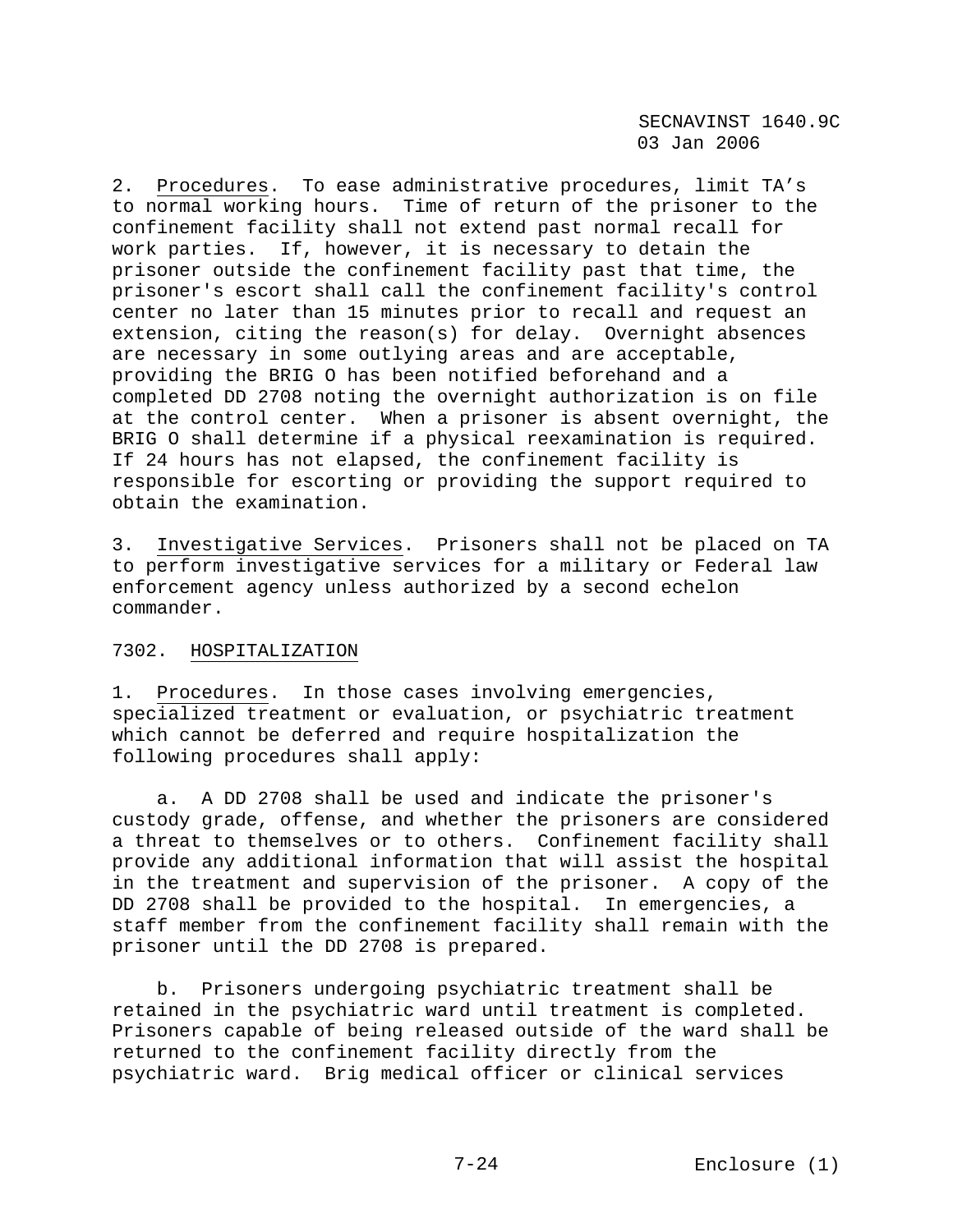director shall be consulted and a medical care plan established prior to the prisoner's return.

 c. MDI/O, MIN, or IC prisoners in need of hospitalization shall be turned over to hospital security personnel for admission. Hospital will place the prisoner in a restricted ward or within view of the central station, and the prisoner's movements off the ward will be closely controlled. All of the prisoner's clothing shall be secured and a special colored hospital gown issued to the prisoner. Prisoner shall muster at least four times daily with the hospital security personnel and will be continuously visible to the central station between taps and reveille.

 d. Confinement facility shall, at a minimum, provide a 24-hour watch of hospitalized MAX custody prisoners.

 e. As soon as prisoners no longer require hospitalization, they shall be returned to the confinement facility for completion of confinement, utilizing DD 2708. Prisoners shall not be placed in medical holding companies or on convalescent leave. Prisoners who remain hospitalized upon completion of confinement shall be transferred to the hospital on the scheduled release date ("Temporary Duty (TEMDU) for Treatment" for Navy prisoners).

2. Status. Hospitalization while confined counts day-for-day as time in confinement.

7303. EMERGENCY LEAVE

1. Authority. Emergency leave may be granted to prisoners per reference (i) (Marine Corps) and reference (o) (Navy).

 a. In the case of naval personnel confined in pretrial status, emergency leave will be approved or disapproved by the servicemember's parent command.

 b. In the case of Navy personnel confined in a post-trial status, emergency leave will be approved or disapproved by the CO/OIC; Marine Corps prisoners require convening authority approval.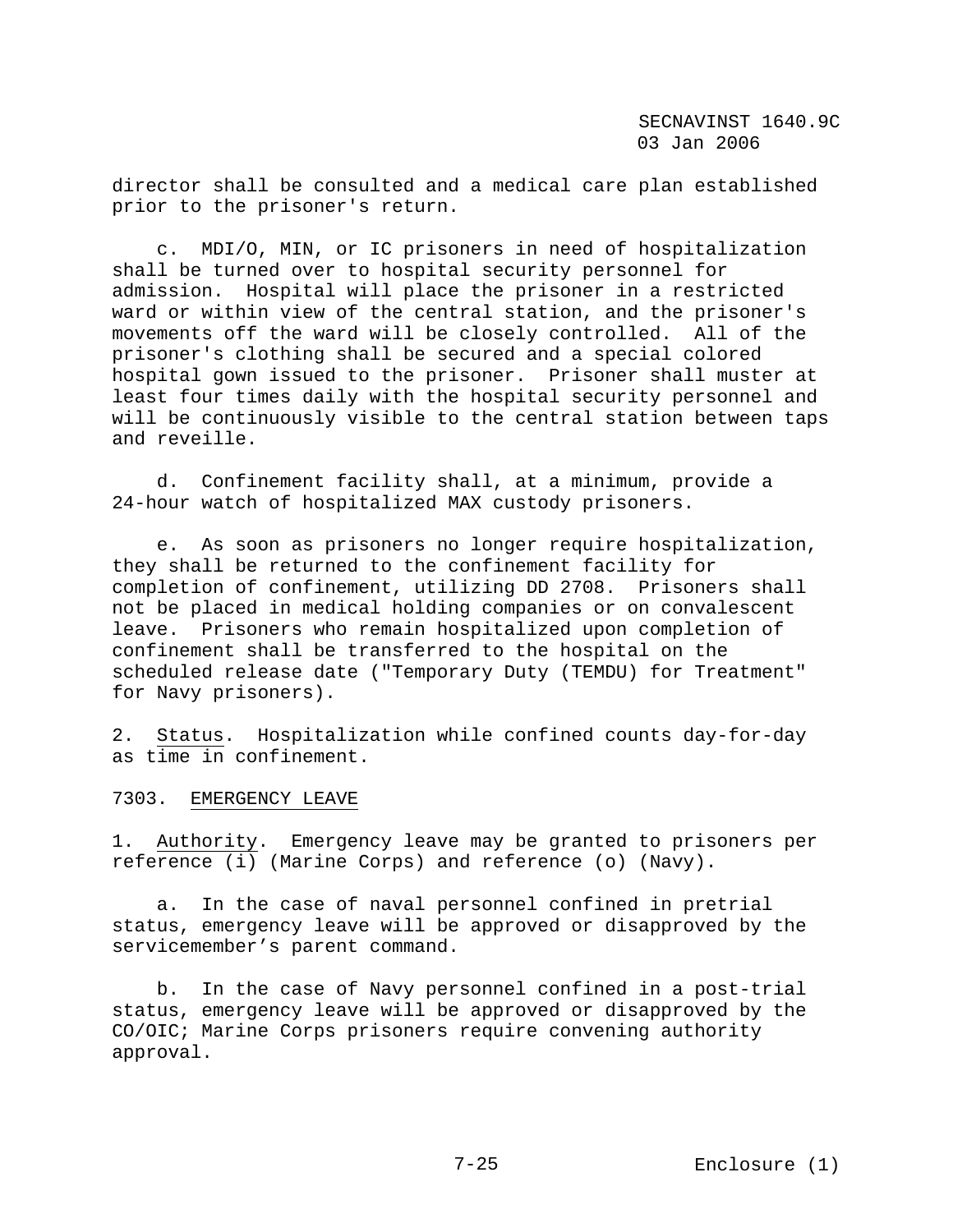## 2. Procedures

 a. Travel and incidental costs of prisoners shall be at no expense to the government. Use of space available government air transportation is authorized. Navy prisoners on emergency leave may travel without escort, but, if required, escort's travel expense and other necessary incidentals must be borne by the government. Escorts for Marine Corps prisoners going on emergency leave will be provided by CMC (PSL Corrections).

 b. Periods of emergency leave shall be considered as time served in confinement, unless deferred, and leave will be charged against the prisoner's leave balance, if any, for the period of absence.

 c. The visit shall be short in duration, ordinarily 24 hours plus necessary travel time. This period may be lengthened at the discretion of the approving authority.

 d. Prisoners must be carefully briefed on the conduct expected of them while traveling and while at their destination. Written agreements are permissible.

 e. Prisoners on emergency leave will be carried on the out-count of the facility.

 f. Address and telephone information for prisoners on emergency leave will be verified through the American Red Cross Chapter requesting emergency leave. A point of contact for the confinement facility shall monitor the prisoner, as deemed necessary, while on emergency leave.

 g. Where necessary, prisoners on emergency leave may be temporarily confined in civilian confinement facilities, per article 7104.4b of this manual, if military confinement facilities are not available.

## 7304. RELEASE FROM CONFINEMENT

1. Authority. Any commander of a prisoner, an officer appointed under regulations of the Secretary concerned to conduct the review under reference (c), R.C.M. 305 or, once charges have been referred, a military judge detailed to the court-martial to which the charges against the accused have been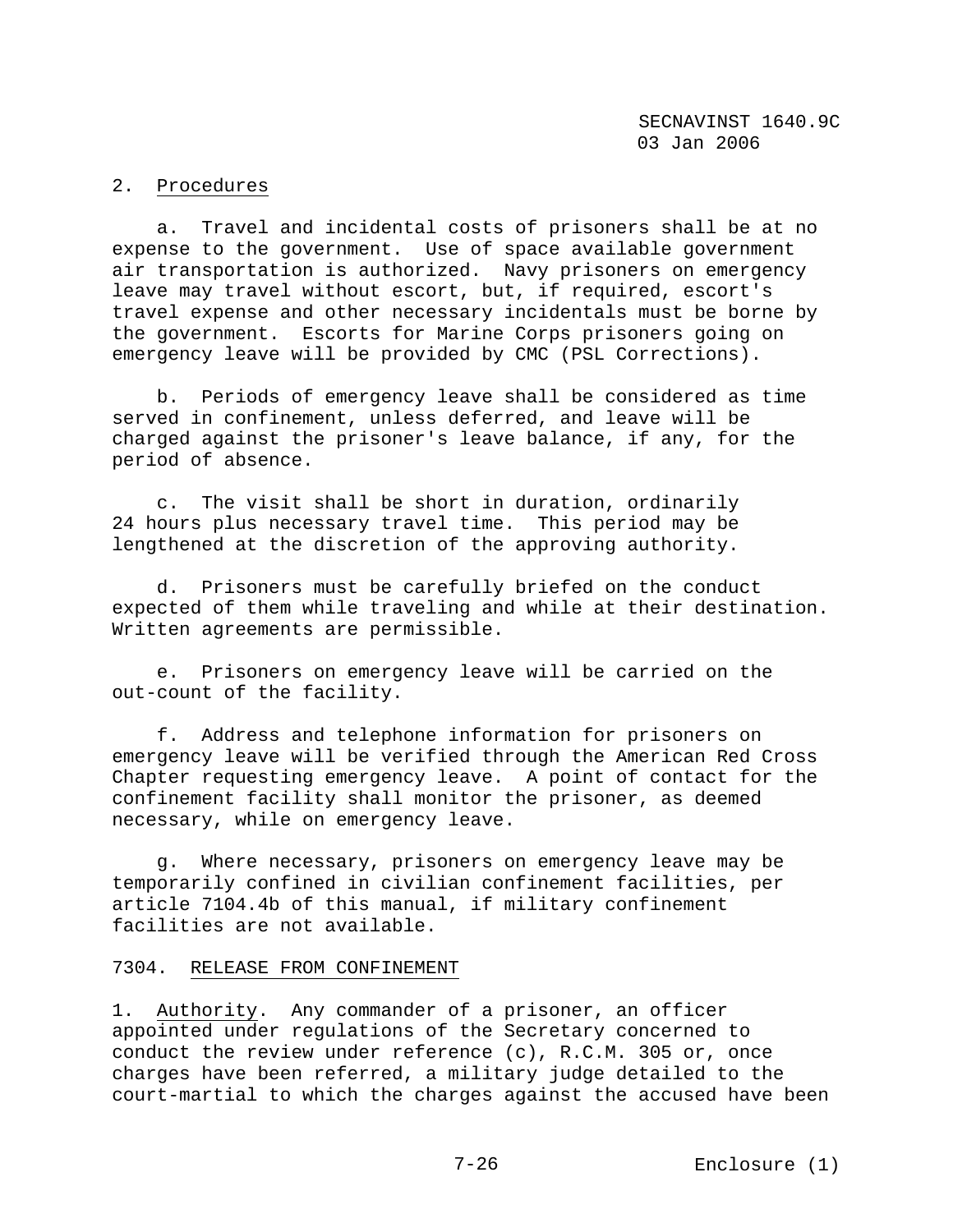referred, may direct release from pretrial confinement. For purposes of the subsection, "any commander" includes the immediate or higher commander of the prisoner and the commander of the installation on which the confinement facility is located. COs/OICs, or their designee (written), shall authorize final release of the prisoner under the following conditions:

 a. Upon expiration of the term of confinement, adjusted to reflect clemency or other action, and further reduced by good conduct time earned.

b. Upon direction of proper appellate authority.

2. Release Order. A DD 2718, Inmate's Release Order, shall be prepared to effect every final release from confinement. It shall show the prisoner's name, social security number, branch of service, organization, specific reason for release, and signature of authorizing official and be marked "For Official Use Only". Upon release from confinement, acknowledgement of receipt of prisoner by command representatives will be obtained on DD 2718. A copy shall be retained by the facility.

3. Procedures. Release preparation begins with the prisoner's admission and continues until the individual's return to duty or discharge. Prisoner must be afforded intensive assistance in preparation for release during the later phase of confinement; however, pre-release program personnel must be involved from the beginning in reviewing and planning release needs, e.g., residence, job, treatment, preparation for transfer, etc. Following guidelines are to be followed:

 a. Last phase of confinement is essentially administrative; however, pre-release orientation shall be included. Pre-release phase shall include presentations on what to expect on return to duty or upon return to civilian life, and which agencies can be of aid to the individual in either case.

 b. Where sufficient numbers of prisoners are released each week, scheduled release orientations shall be established. Adequate pre-release processing normally requires 1 or 2 workdays for short-term prisoners, a week for longer term prisoners.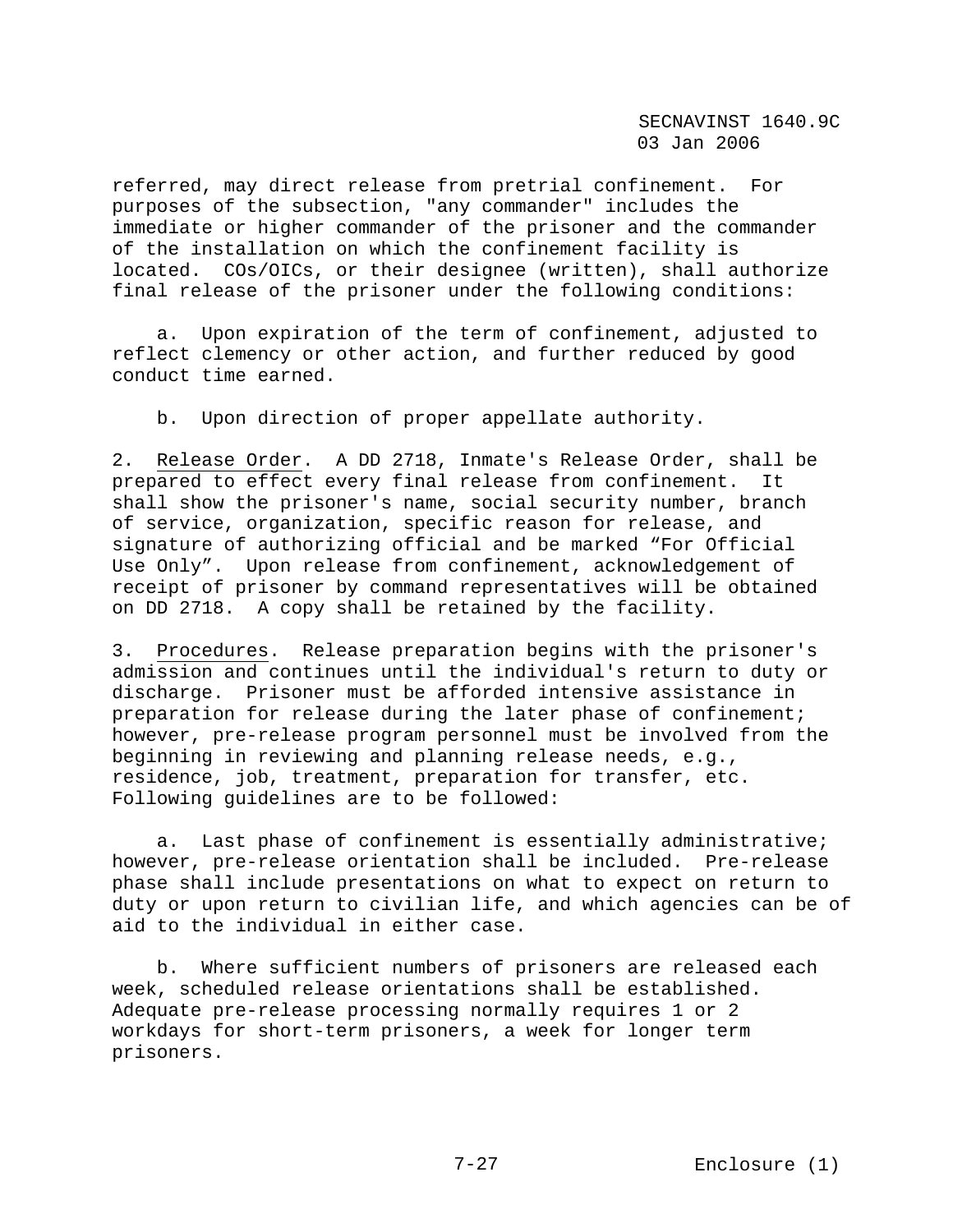c. Logistical release planning must begin soon enough to allow for completion of all details, and prepare prisoners for their release date. It includes matters such as cleaning and pressing, or laundering of uniforms. If the prisoner is to return to civilian life upon release, appropriate civilian outer clothing shall be provided, if needed. See article 8213.6 of this manual.

 d. Leave pending completion of appellate review may be required for certain personnel whose sentences include an unsuspended punitive discharge. Procedures are set forth in article 1050.310-340 of reference (o), BUPERSINST 1900.8B (Navy); and reference (i) (Marine Corps).

 e. Payment of a discharge gratuity and furnishing of civilian clothing to personnel being discharged shall be per article 1910.228 of reference (o) (Navy) or MCO P1900.16F (Marine Corps).

 f. Prisoners sentenced to confinement of 30 days or less (temporary additional duty (TEMADD)) shall be immediately returned to their parent command upon release.

 g. Navy prisoners sentenced to 31 days (TEMDU) confinement or more shall be transferred to the TPU or command operating the confinement facility on a "confinement and further disposition basis". (See article 1640.070 of reference (o)). If the sentence does not include an unsuspended punitive discharge, or if the member is not facing mandatory processing for administrative separation, then the CO shall make such personnel available to NAVPERSCOM (PERS-4) by message at least 3 weeks prior to the normal release date. Follow-up procedures shall be established by the confinement facility to ensure orders are available at the time of the individual's release, and the member shall proceed directly from the confinement facility to assigned duty station.

 h. Confinement facilities shall ensure appropriate Victim/Witness Assistance Program notifications are accomplished, per article 8307 of this manual and reference (p) upon release.

 i. DD 2791-1, Prisoner's Acknowledgment of Sex Offender Registration Requirements, and DD 2791, Notice of Release of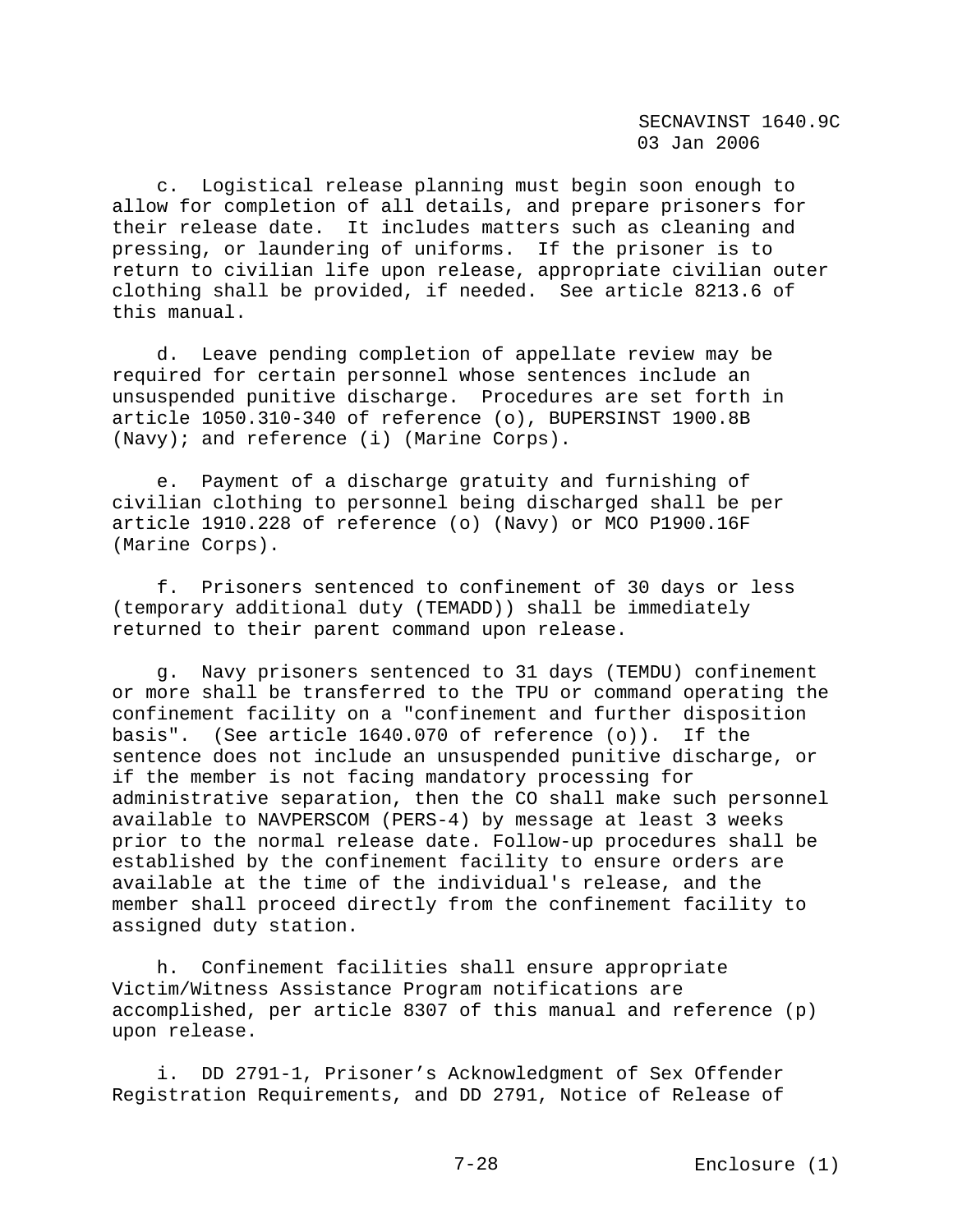Military Offender Convicted of Sex Offense, are completed as required upon release.

4. Return of Personal Effects. When released from confinement, and upon receipt of personal effects, prisoners shall sign the statement, "I acknowledge the return of all my personal effects" at the bottom of NAVPERS 1640/17, the inventory form (or locally produced form). The custodian shall then write or stamp, "Account closed on (date) " on the form.

### 5. Release Dates

 a. Release date is the date confinement is completed, and is determined by reducing the full term of all sentences to confinement by proper credits and adjustments as described in chapter 9. Prisoners, except those serving the punishment of B&W or DIMRATS, shall be released during normal work hours.

 b. To facilitate administration, a prisoner whose release date falls on a Saturday, Sunday, or national holiday shall have all necessary administrative procedures completed at least by the workday immediately preceding such days; however, the release will be effected on the actual date of completion of confinement. When a prisoner is to be released on a weekend or a holiday, the prisoner's command is to be notified during the week prior to the prisoner's release.

 c. Any prisoner serving a sentence to B&W or DIMRATS shall serve the entire portion imposed unless it is remitted or suspended. These prisoners will be released on Saturdays, Sundays, and holidays, as applicable, and shall be released to a command representative on the normal release date.

 d. No prisoner shall be held in confinement beyond the normal release date.

 e. Prisoners may be temporarily retained in a prisoner status beyond their minimum release date (MRD) provided the prisoner has GCT or abatement to forfeit and the prisoners agree in writing to remain voluntarily in confinement for the period desired. Such action will be taken only in rare cases.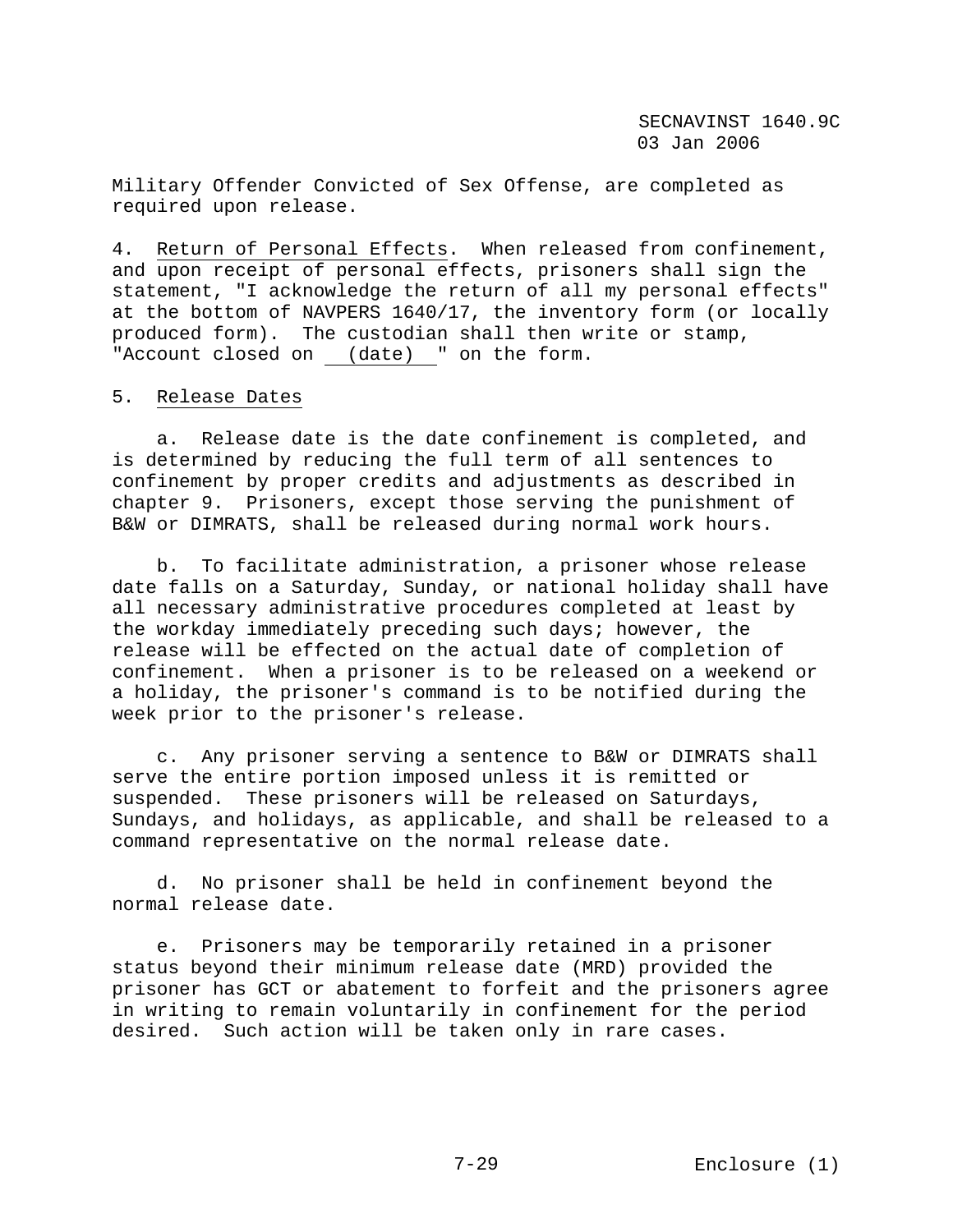SECTION 4. TRANSFER AND TRANSPORTATION OF PRISONERS

## 7401. TRANSFER REGULATIONS

## 1. Authorization

 a. Transfer of detainees between confinement facilities is not authorized except when transient individuals are being held for further transfer back to or near their parent command or the command to which assigned for disciplinary action. Exceptions to this rule are if an individual's life or safety is seriously threatened or if the court-martial is to be held in a different location from where the detainee is presently confined and there is a confinement facility closer to this locale than the present place of confinement. Request for a transfer to accommodate a court-martial must originate with the parent command of the detainee and the parent command must bear the cost of all expenses, including escort expenses, involved in effecting the transfer. Intra-claimancy transfers require approval of NAVPERSCOM (PERS-68).

 b. Transfers will not ordinarily be made when legal or administrative action is pending against a prisoner.

 c. Transfer of a prisoner to the initial confinement facility constitutes authority for transfer and issuance of TEMADD orders to escorts.

## 2. Expenses

 a. Accounting Data for Escorts. Funding for Navy escorts shall be per reference (o) and article 075183 of reference (m). Navy escort costs are the responsibility of the activity transferring the prisoner. Funding for Marine Corps escorts shall be per reference (i).

 b. Accounting Data for Prisoners. Accounting data for permanent change of station orders for travel of adjudged or sentenced prisoners will be taken from BUPERSINST 7040.6 and per reference (o) for Navy prisoners and reference (i) for Marine Corps prisoners.

3. Confinement Enroute for Further Transfer. Returned absentees, deserters, and courts-martial prisoners received in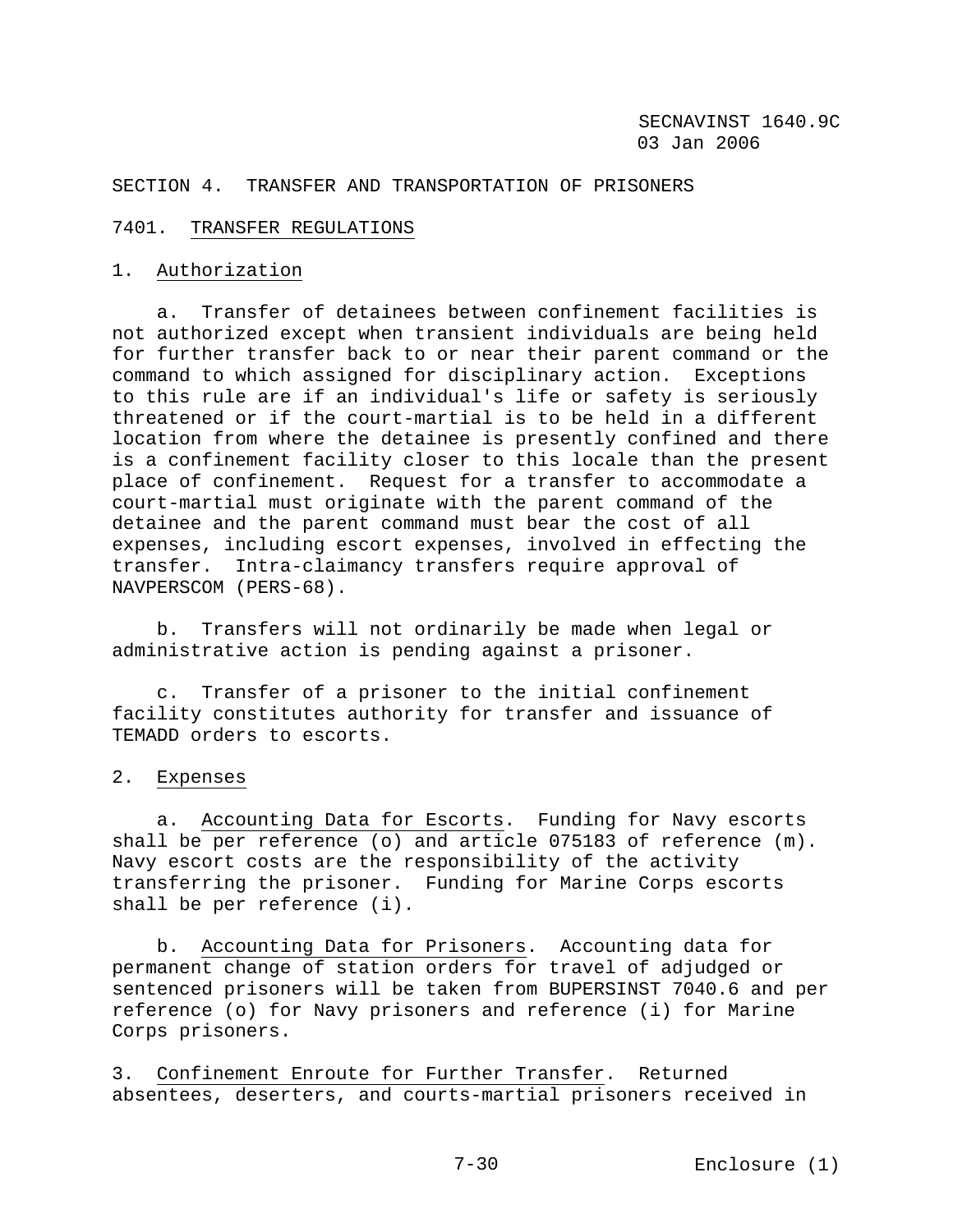transit for further transfer to another confinement facility shall not be joined to the rolls of the command at intermediate stops. A prisoner treatment file need not be prepared for transient prisoners. Transient prisoners who are improperly clothed and will be exposed to public view in the course of their transportation shall be clothed per service regulations.

7402. COORDINATION WITH RECEIVING COMMAND. Transportation of prisoners between naval confinement facilities shall be closely coordinated to effect safe transfer. Transfer of prisoners must be accomplished in the most inconspicuous manner possible.

## 1. Authority

 a. Transfer of Navy prisoners will be per instructions provided by NAVPERSCOM (PERS-68).

 b. Transfer of Marine Corps prisoners will be coordinated by CMC (PSL Corrections).

### 2. Procedures

 a. Transportation will be arranged to avoid arrival at the destination outside normal work hours, except in unusual circumstances. Advance notice shall be furnished to the receiving command to arrange for efficient reception processing of prisoners and for any logistical support required by the escorts. Transfer details shall be confirmed at least 24 hours prior to shipment.

 b. Unless the receiving confinement facility non-concurs, prisoner turnovers are made at the receiving confinement facility. Senior escort shall, and other escorts may, as required, remain with the prisoners until they are receipted for by the receiving confinement facility.

 c. Transferring confinement facility shall utilize DD 2708, Receipt for Inmate or Detained Person. An original DD 2708 and two copies will be prepared. One copy is retained by the transferring confinement facility, and the original and one copy accompany the shipment. A signed receipt is retained by the transferring confinement facility, and the second signed copy is returned to the receiving confinement facility. Original copy of prisoners confinement orders shall accompany their record.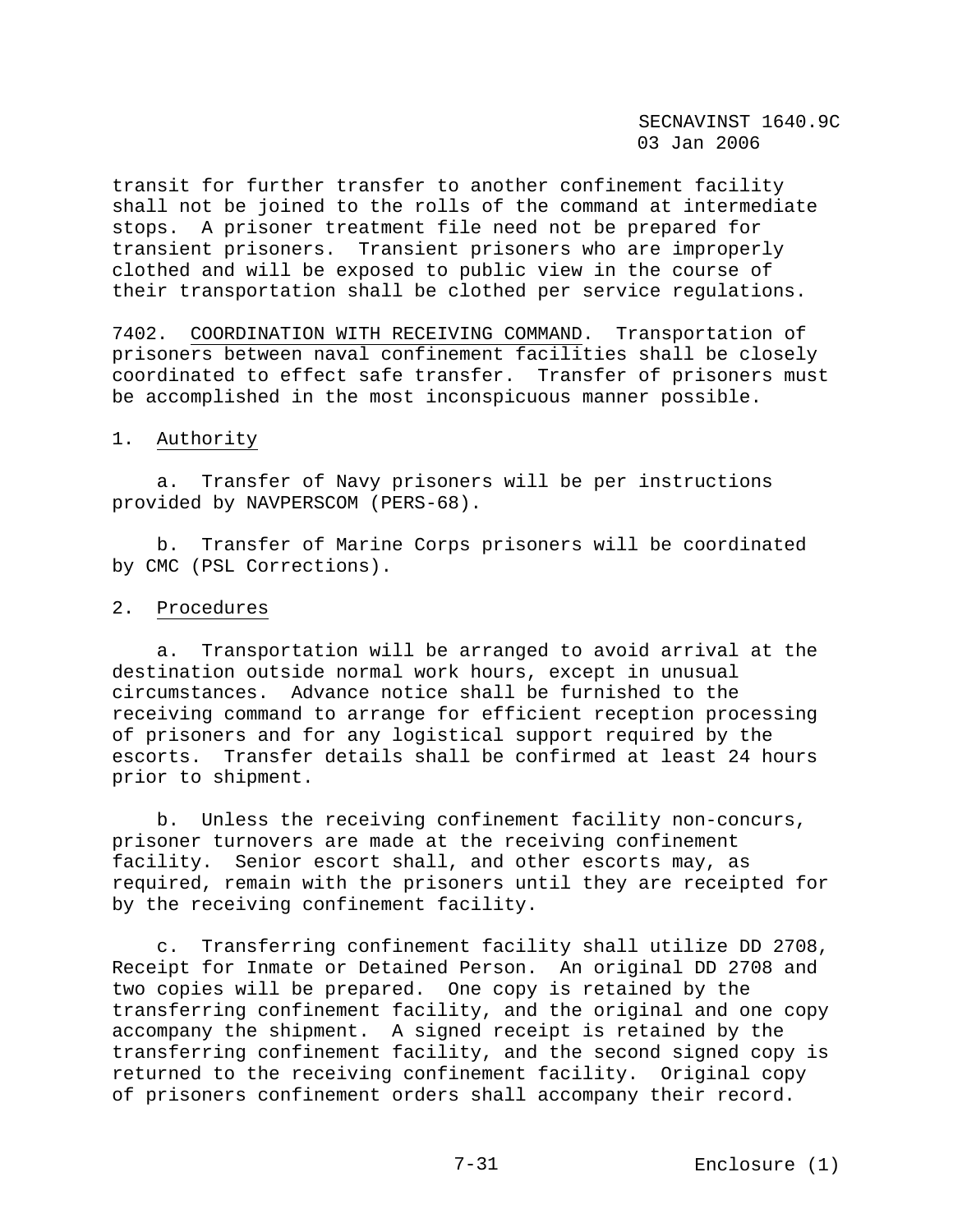There is no necessity for a new physical examination unless the receiving confinement facility has reason for cause. If the receiving confinement facility desires a new physical, it shall be that confinement facility's responsibility to obtain the physical, provide the escorts, and originate the paperwork necessary to obtain the physical.

 d. Transferring confinement facility shall make a copy of the prisoner file to assist in inquiries received after transfer or in case the prisoner file is lost or destroyed in transit. Original prisoner file, to include treatment file, shall accompany the escorts for delivery to the receiving confinement facility.

## 7403. TRANSFER FROM PARENT COMMAND

1. Navy prisoners whose adjudged sentence to confinement is 30 days or less (TEMADD) without a punitive discharge will be returned to their parent command upon completion of confinement.

2. Navy prisoners whose adjudged sentence to confinement is 31 days or more (TEMDU) confinement shall be transferred to the command operating the confinement facility on a "confinement and further disposition basis." NAVPERSCOM will normally return such prisoners to their original command, unless the member's command requests otherwise or the member has a punitive discharge.

3. Marine Corps personnel serving a sentence are normally returned to their parent command upon release. Reference (i) provides further guidance for the transfer of Marine Corps prisoners.

## 7404. MEANS OF TRAVEL

1. Government Air. Maximum use shall be made of spaces available on military aircraft including Air Mobility Command (AMC), administrative, proficiency and reserve training flights. Where available, transportation provided by U.S. Marshals Service will be coordinated by NAVPERSCOM (PERS-68) or CMC (PSL Corrections). Military air and vehicular transportation of MAX custody personnel is preferable to commercial air transportation.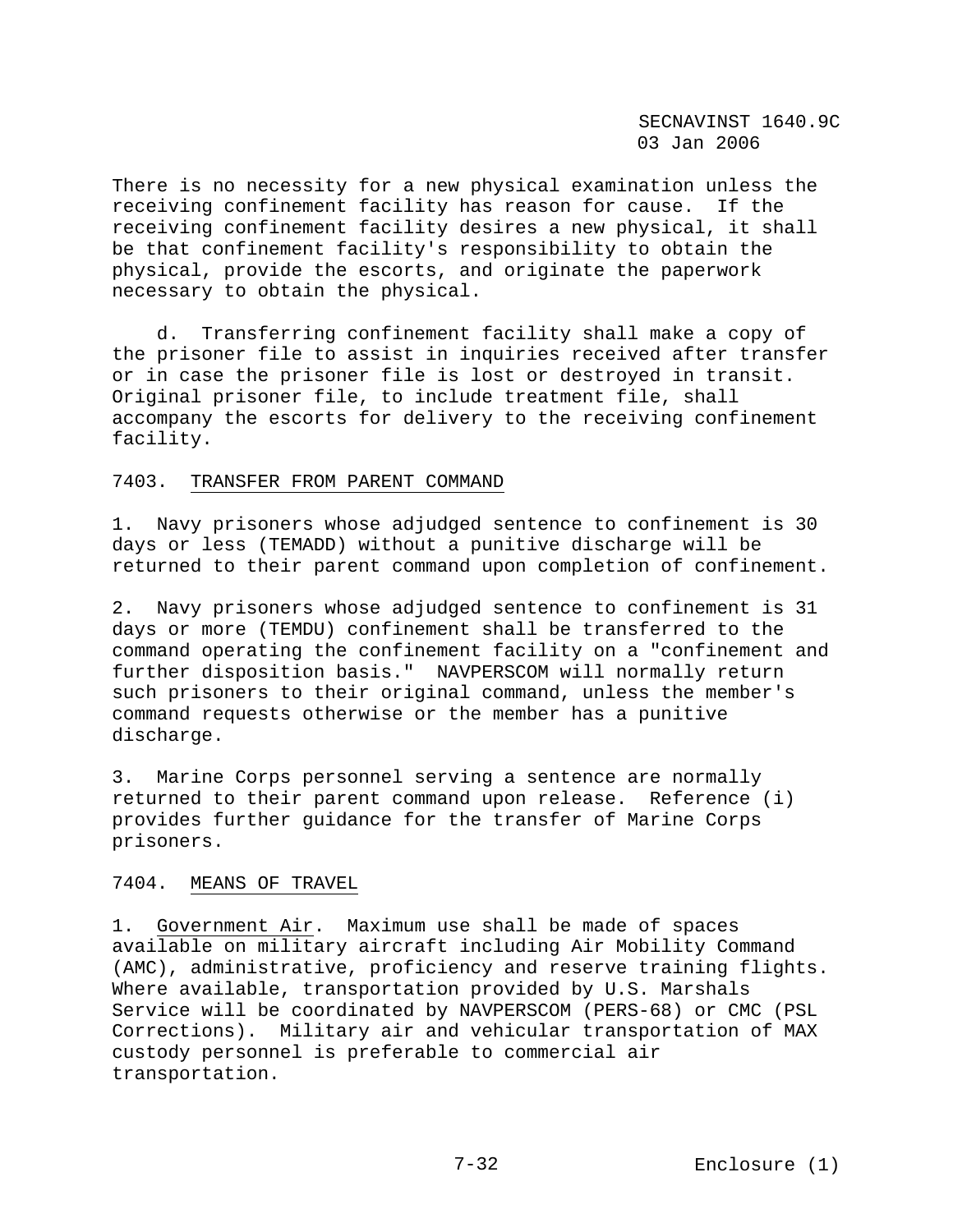# a. General Provisions

 (1) MAX custody prisoners may not be mixed with MDI/O or MIN custody prisoners.

 (2) Passenger service officer will be furnished a manifest listing at least 24 hours prior to movement. This list will contain the name, grade, and social security number of all prisoners and escorts and marked For Official Use Only. If there exists other data that might affect the security of the movement, it will be made known to the passenger service officer at this time.

 (3) All prisoners will be briefed by senior escort on proper procedures and conduct aboard AMC aircraft.

 (4) Prisoners in a patient status will normally be transferred by aero-medical evacuation, per OPNAVINST 4630.9C, and MCO P4630.9A. Two escorts will normally accompany each MAX custody prisoner patient while in the aero-medical evacuation system.

 (a) Aero-medical evacuation control center, in consultation with the originating physician, will determine the implementation of other policies in this manual affecting the movement of a prisoner in a patient status; however, such determinations will be consistent with security and good order. Medical crew director is responsible for supervising the control of confined patients aboard aero-medical aircraft.

 (b) Prisoners determined to be psychotic will normally be moved in a patient status. If aero-medical evacuation is not available, psychotic prisoners may be moved as a MAX custody shipment, and if deemed necessary, with four escorts assigned to each prisoner.

 (c) Prisoners under medication shall have their medication prescribed by qualified medical personnel before transfer. Medication with written directions as to time and quantity of dosage (sufficient for the length of time enroute plus 24 hours after arrival at destination) shall be given to the prisoner escort. Escort shall supply prisoner with medication per medical directions. Excess medication will be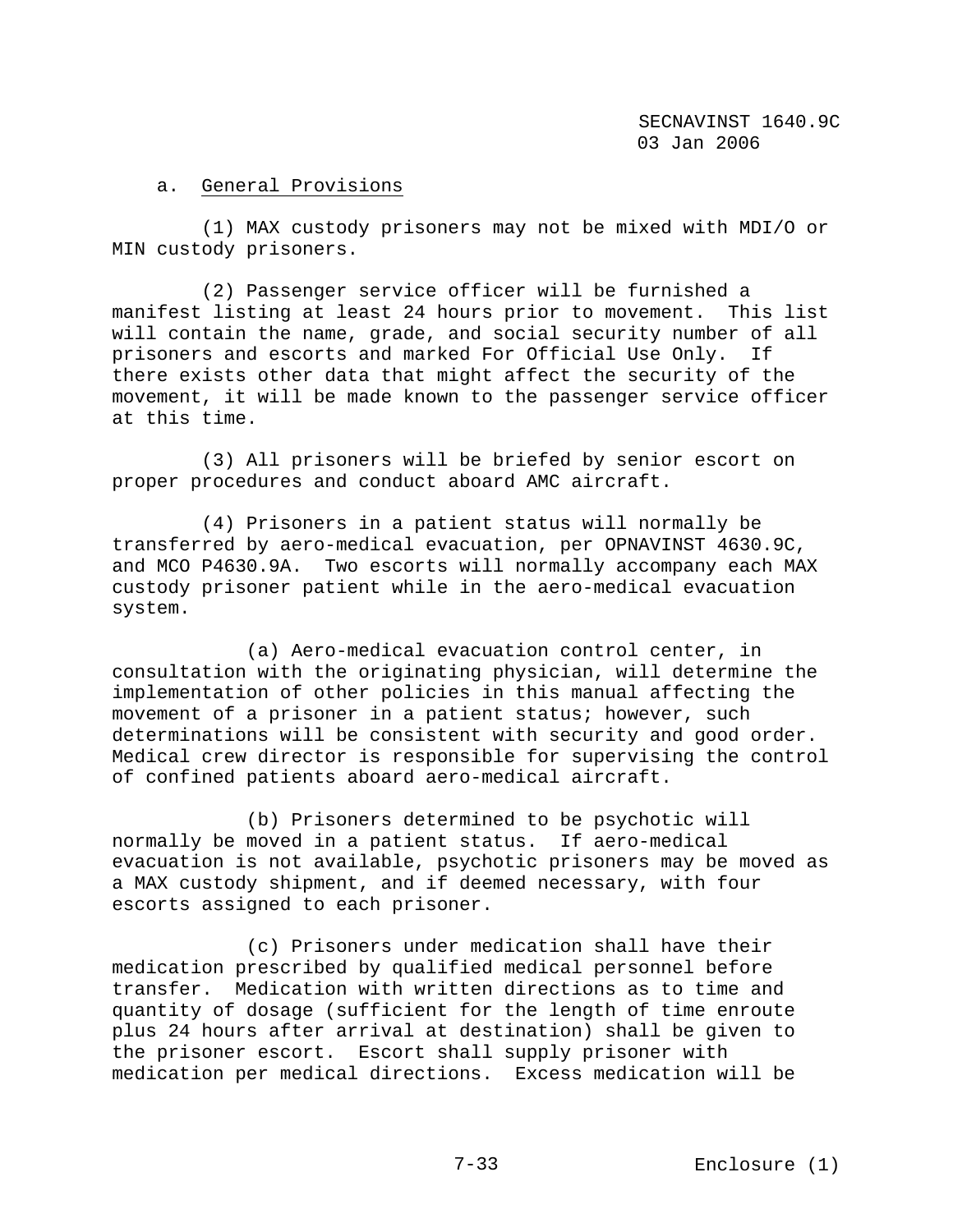delivered to the command receiving the prisoner and so receipted.

 (5) Before embarkation, all escorted prisoners will be thoroughly inspected and relieved of articles considered hazardous to the safety of themselves, to others, and to the aircraft. Senior escort will retain custody of those articles which, although contraband, are not considered hazardous to the aircraft. Prisoners' baggage will also be inspected thoroughly prior to loading on the aircraft.

 (6) Area approaching the flight deck or crew compartment will be declared off limits to prisoners. If configuration of the aircraft permits, a separate head shall be designated for use by prisoners. Prisoners will remain in their seats at all times except as may be necessary to use the head. No more than one prisoner will be allowed to move to the head at any time.

 (7) Escort personnel will be thoroughly briefed on their responsibilities and procedures and a seating plan developed to ensure maximum surveillance of prisoners and security.

 (a) Escorts of MAX custody prisoners may retain their weapons and ammunition when authorized by competent authority and approved by the aircraft commander. Otherwise escort personnel will be unarmed at all times. Their weapons and ammunition will be stored in a locked container not accessible to the prisoners.

 (b) Each prisoner escort will be equipped with one set of handcuffs. Normally, handcuffs will be removed while the aircraft is in flight; however, unruly or dangerous prisoners may be restrained with handcuffs while in flight. Prisoners will not be handcuffed to any portion of the aircraft.

#### b. MAX Custody Requirements

(1) Two escorts will be furnished for each prisoner.

 (2) In cases where more than one MAX custody prisoner is being moved to the same destination, and trained Army/Marine Corps Military Police, AF Security Police, Navy Master-at-Arms rates, or corrections personnel are used as escorts, this requirement may be reduced to one escort per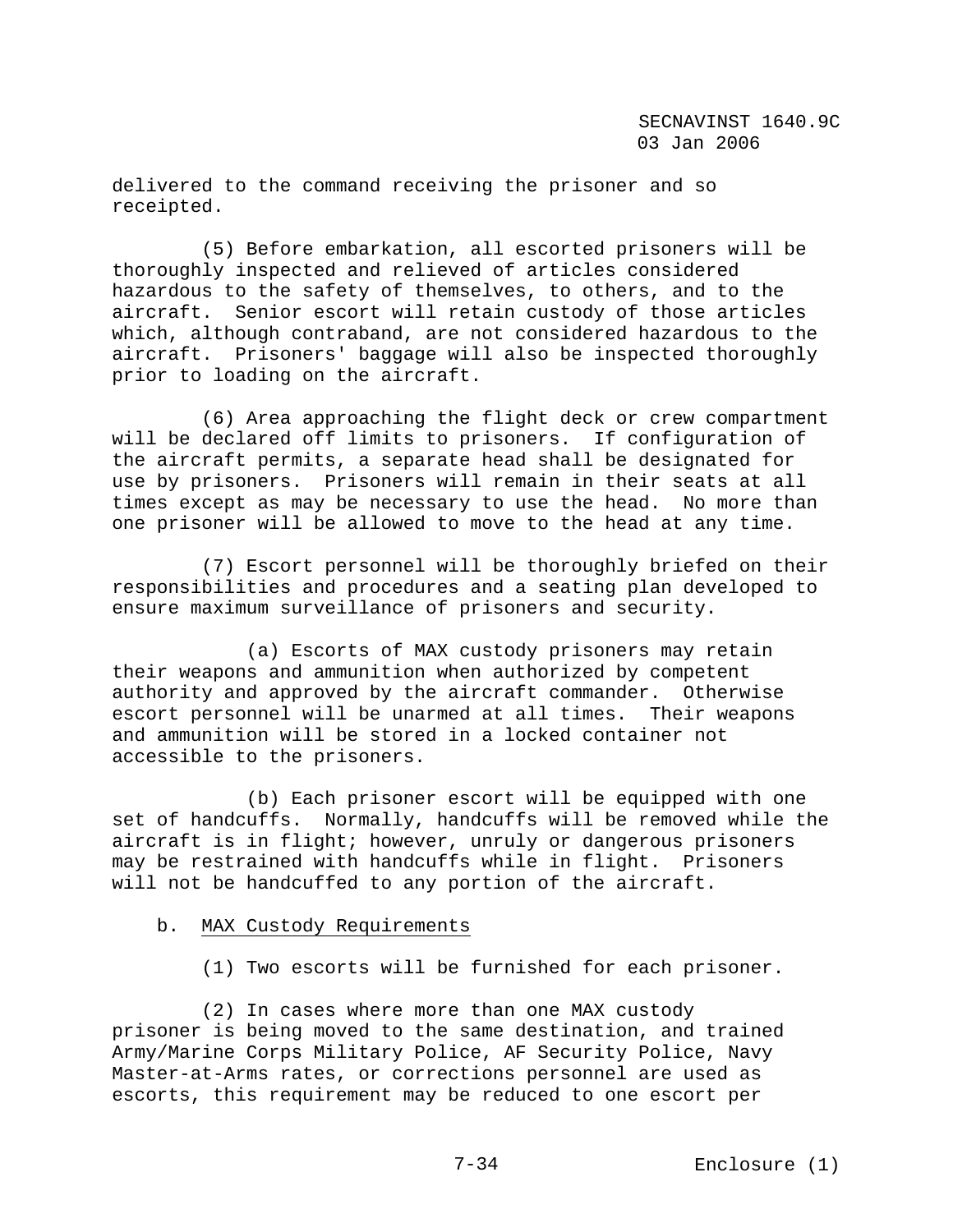prisoner plus one escort in charge. Following additional requirements apply:

 (a) One chief petty officer (CPO), senior noncommissioned officer (SNCO), or above, in charge for five to nine prisoners plus one additional escort.

 (b) One officer or one CPO/SNCO in charge per 10 or more prisoners plus one additional escort.

 (3) No more than two MAX custody prisoners are moved on a single flight.

 (4) MAX custody prisoners will be escorted at all times by two escorts when it is necessary for them to leave their seats.

 (5) At a minimum, each prisoner will be handcuffed during flight operations. Additional restraints (e.g., leg, waist/hand irons) may be used based on the assessment of the prisoner's escape risk or danger to themselves or others.

 (6) Removal of restraints is permitted only when the escort determines such action is not detrimental to the safety and security of the aircraft and its passengers. Handcuffs are removed only long enough to use the head facilities, eat a meal, or complete other actions deemed necessary by the escort(s).

c. MDI/O Custody Requirements

(1) One escort per two prisoners.

 (2) When trained Army/Marine Corps Military Police, AF Security Police, Navy Master-at-Arms rates, or corrections personnel are used as escorts, this requirement may be reduced to one escort per four prisoners plus one escort in charge. Following additional requirements apply:

 (a) One E-6, or above, in charge per five to 14 prisoners, plus one additional escort.

 (b) One officer or one CPO/SNCO in charge for 15 or more prisoners plus one additional escort.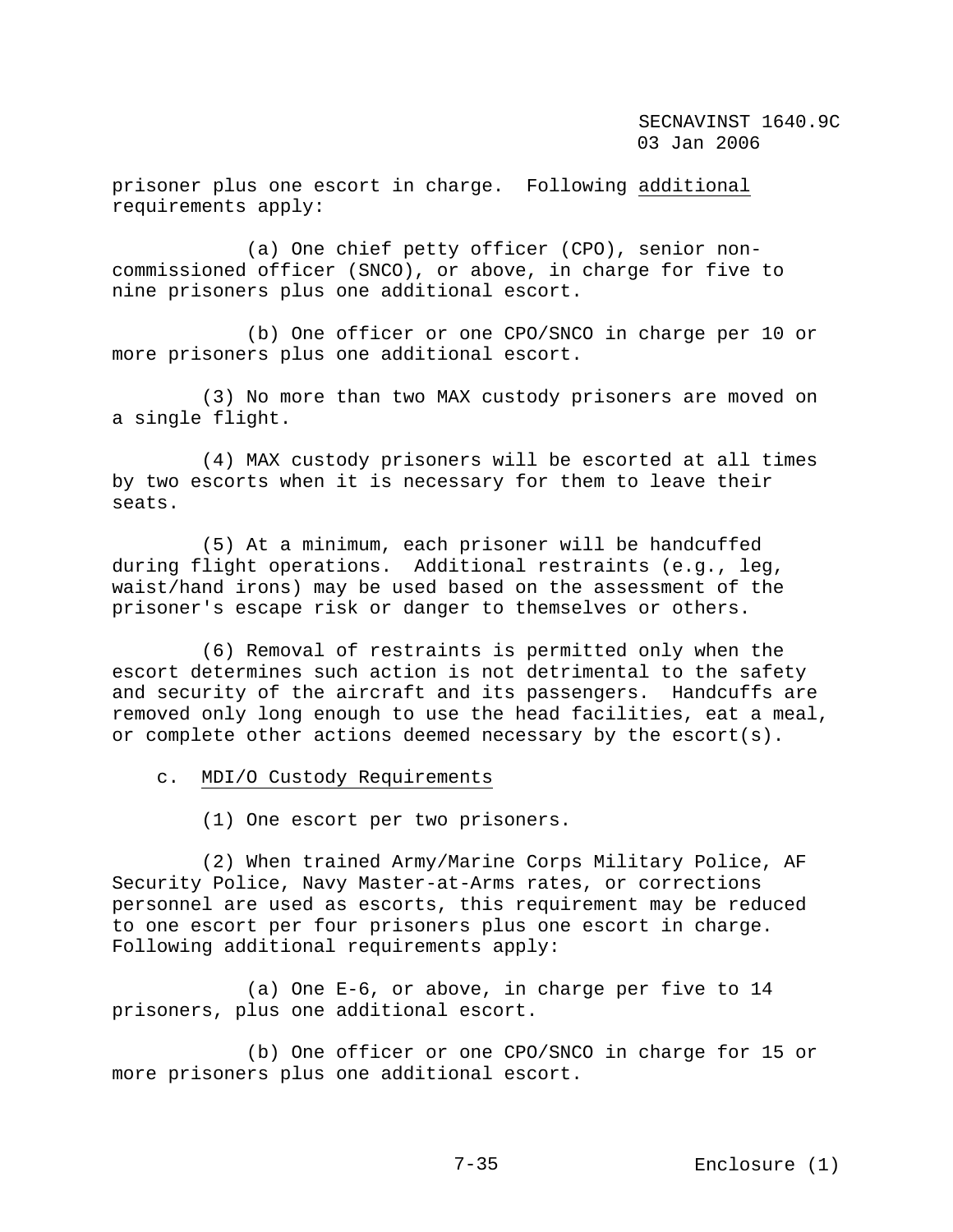(3) MDI/O prisoners will be escorted at all times when it is necessary for them to leave their seats.

 (4) When the size of the group warrants additional restraints, restraints are authorized.

### d. MIN Custody Requirements

 (1) One escort per five prisoners plus one escort in charge.

 (2) One E-6, or above, in charge shall be provided per 10 or more prisoners plus one additional escort.

 (3) MIN custody prisoners do not require escort while moving about the aircraft; however, they will be monitored at all times.

(4) MIN custody prisoners need not be restrained.

2. Commercial Air. Chartered commercial air shall be used to transport groups of prisoners whenever possible. Groups of more than eight prisoners will not be transported on regularly scheduled flights. Federal and State laws, airline regulations and instructions issued by DOD and Department of Transportation (DOT), must be adhered to in relation to the use of armed guards, carrying of weapons, number of escorts required, etc., on commercial aircraft.

a. General Provisions

 (1) At least 24 hours prior to boarding prisoners on commercial aircraft, the person in charge will coordinate, with a responsible representative of the air carrier, i.e., duty supervisor in charge of passenger service, the pending transfer of prisoners and plans for complying with specific air carrier requirements. Air carrier will be notified of the identity of the escorted person(s) and the flight on which the prisoner(s) will be carried.

 (2) Commercial transportation shall not be used in those cases where the CO has determined that a prisoner is a threat to safety of others or that the escape risk is such that the arming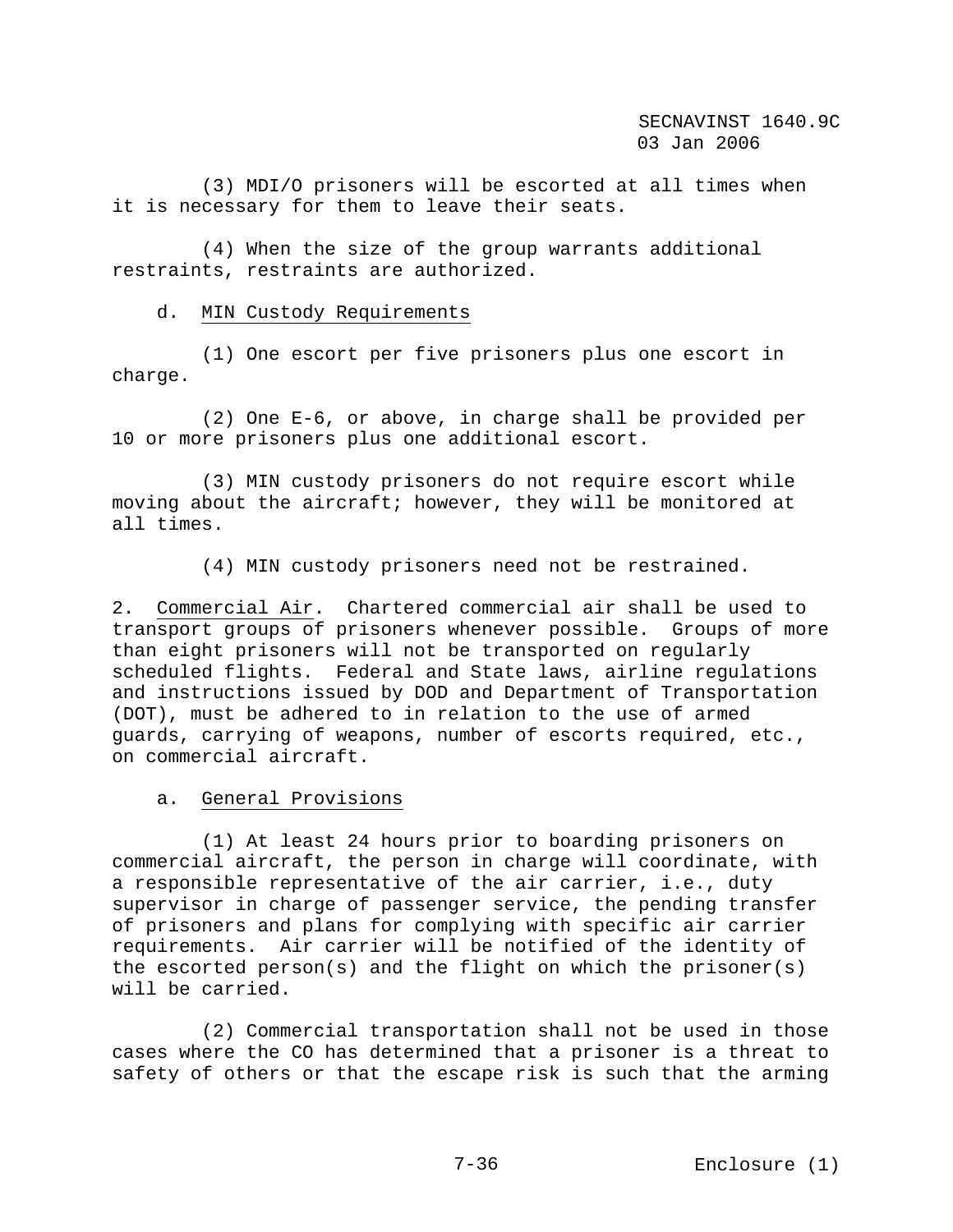of the escort and the use of restraining devices are necessary to assure delivery.

 (3) Senior escort will assure air carrier the escorted prisoner has been inspected, and the escort has adequate restraining devices that can be used in the event the escorted prisoner needs to be restrained during flight.

 (4) Escorts will request seating for the prisoners and themselves in the rearmost passenger seats that are not located in a lounge area or next to or directly across from any aircraft exit. At least one escort will be seated between the prisoner and the aisle.

 (5) Escort personnel shall be thoroughly briefed on their responsibilities, procedures, and the seating plan to ensure maximum surveillance and control of prisoners.

 (6) Prisoners will remain in their seats at all times except to use the head facilities. No more than one prisoner will be allowed to move to the head at any one time. They will be escorted and kept under surveillance during trips to the head.

 (7) Escorts will inspect and authorize food, beverages, and eating utensils provided by the airlines to escorted prisoners.

 (8) Neither the escort nor the prisoner will drink intoxicating beverages.

 (9) Escorts and prisoner(s) will request to board before all other passengers and will deplane after the terminating passengers leave the aircraft.

### b. Specific Provisions

 (1) Each prisoner considered dangerous, or in a MAX custody status, will be escorted by two or more escorts and adequately restrained throughout the flight. No more than one dangerous or maximum custody prisoner shall be transported on the same scheduled commercial aircraft.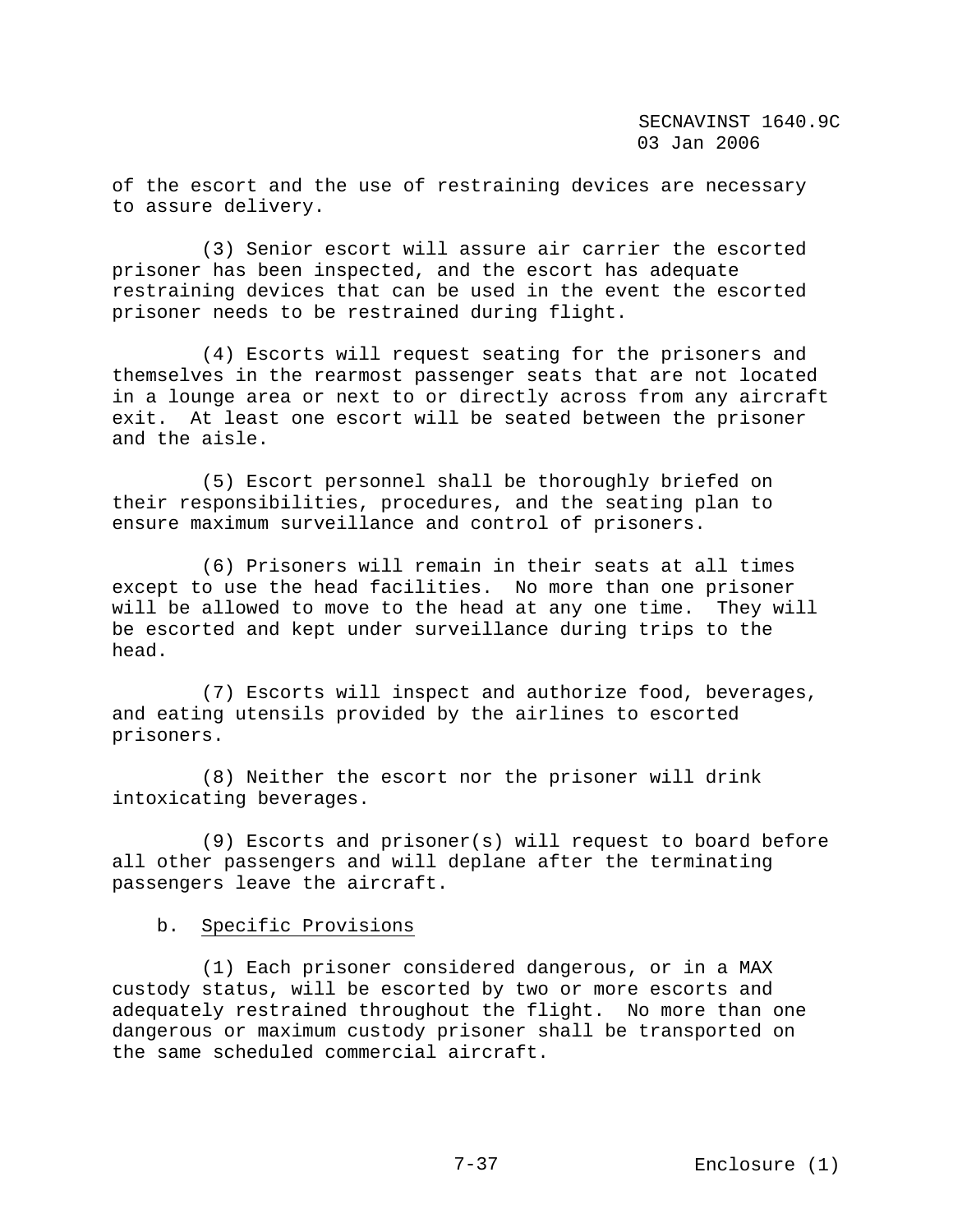(2) MDI/O custody will require one escort per prisoner plus one escort in charge unless an exception is granted in writing by the CO. No more than five MDI/O custody prisoners will be transported on the same commercial aircraft.

 (3) No more than eight prisoners (total) will be transported on the same commercial aircraft.

3. Rail and Bus. Use of rail or bus is authorized; however, these are not considered as desirable as air transportation because of the distances, time involved, need for additional escorts, the undesirability of exposing the prisoner to public view, and security risk involved at each stop. If the size of the drafts warrant, a chartered bus has many advantages. Chartered buses shall be equipped with a toilet to eliminate comfort stops with resulting display of prisoners to public view and the inherent security risk involved. Box lunches are recommended to eliminate stops for meals.

4. Government Vehicle. A government-owned bus or other vehicle shall be used for short trips. A frequently-used bus or vehicle shall be equipped with security screens for protection of escorts and driver. Buses shall be equipped with a portable type toilet to eliminate comfort stops.

5. Prisoners from Overseas. Prisoners from overseas shall be transported by naval vessel or military aircraft, if space is available, under the same escort requirements cited in article 7404.1 of this manual. Qualified and trained escorts shall be assigned prisoners being returned to CONUS. Prisoners shall be delivered to the command located at or near the port of entry that operates a naval confinement facility as a part of their assigned tasks.

## 7405. ESCORTS

1. Requirements. Prisoner transfers will be performed only by personnel who have had specialized training and experience in escort duty. Escorts have specific responsibilities for the secure custody and safe delivery of prisoners. Clear and detailed written instructions shall be provided escorts to ensure proper delivery. Escorts shall be carefully selected for maturity and ability to handle emergencies. They shall be thoroughly indoctrinated prior to assignment. Commands with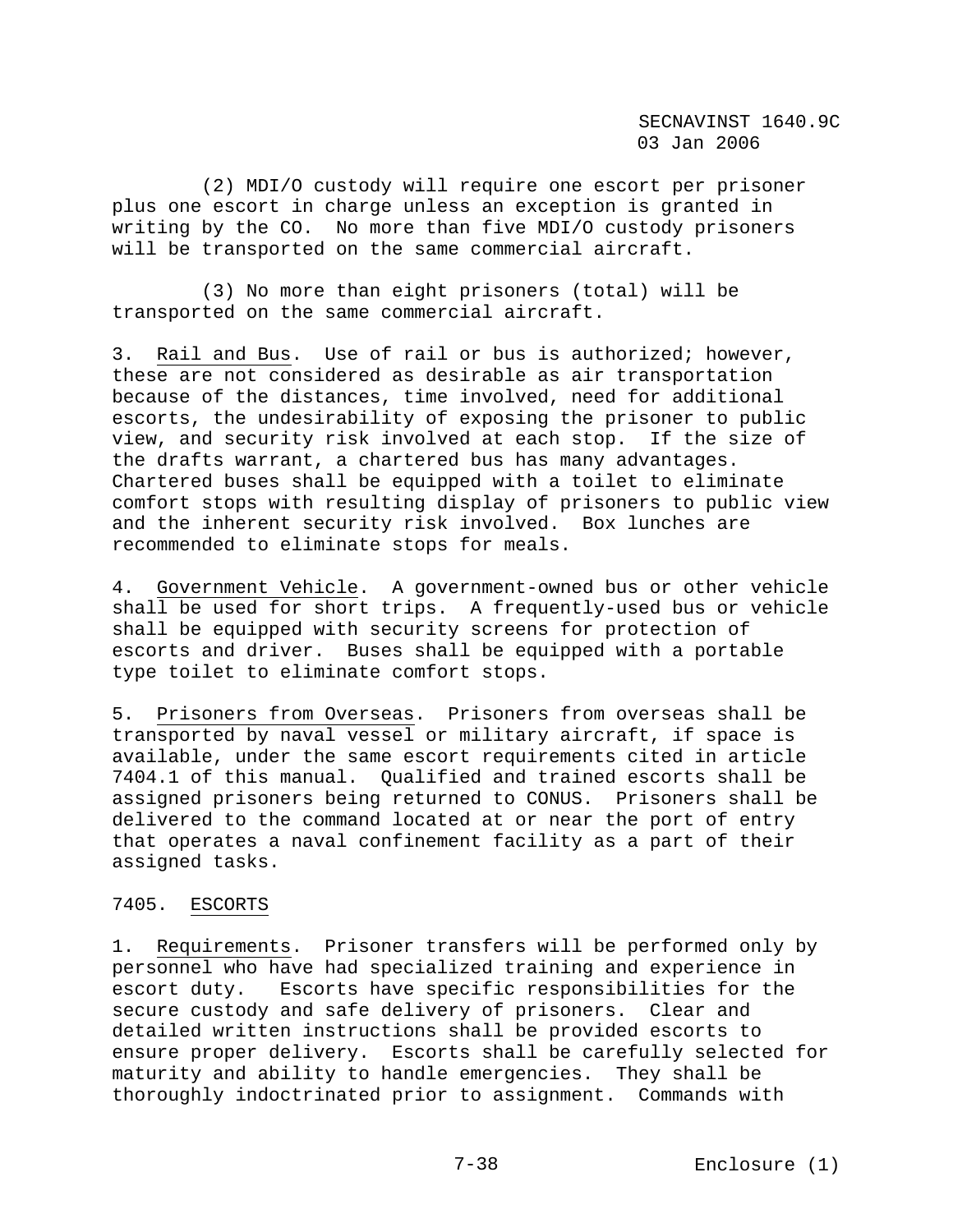frequent prisoner movements shall provide a pool of escorts and formalize their training and each trip shall include at least one escort who has been over the same route by the same transportation. When transporting maximum security or serious behavior problem prisoners, BRIG O shall recommend a member of the staff who knows the prisoners be included in the group of escorts. In all cases at least one escort will be of the same gender as the prisoner. Medical personnel shall be included as an escort in transporting a prisoner who is envisioned as needing medical care. When transporting an officer prisoner at least one escort will be an officer of equal or higher rank than the officer prisoner, or as directed by NAVPERSCOM (PERS-68) or CMC (PSL Corrections).

2. Outside Appointment Escorts. Escorts are required to escort prisoners to outside appointments and will be provided either as part of the confinement facility staff or by the activity requesting prisoners for trial or administrative and legal appointments. Requesting activity shall provide their own escorts, properly trained and qualified per article 7406 of this manual. Prisoner escorts will not be required to carry nightsticks or other weapons.

3. Cross-country Escorts. Confinement facility personnel (in Navy facilities) shall not be used to pick up or deliver stragglers, absentees, or deserters. For Marine Corps, these duties are normally performed by Marine Corps Corrections Specialists assigned to the Marine Corps Absentee Collection Center.

4. Armed Escorts. Arming of escorts and use of instruments of restraint in the transfer of prisoners shall be avoided except in case of MAX custody prisoners whose escape has been determined as posing a threat to life, personal injury, or destruction of property. With specific approval of the CO, prisoners may be placed in restraint and under armed escort when it has been determined the following procedures, in order of precedence, will not suffice:

 a. Assignment of additional escorts within feasible limits. Prisoners not under restraint and escorts unarmed.

 b. Utilizing restraining devices appropriate to the circumstances. Escorts will be unarmed.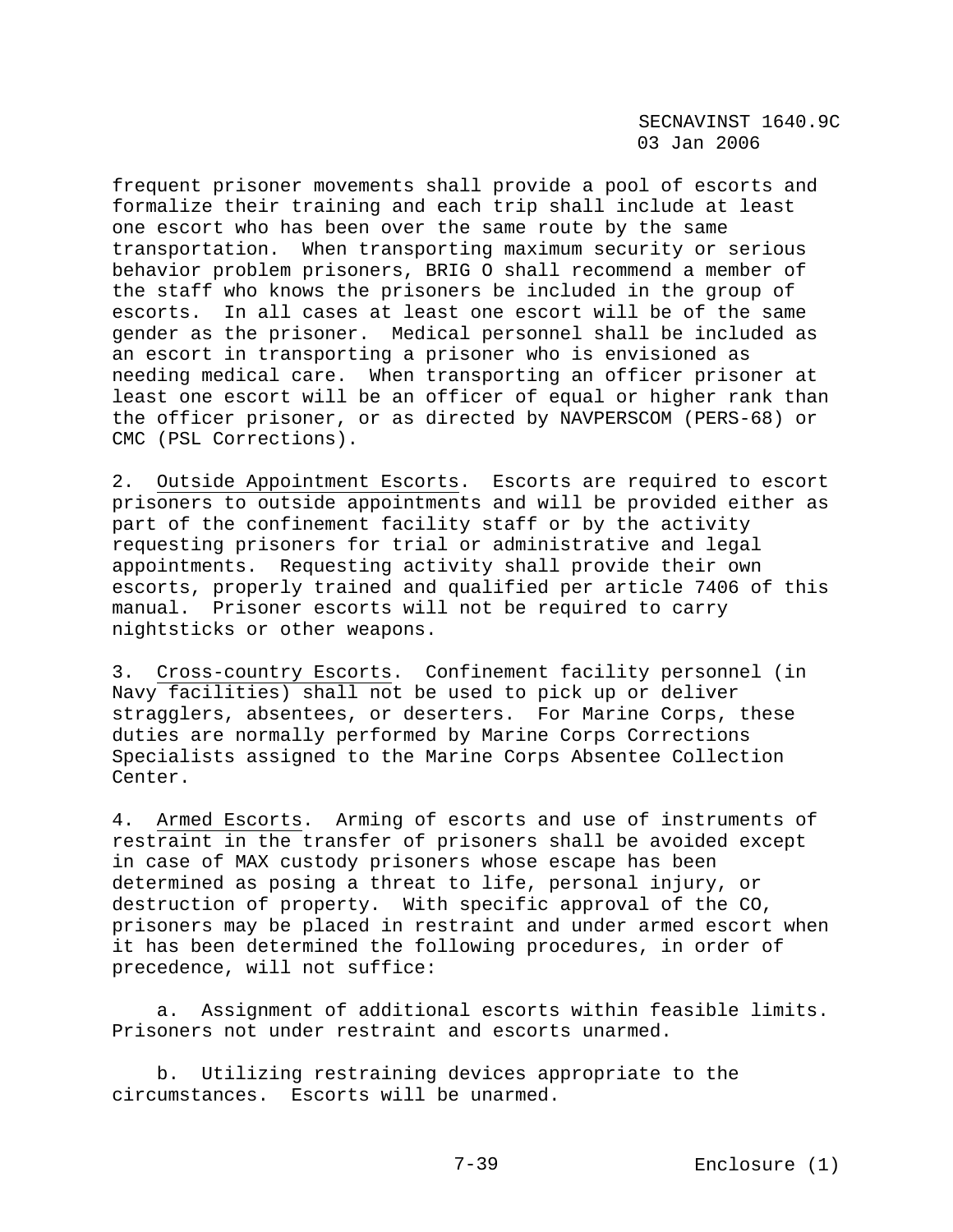c. Under no circumstances will escorts be armed unless restraining devices are being used and proper authority decides armed escorts are needed. When firearms are carried they must be kept in a safe and secure place or on the person of an escort. Firearms must not be carried by an escort within a car, bus, aircraft, or train unless positive precautions have been taken to ensure avoidance of contact between prisoner and escort (unless otherwise directed by the Transportation Security Administration (TSA) directives). Escorts aboard regularly scheduled airlines will be armed only for high-risk prisoners and must comply with Federal Aviation Administration (FAA), military and airline regulations.

5. Ratio. Guard/prisoner ratio shall be determined by the transferring command. Ratio shall be based on the custody classification of the prisoner being transferred and type of transportation to be used, according to the preceding guidelines.

6. Restraint. Under no circumstances shall a prisoner be restrained by being secured to any portion of any type of transport.

7. Security Procedures. Escorts are responsible for security enroute to the destination. Prisoners shall be inspected by the escorts prior to departure to ensure they have no contraband items. Items prisoners must not have in their possession are identification cards, money, sharp instruments, tools, keys, etc. Supervision must be continuous during transportation to prevent the prisoner from obtaining contraband items that may aid in taking hostages or hijacking the vehicle used. Senior escort shall be present when prisoners are dressed out. No part of the body where contraband might be concealed is to be overlooked. Hair, mouth, between the fingers and toes, soles of the feet, as well as all bandages, dentures, custom-built shoes, canes, crutches, artificial arms and legs, etc., will be thoroughly inspected. When the inspection is completed, an entirely different outfit of inspected clothing shall be furnished. Great care must be taken to ensure the prisoners do not acquire any unauthorized items after the inspection has been completed.

8. Illness Enroute. In the event a prisoner becomes ill enroute with no medical assistance available, arrangements shall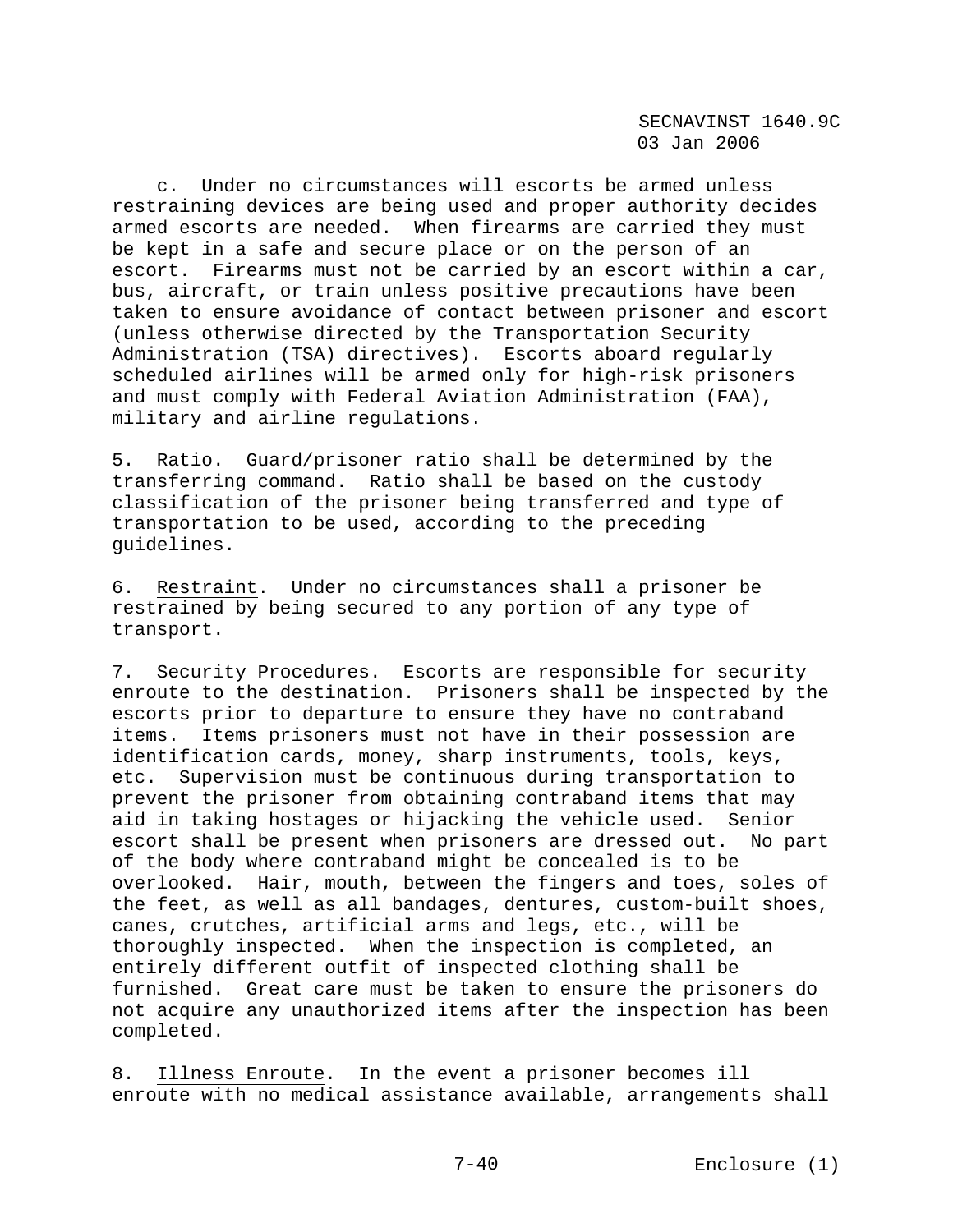be made for examination by a qualified medical officer as soon as possible. If the prisoners are unable to continue the trip, they shall be taken in order of preference to the nearest military hospital, Federal hospital, or civilian hospital and a receipt obtained for the prisoner. Escort shall immediately contact the command, from which the prisoner is being transferred, for further instructions.

# 9. Loss of Prisoner in Transit

 a. Death. If a prisoner shall die in transit, notify the driver, conductor, or pilot immediately. Coroner, Federal Bureau of Investigation (FBI), nearest available law enforcement agency, and naval authorities shall be notified as soon as possible. Notify NAVPERSCOM (PERS-68) regarding the death of a Sailor and CMC (PSL Corrections) regarding the death of a Marine.

 b. Escape. If a prisoner escapes while being transferred, the senior escort will exhaust resources immediately available in apprehending the prisoner, then take immediate action to contact the nearest law enforcement agency. Under no circumstances shall supervision of other prisoners be relaxed in order to pursue an escaping prisoner.

10. Trip Report. A written report shall be submitted by the senior escort at the conclusion of the trip if anything unusual occurred during the trip. This report shall be submitted to the CO/OIC of the confinement facility.

7406. ESCORT TRAINING. Escorts from the confinement facility staff shall receive the same training as all other staff members. Escorts furnished by other commands shall be trained and certified as qualified by the brig training supervisor prior to assumption of duties. A specialized training course consisting of not less than 1 nor more than 2 days, which includes a proficiency test, shall be successfully completed prior to certification as a qualified escort. All personnel assigned to escort duties shall be thoroughly trained in the safety and proper use of restraining devices in the performance of escort functions. A NAVPERS 1640/18, Prisoner Escort Identification Card (or locally produced form), shall be issued upon completion of training. Annual re-certification is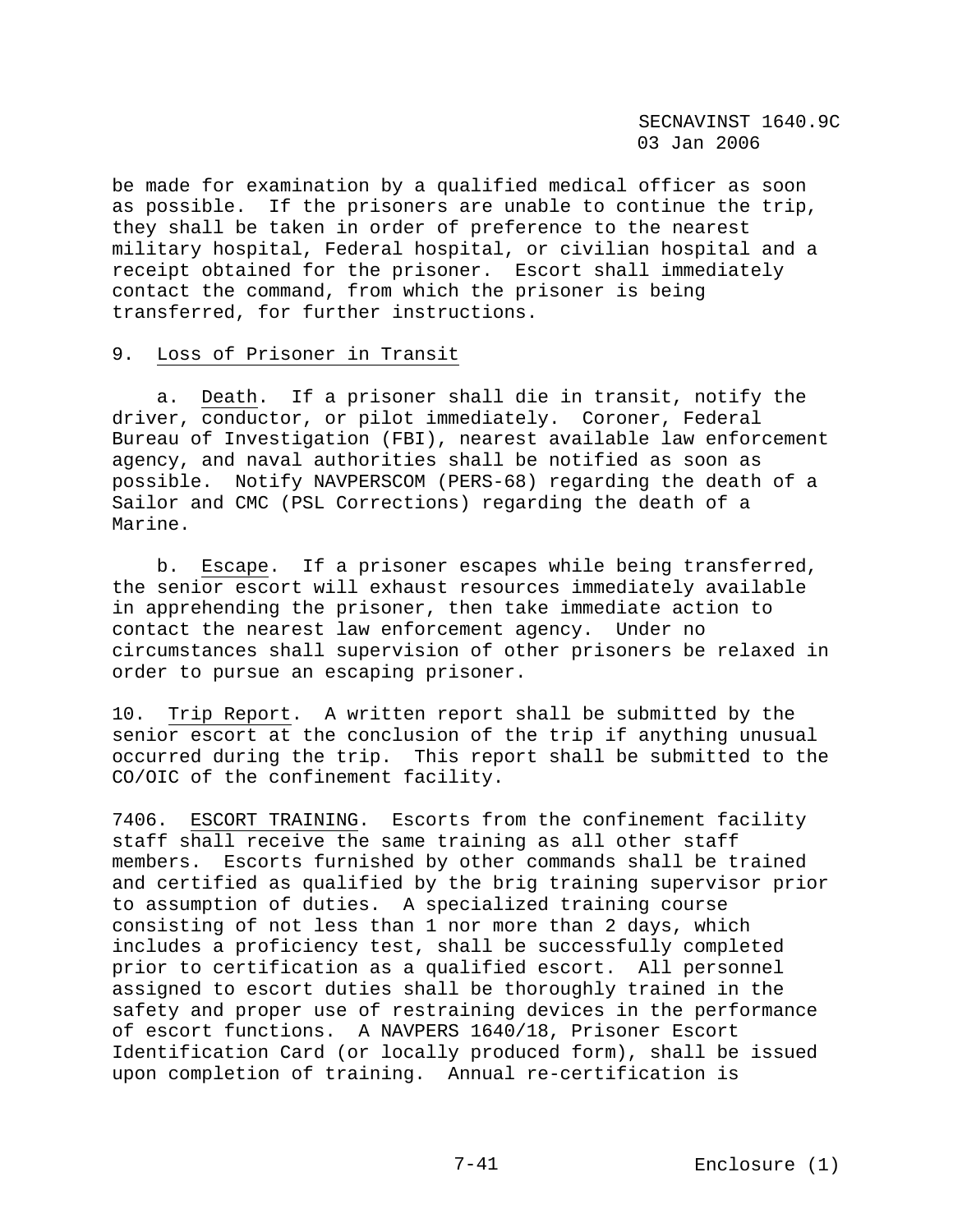required and certification may be revoked at the CO/OIC/CPOIC's discretion.

# 7407. TRANSFER OF LONG-TERM PRISONERS

# 1. Transfer to a Military Level III Confinement Facility

 a. Consolidation of Corrections Within DOD. Secretary of the Army has been designated as Executive Agent for incarceration of DOD military Level III prisoners. In most cases, U.S. Disciplinary Barracks (USDB), Fort Leavenworth, KS, will be the designated place of confinement for those Level III male prisoners who will remain under military control; NAVCONBRIG Miramar is designated as DOD Level III place of confinement for female prisoners.

 b. Criteria. Criteria concerning transfer of Level III prisoners will be issued by DOD Directives and policy issued by NAVPERSCOM (PERS-68) and CMC (PSL Corrections). Requests for transfer of a prisoner from a confinement facility to Level III confinement will be forwarded to NAVPERSCOM (PERS-68) and CMC (PSL Corrections), as appropriate, for coordination.

2. Transfer to the Federal Bureau of Prisons (FBOP). Transfer of prisoners to the FBOP will be on a case-by-case basis. (Note: National Security Prisoners shall be maintained in military confinement facilities unless, in a given case, SECNAV specifically approves a transfer to the FBOP). In the event special circumstances dictate a need for a special request, the following criteria apply:

 a. Criteria. Secretary of the Army (DAMO-ODL), as Executive Agent for Level III corrections, will coordinate all transfers of military prisoners to the FBOP.

 b. Procedures. Requests for transfer of a prisoner from a confinement facility to the FBOP will be forwarded to NAVPERSCOM (PERS-68) and CMC (PSL Corrections), as appropriate, for coordination.

 c. Records. Transfer of records will be directed by NAVPERSCOM (PERS-68) or CMC (PSL Corrections).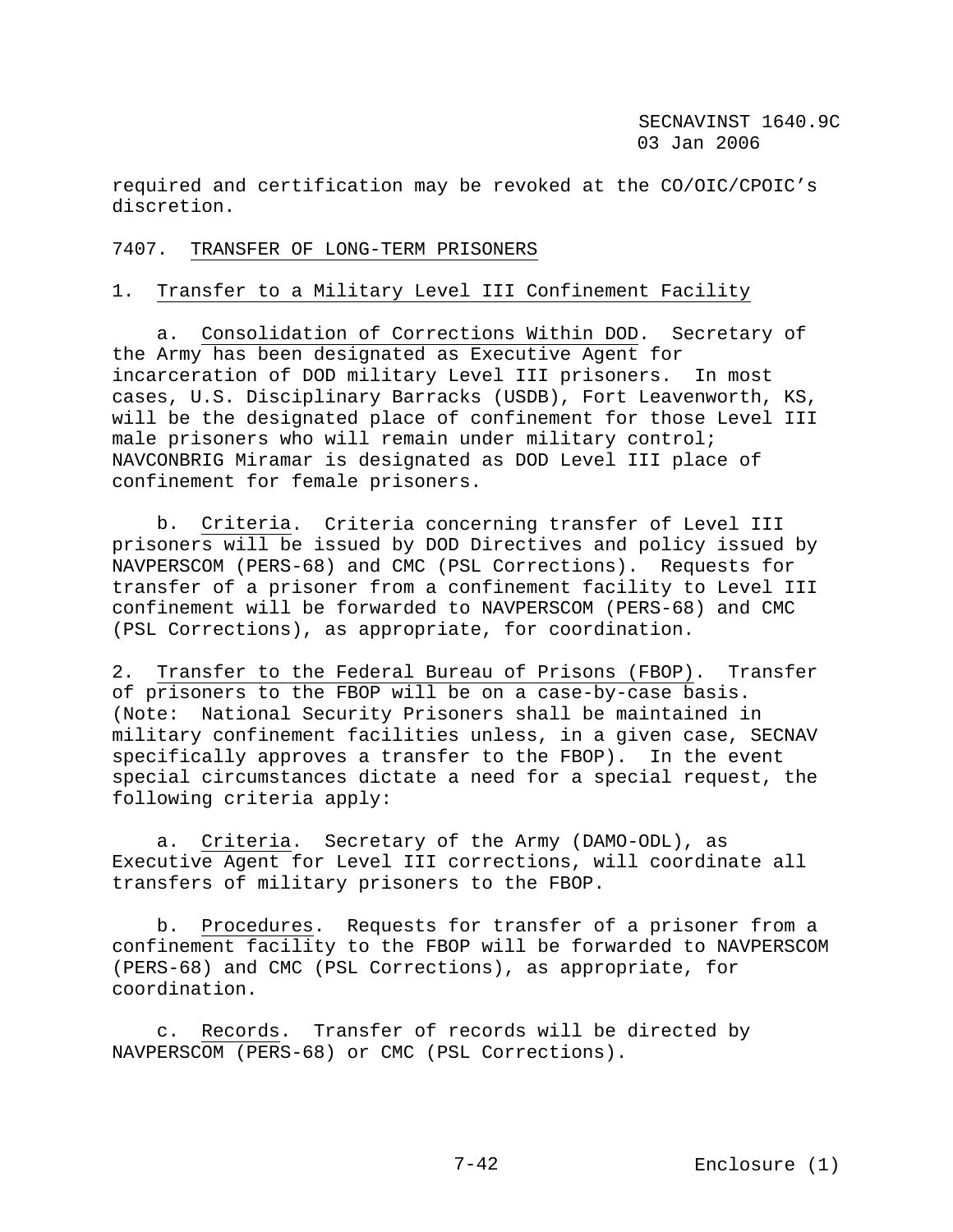d. Personal Property. Personal property will not accompany prisoners while they are being transferred to the FBOP. Personal property is limited to essential items only and will be mailed directly to the designated institution. These items shall fit into a cardboard box no larger than 15"x12"x10". All other personal property is to be shipped home by the prisoner.

#### 3. Psychiatric Transfer to FBOP

 a. Criteria. Certain prisoners requiring long-term psychiatric treatment may be transferred to a Federal psychiatric treatment facility.

 b. Preliminary Determination for Transfer. If the CO/OIC of a confinement facility determines a post-trial prisoner suffering from a mental disease or defect requires inpatient psychiatric care or treatment beyond what is available at the facility or from the local medical command, the CO/OIC will notify the prisoners in writing of their intention to seek transfer of the prisoners to the custody of the Attorney General for care and treatment in a suitable facility. NAVPERSCOM (PERS-68) or CMC (PSL Corrections) will be immediately notified.

## c. Action on Preliminary Determination

 (1) Once a prisoner is provided the notice prescribed in article 7407.3b of this manual, the CO/OIC of the confinement facility shall request the area General Court-Martial Convening Authority (GCMA) convene a hearing to determine whether the prisoner shall be transferred to the custody of the Attorney General for care and treatment in a suitable facility. Request will state the factual basis for the CO/OICs determination that the prisoner requires care or treatment beyond that available at the confinement facility or local medical command and will include all relevant documentation (e.g., sanity board results, psychiatric evaluations, medical treatment files, correctional treatment records, etc.) which provide the basis for the determination.

(2) GCMA may:

(a) Disapprove the request for good cause.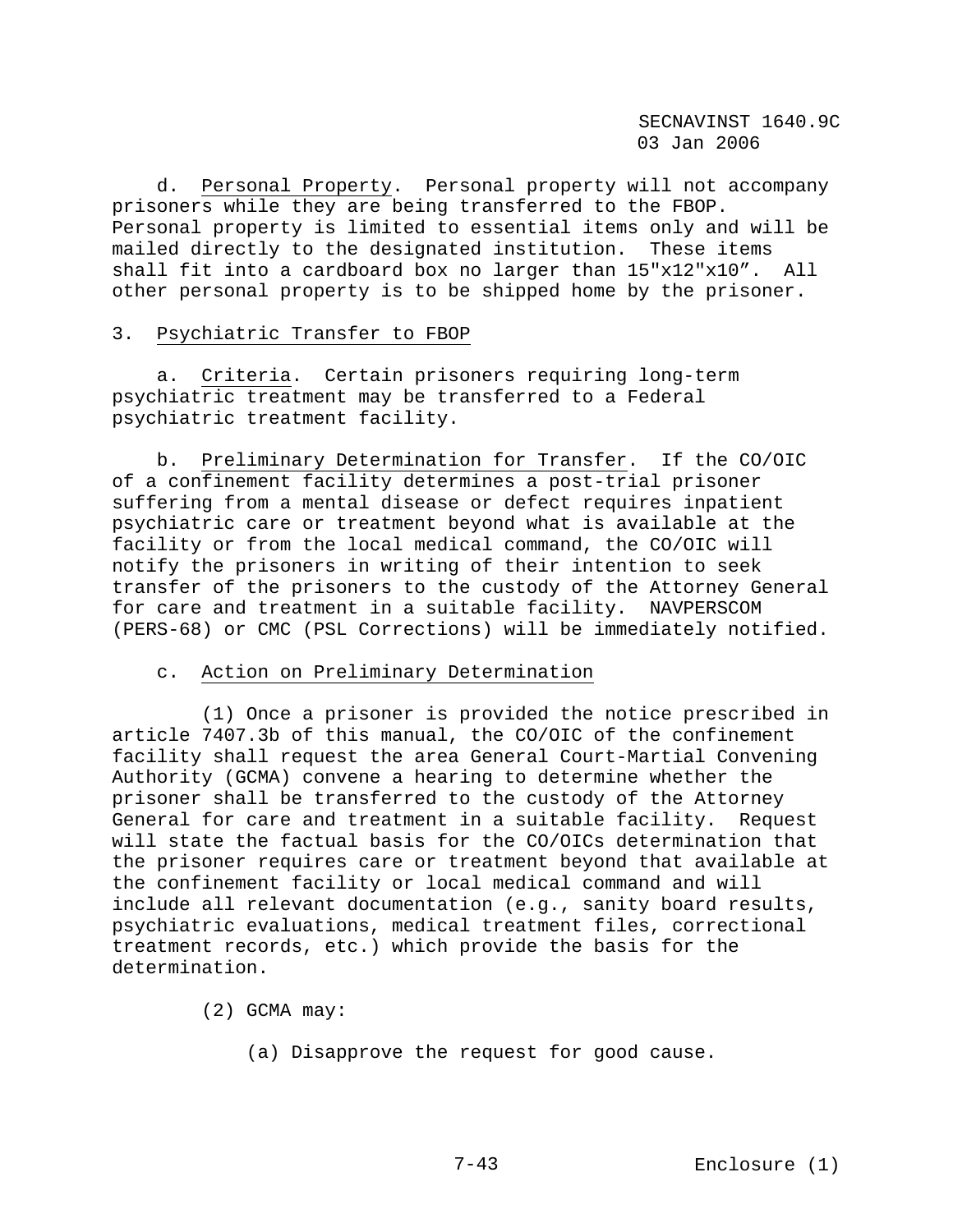(b) Approve the request and convene a hearing to determine whether the prisoner suffers from a mental disease or defect that requires inpatient psychiatric care or treatment beyond that available locally.

 (3) Convening authority's letter will be forwarded to the local NLSO and Trial Service Office (TSO)/Base Judge Advocate/Circuit Military Judge and will state:

 (a) Presiding official will be an officer designated, certified, and sworn as a military judge authorized to try general courts-martial.

 (b) Prisoner will be represented by a judge advocate qualified, certified, and sworn to serve as trial or defense counsel at general courts-martial.

 (c) Interests of the Government will be represented by a judge advocate designated by the TSO/Base Judge Advocate.

 (4) Circuit military judge will detail a military judge for the hearing. Upon detail, the military judge will schedule a hearing date, affording reasonable notice to counsel and the prisoner.

 (5) Local NLSO/Base Judge Advocate will detail counsel for the prisoner.

(6) Local TSO/Base Judge Advocate will detail:

(a) Government counsel (if required).

(b) Court reporter.

### d. Hearing Procedures

 (1) Prisoners will be afforded the following rights in connection with the hearing:

 (a) Timely written notice of the hearing and of their procedural rights.

 (b) A personal hearing before an impartial decision maker.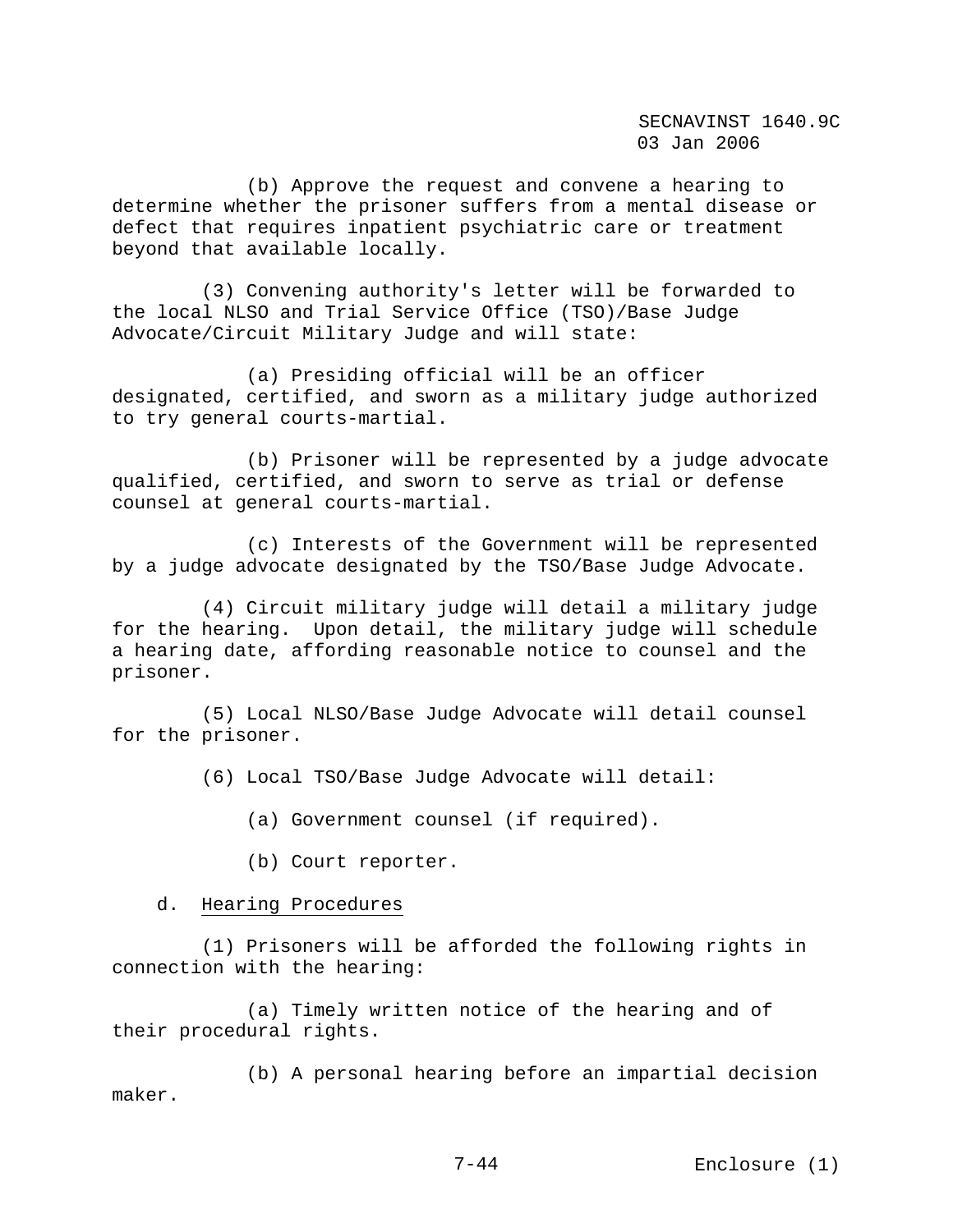(c) Opportunity to present testimony and documentary evidence.

 (d) Opportunity to confront and cross-examine Government witnesses.

(e) Written findings.

 (2) At the hearing, the military judge will advise the prisoners or their personal representative or attorney, if the prisoners are unable to make a knowing and intelligent acknowledgment of their rights, that:

 (a) Purpose of the proceeding is to determine whether the prisoners suffers from a mental disease or defect that requires inpatient psychiatric care or treatment beyond that available at the confinement facility.

 (b) If the Government establishes by the preponderance of the evidence that the prisoners suffers from such a mental disease or defect, the prisoners may be transferred to the custody of the Attorney General for care and treatment in a suitable facility.

 (c) Prisoners have the procedural rights enumerated in paragraph 3d(1)(a) through (e) above.

 (3) Both the Government and the prisoners will then be afforded the opportunity to present evidence regarding the present mental condition of the prisoners and the necessity, or lack thereof, for transfer to the custody of the Attorney General for care and treatment. This is an administrative proceeding to which the Military Rules of Evidence do not (other than Military Rules of Evidence 301-303 and 501-507) apply. Evidence will be admissible subject to the guidance and limitations applicable to the conduct of formal investigations per JAGINST 5830.1.

 (4) Hearing officers, within their discretion, may direct further examination of the prisoners by a different psychiatrist or clinical psychologist.

 (5) Hearing officer will determine whether, by a preponderance of the evidence, the prisoner suffers from a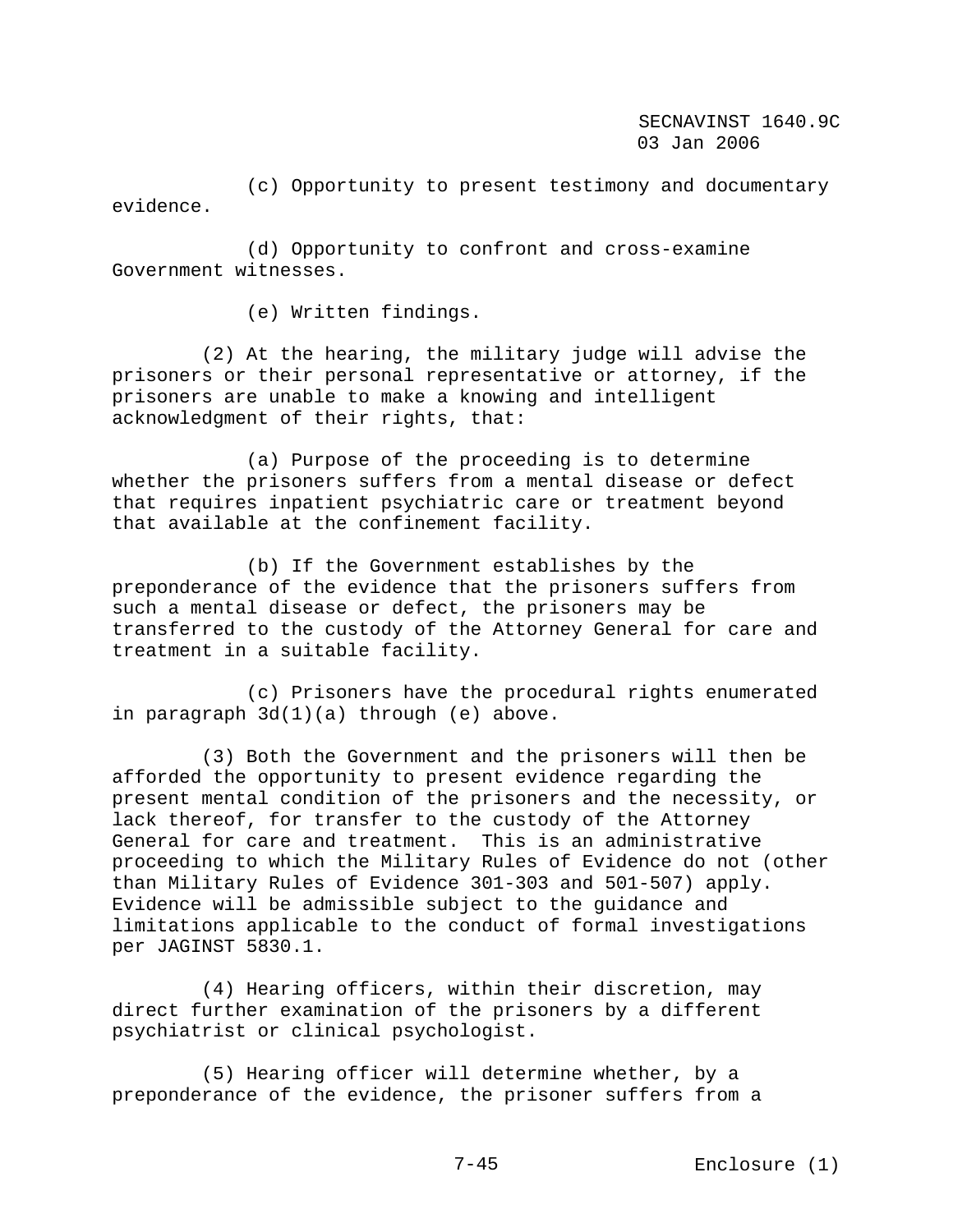mental disease or defect for which inpatient care and treatment is required beyond that available at the confinement facility. Hearing officer will make specific written findings, to include a brief statement of the factual basis relied upon for each finding, and will make a recommendation as to whether the prisoner shall be transferred to the custody of the Attorney General for suitable care and treatment.

 (6) A verbatim transcript of the hearing will be prepared. All exhibits offered in evidence will be attached to the hearing record in the manner normally employed in trial by court-martial.

 e. Action upon the Record. GCMA will review the hearing record and approve or disapprove the findings and recommendations of the military judge. If transfer is disapproved, the hearing record and action will be transmitted to the confinement facility CO/OIC for retention in the prisoner's brig file. If transfer is approved, the hearing record will be forwarded to the Attorney General as coordinated by NAVPERSCOM (PERS-68) or CMC (PSL Corrections).

 f. Transport of the prisoner to the FBOP will be coordinated between the FBOP and NAVPERSCOM (PERS-68) or CMC (PSL Corrections), as appropriate.

# 7408. TRANSFER OF PRISONER RECORDS, FUNDS AND VALUABLES, AND PERSONAL PROPERTY

#### 1. Records

 a. Documents required for transfer are contained in article 7402.2d of this manual. In addition, the most recent progress report and a copy of the transfer order will be forwarded to the respective service clemency and parole board. Transferring confinement facility shall make a copy of the prisoner file to assist in inquiries received after transfer or in case the prisoner file is lost or destroyed in transit. Original prisoner file, to include treatment file, and health and dental records, shall accompany the escorts for delivery to the receiving confinement facility.

 b. Victim Witness Assistance Program (VWAP) record, as required per reference (p), and MCO P5800.16A, shall be combined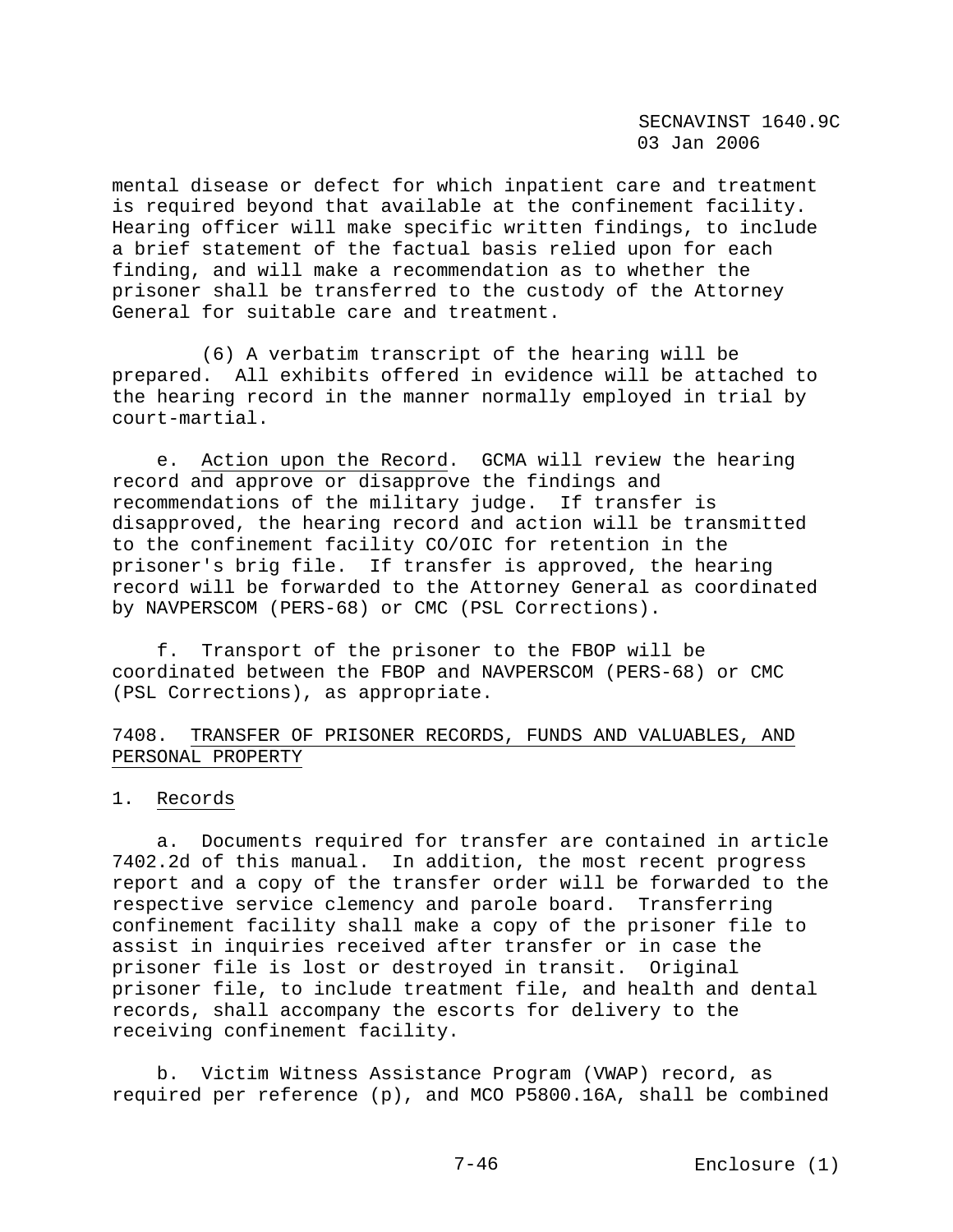with the brig records above; however, the VWAP record shall be placed in a sealed envelope with the notation "Not Releasable Without Permission of NAVPERSCOM (PERS-68) or CMC (PSL Corrections)." CO/OIC receiving record will ensure proper safeguard and delivery of VWAP records to the appointed VWAP Coordinator.

2. Procedures. Prisoner records required by above article shall be collected by the confinement facility and delivered to the senior escort prior to departure. Place all records in an appropriately sealed envelope marked "For Official Use Only". Print the prisoners name, social security number, point of departure, and destination on the outside of the envelope. Record contents on a NAVPERS 5000/64, Records Transmittal Form, original and three copies. Distribute original to the receiving command, first copy to the senior escort (receipted by the receiving command), second copy to the personnel officer at the point of departure, and the third copy to the confinement facility (receipted by the senior escort). All envelopes shall be placed in a suitable carrying container along with the original and first copy of the NAVPERS 5000/64, for delivery to the senior escort.

3. Funds and Valuables. Funds and Valuables of prisoners being transferred shall be inventoried by the custodian or assistant of the confinement facility, certified by the prisoner's signature, and placed in a separate envelope marked "For Official Use Only" along with a signed copy of the inventory. Signed original of the inventory shall be retained by the confinement facility at the point of departure as a receipt and a copy given to the prisoner concerned. Outside of each envelope shall be identified with name, social security number, point of departure, and destination but shall not indicate the nature or identity of the contents. Receipting process for Funds and Valuables envelopes in transit shall be recorded on the NAVPERS 5000/64 by making a "FV" or "None" entry following the prisoner's name.

4. Personal Property. Personal property of prisoners shall be inventoried on NAVPERS 1640/17, Prisoner Inventory and Receipt Personal Effects and Uniform Clothing (or locally produced form), and packed in a suitable container marked "For Official Use Only" (suitcase, sea bag, duffle bag, or box) and sealed with a copy of the inventory inside and name, social security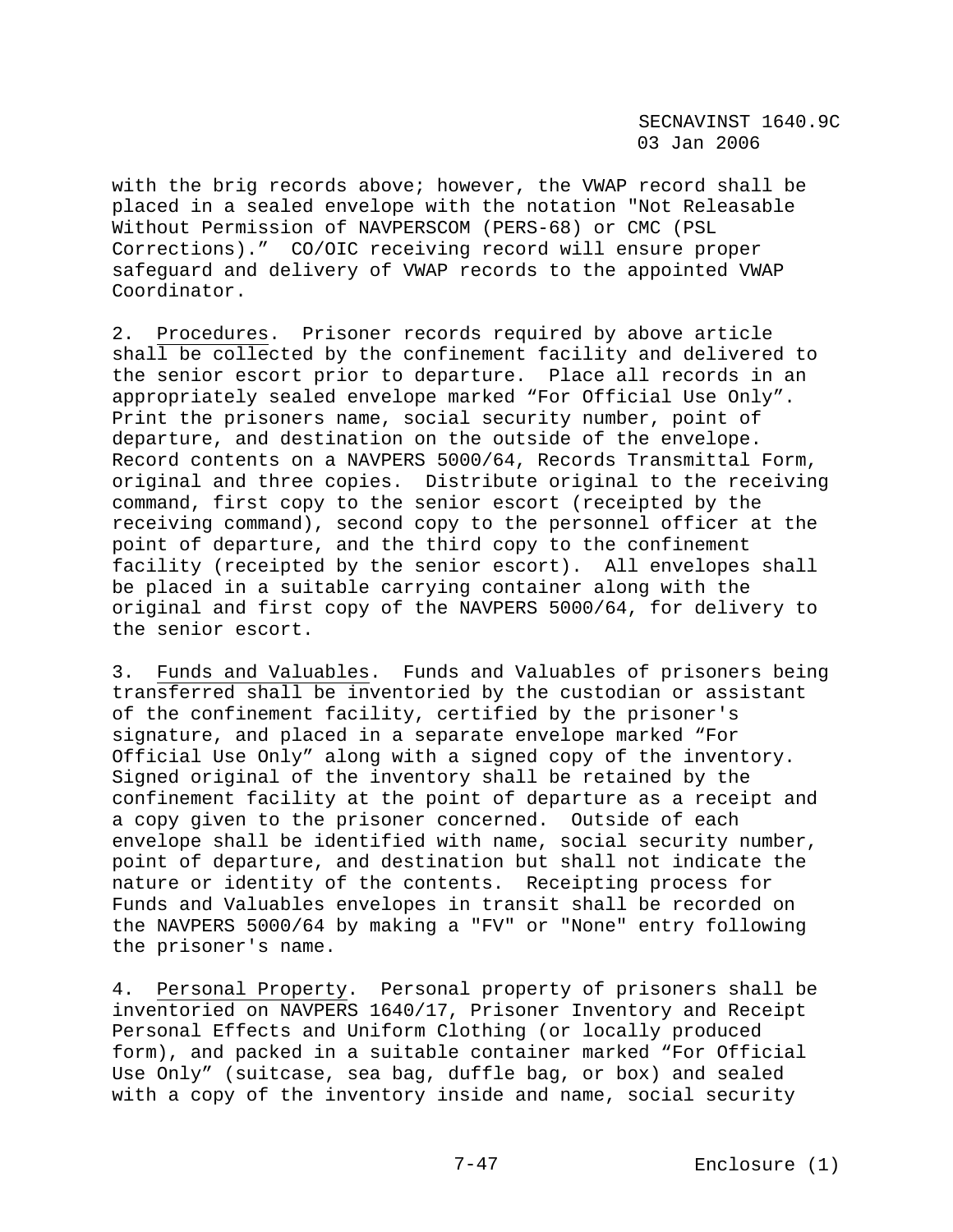number, point of departure, and designated destination clearly marked on an attached shipping tag or other suitable marking which does not deface or damage the container. Receipting for personal property shall be accomplished by memorandum in the same sequence and distribution prescribed for NAVPERS 5000/64 described above.

5. Receipts. Number of both records and funds and valuables envelopes accompanying the draft shall be indicated on the NAVPERS 5000/64. Both the senior escort and the receiving facility representative shall receipt only for the proper number of envelopes. New Funds and Valuables inventories shall be prepared by the designated place of confinement as a part of their receiving process.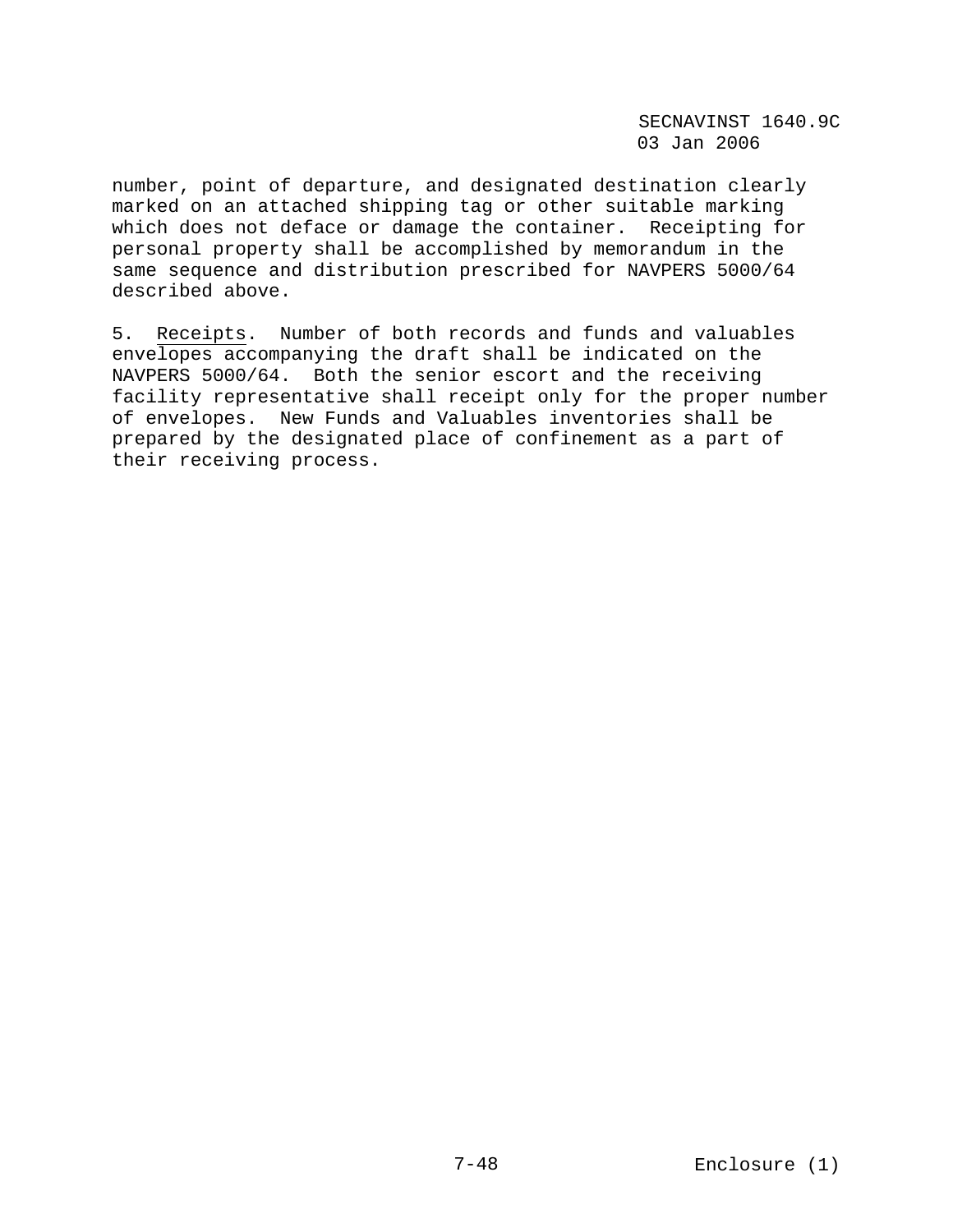### **CHAPTER 8 ADMINISTRATIVE MATTERS**

#### SECTION 1. RECORDS AND REPORTS

#### 8101. GENERAL

1. Purpose. Records are maintained to provide accurate, current, and readily available information on individual prisoners and on the corrections operation. Reference (n) governs creation, use, maintenance, and disposition of records. Disposition for completing standardized forms and reports must also be followed. Unauthorized destruction of records is subject to criminal penalty.

2. Security. All prisoner files are private and only personnel who have a need to know certain information in the performance of their official duties may have access to a given file or piece of information. This shall in no way impede the flow of information to staff involved in the supervision, training, or evaluation of prisoners. Under no circumstances shall prisoners be assigned to functions where they have access to files or information about other prisoners.

3. Copies. Various functional units within the confinement facility require certain records and reports in order to function properly. Copies of such records and reports may be maintained on an as needed basis at those locations with the original records kept in controlled administration files. Units requiring original copies of prisoner records, i.e., clothing inventory, etc., will ensure all records are sent to the administrative office when a prisoner is released or when the record is no longer required.

## 8102. PRIVACY

1. Privacy Act. All personnel will be familiar with the provisions of the Privacy Act and Freedom of Information Act Program. SECNAVINST 5720.42F, reference (n), and appendix B refer. A Privacy Act statement is not required for every form or personal/telephone interview but only for those in which the individual is asked to furnish personal information to be included in a system of records. For the purpose of determining whether a Privacy Act statement is required, "personal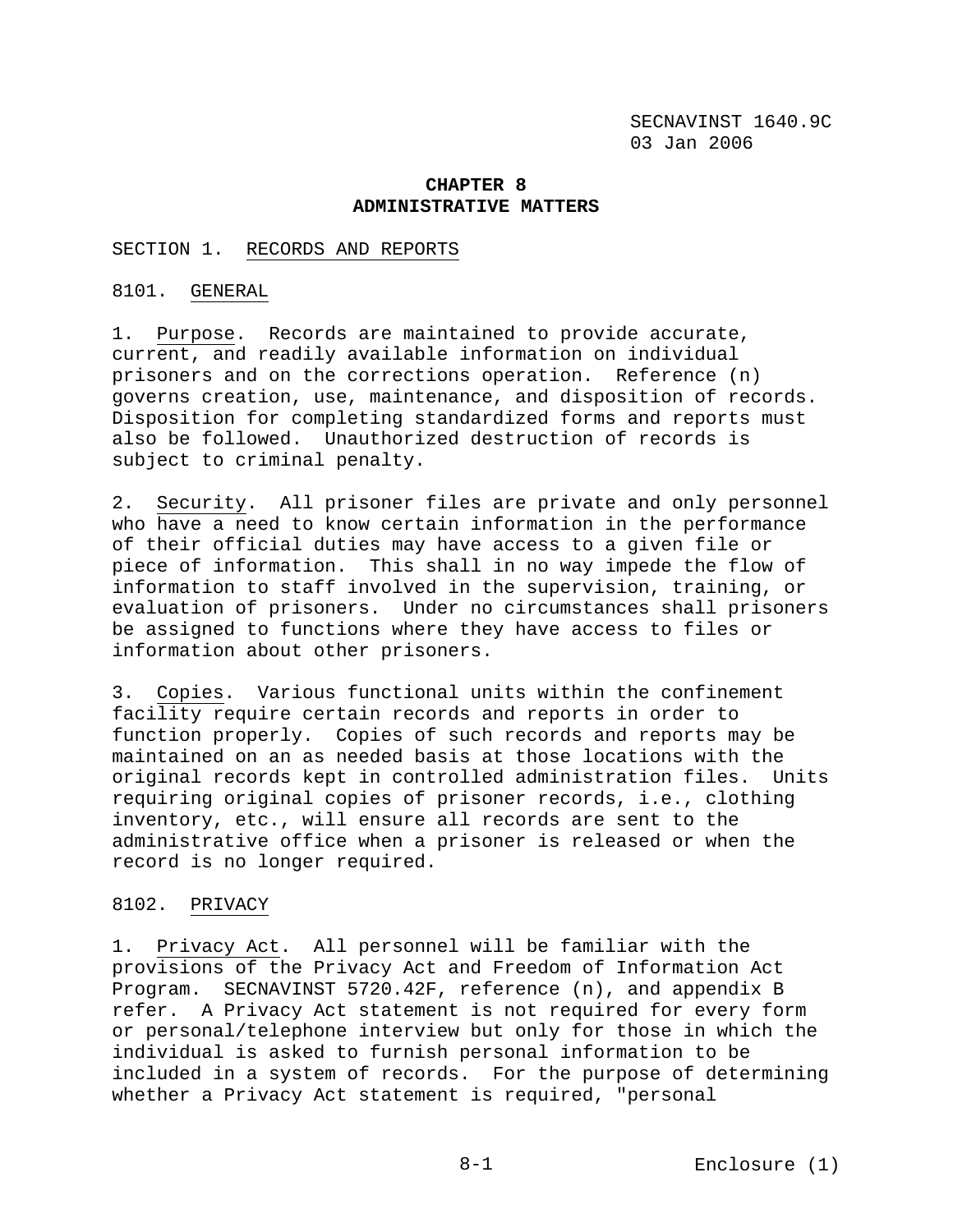information" is defined as information about an individual that is intimate or private to the individual, as distinguished from information related solely to the individual's official function.

2. Request for Information. A Privacy Act statement will be requested before soliciting information for DD 2710, Inmate Background Summary, and FD-249, Arrest and Institution Fingerprint Card. In addition to these, a Privacy Act statement must accompany a request for clemency or waiver of restoration. SECNAVINST 5720.42F, appendix B, and references (n) and (p) provide requirements pertaining to the release of information.

3. Prisoner Files. Prisoner files fall under a general exemption from release per the Privacy Act of 1974, 5 U.S.C.  $522a(j)(2)$ . Requests by prisoners or their representatives, e.g., attorney, for any portion of their record, will normally be denied under the  $(j)(2)$  provisions of the Privacy Act and then processed under the provisions of the Freedom of Information Act (FOIA).

### 8103. PRISONER FILES AND RECORDS

1. Prisoner File. Unless specifically authorized by NAVPERSCOM (PERS-68) OR CMC (PSL Corrections) to allow for split records, an individual file shall be maintained for each prisoner in the facility. Documents shall be placed in the file as shown below.

|         | Section 1. - DD 2707, Confinement Order         |
|---------|-------------------------------------------------|
|         | - Court-martial Order                           |
|         | - One copy of FD-249, Suspect Fingerprint Card  |
|         | - DD 2710-1, Prisoner Sentence Computation, or  |
|         | CORMIS electronic equivalent                    |
|         | - Report of Results of Trial                    |
|         | - Charge Sheet                                  |
|         | - Pretrial Agreement Data                       |
|         | - Report of Investigation (ROI)                 |
|         | - Court-martial review actions                  |
| $\star$ | - DD 2718, Inmate's Release Order               |
|         | - DD 2709, Privacy Act Statement                |
|         |                                                 |
|         | Section 2. - DD 2710, Inmate Background Summary |
|         | - DD 2711, Initial Custody Classification       |
|         | - DD 2711-1, Custody Reclassification           |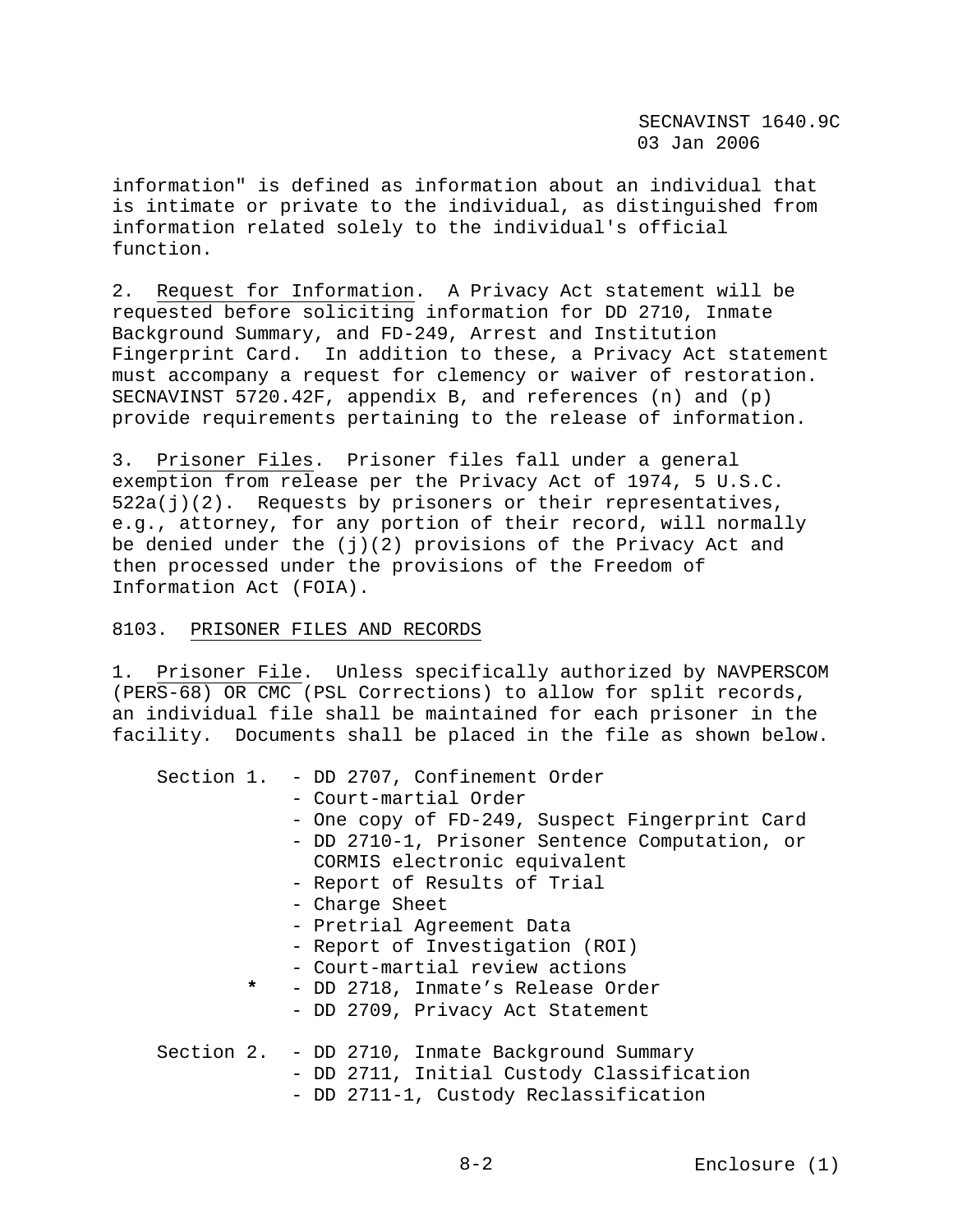- DD 2711-2, Custody Initial/Reclassification Summary Addendum
- NAVPERS 1640/15, Mail and Visiting List
- DD 510, Request for Interview
- DD 2715, Clemency/Parole Submission
- DD 2716, Parole Acknowledgement Letter
- DD 2716-1, DOD Certificate of Parole
- DD 2717, DOD Voluntary/Involuntary Appellate Leave Action
- DD 2715-3, Inmate Restoration/Return to Duty, Clemency and Parole Statement
- Letters disapproving visitors/correspondence
- Prisoner refusal to accept mail
- DD 2715-2, Inmate Summary Data
- DD 2719, Continuation Sheet
- DD 2715-1, Disposition Board Recommendation
- Copies of all board recommendations and actions
- Section 3. NAVPERS 1640/8, Prisoner Conduct Record (or locally produced form)
	- DD 2714, Inmate Disciplinary Report
	- DD 509, Inspection Record of Prisoner in Segregation
	- DD 2712, Inmate Work and Training Evaluation
	- DD 2713, Inmate Observation Report
	- Incident Report (locally produced)
	- Certification of Fitness for Disciplinary Segregation/Special Diet (locally produced)

# Section 4. - Miscellaneous

- DD 504, Request and Receipt for Health and Comfort Supplies (copy)
- NAVMC 604, Request for Clothing and Equipment
- **\*** NAVPERS 1640/17, Valuables and Personal Effects Inventory Receipt
	- DD 2708, Receipt for Inmate or Detained Person
	- Command Visitation Record (locally produced)

**\***Indicates forms which may not be placed in the prisoner file until release is effected.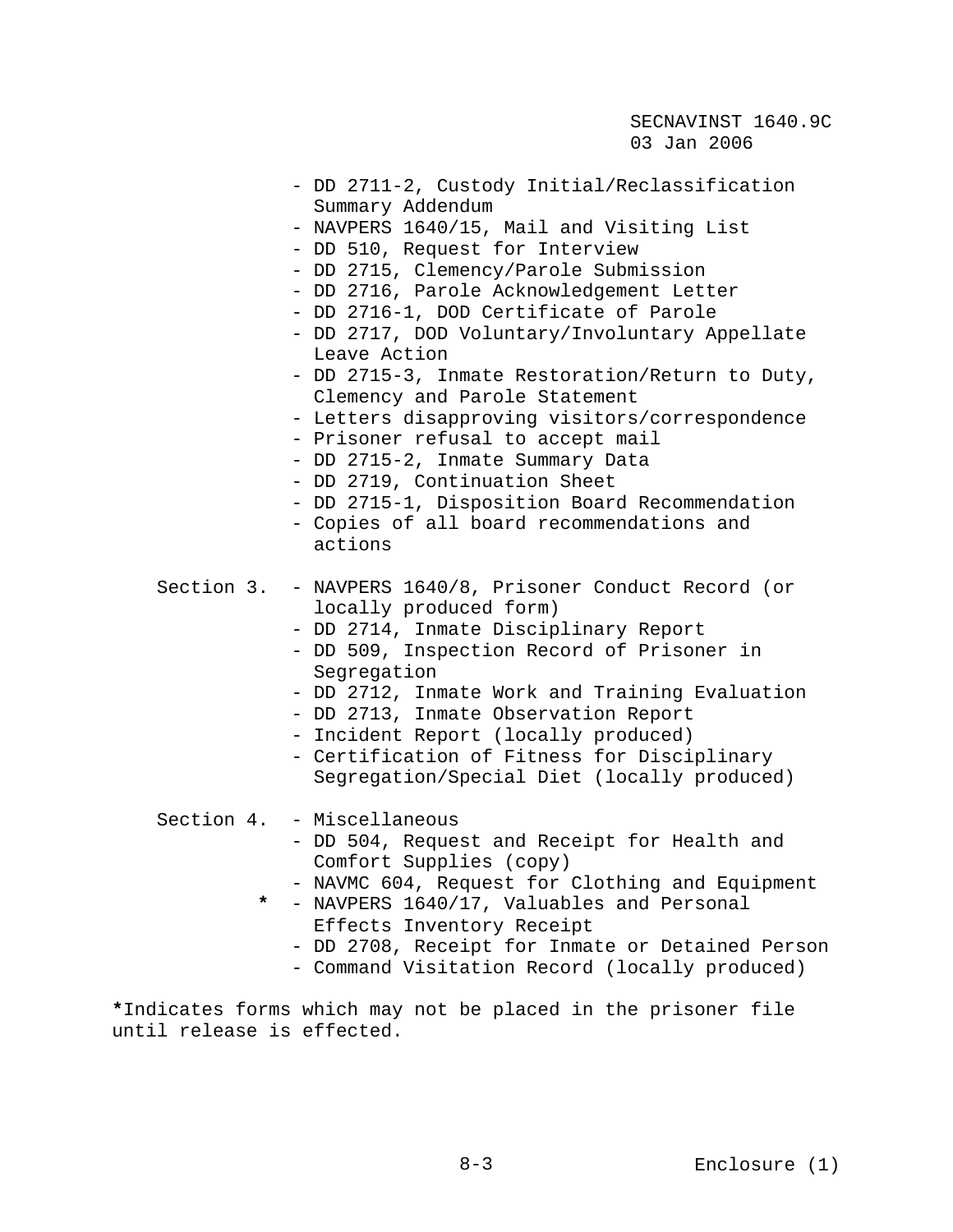2. VWAP File. A VWAP file shall be maintained separately by the appointed VWAP Coordinator on all applicable prisoners, per DODD 1030.1 of 13 April 2004 and reference (p). At a minimum, following documents will be maintained:

 a. DD 2704, Victim/Witness Certification and Election Concerning Inmate Status.

b. DD 2705, Victim/Witness Notification of Inmate Status

c. Copies of any correspondence.

d. Records of certified mail.

e. Record of telephone contacts.

3. Sexual Offender Registry File. A sexual offender registry file shall be maintained separately by the appointed staff member on all prisoners convicted of covered offenses, as per reference (s). Upon release or transfer, this file becomes a part of the prisoner file. At a minimum, following documents will be maintained:

 a. DD 2791, Notice of Release of Military Offender Convicted of Sex Offense.

 b. DD 2791-1, Prisoner's Acknowledgement of Sex Offender Registration Requirements.

c. Copies of any correspondence.

d. Record of telephone contacts.

4. Reactivation. Prisoner files in storage and scheduled for disposal may be reopened when a former prisoner is returned for confinement. All information shall be updated. When determined a prisoner has been previously confined in a naval confinement facility and the location is known, a request may be made to the CO/OIC of that facility for the prisoner file.

8104. LOGS. All logs maintained by the facility shall be bound ledgers with sequentially numbered pages, and maintained in chronological order. Where confinement facilities and CCUs are co-located, consolidated logs are authorized.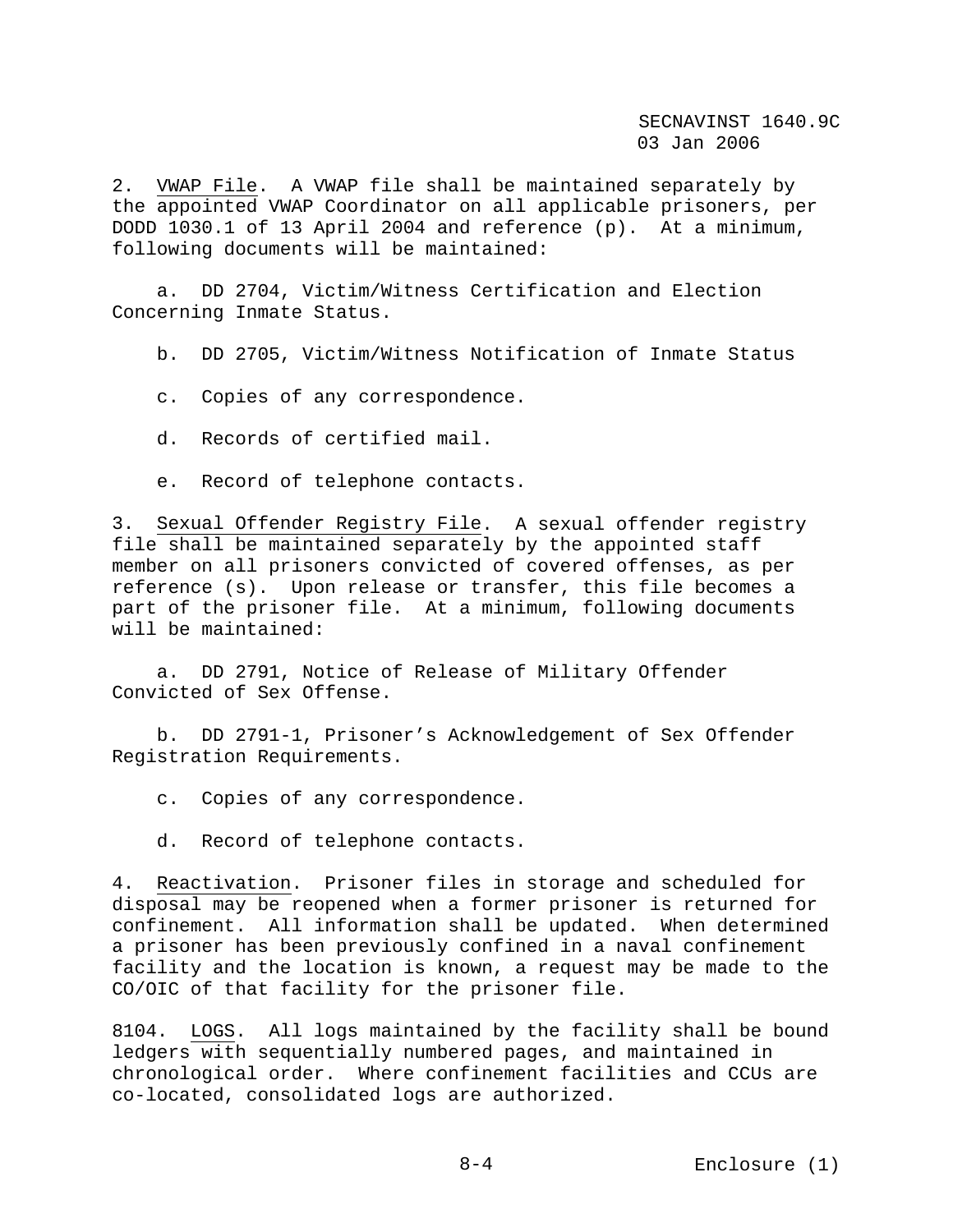1. Brig Log. Brig log is a permanent daily record of the operation of the confinement facility. It is maintained by the control center supervisor on duty and will include, but not be limited to, the following:

- a. Results of prisoner counts.
- b. Confinement and release of prisoners.
- c. Departure and return of prisoner details.
- d. Change of watch.
- e. Emergency drills.
- f. Disorders and actions taken.
- g. Inspections.
- h. Record of official visitors and purpose of visit.
- i. Any unusual occurrences.

### 2. Medical Log

 a. Medical log is a permanent brig record, with entries made in chronological order. Entries shall be made by medical personnel, showing prisoner's name, social security number, date of treatment, nature of complaint, treatment administered and marked "For Official Use Only". It shall be signed by the person administering treatment. Prisoners shall not be given access to this log.

 b. All medication issued will be properly documented on a NAVMED 6550/8, Medication Administration Record, per reference (l), or a locally modified version of this form. See appendix B. Maintain a medication file on each prisoner. This form, when filled out contains information which is "For Official Use Only" and shall only be available to staff and the prisoner whose name is on the form. Disposition of the form upon transfer or release shall be per reference (l).

3. Visitors Log. A record of each visit to a prisoner shall be made in the visitors' log. Entry shall show date of visit, time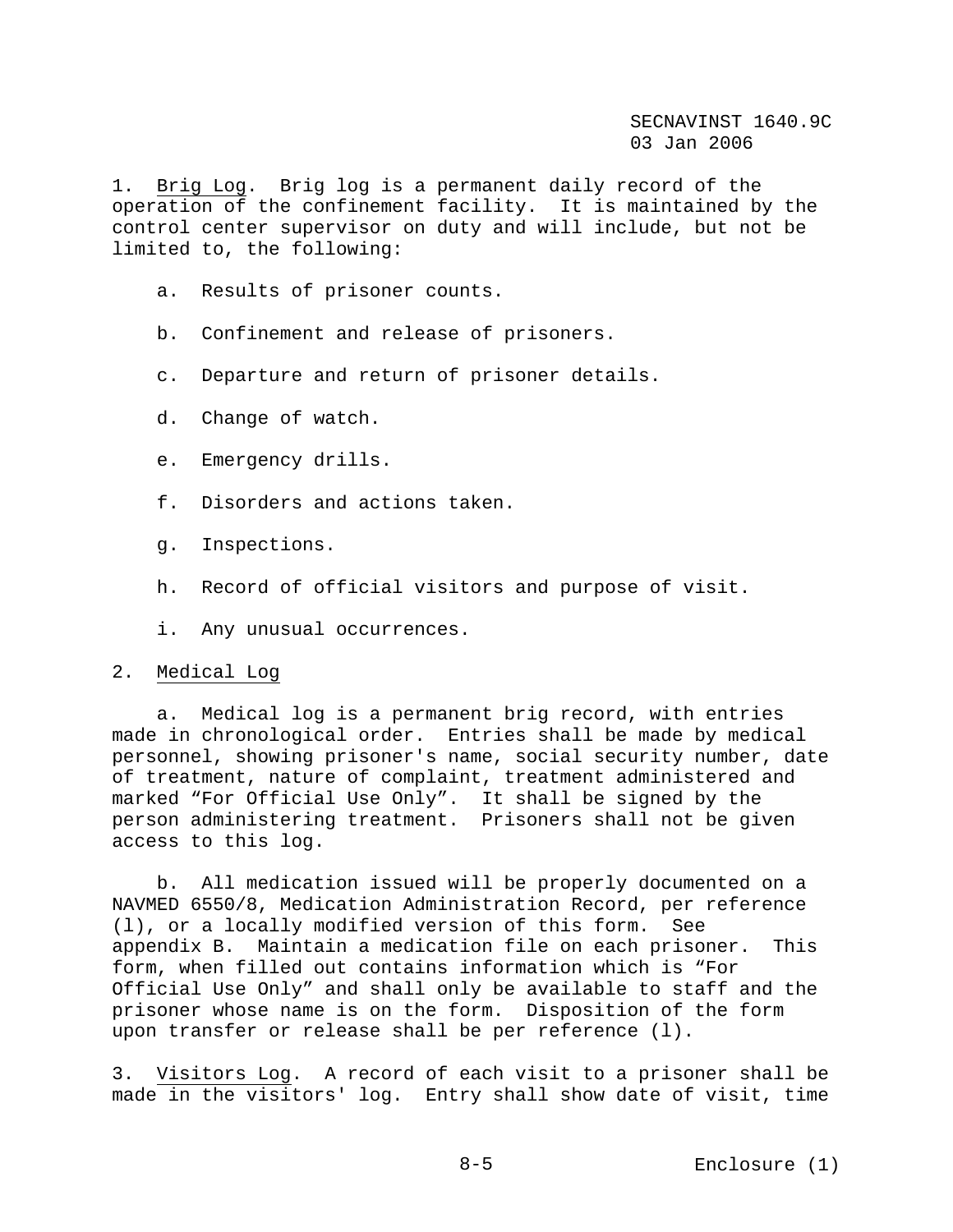in and time out, printed name, address, and signature of the visitor (or sponsor), name of person visited, signature or initials of the staff members who admit and release the visitor, and the identity verification source presented (e.g., driver's license, etc.).

 a. At a minimum, verification of identity presented shall include visitor's name, photograph, and date of birth. Policy for visitors under the age of 18 shall be published by local policy.

 b. When authorized by the CO/OIC/CPOIC, a record may be kept of exchanges of mail and visits using NAVPERS 1640/15, Mail and Visiting List.

4. Privileged Correspondence Log. A record of all outgoing and incoming privileged correspondence will be maintained. This log will show date received/mailed, addresser, addressee and initials of mail supervisor, and signature of prisoner indicating date of receipt. Privileged correspondence shall be delivered unopened and receipted for. Prisoners may have these letters placed in their personal effects at any subsequent time. Inspection of privileged correspondence and the "good cause" for the inspection will be recorded in this log. See article 8301.8.

5. Disciplinary Log. A disciplinary log shall be maintained to record each disciplinary report, to include dismissed reports, and the action taken. Log shall contain entries showing the date of the offense, prisoner's name, social security number, offense(s), name of the person making the report, date of action, punishment imposed and marked "For Official Use Only." Each entry shall be signed by the officer authorized to take action. Disciplinary log shall be submitted weekly to the CO for review and signature.

### 8105. CONFINEMENT ORDER

1. Policy. DD 2707, Confinement Order, is a basic component of each prisoner record and is the legal authority effecting confinement. Except in emergency where oral confinement is properly directed, no person shall be confined without a written order of confinement, with the offense(s) indicated, and signed by an individual authorized to direct confinement. If the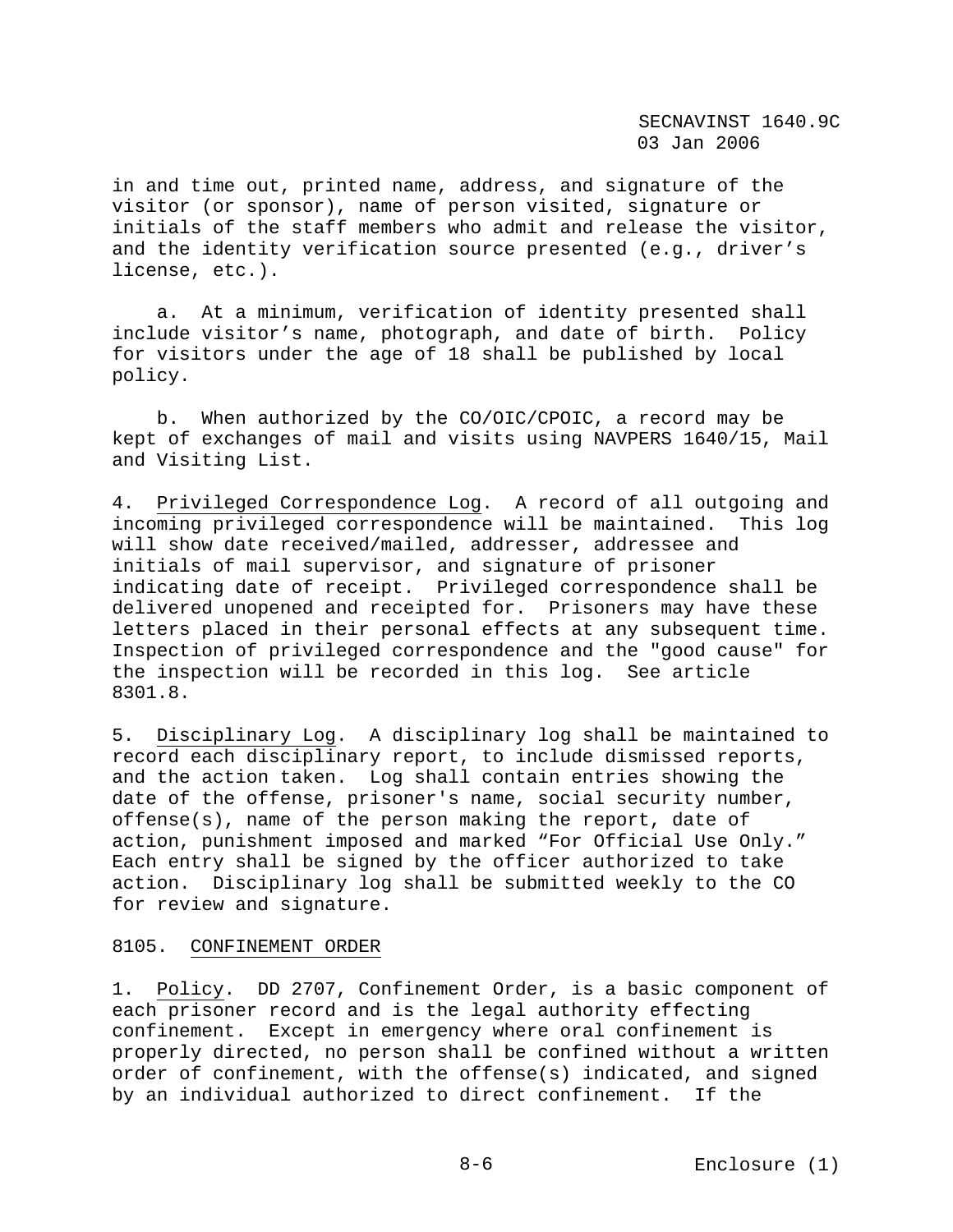confinement is initially effected without a written order, the written order shall immediately follow the confinement. Refer to reference (c), R.C.M. 304(d).

### 2. Procedures

 a. No members of a confinement facility staff shall refuse to receive or to keep any prisoner committed to their charge by an officer of the Armed Forces when the committing officer furnishes a statement, signed by them, of the offense(s) charged against the prisoner. A confinement order signed by the duty officer, officer of the day, or other officer designated by the CO may authorize confinement.

 b. Order shall clearly identify the individual to be confined and show the offense(s) of which accused or convicted, such as:

> "Article 80, Attempted escape from confinement." "Article 86, U/A 3 June - 26 July 80 (53 days)." "Article 91, Strike CPO w/fist." "Article 92, Failed to obey lawful order." "Article 121, Larceny-\$51 from locker." "Article 134, Disorder and damage to government property."

 c. Confining commands must complete the offense portion of the order, since the offense often dictates security requirements.

 d. "Safekeeping" and "protective custody" are not legal reasons for confinement, and no individual shall be accepted for confinement with either of these listed in lieu of a UCMJ charge.

 e. When results of a court-martial change the basis for confinement, a report of results of trial signed by the trial counsel shall be prepared, as appropriate, reflecting the change of status. This results of trial shall be delivered to the confinement facility at the time the prisoner is returned to the confinement facility from the court-martial.

 f. Except for pretrial confinement, the confinement orders shall show the date confinement is directed, if other than the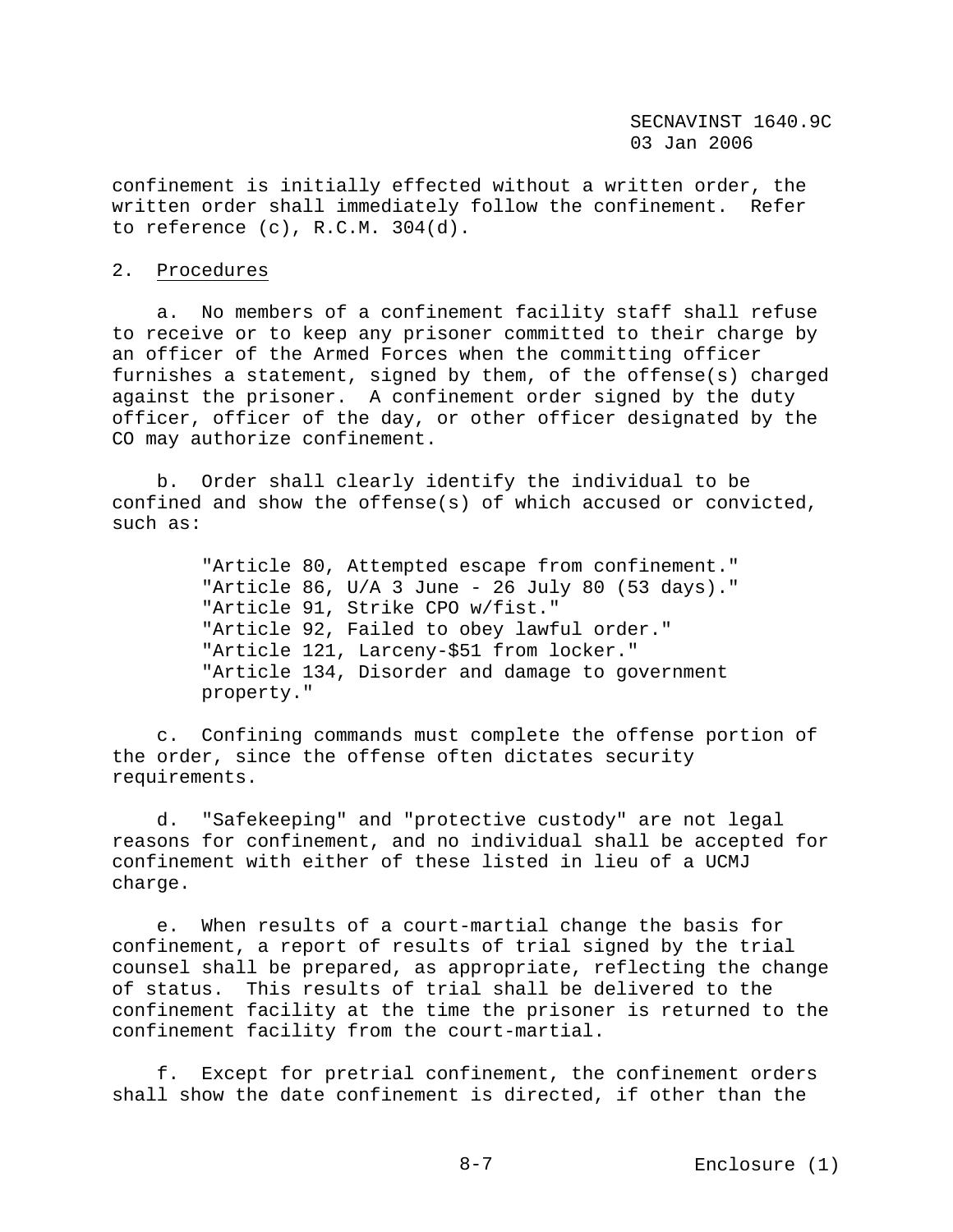date adjudged, and by what authority imposed. If B&W/DIMRATS under non-judicial punishment is imposed and deferred (not to exceed 15 days), it shall show date imposed, date the punishment is to begin, and reason for deferment. If the confinement is imposed as a result of the sentence of courts-martial, confinement order shall be accompanied by a report of results of trial, signed by the trial counsel of the special or general court-martial, or the summary court-martial officer, that adjudged the sentence and will reflect any pretrial agreement reached.

# 8106. PRISONER IDENTIFICATION BADGE

1. Policy. All prisoners shall wear a prisoner identification badge (locally produced) pinned over the left breast pocket on their outer garment. Only exceptions to this requirement shall be IC custody prisoners when they are outside the confinement facility and segregated prisoners in their cells. No other visual form of identification is permitted except when specifically authorized by NAVPERSCOM (PERS-68) or CMC (PSL Corrections). Display of the full SSN is not authorized.

2. Procedures. Four prisoner identification badges, with photograph, will be prepared during initial processing and as otherwise required, as follows:

 a. Legal status. Appropriately lettered, in the colors indicated below

- (1) Detainee Black.
- (2) Prisoner Blue.

 b. Custody classification. Appropriately lettered, in the colors indicated below.

- (1) Installation Custody Brown
- (2) Minimum Custody Green
- (3) Medium-Out Custody Yellow
- (4) Medium-In Custody Orange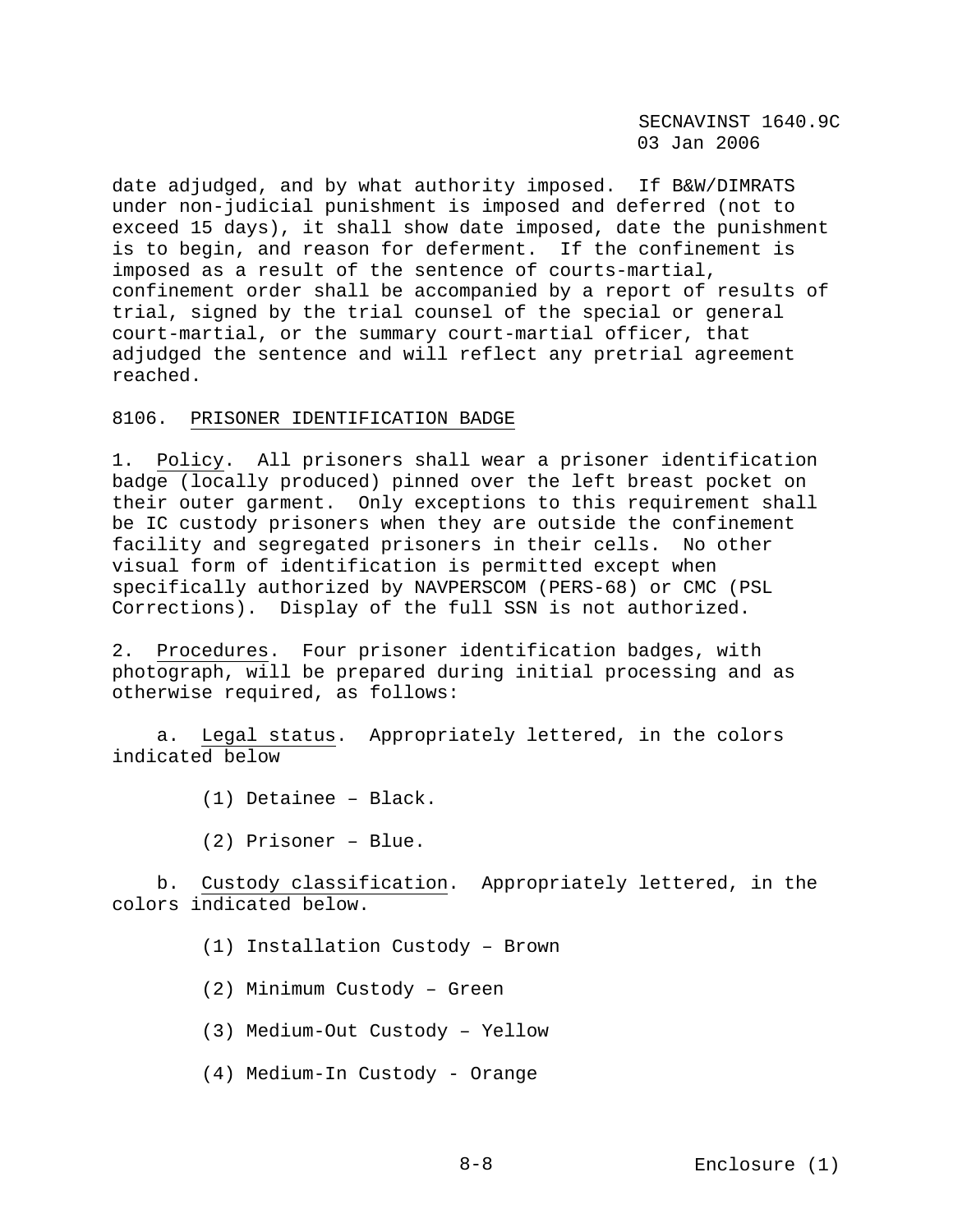(5) Maximum Custody or Special Quarters - Red

c. SSN. If used, abbreviated (last four).

 d. Photograph. Attach full-face photograph. Prisoner shall not wear a cap or glasses. Grooming standards shall apply, as per article 5202 of this manual. A new photo shall be taken annually.

 e. Service branch. Prisoner's branch of service shall be depicted on the badge. Discharged prisoners shall reflect discharge status, e.g., BRANCH OF SERVICE/DISCHARGED. Civilian prisoners shall reflect "CIV".

f. Name. Last name and initials.

3. Distribution. Four badges will be made during intake. Original shall be issued to the prisoner and worn in the prescribed manner. Second copy shall be maintained in the control center. Third copy shall be maintained by the quarters supervisor. Fourth copy shall be maintained in the prisoner file. Where possible, badges shall be organized to match the berthing configuration.

4. Security. Strict control shall be maintained over the forms and components of the prisoner identification badge to reduce the possibility of unauthorized alteration or fabrication.

 a. When replacement badges are issued, all copies of the old badge shall be destroyed.

 b. When prisoners are released from confinement, their badges shall be placed in their prisoner record for future reference.

5. Name Change. If a prisoner's name is officially changed per applicable references, the confinement facility shall continue to use a prisoner's committed name until the time the prisoner is legally released from confinement. Exceptions to this policy will be forwarded to NAVPERSCOM (PERS-68) or CMC (PSL Corrections) with supporting justification. Staff will call prisoners by their committed names, and prisoners will be instructed they must answer when called by their committed names. Name tags will bear a prisoner's committed name;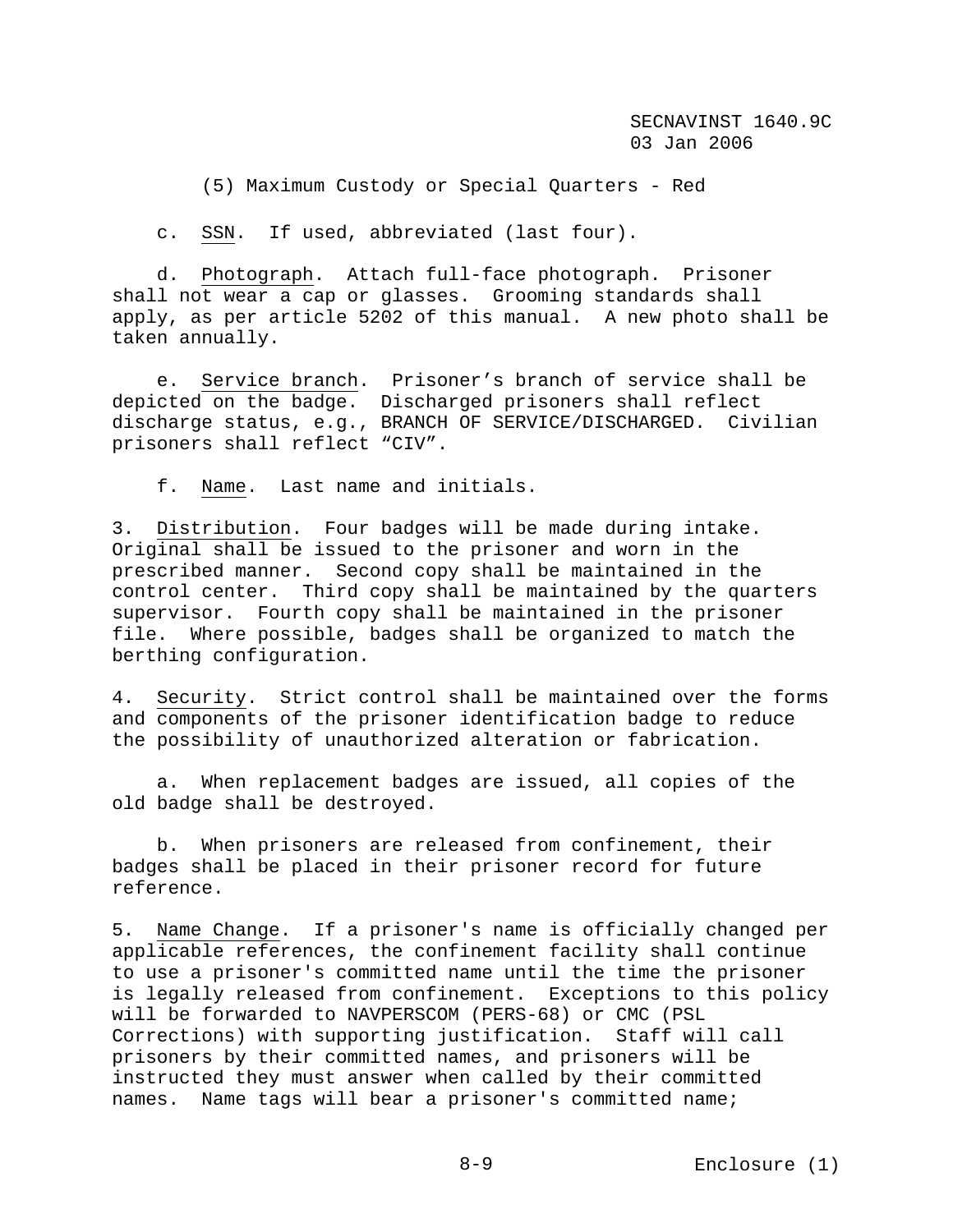however, an "also known as" (AKA) prisoner file will be established in the administration records office. This AKA file will be cross-referenced with the file bearing the prisoner's committed name. Mail, visitors, and official business will be accepted under either name.

### 8107. DAILY CHANGE SHEET

1. Policy. Daily change sheet is prepared to indicate the changes to be effected the next day, or prescribed times, and any emergency changes previously effected on the day of preparation.

### 2. Procedures

 a. Any change of quarters, work assignment, custody classification, or other status shall appear on the change sheet.

 b. After all entries for the day have been made on the daily change sheet, it must be authenticated and signed by the BRIG O or designee. Copies will be prepared to allow one copy to be distributed to each staff position supervising prisoners, one copy for the control center (signed original), and one copy for file.

 c. Each entry on the daily change sheet shall also be reflected on the individual's conduct sheet, reviewed, and initialed by an administrative supervisor or a designated unit supervisor.

 d. After all changes listed on the daily change sheet have been effected, the control center supervisor initials that all changes have been effected and recorded, and returns the original copy to the administration office for filing.

8108. COMPUTER PRINTOUTS. Computer-generated records, where used, of security functions (e.g., cell checks) will be reviewed at the end of each 24-hour period. Discrepancies are to be noted and entries in the brig log will provide information on follow-up actions, if needed. Computer printouts shall be stored until the completion of the next annual inspection, after which they may be destroyed.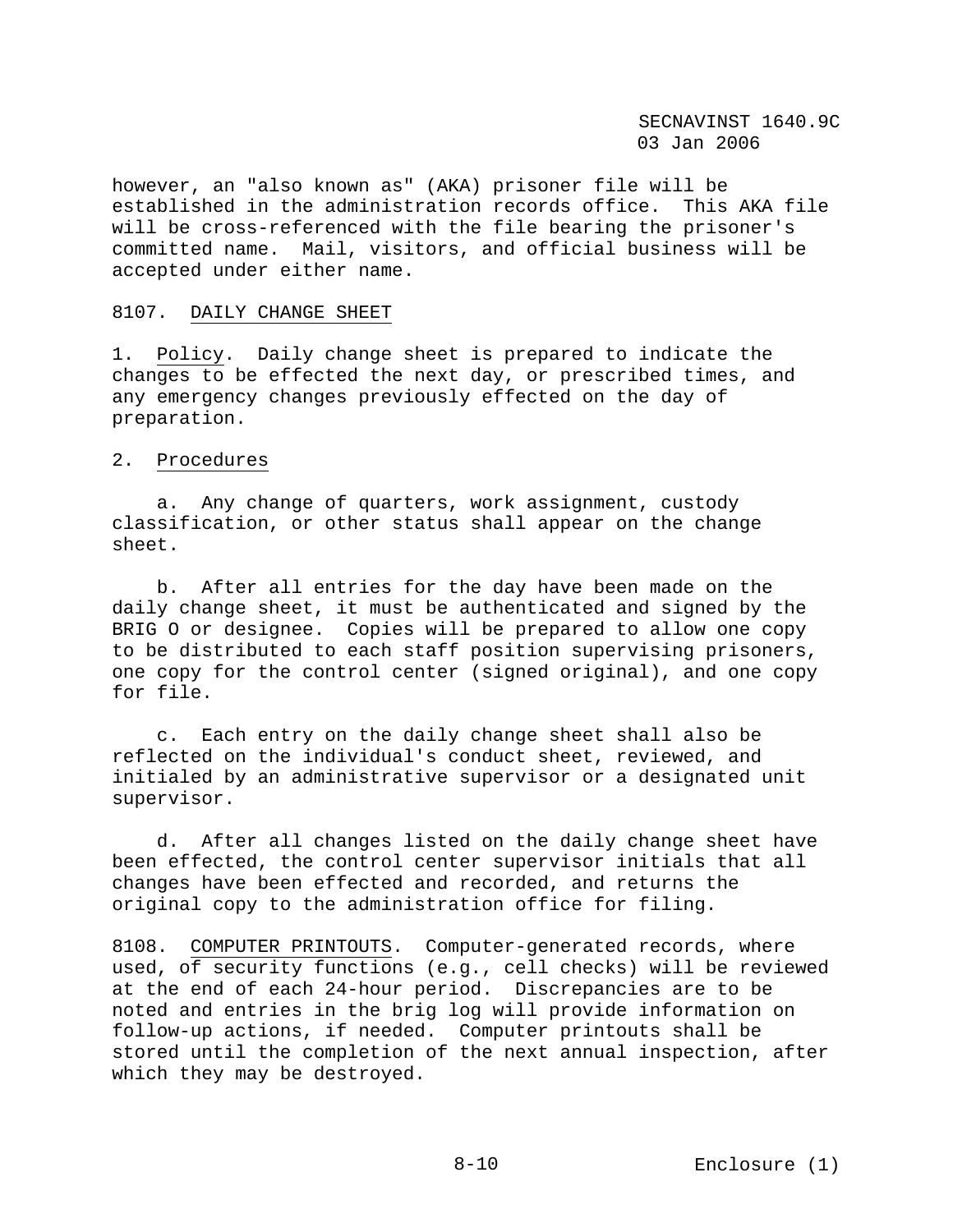8109. CORRECTIONS MANAGEMENT INFORMATION SYSTEM (CORMIS). CORMIS will be utilized in naval confinement facilities (and CCUs when required by NAVPERSCOM (PERS-68) and CMC (PSL Corrections)). CORMIS is designed to increase security capabilities, support operational and administrative functions, and provide current information on prisoners to the confinement facility staff and other users throughout DOD Corrections. CORMIS is coordinated by NAVPERSCOM (PERS-68) or CMC (PSL Corrections). Forms generated in CORMIS may be used in place of equivalent DOD forms. Where CORMIS will automatically update corrections files, manual requirements shall be eliminated.

#### 8110. NAVPERS 1640/11, MONTHLY REPORT OF PRISONERS

1. Policy. Monthly report of prisoners will be prepared by all confinement facilities each month, whether or not any prisoners were confined there during the month. Facilities providing this information via CORMIS are exempt from this requirement.

2. Procedures. This report shall be submitted directly to NAVPERSCOM (PERS-68) for shore confinement facilities, Echelon 2/3 commands for afloat brigs, or CMC (PSL Corrections) on the first working day following the end of the month covered. The report may be typed on NAVPERS 1640/11 or computer generated by CORMIS (Occupancy Report).

### 8111. DISPOSITION OF CONFINEMENT RECORDS AND REPORTS

1. Confinement Records and Reports. Confinement records and reports of prisoners released or permanently transferred from the confinement facility shall be disposed of as specified by SSIC 1640 of reference (n). Due to the frequent turnover of prisoners, files of prisoners released or transferred will be retained at the confinement facility for 2 years and then grouped and forwarded to the appropriate Federal Records Center (FRC). VWAP files shall not be forwarded to the FRC. VWAP files will be separately maintained by the confinement facility and destroyed 2 years from date of release.

 a. FRC Atlanta (1557 St. Joseph Avenue, East Point, GA 30344) is the appropriate FRC for the following:

 (1) Ashore confinement facilities under area coordination of Commander, U. S. Atlantic Fleet (COMLANTFLT).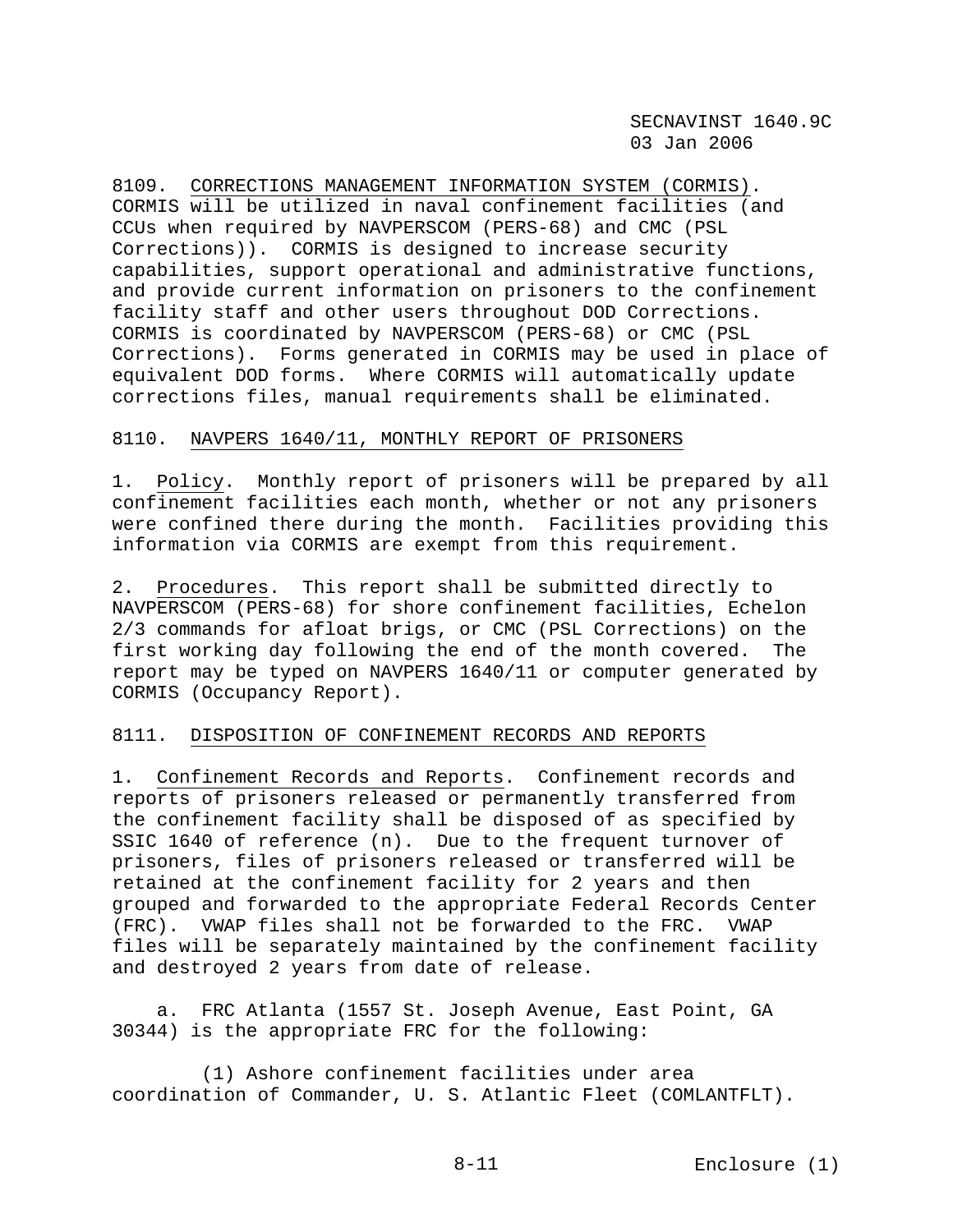(2) Ashore confinement facilities under area coordination of Commander, U. S. Naval Forces, Europe (COMNAVEUR).

 (3) Ashore confinement facilities under area coordination of Echelon 2/3 command.

(4) Afloat brigs on Atlantic Fleet ships.

(5) Navy Consolidated Brig Charleston.

 (6) Marine Corps confinement facilities located east of the Mississippi.

b. FRC Los Angeles (2400 Avila Road,  $1<sup>st</sup>$  Floor East, P.O. Box 6719, Laguna Nigel, CA 92607-6719) is the appropriate FRC for the following:

 (1) Ashore confinement facilities under area coordination of Commander, U. S. Pacific Fleet (COMPACFLT).

(2) Afloat brigs on Pacific Fleet ships.

(3) Navy Consolidated Brig, Miramar.

 (4) Marine Corps confinement facilities located west of the Mississippi.

2. Logs. Brig logs, as defined by paragraph 8104 of this manual, will be maintained for 2 years from the date of the last entry or when total accumulation is at least 1 cubic foot, whichever is later and then retired to the appropriate FRC as cited above. All other logs shall be retained for 2 years from the date of the last entry and then destroyed.

3. Transmittal and Receipt. Shipment of records, reports, and logs shall be under SF 135, 135A, Records and Transmittal Form.

4. Drug Records. Release of records of naval personnel or former members who are receiving or have received treatment under any drug abuse prevention program carried on with Federal authorization or support shall be governed by section 408 of the Drug Abuse and Treatment Act of 1972, 42 U.S.C., section 290ee-2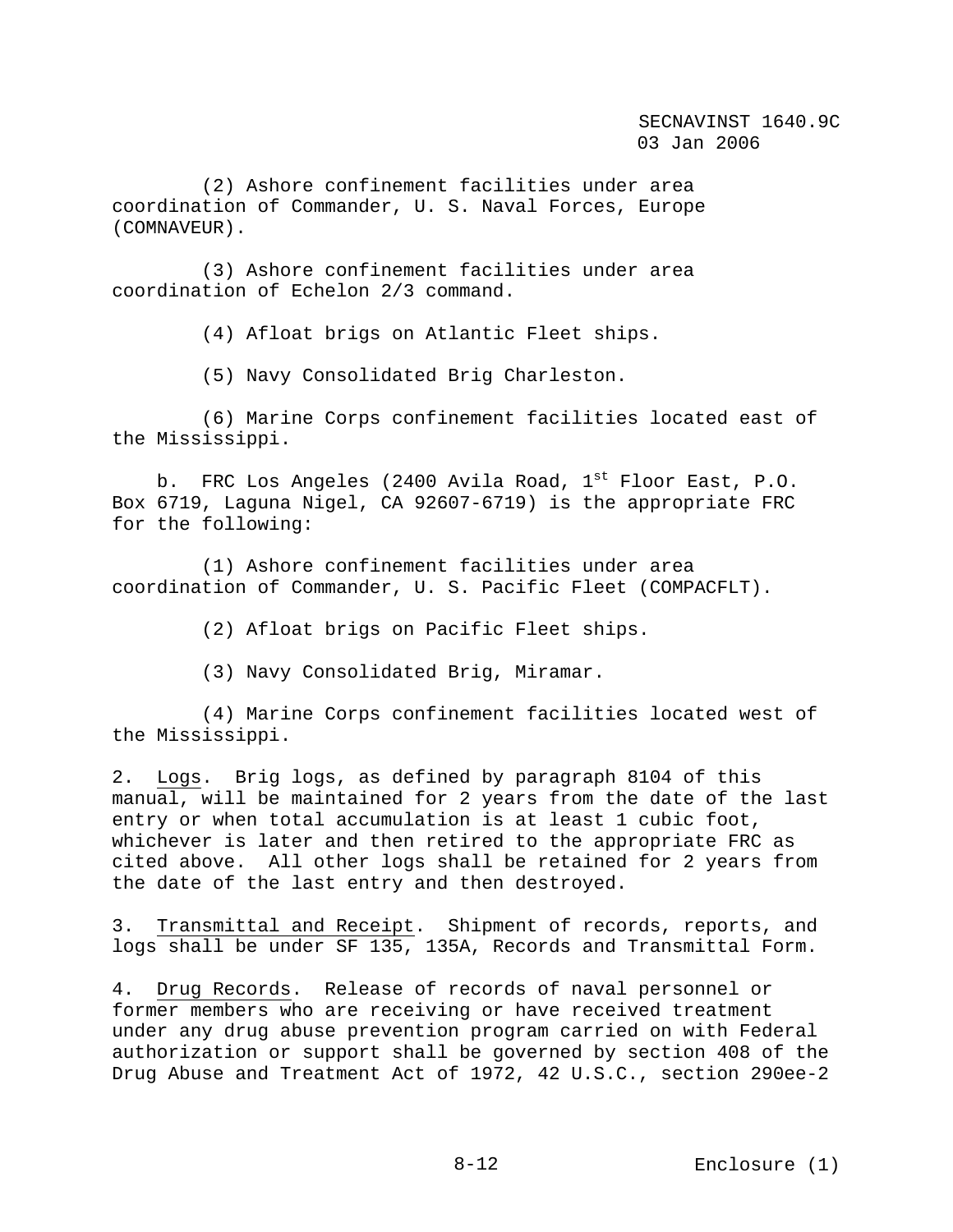and regulations issued under, 45 Code of Federal Regulations, (CFR), part 84.

5. Mental Health Records. Confinement facilities with mental health records maintained by credentialed mental health providers will maintain and store the records separately from the corrections treatment file record.

#### 8112. INCIDENT REPORTS

1. Policy. These reports are intended to keep NAVPERSCOM (PERS-68) and CMC (PSL Corrections) informed of events in naval confinement facilities which could result in embarrassment to the naval service or focus public attention on the confinement facility in question. Initial report shall be by telephone.

### 2. Procedures

 a. Navy incident reports will be submitted as Unit Situation Reports (UNIT SITREP, RCS JCS-FM (3501)) or OPREP-3, Navy Blue Reports, whichever is appropriate, per OPNAVINST 3100.6G (NOTAL). Marine Corps incident reports will be per MCO 3000.2H (Operational Reporting) and local standard operating procedures.

 b. Report shall be submitted in the form of a message, with a copy to NAVPERSCOM (PERS-68) or CMC (PSL Corrections) within 24 hours of the incident.

 c. Following type incidents/alleged incidents shall be reported:

- (1) Death of a prisoner.
- (2) Suicide, or attempt, by prisoner or staff member.
- (3) Mass strike or disruptive action.
- (4) Incidents with racial overtones.
- (5) Incidents of maltreatment or abuse of prisoners.
- (6) Escape/Attempted Escapes.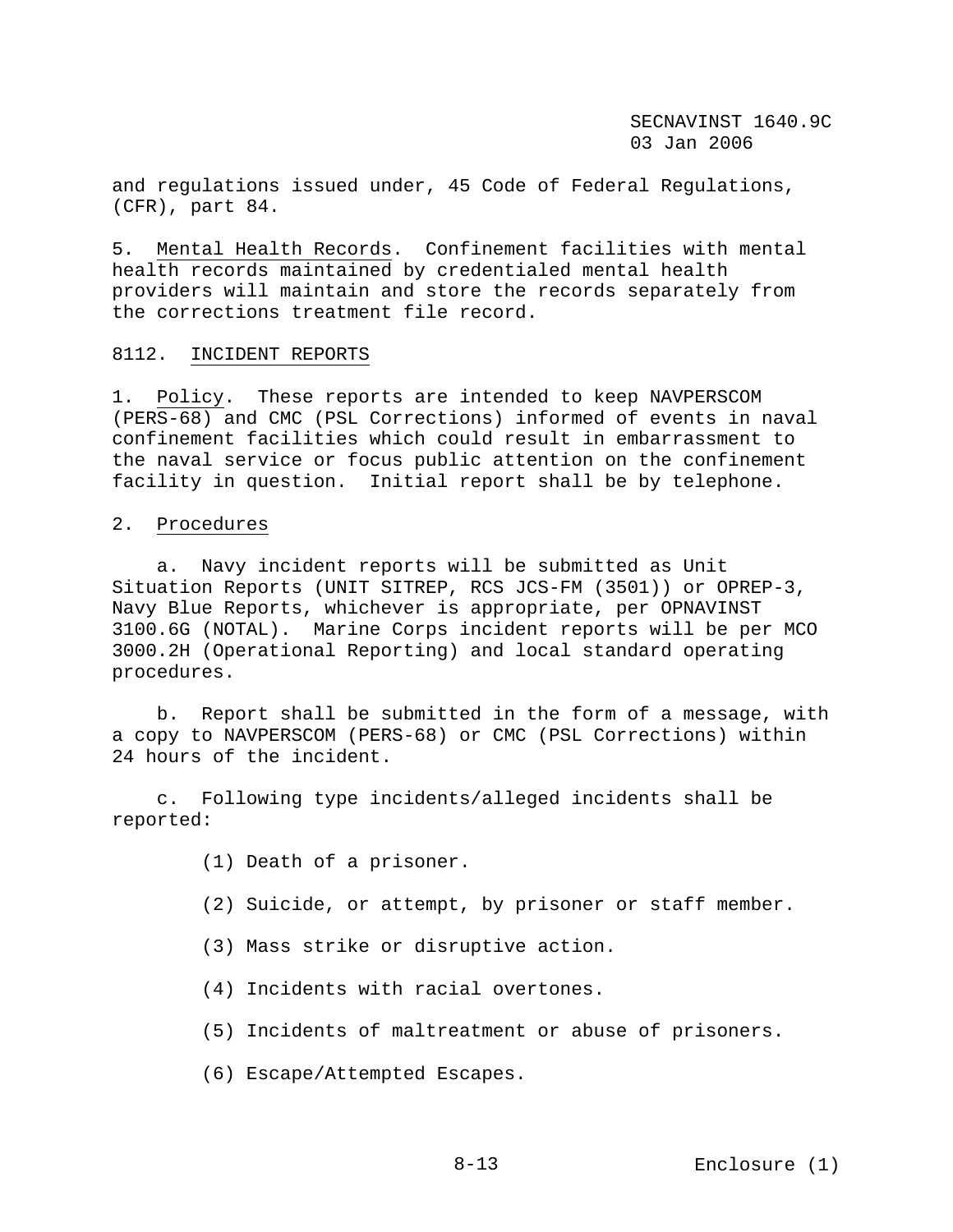(7) Use of deadly force.

 (8) Other incidents which could result in embarrassment or focus public attention on the confinement facility.

 d. When an incident occurs in a naval confinement facility, and an informal or formal investigation is ordered, a follow-up report including a copy of the investigation shall be submitted to NAVPERSCOM (PERS-68) or CMC (PSL Corrections) when the investigation is complete and the matter resolved. Initial report is not to be delayed pending investigation. Serious incidents shall be reported by telephone immediately to NAVPERSCOM (PERS-68) or CMC (PSL Corrections).

8113. TRANSFER OF RECORDS. See article 7408.

8114. DAILY REPORT OF PRISONERS RECEIVED AND RELEASED. This CORMIS report, or equivalent, is completed on a daily basis and submitted to the CO/OIC/CPOIC, as locally directed. Only the names of prisoners received or released on the day of report are to be recorded.

8115. PRISONER STATUS REPORT. CO/OIC shall require the submission of a prisoner status report at least weekly. This report shall, at a minimum, indicate prisoner status as of 0800 each Monday. Grouping of names shall be in terms of the confinement status. Primary purpose of this report is to aid the CO/OIC/CPOIC in monitoring and reducing delays in the disciplinary process. Copies of this report shall be provided to the CO of the prisoner's parent command, the legal office, and all officers having an interest in or responsibility for the processing of courts-martial and operation of the confinement facility.

SECTION 2. PERSONAL PROPERTY

8201. VALUABLES AND OTHER PERSONAL PROPERTY. Prisoners shall not be permitted to retain in their possession Armed Forces Identification Cards, money, credit cards, checks, jewelry, or similar negotiable personal property of value. Wedding rings and small religious medals are permitted, and the CO/OIC/CPOIC may authorize retention of other items of limited intrinsic value. Items which have not been approved shall be retained by the collection agent, returned to the confining command for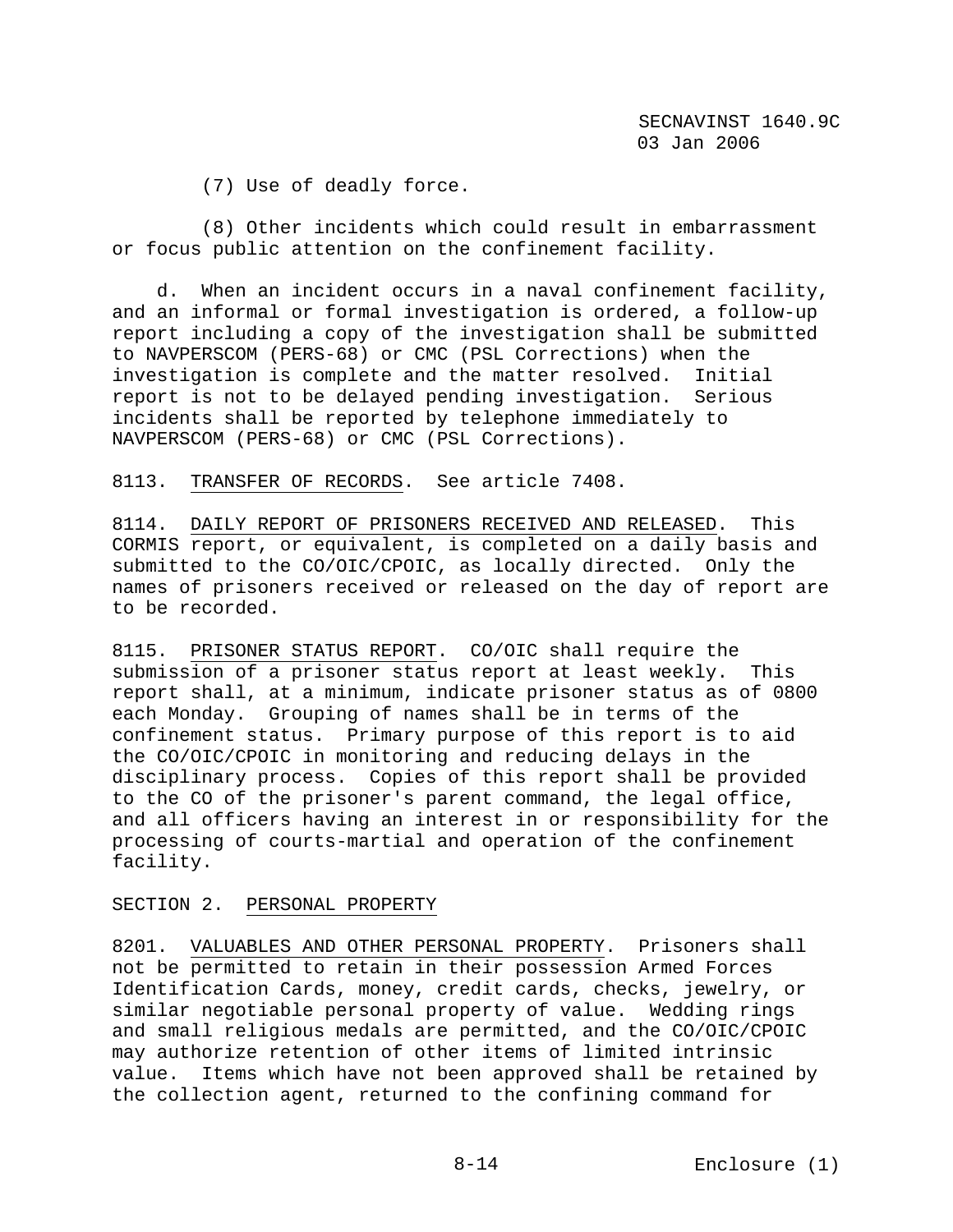safekeeping, or disposed of by the prisoner. Such objects as wallets, photographs, keys, and letters having no intrinsic value that justifies additional protection shall not be accepted for safekeeping as valuables, but may be retained with the prisoner's personal effects.

8202. CUSTODIAL PERSONNEL. Collection Agent/Funds and Valuables Custodian/Assistant shall be appointed per article 3201.2 of this manual. In the event of several authorized custodians relieving each other, as in the case of weekend duty, a drop safe may be utilized vice an individual safe for each individual. This drop safe must have its access limited to the Collection Agent/Funds and Valuables Custodian/Assistant. During normal working hours, all funds and valuables received will be properly receipted for and delivered to the Funds and Valuables Custodian/Assistant for safekeeping or disposition. After normal working hours, all such funds and valuables received will be properly receipted for and deposited in a drop box.

## 8203. ACCOUNTING - FUNDS AND VALUABLES

1. Authorized custodian must accept and preserve or otherwise properly dispose of all personal property taken from a prisoner upon confinement or received during the period of confinement. Personal funds and valuables shall be inventoried, utilizing NAVPERS 1640/17, Prisoners Inventory and Receipt Form, in the prisoner's presence. This inventory is to be held by the Collection Agent/Funds and Valuables Custodian.

2. NAVPERS 1640/17 shall list the quantity of each item received, its description, identifying marks, and other pertinent information. It shall be signed by the person who inventories the property and by the prisoner. A signed copy shall be delivered to the prisoner for retention during confinement.

3. On the first workday following receipt of funds or valuables, the custodian will verify the entries made on NAVPERS 1640/17. This record will be utilized to list all funds upon release from confinement, will become part of the prisoner's record, and will be stored and destroyed using the same criteria.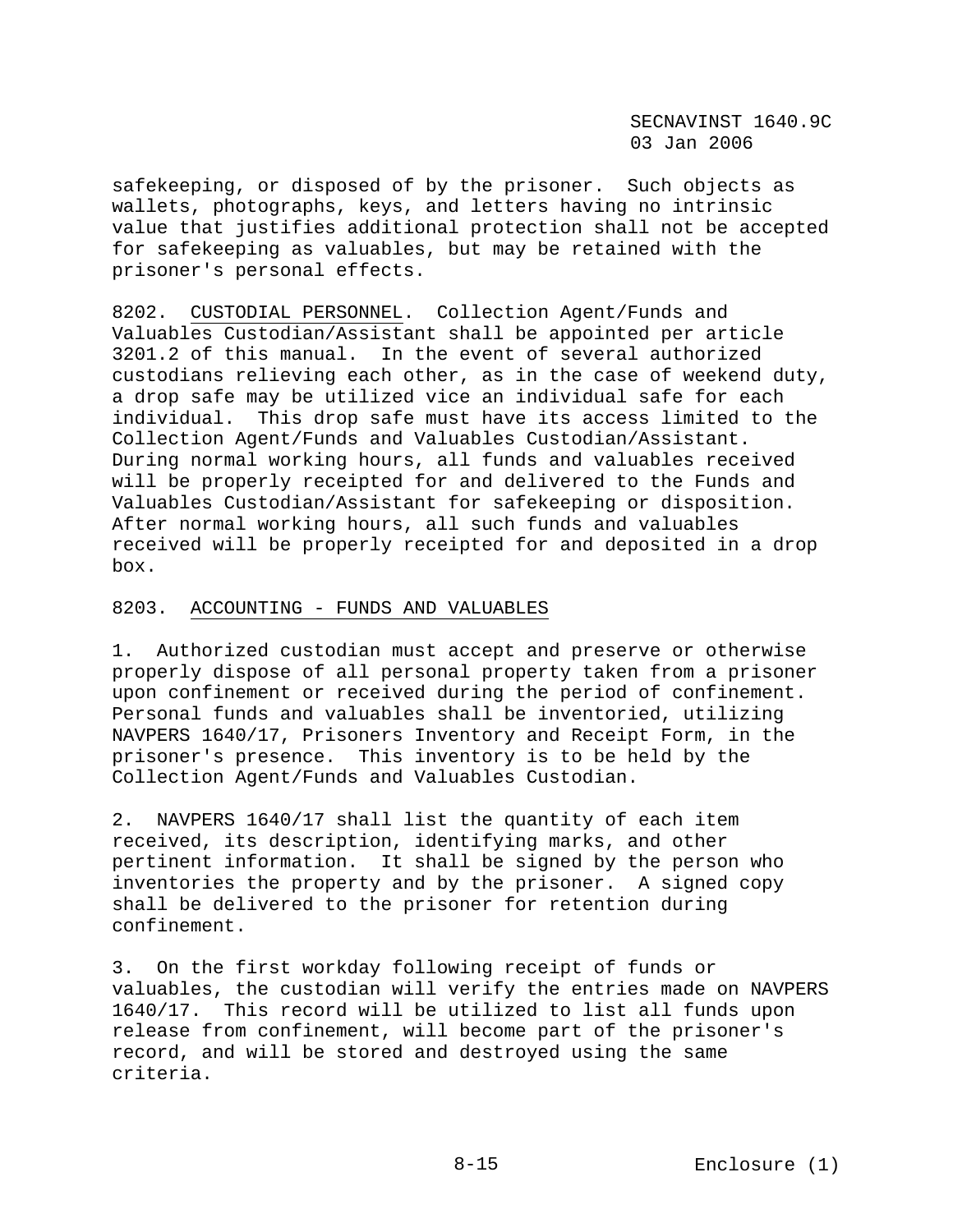4. Collection Agent/Funds and Valuables Custodian/Assistant is responsible for funds other than those in the prisoner's possession upon confinement, to include those received through the mail, received from visitors, or moneys received from their military pay account. It is advisable that adequate funds be made available to cover the cost of clothing, haircuts, etc.

5. Daily Ledger. This is a standard ledger that records expenditures and receipts and indicates the balance of the account. The ledger shall be audited daily.

#### 8204. PERSONAL PROPERTY ACCOUNTING

1. Personal property clerk must accept and preserve or otherwise dispose of all personal property taken from prisoners upon confinement or received by them during confinement, and shall inventory it in their presence. Except for minimum release or transfer requirements, personal property shall be mailed/shipped at prisoner expense to their home or other selected location.

2. NAVPERS 1640/17 shall list the quantity of each item received, its description, identifying marks, and other pertinent information. It shall be signed by the person who inventories the property and by the prisoner. A signed copy shall be delivered to the prisoner for retention during confinement.

3. Articles and effects listed on NAVPERS 1640/17 shall be placed in appropriate containers, labeled or tagged with the individual's name, social security number, rate or grade, and properly stored, preferably in a separate storage room and marked "For Official Use Only." Only the property clerk shall have access to other prisoner's personal property.

4. When released from confinement and upon receipt of their personal effects, prisoners shall sign a statement, indicating receipt of property at the bottom of the inventory form. Custodian shall then write or stamp the words "Account closed on (date)," sign, and file it.

8205. EXPENDITURE OF PERSONAL FUNDS. Subject to the approval of the BRIG O, prisoners may spend personal funds held in safekeeping for them and money due them, for special purposes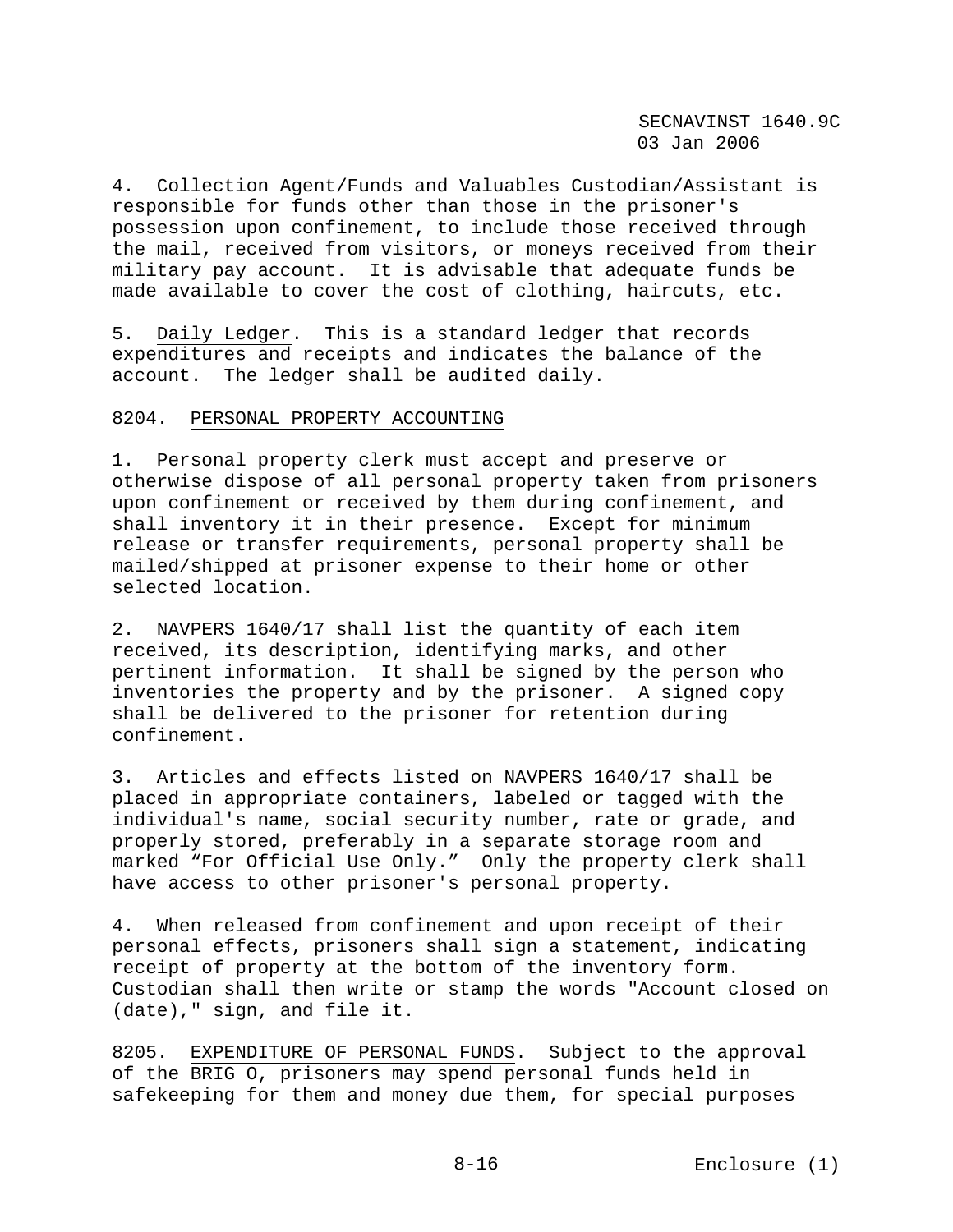such as the purchase of educational materials, hobby materials, remittance to dependents, payment of debts, and attorneys fees. Prisoners will submit a written request to have a check issued to a specific person, company, etc. Check will be issued to the designee. Written request will be kept in the prisoner's file to document the existence of such a request. It is recommended such checks require double signatures of staff members authorized to issue checks then forwarded directly to the designee. Expenditures are not to be considered a part of the normal expenditure for health and comfort items, clothing, or services. Prisoners shall not be allowed to deplete their account to the point that they cannot meet their requirements for H&C, etc.

#### 8206. EXPENDITURES FOR CLOTHING

1. Policy. Prisoners in a pay status will pay for additional clothing as required from their commingled accounts. A charge against the prisoner's military pay account is authorized only when the prisoner's commingled account is depleted. If pay account checkage is authorized on DD 504, Request and Receipt for Health and Comfort Supplies or NAVMC 604, a certification is required stating that the prisoner's commingled account is depleted or is inadequate to pay for uniform items. Charges to pay accounts shall not be authorized if circumstances do not allow time for recoupment by command finance activities prior to the prisoners release.

# 2. Procedures

 a. Prisoners without necessary clothing and known to be in a non-pay status shall be lent the required clothing by the confinement facility until they can obtain their own.

 b. All gratuitous issues and clothing lent to prisoners are chargeable to the operating and maintenance allotment of the command furnishing logistic support to the confinement facility.

 c. Requests for clothing and small stores shall be submitted on a DD 504 or NAVMC 604.

 d. Stragglers and others temporarily awaiting travel may be clothed as described in article 8206.1 of this manual. Even though in a pay status, they may be lent the necessary clothing,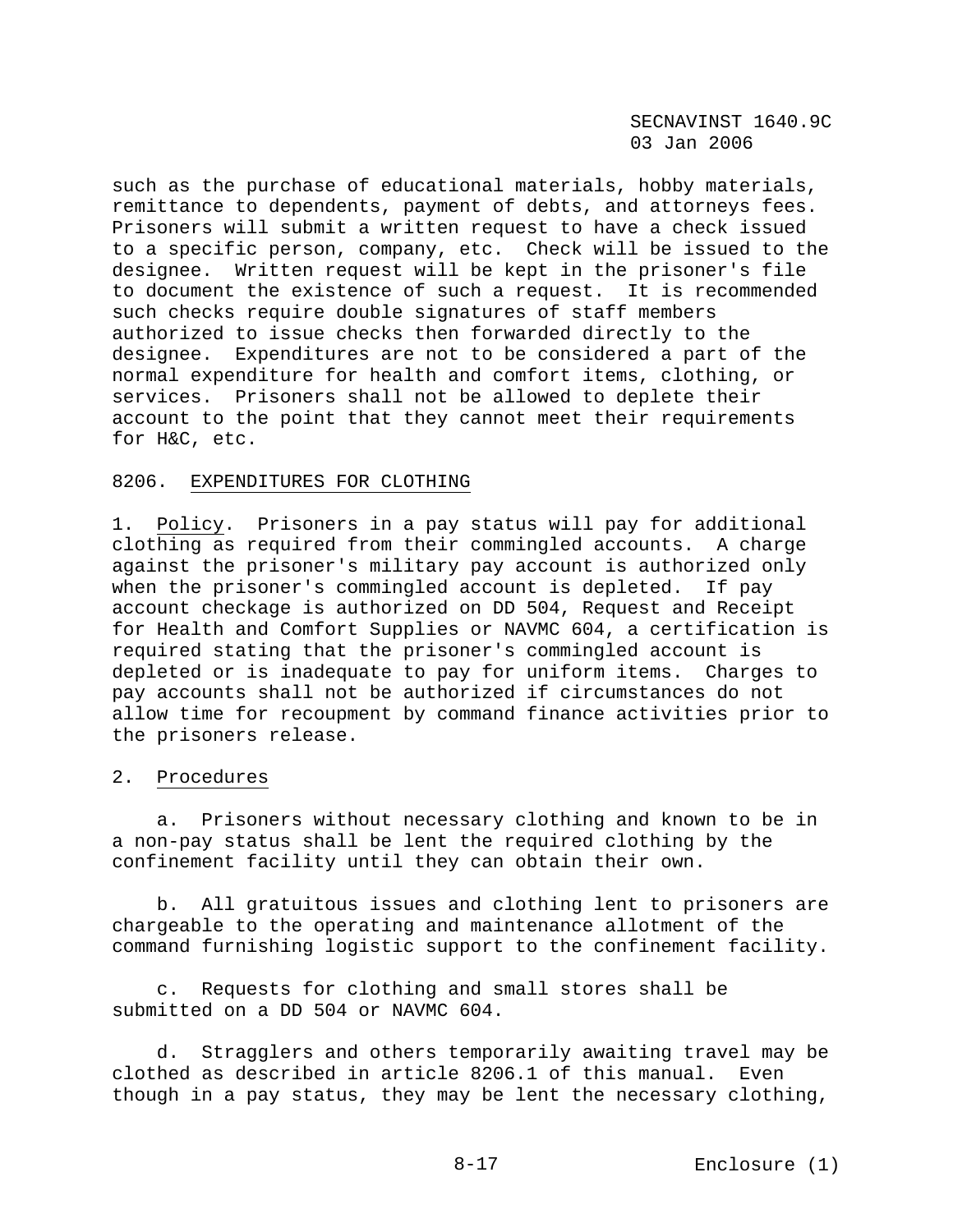if available, for use during a short period of detention. Normally they will travel in the clothing in which they arrived. Navy personnel without adequate or proper clothing may be provided clothing as prescribed in reference (o).

### 8207. EXPENDITURES FOR HEALTH AND COMFORT ITEMS

1. Prisoners in a pay status shall provide for their own needs through deductions from their personal accounts or charges to their pay accounts.

2. Preferred procedure is deduction from the prisoner's funds in the commingled bank accounts.

3. If deduction from the prisoner's account becomes extremely burdensome, or a situation arises making funds withdrawal impossible, then checkage against their pay accounts will be made by using DD 504 and the procedures in reference (q), article 40801 and reference (r), part 5, chapter 2, section B. Charges against the prisoner's account can be made using NAVCOMPT 399, Receipt for Deposit and Withdrawal.

4. Articles for health and comfort of individual prisoners shall not be requested or accepted from the American Red Cross, Salvation Army, or any other public charitable organization.

8208. EXPENDITURES FOR SERVICES. When services, including laundering, tailoring, barbering, and cobbling, cannot be satisfactorily provided in kind to prisoners in a pay status, they shall be obtained from the most economical sources and charged to the prisoners. Necessary services shall be provided for prisoners in a non-pay status from the same operating fund as regular health and comfort items, but the amount provided for health and comfort is not to be reduced.

### 8209. LIMITS ON EXPENDITURES

1. No arbitrary limits shall be placed on the quantity of any item or the total cost of health and comfort supplies for those who have sufficient personal funds or credit on their pay record except as indicated below.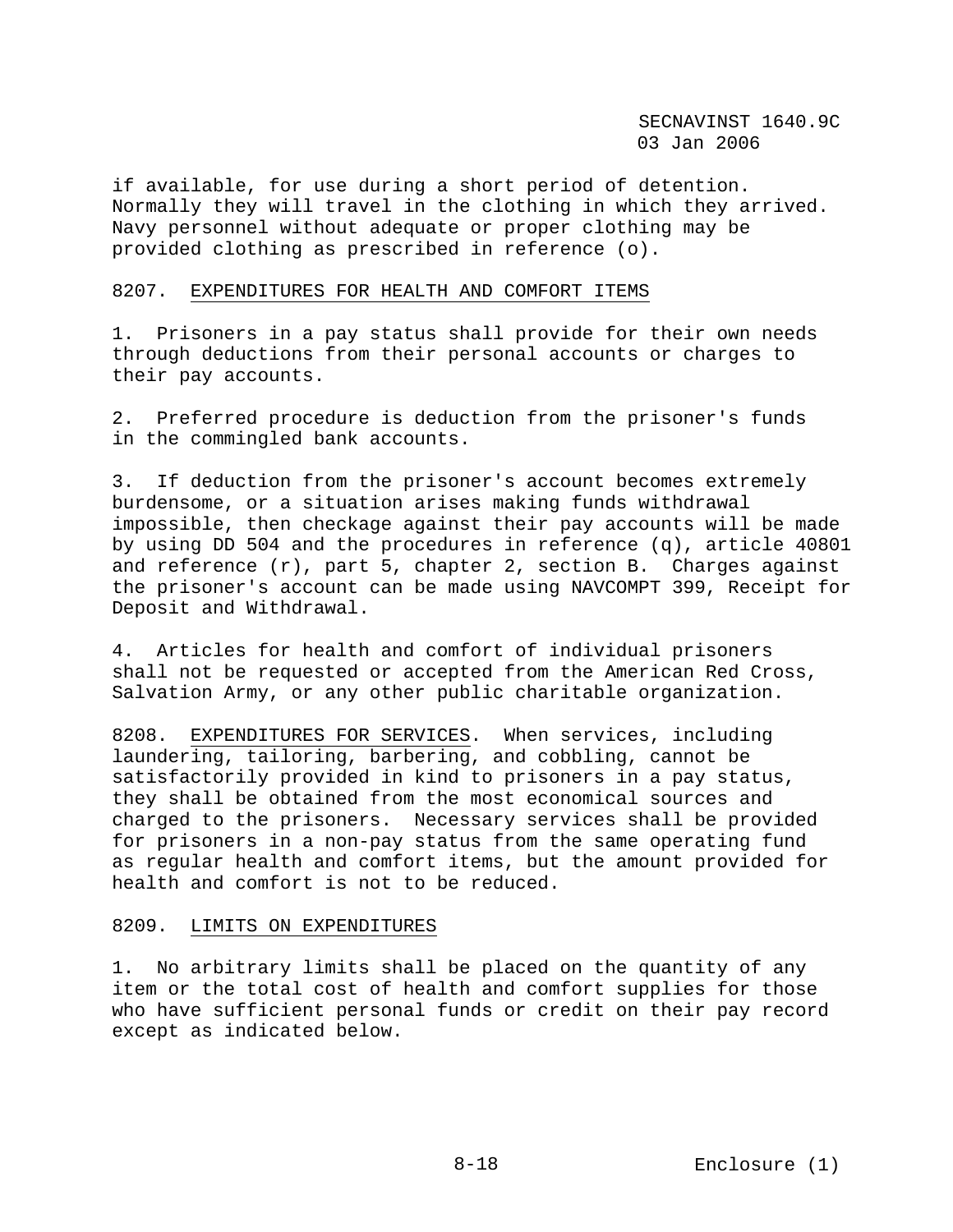a. BRIG O may establish item limits and total cost limits so an individual is not permitted excesses over reasonable needs for any items.

 b. Limits may be placed on expenditures of funds above those required for health and comfort if such expenditures would result in the prisoners' supplies becoming a government expense.

2. Personnel in a non-pay status shall be furnished health and comfort supplies as gratuitous issues. Funding for such health and comfort items will be per reference (m). When requested by the prisoner, this issue is limited to not less than \$20, excluding the cost of services provided. Maximum gratuitous issue is \$40, per DOD 7000.14-R of February 1996, article 120213, volume 10, chapter 12. Those prisoners may purchase additional items if they have personal funds.

### 8210. EXPENDITURES FOR UNKNOWN PAY STATUS AND ABSENTEES

1. Unknown Pay Status. Military personnel committed to naval confinement facilities whose pay status is unknown, shall be considered to be in a non-pay status, until their status can be verified. If prisoners are without clothing or articles and funds to obtain services for health and comfort, they shall be provided these necessities at the time of processing for commitment; however, payment will not be made for these issues until the status verification process is complete. See reference  $(q)$  (part 4, chapter 3, section B) and reference  $(r)$ (part 5, chapter 2, section B) for status verification process and payment procedures.

2. Returned Absentee. Reference (q) requires that a member's pay status, social security number, name, and date of end of active obligated service (EAOS) be verified before opening a temporary pay account. Health and comfort supplies and clothing may be provided by use of a DD 504, checked to indicate the issues will be charged against the member's pay account, and are processed as prescribed in reference (q) (part 4, chapter 3, section B) and reference (r) (part 5, chapter 2, section B).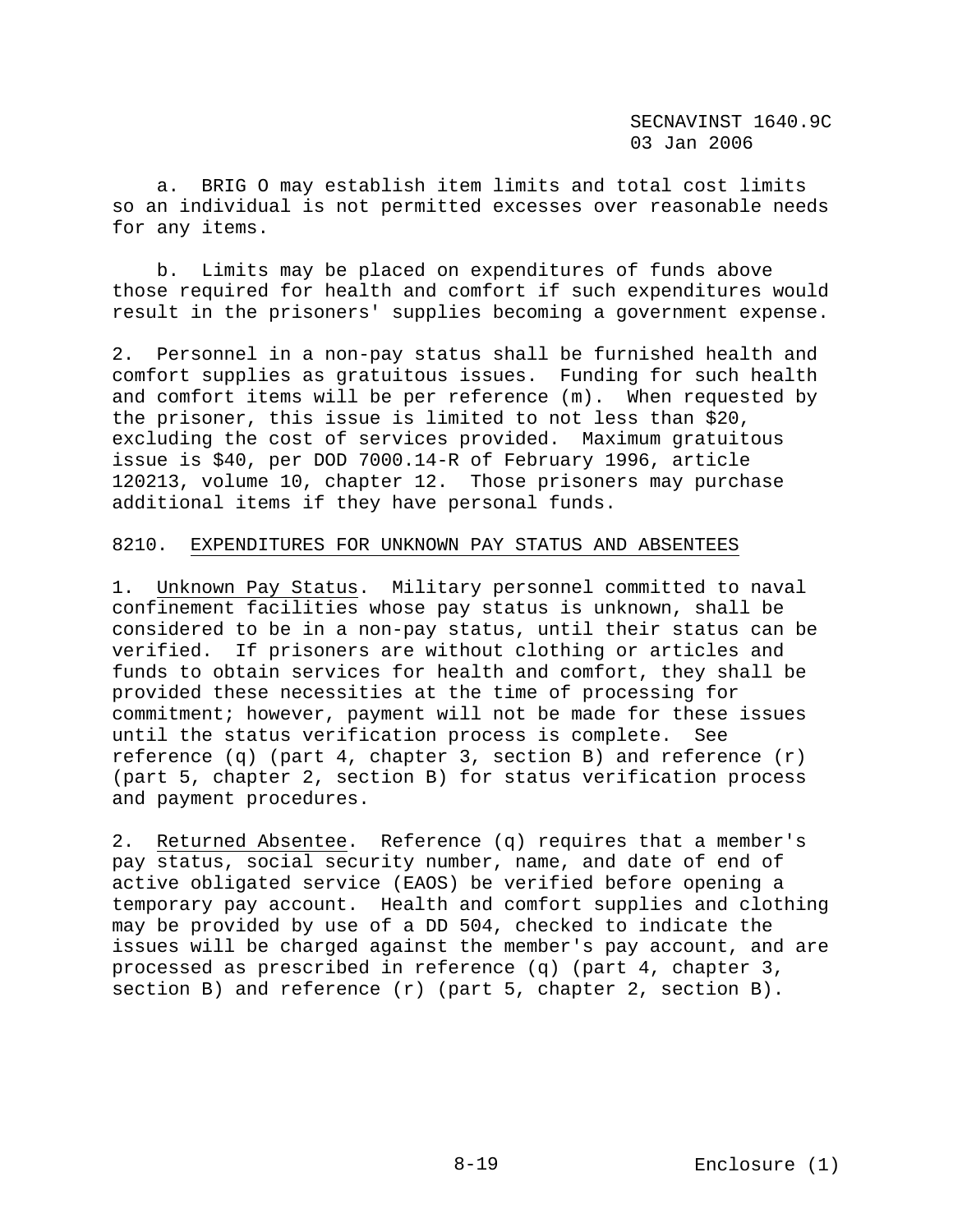## 8211. APPROVED HEALTH AND COMFORT ITEMS

1. Policy. Health and comfort items include those necessary to maintain personal hygiene and military appearance, writing materials, and postage. Initial supply shall be adequate for 1 month's use but may be prorated if regular replenishment or the prisoner's release will be less than 1 month.

2. Approved Items. Any items on the following list will normally be approved in adequate quantities:

laundry bag shower shoes bath soap shaving soap/cream shaving soap/cream shoe shining gear **cigarettes** and matches toothbrush toothpaste nail clippers and laundry soap face cloth **\*** bath towel comb (small; not steel; deodorant, stick type afro allowed) sanitary napkins<br>writing material and postage \* handkerchiefs writing material and postage stamp embossed envelopes shampoo razor, enclosed blade hair cream, tube type

- -

**NOTE**: No glass or aerosol containers are permitted.

- **\*** Considered clothing for Navy prisoners, rather than a health and comfort item.
- 3. Procedures

 a. Items supplied will not ordinarily duplicate or replace identical items already in the prisoner's possession. When a prisoner has one type or brand, it shall not be confiscated and replaced by another.

 b. Neither initial supply nor re-supply shall consist of a standard assortment of articles that include some which the prisoner does not use or need, except small packets issued at reception intended for 1 day or weekend use.

 c. Commands which order persons into confinement shall be informed of the quantity of each item necessary for health and comfort. If prisoners have these items, or are confined during working hours and can obtain them, they shall bring these with them to confinement. It is the responsibility of the prisoner's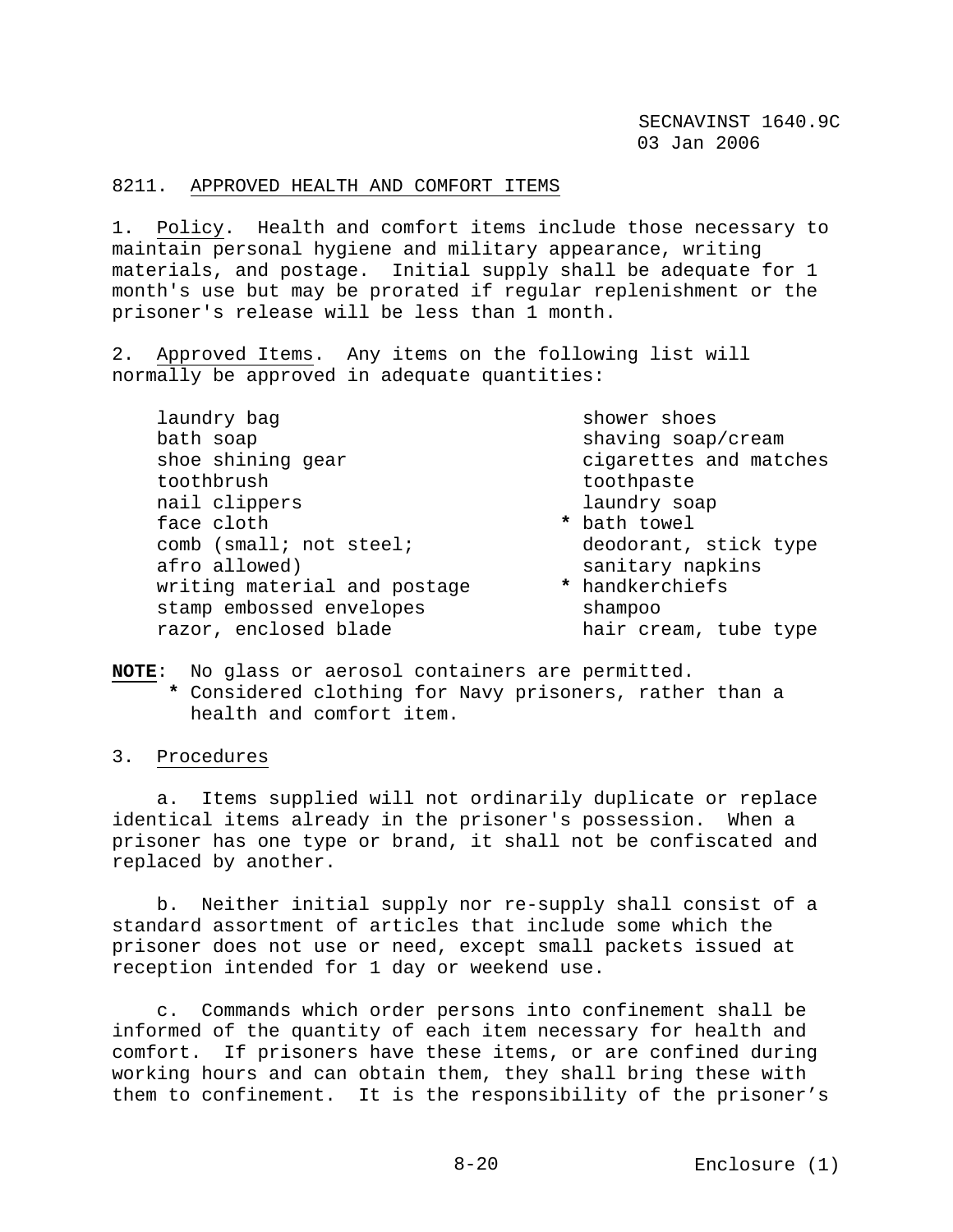unit CO to ensure prisoners have an adequate supply of health and comfort items upon confinement; however, if prisoners are confined without personal necessities, they shall be provided by the confinement facility during in-processing. The CO/OIC/CPOIC of the facility is responsible for ensuring all prisoners receive a periodic re-supply of consumable items.

8212. EXPENDITURE EXCEPTIONS. Although every prisoner in a pay status or with personal funds shall normally be charged for or pay for all articles, supplies, and services for health and comfort, an exception may be made in the case of absentees and others detained for a short period of time awaiting transfer elsewhere. In such cases, they may be loaned certain articles for use while in naval custody and may be furnished limited supplies and services gratuitously. These exceptions are restricted to cases where the amount of money involved does not appear to justify the administrative expense of processing a charge against pay accounts of members of another service although such a person has enough money to pay for them.

### 8213. CLOTHING

#### 1. Requirements

 a. When other than a full sea bag is required, the CO/OIC/CPOIC shall inform commands of items of clothing which prisoners are required to have in their possession while confined and which must be with the person upon confinement.

 b. Not all items authorized are required for use during confinement, nor is the full quantity of each item necessary for short periods, i.e., B&W; however, prisoners must be adequately supplied to present a clean and neat appearance and to do the work assigned. They shall be assisted in obtaining their own clothing and effects as soon as practicable. Special clothing may be issued to prisoners on the same basis as to other personnel.

 c. Prisoners are required to have available one complete seasonal service uniform with insignia, emblems, decorations, and ribbons to which entitled, for all appearances in court. Expenses of providing this uniform are chargeable against the prisoner's pay accounts unless they are in a non-pay status, in which case it will be charged against the operating allotment.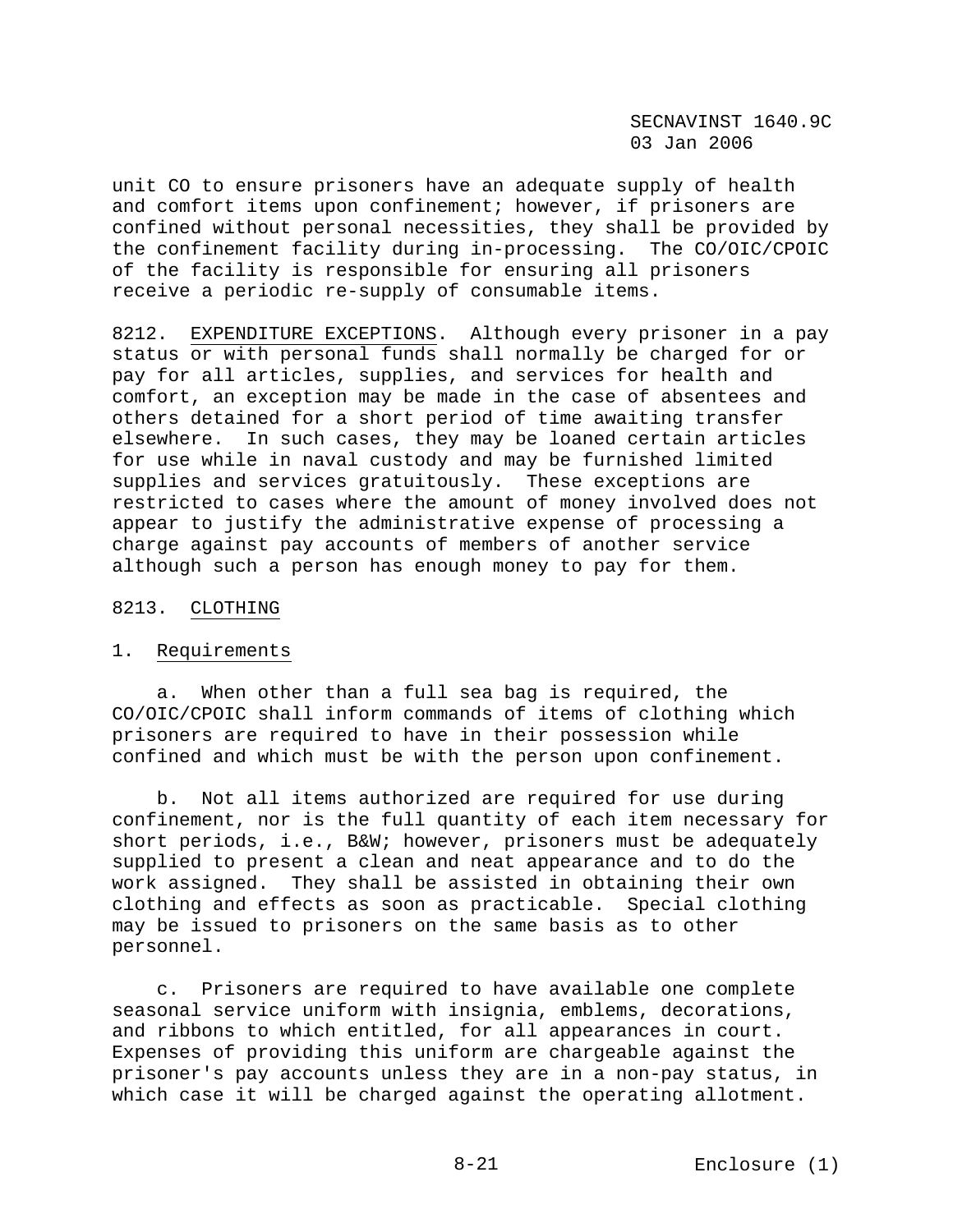Prisoners may be permitted to wear this uniform during visits, when appearing before a court-martial, and on other occasions approved by the CO/OIC/CPOIC. Prisoners of one service shall not wear the uniform of another service.

 d. Prisoners may not transfer or lend any clothing or other personal property to other prisoners.

#### 2. Prisoner Uniform

 a. Prisoners will wear uniforms per current uniform regulations of the prisoner's service, except as noted here. Identifying badges will be worn per article 8106 of this manual. Prison uniforms may only be prescribed by NAVPERSCOM (PERS-68) or CMC (PSL Corrections).

 b. Uniform for IC prisoners when away from the confinement facility is the uniform worn by other persons on the base engaged in the same work, training, or other activity. It may be the uniform of the day, work uniform, or special clothing required by a particular assignment, and shall not in any way identify the prisoner as such except as provided for in paragraphs 4201.2e(5) and 5201.2 of this manual.

3. Marking. Prisoner clothing shall be marked per the prescribed system of the individual's service.

4. Travel Uniforms. Prisoners traveling by public carrier, or whenever travel otherwise requires their appearance before the public, shall wear the same uniform as other personnel of their service traveling the same route or as prescribed by service regulations. Particular care must be taken to ensure that they present a clean and neat appearance to the public.

5. Clothing Stock. CO/OIC/CPOIC shall maintain a reasonable supply of prisoner clothing for temporary use. Upon release, loaned items shall be recovered, laundered or cleaned, as appropriate, and the footwear sterilized for reissue as prescribed by the medical officer.

6. Discharge Clothing. When prisoners are to be discharged and are not entitled to wear the uniform, articles of outer uniform will be taken from them per regulations governing supply matters in each service. In such a case, an outfit of civilian clothing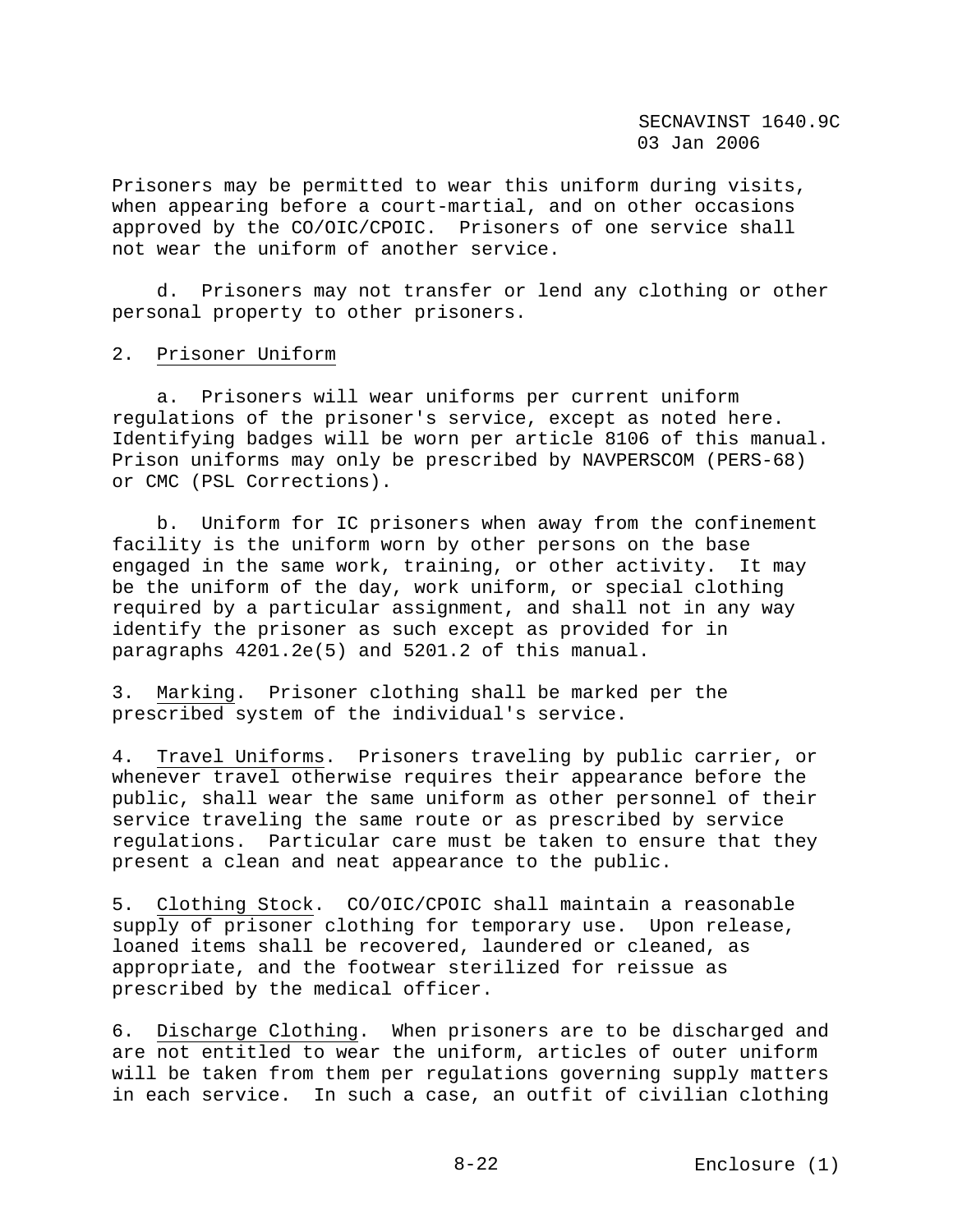may be procured by the command operating the confinement facility, and issued at no cost to the prisoners, and without regard to the state of their pay account or availability of personal funds; however, prisoners shall be encouraged to provide their own civilian clothing if it is available in the area or can be sent to them. If prisoners are received with civilian clothes in good repair, one set may be retained for use at release when other possessions are mailed out.

# SECTION 3. MISCELLANEOUS ADMINISTRATIVE SUBJECTS

### 8301. CORRESPONDENCE AND VISITING

1. Policy. Prisoners shall be allowed to retain contact with their family and to conduct personal affairs to the greatest extent possible, not inconsistent with this and other governmental prohibitions. Security requirements must be kept in mind when establishing local programs. Any deviation from this policy must be documented as interference to the security and good order of the institution. "Correspondence" means incoming or outgoing letters (mail) other than "privileged correspondence". Correspondence includes packages sent through the mail.

#### 2. Procedures

 a. Denying family and friends visiting privileges for arbitrary reasons is not allowed.

 b. All prisoners shall be permitted to write personal letters without numerical limit and to receive all incoming mail regardless of their disciplinary status, unless this privilege has been restricted or unless the volume of a prisoner's mail constitutes an interference with the orderly administration of the facility. When authorized by the CO, a record shall be kept of exchanges of mail and visits using NAVPERS 1640/15, Mail and Visiting List.

 c. Under no condition will any prisoner be prevented from consulting or corresponding with counsel or the authorized representative of counsel, maximum security, special quarters, and disciplinary segregation requirements notwithstanding; nor will a request to see a chaplain be denied. It is further required that arrangements will be made for the acoustical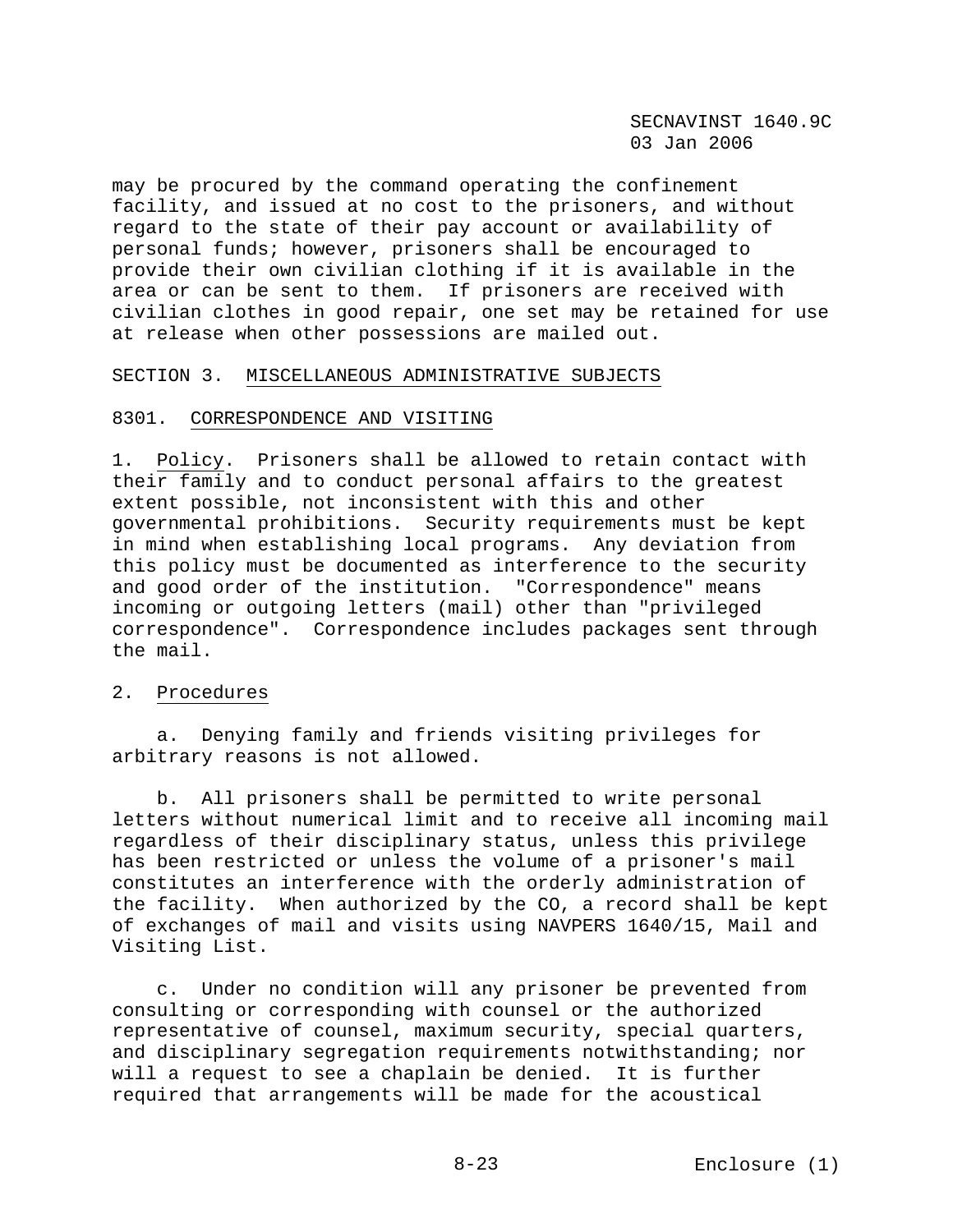privacy of any consultation between prisoners and their counsel or clergy within the confinement facility. The confidentiality of the lawyer-client privilege is recognized in R.C.M. 502 of reference (c) and in rule 1.6 of JAGINST 5803.1. Confidentiality of communications to clergy is recognized in R.C.M. 503 of reference (c), SECNAVINST 1730.7B and OPNAVINST 1730.1B. Refer also to article 8301.8 of this manual.

 d. Prisoners shall not be required to answer any but official correspondence or to receive any but official visitors. Refusal by a prisoner may be actionable as a disciplinary offense; however, physical coercion is not authorized.

 e. Visiting periods shall be established and included in the plan of the day at the confinement facility on all nonworking days such as Sundays and holidays. Where conditions permit, prisoners shall be permitted to receive visitors for at least 2 hours on each visiting day. Reasonable exceptions as to time and length of visits shall be made for visitors who may have traveled a long distance or for some reason cannot visit on regular days or during regular visiting hours. No limitations will be imposed as to the number of persons who may visit with a prisoner, except due to space restrictions or to maintain security, control, or to exclude persons disapproved by the CO/OIC/CPOIC, or designee, for cause. Any limitations will be applied evenly and fairly. Reasons for disapproval will be recorded in letter format and placed in the prisoner's file.

3. Authorized Correspondents. No limitations will be imposed as to the number of persons that may correspond with a prisoner except for security or control. Any limitations on correspondence must be required in the interest of safe administration or security. If the CO/OIC/CPOIC makes a determination to disapprove a correspondent, a letter must be placed in the prisoner's file stating specific reasons for such a determination and a correspondent will be notified of the disapproval by the confinement facility.

#### 4. Mail Inspection

 a. All prisoners mail, except as noted in article 8301.8 below, shall be subject to inspection and scanning. Scanning is defined to mean to glance at or read hastily. Inspection is the checking of the mail for contraband.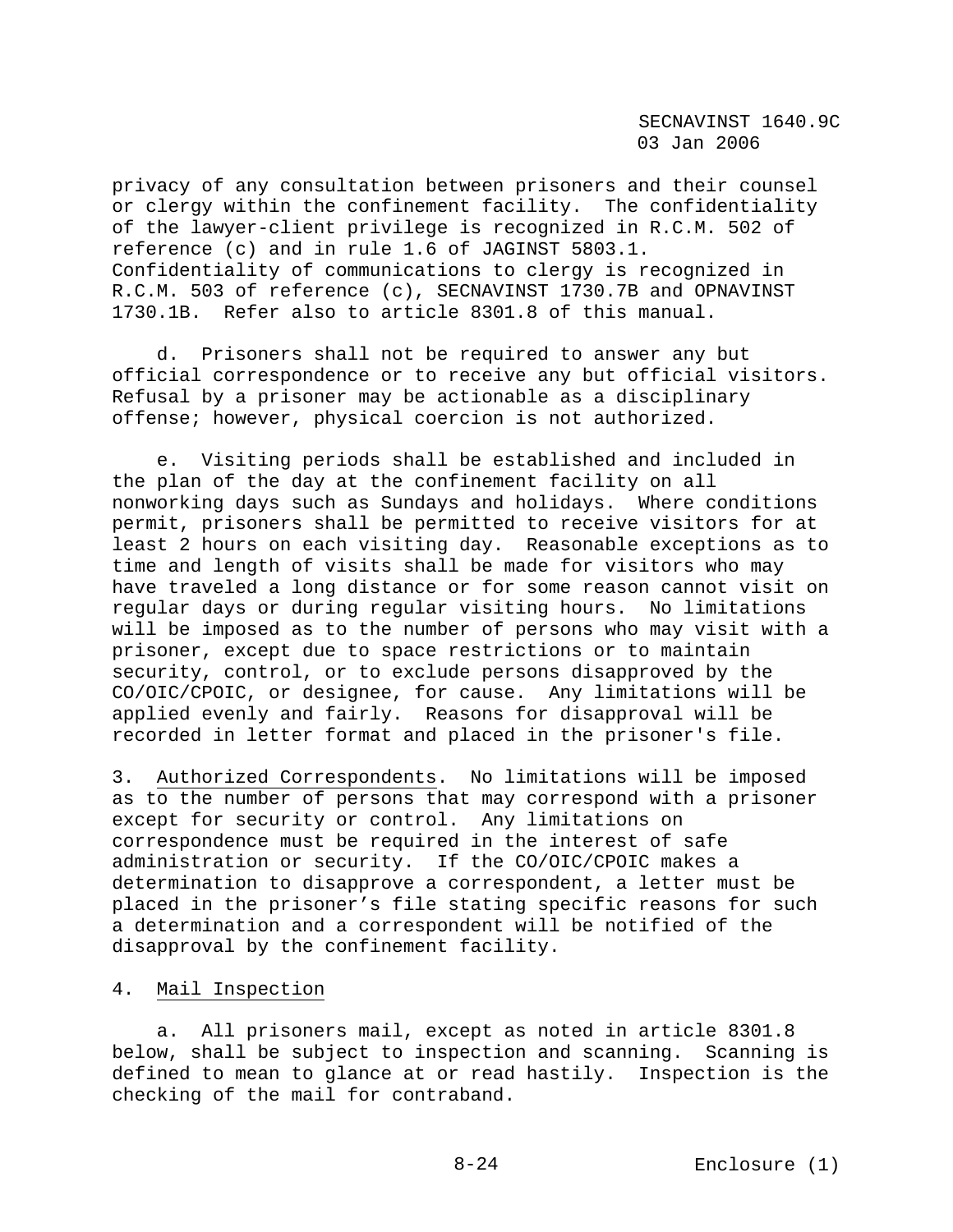b. A prisoner's consent is not required prior to inspection of incoming mail; however, prisoners shall be advised, and written notice be included in the prisoners' rule book, that all mail may be subject to inspection. Shall prisoners refuse to accept any or all mail, they shall sign a statement to that effect. Mail shall be marked "Refused" and returned unopened to the sender. Signed statement of refusal shall be filed in the prisoner's file.

 c. Correspondence Monitoring. CO/OIC/CPOIC may establish procedures for monitoring incoming and outgoing correspondence. Facilities may wish to give closer scrutiny to the incoming and outgoing correspondence of certain prisoners, for example, prisoners: who participated in criminal activity of a sophisticated nature, whose crimes involved mail or fraudulent schemes, who are considered escape risks, and who present management problems. Staff member designated by the CO/OIC/CPOIC to supervise prisoner correspondence may maintain a list of such prisoners. These monitoring procedures may not, however, interfere with the prompt handling of the correspondence.

#### 5. Rejection of Mail

 a. CO/OIC/CPOIC, or designee (XO, AOIC (Navy), BRIG O or any section officer with supervisory authority over the mail room (Marine Corps)), may reject correspondence sent to or by a prisoner if it is determined detrimental to the security, good order or discipline of the facility, to the protection of the public, or if it might facilitate criminal activity. Correspondence which may be rejected by a CO/OIC/CPOIC includes, but is not limited to, correspondence which contains any of the following:

 (1) Matter which can not be mailed under law or postal regulations.

 (2) Matter that depicts, describes, or encourages activities that may lead to the use of physical violence or group disruption.

 (3) Information of escape plots, of plans to commit illegal activities, or to violate facility rules or regulations.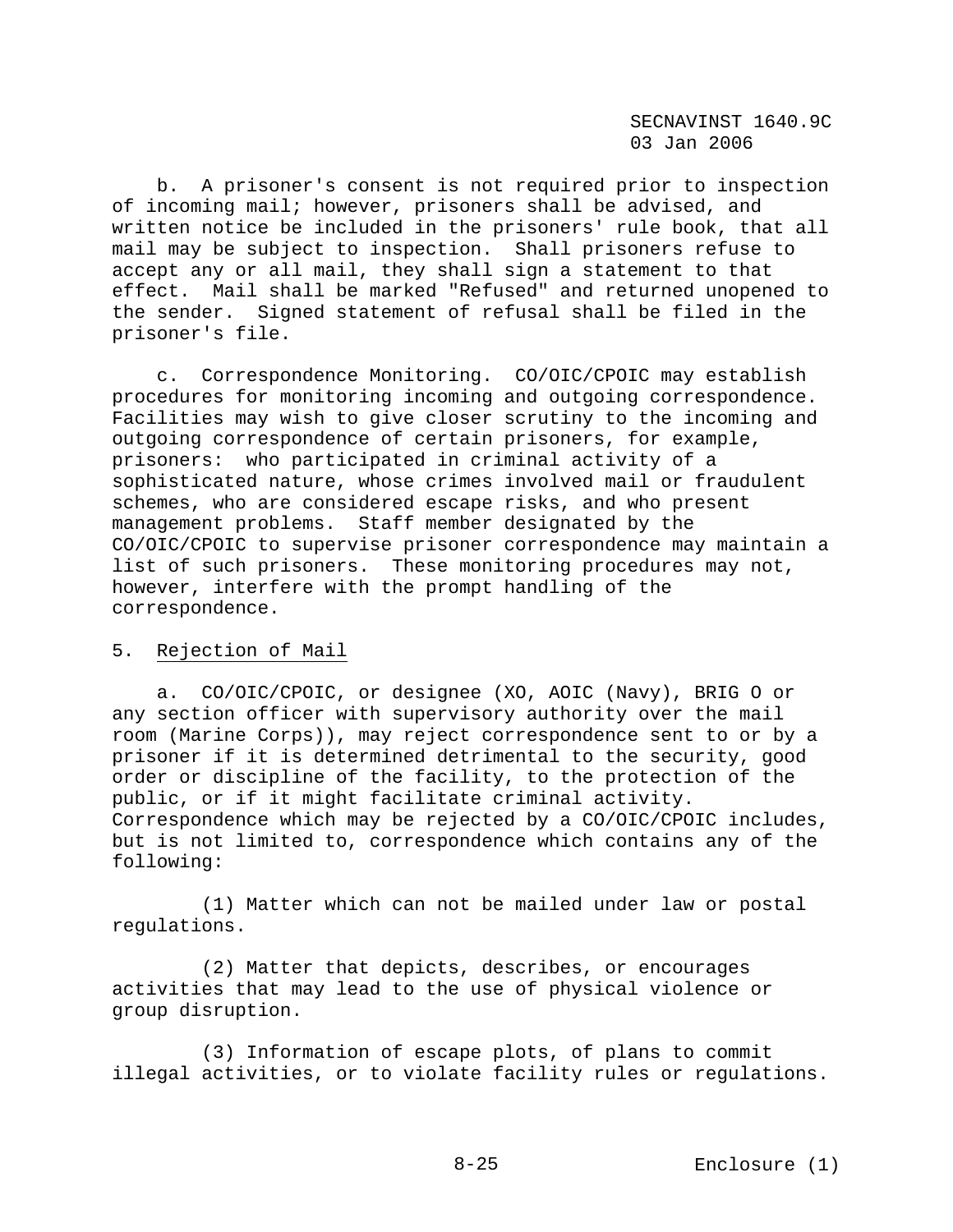(4) A prisoner may not direct a business while confined. This does not, however, prohibit correspondence necessary to enable a prisoner to protect property and funds that were legitimately the prisoner's at the time of commitment. Thus, for example, a prisoner may correspond about refinancing an existing mortgage or sign insurance papers but may not operate a mortgage or insurance business while in the facility.

 (5) Threats, extortion, obscenity, or gratuitous profanity.

 (6) Contains code or other obvious attempts to circumvent regulations.

 (7) Sexually explicit material (for example, personal photographs) which by its nature or content poses a threat to an individual's personal safety or security or disrupts good order and discipline.

 (8) A package received without prior authorization by the CO/OIC/CPOIC is considered to be contraband.

 b. Perceived derogatory or defamatory remarks alluding to conditions, e.g., food, lights, bedding, mail, medical, etc., or allegations which could embarrass the Navy are permitted.

 c. Where incoming and outgoing correspondence is found unacceptable, the CO/OIC/CPOIC will promptly notify the prisoner in writing of the decision and the reasons. Notice must contain reference to the specific text or material(s) considered objectionable. Notification of disapproval of correspondence and the reason for disapproval will be made to the prisoner in writing.

 (1) CO/OIC/CPOIC will permit the prisoner an opportunity to review the material for purposes of filing an appeal, unless such a review may provide the prisoner with information of a nature that is deemed to pose a threat or detriment to the security, good order or discipline of the facility, or to encourage or instruct in criminal activity.

 (2) Disapproval notice will advise the prisoner of the appeal process. Prisoner may obtain an independent review of the disapproved correspondence by submitting a written request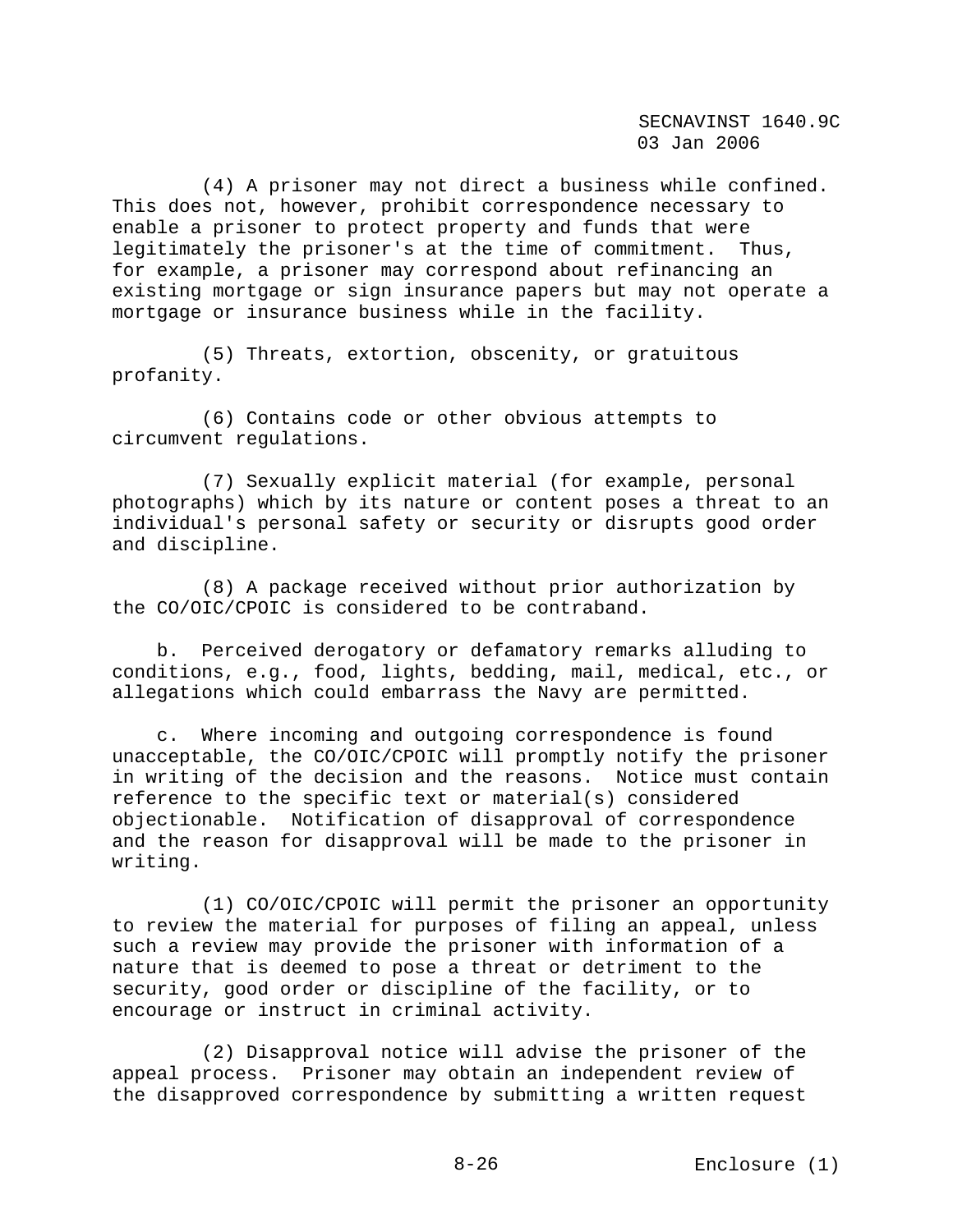within 20 days. Disapproved correspondence will be retained and safeguarded for not less than 20 days from the initial disapproval date and throughout the appeal process.

 (a) For prisoners confined in Navy confinement facilities, the appeal will be submitted to NAVPERSCOM (PERS-68), via the chain of command.

 (b) For prisoners confined in Marine Corps confinement facilities, the appeal will be submitted to the activity commander's designee.

 (3) If the prisoner does not submit an appeal within 20 days, correspondence will be returned to the sender unless the correspondence includes plans for or discussion of commission of a crime or evidence of a crime, in which case there is no need to return the correspondence or give notice of the rejection, and the correspondence shall be referred to appropriate law enforcement authorities. Also, contraband need not be returned to the sender.

 (4) If an appeal is made, the appeal review authority will first review either the disapproved correspondence or a copy of the offensive portion before acting on the appeal.

 (5) Appeal review authority will provide a written decision to the prisoner and the CO/OIC/CPOIC within 30 days of receipt of the appeal.

 (6) CO/OIC/CPOIC will forward the sender (and the prisoner if not the sender) of unacceptable correspondence a copy of the rejection letter. CO/OIC/CPOIC will advise the sender (and the prisoner if not the sender) they may obtain an independent review of decision for disapproving the correspondence by submitting a written request to the review authority, per article 8301.5c(2) of this manual, within 20 days of receipt of the rejection letter. CO/OIC/CPOIC will return the disapproved correspondence to the sender unless the sender indicates intent to file an appeal under the appeal process. In which case the CO/OIC/CPOIC will ensure safeguard of the disapproved material for review. If the rejection is sustained, the rejected correspondence will be returned to the sender when the appeal is complete.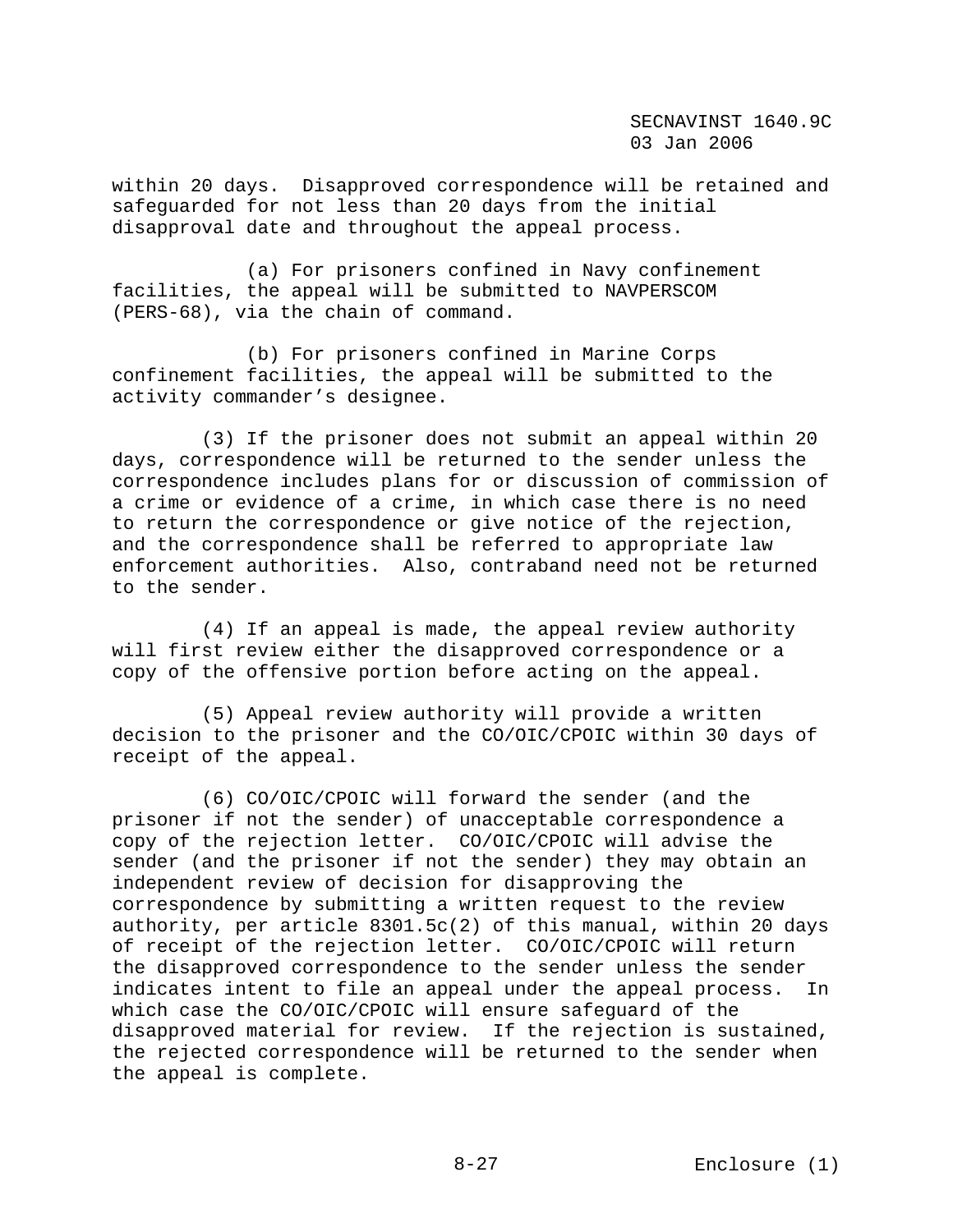d. CO/OIC/CPOIC may limit (for fire, sanitation, or housekeeping reasons) the number or volume of correspondence prisoners may receive or retain in their quarters.

 e. Contraband (see article 4302.1) found in mail will be confiscated. Unauthorized materials other than illegal contraband may be placed with the prisoner's stored personal property. Illegal drugs, substances, or non-mailable matter such as hazardous material, weapons, and explosives found in the mail must be reported to base security and the nearest United States Postal Inspection Service Office to determine if an investigation shall be initiated against the sender. Your local post office can assist you in contacting the Postal Inspection Service. A chain of custody will be implemented for illegal contraband and criminal charges implemented, if warranted. In all cases proper inventories will be completed and custody receipts prepared. Where such storage is contrary to the security or would interfere with the orderly administration of the confinement facility, the prisoner will be required at the prisoner's expense, to return such contraband to the sender or to have such contraband destroyed. In the event the prisoner refuses to elect, such refusal will be documented and the contraband destroyed. Mail accompanying contraband or unauthorized material will be processed in a normal manner unless rejection is warranted under the provisions of article 8301.5a of this manual.

 f. Mail written in a foreign language will not be rejected solely due to the lack of an interpreter. Rejection must be based on the provisions of article 8301.5a of this manual, after translation by a qualified interpreter. In the absence of an interpreter, and if there is no reason to believe the letter represents interference to the security or good order of the confinement facility, mail written in a foreign language will be promptly transmitted to the prisoner to whom it is addressed.

# 6. Restricted Correspondence

 a. CO/OIC/CPOIC may restrict correspondence based on misconduct or for any of the following reasons:

 (1) Involvement in any of the activities determined detrimental to the security, good order, or discipline of the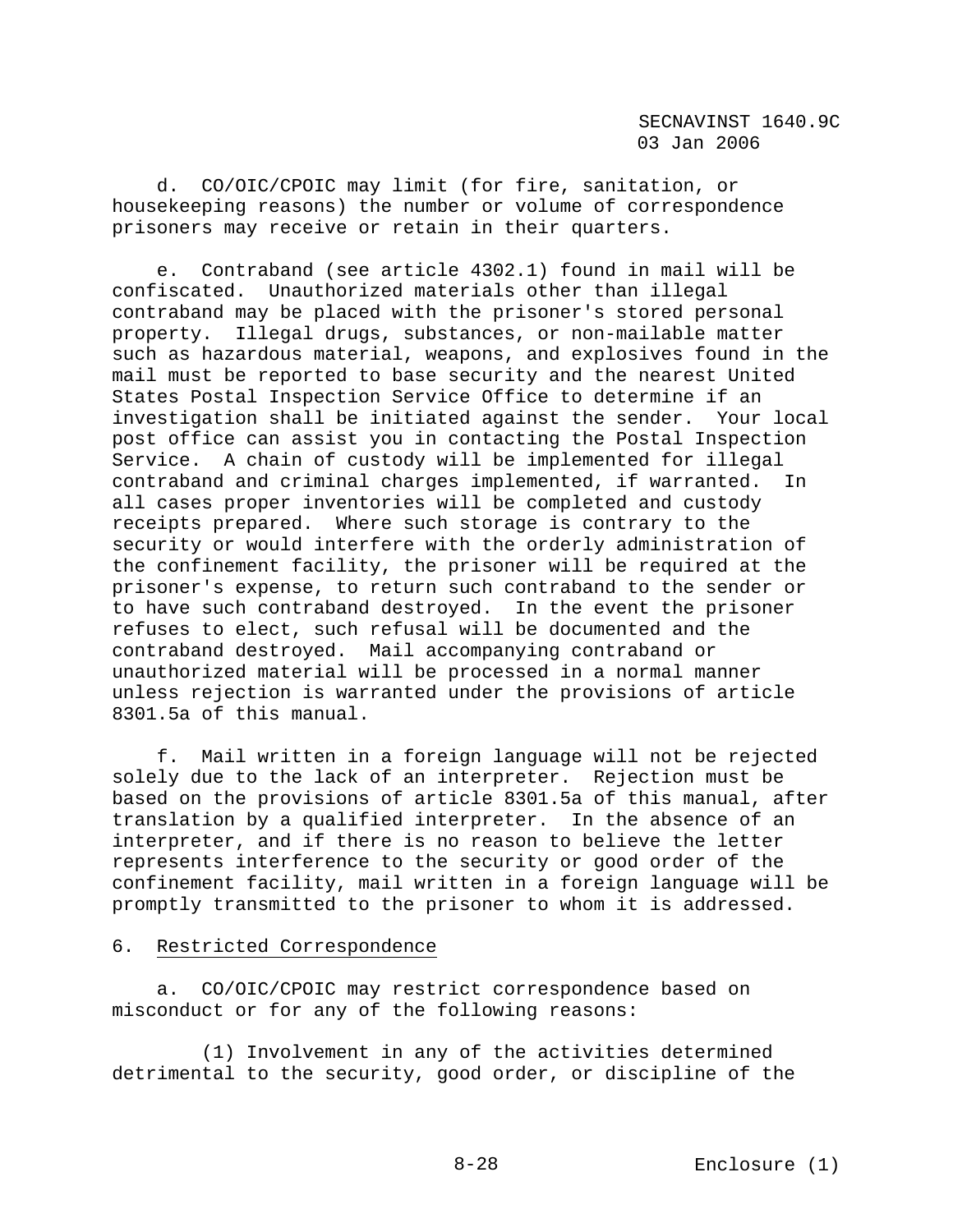facility, to the protection of the public, or if it might facilitate criminal activity.

 (2) Attempting to solicit funds or items (e.g., samples) or subscribing to a publication without paying for the subscription.

(3) Being a security risk.

(4) Threatening a government official.

 (5) Having committed an offense involving correspondence.

 b. A prisoner on restricted correspondence may only correspond with individuals approved by the CO/OIC/CPOIC. For each prisoner on a restricted correspondence status, a list of approved individuals will be maintained.

7. Correspondence Between Confined Prisoners. A prisoner may be permitted to correspond with a prisoner confined in any other penal or correctional facility, subject to the below limitations, if the other prisoner is either a member of the immediate family or is a party or witness in a legal action in which both prisoners are involved. Following additional limitations apply:

 a. Such correspondence may always be inspected by staff at the sending and receiving facilities.

 b. Person in charge of both facilities must approve of the correspondence between both prisoners involved. Any denial and the rationale for disapproving the correspondence request must be fully documented.

## 8. Outgoing Mail Procedures

 a. CO/OIC/CPOIC shall establish at least one mail depository (marked U.S. Mail) within the facility for a prisoner to place outgoing correspondence. CO/OIC/CPOIC may establish a separate mail depository for outgoing privileged correspondence. Each item placed in a mail depository must contain a return address. Mail supervisor/clerk shall be the only person in possession of the key to this box. This person shall remove the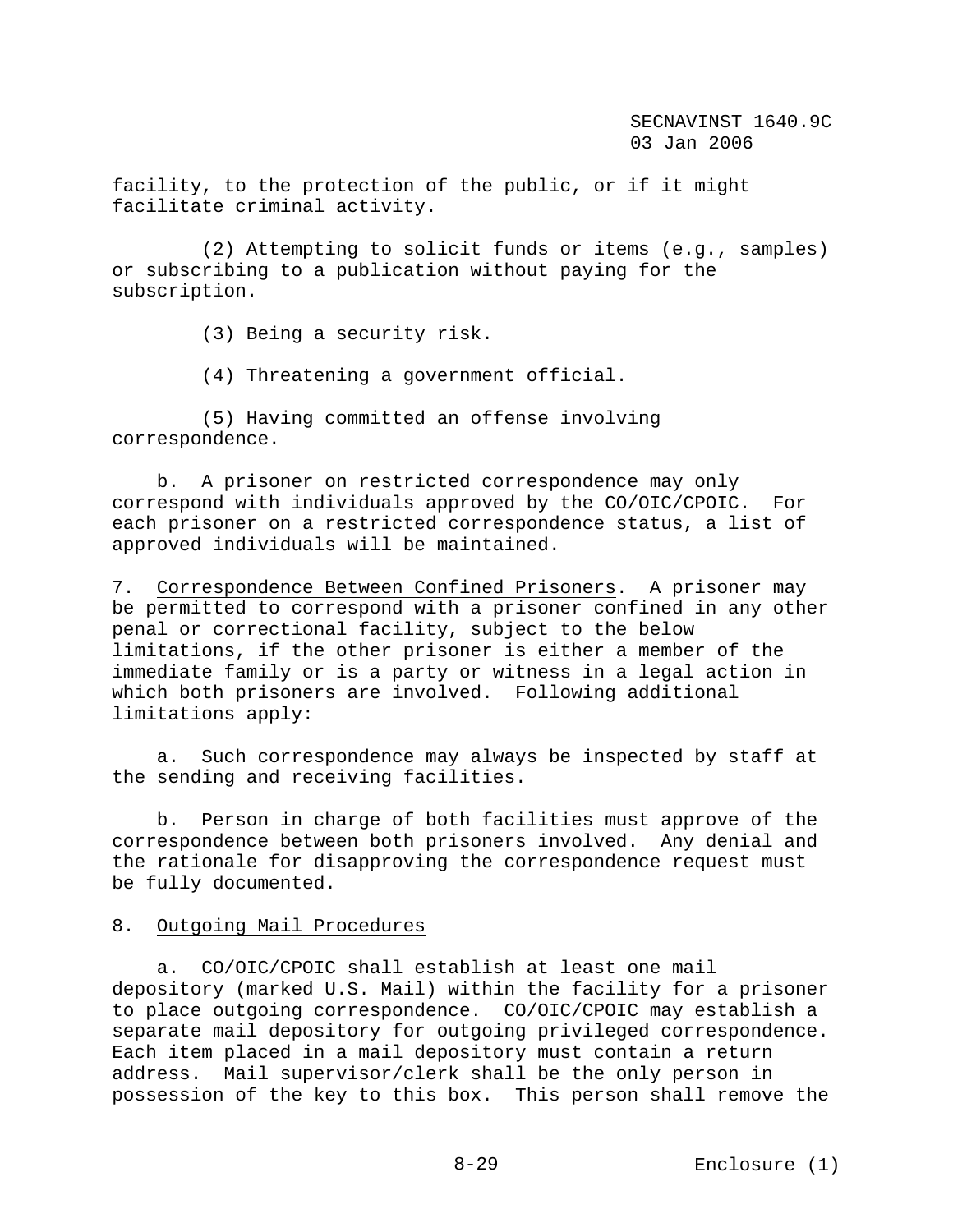mail at least once each workday and, after inspection, seal approved mail and deposit it in the Postal Service.

 b. Outgoing mail shall bear no external indication the sender is a prisoner or be marked to indicate inspection. Return address may include a post office box number or street address, and when appropriate, a secondary unit designator (such as suite (STE) or room (RM). For example, "PO Box 6, 3520 John Paul Jones ST, STE 101" rather than "Naval Station Brig."

9. Packages. CO/OIC/CPOIC may authorize prisoners to receive packages on Christmas, birthdays, and at other times per local instructions. If contraband is found in a package, see article 8301.5c of this manual. Prisoners shall not receive patent medicines, drugs, or other medications through the mail. Packages and other mail received for prisoners known to be narcotic or marijuana users, or former vendors, shall receive careful attention.

# 10. Privileged Correspondence

 a. All incoming/outgoing correspondence between a prisoner and the following is privileged and only subject to inspection for contraband in the presence of the prisoner but not read, nor shall prisoners be interviewed in connection with privileged mail prior to its being sent or delivered. The prisoner is responsible for advising privileged correspondents that correspondence will be handled as privileged only if the envelope is clearly marked with the attorney's/privileged correspondent's name and an indication that the person is an attorney/privileged correspondent, and the front of the envelope is marked "Privileged Correspondence – Do not open".

President or Vice President of the United States; U.S. Department of Justice; U.S. Attorneys' Offices; Service Secretaries; Courts (Federal, State, local); Members of the U.S. Congress, Embassies (ambassadors) and Consulates (consulate generals); State Attorneys; General Prosecuting Attorneys; State Parole Commissioners; State Probation Officers; Judge Advocate General or their representatives; Inspectors General or their representatives; prisoner's defense counsel; the prisoner's clergyman, when approved by the chaplain; and any attorney listed in professional or other directories, or such attorney's representative.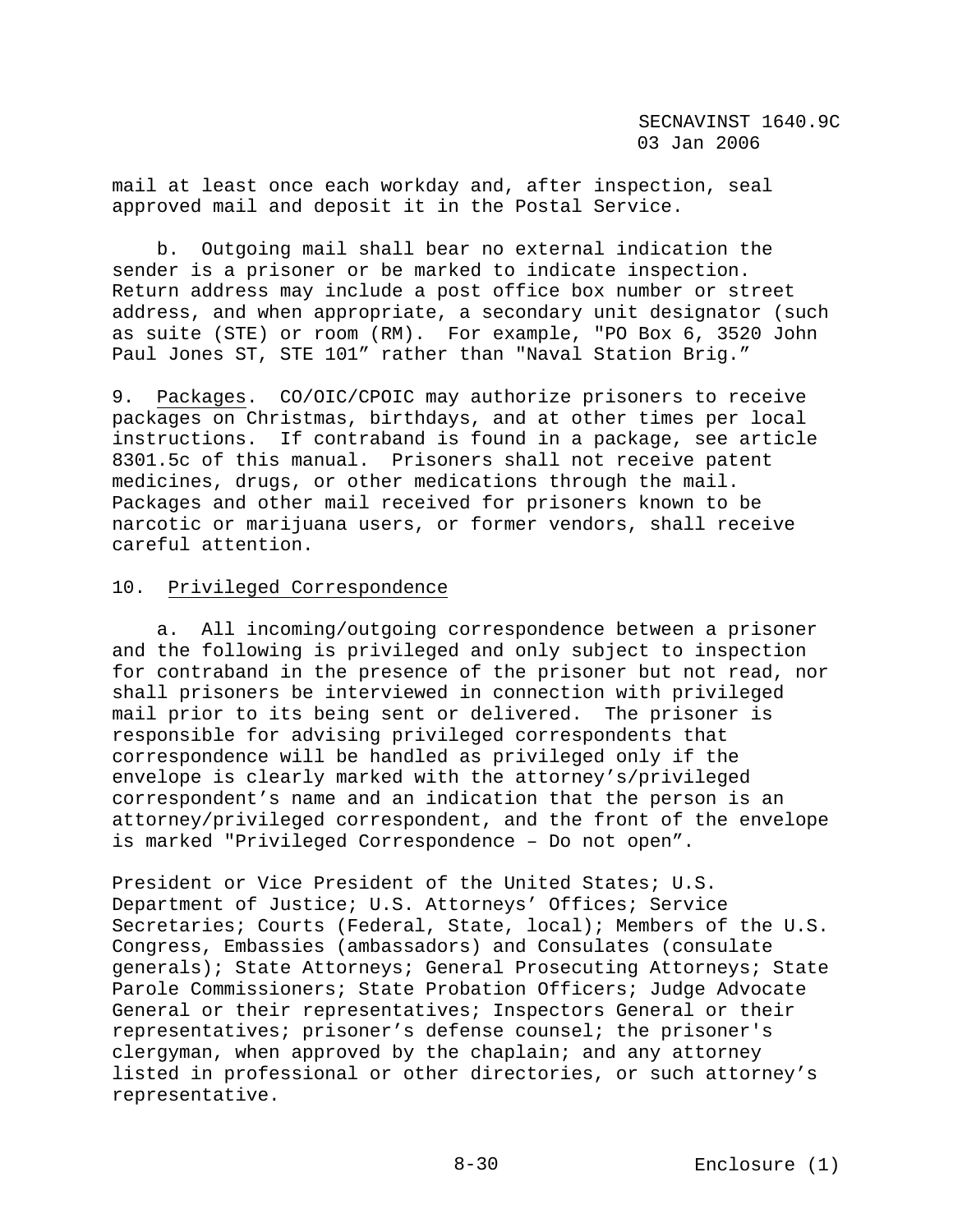b. If there is reasonable doubt that an incoming letter is from a privileged source, even though it appears to be, it may be opened and inspected to ensure it is genuine. If such letters are opened, a photocopy of the envelope shall be made and filed in the prisoner's file to document the "reasonable doubt." Incoming privileged mail may be inspected (not read) only for contraband and only in the presence of the prisoner. Privileged correspondence shall not be inspected unless good cause exists to show substantial interference with the security and good order of the confinement facility. All inspections of privileged correspondence shall be documented in the privileged correspondence log (see article 8104.4). Otherwise, incoming letters from any of the above will be delivered unopened, and outgoing letters will be sealed by the prisoner. Care shall be taken to ensure outgoing sealed letters bear correct addresses of the intended addressees.

 c. Privileged correspondence may be subject to inspection (not reading) during searches conducted after it has been delivered to the addressee. Prisoners shall be advised during orientation that if they wish the contents of privileged correspondence to be kept inviolate from other prisoners or staff after delivery, they shall request its inclusion in their stored personal property or they shall destroy the letter. Staff shall never read privileged correspondence.

 d. In the absence of either adequate identification or the "privileged correspondence" marking appearing on the envelope, staff may treat the mail as general correspondence and may open, inspect, and scan the correspondence.

 e. Except as provided below, outgoing privileged correspondence may be sealed by the prisoner and is not subject to inspection.

 (1) A prisoner's privileged correspondence status may be restricted by the CO/OIC/CPOIC if the correspondence either has posed a threat or a threat of physical harm to the recipient (e.g., the prisoner has previously used privileged correspondence to threaten physical harm to the recipient).

 (2) CO/OIC/CPOIC shall notify prisoners their privileged correspondence is being restricted and the reason for the restrictions.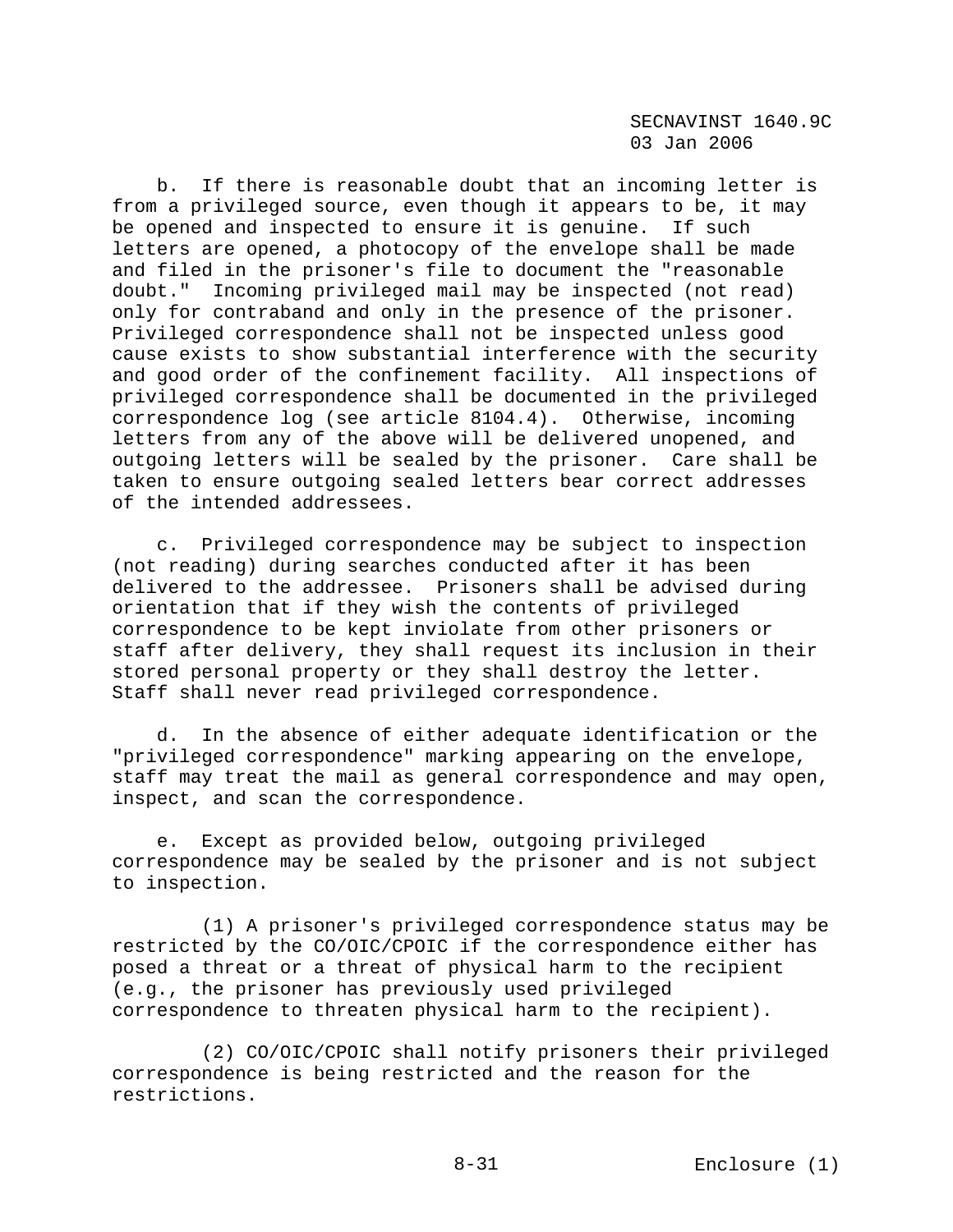(3) A prisoner whose privileged correspondence is restricted must present all materials and packaging intended to be sent as privileged correspondence to authorized postal staff for inspection. Staff shall inspect the privileged correspondence material and packaging, in the presence of the prisoner, for contraband. If the intended recipient of the privileged correspondence has so requested, postal staff, when authorized by the CO/OIC/CPOIC, may read the privileged correspondence for the purpose of verifying that the privileged correspondence does not contain a threat of physical harm. Upon completion of the inspection, staff shall return the privileged correspondence material to the prisoner if the material does not contain contraband or contain a threat of physical harm to the intended recipient. Prisoner must then seal the privileged correspondence material in the presence of staff and immediately give the sealed correspondence material to the observing staff for mailing. Privileged correspondence determined to pose a threat to the intended recipient shall be forwarded to the appropriate law enforcement entity. Staff shall send a copy of the material, minus the contraband, to the intended recipient along with notification the original material was forwarded to the appropriate law enforcement entity.

 f. CO/OIC/CPOIC shall review a prisoner's restricted privileged correspondence status at least once every 30 days. Prisoner is to be notified of the results of this review. A prisoner may be removed from restricted privileged correspondence status if the CO/OIC/CPOIC determines the privileged correspondence does not threaten or pose a threat of physical harm to the intended recipient.

 g. A prisoner on restricted privileged correspondence status may seek review of the restriction through the chain of command.

11. Official and Special Purpose Correspondence. Letters to military authorities shall be sent through channels per regulations governing official correspondence. Letters containing accusations, requests, or complaints shall be forwarded through proper channels to officials who have the authority to take the appropriate action. Petitions or writs for release addressed to proper authority shall be forwarded directly rather than through official channels. Other special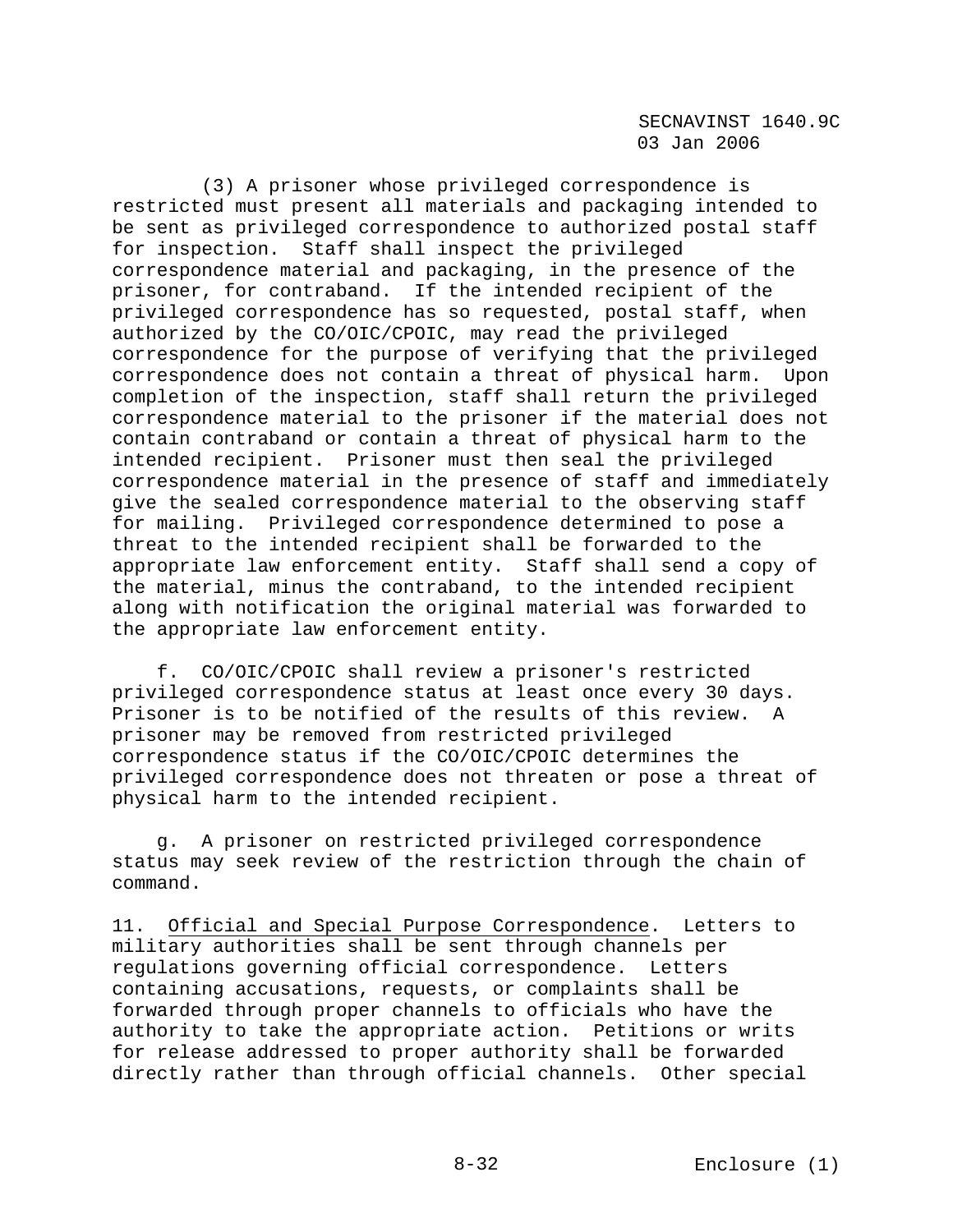purpose correspondence may be permitted at the discretion of the CO/OIC/CPOIC.

# 12. Prisoner Funds Received Through the Mail

 a. A prisoner may receive funds from family or friends only with the approval of the CO/OIC/CPOIC for crediting to the prisoner's funds account. No personal checks will be cashed by facility staff and deposited into prisoner fund accounts.

 b. A prisoner is responsible for advising persons forwarding funds that all negotiable instruments, such as cashier checks or money orders, shall bear the prisoner's full name and social security number, thereby helping to ensure a deposit to the proper prisoner's account. Negotiable instruments not accepted because they are incorrectly prepared will be returned to the sender with a letter of explanation. A copy of this letter will be provided to the prisoner.

 c. A prisoner may not receive through the mail unsolicited funds, nor may the prisoner solicit funds or initiate requests that might result in the solicitation of funds from persons other than as specified in paragraph 12(a) of this section.

### 13. Newspapers, Periodicals, and Other Mailed Matter

### a. Definitions

 (1) Publication as used in this manual is defined as a book, booklet, pamphlet, or similar printed document, or a single issue of a magazine, newsletter, or newspaper, plus such other materials addressed to a specific prisoner as advertising brochures, flyers, and catalogs. This definition does not include publications in multi-media format such as audio tape or video tape. The facility bears no responsibility to provide a means to review such multi-media formats.

 (2) Commercially published information or material means any book, pamphlet, magazine, newsletter, or similar document, including stationery and greeting cards, published by any individual, organization, company, or corporation which is distributed or made available through any means or media for a commercial purpose. This definition includes any portion extracted, photocopied, or clipped from such items.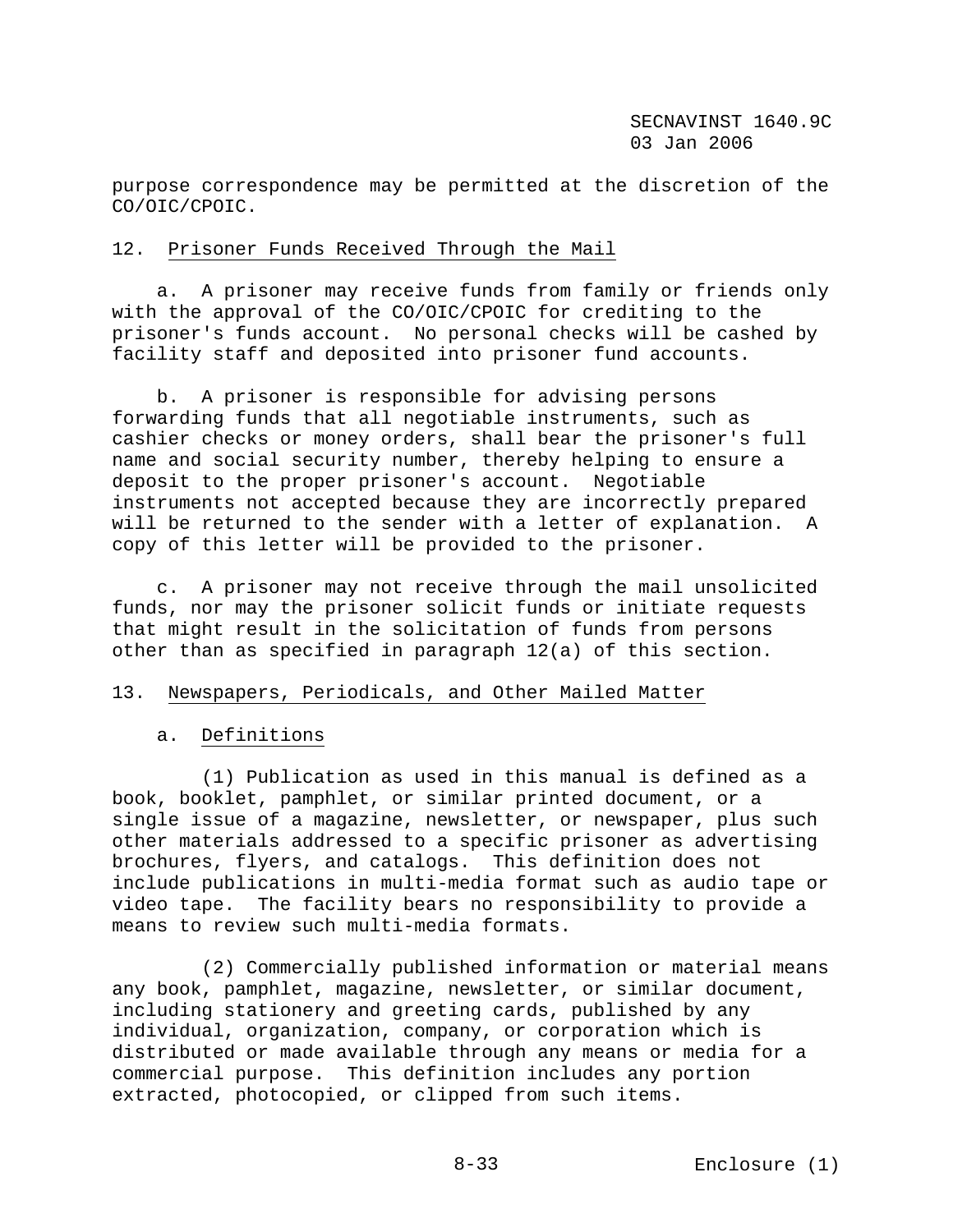(3) Nudity refers to any pictorial depiction where genitalia or female breasts are exposed.

 (4) Features indicate the publication contains depictions of nudity or sexually explicit conduct on a routine or regular basis or promotes itself based upon such depictions in the case of individual one-time issues. Publications containing nudity illustrative of medical, educational, or anthropological content may be excluded from this definition. Any publication may change a single issue or its general policies and practices at any time that would allow it to become acceptable or non-acceptable for distribution.

 (5) Sexually explicit means a pictorial depiction of actual or simulated sexual acts including sexual intercourse, oral sex, or masturbation.

# b. Policy

 (1) A literary review board will be established at each confinement facility. Given the guidance provided below, literary review board is responsible to review publications to determine if an incoming publication is detrimental to the security, discipline, or good order of the confinement facility, or if the publication might facilitate criminal activity. Commercial publications that are sexually explicit or feature nudity are likely to have a detrimental effect on rehabilitation. Because rehabilitation is a legitimate correctional interest, such publications will be excluded. Prisoners with a sentence of 6 months or longer, with prior approval of the CO/OIC/CPOIC may subscribe to and retain publications as specified below.

 (2) Prisoners will receive hardcover publications and newspapers only from the publisher, a book club, or from a bookstore. Publications or other softcover material received from any source may be received if previously approved by the CO/OIC/CPOIC and carefully screened to avoid the introduction of contraband. Only the CO/OIC/CPOIC may disapprove an incoming publication.

 (3) CO/OIC/CPOIC may disapprove a publication only if it is determined to be detrimental to the security, good order, or discipline of the confinement facility, or if it might facilitate criminal activity. As rehabilitation is a legitimate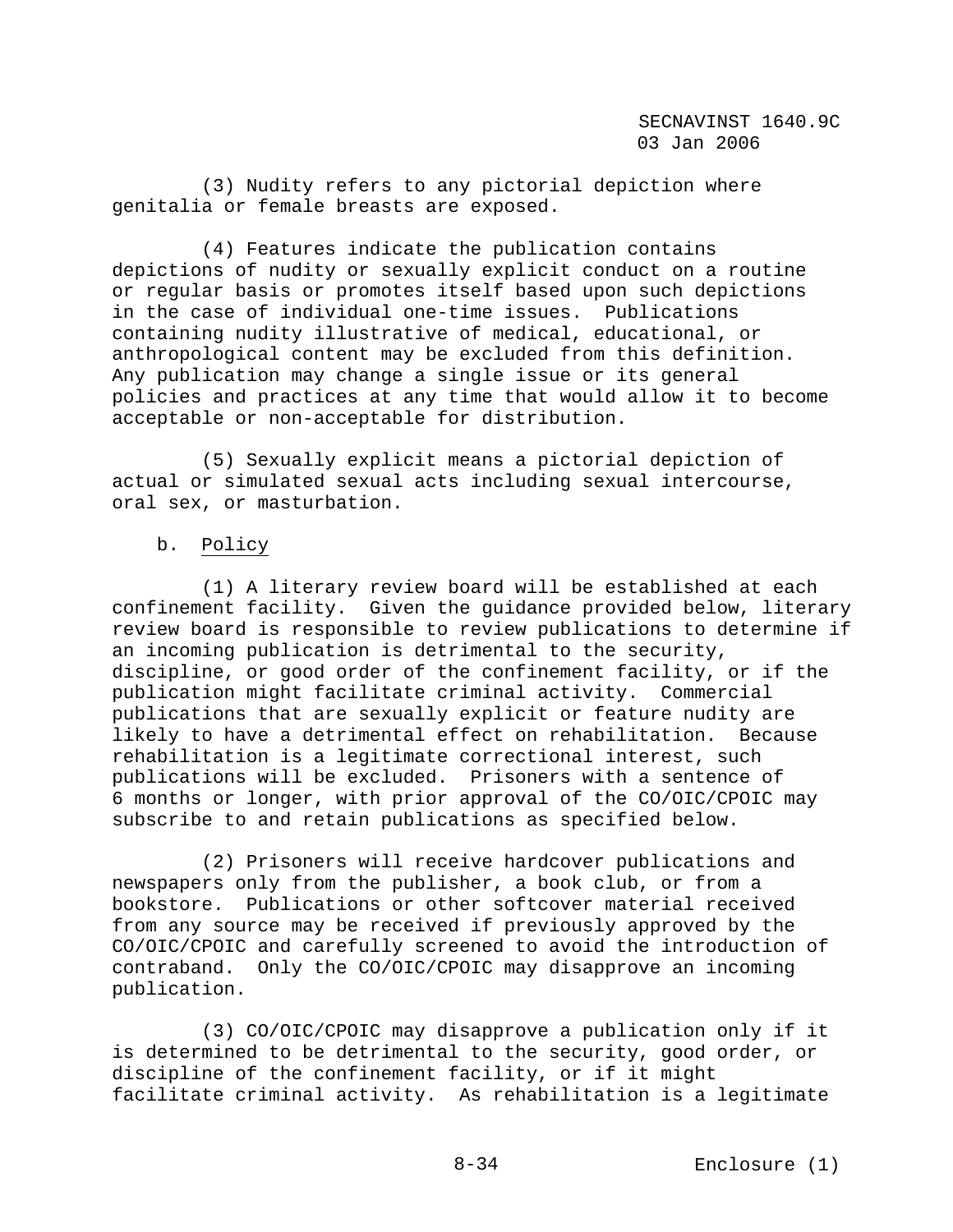correctional interest, commercial publications that are sexually explicit or features nudity will be excluded. Inability to view multi-media publications may be cause for requiring the prisoner to destroy, properly store, or mail-out the publication. CO/OIC/CPOIC may not disapprove a publication solely because its content is religious, philosophical, political, social or sexual, or because its content is unpopular or repugnant. Publications which may be disapproved by the CO/OIC/CPOIC include but are not limited to publications which meet any of the following criteria:

(a) Violates postal regulations.

 (b) Depicts, or describes procedures for the construction or use of weapons, ammunition, bombs, or incendiary devices.

 (c) Depicts, encourages, or describes methods of escape from confinement facilities, or contains blueprints, drawings, or similar descriptions of confinement facilities.

 (d) Depicts or describes procedures for the brewing of alcoholic beverages or the manufacture of drugs.

(e) Contains or is written in code.

 (f) Depicts, describes, or encourages activities which may lead to the use of physical violence or group disruption.

 (g) Advocates racial, religious, or national hatred in such a way as to encourage violence in the facility.

 (h) Encourages or instructs in the commission of criminal activity.

 (i) Is sexually explicit material, which by its nature or content poses a threat to the security, good order, or discipline of the facility or facilitates criminal activity.

 1. Sexually explicit material of the following types may be disapproved, as potentially detrimental to the security and good order or discipline of the facility, or as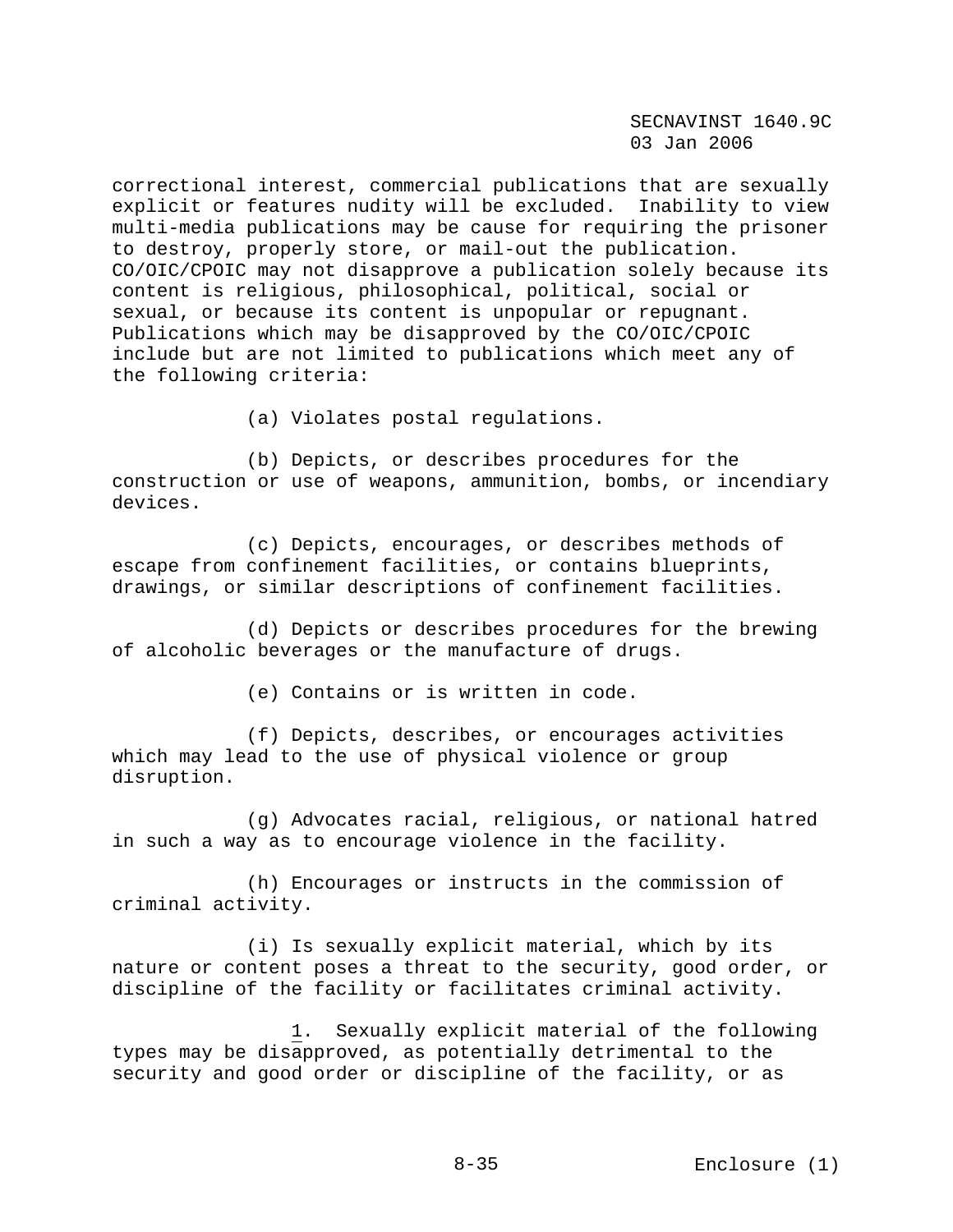facilitating criminal activity: Sado-masochistic, Bestiality, involving children (children under age of 16).

 2. Child-model materials prohibited by law will be disapproved.

 (j) Sexually explicit material does not include material of a news or information type. Publications concerning research or opinions on sexual health, or reproductive issues, or covering the activities of gay rights organizations or gay religious groups, for example, shall be admitted.

 (k) Literary publications shall not be excluded solely because of homosexual themes or reference unless the material includes sexually explicit material, which by its nature or content poses a threat to the security, good order, or discipline of the facility or facilitates criminal activity.

 (l) Sexually explicit material may nonetheless be admitted if it has scholarly value or general social or literary value.

 (4) CO/OIC/CPOIC will not establish an approved or disapproved list of publications and will review each issue of a publication prior to disapproval of that issue. Disapproval of several issues of a subscription publication is not sufficient reason to disapprove the subscription publication in its entirety. It is recommended that a prisoner who wishes to order a publication first speak with a designated staff member to ascertain whether individual issues of the publication are likely to be approved. This discussion is not required, but it may avoid disappointment and administrative problems when a publication is later determined to be unacceptable.

(5) Appeal process. Per article 8301.5c of this manual.

 (6) CO/OIC/CPOIC may limit (for fire, sanitation or housekeeping reasons) the number or volume of publications prisoners may receive or retain in their quarters.

14. Postage. Postage is an approved health and comfort item, provided at no cost to prisoners who are not in a pay status. Prisoner's in a pay status shall purchase pre-stamped envelopes,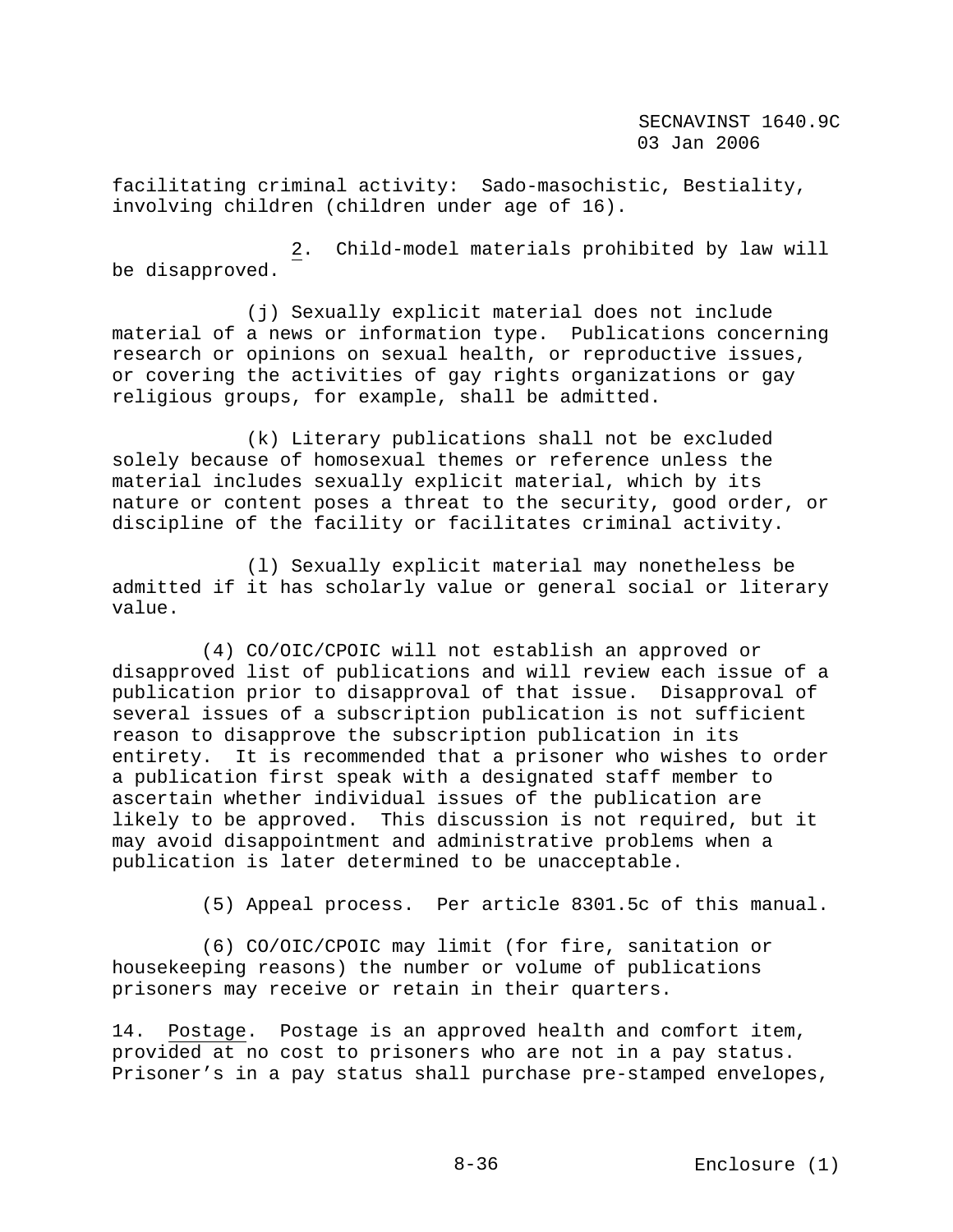or postage stamps when necessary. All prisoners shall use pre-stamped envelopes, if available.

# 15. Authorized Visitors

 a. Visits by unmarried persons under the age of 18 shall not be permitted unless they are accompanied by their parent(s) or legal guardian. Visits to married prisoners by members of the opposite sex over the age of 18, other than the spouse or documented relative, are prohibited unless specifically authorized in writing by the CO/OIC/CPOIC. Visitors may be listed on NAVPERS 1640/15, Mail and Visiting List.

 b. CO/OIC/CPOIC may deny visitation for cause (e.g., civilian or military protective orders, legitimate rehabilitative interests, and good order, discipline, and security of the facility).

16. Visiting Facilities. Each confinement facility shall have a furnished room or area for visiting. Informal or lounge type furnishings are most desirable. Visiting room shall be inside the security perimeter. Areas presenting obviously harsh security features such as steel bars and security mesh shall be avoided. Mess hall, offices, or other areas may be used when a more suitable place cannot be provided.

# 17. Supervision of Visits

 a. Visit supervisors shall have complete visual control of the visiting room to ensure compliance with regulations on security and conduct. Supervisors in the visiting room shall not be armed. Supervisors shall be courteous and completely businesslike in their relationship with visitors. They shall not discuss prisoners, their conduct, or offense with visitors. There is an absolute prohibition against staff attempting to form friendships or relationships with visitors. Visitors with legitimate inquiries shall be referred to the person authorized to furnish such information. If asked, the supervisor may inform the visitor of the rules governing packages, gifts, and the length and frequency of visits allowed. Visiting rules will be conspicuously posted at the entrance of the visiting area. To ensure good order and discipline of the facility during visitation, confinement facility CO/OIC/CPOIC may take necessary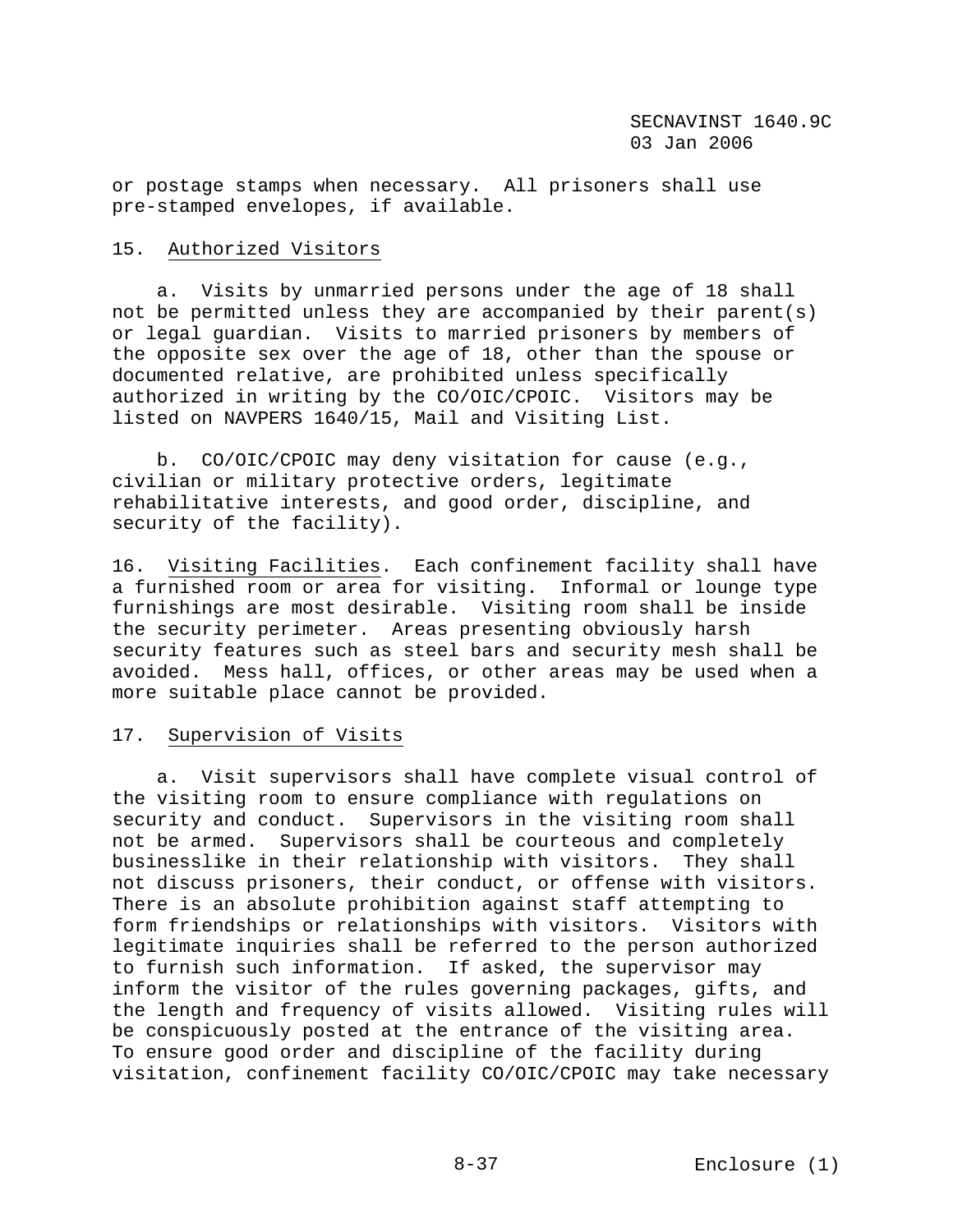and reasonable steps to ensure safety of staff, prisoners, and public.

 b. Prisoners shall be instructed in security and conduct regulations affecting visiting, and they shall be directed to inform their visitors of such regulations. Only conduct which is in good taste in public is permissible. This requirement is not intended to preclude an embrace and kiss at the beginning and termination of the visit within the bounds of good taste, nor to preclude prisoners holding their infant children, etc., during the visit.

 c. Purses and packages will be stored in visitor lockers, and the visitor will be given a locker key.

 d. If used by a confinement facility, all visitors (military or civilian) will be required to pass through a walk-through metal detector/submit to a body scan with a hand-held metal detector. If the metal detector indicates metal is present, the visitor shall be asked for permission to determine the nature of the detected item. If visitors refuse to comply, they shall not be allowed to visit and the incident shall be documented in letter format and placed in the prisoner's file. A log entry will be made specifying the specific reasons for denial of visiting privileges. Visitors will be allowed to enter only after confinement facility personnel are satisfied that no unauthorized items are present.

 e. If illegal items are discovered (i.e., firearms, explosives, suspected narcotics, etc.), do the following:

(1) Contact local security.

 (2) Take necessary and reasonable steps to ensure the safety of staff, prisoners, and public.

(3) Confiscate and maintain control of the illegal item.

(4) Execute chain of custody procedures.

 (5) If prisoners are involved, they shall be separated from the visitor, searched, and placed in a holding area.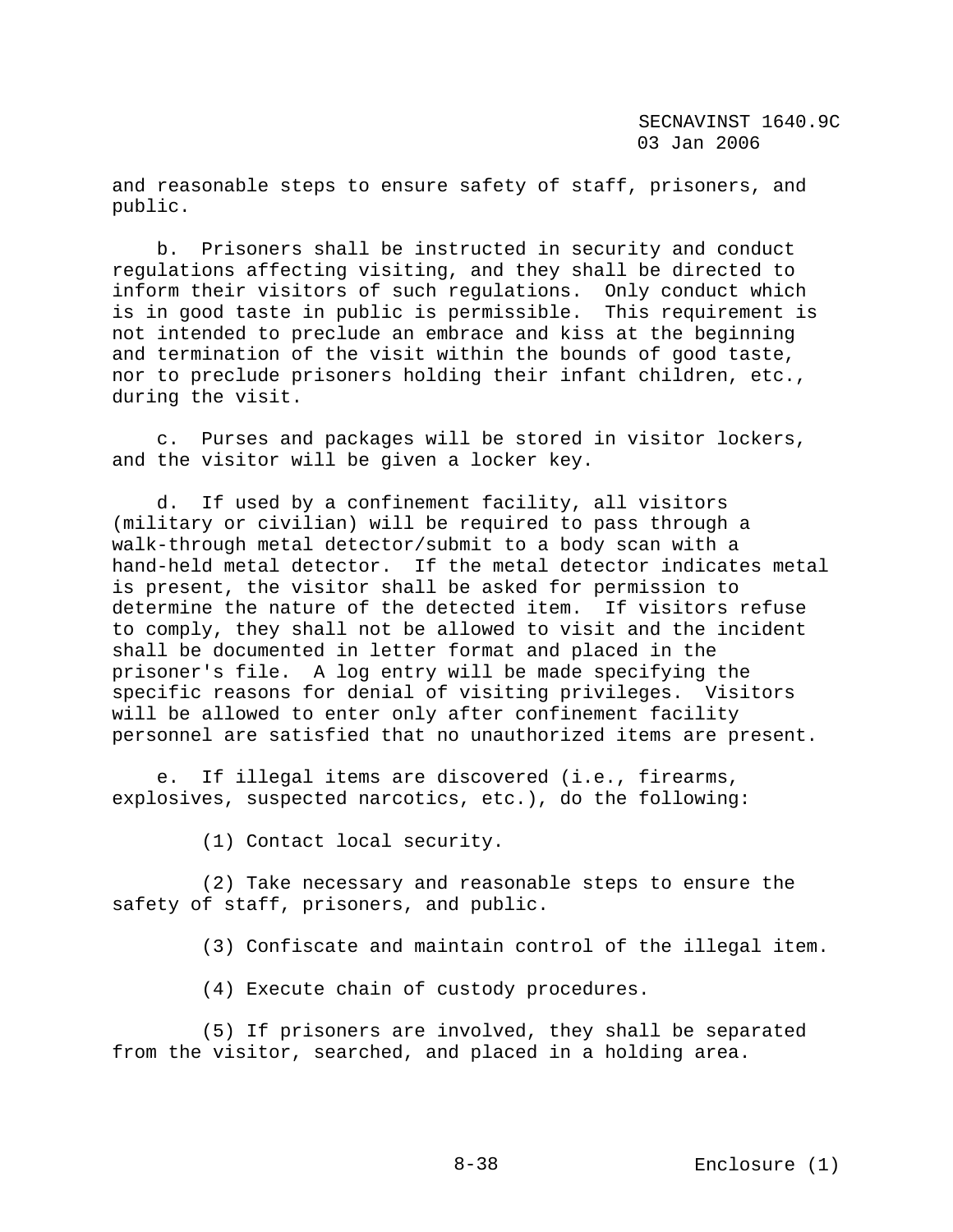(6) All personnel involved shall prepare detailed reports and cooperate fully with local security personnel.

 f. If contraband (vice illegal) item is found, the visitors will be advised that they may not enter the facility with the contraband item but must place it in the visitor's locker. If placed in the visitor's locker, the visit may be allowed or continued, at the BRIG O's discretion or per confinement facility rules. If the item is not placed in the visitor's locker, the visitor will be denied entrance.

 g. At no time shall confinement facility staff strip search a visitor. Frisk searches shall be conducted by a staff member who is of the same sex as the visitor.

 h. Shall a visitor refuse to comply with verbal directions or instructions given by staff personnel, the visitor may be denied entrance, and the visit may be terminated. At no time will force be used against a visitor unless:

 (1) Visitor poses an imminent threat of inflicting serious bodily harm or death upon another.

 (2) Visitor has engaged in a serious breach to security and the incident cannot be contained without the use of force against the offending party.

 (3) Physical security of the facility is seriously threatened.

 i. Before any force may be used, all other reasonable alternatives must be considered and have failed. In any event, force may be applied only to the extent necessary to control or contain the situation.

 j. Confinement facilities shall make a separate area available for visitors needing to breastfeed their children. This area will not be in view of prisoners. Visitation contact with the prisoner will be interrupted during the feeding time, but once completed, may continue. Arrangements for breastfeeding at the facility shall be displayed along with other visitation rules.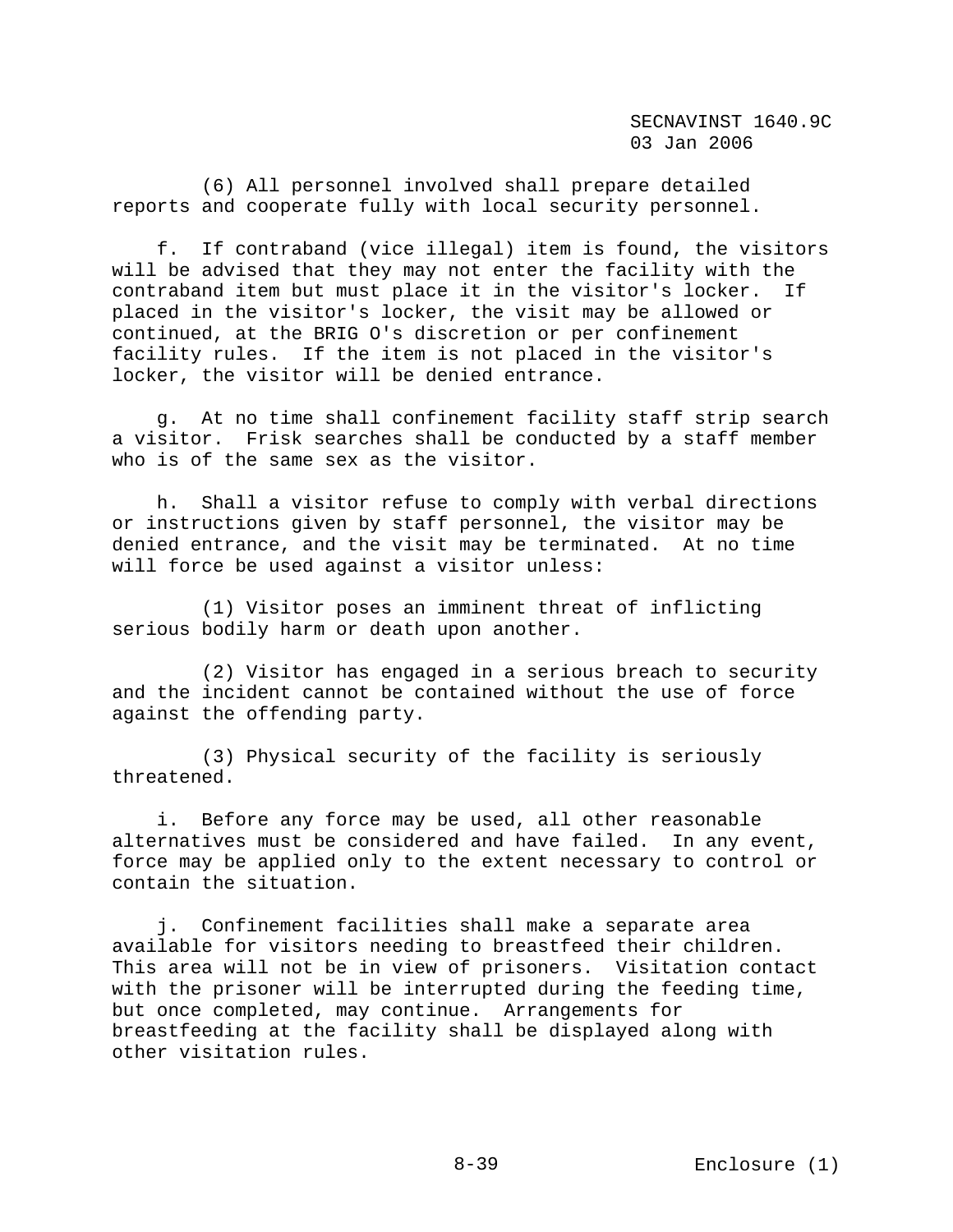# 18. Information to Correspondents and Visitors

 a. Format. A letter is useful to inform prospective correspondents and visitors concerning mail and visiting regulations. Its use reduces the amount of official correspondence required to answer inquiries of persons who are confused and worried about the status and welfare of prisoners. Providing printed information for prisoners to include in their first letter to each correspondent satisfies most situations. Prisoners are not required to use this format.

 b. Content. Content of this letter may be varied to meet local or special requirements. Articles that are declared contraband will be identified. Such letters shall not contain warnings against the use of obscenity in letters or improper displays of affection in visits, since some recipients will be parents, grandparents, and others for whom such warnings would not be in good taste. Reference to possible disciplinary action against the prisoner for misconduct of visitors shall not be included.

### 19. Official, Press, and Civilian Visits

 a. Requests for general visiting of the confinement facility by groups or individuals shall be coordinated with the local public affairs office (PAO) and per SECNAVINST 5510.30A and SECNAVINST 5720.44A. Each request shall include a specific reason for the visit. CO shall coordinate requests for such visits per local policy, and shall take into account the confinement facility's ability to maintain good order and discipline and availability of staff to supervise the visit. Such visits shall normally be conducted within the confinement facility's regular visitation schedule.

 b. Personal interviews and telephonic communications between prisoners and media representatives are not authorized, unless a determination is made that such interview serves a legitimate public interest, or is in the best interest of the military, per reference (s).

# 20. Telephone Calls and Telegrams

 a. Telephone. Telephone calls to or by prisoners will be at the expense of the outside party, except in emergencies, and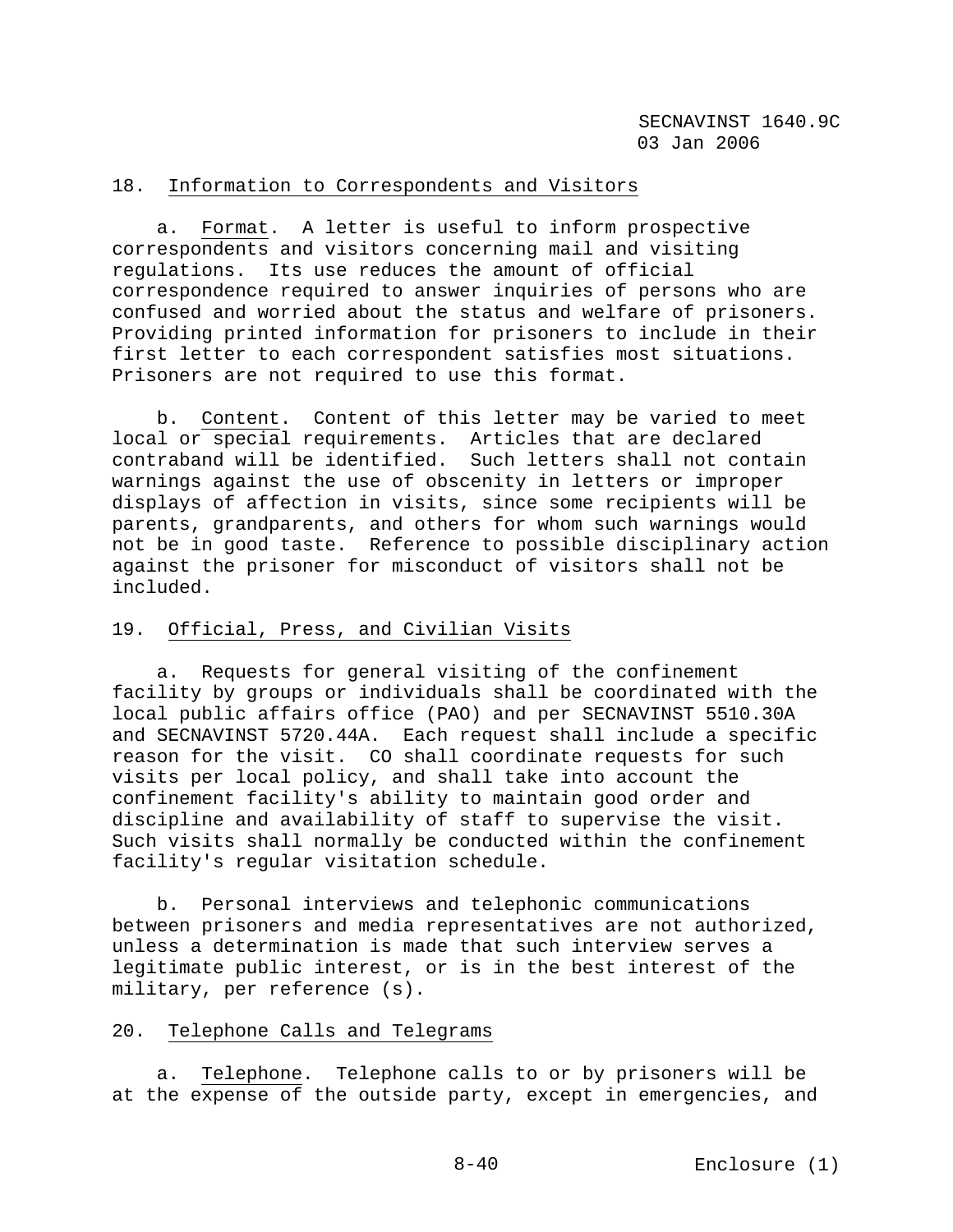will be permitted when considered to be in the best interest of the prisoner's morale and will aid in the resolution of immediate personal problems. Monitoring of calls is not mandatory; however, when deemed appropriate, a call may be monitored. As used here, monitoring means the presence of a supervisor. With the prisoner's knowledge, the supervisor may be physically present during a telephone conversation, and may listen to the prisoner's side of a non-privileged telephonic communication. Limiting telephone calls or telegrams to emergencies such as a death in the family is not necessary, nor is it conducive to the correction of the offender. Privileged calls are to be verified for the authenticity of the caller but will not be monitored.

 b. Telegrams. Telegrams sent to or by prisoners shall be approved on the same basis as telephone calls. They may be sent collect or prepaid by the sender.

#### 21. Prisoner Requests

 a. CO shall provide means whereby prisoners may communicate with staff members to request advice and assistance with their problems. DD 510, Request for Interview, shall be made available for prisoner use without restriction.

 b. Prisoners are often worried and confused about their personal problems and need advice and assistance. Opportunities to discuss problems with a chaplain, judge advocate, or other person qualified to assist shall be provided. Prisoner shall state the problem or matter at issue, request to be heard at mast, or request an interview with a designated person. Request will be signed by the prisoner and referred to the proper staff member or BRIG O for action or further referral to other proper authority. The DD 510 shall be placed in the prisoner's file showing action taken.

22. CO's Mail Box. CO shall install, in a centrally located place(s), a locked, clearly marked box or boxes readily accessible to all prisoners in which they may deposit individual communications for the immediate attention of the CO. Keys for this box shall be in the possession of an officer not assigned to the confinement facility. Contents of this box shall be removed on a regular schedule and screened by this officer and delivered to the CO. Portable boxes may be used if desired. In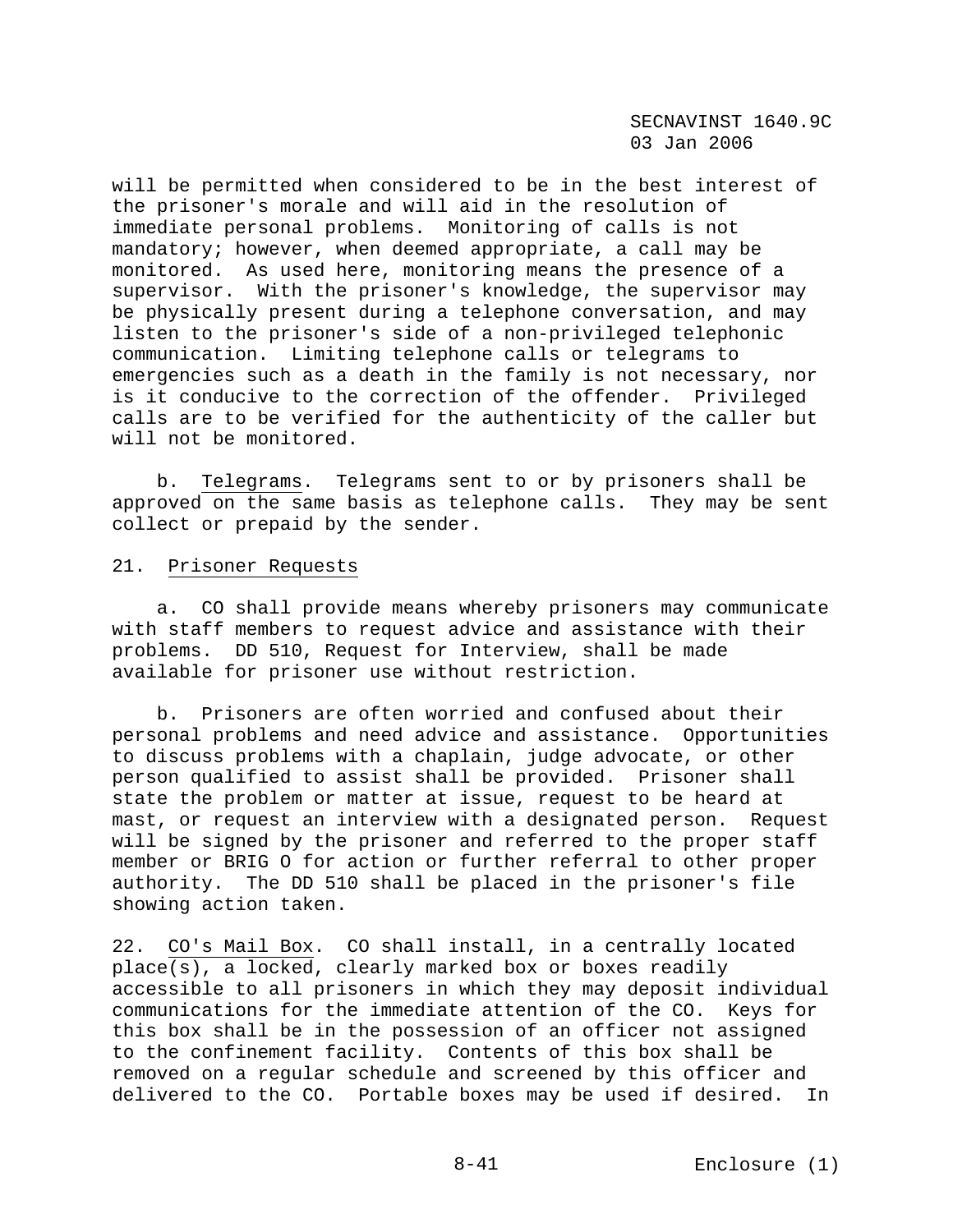larger confinement facilities where officers serve as department heads, these functions may be performed by a department head or higher.

8302. PRISONER COMMUNICATION COUNCIL. A council may be established to keep lines of communication open between prisoners and staff. This council shall include prisoners of each custody classification and billeting area (except reception and segregation), correctional supervisor, and a counselor. Other members may be added as local need dictates. Prisoner members are to be elected by the prisoners and approved by the programs officer. Conduct and procedures for the council shall be directed per local policy.

8303. PUBLIC INFORMATION. Requests for release of information on the corrections program, confinement facilities, and naval prisoners to the news media shall be forwarded to the local PAO for response per SECNAVINST 5720.44A. Written communications are permitted and subject to article 8301 of this manual.

#### 8304. FINGERPRINTS

1. Confinement facilities shall collect and maintain fingerprints on all pretrial and post-trial prisoners upon arrival for inclusion into the prisoners' records via use of the FBI Fingerprint Card. FBI Fingerprint Cards and Final Disposition Reports (FBI/DOJ Form R-84) shall not be forwarded to the FBI.

2. Submission of FBI Fingerprint Cards and Final Disposition Reports to the FBI, per SECNAVINST 5580.1, is a function of criminal investigative, law enforcement/police and security departments of DON. Collection of fingerprints by confinement facilities serve as a backup set for immediate availability in the vent of an emergency.

8305. STANDARD OPERATING PROCEDURES (SOP). SOP and Post Orders shall be written to describe how to perform the major functions of the confinement facility and of each post. These procedures will include administrative, security, and program responsibilities. A complete SOP manual will be maintained at the control center, and individual post orders will be maintained at the specific posts whose functions they describe.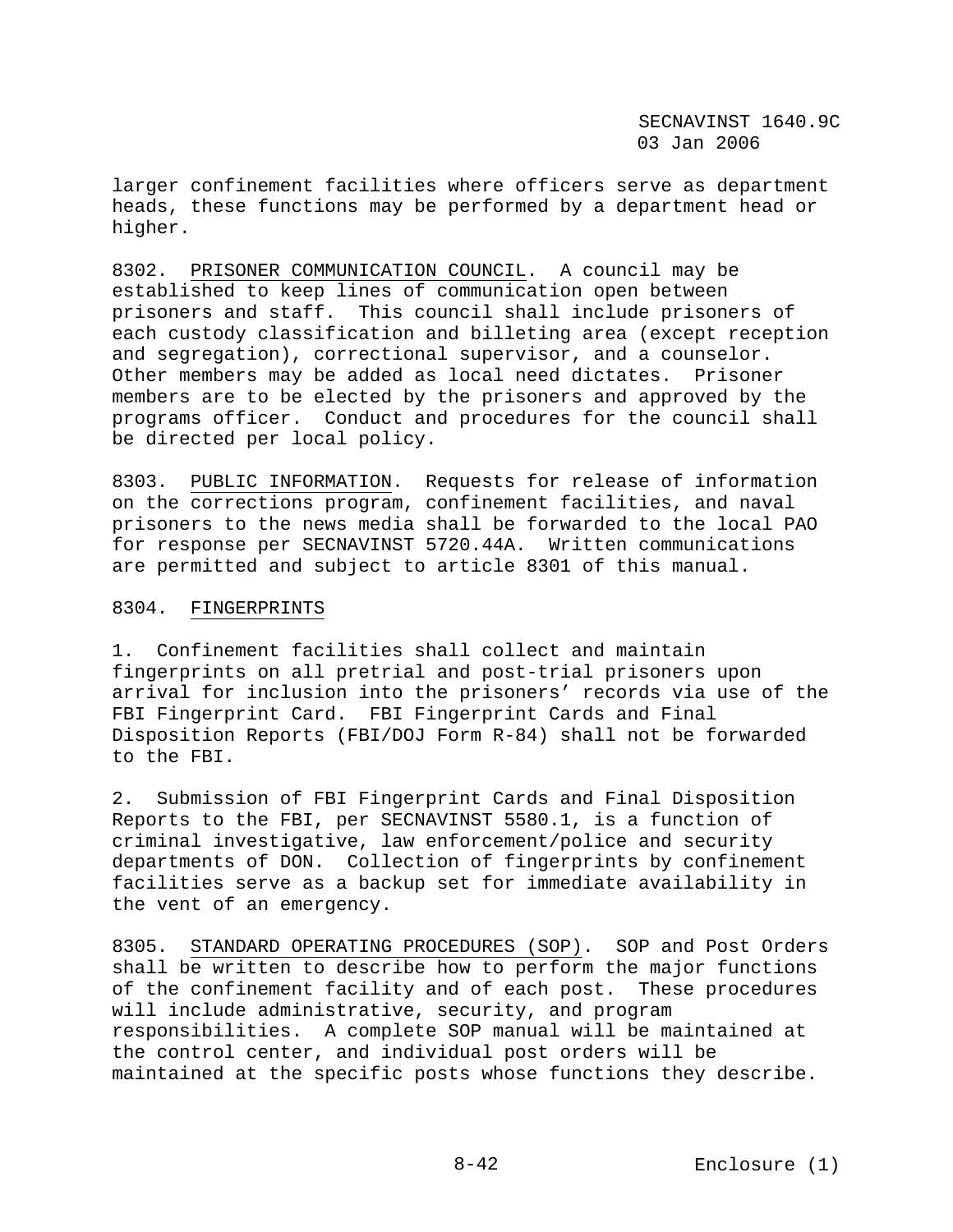8306. TOBACCO PREVENTION. CO/OIC/CPOIC shall implement a tobacco prevention program per SECNAVINST 5100.13C and DODI 1010.15 of 2 January 2001.

8307. VWAP. All personnel involved in naval corrections under this manual are also governed by the requirements of the VWAP contained in DODD 1030.1 of 13 April 2004, DODI 1030.2 of 23 December 1994, MCO P5800.16A, reference (p), and article 8103.2 of this manual including, but not limited to, the right to be informed about the prisoner's status in confinement, eligibility for parole, parole hearing, escape, transfer, release from custody, and death. Additionally, it is the policy of DOD and DON to enhance the roles of victims and witnesses in the military criminal justice system, to ensure they are treated with sensitivity and respect, and to recognize their needs. Utmost care and compassion will be accorded victims, especially when a victim has been sexually assaulted or is a minor. NAVPERSCOM (PERS-68) and CMC (PSL Corrections) will provide specific guidance for the assistance of crime victims and witnesses.

8308. SEXUAL OFFENDER REGISTRATION PROGRAM. All personnel involved in naval corrections under this manual are also governed by the requirements of the Sexual Offender Registration Program contained in reference (s). NAVPERSCOM (PERS-68) and CMC (PSL Corrections) will provide specific guidance for the assistance of crime victims and witnesses.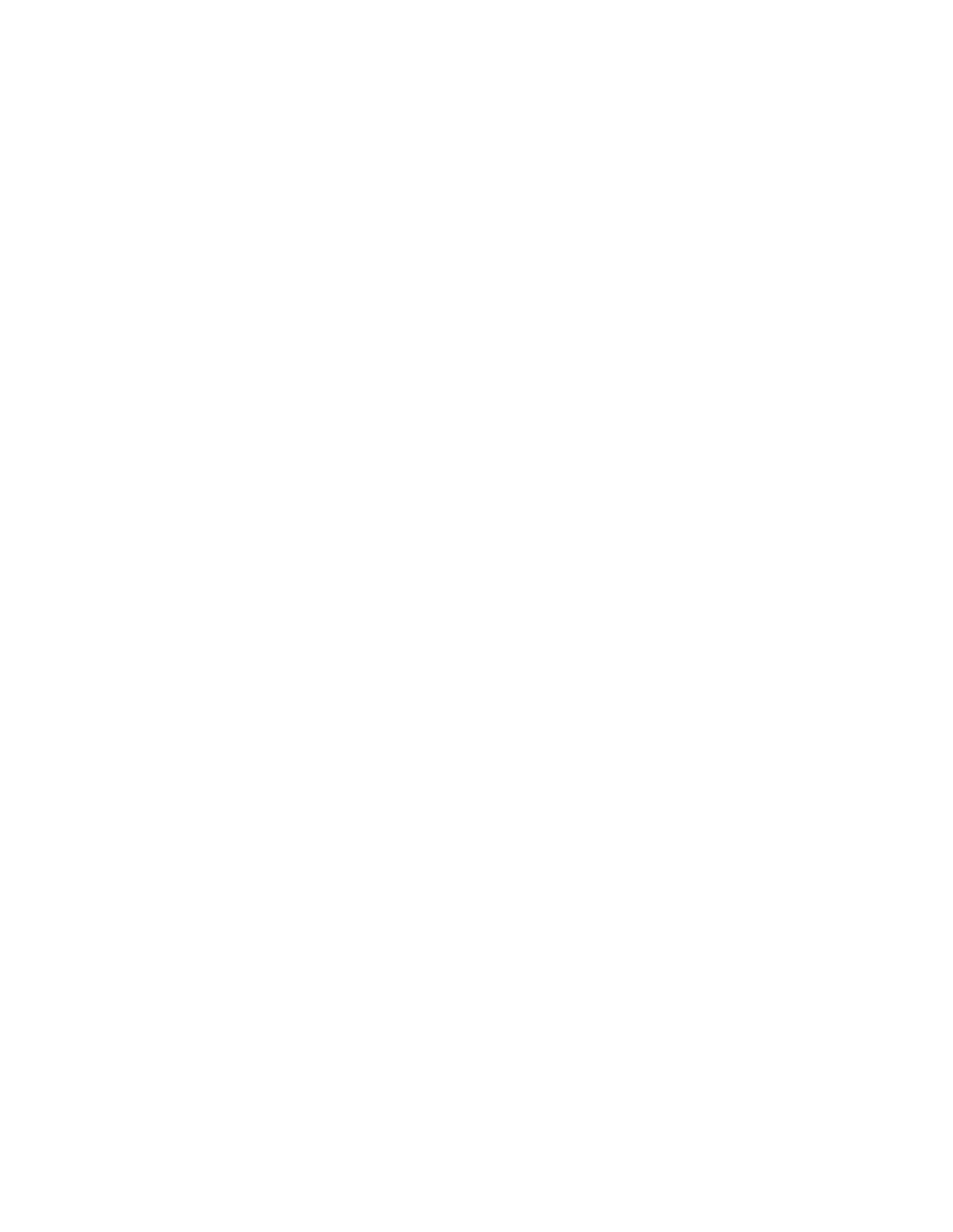### **CHAPTER 9 SENTENCE COMPUTATION**

#### SECTION 1. POLICY AND DEFINITIONS

#### 9101. POLICY

1. Sentences to confinement adjudged on or after 27 July 2004 shall be computed per the procedures provided in DOD 1325.7-M of 27 Jul 04. This may be done through automated means, but when manually computing a sentence, the expiration tables within DOD 1325.7-M and DD 2710-1, Prisoner Sentence Computation, shall be used.

2. Members whose sentences were adjudged before 27 July 2004 shall be governed by the instructions in place at the time the sentences were adjudged. The particular expiration table used, if applied appropriately, has no impact on the computation of a sentence to confinement. Therefore, the expiration tables provided within DOD 1325.7-M, or their automated equivalent, may be used for sentences adjudged prior to 27 July 2004.

#### 9102. DEFINITIONS

1. Adjusted Maximum Release Date (AMXRD). The AMXRD is computed by taking the Maximum Release Date (MXRD) and adjusting it for administrative credit, judicial credit, inoperative time, and the adjustment for crossing the international date line.

2. Administrative Credit. Day-for-day credit provided on the Report of Results of Trial for pretrial confinement and conditions tantamount to confinement.

3. Calendar Method. A method by which the span of time between two calendar dates is expressed in years, months, and days. For example, the span of time between 4 April 2001, and 11 August 2001, (inclusive of each of those dates) is 4 months and 8 days. The span of time between 2 February 2001, and 1 March 2001, (inclusive of each of those dates) is 1 month.

4. Confinement. Confinement is the physical restraint of a person imposed by order of competent authority, either pending disposition of charges (pretrial) or because of a sentence adjudged by a court-martial. Although not involving physical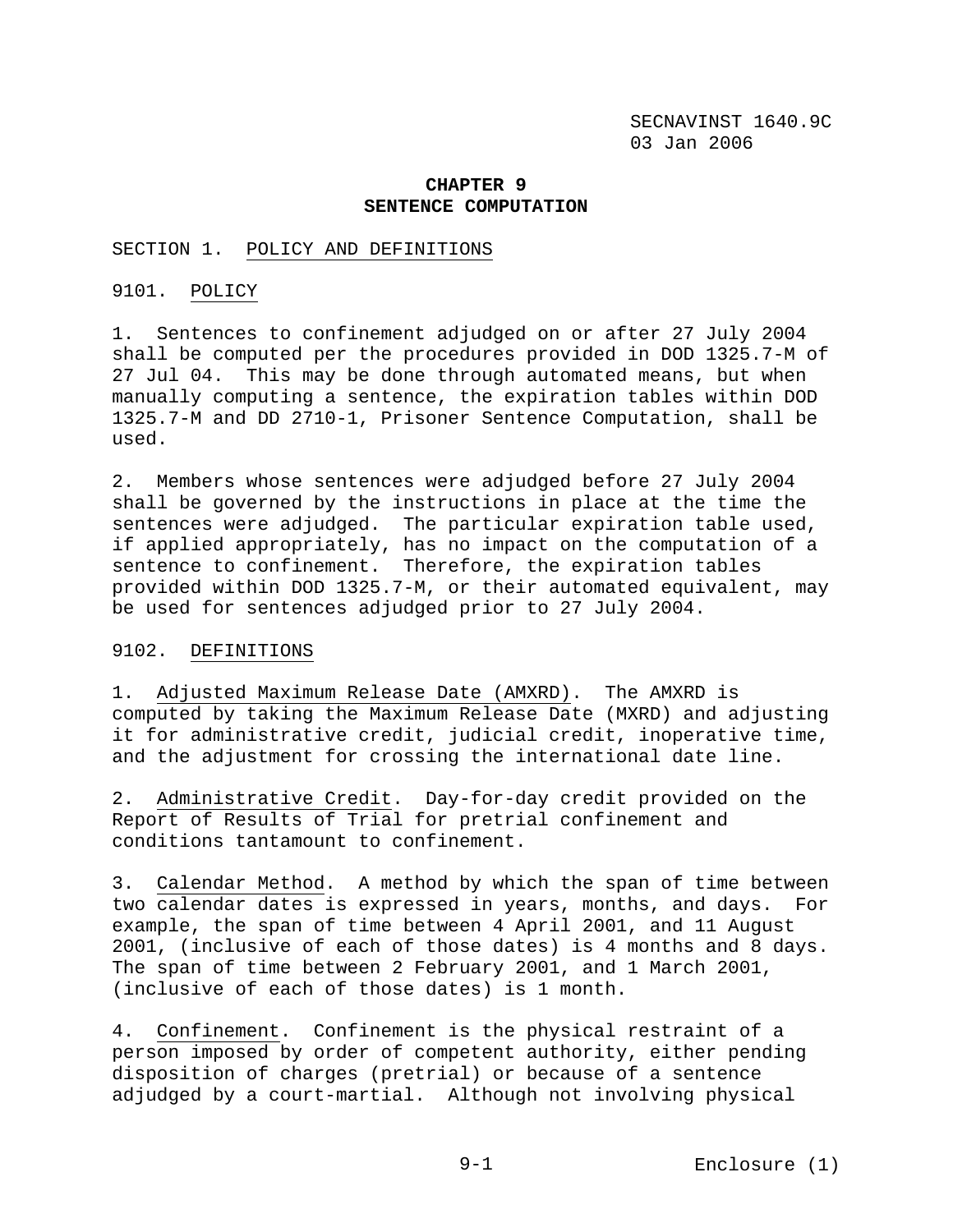restraint, a sentence to confinement may also be served in a parole or mandatory supervised release (MSR) status.

5. Confinement as Nonjudicial Punishment. The physical restraint of a person attached to or embarked in a vessel, imposed by order of competent authority under reference (c) (e.g., confinement to B&W/DIMRATS).

6. Day-for-Day Method. A method by which the span of time between two dates is solely expressed in days. For example, the span of time between 2 February 2001, and 1 March 2001, (inclusive of each of those dates) is 28 days.

7. Deferment. Postponement of the running of the sentence  $R.C.M. 1101(c)$ , reference  $(c)$ 

8. Earned Time. Deductions from a prisoner's release date earned for participation and graded effort in the areas of work, offense-related programs, education, self-improvement and personal growth, or other support activity specifically authorized by the correctional facility commander per Military Service policy.

9. Good Conduct Time. A deduction from the AMXRD for faithful observance of all rules and regulations.

10. Inoperative Time. Any period of time during which prisoners are not credited with serving their sentence to confinement.

11. Judicial Credit. Credit ordered by judicial authority to be applied to a sentence to confinement.

12. MSR (Supervised Release). A form of conditional release granted to individuals who have served their sentence to confinement up to their minimum release date (MRD). This form of release is served until the AMXRD unless otherwise revoked or remitted by the Clemency and Parole Board concerned.

13. MXRD. The sentence or sentences to confinement without reductions, but less 1 day for the day of confinement/release. For multiple sentences, each sentence has a specific MXRD.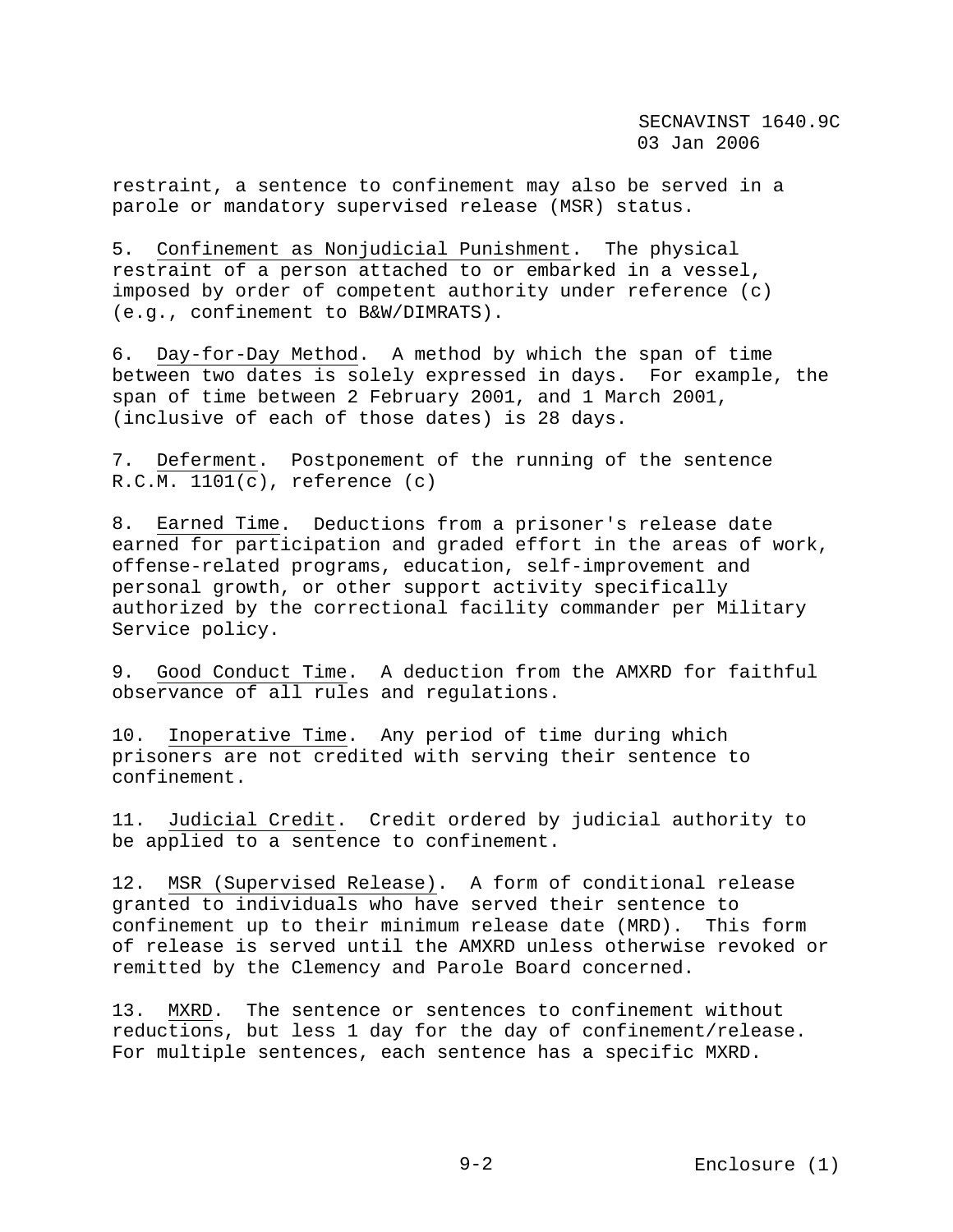14. MRD. AMXRD adjusted for credit or forfeiture of GCT and abatements.

15. Parole. A form of conditional release from confinement when a prisoner is under the guidance and supervision of a U.S. probation officer.

16. Parole Violator Term. Unexpired term of the sentence to be served by a parole violator.

17. Prisoner (Inmate). A person sentenced by a court-martial to confinement or death and ordered into confinement by competent authority, whether or not the sentence has been approved by the convening authority. A person placed into confinement by competent authority pending trial by court-martial is a pretrial prisoner.

18. Reduction of Sentence to Confinement. A reduction of a sentence to confinement reduces the length of the sentence the prisoner is to serve.

19. Remission of Sentence to Confinement. A remission of a sentence cancels the unexecuted part of the sentence to which it applies (i.e., the sentence is remitted).

20. Return to Military Control. The date and hour military members (e.g., prisoners, absentees, or deserters) surrender to, are delivered to, or are apprehended by or for military authorities; or a civilian authority holding the military members for some reason other than at the request of the military informs the military of their availability; or military members otherwise comes under the control of military personnel.

21. Span of Time. The period of time between two specific dates expressed in days (day-for-day method), or years/months/days (calendar method).

22. Street Time Credit. Credit for time served against a sentence to confinement while on parole or MSR determined by the Clemency and Parole Board concerned.

23. Suspension of Sentence. Period during which the suspended part of an approved sentence is not executed reference (c), R.C.M. 1108(a).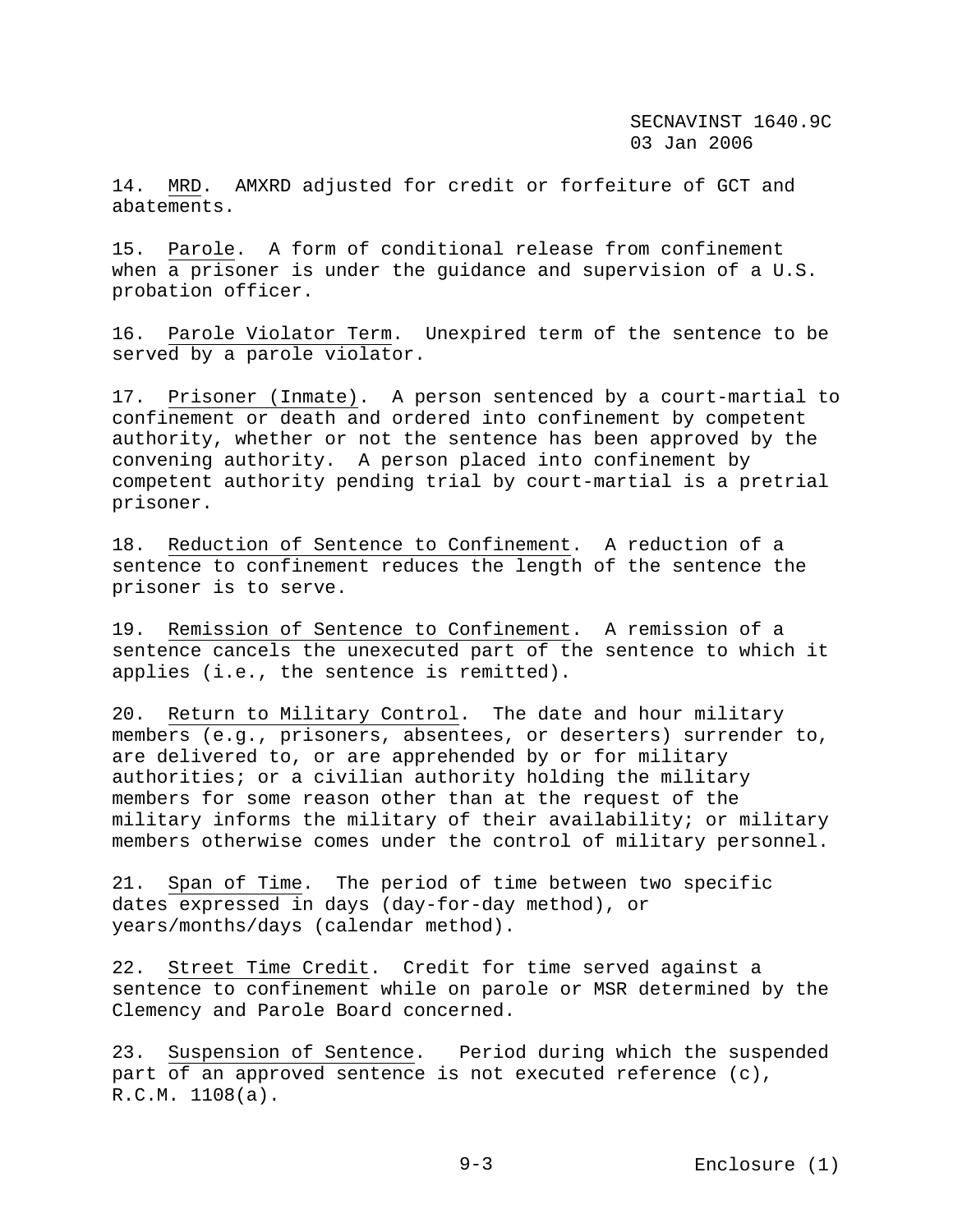24. Time Served. The span of time a prisoner has served on a sentence to confinement. This includes all administrative and judicial credits associated with the sentence, adjusted if necessary for inoperative time.

25. Unadjusted Maximum Release Date (UMXRD). The MXRD without the less 1-day adjustment. The UMXRD is used for translating sentences expressed in days that are 31 days or greater to the precise span of time (in years, months, and days).

26. Vacated Suspension. The unexpired term of the sentence to be served by persons who have violated the conditions of their suspension and have had the suspension vacated.

# SECTION 2. GOOD CONDUCT TIME (GCT), EARNED TIME (ET), AND SPECIAL ACTS ABATEMENT (SAA)

9201. POLICY. GCT, ET, and SAA are the only types of abatement of a sentence to confinement authorized in naval confinement facilities.

### 1. GCT

a. Eligibility

 (1) GCT shall be awarded to each prisoner serving a sentence imposed by a court martial for a definite term of confinement.

 (2) Eligibility for GCT shall be consistent with DOD policy on GCT rate of earning at the time a sentence was adjudged.

 (3) For prisoners who have an approved finding (e.g., convening authority action) of guilty for an offense that occurred after 1 October 2004, the award of GCT shall be conditioned on the prisoner submitting an acceptable release plan and fully cooperating in all other respects with the mandatory supervision policy per reference (s), if directed to do so.

 (4) Pretrial prisoners shall earn GCT for confinement served, but any earned GCT shall not be awarded until a sentence is adjudged and pretrial credit is ascertained.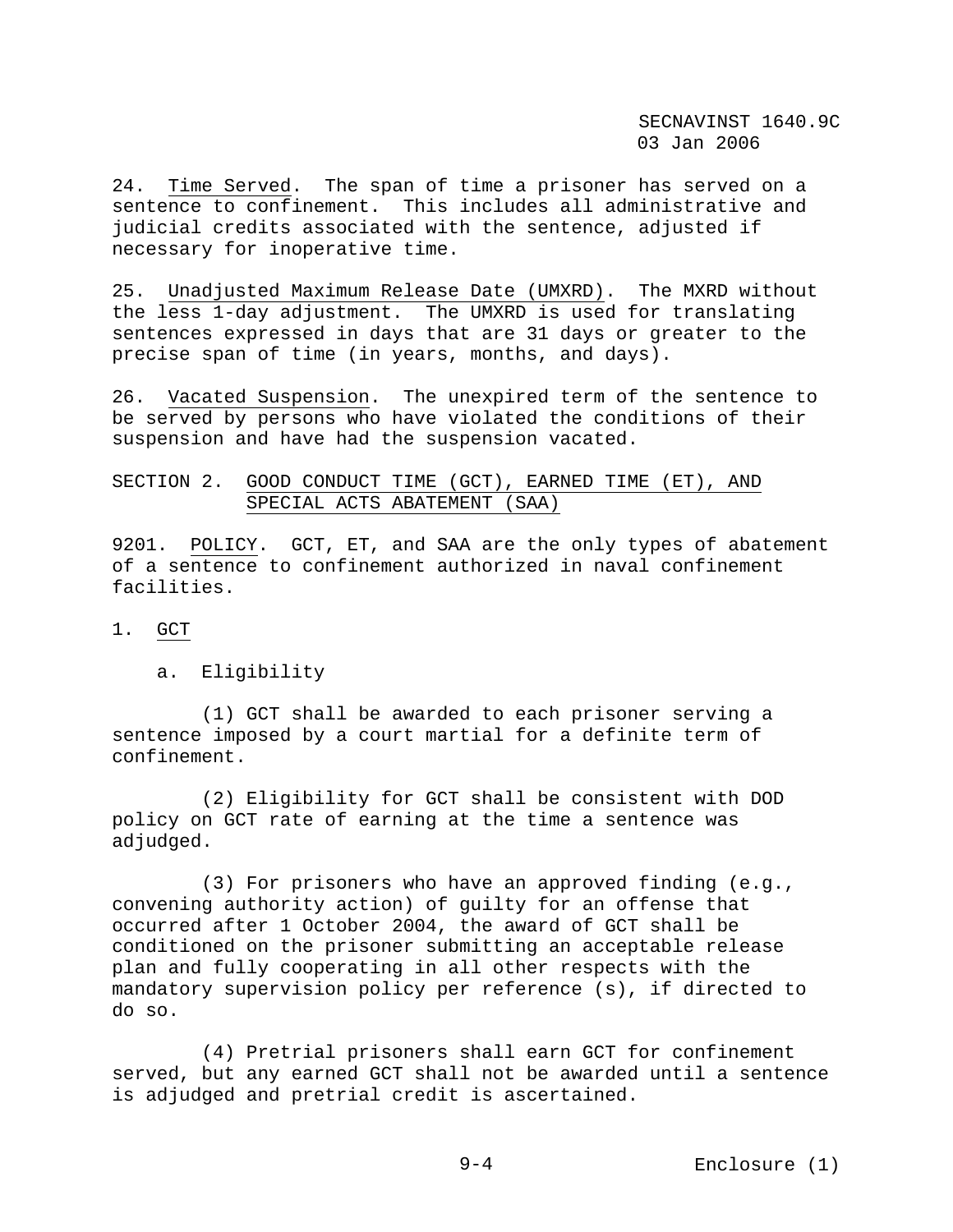(5) GCT shall not be awarded to a prisoner who has a life, life without parole, or death sentence. Prisoners with one of these sentences shall earn GCT, but it shall be held in abeyance and awarded only if the sentence is reduced to a determinate length.

 (6) Questions regarding eligibility shall be referred to NAVPERSCOM (PERS-68) or CMC (PSL Corrections).

b. Rate of Earning

 (1) Because prisoners may fall under different GCT rates, the GCT rates shall be consistent with DOD policy on GCT rate of earning applicable at the time a sentence was adjudged.

 (2) Prisoners adjudged prior to 1 January 2005 shall be awarded GCT at the rates specified in reference (s) and SECNAVINST 1640.9B.

 (3) For prisoners adjudged on or after 1 January 2005, GCT shall be awarded at a rate of 5 days for each month of confinement, and 1 day for each 6-day portion of a month (see appendix 4 of DOD 1325.7-M), regardless of sentence or multiple sentence length. GCT is directly associated with the sentence to confinement and shall not exceed what the sentence or multiple sentence allows for.

### 2. ET

 a. ET shall only be awarded in applicable component areas when overall evaluations are average (satisfactory) or higher.

 b. Prisoners confined in naval confinement facilities shall be subject to the ET rules of the confining facility regardless of the Service affiliation of the prisoner.

 c. NAVPERSCOM (PERS-68) or CMC (PSL Corrections) shall ensure that an ET program is available in its confinement facilities and that its programs are, to the maximum extent possible, consistent in content and application with the ET programs in facilities operated by the other Military Services.

 d. Confinement facility commanders shall continuously monitor and review their ET program to ensure inflationary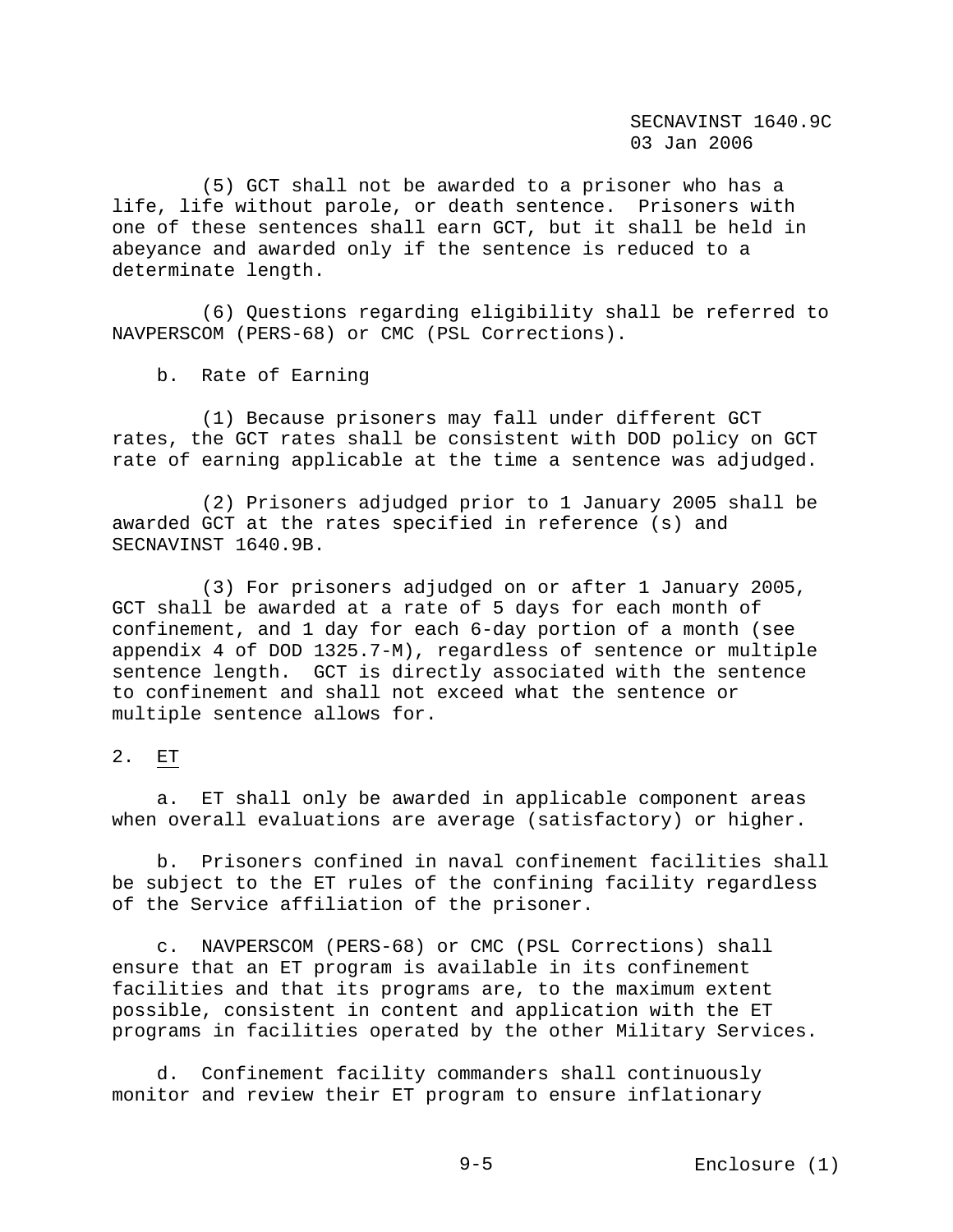aspects (to include redundant crediting) are addressed, and NAVPERSCOM (PERS-68) or CMC (PSL Corrections) shall periodically audit the ET program to ensure alignment with program objectives.

e. Eligibility

 (1) Prisoners serving a sentence imposed by a court-martial for a definite term of confinement are eligible to earn ET.

 (2) For prisoners who have an approved finding of guilty for an offense that occurred after 1 October 2004, the award of ET shall be conditioned on the prisoner submitting an acceptable release plan and fully cooperating in all other respects with the mandatory supervision policy of reference (s), if directed to do so.

(3) Pretrial prisoners are ineligible for ET.

 (4) A prisoner with a life, life without parole, or death sentence may earn ET, but such abatement shall be held in abeyance and only awarded if the sentence is reduced to a determinate length.

 (5) ET may be granted when GCT or ET forfeitures remain outstanding.

f. Rate of Earning

 (1) Eligible prisoners may be awarded up to 8 days per month ET for participation and graded effort in authorized component areas.

 (2) NAVPERSCOM (PERS-68) or CMC (PSL Corrections) may delegate to confinement facility commanders the authority to determine the activities eligible for ET at the facility and, subject to limitations of article 9201.2g, the rate of earning at which a prisoner may earn ET by participating in those activities. The activities list shall be published and made available to all prisoners.

 (3) Prisoners may participate in activities during a given month that make them eligible for more than 8 days ET, but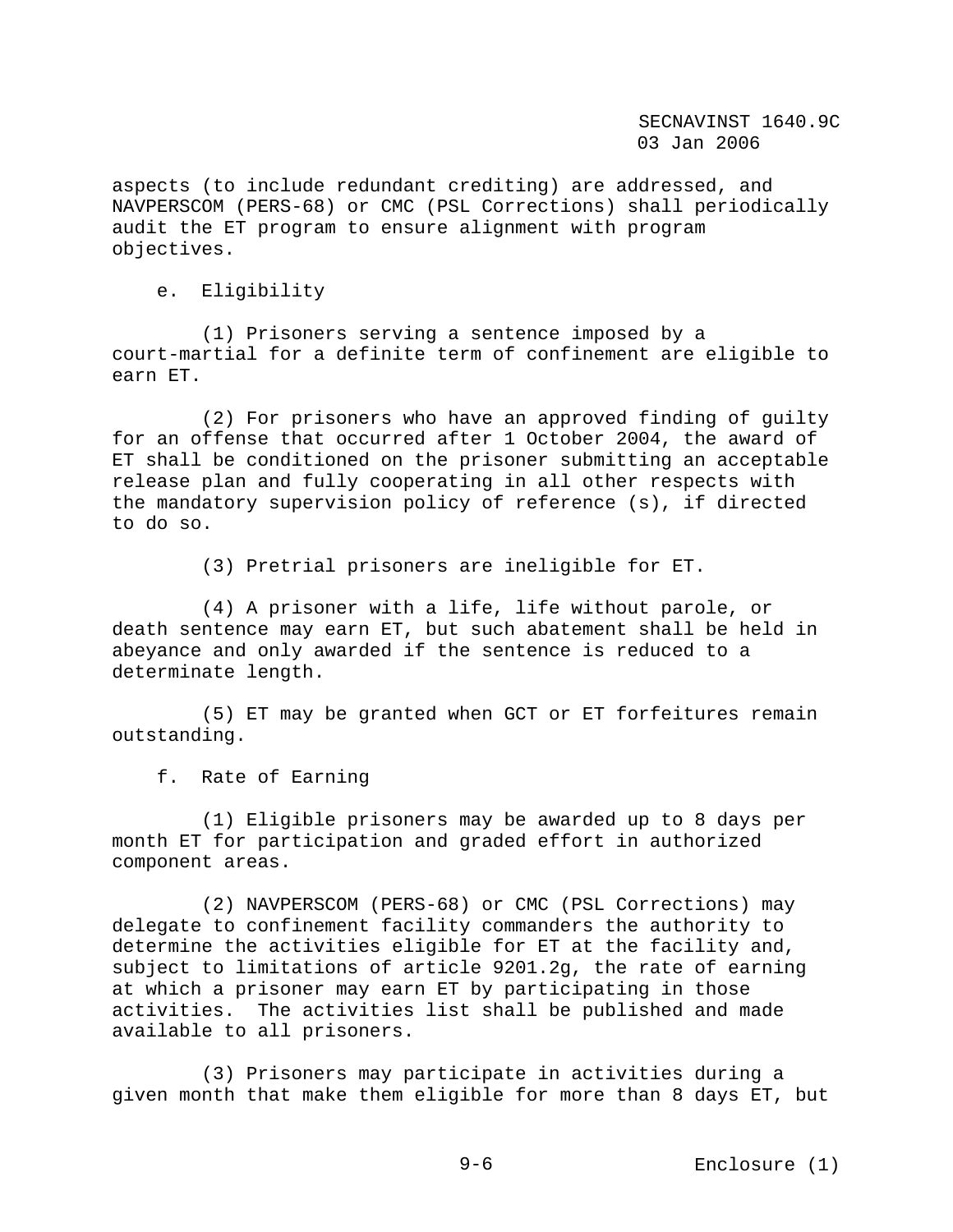a maximum of 8 days ET may be awarded per month. Prisoners in a variable GCT earning rate (e.g., subject to GCT rates per reference (s) and SECNAVINST 1640.9B) may earn ET, but the aggregate (GCT plus ET) shall not exceed 13 days per month.

 (4) Incremental and proportional rates are authorized when a prisoner engages in an approved activity for a portion of a month.

g. Limitations

 (1) When eligible prisoners do not enroll in, progress in, or complete available offense-related or maintenance programs primarily designed to address problems directly associated with their criminal offense or other rehabilitation programs, a maximum of 5 days ET per month may be earned within other components of the ET program. Such non-compliance or lack of progression shall be fully documented in the prisoner record and annotated on NAVPERS 1640/25 (07/04), Earned Time and Special Acts Abatement Worksheet, to preclude higher earnings of ET. This limitation does not apply to prisoners on a waiting list for an offense-related or maintenance program, but no ET may be awarded for that program until the prisoners are actually participating in the program.

 (2) A maximum of 5 days ET per month may be awarded within the work component of the ET program.

 (3) ET shall not be awarded within 30 days of the scheduled MRD from confinement.

h. Administration

 (1) ET shall be recorded separately from GCT. The confinement facility commander shall maintain a record of ET for each prisoner. To the largest extent possible, such record shall be populated within the CORMIS or its automated equivalent.

 (2) Responsibility for documenting and tracking individual hours and activities needed to earn ET in the component areas of education, self-improvement and personal growth, and support activities is borne by the prisoner. Confinement facility commanders shall provide prisoners with,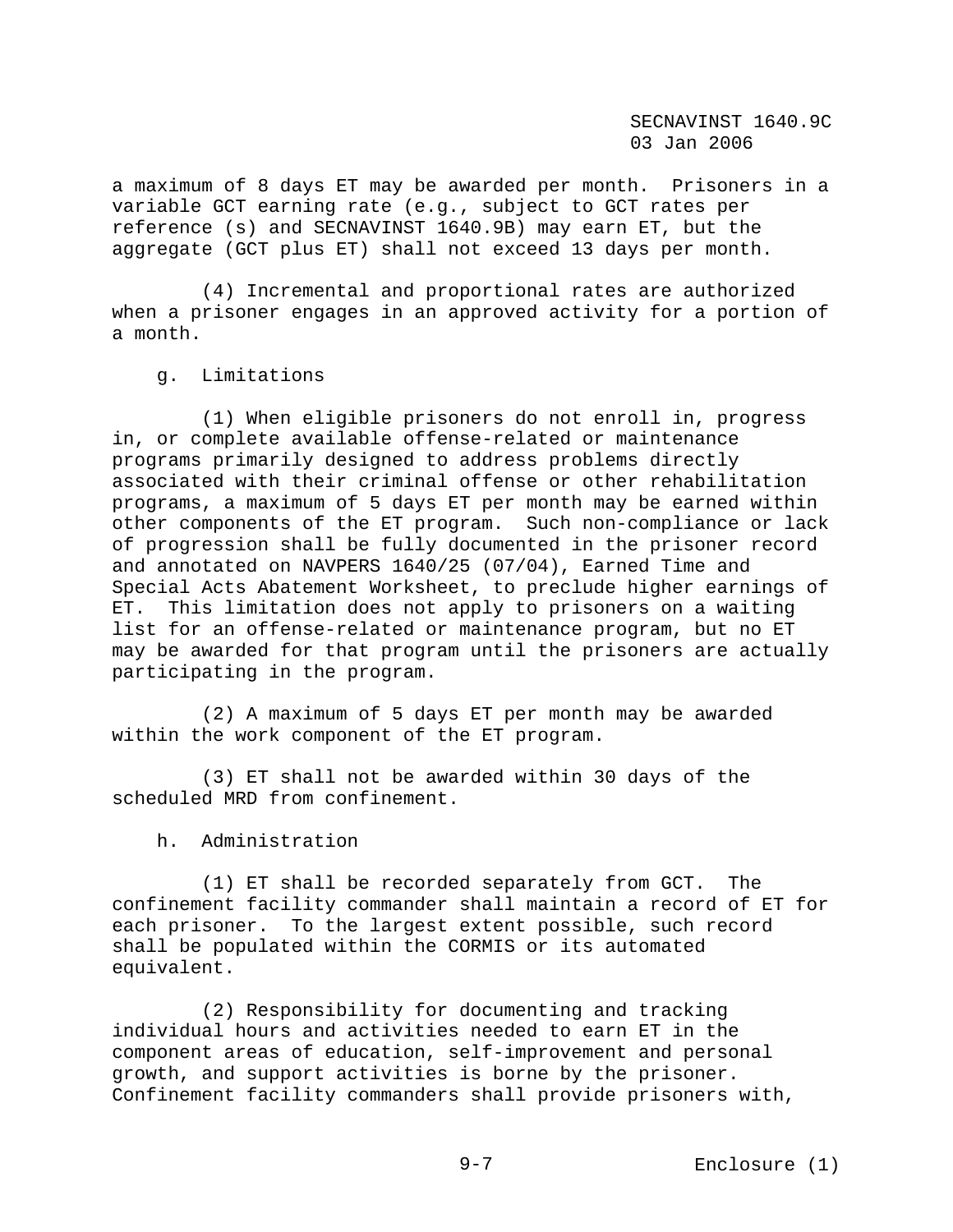DD 2719 (Nov 99), Continuation Sheet, in order for prisoners to document and track hours and activities. Prisoners shall have individual entries validated by applicable staff members as activities are completed. When accumulated hours and activities accrue ET, the prisoner shall forward their request for ET by means of DD 510 (Sep 01), Request for Interview, with supporting documentation, to the ET/SAA Board via their unit manager or counselor. The unit manager or counselor shall review the continuation sheet and supporting documentation and where ET is warranted, validate by signature and date all completed hours and activities, and forward the document to the ET/SAA Board. Care should be taken by staff to ensure the integrity of the program is maintained.

 (3) When calculating a prisoner's MRD at the beginning of a prisoner's sentence to confinement, the confinement facility commander shall not consider ET that could be earned during the sentence.

 (4) A formal ET/SAA board comprised of at least three members shall be appointed in writing by the confinement facility commander. At Naval Consolidated Brigs, members can be unit staff but the board shall not be identical to the unit team; it shall be a distinct group. Recommendations for award of ET made by the board, via use of NAVPERS 1640/25 (07-04), Earned Time and Special Acts Abatement Worksheet, shall be approved or denied by the confinement facility commander in full or in part.

 (5) ET shall be awarded, within authorized limits, through evaluation of the separate ET program components. ET awarded for each component shall be documented on NAVPERS 1640/25 (07-04), Earned Time and Special Acts Abatement Worksheet, or its automated equivalent, at monthly intervals, and shall reduce a prisoner's release date on a day-for-day basis. Prisoners shall be counseled on their performance during the review period and informed on ET awarded once decided by the confinement facility commander. Appeals to evaluations shall follow normal internal prisoner grievance procedures.

### (i) Components

 (1) Work. A maximum of 5 days ET per month may be awarded within the work component of the ET program. All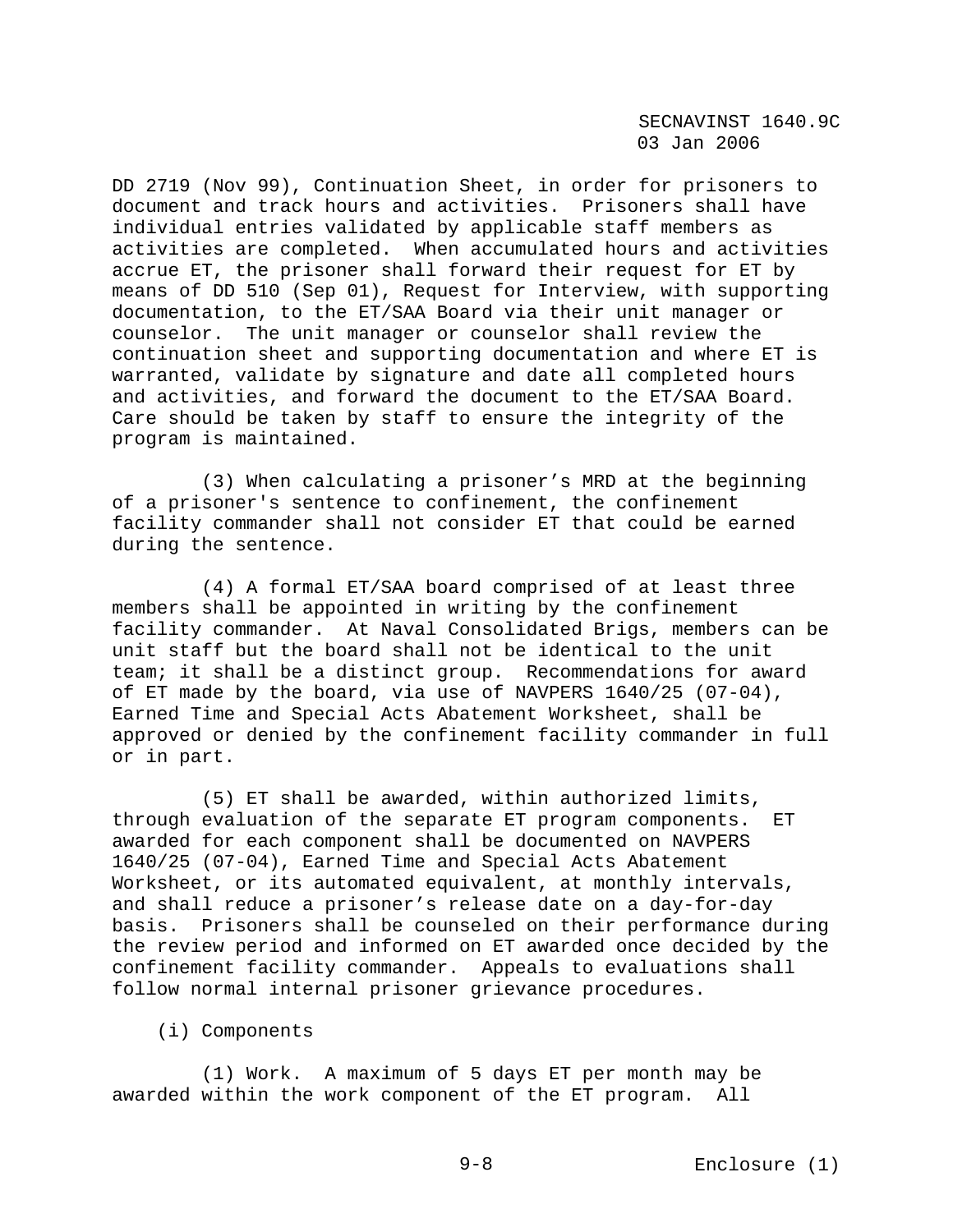prisoners in naval confinement facilities, unless precluded from doing so because of a disciplinary, medical, or other reason determined appropriate by the confinement facility commander, shall engage in useful employment under appropriate supervision. Prisoner records shall clearly indicate all occasions where prisoners are not in a work status, to include rationale and inclusive dates.

 (a) Prisoners shall be employed in maintenance, support, and vocational training activities that provide work of a useful, constructive nature, consistent with their custody grade, physical and mental condition, behavior, confining offense, sentence status, previous training, individual confinement requirements, and installation/facility needs.

 (b) Prisoners, when not engaged in prescribed training, counseling, plan of the day, and other place of duty activities, shall perform full 8-hour days of useful, constructive work and a standard 40-hour workweek. This restriction does not limit the authority of confinement facility commanders to direct extra work during emergencies, prevent the assignment of prisoners to details that normally encompass weekends, or prevent prisoners from volunteering for extra work.

 (c) Reception, orientation, prerelease processing, plan of the day, and place of duty activities qualify as work.

 (d) Prisoners shall work a minimum of 40 hours each week to receive ET for work unless the facility commander determines the failure to complete 40 hours was due to factors outside the prisoner's control. Up to 8 hours of offense-related programs per week can count towards the 40-hour workweek.

 (e) ET granted for work shall be based on work performance and continuous employment.

 (1) Performance. DD 2712 (Nov 99), Inmate Work and Training Evaluation, shall be used for evaluating and documenting prisoner work performance. Evaluations shall be completed at least monthly (normally the first working day of the month) by the quarters supervisor (section 1) and work supervisor (sections 1 and 2) for all prisoners under their supervision during the previous month. It is recognized that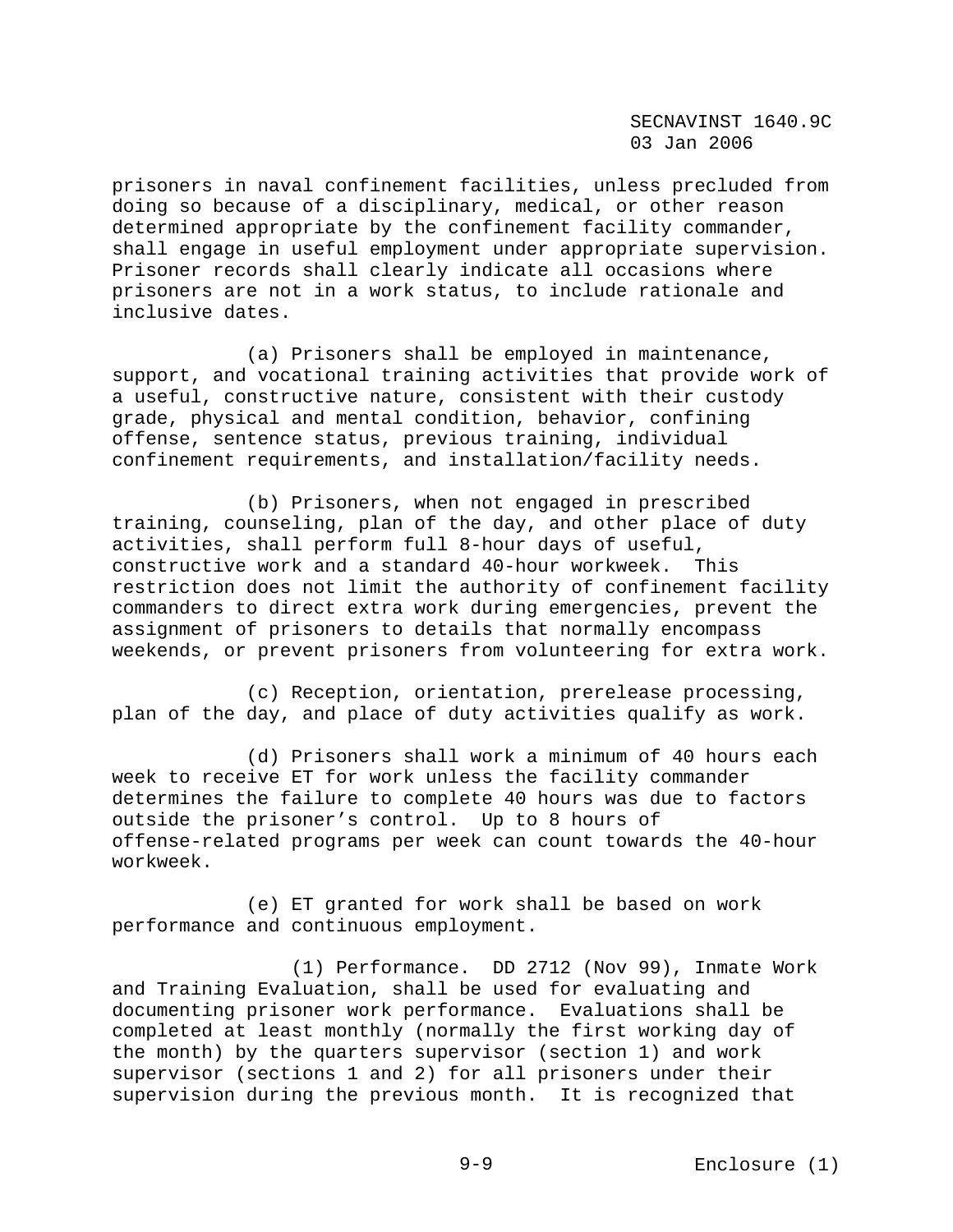some prisoners may have multiple reports due to job change assignments. All evaluations shall subsequently be forwarded to the ET/SAA Board. The evaluation shall reflect an accurate assessment of prisoner performance of assigned duties against an understood set of requirements. Preventing inflation is critical and reports shall be based upon performance vice sociability. Evaluators must provide fair and thorough evaluations and reviewing authorities must take an active role in mentoring and communicating the spirit and intent of the evaluation system. The work and training evaluation is not a disciplinary tool, a lever to exert influence, or a counseling document. Confinement facility commanders must ensure the integrity of the system by close attention to accurate marking and timely reporting. Every evaluator and reviewing official serves a role in the scrupulous maintenance of the evaluation system, ultimately important to the individual prisoner and corrections program. Inflationary markings only serve to dilute the actual value of each report, rendering the evaluation report ineffective. Reviewing officials shall not concur with inflated reports. Generally, the majority of prisoner work performance is average.

 (2) Continuous Employment. Employment is considered continuous unless for valid cause and specifically approved for interruption by the confinement facility commander. Continuous employment is defined by time not assignment, thus, credit is granted by number of continuous full months worked regardless of the number of job assignments held. All continuous employment date disruptions shall be fully documented in the prisoner file and annotate the beginning date of the new period.

 (3) Earning Rate. Where overall level of work is documented to be at least "average" during the entire reporting period ET shall be awarded at the below rates per month unless "bumped up or down" by the confinement facility commander for cause.

| Level    | Continuous<br>Employment | Earning Rate     |
|----------|--------------------------|------------------|
|          | 0 to 6 months            | 1 day per month  |
| 2        | 7 to 12 months           | 2 days per month |
| $\sim$ 3 | 13 to 18 months          | 3 days per month |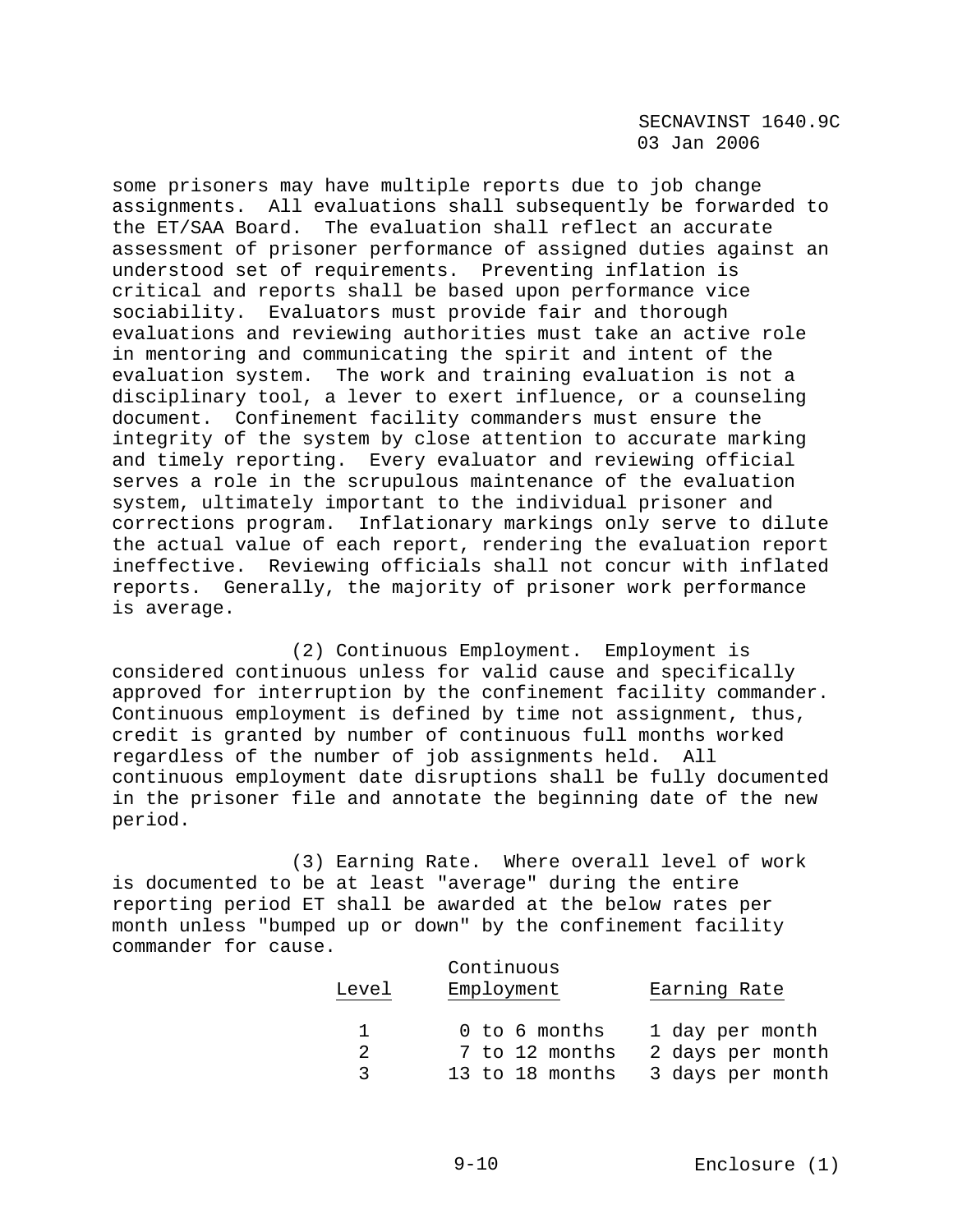| Level | Continuous<br>Employment | Earning Rate     |
|-------|--------------------------|------------------|
| 4     | 19 to 24 months          | 4 days per month |
| Б.    | 25 or more               | 5 days per month |

 (f) Waiver. When an individual prisoner is recommended by the work supervisor and concurred by reviewing authority and the ET/SAA Board, the confinement facility commander may increase (by one step) or decrease the employment earning level (by multiple steps) for consistent outstanding or poor work performance. All increases and decreases must be fully documented within the prisoner file, annotating rationale and dates.

 (g) The ET/SAA Board will take into consideration the actual number of hours worked by an individual when determining the actual number of days to be granted. For example, an individual would generally receive full credit for work if only a limited number of work hours were lost due to a medical appointment; however, if there were extended work absences due to illness the number of ET days awarded could be reduced.

 (h) Special Quarters. If an individual's behavior or facility's security concern makes them unavailable for work assignment then credit for work shall not be granted. If it is not within an individual's control (for example, medical segregation) then the individual could receive ET for work.

 (2) Offense-Related or Other Rehabilitation Programs. A maximum of 2 days ET per month may be awarded within the offense-related or other rehabilitation programs component of the ET program, to include maintenance. Prisoners may be awarded up to 2 days ET for participation in intensive treatment programs. These programs are highly structured, comprehensive, and standardized treatment programs. Examples of such programs include: Sex Offender Treatment Program, Violent Offender Treatment Program, Substance Abuse Treatment Program, Women in Recovery Program, and Dialectical Behavior Therapy Program. One day ET may be awarded for all other offense-related or other rehabilitation programs. These include programs such as Sex Offender Education, Substance Abuse Education, Crossroads, Victim Impact, Options, or Core Modules. A listing of all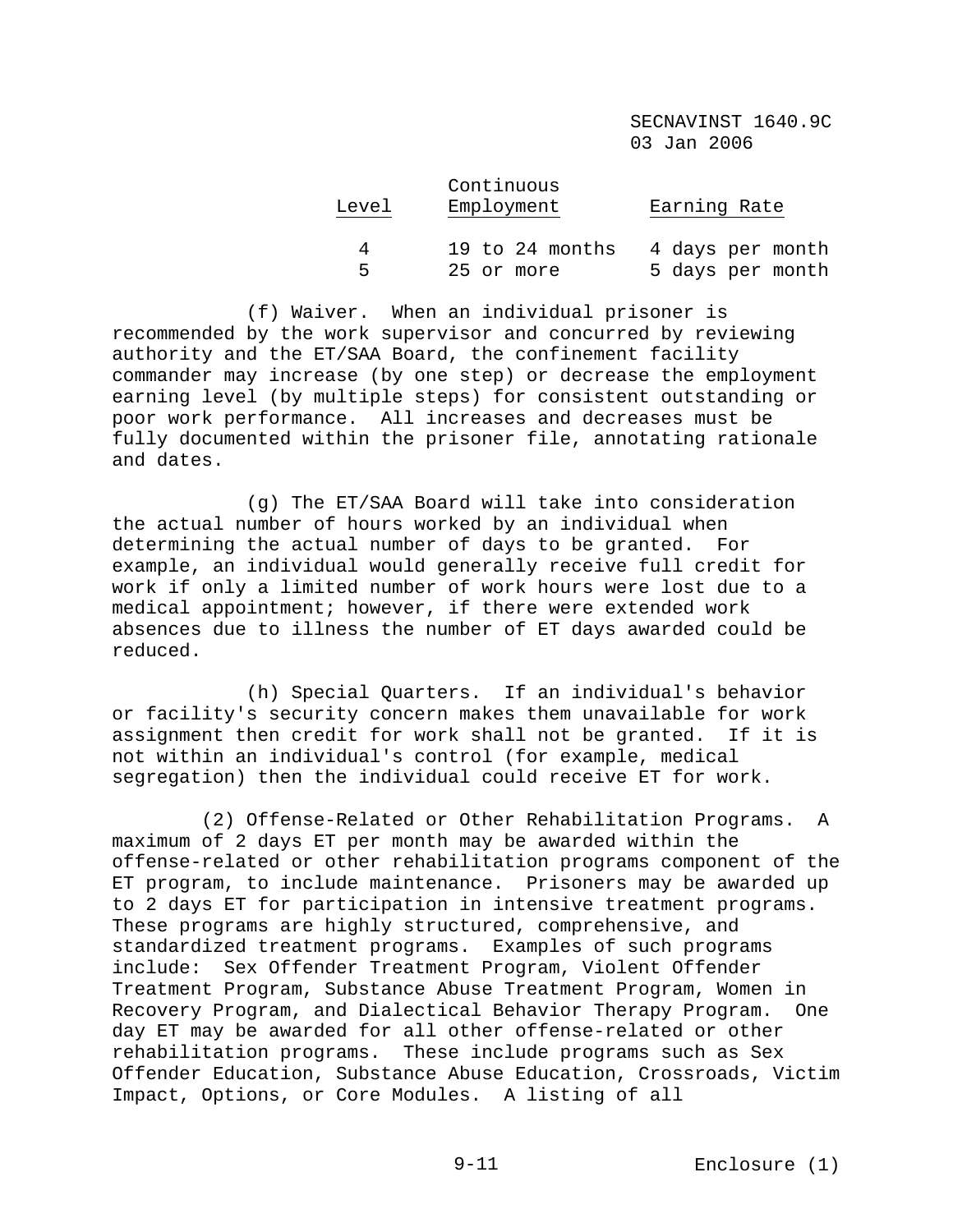offense-related or other rehabilitation programs from each brig shall be sent to NAVPERSCOM (PERS-68) or CMC (PSL Corrections) by confinement facility commanders with recommended number of ET days. The brig shall maintain an authorized list and provide such access to all prisoners. Prior to new program implementation or significant modification of a current program, the confinement facility commander shall submit a recommendation to NAVPERSCOM (PERS-68) or CMC (PSL Corrections) on the number of ET days that should be granted per month. Approval for authorized number of ET days must be received by NAVPERSCOM (PERS-68) or CMC (PSL Corrections) prior to program implementation. One or 2 days ET per month can be awarded for individual therapy. The number of days per month granted is determined by the number of sessions and outside work required by the individual as recommended by the clinician/social worker/designee and approved by the clinical services director/programs officer/designee. To the maximum extent possible, ET programs shall address problems associated with a prisoner's criminal activity or behavior.

 (3) Education. A maximum of 2 days ET per month may be awarded within the education component of the ET program. Prisoners may receive ET while pursuing formal education objectives, including but not limited to, completion of vocational education sequences, general equivalency degrees, or post-secondary degrees or credits when the institution awarding the certificate, license, diploma, degree, or credits to the prisoners have been accredited by an accrediting agency recognized by the U.S. Department of Education.

 (a) Participation in non-traditional sources of educational credit (e.g., CLEP, DANTES, ACT, and military education) where such credits are recognized by the U.S. Department of Education or American Council on Education (ACE) may qualify for award of ET.

 (b) Time spent obtaining a certificate, license, diploma, degree, or post-secondary credits shall generally be in addition to the normal workweek for which ET for work can be earned, unless such coursework is related to vocational training and education.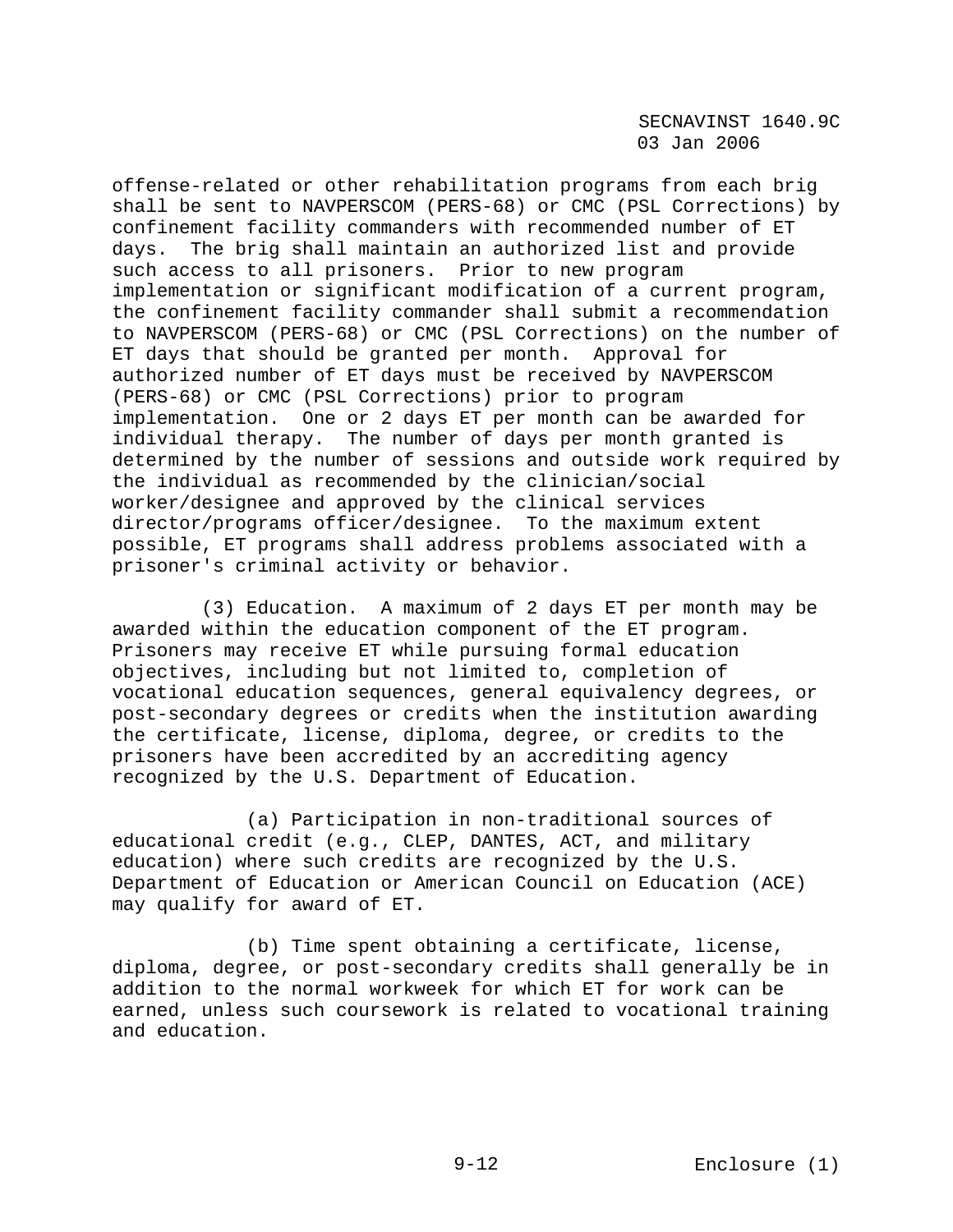(c) ET may be awarded only for coursework performed by correspondence, classroom attendance, or participation in vocational training and education earned while in confinement.

 (d) Once a prisoner achieves an education objective, additional ET shall not be awarded for that objective.

(e) Limitations

 (1) ET shall generally be awarded upon documented completion of the educational objective.

 (2) For factoring purposes, completion of 3 semester hours (or it's equivalent) may be associated with 1 day of ET.

 (4) Self-Improvement and Personal Growth. A maximum of 2 days ET per month may be awarded within the self-improvement and personal growth component of the ET program. Prisoners may receive ET by participating in self-improvement and personal growth programs that have been pre-authorized by the confinement facility commander or designee. Generally, 1 day of ET should be associated for each documented 20 hours of creditable participation and satisfactory evaluation. Examples of self-improvement and personal growth programs include, but are not limited to, Alcoholics Anonymous, Narcotics Anonymous, CREDO, Fleet and Family Support Center classes, parenting classes, PREVENT, Toastmasters, etc. Generally, these programs are held outside duty hours. Religious programming does not qualify for ET.

 (5) Support Activities. A maximum of 1 day ET per month may be awarded within the support activities component. Where pre-authorized by the confinement facility commander or designee, prisoners may receive ET by participating in support activities, to include community service programs, special projects and work assignments supportive of institutional goals or missions, volunteer work, and work encompassing weekends and holidays, and for extraordinary achievements that do not rise to the level of those for which special acts abatement may be awarded. Examples include making toys for tots (if after duty hours), knitting baby blankets, volunteer weekend work (cleaning up the veteran's cemetery), dog training, etc. Generally, 1 day of ET should be associated for each documented 40 hours of creditable participation and satisfactory evaluation.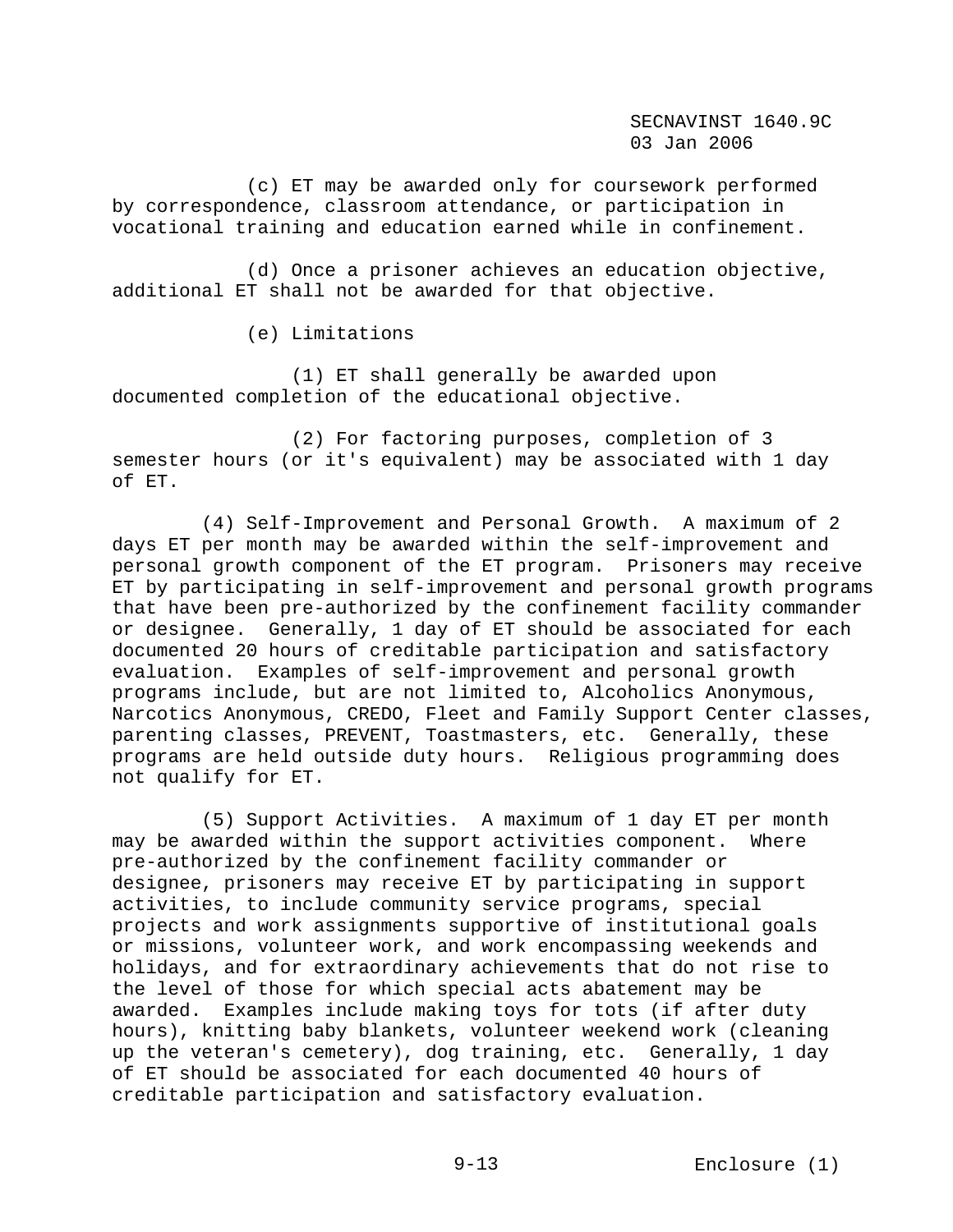3. SAA. SAA is a deduction from a prisoner's release date earned for a specific act of heroism, humanitarianism, or extraordinary institutional or community support deemed appropriate by the confinement facility commander.

# a. Eligibility

 (1) Prisoners serving a sentence imposed by a court-martial for a definite term of confinement are eligible for SAA.

 (2) For prisoners who have an approved finding of guilty for an offense that occurred after 1 October 2004, the award of SAA shall be conditioned on the prisoners submitting an acceptable release plan and fully cooperating in all other respects with the mandatory supervision policy of reference (c), if directed to do so.

(3) Pretrial prisoners are not eligible for SAA.

 (4) A prisoner with a life, life without parole, or death sentence may earn SAA, but such abatement shall be held in abeyance and only awarded if the sentence is reduced to a determinate sentence length.

 b. Rate of Earning. The confinement facility commander may authorize a maximum of 2 days of SAA per month for a period not to exceed 12 months for a single special act. At no time shall a prisoner receive more than 2 days of SAA per month; additional special acts may only extend the period of abatement, not the rate of earning.

 c. Administration. SAA shall reduce a prisoner's normal release date on a day-for-day basis as earned.

4. Monthly Limit on Total of All Types of Abatement. The total of GCT and ET awarded for any 1 month shall not exceed 13 days, 15 days when SAA is awarded.

SECTION 3. PRISONER ACKNOWLEDGEMENT OF CONDITIONAL AWARD OF ABATEMENTS

# 9301. PRISONER ACKNOWLEDGEMENT OF CONDITIONAL AWARD OF ABATEMENTS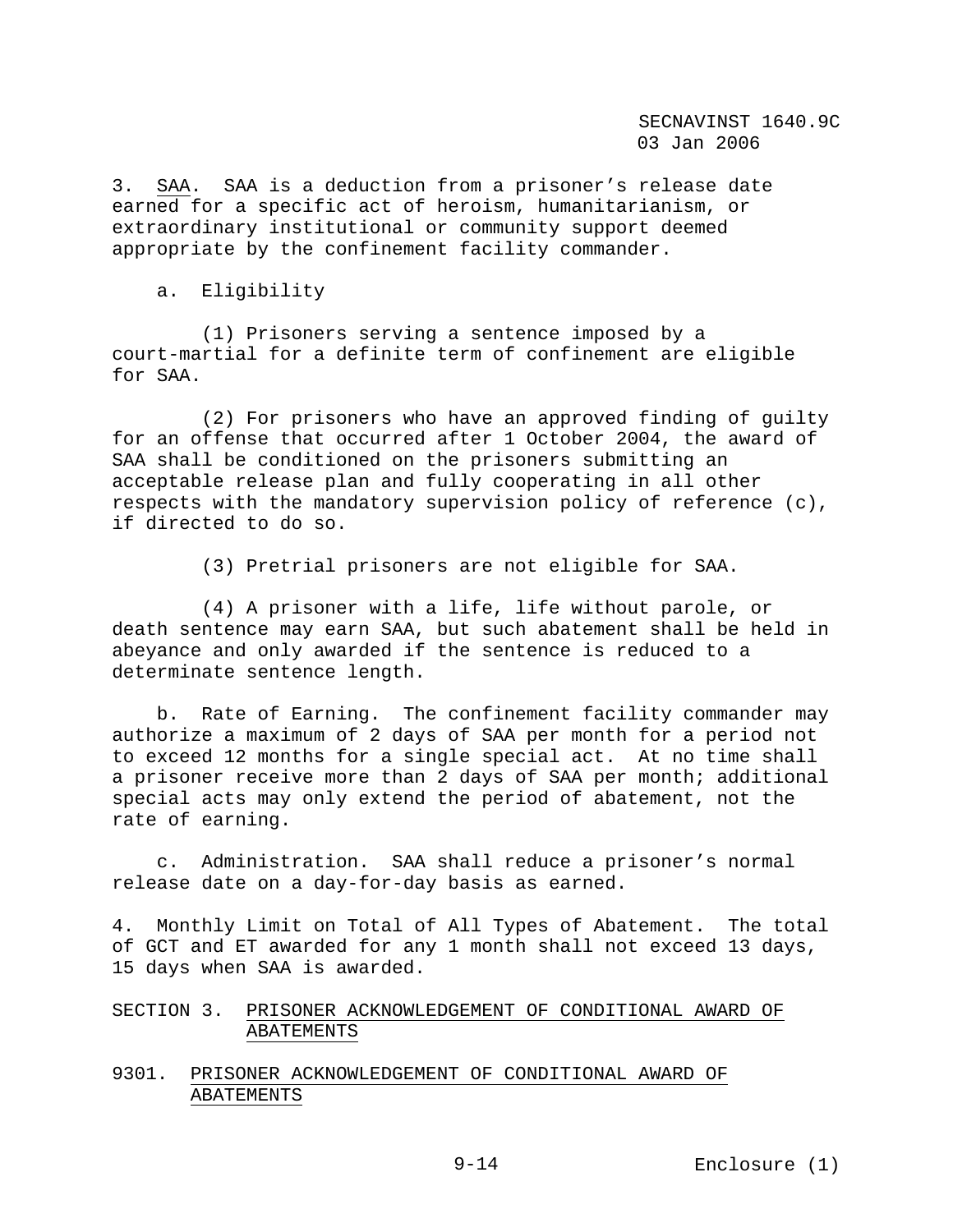1. Prisoners who have an approved finding of guilty for an offense that occurred after 1 October 2004 shall acknowledge in writing during facility in-processing the award of GCT, ET, or SAA is conditioned on the prisoner submitting an acceptable release plan and fully cooperating in all other respects with the mandatory supervision policy of reference (d), if directed to do so. The acknowledgement shall also state that if the confinement facility commander determines that this condition has not been met, deductions from the prisoner's release date for conditionally awarded GCT, ET, or SAA shall be voided.

2. The release date of a prisoner who has an approved finding of guilty for an offense that occurred after 1 October 2004 shall not be reduced for GCT, ET, or SAA until the prisoner executes the acknowledgment required by subparagraph 4e, above.

#### SECTION 4. FORFEITURE AND RESTORATION OF ABATEMENTS

9401. FORFEITURE AND RESTORATION OF ABATEMENTS. Forfeiture and Restoration of Abatements. As a consequence of violations of institutional rules or the Uniform Code of Military Justice, a confinement facility commander may direct that a prisoner forfeit GCT, ET, and SAA that has been conditionally awarded.

1. Forfeiture

 a. Confinement facilities shall use a Discipline and Adjustment Board for forfeitures.

 b. Only abatement that has actually been earned before or on the date of a violation is subject to forfeiture. GCT subtracted from a prisoner's release date per subparagraph 4a(3)(b) above, but not yet earned, is not subject to forfeiture.

 c. Generally, ET and SAA should be considered as "vested". In cases that warrant significant forfeitures, GCT will be forfeited prior to ET, and ET will be forfeited prior to SAA.

 d. Sentences that have expired with allowance for GCT, ET, and SAA may not be revived for the purpose of forfeiting GCT, ET, and SAA earned thereon.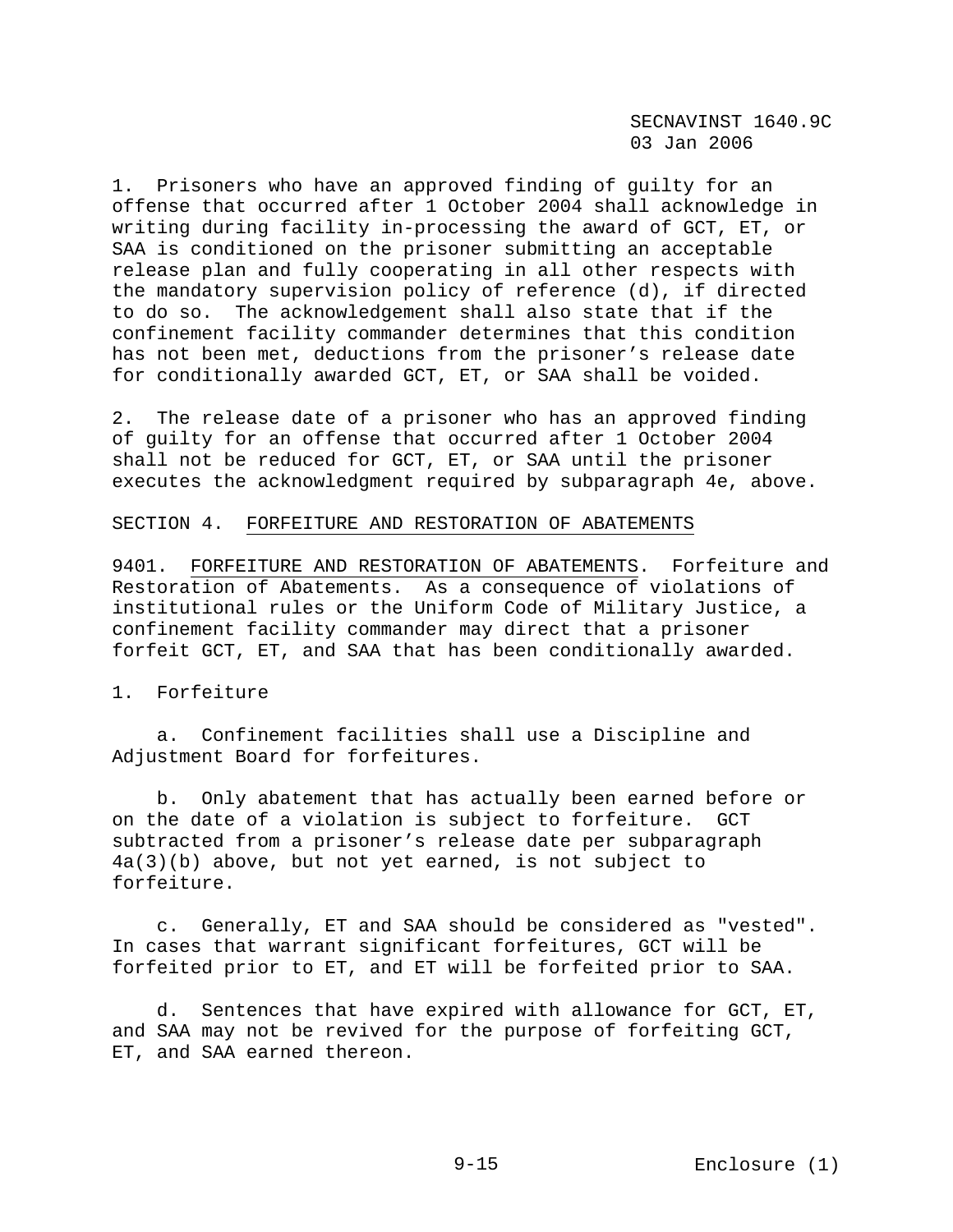e. Earned GCT for pretrial prisoners is subject to forfeiture in the same manner as post-trial prisoners, but forfeitures shall be held in abeyance until the sentence to confinement begins.

2. Restoration. Forfeited GCT, ET, and SAA may be reinstated at the discretion of the confinement facility commander. SECTION 5. TRAINING

9501. TRAINING. Confinement facility commanders shall ensure all staff and prisoners are fully aware of the GCT, ET, and SAA programs, as well as changes to sentence computation procedures.

1. Instructions concerning the elements of GCT, ET, and SAA programs, as well as prisoner opportunities and responsibilities, shall be thoroughly explained in the reception phase.

2. Orientation of GCT, ET, and SAA programs shall be included in pre-service/in-service training and annually thereafter for all staff personnel.

#### SECTION 6. VICTIM WITNESS ASSISTANCE PROGRAM

9601. VICTIM WITNESS ASSISTANCE PROGRAM. DODI 1030.2 of 4 June 2004) and reference (f) require notification of victims and witnesses by using DD 2705 (Dec 94), Victim/Witness Notification of Inmate Status. This form is used to advise victims and witnesses of all release and release-related activities, transfers, and escapes. All correspondence shall be sent Certified Mail, Return Receipt Requested. The receipt shall be filed in the Victim and Witness Notification Record. If any Certified Mail is returned, the confinement facility victim witness coordinator (VWC) shall attempt to telephone the individual.

1. Initial Contact. Acknowledgement of Request to Participate, shall be sent to victims and witnesses within 10-working days of receipt of DD 2704 (Mar 99), Victim/Witness Certification and Election Concerning Inmate Status. A completed DD 2705 (section I; section II, block 3, 4, 5 and 6; section III 8.a and 8.b; and section V) shall be included with the initial enrollment letter. Enclosure (8) provides victims and witnesses with information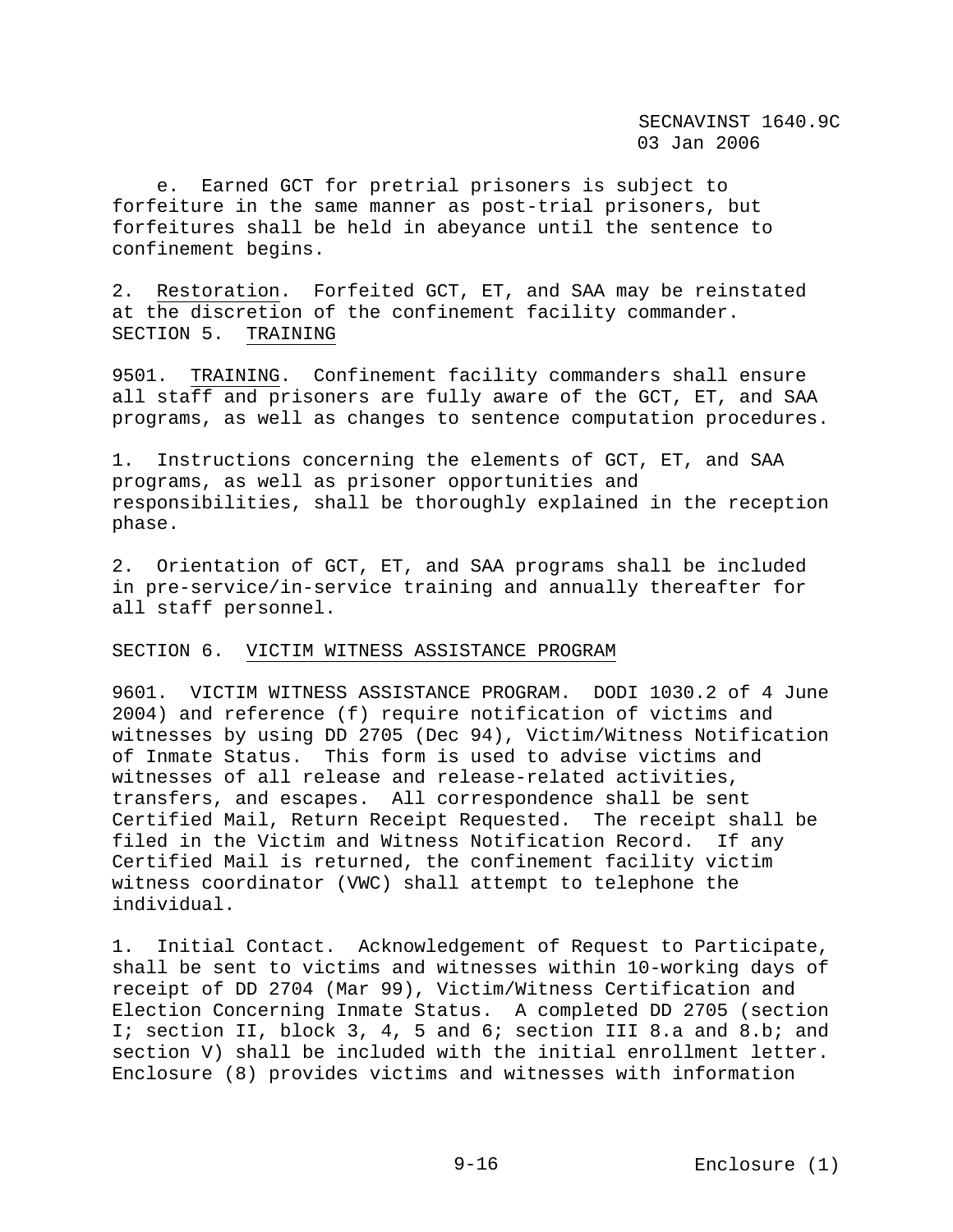that the prisoner's release date is subject to monthly change with the accrual of GCT, ET, and SAA.

2. Release. When a finalized release date is ascertained (normally within the last 30 days as ET shall not be awarded within 30 days of the scheduled release date from confinement), the confinement facility VWC shall notify victims/witnesses of the prisoner's release date. Using DD 2705 (Dec 94), Victim/Witness Notification of Inmate Status, provide the date, reason for release, and destination (city and State). Notification should be made as soon as release is scheduled. Telephone contact shall be made when the prisoner is unexpectedly released and DD 2705 will not be received by the victim or witness prior to the prisoner's release.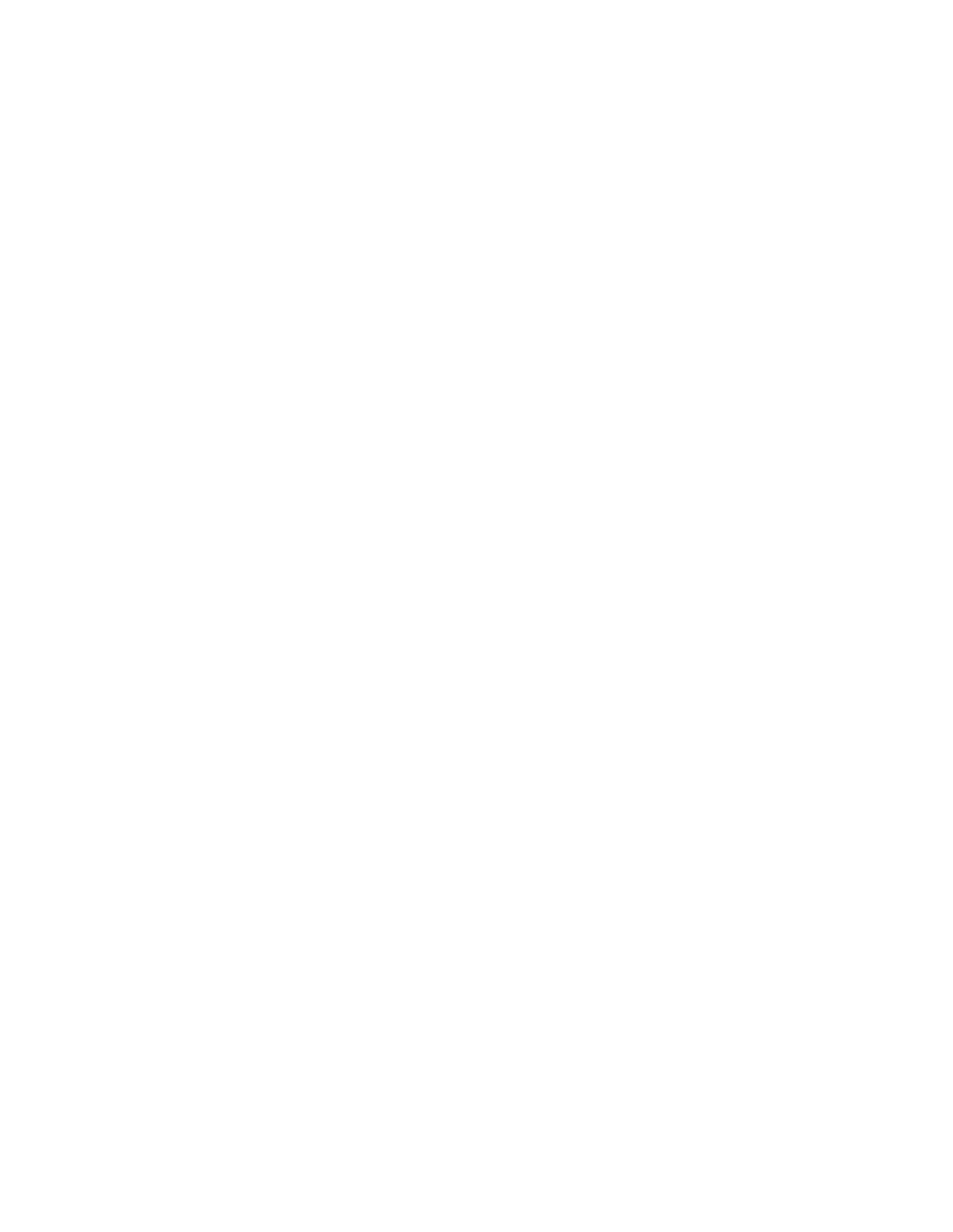## **CHAPTER 10 MISCELLANEOUS SERVICES**

## SECTION 1. MEDICAL SERVICES

10101. MEDICAL OFFICER. CO/OIC/CPOIC shall request the written appointment of a medical officer, who will assure that daily sick call, physical examinations, referral for dental care, and screening for psychiatric referral are conducted at the confinement facility per Manual of the Medical Department. This person will advise the CO/OIC/CPOIC in matters pertaining to the physical condition and well being of both prisoners and staff. Evidence of unsanitary or unhealthy conditions must be reported promptly to the CO/OIC/CPOIC. B&W/DIMRATS or special diet shall not be imposed as a disciplinary measure unless the medical officers have certified, in writing, that in their opinion, this will not result in any serious deterioration of the prisoner's health. Medical personnel shall provide a daily re-evaluation of the prisoner's fitness to continue segregation or special diet, and medical personnel making segregation visits for this purpose shall sign DD 509, Inspection Record of Prisoner in Segregation, kept in the segregation unit.

10102. MEDICATION. Only medical personnel shall administer controlled substances and medication for prisoners. Confinement facility staff members, when trained by medical personnel, may administer prisoner medication, other than controlled substances, after working hours, as directed by medical personnel. If staff members administer such medication they will ensure the medication is consumed by the prisoner. The staff member shall maintain a Medication Administration Record as provided and reviewed by a corpsman daily.

10103. PARAMEDICAL PERSONNEL. Paramedical personnel (hospital corpsmen) may conduct routine sick call; and shall refer to a medical officer patients beyond their competence/authority and patients specifically requesting to be seen by a medical officer. They shall also make follow-up care visits at the direction of a medical officer. Paramedical personnel may perform the initial confinement examination under certain circumstances (see article 7205). Paramedical personnel shall be assigned to full-time duty in confinement facilities large enough to justify such an assignment.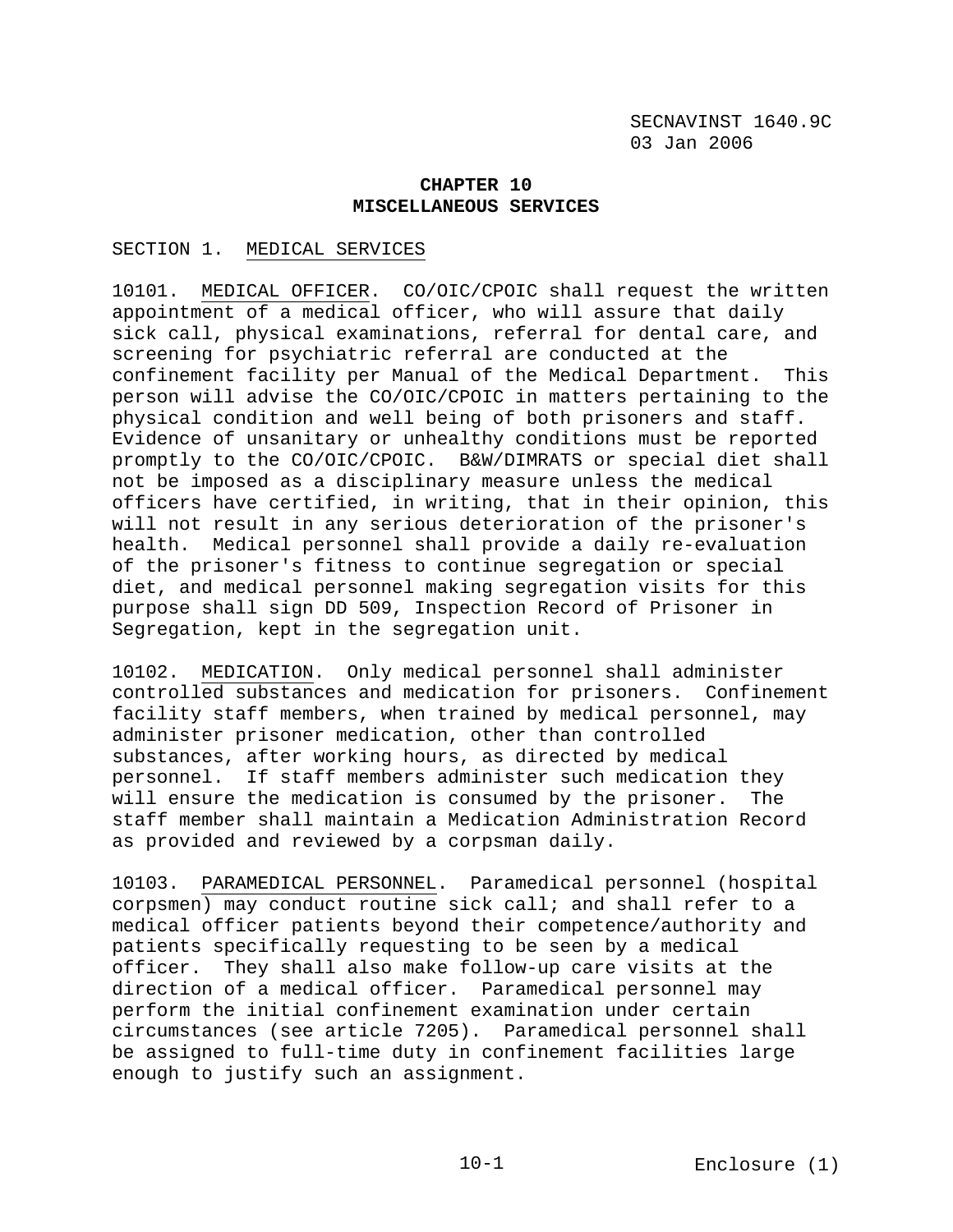# 10104. HUMAN IMMUNODEFICIENCY VIRUS (HIV)/ACQUIRED IMMUNE DEFICIENCY SYNDROME (AIDS)

1. HIV and AIDS positive cases are relatively rare occurrences in naval brigs, though where present are medical issues with security ramifications. Staff should not make moral judgments regarding HIV-positive individuals. As such, correctional management of the HIV will be a three-level effort: information and training, screening, and management of actual/suspected cases.

2. SECNAVINST 5300.30C establishes DON policy on identification, surveillance, and administration of military members infected with HIV, and is applicable within the Navy corrections program.

# 3. Guidelines

 a. Prisoners known or subsequently found to be HIV-positive may be housed in naval brigs. If inadequate medical care is available, the Brig CO/OIC/CPOIC may request transfer to another corrections facility where treatment may be more readily available.

 b. Staff should respond to prisoner emergencies and other duties where contact with bodily fluids is a possibility with the assumption that all bodily fluids are contaminated. As required in article 3503, staff will receive annual training in bloodborne/airborne pathogens.

 c. Asymptomatic HIV-positive prisoners will be housed with the general population. Prisoners may be moved to administrative segregation if they demonstrate at risk behaviors that could reasonably lead to the transmission of the HIV virus (e.g., assaultive behaviors, sharing of razorblades, etc.)

 d. Medical information relevant to HIV status shall be limited to the CO/OIC/CPOIC, brig medical staff, and the XO/AOIC/technical director/security officer. The decision to notify other individuals will be made only by the CO/OIC/CPOIC after consultation with medical staff and only when the individual has a legitimate need to know. This decision should be based on an evaluation of a prisoner's behavior and the risks the infected prisoner poses of exposing other persons to their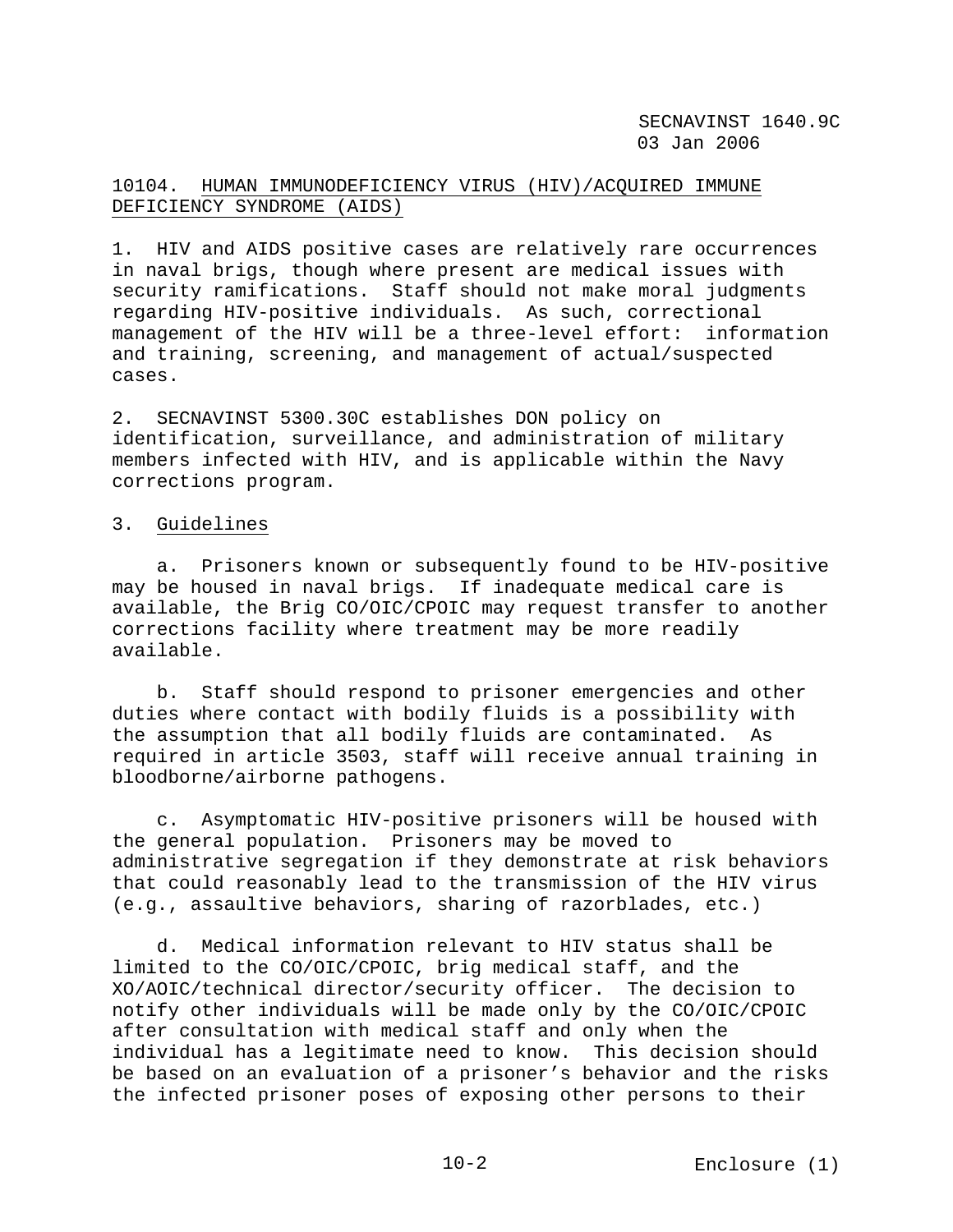body fluids. Where applicable, prior to a prisoner's release, medical information shall be shared with the United States Probation Officer for purposes of post-release management and access to care. Release of all information shall be per the Privacy Act of 1974 and per the Health Insurance Portablility and Accountability Act (HIPAA). Parties, with whom confidential medical information regarding another individual is communicated, shall not share this information, by any means, with any other person. Medical information may be communicated among medical staff directly concerned with a patient's case in the course of their professional duties.

 e. Prisoners who refuse clinically indicated diagnostic procedures and evaluations for infectious and communicable diseases shall be subject to isolation or quarantine from the general population until such time as they are assessed to be non-communicable or the brig medical officer determines the prisoners pose no health threat if returned to the general population.

 f. The brig medical officer shall assess any prisoners with an infectious disease for appropriateness for duties and housing.

4. None of the procedures or guidelines of this policy are meant to limit or override the exercise of sound medical judgment on the part of the physician responsible for medical care. Each case shall be evaluated on its own merits and individual circumstances.

10105. HEALTH/DENTAL RECORDS. Confinement facility shall maintain the health and dental records of all prisoners. These records will be placed under the supervision of the brig medical officer.

1. Health and dental records of prisoners shall be maintained per chapter 16 of reference (l).

2. Health record shall accompany the prisoner if admission to the hospital is required.

3. Health or dental record shall accompany the prisoner whenever the prisoner has an outpatient or dental appointment.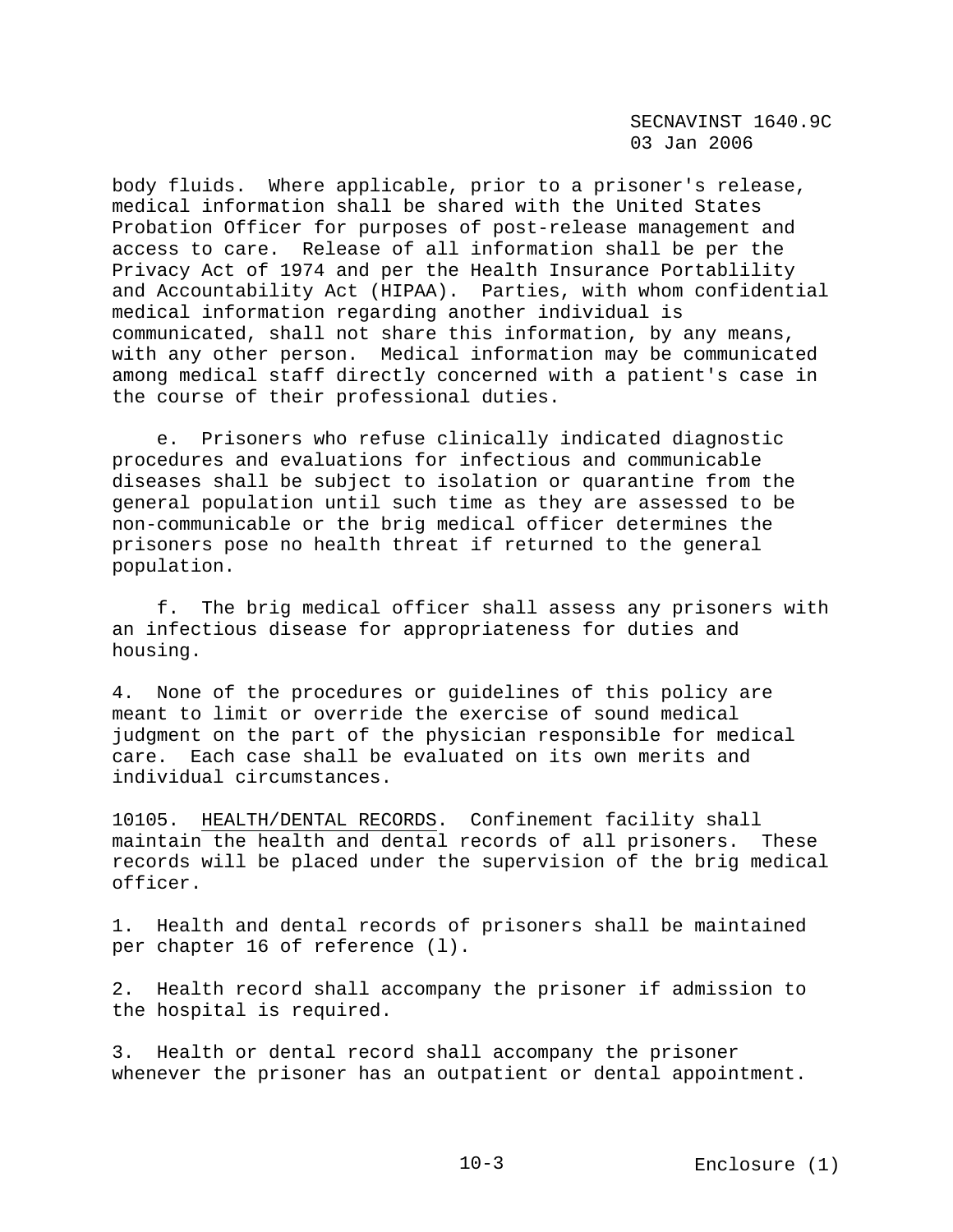4. Health or dental record shall be handled only by the escort in order to ensure documented care is not removed from the records.

### 10106. MENTAL HEALTH EVALUATIONS

1. DODD 6490.1 of 1 October 1997, as implemented by DODI 6490.4 of 28 August 1997.

 a. Assigns responsibility and prescribes procedures for the referral, evaluation, treatment, and administrative management of servicemembers who may require mental health evaluation, psychiatric hospitalization/assessment of risk for potentially dangerous behavior.

 b. Establishes procedures to protect the rights of servicemembers referred by COs for mental health evaluations, including whistleblower protections.

 c. Establishes procedures for psychiatric hospitalization of active duty servicemembers.

 d. Provides guidance to mental healthcare providers and COs about evaluations, treatment, and recommendations for administrative management of servicemembers referred for mental health evaluations who may suffer from serious mental disorders and who may be imminently or potentially dangerous.

2. Prior to referral of a prisoner for a routine (non-emergency) mental health evaluation, CO/OIC/CPOIC shall consult with a mental healthcare provider or other health care provider if a mental health care provider is not available.

10107. BLOOD DONATIONS. It is BUMED policy Navy blood centers not accept prisoners' blood. Therefore, confinement facilities shall not hold organized blood drives that involve prisoner participation.

#### SECTION 2. SUPPORT SERVICES

## 10201. MESS DECK OPERATIONS

1. Security Measures. Prisoners may be used as mess personnel under the mess supervisor's direction. Mess deck is a critical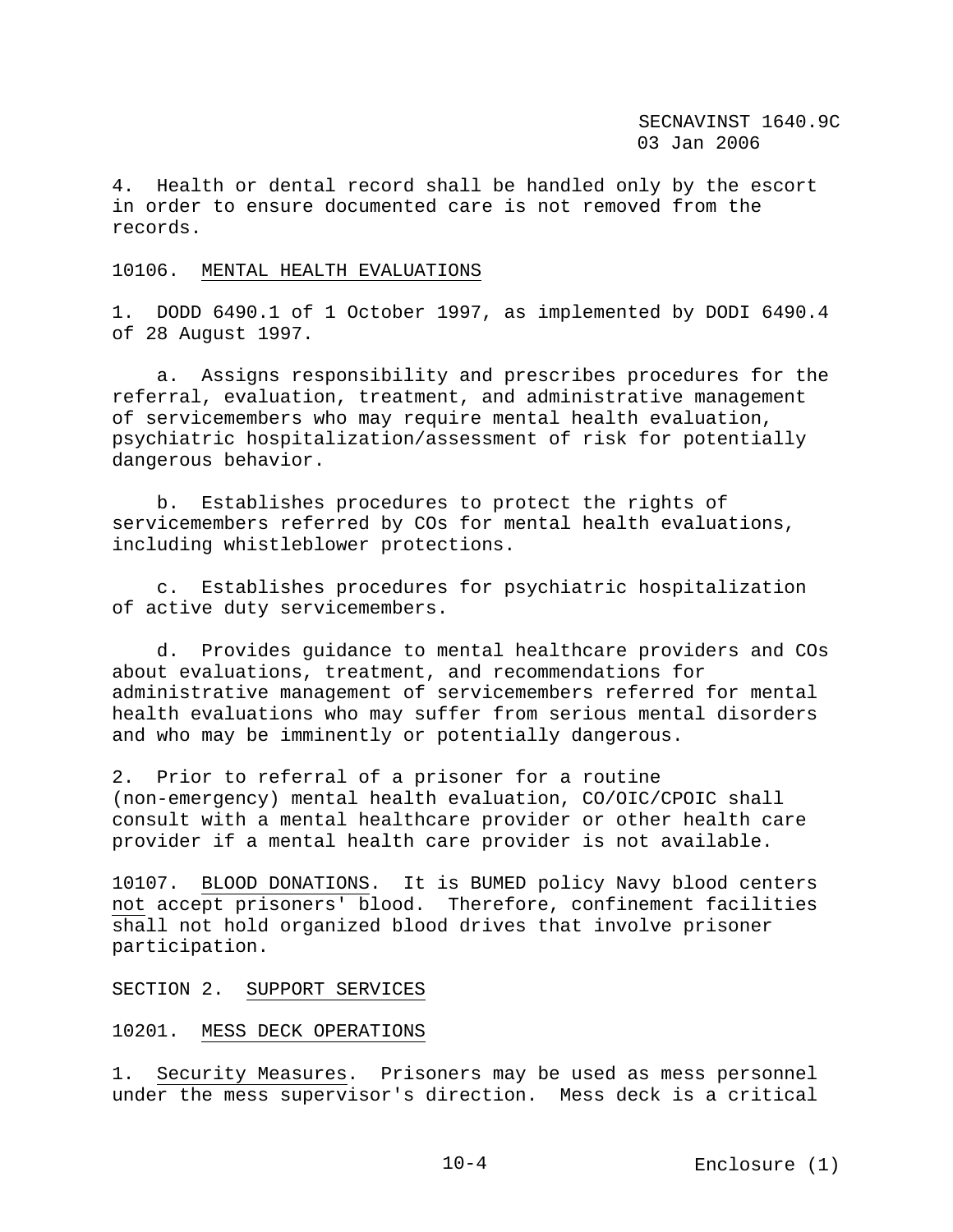area of operation as it applies to the security and morale of staff and prisoners alike. Sanitation of the mess deck must be monitored by medical department personnel. Food service/sanitation standards are prescribed in NAVMED P5010-1, Manual of Naval Preventive Medicine, and must be strictly adhered to. A staff member shall be assigned to supervise the mess deck operation and monitor the quality and quantity of food served. Larger confinement facilities may have internal food preparation areas which greatly aid overall efficiency but which require additional security measures. In all cases, care must be taken in the accountability of silverware and other kitchen utensils which may be used as weapons. If food is to be brought in from external areas, precautions must be taken to ensure the food is kept warm and is properly served. Food served in the facility dining area shall be of the same quality and quantity as that served in the base or station dining facilities. Prisoners shall be allowed sufficient time to eat their meals (not less than 20 minutes) in a normal manner and with the proper utensils. Control of utensils can be achieved by requiring prisoners to take one of each and return them all, under the supervision of duty personnel, as they enter and leave the messing area. Prisoners shall be permitted to talk in normal conversational tones to persons at their table during their meals, and at all other times and places where not prohibited by military custom. Prisoners in disciplinary segregation shall be fed in their cells and may be required to use disposable plates, cups, and utensils. Security measures for prisoners in special quarters will be determined by the CO/OIC/CPOIC. All utensils used in segregation shall be accounted for.

2. Refusal of Food. The Brig CO/OIC/CPOIC is responsible to monitor the health and welfare of individual prisoners, and to ensure procedures are followed that minimize the chance of prisoner self-inducing grievous harm as a result of a hunger/drinking strike.

- a. Definition
	- (1) Prisoners are on a hunger strike when

 (a) they communicate that fact to staff and are observed by staff to be refraining from eating for a period in excess of 72 hours (nine meals).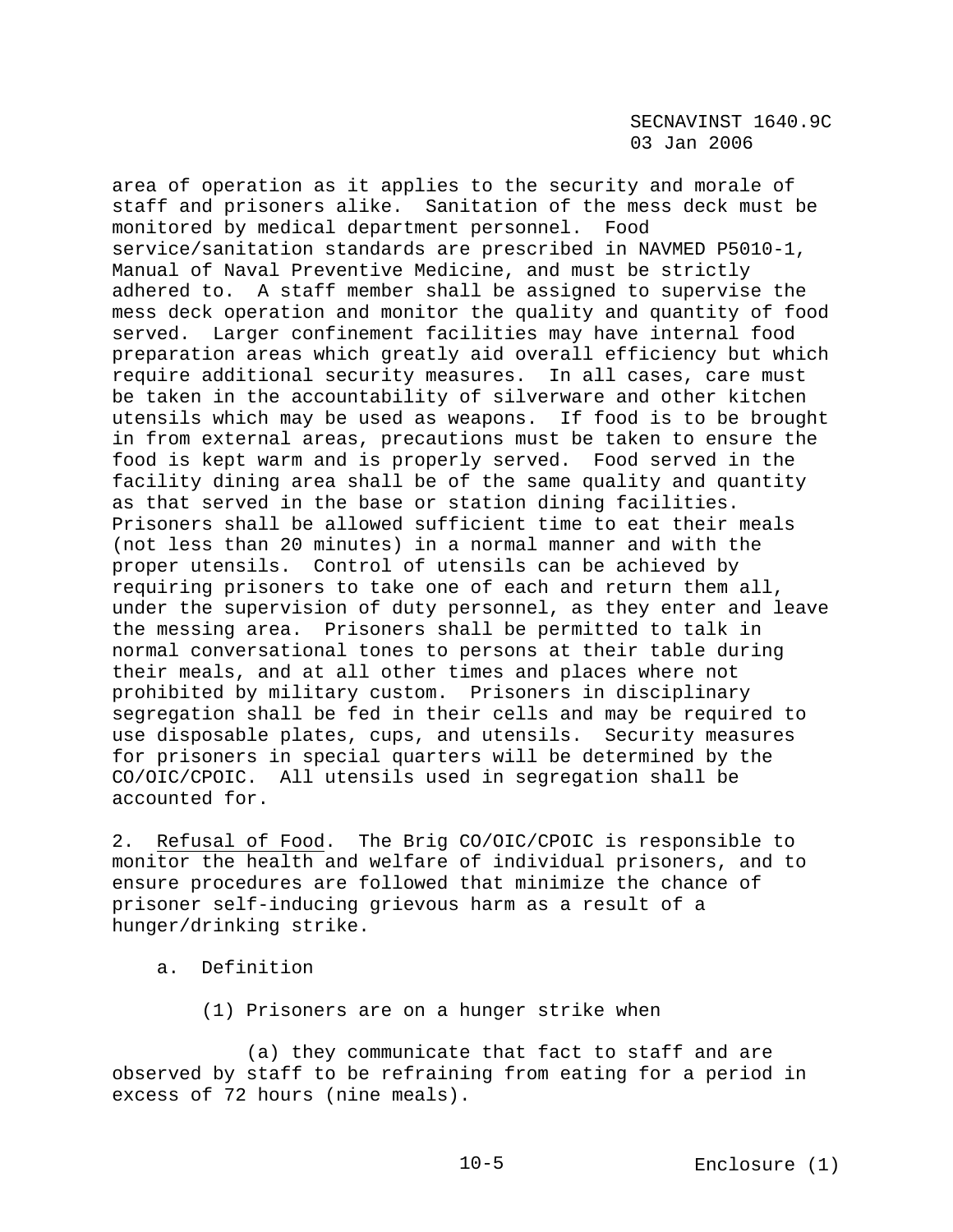(b) staff observe the prisoner(s) to be refraining from eating for a period in excess of 72 hours (nine meals).

(2) Prisoners are on a drinking strike when:

 (a) They communicate that fact to staff and are observed by staff to be refraining from drinking for a period in excess of 48 hours.

 (b) Staff observe the prisoner(s) to be refraining from drinking for a period in excess of 48 hours.

b. Referral

 (1) Staff shall refer the prisoner observed to be on a hunger/drinking strike to a medical officer for evaluation and, when appropriate, for treatment.

 (2) When staff considers it prudent to do so, a referral for medical evaluation may be made without waiting 72/48 hours. A hunger/drinking strike may be announced by the prisoner, or observed by staff. At times, an allegation of a hunger/drinking strike will be made that is not reflected by any overt action, and is merely a bid to gain attention. Prisoners with metabolic or certain other illnesses, who deviate from normal eating habits or intake of fluid, could experience an immediate, adverse physiological or psychological reaction. For other prisoners, a deviation from normal eating or drinking habits may represent a manifestation of a mental disorder. In any case, it is recognized that after long-term deprivation of food and shorter-term deprivation of fluids, serious irreversible changes or even sudden death may occur.

 (3) When considered medically appropriate, the brig medical staff shall recommend the prisoner be transferred to a medical treatment facility (MTF) for inpatient admission in a locked hospital ward or other medically appropriate secure room when available depending on custody. The decision to admit a prisoner to an inpatient status shall be made by a health care practitioner with admission privileges at the MTF. Indications for hospitalization during fasting include but are not limited to: more than 10 percent weight loss, elevated heart rate, edema, increasing blood urea nitrogen and decreased mental status. BRIG O or security personnel while in the MTF shall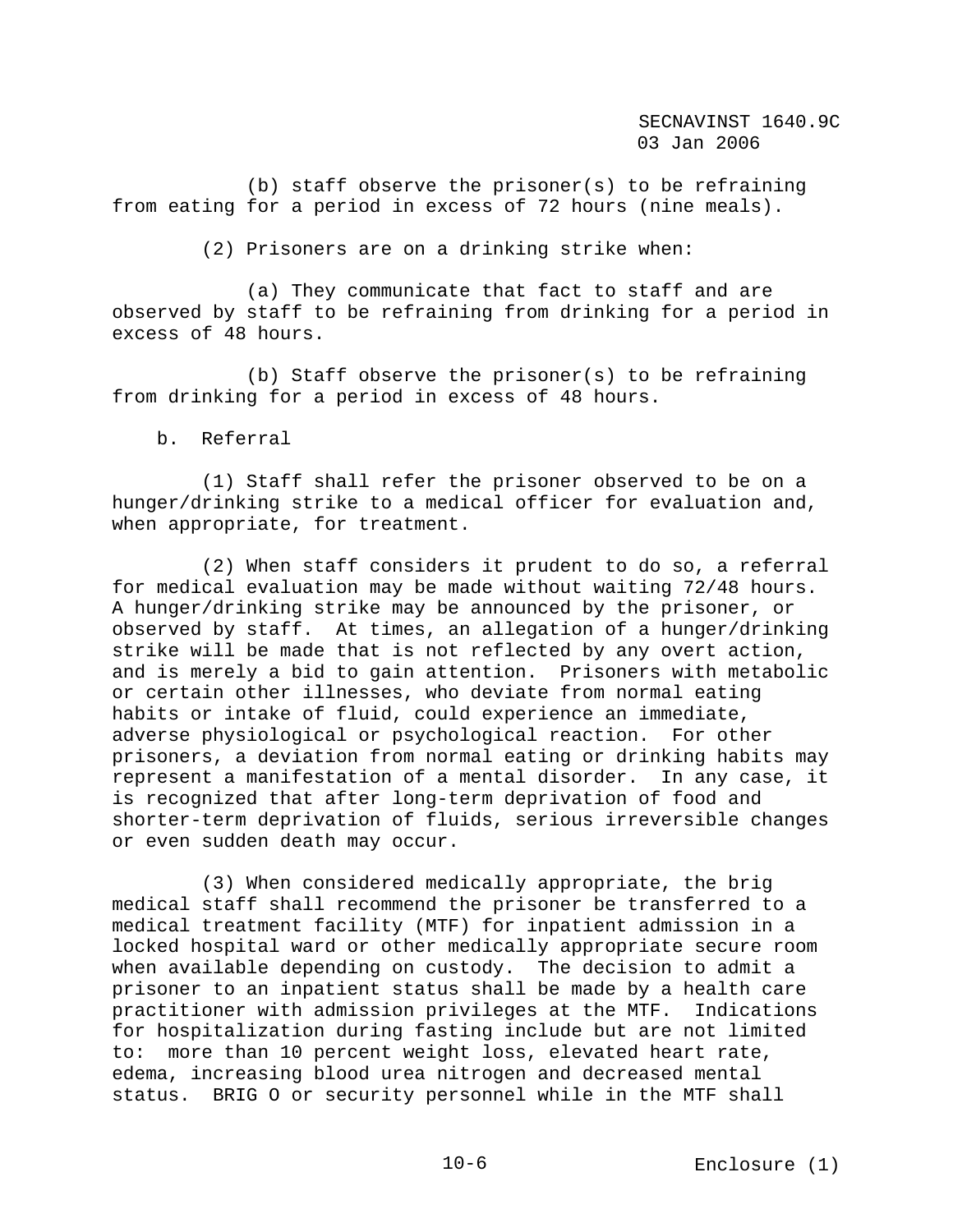maintain the prisoner under close observation. Prisoners in administrative or disciplinary segregation may be retained in their respective housing units unless the medical staff determines movement to other quarters is medically necessary.

 c. Reporting. NAVPERSCOM (PERS-68)) or CMC (PSL Corrections) is to be alerted immediately of any hunger/drinking strike, and shall be kept continually advised.

d. Liquid/Food and Input/Output

 (1) Staff shall provide and deliver to the prisoner's cell, three meals a day or as otherwise authorized by the brig medical officer. A verbal offer of a meal shall not suffice.

 (2) Staff shall provide the prisoner an adequate supply of drinking water. Other beverages shall also be offered.

 (3) A prisoner under hunger/drinking strike management may purchase normal health and comfort items, such as stamps, etc., depending on custody status.

 (4) If ordered by the brig medical officer, all food and water to be given to the prisoner and any intake by the prisoner shall be measured and recorded for subsequent evaluation. All output shall be measured and recorded, to the extent possible. These procedures shall continue until terminated by the brig medical officer or transfer to the MTF.

e. Initial Medical Evaluations and Management

 (1) Medical staff shall perform the following minimum procedures upon initial referral of a prisoner on hunger/drinking strike:

(a) An intake history.

 (b) A general physical examination, which should include:

(1) Height and weight measurements.

(2) Vital signs.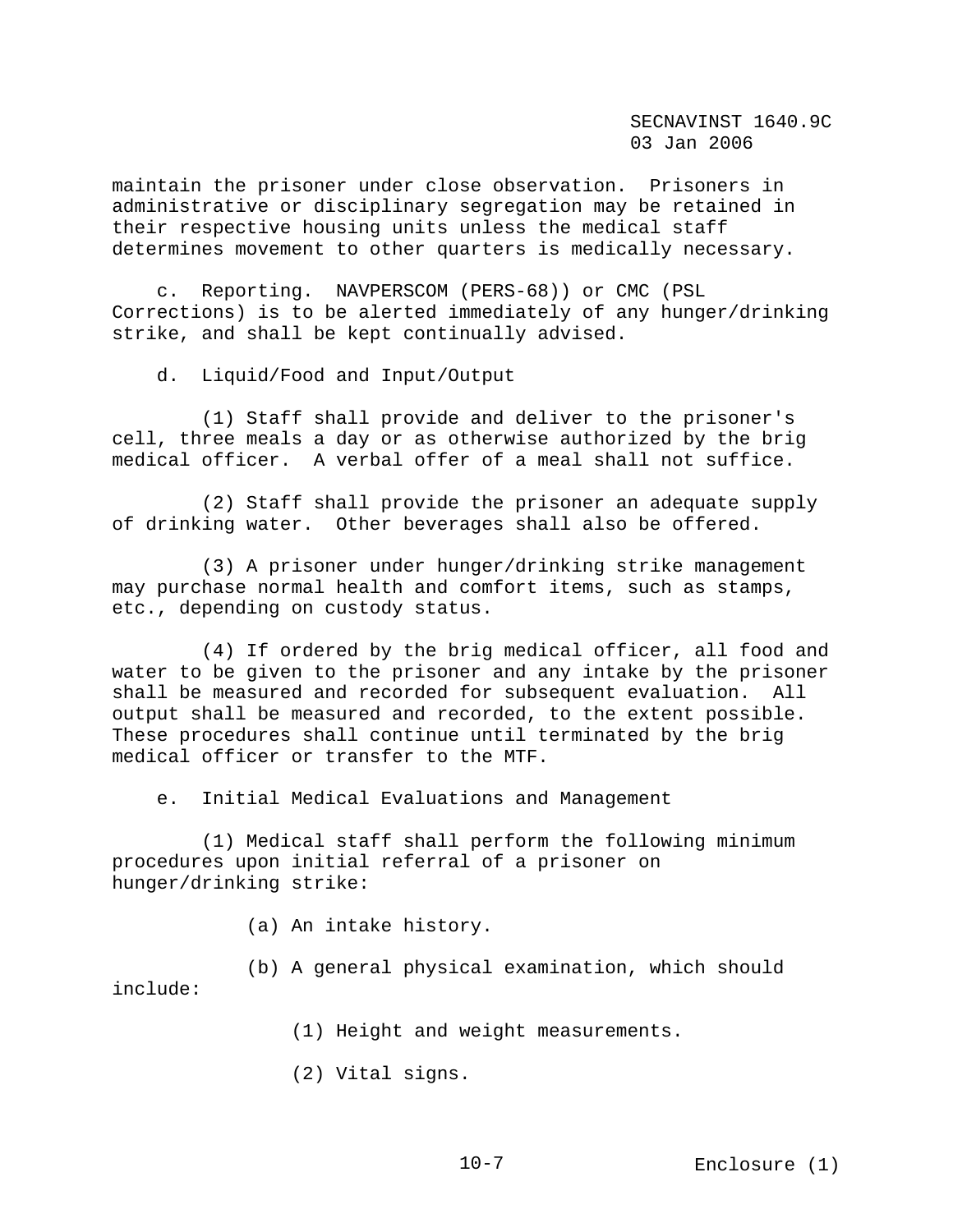(3) Urinalysis.

 (4) A complete blood count, blood chemistry tests and other tests as indicated by medical evaluation.

(5) A mental status examination.

 (2) Medical staff shall take and record weight and vital signs at least once every 24 hours while the prisoner is on a hunger/drinking strike. Other procedures identified in paragraph 6a shall be repeated as medically indicated.

 (3) When a valid medical reason exists, medical staff may modify, discontinue, or expand any of the medical procedures described in paragraphs 6a and 6b.

 (4) When a prisoner on a hunger/drinking strike is transferred to a MTF, security shall be maintained.

 (5) Medical staff shall record, in the appropriate section of the prisoner's medical file, entries for all medical procedures described in this section.

f. Refusal to Accept Treatment

 (1) When the brig medical officer determines that the prisoner's life or permanent health will be threatened if treatment is not initiated immediately, the brig medical officer shall give consideration to forced medical treatment of the prisoner. The decision to force treatment upon the prisoner is a medical decision with legal implications. The brig medical officer must be convinced, to a reasonable medical certainty, that the life or permanent health and well being of the prisoner is immediately threatened.

 (2) When it appears to medical staff that the situation is deteriorating to the extent that intervention may become unavoidable, the case shall be referred to an appropriate staff judge advocate for advice.

 (3) Prior to medical treatment being administered against the prisoner's will, the brig medical officer shall take reasonable steps to obtain informed consent for treatment. Medical/health risks faced by the prisoner, if treatment is not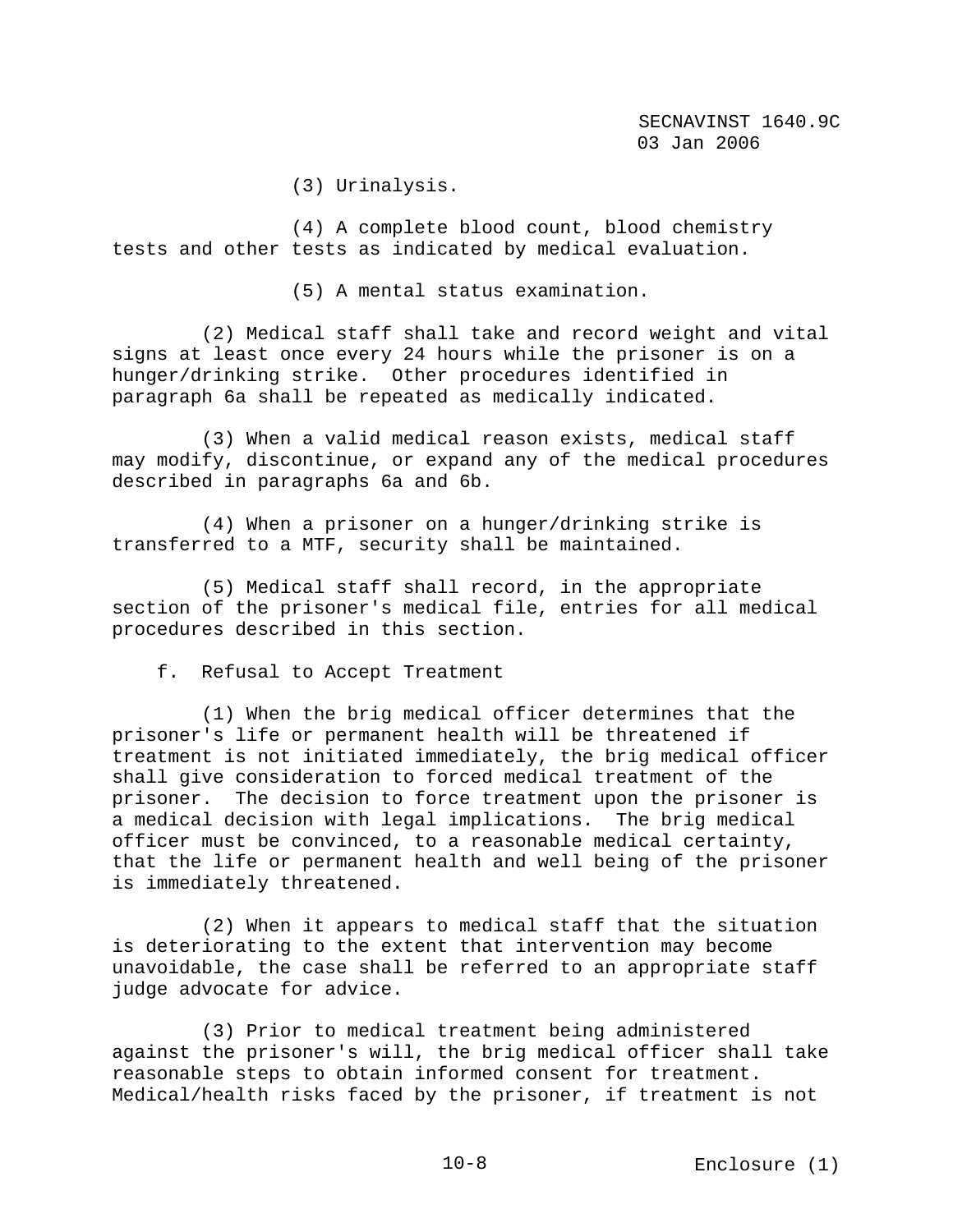accepted, shall also be explained. Discussion should include the risks, benefits, and alternatives to therapy, be documented in detail in the prisoner's medical records, and be signed by the prisoner or a witness. A chaplain/mental health professional may be needed during this process.

 (4) When, after reasonable efforts to obtain the prisoner's consent fails or if an emergency prevents efforts to obtain the prisoner's consent, and a medical necessity for immediate treatment of a life or health-threatening situation exists, the medical officer may order that treatment be administered without the consent of the prisoner.

 (a) Treatment efforts shall be documented in the medical record of the prisoner. The CO/OIC/CPOIC shall provide prompt notification to NAVPERSCOM (PERS-68) or CMC (PSL Corrections) of any forced treatment, with a full explanation of the background and reasons for the treatment. Written follow-up reports of such treatment shall be submitted to NAVPERSCOM (PERS-68) or CMC (PSL Corrections). Forced treatment must be cleared through the staff judge advocate unless precluded by medical emergency.

 (b) Only the brig medical officer may order forced medical treatment once legal consent obtained, unless precluded by medical emergency.

 (5) Medical staff shall normally continue clinical and laboratory monitoring, as necessary, until the prisoner's life or health is no longer threatened. Treatment shall normally continue until adequate oral intake of food and liquid is achieved.

 (6) Medical/clinical staff shall continue medical, psychiatric/psychological follow-up as long as necessary.

 g. Release from Treatment. Only the medical officer may order a prisoner be released from hunger/drinking strike intervention and treatment. This order shall be documented in the prisoner's medical record.

10202. LAUNDRY OPERATIONS. All facilities will ensure adequate means of washing prisoners' clothes are provided. Laundering of sheets, pillowcases, and dry cleaning of blankets will be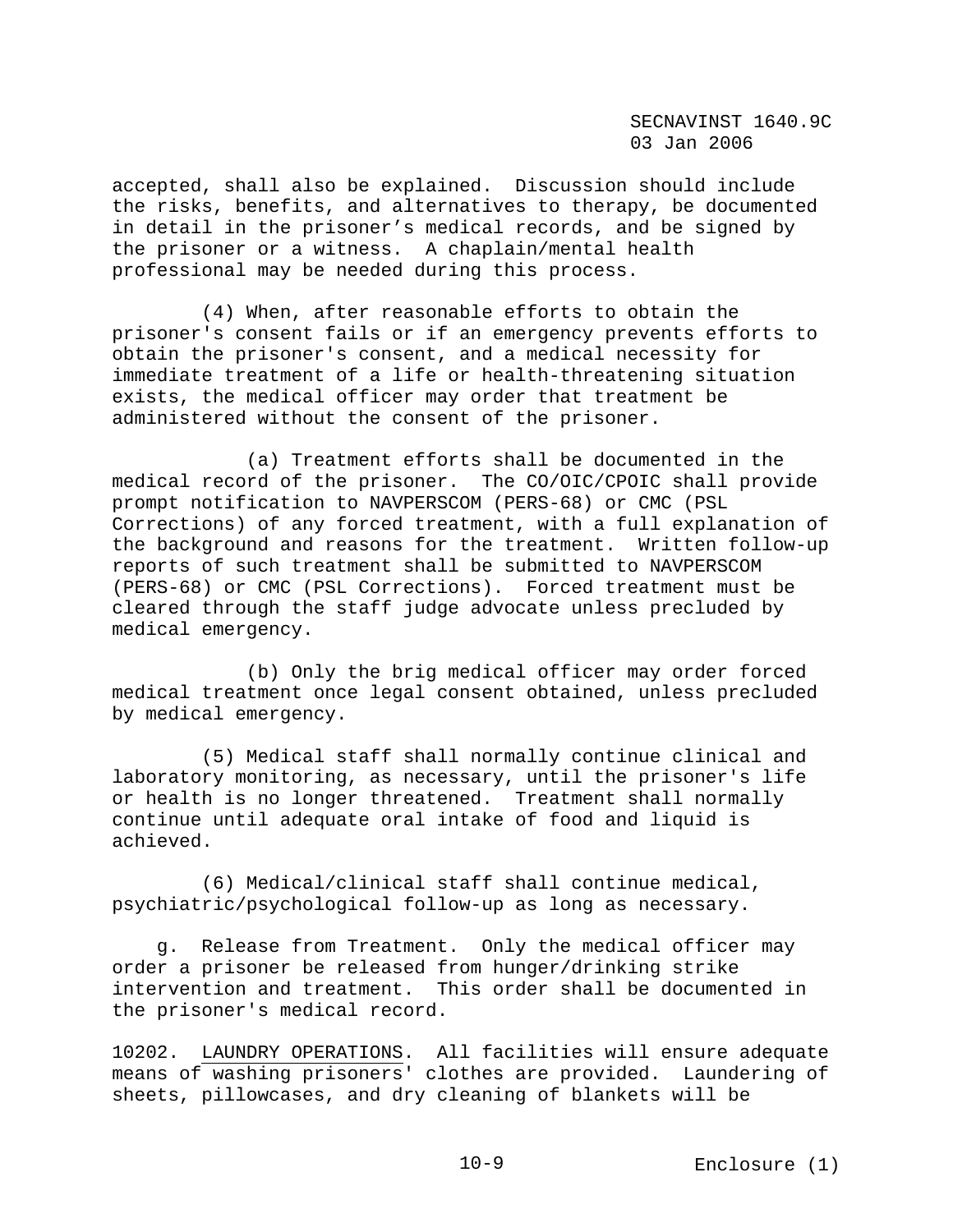accomplished by the confinement facility or at a command laundry facility. Sheets, pillow cases, towels, and face cloths will be laundered at least once a week. Soiled blankets will be laundered as necessary. At no time is the use of prisoner laundering facilities, located within a confinement facility, authorized for use by staff members or other private individuals or organizations without specific authorization of the CO/OIC/CPOIC. General laundry work done for other military units is authorized, providing it does not include laundry for individuals, and does not hamper the normal operations of the facility. A staff member trained in the use of laundry equipment, shall be assigned to supervise this operation.

## 10203. BARBER SHOP OPERATIONS

1. Barber services shall be provided by the confinement facility. Prisoners in a non-pay status shall be funded from the confinement facility's operating budget, unless the haircut is provided by a staff or prisoner barber, as outlined below. Prisoners in a pay status will normally receive and pay for haircuts by debit to their pay account; however, in all cases, haircuts provided by staff or prisoner barbers shall be at no cost to the prisoner.

2. Military barbers (staff and prisoners) are authorized to cut prisoners hair if trained and certified. To be considered trained and certified, military barbers shall have completed the appropriate military training required for assignment of the respective military service specialty code. Civilian barbers are authorized to cut prisoners hair provided they are licensed, or certified through a formal barber school, according to State or territorial law.

3. Prisoner barbers undergoing training must work under direct supervision of a qualified barber (civilian or military).

4. Barbershops located within a facility shall meet all sanitation requirements directed by medical regulations.

5. Confinement facility shall maintain a file of current licenses and certificates of military barbers.

10204. LIBRARY SERVICES. Confinement facility library is a branch of the installation library.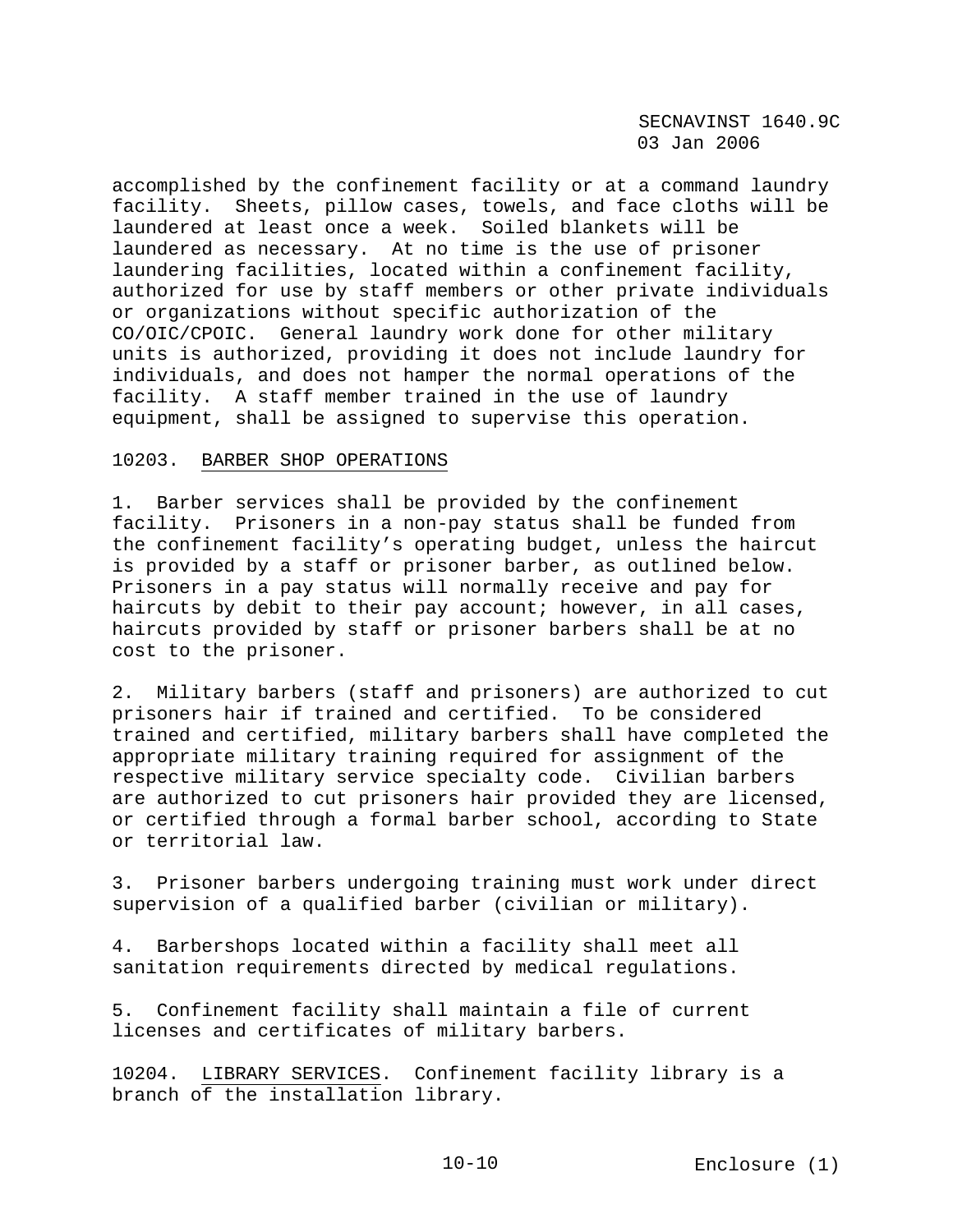1. Availability. Library services shall be available within the confinement facility as part of the total program. These services shall provide an opportunity for education, information, and recreation. Library shall be readily accessible and provide a selection of up-to-date material. Close coordination shall be maintained with the installation library which has the responsibility for all facilities and personnel of the command. Prisoners shall be permitted to have approved reading material in their living quarters. Prisoners shall have access to legal material.

2. Materials. Newspapers and periodicals shall be a regular part of the library program and included in the budget of the confinement facility. If not part of the confinement facility budget, newspapers and periodicals shall be provided by the installation library as part of the library program. Naval General Library Manual (NOTAL) can offer pertinent information regarding library services.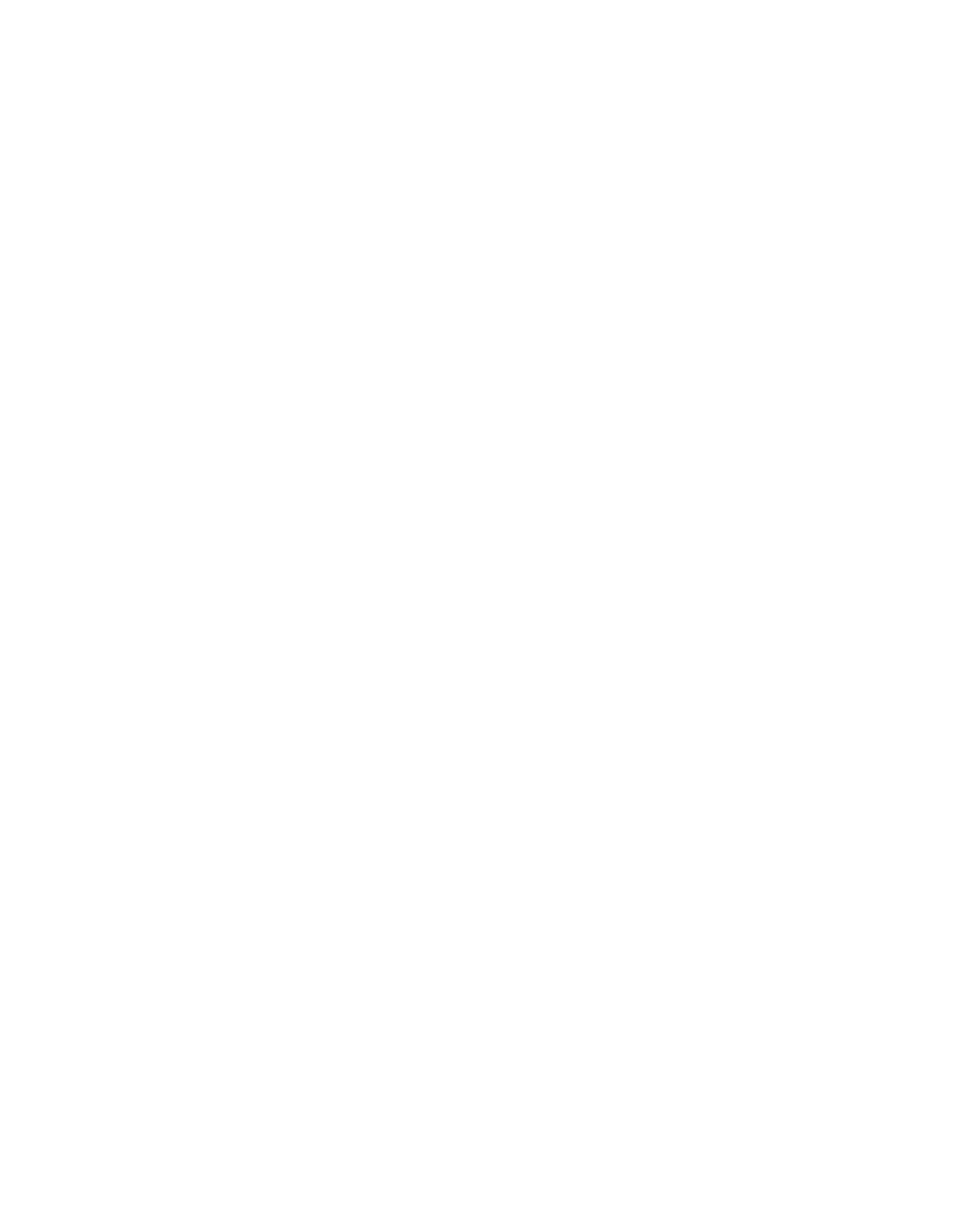# **CHAPTER 11 SHIPS' BRIGS**

# SECTION 1. POLICIES

11101. LIMITATIONS. A ship's limitations in space, available personnel, and program resources require the selected application of the provisions of this manual. Following articles are provided to clarify the requirements as they apply to ships' brigs. With the exception of the clarification presented in this chapter, articles of this manual will be applied to ships' brigs. Afloat confinement facilities are often operated by CV's, CVN's, LHA's, and LHD's, and may be operated by tenders with facilities when in a port where there is no ashore confinement facility and the Fleet Commanders have authorized the brig for operation. Other ships may be specifically designated by the Fleet Commanders to operate a brig. Detailed policy is contained in reference (h).

11102. PHYSICAL PLANT. Cells in ships' brigs are not required to conform to the size specified for cells in shore confinement facilities. See article 2101.2 of this manual for structural standards prescribed for ships' brigs.

# 11103. STAFF

1. Staffing. All ships required to operate brigs (see 11101 above) shall be assigned five billets with Navy Enlisted Classification Code (NEC) 9575 or NEC 2008 and one billet with NEC 9516. Ships not required to operate a brig but which, in consideration of isolated operations, are given specific authorization by the Fleet Commanders to operate the BRIG On deployment, must have at least three persons on board assigned to the brig who possess NEC 9575 or NEC 2008, and one person on board assigned to the BRIG On a collateral duty basis who possesses NEC 9516. These personnel will be augmented by other qualified ship's company personnel. For selection and assignment criteria, see articles 3102 and 3103 of this manual. A minimum of two staff members, one of which must possess the 9575 or 2008 NEC, will be on duty in the brig at all times when prisoners are confined.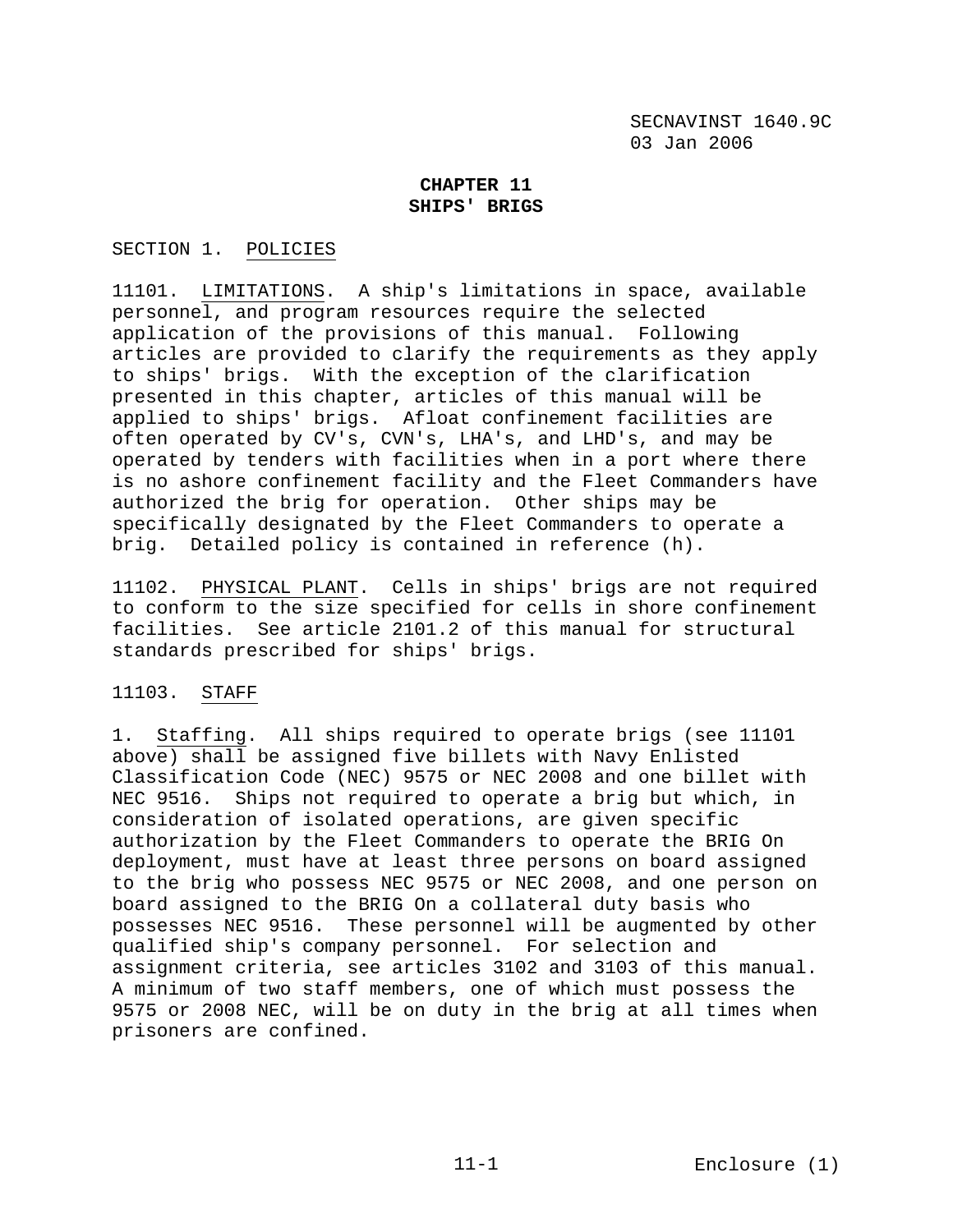2. Training. All assigned staff shall complete Afloat Brig Training Course number A-831-0003 prior to assumption of any unsupervised brig watch duties. Echelon 2/3 command or NAVPERSCOM (PERS-68) may be contacted for class schedules.

3. Conflicting assignments. Conflicting assignments shall be avoided. Examples include assigning the BRIG O billet as a collateral duty for staff JAG officers or ship security officers. Other security force personnel may be assigned brig duty provided no other law enforcement-related duties are also assigned. Article 3103.2 of this manual refers.

11104. EMERGENCY BILLS. Brig emergency bills will incorporate the ship's "Man Overboard" and "Abandon Ship" bills.

11105. PROGRAMS. An extensive correctional program is not required; however, prisoners shall work, except B&W prisoners will remain in their cells. Other programs, such as PT, military drill, and counseling shall be provided.

### 11106. RECORDS AND REPORTS

1. Log. Brig log in most ships' brigs is sufficient to account for prisoner movement. Other accountability systems or logs required in article 8104 of this manual may be incorporated in the brig log.

2. Confinement and Release Records. DD 2707, Confinement Order, and DD 2718, Inmate's Release Order, shall be used.

3. Prisoner File. A prisoner file shall be maintained on all prisoners confined in a ship's brig. At a minimum, this file will contain DD 2707, DD 2710, Inmate Background Summary, except for B&W, DD 2714, Inmate Disciplinary Report, DD 509, Inspection Report of Prisoner in Segregation, and DD 2718, Inmate's Release Order. This file shall be retained in the brig.

### 11107. ADMINISTRATIVE MATTERS

1. Funds and Valuables. Prisoner funds and valuables shall be deposited with the disbursing officer. Procedures for such action shall be specified in the brig standard operating procedures and be per reference (h).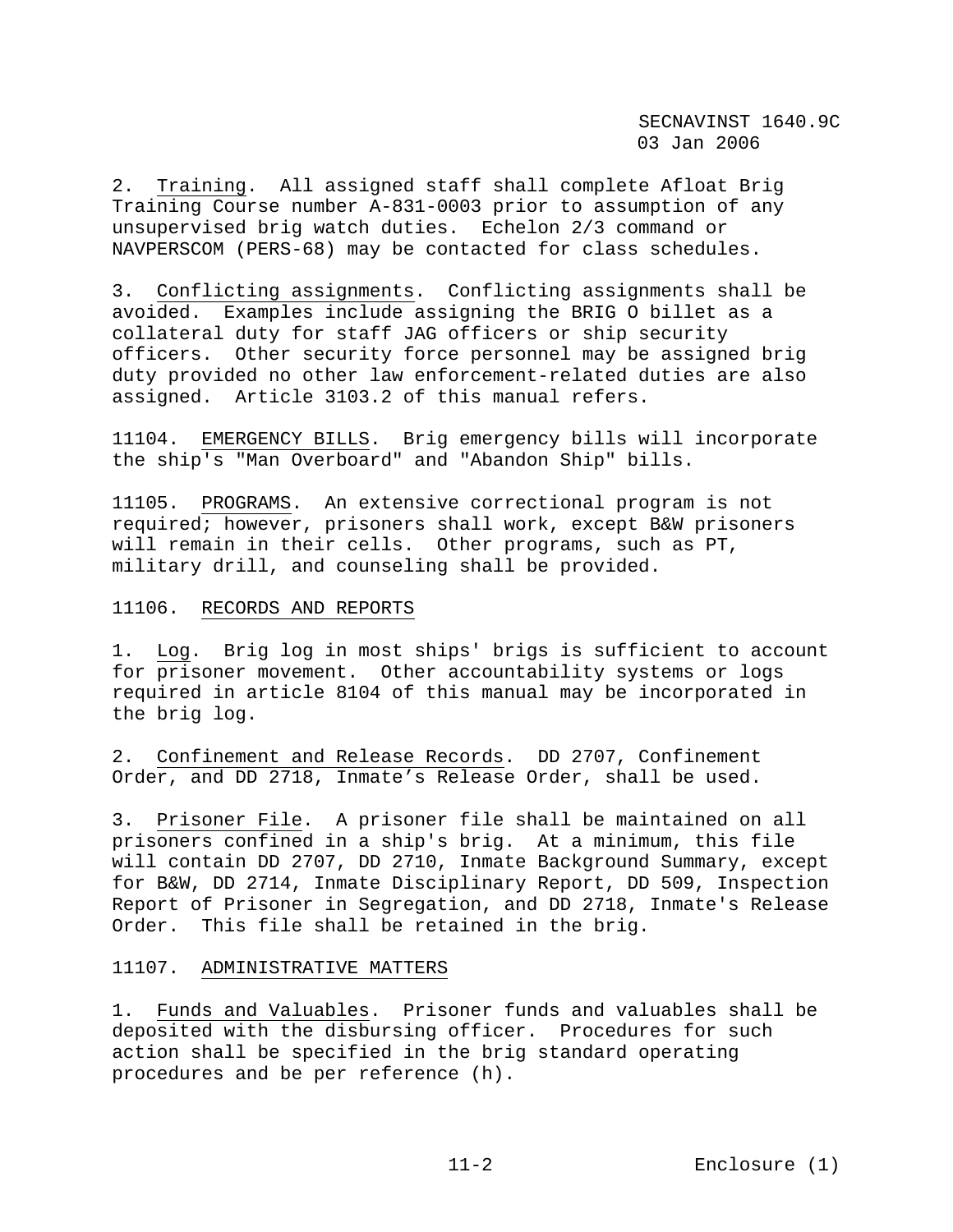2. Personal Property. Prisoner personal property in the brig shall be limited to essential items. All other personal property shall be inventoried and secured by the prisoner's division officer until release from confinement.

#### SECTION 2. CONFINEMENT POLICIES

11201. CONFINEMENT OF MALES/FEMALES. Persons of either sex may be confined in a ship's brig as long as the conditions of article 7103.2 of this manual are followed.

11202. USE OF SHIP'S BRIG WHILE IN PORT. Ship's personnel may be confined in the ship's brig while in port as long as the time constraints are observed (see article 7104.3).

11203. DETENTION OF PRISONERS OF WAR (POW), CIVILIAN INTERNEES (CI), AND OTHER DETAINED PERSONS (DET) ABOARD NAVAL VESSELS

### 1. Background

 a. International law requires humane treatment of POWs, CIs, and DETs at all times.

 b. International treaty law expressly prohibits "internment" of POWs other than in premises located on land, but does not specifically address temporary stays on board vessels. Customary practice has allowed temporary custody as discussed below. Although internment is not defined, prohibition on internment requires policy carefully limiting detention of POW/CI/DET on board vessels.

# 2. Policy

 a. Detention of POW/CI/DET on board naval vessels will be limited as follows:

 (1) POW/CI/DETs picked up at sea may be temporarily held on board as operational needs dictate, pending a reasonable opportunity to transfer them to a shore facility or to another vessel for evacuation to a shore facility.

 (2) POW/CI/DETs may be temporarily held on board naval vessels while being transported between land facilities.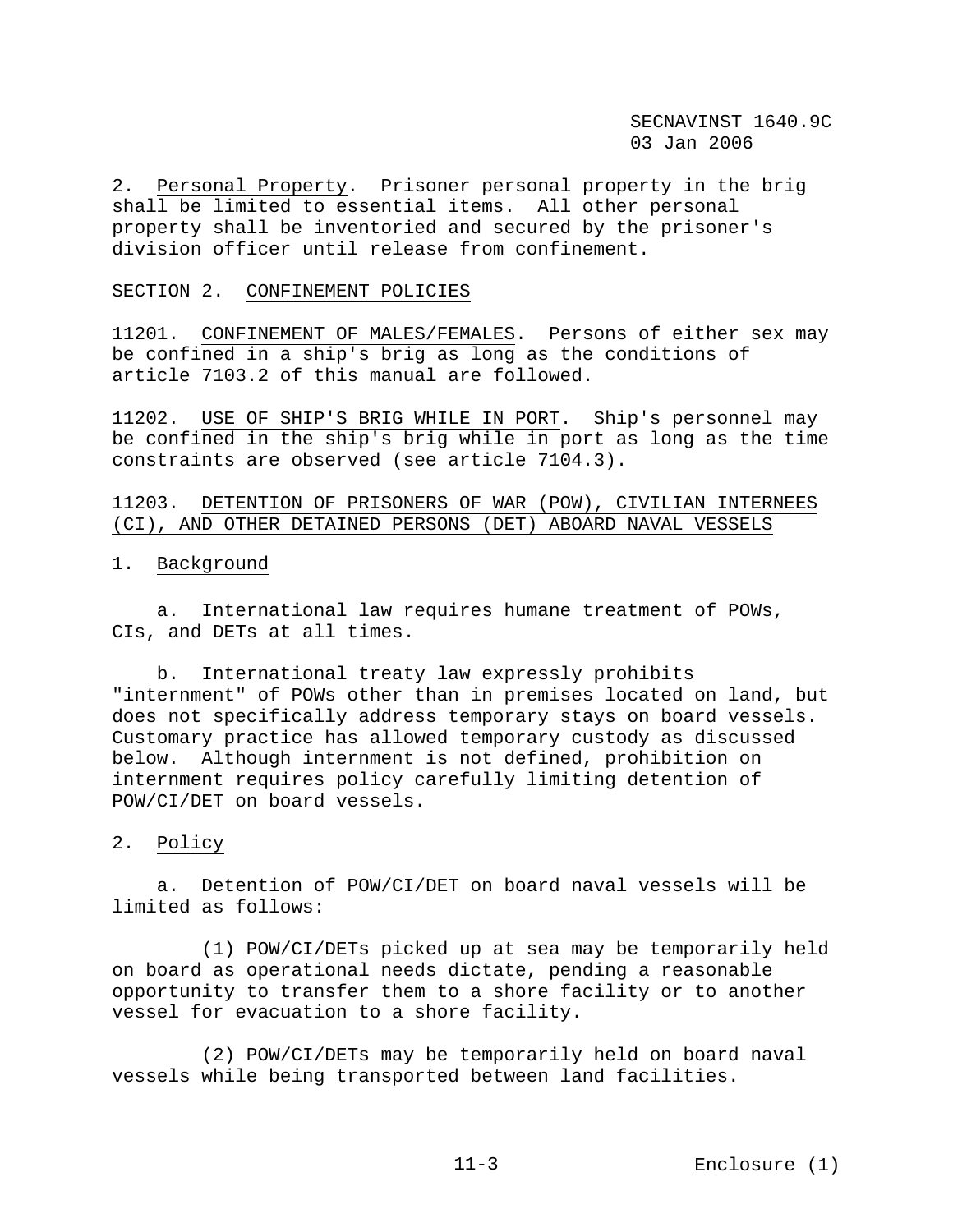(3) POW/CI/DETs may be temporarily held on board naval vessels if such detention would appreciably improve the safety or health prospects for the POW/CI/DETs.

 b. Holding of POW/CI/DETs on board vessels must be truly temporary, limited to the minimum period necessary to evacuate the POW/CI/DETs from the combat zone or to avoid the significant harm the POW/CI/DET would face if detained on land.

 c. Use of immobilized vessels for temporary holding of POW/CI/DETs is not authorized without national command authority approval.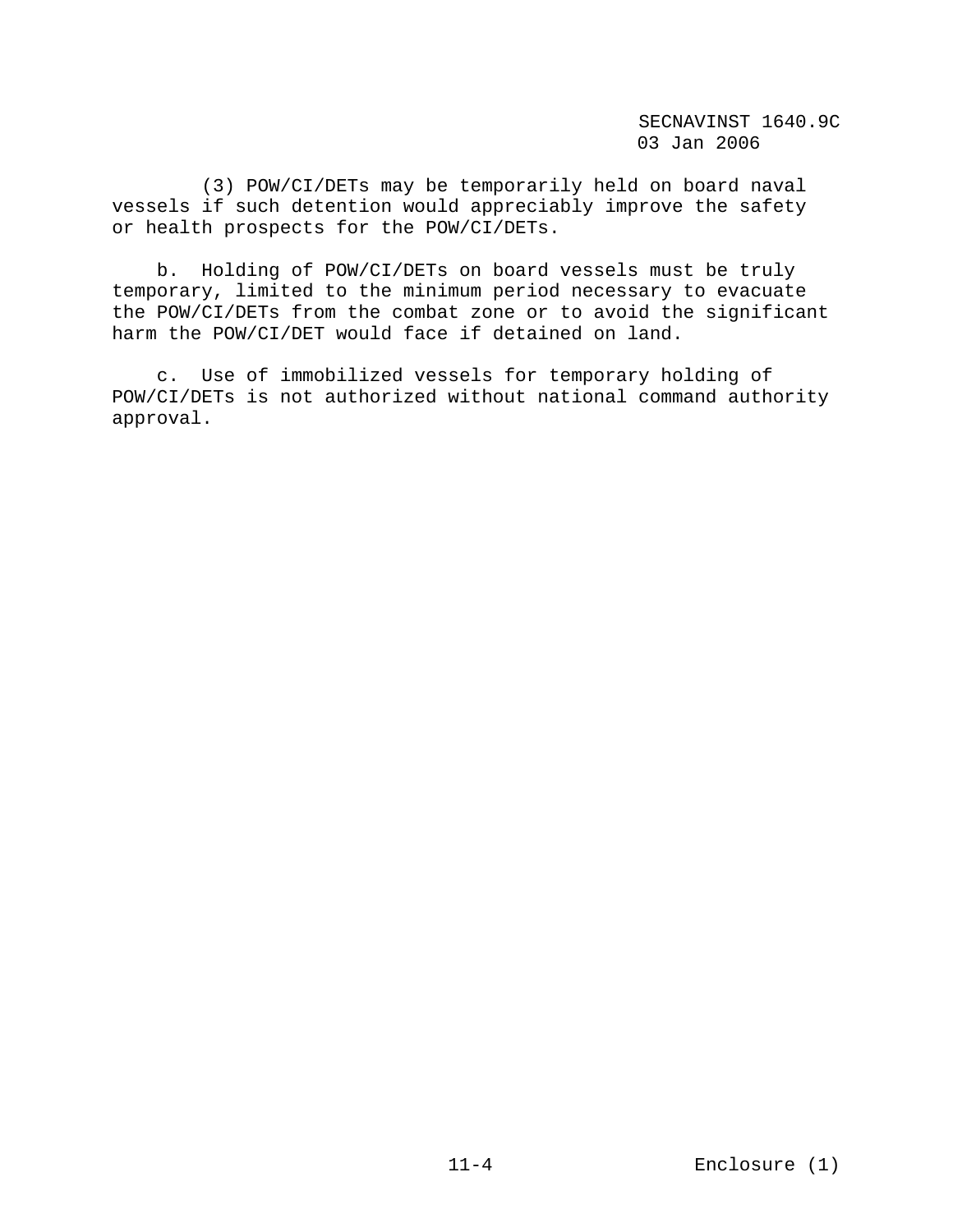## **CHAPTER 12 DETENTION FACILITIES**

SECTION 1. POLICIES

### 12101. LIMITATIONS

1. Detention facilities are shore spaces that are used only to temporarily detain personnel apprehended by military authorities, or turned over to the military by civilian authorities. Authority to arrest/confine is listed in article 7201. Personnel should be detained/confined in detention cells only for short periods of time and should be transferred to the nearest BRIG Or confinement facility as soon as it is feasible. The limited use of detention facilities requires the selected application of the provisions of this manual. The following articles are provided to clarify the requirements of this manual as they apply to detention facilities. With the exception of the clarifications presented in this chapter the articles of this manual shall be strictly applied to detention facilities.

2. Article 2101.3 identifies the two types of detention facilities: the detention space, and the holding cell.

3. Health, welfare, and safety of these prisoners while detained must be the primary concern. This chapter sets forth policies and procedures designed to ensure both welfare of prisoners and staff and compliance with legal requirements.

4. Persons may be detained only if there has been a violation of the UCMJ. Under no circumstances may an individual be placed in detention for "protective custody," "safekeeping," or any other such general charge when no violation of the UCMJ is indicated. See article 7102 of this manual.

5. No person shall be confined in a detention facility without a properly executed DD 2707, Confinement Order, or DD 1569, Incident/Complaint Report. If DD 1569 is used, a confinement order is required when detention continues beyond 24 hours.

### 6. Function

 a. Holding Cell. A holding cell is used for short-term detention, defined to mean not more than 24 hours during the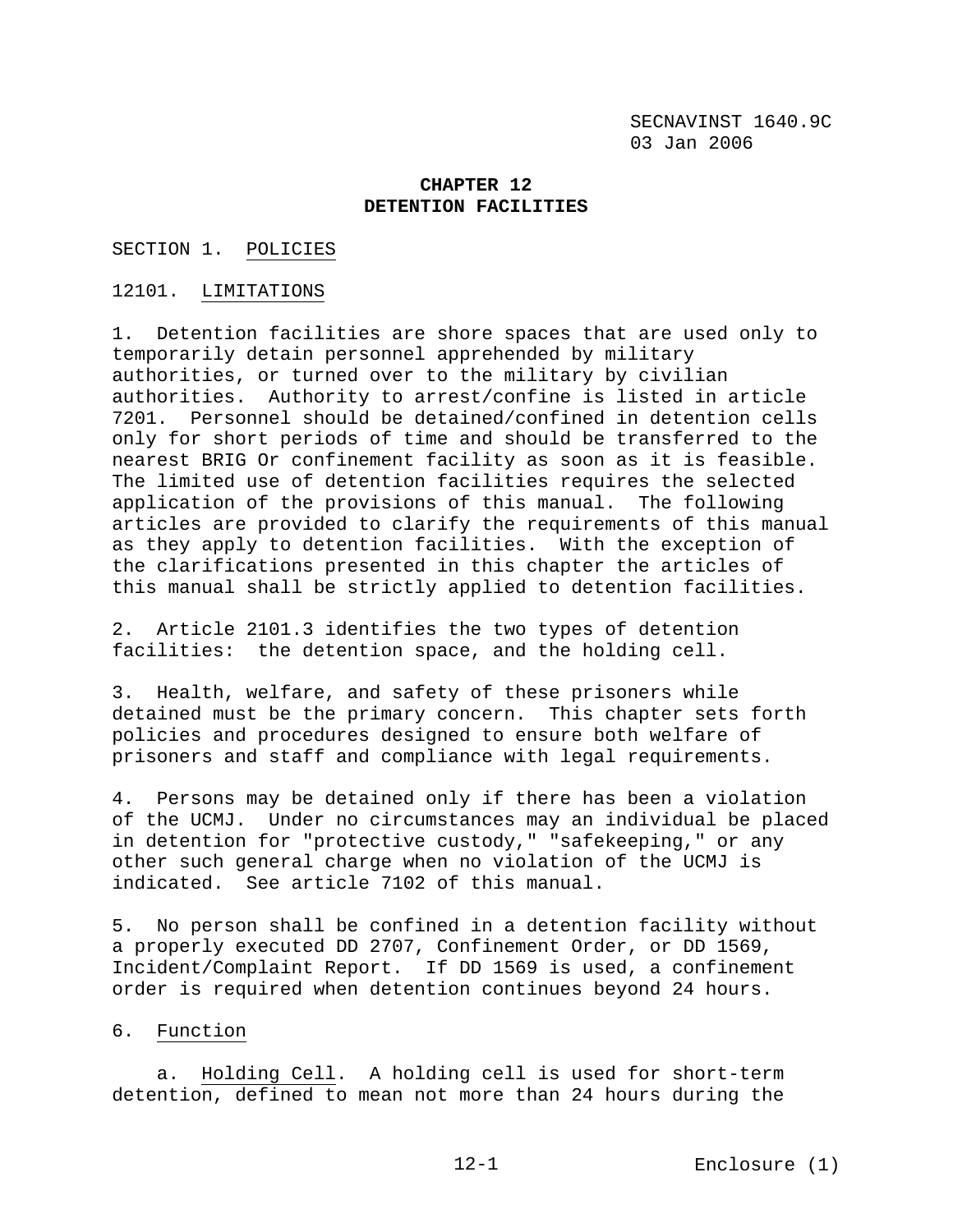work week, not more than 72 hours over a weekend, and not more than an additional 24 hours over an official holiday weekend. Detention in excess of 24 hours is authorized only with the express approval in each instance of the CO of the installation on which the holding cell is located, or their designated representative. This limitation may be extended, on a case-by-case basis, for up to 30 days by NAVPERSCOM (PERS-68) or CMC (PSL Corrections). Initial review officer requirements exist when initial detention exceeds 24 hours or pretrial confinement is deemed necessary. Pretrial or post-trial personnel may be confined in a holding cell for more than 72 hours under the following conditions:

 (1) When an individual has been sentenced to confinement by a court-martial and is pending transfer to a confinement facility.

 (2) When an individual has been placed in confinement in a confinement facility, and is moved to, and confined in, a detention facility for the purpose of appearing as a witness or as the accused in a court-martial proceeding.

 (3) When a general court-martial convening authority deems it necessary to retain an accused locally, during progress of a court-martial, in the absence of a confinement facility.

 b. Detention Space. A detention space is any cell, room, or other berthing space of the shore establishment used for short-term detention, defined to mean not more than eight hours.

7. Persons of either sex may be confined in a detention facility as long as the conditions of article 7103.2 of this manual are followed.

8. Detention facilities will not be used to confine persons under the influence of alcohol or narcotics, except for brief periods of time (not to exceed 4 hours) necessary for command representatives or medical personnel to arrive and assume custody. During such brief periods, constant surveillance must be maintained to monitor the behavior and physical condition of such persons. Refer to article 12502.3c of this chapter.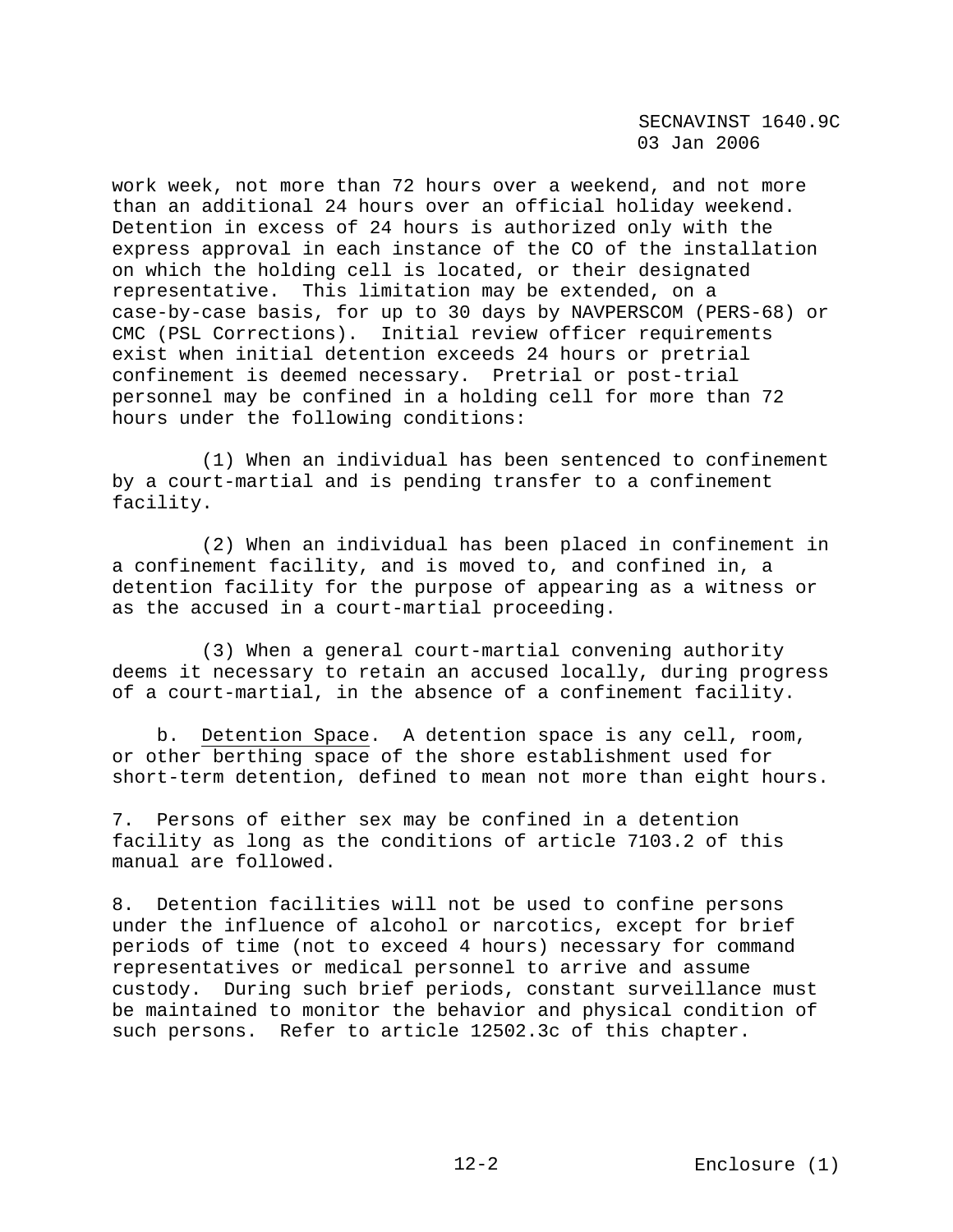9. Administrative disciplinary measures contained in chapter 5 of this manual are not applicable to holding cells and detention spaces.

#### SECTION 2. PHYSICAL PLANT

12201. REQUIREMENTS

1. Authorization. Detention facilities shall be made operational per article 2101.3 of this manual.

2. Number and Location. Number of cells required by an activity depends upon the population served; however, at least two usable cells shall normally be available. Where possible, cells shall be located near the security watch desk but sufficiently removed so as not to hamper normal operations or be accessible to casual visitors. Cells shall not be located below ground level nor in upper stories requiring the use of stairs. When females are detained, female supervisory personnel must be utilized, and segregation must be provided for males and females.

 a. Detention facilities of another service may be utilized, if that service agrees and if such facilities meet the standards prescribed herein for naval detention facilities.

 b. Refer to article 2101.6 of this manual for use of civilian local detention and correctional facilities. If a civilian confinement facility is used, approval must be obtained from the Echelon 2 commander within 2 work days after confinement in order to continue detention in the civilian facility or as published by service policy.

3. Size. Single occupancy cells are preferred. Existing cells will be at least 6 feet wide, 8 feet long, and 8 feet high. If multiple occupancy cells are used for very short-term detention periods (up to 8 hours), each detainee will be provided a minimum of 20 square feet, exclusive of head facilities.

4. Construction Requirements. Walls, ceilings, and floors shall be constructed of noncombustible and fire resistant hardened materials sufficiently secure to prevent escape. Use of suspended or false ceilings is prohibited. Lighting fixtures in cells shall be security type (vapor proof, shatter proof, and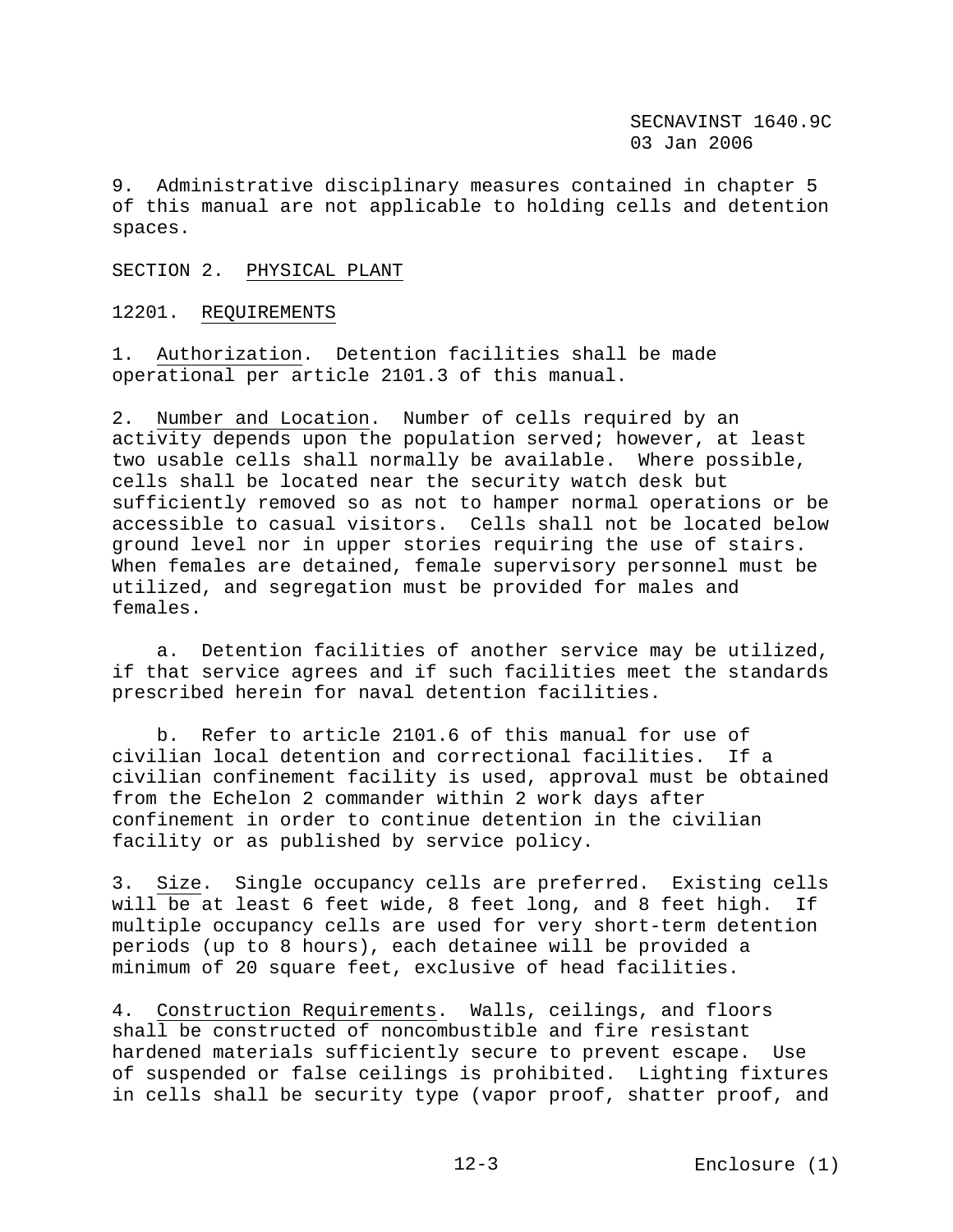recessed flush with security type screws). All water piping, electrical outlets, fixtures, switches, and heating or cooling conduits will be inaccessible to detainees.

5. Materials and Equipment. A closed circuit television may be utilized for observation of the detention space. Refer to article 2209.11b of this manual.

### 6. Habitability Requirements

 a. Plumbing. Each cell shall have internal plumbing providing hot and cold water. A metal combination security type fixture, which contains a commode, lavatory and water bubbler, is desirable.

 b. Lighting. Each cell shall be provided with an individual security light fixture with not less than 20-foot candlepower 30 inches above the finished floor. Spaces below 30 inches shall be painted a light color. Light controls will be located outside the cell.

 c. Temperature and ventilation. Temperature and ventilation in cells will be maintained per reference (k). Ventilation shall not fall below 10 cubic feet per minute per prisoner.

 d. Lighting, temperature and ventilation tests will be regularly conducted, per article 2204.2d(4) of this manual, at least every 2 years. Results shall be maintained on file for 3 years.

7. Fire Protection. Installation fire department shall prescribe the type of fire alarms, fire sprinkler systems, and fire extinguishers required for the facility per National Fire Protection Association (NFPA) 101, Life Safety Code. Fire extinguishers shall be readily accessible to staff in the event of an emergency but shall be inaccessible to detainees. Fire department shall conduct regular (at least quarterly) inspections and on-site fire drills.

8. Construction and Alteration. All commands operating holding cells or detention spaces will ensure NAVPERSCOM (PERS-68) or CMC (PSL Corrections) is aware of the existence, size, and location of the cells or spaces. Any command desiring to open,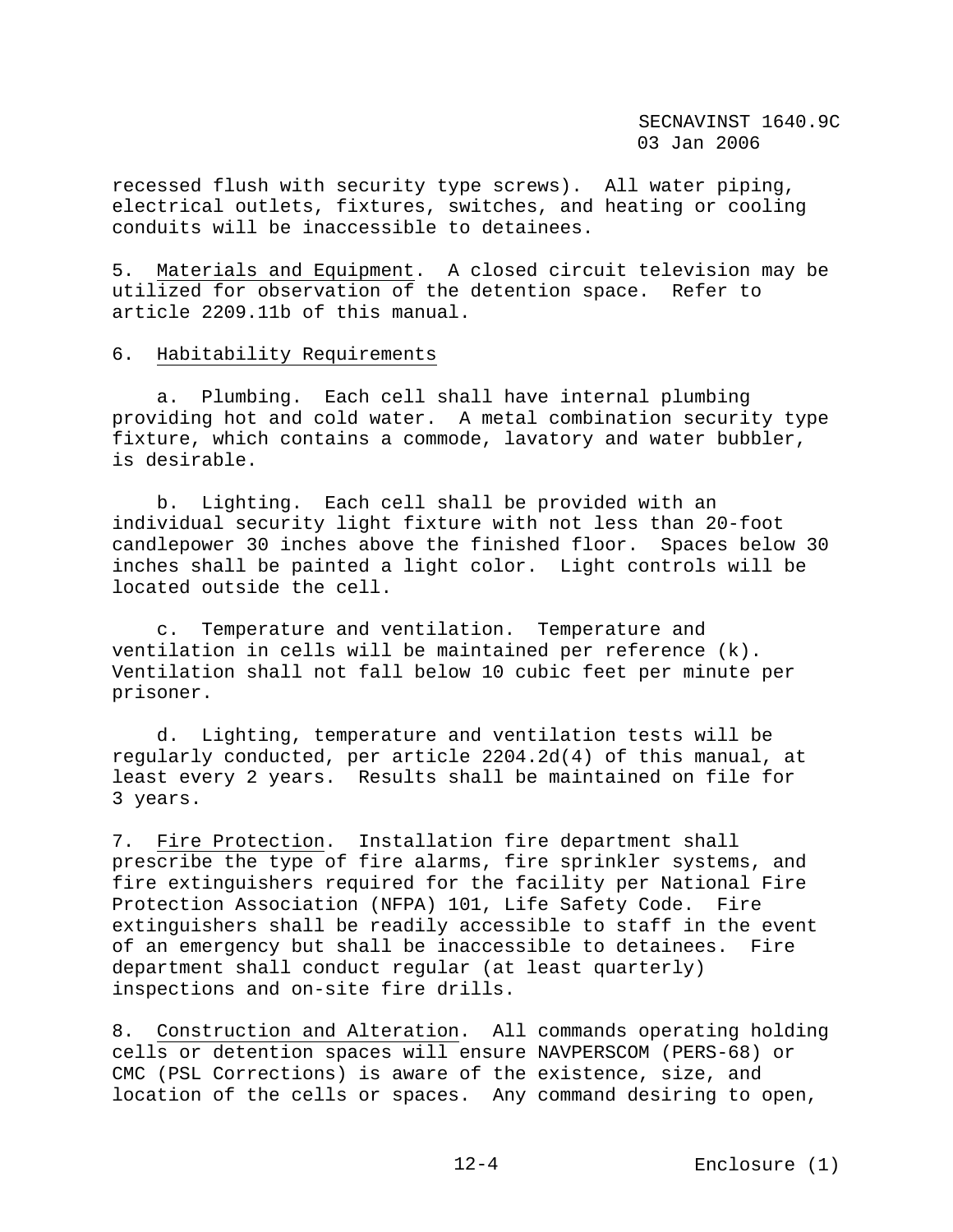renovate, or close a holding cell or detention space must obtain prior approval from NAVPERSCOM (PERS-68) or CMC (PSL Corrections).

SECTION 3. STAFF

12301. TRAINING

1. Navy Enlisted Classification (NEC)/Military Occupational Standard (MOS). Personnel assigned to a detention facility shall possess NEC 2008/9575 or MOS 58XX (corrections specialist or military police).

2. Pre-service/In-service Training. Personnel assigned to supervise a detention facility shall complete training as specified by NAVPERSCOM (PERS-68) or CMC (PSL Corrections).

3. Force. Use of force will conform to articles 3402, 4402, 4403, and 4404 of this manual.

 a. No individuals shall be permitted to supervise a detention facility until they have received instructions on applicable regulations relating to the use of force in the performance of such duties. In addition, instruction shall be given periodically to all personnel assigned to these duties to ensure they continue to be thoroughly familiar with all restrictions on the use of force.

 b. Use of force to place a prisoner into a holding cell or detention space will be limited to the minimum amount of force required. Physical abuse, use of unnecessary force, and any form of corporal punishment is prohibited. Although use of restraining devices is normally authorized only when preparing a prisoner for transport, if a prisoner becomes violently aggressive or indicates suicidal tendencies, instruments of restraint may be applied. Such action will be immediately reported to higher authority. In extreme cases, a restraining jacket may be used when specifically authorized by a medical officer. Under no circumstances will a prisoner be chained, handcuffed, or tied to any cell fixture or stationary object. Restraints will not be continued beyond 4 hours without approval from the medical officer or CO. Striking or laying hands upon prisoners is prohibited, except in self-defense, to prevent injury to other persons, to prevent serious damage to property,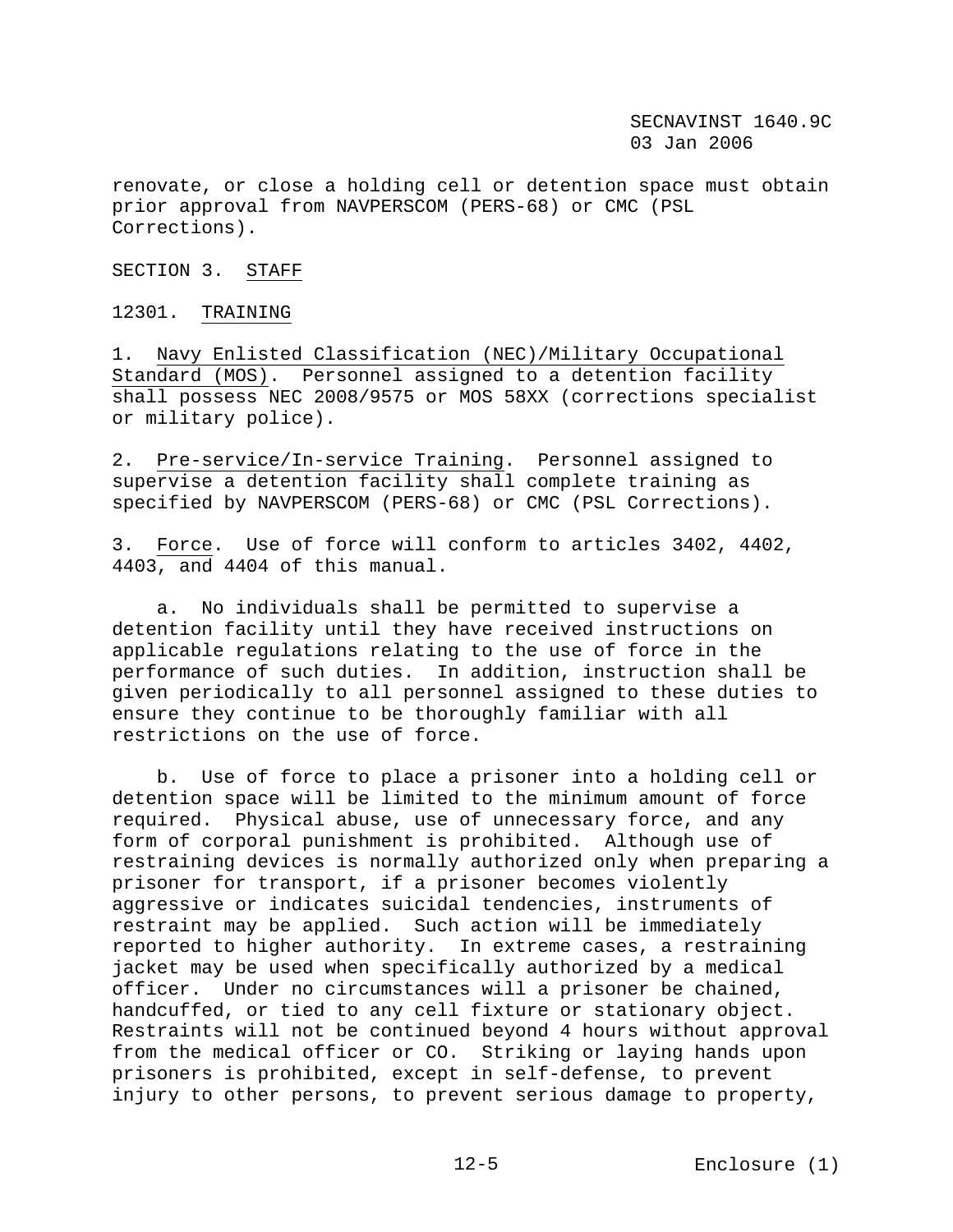to conduct a search, or to quell a disturbance. In all cases, the amount of force used will be the minimum amount necessary to bring the situation under control.

## SECTION 4. PROGRAMS

12401. SHOWERS AND EXERCISE. If prisoners are to be confined in a cell for longer than 24 hours, a shower and 1 hour of physical exercise shall be provided daily. Scheduling will depend upon the availability of supervisors, a secured space for the exercise, and satisfactory behavior of the prisoner.

### SECTION 5. ADMINISTRATION AND OPERATIONS

### 12501. ADMINISTRATION

1. Logbook. A holding cell/detention space log will be maintained as a bound ledger with consecutively pre-printed numbered pages. Per reference (n), the log will be marked "For Official Use Only" and retained for 2 years from date of the last entry and destroyed. All events of significance will be recorded in the log. At a minimum, the following information will be recorded in the log:

 a. For detained members; name; SSN; their command; reason for detention; date and time of detention; and name and grade of the person ordering the detention.

 b. For released members; name; SSN; their command; date and time of release; and disposition of the prisoner.

 c. Conduct and results of all inspections, fire drills, and lighting and ventilation tests, to include date and time of the event, as well as name and grade of the individual performing the action. It is recommended the presence of maintenance workers be entered, to include a description of work performed.

2. Files. All forms related to the detention of a prisoner shall be retained for 2 years from date of release and then destroyed, per reference (n). At a minimum, following required forms shall be on file and properly completed: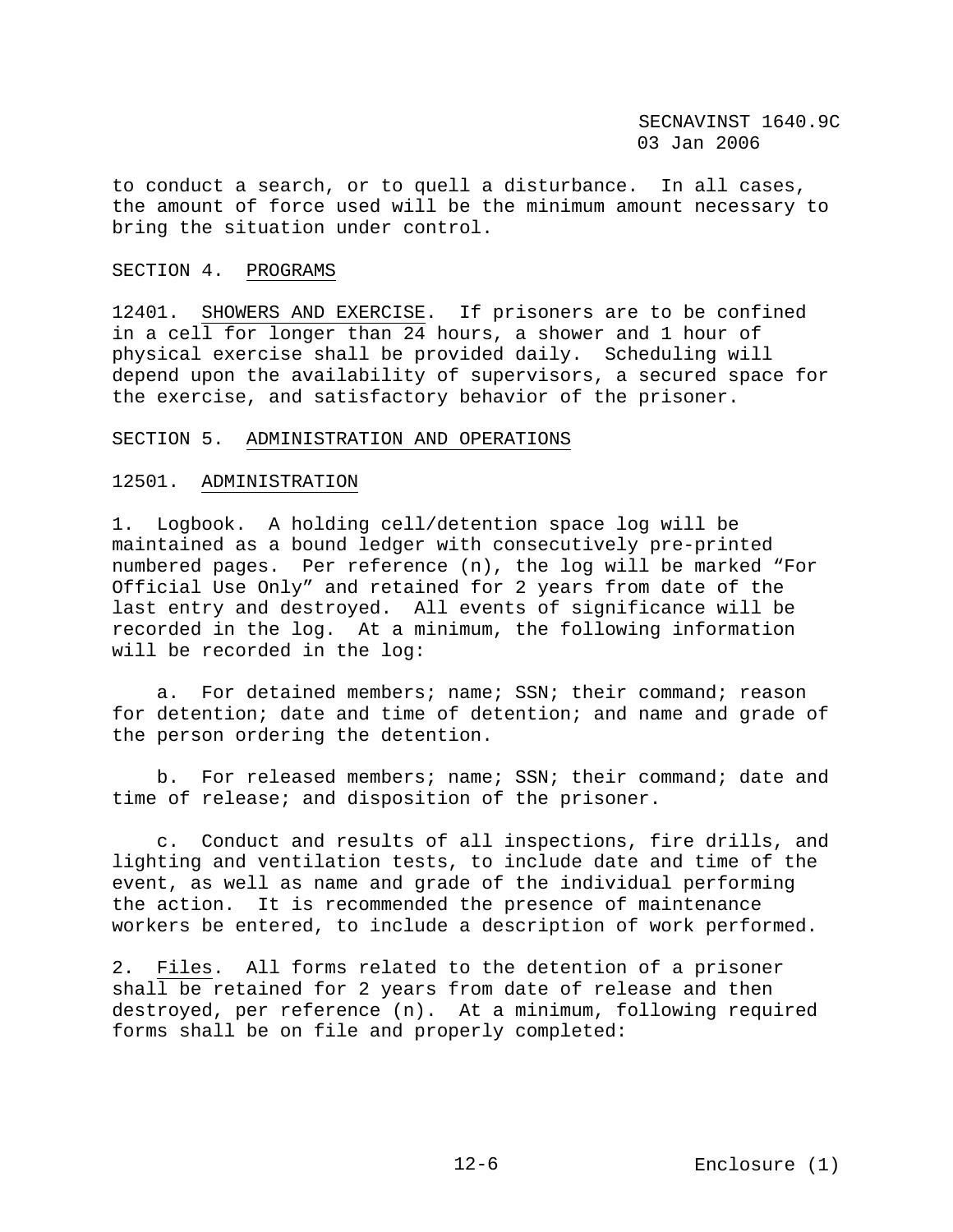a. DD 2707, Confinement Order, DD 1569, Incident/Complaint Report, or NAVMC 11130, Statement of Force/Use of Detention Space.

b. DD 509, Inspection Record of Prisoner in Segregation.

 c. NAVPERS 1640/17, Prisoner Inventory and Receipt of Valuables and Personal Effects, or OPNAV 5527/22, Department of the Navy (DON) Evidence/Property Custody Document.

 d. DD 2709, Privacy Act Statement. A Privacy Act Statement shall be completed on all prisoners prior to collection of required personal information.

 e. DD 2708, Receipt for Inmate or Detained Person, or DD 2718, Inmate's Release Order, as applicable.

### 12502. OPERATIONS

1. Processing. Prisoners shall be thoroughly searched prior to detention. Funds, valuables, and other items in the prisoner's possession (other than clothing being worn, a wedding ring, or religious medallion) will be taken from the prisoner. Items taken will be inventoried on a OPNAV 5527/22, DON Evidence/Property Custody Document or a NAVPERS 1640/17, Prisoner Inventory and Receipt for Personal Effects, with a copy of the inventory provided to the prisoner. When deemed necessary, items which could inflict bodily injury, such as belts, shoelaces, neckties, garters, and suspenders, may also be removed.

### 2. Medical Examination

 a. Personnel may generally be detained for up to 24 hours before a medical examination is required; however, if individuals appear to be ill, requests medical attention, indicate pregnancy, exhibit suicidal ideations, or exhibit an abnormal loss of control due to use of alcohol or other drugs, they shall be examined by medical personnel and certified as being fit for confinement prior to being placed in detention.

 b. If exigent circumstances require detention of these individuals prior to medical evaluation, such examination will be accomplished by the most expedient means available, with the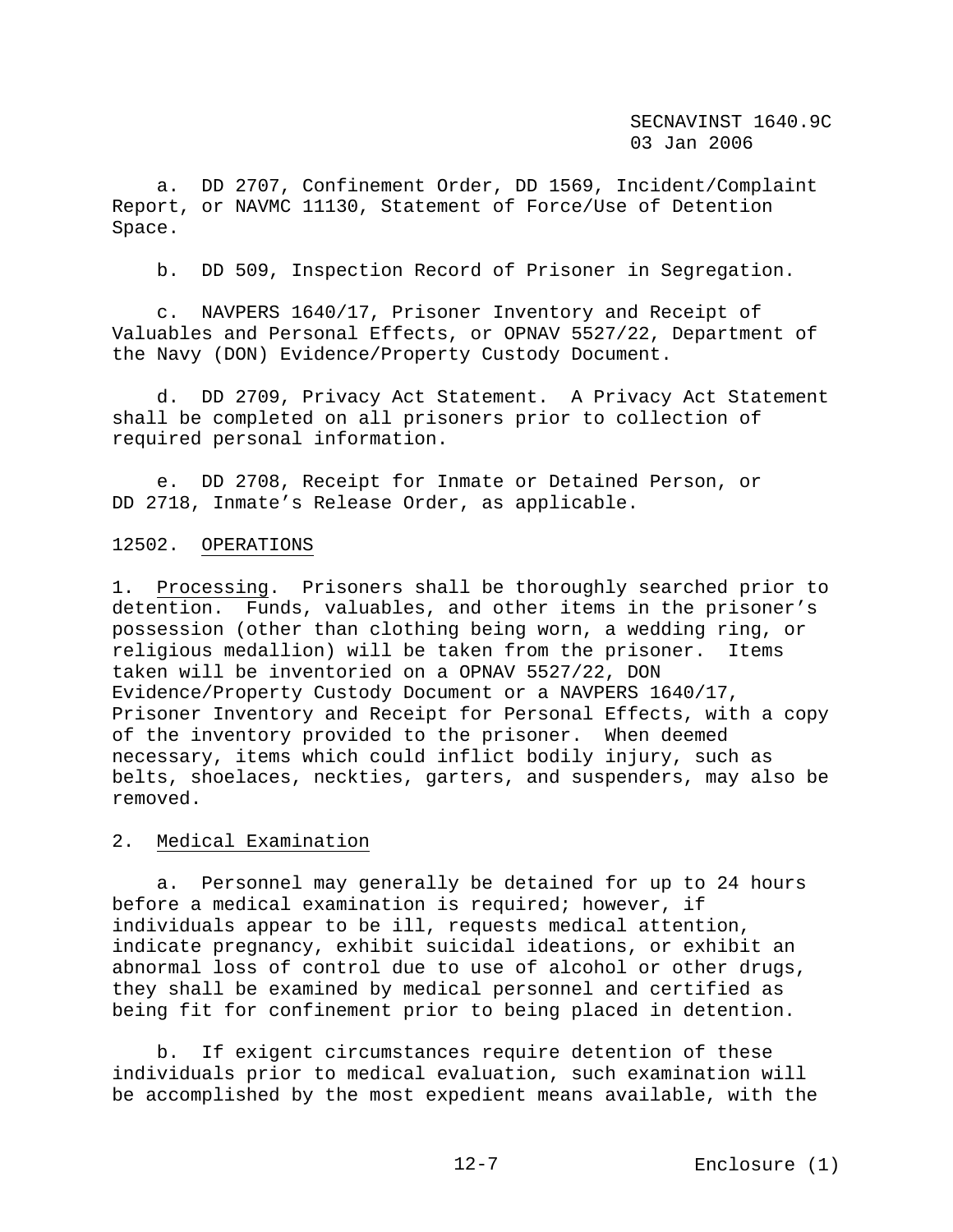justification for such detention explained in detail on NAVMC 11130 or DD 1569 and annotated on the holding cell/detention space logbook. In such circumstances, medical personnel shall be immediately notified a medical examination is required. Even in the absence of these factors, individuals under the influence of alcohol or other drugs may only be placed in detention for brief periods of time (not to exceed 4 hours) necessary for command representatives or medical personnel to arrive and assume custody. During these periods, constant surveillance must be maintained to monitor the behavior and physical condition of such persons.

 c. Prisoners requiring medical examination shall be physically checked every 5 minutes while awaiting arrival of medical personnel. Documentation of checks shall be provided on DD 509, Inspection Record of Prisoner in Segregation. No person shall be detained in excess of 24 hours without a medical examination (to include a pregnancy test for females) as prescribed in article 7205 of this manual.

## 3. Detention and Supervision

 a. No person shall enter occupied holding cells or detention spaces or remain in their immediate proximity wearing firearms, nightsticks, chemical agent, or other weapons.

 b. If multiple occupancy cells are utilized, segregation must be maintained for detainee/pretrial and post-trial personnel, to include individuals detained for further transport by military escorts.

 c. Prisoners shall be closely supervised during the period of detention. A closed circuit television may be utilized for observation. While prisoners shall be kept under continuous observation by staff members, periodic physical checks of the prisoners are required. DD 509, or other form with a duplicate format of DD 509 (for example, on the reverse of the NAVMC 11130) will be utilized to record the frequency of checks. Prisoners exhibiting suicidal ideations will be physically checked every 5 minutes while awaiting diagnosis of being suicidal; other prisoners at least once every 15 minutes. Prisoners diagnosed by qualified medical personnel as being suicidal will not be detained, or if detained prior to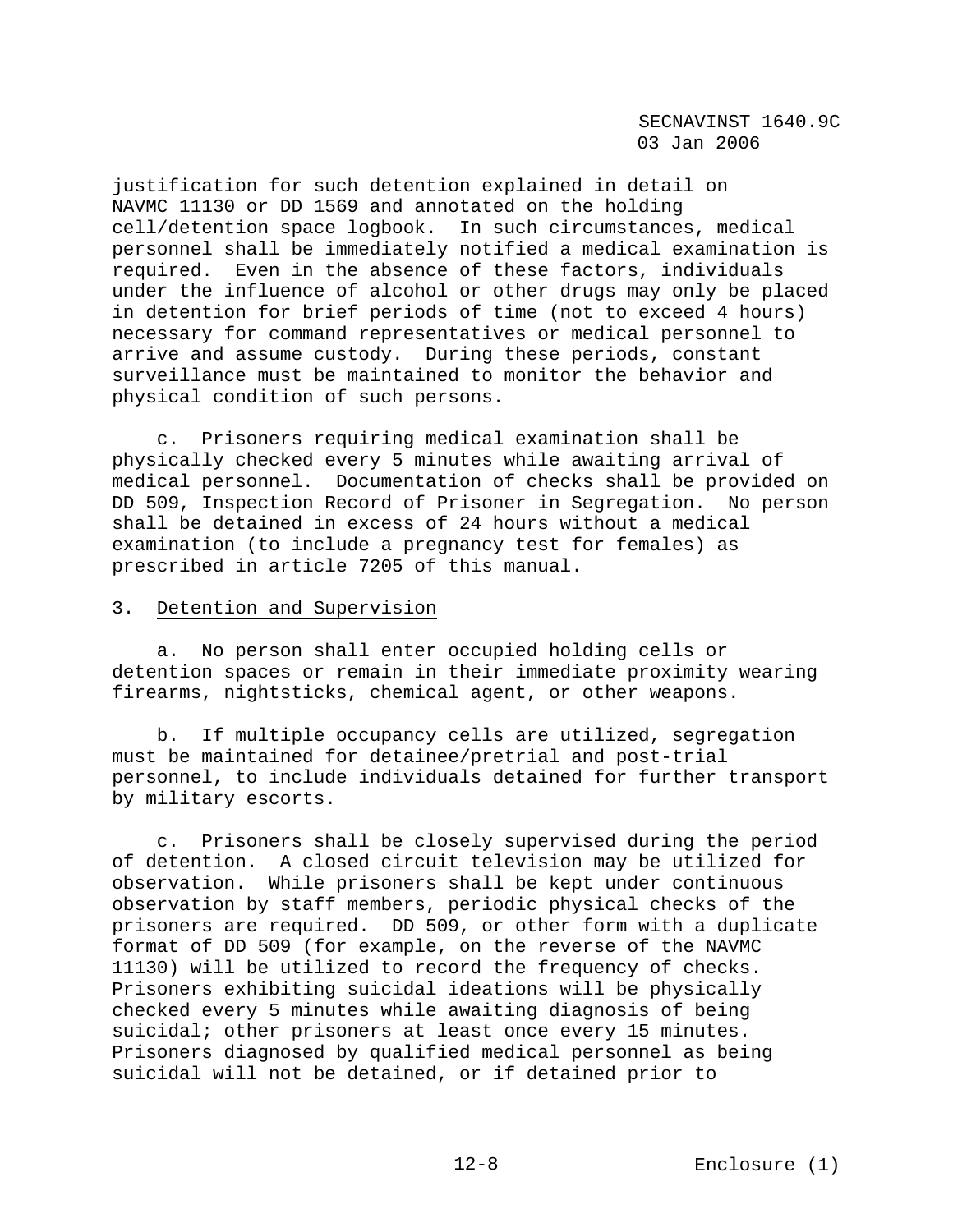diagnosis, will not remain detained in a holding cell or detention space.

 d. Meals of the same quality and quantity as that served in the base or station dining facility shall be provided at regular meal hours for personnel detained beyond 6 hours. Prisoners believed to present a security risk shall be fed in their cells. In the event of overnight detention, or detention in excess of 12 hours, minimum bedding consisting of a mattress, blanket, and pillow (with case) will be provided. Staff personnel will ensure the physical needs of the prisoners, such as water and head calls, are satisfied.

4. Emergency Measures. Detailed emergency bills shall be prepared to ensure the safety of staff and prisoners in the event of fire or disorder, as per chapter 4, section 4, of this manual. Required emergency bills include fire, natural disaster, escape, and hostage. At a minimum, the escape bill shall include an emergency recall bill of staff members, which shall be tested periodically to ensure accuracy of recall numbers and the response time of staff members. Conduct of such testing will be documented within the holding cell/detention space logbook. Fire bill shall be coordinated with and approved by the installation fire department. First aid kits and fire extinguishers shall be located so as to be accessible in the event of emergency but not immediately adjacent to cells. Fire extinguishing devices using any chemical harmful to personnel shall not be available to prisoners or located in prisoner areas.

5. Serious Incidents. Serious incidents or alleged incidents involving prisoners shall be reported to NAVPERSCOM (PERS-68) or CMC (PSL Corrections) per provisions of article 8112 of this manual.

6. Release. Upon release from detention, all money, valuables, and other personal property taken from the prisoner shall be returned, and receipted for by the owner. If the prisoner is released to the custody of another, that person shall sign a DD 629, Prisoner or Detained Person, Receipt For, and shall sign for the personal property envelope. Prisoners released on their own recognizance shall be directed to return to their unit, or other appropriate command, after being issued a NAVPERS 1626/7, Report of Disposition of Offense(s), where necessary. An entry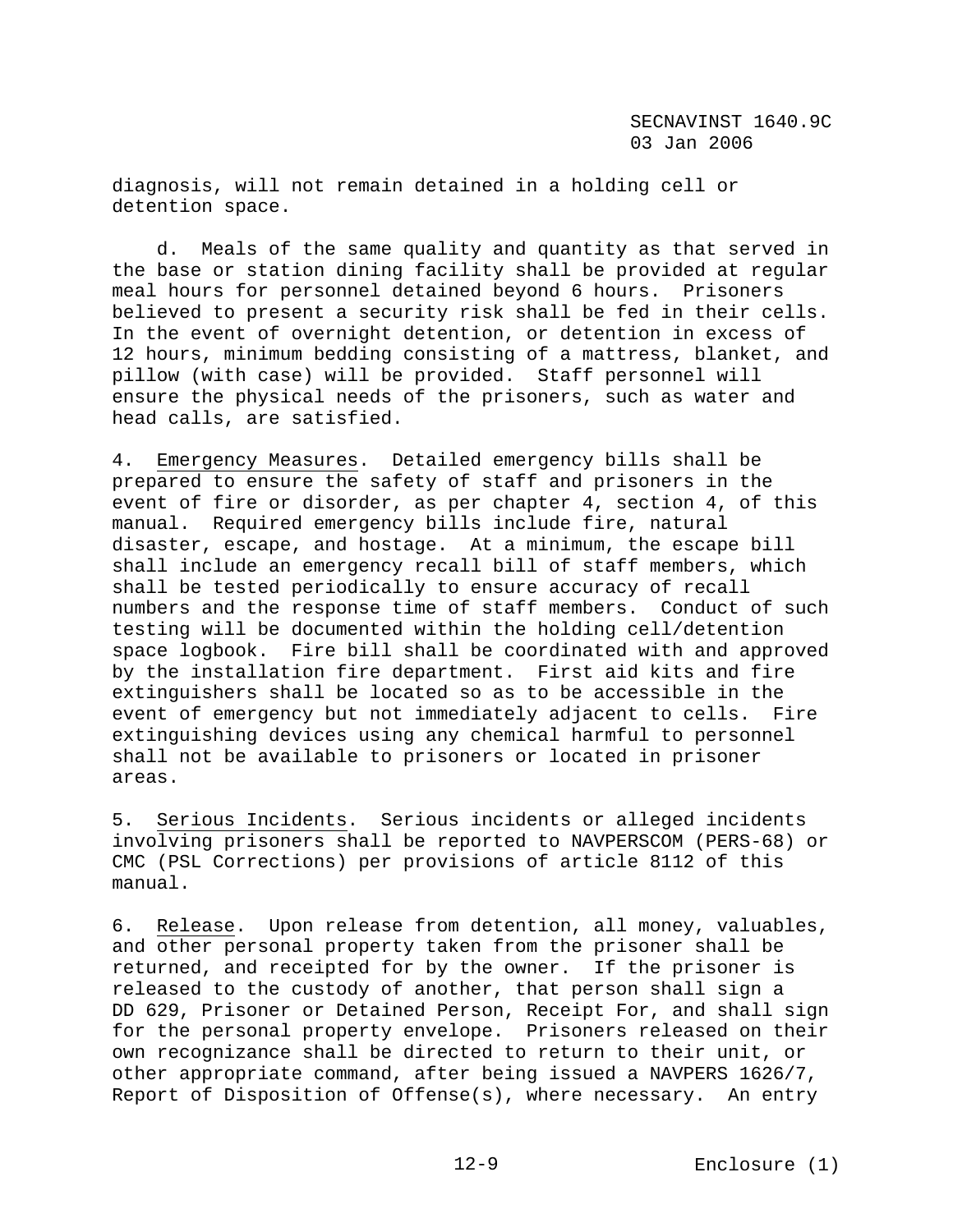shall be made in the log to reflect the date and time of release, and the disposition of the prisoner. One copy of the DD 2708, Receipt for Inmate or Detained Person, or DD 2718, Inmate's Release Order, as appropriate, and the receipt for personal property shall be retained on file for 2 years by the unit operating the detention facility.

7. Transfer. A DD 2708, Receipt for Inmate or Detained Person shall be used for all transfers from detention facilities to other confinement facilities. Following records shall be transferred with the prisoner:

a. DD 2707, Confinement Order.

 b. DD 504, Request and Receipt for Health and Comfort Supplies.

c. DD 509, Inspection Record of Prisoner in Segregation.

 d. A copy of court-martial orders designating a confinement facility as the place of confinement.

#### 12503. INSPECTIONS

1. Holding cells and detention spaces will be regularly inspected for cleanliness, adequate lighting and ventilation, general repair, security, and safety.

2. A daily security and sanitation inspection of the holding cell and detention space will be made by a senior member of the security staff.

3. Holding cell/detention space shall be inspected at least monthly by a member of the medical department to ensure the operation of the facility and the physical plant meet accepted health and environmental standards, and that detained personnel are provided adequate health services.

4. Detention facilities shall be inspected periodically per article 1201.5 of this manual. If use is infrequent they shall be disestablished. Senior officer can designate a space for temporary detention on an as needed basis.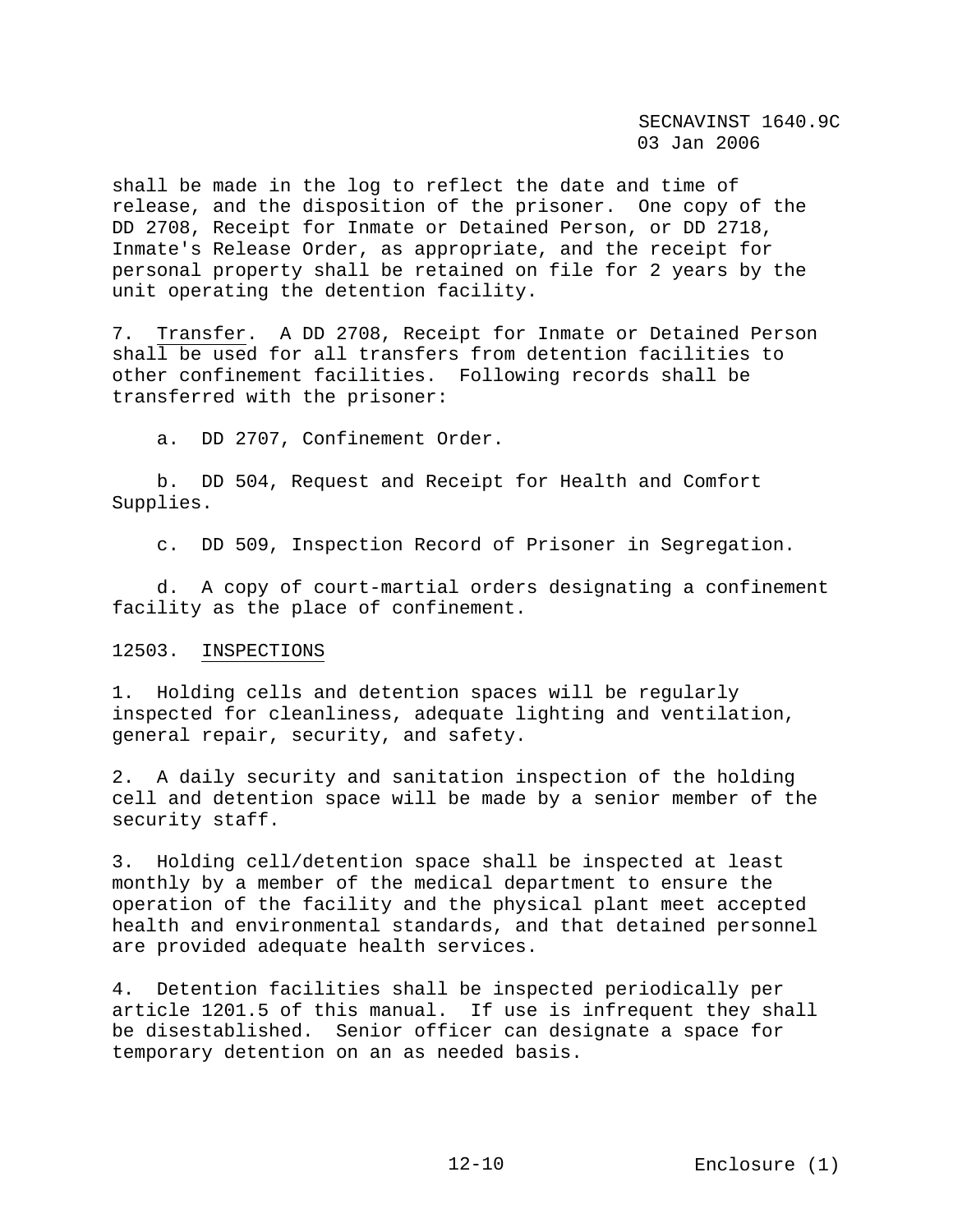5. Per article 2103.4 of this manual, a triennial on-site inspection shall be conducted by NAVPERSCOM (PERS-68) or CMC (PSL Corrections). Conduct of the inspection shall be guided by applicable service inspection checklists.

## 12504. WAIVERS

1. Fire, life, and safety issues require immediate correction, and waivers shall not be granted except as provided for in article 1302 of this manual. Such waiver requests shall be coordinated with the installation's fire department or base safety manager and submitted, via the chain of command, to NAVPERSCOM (PERS-68) or CMC (PSL Corrections).

2. Waivers for other than fire, life, and safety issues may be granted based on compensatory operational procedures in effect and outlined in local policy. Such waiver requests shall be submitted via the chain of command, with full justification and compensatory measures, to NAVPERSCOM (PERS-68) or CMC (PSL Corrections).

12505. FIELD EXPEDIENT SPACES. Holding cells or detention spaces utilized during field or combat operations shall correspond to established design standards to the maximum degree feasible under existing conditions. Administration and operations shall be consistent with this manual. A medical officer shall approve field expedient spaces prior to their use. Detention in field expedient spaces shall be for the minimum amount of time for determination of release to a command representative or transport to a longer-term facility.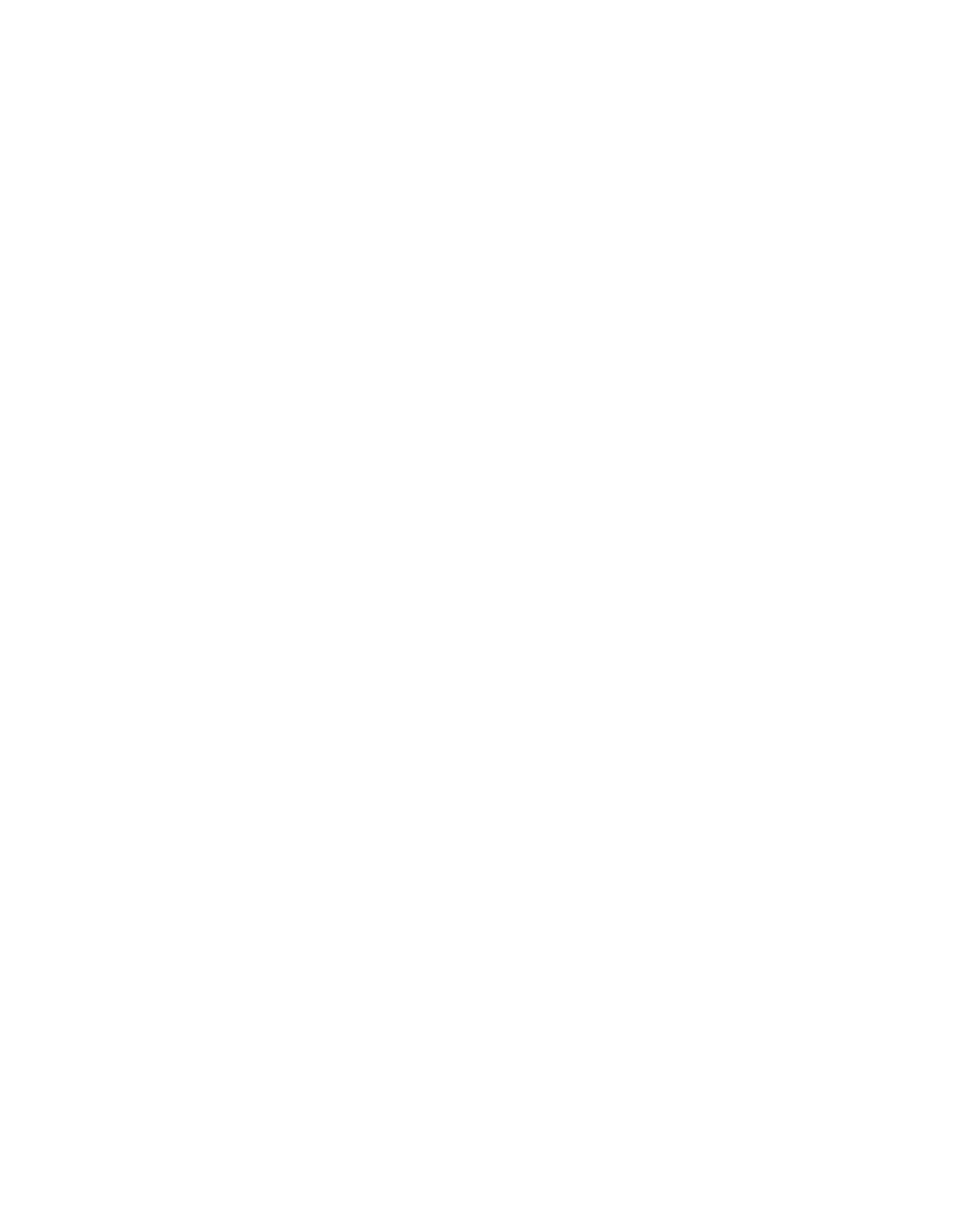# **CHAPTER 13 CORRECTIONAL CUSTODY**

## 13101. ADMINISTRATION OF CORRECTIONAL CUSTODY UNITS (CCUs)

1. Purpose. To provide guidance to COs and OICs in the administration of correctional custody as an authorized disciplinary measure, and to establish policy permitting commingling, when approved by NAVPERSCOM (PERS-68) or CMC (PSL Corrections), of adjudged prisoners in institutional-custody status and correctional custody awardees at combined brig and CCUs located on Navy and Marine Corps facilities.

2. Discussion. Reference (c), part V, delineates the policies governing nonjudicial punishments and the actions that can be taken under reference (a), article 15. Correctional custody and other punishments authorized under reference (a), article 15, are corrective in nature and are designed to provide COs and authorized OICs with the means to correct minor disciplinary infractions without resorting to the court-martial system.

3. Background. The Navy Disciplinary System Study and Facility Master Plan 1985 was approved by SECNAV/CNO and funded by Congress to implement a new three-tier brig program. One recommendation of the Master Plan was to merge correctional custody and brig programs at new "waterfront" brigs to decrease total corrections-staff requirements and increase over-all CCU use. Correctional custody may be served in barracks and facilities located adjacent to brig sites. CHNAVPERS/CMC is authorized to permit brig prisoners in installation-custody status to be placed with CCU awardees. Such authority does not include housing CCU awardees in brigs, or commingling them with brig prisoners not in an instillation-custody status.

#### 13102. POLICY

1. Authorization. CCUS shall be made operational per article 1201 of this manual.

2. Location. Correctional custody shall be served in a centralized ashore CCU. When approved by NAVPERSCOM (PERS-68) or CMC (PSL Corrections), a combined Navy brig/CCU facility or barracks located at brig sites may be used for persons serving correctional custody. The CCU facility shall be distinct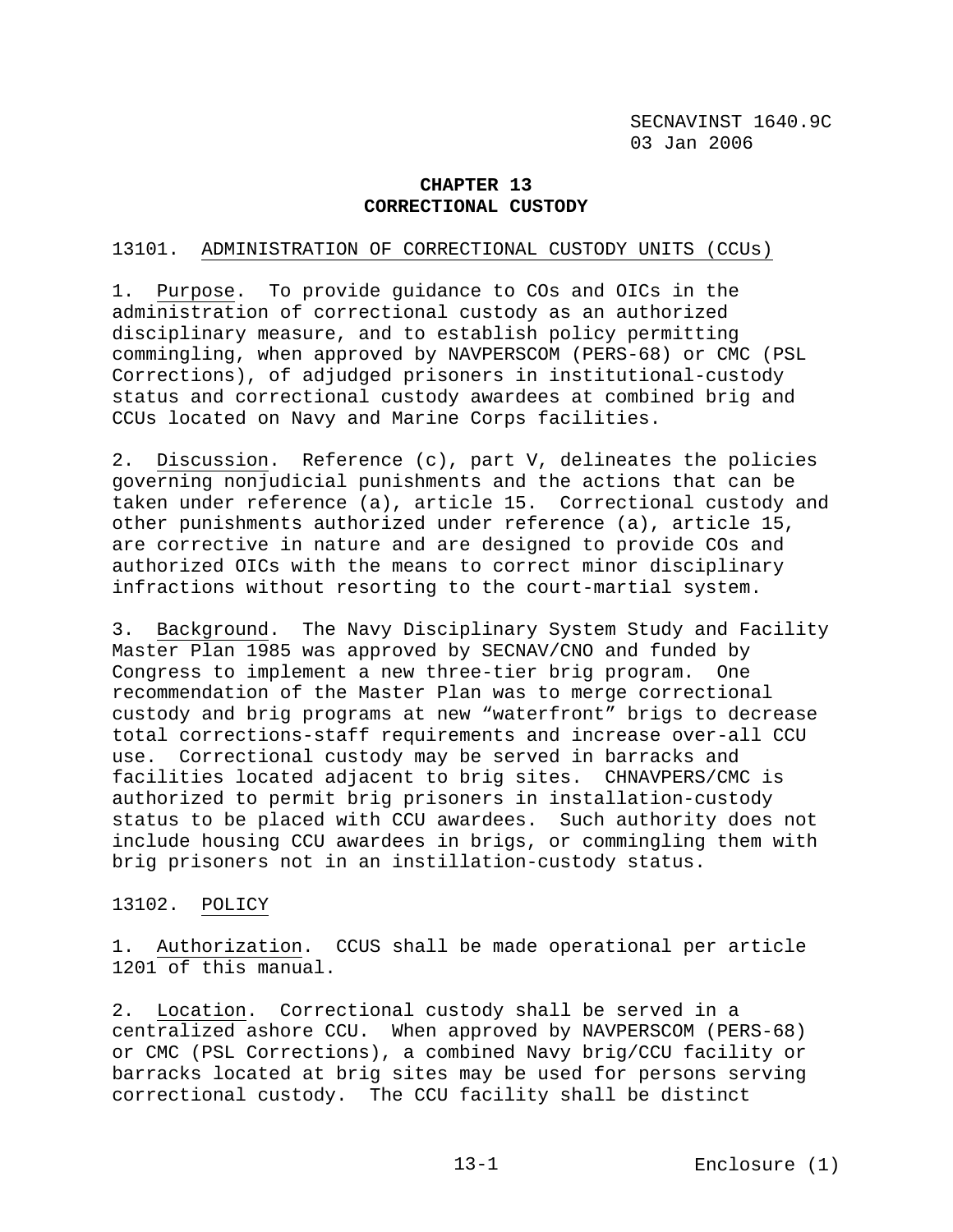entities outside the secured perimeter of the brig and the correctional custody awardees shall not be placed in the general brig prisoner population. However, when approved by NAVPERSCOM (PERS-68) or CMC (PSL Corrections), prisoners who have been assigned Installation Custody per article 4201 shall be placed in facilities and programs with correctional custody awardees. Correctional custody should be served under conditions that permit the individual to perform duties related to the individual's career field or general military duties, with intensive counseling and guidance, both on the job an after working hours. COs and OICs responsible for administering correctional custody shall establish procedures that provide effective guidance and assistance to offenders in discovering and correcting the cause of their misconduct. Total resources available to the command or facility must be brought to bear in this effort to counsel and guide the offender.

### 3. Afloat Correctional Custody. (Not authorized)

4. Designated Spaces. Spaces designated for physical restraint of persons serving correctional custody shall meet minimum standards for health, safety, and control. These standards shall include normal heating, lighting, and ventilation, and ready access to adequate drinking water and head facilities. The medical officer shall inspect the space and certify in writing that it meets at least minimum standards. Funding and staffing of centralized facilities must be accomplished within current local budgets and manpower levels.

## 5. Supervision

 a. A qualified and trained supervisor shall be assigned whenever the space is in use. Since correctional custody will be served in spaces lacking special features, custody is effected by the presence of the supervisor. The selection of mature, well-qualified supervisors is therefore essential. Supervisors shall not be armed but should wear a duty belt, brassard, or similar indication of their official capacity.

 b. The supervisor shall assure that the daily routine is carried out when any person serving the punishment is within the space. The officer of the day or command duty officer, as appropriate, shall inspect the space without advance notice at least weekly.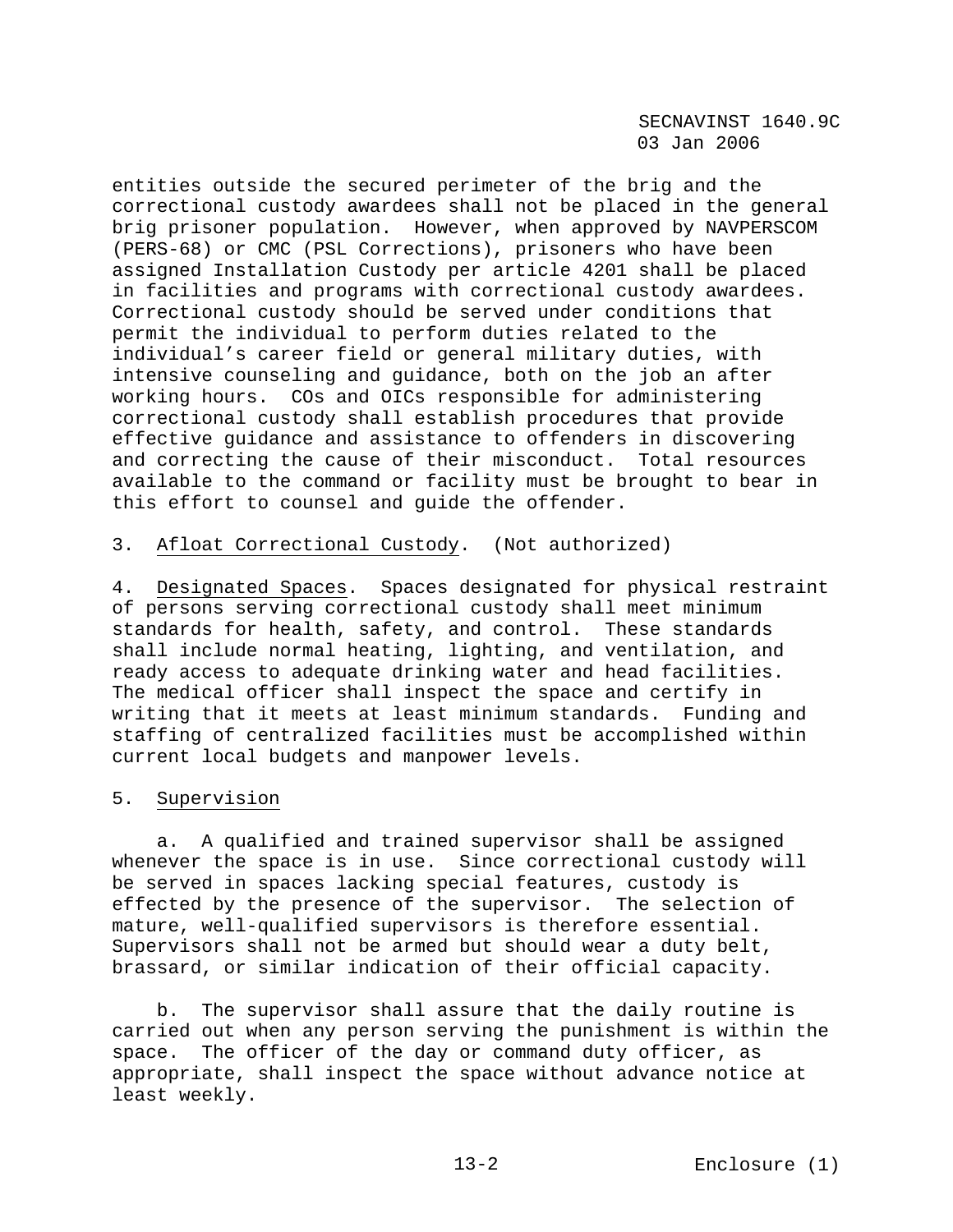# 6. Correctional Custody Program

The correctional counselor (NEC 9516) is responsible to the CO/OIC for counseling and education programs as described in articles 6305, 6306, 6307, 6308, and 6313. The CCU counselor's duties shall also include, but not be limited to: coordinating military subject instruction; maintaining liaison with agencies that can assist in the overall program (e.g., banks, Fleet and Family Support Centers, and Chaplains); and referring the servicemember to other members of the command if specialized assistance is needed in correcting the cause(s) of the offense. The correctional counselor shall make recommendations to the CO with regard to the servicemember's eventual disposition.

 b. A suitable productive work assignment shall be selected for the servicemember while in correctional custody. The assigned work shall not be as a regular watchstander or involve the bearing of arms or supervision over others.

 c. An intensive training program of motivational and attitude-building shall be included in the daily routine.

 d. The daily routine shall be highly regimented and shall include close order drill and a physical training program.

7. Prohibitions. CCUs shall not employ special security features, and shall not utilize cells, locked rooms, or isolated spaces. The use of restraining devices is not authorized except when directed by a medical officer or the CO to prevent members form injuring themselves.

8. Release. Those officers authorized to impose the nonjudicial punishment of correctional custody shall be authorized to release personnel from correctional custody.

13103. ACTION. To ensure uniformity in the administration of correctional custody throughout the naval service, strict adherence to the standards set forth in this manual is required. A co or oic administering correctional custody within the command shall be governed by the provisions of this manual.

 a. CNO shall promulgate standardized policy and procedures for the administration of Navy CCUs consistent with this manual.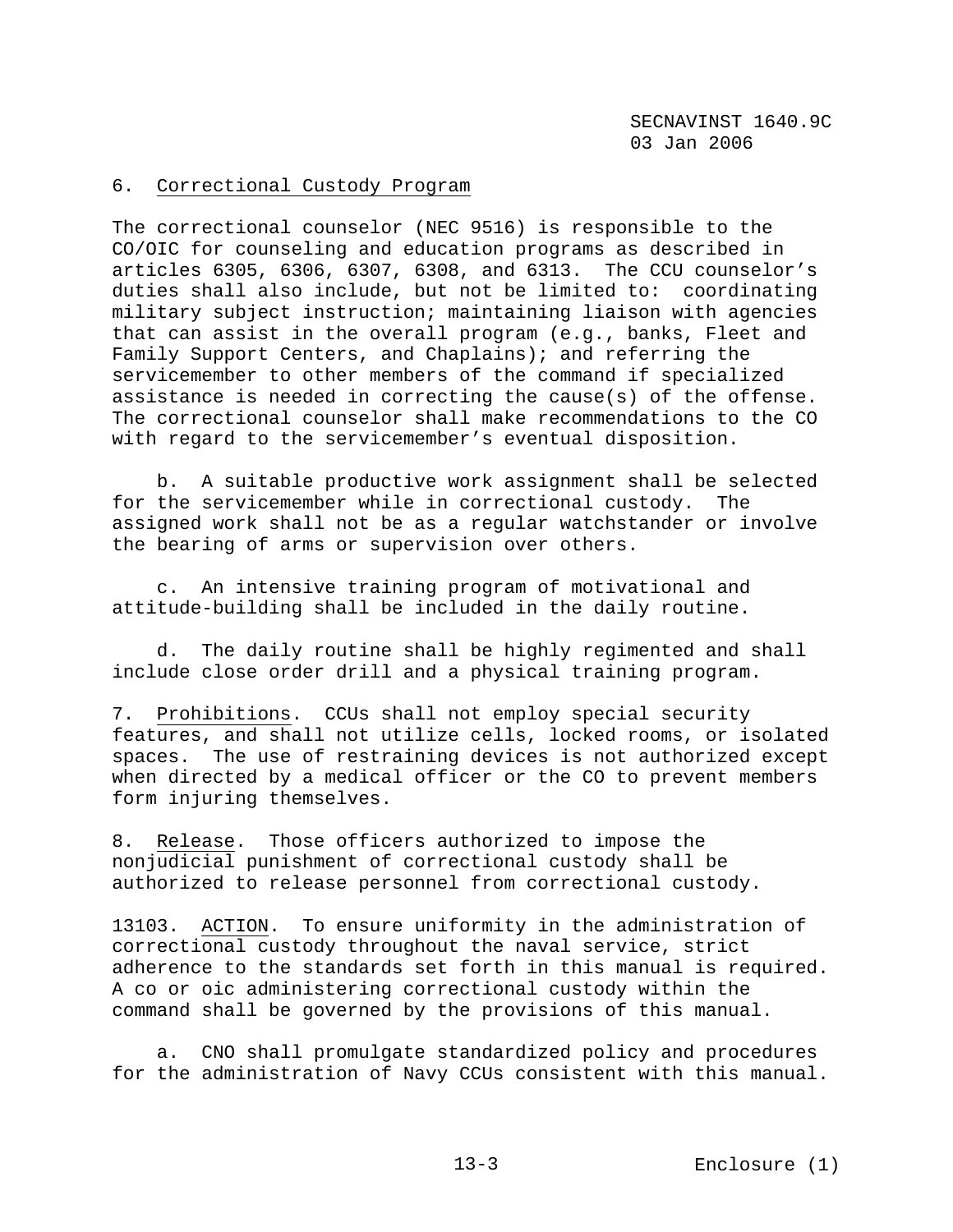b. CMC shall promulgate standardized policy and procedures for the administration of Marine Corps CCUs consistent with this manual.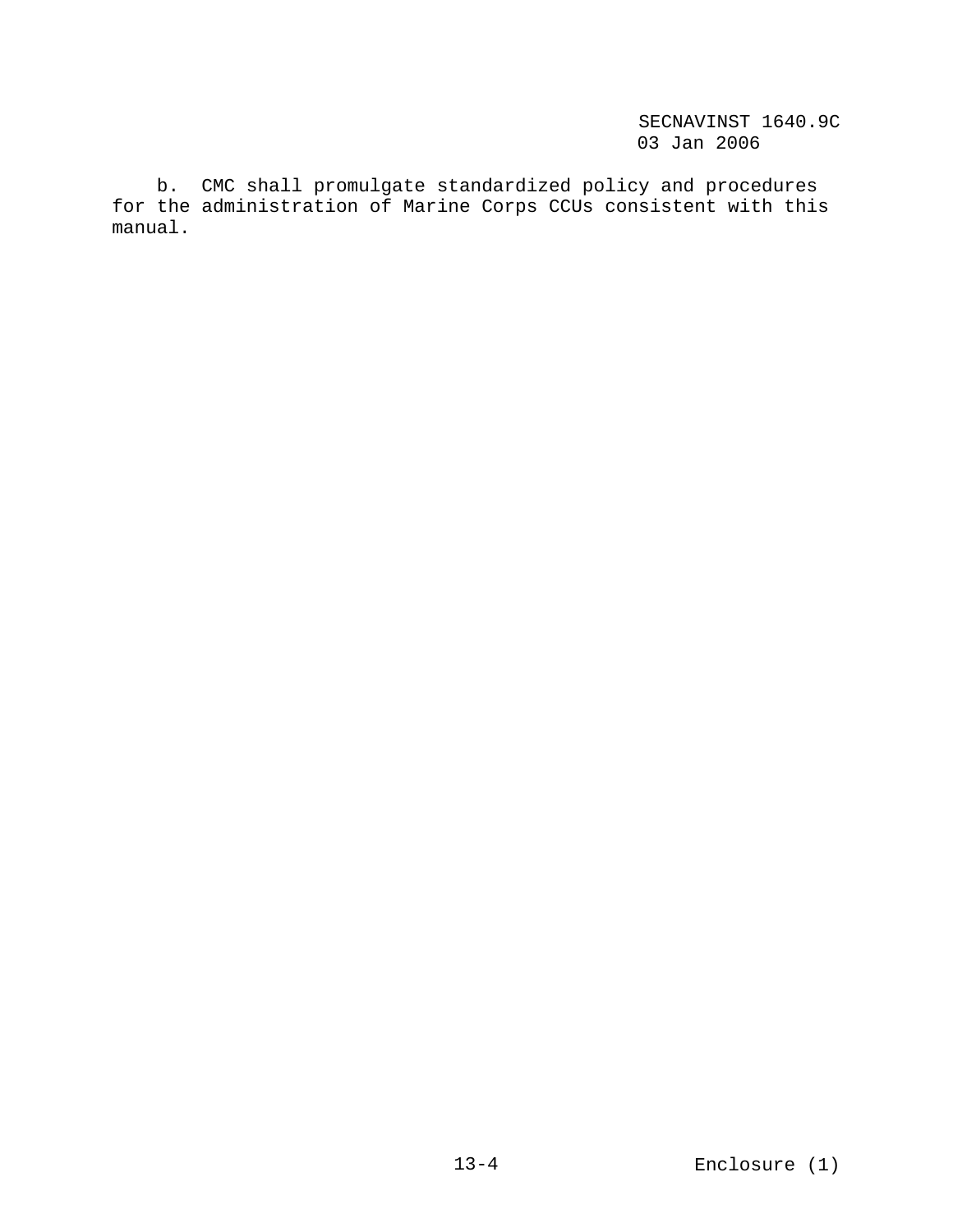#### **APPENDIX A FORMS**

1. In Navy confinement facilities, some forms have been replaced by reports generated by the Corrections Management Information System (CORMIS) and provide information electronically via the Defense Data Network.

2. Following forms are available in the Navy Inventory Control Point using requisitioning procedures contained in CD-ROM NAVSUP PUB 600(NLL), Navy Stock List of Publications and Forms:

| DD 504<br>$(Sep-01)$    | Request and Receipt for Health and<br>Comfort Supplies<br>S/N 0102-LF-000-5041 |
|-------------------------|--------------------------------------------------------------------------------|
| DD 509<br>$(Rev. 7-70)$ | Inspection Record of Prisoner in<br>Segregation<br>S/N 0102-LF-005-2500        |
| DD 510                  | Request for Interview                                                          |
| $(Rev. 5-51)$           | S/N 0102-LF-005-2510                                                           |
| DD 512                  | Installation Parolee/Minimum Custody                                           |
| (Aug-01)                | Agreement                                                                      |

3. The following forms are available at http://web1.whs.osd.mil/ICDHOME/NICDHOME.HTM:

| DD 1569<br>$(Jul-72)$ | Incident/Complaint Report                                             |
|-----------------------|-----------------------------------------------------------------------|
| DD 2704<br>$(Mar-99)$ | Victim/Witness Certification and Election<br>Concerning Inmate Status |
| 2705 ממ<br>$(Dec-94)$ | Victim/Witness Notification of Inmate<br>Status                       |
| DD 2707<br>$(Nov-99)$ | Confinement Order                                                     |
| 2708 ממ<br>(Nov-99)   | Receipt for Inmate or Detained Person                                 |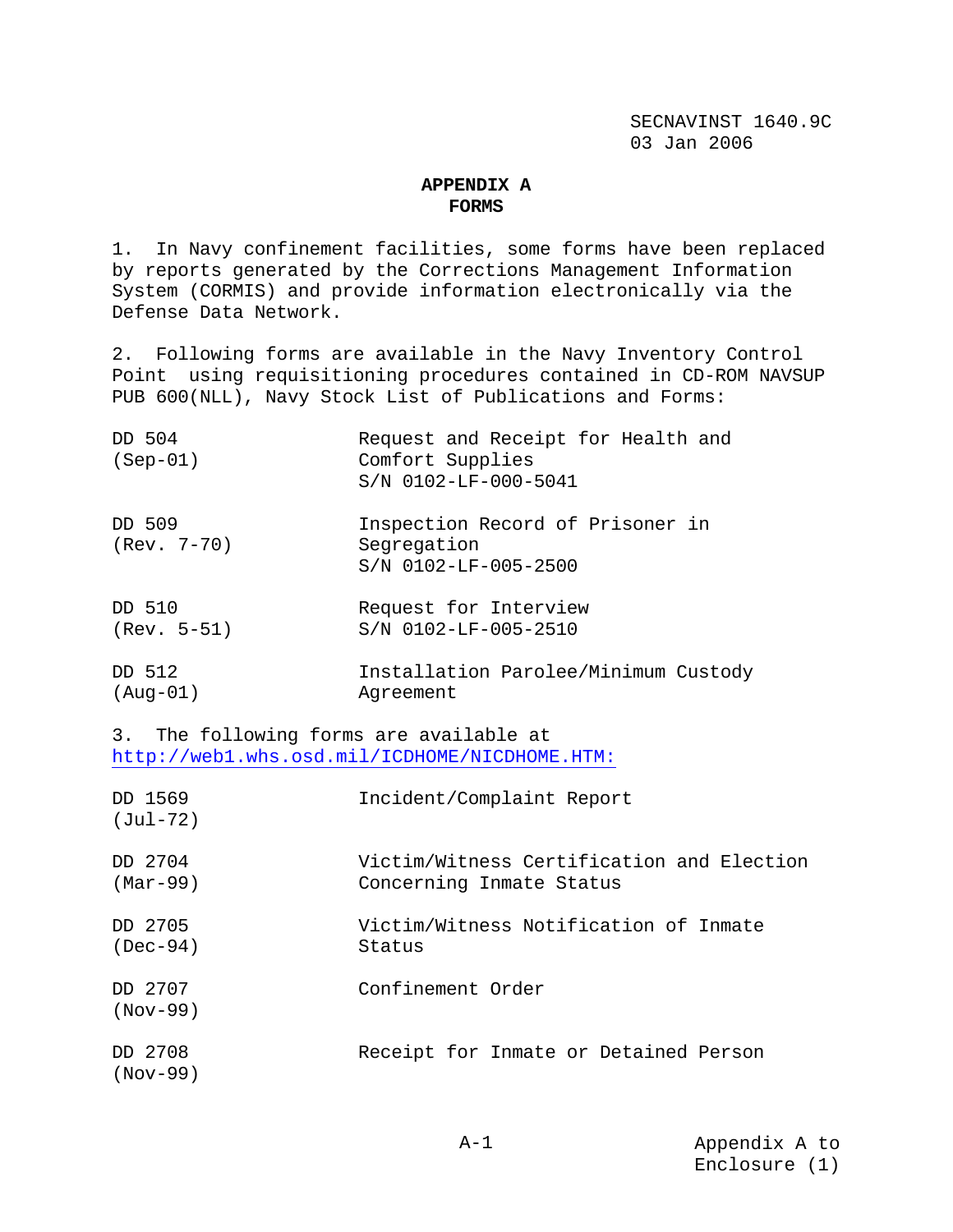| DD 2709<br>$(Nov-99)$   | Privacy Act Statement                                               |
|-------------------------|---------------------------------------------------------------------|
| DD 2710<br>$(Nov-02)$   | Inmate Background Summary                                           |
| DD 2710-1<br>$(Jun-04)$ | Prisoner Sentence Computation                                       |
| DD 2711<br>$(Nov-99)$   | Initial Custody Classification                                      |
| DD 2711-1<br>$(Nov-99)$ | Custody Reclassification                                            |
| DD 2711-2<br>$(Nov-99)$ | Custody Initial/Reclassification Summary<br>Addendum                |
| DD 2712<br>$(Nov-99)$   | Inmate Work and Training Evaluation                                 |
| DD 2713<br>$(Nov-99)$   | Inmate Observation Report                                           |
| DD 2714<br>$(Nov-99)$   | Inmate Disciplinary Report                                          |
| DD 2715<br>$(Nov-99)$   | Clemency/Parole Submission                                          |
| DD 2715-1<br>$(Nov-99)$ | Disposition Board Recommendation                                    |
| DD 2715-2<br>$(Nov-99)$ | Inmate Summary Data                                                 |
| DD 2715-3<br>$(Nov-99)$ | Inmate Restoration/Return to Duty,<br>Clemency and Parole Statement |
| DD 2716<br>$(Nov-99)$   | DOD Parole Acknowledgement Letter                                   |
| DD 2716-1<br>$(Nov-99)$ | Certificate of Parole                                               |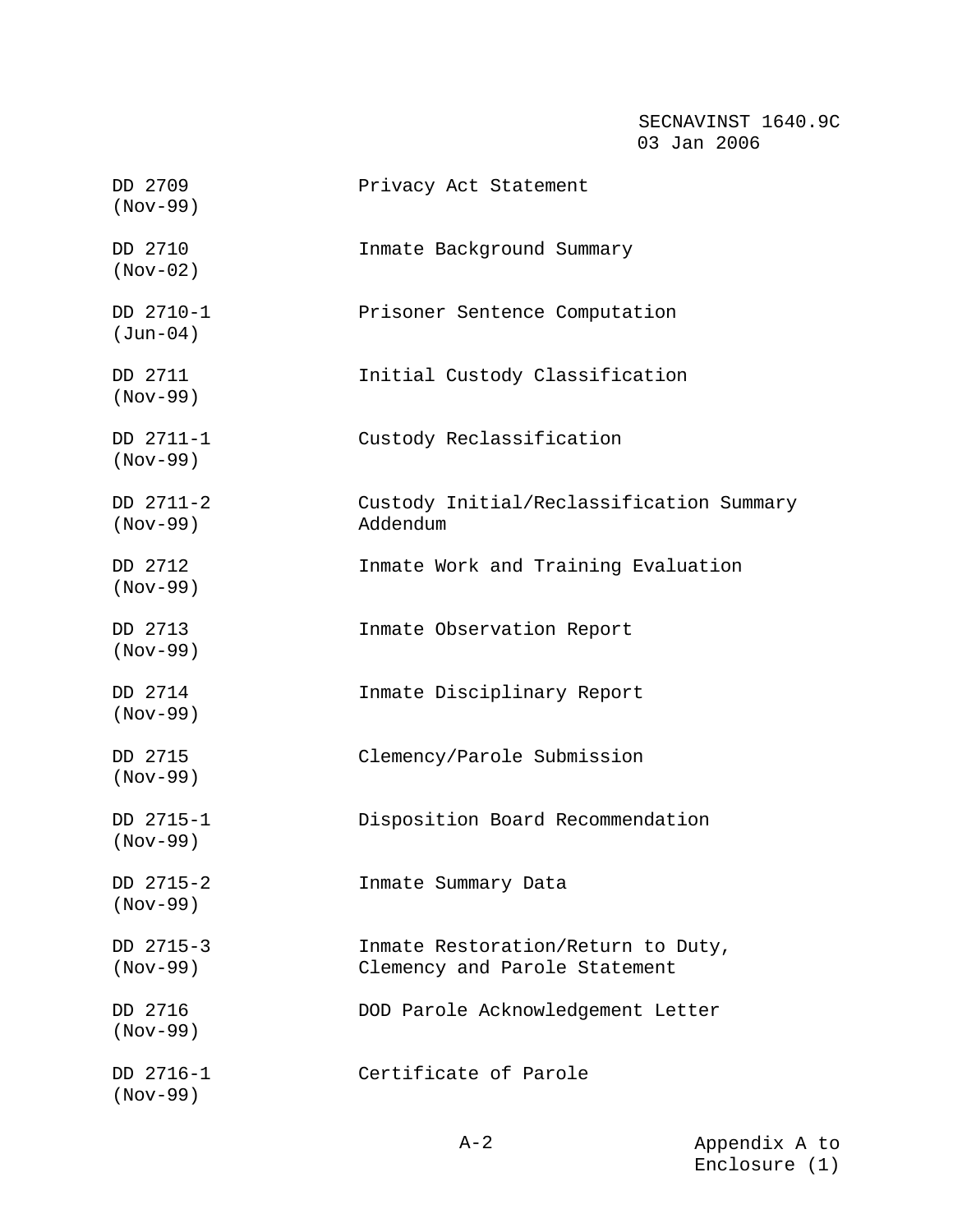| DD 2718<br>$(Nov-99)$             | Inmate's Release Order                                                                      |
|-----------------------------------|---------------------------------------------------------------------------------------------|
| DD 2719<br>$(Nov-99)$             | Continuation Sheet                                                                          |
| DD 2791                           | Notice of Release of Military Offender                                                      |
| $(Nov-99)$                        | Convicted of Sex Offense                                                                    |
| DD 2791-1                         | Prisoner's Acknowledgement of Sex                                                           |
| $(Nov-99)$                        | Offender Registration Requirements                                                          |
| 4.                                | The following forms are available from the Navy Supply System:                              |
| NAVMED 6550/8                     | Medication Administration Record                                                            |
| $(Rev. 4-74)$                     | S/N 0105-LF-216-5581                                                                        |
| NAVPERS 1626/7                    | Report and Disposition of Offense(s)                                                        |
| (Rev. 12-88)                      | S/N 0106-LF-005-2700                                                                        |
| NAVPERS 1640/8                    | Conduct Record                                                                              |
| $(Rev. 4-78)$                     | S/N 0106-LF-016-4040                                                                        |
| NAVPERS 1640/11<br>$(Rev. 10-80)$ | Monthly Report of Prisoners/Correctional<br>Custody Personnel<br>S/N 0106-LF-016-4055       |
| NAVPERS 1640/13                   | Prisoner/Awardee Evaluation Report                                                          |
| $(Rev. 6-81)$                     | S/N 0106-LF-016-4065                                                                        |
| NAVPERS 1640/15                   | Mail and Visiting List                                                                      |
| $(Rev. 6-81)$                     | S/N 0106-LF-016-4078                                                                        |
| NAVPERS 1640/16                   | Prisoner Identification Badge                                                               |
| $(Rev. 7-78)$                     | S/N 0106-LF-016-4080                                                                        |
| NAVPERS 1640/17<br>$(Rev 4-81)$   | Inventory and Receipt of Valuable,<br>Clothing and Personal Effects<br>S/N 0106-LF-016-4085 |
| NAVPERS 1640/18                   | Prisoner Escort Identification                                                              |
| $(Rev. 6-72)$                     | S/N 0106-LF-079-3000                                                                        |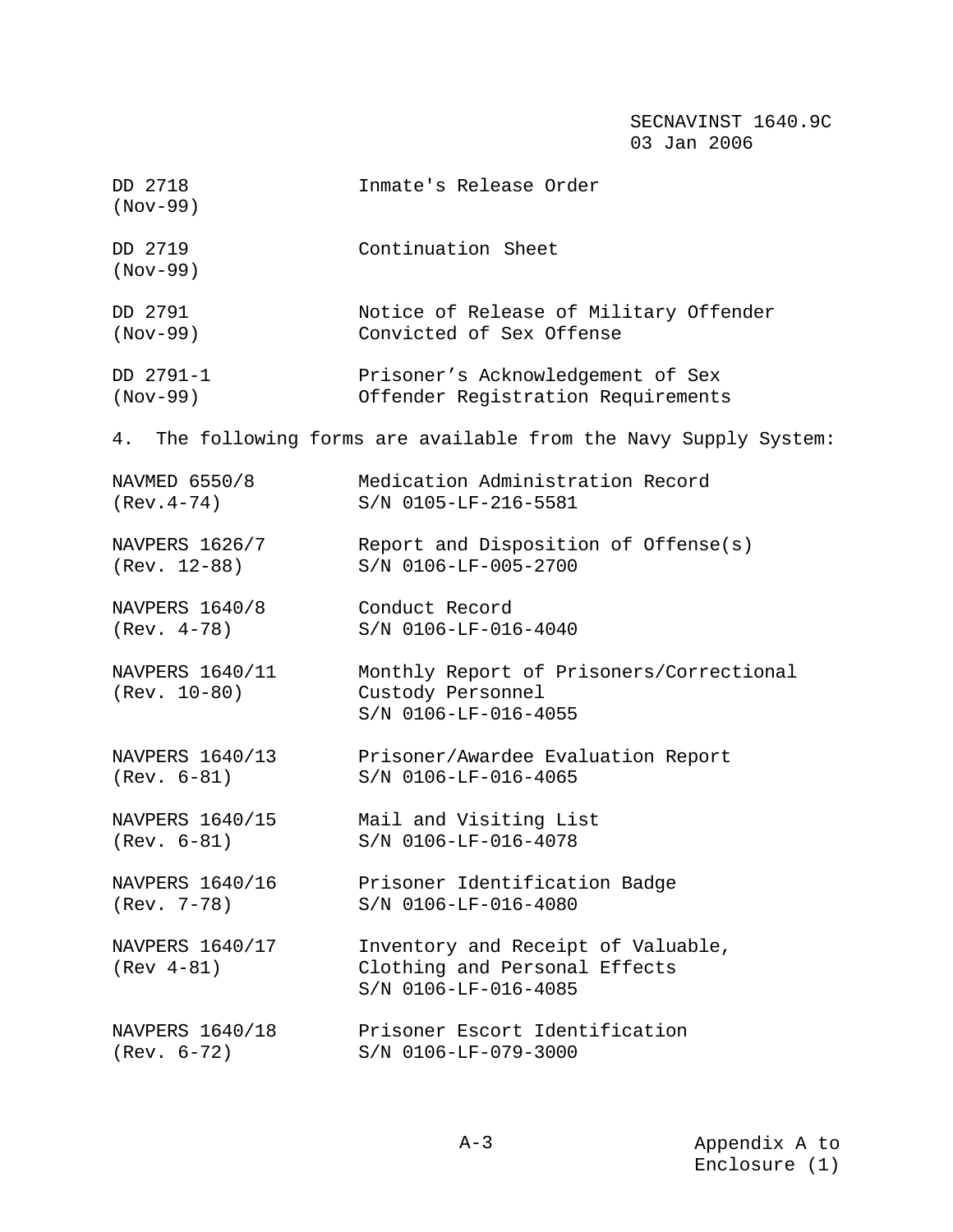NAVPERS 5000/64 Records Transmittal<br>(Rev. 12-86) S/N 0106-LF-150-640 S/N 0106-LF-150-6403

5. The following forms are available from the General Services Administration:

| SF 135                   | Records Transmittal and Receipt                                           |
|--------------------------|---------------------------------------------------------------------------|
| $(Rev. 7-85)$            | $S/N$ 7540-00-634-4093                                                    |
| SF 135A<br>$(Rev. 7-85)$ | Records Transmittal and Receipt<br>Continuation<br>$S/N$ 7540-00-823-7952 |

6. The following two forms may be ordered through the Marine Corps Logistics Base, Albany, Georgia:

NAVMC 604 Combined Individual Clothing Requisition (Rev. 4-94) and Issue Slip (Men's) (10120) S/N 0000-00-000-8613

NAVMC 604b Combined Individual Clothing Requisition (Rev. 5-94) and Issue Slip (Women's) (10120) S/N 0000-00-000-8811

7. The following form may be ordered through the Federal Bureau of Investigations (FBI), United States Department of Justice, Washington DC 20537:

| FD 249      | Fingerprint Card |                          |
|-------------|------------------|--------------------------|
| (Rev 12-84) |                  | U.S. G.P.O. 1987-179-226 |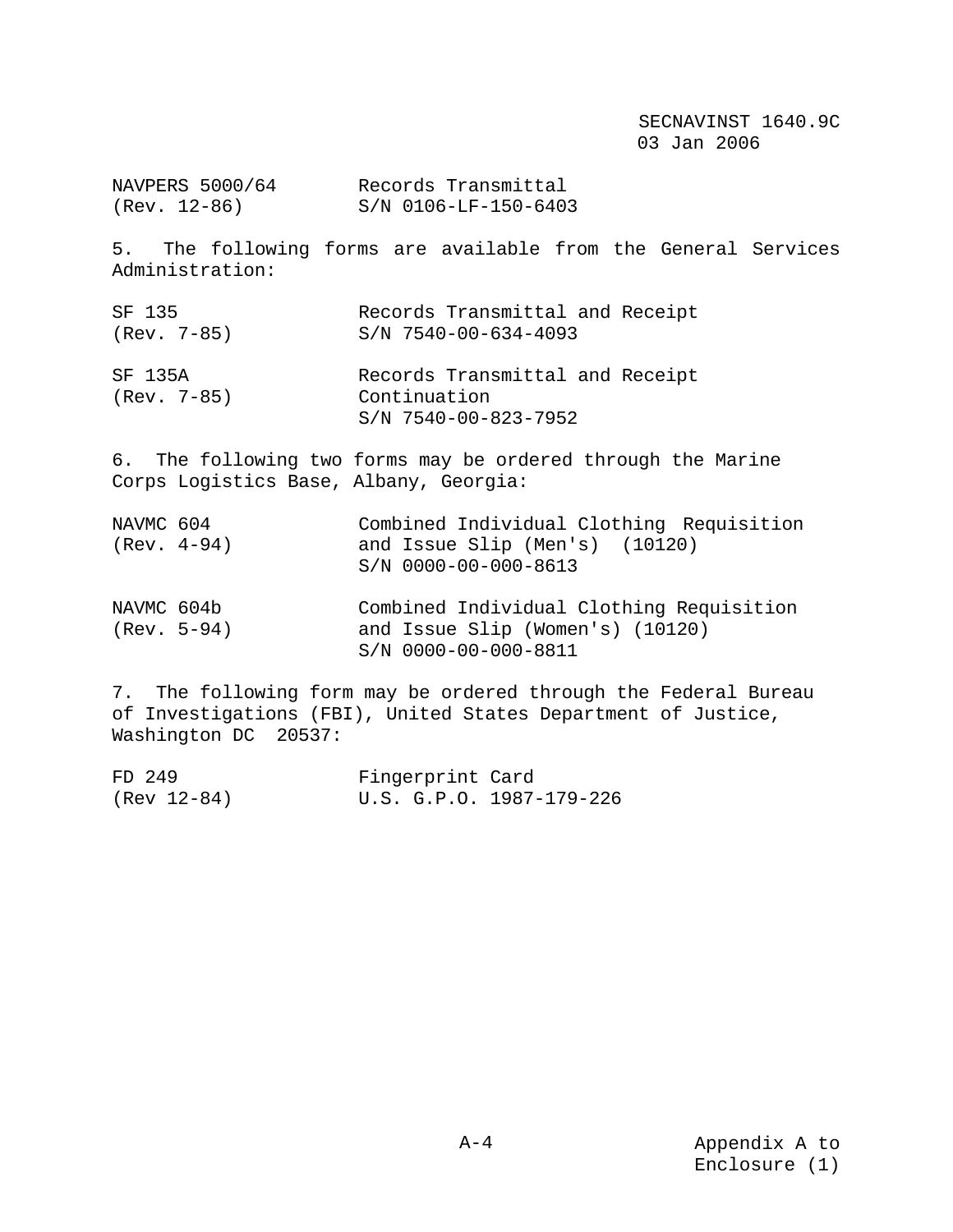### **APPENDIX B NAVY PA SYSTEMS OF RECORDS NOTICE NO1640-1 INDIVIDUAL CORRECTIONAL RECORDS**

Go to http://privacy.navy.mil/noticenumber/N01640-1.pdf for a copy of this system notice.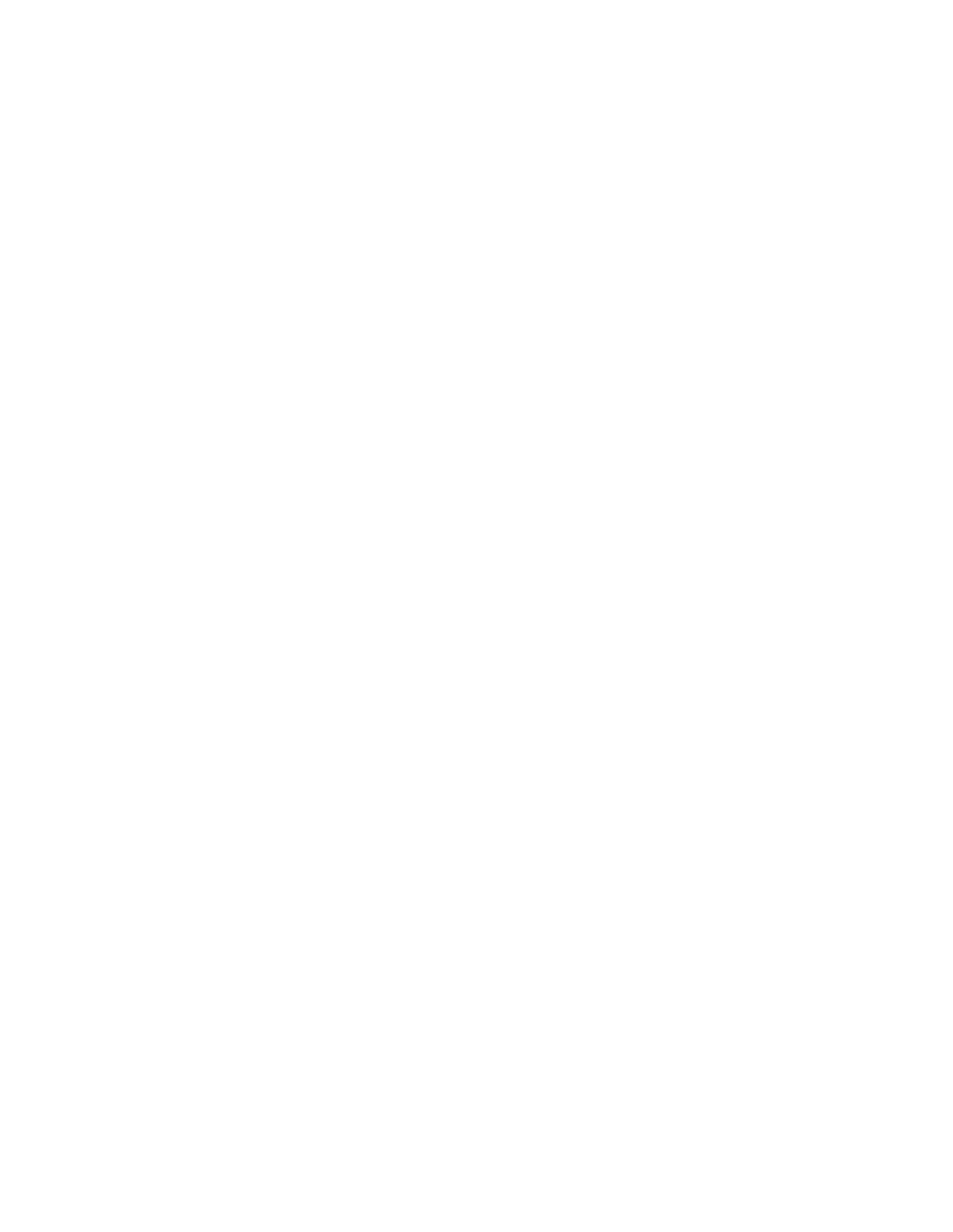#### **INDEX**

### **- A -**

| Abatement7103                                                                               |
|---------------------------------------------------------------------------------------------|
| Policy9201                                                                                  |
| Abortion7103                                                                                |
| Absence7301                                                                                 |
| Absentees, returned                                                                         |
| Confirmation of7102                                                                         |
| Pay/Expenditures for8210                                                                    |
| Abuse, physical3402                                                                         |
| 3405                                                                                        |
| Academic, education6310                                                                     |
| Accreditation Standards1104                                                                 |
| 2103                                                                                        |
| Accounting                                                                                  |
| Escorts/Prisoner Transfers7401                                                              |
| Funds and valuables8203                                                                     |
| Personal property8204                                                                       |
| Acquired Immune Deficiency                                                                  |
| Syndrome (See AIDS)                                                                         |
| Adequacy, functional (See Inspections)                                                      |
| Adjusted Maximum Release Date                                                               |
| $(XXMRD) \ldots \ldots \ldots \ldots \ldots \ldots \ldots \ldots \ldots \ldots \ldots 9102$ |
| Administration:                                                                             |
| Authority3201                                                                               |
| Functions3202                                                                               |
| Administrative:                                                                             |
| Clerk3202                                                                                   |
| Credit9102                                                                                  |
| Officer3202                                                                                 |
| Offices2208                                                                                 |
| Segregation (See Segregation)                                                               |
| Admission Classification4202                                                                |
| Adult Internal Management System4202                                                        |
| Advance orders, prisoner release7304                                                        |
| Aeromedical prisoner transfer7404                                                           |
| Aerosol tear gas streamers4308                                                              |
| Agreement:                                                                                  |
| Joint use of facilities7104                                                                 |
| Status of Forces (SOFA)7103                                                                 |
| 7201                                                                                        |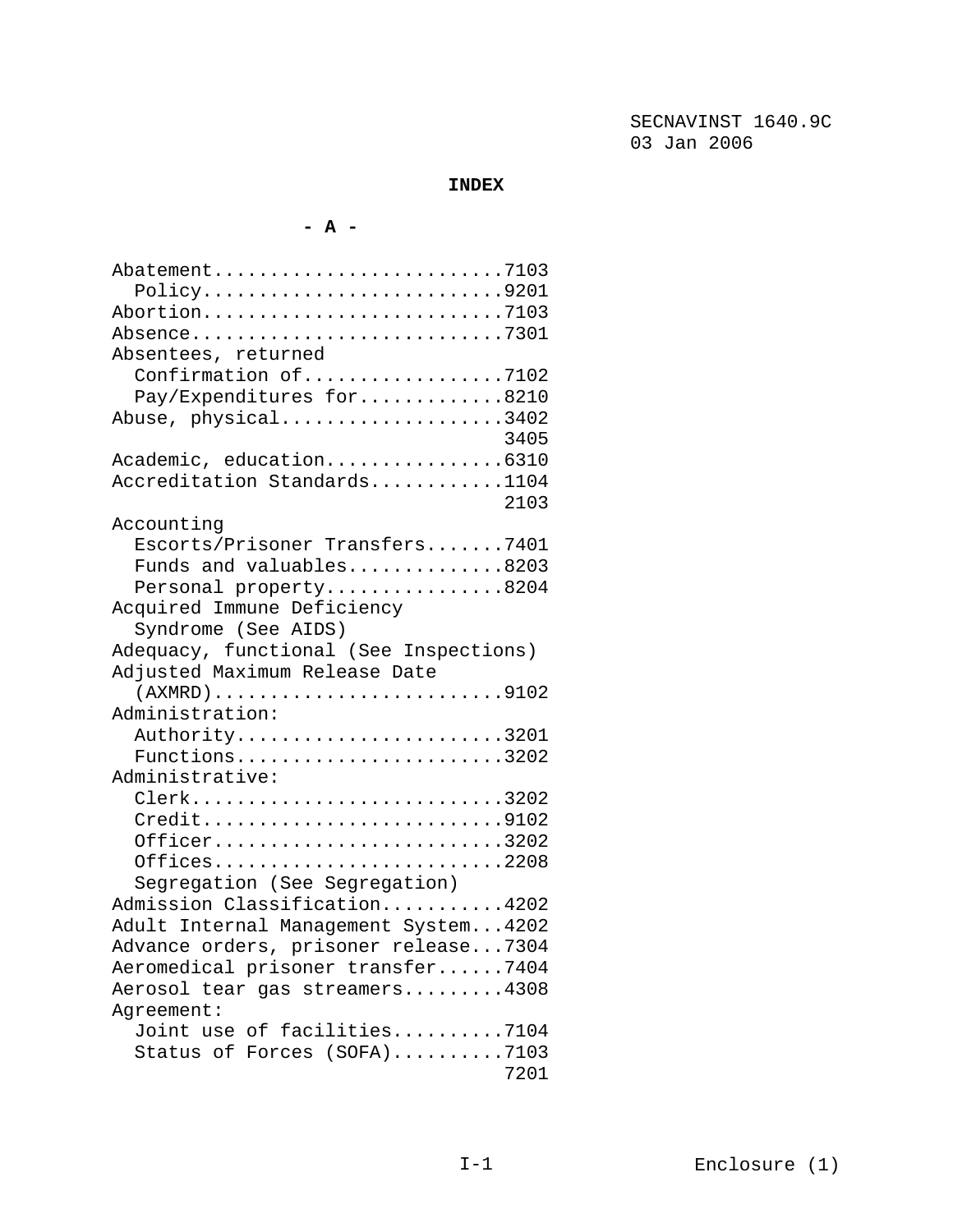| AIDS10104<br>4205                                                       |
|-------------------------------------------------------------------------|
|                                                                         |
| AIMS4202                                                                |
| Air transfer of prisoners7404                                           |
| Air/Water extinguishes2205                                              |
| Alarm2205                                                               |
| Alcohol:                                                                |
| Making of4306                                                           |
| Influence of12101                                                       |
| ALPHA classification2103                                                |
| Alterations of facilities:                                              |
| Authorization2201                                                       |
| Planning2202                                                            |
| Review of Plans1201                                                     |
| American Red Cross8207                                                  |
| Antifreeze, control of4306                                              |
| Appearance, personal:                                                   |
| Prisoner5201                                                            |
|                                                                         |
| Staff3402                                                               |
| Appellate leave7304                                                     |
| Applicability1301                                                       |
| Appointment of:                                                         |
| Staff Personnel3201                                                     |
| Discipline and Adjustment Board5102                                     |
| Disposition Board6304                                                   |
| Escorts outside confinement                                             |
|                                                                         |
| facility7405<br>Armed:                                                  |
|                                                                         |
| $Esports$ 7405                                                          |
| Sentries4307                                                            |
| Armed Forces I.D. Card4104                                              |
| . 8201                                                                  |
| Armory/Arms locker2207                                                  |
| . 4307                                                                  |
| Article 15 confinement7103                                              |
| Assignment, of confinement                                              |
| facility staff:                                                         |
| $Collateral$ 3103                                                       |
| 3204                                                                    |
| Conflict of interest3205                                                |
| Outside confinement facility3103                                        |
| Physical abuse charges pending3405                                      |
| Ship's brig, $\text{to} \ldots \ldots \ldots \ldots \ldots \ldots$ 3103 |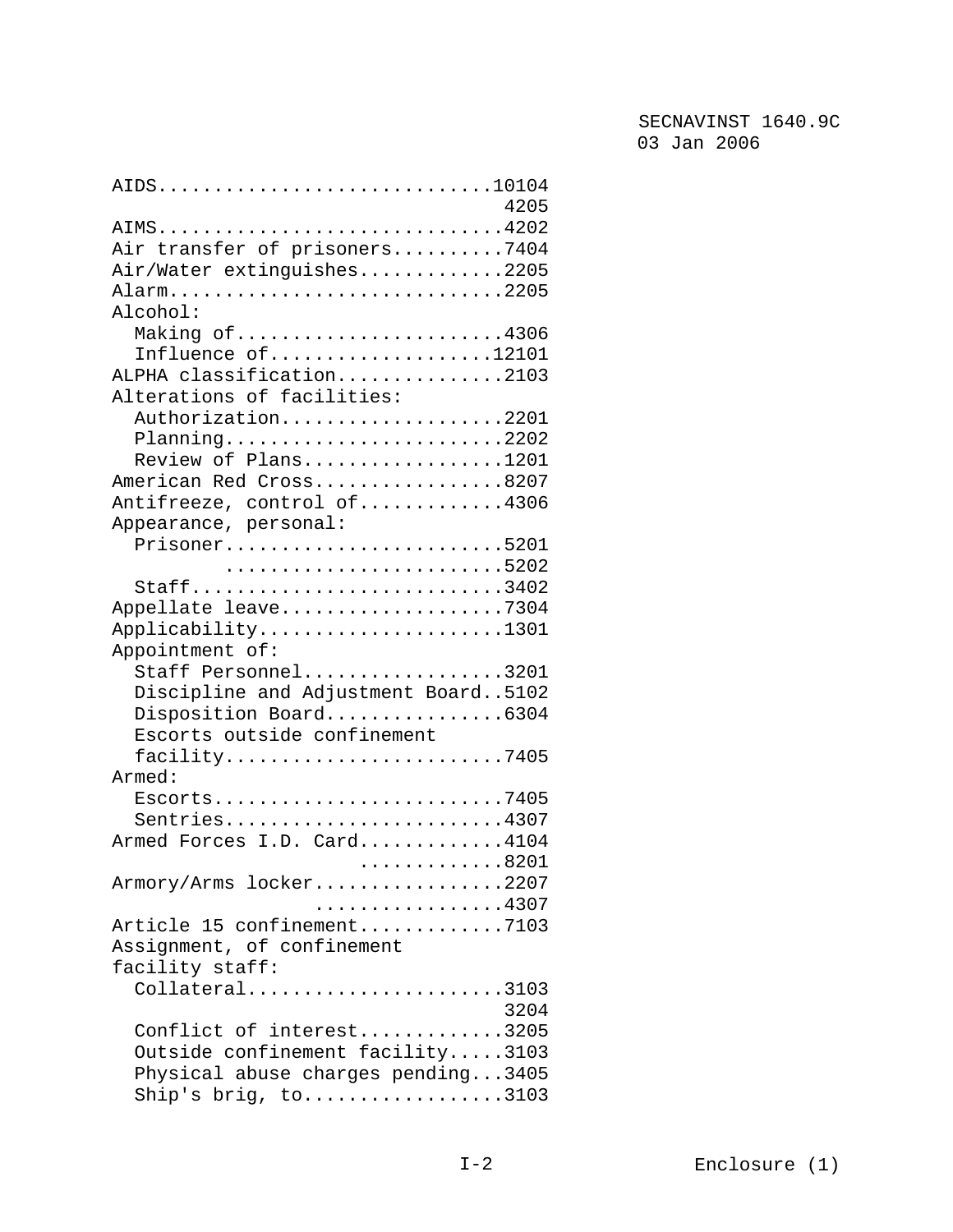| Assignment, prisoner records8103    |
|-------------------------------------|
| Assistance, technical1201           |
| Assistant, BRIG 0 3202              |
| Athletics6314                       |
| Attorney (See Counsel)              |
| Authority:                          |
| Administrative3201                  |
| Chief of Naval Personnel1201        |
|                                     |
| Delegation of1201                   |
| Detain, to12101                     |
|                                     |
| Disciplinary3201                    |
| Discipline and Adjustment Board5102 |
| Operational3201                     |
| Release from confinement, to7304    |
| United States Code (USC)1101        |
| Use confinement facility, to2201    |
| Authorized:                         |
| Places of confinement2101           |
| 12101                               |
| Visitors8301                        |
| Authorizations:                     |
| Manpower3202                        |
| 3302                                |
| Travel, prisoner transfers7401      |
|                                     |

### **- B -**

| Badge:                              |
|-------------------------------------|
| Prisoner I.D4102                    |
| 5201                                |
| 8106                                |
| Visitor I.D4301                     |
| Barber5201                          |
| 10203                               |
| Barter3402                          |
| Basic Facility Requirement List2201 |
| Battery, constant charge2209        |
| Beards5202                          |
| Bed checks4103                      |
| Behavior problems4205               |
| Belts, transportation4309           |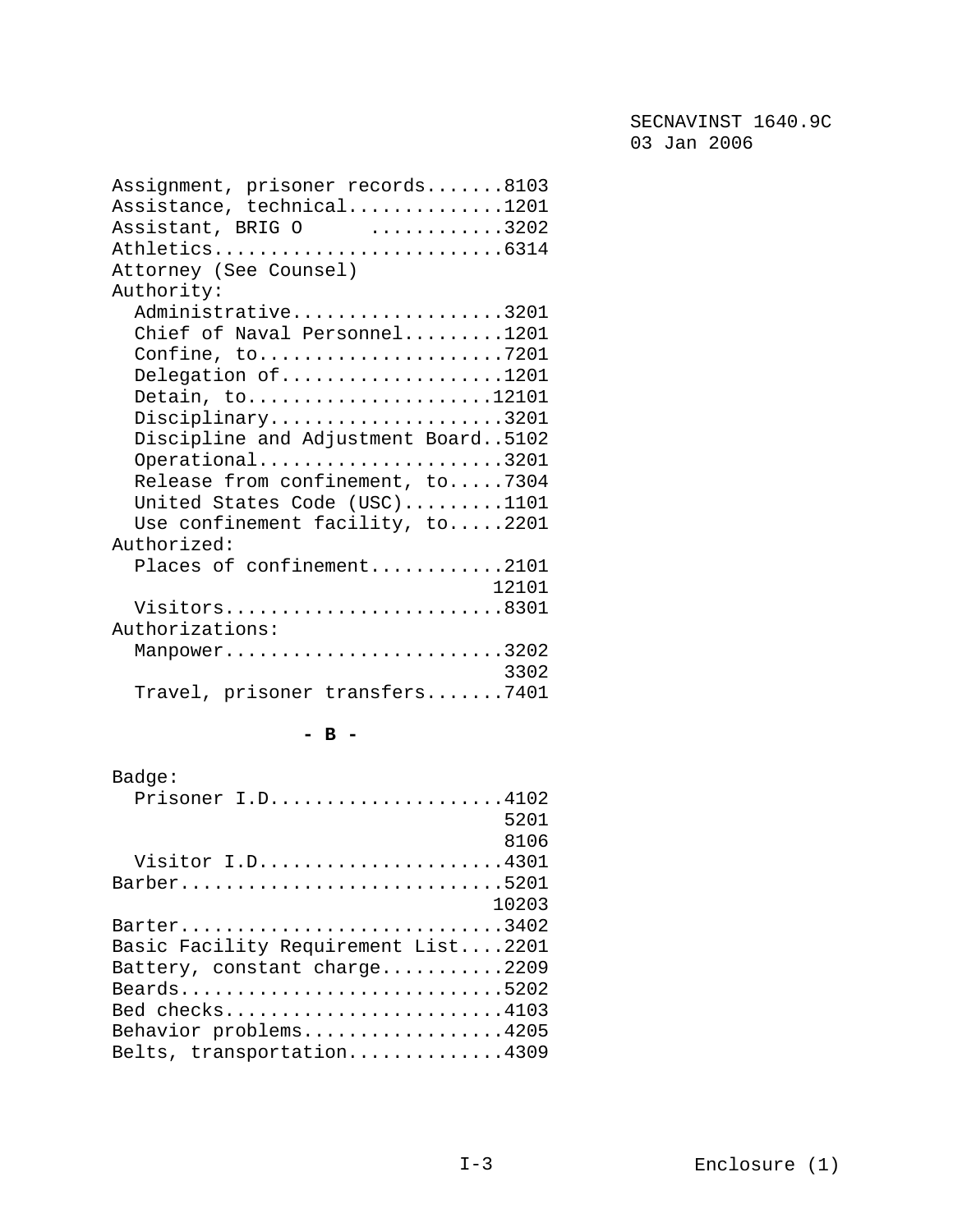| Berthing:                        |
|----------------------------------|
| Areas2204                        |
| Assignment record4102            |
| Reception, at6201                |
| Billet titles and functions3202  |
| Bills                            |
| Disaster, natural4406            |
| Escape4407                       |
| Fire4405                         |
| Riot control4408                 |
| Ship's brig, $emergency$ 11104   |
| Watch3203                        |
| Blankets2204                     |
| 10202                            |
| Board, shadow2206                |
| 4304                             |
| Boards:                          |
| Classification and Assignment    |
| Authorization and Duties4204     |
|                                  |
| Initial classification6202       |
| Program Scheduling6302           |
| Recommendations, counselor6305   |
| Clemency 6304                    |
| Discipline and Adjustment5102    |
| Disposition6304                  |
| Earned Time (ET)/Special Acts    |
| Abatement9201                    |
| Body cavity search4302           |
| BRAVO, classification2103        |
| Bread and water:                 |
| Procedures7103                   |
| Confinement facility             |
| (See Facilities/Personnel)       |
| Brig duty Officer/Supervisor3202 |
| Collateral duties3204            |
| Criteria3102                     |
| Duties3202                       |
|                                  |

**- C -** 

Calendar Method....................9102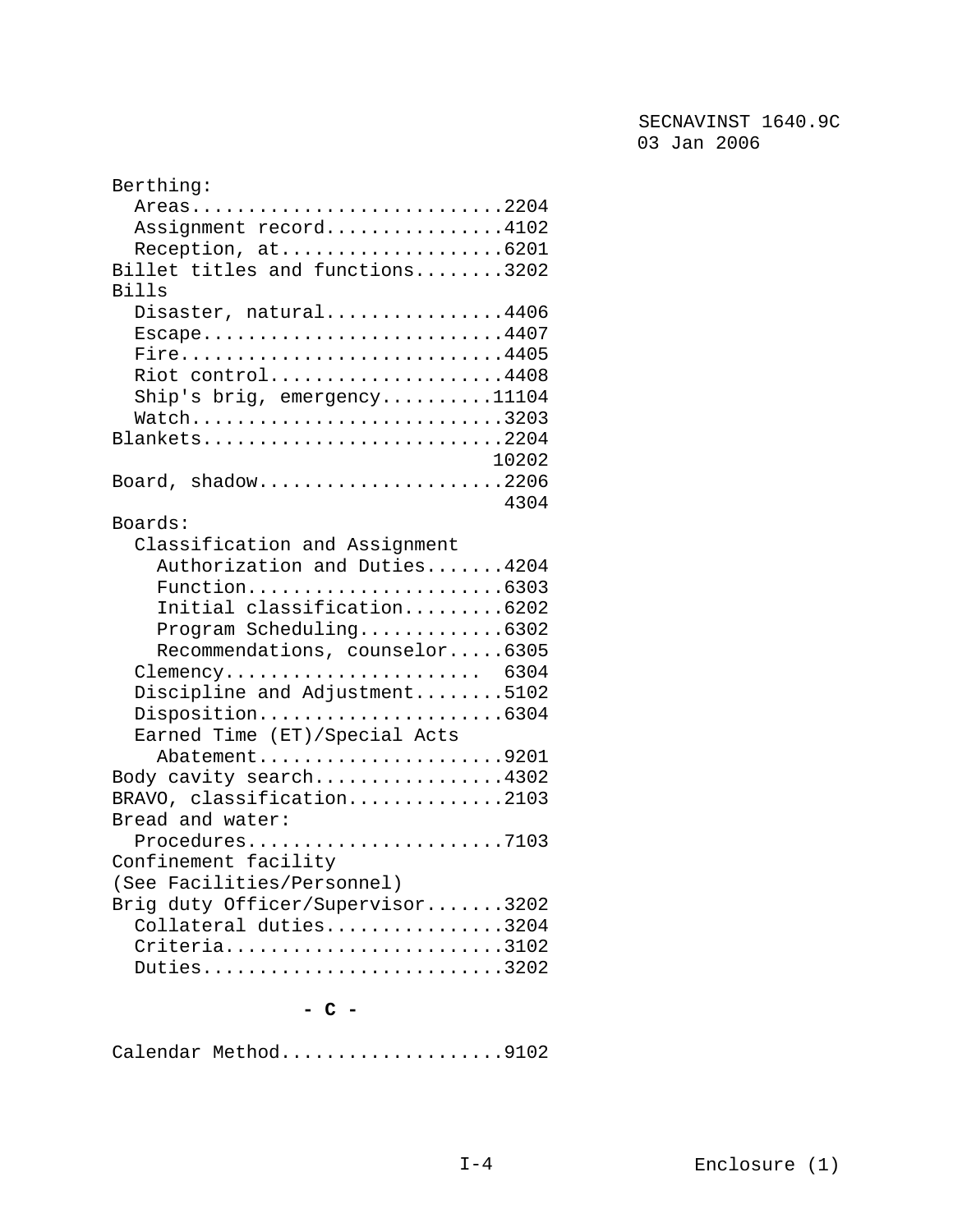| Calisthenics (Physical Training)5103<br>6314<br>6315                                                                                                                                          |
|-----------------------------------------------------------------------------------------------------------------------------------------------------------------------------------------------|
| Calories (See Meals)<br>Camera4408<br>Capacity, rated classification2104<br>Card, fingerprint8304<br>Cell:                                                                                    |
| Definition2102<br>Segregation5103<br>$Design \ldots \ldots \ldots \ldots \ldots \ldots \ldots 2204$<br>Special Quarters/Homosexuals4205<br>Key control4303<br>Chain of $custody$ 4302<br>8301 |
| Chains (See Restraining Devices)<br>Chapel2206<br>Chaplain:                                                                                                                                   |
| Duties3201<br>Religious Programs6316<br>Charges:                                                                                                                                              |
| Inform of7202<br>Probable cause7102<br>Safekeeping7102<br>Charitable donations8207<br>CHARLIE, classification2103<br>Chemical Agents4101<br>4308                                              |
| Civilian:<br>Confinement Facility7103                                                                                                                                                         |
| 7104<br>Clothes, discharge costs7304<br>Confinement of7201<br>Employment of3102<br>Resources, use of6103<br>Classification:                                                                   |
| Confinement facility (see facilities)<br>Program (see programs)<br>Prisoners (see prisoners)<br>AIMS (See AIMS)                                                                               |
| Criteria4202<br>Classification and Assignment Board                                                                                                                                           |
| (see Boards)<br>Cleaning, $dry$ 10202                                                                                                                                                         |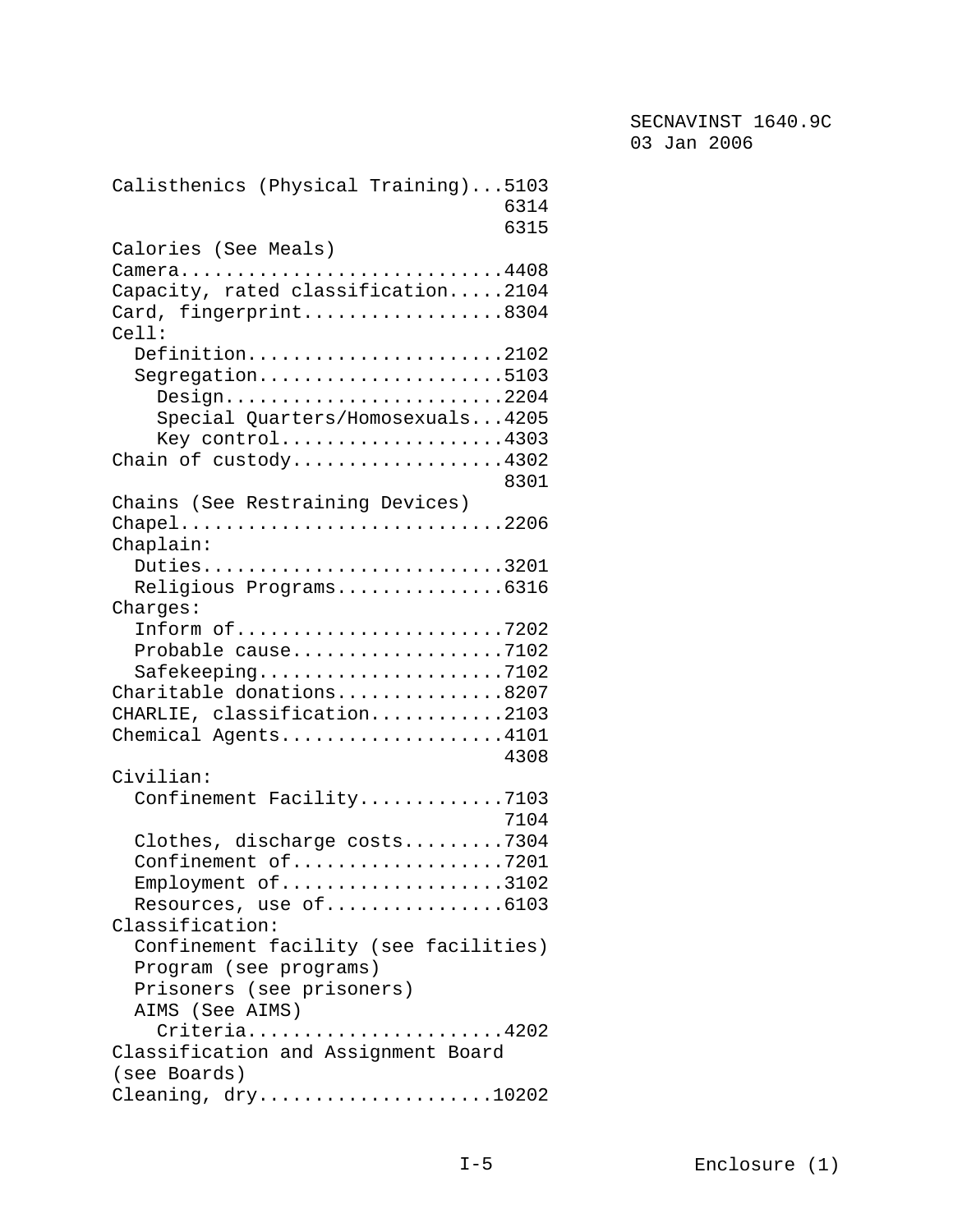| Clemency, recommendation6304    |
|---------------------------------|
| Clerk (See administrative)      |
| Closure (see facilities)        |
| Clothing:                       |
| Civilian (see civilian)         |
| Command responsibility8211      |
| 8213                            |
| Policy for issue8206            |
| Prisoners, en route8213         |
| Release7304                     |
| Uniforms:                       |
| Personal Appearance5201         |
| Upon confinement7206            |
|                                 |
| Code:                           |
| Fire2302                        |
| UCMJ1201                        |
| $U.S. - Sec. 951. 1101$         |
|                                 |
| Collateral                      |
| Assignments3202                 |
| Conflicting assignments3205     |
| Duties3204                      |
| College, counselor3102          |
| Command Visits:                 |
| Civilian facility7104           |
| Procedures7208                  |
| Commandant of the Marine Corps: |
| General Authority1201           |
| Facility Designations2101       |
| Facility Design2201             |
| Joint Usage Agreement7104       |
| Technical assistance2203        |
| Commanding Officer3201          |
| Committing Officer7102          |
| Communications:                 |
| Disaster, natural4406           |
| Equipment2205                   |
| Security of equipment4408       |
| Escape, from escort4407         |
| Interpersonal6313               |
| Prisoner, council8302           |
| Community resources6320         |
|                                 |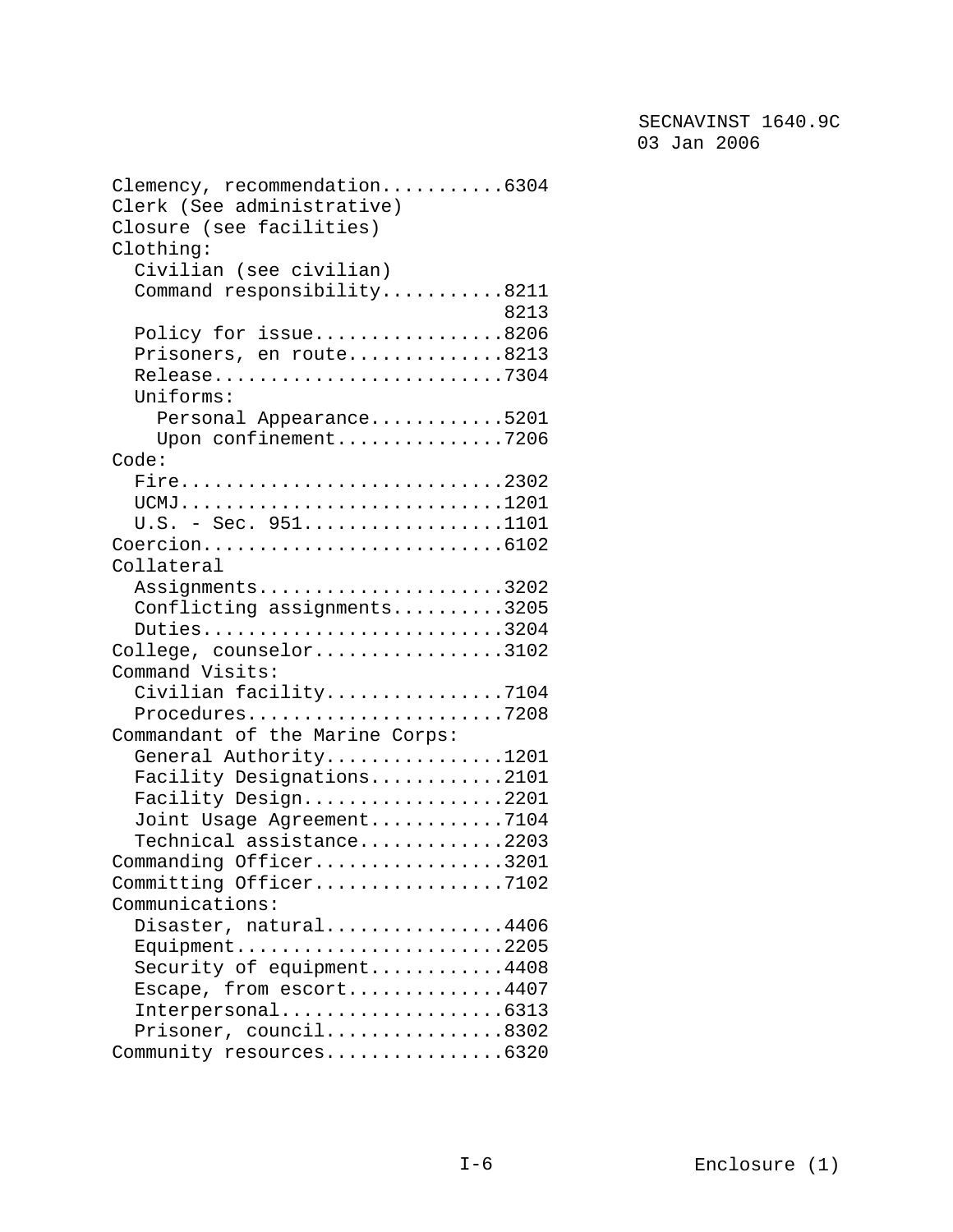| Computation, sentence:                |
|---------------------------------------|
| Abatements (GCT, ET, SAA)9201         |
| Adjusted maximum release date9102     |
| Calendar Method9102                   |
| Day-For Day Method9102                |
| Expiration table9101                  |
| Leave, emergency7303                  |
| Maximum Release Date. (MXRD)9102      |
| Minimum release date. (MRD)9102       |
| Parole9102                            |
| Parole violator term9102              |
| Computer Printouts8108                |
| Conduct                               |
| Prisoner, on emergency leave7303      |
|                                       |
| Staff, General Rules3402              |
| Conferences, professional3505         |
| Configuration, space                  |
| classification2102                    |
| Confinement:                          |
| Absence, from7301                     |
| Absentees7102                         |
| Acceptance of7102                     |
| Admin Discharge pending7102           |
| Authority7102                         |
| Bread and water (see Bread and Water) |
| Civilian7103                          |
| 7201                                  |
| Confining officer7201                 |
| Constraints1302                       |
| 7102                                  |
| Criteria7104                          |
| Data1201                              |
| Definition7102                        |
| 9102                                  |
| Detention facility, in2101            |
| Facilities (see Facility)             |
| Fitness for7203                       |
| 7205                                  |
| Foreign:                              |
| Nationals, with7102                   |
| Military, with7103                    |
| 7201                                  |
| Hospitalization, during7302           |
| Interruption of7205                   |
|                                       |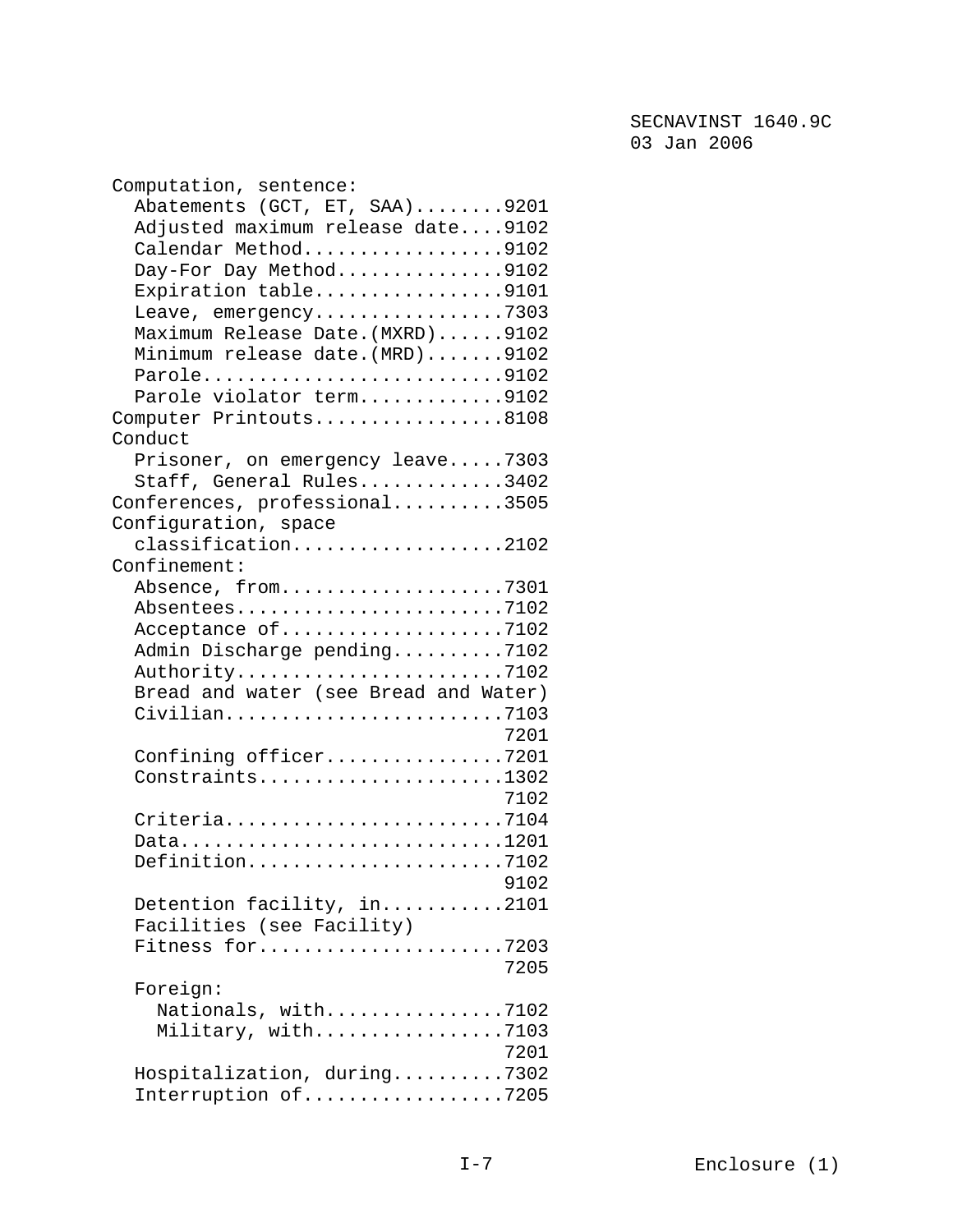| Medical exam, for7205<br>Nonjudicial punishment,9102                                                                                                    |
|---------------------------------------------------------------------------------------------------------------------------------------------------------|
| Notification of7202<br>Order:                                                                                                                           |
| Acceptance of Prisoner7102<br>Procedures7203<br>Completion of8105<br>Personnel, of                                                                      |
| Enlisted7201<br>Officer7201<br>Other armed services7201<br>Under influence, drugs1103<br>Place of (See Place of Confinement)<br>Pretrial (See Pretrial) |
| Principles governing1102<br>$Policy \ldots \ldots \ldots \ldots \ldots \ldots \ldots \ldots 1201$<br>7102                                               |
| Procedures:<br>Development1201<br>Initial review7207<br>Officers7103<br>Enlisted personnel7201<br>Other services7201<br>2101                            |
| Protective Custody7102<br>Purpose of1201<br>7101                                                                                                        |
| Recertification, for7205<br>Records, required7204<br>Redesignation7104<br>Release7304<br>Shipboard:                                                     |
| $30$ day regulation2101<br>At sea8105                                                                                                                   |
| Confinement Spaces:<br>Cells<br>. 2102<br>Disciplinary segregation2102<br>Dormitories2102<br>Installation custody2102<br>4201                           |
| Space requirements<br>Cell2204<br>Dormitory2204<br>Special Quarters4205                                                                                 |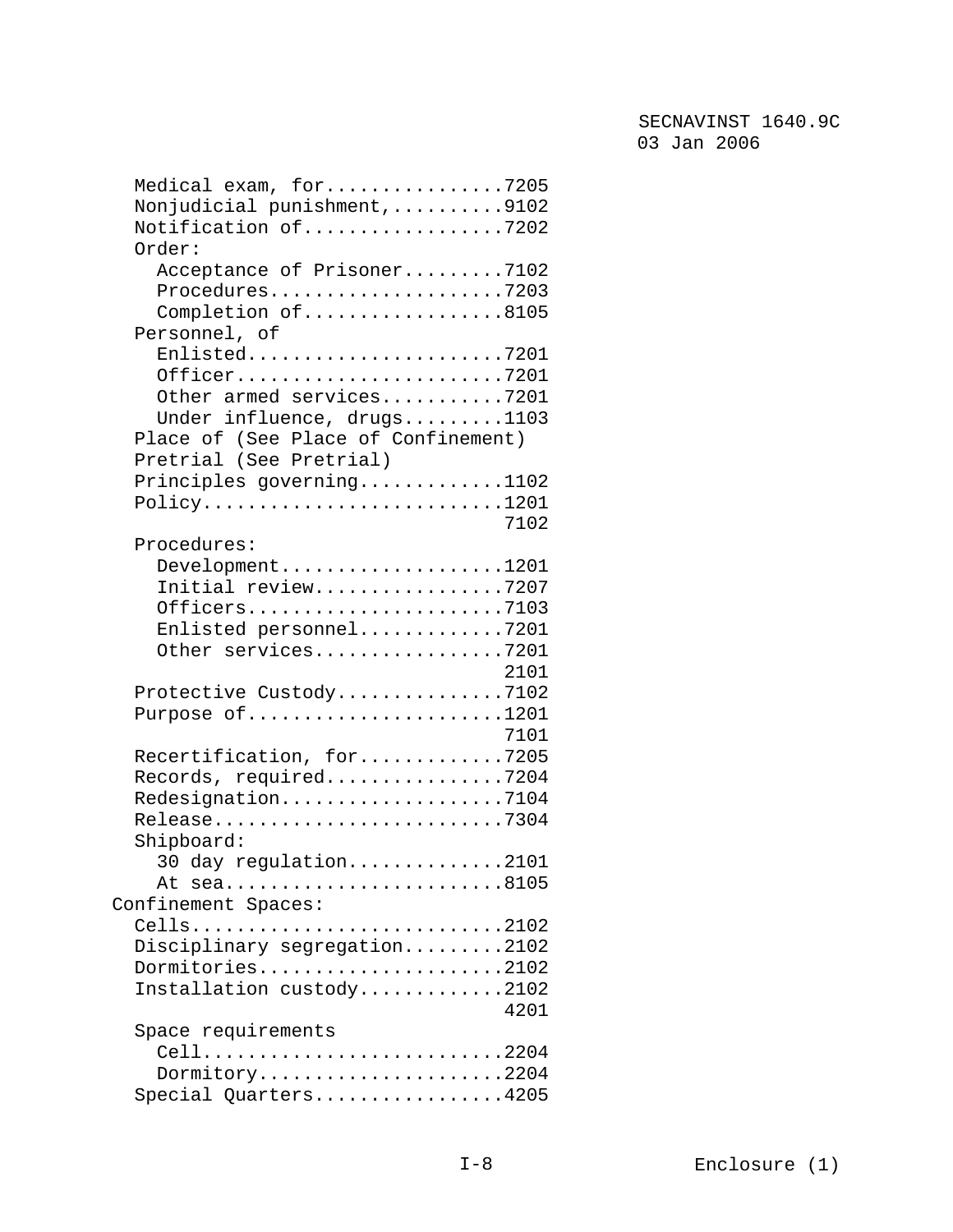| Confining command (requirements of):                                               |
|------------------------------------------------------------------------------------|
| Health and comfort items7206                                                       |
| Uniforms at confinement7206                                                        |
| Conflict of interest3205                                                           |
|                                                                                    |
| Constraints, confinement7102                                                       |
| Construction:                                                                      |
| Authorization2201                                                                  |
| Control center2205                                                                 |
| 4101                                                                               |
| New facility1201                                                                   |
| 2103                                                                               |
| 2201                                                                               |
| Planning2202                                                                       |
| ${\tt Technical\; assistance.}\dots\dots\dots2203$                                 |
| Contraband:                                                                        |
|                                                                                    |
| Control4302                                                                        |
| Definition4302                                                                     |
| Electronic screening2209                                                           |
| Mail, in8301                                                                       |
| Report of4302                                                                      |
| Rule against5101                                                                   |
| Staff prohibition3402                                                              |
| Transportation, during7405                                                         |
| Control:                                                                           |
| Alcohol4306                                                                        |
| Contraband4302                                                                     |
|                                                                                    |
| Detainees, violent12301                                                            |
| Disturbances4402                                                                   |
| $Equipment$ 4305                                                                   |
| Fire2205                                                                           |
| $Food. \ldots \ldots \ldots \ldots \ldots \ldots \ldots \ldots \ldots \ldots 4306$ |
| Key control4303                                                                    |
| Prisoners, special problems                                                        |
| Behavior, problems4205                                                             |
| Bread and water7103                                                                |
| Custody problems4205                                                               |
| Homosexuals4205                                                                    |
| Place of confinement7104                                                           |
|                                                                                    |
| Special quarters4205                                                               |
| Suicide risks4205                                                                  |
| Riot4408                                                                           |
| Supplies4306                                                                       |
| Irritants4306                                                                      |
| Tear $Gas$ 4308                                                                    |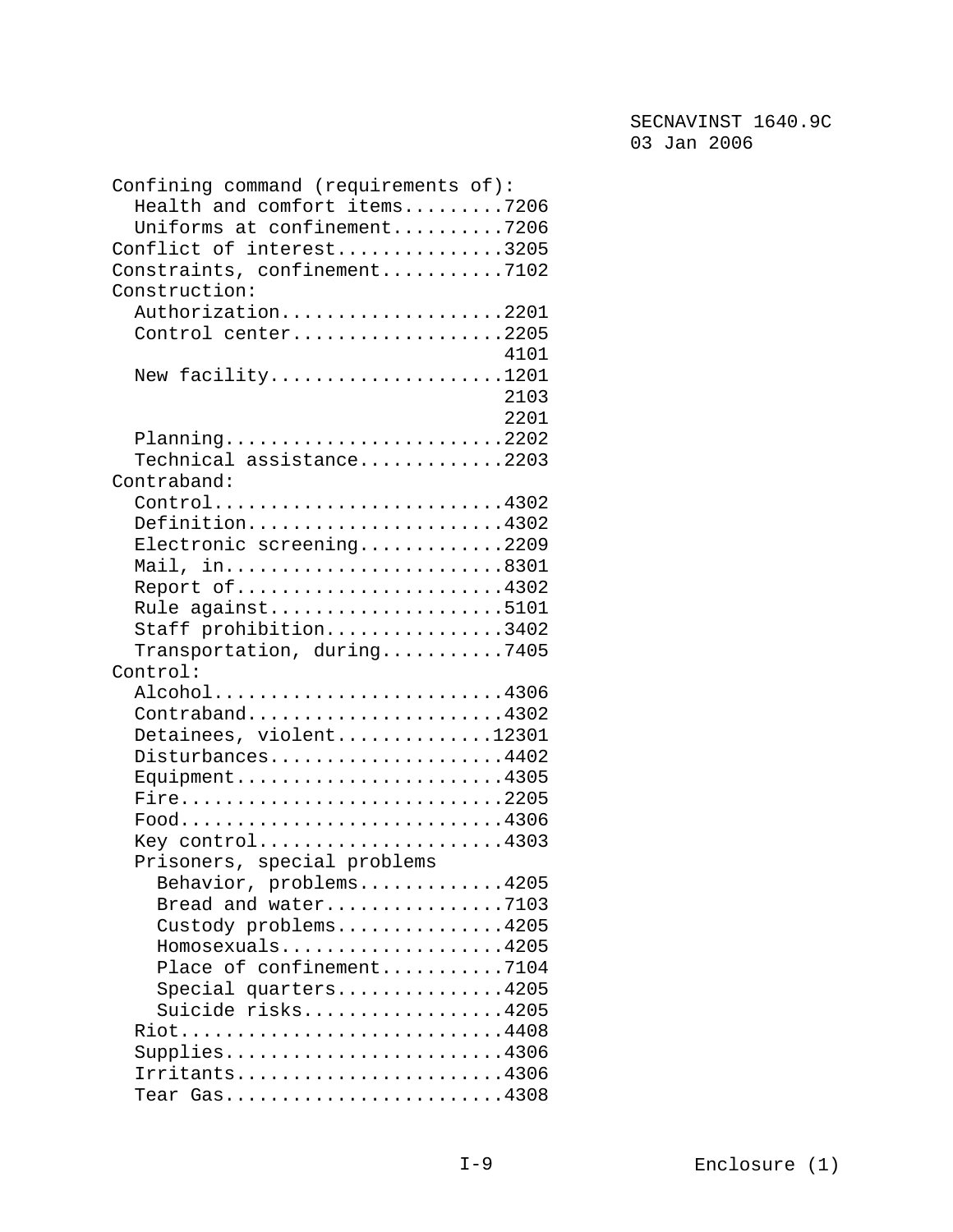| Tools4304                            |
|--------------------------------------|
| Utilities2209                        |
| Vehicle4305                          |
| $Weapons$ 4307                       |
| Control center:                      |
| Accountability systems4102           |
| Construction (see Construction)      |
| Function4101                         |
| Lock control2205                     |
| Security4101                         |
| Supervisor3202                       |
| Television Monitor2209               |
| 12101                                |
| Ventilation4101                      |
| Controlled substances10102           |
| Convening authority                  |
| (see Place of Confinement)           |
| Conviction, staff criteria3102       |
| CORMIS8109                           |
| Corporal punishment3402              |
| $Corpsman$ 3202                      |
| Correctional Philosophy1202          |
| Correctional custody:                |
| Authority1201                        |
| Establish/disestablish2101           |
| $Inspections$ 1201                   |
| Administration13101                  |
| Policy13102                          |
| Action13103                          |
| Correctional facility (see Facility) |
| Corrections Manual1201               |
| Corrections specialist1201           |
| Corrective Discipline1201            |
| Correspondence:                      |
| Official8301                         |
| To/from Prisoner:                    |
| Policy8301                           |
| Log, Privileged8104                  |
| Restrictions5103                     |
| Mail Supervisor3201                  |
| Costs (see expenditures)             |
| Council, Prisoner8302                |
| Counsel                              |
| Civilian facility, in7104            |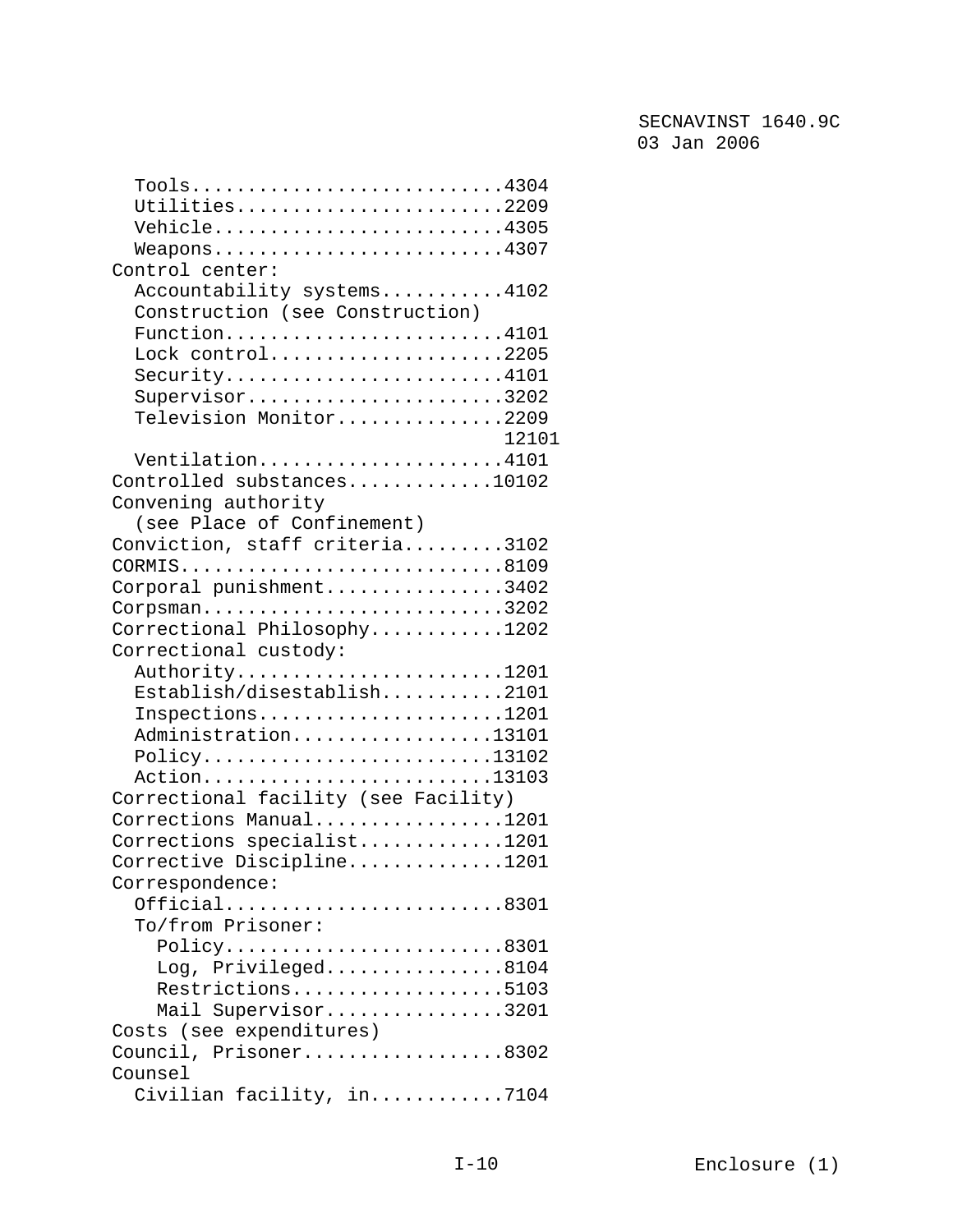| Correspondence with8301                                                 |
|-------------------------------------------------------------------------|
| Facilities, Visiting2206                                                |
| Right to, disciplinary hearing5102                                      |
| Segregation, in 5103                                                    |
| Visit with8301                                                          |
| Counseling:                                                             |
| Documentation6307                                                       |
|                                                                         |
| Counselor                                                               |
| Classification and Assignment                                           |
| Board4204                                                               |
| Criteria3102                                                            |
| Duties3204                                                              |
| NEC 95163104                                                            |
| Prisoner assignment6307                                                 |
| Program selection6302                                                   |
| Role, of6303                                                            |
| $Training \ldots \ldots \ldots \ldots \ldots \ldots \ldots \ldots 3104$ |
| $Counts$ 4103                                                           |
| Court, foreign:                                                         |
| $Configuration$ ement7103                                               |
| Detention2101                                                           |
| Court-martial                                                           |
|                                                                         |
| Pretrial confinement7102                                                |
| 12101                                                                   |
| Staff, selection3102                                                    |
| Uniform treatment1201                                                   |
| CPR3503                                                                 |
| Criteria:                                                               |
| Assignment, staff3103                                                   |
| Civilian, use of naval facility7105                                     |
| Classification, prisoner4202                                            |
| Designation,                                                            |
| Authority to use2201                                                    |
| Place of confinement7104                                                |
|                                                                         |
| Performance evaluation3105                                              |
| Selection to key positions3102                                          |
| Special quarters4205                                                    |
| Transfer to Bureau of Prisons7407                                       |
| CS (see gas)                                                            |
| Custodian:                                                              |
| Authorized3201                                                          |
| Valuables8202                                                           |
|                                                                         |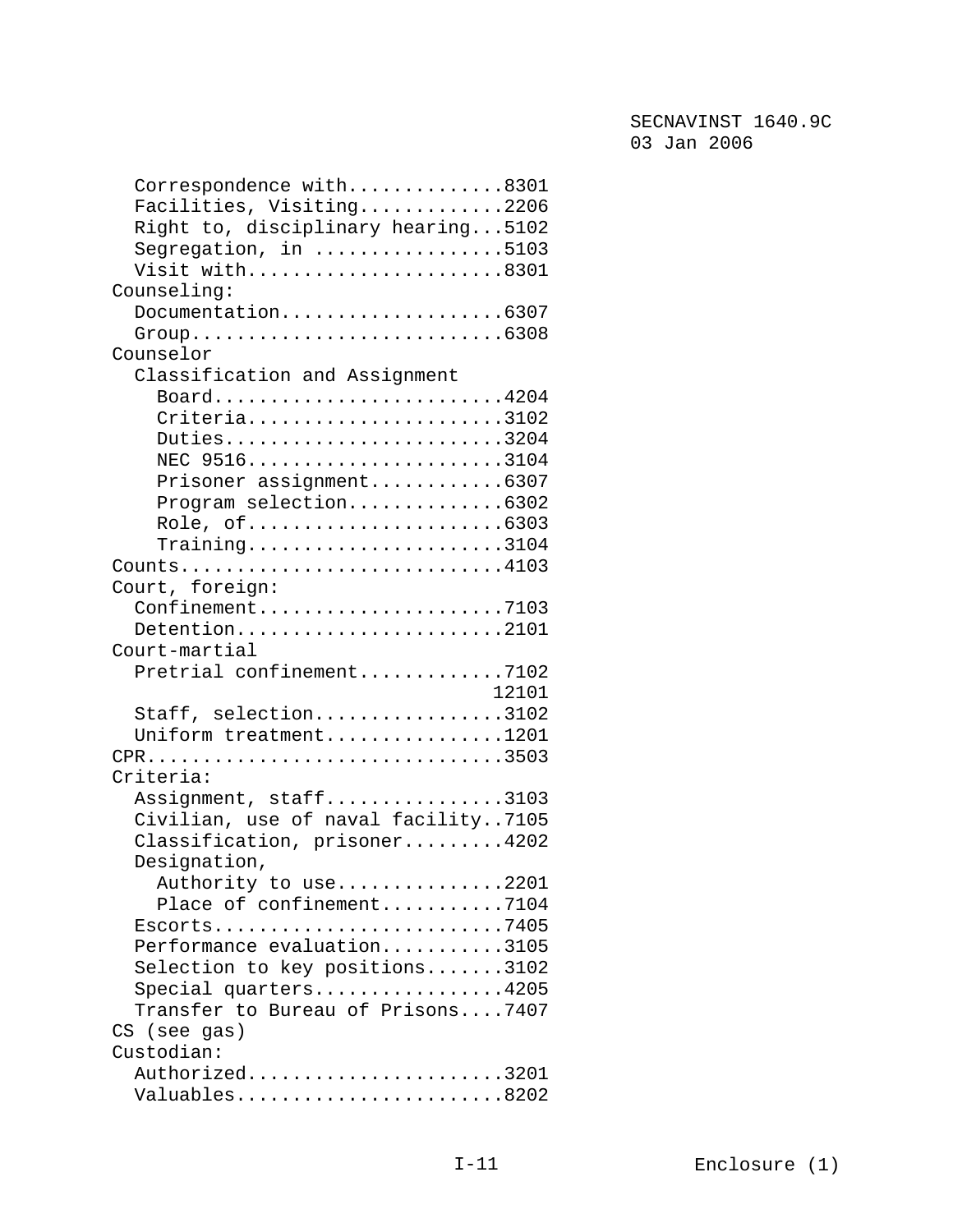| Custody:                                       |
|------------------------------------------------|
| Chain of4302                                   |
| Classification (see Classification)            |
| Correctional1201                               |
| Identification5201                             |
| 8106                                           |
| Installation4201                               |
| Offender1101                                   |
| Prisoner4201                                   |
| Protective7102                                 |
| 8105                                           |
| Segregation, after5103<br>Special quarters4205 |
|                                                |

**- D -** 

| Daily                             |
|-----------------------------------|
| Appointment sheet4102             |
| Change (transfer) sheet8107       |
| Routine5101                       |
| Dangerous Materials4306           |
| Data (see Confinement)            |
| Date of release7304               |
| Day-for-day Method9102            |
| Deadly force4404                  |
| Death of prisoner:                |
| During transportation7405         |
| Report of8112                     |
| Decontamination, tear gas4308     |
| Defense                           |
| Counsel, facilities for2206       |
| Department of1102                 |
| Secretary of1102                  |
| Deferment9102                     |
| DELTA classification2103          |
| Demographic background4203        |
| Dental                            |
| Personnel3201                     |
| Record (see Records)              |
| Department of Defense Instruction |
| 1325.41102                        |
| Deployment, release to7104        |
| Deprivation of privileges5103     |
| Deserter Information Point4407    |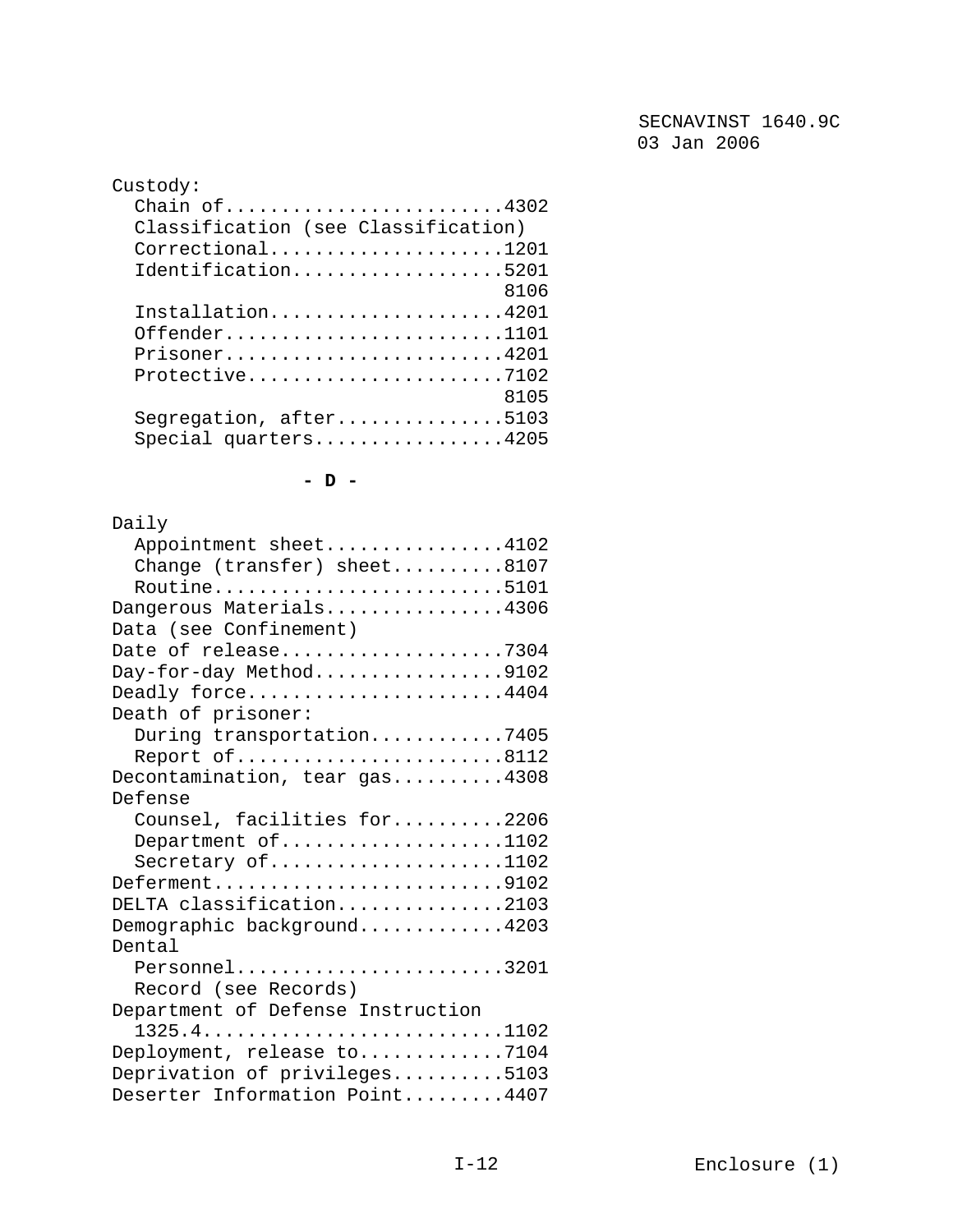Design (see facility) Designation of confinement facility.........................1103 2201 Details, Work (see work) Detained person (see Confinement) Detention (see Facility) Development, staff.................3505 Diet, Special (see Meals) Diminished rations (see Bread and Water) Disaster Bill......................4406 Discharge (see release) Disciplinary Barracks, Fort Leavenworth..........................7407 Disciplinary: Log..............................8108 Measures...........................5103 Reports............................5102 Segregation (see segregation) Discipline Administrative Authority......................5102 Authorized Measures............5103 Procedures.....................5102 Policy...........................1201 Discipline and Adjustment Board (see Boards) Disestablishment (see Closure) Disposition Board (see Boards) Records of (see Records) Disruptive prisoner, place of confinement......................7104 Disturbances......................4401 Donations, charitable..............8207 Doors, emergency...................2205 Dormitory (see Facility) Drill, emergency: Fire............................4405 Riot.............................4408 Drill, military: Close order, prohibited..........7102 Facilities for...................2206 Ships' brigs, in................11105 Drug records, disposition of.......8110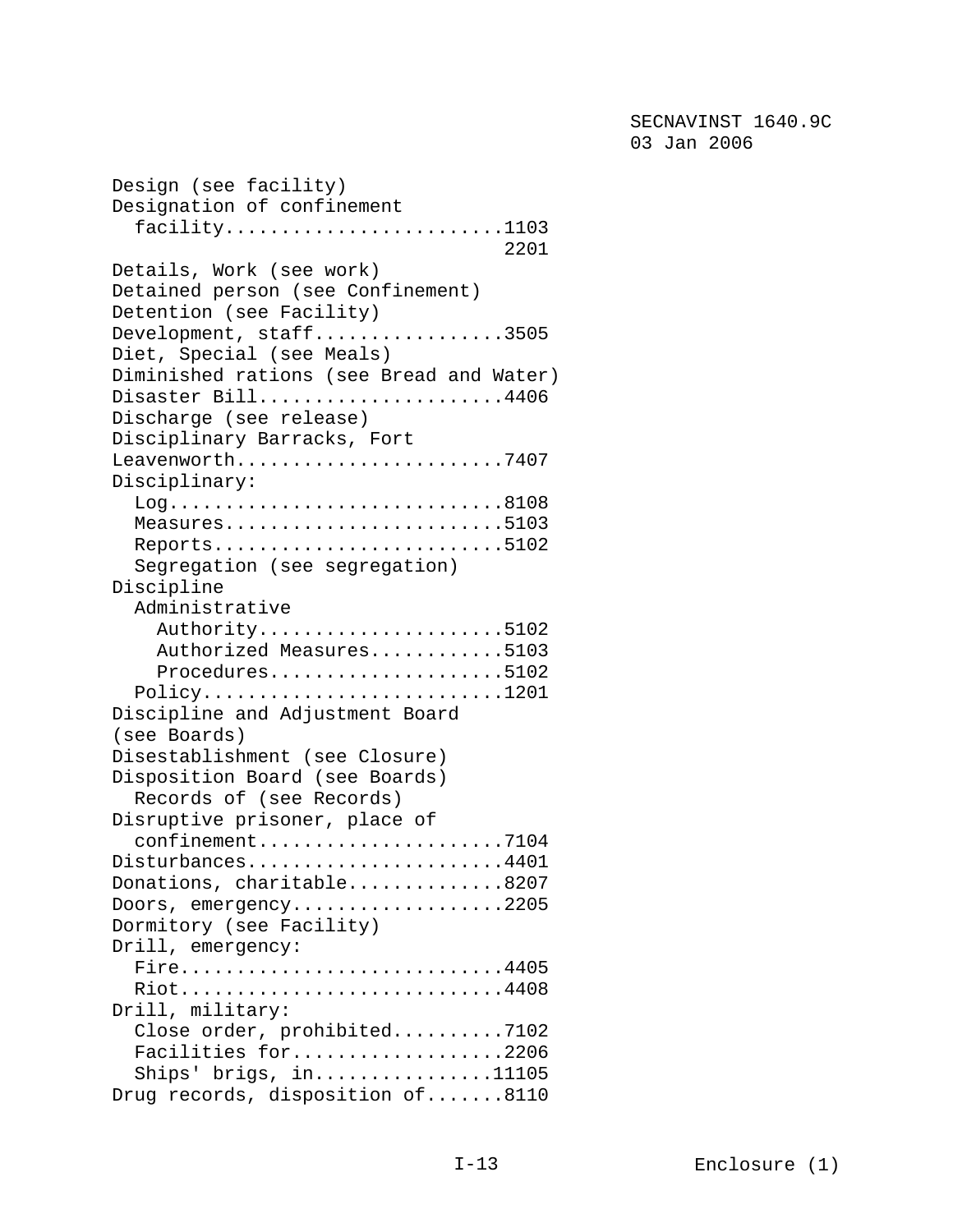| Dry cleaning10202                |
|----------------------------------|
| Duration                         |
| Disciplinary segregation, of5103 |
| Emergency leave7303              |
| Duty:                            |
| $Collateral$ 3204                |
| Conflict of interest3201         |
| 3205                             |
| Extra5103                        |

#### **- E –**

| Earned time                                                                         |
|-------------------------------------------------------------------------------------|
| Administration9102                                                                  |
| Components9102                                                                      |
| Definition9102                                                                      |
| Eligibility9201                                                                     |
| Limitations9201                                                                     |
| $Policy \ldots \ldots \ldots \ldots \ldots \ldots \ldots \ldots \ldots \ldots 9201$ |
| Rate of earning9201                                                                 |
|                                                                                     |
| Education:                                                                          |
| Academic6310                                                                        |
| 9201                                                                                |
| Limitations9201                                                                     |
| Required1102                                                                        |
| Study release6319                                                                   |
| Electric:                                                                           |
| Generator, emergency2209                                                            |
|                                                                                     |
| Perimeter security4408                                                              |
| Electronic devices2209                                                              |
| Elevators2208                                                                       |
| Emergency:                                                                          |
| Bills (see Bills)                                                                   |
| Counts4103                                                                          |
| Equipment:                                                                          |
| Communications2205                                                                  |
| Generator2209                                                                       |
| Life support systems4405                                                            |
| Lighting2209                                                                        |
| Fire exit2205                                                                       |
| Leave7303                                                                           |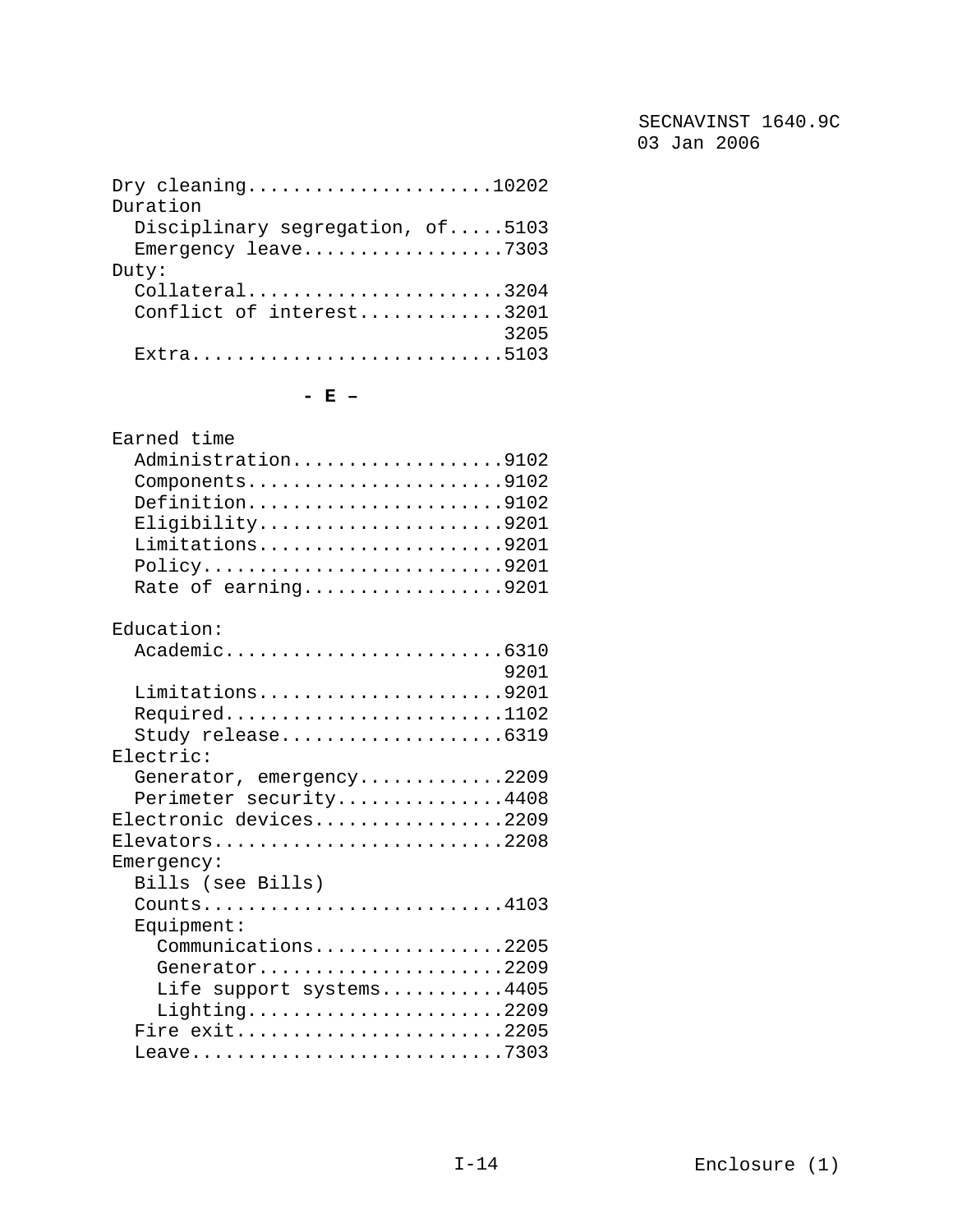| Recall bill                                                           |
|-----------------------------------------------------------------------|
| $Escape$ 4407                                                         |
| Riot4408                                                              |
| Employment (see Work)                                                 |
| Enemy prisoners (see Confinement)                                     |
| Enlisted personnel                                                    |
| Confinement (see Confinement)                                         |
| Staff (see Staff)                                                     |
| Equipment:                                                            |
| Communication, emergency2205                                          |
| Control of4305                                                        |
| Detention Facility, in12201                                           |
| Fire2205                                                              |
| Lighting2209                                                          |
| Optional2209                                                          |
| Recreation2206                                                        |
| Riot4408                                                              |
| Safety2303                                                            |
| Security                                                              |
| Inspection of2302                                                     |
| Maintenance2301                                                       |
| Storage of, emergency4101                                             |
| <b>Escape</b>                                                         |
| Bill4407                                                              |
| Forfeiture of GCT9                                                    |
| Riot, during4408                                                      |
| Transportation, during7405                                            |
| Escapee, place of confinement7104                                     |
| Escort:                                                               |
| Procedures7405                                                        |
| Transfer of Prisoners (see Transfers)                                 |
|                                                                       |
| Transportation of Prisoners                                           |
| (see Transportation)                                                  |
| Escape from4407                                                       |
| Medication, prisoner7404                                              |
| Personnel3202                                                         |
| Work parties3202                                                      |
| Establishment of facilities2201                                       |
| Evaluation:                                                           |
| Boards, by4204                                                        |
| 6304                                                                  |
| Performance criteria, staff3105                                       |
| Prisoner, of                                                          |
| $Proceedures \ldots \ldots \ldots \ldots \ldots \ldots \ldots \ldots$ |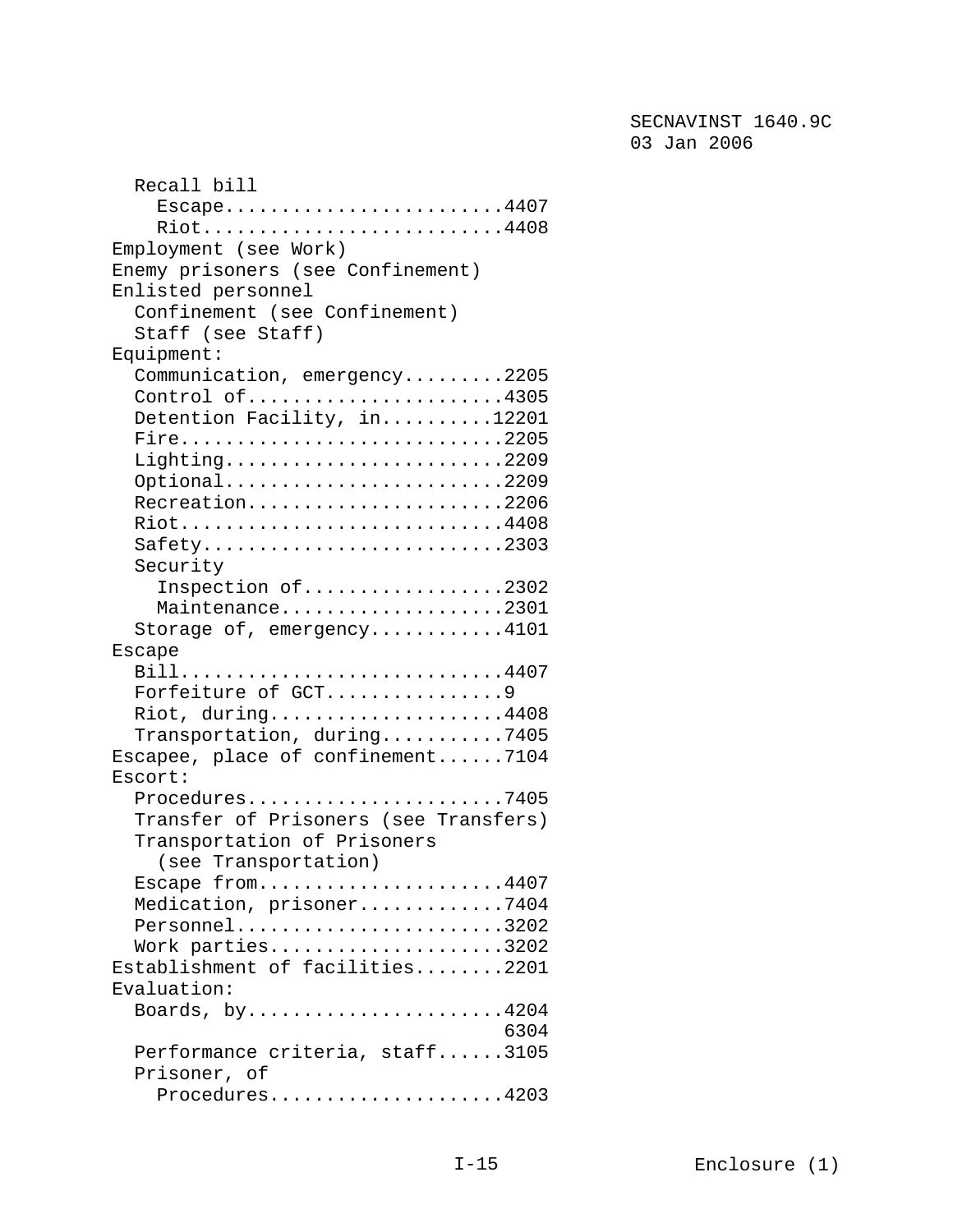| $Programes. 6306$                  |
|------------------------------------|
| $Work$ 3202                        |
| 4203                               |
| Testing/evaluation6317             |
| Programs/management, of1201        |
| Evidence, of rioters4408           |
| Examination, medical (see Medical) |
| Exercise, segregation5103          |
| Exit, Emergency2205                |
| Expenditures:                      |
| Absentees, for8210                 |
| Clothing, prisoner8206             |
| Exceptions8212                     |
| Facilities, Use of:                |
| Civilian2101                       |
| 7104                               |
| Foreign civilian2101               |
| Health and comfort8207             |
| Leave, emergency7303               |
| Limits on8209                      |
| Personal funds8205                 |
| Receipt of, prisoner funds8203     |
| Services, for8208                  |
| Transfers (see Transfers)          |
| Expiration tables9                 |
| Exploitation of prisoners6309      |
| Exchange, barber services10203     |
| Extinquisher:                      |
| Air/Water2205                      |
| Fire2205                           |
| 4405                               |
| Inspection of2205                  |
| 2302                               |
| Soda Acid2205                      |
| Extra duty5103                     |

**- F -** 

| Facilit |  |
|---------|--|
|---------|--|

| $Drill$ 2206               |
|----------------------------|
| Hearings, IRO7207          |
| Safekeeping, custodian3201 |
| $Sports$ 2206              |
| Training, physical2206     |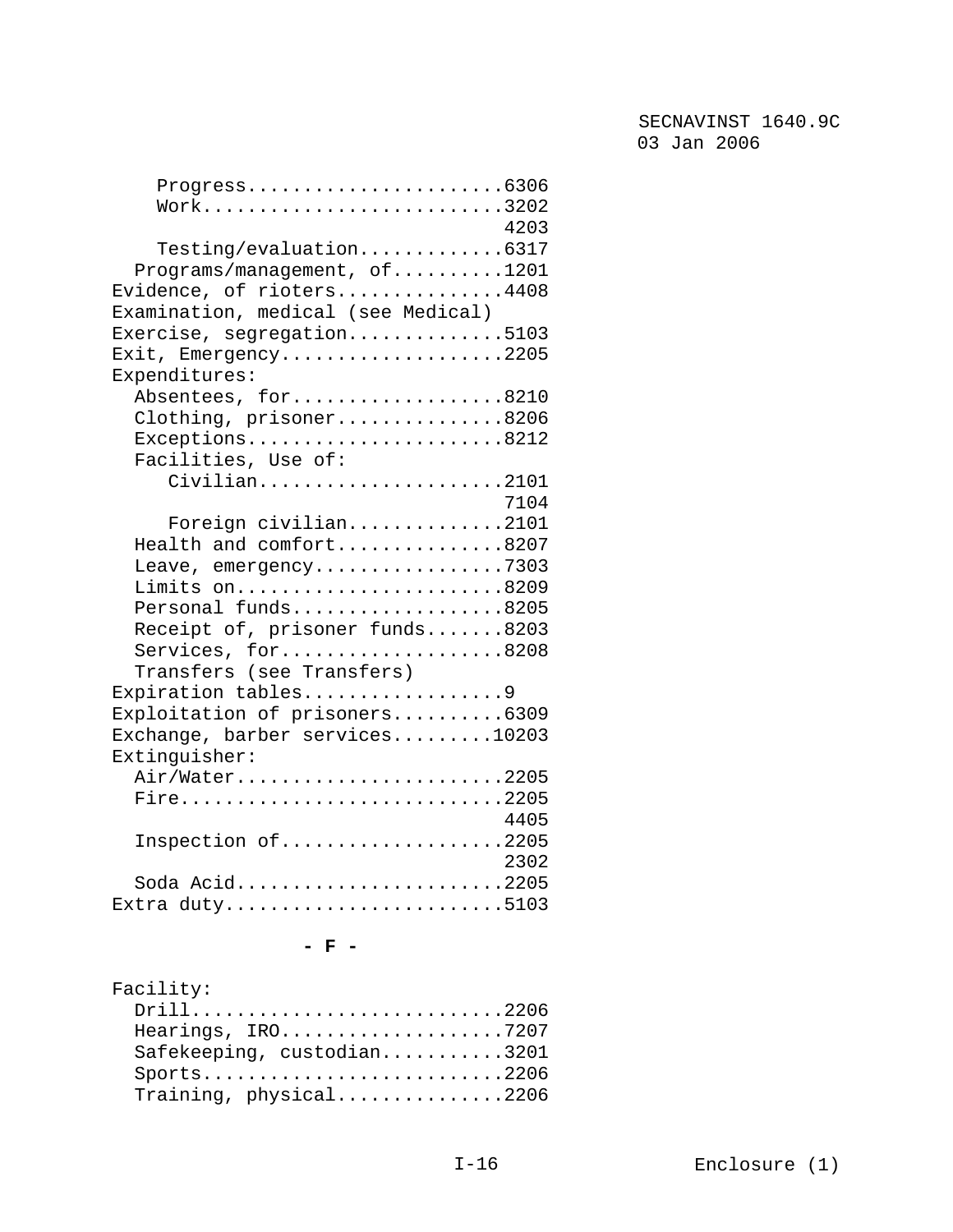| Visits                                                                                     |
|--------------------------------------------------------------------------------------------|
| Official (command/counsel)2206                                                             |
| Visitors8301                                                                               |
| Facility, confinement:                                                                     |
| Authority, to use2201                                                                      |
| Civilian2101                                                                               |
| 7104                                                                                       |
| 12201                                                                                      |
|                                                                                            |
| Closure2201                                                                                |
| Criteria2202                                                                               |
| Establishment of1101                                                                       |
| 2201                                                                                       |
| Regulations, for1103                                                                       |
| brigs, $\text{ships}'$ 2101                                                                |
| 11102                                                                                      |
| Confinement facility, shore2101                                                            |
| Correctional custody2101                                                                   |
| Detention2101                                                                              |
| 12101                                                                                      |
| Other Military services2101                                                                |
| 7104                                                                                       |
| 12201                                                                                      |
|                                                                                            |
| Federal Bureau of Prisons (BOP):                                                           |
| Training3505                                                                               |
| Transfers to7407                                                                           |
| Female prisoners (see Opposite sex)                                                        |
| $Fences \ldots \ldots \ldots \ldots \ldots \ldots \ldots \ldots \ldots \ldots \ldots 2205$ |
| Files:                                                                                     |
| Detention12106                                                                             |
|                                                                                            |
| Prisoner8103                                                                               |
| 11106                                                                                      |
| 12501                                                                                      |
| Reactivation of8103                                                                        |
| $\text{Ships}$ ' brigs11106                                                                |
| Treatment4203                                                                              |
| Visible4102                                                                                |
| Sex offender8103                                                                           |
| Victim and witness8103                                                                     |
|                                                                                            |
|                                                                                            |
| Finances (see Expenditures)                                                                |
| Fingerprints8304<br>Fine, nonpayment9                                                      |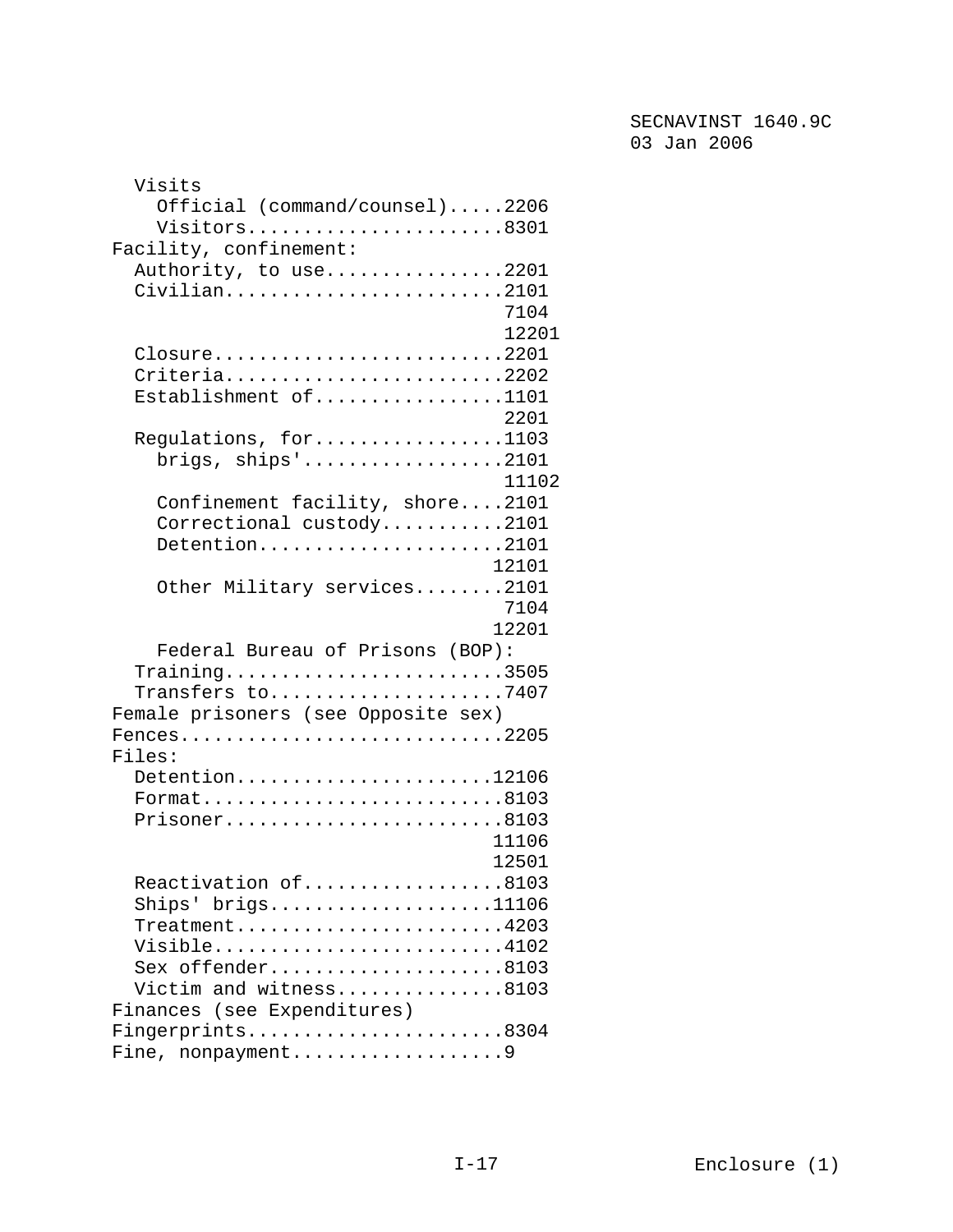| Fire                                                                  |
|-----------------------------------------------------------------------|
| Bill, requirements4405                                                |
| Codes2302                                                             |
| Door2205                                                              |
| Drills4405                                                            |
| Equipment. (see Equipment)                                            |
| $Exists$ 2205                                                         |
|                                                                       |
| Extinguishes (see Extinguishes)                                       |
| Hydrants/hoses2205                                                    |
| Inspection2205                                                        |
| 2302                                                                  |
| Keys4405                                                              |
| Marshal2205                                                           |
| 2302                                                                  |
| 4405                                                                  |
| Requirements, safety4405                                              |
| Supervision, of equipment2205                                         |
| Firearms4307                                                          |
| Firepower, use of4403                                                 |
| First Aid3503                                                         |
| 4406                                                                  |
| Fitness, for confinement7205                                          |
| Civilian facility7104                                                 |
| Fixtures, plumbing2209                                                |
| Flashlight2209                                                        |
| Flavoring extracts, control of4306                                    |
| Flood lights4405                                                      |
|                                                                       |
| Flood line4406                                                        |
| Fluids (duplicating)4306                                              |
| Food (see Meals)                                                      |
| Force                                                                 |
| Deadly4404                                                            |
| Detention Staff, by12301                                              |
| Disturbances4402                                                      |
| $Policy \ldots \ldots \ldots \ldots \ldots \ldots \ldots \ldots 3402$ |
| 12301                                                                 |
| Priorities4402                                                        |
| Show of 4403                                                          |
| Foreign                                                               |
| Civilian facilities2101                                               |
| 7104                                                                  |
| Court detention2101                                                   |
| Military personnel confinement7103                                    |
| 7201                                                                  |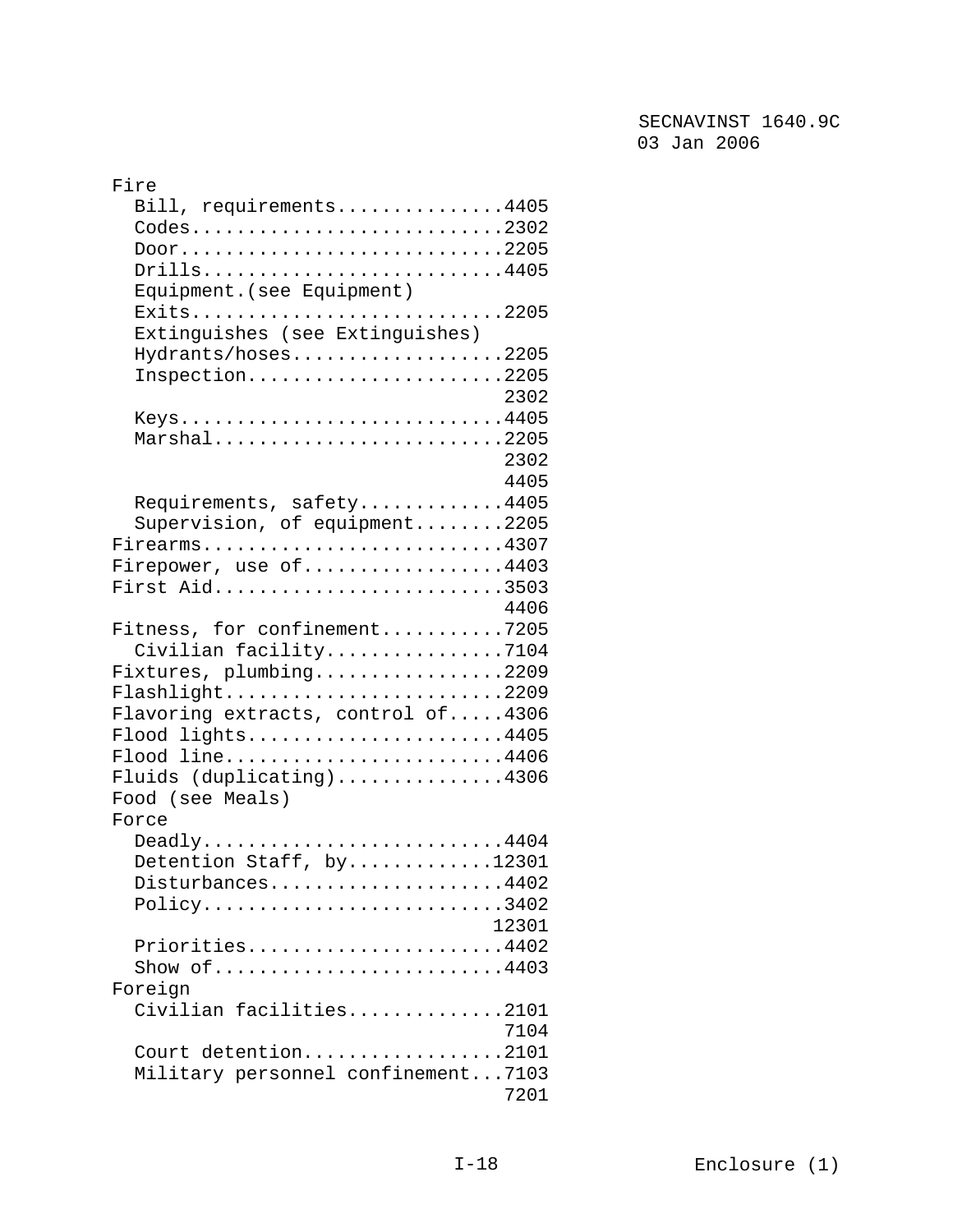| Nationals, confinement with2101<br>7102                                            |
|------------------------------------------------------------------------------------|
| Report, required7104                                                               |
| Forfeiture of good conduct time2101                                                |
| 5103                                                                               |
| 9401                                                                               |
| Format                                                                             |
| $Inspection \ldots \ldots \ldots \ldots \ldots \ldots \ldots \ldots 1201$          |
| Prisoner files8103                                                                 |
| Forms (see Appendix A)                                                             |
| Fraternization3403                                                                 |
| Freedom of Information Act8102                                                     |
| Friend, place of confinement7104                                                   |
| Frisk, search4302                                                                  |
| Fuel, control of4306                                                               |
| Funds, prisoner personal:                                                          |
| Accounting8203                                                                     |
| Custodian3201                                                                      |
| Detention facilities12502                                                          |
| Expenditure of8205                                                                 |
| Ships' brigs in11107                                                               |
| Functional adequacy (FAI):                                                         |
| Classification2103                                                                 |
| $Evaluation$ 1201                                                                  |
| New and Existing Facilities2103                                                    |
| Functions                                                                          |
| Billet titles3202                                                                  |
| Personnel3201                                                                      |
| Funds and valuables                                                                |
| Accounting8203                                                                     |
| Custodians3201                                                                     |
| Records and receipts3201                                                           |
| $\mathtt{Transfers.}\ldots\ldots\ldots\ldots\ldots\ldots\ldots\ldots\mathtt{7408}$ |
| Furniture2204                                                                      |
| 2206                                                                               |

### **- G -**

| Galley2208            |
|-----------------------|
| Gambling5101          |
| Games, recreation2206 |
| Gang release2204      |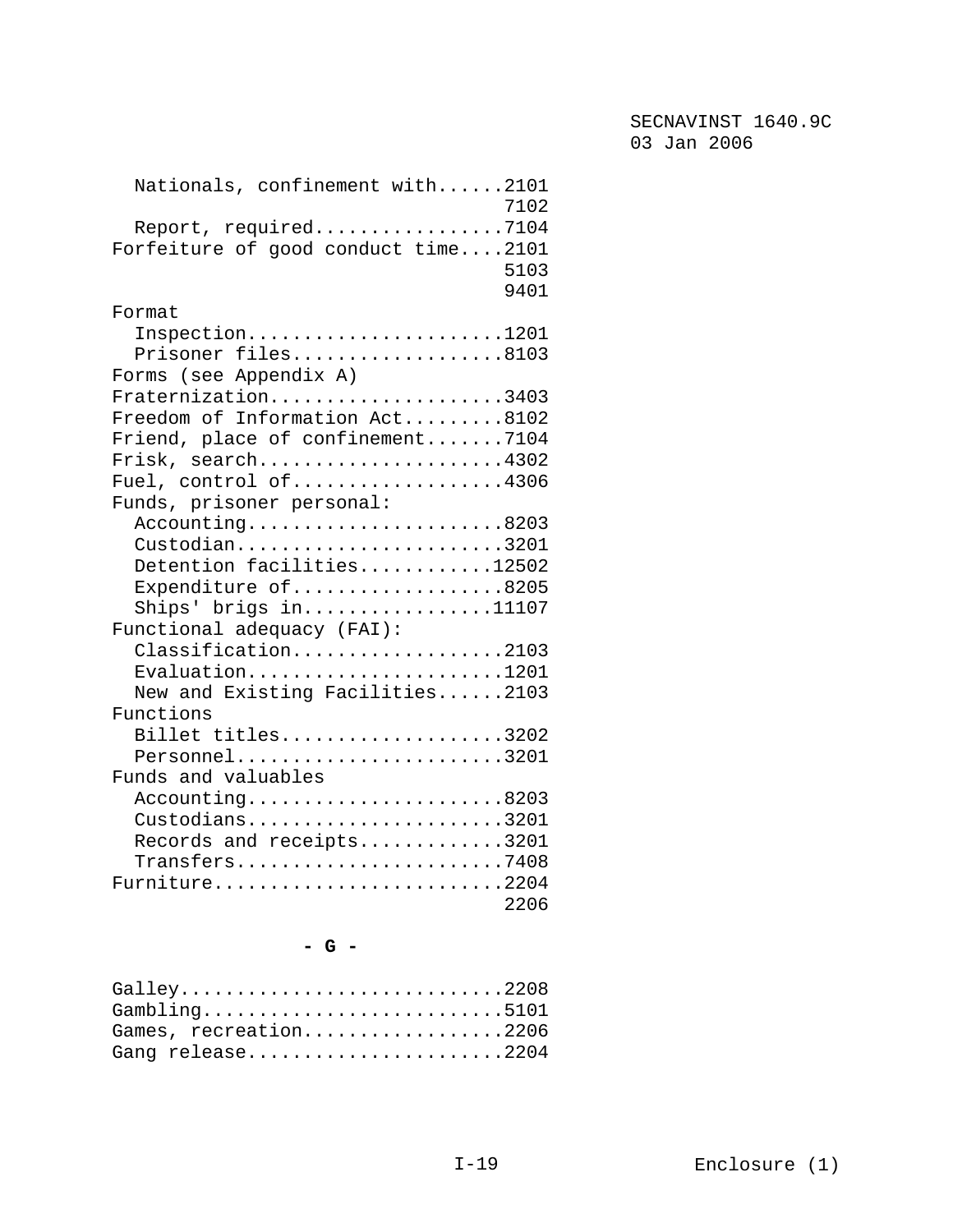| Gas                                                                                    |
|----------------------------------------------------------------------------------------|
| $CS \ldots \ldots \ldots \ldots \ldots \ldots \ldots \ldots \ldots \ldots \ldots 4308$ |
| Generator2209                                                                          |
| Grenade4308                                                                            |
| Riot4408                                                                               |
| Gasoline, control4306                                                                  |
| Gate2205                                                                               |
| $House$ 2205                                                                           |
| General Educational Development (GED)                                                  |
| Staff criteria3102                                                                     |
| Testing, prisoner6317                                                                  |
| General Specifications for Ships2201                                                   |
| Generator, diesel/gas2209                                                              |
| Glue control4306                                                                       |
|                                                                                        |
| Good Conduct Time                                                                      |
| Article 15 prisoners9                                                                  |
| Change in rate of earning 9                                                            |
| Crediting of9                                                                          |
| Definition9102                                                                         |
| Eligibility9201                                                                        |
| Forfeiture, GCT5103                                                                    |
| 9                                                                                      |
| Policy9202                                                                             |
| Interservice agreement2101                                                             |
| Policy9                                                                                |
| Rate of earning9201                                                                    |
| Restoration of9                                                                        |
| Vacated suspended sentence9                                                            |
| Gratuitous                                                                             |
| Clothing issue8206                                                                     |
| Health and comfort supplies8209                                                        |
| Gratuity, at discharge7304                                                             |
| Grenade, gas4308                                                                       |
| Grievance procedure8301                                                                |
| $Group.$ 5201                                                                          |
| 5202                                                                                   |
| Grounds2209                                                                            |
| Group counseling6308                                                                   |
|                                                                                        |
| Guard towers2205                                                                       |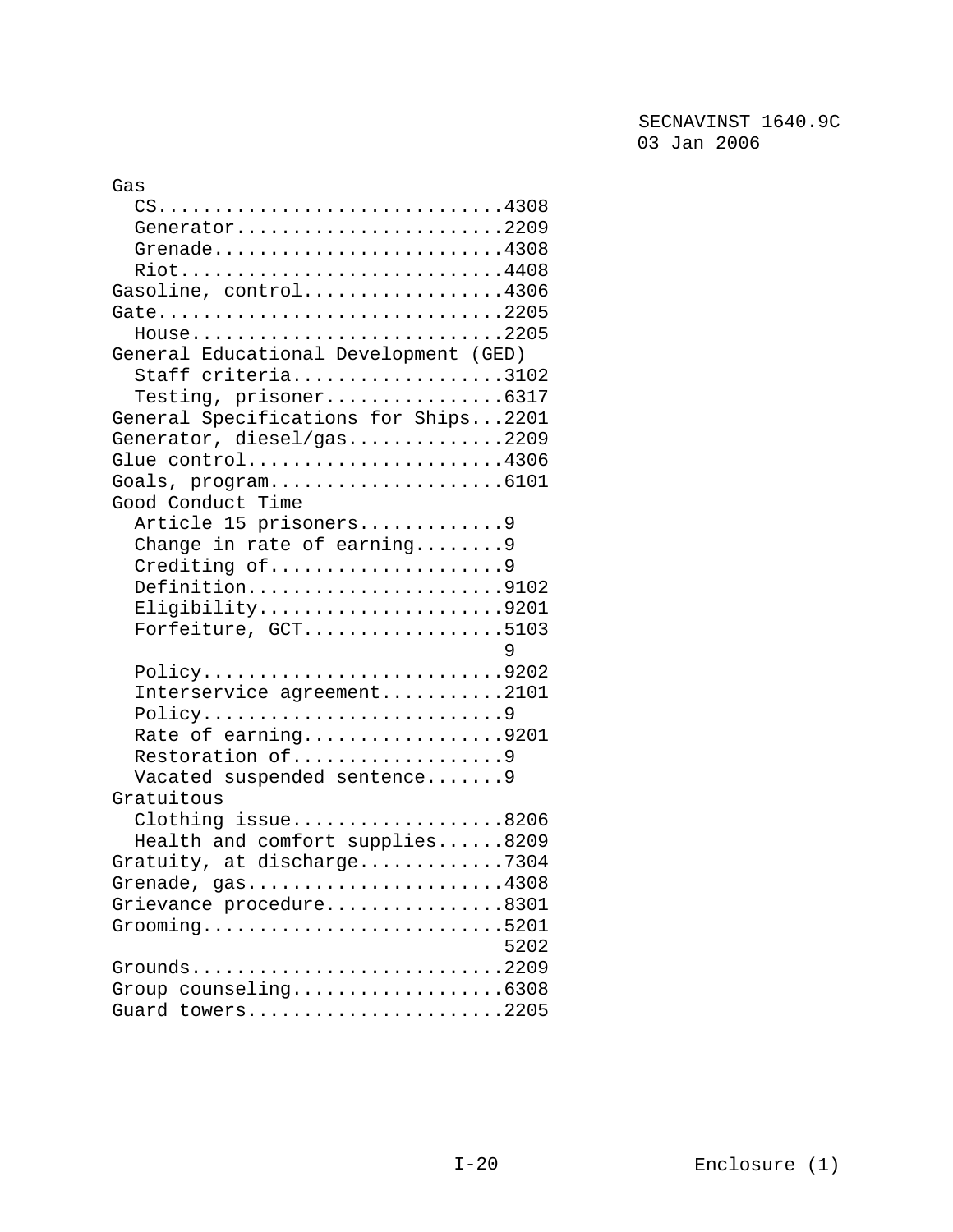#### **- H -**

| Haircuts5202<br>10203                                                              |
|------------------------------------------------------------------------------------|
| Handcuffs                                                                          |
| Air transportation7404                                                             |
| $Policy \ldots \ldots \ldots \ldots \ldots \ldots \ldots \ldots \ldots \cdot 4309$ |
| 12301                                                                              |
| Handicap of staff3102                                                              |
| Harassment                                                                         |
| Grooming5202                                                                       |
| Staff conduct3404                                                                  |
| Hazardous                                                                          |
| Materials4306                                                                      |
| $Safety$ 2303                                                                      |
| $Tools \ldots \ldots \ldots \ldots \ldots \ldots \ldots \ldots \ldots 4304$        |
| Health and Comfort                                                                 |
| Absentees, returned8210                                                            |
| Approved items8211                                                                 |
| Charges for8207                                                                    |
| 8210                                                                               |
|                                                                                    |
| Command, supplied by8211                                                           |
|                                                                                    |
| Confinement, at time of7206                                                        |
| Debt in, to government8209                                                         |
| Donations, charity8207                                                             |
| Exceptions, expenditure8212                                                        |
| Gratuitous issue8209                                                               |
| Limits8209                                                                         |
| Non-pay status8206                                                                 |
| 8209                                                                               |
| Pay Status8207                                                                     |
| Policy8211                                                                         |
| Procedures8211                                                                     |
| Prohibitions8209                                                                   |
| Quantity8209                                                                       |
| Services provided8208                                                              |
| Stragglers8206                                                                     |
| Unknown pay status8210                                                             |
| Health record7204                                                                  |
| Heat2209                                                                           |
| Homosexual4205                                                                     |
| Hose, fire2205                                                                     |
| Hospital Corpsman billet3202                                                       |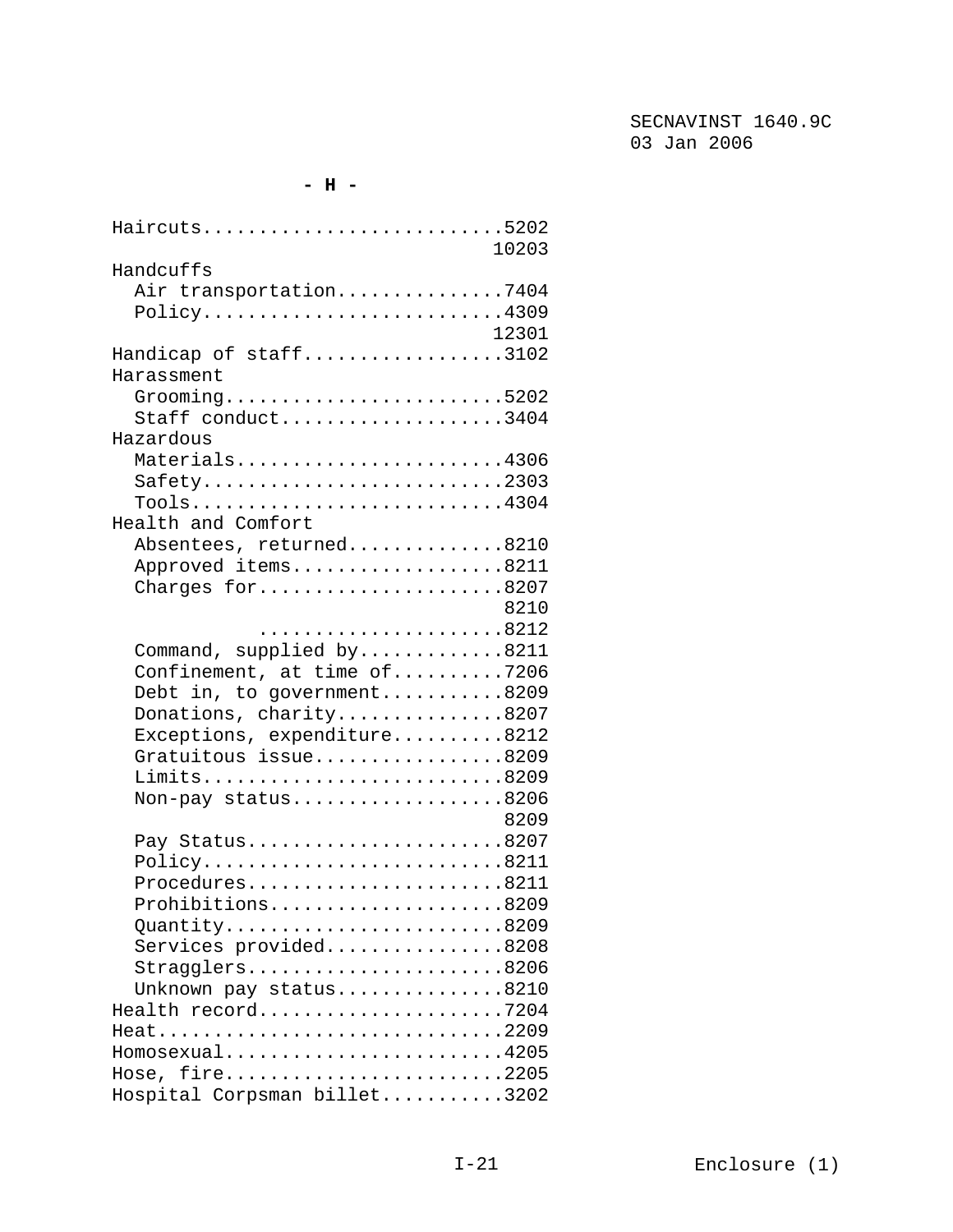| Hospitalization7302                                                          |
|------------------------------------------------------------------------------|
| Hostages                                                                     |
| $Policy \ldots \ldots \ldots \ldots \ldots \ldots \ldots \ldots \ldots 4409$ |
| Protection of4404                                                            |
| Procedure4409                                                                |
| House, Gate2205                                                              |
| Housing, transfer/changes4102                                                |
| Hull, type drawing2101                                                       |
| Hurricane4406                                                                |
| Hydrant, fire2205                                                            |

**- I -** 

| Identification                                                            |
|---------------------------------------------------------------------------|
| Badge, prisoner                                                           |
|                                                                           |
| 8106                                                                      |
| Custody classification5201                                                |
| Key, I.D4303                                                              |
| $Tool, I.D. \ldots \ldots \ldots \ldots \ldots \ldots \ldots \ldots 4304$ |
| Visitor, I.D4301                                                          |
| 8104                                                                      |
|                                                                           |
| Illness, prisoner en route7405                                            |
| Incentive program6312                                                     |
| Incident report8112                                                       |
| Detention, in12502                                                        |
| Industries, supervisor3202                                                |
| Information                                                               |
| Correspondents, to8301                                                    |
| Dissemination of data1201                                                 |
| Legal status7202                                                          |
| Pretrial agreement7202                                                    |
| Prohibited3402                                                            |
| 8301                                                                      |
| Public media8303                                                          |
| Request for8102                                                           |
| Visitors, to8301                                                          |
| Initial Review Officer7102                                                |
| Hearings, facilities for7102                                              |
|                                                                           |
| Program                                                                   |
| Detention, in12401                                                        |
| Directives7207                                                            |
| Local support7207                                                         |
| Inoperative time                                                          |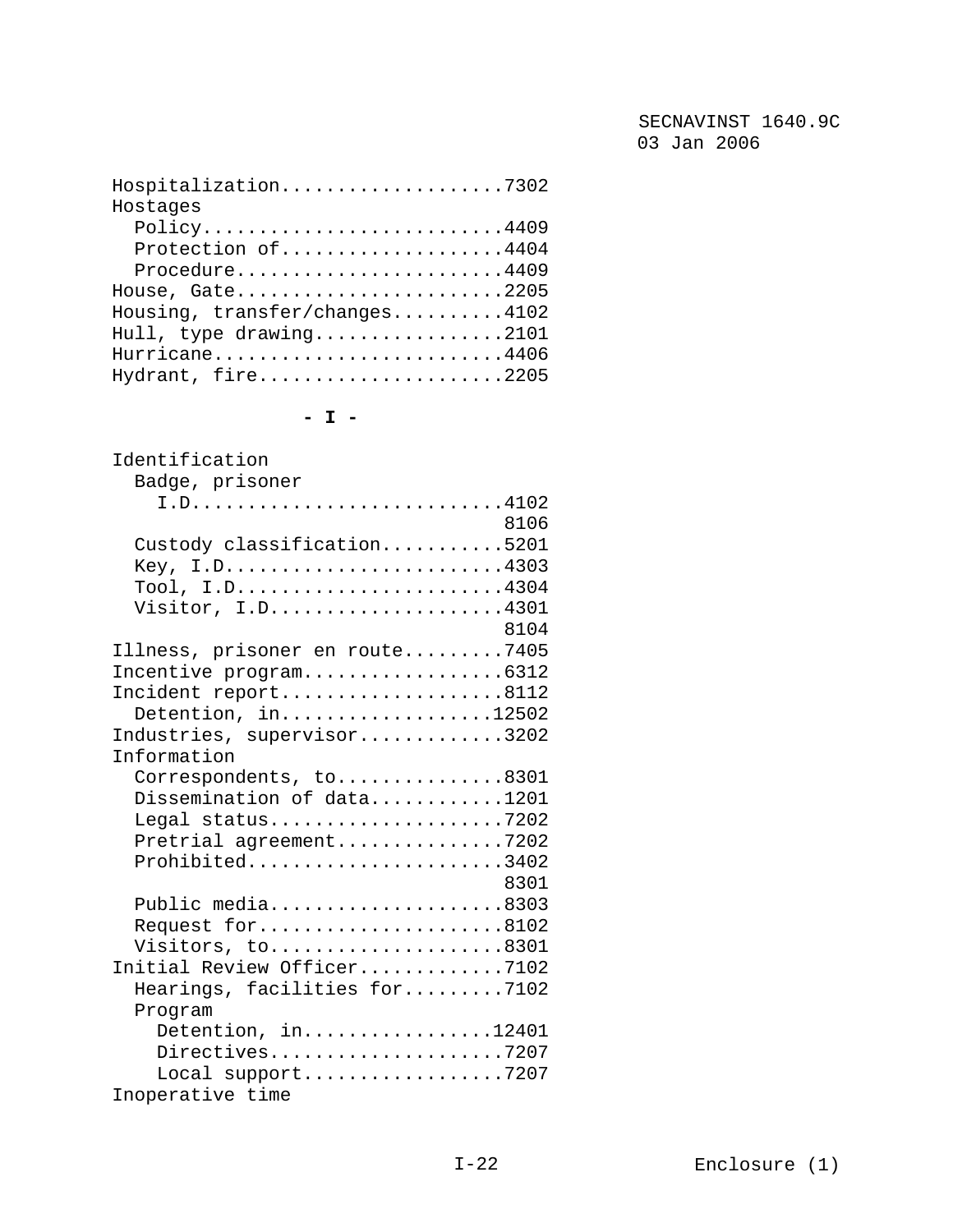| Definition9102                                         |
|--------------------------------------------------------|
| Example9                                               |
| Procedures9                                            |
| In-service training3503                                |
| Insignia, military5201                                 |
| Inspection, Board of Survey                            |
| (see Boards)                                           |
| Inspections                                            |
| Confinement facility,                                  |
| ship, shore, of1201                                    |
| 2302                                                   |
| Contraband, in mail8301                                |
| Correctional custody, of1201                           |
| Corrections specialist, by1201                         |
| Detention facility, of1201                             |
| Emergency door, of2302                                 |
| Extinguishes, fire of2302                              |
| Fire2302                                               |
| Formats1201                                            |
| Mail, of8301                                           |
|                                                        |
| Record, of prisoners in                                |
| segregation4205<br>5103                                |
|                                                        |
| $Safety$ 2303                                          |
| Sanitation2304                                         |
| Medical officer, by10101                               |
| Record of10105                                         |
| Security2302                                           |
| Installation custody                                   |
| Definition4201                                         |
| Form (DD 512)4104                                      |
| Procedures4201                                         |
| $Quarters. 2102$                                       |
| Supervisor, Work3202                                   |
| Instruments, restraint4309                             |
| Intercom2205                                           |
| International date line9                               |
| Inter-service agreements                               |
| Facilities3102                                         |
| Procedures2101                                         |
| Intoxication1103                                       |
| Inventory, funds and valuables8203                     |
| Form (NAVPERS 1640/17)7408                             |
| Irons, $Leg.\dots.\dots.\dots.\dots.\dots.\dots.\4309$ |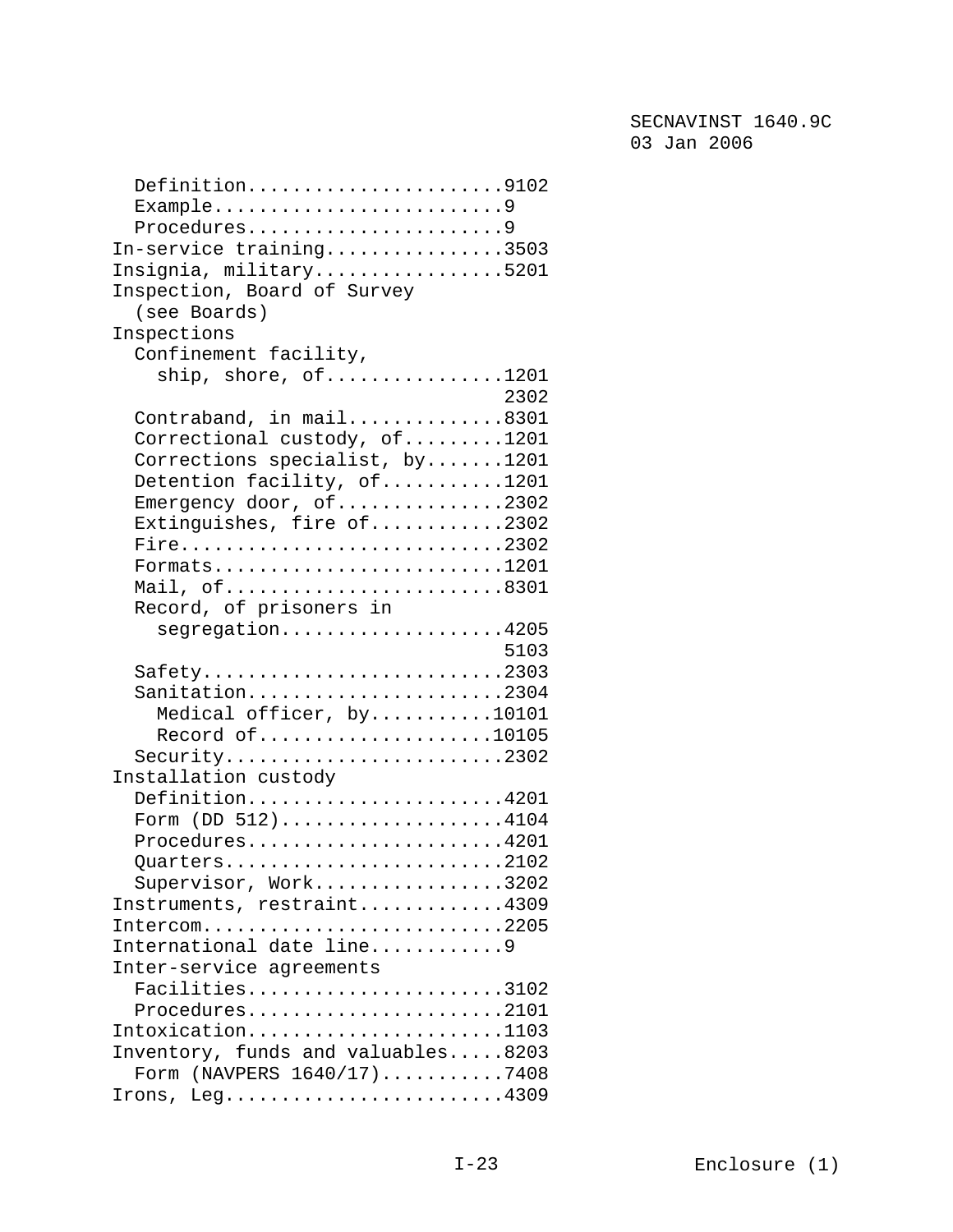Irritants, control of..............4306 I.S.I.C., command visits...........7208

**- J -** 

| Job qualification requirements |
|--------------------------------|
| $JQR)$ 3502                    |
| Joint usage of facilities,     |
| agreement7104                  |
| Judge Advocate General,        |
| confinement, foreign, military |
|                                |
| Judicial credit9102            |
|                                |

**- K -** 

#### Key

| Cell2204              |
|-----------------------|
| $Control$ 4101        |
| 4303                  |
| Fire4405              |
| Locker2209            |
| Kerosene, control4306 |
| Kitchen utensils10201 |

### **- L -**

| Ladder Racks2206                      |
|---------------------------------------|
| Laundry operations10202               |
| $Space$ 2208                          |
| Law, Public 90-3771101                |
| Lawyer (see counsel)                  |
| Leadership, staff3102                 |
| Leave:                                |
| Appellate7304                         |
| Emergency7303                         |
| Ledger, expenditures and receipts8203 |
| Leg irons4309                         |
| Legal, implications for programs6102  |
| Legal status, of prisoner             |
| Berthing4201                          |
| Categories7103                        |
| Changes, medical                      |
| recertification7205                   |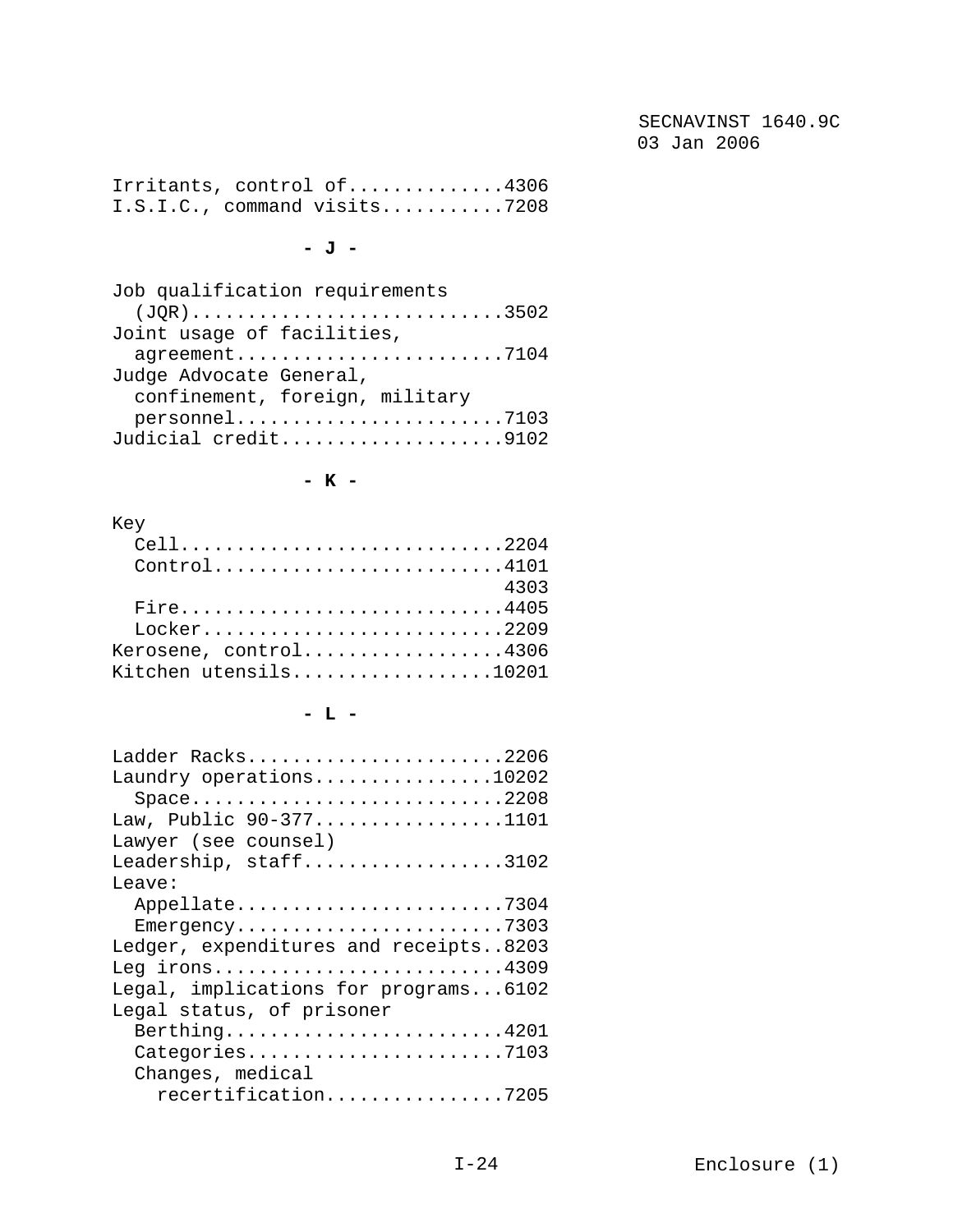| Information about7202                                                       |
|-----------------------------------------------------------------------------|
| $Library.$ 10204                                                            |
| Regional3506                                                                |
| Staff3506                                                                   |
| Station3506                                                                 |
| Use of, prisoner6314                                                        |
| Life Support Systems2205                                                    |
| Lighting2204                                                                |
| 2209                                                                        |
| Limitation, on                                                              |
| Expenditures8209                                                            |
| Punishments5103                                                             |
| Secretary regulations1102                                                   |
| 1201                                                                        |
| List, Basic Facility                                                        |
| Requirement2201                                                             |
| Living conditions1103                                                       |
| Locks                                                                       |
| Control center control2205                                                  |
| Electric2204                                                                |
| 2205                                                                        |
| Generator, emergency2209                                                    |
| Lockers2206                                                                 |
| 2209                                                                        |
| Manual2204                                                                  |
| Sally port4105                                                              |
| Lockers:                                                                    |
|                                                                             |
| Prisoner2209                                                                |
| Visitor2206                                                                 |
| 8301                                                                        |
| $Weapons$ 2207                                                              |
| 4307                                                                        |
| Logistical support by confining                                             |
| command7206                                                                 |
| Log                                                                         |
| $brig. \ldots \ldots \ldots \ldots \ldots \ldots \ldots \ldots \ldots 4102$ |
| 8104                                                                        |
| Correspondence, privileged8104                                              |
| Detention facility, in12501                                                 |
| Disciplinary8104                                                            |
| Disposition of8111                                                          |
| Inspection of                                                               |
| Sanitation2304                                                              |
| 12503                                                                       |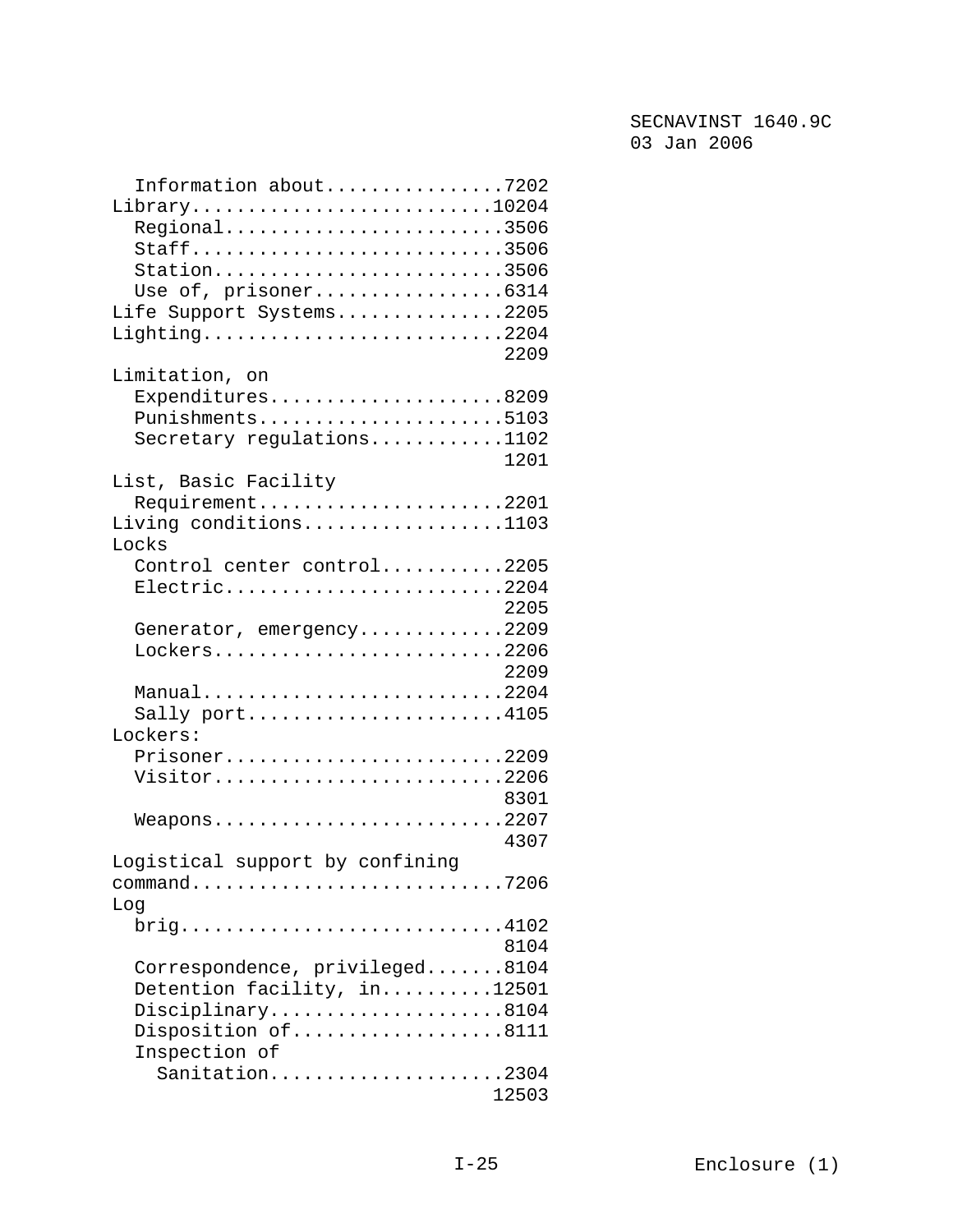| Security equipment2302   |  |
|--------------------------|--|
| $Medical$ 8104           |  |
| Ships' brig, $in$ 11106  |  |
| Specifications for8104   |  |
| Visitor8104              |  |
| Loss of prisoner, during |  |
| transportation7405       |  |
| Privileges, prisoner5103 |  |
|                          |  |

### **- M -**

| Machinery2303                                                            |
|--------------------------------------------------------------------------|
| Magistrate (see Initial Review Officer)                                  |
| Mail (see Correspondence)                                                |
| Mail Supervisor                                                          |
| Appointment3201                                                          |
| Duties3202                                                               |
| Maintenance                                                              |
|                                                                          |
| Security equipment2301                                                   |
| Work Supervisor3202                                                      |
| Male prisoner (see Opposite Sex)                                         |
| Maltreatment3405                                                         |
| Mandatory Supervised Release9102                                         |
| Management Information System                                            |
| $(CORMIS)$ 8109                                                          |
| Manpower authorization                                                   |
| Administration3202                                                       |
| Billet titles3202                                                        |
| $Escorts$ 3202                                                           |
| Interservice agreement2101                                               |
| $\texttt{Navy} \dots\dots\dots\dots\dots\dots\dots\dots\dots \dots 3301$ |
| Other Military Services3102                                              |
| $Programs.$ 3202                                                         |
| $Security$ 3202                                                          |
| Manual                                                                   |
| Corrections1201                                                          |
| Cognizance over1201                                                      |
| Facilities                                                               |
| $(reference (k))$ 2104                                                   |
| Medical                                                                  |
| Berthing criteria2104                                                    |
| Supplies4306                                                             |
| Navy corrections policy1201                                              |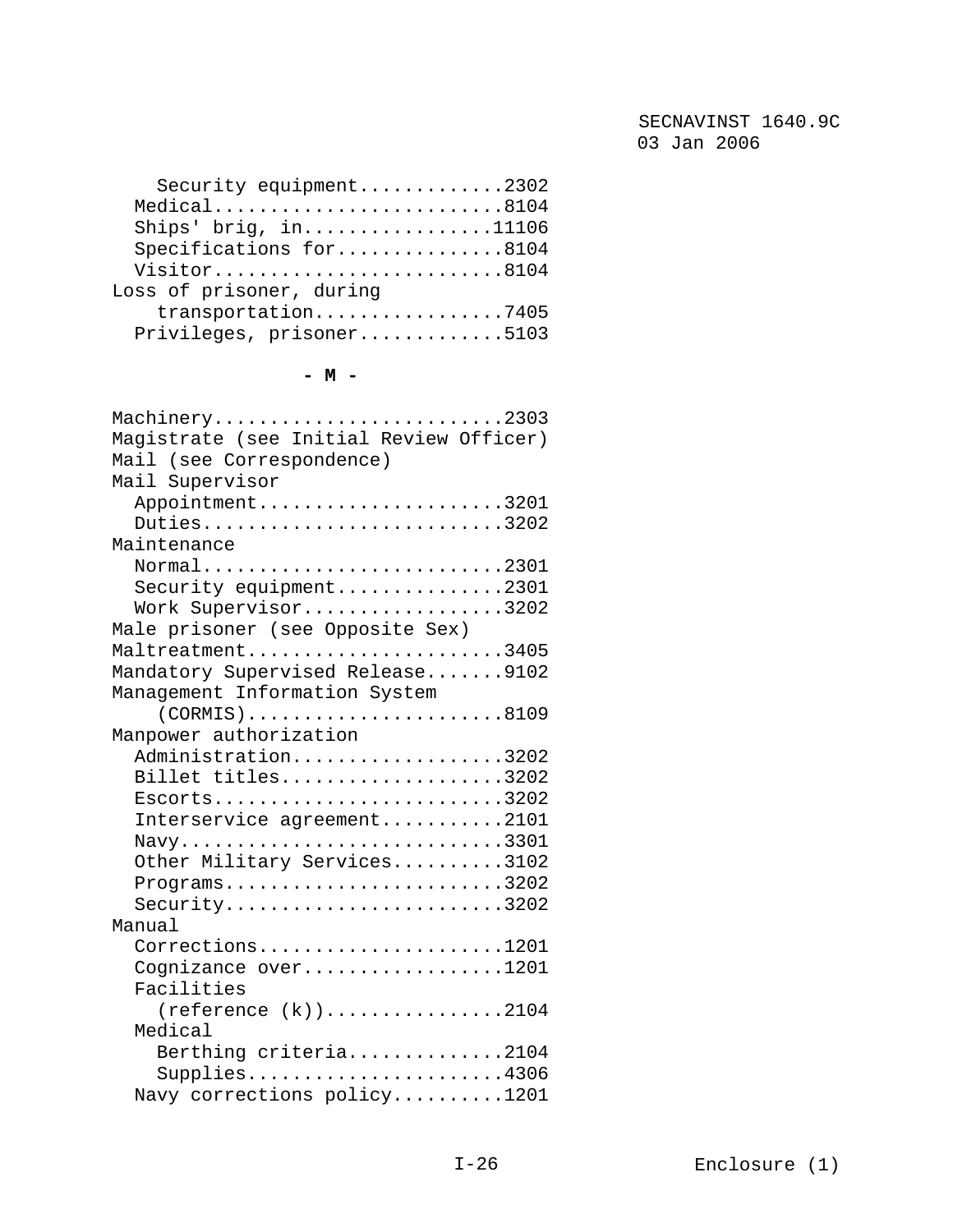| NAVCOMPT, custodians3201<br>Marijuana1103                            |
|----------------------------------------------------------------------|
| Marine Corps (see Commandant, USMC)                                  |
| Marksman, riot4403                                                   |
| Marshal, Fire                                                        |
| Fire bill4405                                                        |
| On-site, drills,                                                     |
| inspections2205<br>2302                                              |
| Mattress2204                                                         |
| Maximum custody4201                                                  |
| Maximum Release Date. (MXRD)9102                                     |
| Meals                                                                |
| Bread and Water (see Bread and Water)                                |
| Diets                                                                |
| Diminished Rations                                                   |
| (see Bread and Water)                                                |
| Disciplinary segregation5103                                         |
| Galley2208                                                           |
| Mess deck operations10201                                            |
| Mess supervisor3202                                                  |
| Natural disaster4406                                                 |
| Refusal, by prisoner10201                                            |
| Serving of10201<br>Mechanical, perimeter security2209                |
| Medical, Control                                                     |
| Supplies4306                                                         |
| Tools4304                                                            |
| Medical, Confinement                                                 |
| Bread and water7103                                                  |
| Diminished rations7103                                               |
| Fitness for7203                                                      |
| Recertification7205                                                  |
| 8105                                                                 |
| Medical, Examination                                                 |
| Confinement, for7205                                                 |
| Corpsman, $by \ldots \ldots \ldots \ldots \ldots \ldots \ldots 3202$ |
| Detention, for12107                                                  |
| Mess Deck10201<br>Segregation10101                                   |
| Medical, Facilities2208                                              |
| Medical, Food refusal10101                                           |
| Medical, Injury to prisoner4406                                      |
| Medical, Sanitation Inspection                                       |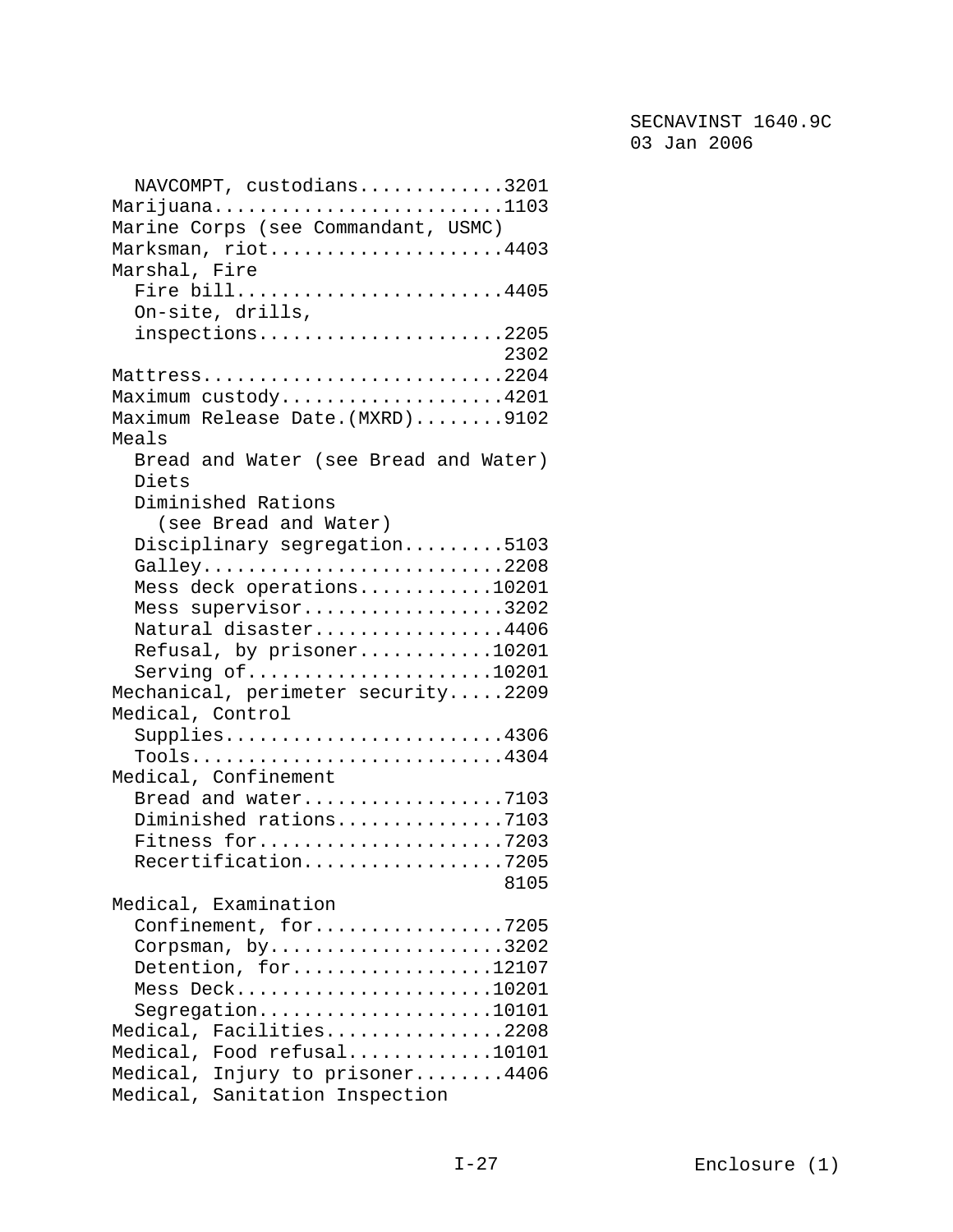| Barber shop10203                    |
|-------------------------------------|
| Facility2304                        |
| 3201                                |
| 0101                                |
| 12102                               |
| Medical, Log8104                    |
| Medical, Officer3201                |
| 10101                               |
| Medical, Personnel                  |
| $Corpsman$ 3202                     |
| Officer3201                         |
| 10101                               |
| $Paramedical$ 10103                 |
| Medical, Blood Donations10107       |
| Medical, Body cavity search4302     |
| Medical, Services10101              |
| Medical, Suicide risk4205           |
| Medical, Tear gas treatment4308     |
| Medical, Transfer                   |
|                                     |
| Air travel7404                      |
| Illness during7405                  |
| Medication, of7404                  |
| Records of7408                      |
| Medical, Visits to segregation5103  |
| Medication                          |
| Administration of10102              |
| Controlled substance10102           |
| Paramedical personnel, by10103      |
| Record of8104                       |
| Storage2208                         |
| Transfer, during prisoner7404       |
| Medium custody (In/Out)             |
| Definition4201                      |
| Policy4202                          |
| Mental symptoms7205                 |
| Mess deck                           |
| Facilities2208                      |
| Operations10201                     |
| Supervisor3202                      |
| Military                            |
| Courtesies, approved, forbidden5101 |
| Foreign personnel7103               |
| 7201                                |
| Occupational Specialty (see MOS)    |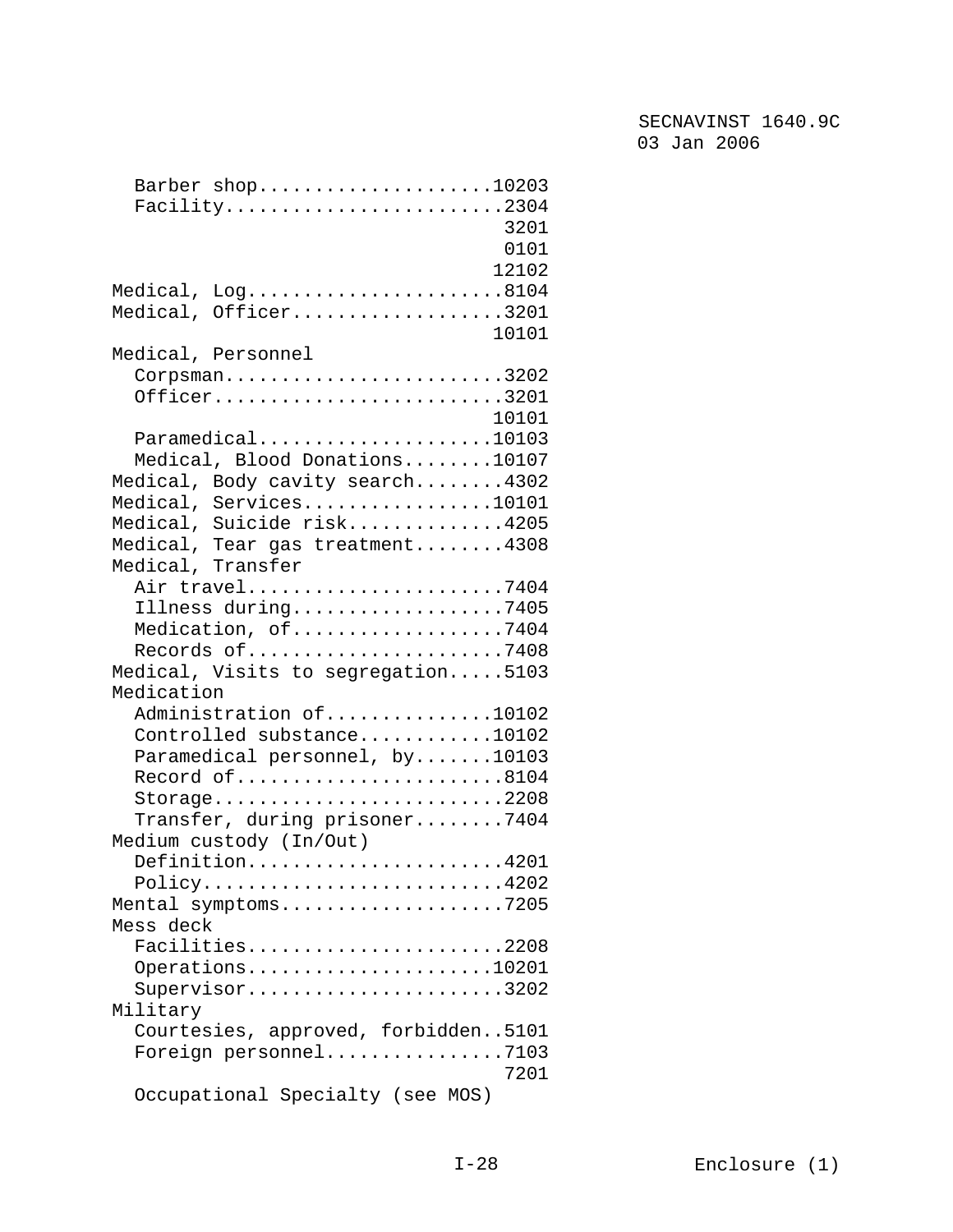| Practices, unorthodox5101                                               |
|-------------------------------------------------------------------------|
| Resources6103                                                           |
| 6320                                                                    |
| $Training \ldots \ldots \ldots \ldots \ldots \ldots \ldots \ldots 3202$ |
| 6311                                                                    |
| Minimum custody4201                                                     |
| Minimum Release Date. (MRD)9102                                         |
| Miscellaneous Areas2209                                                 |
| Misconduct, disciplinary action                                         |
| against5103                                                             |
| Mitigation of sentence,                                                 |
| interservice agreement2101                                              |
| Monitoring                                                              |
|                                                                         |
| Phone calls8301                                                         |
| Television2205                                                          |
| 2209                                                                    |
| 12201                                                                   |
| MOS, 5831, 5804                                                         |
| Assignment criteria3103                                                 |
| Awarded3104                                                             |
| Policy3101                                                              |
| Removal3106                                                             |
| $\text{Ships}$ brigs3103                                                |
| 5800 series3103                                                         |
| Movement, prisoner4104                                                  |
| Movies6314                                                              |
| Multiple sentences9                                                     |

## **- N -**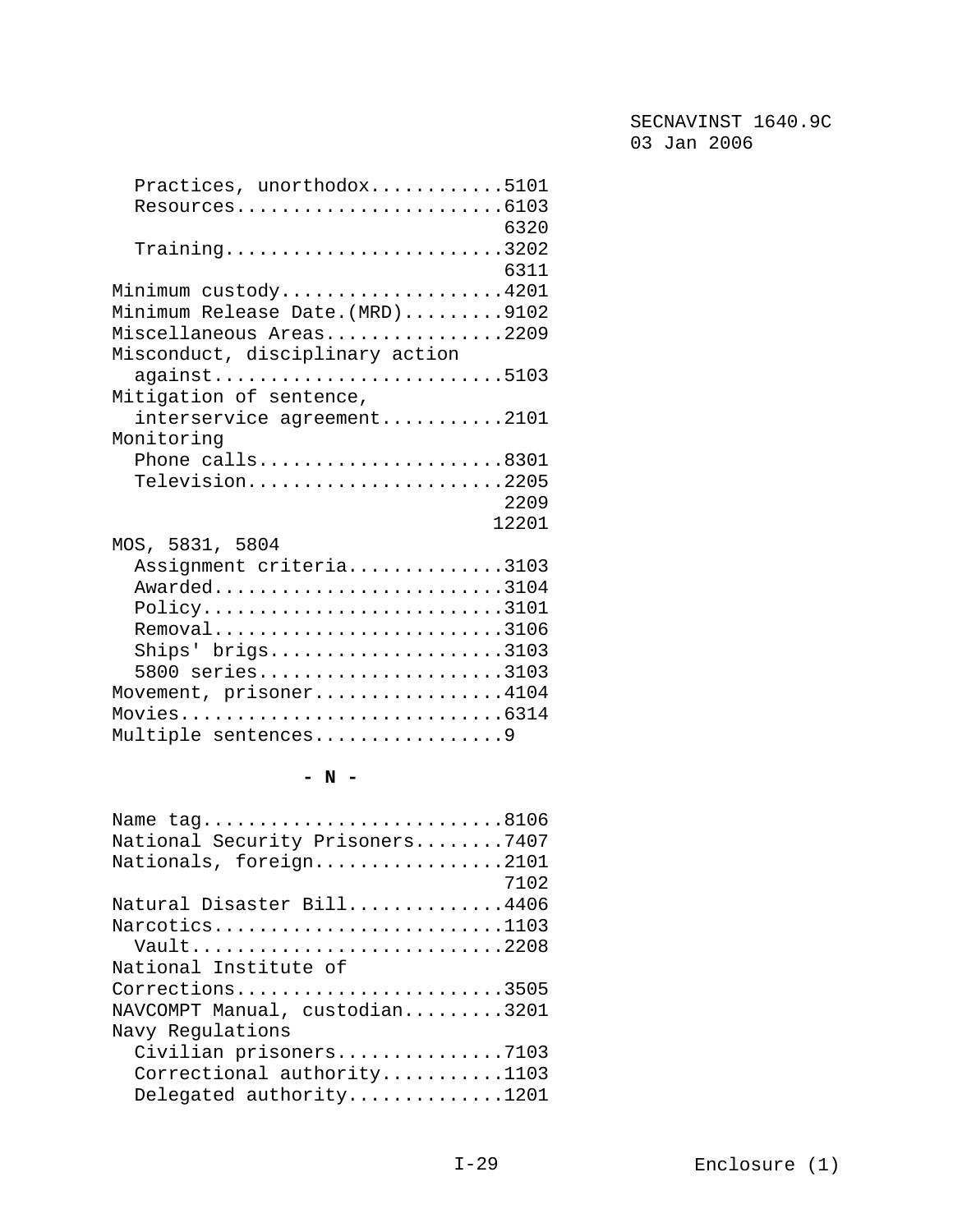| Detention facility2101                                                               |
|--------------------------------------------------------------------------------------|
| $Neatness$ 5201                                                                      |
| NEC 2008, 9575                                                                       |
| Ship's $brig \ldots \ldots \ldots \ldots \ldots 11103$                               |
| Policy3103                                                                           |
| NEC 9516, 9575                                                                       |
|                                                                                      |
| Assignment criteria3103                                                              |
| Awarded3104                                                                          |
| $Policy \ldots \ldots \ldots \ldots \ldots \ldots \ldots \ldots \ldots 3101$         |
| Removal3106                                                                          |
| Negotiations, hostage, riot4409                                                      |
| Newspapers, periodicals8301                                                          |
| Night lights2209                                                                     |
| Noise2204                                                                            |
| Non-judicial punishment7103                                                          |
| 9                                                                                    |
| Non-pay status                                                                       |
| Haircuts10203                                                                        |
|                                                                                      |
| Health and comfort8209                                                               |
| Non-restorable, programs6401                                                         |
| Notification of                                                                      |
| Charges5102                                                                          |
| Command visits7208                                                                   |
| $Command \ldots \ldots \ldots \ldots \ldots \ldots \ldots \ldots \ldots \ldots 7202$ |
| Prisoner7202                                                                         |
| Nudity3102                                                                           |
|                                                                                      |

# **- O -**

| Occupational Preference        |
|--------------------------------|
|                                |
| Offenses reportable to FBI8304 |
| Offense-related or Other       |
| Rehabilitation Programs9201    |

# Officer

| Confinement (see Confinement) |
|-------------------------------|
| Staff (see Staff)             |
| Of the Day (OOD)3205          |
| In-Charge $(OIC)$ 3201        |
| Official Correspondence8301   |
| Operations                    |
| Barber $shop$ 10203           |
|                               |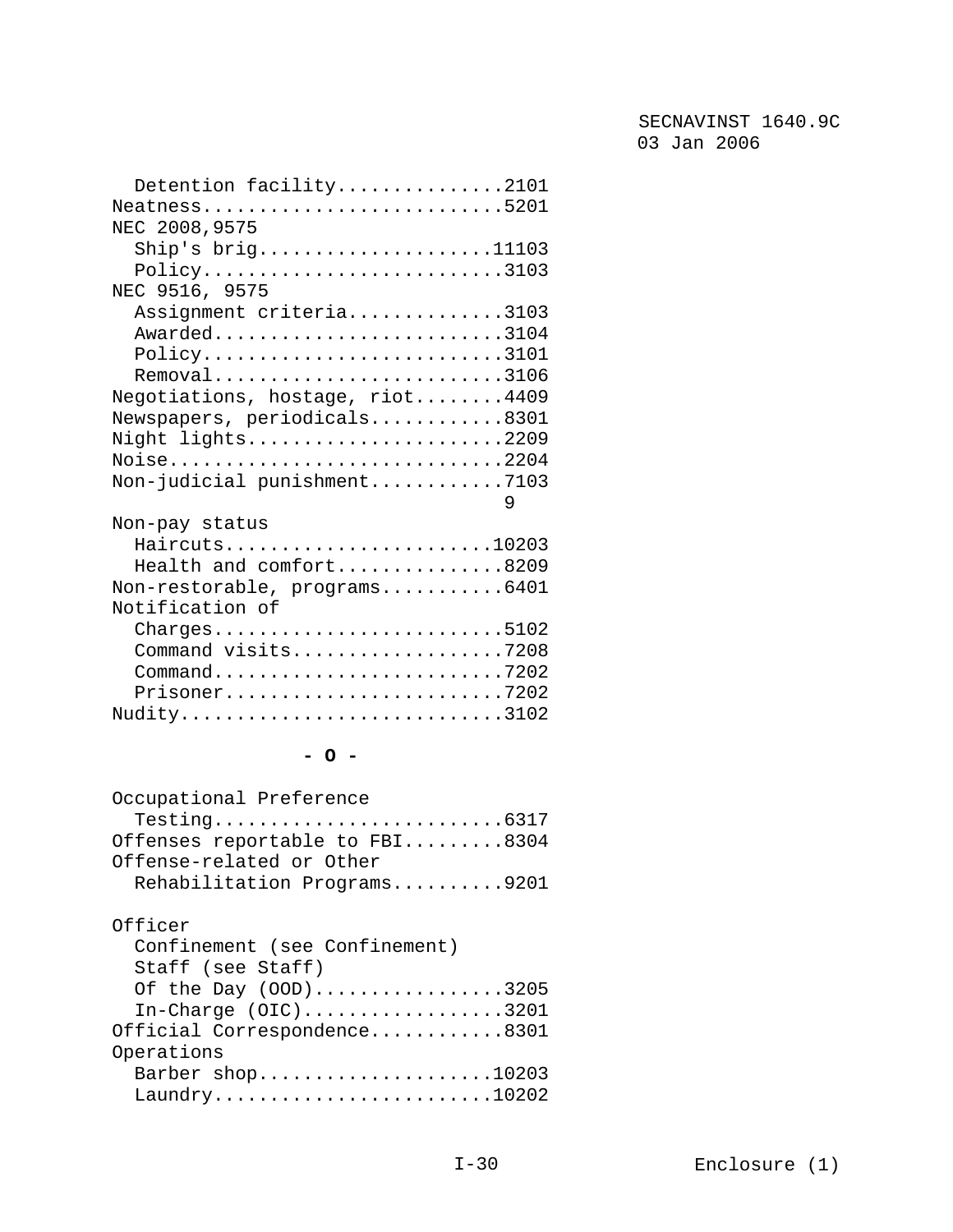| Mess deck10201                                                                 |
|--------------------------------------------------------------------------------|
| Officer3202                                                                    |
| OPNAVINST 3100.6G, UNIT SITREPS8112                                            |
| Opposite sex (see SEX, opposite)                                               |
| OPTAR, prisoner escort charges7401                                             |
| Order                                                                          |
| Confinement, to7203                                                            |
| Release, to7304                                                                |
| Orders, upon release7304                                                       |
| Organization, Tables of3202                                                    |
| Billet titles and functions3202                                                |
| Orientation (see Reception)                                                    |
| Out-Count                                                                      |
| Emergency leave7303                                                            |
| $\texttt{Record} \dots \dots \dots \dots \dots \dots \dots \dots \dots \ 4102$ |
| Outside appointments Prisoner                                                  |
|                                                                                |
| Overnight, temporary absence $\ldots \ldots$ .7301                             |
| Overseas, prisoner                                                             |
| transportation7404                                                             |

## **- P -**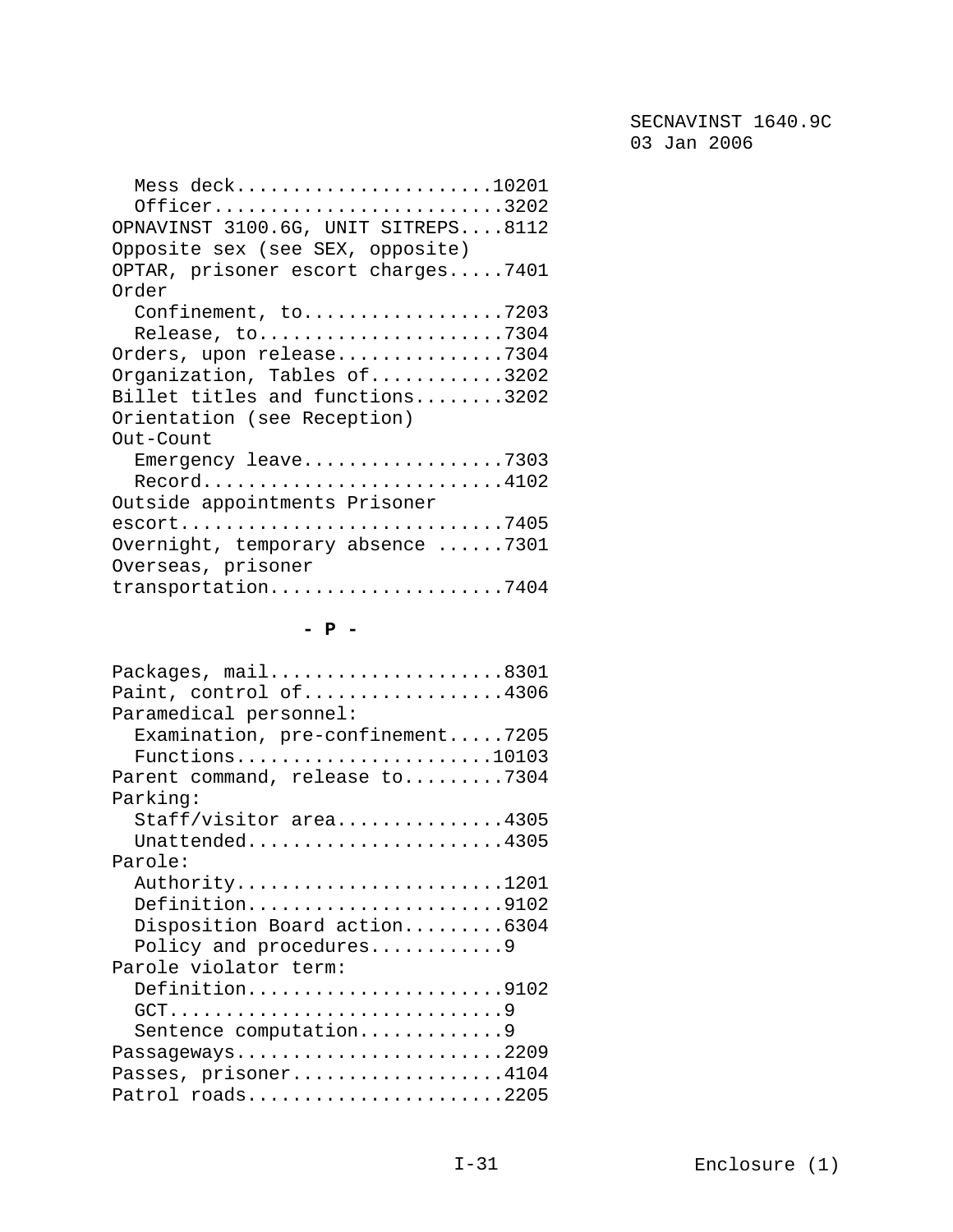| PAYPERSMAN, unknown pay status8210    |
|---------------------------------------|
| Pay                                   |
| Record at confinement7204             |
| Status:                               |
| Haircuts10203                         |
| Health and Comfort8207                |
| Unknown, absentee8210                 |
| Penologist, Navy1201                  |
| Performance evaluation criteria:      |
| Prisoner of6306                       |
| Staff, of3105                         |
| Perimeter                             |
| Fence2205                             |
| Lighting2209                          |
| Security equipment2209                |
| Towers2205                            |
| Periodicals8301                       |
| Personal:                             |
| Appearance                            |
| Prisoner5201                          |
| Staff3402                             |
| Effects:                              |
| Confinement to civilian facility.7104 |
| Custodians of3201                     |
| Return of at release7304              |
| Financial Record (PFR)7408            |
| Funds, expenditure8205                |
| History Statement (DD 498)4203        |
| Property:                             |
| Accounting8204                        |
| Inventory and Receipt                 |
| (NAVPERS 1640/17)7408                 |
| 8204                                  |
| Policy and Procedures8201             |
| Ships' brigs $in$ 11107               |
| Transfer of7408                       |
| Personnel:                            |
|                                       |
| Billets (see Manpower Authorizations) |
| Confinement of (see Confinement)      |
| Staff (see Staff)                     |
| Phone Calls8301                       |
| Physical                              |
| Abuse3402                             |
| 3405                                  |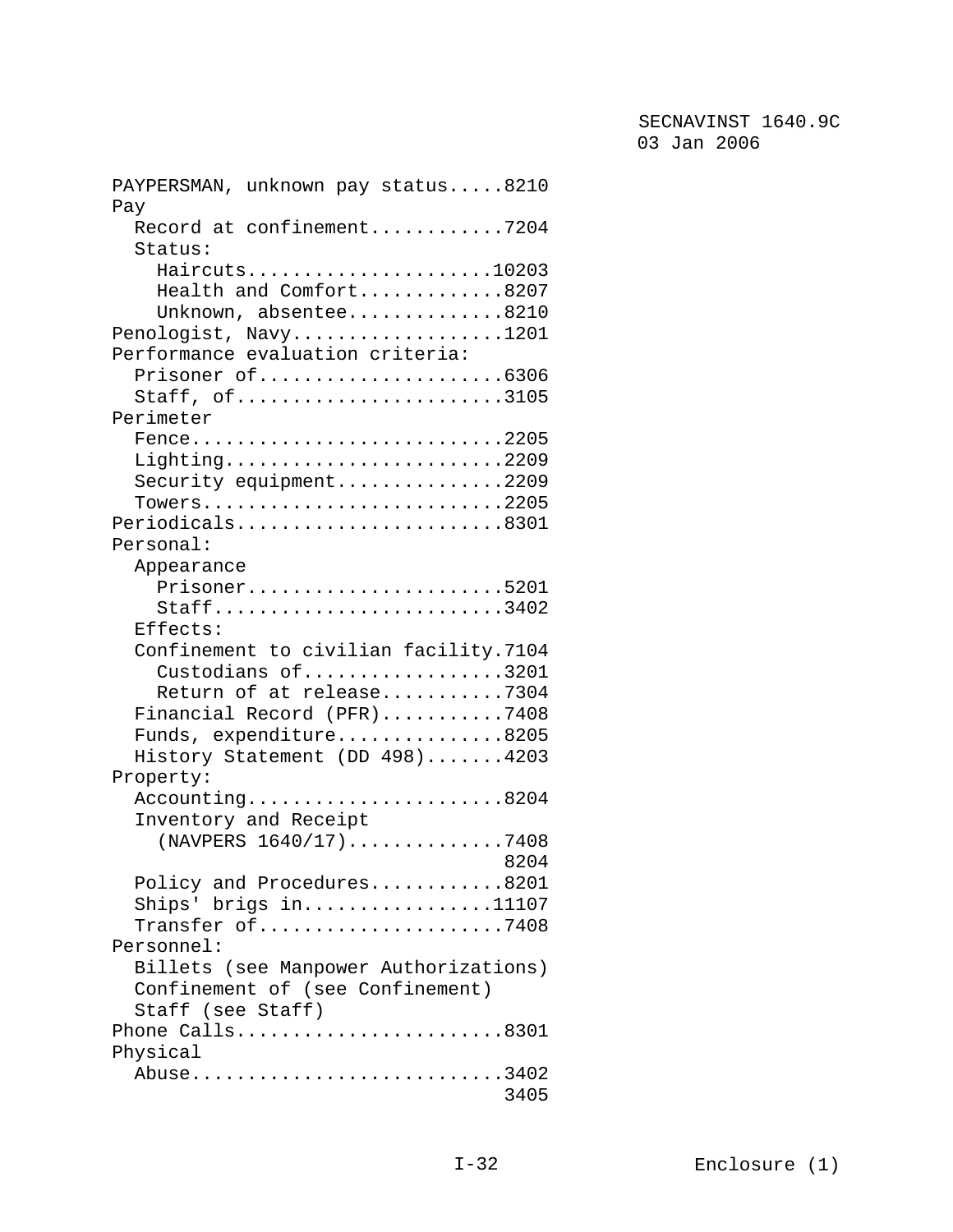| Examination (see Medical)               |
|-----------------------------------------|
| Fitness testing6317                     |
| Restraint7102                           |
| Training (See Training)                 |
| Pillow2204                              |
| Pillow Case2204                         |
| 10202                                   |
| Place of confinement (see Facility)     |
|                                         |
| Planning of confinement facilities.2202 |
| Plumbing, berthing area2209             |
| Poison, control of4306                  |
| Policy:                                 |
| Civilian use of naval                   |
| Confinement facilities7105              |
| Clothing expenditures8206               |
| Confinement order8105                   |
| Correctional custody1201                |
| Correctional programs6301               |
| Correspondence and visiting8301         |
| Daily change sheet8107                  |
| Detention Facility12201                 |
| Health and comfort items8211            |
| I.D. Badge, prisoners8106               |
| Incident reports8112                    |
| Personnel3101                           |
| Monthly report of Prisoners             |
| (NAVPERS 1640/11)8113                   |
| Responsibility, to develop1201          |
|                                         |
| Secretary of the Navy1201               |
| $\text{Ships}$ ' brigs11101             |
| Staff selection3101                     |
| Portable, two way radio4407             |
| Post                                    |
| Escape, for4407                         |
| Manning Level3202                       |
| Orders3401                              |
| 8305                                    |
| 1201                                    |
| Security3202                            |
| 4301                                    |
| Postage8301                             |
| Posting:                                |
| Fire Bill4405                           |
| Natural Disaster Bill4406               |
|                                         |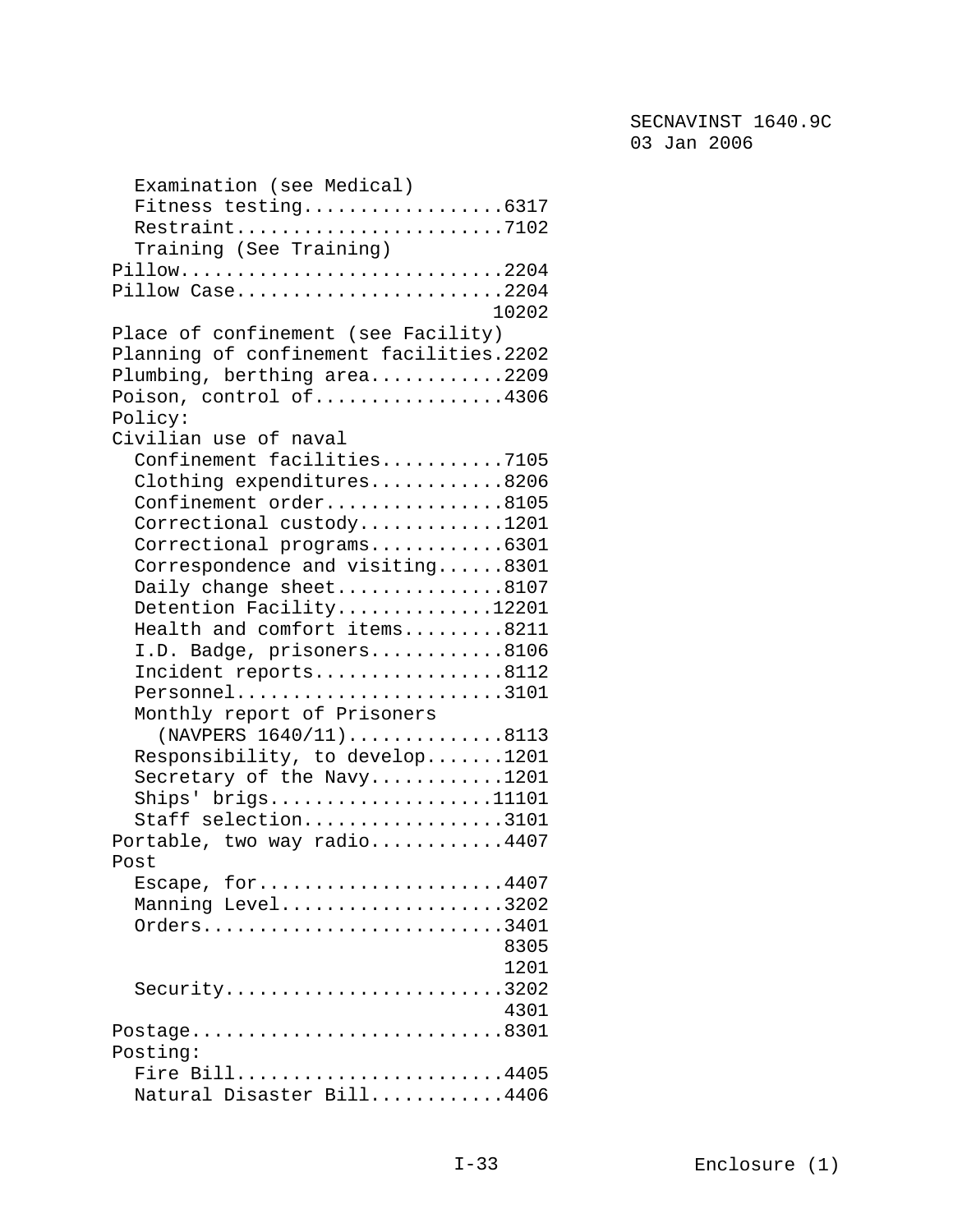| Post-riot procedures4408                                                         |
|----------------------------------------------------------------------------------|
| Post-trial, foreign civilian                                                     |
| $facilities \ldots \ldots \ldots \ldots \ldots \ldots \ldots \ldots \ldots 7104$ |
| Pregnancy test7205                                                               |
| Pre-release                                                                      |
| Mandatory6102                                                                    |
| Orientation7304                                                                  |
|                                                                                  |
| 6401                                                                             |
| Pre-service, training3502                                                        |
| Pretrial                                                                         |
| Agreement9                                                                       |
| Confinement                                                                      |
| Credit for9                                                                      |
| Custody classification4202                                                       |
| Foreign Civilian facility7104                                                    |
| Intent to prosecute, for7102                                                     |
| Offense against host                                                             |
| country7201                                                                      |
| Place of confinement7104                                                         |
| $Policy \ldots \ldots \ldots \ldots \ldots \ldots \ldots \ldots \ldots 7102$     |
| Probable cause, for7102                                                          |
| Protective custody, for7102                                                      |
|                                                                                  |
| Release from7304                                                                 |
| $Safekeeping \ldots \ldots \ldots \ldots \ldots \ldots \ldots 7102$              |
| President, confinement for foreign                                               |
| military personnel7103                                                           |
| Prevention of                                                                    |
| Disturbances4401                                                                 |
| Escape4407                                                                       |
| Principles, governing confinement                                                |
| of military personnel1102                                                        |
| Printouts, computer8108                                                          |
| Priority                                                                         |
| Disturbances, in 4402                                                            |
| Force, $of$ 4403                                                                 |
| Prisoner                                                                         |
| Accountability systems4102                                                       |
| Appearance5201                                                                   |
| Assignment and Clemency Board                                                    |
| action6304                                                                       |
| Authority over other                                                             |
| prisoners6309                                                                    |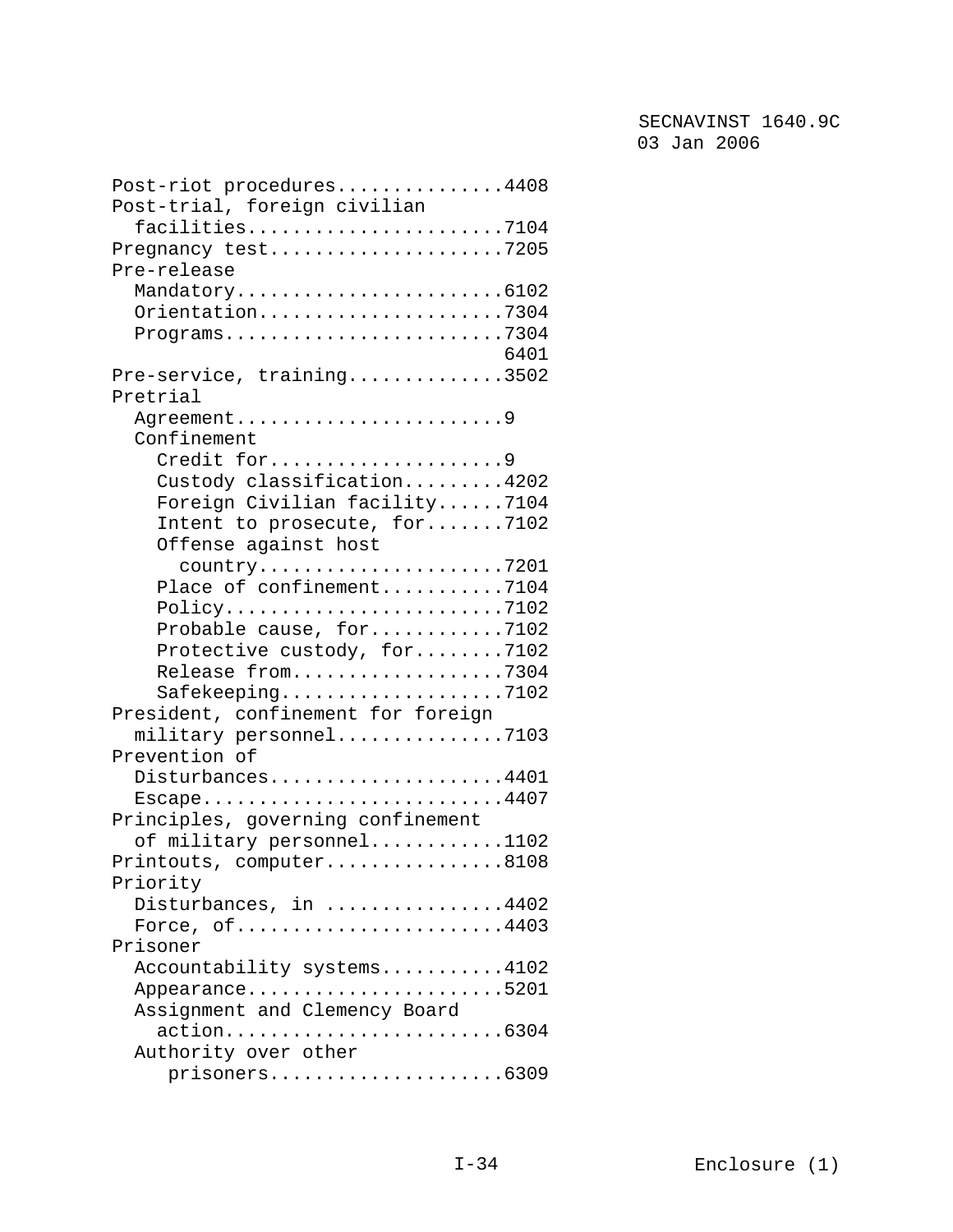| Badge, ID5201                                |  |
|----------------------------------------------|--|
| 8106                                         |  |
| Behavior/custody problem4205<br>Berthing4201 |  |
| Classification (see Classification)          |  |
| Clothing8206                                 |  |
| Conduct record7408                           |  |
| Confinement (see Confinement)                |  |
| Contraband, access to6309                    |  |
| Correspondence8301                           |  |
| Council8302                                  |  |
| Daily report8114                             |  |
| Definition9102                               |  |
| Discharged7103                               |  |
| Discipline5101                               |  |
| Hunger Strike                                |  |
| Disturbances4401                             |  |
| Employment of (see Programs, Work)           |  |
| Escape (see Escape)                          |  |
| Escort (see Escort)                          |  |
| Evaluation (see Evaluation)                  |  |
| Expenditure of personal funds8205            |  |
| 8209                                         |  |
| Exploitation of 6309<br>Family3402           |  |
| Female (see Sex Opposite)                    |  |
| File8103                                     |  |
| 11106                                        |  |
| Funds and valuables                          |  |
| (see Funds and Valuables)                    |  |
| Grievance8301                                |  |
| Haircuts5202                                 |  |
| 10203                                        |  |
| Health, medical care3201                     |  |
| Hunger Strike                                |  |
| History of4203                               |  |
| $Homosexual$ 4205                            |  |
| Identification badge4102                     |  |
| 8106                                         |  |
| Information, of charges/legal                |  |
| status (see Information)                     |  |
| Injured, during escape4407                   |  |
| Use of term "prisoner" 1201                  |  |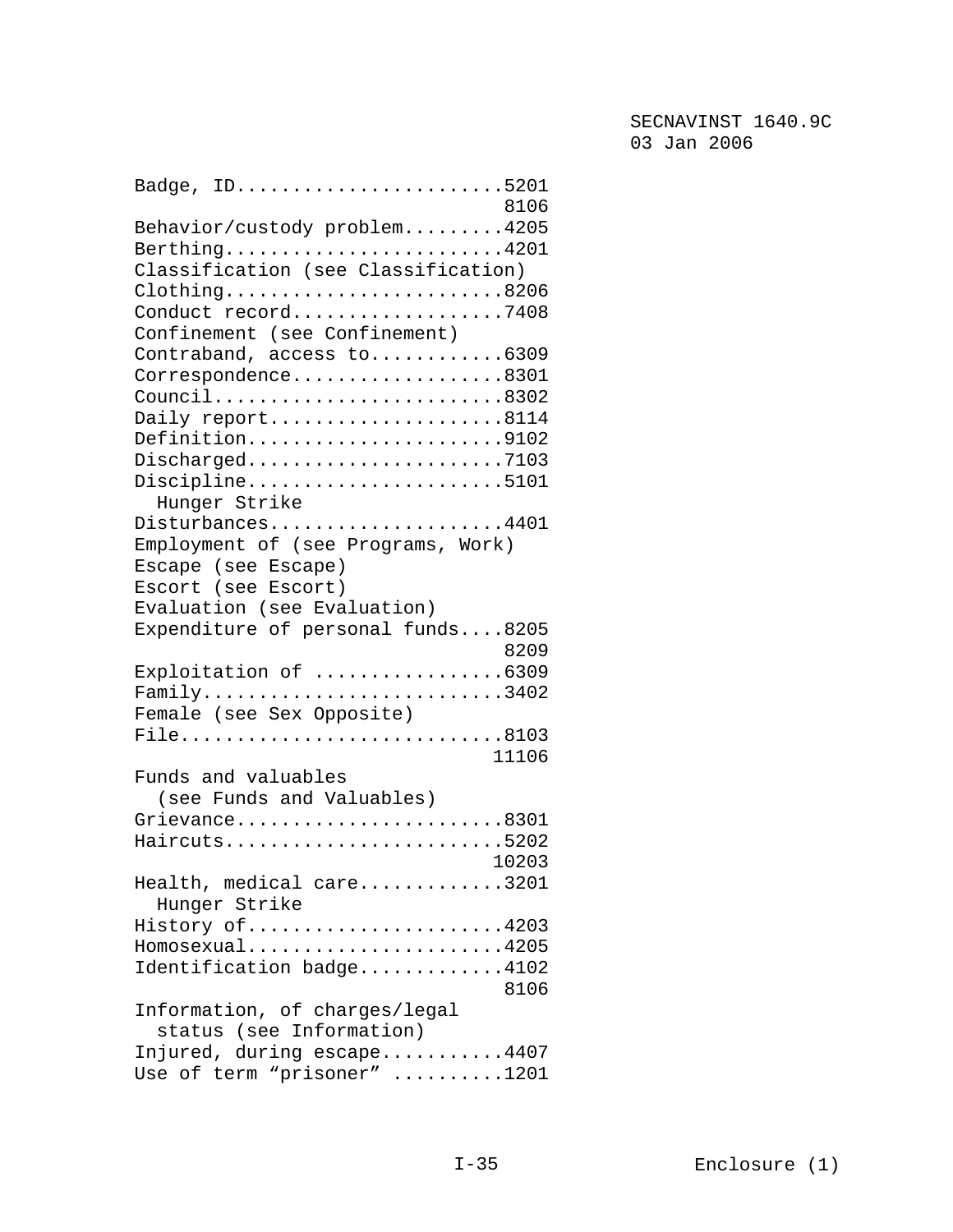| Installation custody ID4104                                                    |  |
|--------------------------------------------------------------------------------|--|
| 4201                                                                           |  |
| Interview6201                                                                  |  |
| $\text{Laundry} \dots \dots \dots \dots \dots \dots \dots \dots \dots 10202$   |  |
| Legal status7103                                                               |  |
| Loss of7405                                                                    |  |
| Male (see Sex Opposite)                                                        |  |
| Maximum custody4201                                                            |  |
| Medication7404                                                                 |  |
| Monthly report of prisoners8110                                                |  |
| Movement4104                                                                   |  |
| National Security7407                                                          |  |
| Officer7103                                                                    |  |
| Passes4102                                                                     |  |
| 4104                                                                           |  |
| Patient transfer7404                                                           |  |
| Personal problems6201                                                          |  |
| Pregnant prisoners7103                                                         |  |
| Privileges4202                                                                 |  |
| Problems, personal6201                                                         |  |
| Program selection (see Programs)                                               |  |
| Progress                                                                       |  |
| Evaluation6306                                                                 |  |
| Monitoring6305                                                                 |  |
| Summary Data (DD 1477)7407                                                     |  |
| $Property. 8204$                                                               |  |
| Psychotic, transportation of7404                                               |  |
| Records (see Records)                                                          |  |
| Restraint7405                                                                  |  |
| Riot (see Riot)                                                                |  |
| Rules5101                                                                      |  |
| Search4302                                                                     |  |
| 7405                                                                           |  |
| Sentenced7103                                                                  |  |
| Special categories7103                                                         |  |
| Status of Forces7103                                                           |  |
| Suicide Risk4205                                                               |  |
| Talking during meals10201                                                      |  |
| $Training \ldots \ldots \ldots \ldots \ldots \ldots \ldots \ldots \ldots 6201$ |  |
| Transfer (see Transfer)                                                        |  |
| Transient clothing7401                                                         |  |
| Transportation (see Transportation)                                            |  |
|                                                                                |  |
| UCMJ5101                                                                       |  |
|                                                                                |  |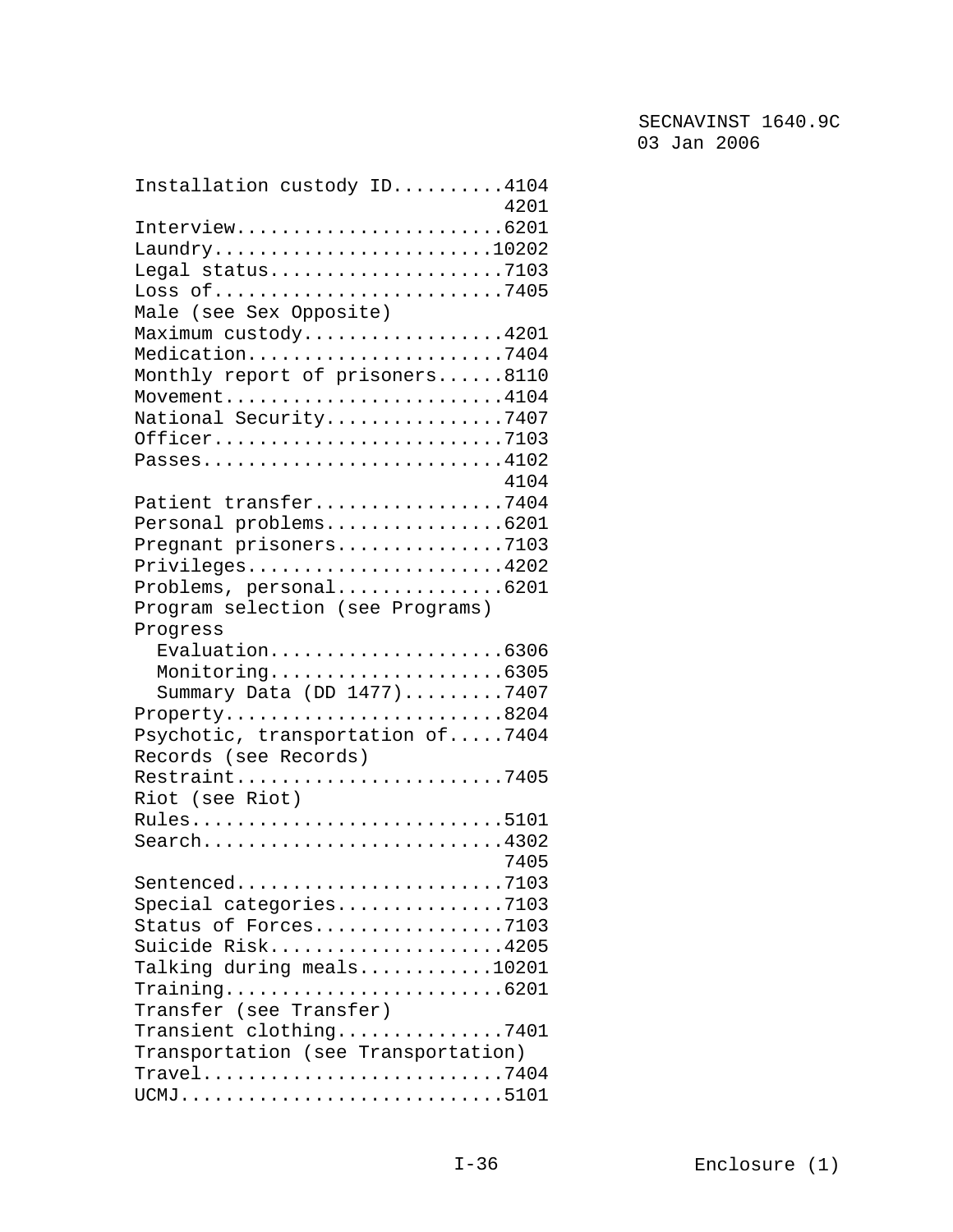| Visitors (see Visitors also)8301 |
|----------------------------------|
| Work (see Program, Work)         |
| Privacy Act6102                  |
| 8102                             |
| Appendix B                       |
| Privileged correspondence8301    |
| $Log.$ 8104                      |
| Privileges:                      |
| Deprivation of5103               |
| Loss of5103                      |
| Prisoner4202                     |
| Prohibited3402                   |
| Problem, prisoner6201            |
| Procedures, developing1201       |
| Standard Operating8305           |
| Programs                         |
| Academic6310                     |
| Adequacy classification of6103   |
|                                  |
| Areas2206                        |
| brig, ship's $in$ 2101           |
| 11105                            |
| Civilian prisoners, for7103      |
| Coercion6102                     |
| Counseling                       |
| Group6308                        |
| Individual6307                   |
| Responsibilities, counselor6305  |
| Definition6301                   |
| Detention Facility, in12301      |
| Developers3202                   |
| 6305                             |
| Evaluation6317                   |
| Goals6101                        |
| Incentives6312                   |
| Legal implications6102           |
| Mandatory6102                    |
| Monitors3202                     |
| 6305                             |
| Officer3202                      |
| Pre-release6401                  |
| Reception phase6201              |
| Recreation6314                   |
| Religious6316                    |
| Requirements, minimum6103        |
|                                  |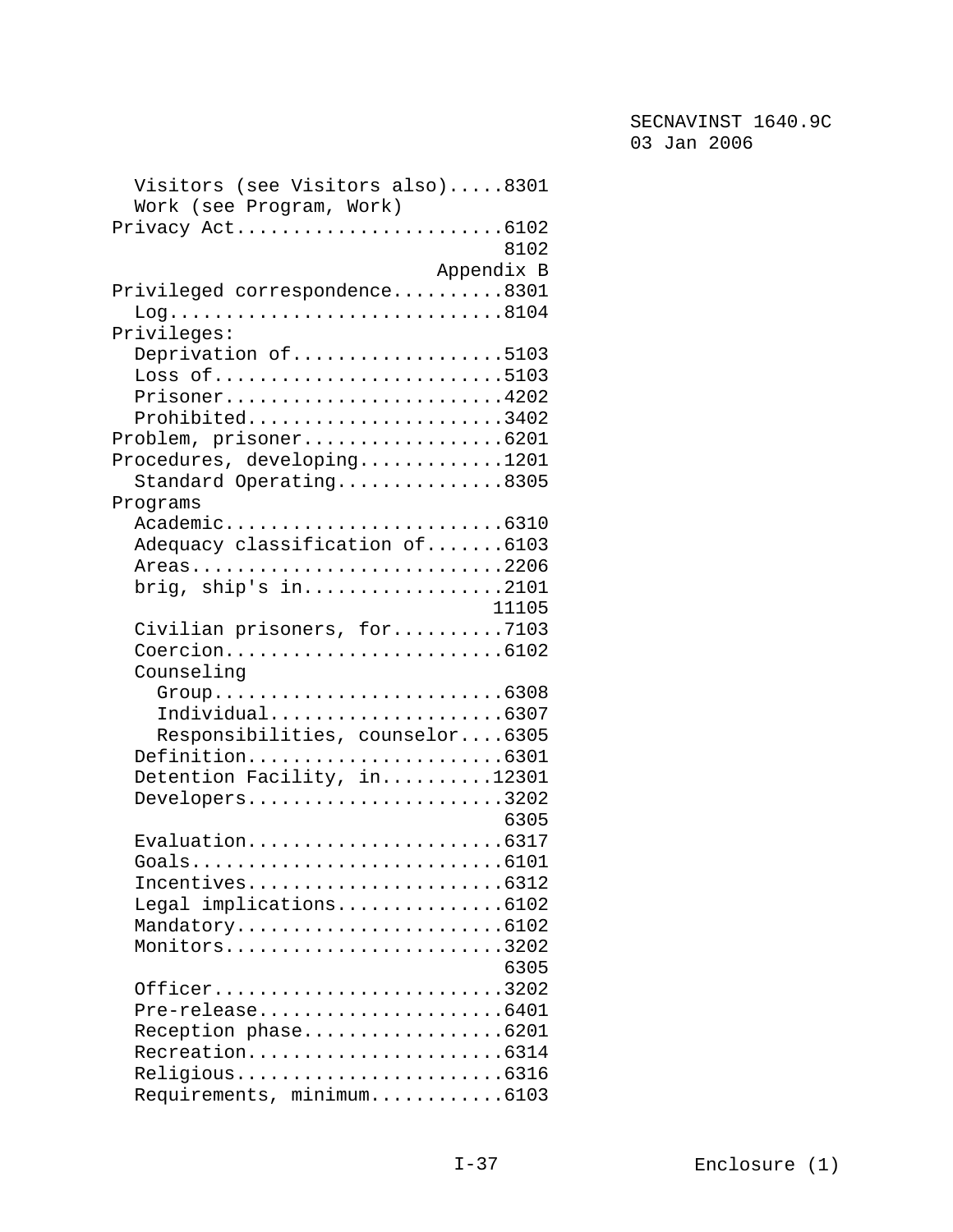| Resources, local6320               |
|------------------------------------|
| Restoration6102                    |
| 6401                               |
| Scheduling6302                     |
| Survival skills6313                |
| Study release6319                  |
| Testing & Evaluation6317           |
| Therapy, $group$ 6308              |
| Training                           |
| Military6311                       |
| Physical6315                       |
| Work                               |
| $Escorts$ 6309                     |
| Policy and Procedures6309          |
| Release6318                        |
| Project supervisor3202             |
| Promulgation                       |
| Functional adequacy                |
| classification, of2103             |
| Rated capacity, of2104             |
| Property                           |
| Accounting8204                     |
| Inventory and Receipt              |
| (NAVPERS 1640/17)7408              |
| 8204                               |
| Policy and Procedures8201          |
| Protection, in riot4408            |
| Ship's brig $in$ 11107             |
| Transfer of7408                    |
| Protective custody7102             |
| 8105                               |
| Psychotic prisoner transfer of7404 |
| Public information8303             |
| Public works support2301           |
| Public Law 90-377, Sec 9511101     |
| 2103                               |
| Publications8301                   |
| Punishment (see Discipline also)   |
| Action5103                         |
| Control of5103                     |
| Corporal3402                       |
| Limits7102                         |
| Member, other military5103         |
| Minor7102                          |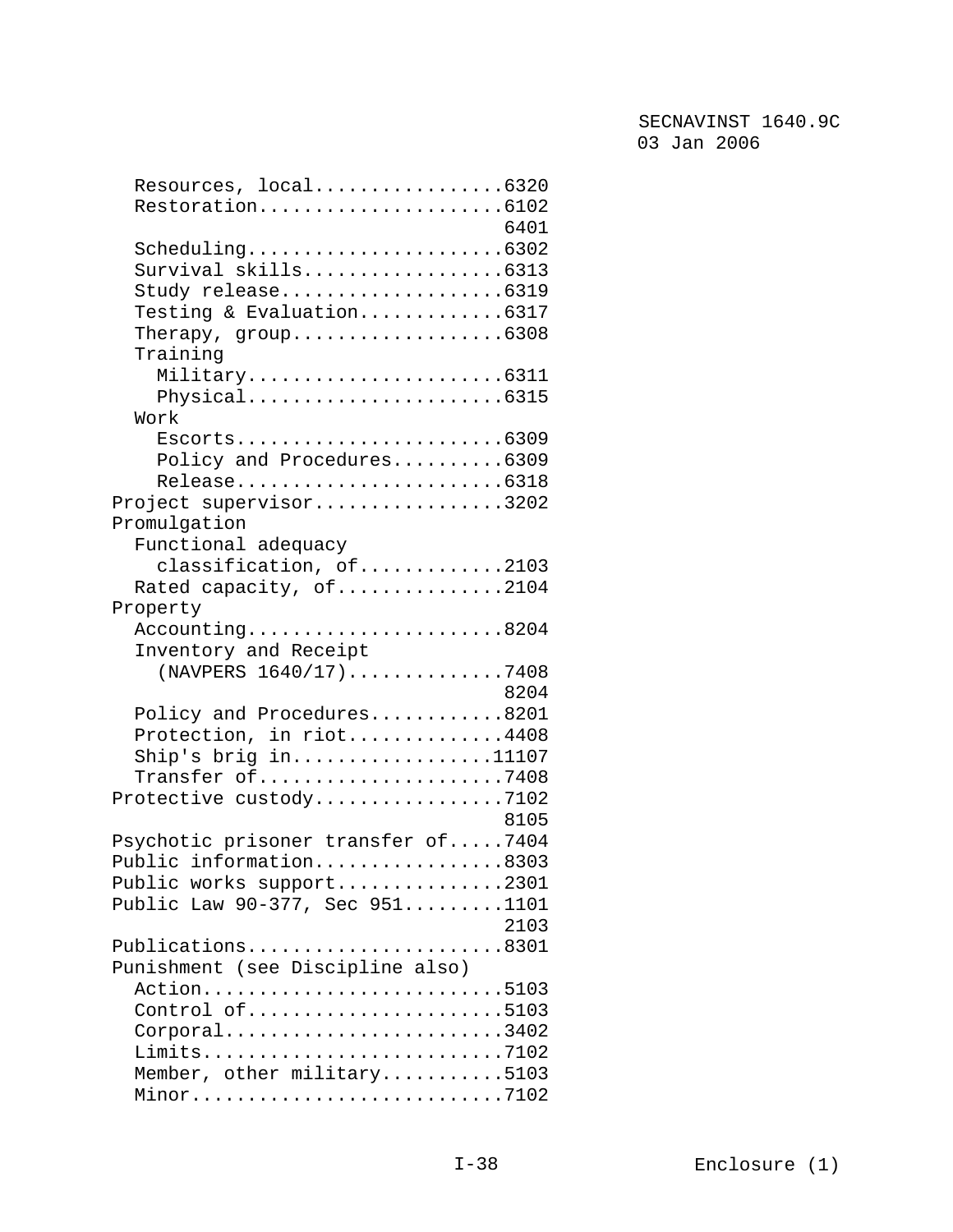SECNAVINST 1640.9C 03 Jan 2006

| Punitive                      |  |
|-------------------------------|--|
| Action, against prisoners5103 |  |
| Discipline1201                |  |
|                               |  |

**- Q -** 

| Quarters                   |
|----------------------------|
| Cell (see Cell)            |
| Correctional custody       |
| (see Correctional Custody) |
| Dormitory (see Dormitory)  |
| Installation custody2102   |
| $Lighthing.$ 2209          |
| Manning levels3202         |
| Search of4302              |
|                            |
| 4205                       |
| Supervisor                 |
| $Counts$ 4103              |
| Duties                     |
| $Combined$ 3204            |
| Routine3202                |
| Records4102                |

**- R -** 

| Rail, transportation7404           |
|------------------------------------|
| Radio                              |
| Portable, $two-way$ 4407           |
| Recreation, prisoner6314           |
| Rate of earning good conduct time9 |
| Ratio, guard/prisoner escorts7405  |
| Rations (see Bread and Water)      |
| Reactivation of files8103          |
| Reading material                   |
| Library, prisoner6314              |
| Newspaper, periodicals8301         |
| Reassignment                       |
| Date7304                           |
| Personnel3102                      |
| 3106                               |
| Post3203                           |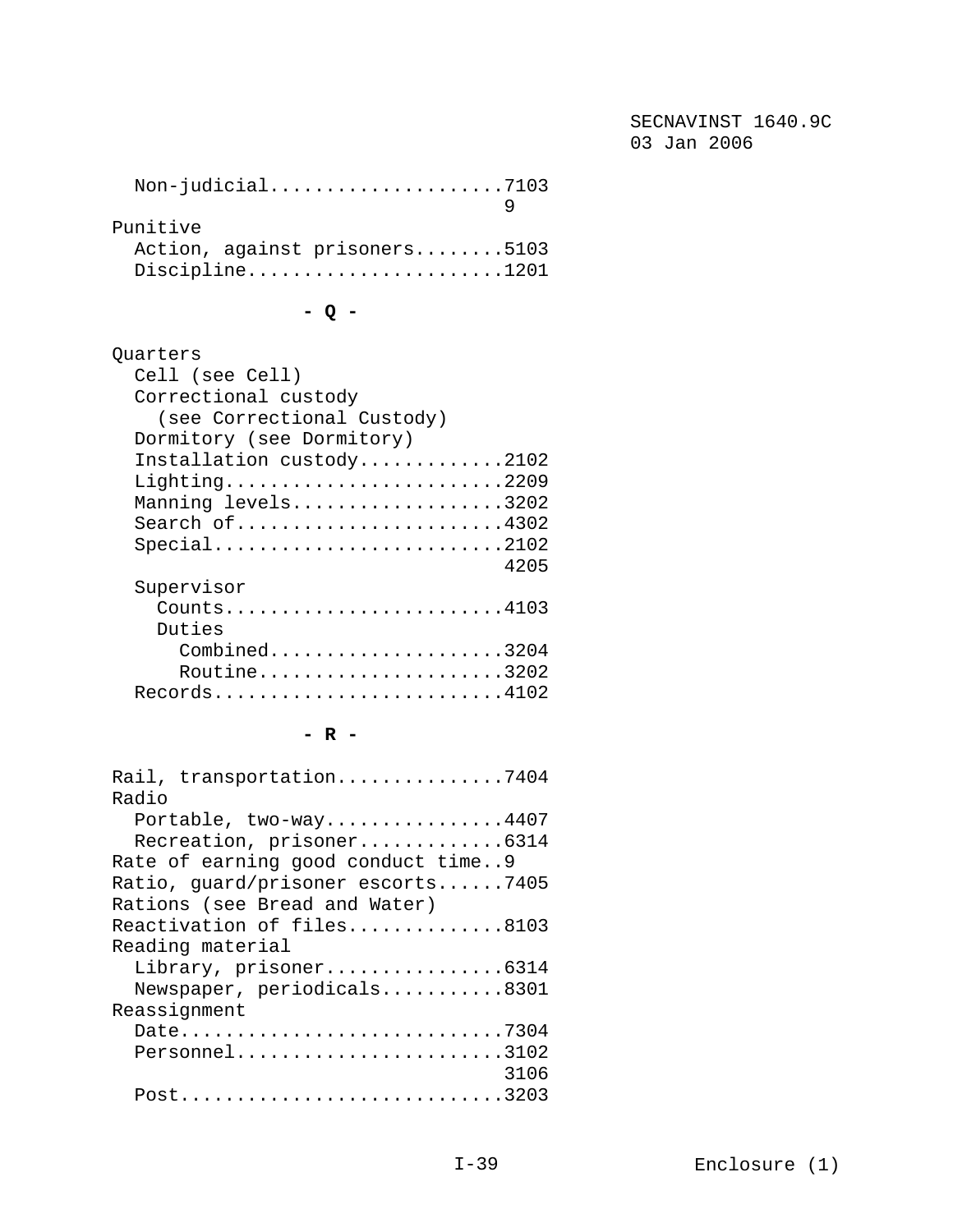| Prisoner program6303                |
|-------------------------------------|
| Recall Bill                         |
| Emergency, $\epsilon$ scape4407     |
| Riot4408                            |
| Receipt for                         |
| Effects, personal7304               |
| Funds and valuables storage3201     |
| Property, personal7408              |
| Transfer, funds and valuables7408   |
| Receiving and release               |
| Admission, prisoner4203             |
| Confinement order4102               |
| Duties, supervisor3202              |
| Facilities2208                      |
| Reception                           |
| Classification4202                  |
| Elements6201                        |
|                                     |
| Program $phase$ 6201                |
| Rules5101                           |
| Recertification for confinement7205 |
| Records (see Reports also)          |
| Berthing assignment4102             |
| Brig Log4102                        |
| Civilian prisoners7103              |
| Confinement                         |
| At time of7204                      |
| Order (NAVPERS 1640/4)4102          |
| 11106                               |
| Copies of7204                       |
| 8101                                |
|                                     |
| Court-martial order7408             |
| Daily Appointment Sheet4102         |
| Daily Change Sheet4102              |
| Daily Report8114                    |
| Dental7204                          |
| Transfer of7408                     |
| Detention Facility                  |
| Inspection of12503                  |
| $Required$ 12502                    |
| Discipline and Adjustment Board5102 |
| Disposition of Confinement          |
| Records and Reports8111             |
|                                     |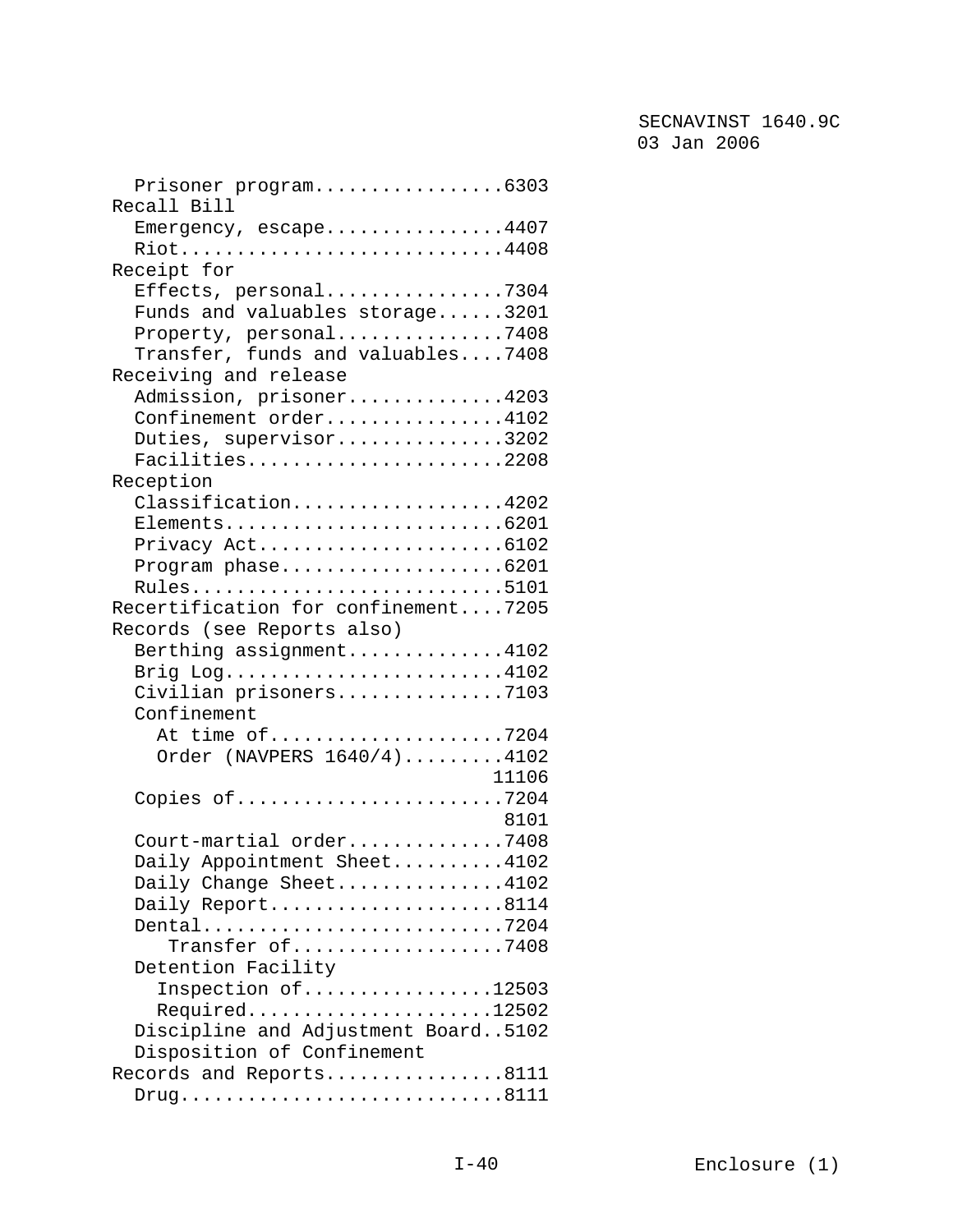| Funds and Valuables3201                                                 |  |
|-------------------------------------------------------------------------|--|
| 8203                                                                    |  |
| General8101                                                             |  |
| Health7204                                                              |  |
| Maintenance of4101                                                      |  |
| 8101                                                                    |  |
| Medical7408                                                             |  |
| Mental Health8111                                                       |  |
| Natural Disaster Bill4406                                               |  |
| Out Count4102                                                           |  |
| Pay7204                                                                 |  |
| Personal Inventory and Receipt7408                                      |  |
| Prisoner8103                                                            |  |
| Prisoner Conduct Record 7408                                            |  |
| Prisoner Evaluation Report 7408                                         |  |
| Prisoner Identification Badge4102                                       |  |
| 4103                                                                    |  |
| Prisoner Release Order4102                                              |  |
| Prisoner Status Report8115                                              |  |
| Reviewing Authority's Action7408                                        |  |
| Sanitation Inspection2304                                               |  |
| Security of8101                                                         |  |
| Service7204                                                             |  |
| 7408                                                                    |  |
| Ship's $brigs.$ 11106                                                   |  |
| Storage8111                                                             |  |
| $Training \ldots \ldots \ldots \ldots \ldots \ldots \ldots \ldots 3202$ |  |
| Transfer of7204                                                         |  |
| 7408                                                                    |  |
| Transmittal Form7408                                                    |  |
| Work Assignment4102                                                     |  |
| 2206<br>Recreation                                                      |  |
| Disciplinary segregation5103                                            |  |
| $Equipment$ 2206                                                        |  |
| Furniture2206                                                           |  |
| $Programs.\dots.\dots.\dots.\dots.\dots.\dots.6314$                     |  |
| Riot, post4408                                                          |  |
| $Space$ 2206                                                            |  |
| Reduction of sentence to                                                |  |
| confinement9102                                                         |  |
| Reenlistment, prisoner1101                                              |  |
| Regional library3506                                                    |  |
| Regulations                                                             |  |
| Navy (see Navy Regulations)                                             |  |
|                                                                         |  |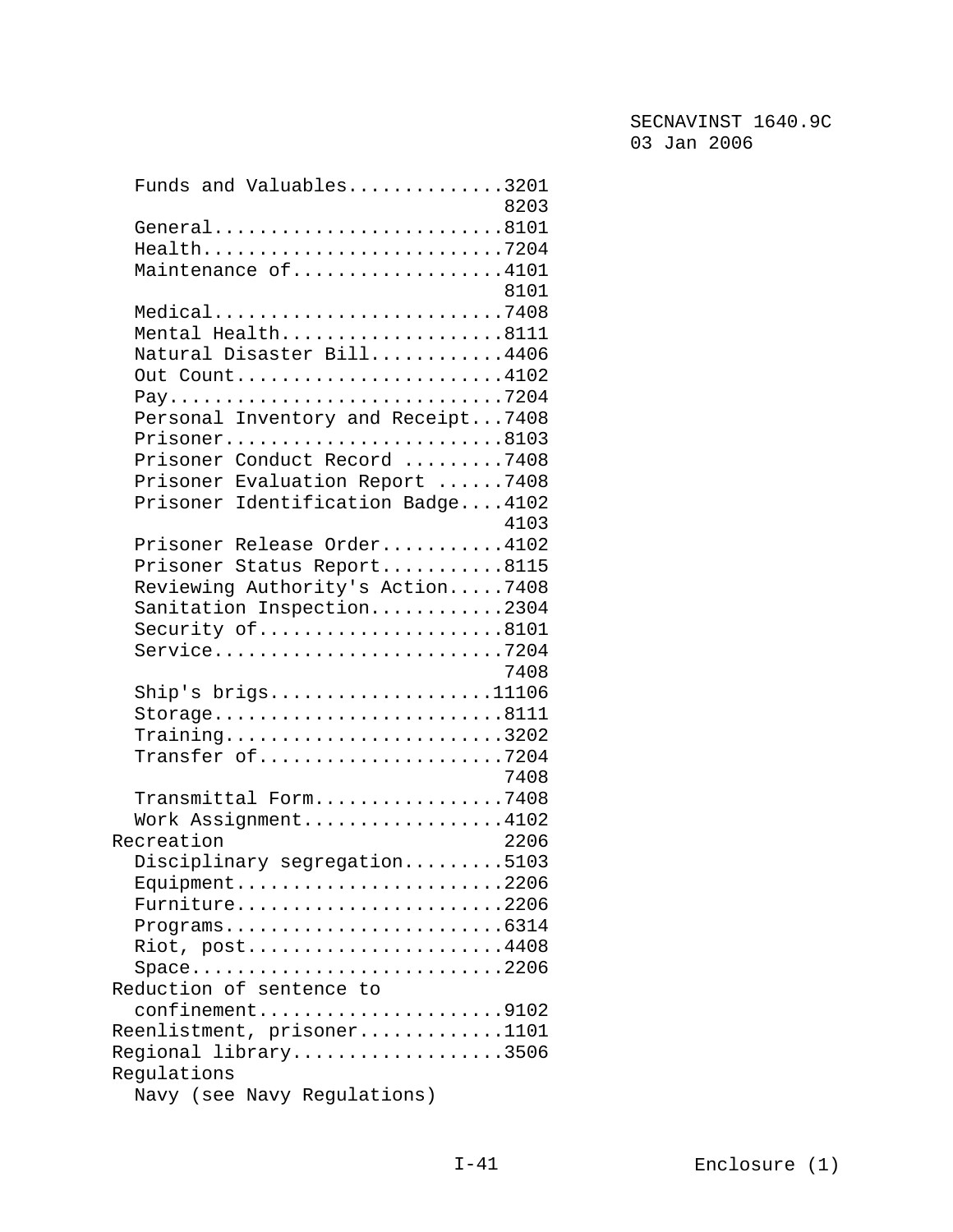| Prisoner5101                         |
|--------------------------------------|
| Secretary of the Navy1101            |
| Staff3402                            |
| Rehabilitation                       |
| Required1101                         |
| Responsibility, Programs             |
| Officer3202                          |
| Rehearing, new trial9                |
| Rejection of mail8301                |
| Relationships, prohibited3402        |
| Relative, near friend of             |
| staff member7104                     |
| Release                              |
| Absence, temporary7301               |
| Authority to7304                     |
| Availability of Orders, at7304       |
| Clothing7304                         |
| Command, return to7304               |
| Confinement, from7304                |
| Date of (see Computation)            |
| Detention, from12502                 |
| Gratuity, discharge7304              |
| Hospitalization7302                  |
| Leave, emergency7303                 |
| Order4102                            |
| 7304                                 |
| Personal effects7304                 |
| Procedures7304                       |
| Reasons for7304                      |
| Time of7304                          |
| Transfer, from parent command7304    |
| Religion                             |
| Chaplain3201                         |
| Legitimate practices6316             |
| Privileges, on restriction5103       |
|                                      |
| Services, on segregation5103         |
| Remission of sentence, inter-service |
| $ag$ reement2101                     |
| Remission of sentence to             |
| confinement9102                      |
| Removal of personnel3106             |
| Repairs                              |
| Correctional facility, at1101        |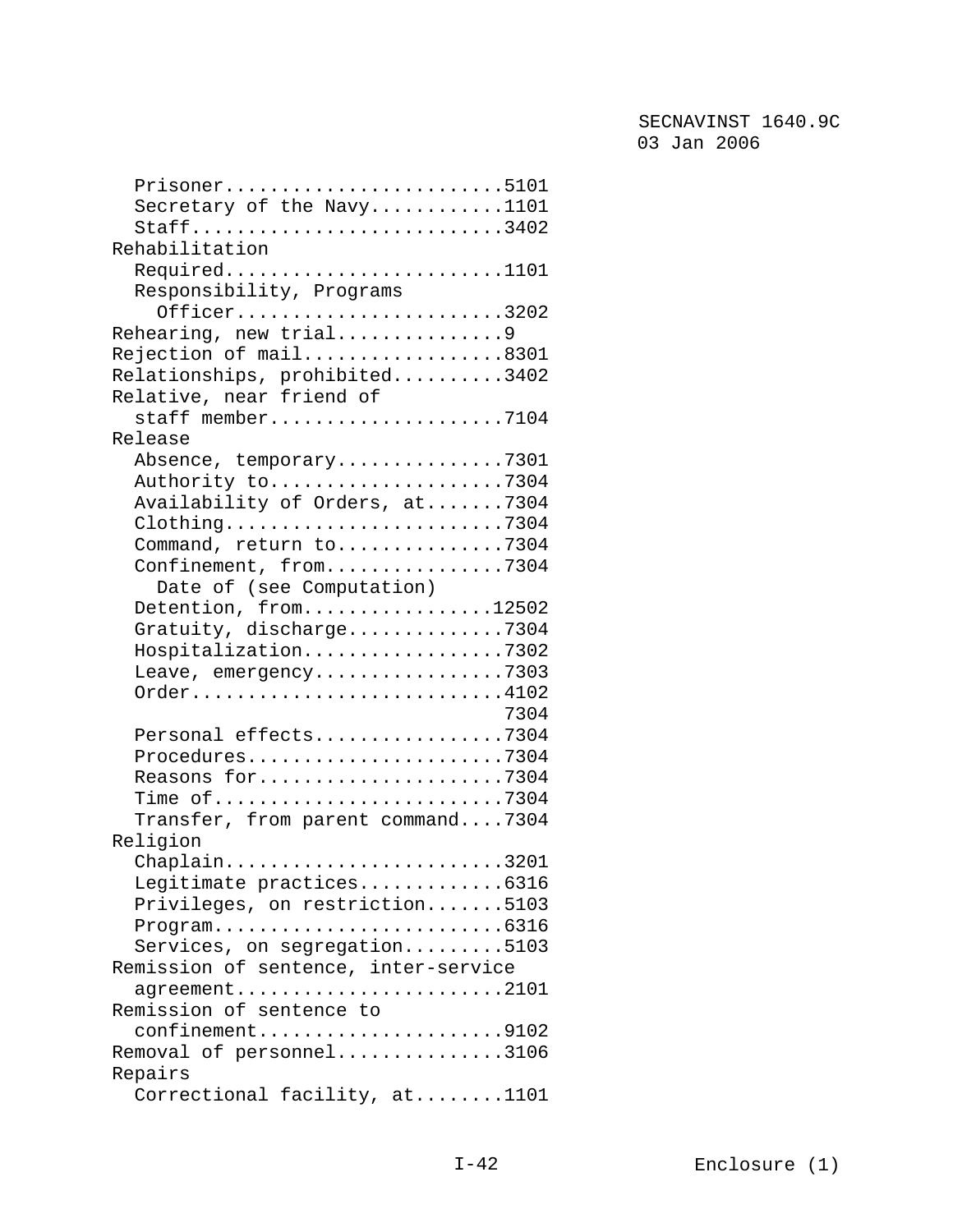| Post riot4408                                |
|----------------------------------------------|
| Security equipment2301                       |
| Reporting Unit Code (RUC)3302                |
| Reports (see Records also)                   |
| Civilian prisoners7103                       |
|                                              |
| Confinement                                  |
| Other armed services                         |
| personnel, of7201                            |
| Foreign civilian confinement                 |
|                                              |
| facilities, in2101                           |
| 7104                                         |
| Opposite sex, of7103                         |
| Copies of8101                                |
| Contraband, of4302                           |
| Daily8114                                    |
| Defective security equipment of2302          |
| Detention Facility,                          |
| Inspection of12503                           |
| Required12502                                |
| Disposition of8111                           |
| Disciplinary 5102                            |
| Escape, of4407                               |
| General8101                                  |
| Incident8112                                 |
| Maintenance, of8101                          |
| Missing/Lost tools4304                       |
| Monthly Report of Prisoners8110              |
| Prisoner Status8115                          |
| Security of 8101                             |
| Ship's brigs, $in$ 11106                     |
| SOFA prisoners7103                           |
|                                              |
| $Supplementary.$ 4203<br>Tear gas, $of$ 4308 |
|                                              |
| Trip, prisoner incident7405                  |
| Work and Training4203                        |
| Reprimand5103                                |
| Request for prisoner transfer                |
| to Bureau of Prisons (BOP)7407               |
| Resources                                    |
| Civilian6103                                 |
| 6320                                         |
| Community, religious6316                     |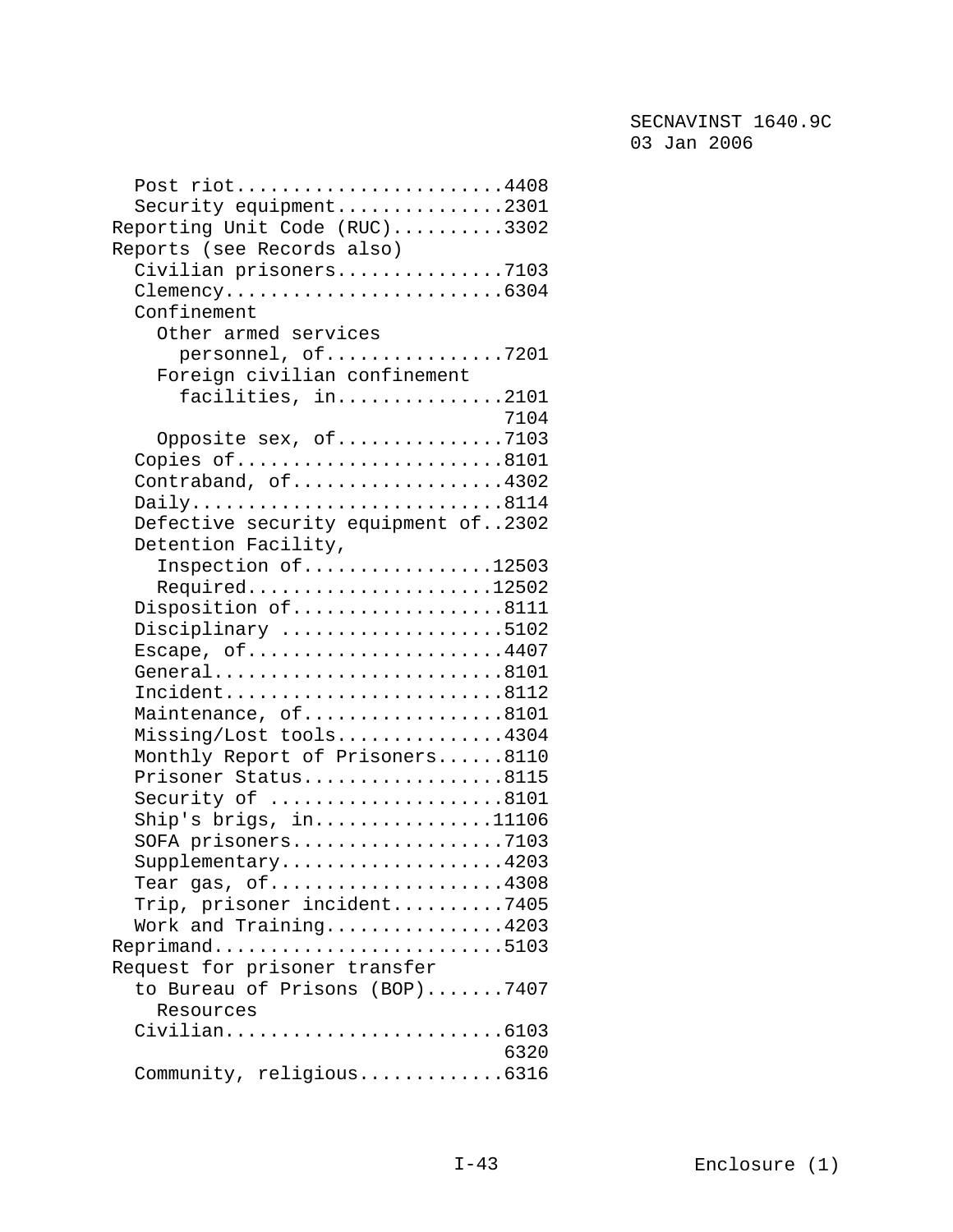| Military6103<br>6320                                                       |
|----------------------------------------------------------------------------|
| Responsibilities, of confined                                              |
| personnel1201                                                              |
| Restoration                                                                |
| Duty, to                                                                   |
| Initial determination6303                                                  |
| Mandatory6102                                                              |
| $Program \dots \dots \dots \dots \dots \dots \dots \dots \dots \dots 3202$ |
| 6311                                                                       |
| 6401                                                                       |
| Required1101                                                               |
| Leave7304                                                                  |
| Good conduct time, of5103                                                  |
| Abatements, of9401<br>Restraint                                            |
| $Configuration$ ement7102                                                  |
| Instruments of4309                                                         |
| Physical7102                                                               |
| Prisoners of, during transfer7405                                          |
| To vehicle7405                                                             |
| Restricted area2205                                                        |
| 4301                                                                       |
| Restrictions, on privileges5103                                            |
| Return to military control. (RMC)9102                                      |
| Rights of confined personnel1201                                           |
| Riot Control Bill4408                                                      |
| Chemical equipment4308                                                     |
| CS gas4408                                                                 |
| Equipment4408                                                              |
| Escape control4408                                                         |
| Gas4408                                                                    |
| Negotiations4408                                                           |
| Post riot assignments4408                                                  |
| Tear $gas$ 4308                                                            |
| Training4408                                                               |
| Roads, Patrol2205                                                          |
| Room, secure2102                                                           |
| 2204                                                                       |
| Routine, daily5101                                                         |
| RUC, Reporting Unit Code3302                                               |
| Rules, prisoner                                                            |
| Basic elements5101                                                         |
| Copy of $\dots\dots\dots\dots\dots\dots\dots\dots\dots\dots5101$           |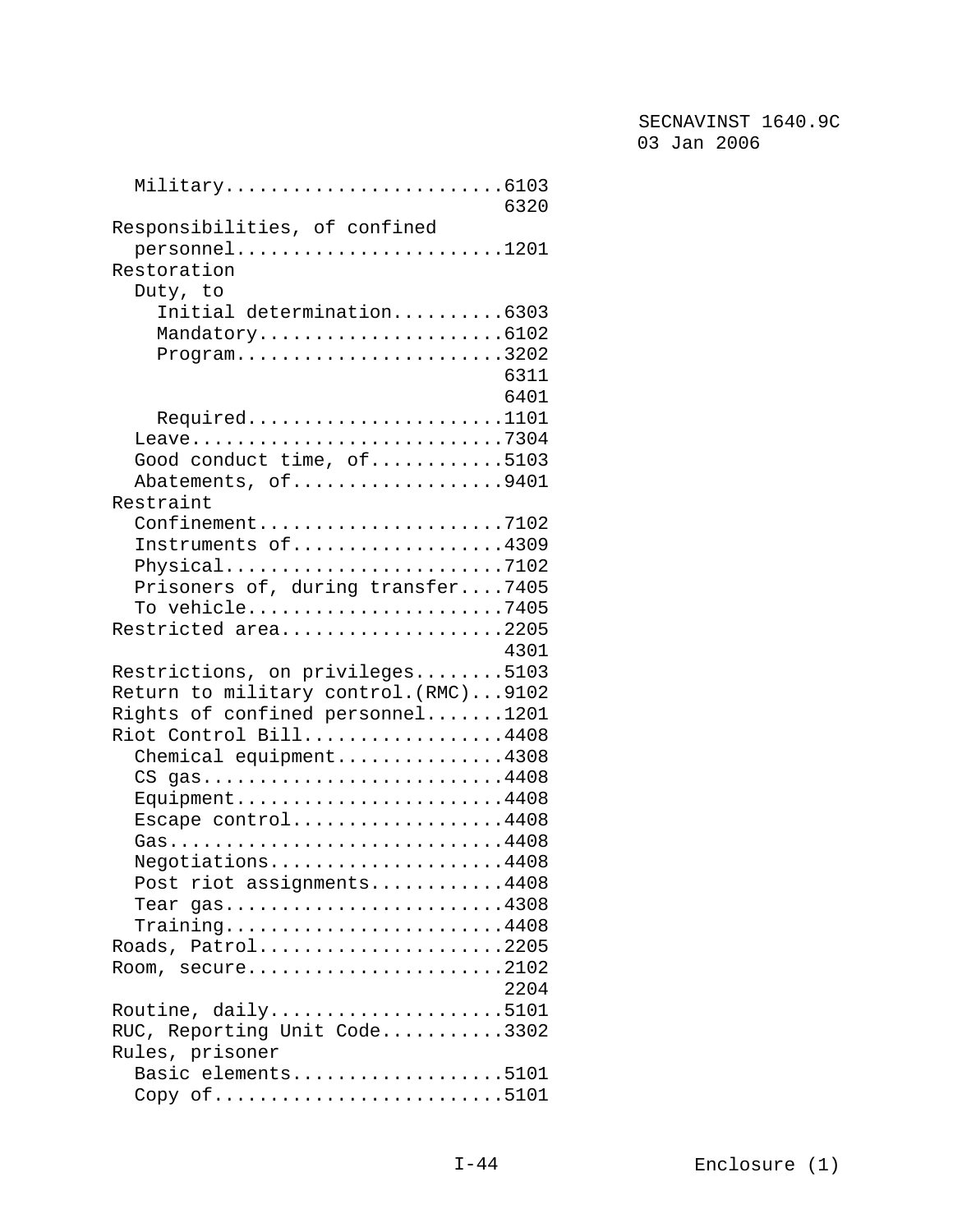| $Enforcement \ldots \ldots \ldots \ldots \ldots \ldots \ldots \ldots 5102$ |  |
|----------------------------------------------------------------------------|--|
| Inter-service agreements2101                                               |  |
| $Policy \ldots \ldots \ldots \ldots \ldots \ldots \ldots \ldots 5101$      |  |

**- S -** 

| Safety                                                                            |
|-----------------------------------------------------------------------------------|
| Equipment2303                                                                     |
| Fire4405                                                                          |
| Inspections2303                                                                   |
| Personnel/prisoners1103                                                           |
|                                                                                   |
| Safekeeping                                                                       |
| Facilities3201                                                                    |
| Pretrial confinement7102                                                          |
| Prohibited8105                                                                    |
| Sally port2205                                                                    |
| 4105                                                                              |
| Salvation Army8207                                                                |
| Sanitation                                                                        |
|                                                                                   |
| Barber shop10203                                                                  |
| Medical inspection3201                                                            |
| 10201                                                                             |
| Mess deck10201                                                                    |
| $Policy \ldots \ldots \ldots \ldots \ldots \ldots \ldots \ldots 2304$             |
| Responsibility3202                                                                |
| Vermin eradication2304                                                            |
| Screening, initial6201                                                            |
| Scullery2208                                                                      |
| Search                                                                            |
| Area4302                                                                          |
| Body cavity4302                                                                   |
| Detention, for12301                                                               |
| Staff regulations3402                                                             |
| Strip4302                                                                         |
| Escorts, $by \ldots \ldots \ldots \ldots \ldots \ldots \ldots \ldots \ldots$ 7405 |
| Unscheduled4302                                                                   |
| Vehicle4305                                                                       |
| Visiting area4302                                                                 |
| Secretary of Defense1102                                                          |
| Secretary of Military Departments1102                                             |
| Secretary of the Navy Policy1201                                                  |
| Secure rooms2102                                                                  |
| 2204                                                                              |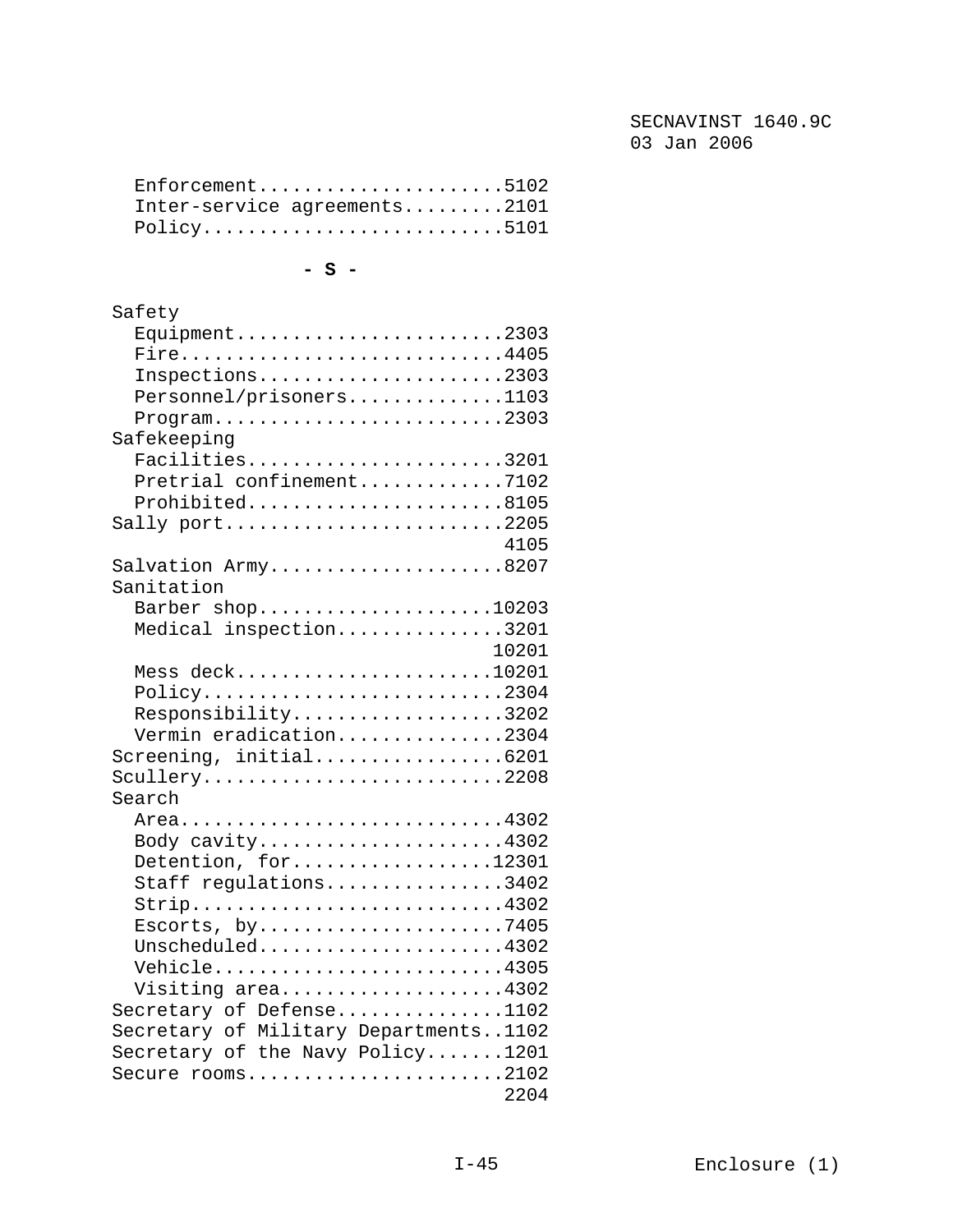| Security                     |  |
|------------------------------|--|
| Billets3202                  |  |
| Confinement facility, of3402 |  |
| Responsibility for4301       |  |
| Communications               |  |
| Equipment, $of$ 2205         |  |
| Riot4408                     |  |
| Control center2205           |  |
| 4101                         |  |
| Correctional custody2101     |  |
| Doors, $of$ 2205             |  |
| Equipment                    |  |
| Communications2205           |  |
| Generator, emergency2209     |  |
| Inspection2302               |  |
|                              |  |
| Maintenance2301              |  |
| Perimeter, optional2209      |  |
| Escape Bill, of4407          |  |
| Escort procedures7405        |  |
| $Features$ 1103              |  |
| I.D. badge, prisoner8106     |  |
| Inspection                   |  |
| Doors, of2205                |  |
| Equipment, of2302            |  |
| Installation custody4201     |  |
| Maximum custody4201          |  |
| Medium custody (In/Out)4201  |  |
| Mess deck10201               |  |
| Minimum custody4201          |  |
| Perimeter equipment2209      |  |
| Records and reports8101      |  |
| Responsibilities4301         |  |
| Riot4408                     |  |
| Sally port operations4105    |  |
|                              |  |
| Staff, membership on C&A     |  |
| Board4204                    |  |
| Supervisors3202              |  |
| Segregation                  |  |
| Disciplinary5103             |  |
| Furniture2204                |  |
| Lockers2204                  |  |
| Meals10201                   |  |
| Medical exam10101            |  |
| Physical requirements2102    |  |
|                              |  |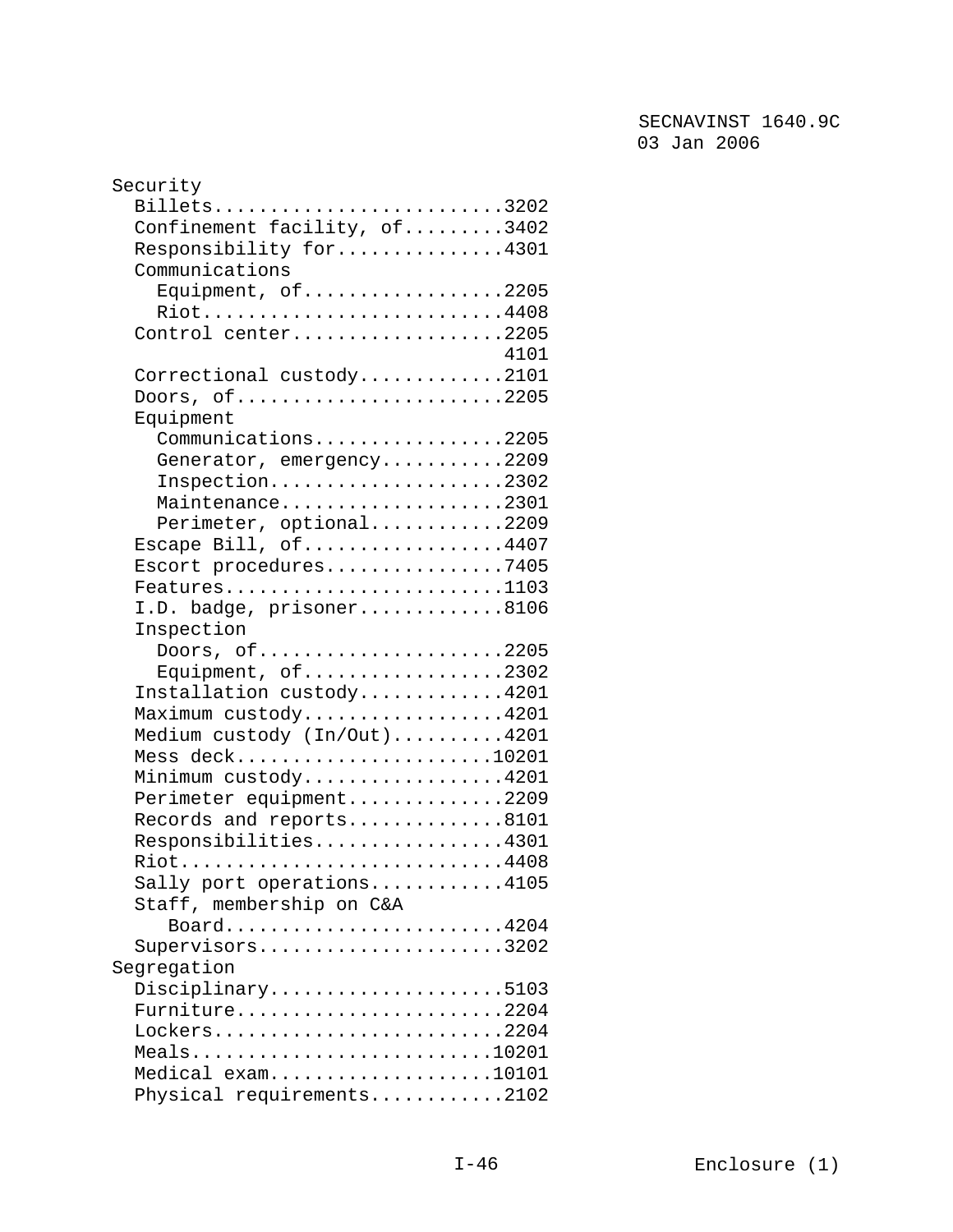| Special quarters4205<br>Ventilation2204<br>2209                                             |
|---------------------------------------------------------------------------------------------|
| Visits by medical officer10101<br>Self-improvement and personal                             |
| growth9201<br>Self-incrimination5102<br>Sentence                                            |
| Aggregation of9<br>Beginning date9<br>Bread and water9<br>Computation (see Computation)     |
| Correctional custody2101<br>Mitigation, remission,                                          |
| suspension, other services2101<br>Multiple9<br>Vacation of suspended9<br>9                  |
| Sentenced prisoners7103<br>Sentries4301<br>Separation, administrative                       |
| discharge7102<br>Service record7204<br>7408                                                 |
| Services, expenditures for8208<br>Sex, opposite                                             |
| Detention12201<br>Facilities7103<br>Prisoners7103<br>Ships' brigs11201<br>Staff3102         |
| Sexual Offender<br>Acknowledgement7304<br>Registration8308<br>8103                          |
| Shadow board4304<br>Shaves5202<br>Sheets2204<br>10202                                       |
| Shipboard confinement2101<br>7104<br>111011                                                 |
| $\text{Shops}\ldots\ldots\ldots\ldots\ldots\ldots\ldots\ldots\ldots\ldots\ldots\text{2206}$ |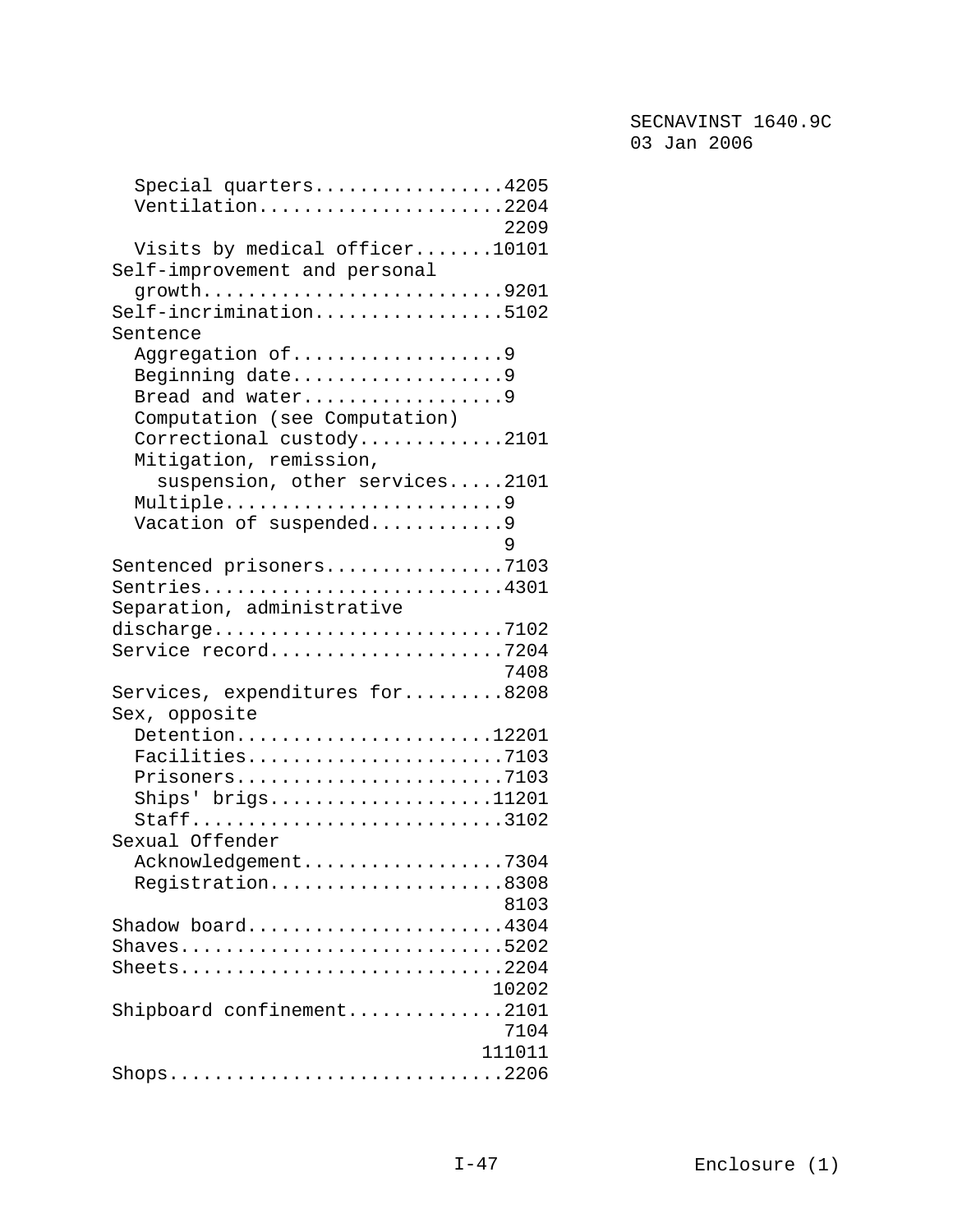| Shower                                                                |
|-----------------------------------------------------------------------|
| Fixtures, cells2209                                                   |
| Segregation, disciplinary5103                                         |
| $Signs$ 2209                                                          |
| $\texttt{SITER}$ P8112                                                |
| Social                                                                |
| Contacts3402                                                          |
| Skills Program6313                                                    |
| Soda Acid Extinguishes2205                                            |
| SOFA (see Status of Forces Agreement)                                 |
| Space                                                                 |
| Configuration classification2102                                      |
| Recreation2206                                                        |
|                                                                       |
| Requirements, berthing area2204                                       |
| Span of time9102                                                      |
| Special                                                               |
| Billets3202                                                           |
| Categories of prisoners7103                                           |
| Diet5103                                                              |
| 10201                                                                 |
| Quarters                                                              |
| Definition2102                                                        |
| Homosexuals4205                                                       |
| $Policy \ldots \ldots \ldots \ldots \ldots \ldots \ldots \ldots 4205$ |
| Procedures4205                                                        |
| $Segregation. 4205$                                                   |
| Time $\text{credit} \dots \dots \dots \dots \dots \dots 5102$         |
| Special Acts Abatement (SAA)                                          |
| Administration9201                                                    |
| Eligibility9102                                                       |
| Rate of Earning9201                                                   |
| Specialist                                                            |
| Corrections, CNP representative1201                                   |
| 2203                                                                  |
| Staff3201                                                             |
| Speech impairment, staff3102                                          |
| Sports, facilities2206                                                |
| Sprinkler system2205                                                  |
| Staff:                                                                |
| Assignment Criteria3103                                               |
| $Policy \ldots \ldots \ldots \ldots \ldots \ldots \ldots \ldots 3101$ |
| Civil confinement/conviction3102                                      |
|                                                                       |
| Criteria, selection3102                                               |
| Detention Facility12301                                               |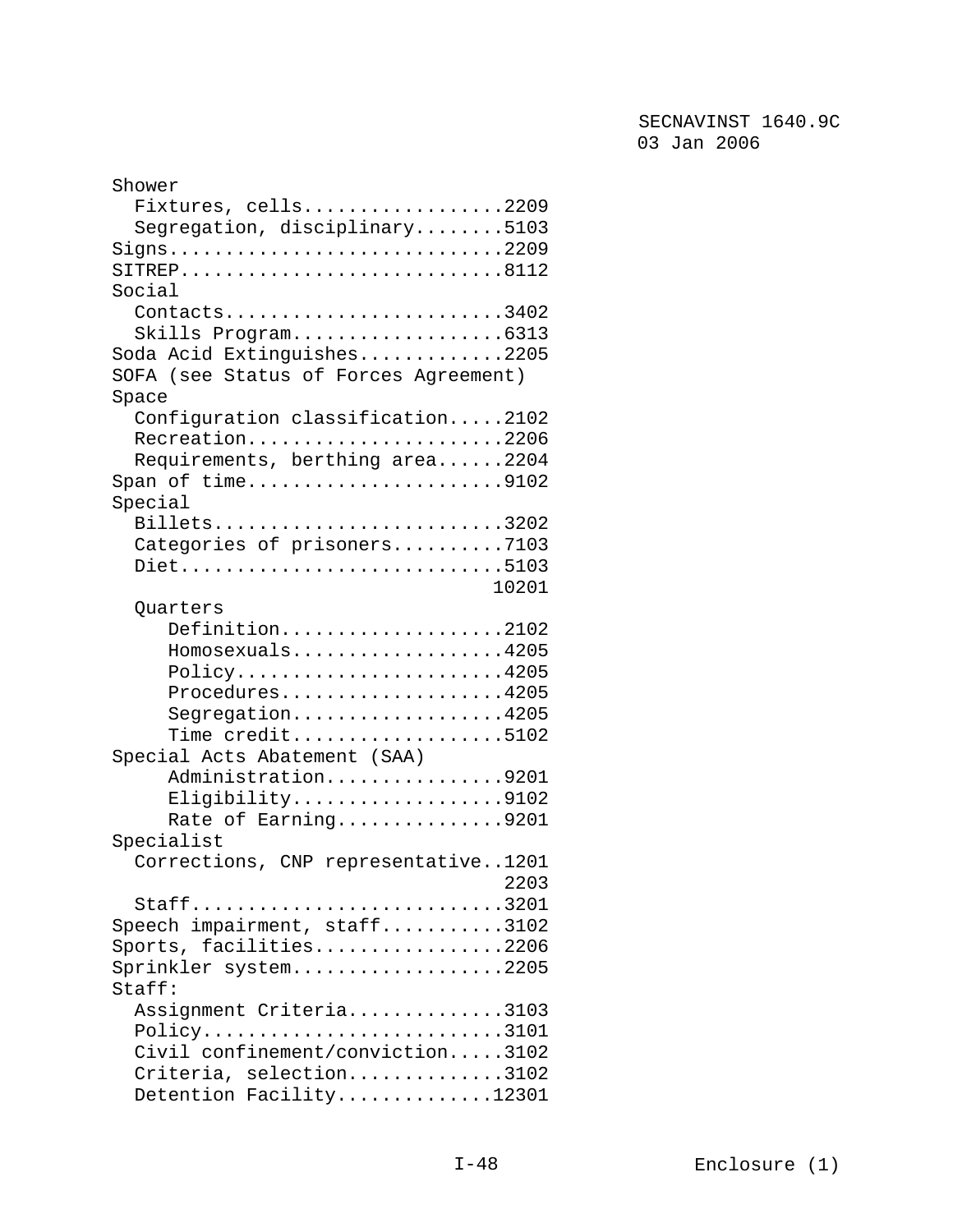| Disturbances4401<br>Force, use of4403<br>Handicaps3102<br>High School diploma3102<br>Leadership3102<br>Library3506<br>Performance criteria3104<br>Performance evaluation criteria3105<br>Military services, other2101<br>Protection4404<br>Prisoner interviews6201 |  |
|--------------------------------------------------------------------------------------------------------------------------------------------------------------------------------------------------------------------------------------------------------------------|--|
| Punitive action, against                                                                                                                                                                                                                                           |  |
| prisoners5103                                                                                                                                                                                                                                                      |  |
| Recall, emergency4407                                                                                                                                                                                                                                              |  |
| 4408                                                                                                                                                                                                                                                               |  |
| Riot, training4408                                                                                                                                                                                                                                                 |  |
| Rules of conduct3402                                                                                                                                                                                                                                               |  |
| Sanitation, inspection2304                                                                                                                                                                                                                                         |  |
| Security, membership on C&A                                                                                                                                                                                                                                        |  |
| Board4204                                                                                                                                                                                                                                                          |  |
| Selection criteria3102                                                                                                                                                                                                                                             |  |
| $\text{Ships}$ brigs11103                                                                                                                                                                                                                                          |  |
| Speech impairment3102                                                                                                                                                                                                                                              |  |
|                                                                                                                                                                                                                                                                    |  |
| Supervision3202                                                                                                                                                                                                                                                    |  |
| $Training \ldots \ldots \ldots \ldots \ldots \ldots \ldots \ldots \ldots 3501$                                                                                                                                                                                     |  |
| 11103                                                                                                                                                                                                                                                              |  |
| Use of force4403                                                                                                                                                                                                                                                   |  |
| Stairwells2209                                                                                                                                                                                                                                                     |  |
| Standard Operating Procedures8305                                                                                                                                                                                                                                  |  |
| Statement, Privacy Act6102                                                                                                                                                                                                                                         |  |
| Statistical system, establish/                                                                                                                                                                                                                                     |  |
| maintain1201                                                                                                                                                                                                                                                       |  |
| Status, legal                                                                                                                                                                                                                                                      |  |
| Categories7103                                                                                                                                                                                                                                                     |  |
| Information about7202                                                                                                                                                                                                                                              |  |
| Medical recertification                                                                                                                                                                                                                                            |  |
| following change7205                                                                                                                                                                                                                                               |  |
| Status of Forces Agreement                                                                                                                                                                                                                                         |  |
| Authority, to confine7201                                                                                                                                                                                                                                          |  |
| Policy and procedures7103                                                                                                                                                                                                                                          |  |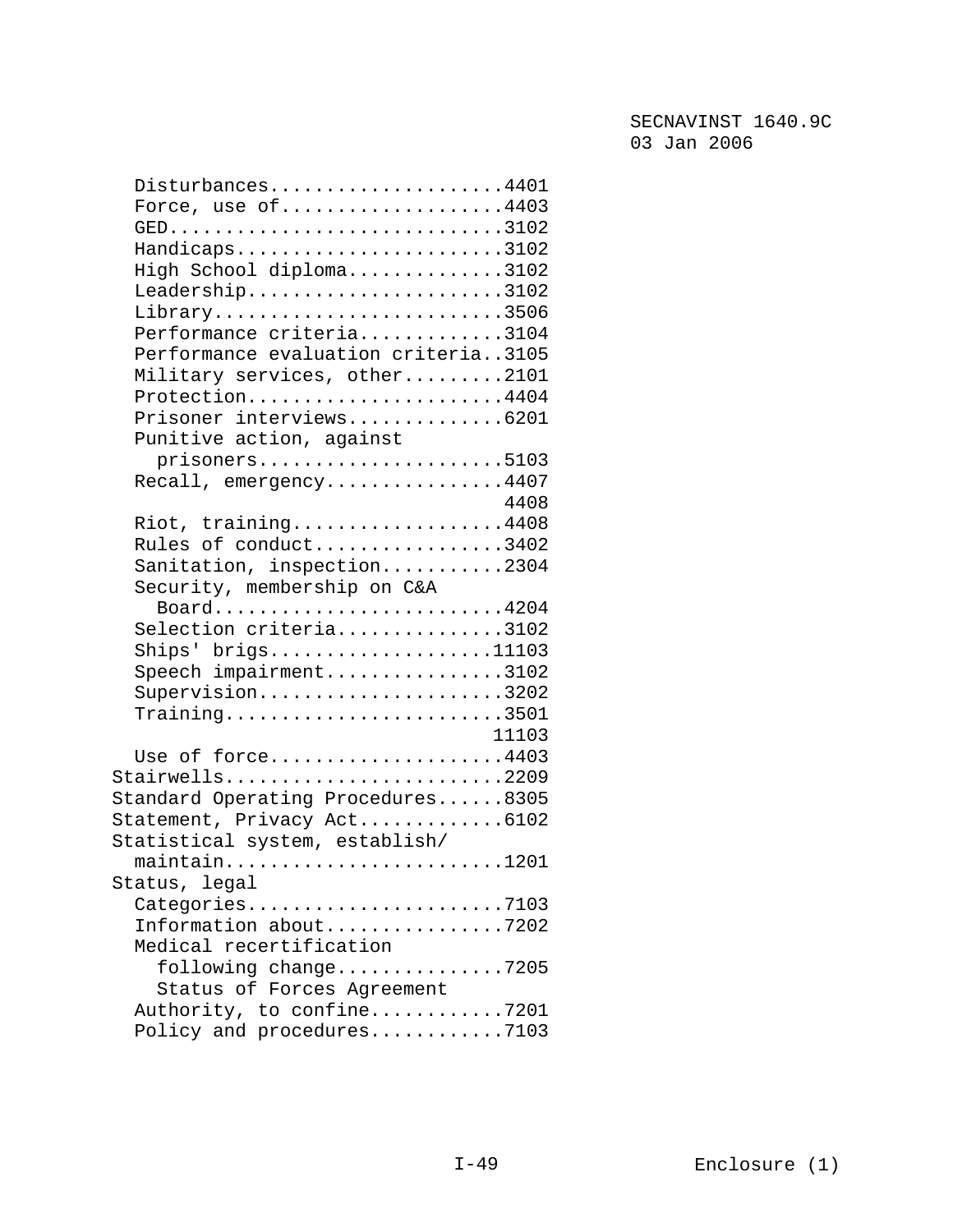| Storage                                                                            |
|------------------------------------------------------------------------------------|
| Areas2207                                                                          |
| Arms2207                                                                           |
| 4307                                                                               |
| $Drugs \ldots \ldots \ldots \ldots \ldots \ldots \ldots \ldots \ldots 4306$        |
| General2207                                                                        |
| Hazardous substances2207                                                           |
| 4306                                                                               |
| Keys4303                                                                           |
| Property2207                                                                       |
| Receipts3201                                                                       |
| Tear $gas$ 4308                                                                    |
| $Tools \ldots \ldots \ldots \ldots \ldots \ldots \ldots \ldots \ldots \ldots 2206$ |
| 4304                                                                               |
|                                                                                    |
| Vehicle2207                                                                        |
| Straight jacket4309                                                                |
| Stragglers, clothing for8206                                                       |
| Street Time Credit9102                                                             |
| Strip search4302                                                                   |
| Study release program6319                                                          |
| Substances, controlled1103                                                         |
| Suicide risks4205                                                                  |
| Suspension of sentence9102                                                         |
| Supervised release9102                                                             |
| Supervisor                                                                         |
| $brig.$ Duty3202                                                                   |
| Control center3202                                                                 |
| Criteria3102                                                                       |
| Mail3201                                                                           |
| 3202                                                                               |
| $Mess$ 3202                                                                        |
| $Project \ldots \ldots \ldots \ldots \ldots \ldots \ldots \ldots \ldots 3202$      |
| Quarters3202                                                                       |
| Receiving and Release                                                              |
| Admission procedures4203                                                           |
| Duties3202                                                                         |
| Security (Operations)3202                                                          |
|                                                                                    |
|                                                                                    |
| $Training \ldots \ldots \ldots \ldots \ldots \ldots \ldots \ldots \ldots 3202$     |
| Work3202                                                                           |
| Supervision                                                                        |
| Fire equipment2205                                                                 |
| Staff, of3202                                                                      |
| Visitors, of8301                                                                   |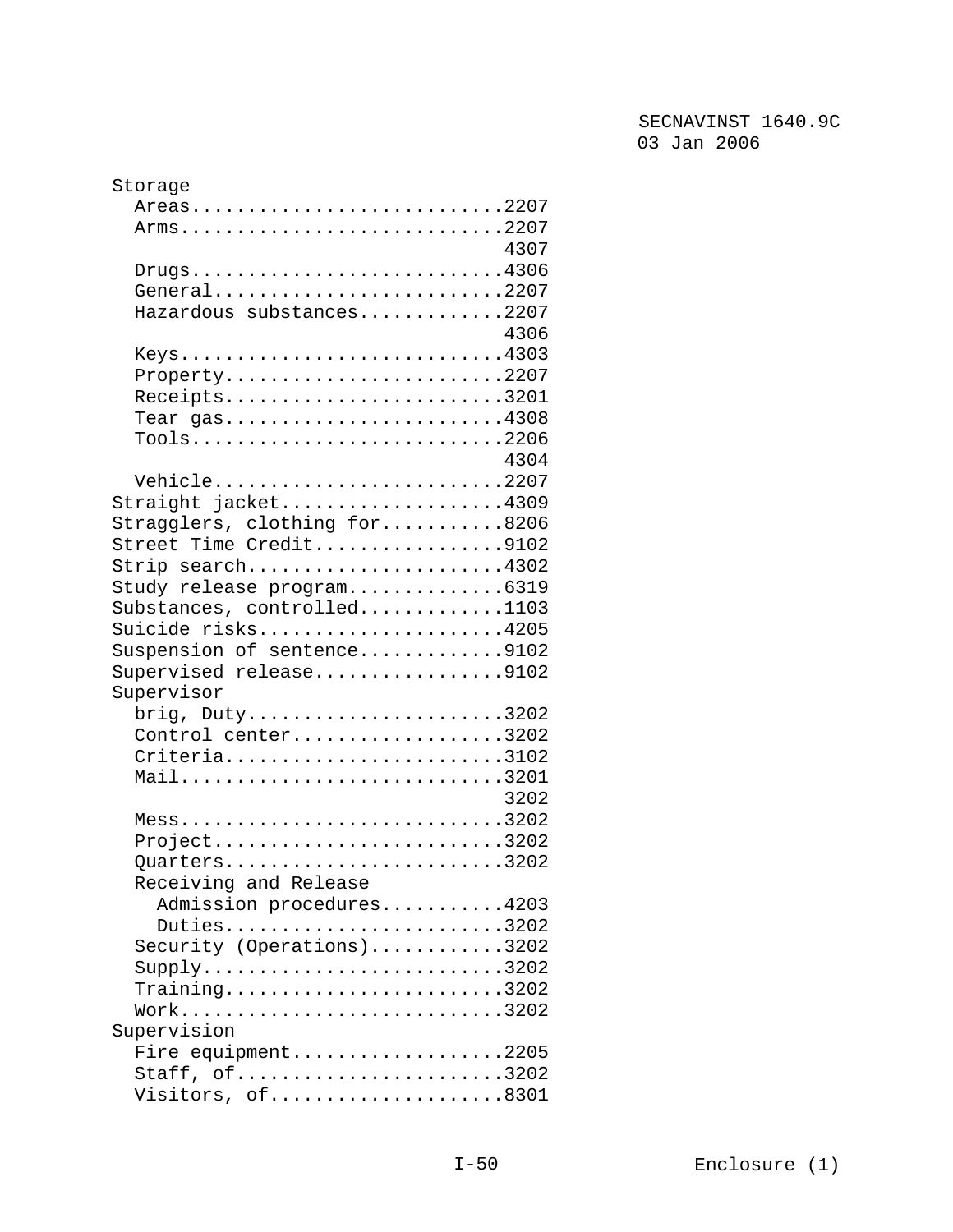| Supplementary reports4203     |
|-------------------------------|
| Supplies                      |
| Made/repaired at correctional |
| facility1101                  |
| $Medical$ 4306                |
| Supply Supervisor3202         |
| Support                       |
| Activities9201                |
| Areas2208                     |
| Life systems2205              |
|                               |
| Suspension of                 |
| Good conduct time5103         |
| Sentence, inter-service       |
| agreement2101                 |
| Sentence9102                  |
|                               |
| $Syllabus$ , training3503     |

#### **- T -**

| Tables, Expiration9                                                                             |
|-------------------------------------------------------------------------------------------------|
| Tables of Organization                                                                          |
| Marine Corps3302                                                                                |
| Tape recorder, riot4408                                                                         |
| Tear gas (chemical agents)4308                                                                  |
| Technical Arrest Order (TAO)12502                                                               |
| Technical assistance                                                                            |
| Design and construction2203                                                                     |
| Planning2202                                                                                    |
| Specialists, corrections1201                                                                    |
| $Telegrams \ldots \ldots \ldots \ldots \ldots \ldots \ldots \ldots \ldots \ldots \ldots \ldots$ |
| Telephone                                                                                       |
| Calls8301                                                                                       |
| $External$ 2205                                                                                 |
| Hot-line2205                                                                                    |
| $International$ 2205                                                                            |
| Monitoring8301                                                                                  |
| Policy8301                                                                                      |
| Visitors2206                                                                                    |
| Television                                                                                      |
| Recreation6314                                                                                  |
| Security monitor2209                                                                            |
| Temperature2209                                                                                 |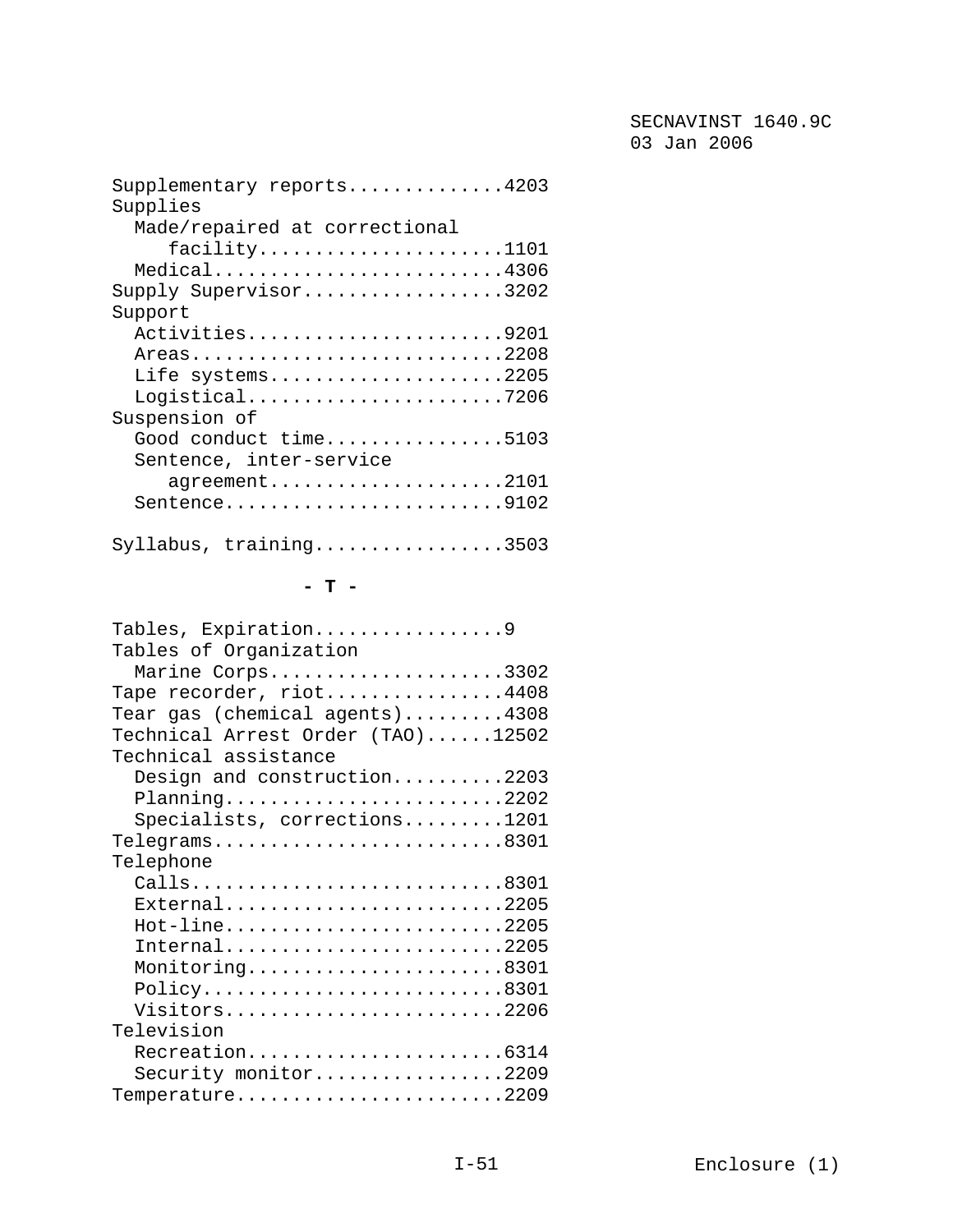| Temporary                                                                |
|--------------------------------------------------------------------------|
| Absence from confinement7301                                             |
| Place of confinement1103                                                 |
| Test, pregnancy7205                                                      |
|                                                                          |
| Therapy, $group$ 6308                                                    |
|                                                                          |
| Thinners, control of4306                                                 |
| Titles, billet3202                                                       |
| Time                                                                     |
| Credit, for special quarters5102                                         |
| Good conduct5103                                                         |
| Release, of7304                                                          |
| Segregation, in5103                                                      |
|                                                                          |
|                                                                          |
| Tobacco Prevention8306                                                   |
| Tool                                                                     |
| Broken/damaged4304                                                       |
|                                                                          |
| Control2206                                                              |
| 4304                                                                     |
| Hazardous4304                                                            |
| $\texttt{lost/missing.} \dots \dots \dots \dots \dots \dots \dots \4304$ |
| Towers, Guard2205                                                        |
| Tracer, on confinement of other                                          |
| military personnel7201                                                   |
| Training                                                                 |
| Afloat brig, personnel3103                                               |
| 3504                                                                     |
| College3505                                                              |
| Counseling, group6308                                                    |
| Daily Training Program6402                                               |
| Detention Staff12301                                                     |
| Escape Bill4407                                                          |
| $Escort$ 7406                                                            |
|                                                                          |
| Facility, for $P.T$ 2206                                                 |
| Fire Bill4405                                                            |
| Training (continued):                                                    |
| General Military Subjects6321                                            |
| Initial3501                                                              |
| $In-service.\dots\dots\dots\3503$                                        |
| Inter-service3504                                                        |
| Motivational6201                                                         |
| Personnel, afloat brigs3103                                              |
| Physical6315                                                             |
|                                                                          |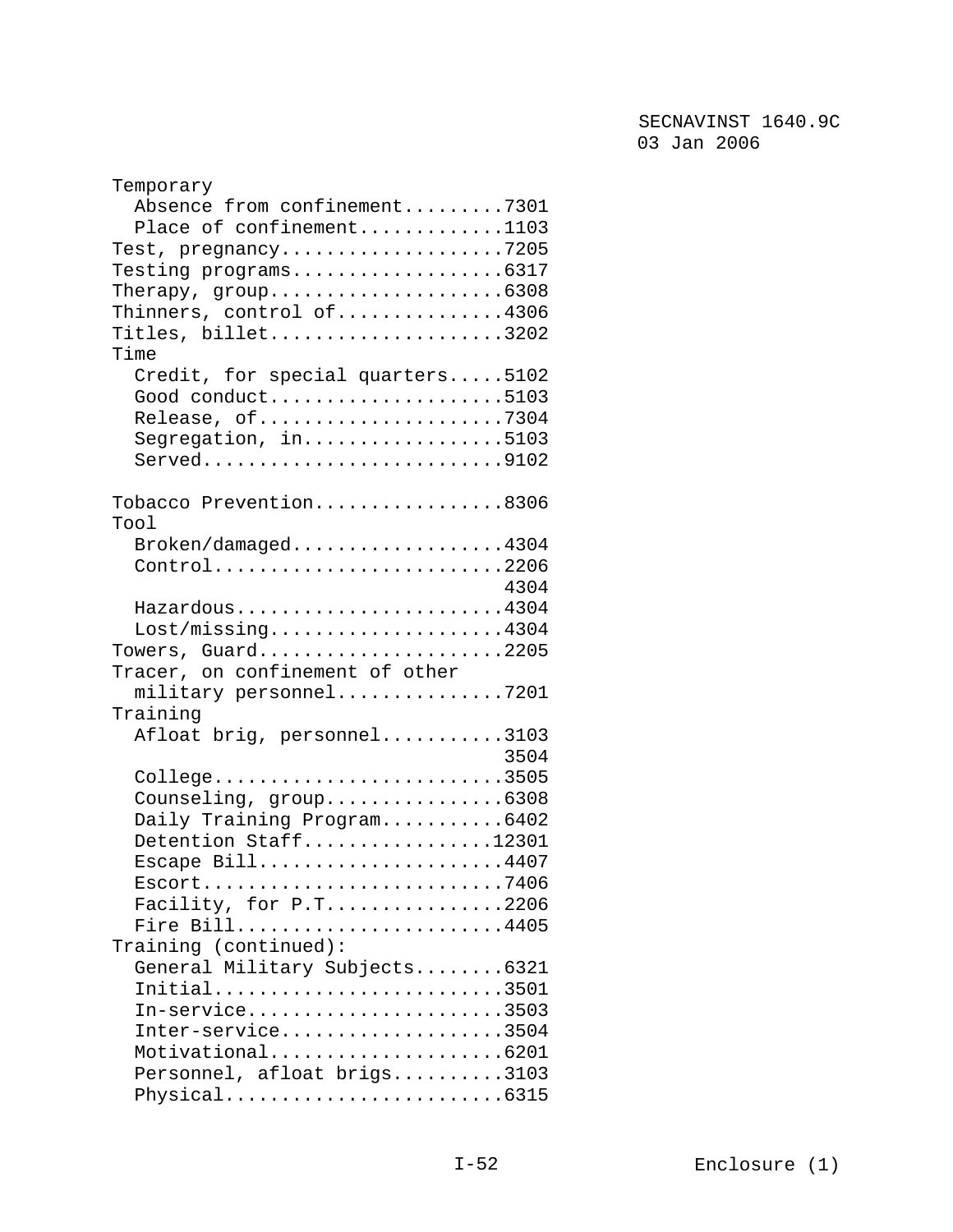| Prisoners, for1101                                                       |  |
|--------------------------------------------------------------------------|--|
| Professional development3505                                             |  |
| Records3202                                                              |  |
| Responsibility3202                                                       |  |
| Riot control4408                                                         |  |
| Security force3202                                                       |  |
| Sentence computation9501                                                 |  |
| $\text{Ships}$ brigs11103                                                |  |
| Specialists3201                                                          |  |
| Staff35XX                                                                |  |
| Supervisor3102                                                           |  |
| 3202                                                                     |  |
| Collateral duties3204                                                    |  |
| 3506                                                                     |  |
| $Syllabus$ 3503                                                          |  |
| Technical Assistance1201                                                 |  |
| Transfer, prisoner                                                       |  |
| Authorization1201                                                        |  |
|                                                                          |  |
| 7401                                                                     |  |
| Confinement facility                                                     |  |
| Between commands7402                                                     |  |
| From $\text{ships} \dots \dots \dots \dots \dots \dots \dots \dots 2101$ |  |
| To shore2101                                                             |  |
| Confinement en route7401                                                 |  |
| Coordination1201                                                         |  |
| With receiving command7402                                               |  |
| Daily report of Prisoners                                                |  |
| Received & Released8114                                                  |  |
| Death of prisoner7405                                                    |  |
| Destination7402                                                          |  |
| Detention, from12502                                                     |  |
| Escape of prisoner7405                                                   |  |
| Expenses7401                                                             |  |
| Federal Bureau of Prisons, to7407                                        |  |
| Funds and valuables7408                                                  |  |
| Inter-service agreement2101                                              |  |
| Long-term prisoners7407                                                  |  |
| Loss of prisoner7405                                                     |  |
| Marine Corps prisoner1201                                                |  |
| To USDB7407                                                              |  |
| Parent command, from7403                                                 |  |
| Personal property7408                                                    |  |
| Psychotic prisoners7404                                                  |  |
|                                                                          |  |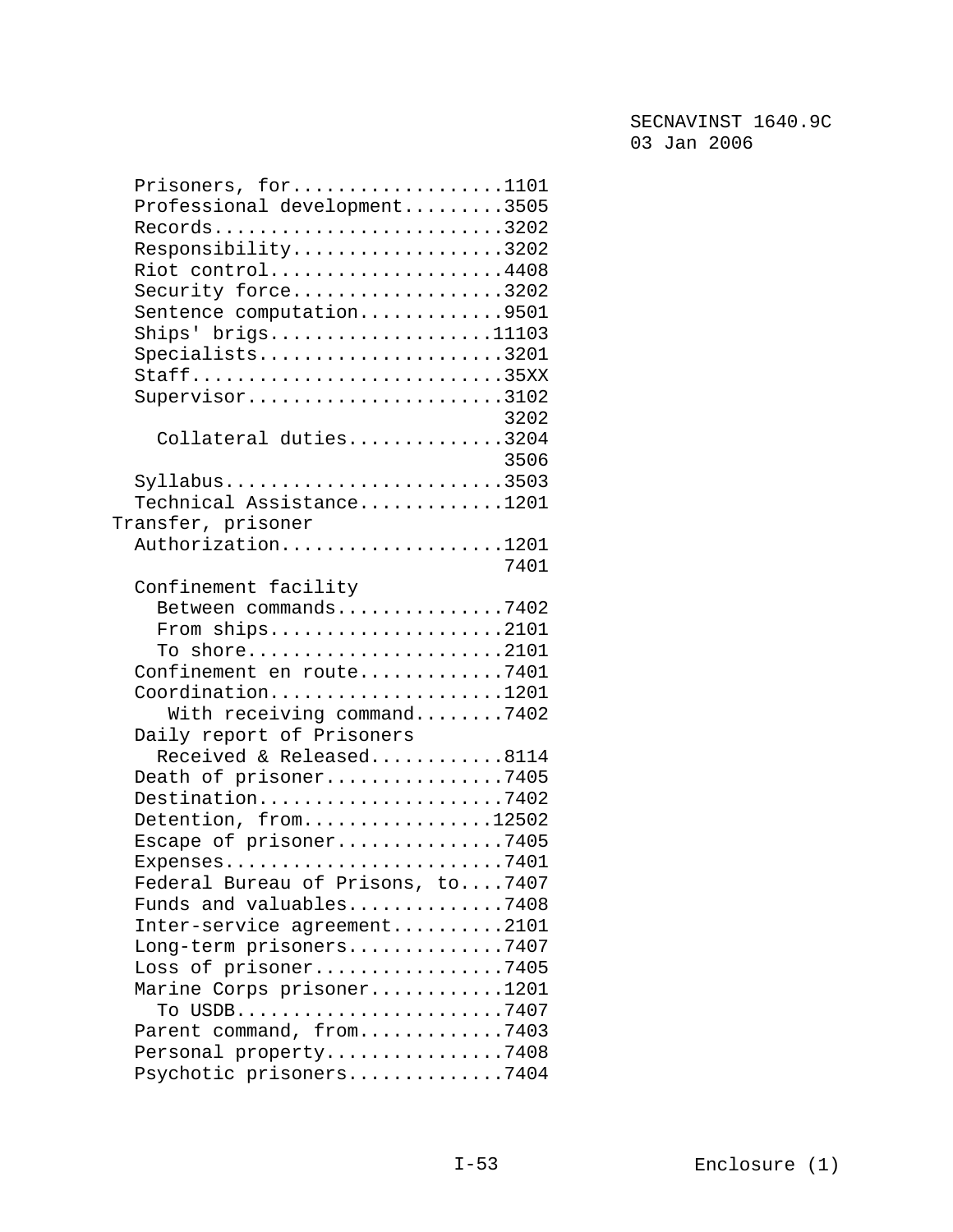| $\texttt{Records} \dots \dots \dots \dots \dots \dots \dots \dots \dots \dots \dots \dots \dots \dots \dots \dots$ |
|--------------------------------------------------------------------------------------------------------------------|
| 7408                                                                                                               |
| Restraining devices4309                                                                                            |
| Security measures7404                                                                                              |
| Transport Method (see Transportation)                                                                              |
|                                                                                                                    |
| U.S. Army to 7407                                                                                                  |
| Transient                                                                                                          |
| Prisoner, clothing7401                                                                                             |
| Staff3103                                                                                                          |
| Transportation, prisoner                                                                                           |
|                                                                                                                    |
| Authority to7402                                                                                                   |
|                                                                                                                    |
| Coordination7402                                                                                                   |
| Overseas7404                                                                                                       |
| Procedures7402                                                                                                     |
| Rail, by7404                                                                                                       |
| Report, incident7405                                                                                               |
| Vehicle, government7404                                                                                            |
|                                                                                                                    |
| Travel (see Transportation)                                                                                        |
| Treatment                                                                                                          |
| File4203                                                                                                           |
| Prisoner of1102                                                                                                    |
| 1201                                                                                                               |
| Trip report7405                                                                                                    |
| T.V., closed circuit2209                                                                                           |
| 12201                                                                                                              |
| Typhoon (disasters)4406                                                                                            |
|                                                                                                                    |

# **- U -**

| Unadjusted Maximum Release Date                                               |
|-------------------------------------------------------------------------------|
| $(UMXRD) \ldots \ldots \ldots \ldots \ldots \ldots \ldots \ldots \ldots 9102$ |
| Uniform, prisoner                                                             |
| Confinement at7206                                                            |
| Installation custody4201                                                      |
| Provision for7206                                                             |
| Release, at7304                                                               |
| Service, of prisoner5201                                                      |
| Uniform Code of Military Justice1201                                          |
| 3402                                                                          |
| Prisoners subject to5101                                                      |
| United States Code1101                                                        |
| Uniform                                                                       |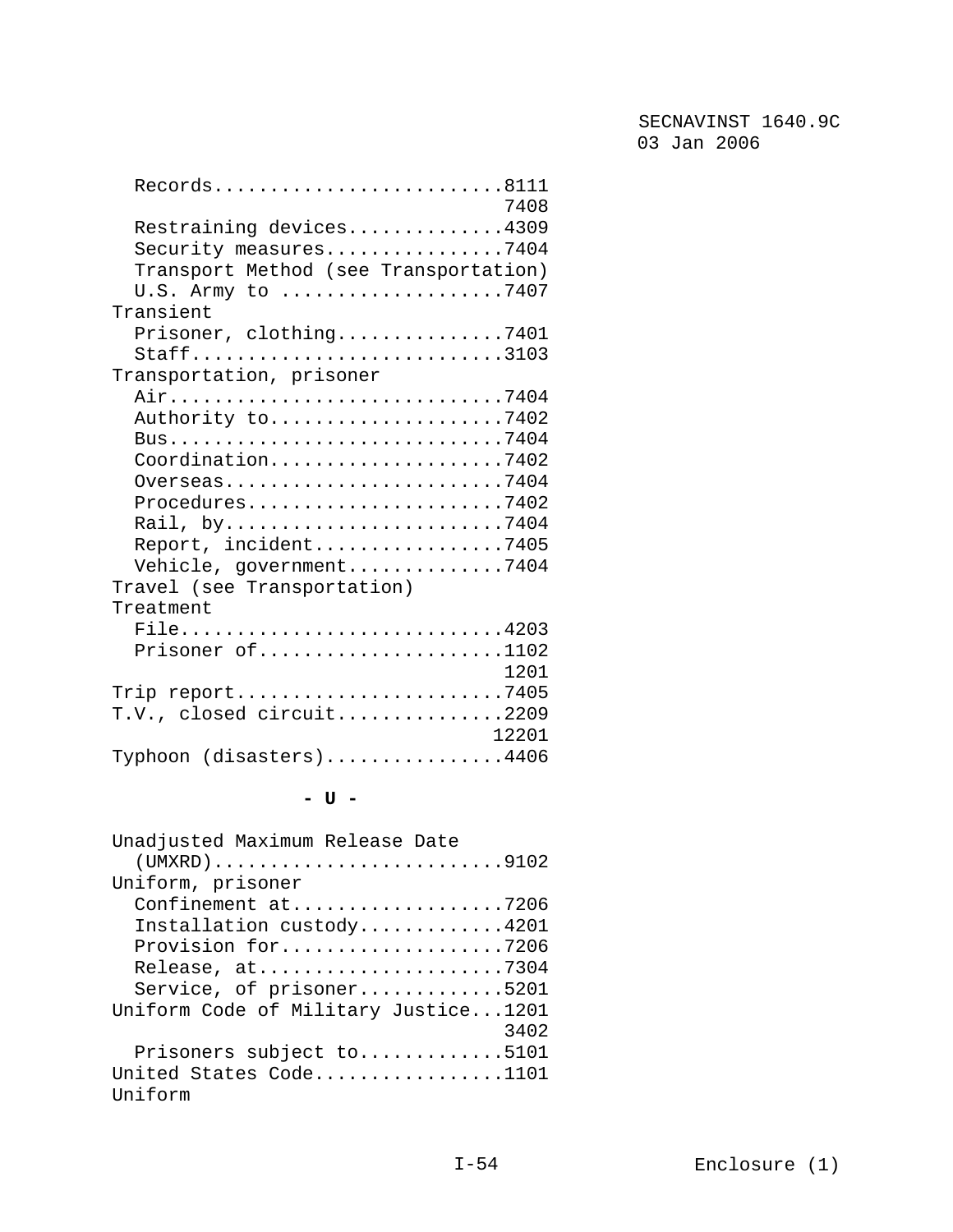| Discipline1102                                                |
|---------------------------------------------------------------|
| DOD Instruction 1325.41102                                    |
| Treatment of prisoners1102                                    |
| 1201                                                          |
| Unit Identification Code (UIC)                                |
| Manpower Authorization3301                                    |
| Unsuitability3106                                             |
| Unit management6307                                           |
| UNIT SITREP8112                                               |
| Unsuitability, staff3106                                      |
| Urinalysis testing3406                                        |
| United States Code (U.S.C.)                                   |
| Authority, delegated1201                                      |
| Civilian confinement                                          |
|                                                               |
| Military Confinement1101                                      |
| $(10 \text{ U.S.C. } 951) \dots \dots \dots \dots \dots 1102$ |
| Parole (10 U.S.C. 952)1201                                    |
| U.S. Disciplinary Barracks (USDB)                             |
| Authority to transfer7407                                     |
| U.S. Marine Corps (see Commandant)                            |
| U.S. Marshal's Service, approval                              |
|                                                               |
| of civilian facilities7104                                    |
| U.S. Navy Regulations 19901103                                |
| Utensils, kitchen10201                                        |
| Utilities, security of2209                                    |
| 4408                                                          |

**- V -** 

| Vacated Suspension9102      |   |
|-----------------------------|---|
|                             | 9 |
| Valuables                   |   |
| $Accounting$ 8203           |   |
| Custodian of8202            |   |
| Daily ledger8203            |   |
| Detention12502              |   |
| Inventory Form8203          |   |
| Other personal property8201 |   |
| Ship's brig, $in$ 11107     |   |
| Varnish, control4306        |   |
| Vehicle                     |   |
| Control4305                 |   |
| Sally $port$ 4105           |   |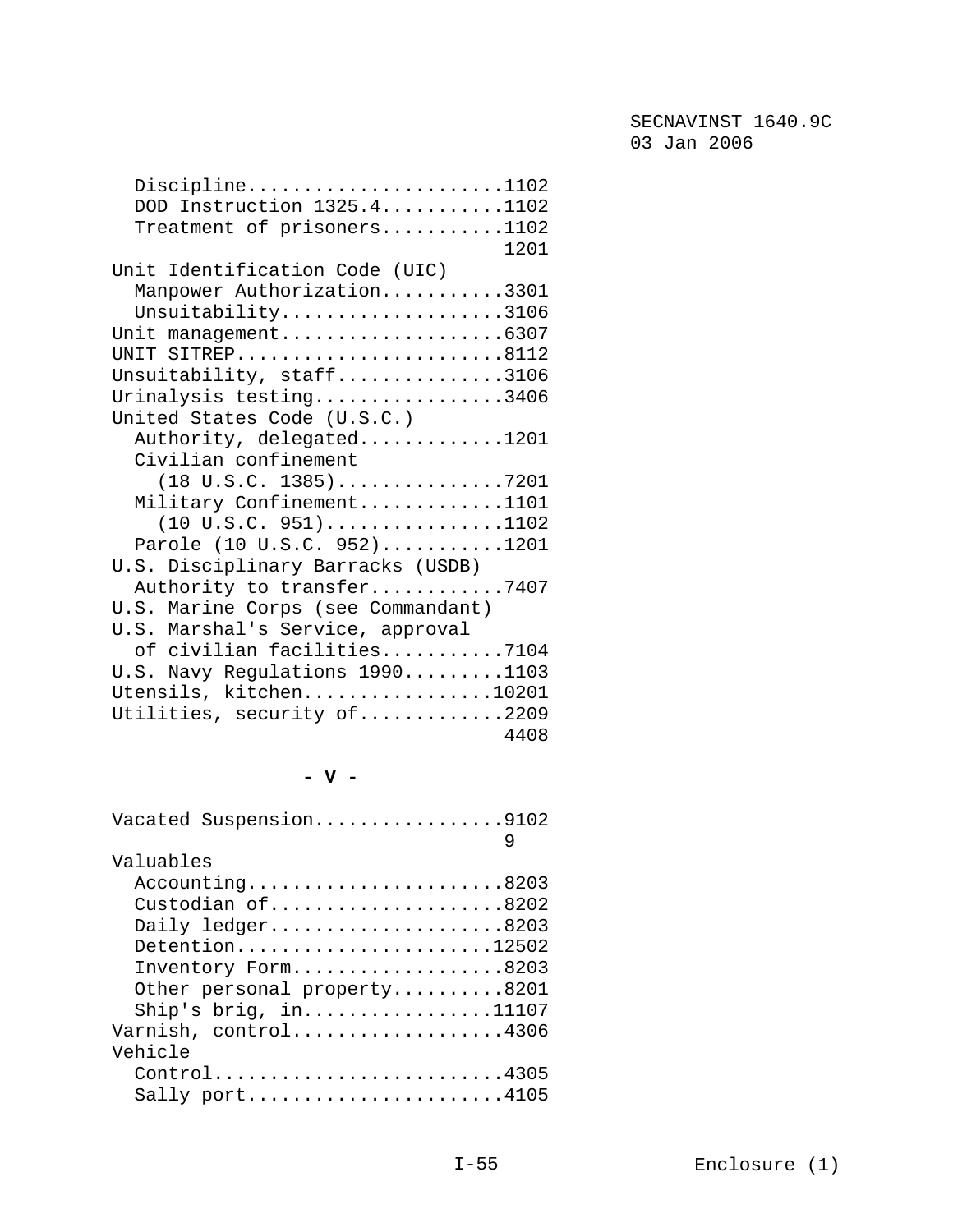| $Storage \ldots \ldots \ldots \ldots \ldots \ldots \ldots \ldots \ldots 2207$ |
|-------------------------------------------------------------------------------|
| Vending machine2206                                                           |
| Ventilation2204                                                               |
| 2209                                                                          |
| 4101                                                                          |
| Vermin2304                                                                    |
| Victim and Witness Assistance                                                 |
| $Program. \ldots \ldots \ldots \ldots \ldots \ldots \ldots \ldots 3202$       |
| 7304                                                                          |
| 8103                                                                          |
| 8307                                                                          |
| 8111                                                                          |
| 9601                                                                          |
| Visitors                                                                      |
| Authorized visitors4301                                                       |
| 8301                                                                          |
|                                                                               |
| Command7208                                                                   |
| Civilian facility, to7104                                                     |
| Facilities for2206                                                            |
| 8301                                                                          |
| Furniture, visitors2206                                                       |
| Identification Badge, visitor4301                                             |
| Information, to visits8301                                                    |
| Length of visit8301                                                           |
| Locker, visitor2206                                                           |
| 8301                                                                          |
| Log, visitor8104                                                              |
| Medical officer, by10101                                                      |
| Movement, visitor, control of4101                                             |
| Official visitors2206                                                         |
| 8301                                                                          |
| Paramedical personnel, by10103                                                |
| Policy8301                                                                    |
| Press, $by$ 8301                                                              |
| Procedures8301                                                                |
| Restrictions on5103                                                           |
| Rules, posting8301                                                            |
| Search of Area4302                                                            |
| Segregation, disciplinary5103                                                 |
| Medical officer, by10101                                                      |
| Supervision of8301                                                            |
| Telephone, visitors2206                                                       |
| Visits (see visitors)                                                         |
| Violent prisoner7104                                                          |
|                                                                               |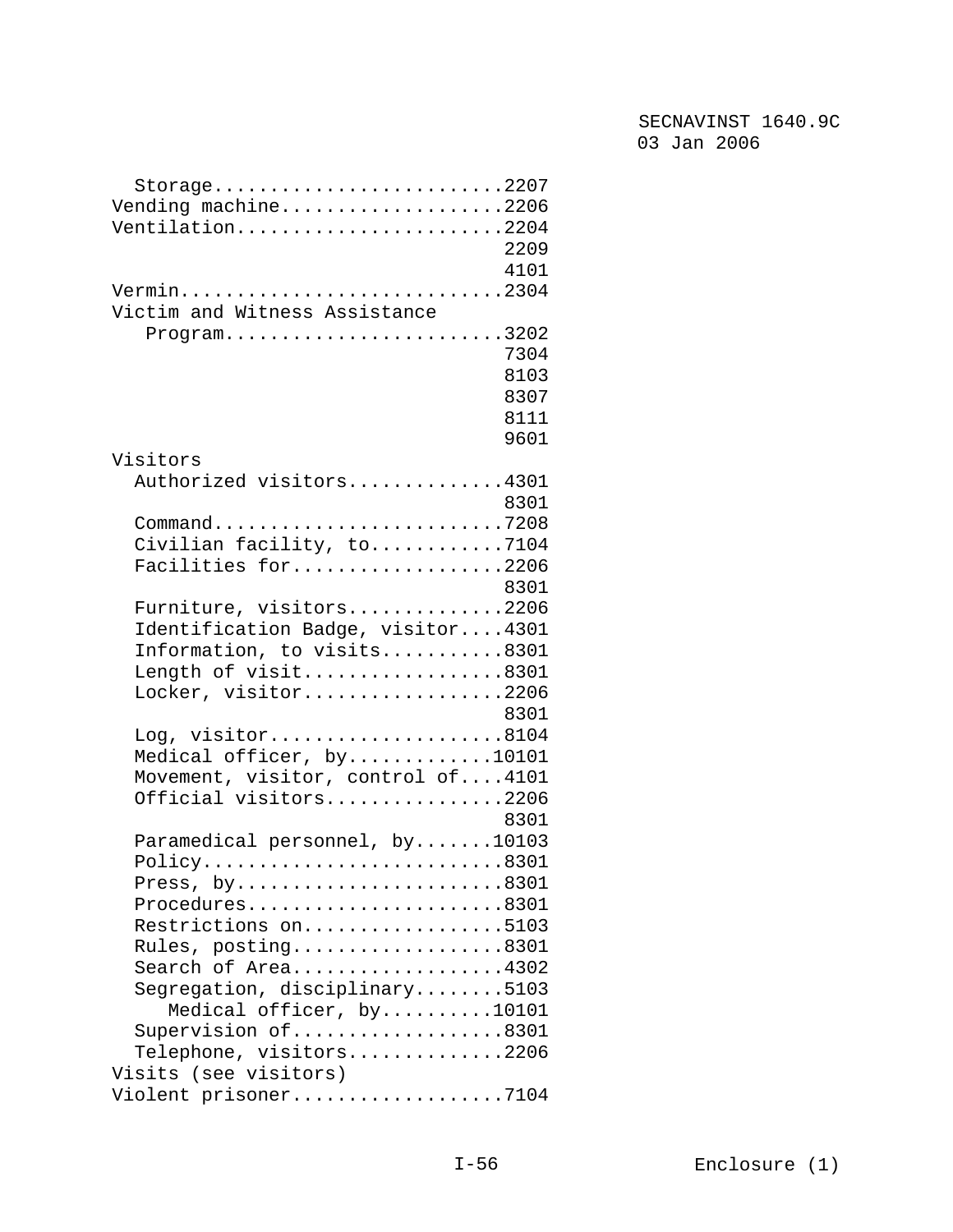| Volunteers                 |
|----------------------------|
| Community, from6320        |
| Religious program, for6316 |
|                            |

#### **- W -**

| Waiver to Regulation1302          |
|-----------------------------------|
| Warning, disciplinary5103         |
| Watch Bill                        |
| Construction3203                  |
| Prohibited assignments3103        |
| Water                             |
| Cooler2204                        |
| Disaster, natural4406             |
| Fire extinguishes (water/air)2205 |
| Weapons                           |
| Authorization4307                 |
| Firearms4307                      |
| Restrictions4307                  |
| Tear gas/chemical agents4308      |
| Weight lifting6314                |
| Welfare, prisoner1101             |
| Wire, concertina/razor2205        |
| Windows2209                       |
| 4101                              |
| Witness, disciplinary report5102  |
| Women prisoners7103               |
| Work                              |
| Assignment Record, prisoner4102   |
| Custody classification,           |
| different prisoners6309           |
| Continuous employment9201         |
| Detained persons, of7103          |
| Earning rate9201                  |
|                                   |
| Evaluation of4203                 |
| 9201                              |
| Parties:                          |
| Natural disaster4406              |
| Post riot4408                     |
| Policy6309                        |
| Prisoners, of1101                 |
| 3202                              |